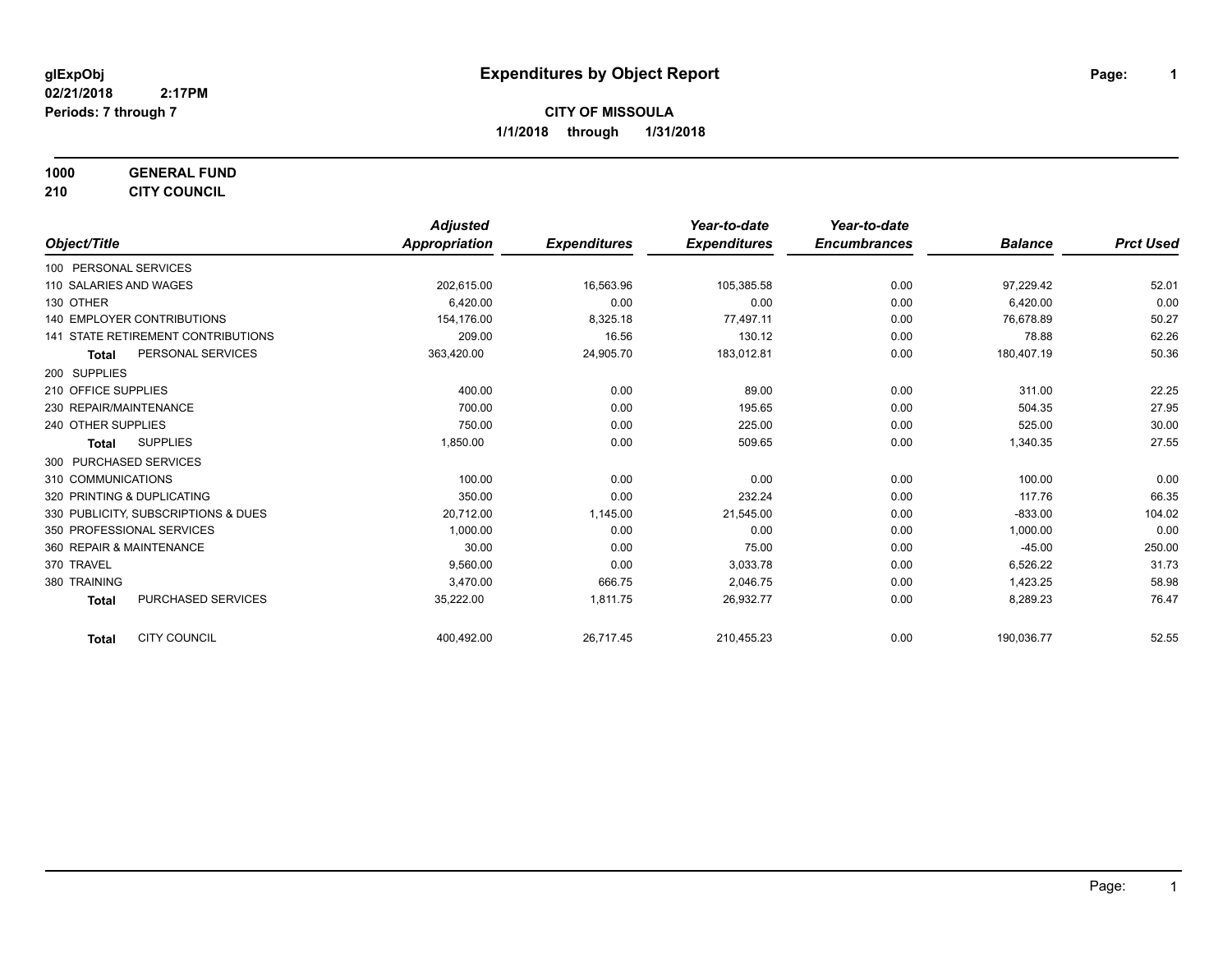**1000 GENERAL FUND**

**220 MAYOR**

|                                     | <b>Adjusted</b> |                     | Year-to-date        | Year-to-date        |                |                  |
|-------------------------------------|-----------------|---------------------|---------------------|---------------------|----------------|------------------|
| Object/Title                        | Appropriation   | <b>Expenditures</b> | <b>Expenditures</b> | <b>Encumbrances</b> | <b>Balance</b> | <b>Prct Used</b> |
| 100 PERSONAL SERVICES               |                 |                     |                     |                     |                |                  |
| 110 SALARIES AND WAGES              | 404,429.00      | 31,579.82           | 228,791.90          | 0.00                | 175,637.10     | 56.57            |
| 120 OVERTIME                        | 500.00          | 0.00                | 0.00                | 0.00                | 500.00         | 0.00             |
| 130 OTHER                           | 7.800.00        | 0.00                | 0.00                | 0.00                | 7,800.00       | 0.00             |
| <b>140 EMPLOYER CONTRIBUTIONS</b>   | 124,828.00      | 9,845.54            | 74,167.29           | 0.00                | 50,660.71      | 59.42            |
| 141 STATE RETIREMENT CONTRIBUTIONS  | 412.00          | 31.58               | 282.43              | 0.00                | 129.57         | 68.55            |
| PERSONAL SERVICES<br><b>Total</b>   | 537,969.00      | 41,456.94           | 303,241.62          | 0.00                | 234,727.38     | 56.37            |
| 200 SUPPLIES                        |                 |                     |                     |                     |                |                  |
| 210 OFFICE SUPPLIES                 | 1,004.00        | 4.95                | 267.05              | 0.00                | 736.95         | 26.60            |
| 220 OPERATING SUPPLIES              | 1,120.00        | 0.00                | 74.00               | 0.00                | 1,046.00       | 6.61             |
| 230 REPAIR/MAINTENANCE              | 100.00          | 0.00                | 0.00                | 0.00                | 100.00         | 0.00             |
| 231 GASOLINE                        | 108.00          | 0.00                | 21.50               | 0.00                | 86.50          | 19.91            |
| 240 OTHER SUPPLIES                  | 400.00          | 0.00                | 0.00                | 0.00                | 400.00         | 0.00             |
| <b>SUPPLIES</b><br><b>Total</b>     | 2,732.00        | 4.95                | 362.55              | 0.00                | 2,369.45       | 13.27            |
| 300 PURCHASED SERVICES              |                 |                     |                     |                     |                |                  |
| 310 COMMUNICATIONS                  | 890.00          | 0.00                | 80.96               | 0.00                | 809.04         | 9.10             |
| 320 PRINTING & DUPLICATING          | 3.056.00        | 0.00                | 0.00                | 0.00                | 3,056.00       | 0.00             |
| 330 PUBLICITY, SUBSCRIPTIONS & DUES | 10,617.00       | 1,309.00            | 9,867.58            | 0.00                | 749.42         | 92.94            |
| 344 TELEPHONE SERVICE               | 6.076.00        | 0.00                | 1,581.43            | 0.00                | 4,494.57       | 26.03            |
| 350 PROFESSIONAL SERVICES           | 3,307.00        | 0.00                | 0.00                | 0.00                | 3,307.00       | 0.00             |
| 360 REPAIR & MAINTENANCE            | 605.00          | 31.04               | 209.71              | 0.00                | 395.29         | 34.66            |
| 370 TRAVEL                          | 2,508.00        | 114.10              | 1,788.16            | 0.00                | 719.84         | 71.30            |
| 380 TRAINING                        | 2,320.00        | 0.00                | 633.58              | 0.00                | 1,686.42       | 27.31            |
| 390 OTHER PURCHASED SERVICES        | 1,250.00        | 0.00                | 0.00                | 0.00                | 1,250.00       | 0.00             |
| PURCHASED SERVICES<br><b>Total</b>  | 30,629.00       | 1,454.14            | 14,161.42           | 0.00                | 16,467.58      | 46.24            |
| <b>MAYOR</b><br><b>Total</b>        | 571,330.00      | 42,916.03           | 317,765.59          | 0.00                | 253,564.41     | 55.62            |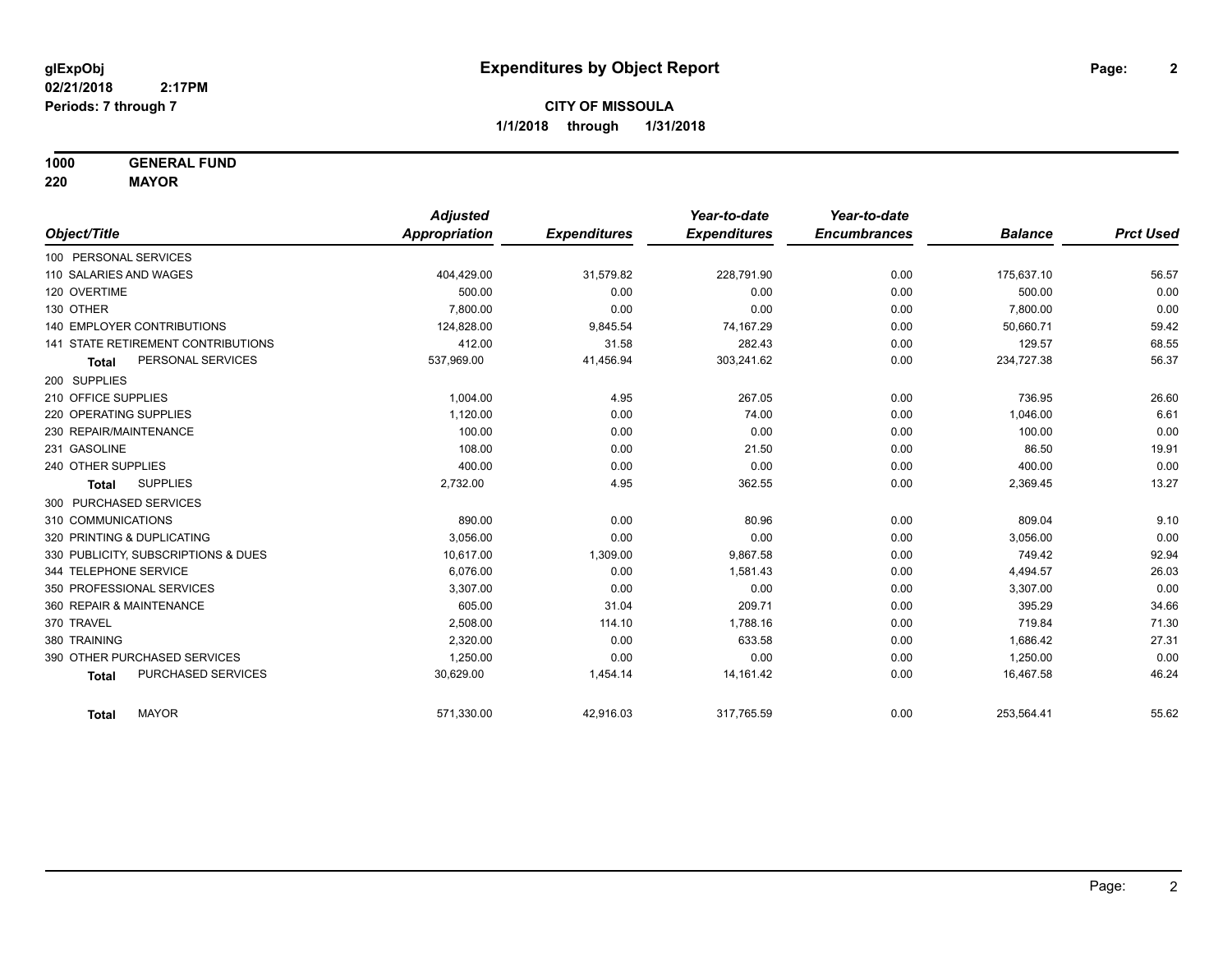### **1000 GENERAL FUND**

**221 HUMAN RESOURCES**

|                                           | <b>Adjusted</b>      |                     | Year-to-date        | Year-to-date        |                |                  |
|-------------------------------------------|----------------------|---------------------|---------------------|---------------------|----------------|------------------|
| Object/Title                              | <b>Appropriation</b> | <b>Expenditures</b> | <b>Expenditures</b> | <b>Encumbrances</b> | <b>Balance</b> | <b>Prct Used</b> |
| 100 PERSONAL SERVICES                     |                      |                     |                     |                     |                |                  |
| 110 SALARIES AND WAGES                    | 264,686.00           | 16,427.69           | 118,519.28          | 0.00                | 146,166.72     | 44.78            |
| 120 OVERTIME                              | 0.00                 | 0.00                | 0.00                | 0.00                | 0.00           | 0.00             |
| <b>140 EMPLOYER CONTRIBUTIONS</b>         | 97,500.00            | 6,237.39            | 47,310.94           | 0.00                | 50,189.06      | 48.52            |
| <b>141 STATE RETIREMENT CONTRIBUTIONS</b> | 264.00               | 16.43               | 147.07              | 0.00                | 116.93         | 55.71            |
| PERSONAL SERVICES<br><b>Total</b>         | 362,450.00           | 22,681.51           | 165,977.29          | 0.00                | 196,472.71     | 45.79            |
| 200 SUPPLIES                              |                      |                     |                     |                     |                |                  |
| 210 OFFICE SUPPLIES                       | 3,315.00             | 68.76               | 1,388.38            | 0.00                | 1,926.62       | 41.88            |
| 220 OPERATING SUPPLIES                    | 300.00               | 0.00                | 0.00                | 0.00                | 300.00         | 0.00             |
| 231 GASOLINE                              | 172.00               | 0.00                | 0.00                | 0.00                | 172.00         | 0.00             |
| <b>SUPPLIES</b><br>Total                  | 3,787.00             | 68.76               | 1,388.38            | 0.00                | 2,398.62       | 36.66            |
| 300 PURCHASED SERVICES                    |                      |                     |                     |                     |                |                  |
| 310 COMMUNICATIONS                        | 550.00               | 6.77                | 180.15              | 0.00                | 369.85         | 32.75            |
| 320 PRINTING & DUPLICATING                | 1,732.00             | 393.67              | 704.11              | 0.00                | 1,027.89       | 40.65            |
| 330 PUBLICITY, SUBSCRIPTIONS & DUES       | 2.241.00             | 0.00                | 349.00              | 0.00                | 1.892.00       | 15.57            |
| 344 TELEPHONE SERVICE                     | 335.00               | 0.00                | 25.14               | 0.00                | 309.86         | 7.50             |
| 350 PROFESSIONAL SERVICES                 | 11,000.00            | 0.00                | 1,750.00            | 0.00                | 9,250.00       | 15.91            |
| 360 REPAIR & MAINTENANCE                  | 3,992.00             | 397.46              | 462.51              | 0.00                | 3,529.49       | 11.59            |
| 370 TRAVEL                                | 3,088.00             | 0.00                | 288.52              | 0.00                | 2,799.48       | 9.34             |
| 380 TRAINING                              | 3,050.00             | 0.00                | 1,093.14            | 0.00                | 1,956.86       | 35.84            |
| 390 OTHER PURCHASED SERVICES              | 17,490.00            | 4,144.14            | 12,601.76           | 0.00                | 4,888.24       | 72.05            |
| PURCHASED SERVICES<br><b>Total</b>        | 43,478.00            | 4,942.04            | 17,454.33           | 0.00                | 26,023.67      | 40.15            |
| 900 CAPITAL OUTLAY                        |                      |                     |                     |                     |                |                  |
| 940 MACHINERY & EQUIPMENT                 | 0.00                 | 0.00                | 0.00                | 0.00                | 0.00           | 0.00             |
| <b>CAPITAL OUTLAY</b><br><b>Total</b>     | 0.00                 | 0.00                | 0.00                | 0.00                | 0.00           | 0.00             |
| <b>HUMAN RESOURCES</b><br><b>Total</b>    | 409,715.00           | 27,692.31           | 184,820.00          | 0.00                | 224,895.00     | 45.11            |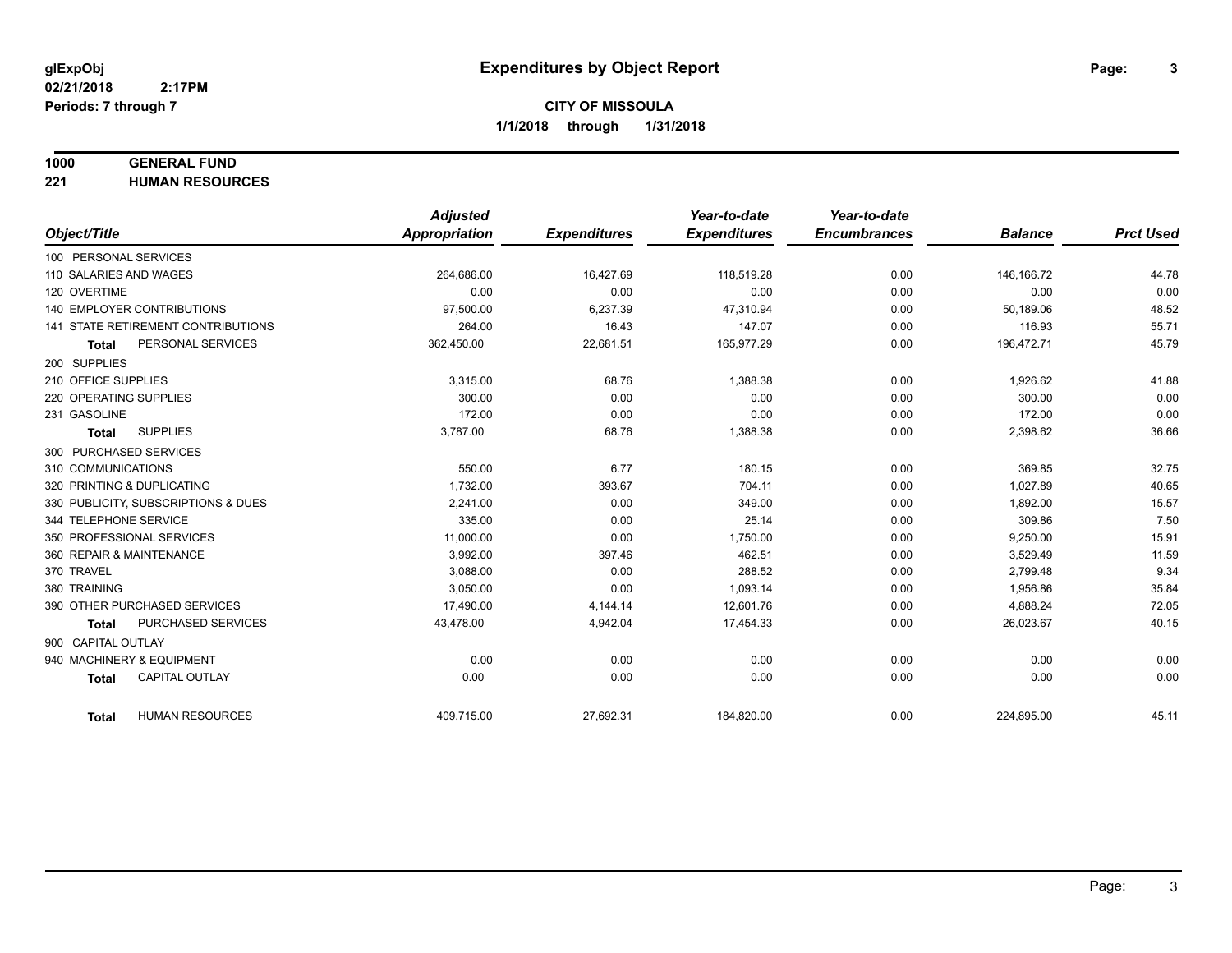## **1000 GENERAL FUND**

**223 CITY CLERK**

|                                                   | <b>Adjusted</b>      |                     | Year-to-date        | Year-to-date        |                |                  |
|---------------------------------------------------|----------------------|---------------------|---------------------|---------------------|----------------|------------------|
| Object/Title                                      | <b>Appropriation</b> | <b>Expenditures</b> | <b>Expenditures</b> | <b>Encumbrances</b> | <b>Balance</b> | <b>Prct Used</b> |
| 100 PERSONAL SERVICES                             |                      |                     |                     |                     |                |                  |
| 110 SALARIES AND WAGES                            | 245,641.00           | 18,800.79           | 136,291.99          | 0.00                | 109,349.01     | 55.48            |
| 120 OVERTIME                                      | 0.00                 | 0.00                | 0.00                | 0.00                | 0.00           | 0.00             |
| 130 OTHER                                         | 0.00                 | 0.00                | 0.00                | 0.00                | 0.00           | 0.00             |
| 140 EMPLOYER CONTRIBUTIONS                        | 94,987.00            | 7,593.98            | 57,788.12           | 0.00                | 37,198.88      | 60.84            |
| 141 STATE RETIREMENT CONTRIBUTIONS                | 246.00               | 18.80               | 168.50              | 0.00                | 77.50          | 68.50            |
| PERSONAL SERVICES<br><b>Total</b>                 | 340,874.00           | 26,413.57           | 194,248.61          | 0.00                | 146,625.39     | 56.99            |
| 200 SUPPLIES                                      |                      |                     |                     |                     |                |                  |
| 210 OFFICE SUPPLIES                               | 2,710.00             | 0.00                | 711.24              | 0.00                | 1,998.76       | 26.25            |
| 220 OPERATING SUPPLIES                            | 250.00               | 0.00                | 66.59               | 0.00                | 183.41         | 26.64            |
| 230 REPAIR/MAINTENANCE                            | 0.00                 | 0.00                | 0.00                | 0.00                | 0.00           | 0.00             |
| 231 GASOLINE                                      | 250.00               | 0.00                | 45.00               | 0.00                | 205.00         | 18.00            |
| 240 OTHER SUPPLIES                                | 225.00               | 0.00                | 86.90               | 0.00                | 138.10         | 38.62            |
| <b>SUPPLIES</b><br>Total                          | 3,435.00             | 0.00                | 909.73              | 0.00                | 2,525.27       | 26.48            |
| 300 PURCHASED SERVICES                            |                      |                     |                     |                     |                |                  |
| 310 COMMUNICATIONS                                | 20,156.00            | 3,003.81            | 3,221.70            | 0.00                | 16,934.30      | 15.98            |
| 320 PRINTING & DUPLICATING                        | 700.00               | 0.00                | 79.90               | 0.00                | 620.10         | 11.41            |
| 330 PUBLICITY, SUBSCRIPTIONS & DUES               | 1,925.00             | 441.10              | 1,476.58            | 0.00                | 448.42         | 76.71            |
| 344 TELEPHONE SERVICE                             | 200.00               | 0.00                | 7.84                | 0.00                | 192.16         | 3.92             |
| 350 PROFESSIONAL SERVICES                         | 116,100.00           | 78,777.85           | 82,681.02           | 0.00                | 33,418.98      | 71.22            |
| 360 REPAIR & MAINTENANCE                          | 1,450.00             | 85.00               | 532.34              | 0.00                | 917.66         | 36.71            |
| 370 TRAVEL                                        | 5,150.00             | 0.00                | 0.00                | 0.00                | 5,150.00       | 0.00             |
| 380 TRAINING                                      | 4,620.00             | 41.40               | 201.40              | 0.00                | 4,418.60       | 4.36             |
| 390 OTHER PURCHASED SERVICES                      | 3,500.00             | 418.00              | 2,582.00            | 0.00                | 918.00         | 73.77            |
| PURCHASED SERVICES<br><b>Total</b>                | 153,801.00           | 82,767.16           | 90,782.78           | 0.00                | 63,018.22      | 59.03            |
| 500 FIXED CHARGES                                 |                      |                     |                     |                     |                |                  |
| 500 FIXED CHARGES                                 | 0.00                 | 0.00                | 0.00                | 0.00                | 0.00           | 0.00             |
| <b>FIXED CHARGES</b><br>Total                     | 0.00                 | 0.00                | 0.00                | 0.00                | 0.00           | 0.00             |
| 700 GRANTS & CONTRIBUTIONS                        |                      |                     |                     |                     |                |                  |
| 700 GRANTS & CONTRIBUTIONS                        | 108,049.00           | 10,425.46           | 46,886.97           | 0.00                | 61,162.03      | 43.39            |
| <b>GRANTS &amp; CONTRIBUTIONS</b><br><b>Total</b> | 108,049.00           | 10,425.46           | 46,886.97           | 0.00                | 61,162.03      | 43.39            |
| 800 OTHER OBJECTS                                 |                      |                     |                     |                     |                |                  |
| 845 CONTINGENCY                                   | 0.00                 | 0.00                | 0.00                | 0.00                | 0.00           | 0.00             |
|                                                   |                      |                     |                     |                     |                |                  |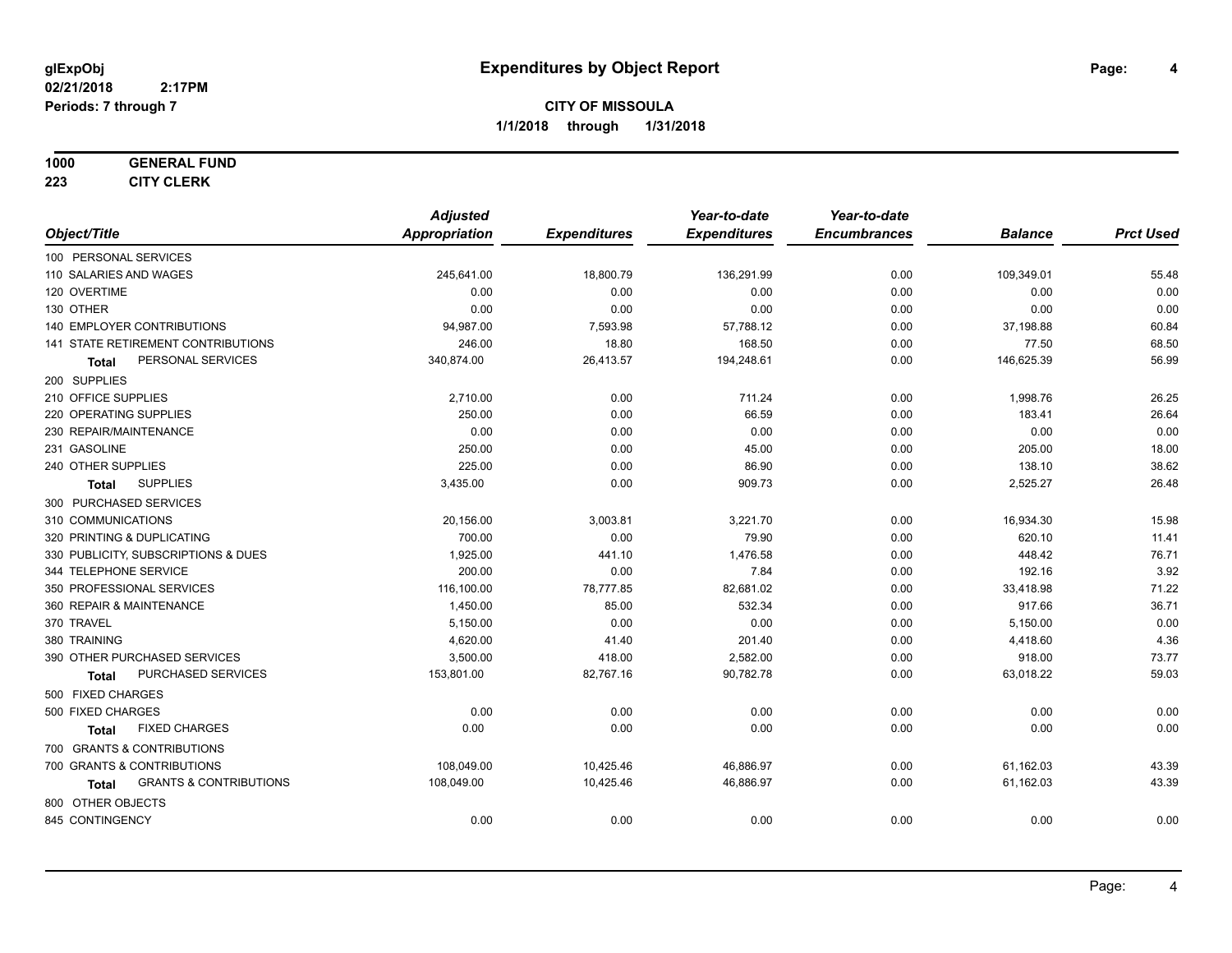#### **02/21/2018 2:17PM Periods: 7 through 7**

## **CITY OF MISSOULA 1/1/2018 through 1/31/2018**

## **1000 GENERAL FUND**

**223 CITY CLERK**

|                    |                           | <b>Adjusted</b>     |                     | Year-to-date        | Year-to-date   |                  |       |
|--------------------|---------------------------|---------------------|---------------------|---------------------|----------------|------------------|-------|
| Object/Title       | Appropriation             | <b>Expenditures</b> | <b>Expenditures</b> | <b>Encumbrances</b> | <b>Balance</b> | <b>Prct Used</b> |       |
| <b>Total</b>       | OTHER OBJECTS             | 0.00                | 0.00                | 0.00                | 0.00           | 0.00             | 0.00  |
| 900 CAPITAL OUTLAY |                           |                     |                     |                     |                |                  |       |
| 930 IMPROVEMENTS   |                           | 0.00                | 0.00                | 0.00                | 0.00           | 0.00             | 0.00  |
|                    | 940 MACHINERY & EQUIPMENT | 0.00                | 0.00                | 0.00                | 0.00           | 0.00             | 0.00  |
| <b>Total</b>       | <b>CAPITAL OUTLAY</b>     | 0.00                | 0.00                | 0.00                | 0.00           | 0.00             | 0.00  |
| <b>Total</b>       | <b>CITY CLERK</b>         | 606,159.00          | 119,606.19          | 332.828.09          | 0.00           | 273.330.91       | 54.91 |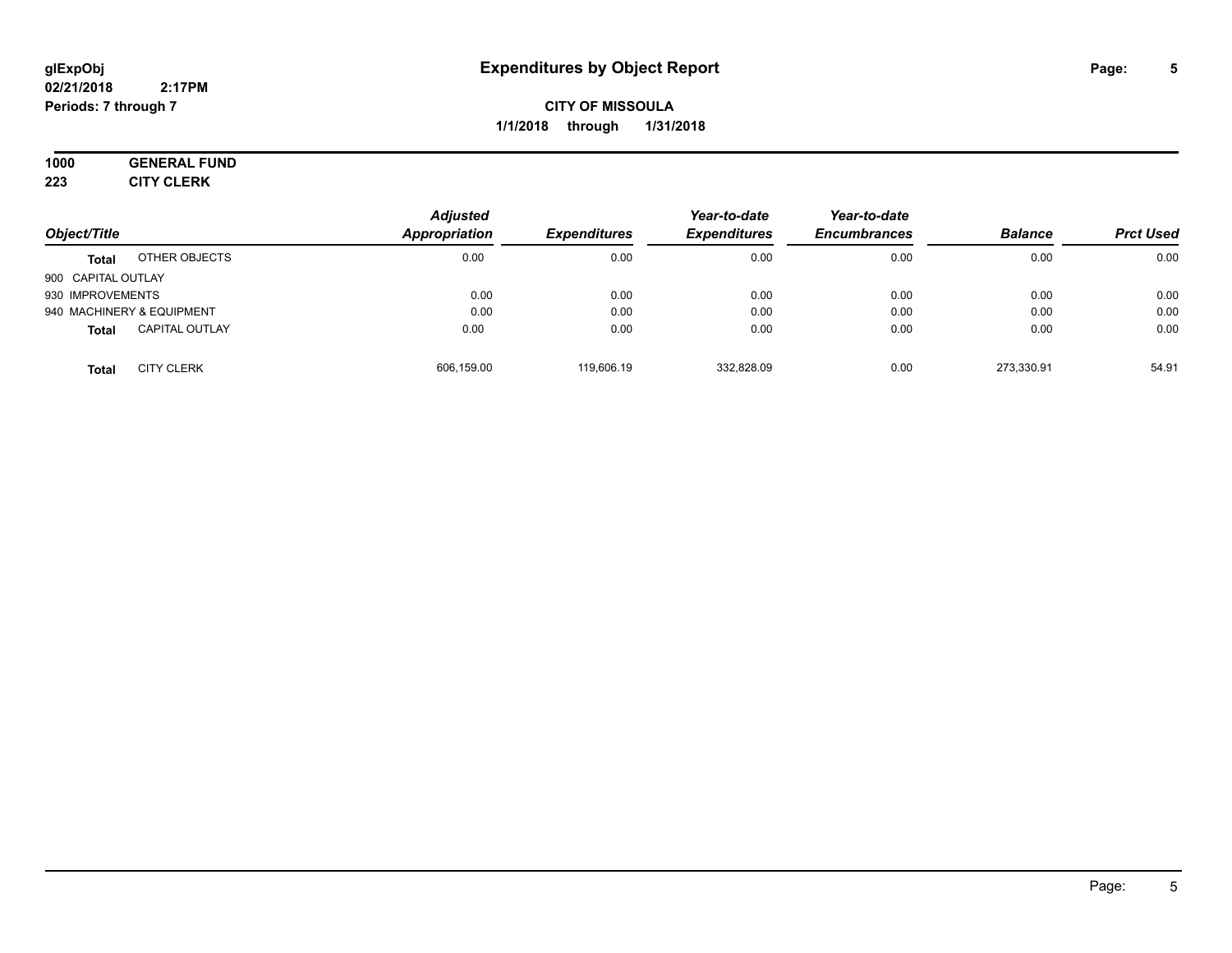#### **1000 GENERAL FUND**

**224 INFORMATION SERVICES**

|                                      | <b>Adjusted</b>      |                     | Year-to-date        | Year-to-date        |                |                  |
|--------------------------------------|----------------------|---------------------|---------------------|---------------------|----------------|------------------|
| Object/Title                         | <b>Appropriation</b> | <b>Expenditures</b> | <b>Expenditures</b> | <b>Encumbrances</b> | <b>Balance</b> | <b>Prct Used</b> |
| 100 PERSONAL SERVICES                |                      |                     |                     |                     |                |                  |
| 110 SALARIES AND WAGES               | 466,920.00           | 33,750.59           | 247,727.90          | 0.00                | 219,192.10     | 53.06            |
| 120 OVERTIME                         | 0.00                 | 0.00                | 571.51              | 0.00                | $-571.51$      | 0.00             |
| 130 OTHER                            | 5,400.00             | 0.00                | 0.00                | 0.00                | 5,400.00       | 0.00             |
| 140 EMPLOYER CONTRIBUTIONS           | 168,412.00           | 12,760.14           | 94,224.89           | 0.00                | 74,187.11      | 55.95            |
| 141 STATE RETIREMENT CONTRIBUTIONS   | 471.00               | 33.75               | 302.05              | 0.00                | 168.95         | 64.13            |
| PERSONAL SERVICES<br>Total           | 641,203.00           | 46,544.48           | 342,826.35          | 0.00                | 298,376.65     | 53.47            |
| 200 SUPPLIES                         |                      |                     |                     |                     |                |                  |
| 210 OFFICE SUPPLIES                  | 5,235.00             | 127.17              | 1,358.37            | 0.00                | 3,876.63       | 25.95            |
| 220 OPERATING SUPPLIES               | 13,209.00            | 1,183.41            | 3,115.44            | 0.00                | 10,093.56      | 23.59            |
| 230 REPAIR/MAINTENANCE               | 5,140.00             | 0.00                | 290.24              | 0.00                | 4,849.76       | 5.65             |
| 231 GASOLINE                         | 750.00               | 0.00                | 97.19               | 0.00                | 652.81         | 12.96            |
| 240 OTHER SUPPLIES                   | 2,900.00             | 0.00                | 115.35              | 0.00                | 2,784.65       | 3.98             |
| <b>SUPPLIES</b><br>Total             | 27,234.00            | 1,310.58            | 4,976.59            | 0.00                | 22,257.41      | 18.27            |
| 300 PURCHASED SERVICES               |                      |                     |                     |                     |                |                  |
| 310 COMMUNICATIONS                   | 156.00               | 0.00                | 76.65               | 0.00                | 79.35          | 49.13            |
| 320 PRINTING & DUPLICATING           | 350.00               | 0.00                | 0.00                | 0.00                | 350.00         | 0.00             |
| 330 PUBLICITY, SUBSCRIPTIONS & DUES  | 500.00               | 0.00                | 0.00                | 0.00                | 500.00         | 0.00             |
| 344 TELEPHONE SERVICE                | 161,230.00           | 9,566.94            | 77,354.30           | 0.00                | 83,875.70      | 47.98            |
| 350 PROFESSIONAL SERVICES            | 4,380.00             | 0.00                | 0.00                | 0.00                | 4,380.00       | 0.00             |
| 360 REPAIR & MAINTENANCE             | 417,800.00           | 50,000.00           | 358,844.50          | 0.00                | 58,955.50      | 85.89            |
| 370 TRAVEL                           | 9,259.00             | 0.00                | 2,973.10            | 0.00                | 6,285.90       | 32.11            |
| 380 TRAINING                         | 14,406.00            | 0.00                | 3,445.00            | 0.00                | 10,961.00      | 23.91            |
| 390 OTHER PURCHASED SERVICES         | 3,700.00             | 35.88               | 1,685.82            | 0.00                | 2,014.18       | 45.56            |
| PURCHASED SERVICES<br>Total          | 611,781.00           | 59,602.82           | 444,379.37          | 0.00                | 167,401.63     | 72.64            |
| 500 FIXED CHARGES                    |                      |                     |                     |                     |                |                  |
| 500 FIXED CHARGES                    | 0.00                 | 0.00                | 0.00                | 0.00                | 0.00           | 0.00             |
| <b>FIXED CHARGES</b><br>Total        | 0.00                 | 0.00                | 0.00                | 0.00                | 0.00           | 0.00             |
| 900 CAPITAL OUTLAY                   |                      |                     |                     |                     |                |                  |
| 940 MACHINERY & EQUIPMENT            | 0.00                 | 0.00                | 0.00                | 0.00                | 0.00           | 0.00             |
| <b>CAPITAL OUTLAY</b><br>Total       | 0.00                 | 0.00                | 0.00                | 0.00                | 0.00           | 0.00             |
|                                      |                      |                     |                     |                     |                |                  |
| <b>INFORMATION SERVICES</b><br>Total | 1,280,218.00         | 107,457.88          | 792,182.31          | 0.00                | 488,035.69     | 61.88            |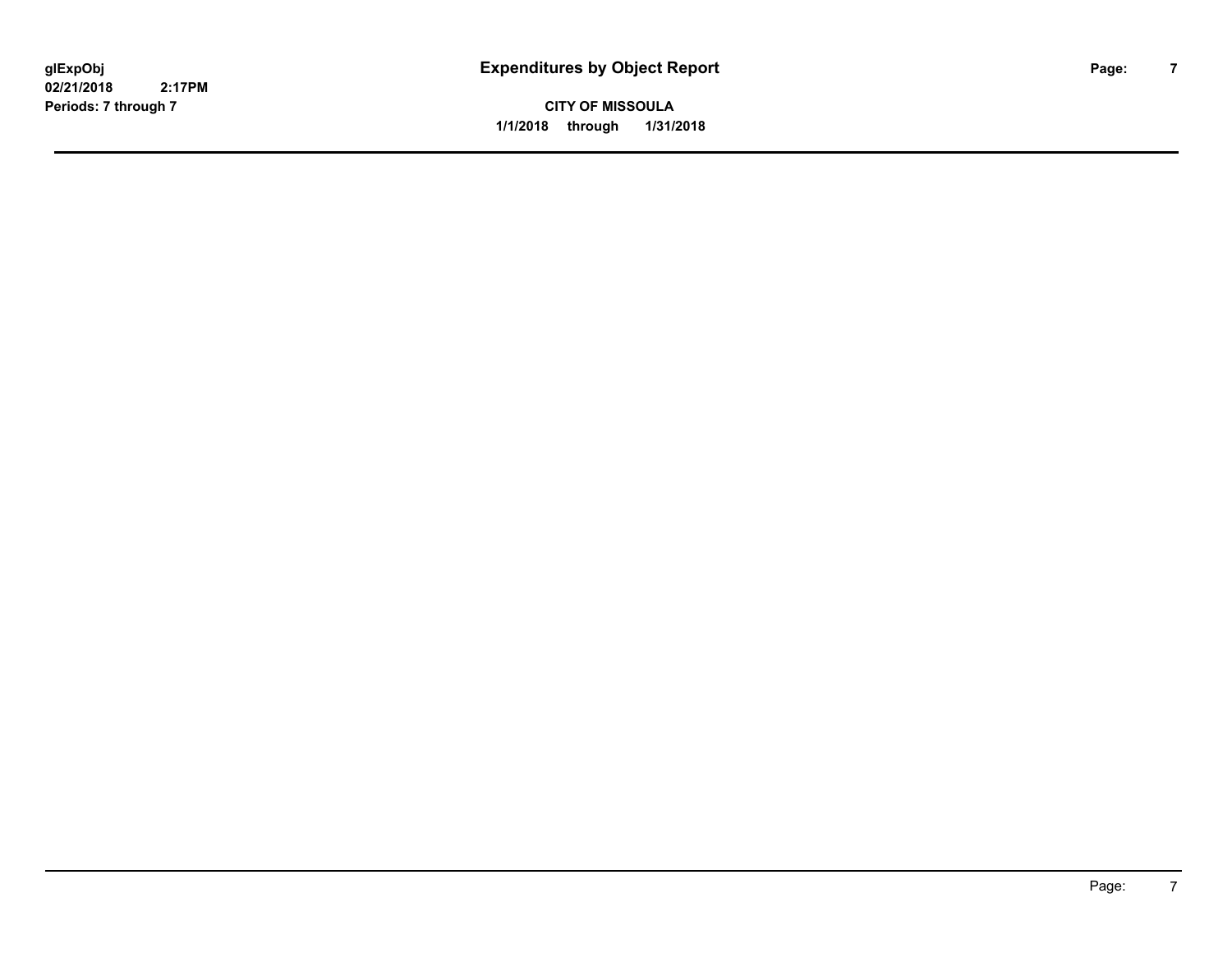## **1000 GENERAL FUND**

**230 MUNICIPAL COURT**

|                                            | <b>Adjusted</b>      |                     | Year-to-date        | Year-to-date        |                |                  |
|--------------------------------------------|----------------------|---------------------|---------------------|---------------------|----------------|------------------|
| Object/Title                               | <b>Appropriation</b> | <b>Expenditures</b> | <b>Expenditures</b> | <b>Encumbrances</b> | <b>Balance</b> | <b>Prct Used</b> |
| 100 PERSONAL SERVICES                      |                      |                     |                     |                     |                |                  |
| 110 SALARIES AND WAGES                     | 836,369.00           | 66,934.17           | 478,398.29          | 0.00                | 357,970.71     | 57.20            |
| 120 OVERTIME                               | 30,503.00            | 461.73              | 2,512.31            | 0.00                | 27,990.69      | 8.24             |
| 140 EMPLOYER CONTRIBUTIONS                 | 330,734.00           | 26,674.53           | 201,918.23          | 0.00                | 128,815.77     | 61.05            |
| 141 STATE RETIREMENT CONTRIBUTIONS         | 847.00               | 66.93               | 589.64              | 0.00                | 257.36         | 69.62            |
| PERSONAL SERVICES<br>Total                 | 1,198,453.00         | 94,137.36           | 683,418.47          | 0.00                | 515,034.53     | 57.03            |
| 200 SUPPLIES                               |                      |                     |                     |                     |                |                  |
| 210 OFFICE SUPPLIES                        | 4,756.00             | 1,119.09            | 3,142.74            | 0.00                | 1,613.26       | 66.08            |
| 220 OPERATING SUPPLIES                     | 9,576.00             | 299.99              | 315.56              | 0.00                | 9,260.44       | 3.30             |
| 230 REPAIR/MAINTENANCE                     | 0.00                 | 0.00                | 0.00                | 0.00                | 0.00           | 0.00             |
| 240 OTHER SUPPLIES                         | 4,090.00             | 0.00                | 68.31               | 0.00                | 4,021.69       | 1.67             |
| <b>SUPPLIES</b><br>Total                   | 18,422.00            | 1,419.08            | 3,526.61            | 0.00                | 14,895.39      | 19.14            |
| 300 PURCHASED SERVICES                     |                      |                     |                     |                     |                |                  |
| 310 COMMUNICATIONS                         | 11,500.00            | 0.00                | 9,273.10            | 0.00                | 2,226.90       | 80.64            |
| 320 PRINTING & DUPLICATING                 | 1,187.00             | 375.55              | 436.04              | 0.00                | 750.96         | 36.73            |
| 330 PUBLICITY, SUBSCRIPTIONS & DUES        | 10,196.00            | 930.00              | 7,483.79            | 0.00                | 2,712.21       | 73.40            |
| 344 TELEPHONE SERVICE                      | 1,584.00             | 0.00                | 756.70              | 0.00                | 827.30         | 47.77            |
| 350 PROFESSIONAL SERVICES                  | 206,822.00           | 644.28              | 60,912.50           | 0.00                | 145,909.50     | 29.45            |
| 360 REPAIR & MAINTENANCE                   | 34,673.00            | 47.95               | 281.70              | 0.00                | 34,391.30      | 0.81             |
| 370 TRAVEL                                 | 5,174.00             | 0.00                | 0.00                | 0.00                | 5,174.00       | 0.00             |
| 380 TRAINING                               | 9,000.00             | 0.00                | 3,640.50            | 0.00                | 5,359.50       | 40.45            |
| 390 OTHER PURCHASED SERVICES               | 6,263.00             | 0.00                | 17,942.04           | 0.00                | $-11,679.04$   | 286.48           |
| PURCHASED SERVICES<br>Total                | 286,399.00           | 1,997.78            | 100,726.37          | 0.00                | 185,672.63     | 35.17            |
| 500 FIXED CHARGES                          |                      |                     |                     |                     |                |                  |
| 500 FIXED CHARGES                          | 31,361.00            | 0.00                | 0.00                | 0.00                | 31,361.00      | 0.00             |
| <b>FIXED CHARGES</b><br>Total              | 31,361.00            | 0.00                | 0.00                | 0.00                | 31,361.00      | 0.00             |
| 600 DEBT SERVICE                           |                      |                     |                     |                     |                |                  |
| 610 PRINCIPAL                              | 27,333.00            | 0.00                | 0.00                | 0.00                | 27,333.00      | 0.00             |
| <b>DEBT SERVICE</b><br><b>Total</b>        | 27,333.00            | 0.00                | 0.00                | 0.00                | 27,333.00      | 0.00             |
| 700 GRANTS & CONTRIBUTIONS                 |                      |                     |                     |                     |                |                  |
| 700 GRANTS & CONTRIBUTIONS                 | 78,932.00            | 0.00                | 0.00                | 0.00                | 78,932.00      | 0.00             |
| <b>GRANTS &amp; CONTRIBUTIONS</b><br>Total | 78,932.00            | 0.00                | 0.00                | 0.00                | 78,932.00      | 0.00             |
| 800 OTHER OBJECTS                          |                      |                     |                     |                     |                |                  |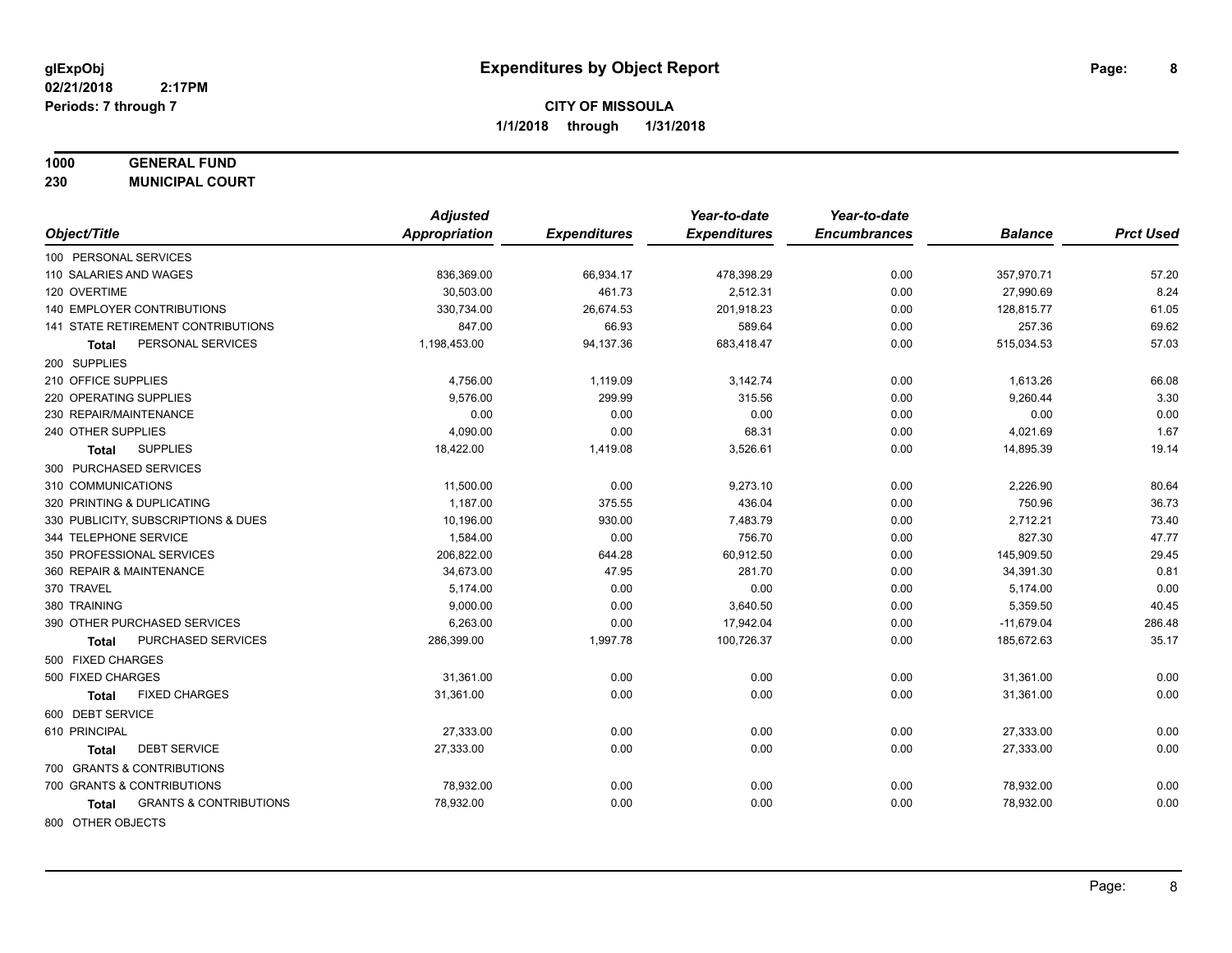# **1000 GENERAL FUND**

**230 MUNICIPAL COURT**

|                    |                              | <b>Adjusted</b>     |                     | Year-to-date        | Year-to-date   |                  |       |
|--------------------|------------------------------|---------------------|---------------------|---------------------|----------------|------------------|-------|
| Object/Title       | Appropriation                | <b>Expenditures</b> | <b>Expenditures</b> | <b>Encumbrances</b> | <b>Balance</b> | <b>Prct Used</b> |       |
|                    | 820 TRANSFERS TO OTHER FUNDS | 2,500.00            | 0.00                | 1,250.00            | 0.00           | 1,250.00         | 50.00 |
| <b>Total</b>       | OTHER OBJECTS                | 2,500.00            | 0.00                | 1,250.00            | 0.00           | 1,250.00         | 50.00 |
| 900 CAPITAL OUTLAY |                              |                     |                     |                     |                |                  |       |
|                    | 940 MACHINERY & EQUIPMENT    | 0.00                | 0.00                | 0.00                | 0.00           | 0.00             | 0.00  |
| <b>Total</b>       | <b>CAPITAL OUTLAY</b>        | 0.00                | 0.00                | 0.00                | 0.00           | 0.00             | 0.00  |
| <b>Total</b>       | <b>MUNICIPAL COURT</b>       | 1.643.400.00        | 97,554.22           | 788.921.45          | 0.00           | 854.478.55       | 48.01 |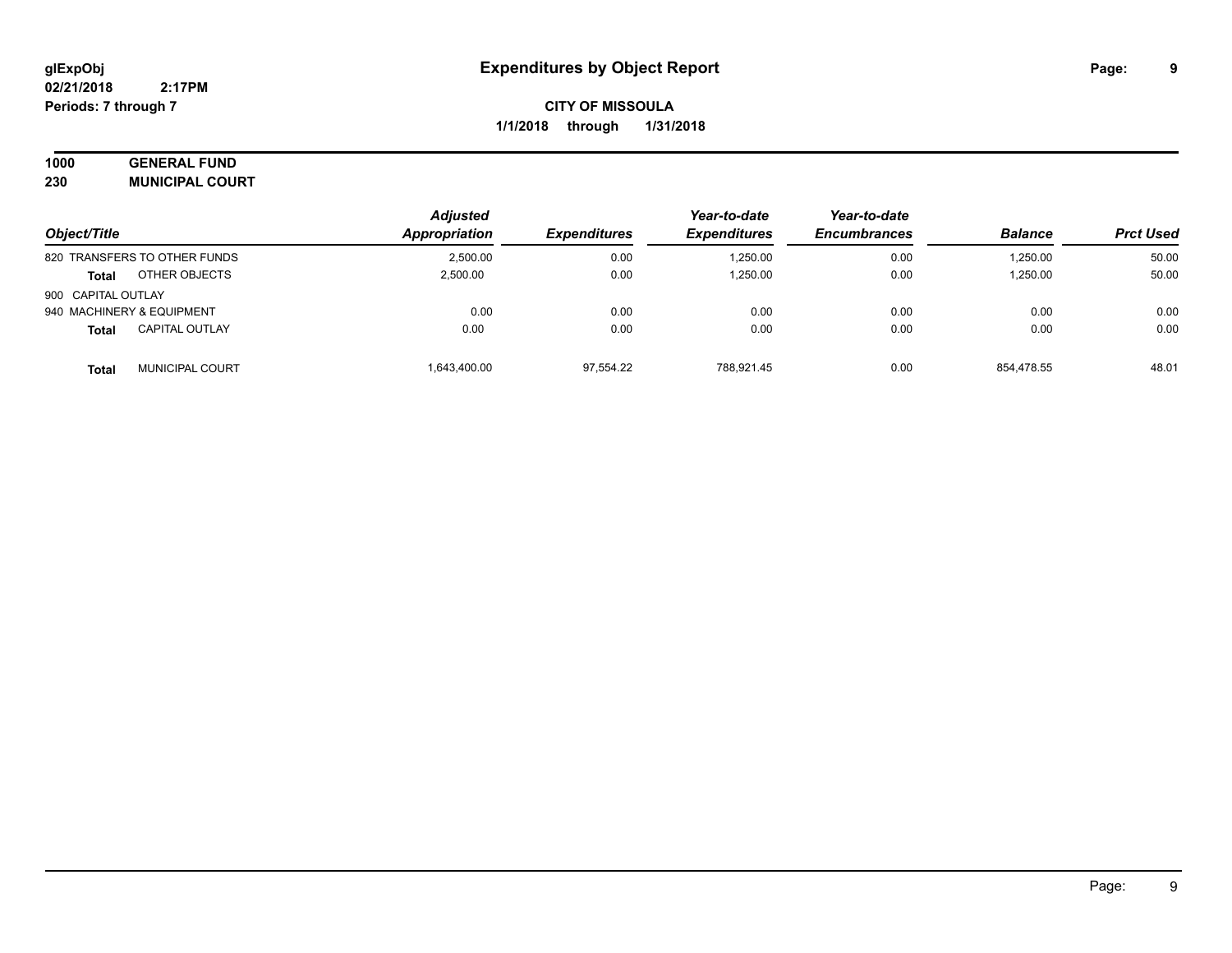**1000 GENERAL FUND**

**240 FINANCE**

|                          |                                     | <b>Adjusted</b> |                     | Year-to-date        | Year-to-date        |                |                  |
|--------------------------|-------------------------------------|-----------------|---------------------|---------------------|---------------------|----------------|------------------|
| Object/Title             |                                     | Appropriation   | <b>Expenditures</b> | <b>Expenditures</b> | <b>Encumbrances</b> | <b>Balance</b> | <b>Prct Used</b> |
| 100 PERSONAL SERVICES    |                                     |                 |                     |                     |                     |                |                  |
| 110 SALARIES AND WAGES   |                                     | 735,554.00      | 49,393.01           | 394,962.15          | 0.00                | 340,591.85     | 53.70            |
| 120 OVERTIME             |                                     | 1,000.00        | 0.00                | 0.00                | 0.00                | 1,000.00       | 0.00             |
|                          | <b>140 EMPLOYER CONTRIBUTIONS</b>   | 282,873.00      | 19,470.73           | 159,535.60          | 0.00                | 123,337.40     | 56.40            |
|                          | 141 STATE RETIREMENT CONTRIBUTIONS  | 741.00          | 49.39               | 494.80              | 0.00                | 246.20         | 66.77            |
| <b>Total</b>             | PERSONAL SERVICES                   | 1,020,168.00    | 68,913.13           | 554,992.55          | 0.00                | 465,175.45     | 54.40            |
| 200 SUPPLIES             |                                     |                 |                     |                     |                     |                |                  |
| 210 OFFICE SUPPLIES      |                                     | 5,765.00        | 454.47              | 1,879.70            | 0.00                | 3,885.30       | 32.61            |
| 220 OPERATING SUPPLIES   |                                     | 3,043.00        | 19.96               | 1,304.93            | 0.00                | 1,738.07       | 42.88            |
| 230 REPAIR/MAINTENANCE   |                                     | 50.00           | 0.00                | 0.00                | 0.00                | 50.00          | 0.00             |
| 231 GASOLINE             |                                     | 92.00           | 0.00                | 0.00                | 0.00                | 92.00          | 0.00             |
| 240 OTHER SUPPLIES       |                                     | 0.00            | 0.00                | 0.00                | 0.00                | 0.00           | 0.00             |
| Total                    | <b>SUPPLIES</b>                     | 8,950.00        | 474.43              | 3,184.63            | 0.00                | 5,765.37       | 35.58            |
| 300 PURCHASED SERVICES   |                                     |                 |                     |                     |                     |                |                  |
| 310 COMMUNICATIONS       |                                     | 43,893.00       | 8,605.46            | 39,210.33           | 0.00                | 4,682.67       | 89.33            |
|                          | 320 PRINTING & DUPLICATING          | 5,480.00        | 91.03               | 2,008.26            | 0.00                | 3,471.74       | 36.65            |
|                          | 330 PUBLICITY, SUBSCRIPTIONS & DUES | 3,410.00        | 192.00              | 820.10              | 0.00                | 2,589.90       | 24.05            |
| 344 TELEPHONE SERVICE    |                                     | 325.00          | 0.00                | 32.66               | 0.00                | 292.34         | 10.05            |
|                          | 350 PROFESSIONAL SERVICES           | 113,956.00      | 73,202.56           | 161,851.13          | 0.00                | $-47,895.13$   | 142.03           |
| 360 REPAIR & MAINTENANCE |                                     | 66,424.00       | 75.00               | 1,373.69            | 0.00                | 65,050.31      | 2.07             |
| 370 TRAVEL               |                                     | 8,245.00        | 0.00                | 750.22              | 0.00                | 7,494.78       | 9.10             |
| 380 TRAINING             |                                     | 7,330.00        | 0.00                | 200.75              | 0.00                | 7,129.25       | 2.74             |
|                          | 390 OTHER PURCHASED SERVICES        | 0.00            | 0.00                | 0.00                | 0.00                | 0.00           | 0.00             |
| <b>Total</b>             | <b>PURCHASED SERVICES</b>           | 249,063.00      | 82,166.05           | 206,247.14          | 0.00                | 42,815.86      | 82.81            |
| 500 FIXED CHARGES        |                                     |                 |                     |                     |                     |                |                  |
| 500 FIXED CHARGES        |                                     | 500.00          | 0.00                | 0.00                | 0.00                | 500.00         | 0.00             |
| <b>Total</b>             | <b>FIXED CHARGES</b>                | 500.00          | 0.00                | 0.00                | 0.00                | 500.00         | 0.00             |
| 900 CAPITAL OUTLAY       |                                     |                 |                     |                     |                     |                |                  |
|                          | 940 MACHINERY & EQUIPMENT           | 0.00            | 0.00                | 0.00                | 0.00                | 0.00           | 0.00             |
| <b>Total</b>             | CAPITAL OUTLAY                      | 0.00            | 0.00                | 0.00                | 0.00                | 0.00           | 0.00             |
| <b>Total</b>             | <b>FINANCE</b>                      | 1,278,681.00    | 151,553.61          | 764,424.32          | 0.00                | 514,256.68     | 59.78            |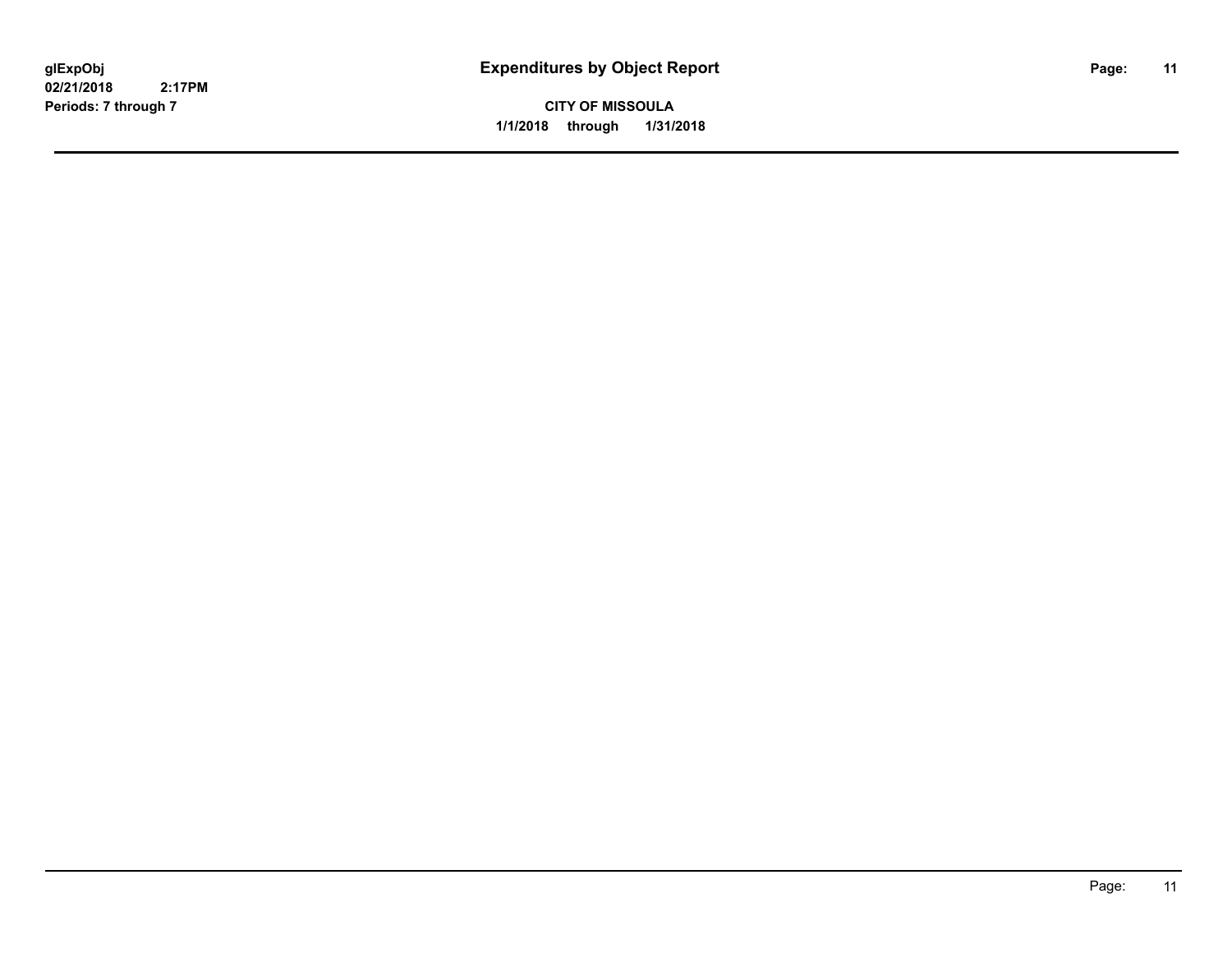## **1000 GENERAL FUND**

**245 CENTRAL SERVICES**

|                                                   | <b>Adjusted</b> |                     | Year-to-date        | Year-to-date        |                |                  |
|---------------------------------------------------|-----------------|---------------------|---------------------|---------------------|----------------|------------------|
| Object/Title                                      | Appropriation   | <b>Expenditures</b> | <b>Expenditures</b> | <b>Encumbrances</b> | <b>Balance</b> | <b>Prct Used</b> |
| 100 PERSONAL SERVICES                             |                 |                     |                     |                     |                |                  |
| 110 SALARIES AND WAGES                            | 181,276.00      | 13,887.06           | 100,647.95          | 0.00                | 80,628.05      | 55.52            |
| <b>140 EMPLOYER CONTRIBUTIONS</b>                 | 58.169.00       | 4,539.84            | 34,006.45           | 0.00                | 24,162.55      | 58.46            |
| 141 STATE RETIREMENT CONTRIBUTIONS                | 181.00          | 13.89               | 124.29              | 0.00                | 56.71          | 68.67            |
| PERSONAL SERVICES<br><b>Total</b>                 | 239,626.00      | 18,440.79           | 134,778.69          | 0.00                | 104,847.31     | 56.25            |
| 200 SUPPLIES                                      |                 |                     |                     |                     |                |                  |
| 210 OFFICE SUPPLIES                               | 1.000.00        | 0.00                | 0.00                | 0.00                | 1,000.00       | 0.00             |
| 220 OPERATING SUPPLIES                            | 700.00          | 0.00                | 171.73              | 0.00                | 528.27         | 24.53            |
| 231 GASOLINE                                      | 350.00          | 0.00                | 0.00                | 0.00                | 350.00         | 0.00             |
| <b>SUPPLIES</b><br><b>Total</b>                   | 2,050.00        | 0.00                | 171.73              | 0.00                | 1,878.27       | 8.38             |
| 300 PURCHASED SERVICES                            |                 |                     |                     |                     |                |                  |
| 310 COMMUNICATIONS                                | 300.00          | 0.00                | 0.00                | 0.00                | 300.00         | 0.00             |
| 320 PRINTING & DUPLICATING                        | 450.00          | 0.00                | 180.69              | 0.00                | 269.31         | 40.15            |
| 330 PUBLICITY, SUBSCRIPTIONS & DUES               | 400.00          | 0.00                | 1,320.00            | 0.00                | $-920.00$      | 330.00           |
| 344 TELEPHONE SERVICE                             | 700.00          | 0.00                | 31.55               | 0.00                | 668.45         | 4.51             |
| 350 PROFESSIONAL SERVICES                         | 51,500.00       | 0.00                | 11,500.00           | 0.00                | 40,000.00      | 22.33            |
| 370 TRAVEL                                        | 2,000.00        | 0.00                | 1,021.97            | 0.00                | 978.03         | 51.10            |
| 380 TRAINING                                      | 3,000.00        | 280.00              | 280.00              | 0.00                | 2,720.00       | 9.33             |
| 390 OTHER PURCHASED SERVICES                      | 0.00            | 0.00                | 0.00                | 0.00                | 0.00           | 0.00             |
| PURCHASED SERVICES<br><b>Total</b>                | 58,350.00       | 280.00              | 14,334.21           | 0.00                | 44,015.79      | 24.57            |
| 500 FIXED CHARGES                                 |                 |                     |                     |                     |                |                  |
| 550 MERCHANT SERVICE FEES                         | 0.00            | 0.00                | 0.00                | 0.00                | 0.00           | 0.00             |
| <b>FIXED CHARGES</b><br><b>Total</b>              | 0.00            | 0.00                | 0.00                | 0.00                | 0.00           | 0.00             |
| 700 GRANTS & CONTRIBUTIONS                        |                 |                     |                     |                     |                |                  |
| 700 GRANTS & CONTRIBUTIONS                        | 0.00            | 0.00                | 0.00                | 0.00                | 0.00           | 0.00             |
| <b>GRANTS &amp; CONTRIBUTIONS</b><br><b>Total</b> | 0.00            | 0.00                | 0.00                | 0.00                | 0.00           | 0.00             |
| <b>CENTRAL SERVICES</b><br><b>Total</b>           | 300,026.00      | 18,720.79           | 149,284.63          | 0.00                | 150,741.37     | 49.76            |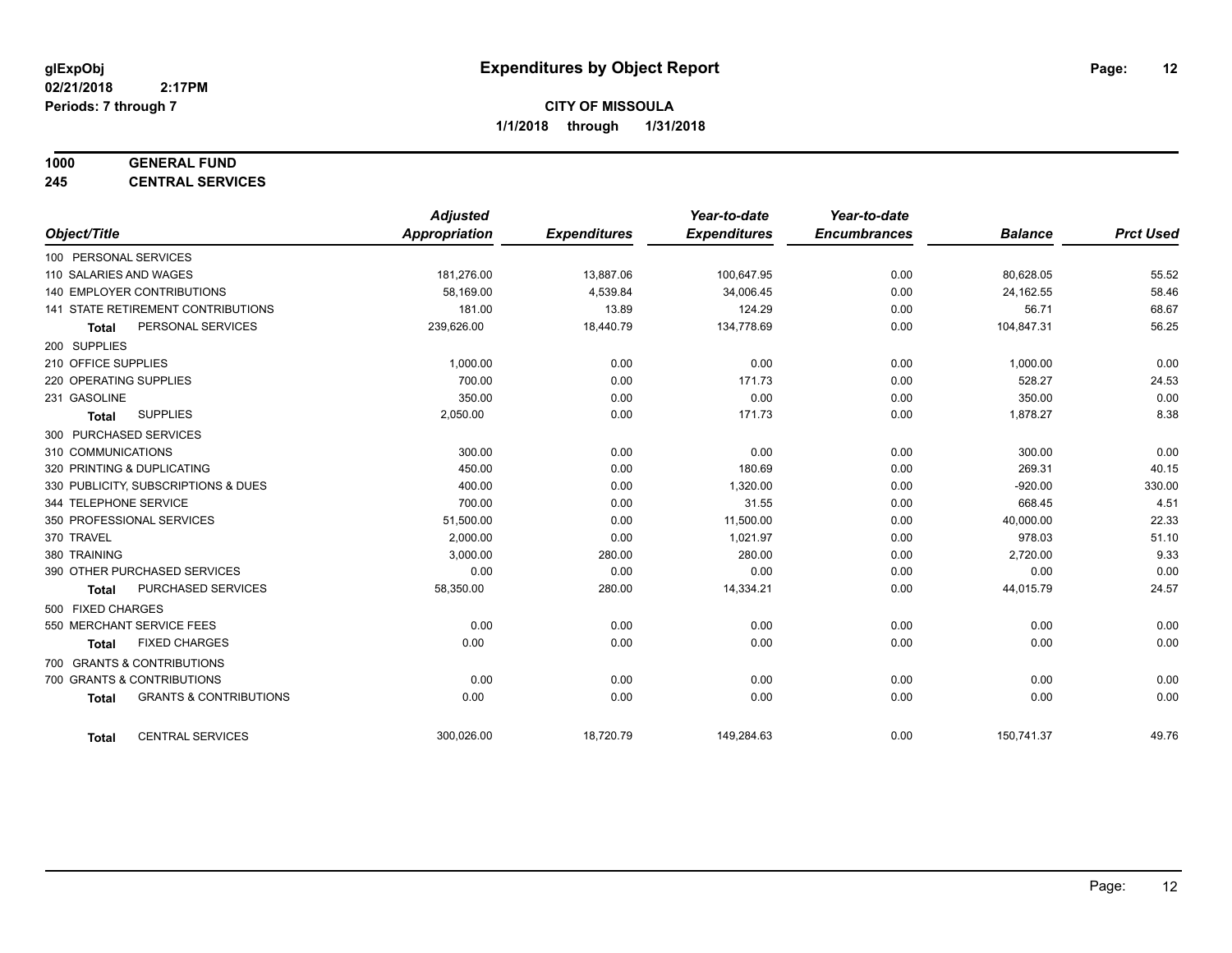#### **1000 GENERAL FUND**

#### **246 FACILITY MAINTENANCE DEPARTMENT**

|                                                   | <b>Adjusted</b>      |                     | Year-to-date        | Year-to-date        |                |                  |
|---------------------------------------------------|----------------------|---------------------|---------------------|---------------------|----------------|------------------|
| Object/Title                                      | <b>Appropriation</b> | <b>Expenditures</b> | <b>Expenditures</b> | <b>Encumbrances</b> | <b>Balance</b> | <b>Prct Used</b> |
| 100 PERSONAL SERVICES                             |                      |                     |                     |                     |                |                  |
| 110 SALARIES AND WAGES                            | 107,836.00           | 8,646.00            | 18,281.46           | 0.00                | 89,554.54      | 16.95            |
| 120 OVERTIME                                      | 0.00                 | 0.00                | 105.58              | 0.00                | $-105.58$      | 0.00             |
| 130 OTHER                                         | 9,230.00             | 0.00                | 0.00                | 0.00                | 9,230.00       | 0.00             |
| 140 EMPLOYER CONTRIBUTIONS                        | 46,543.00            | 3,657.45            | 10,873.56           | 0.00                | 35,669.44      | 23.36            |
| <b>141 STATE RETIREMENT CONTRIBUTIONS</b>         | 0.00                 | 8.64                | 18.13               | 0.00                | $-18.13$       | 0.00             |
| <b>150 STATE RETIREMENT</b>                       | 119.00               | 0.00                | 0.00                | 0.00                | 119.00         | 0.00             |
| PERSONAL SERVICES<br><b>Total</b>                 | 163,728.00           | 12,312.09           | 29,278.73           | 0.00                | 134,449.27     | 17.88            |
| 200 SUPPLIES                                      |                      |                     |                     |                     |                |                  |
| 220 OPERATING SUPPLIES                            | 7,142.00             | 0.00                | 962.56              | 0.00                | 6,179.44       | 13.48            |
| 230 REPAIR/MAINTENANCE                            | 3,863.00             | 694.38              | 2,214.50            | 0.00                | 1,648.50       | 57.33            |
| 231 GASOLINE                                      | 170.00               | 251.32              | 1,481.05            | 0.00                | $-1,311.05$    | 871.21           |
| 240 OTHER SUPPLIES                                | 8,410.00             | 8.95                | 490.61              | 0.00                | 7,919.39       | 5.83             |
| <b>SUPPLIES</b><br>Total                          | 19,585.00            | 954.65              | 5,148.72            | 0.00                | 14,436.28      | 26.29            |
| 300 PURCHASED SERVICES                            |                      |                     |                     |                     |                |                  |
| 330 PUBLICITY, SUBSCRIPTIONS & DUES               | 0.00                 | 0.00                | 248.74              | 0.00                | $-248.74$      | 0.00             |
| 340 SEWER                                         | 2,873.00             | 1,017.17            | 1,997.96            | 0.00                | 875.04         | 69.54            |
| 341 ELECTRICITY & NATURAL GAS                     | 239,166.00           | 16,757.94           | 91,987.51           | 0.00                | 147,178.49     | 38.46            |
| 342 STORM WATER                                   | 0.00                 | 0.00                | 0.00                | 0.00                | 0.00           | 0.00             |
| 343 WATER CHARGES                                 | 12,356.00            | 535.33              | 3,525.51            | 0.00                | 8,830.49       | 28.53            |
| 344 TELEPHONE SERVICE                             | 1,295.00             | 19.67               | 381.53              | 0.00                | 913.47         | 29.46            |
| 345 GARBAGE                                       | 14,901.00            | 896.18              | 5,767.21            | 0.00                | 9,133.79       | 38.70            |
| 350 PROFESSIONAL SERVICES                         | 2,720.00             | 0.00                | 283.00              | 0.00                | 2,437.00       | 10.40            |
| 360 REPAIR & MAINTENANCE                          | 184,678.00           | 13,812.59           | 103,745.11          | 0.00                | 80,932.89      | 56.18            |
| 370 TRAVEL                                        | 150.00               | 0.00                | 0.00                | 0.00                | 150.00         | 0.00             |
| 380 TRAINING                                      | 0.00                 | 0.00                | 0.00                | 0.00                | 0.00           | 0.00             |
| PURCHASED SERVICES<br>Total                       | 458,139.00           | 33,038.88           | 207,936.57          | 0.00                | 250,202.43     | 45.39            |
| 700 GRANTS & CONTRIBUTIONS                        |                      |                     |                     |                     |                |                  |
| 700 GRANTS & CONTRIBUTIONS                        | 45,862.00            | 2,412.24            | 24,319.28           | 0.00                | 21,542.72      | 53.03            |
| <b>GRANTS &amp; CONTRIBUTIONS</b><br><b>Total</b> | 45,862.00            | 2,412.24            | 24,319.28           | 0.00                | 21,542.72      | 53.03            |
| FACILITY MAINTENANCE DEPARTMENT<br>Total          | 687,314.00           | 48,717.86           | 266,683.30          | 0.00                | 420,630.70     | 38.80            |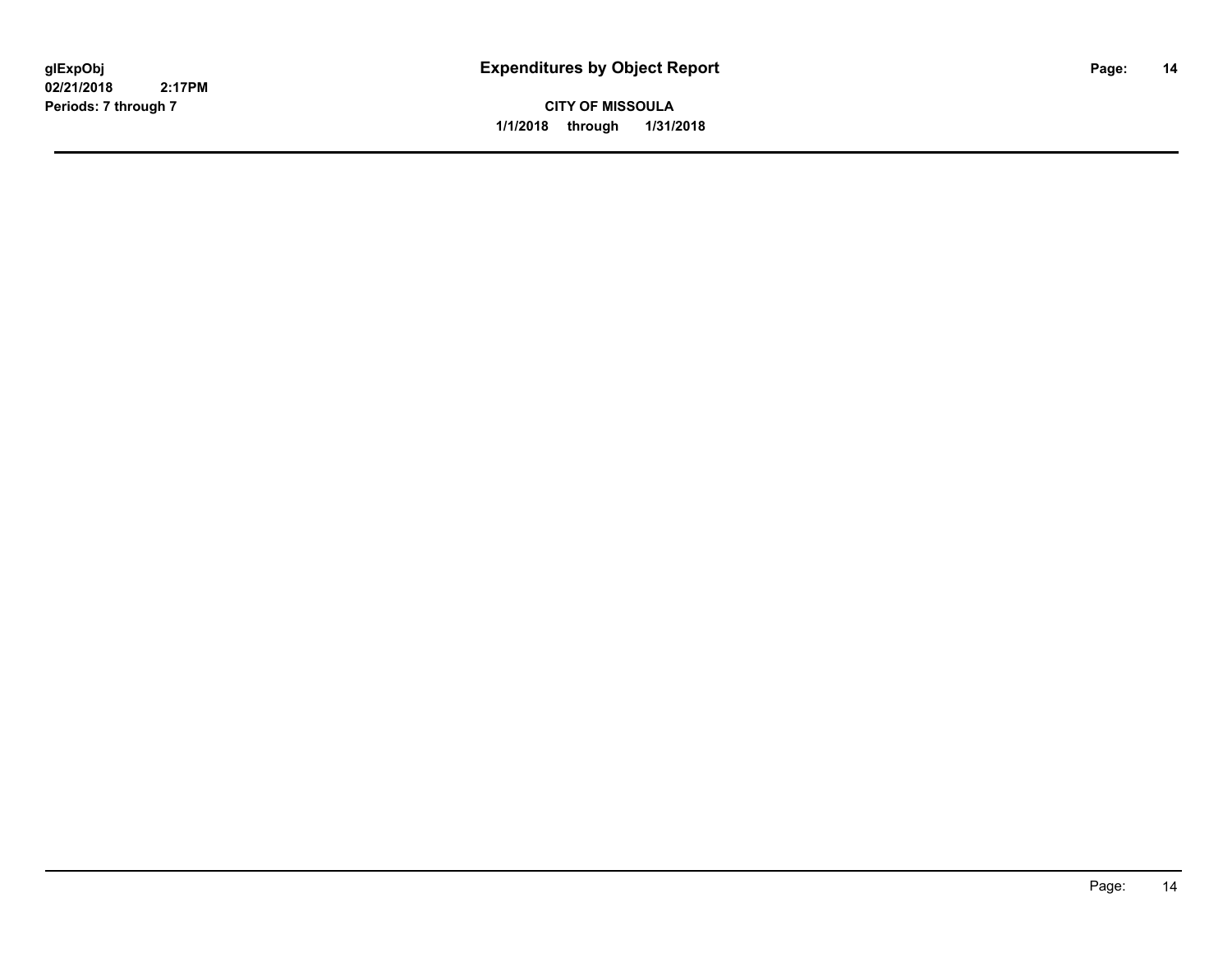#### **1000 GENERAL FUND**

**250 DEVELOPMENT SERVICES**

|                                            | <b>Adjusted</b>      |                     | Year-to-date        | Year-to-date        |                |                  |
|--------------------------------------------|----------------------|---------------------|---------------------|---------------------|----------------|------------------|
| Object/Title                               | <b>Appropriation</b> | <b>Expenditures</b> | <b>Expenditures</b> | <b>Encumbrances</b> | <b>Balance</b> | <b>Prct Used</b> |
| 100 PERSONAL SERVICES                      |                      |                     |                     |                     |                |                  |
| 110 SALARIES AND WAGES                     | 1,386,269.00         | 125,880.54          | 805,689.50          | 0.00                | 580,579.50     | 58.12            |
| 120 OVERTIME                               | 4,276.00             | 0.00                | 0.00                | 0.00                | 4,276.00       | 0.00             |
| 130 OTHER                                  | 0.00                 | 0.00                | 0.00                | 0.00                | 0.00           | 0.00             |
| 140 EMPLOYER CONTRIBUTIONS                 | 491,224.00           | 47,568.14           | 308,154.03          | 0.00                | 183,069.97     | 62.73            |
| 141 STATE RETIREMENT CONTRIBUTIONS         | 1,290.00             | 125.88              | 1,023.45            | 0.00                | 266.55         | 79.34            |
| PERSONAL SERVICES<br>Total                 | 1,883,059.00         | 173,574.56          | 1,114,866.98        | 0.00                | 768,192.02     | 59.21            |
| 200 SUPPLIES                               |                      |                     |                     |                     |                |                  |
| 210 OFFICE SUPPLIES                        | 20,524.00            | 595.81              | 11,138.18           | 0.00                | 9,385.82       | 54.27            |
| 220 OPERATING SUPPLIES                     | 2,756.00             | 8.98                | 1,391.29            | 0.00                | 1,364.71       | 50.48            |
| 230 REPAIR/MAINTENANCE                     | 3,850.00             | 112.22              | 2,130.89            | 0.00                | 1,719.11       | 55.35            |
| 231 GASOLINE                               | 12,899.00            | 744.92              | 3,840.33            | 0.00                | 9,058.67       | 29.77            |
| 240 OTHER SUPPLIES                         | 1,155.00             | 150.00              | 520.59              | 0.00                | 634.41         | 45.07            |
| <b>SUPPLIES</b><br>Total                   | 41,184.00            | 1,611.93            | 19,021.28           | 0.00                | 22,162.72      | 46.19            |
| 300 PURCHASED SERVICES                     |                      |                     |                     |                     |                |                  |
| 310 COMMUNICATIONS                         | 11,853.00            | 132.52              | 2,423.47            | 0.00                | 9,429.53       | 20.45            |
| 320 PRINTING & DUPLICATING                 | 8,459.00             | 124.69              | 1,172.47            | 0.00                | 7,286.53       | 13.86            |
| 330 PUBLICITY, SUBSCRIPTIONS & DUES        | 11,505.00            | 639.92              | 2,819.82            | 0.00                | 8,685.18       | 24.51            |
| 344 TELEPHONE SERVICE                      | 15,535.00            | 982.66              | 4,754.92            | 0.00                | 10,780.08      | 30.61            |
| 350 PROFESSIONAL SERVICES                  | 223,866.00           | 10,899.40           | 64,757.00           | 0.00                | 159,109.00     | 28.93            |
| 360 REPAIR & MAINTENANCE                   | 25,359.00            | 1,025.60            | 28,300.78           | 0.00                | $-2,941.78$    | 111.60           |
| 370 TRAVEL                                 | 14,723.00            | 0.00                | 1,674.33            | 0.00                | 13,048.67      | 11.37            |
| 380 TRAINING                               | 14,439.00            | 0.00                | 2,300.24            | 0.00                | 12,138.76      | 15.93            |
| 390 OTHER PURCHASED SERVICES               | 950.00               | 0.00                | 3,064.37            | 0.00                | $-2,114.37$    | 322.57           |
| PURCHASED SERVICES<br>Total                | 326,689.00           | 13,804.79           | 111,267.40          | 0.00                | 215,421.60     | 34.06            |
| 500 FIXED CHARGES                          |                      |                     |                     |                     |                |                  |
| 550 MERCHANT SERVICE FEES                  | 0.00                 | 0.00                | 0.00                | 0.00                | 0.00           | 0.00             |
| <b>FIXED CHARGES</b><br><b>Total</b>       | 0.00                 | 0.00                | 0.00                | 0.00                | 0.00           | 0.00             |
| 700 GRANTS & CONTRIBUTIONS                 |                      |                     |                     |                     |                |                  |
| 700 GRANTS & CONTRIBUTIONS                 | 110,780.00           | 50,000.00           | 110,780.00          | 0.00                | 0.00           | 100.00           |
| <b>GRANTS &amp; CONTRIBUTIONS</b><br>Total | 110,780.00           | 50,000.00           | 110,780.00          | 0.00                | 0.00           | 100.00           |
| 800 OTHER OBJECTS                          |                      |                     |                     |                     |                |                  |
| 820 TRANSFERS TO OTHER FUNDS               | 213,975.00           | 0.00                | 111,937.50          | 0.00                | 102,037.50     | 52.31            |
|                                            |                      |                     |                     |                     |                |                  |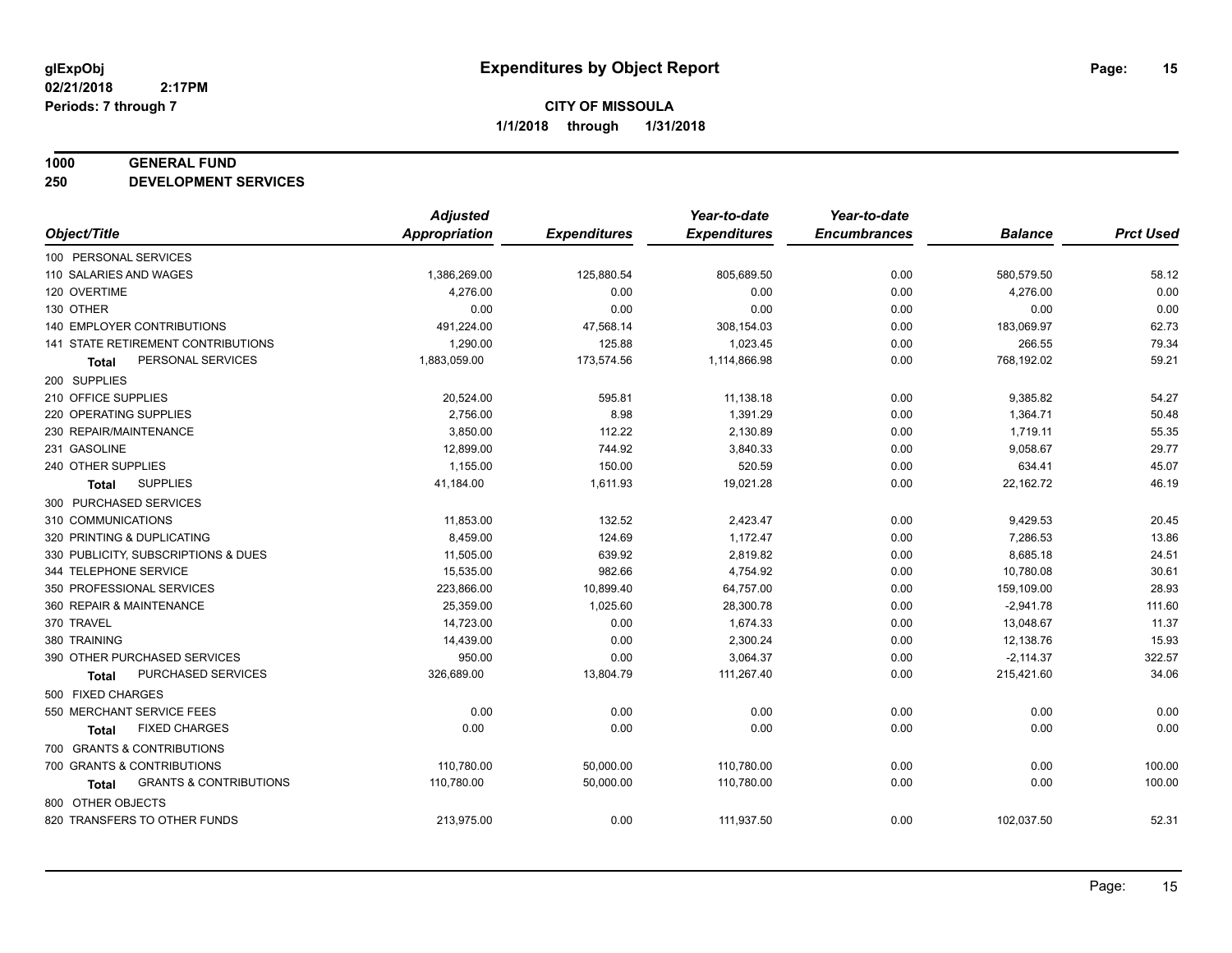## **1000 GENERAL FUND**

**250 DEVELOPMENT SERVICES**

| Object/Title       |                           | <b>Adjusted</b> | Year-to-date        | Year-to-date        |                     |                |                  |
|--------------------|---------------------------|-----------------|---------------------|---------------------|---------------------|----------------|------------------|
|                    |                           | Appropriation   | <b>Expenditures</b> | <b>Expenditures</b> | <b>Encumbrances</b> | <b>Balance</b> | <b>Prct Used</b> |
| Total              | OTHER OBJECTS             | 213,975.00      | 0.00                | 111.937.50          | 0.00                | 102.037.50     | 52.31            |
| 900 CAPITAL OUTLAY |                           |                 |                     |                     |                     |                |                  |
|                    | 940 MACHINERY & EQUIPMENT | 0.00            | 0.00                | 0.00                | 0.00                | 0.00           | 0.00             |
| <b>Total</b>       | <b>CAPITAL OUTLAY</b>     | 0.00            | 0.00                | 0.00                | 0.00                | 0.00           | 0.00             |
| Total              | DEVELOPMENT SERVICES      | 2,575,687.00    | 238,991.28          | 1.467.873.16        | 0.00                | 1,107,813.84   | 56.99            |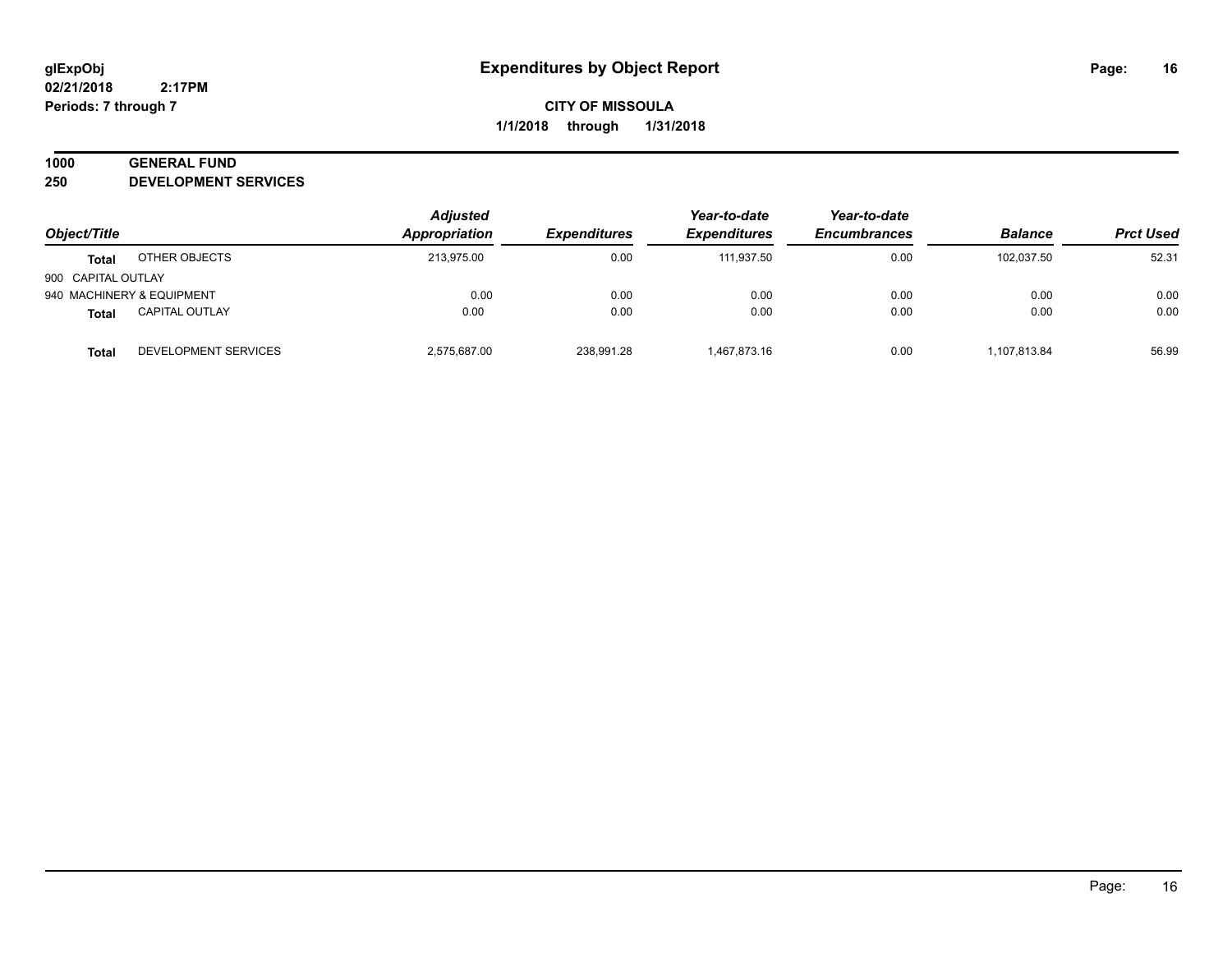#### **1000 GENERAL FUND**

#### **255 HOUSING & COMMUNITY DEVELOPMENT**

|                                                   | <b>Adjusted</b>      |                     | Year-to-date        | Year-to-date        |                |                  |
|---------------------------------------------------|----------------------|---------------------|---------------------|---------------------|----------------|------------------|
| Object/Title                                      | <b>Appropriation</b> | <b>Expenditures</b> | <b>Expenditures</b> | <b>Encumbrances</b> | <b>Balance</b> | <b>Prct Used</b> |
| 100 PERSONAL SERVICES                             |                      |                     |                     |                     |                |                  |
| 110 SALARIES AND WAGES                            | 263,853.00           | 18,682.18           | 126,493.01          | 0.00                | 137,359.99     | 47.94            |
| 120 OVERTIME                                      | 0.00                 | 0.00                | 0.00                | 0.00                | 0.00           | 0.00             |
| <b>140 EMPLOYER CONTRIBUTIONS</b>                 | 89,699.00            | 7,230.52            | 42,638.63           | 0.00                | 47,060.37      | 47.54            |
| 141 STATE RETIREMENT CONTRIBUTIONS                | 264.00               | 18.68               | 123.04              | 0.00                | 140.96         | 46.61            |
| PERSONAL SERVICES<br>Total                        | 353,816.00           | 25,931.38           | 169,254.68          | 0.00                | 184,561.32     | 47.84            |
| 200 SUPPLIES                                      |                      |                     |                     |                     |                |                  |
| 210 OFFICE SUPPLIES                               | 16,237.00            | 0.00                | 11,561.53           | 0.00                | 4,675.47       | 71.20            |
| 220 OPERATING SUPPLIES                            | 200.00               | 60.84               | 60.84               | 0.00                | 139.16         | 30.42            |
| 230 REPAIR/MAINTENANCE                            | 0.00                 | 0.00                | 0.00                | 0.00                | 0.00           | 0.00             |
| 231 GASOLINE                                      | 0.00                 | 0.00                | 0.00                | 0.00                | 0.00           | 0.00             |
| 240 OTHER SUPPLIES                                | 0.00                 | 0.00                | 0.00                | 0.00                | 0.00           | 0.00             |
| <b>SUPPLIES</b><br>Total                          | 16,437.00            | 60.84               | 11,622.37           | 0.00                | 4,814.63       | 70.71            |
| 300 PURCHASED SERVICES                            |                      |                     |                     |                     |                |                  |
| 310 COMMUNICATIONS                                | 320.00               | 0.00                | 29.04               | 0.00                | 290.96         | 9.08             |
| 320 PRINTING & DUPLICATING                        | 4,535.00             | 0.00                | 475.53              | 0.00                | 4,059.47       | 10.49            |
| 330 PUBLICITY, SUBSCRIPTIONS & DUES               | 1,700.00             | 0.00                | 243.92              | 0.00                | 1,456.08       | 14.35            |
| 344 TELEPHONE SERVICE                             | 2,150.00             | 0.00                | 225.20              | 0.00                | 1,924.80       | 10.47            |
| 350 PROFESSIONAL SERVICES                         | 14,075.00            | 6,000.00            | 8,491.00            | 0.00                | 5,584.00       | 60.33            |
| 360 REPAIR & MAINTENANCE                          | 2,350.00             | 0.00                | 971.25              | 0.00                | 1,378.75       | 41.33            |
| 370 TRAVEL                                        | 8,077.00             | 135.22              | 1,219.33            | 0.00                | 6,857.67       | 15.10            |
| 380 TRAINING                                      | 2,500.00             | 0.00                | 1,435.00            | 0.00                | 1,065.00       | 57.40            |
| 390 OTHER PURCHASED SERVICES                      | 2,822.00             | 0.00                | 4,620.00            | 0.00                | $-1,798.00$    | 163.71           |
| PURCHASED SERVICES<br><b>Total</b>                | 38,529.00            | 6,135.22            | 17,710.27           | 0.00                | 20,818.73      | 45.97            |
| 500 FIXED CHARGES                                 |                      |                     |                     |                     |                |                  |
| 500 FIXED CHARGES                                 | 0.00                 | 2,475.00            | 29,175.00           | 0.00                | $-29,175.00$   | 0.00             |
| 530 RENT                                          | 46,000.00            | 0.00                | 0.00                | 0.00                | 46,000.00      | 0.00             |
| <b>FIXED CHARGES</b><br>Total                     | 46,000.00            | 2,475.00            | 29,175.00           | 0.00                | 16,825.00      | 63.42            |
| 700 GRANTS & CONTRIBUTIONS                        |                      |                     |                     |                     |                |                  |
| 700 GRANTS & CONTRIBUTIONS                        | 305,532.00           | 58,000.00           | 222,000.00          | 0.00                | 83,532.00      | 72.66            |
| <b>GRANTS &amp; CONTRIBUTIONS</b><br><b>Total</b> | 305,532.00           | 58,000.00           | 222,000.00          | 0.00                | 83,532.00      | 72.66            |
| 900 CAPITAL OUTLAY                                |                      |                     |                     |                     |                |                  |
| 940 MACHINERY & EQUIPMENT                         | 4,000.00             | 0.00                | 0.00                | 0.00                | 4,000.00       | 0.00             |
|                                                   |                      |                     |                     |                     |                |                  |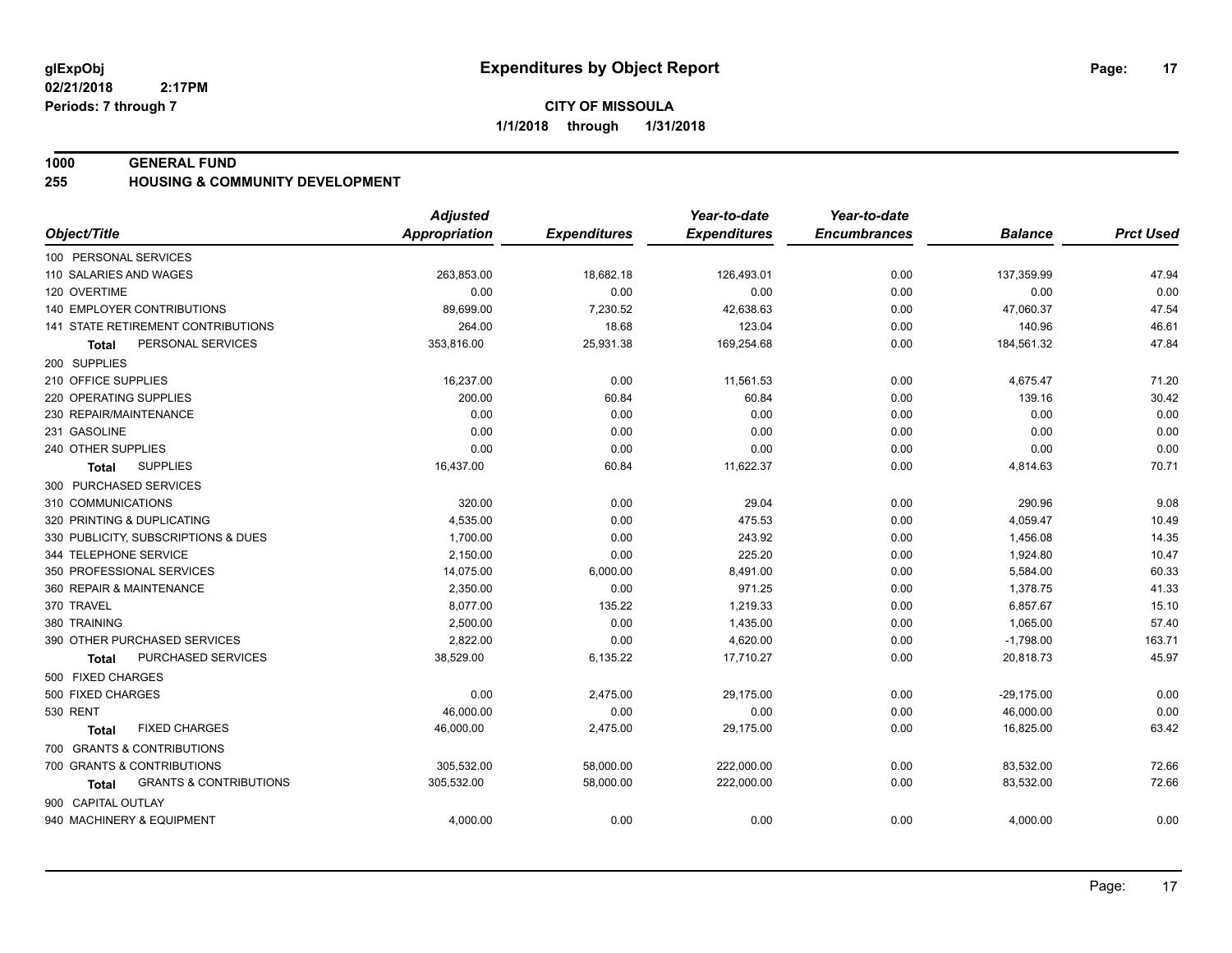**02/21/2018 2:17PM Periods: 7 through 7**

**CITY OF MISSOULA 1/1/2018 through 1/31/2018**

#### **1000 GENERAL FUND**

**255 HOUSING & COMMUNITY DEVELOPMENT**

| Object/Title |                                           | <b>Adjusted</b><br><b>Appropriation</b> | <b>Expenditures</b> | Year-to-date<br><i><b>Expenditures</b></i> | Year-to-date<br><b>Encumbrances</b> | <b>Balance</b> | <b>Prct Used</b> |
|--------------|-------------------------------------------|-----------------------------------------|---------------------|--------------------------------------------|-------------------------------------|----------------|------------------|
| Total        | CAPITAL OUTLAY                            | 4.000.00                                | 0.00                | 0.00                                       | 0.00                                | 4,000.00       | 0.00             |
| <b>Total</b> | <b>HOUSING &amp; COMMUNITY DEVELOPMEN</b> | 764,314.00                              | 92,602.44           | 449.762.32                                 | 0.00                                | 314,551.68     | 58.85            |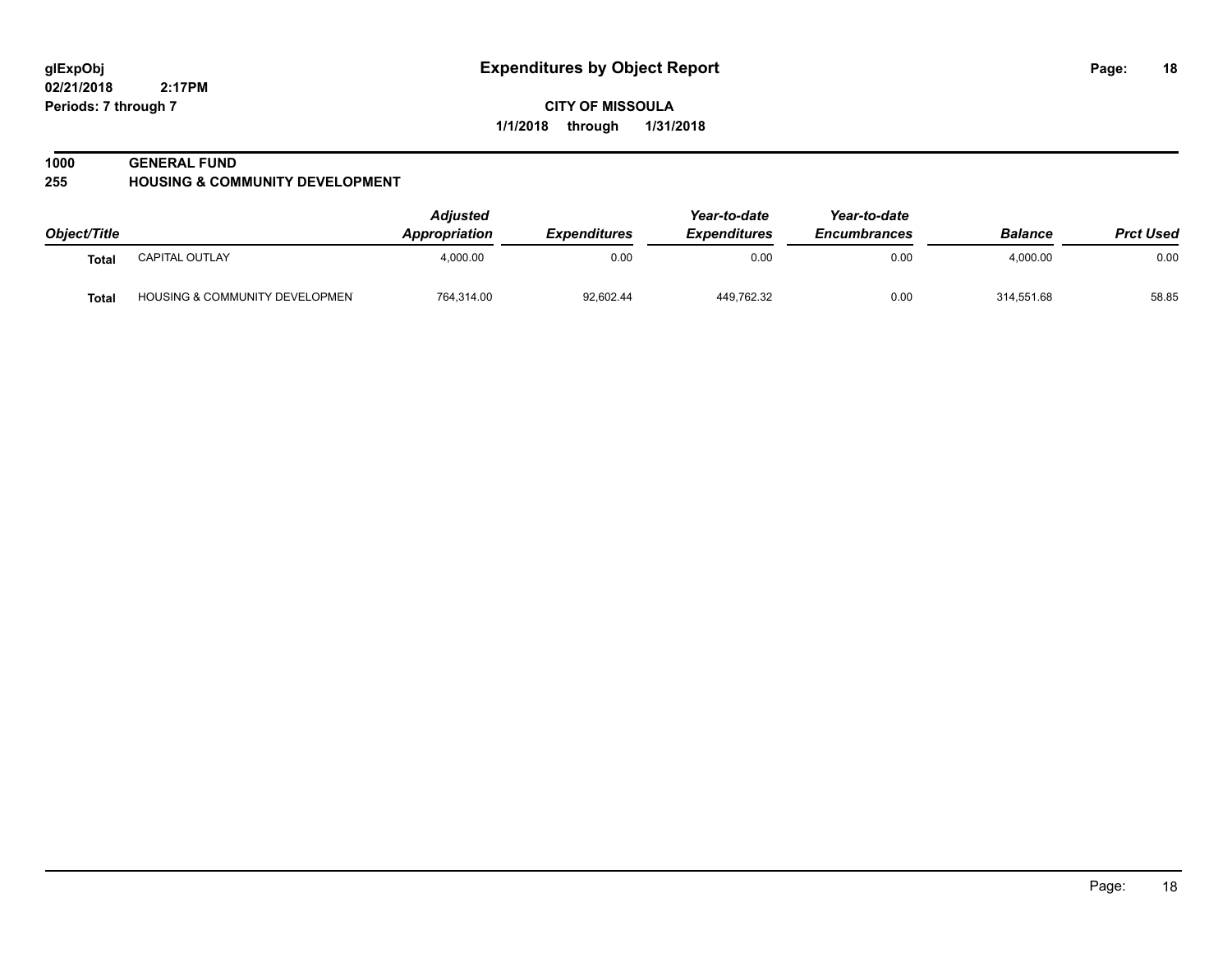#### **1000 GENERAL FUND 270 CITY ATTORNEY**

|                                            | <b>Adjusted</b> |                     | Year-to-date        | Year-to-date        |                |                  |
|--------------------------------------------|-----------------|---------------------|---------------------|---------------------|----------------|------------------|
| Object/Title                               | Appropriation   | <b>Expenditures</b> | <b>Expenditures</b> | <b>Encumbrances</b> | <b>Balance</b> | <b>Prct Used</b> |
| 100 PERSONAL SERVICES                      |                 |                     |                     |                     |                |                  |
| 110 SALARIES AND WAGES                     | 1,043,559.00    | 79,655.95           | 569,252.81          | 0.00                | 474,306.19     | 54.55            |
| 120 OVERTIME                               | 5,000.00        | 411.19              | 3,053.37            | 0.00                | 1,946.63       | 61.07            |
| 140 EMPLOYER CONTRIBUTIONS                 | 353,413.00      | 27,988.66           | 205,988.40          | 0.00                | 147,424.60     | 58.29            |
| 141 STATE RETIREMENT CONTRIBUTIONS         | 1,049.00        | 79.66               | 700.67              | 0.00                | 348.33         | 66.79            |
| PERSONAL SERVICES<br>Total                 | 1,403,021.00    | 108,135.46          | 778,995.25          | 0.00                | 624,025.75     | 55.52            |
| 200 SUPPLIES                               |                 |                     |                     |                     |                |                  |
| 210 OFFICE SUPPLIES                        | 6,118.00        | 209.58              | 3,479.89            | 0.00                | 2,638.11       | 56.88            |
| 220 OPERATING SUPPLIES                     | 1.250.00        | 350.00              | 1,040.52            | 0.00                | 209.48         | 83.24            |
| 231 GASOLINE                               | 263.00          | 0.00                | 110.28              | 0.00                | 152.72         | 41.93            |
| <b>SUPPLIES</b><br>Total                   | 7,631.00        | 559.58              | 4,630.69            | 0.00                | 3,000.31       | 60.68            |
| 300 PURCHASED SERVICES                     |                 |                     |                     |                     |                |                  |
| 310 COMMUNICATIONS                         | 1,350.00        | 0.00                | 741.03              | 0.00                | 608.97         | 54.89            |
| 320 PRINTING & DUPLICATING                 | 550.00          | 0.00                | 139.80              | 0.00                | 410.20         | 25.42            |
| 330 PUBLICITY, SUBSCRIPTIONS & DUES        | 13,000.00       | 12.00               | 4,044.92            | 0.00                | 8,955.08       | 31.11            |
| 344 TELEPHONE SERVICE                      | 264.00          | 0.00                | 53.02               | 0.00                | 210.98         | 20.08            |
| 350 PROFESSIONAL SERVICES                  | 3,250.00        | 6.54                | 1,302.20            | 0.00                | 1,947.80       | 40.07            |
| 360 REPAIR & MAINTENANCE                   | 19,930.00       | 0.00                | 19,147.98           | 0.00                | 782.02         | 96.08            |
| 370 TRAVEL                                 | 6,000.00        | 0.00                | 4,880.25            | 0.00                | 1,119.75       | 81.34            |
| 380 TRAINING                               | 9,000.00        | 674.00              | 1,854.00            | 0.00                | 7,146.00       | 20.60            |
| 390 OTHER PURCHASED SERVICES               | 0.00            | 0.00                | 0.00                | 0.00                | 0.00           | 0.00             |
| PURCHASED SERVICES<br><b>Total</b>         | 53,344.00       | 692.54              | 32,163.20           | 0.00                | 21,180.80      | 60.29            |
| 500 FIXED CHARGES                          |                 |                     |                     |                     |                |                  |
| 500 FIXED CHARGES                          | 0.00            | 0.00                | 0.00                | 0.00                | 0.00           | 0.00             |
| <b>FIXED CHARGES</b><br><b>Total</b>       | 0.00            | 0.00                | 0.00                | 0.00                | 0.00           | 0.00             |
| 700 GRANTS & CONTRIBUTIONS                 |                 |                     |                     |                     |                |                  |
| 700 GRANTS & CONTRIBUTIONS                 | 167,818.00      | 7,200.00            | 87,509.00           | 0.00                | 80,309.00      | 52.15            |
| <b>GRANTS &amp; CONTRIBUTIONS</b><br>Total | 167,818.00      | 7,200.00            | 87,509.00           | 0.00                | 80,309.00      | 52.15            |
| 800 OTHER OBJECTS                          |                 |                     |                     |                     |                |                  |
| 845 CONTINGENCY                            | 0.00            | 0.00                | 0.00                | 0.00                | 0.00           | 0.00             |
| OTHER OBJECTS<br><b>Total</b>              | 0.00            | 0.00                | 0.00                | 0.00                | 0.00           | 0.00             |
| 900 CAPITAL OUTLAY                         |                 |                     |                     |                     |                |                  |
| 920 BUILDINGS                              | 0.00            | 0.00                | 0.00                | 0.00                | 0.00           | 0.00             |
|                                            |                 |                     |                     |                     |                |                  |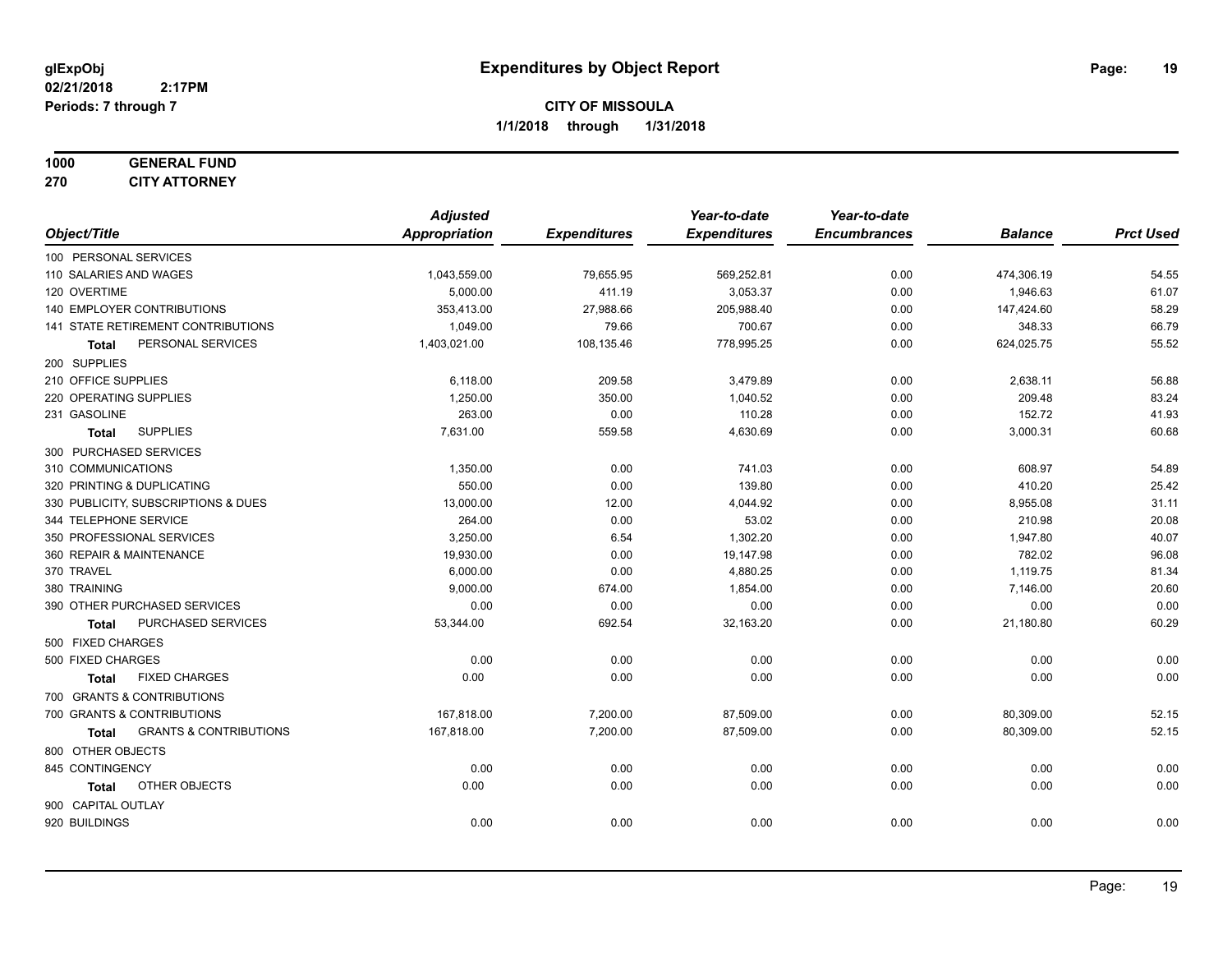#### **02/21/2018 2:17PM Periods: 7 through 7**

## **CITY OF MISSOULA 1/1/2018 through 1/31/2018**

#### **1000 GENERAL FUND 270 CITY ATTORNEY**

| Object/Title |                           | <b>Adjusted</b><br>Appropriation<br><b>Expenditures</b> | Year-to-date | Year-to-date        |                     |                |                  |
|--------------|---------------------------|---------------------------------------------------------|--------------|---------------------|---------------------|----------------|------------------|
|              |                           |                                                         |              | <b>Expenditures</b> | <b>Encumbrances</b> | <b>Balance</b> | <b>Prct Used</b> |
|              | 940 MACHINERY & EQUIPMENT | 4.289.00                                                | 0.00         | 2.217.79            | 0.00                | 2.071.21       | 51.71            |
| <b>Total</b> | <b>CAPITAL OUTLAY</b>     | 4.289.00                                                | 0.00         | 2.217.79            | 0.00                | 2,071.21       | 51.71            |
| <b>Total</b> | <b>CITY ATTORNEY</b>      | 1,636,103.00                                            | 116,587.58   | 905,515.93          | 0.00                | 730,587.07     | 55.35            |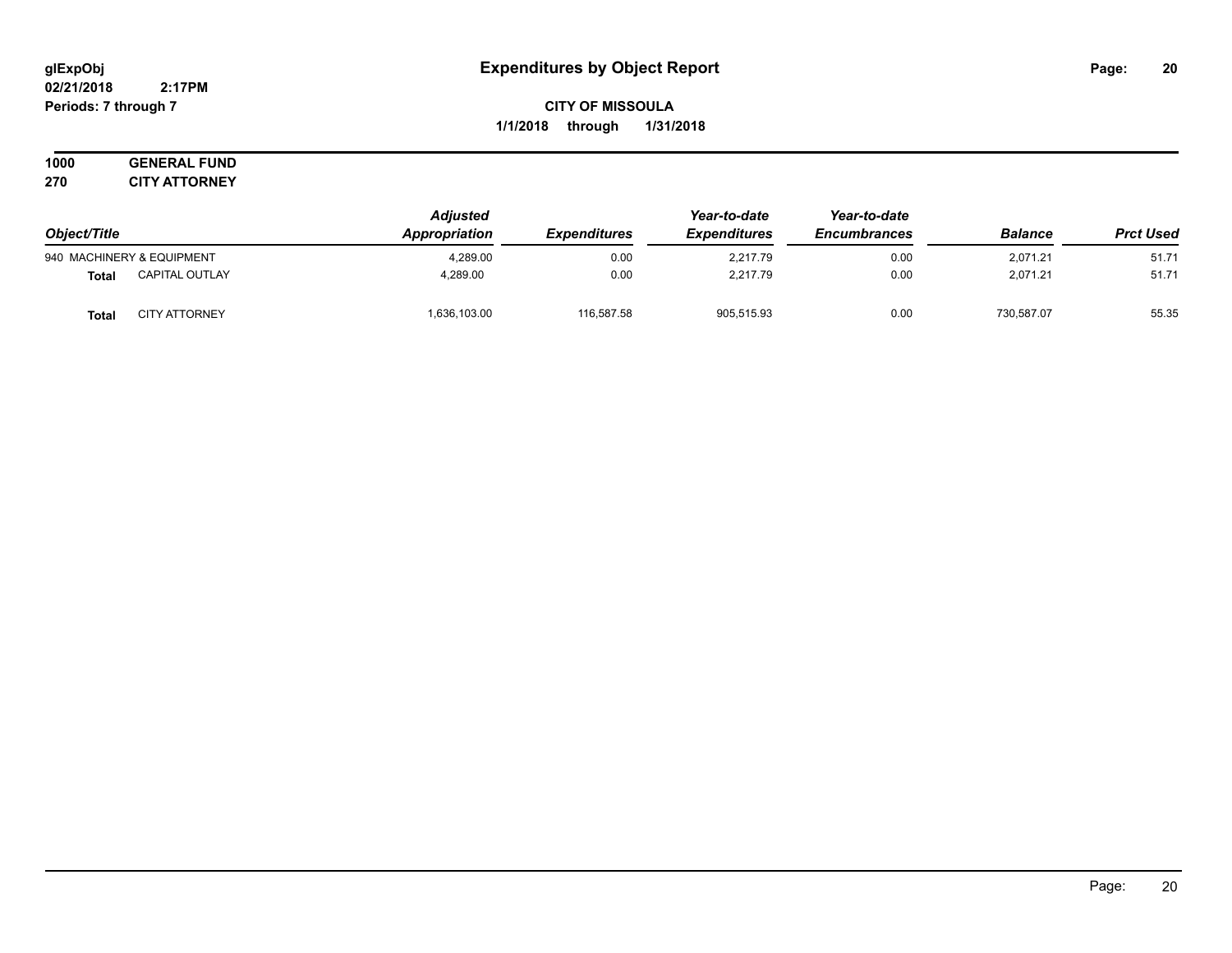#### **1000 GENERAL FUND**

**280 PUBLIC WORKS OPERATIONS**

| <b>Appropriation</b><br>Object/Title<br><b>Expenditures</b><br><b>Expenditures</b><br><b>Encumbrances</b><br><b>Prct Used</b><br><b>Balance</b><br>100 PERSONAL SERVICES<br>0.00<br>58.76<br>110 SALARIES AND WAGES<br>506,928.00<br>41,826.07<br>297,861.84<br>209,066.16<br>21.56<br>120 OVERTIME<br>3,669.00<br>526.37<br>791.21<br>0.00<br>2,877.79<br>18.03<br>130 OTHER<br>2,330.00<br>60.00<br>420.00<br>0.00<br>1,910.00<br><b>140 EMPLOYER CONTRIBUTIONS</b><br>18,916.35<br>57.56<br>239,428.00<br>137,826.07<br>0.00<br>101,601.93<br>73.34<br>141 STATE RETIREMENT CONTRIBUTIONS<br>512.00<br>41.83<br>375.52<br>0.00<br>136.48<br>752,867.00<br>61,370.62<br>58.08<br>PERSONAL SERVICES<br>437,274.64<br>0.00<br>315,592.36<br>Total<br>200 SUPPLIES<br>210 OFFICE SUPPLIES<br>1,150.00<br>104.94<br>330.35<br>0.00<br>819.65<br>28.73<br>220 OPERATING SUPPLIES<br>1,935.00<br>338.12<br>1,734.73<br>0.00<br>200.27<br>89.65<br>59,860.00<br>17.55<br>230 REPAIR/MAINTENANCE<br>4,302.80<br>10,505.21<br>0.00<br>49,354.79<br>34.52<br>231 GASOLINE<br>9,280.00<br>814.60<br>3,203.28<br>6,076.72<br>0.00<br>31,090.00<br>25,358.81<br>5,731.19<br>81.57<br>240 OTHER SUPPLIES<br>10,490.29<br>0.00<br><b>SUPPLIES</b><br>103,315.00<br>16,050.75<br>41,132.38<br>0.00<br>62,182.62<br>39.81<br>Total<br>300 PURCHASED SERVICES<br>300.00<br>0.00<br>12.73<br>310 COMMUNICATIONS<br>38.18<br>0.00<br>261.82<br>57.30<br>200.00<br>0.00<br>85.41<br>320 PRINTING & DUPLICATING<br>114.59<br>0.00<br>1.91<br>0.00<br>330 PUBLICITY, SUBSCRIPTIONS & DUES<br>1,100.00<br>21.00<br>0.00<br>1,079.00<br>50.51<br>341 ELECTRICITY & NATURAL GAS<br>149,399.00<br>13,208.70<br>75,458.34<br>0.00<br>73,940.66<br>1,552.76<br>83.75<br>344 TELEPHONE SERVICE<br>1,854.00<br>70.44<br>0.00<br>301.24 |
|-----------------------------------------------------------------------------------------------------------------------------------------------------------------------------------------------------------------------------------------------------------------------------------------------------------------------------------------------------------------------------------------------------------------------------------------------------------------------------------------------------------------------------------------------------------------------------------------------------------------------------------------------------------------------------------------------------------------------------------------------------------------------------------------------------------------------------------------------------------------------------------------------------------------------------------------------------------------------------------------------------------------------------------------------------------------------------------------------------------------------------------------------------------------------------------------------------------------------------------------------------------------------------------------------------------------------------------------------------------------------------------------------------------------------------------------------------------------------------------------------------------------------------------------------------------------------------------------------------------------------------------------------------------------------------------------------------------------------------------------------------------------------------------------------------------|
|                                                                                                                                                                                                                                                                                                                                                                                                                                                                                                                                                                                                                                                                                                                                                                                                                                                                                                                                                                                                                                                                                                                                                                                                                                                                                                                                                                                                                                                                                                                                                                                                                                                                                                                                                                                                           |
|                                                                                                                                                                                                                                                                                                                                                                                                                                                                                                                                                                                                                                                                                                                                                                                                                                                                                                                                                                                                                                                                                                                                                                                                                                                                                                                                                                                                                                                                                                                                                                                                                                                                                                                                                                                                           |
|                                                                                                                                                                                                                                                                                                                                                                                                                                                                                                                                                                                                                                                                                                                                                                                                                                                                                                                                                                                                                                                                                                                                                                                                                                                                                                                                                                                                                                                                                                                                                                                                                                                                                                                                                                                                           |
|                                                                                                                                                                                                                                                                                                                                                                                                                                                                                                                                                                                                                                                                                                                                                                                                                                                                                                                                                                                                                                                                                                                                                                                                                                                                                                                                                                                                                                                                                                                                                                                                                                                                                                                                                                                                           |
|                                                                                                                                                                                                                                                                                                                                                                                                                                                                                                                                                                                                                                                                                                                                                                                                                                                                                                                                                                                                                                                                                                                                                                                                                                                                                                                                                                                                                                                                                                                                                                                                                                                                                                                                                                                                           |
|                                                                                                                                                                                                                                                                                                                                                                                                                                                                                                                                                                                                                                                                                                                                                                                                                                                                                                                                                                                                                                                                                                                                                                                                                                                                                                                                                                                                                                                                                                                                                                                                                                                                                                                                                                                                           |
|                                                                                                                                                                                                                                                                                                                                                                                                                                                                                                                                                                                                                                                                                                                                                                                                                                                                                                                                                                                                                                                                                                                                                                                                                                                                                                                                                                                                                                                                                                                                                                                                                                                                                                                                                                                                           |
|                                                                                                                                                                                                                                                                                                                                                                                                                                                                                                                                                                                                                                                                                                                                                                                                                                                                                                                                                                                                                                                                                                                                                                                                                                                                                                                                                                                                                                                                                                                                                                                                                                                                                                                                                                                                           |
|                                                                                                                                                                                                                                                                                                                                                                                                                                                                                                                                                                                                                                                                                                                                                                                                                                                                                                                                                                                                                                                                                                                                                                                                                                                                                                                                                                                                                                                                                                                                                                                                                                                                                                                                                                                                           |
|                                                                                                                                                                                                                                                                                                                                                                                                                                                                                                                                                                                                                                                                                                                                                                                                                                                                                                                                                                                                                                                                                                                                                                                                                                                                                                                                                                                                                                                                                                                                                                                                                                                                                                                                                                                                           |
|                                                                                                                                                                                                                                                                                                                                                                                                                                                                                                                                                                                                                                                                                                                                                                                                                                                                                                                                                                                                                                                                                                                                                                                                                                                                                                                                                                                                                                                                                                                                                                                                                                                                                                                                                                                                           |
|                                                                                                                                                                                                                                                                                                                                                                                                                                                                                                                                                                                                                                                                                                                                                                                                                                                                                                                                                                                                                                                                                                                                                                                                                                                                                                                                                                                                                                                                                                                                                                                                                                                                                                                                                                                                           |
|                                                                                                                                                                                                                                                                                                                                                                                                                                                                                                                                                                                                                                                                                                                                                                                                                                                                                                                                                                                                                                                                                                                                                                                                                                                                                                                                                                                                                                                                                                                                                                                                                                                                                                                                                                                                           |
|                                                                                                                                                                                                                                                                                                                                                                                                                                                                                                                                                                                                                                                                                                                                                                                                                                                                                                                                                                                                                                                                                                                                                                                                                                                                                                                                                                                                                                                                                                                                                                                                                                                                                                                                                                                                           |
|                                                                                                                                                                                                                                                                                                                                                                                                                                                                                                                                                                                                                                                                                                                                                                                                                                                                                                                                                                                                                                                                                                                                                                                                                                                                                                                                                                                                                                                                                                                                                                                                                                                                                                                                                                                                           |
|                                                                                                                                                                                                                                                                                                                                                                                                                                                                                                                                                                                                                                                                                                                                                                                                                                                                                                                                                                                                                                                                                                                                                                                                                                                                                                                                                                                                                                                                                                                                                                                                                                                                                                                                                                                                           |
|                                                                                                                                                                                                                                                                                                                                                                                                                                                                                                                                                                                                                                                                                                                                                                                                                                                                                                                                                                                                                                                                                                                                                                                                                                                                                                                                                                                                                                                                                                                                                                                                                                                                                                                                                                                                           |
|                                                                                                                                                                                                                                                                                                                                                                                                                                                                                                                                                                                                                                                                                                                                                                                                                                                                                                                                                                                                                                                                                                                                                                                                                                                                                                                                                                                                                                                                                                                                                                                                                                                                                                                                                                                                           |
|                                                                                                                                                                                                                                                                                                                                                                                                                                                                                                                                                                                                                                                                                                                                                                                                                                                                                                                                                                                                                                                                                                                                                                                                                                                                                                                                                                                                                                                                                                                                                                                                                                                                                                                                                                                                           |
|                                                                                                                                                                                                                                                                                                                                                                                                                                                                                                                                                                                                                                                                                                                                                                                                                                                                                                                                                                                                                                                                                                                                                                                                                                                                                                                                                                                                                                                                                                                                                                                                                                                                                                                                                                                                           |
|                                                                                                                                                                                                                                                                                                                                                                                                                                                                                                                                                                                                                                                                                                                                                                                                                                                                                                                                                                                                                                                                                                                                                                                                                                                                                                                                                                                                                                                                                                                                                                                                                                                                                                                                                                                                           |
| 489.00<br>109.20<br>22.33<br>345 GARBAGE<br>15.60<br>0.00<br>379.80                                                                                                                                                                                                                                                                                                                                                                                                                                                                                                                                                                                                                                                                                                                                                                                                                                                                                                                                                                                                                                                                                                                                                                                                                                                                                                                                                                                                                                                                                                                                                                                                                                                                                                                                       |
| 350 PROFESSIONAL SERVICES<br>757.00<br>250.00<br>573.39<br>183.61<br>75.75<br>0.00                                                                                                                                                                                                                                                                                                                                                                                                                                                                                                                                                                                                                                                                                                                                                                                                                                                                                                                                                                                                                                                                                                                                                                                                                                                                                                                                                                                                                                                                                                                                                                                                                                                                                                                        |
| 360 REPAIR & MAINTENANCE<br>15,900.00<br>3,321.80<br>12,643.73<br>0.00<br>3,256.27<br>79.52                                                                                                                                                                                                                                                                                                                                                                                                                                                                                                                                                                                                                                                                                                                                                                                                                                                                                                                                                                                                                                                                                                                                                                                                                                                                                                                                                                                                                                                                                                                                                                                                                                                                                                               |
| 370 TRAVEL<br>1,550.00<br>27.40<br>0.00<br>424.77<br>0.00<br>1,125.23                                                                                                                                                                                                                                                                                                                                                                                                                                                                                                                                                                                                                                                                                                                                                                                                                                                                                                                                                                                                                                                                                                                                                                                                                                                                                                                                                                                                                                                                                                                                                                                                                                                                                                                                     |
| 918.70<br>41.76<br>380 TRAINING<br>2,200.00<br>0.00<br>0.00<br>1,281.30                                                                                                                                                                                                                                                                                                                                                                                                                                                                                                                                                                                                                                                                                                                                                                                                                                                                                                                                                                                                                                                                                                                                                                                                                                                                                                                                                                                                                                                                                                                                                                                                                                                                                                                                   |
| PURCHASED SERVICES<br>173,749.00<br>52.87<br>16,866.54<br>91,854.66<br>0.00<br>81,894.34<br><b>Total</b>                                                                                                                                                                                                                                                                                                                                                                                                                                                                                                                                                                                                                                                                                                                                                                                                                                                                                                                                                                                                                                                                                                                                                                                                                                                                                                                                                                                                                                                                                                                                                                                                                                                                                                  |
| 500 FIXED CHARGES                                                                                                                                                                                                                                                                                                                                                                                                                                                                                                                                                                                                                                                                                                                                                                                                                                                                                                                                                                                                                                                                                                                                                                                                                                                                                                                                                                                                                                                                                                                                                                                                                                                                                                                                                                                         |
| 0.00<br>0.00<br>0.00<br>500 FIXED CHARGES<br>0.00<br>0.00<br>0.00                                                                                                                                                                                                                                                                                                                                                                                                                                                                                                                                                                                                                                                                                                                                                                                                                                                                                                                                                                                                                                                                                                                                                                                                                                                                                                                                                                                                                                                                                                                                                                                                                                                                                                                                         |
| 0.00<br>0.00<br><b>FIXED CHARGES</b><br>0.00<br>0.00<br>0.00<br>0.00<br>Total                                                                                                                                                                                                                                                                                                                                                                                                                                                                                                                                                                                                                                                                                                                                                                                                                                                                                                                                                                                                                                                                                                                                                                                                                                                                                                                                                                                                                                                                                                                                                                                                                                                                                                                             |
| 800 OTHER OBJECTS                                                                                                                                                                                                                                                                                                                                                                                                                                                                                                                                                                                                                                                                                                                                                                                                                                                                                                                                                                                                                                                                                                                                                                                                                                                                                                                                                                                                                                                                                                                                                                                                                                                                                                                                                                                         |
| 850 SALARY SAVINGS<br>0.00<br>0.00<br>0.00<br>0.00<br>0.00<br>0.00                                                                                                                                                                                                                                                                                                                                                                                                                                                                                                                                                                                                                                                                                                                                                                                                                                                                                                                                                                                                                                                                                                                                                                                                                                                                                                                                                                                                                                                                                                                                                                                                                                                                                                                                        |
| 0.00<br>OTHER OBJECTS<br>0.00<br>0.00<br>0.00<br>0.00<br>0.00<br><b>Total</b>                                                                                                                                                                                                                                                                                                                                                                                                                                                                                                                                                                                                                                                                                                                                                                                                                                                                                                                                                                                                                                                                                                                                                                                                                                                                                                                                                                                                                                                                                                                                                                                                                                                                                                                             |
| 900 CAPITAL OUTLAY                                                                                                                                                                                                                                                                                                                                                                                                                                                                                                                                                                                                                                                                                                                                                                                                                                                                                                                                                                                                                                                                                                                                                                                                                                                                                                                                                                                                                                                                                                                                                                                                                                                                                                                                                                                        |

Page: 21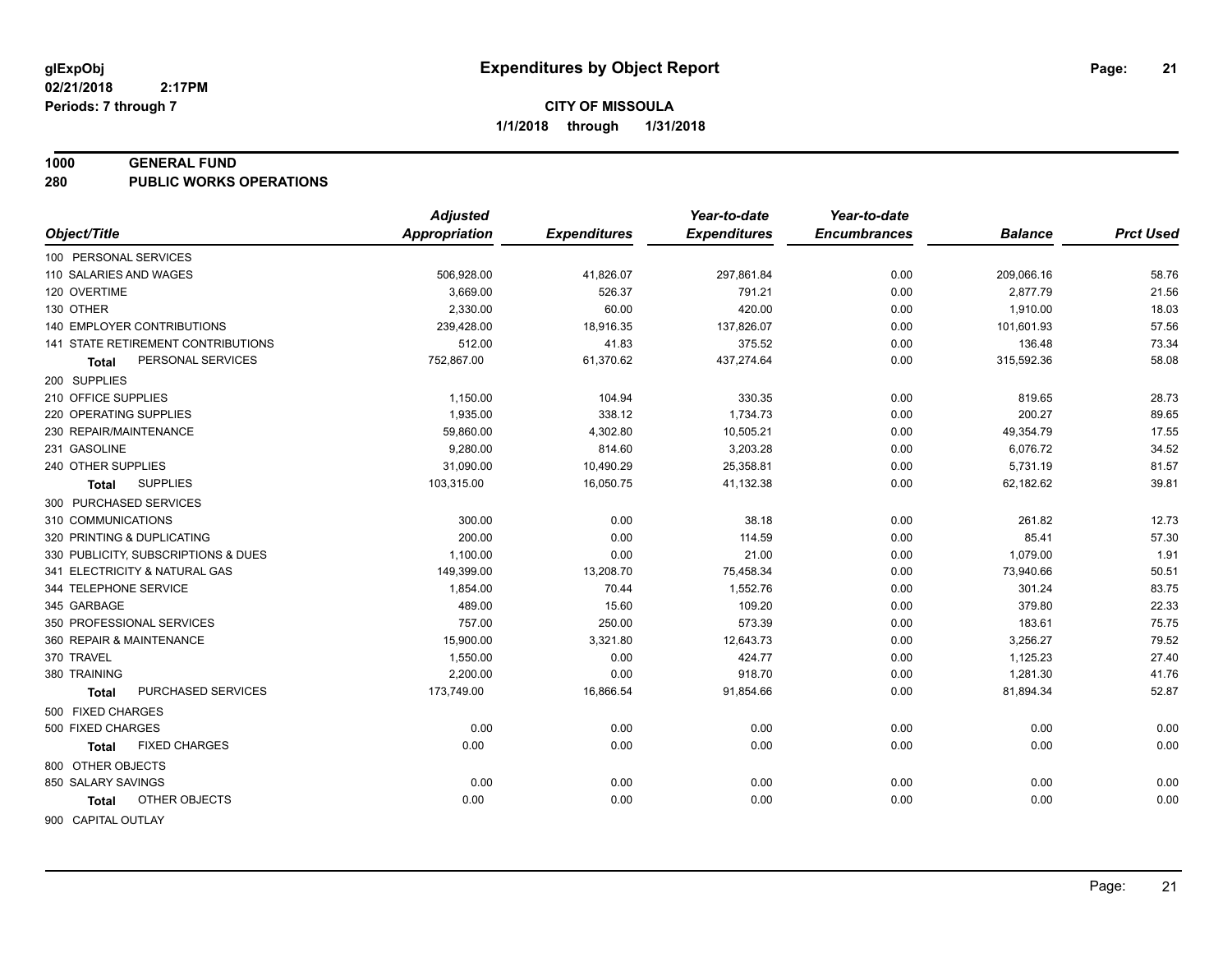**02/21/2018 2:17PM Periods: 7 through 7**

## **CITY OF MISSOULA 1/1/2018 through 1/31/2018**

#### **1000 GENERAL FUND**

**280 PUBLIC WORKS OPERATIONS**

| Object/Title |                           | <b>Adjusted</b><br>Appropriation<br><i><b>Expenditures</b></i> | Year-to-date<br><b>Expenditures</b> | Year-to-date<br><b>Encumbrances</b> | <b>Balance</b> | <b>Prct Used</b> |       |
|--------------|---------------------------|----------------------------------------------------------------|-------------------------------------|-------------------------------------|----------------|------------------|-------|
|              | 940 MACHINERY & EQUIPMENT | 0.00                                                           | 0.00                                | 0.00                                | 0.00           | 0.00             | 0.00  |
| <b>Total</b> | <b>CAPITAL OUTLAY</b>     | 0.00                                                           | 0.00                                | 0.00                                | 0.00           | 0.00             | 0.00  |
| <b>Total</b> | PUBLIC WORKS OPERATIONS   | 1,029,931.00                                                   | 94,287.91                           | 570.261.68                          | 0.00           | 459.669.32       | 55.37 |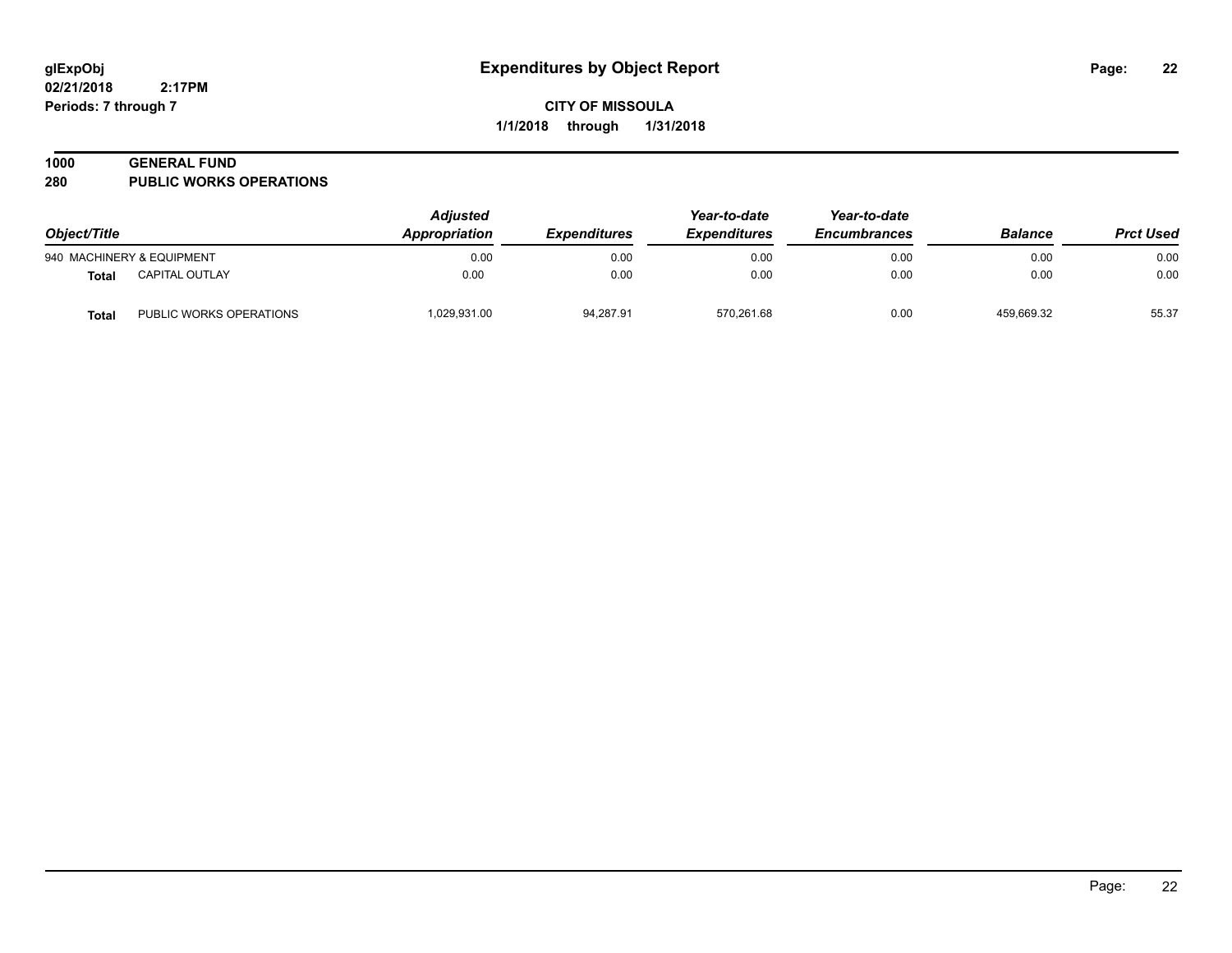**1000 GENERAL FUND**

**290 POLICE**

|                                       | <b>Adjusted</b> |                     | Year-to-date        | Year-to-date        |                |                  |
|---------------------------------------|-----------------|---------------------|---------------------|---------------------|----------------|------------------|
| Object/Title                          | Appropriation   | <b>Expenditures</b> | <b>Expenditures</b> | <b>Encumbrances</b> | <b>Balance</b> | <b>Prct Used</b> |
| 100 PERSONAL SERVICES                 |                 |                     |                     |                     |                |                  |
| 110 SALARIES AND WAGES                | 8,854,698.00    | 736,974.17          | 4,867,923.34        | 0.00                | 3,986,774.66   | 54.98            |
| 115 SALARIES/HEALTH INSURANCE BENEFIT | 980,562.00      | 77,568.00           | 532,608.00          | 0.00                | 447,954.00     | 54.32            |
| 120 OVERTIME                          | 270,768.00      | 14,772.27           | 148,184.16          | 0.00                | 122,583.84     | 54.73            |
| 121 OUTSIDE HIRE OVERTIME             | 75,000.00       | 1,499.45            | 96,197.31           | 0.00                | $-21,197.31$   | 128.26           |
| 122 COURT OVERTIME                    | 23,364.00       | 2,962.54            | 28,909.49           | 0.00                | $-5,545.49$    | 123.74           |
| 123 CELL PHONE OVERTIME               | 60,690.00       | 1,904.29            | 6,446.68            | 0.00                | 54,243.32      | 10.62            |
| 130 OTHER                             | 73,140.00       | 0.00                | 69,510.96           | 0.00                | 3,629.04       | 95.04            |
| 133 EDUCATION COMPENSATION            | 0.00            | 1,430.00            | 10,167.50           | 0.00                | $-10,167.50$   | 0.00             |
| 140 EMPLOYER CONTRIBUTIONS            | 2,460,436.00    | 189,622.56          | 1,333,593.98        | 0.00                | 1,126,842.02   | 54.20            |
| 141 STATE RETIREMENT CONTRIBUTIONS    | 2,569,388.00    | 216,308.07          | 1,464,224.17        | 0.00                | 1,105,163.83   | 56.99            |
| PERSONAL SERVICES<br>Total            | 15,368,046.00   | 1,243,041.35        | 8,557,765.59        | 0.00                | 6,810,280.41   | 55.69            |
| 200 SUPPLIES                          |                 |                     |                     |                     |                |                  |
| 210 OFFICE SUPPLIES                   | 21,524.00       | $-474.14$           | 5,931.81            | 0.00                | 15,592.19      | 27.56            |
| 220 OPERATING SUPPLIES                | 100,457.00      | 3,238.97            | 38,835.49           | 0.00                | 61,621.51      | 38.66            |
| 230 REPAIR/MAINTENANCE                | 50,735.00       | 4,153.87            | 22,822.34           | 0.00                | 27,912.66      | 44.98            |
| 231 GASOLINE                          | 185,919.00      | 15,661.06           | 93,953.14           | 0.00                | 91,965.86      | 50.53            |
| <b>SUPPLIES</b><br><b>Total</b>       | 358,635.00      | 22,579.76           | 161,542.78          | 0.00                | 197,092.22     | 45.04            |
| 300 PURCHASED SERVICES                |                 |                     |                     |                     |                |                  |
| 310 COMMUNICATIONS                    | 21,896.00       | 723.12              | 20,122.74           | 0.00                | 1,773.26       | 91.90            |
| 320 PRINTING & DUPLICATING            | 11,364.00       | 0.00                | 1,457.39            | 0.00                | 9,906.61       | 12.82            |
| 330 PUBLICITY, SUBSCRIPTIONS & DUES   | 14,938.00       | 800.00              | 10,992.01           | 0.00                | 3,945.99       | 73.58            |
| 344 TELEPHONE SERVICE                 | 48,772.00       | 3,857.65            | 23,464.18           | 0.00                | 25,307.82      | 48.11            |
| 350 PROFESSIONAL SERVICES             | 71,155.00       | 6,852.75            | 32,213.30           | 0.00                | 38,941.70      | 45.27            |
| 360 REPAIR & MAINTENANCE              | 125,340.00      | 1,761.60            | 62,072.61           | 0.00                | 63,267.39      | 49.52            |
| 370 TRAVEL                            | 29,500.00       | 1,998.85            | 23,832.20           | 0.00                | 5,667.80       | 80.79            |
| 380 TRAINING                          | 37,150.00       | 325.00              | 15,891.79           | 0.00                | 21,258.21      | 42.78            |
| 390 OTHER PURCHASED SERVICES          | 25,000.00       | 0.00                | 12,088.34           | 0.00                | 12,911.66      | 48.35            |
| 392 DONATIONS AND SALES               | 0.00            | 0.00                | 3,880.30            | 0.00                | $-3,880.30$    | 0.00             |
| PURCHASED SERVICES<br><b>Total</b>    | 385,115.00      | 16,318.97           | 206,014.86          | 0.00                | 179,100.14     | 53.49            |
| 500 FIXED CHARGES                     |                 |                     |                     |                     |                |                  |
| 500 FIXED CHARGES                     | 650.00          | 5,904.97            | 47,239.76           | 0.00                | $-46,589.76$   | 7,267.66         |
| 530 RENT                              | 71,214.00       | 0.00                | 0.00                | 0.00                | 71,214.00      | 0.00             |
| <b>FIXED CHARGES</b><br><b>Total</b>  | 71,864.00       | 5,904.97            | 47,239.76           | 0.00                | 24,624.24      | 65.73            |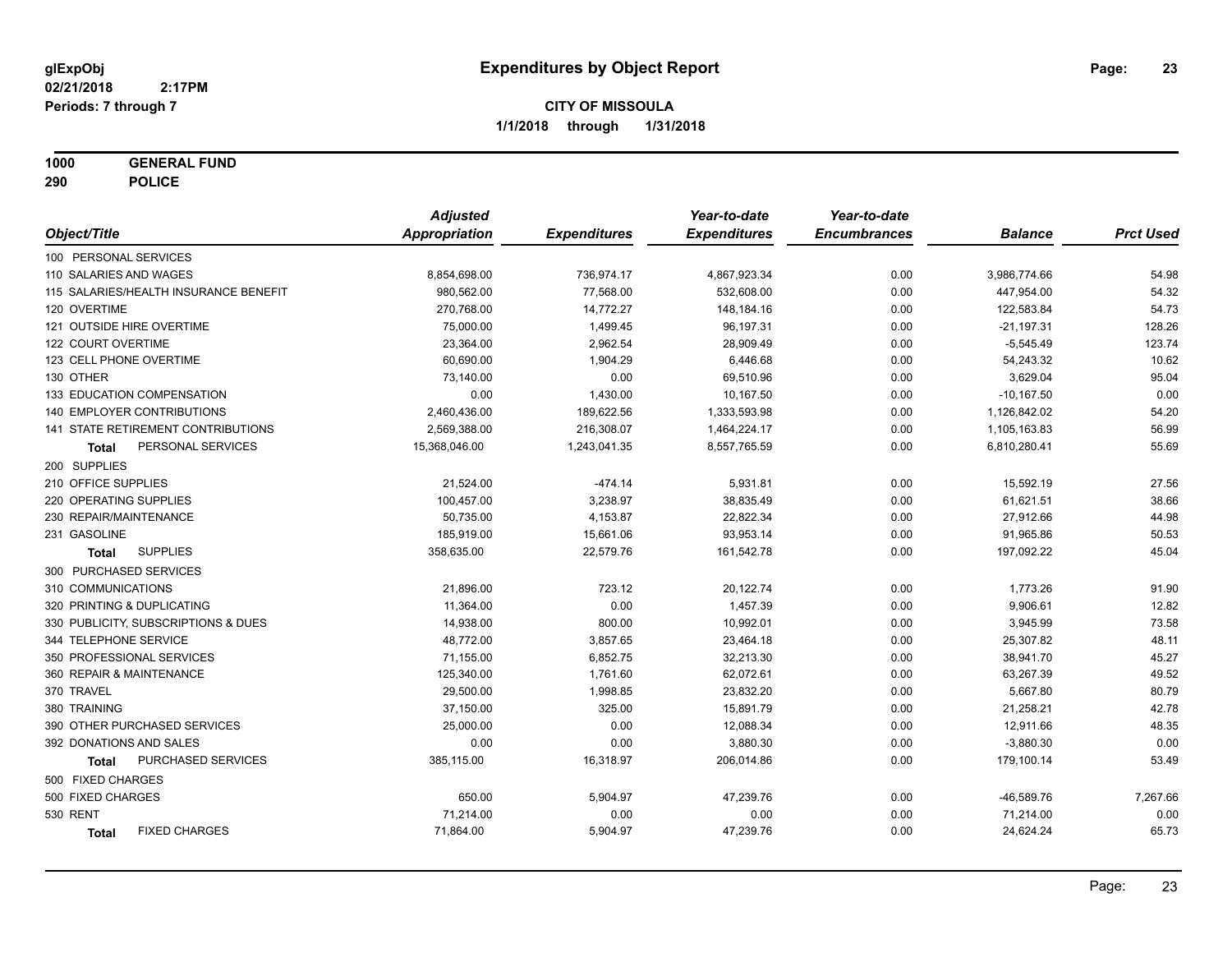**1000 GENERAL FUND**

**290 POLICE**

|                    |                                   | <b>Adjusted</b>      |                     | Year-to-date        | Year-to-date        |                |                  |
|--------------------|-----------------------------------|----------------------|---------------------|---------------------|---------------------|----------------|------------------|
| Object/Title       |                                   | <b>Appropriation</b> | <b>Expenditures</b> | <b>Expenditures</b> | <b>Encumbrances</b> | <b>Balance</b> | <b>Prct Used</b> |
|                    | 700 GRANTS & CONTRIBUTIONS        |                      |                     |                     |                     |                |                  |
|                    | 700 GRANTS & CONTRIBUTIONS        | 4,000.00             | 0.00                | 0.00                | 0.00                | 4,000.00       | 0.00             |
| <b>Total</b>       | <b>GRANTS &amp; CONTRIBUTIONS</b> | 4,000.00             | 0.00                | 0.00                | 0.00                | 4,000.00       | 0.00             |
| 800 OTHER OBJECTS  |                                   |                      |                     |                     |                     |                |                  |
|                    | 820 TRANSFERS TO OTHER FUNDS      | 6,000.00             | 0.00                | 6,000.00            | 0.00                | 0.00           | 100.00           |
| 850 SALARY SAVINGS |                                   | 0.00                 | 0.00                | 0.00                | 0.00                | 0.00           | 0.00             |
| <b>Total</b>       | OTHER OBJECTS                     | 6,000.00             | 0.00                | 6,000.00            | 0.00                | 0.00           | 100.00           |
| 900 CAPITAL OUTLAY |                                   |                      |                     |                     |                     |                |                  |
|                    | 940 MACHINERY & EQUIPMENT         | 40,950.00            | 260.64              | 14,482.29           | 0.00                | 26,467.71      | 35.37            |
| <b>Total</b>       | <b>CAPITAL OUTLAY</b>             | 40.950.00            | 260.64              | 14.482.29           | 0.00                | 26.467.71      | 35.37            |
| <b>Total</b>       | <b>POLICE</b>                     | 16.234.610.00        | 1,288,105.69        | 8,993,045.28        | 0.00                | 7.241.564.72   | 55.39            |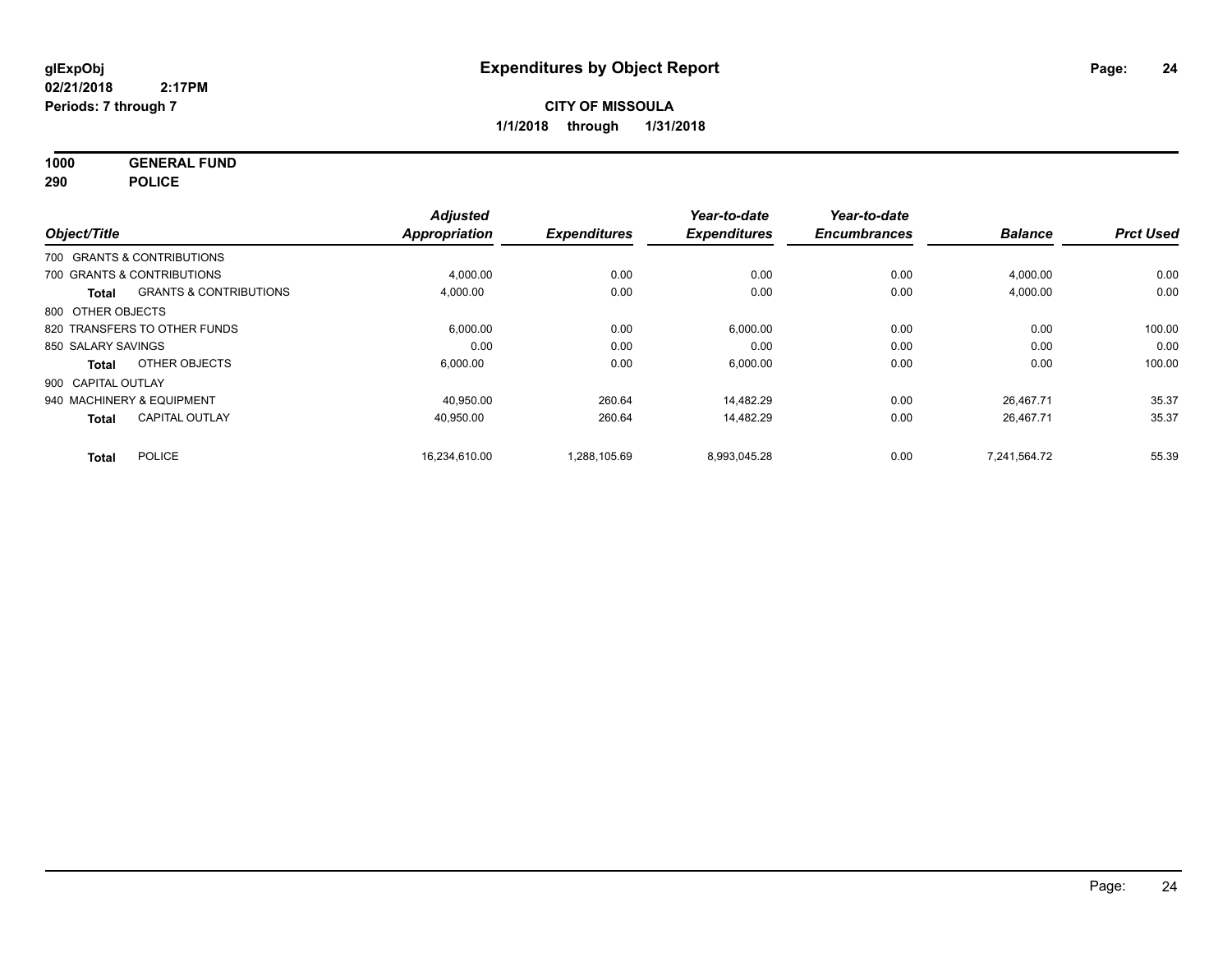**1000 GENERAL FUND**

**300 FIRE**

|                                       | <b>Adjusted</b> |                     | Year-to-date        | Year-to-date        |                |                  |
|---------------------------------------|-----------------|---------------------|---------------------|---------------------|----------------|------------------|
| Object/Title                          | Appropriation   | <b>Expenditures</b> | <b>Expenditures</b> | <b>Encumbrances</b> | <b>Balance</b> | <b>Prct Used</b> |
| 100 PERSONAL SERVICES                 |                 |                     |                     |                     |                |                  |
| 110 SALARIES AND WAGES                | 7,095,844.00    | 574,184.55          | 3,919,079.32        | 0.00                | 3,176,764.68   | 55.23            |
| 115 SALARIES/HEALTH INSURANCE BENEFIT | 847,872.00      | 68,352.00           | 474,114.00          | 0.00                | 373,758.00     | 55.92            |
| 120 OVERTIME                          | 846,810.00      | 217,121.46          | 954,128.13          | 0.00                | $-107,318.13$  | 112.67           |
| 130 OTHER                             | 60,950.00       | 0.00                | 60,044.28           | 0.00                | 905.72         | 98.51            |
| 140 EMPLOYER CONTRIBUTIONS            | 1,738,955.00    | 140,441.68          | 972,639.09          | 0.00                | 766,315.91     | 55.93            |
| 141 STATE RETIREMENT CONTRIBUTIONS    | 2,538,910.00    | 206,306.93          | 1,453,134.27        | 0.00                | 1,085,775.73   | 57.23            |
| PERSONAL SERVICES<br>Total            | 13,129,341.00   | 1,206,406.62        | 7,833,139.09        | 0.00                | 5,296,201.91   | 59.66            |
| 200 SUPPLIES                          |                 |                     |                     |                     |                |                  |
| 210 OFFICE SUPPLIES                   | 16,004.00       | 122.39              | 4,611.54            | 0.00                | 11,392.46      | 28.81            |
| 220 OPERATING SUPPLIES                | 216,944.00      | 23,491.15           | 70,625.83           | 0.00                | 146,318.17     | 32.55            |
| 230 REPAIR/MAINTENANCE                | 61,500.00       | 6,436.88            | 21,739.09           | 0.00                | 39,760.91      | 35.35            |
| 231 GASOLINE                          | 61,827.00       | 4,401.47            | 25,724.93           | 0.00                | 36,102.07      | 41.61            |
| 240 OTHER SUPPLIES                    | 593.00          | 0.00                | 345.26              | 0.00                | 247.74         | 58.22            |
| <b>SUPPLIES</b><br>Total              | 356,868.00      | 34,451.89           | 123,046.65          | 0.00                | 233,821.35     | 34.48            |
| 300 PURCHASED SERVICES                |                 |                     |                     |                     |                |                  |
| 310 COMMUNICATIONS                    | 577.00          | 0.00                | 345.86              | 0.00                | 231.14         | 59.94            |
| 320 PRINTING & DUPLICATING            | 1,488.00        | 0.00                | 114.38              | 0.00                | 1,373.62       | 7.69             |
| 330 PUBLICITY, SUBSCRIPTIONS & DUES   | 13,563.00       | 22.00               | 2,246.50            | 0.00                | 11,316.50      | 16.56            |
| 340 SEWER                             | 1,465.00        | 609.44              | 1,199.00            | 0.00                | 266.00         | 81.84            |
| 341 ELECTRICITY & NATURAL GAS         | 76,723.00       | 8,082.68            | 35,242.08           | 0.00                | 41,480.92      | 45.93            |
| 342 STORM WATER                       | 0.00            | 0.00                | 0.00                | 0.00                | 0.00           | 0.00             |
| 343 WATER CHARGES                     | 14,677.00       | 756.78              | 8,179.66            | 0.00                | 6,497.34       | 55.73            |
| 344 TELEPHONE SERVICE                 | 20,088.00       | 1,834.64            | 8,485.28            | 0.00                | 11,602.72      | 42.24            |
| 345 GARBAGE                           | 5,850.00        | 617.55              | 4,307.36            | 0.00                | 1,542.64       | 73.63            |
| 350 PROFESSIONAL SERVICES             | 39,272.00       | 939.99              | 20,786.38           | 0.00                | 18,485.62      | 52.93            |
| 360 REPAIR & MAINTENANCE              | 73,044.00       | 5,932.46            | 45,776.24           | 0.00                | 27,267.76      | 62.67            |
| 370 TRAVEL                            | 32,358.00       | 9,847.21            | 15,718.82           | 0.00                | 16,639.18      | 48.58            |
| 380 TRAINING                          | 23,796.00       | 437.90              | 11,601.66           | 0.00                | 12,194.34      | 48.75            |
| 390 OTHER PURCHASED SERVICES          | 11,580.00       | 0.00                | 892.82              | 0.00                | 10,687.18      | 7.71             |
| PURCHASED SERVICES<br><b>Total</b>    | 314,481.00      | 29,080.65           | 154,896.04          | 0.00                | 159,584.96     | 49.25            |
| 500 FIXED CHARGES                     |                 |                     |                     |                     |                |                  |
| 500 FIXED CHARGES                     | 308.00          | 0.00                | 0.00                | 0.00                | 308.00         | 0.00             |
| <b>530 RENT</b>                       | 0.00            | 0.00                | 0.00                | 0.00                | 0.00           | 0.00             |
|                                       |                 |                     |                     |                     |                |                  |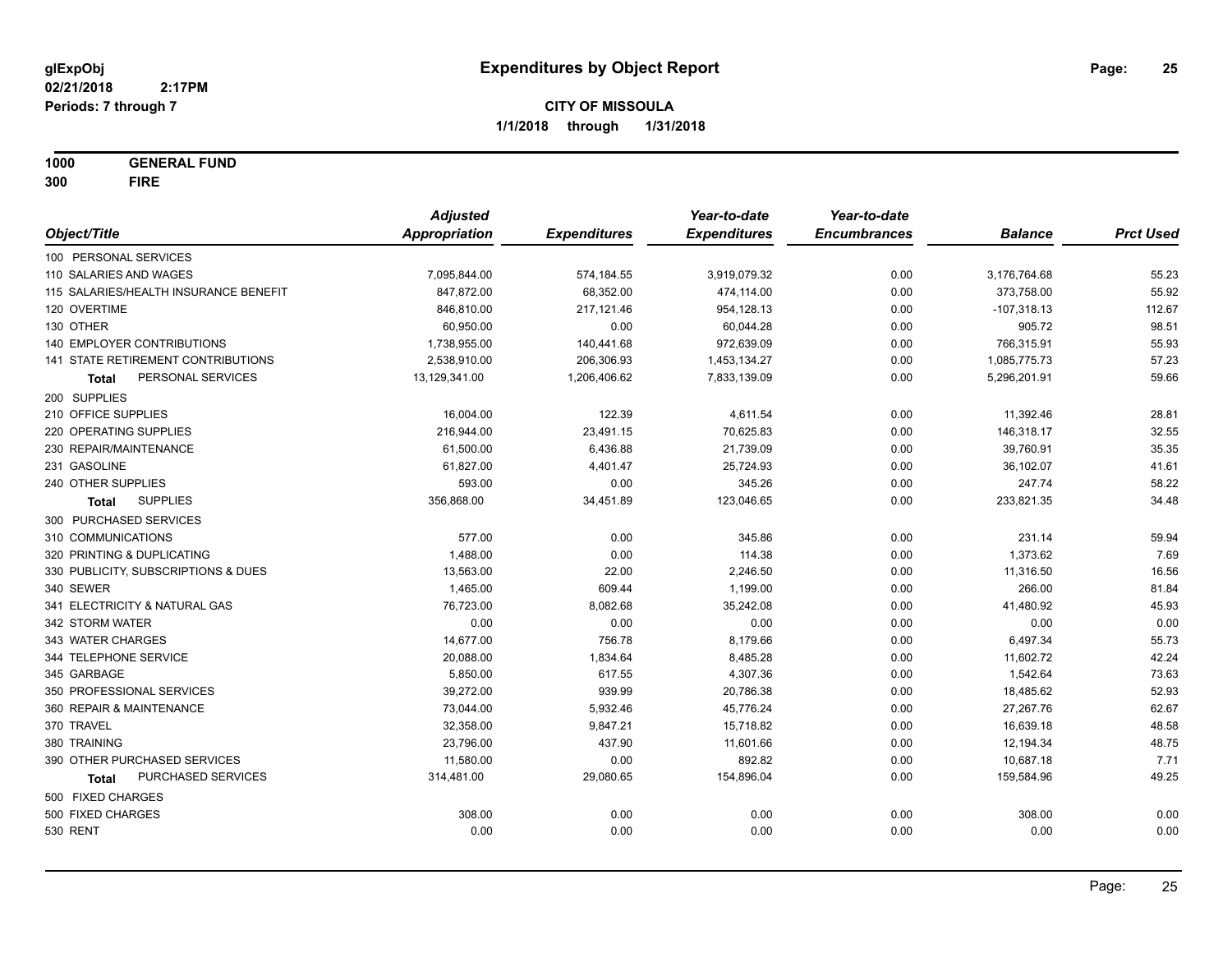**1000 GENERAL FUND 300 FIRE**

|                    |                                   | <b>Adjusted</b>     |                     | Year-to-date        | Year-to-date   |                  |        |
|--------------------|-----------------------------------|---------------------|---------------------|---------------------|----------------|------------------|--------|
| Object/Title       | Appropriation                     | <b>Expenditures</b> | <b>Expenditures</b> | <b>Encumbrances</b> | <b>Balance</b> | <b>Prct Used</b> |        |
| <b>Total</b>       | <b>FIXED CHARGES</b>              | 308.00              | 0.00                | 0.00                | 0.00           | 308.00           | 0.00   |
|                    | 700 GRANTS & CONTRIBUTIONS        |                     |                     |                     |                |                  |        |
|                    | 700 GRANTS & CONTRIBUTIONS        | 2,700.00            | 0.00                | 2,700.00            | 0.00           | 0.00             | 100.00 |
| <b>Total</b>       | <b>GRANTS &amp; CONTRIBUTIONS</b> | 2,700.00            | 0.00                | 2,700.00            | 0.00           | 0.00             | 100.00 |
| 800 OTHER OBJECTS  |                                   |                     |                     |                     |                |                  |        |
|                    | 820 TRANSFERS TO OTHER FUNDS      | 0.00                | 0.00                | 0.00                | 0.00           | 0.00             | 0.00   |
| 850 SALARY SAVINGS |                                   | 0.00                | 0.00                | 0.00                | 0.00           | 0.00             | 0.00   |
| <b>Total</b>       | OTHER OBJECTS                     | 0.00                | 0.00                | 0.00                | 0.00           | 0.00             | 0.00   |
| 900 CAPITAL OUTLAY |                                   |                     |                     |                     |                |                  |        |
|                    | 940 MACHINERY & EQUIPMENT         | 0.00                | 0.00                | 10.47               | 0.00           | $-10.47$         | 0.00   |
| <b>Total</b>       | <b>CAPITAL OUTLAY</b>             | 0.00                | 0.00                | 10.47               | 0.00           | $-10.47$         | 0.00   |
| <b>Total</b>       | <b>FIRE</b>                       | 13,803,698.00       | 1,269,939.16        | 8,113,792.25        | 0.00           | 5,689,905.75     | 58.78  |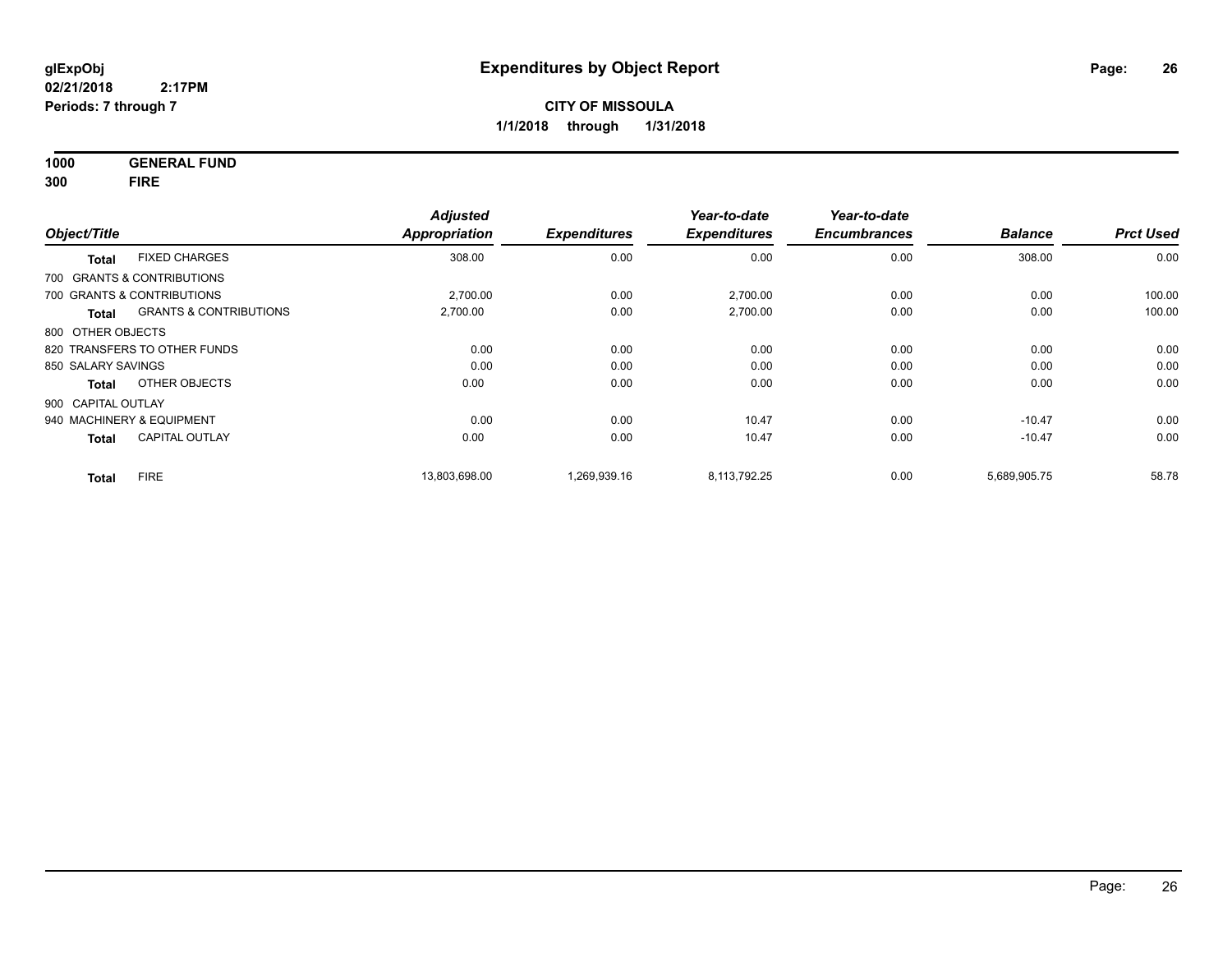#### **1000 GENERAL FUND**

**320 STREET MAINTENANCE**

|                                     | <b>Adjusted</b>      |                     | Year-to-date        | Year-to-date        |                |                  |
|-------------------------------------|----------------------|---------------------|---------------------|---------------------|----------------|------------------|
| Object/Title                        | <b>Appropriation</b> | <b>Expenditures</b> | <b>Expenditures</b> | <b>Encumbrances</b> | <b>Balance</b> | <b>Prct Used</b> |
| 100 PERSONAL SERVICES               |                      |                     |                     |                     |                |                  |
| 110 SALARIES AND WAGES              | 1,442,102.00         | 115,072.12          | 825,046.68          | 0.00                | 617,055.32     | 57.21            |
| 120 OVERTIME                        | 15,000.00            | 14,464.11           | 26,735.60           | 0.00                | $-11,735.60$   | 178.24           |
| 130 OTHER                           | 6,000.00             | 540.00              | 3,760.00            | 0.00                | 2,240.00       | 62.67            |
| 140 EMPLOYER CONTRIBUTIONS          | 792,093.00           | 72,761.11           | 510,666.76          | 0.00                | 281,426.24     | 64.47            |
| 141 STATE RETIREMENT CONTRIBUTIONS  | 1,465.00             | 115.07              | 908.16              | 0.00                | 556.84         | 61.99            |
| PERSONAL SERVICES<br>Total          | 2,256,660.00         | 202,952.41          | 1,367,117.20        | 0.00                | 889,542.80     | 60.58            |
| 200 SUPPLIES                        |                      |                     |                     |                     |                |                  |
| 210 OFFICE SUPPLIES                 | 1,600.00             | 86.94               | 678.66              | 0.00                | 921.34         | 42.42            |
| 220 OPERATING SUPPLIES              | 170,318.00           | 151,507.28          | 161,364.29          | 0.00                | 8,953.71       | 94.74            |
| 230 REPAIR/MAINTENANCE              | 84,215.00            | 35,865.07           | 54,504.88           | 0.00                | 29,710.12      | 64.72            |
| 231 GASOLINE                        | 218,603.00           | 21,920.76           | 91,786.01           | 0.00                | 126,816.99     | 41.99            |
| 240 OTHER SUPPLIES                  | 0.00                 | 0.00                | 0.00                | 0.00                | 0.00           | 0.00             |
| 250 SUPPLIES FOR RESALE             | 0.00                 | 0.00                | 0.00                | 0.00                | 0.00           | 0.00             |
| <b>SUPPLIES</b><br><b>Total</b>     | 474,736.00           | 209,380.05          | 308,333.84          | 0.00                | 166,402.16     | 64.95            |
| 300 PURCHASED SERVICES              |                      |                     |                     |                     |                |                  |
| 310 COMMUNICATIONS                  | 0.00                 | 0.00                | 0.54                | 0.00                | $-0.54$        | 0.00             |
| 320 PRINTING & DUPLICATING          | 7,000.00             | 0.00                | 5,244.51            | 0.00                | 1,755.49       | 74.92            |
| 330 PUBLICITY, SUBSCRIPTIONS & DUES | 3,000.00             | 0.00                | 253.56              | 0.00                | 2,746.44       | 8.45             |
| 341 ELECTRICITY & NATURAL GAS       | 0.00                 | 0.00                | 0.00                | 0.00                | 0.00           | 0.00             |
| 343 WATER CHARGES                   | 7,000.00             | 732.86              | 6,212.56            | 0.00                | 787.44         | 88.75            |
| 344 TELEPHONE SERVICE               | 1,821.00             | 337.16              | 1,042.82            | 0.00                | 778.18         | 57.27            |
| 345 GARBAGE                         | 7,798.00             | 0.00                | 116.85              | 0.00                | 7,681.15       | 1.50             |
| 350 PROFESSIONAL SERVICES           | 5,150.00             | 0.00                | 198.25              | 0.00                | 4,951.75       | 3.85             |
| 360 REPAIR & MAINTENANCE            | 21,000.00            | 624.64              | 4,461.33            | 0.00                | 16,538.67      | 21.24            |
| 370 TRAVEL                          | 2,300.00             | 0.00                | 0.00                | 0.00                | 2,300.00       | 0.00             |
| 380 TRAINING                        | 1,500.00             | 0.00                | 0.00                | 0.00                | 1,500.00       | 0.00             |
| PURCHASED SERVICES<br><b>Total</b>  | 56,569.00            | 1,694.66            | 17,530.42           | 0.00                | 39,038.58      | 30.99            |
| 400 BUILDING MATERIALS              |                      |                     |                     |                     |                |                  |
| 400 BUILDING MATERIALS              | 62,263.00            | 0.00                | 11,344.14           | 0.00                | 50,918.86      | 18.22            |
| <b>BUILDING MATERIALS</b><br>Total  | 62,263.00            | 0.00                | 11,344.14           | 0.00                | 50,918.86      | 18.22            |
| 500 FIXED CHARGES                   |                      |                     |                     |                     |                |                  |
| 500 FIXED CHARGES                   | 30,500.00            | 65.00               | 18,473.90           | 0.00                | 12,026.10      | 60.57            |
|                                     |                      |                     |                     |                     |                |                  |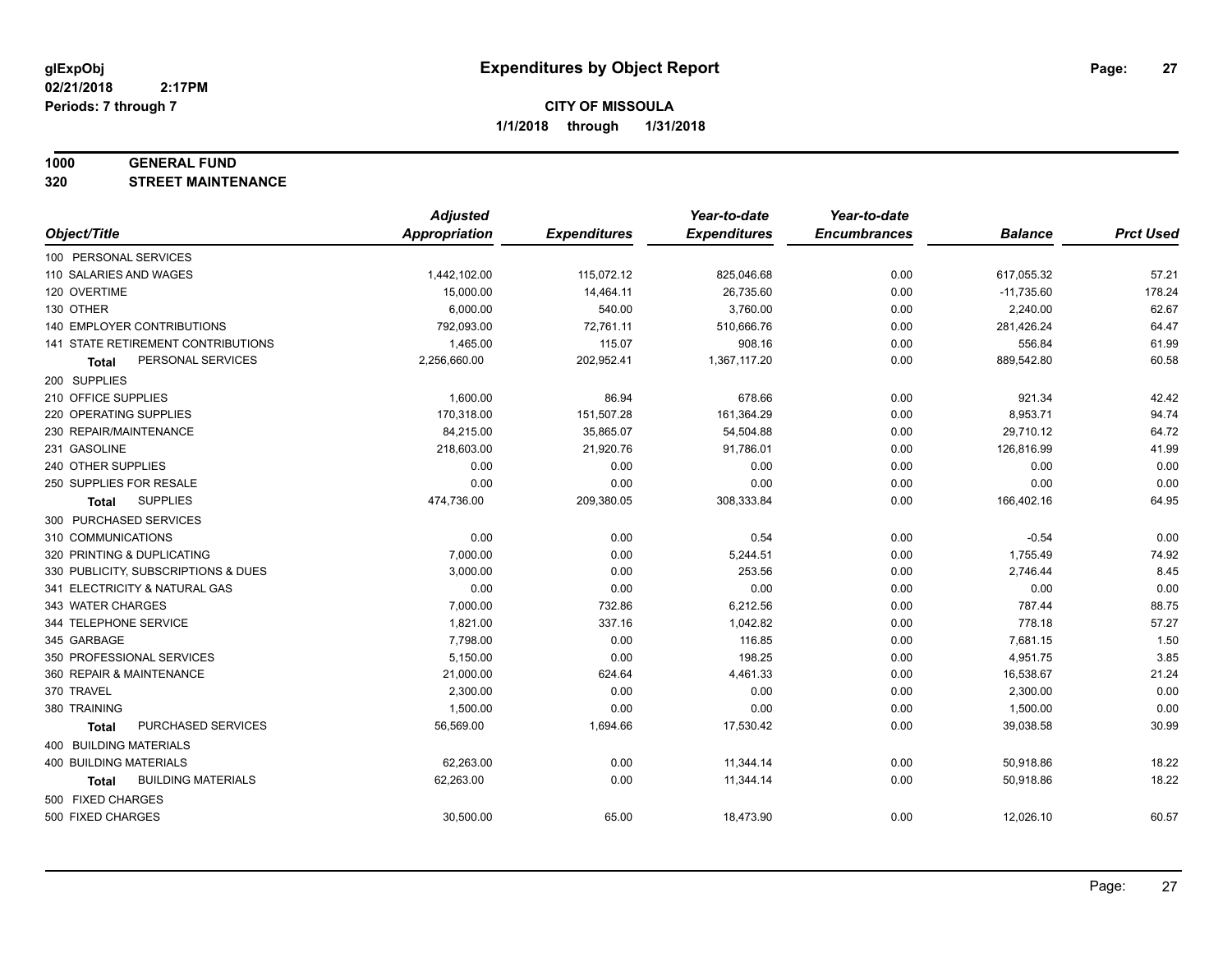#### **1000 GENERAL FUND**

**320 STREET MAINTENANCE**

| Object/Title       |                                   | <b>Adjusted</b><br><b>Appropriation</b> | <b>Expenditures</b> | Year-to-date<br><b>Expenditures</b> | Year-to-date<br><b>Encumbrances</b> | <b>Balance</b> | <b>Prct Used</b> |
|--------------------|-----------------------------------|-----------------------------------------|---------------------|-------------------------------------|-------------------------------------|----------------|------------------|
| <b>Total</b>       | <b>FIXED CHARGES</b>              | 30.500.00                               | 65.00               | 18.473.90                           | 0.00                                | 12.026.10      | 60.57            |
|                    | 700 GRANTS & CONTRIBUTIONS        |                                         |                     |                                     |                                     |                |                  |
|                    | 700 GRANTS & CONTRIBUTIONS        | 0.00                                    | 0.00                | 0.00                                | 0.00                                | 0.00           | 0.00             |
| <b>Total</b>       | <b>GRANTS &amp; CONTRIBUTIONS</b> | 0.00                                    | 0.00                | 0.00                                | 0.00                                | 0.00           | 0.00             |
| 900 CAPITAL OUTLAY |                                   |                                         |                     |                                     |                                     |                |                  |
| 930 IMPROVEMENTS   |                                   | 104.814.00                              | 0.00                | 18,860.74                           | 0.00                                | 85.953.26      | 17.99            |
|                    | 940 MACHINERY & EQUIPMENT         | 0.00                                    | 0.00                | 0.00                                | 0.00                                | 0.00           | 0.00             |
| <b>Total</b>       | <b>CAPITAL OUTLAY</b>             | 104.814.00                              | 0.00                | 18.860.74                           | 0.00                                | 85.953.26      | 17.99            |
| <b>Total</b>       | STREET MAINTENANCE                | 2,985,542.00                            | 414.092.12          | 1.741.660.24                        | 0.00                                | 1.243.881.76   | 58.34            |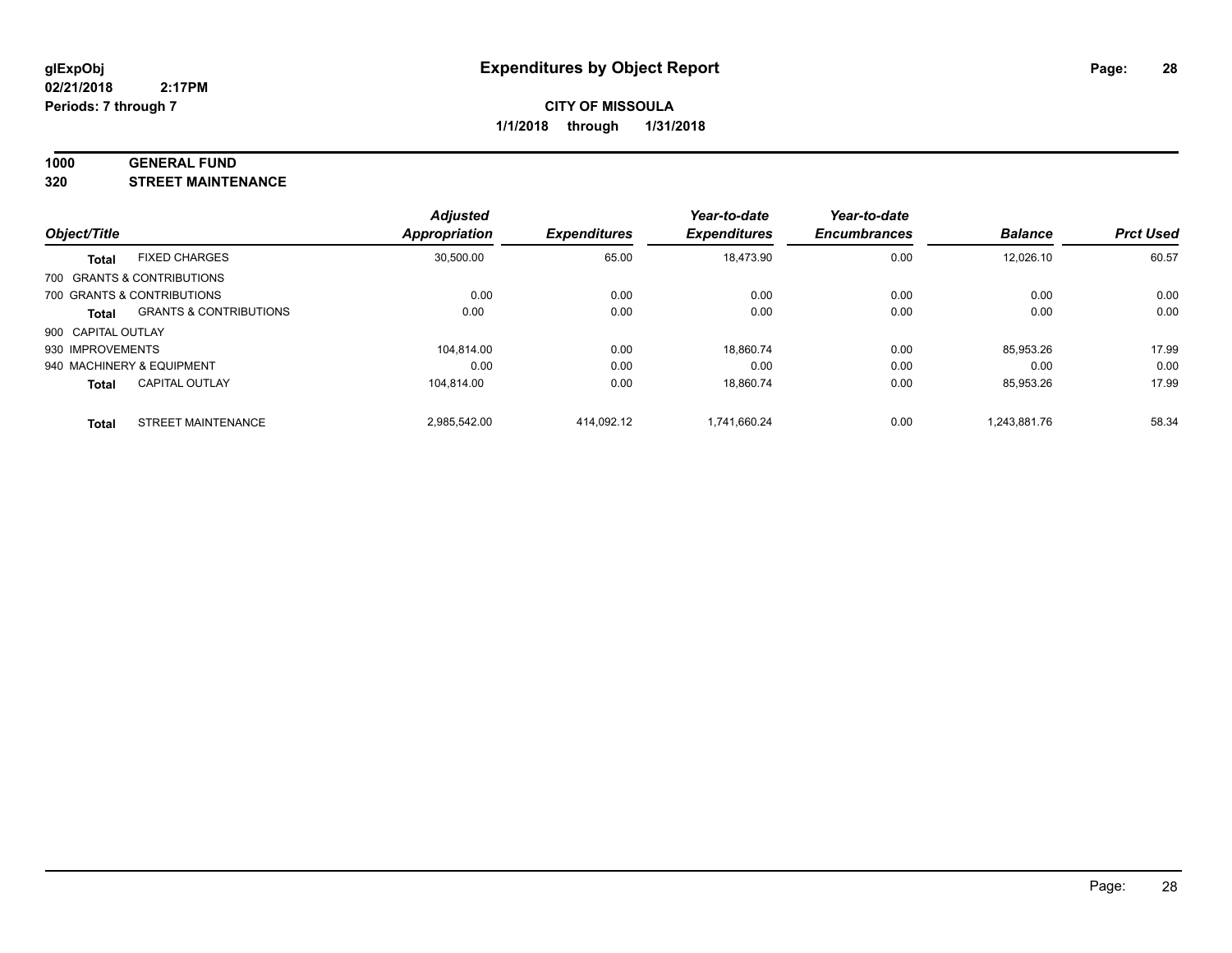#### **1000 GENERAL FUND**

**321 FACIITIES MAINTENANCE**

|                            |                                     | <b>Adjusted</b> |                     | Year-to-date        | Year-to-date        |                |                  |
|----------------------------|-------------------------------------|-----------------|---------------------|---------------------|---------------------|----------------|------------------|
| Object/Title               |                                     | Appropriation   | <b>Expenditures</b> | <b>Expenditures</b> | <b>Encumbrances</b> | <b>Balance</b> | <b>Prct Used</b> |
| 100 PERSONAL SERVICES      |                                     |                 |                     |                     |                     |                |                  |
| 110 SALARIES AND WAGES     |                                     | 508,806.00      | 43,976.52           | 325,542.35          | 0.00                | 183,263.65     | 63.98            |
| 120 OVERTIME               |                                     | 2.000.00        | 512.81              | 643.08              | 0.00                | 1,356.92       | 32.15            |
| 130 OTHER                  |                                     | 168,960.00      | 140.00              | 980.00              | 0.00                | 167,980.00     | 0.58             |
| 140 EMPLOYER CONTRIBUTIONS |                                     | 297,318.00      | 20,111.63           | 147,023.33          | 0.00                | 150,294.67     | 49.45            |
|                            | 141 STATE RETIREMENT CONTRIBUTIONS  | 679.00          | 43.98               | 512.45              | 0.00                | 166.55         | 75.47            |
| <b>Total</b>               | PERSONAL SERVICES                   | 977,763.00      | 64,784.94           | 474,701.21          | 0.00                | 503,061.79     | 48.55            |
| 200 SUPPLIES               |                                     |                 |                     |                     |                     |                |                  |
| 210 OFFICE SUPPLIES        |                                     | 1,000.00        | 215.21              | 283.56              | 0.00                | 716.44         | 28.36            |
| 220 OPERATING SUPPLIES     |                                     | 35,750.00       | 1,086.57            | 10,048.43           | 0.00                | 25,701.57      | 28.11            |
| 230 REPAIR/MAINTENANCE     |                                     | 39,399.00       | 3,902.78            | 28,564.71           | 0.00                | 10,834.29      | 72.50            |
| 231 GASOLINE               |                                     | 3,032.00        | 300.43              | 1,176.81            | 0.00                | 1,855.19       | 38.81            |
| 240 OTHER SUPPLIES         |                                     | 2,600.00        | 0.00                | 406.48              | 0.00                | 2,193.52       | 15.63            |
| Total                      | <b>SUPPLIES</b>                     | 81,781.00       | 5,504.99            | 40,479.99           | 0.00                | 41,301.01      | 49.50            |
| 300 PURCHASED SERVICES     |                                     |                 |                     |                     |                     |                |                  |
| 310 COMMUNICATIONS         |                                     | 156.00          | 0.00                | 114.77              | 0.00                | 41.23          | 73.57            |
| 320 PRINTING & DUPLICATING |                                     | 350.00          | 0.00                | 0.00                | 0.00                | 350.00         | 0.00             |
|                            | 330 PUBLICITY, SUBSCRIPTIONS & DUES | 230.00          | 0.00                | 248.74              | 0.00                | $-18.74$       | 108.15           |
| 344 TELEPHONE SERVICE      |                                     | 1,295.00        | 69.33               | 474.78              | 0.00                | 820.22         | 36.66            |
| 350 PROFESSIONAL SERVICES  |                                     | 11,924.00       | 0.00                | 2,631.25            | 0.00                | 9,292.75       | 22.07            |
| 360 REPAIR & MAINTENANCE   |                                     | 7,920.00        | 0.00                | 700.00              | 0.00                | 7,220.00       | 8.84             |
| 370 TRAVEL                 |                                     | 900.00          | 0.00                | 0.00                | 0.00                | 900.00         | 0.00             |
| 380 TRAINING               |                                     | 850.00          | 350.00              | 350.00              | 0.00                | 500.00         | 41.18            |
| <b>Total</b>               | PURCHASED SERVICES                  | 23,625.00       | 419.33              | 4,519.54            | 0.00                | 19,105.46      | 19.13            |
| 800 OTHER OBJECTS          |                                     |                 |                     |                     |                     |                |                  |
| 845 CONTINGENCY            |                                     | 0.00            | 0.00                | 0.00                | 0.00                | 0.00           | 0.00             |
| <b>Total</b>               | OTHER OBJECTS                       | 0.00            | 0.00                | 0.00                | 0.00                | 0.00           | 0.00             |
| 900 CAPITAL OUTLAY         |                                     |                 |                     |                     |                     |                |                  |
| 940 MACHINERY & EQUIPMENT  |                                     | 0.00            | 0.00                | 0.00                | 0.00                | 0.00           | 0.00             |
| <b>Total</b>               | <b>CAPITAL OUTLAY</b>               | 0.00            | 0.00                | 0.00                | 0.00                | 0.00           | 0.00             |
|                            |                                     |                 |                     |                     |                     |                |                  |
| Total                      | <b>FACIITIES MAINTENANCE</b>        | 1,083,169.00    | 70,709.26           | 519,700.74          | 0.00                | 563,468.26     | 47.98            |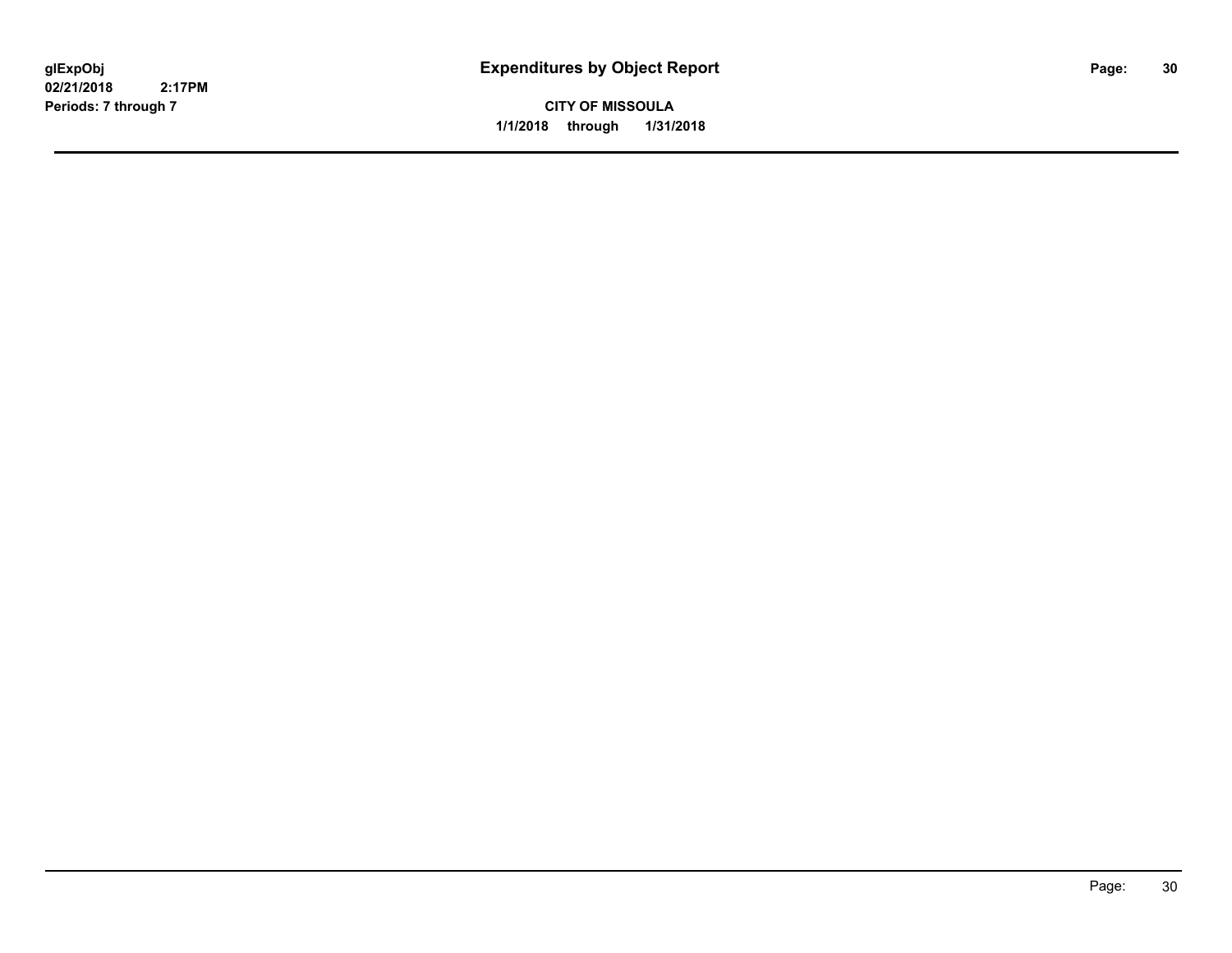## **1000 GENERAL FUND**

**340 CEMETERY**

|                                           | <b>Adjusted</b> |                     | Year-to-date        | Year-to-date        |                |                  |
|-------------------------------------------|-----------------|---------------------|---------------------|---------------------|----------------|------------------|
| Object/Title                              | Appropriation   | <b>Expenditures</b> | <b>Expenditures</b> | <b>Encumbrances</b> | <b>Balance</b> | <b>Prct Used</b> |
| 100 PERSONAL SERVICES                     |                 |                     |                     |                     |                |                  |
| 110 SALARIES AND WAGES                    | 388,452.00      | 21,421.61           | 194,032.04          | 0.00                | 194,419.96     | 49.95            |
| 120 OVERTIME                              | 5,000.00        | 528.81              | 2,540.82            | 0.00                | 2,459.18       | 50.82            |
| 140 EMPLOYER CONTRIBUTIONS                | 169,869.00      | 8,459.82            | 86,810.55           | 0.00                | 83,058.45      | 51.10            |
| 141 STATE RETIREMENT CONTRIBUTIONS        | 389.00          | 21.42               | 246.15              | 0.00                | 142.85         | 63.28            |
| PERSONAL SERVICES<br>Total                | 563,710.00      | 30,431.66           | 283,629.56          | 0.00                | 280,080.44     | 50.31            |
| 200 SUPPLIES                              |                 |                     |                     |                     |                |                  |
| 210 OFFICE SUPPLIES                       | 2,770.00        | 215.98              | 1,082.62            | 0.00                | 1,687.38       | 39.08            |
| 220 OPERATING SUPPLIES                    | 37,302.00       | 3,837.80            | 20,207.80           | 0.00                | 17,094.20      | 54.17            |
| 230 REPAIR/MAINTENANCE                    | 20,120.00       | 1,347.19            | 10,419.32           | 0.00                | 9,700.68       | 51.79            |
| 231 GASOLINE                              | 14,398.00       | 729.75              | 5,885.52            | 0.00                | 8,512.48       | 40.88            |
| 240 OTHER SUPPLIES                        | 0.00            | 0.00                | 0.00                | 0.00                | 0.00           | 0.00             |
| 250 SUPPLIES FOR RESALE                   | 0.00            | 0.00                | 0.00                | 0.00                | 0.00           | 0.00             |
| <b>SUPPLIES</b><br>Total                  | 74,590.00       | 6,130.72            | 37,595.26           | 0.00                | 36,994.74      | 50.40            |
| 300 PURCHASED SERVICES                    |                 |                     |                     |                     |                |                  |
| 310 COMMUNICATIONS                        | 2,015.00        | 123.56              | 1,454.62            | 0.00                | 560.38         | 72.19            |
| 320 PRINTING & DUPLICATING                | 775.00          | 40.00               | 40.00               | 0.00                | 735.00         | 5.16             |
| 330 PUBLICITY, SUBSCRIPTIONS & DUES       | 813.00          | 0.00                | 229.46              | 0.00                | 583.54         | 28.22            |
| 341 ELECTRICITY & NATURAL GAS             | 19,552.00       | 766.18              | 9,764.12            | 0.00                | 9,787.88       | 49.94            |
| 343 WATER CHARGES                         | 1,082.00        | 53.74               | 366.50              | 0.00                | 715.50         | 33.87            |
| 344 TELEPHONE SERVICE                     | 2,400.00        | 107.07              | 821.69              | 0.00                | 1,578.31       | 34.24            |
| 345 GARBAGE                               | 1,325.00        | 83.60               | 797.70              | 0.00                | 527.30         | 60.20            |
| 350 PROFESSIONAL SERVICES                 | 1,000.00        | 0.00                | 0.00                | 0.00                | 1,000.00       | 0.00             |
| 360 REPAIR & MAINTENANCE                  | 3,700.00        | 82.26               | 870.78              | 0.00                | 2,829.22       | 23.53            |
| 370 TRAVEL                                | 500.00          | 0.00                | 0.00                | 0.00                | 500.00         | 0.00             |
| 380 TRAINING                              | 2,006.00        | 0.00                | 217.25              | 0.00                | 1,788.75       | 10.83            |
| 390 OTHER PURCHASED SERVICES              | 3,342.00        | 257.25              | 1,295.45            | 0.00                | 2,046.55       | 38.76            |
| PURCHASED SERVICES<br><b>Total</b>        | 38,510.00       | 1,513.66            | 15,857.57           | 0.00                | 22,652.43      | 41.18            |
| 400 BUILDING MATERIALS                    |                 |                     |                     |                     |                |                  |
| <b>400 BUILDING MATERIALS</b>             | 0.00            | 0.00                | 0.00                | 0.00                | 0.00           | 0.00             |
| <b>BUILDING MATERIALS</b><br><b>Total</b> | 0.00            | 0.00                | 0.00                | 0.00                | 0.00           | 0.00             |
| 500 FIXED CHARGES                         |                 |                     |                     |                     |                |                  |
| 500 FIXED CHARGES                         | 0.00            | 0.00                | 0.00                | 0.00                | 0.00           | 0.00             |
| <b>530 RENT</b>                           | 500.00          | 10.50               | 449.28              | 0.00                | 50.72          | 89.86            |
|                                           |                 |                     |                     |                     |                |                  |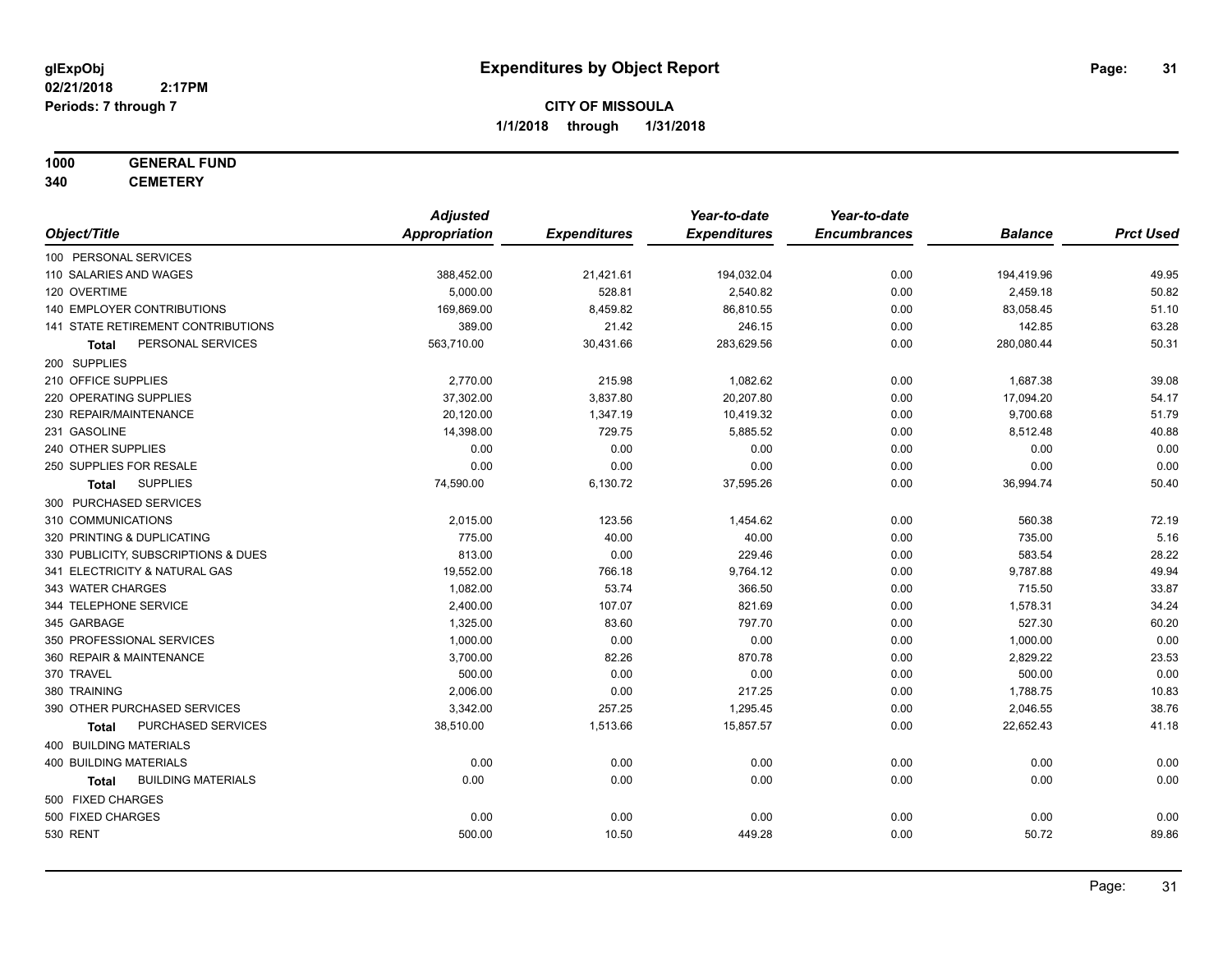### **1000 GENERAL FUND 340 CEMETERY**

|                           |                       | <b>Adjusted</b> |                     | Year-to-date        | Year-to-date        |                |                  |
|---------------------------|-----------------------|-----------------|---------------------|---------------------|---------------------|----------------|------------------|
| Object/Title              |                       | Appropriation   | <b>Expenditures</b> | <b>Expenditures</b> | <b>Encumbrances</b> | <b>Balance</b> | <b>Prct Used</b> |
| <b>Total</b>              | <b>FIXED CHARGES</b>  | 500.00          | 10.50               | 449.28              | 0.00                | 50.72          | 89.86            |
| 800 OTHER OBJECTS         |                       |                 |                     |                     |                     |                |                  |
| 845 CONTINGENCY           |                       | 8,185.00        | 0.00                | 3,892.00            | 0.00                | 4,293.00       | 47.55            |
| 850 SALARY SAVINGS        |                       | 0.00            | 0.00                | 0.00                | 0.00                | 0.00           | 0.00             |
| <b>Total</b>              | OTHER OBJECTS         | 8,185.00        | 0.00                | 3,892.00            | 0.00                | 4,293.00       | 47.55            |
| 900 CAPITAL OUTLAY        |                       |                 |                     |                     |                     |                |                  |
| 920 BUILDINGS             |                       | 0.00            | 0.00                | 0.00                | 0.00                | 0.00           | 0.00             |
| 930 IMPROVEMENTS          |                       | 0.00            | 0.00                | 0.00                | 0.00                | 0.00           | 0.00             |
| 940 MACHINERY & EQUIPMENT |                       | 0.00            | 0.00                | 0.00                | 0.00                | 0.00           | 0.00             |
| <b>Total</b>              | <b>CAPITAL OUTLAY</b> | 0.00            | 0.00                | 0.00                | 0.00                | 0.00           | 0.00             |
| <b>Total</b>              | <b>CEMETERY</b>       | 685,495.00      | 38,086.54           | 341.423.67          | 0.00                | 344.071.33     | 49.81            |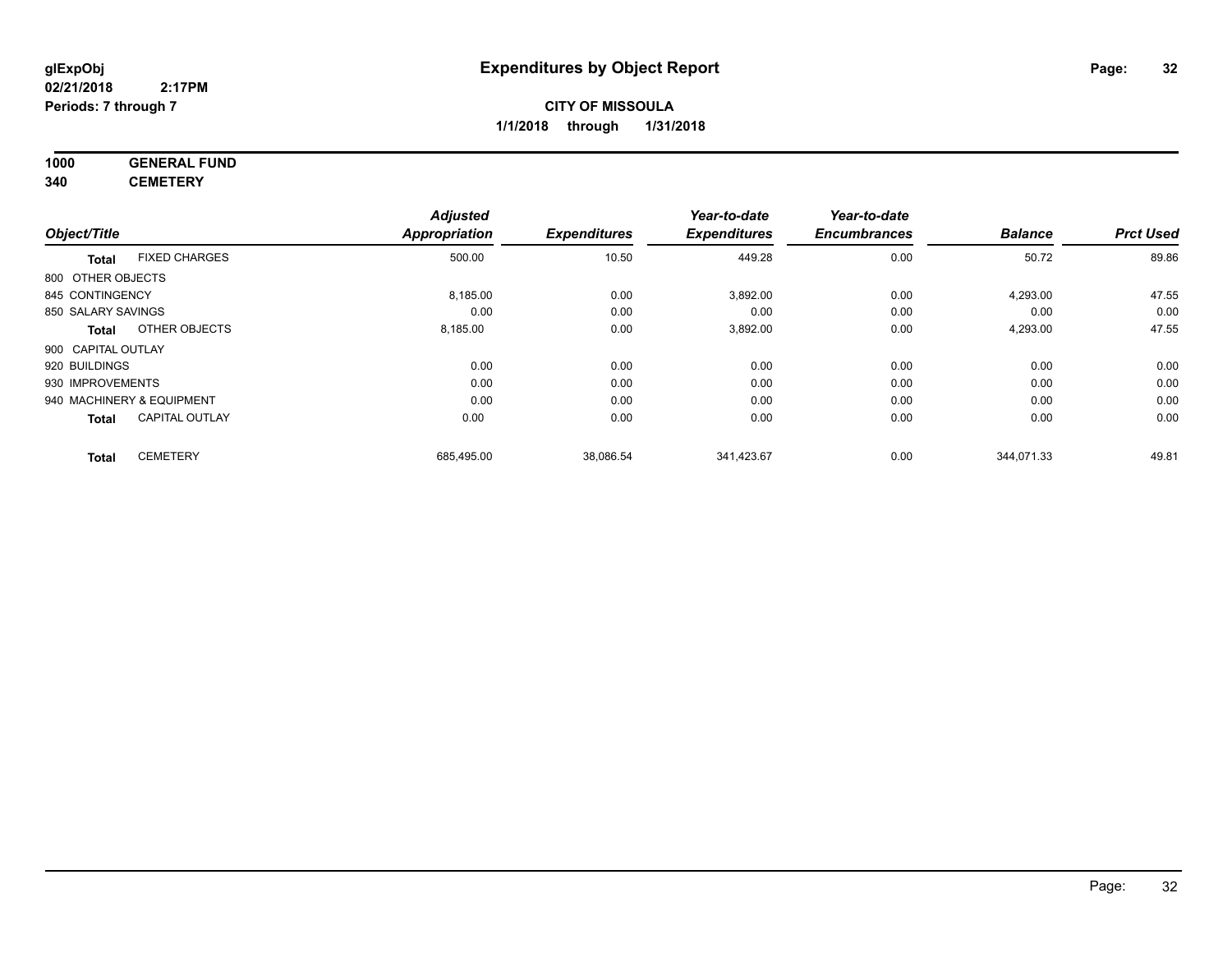#### **1000 GENERAL FUND**

**370 PARKS & RECREATION**

|                                      | <b>Adjusted</b> |                     | Year-to-date        | Year-to-date        |                |                  |
|--------------------------------------|-----------------|---------------------|---------------------|---------------------|----------------|------------------|
| Object/Title                         | Appropriation   | <b>Expenditures</b> | <b>Expenditures</b> | <b>Encumbrances</b> | <b>Balance</b> | <b>Prct Used</b> |
| 100 PERSONAL SERVICES                |                 |                     |                     |                     |                |                  |
| 110 SALARIES AND WAGES               | 2,352,807.00    | 134,776.39          | 1,288,801.44        | 0.00                | 1,064,005.56   | 54.78            |
| 120 OVERTIME                         | 7,000.00        | 317.70              | 5,737.71            | 0.00                | 1,262.29       | 81.97            |
| 130 OTHER                            | 12,760.00       | 0.00                | 0.00                | 0.00                | 12,760.00      | 0.00             |
| 140 EMPLOYER CONTRIBUTIONS           | 828,026.00      | 56,589.20           | 502,134.01          | 0.00                | 325,891.99     | 60.64            |
| 141 STATE RETIREMENT CONTRIBUTIONS   | 1,962.00        | 134.78              | 1,700.50            | 0.00                | 261.50         | 86.67            |
| PERSONAL SERVICES<br>Total           | 3,202,555.00    | 191,818.07          | 1,798,373.66        | 0.00                | 1,404,181.34   | 56.15            |
| 200 SUPPLIES                         |                 |                     |                     |                     |                |                  |
| 210 OFFICE SUPPLIES                  | 5,465.00        | 581.51              | 3,461.39            | 0.00                | 2,003.61       | 63.34            |
| 220 OPERATING SUPPLIES               | 139,127.00      | 4,921.61            | 50,739.77           | 0.00                | 88,387.23      | 36.47            |
| 230 REPAIR/MAINTENANCE               | 68,649.00       | 2,927.50            | 20,932.57           | 0.00                | 47,716.43      | 30.49            |
| 231 GASOLINE                         | 79,836.00       | 2,992.61            | 31,356.39           | 0.00                | 48,479.61      | 39.28            |
| 240 OTHER SUPPLIES                   | 0.00            | 0.00                | 0.00                | 0.00                | 0.00           | 0.00             |
| <b>SUPPLIES</b><br>Total             | 293,077.00      | 11,423.23           | 106,490.12          | 0.00                | 186,586.88     | 36.34            |
| 300 PURCHASED SERVICES               |                 |                     |                     |                     |                |                  |
| 310 COMMUNICATIONS                   | 4,553.00        | 26.24               | 1,766.66            | 0.00                | 2,786.34       | 38.80            |
| 320 PRINTING & DUPLICATING           | 8,700.00        | 0.00                | 433.27              | 0.00                | 8,266.73       | 4.98             |
| 330 PUBLICITY, SUBSCRIPTIONS & DUES  | 9,140.00        | 1,043.75            | 3,380.70            | 0.00                | 5,759.30       | 36.99            |
| 340 SEWER                            | 2,263.00        | 1,363.03            | 2,557.37            | 0.00                | $-294.37$      | 113.01           |
| 341 ELECTRICITY & NATURAL GAS        | 120,045.00      | 6,943.30            | 20,445.91           | 0.00                | 99,599.09      | 17.03            |
| 342 STORM WATER                      | 0.00            | 0.00                | 0.00                | 0.00                | 0.00           | 0.00             |
| 343 WATER CHARGES                    | 156,800.00      | 47.99               | 137,721.28          | 0.00                | 19,078.72      | 87.83            |
| 344 TELEPHONE SERVICE                | 20,021.00       | 964.91              | 8,099.73            | 0.00                | 11,921.27      | 40.46            |
| 345 GARBAGE                          | 30,296.00       | 1,417.95            | 19,158.96           | 0.00                | 11,137.04      | 63.24            |
| 350 PROFESSIONAL SERVICES            | 69,250.00       | 1,351.15            | 20,412.34           | 0.00                | 48,837.66      | 29.48            |
| 360 REPAIR & MAINTENANCE             | 57,756.00       | 246.15              | 19,040.06           | 0.00                | 38,715.94      | 32.97            |
| 370 TRAVEL                           | 6,194.00        | 51.00               | 1,712.72            | 0.00                | 4,481.28       | 27.65            |
| 380 TRAINING                         | 5,236.00        | 0.00                | 977.11              | 0.00                | 4,258.89       | 18.66            |
| 390 OTHER PURCHASED SERVICES         | 26,371.00       | 1,474.25            | 26,379.26           | 0.00                | $-8.26$        | 100.03           |
| PURCHASED SERVICES<br><b>Total</b>   | 516,625.00      | 14,929.72           | 262,085.37          | 0.00                | 254,539.63     | 50.73            |
| 500 FIXED CHARGES                    |                 |                     |                     |                     |                |                  |
| 500 FIXED CHARGES                    | 1,300.00        | 972.60              | 972.60              | 0.00                | 327.40         | 74.82            |
| <b>530 RENT</b>                      | 0.00            | 2,790.00            | 2,970.00            | 0.00                | $-2,970.00$    | 0.00             |
| <b>FIXED CHARGES</b><br><b>Total</b> | 1,300.00        | 3,762.60            | 3,942.60            | 0.00                | $-2,642.60$    | 303.28           |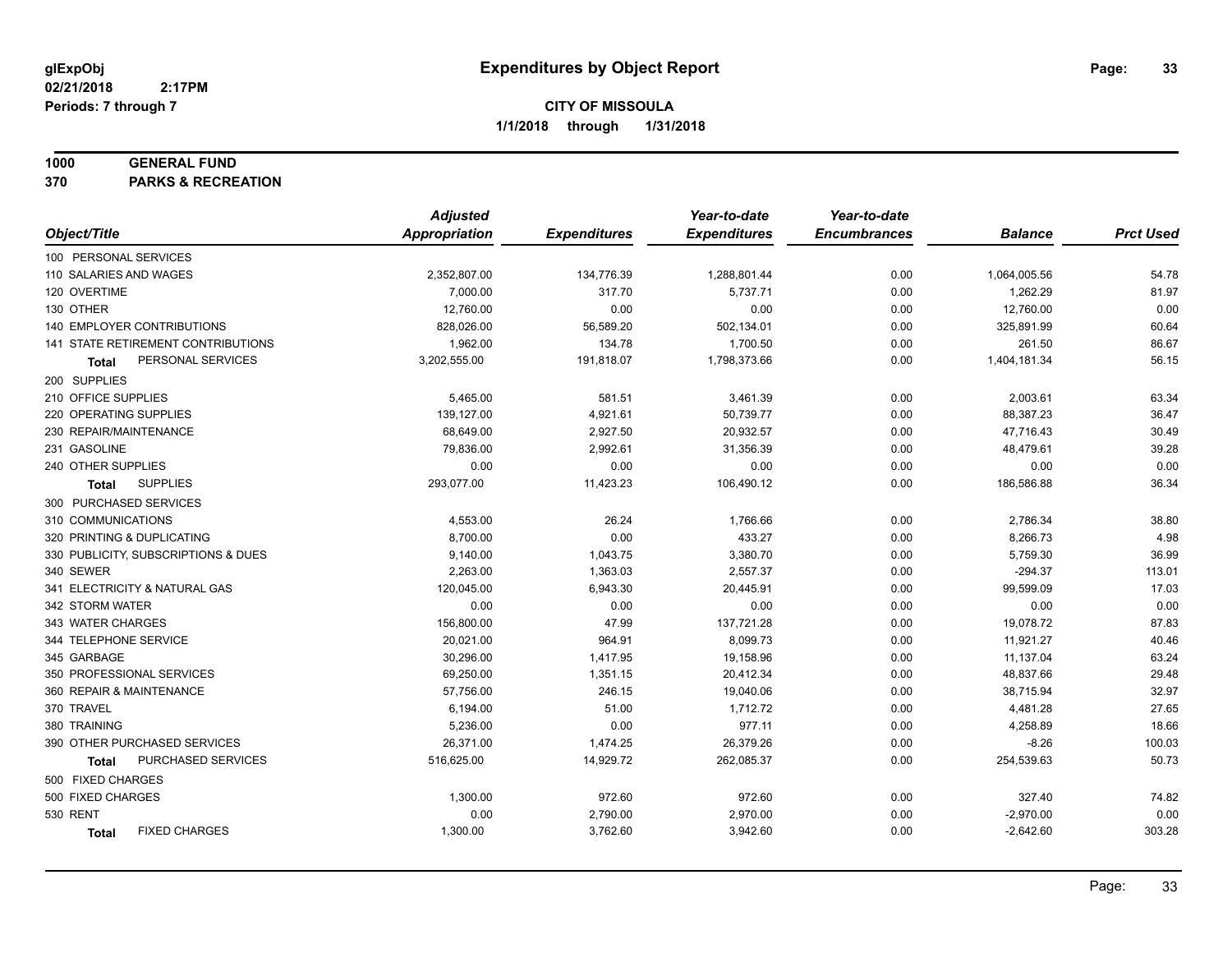## **1000 GENERAL FUND**

**370 PARKS & RECREATION**

|                    |                                   | <b>Adjusted</b>      |                     | Year-to-date        | Year-to-date        |                |                  |
|--------------------|-----------------------------------|----------------------|---------------------|---------------------|---------------------|----------------|------------------|
| Object/Title       |                                   | <b>Appropriation</b> | <b>Expenditures</b> | <b>Expenditures</b> | <b>Encumbrances</b> | <b>Balance</b> | <b>Prct Used</b> |
|                    | 700 GRANTS & CONTRIBUTIONS        |                      |                     |                     |                     |                |                  |
|                    | 700 GRANTS & CONTRIBUTIONS        | 0.00                 | 0.00                | 0.00                | 0.00                | 0.00           | 0.00             |
| <b>Total</b>       | <b>GRANTS &amp; CONTRIBUTIONS</b> | 0.00                 | 0.00                | 0.00                | 0.00                | 0.00           | 0.00             |
| 800 OTHER OBJECTS  |                                   |                      |                     |                     |                     |                |                  |
|                    | 820 TRANSFERS TO OTHER FUNDS      | 17.810.00            | 0.00                | 7.810.00            | 0.00                | 10,000.00      | 43.85            |
| <b>Total</b>       | OTHER OBJECTS                     | 17,810.00            | 0.00                | 7.810.00            | 0.00                | 10,000.00      | 43.85            |
| 900 CAPITAL OUTLAY |                                   |                      |                     |                     |                     |                |                  |
| 930 IMPROVEMENTS   |                                   | 0.00                 | 0.00                | 459.00              | 0.00                | $-459.00$      | 0.00             |
|                    | 940 MACHINERY & EQUIPMENT         | 0.00                 | 0.00                | 0.00                | 0.00                | 0.00           | 0.00             |
| <b>Total</b>       | <b>CAPITAL OUTLAY</b>             | 0.00                 | 0.00                | 459.00              | 0.00                | $-459.00$      | 0.00             |
| <b>Total</b>       | PARKS & RECREATION                | 4,031,367.00         | 221,933.62          | 2.179.160.75        | 0.00                | 1,852,206.25   | 54.06            |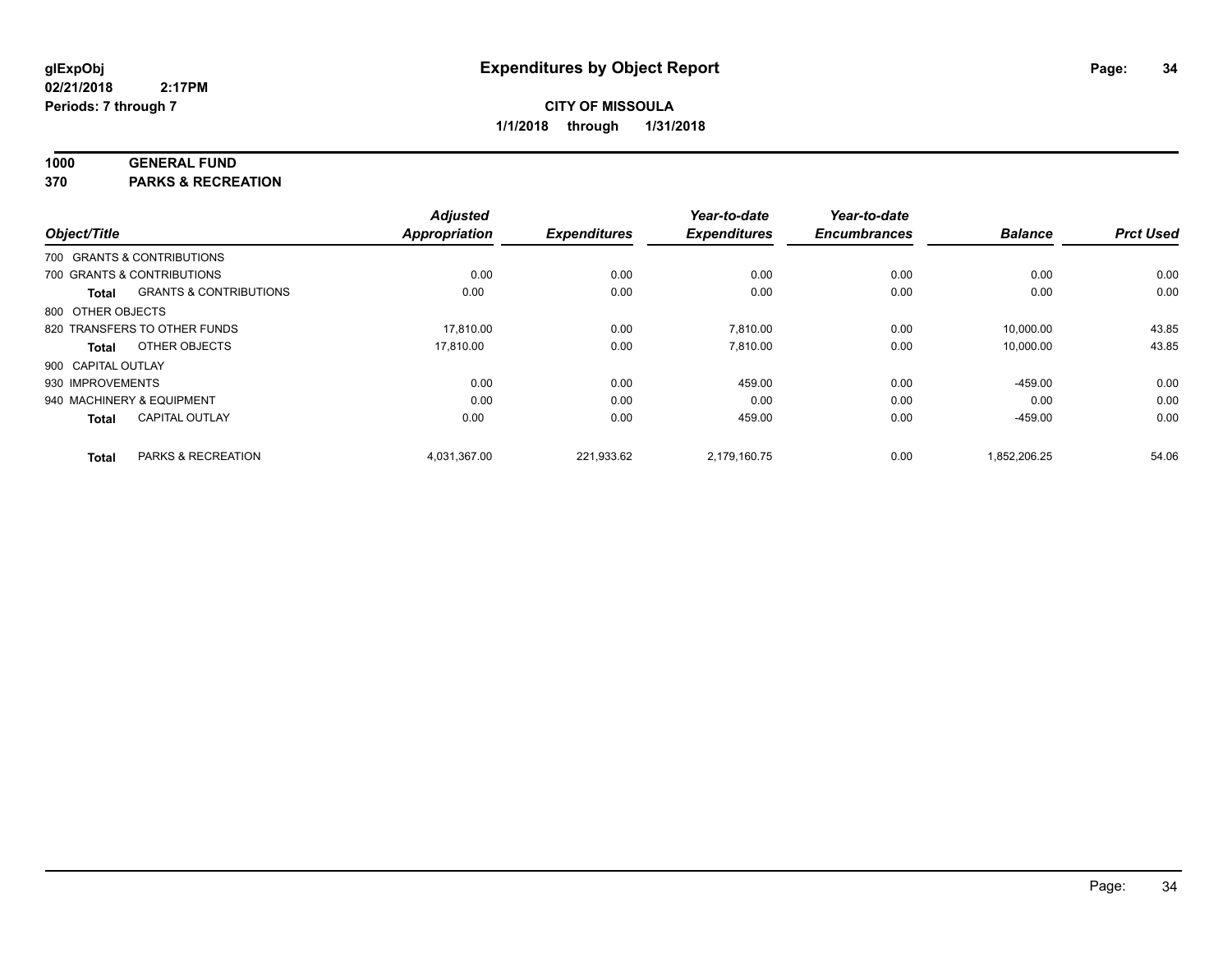#### **1000 GENERAL FUND**

**390 NON-DEPARTMENTAL**

|                                            | <b>Adjusted</b> |                     | Year-to-date        | Year-to-date        |                |                  |
|--------------------------------------------|-----------------|---------------------|---------------------|---------------------|----------------|------------------|
| Object/Title                               | Appropriation   | <b>Expenditures</b> | <b>Expenditures</b> | <b>Encumbrances</b> | <b>Balance</b> | <b>Prct Used</b> |
| 100 PERSONAL SERVICES                      |                 |                     |                     |                     |                |                  |
| 110 SALARIES AND WAGES                     | 84,455.00       | 0.00                | 0.00                | 0.00                | 84,455.00      | 0.00             |
| 120 OVERTIME                               | 25,000.00       | 0.00                | 0.00                | 0.00                | 25,000.00      | 0.00             |
| 140 EMPLOYER CONTRIBUTIONS                 | $-72,940.00$    | 0.00                | 706.56              | 0.00                | $-73,646.56$   | $-0.97$          |
| 141 STATE RETIREMENT CONTRIBUTIONS         | 2,379.00        | 0.00                | 0.00                | 0.00                | 2,379.00       | 0.00             |
| PERSONAL SERVICES<br><b>Total</b>          | 38,894.00       | 0.00                | 706.56              | 0.00                | 38,187.44      | 1.82             |
| 200 SUPPLIES                               |                 |                     |                     |                     |                |                  |
| 220 OPERATING SUPPLIES                     | 0.00            | 0.00                | 87,242.00           | 0.00                | $-87,242.00$   | 0.00             |
| 230 REPAIR/MAINTENANCE                     | 50,000.00       | 0.00                | 0.00                | 0.00                | 50,000.00      | 0.00             |
| 240 OTHER SUPPLIES                         | 0.00            | 0.00                | 0.00                | 0.00                | 0.00           | 0.00             |
| <b>SUPPLIES</b><br>Total                   | 50,000.00       | 0.00                | 87,242.00           | 0.00                | $-37,242.00$   | 174.48           |
| 300 PURCHASED SERVICES                     |                 |                     |                     |                     |                |                  |
| 341 ELECTRICITY & NATURAL GAS              | 0.00            | 0.00                | 912.50              | 0.00                | $-912.50$      | 0.00             |
| 342 STORM WATER                            | 22,023.00       | 0.00                | 0.00                | 0.00                | 22,023.00      | 0.00             |
| 350 PROFESSIONAL SERVICES                  | 0.00            | 24,000.00           | 24,000.00           | 0.00                | $-24,000.00$   | 0.00             |
| 360 REPAIR & MAINTENANCE                   | 0.00            | 379.96              | 379.96              | 0.00                | $-379.96$      | 0.00             |
| 390 OTHER PURCHASED SERVICES               | 0.00            | 0.00                | 0.00                | 0.00                | 0.00           | 0.00             |
| PURCHASED SERVICES<br><b>Total</b>         | 22,023.00       | 24,379.96           | 25,292.46           | 0.00                | $-3,269.46$    | 114.85           |
| 500 FIXED CHARGES                          |                 |                     |                     |                     |                |                  |
| 500 FIXED CHARGES                          | 1,058,263.00    | $-17,668.57$        | 615,973.88          | 0.00                | 442,289.12     | 58.21            |
| 550 MERCHANT SERVICE FEES                  | 0.00            | 0.00                | 0.00                | 0.00                | 0.00           | 0.00             |
| <b>FIXED CHARGES</b><br><b>Total</b>       | 1,058,263.00    | $-17,668.57$        | 615,973.88          | 0.00                | 442,289.12     | 58.21            |
| 600 DEBT SERVICE                           |                 |                     |                     |                     |                |                  |
| 610 PRINCIPAL                              | 220,478.00      | 0.00                | 176,069.60          | 0.00                | 44,408.40      | 79.86            |
| 620 INTEREST / SERVICE FEES                | 7.409.00        | 0.00                | 6.466.02            | 0.00                | 942.98         | 87.27            |
| <b>DEBT SERVICE</b><br>Total               | 227,887.00      | 0.00                | 182,535.62          | 0.00                | 45,351.38      | 80.10            |
| 700 GRANTS & CONTRIBUTIONS                 |                 |                     |                     |                     |                |                  |
| 700 GRANTS & CONTRIBUTIONS                 | 2,066,269.00    | 175,000.00          | 175,000.00          | 0.00                | 1,891,269.00   | 8.47             |
| <b>GRANTS &amp; CONTRIBUTIONS</b><br>Total | 2,066,269.00    | 175,000.00          | 175,000.00          | 0.00                | 1,891,269.00   | 8.47             |
| 800 OTHER OBJECTS                          |                 |                     |                     |                     |                |                  |
| 820 TRANSFERS TO OTHER FUNDS               | 2,046,503.00    | 36,833.33           | 1,206,132.23        | 0.00                | 840,370.77     | 58.94            |
| 845 CONTINGENCY                            | 132,225.00      | 0.00                | 16,600.00           | 0.00                | 115,625.00     | 12.55            |
| 850 SALARY SAVINGS                         | 0.00            | 0.00                | 0.00                | 0.00                | 0.00           | 0.00             |
|                                            |                 |                     |                     |                     |                |                  |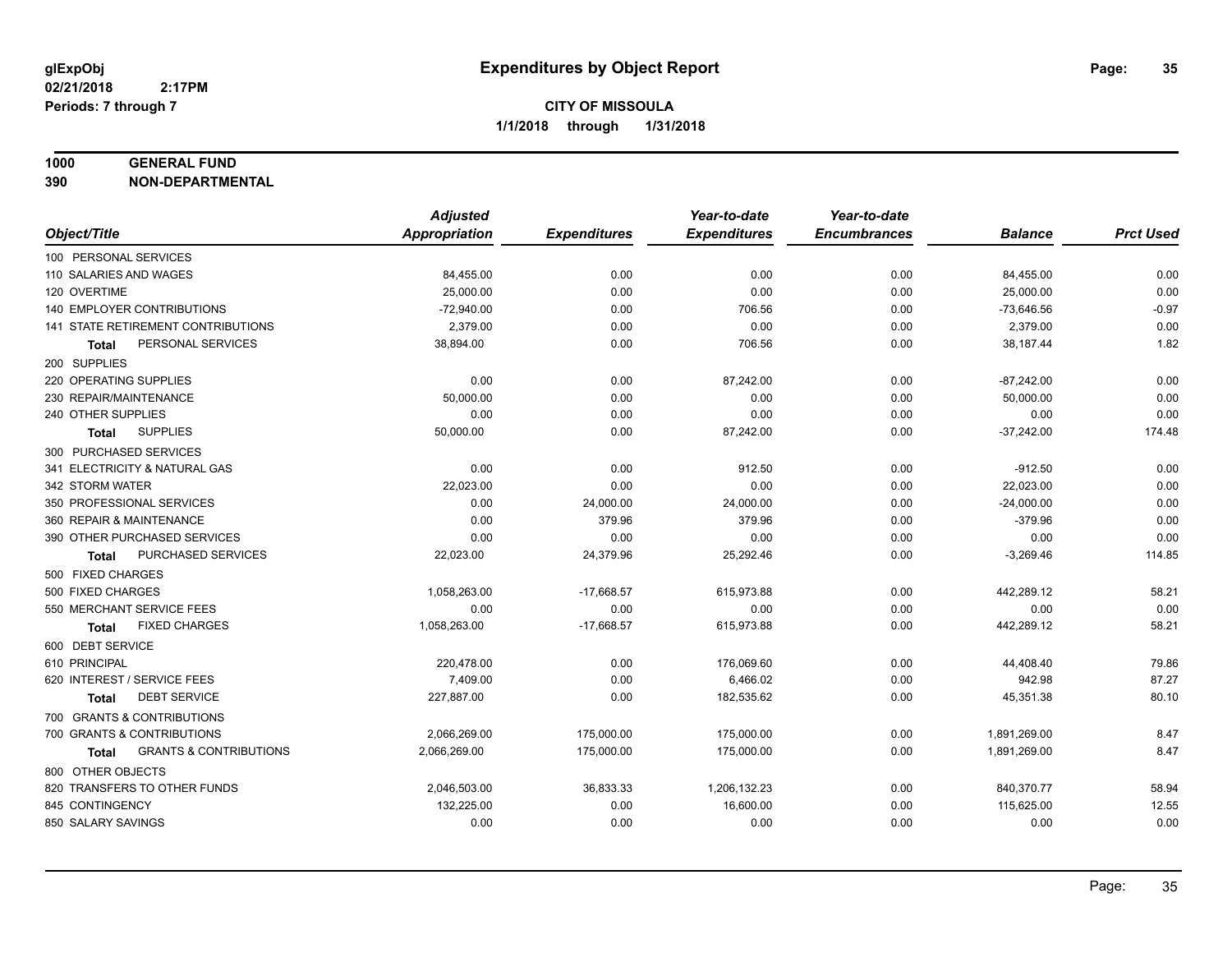## **1000 GENERAL FUND**

**390 NON-DEPARTMENTAL**

|                    |                           | <b>Adjusted</b> |                     | Year-to-date        | Year-to-date        |                |                  |
|--------------------|---------------------------|-----------------|---------------------|---------------------|---------------------|----------------|------------------|
| Object/Title       |                           | Appropriation   | <b>Expenditures</b> | <b>Expenditures</b> | <b>Encumbrances</b> | <b>Balance</b> | <b>Prct Used</b> |
| <b>Total</b>       | OTHER OBJECTS             | 2,178,728.00    | 36,833.33           | 1.222.732.23        | 0.00                | 955.995.77     | 56.12            |
| 900 CAPITAL OUTLAY |                           |                 |                     |                     |                     |                |                  |
|                    | 940 MACHINERY & EQUIPMENT | 0.00            | 0.00                | 0.00                | 0.00                | 0.00           | 0.00             |
| <b>Total</b>       | <b>CAPITAL OUTLAY</b>     | 0.00            | 0.00                | 0.00                | 0.00                | 0.00           | 0.00             |
| Total              | NON-DEPARTMENTAL          | 5,642,064.00    | 218,544.72          | 2,309,482.75        | 0.00                | 3,332,581.25   | 40.93            |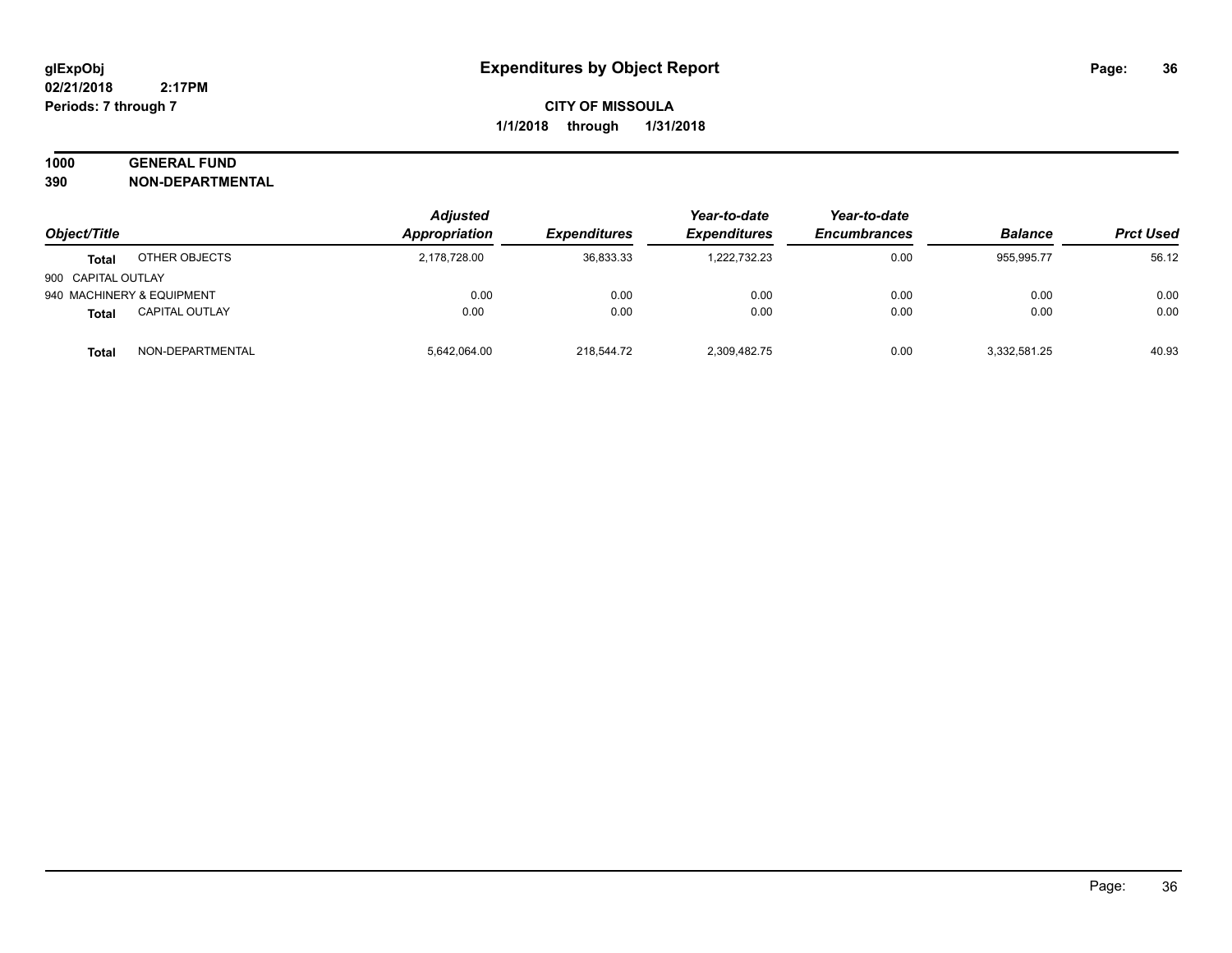**1000 GENERAL FUND**

|                                           | <b>Adjusted</b>      |                     | Year-to-date        | Year-to-date        |                |                  |
|-------------------------------------------|----------------------|---------------------|---------------------|---------------------|----------------|------------------|
| Object/Title                              | <b>Appropriation</b> | <b>Expenditures</b> | <b>Expenditures</b> | <b>Encumbrances</b> | <b>Balance</b> | <b>Prct Used</b> |
| 100 PERSONAL SERVICES                     |                      |                     |                     |                     |                |                  |
| 110 SALARIES AND WAGES                    | 27,373,099.00        | 2,148,433.19        | 15,048,728.83       | 0.00                | 12,324,370.17  | 54.98            |
| 115 SALARIES/HEALTH INSURANCE BENEFIT     | 1,828,434.00         | 145,920.00          | 1,006,722.00        | 0.00                | 821,712.00     | 55.06            |
| 120 OVERTIME                              | 1,216,526.00         | 249,116.45          | 1,145,003.48        | 0.00                | 71,522.52      | 94.12            |
| 121 OUTSIDE HIRE OVERTIME                 | 75,000.00            | 1,499.45            | 96,197.31           | 0.00                | $-21,197.31$   | 128.26           |
| 122 COURT OVERTIME                        | 23,364.00            | 2,962.54            | 28,909.49           | 0.00                | $-5,545.49$    | 123.74           |
| 123 CELL PHONE OVERTIME                   | 60,690.00            | 1,904.29            | 6,446.68            | 0.00                | 54,243.32      | 10.62            |
| 130 OTHER                                 | 352,990.00           | 740.00              | 134,715.24          | 0.00                | 218,274.76     | 38.16            |
| 133 EDUCATION COMPENSATION                | 0.00                 | 1,430.00            | 10,167.50           | 0.00                | $-10,167.50$   | 0.00             |
| 140 EMPLOYER CONTRIBUTIONS                | 8,745,743.00         | 688,794.45          | 5,005,503.60        | 0.00                | 3,740,239.40   | 57.23            |
| <b>141 STATE RETIREMENT CONTRIBUTIONS</b> | 5,121,658.00         | 423,452.27          | 2,925,205.41        | 0.00                | 2,196,452.59   | 57.11            |
| <b>150 STATE RETIREMENT</b>               | 119.00               | 0.00                | 0.00                | 0.00                | 119.00         | 0.00             |
| PERSONAL SERVICES<br><b>Total</b>         | 44,797,623.00        | 3,664,252.64        | 25,407,599.54       | 0.00                | 19,390,023.46  | 56.72            |
| 200 SUPPLIES                              |                      |                     |                     |                     |                |                  |
| 210 OFFICE SUPPLIES                       | 116,577.00           | 3,432.66            | 51,396.01           | 0.00                | 65,180.99      | 44.09            |
| 220 OPERATING SUPPLIES                    | 741,379.00           | 190,344.68          | 449,301.80          | 0.00                | 292,077.20     | 60.60            |
| 230 REPAIR/MAINTENANCE                    | 448,181.00           | 59,742.69           | 174,319.40          | 0.00                | 273,861.60     | 38.89            |
| 231 GASOLINE                              | 587,949.00           | 47,816.92           | 258,681.43          | 0.00                | 329,267.57     | 44.00            |
| 240 OTHER SUPPLIES                        | 52,213.00            | 10,649.24           | 27,617.31           | 0.00                | 24,595.69      | 52.89            |
| 250 SUPPLIES FOR RESALE                   | 0.00                 | 0.00                | 0.00                | 0.00                | 0.00           | 0.00             |
| <b>SUPPLIES</b><br>Total                  | 1,946,299.00         | 311,986.19          | 961,315.95          | 0.00                | 984,983.05     | 49.39            |
| 300 PURCHASED SERVICES                    |                      |                     |                     |                     |                |                  |
| 310 COMMUNICATIONS                        | 120,565.00           | 12,621.48           | 79,079.80           | 0.00                | 41,485.20      | 65.59            |
| 320 PRINTING & DUPLICATING                | 56,726.00            | 1,024.94            | 12,833.18           | 0.00                | 43,892.82      | 22.62            |
| 330 PUBLICITY, SUBSCRIPTIONS & DUES       | 118,990.00           | 6,534.77            | 67,591.42           | 0.00                | 51,398.58      | 56.80            |
| 340 SEWER                                 | 6,601.00             | 2,989.64            | 5,754.33            | 0.00                | 846.67         | 87.17            |
| 341 ELECTRICITY & NATURAL GAS             | 604,885.00           | 45,758.80           | 233,810.46          | 0.00                | 371,074.54     | 38.65            |
| 342 STORM WATER                           | 22,023.00            | 0.00                | 0.00                | 0.00                | 22,023.00      | 0.00             |
| 343 WATER CHARGES                         | 191,915.00           | 2,126.70            | 156,005.51          | 0.00                | 35,909.49      | 81.29            |
| 344 TELEPHONE SERVICE                     | 285,945.00           | 17,810.47           | 129,145.53          | 0.00                | 156,799.47     | 45.16            |
| 345 GARBAGE                               | 60,659.00            | 3,030.88            | 30,257.28           | 0.00                | 30,401.72      | 49.88            |
| 350 PROFESSIONAL SERVICES                 | 950,484.00           | 202,924.52          | 494,342.76          | 0.00                | 456,141.24     | 52.01            |
| 360 REPAIR & MAINTENANCE                  | 1,061,951.00         | 77,823.51           | 659,889.28          | 0.00                | 402,061.72     | 62.14            |
| 370 TRAVEL                                | 147,236.00           | 12,146.38           | 59,318.17           | 0.00                | 87,917.83      | 40.29            |
| 380 TRAINING                              | 145,873.00           | 2,775.05            | 47,086.87           | 0.00                | 98,786.13      | 32.28            |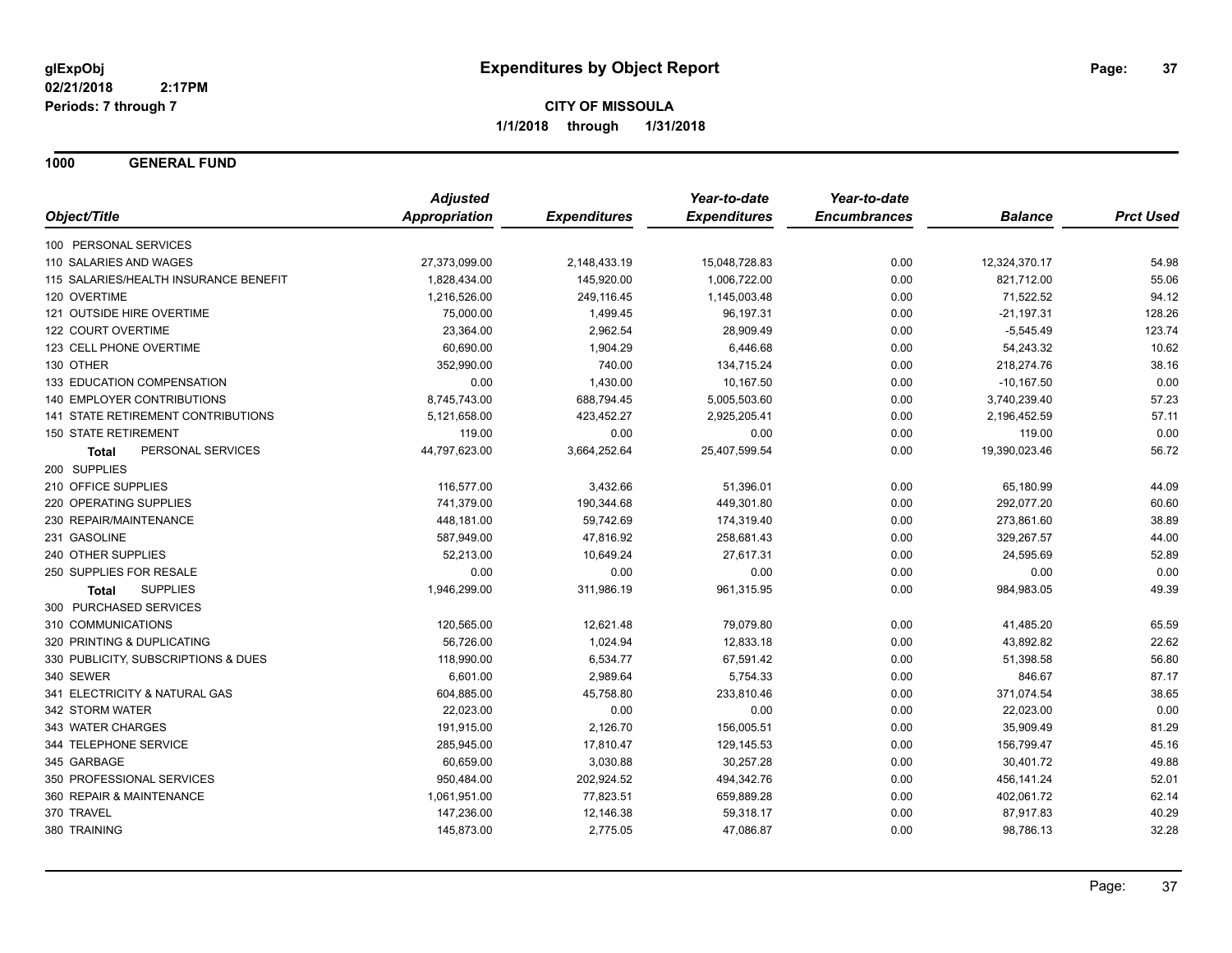**1000 GENERAL FUND**

|                               |                                   | <b>Adjusted</b>      |                     | Year-to-date        | Year-to-date        |                |                  |
|-------------------------------|-----------------------------------|----------------------|---------------------|---------------------|---------------------|----------------|------------------|
| Object/Title                  |                                   | <b>Appropriation</b> | <b>Expenditures</b> | <b>Expenditures</b> | <b>Encumbrances</b> | <b>Balance</b> | <b>Prct Used</b> |
|                               | 390 OTHER PURCHASED SERVICES      | 102,268.00           | 6,329.52            | 83,151.86           | 0.00                | 19,116.14      | 81.31            |
|                               | 392 DONATIONS AND SALES           | 0.00                 | 0.00                | 3,880.30            | 0.00                | $-3,880.30$    | 0.00             |
| <b>Total</b>                  | PURCHASED SERVICES                | 3,876,121.00         | 393,896.66          | 2,062,146.75        | 0.00                | 1,813,974.25   | 53.20            |
| <b>400 BUILDING MATERIALS</b> |                                   |                      |                     |                     |                     |                |                  |
| <b>400 BUILDING MATERIALS</b> |                                   | 62,263.00            | 0.00                | 11,344.14           | 0.00                | 50,918.86      | 18.22            |
| <b>Total</b>                  | <b>BUILDING MATERIALS</b>         | 62,263.00            | 0.00                | 11,344.14           | 0.00                | 50,918.86      | 18.22            |
| 500 FIXED CHARGES             |                                   |                      |                     |                     |                     |                |                  |
| 500 FIXED CHARGES             |                                   | 1,122,882.00         | $-8,251.00$         | 711,835.14          | 0.00                | 411,046.86     | 63.39            |
| <b>530 RENT</b>               |                                   | 117,714.00           | 2,800.50            | 3,419.28            | 0.00                | 114,294.72     | 2.90             |
|                               | 550 MERCHANT SERVICE FEES         | 0.00                 | 0.00                | 0.00                | 0.00                | 0.00           | 0.00             |
| <b>Total</b>                  | <b>FIXED CHARGES</b>              | 1,240,596.00         | $-5,450.50$         | 715,254.42          | 0.00                | 525,341.58     | 57.65            |
| 600 DEBT SERVICE              |                                   |                      |                     |                     |                     |                |                  |
| 610 PRINCIPAL                 |                                   | 247,811.00           | 0.00                | 176,069.60          | 0.00                | 71,741.40      | 71.05            |
|                               | 620 INTEREST / SERVICE FEES       | 7,409.00             | 0.00                | 6,466.02            | 0.00                | 942.98         | 87.27            |
| <b>Total</b>                  | <b>DEBT SERVICE</b>               | 255,220.00           | 0.00                | 182,535.62          | 0.00                | 72,684.38      | 71.52            |
|                               | 700 GRANTS & CONTRIBUTIONS        |                      |                     |                     |                     |                |                  |
|                               | 700 GRANTS & CONTRIBUTIONS        | 2,889,942.00         | 303,037.70          | 669,195.25          | 0.00                | 2,220,746.75   | 23.16            |
| <b>Total</b>                  | <b>GRANTS &amp; CONTRIBUTIONS</b> | 2,889,942.00         | 303,037.70          | 669,195.25          | 0.00                | 2,220,746.75   | 23.16            |
| 800 OTHER OBJECTS             |                                   |                      |                     |                     |                     |                |                  |
|                               | 820 TRANSFERS TO OTHER FUNDS      | 2,286,788.00         | 36,833.33           | 1,333,129.73        | 0.00                | 953,658.27     | 58.30            |
| 845 CONTINGENCY               |                                   | 140,410.00           | 0.00                | 20,492.00           | 0.00                | 119,918.00     | 14.59            |
| 850 SALARY SAVINGS            |                                   | 0.00                 | 0.00                | 0.00                | 0.00                | 0.00           | 0.00             |
| <b>Total</b>                  | OTHER OBJECTS                     | 2,427,198.00         | 36,833.33           | 1,353,621.73        | 0.00                | 1,073,576.27   | 55.77            |
| 900 CAPITAL OUTLAY            |                                   |                      |                     |                     |                     |                |                  |
| 920 BUILDINGS                 |                                   | 0.00                 | 0.00                | 0.00                | 0.00                | 0.00           | 0.00             |
| 930 IMPROVEMENTS              |                                   | 104,814.00           | 0.00                | 19,319.74           | 0.00                | 85,494.26      | 18.43            |
|                               | 940 MACHINERY & EQUIPMENT         | 49,239.00            | 260.64              | 16,710.55           | 0.00                | 32,528.45      | 33.94            |
| <b>Total</b>                  | <b>CAPITAL OUTLAY</b>             | 154,053.00           | 260.64              | 36,030.29           | 0.00                | 118,022.71     | 23.39            |
| <b>Total</b>                  | <b>GENERAL FUND</b>               | 57,649,315.00        | 4,704,816.66        | 31,399,043.69       | 0.00                | 26,250,271.31  | 54.47            |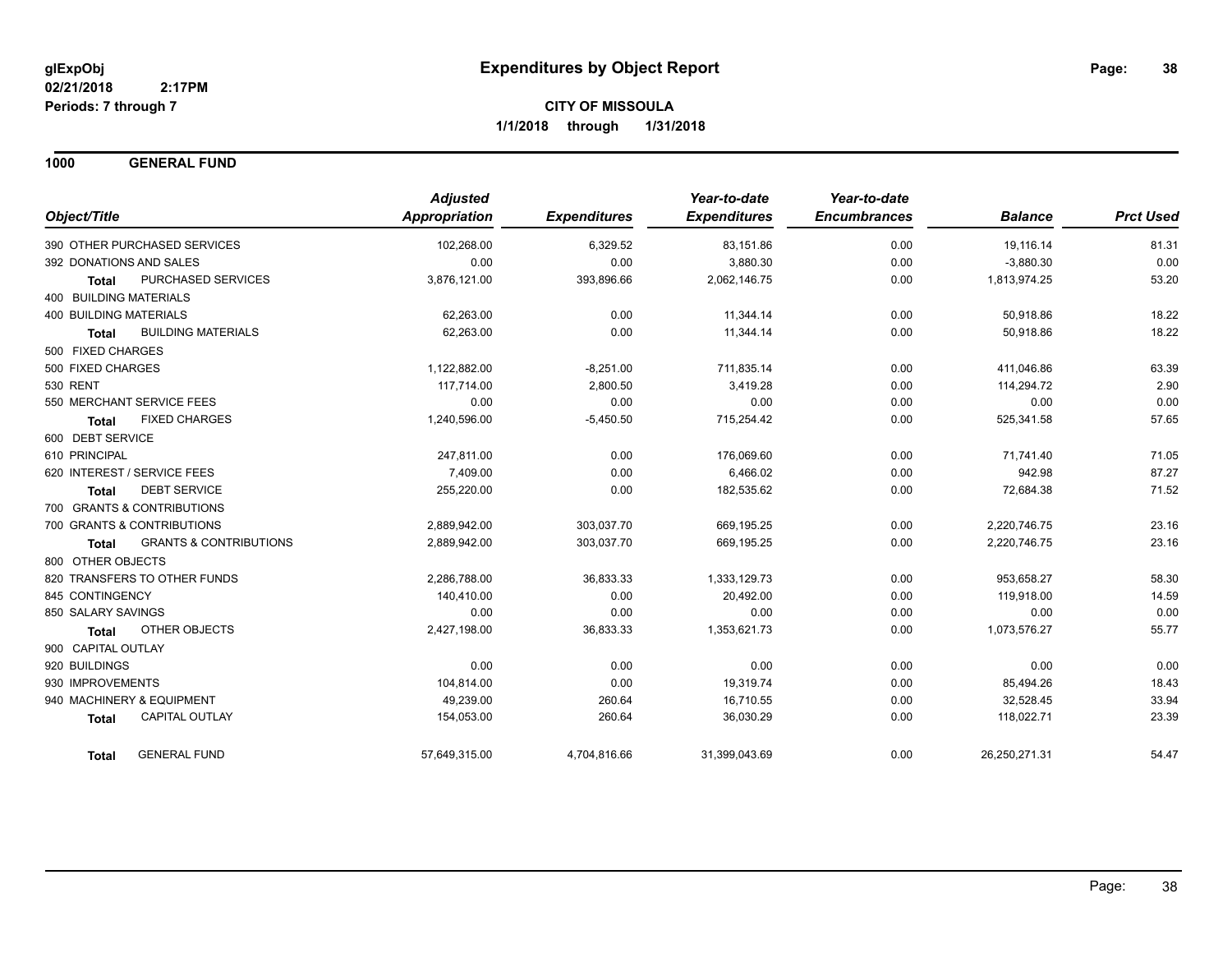## **CITY OF MISSOULA 1/1/2018 through 1/31/2018**

#### **1211 PARK ACQUISITION & DEVELOPMENT**

|                           |                              | <b>Adjusted</b>      |                     | Year-to-date        | Year-to-date        |                |                  |
|---------------------------|------------------------------|----------------------|---------------------|---------------------|---------------------|----------------|------------------|
| Object/Title              |                              | <b>Appropriation</b> | <b>Expenditures</b> | <b>Expenditures</b> | <b>Encumbrances</b> | <b>Balance</b> | <b>Prct Used</b> |
| 200 SUPPLIES              |                              |                      |                     |                     |                     |                |                  |
| 220 OPERATING SUPPLIES    |                              | 10,000.00            | 0.00                | 0.00                | 0.00                | 10,000.00      | 0.00             |
| Total                     | <b>SUPPLIES</b>              | 10,000.00            | 0.00                | 0.00                | 0.00                | 10,000.00      | 0.00             |
| 300 PURCHASED SERVICES    |                              |                      |                     |                     |                     |                |                  |
| 350 PROFESSIONAL SERVICES |                              | 25,000.00            | 0.00                | 0.00                | 0.00                | 25,000.00      | 0.00             |
| 360 REPAIR & MAINTENANCE  |                              | 0.00                 | 0.00                | 0.00                | 0.00                | 0.00           | 0.00             |
|                           | 390 OTHER PURCHASED SERVICES | 10,000.00            | 0.00                | 0.00                | 0.00                | 10,000.00      | 0.00             |
| Total                     | PURCHASED SERVICES           | 35,000.00            | 0.00                | 0.00                | 0.00                | 35,000.00      | 0.00             |
| 500 FIXED CHARGES         |                              |                      |                     |                     |                     |                |                  |
| 550 MERCHANT SERVICE FEES |                              | 0.00                 | 0.00                | 0.00                | 0.00                | 0.00           | 0.00             |
| <b>Total</b>              | <b>FIXED CHARGES</b>         | 0.00                 | 0.00                | 0.00                | 0.00                | 0.00           | 0.00             |
| 800 OTHER OBJECTS         |                              |                      |                     |                     |                     |                |                  |
|                           | 820 TRANSFERS TO OTHER FUNDS | 0.00                 | 0.00                | 24,779.00           | 0.00                | $-24,779.00$   | 0.00             |
| Total                     | OTHER OBJECTS                | 0.00                 | 0.00                | 24,779.00           | 0.00                | $-24,779.00$   | 0.00             |
| 900 CAPITAL OUTLAY        |                              |                      |                     |                     |                     |                |                  |
| 930 IMPROVEMENTS          |                              | 200,309.00           | 0.00                | 0.00                | 0.00                | 200,309.00     | 0.00             |
| 940 MACHINERY & EQUIPMENT |                              | 29.650.00            | 0.00                | 17.948.00           | 0.00                | 11.702.00      | 60.53            |
| <b>Total</b>              | <b>CAPITAL OUTLAY</b>        | 229,959.00           | 0.00                | 17,948.00           | 0.00                | 212,011.00     | 7.80             |
| <b>Total</b>              | PARKS & RECREATION           | 274,959.00           | 0.00                | 42,727.00           | 0.00                | 232,232.00     | 15.54            |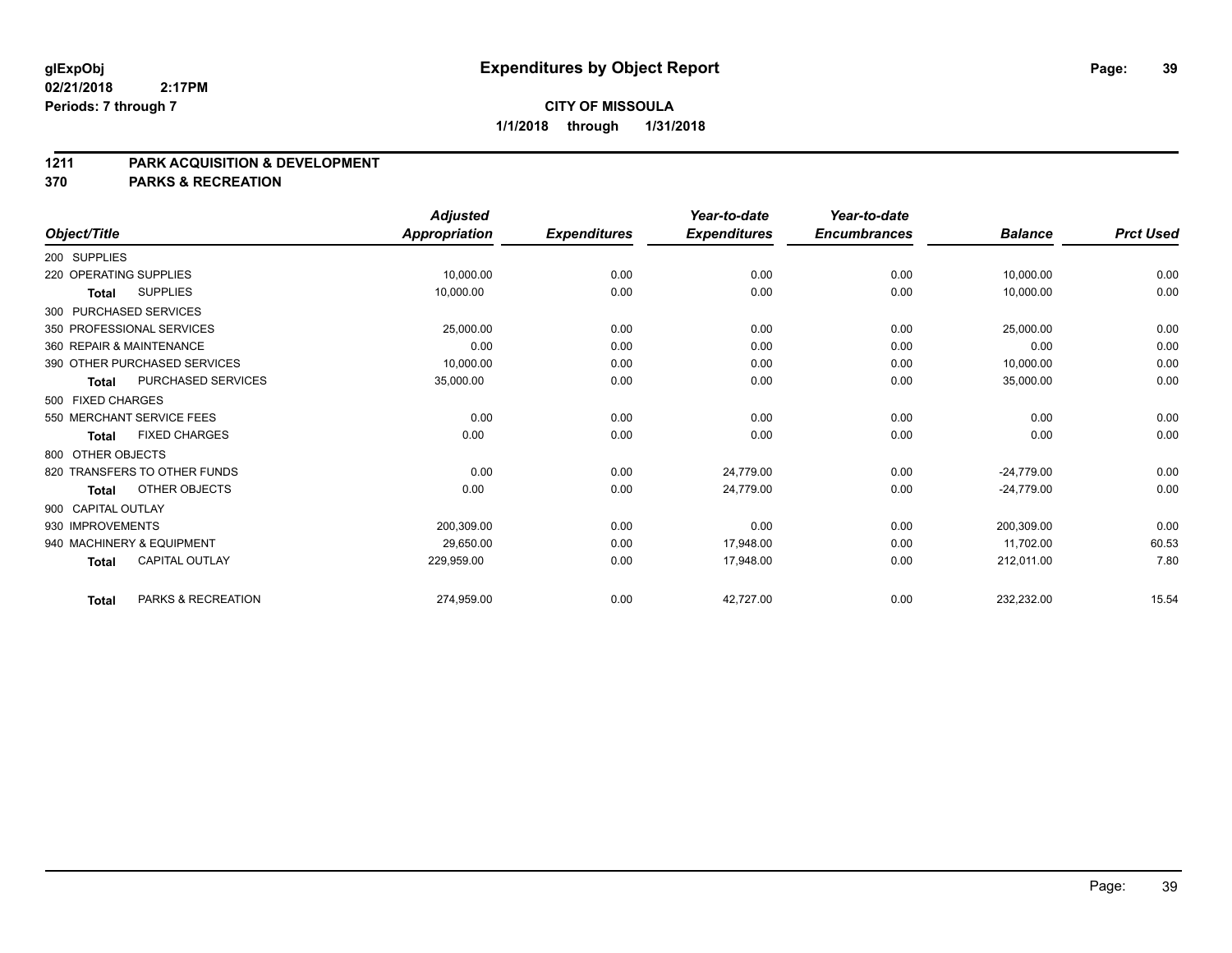# **1211 PARK ACQUISITION & DEVELOPMENT**

|                        |                                | <b>Adjusted</b>      |                     | Year-to-date        | Year-to-date        |                |                  |
|------------------------|--------------------------------|----------------------|---------------------|---------------------|---------------------|----------------|------------------|
| Object/Title           |                                | <b>Appropriation</b> | <b>Expenditures</b> | <b>Expenditures</b> | <b>Encumbrances</b> | <b>Balance</b> | <b>Prct Used</b> |
| 200 SUPPLIES           |                                |                      |                     |                     |                     |                |                  |
| 220 OPERATING SUPPLIES |                                | 10,000.00            | 0.00                | 0.00                | 0.00                | 10,000.00      | 0.00             |
| <b>Total</b>           | <b>SUPPLIES</b>                | 10,000.00            | 0.00                | 0.00                | 0.00                | 10,000.00      | 0.00             |
|                        | 300 PURCHASED SERVICES         |                      |                     |                     |                     |                |                  |
|                        | 350 PROFESSIONAL SERVICES      | 25,000.00            | 0.00                | 0.00                | 0.00                | 25,000.00      | 0.00             |
|                        | 360 REPAIR & MAINTENANCE       | 0.00                 | 0.00                | 0.00                | 0.00                | 0.00           | 0.00             |
|                        | 390 OTHER PURCHASED SERVICES   | 10,000.00            | 0.00                | 0.00                | 0.00                | 10,000.00      | 0.00             |
| <b>Total</b>           | PURCHASED SERVICES             | 35,000.00            | 0.00                | 0.00                | 0.00                | 35,000.00      | 0.00             |
| 500 FIXED CHARGES      |                                |                      |                     |                     |                     |                |                  |
|                        | 550 MERCHANT SERVICE FEES      | 0.00                 | 0.00                | 0.00                | 0.00                | 0.00           | 0.00             |
| <b>Total</b>           | <b>FIXED CHARGES</b>           | 0.00                 | 0.00                | 0.00                | 0.00                | 0.00           | 0.00             |
| 800 OTHER OBJECTS      |                                |                      |                     |                     |                     |                |                  |
|                        | 820 TRANSFERS TO OTHER FUNDS   | 0.00                 | 0.00                | 24,779.00           | 0.00                | $-24,779.00$   | 0.00             |
| <b>Total</b>           | OTHER OBJECTS                  | 0.00                 | 0.00                | 24,779.00           | 0.00                | $-24,779.00$   | 0.00             |
| 900 CAPITAL OUTLAY     |                                |                      |                     |                     |                     |                |                  |
| 930 IMPROVEMENTS       |                                | 200,309.00           | 0.00                | 0.00                | 0.00                | 200,309.00     | 0.00             |
|                        | 940 MACHINERY & EQUIPMENT      | 29,650.00            | 0.00                | 17,948.00           | 0.00                | 11,702.00      | 60.53            |
| <b>Total</b>           | <b>CAPITAL OUTLAY</b>          | 229,959.00           | 0.00                | 17,948.00           | 0.00                | 212,011.00     | 7.80             |
| Total                  | PARK ACQUISITION & DEVELOPMENT | 274,959.00           | 0.00                | 42,727.00           | 0.00                | 232,232.00     | 15.54            |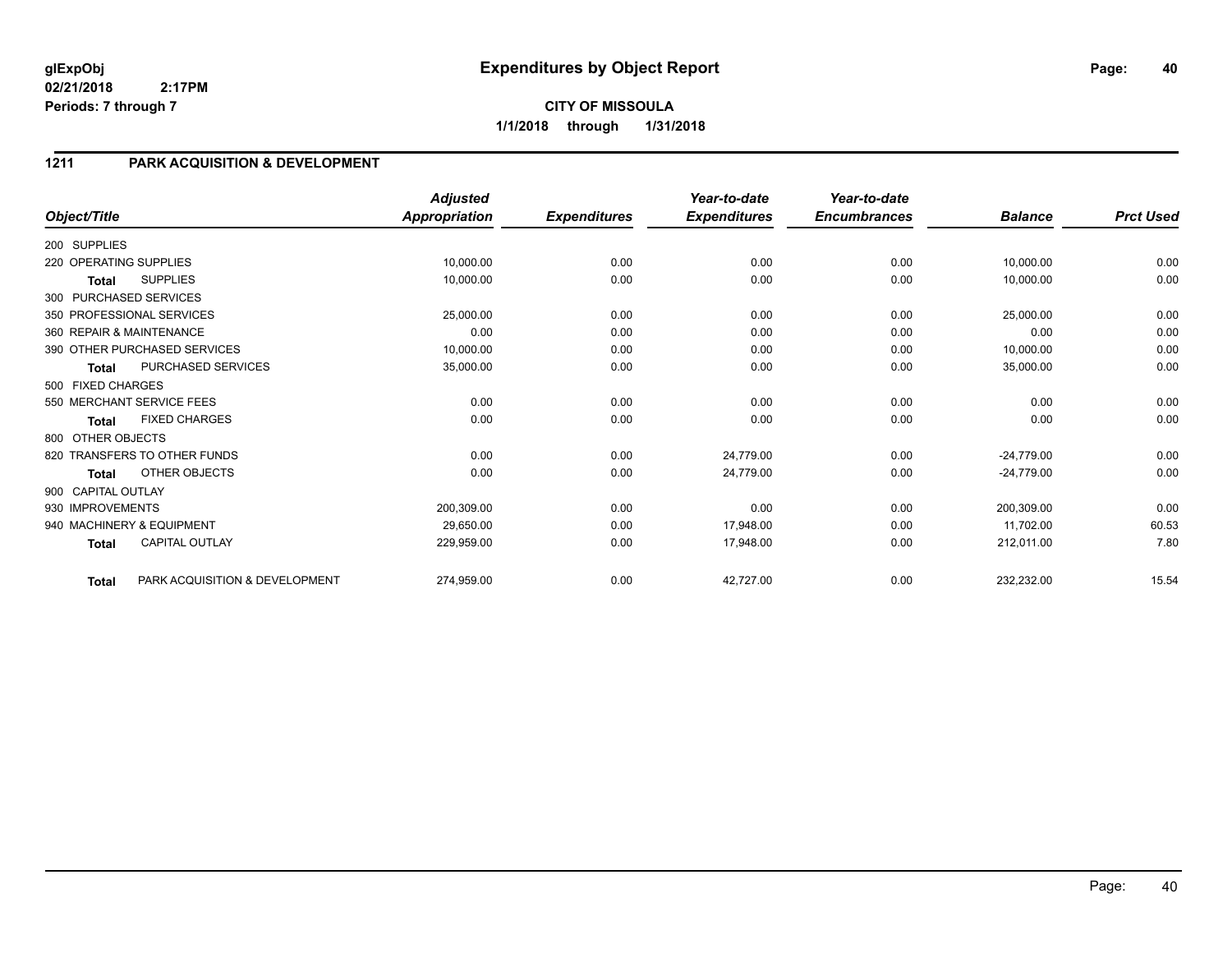#### **1212 PARK ENTERPRISE FUND**

|                                       | <b>Adjusted</b> |                     | Year-to-date        | Year-to-date        |                |                  |
|---------------------------------------|-----------------|---------------------|---------------------|---------------------|----------------|------------------|
| Object/Title                          | Appropriation   | <b>Expenditures</b> | <b>Expenditures</b> | <b>Encumbrances</b> | <b>Balance</b> | <b>Prct Used</b> |
| 200 SUPPLIES                          |                 |                     |                     |                     |                |                  |
| 210 OFFICE SUPPLIES                   | 0.00            | 0.00                | 0.00                | 0.00                | 0.00           | 0.00             |
| 220 OPERATING SUPPLIES                | 20,000.00       | 0.00                | 247.53              | 0.00                | 19,752.47      | 1.24             |
| 230 REPAIR/MAINTENANCE                | 15,000.00       | 0.00                | 0.00                | 0.00                | 15,000.00      | 0.00             |
| 240 OTHER SUPPLIES                    | 0.00            | 0.00                | 0.00                | 0.00                | 0.00           | 0.00             |
| <b>SUPPLIES</b><br><b>Total</b>       | 35,000.00       | 0.00                | 247.53              | 0.00                | 34,752.47      | 0.71             |
| 300 PURCHASED SERVICES                |                 |                     |                     |                     |                |                  |
| 350 PROFESSIONAL SERVICES             | 10,000.00       | 0.00                | 0.00                | 0.00                | 10,000.00      | 0.00             |
| 360 REPAIR & MAINTENANCE              | 0.00            | 0.00                | 0.00                | 0.00                | 0.00           | 0.00             |
| 390 OTHER PURCHASED SERVICES          | 20,000.00       | 0.00                | 0.00                | 0.00                | 20,000.00      | 0.00             |
| PURCHASED SERVICES<br><b>Total</b>    | 30,000.00       | 0.00                | 0.00                | 0.00                | 30,000.00      | 0.00             |
| 500 FIXED CHARGES                     |                 |                     |                     |                     |                |                  |
| 550 MERCHANT SERVICE FEES             | 0.00            | 0.00                | 0.00                | 0.00                | 0.00           | 0.00             |
| <b>FIXED CHARGES</b><br><b>Total</b>  | 0.00            | 0.00                | 0.00                | 0.00                | 0.00           | 0.00             |
| 800 OTHER OBJECTS                     |                 |                     |                     |                     |                |                  |
| 820 TRANSFERS TO OTHER FUNDS          | 0.00            | 0.00                | 0.00                | 0.00                | 0.00           | 0.00             |
| <b>OTHER OBJECTS</b><br><b>Total</b>  | 0.00            | 0.00                | 0.00                | 0.00                | 0.00           | 0.00             |
| 900 CAPITAL OUTLAY                    |                 |                     |                     |                     |                |                  |
| 930 IMPROVEMENTS                      | 181.945.00      | 0.00                | 0.00                | 0.00                | 181.945.00     | 0.00             |
| 940 MACHINERY & EQUIPMENT             | 85,415.00       | 0.00                | 0.00                | 0.00                | 85,415.00      | 0.00             |
| <b>CAPITAL OUTLAY</b><br><b>Total</b> | 267,360.00      | 0.00                | 0.00                | 0.00                | 267,360.00     | 0.00             |
|                                       |                 |                     |                     |                     |                |                  |
| PARKS & RECREATION<br><b>Total</b>    | 332,360.00      | 0.00                | 247.53              | 0.00                | 332,112.47     | 0.07             |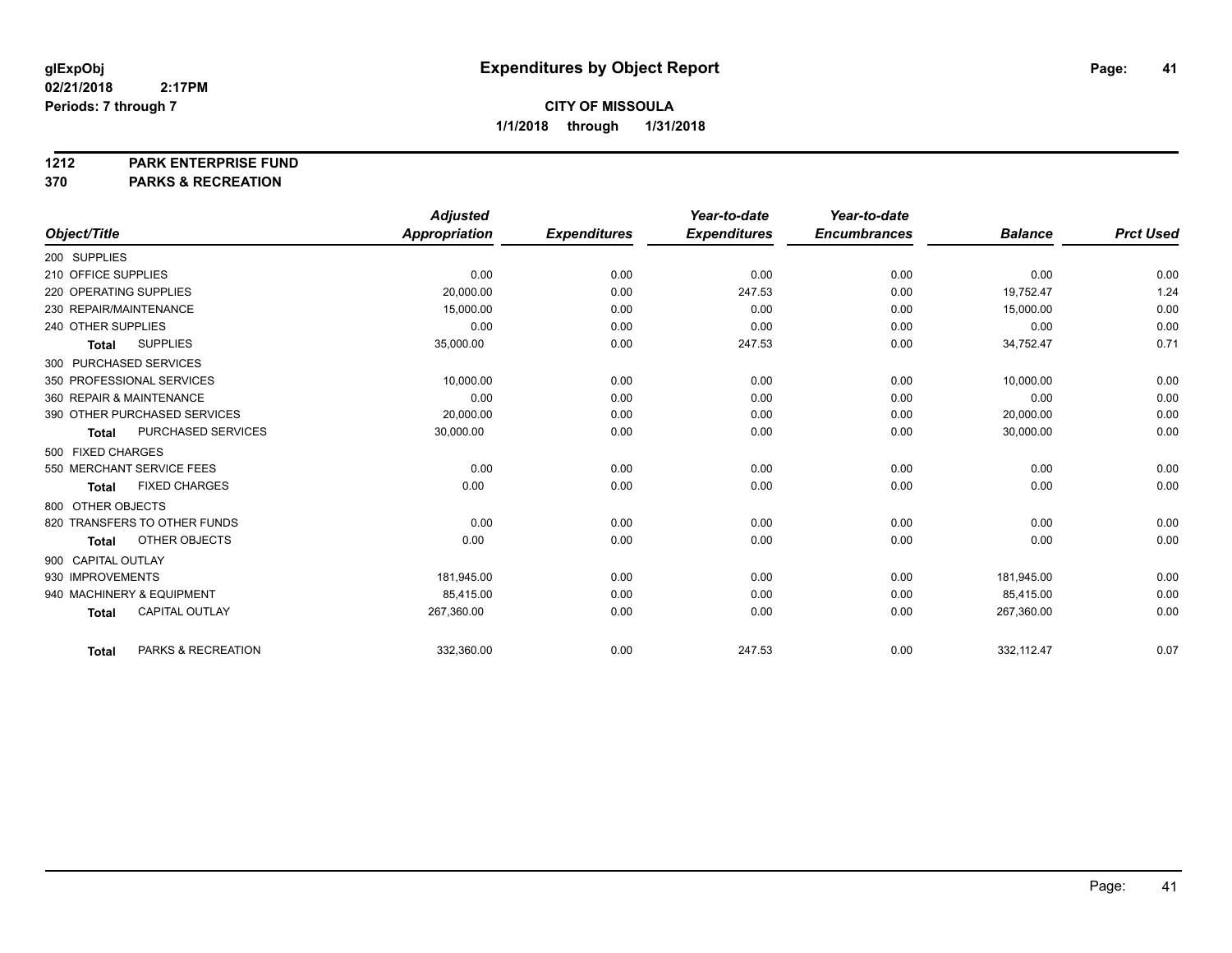#### **1212 PARK ENTERPRISE FUND**

|                                           | <b>Adjusted</b>      |                     | Year-to-date        | Year-to-date        |                |                  |
|-------------------------------------------|----------------------|---------------------|---------------------|---------------------|----------------|------------------|
| Object/Title                              | <b>Appropriation</b> | <b>Expenditures</b> | <b>Expenditures</b> | <b>Encumbrances</b> | <b>Balance</b> | <b>Prct Used</b> |
| 200 SUPPLIES                              |                      |                     |                     |                     |                |                  |
| 210 OFFICE SUPPLIES                       | 0.00                 | 0.00                | 0.00                | 0.00                | 0.00           | 0.00             |
| 220 OPERATING SUPPLIES                    | 20,000.00            | 0.00                | 247.53              | 0.00                | 19,752.47      | 1.24             |
| 230 REPAIR/MAINTENANCE                    | 15,000.00            | 0.00                | 0.00                | 0.00                | 15,000.00      | 0.00             |
| 240 OTHER SUPPLIES                        | 0.00                 | 0.00                | 0.00                | 0.00                | 0.00           | 0.00             |
| <b>SUPPLIES</b><br><b>Total</b>           | 35,000.00            | 0.00                | 247.53              | 0.00                | 34,752.47      | 0.71             |
| 300 PURCHASED SERVICES                    |                      |                     |                     |                     |                |                  |
| 350 PROFESSIONAL SERVICES                 | 10,000.00            | 0.00                | 0.00                | 0.00                | 10,000.00      | 0.00             |
| 360 REPAIR & MAINTENANCE                  | 0.00                 | 0.00                | 0.00                | 0.00                | 0.00           | 0.00             |
| 390 OTHER PURCHASED SERVICES              | 20,000.00            | 0.00                | 0.00                | 0.00                | 20,000.00      | 0.00             |
| <b>PURCHASED SERVICES</b><br><b>Total</b> | 30,000.00            | 0.00                | 0.00                | 0.00                | 30,000.00      | 0.00             |
| 500 FIXED CHARGES                         |                      |                     |                     |                     |                |                  |
| 550 MERCHANT SERVICE FEES                 | 0.00                 | 0.00                | 0.00                | 0.00                | 0.00           | 0.00             |
| <b>FIXED CHARGES</b><br><b>Total</b>      | 0.00                 | 0.00                | 0.00                | 0.00                | 0.00           | 0.00             |
| 800 OTHER OBJECTS                         |                      |                     |                     |                     |                |                  |
| 820 TRANSFERS TO OTHER FUNDS              | 0.00                 | 0.00                | 0.00                | 0.00                | 0.00           | 0.00             |
| <b>OTHER OBJECTS</b><br><b>Total</b>      | 0.00                 | 0.00                | 0.00                | 0.00                | 0.00           | 0.00             |
| 900 CAPITAL OUTLAY                        |                      |                     |                     |                     |                |                  |
| 930 IMPROVEMENTS                          | 181,945.00           | 0.00                | 0.00                | 0.00                | 181,945.00     | 0.00             |
| 940 MACHINERY & EQUIPMENT                 | 85,415.00            | 0.00                | 0.00                | 0.00                | 85,415.00      | 0.00             |
| <b>CAPITAL OUTLAY</b><br><b>Total</b>     | 267,360.00           | 0.00                | 0.00                | 0.00                | 267,360.00     | 0.00             |
| PARK ENTERPRISE FUND<br><b>Total</b>      | 332,360.00           | 0.00                | 247.53              | 0.00                | 332,112.47     | 0.07             |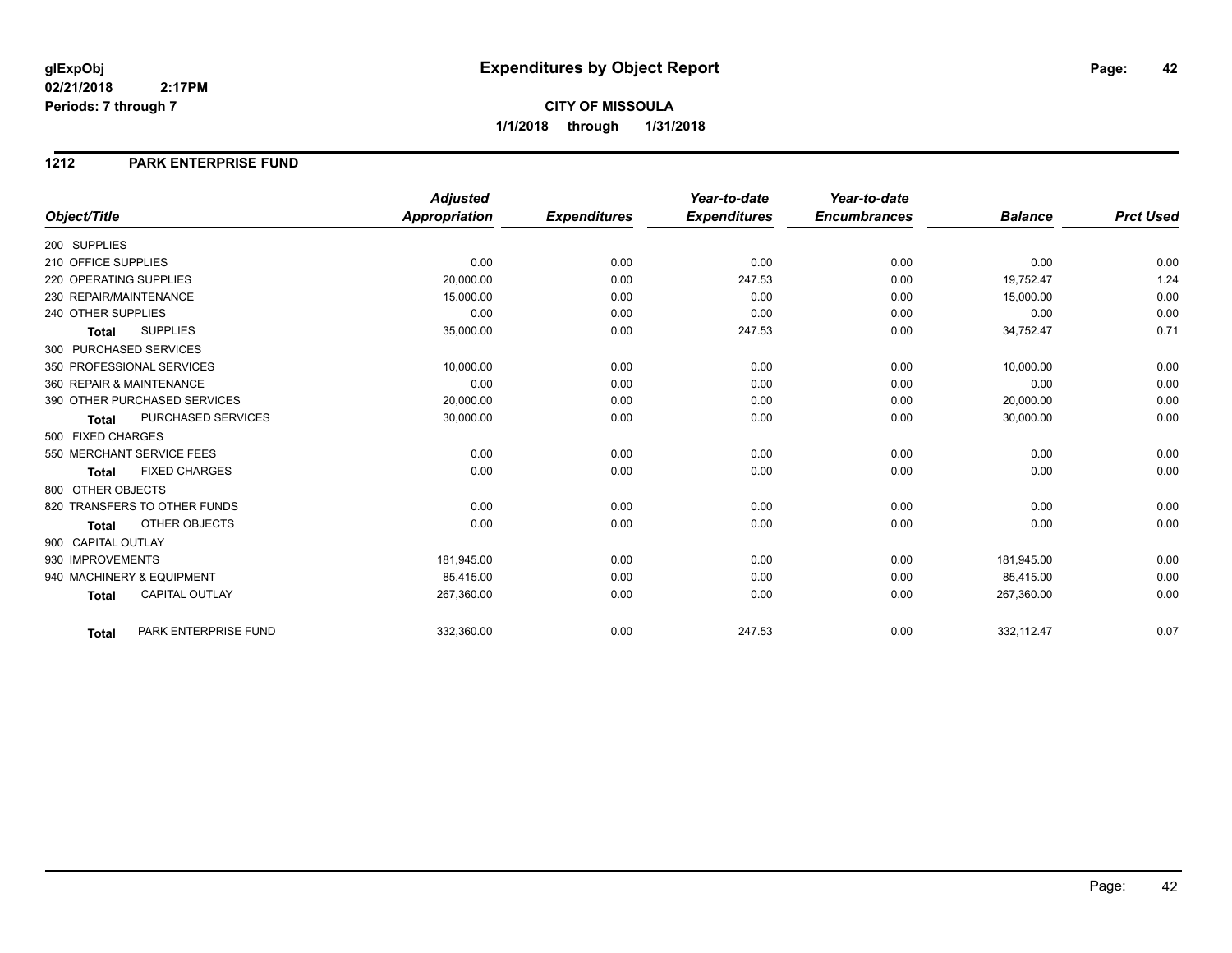**1216 PARKS & REC TRAILS, DEV**

|                                            | <b>Adjusted</b> |                     | Year-to-date        | Year-to-date        |                |                  |
|--------------------------------------------|-----------------|---------------------|---------------------|---------------------|----------------|------------------|
| Object/Title                               | Appropriation   | <b>Expenditures</b> | <b>Expenditures</b> | <b>Encumbrances</b> | <b>Balance</b> | <b>Prct Used</b> |
| 100 PERSONAL SERVICES                      |                 |                     |                     |                     |                |                  |
| 110 SALARIES AND WAGES                     | 11,291.00       | 0.00                | 0.00                | 0.00                | 11,291.00      | 0.00             |
| 120 OVERTIME                               | 0.00            | 0.00                | 0.00                | 0.00                | 0.00           | 0.00             |
| 140 EMPLOYER CONTRIBUTIONS                 | 1,909.00        | 0.00                | 0.00                | 0.00                | 1,909.00       | 0.00             |
| 141 STATE RETIREMENT CONTRIBUTIONS         | 0.00            | 0.00                | 0.00                | 0.00                | 0.00           | 0.00             |
| PERSONAL SERVICES<br>Total                 | 13,200.00       | 0.00                | 0.00                | 0.00                | 13,200.00      | 0.00             |
| 200 SUPPLIES                               |                 |                     |                     |                     |                |                  |
| 220 OPERATING SUPPLIES                     | 60,000.00       | 6,401.50            | 33,337.04           | 0.00                | 26,662.96      | 55.56            |
| 230 REPAIR/MAINTENANCE                     | 35,000.00       | 0.00                | 2,823.80            | 0.00                | 32,176.20      | 8.07             |
| 240 OTHER SUPPLIES                         | 1,100.00        | 0.00                | 0.00                | 0.00                | 1,100.00       | 0.00             |
| <b>SUPPLIES</b><br>Total                   | 96,100.00       | 6,401.50            | 36,160.84           | 0.00                | 59,939.16      | 37.63            |
| 300 PURCHASED SERVICES                     |                 |                     |                     |                     |                |                  |
| 310 COMMUNICATIONS                         | 0.00            | 0.00                | 0.00                | 0.00                | 0.00           | 0.00             |
| 320 PRINTING & DUPLICATING                 | 0.00            | 0.00                | 0.00                | 0.00                | 0.00           | 0.00             |
| 330 PUBLICITY, SUBSCRIPTIONS & DUES        | 0.00            | 0.00                | 0.00                | 0.00                | 0.00           | 0.00             |
| 350 PROFESSIONAL SERVICES                  | 157,150.00      | 198.00              | 55,930.73           | 0.00                | 101,219.27     | 35.59            |
| 360 REPAIR & MAINTENANCE                   | 10,000.00       | 0.00                | 588.50              | 0.00                | 9,411.50       | 5.89             |
| 370 TRAVEL                                 | 150.00          | 0.00                | 0.00                | 0.00                | 150.00         | 0.00             |
| 380 TRAINING                               | 150.00          | 0.00                | 0.00                | 0.00                | 150.00         | 0.00             |
| 390 OTHER PURCHASED SERVICES               | 100,000.00      | 0.00                | 4,080.00            | 0.00                | 95,920.00      | 4.08             |
| PURCHASED SERVICES<br><b>Total</b>         | 267,450.00      | 198.00              | 60,599.23           | 0.00                | 206,850.77     | 22.66            |
| 500 FIXED CHARGES                          |                 |                     |                     |                     |                |                  |
| 550 MERCHANT SERVICE FEES                  | 0.00            | 0.00                | 0.00                | 0.00                | 0.00           | 0.00             |
| <b>FIXED CHARGES</b><br><b>Total</b>       | 0.00            | 0.00                | 0.00                | 0.00                | 0.00           | 0.00             |
| 700 GRANTS & CONTRIBUTIONS                 |                 |                     |                     |                     |                |                  |
| 700 GRANTS & CONTRIBUTIONS                 | 100,000.00      | 0.00                | 0.00                | 0.00                | 100,000.00     | 0.00             |
| <b>GRANTS &amp; CONTRIBUTIONS</b><br>Total | 100,000.00      | 0.00                | 0.00                | 0.00                | 100,000.00     | 0.00             |
| 800 OTHER OBJECTS                          |                 |                     |                     |                     |                |                  |
| 820 TRANSFERS TO OTHER FUNDS               | 0.00            | 0.00                | 51,136.55           | 0.00                | $-51,136.55$   | 0.00             |
| 845 CONTINGENCY                            | 25,000.00       | 0.00                | 0.00                | 0.00                | 25,000.00      | 0.00             |
| OTHER OBJECTS<br>Total                     | 25,000.00       | 0.00                | 51,136.55           | 0.00                | $-26, 136.55$  | 204.55           |
| 900 CAPITAL OUTLAY                         |                 |                     |                     |                     |                |                  |
| 920 BUILDINGS                              | 100,000.00      | 0.00                | 0.00                | 0.00                | 100,000.00     | 0.00             |
|                                            |                 |                     |                     |                     |                |                  |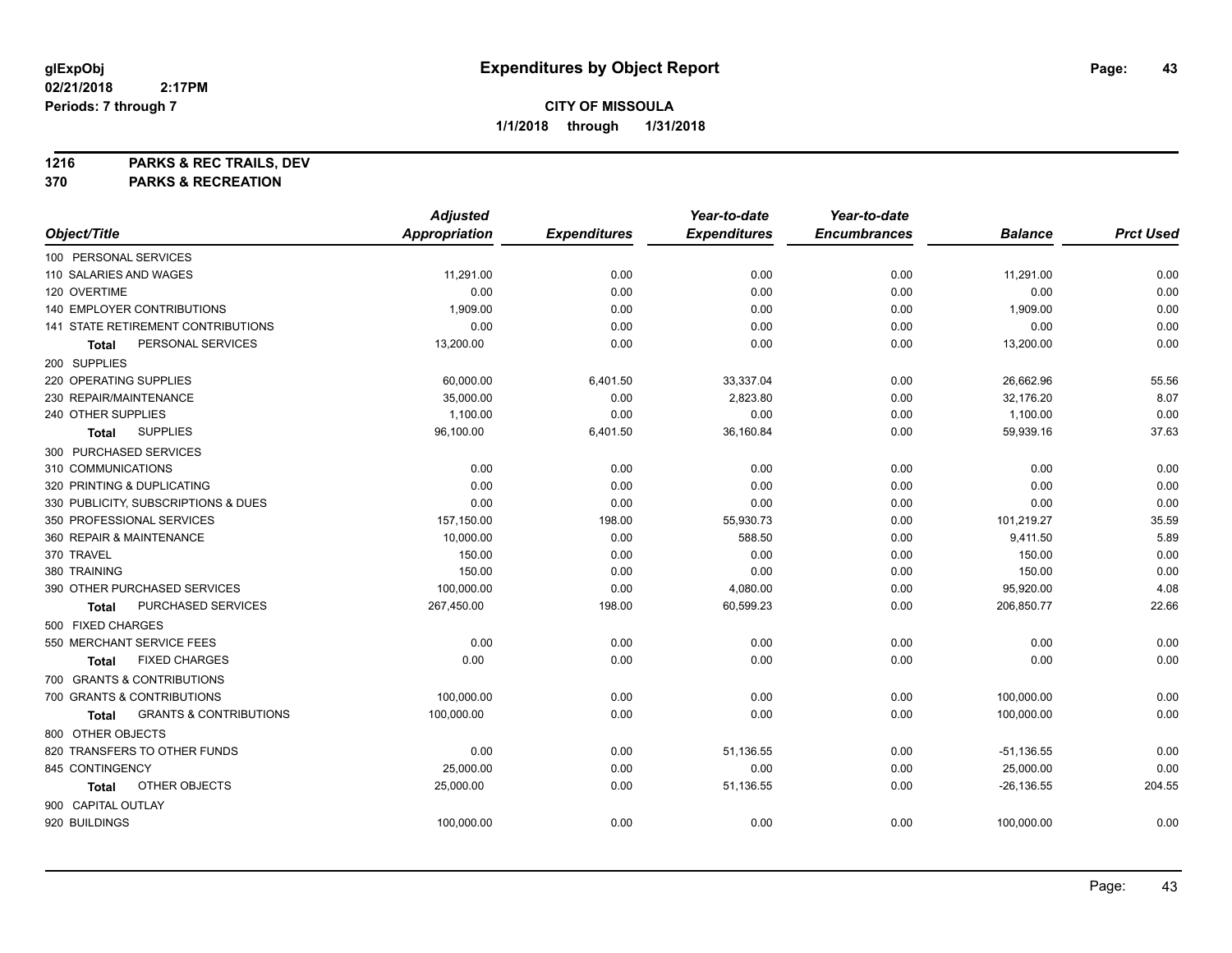**1216 PARKS & REC TRAILS, DEV**

| Object/Title                          | <b>Adjusted</b><br>Appropriation | <i><b>Expenditures</b></i> | Year-to-date<br><b>Expenditures</b> | Year-to-date<br><b>Encumbrances</b> | <b>Balance</b> | <b>Prct Used</b> |
|---------------------------------------|----------------------------------|----------------------------|-------------------------------------|-------------------------------------|----------------|------------------|
| 930 IMPROVEMENTS                      | 256.450.00                       | 0.00                       | 7.534.88                            | 0.00                                | 248.915.12     | 2.94             |
| 940 MACHINERY & EQUIPMENT             | 0.00                             | 0.00                       | 0.00                                | 0.00                                | 0.00           | 0.00             |
| <b>CAPITAL OUTLAY</b><br><b>Total</b> | 356.450.00                       | 0.00                       | 7.534.88                            | 0.00                                | 348.915.12     | 2.11             |
| PARKS & RECREATION<br><b>Total</b>    | 858,200.00                       | 6,599.50                   | 155,431.50                          | 0.00                                | 702,768.50     | 18.11            |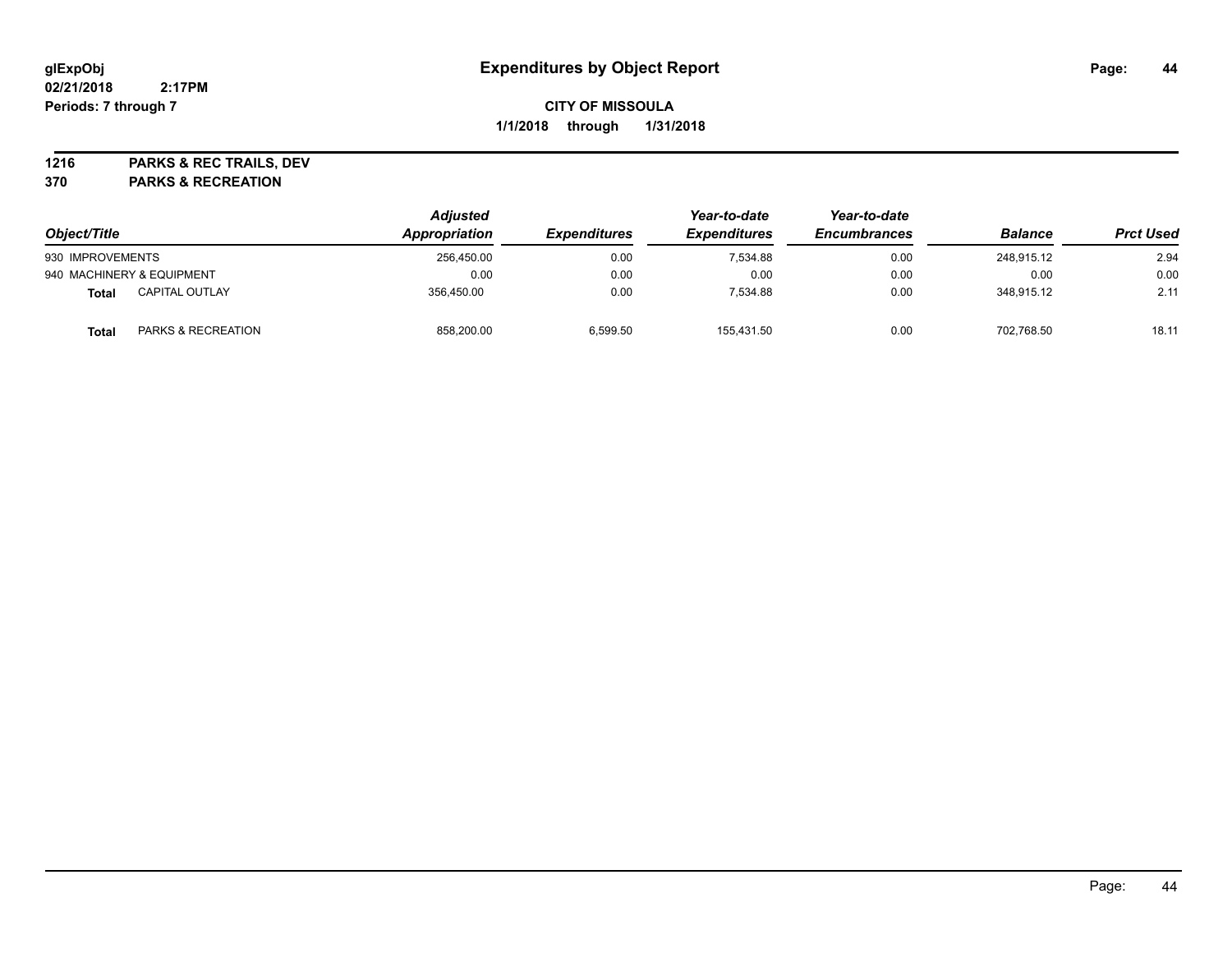#### **1216 PARKS & REC TRAILS, DEV**

|                                                   | <b>Adjusted</b>      |                     | Year-to-date        | Year-to-date        |                |                  |
|---------------------------------------------------|----------------------|---------------------|---------------------|---------------------|----------------|------------------|
| Object/Title                                      | <b>Appropriation</b> | <b>Expenditures</b> | <b>Expenditures</b> | <b>Encumbrances</b> | <b>Balance</b> | <b>Prct Used</b> |
| 100 PERSONAL SERVICES                             |                      |                     |                     |                     |                |                  |
| 110 SALARIES AND WAGES                            | 11,291.00            | 0.00                | 0.00                | 0.00                | 11,291.00      | 0.00             |
| 120 OVERTIME                                      | 0.00                 | 0.00                | 0.00                | 0.00                | 0.00           | 0.00             |
| <b>140 EMPLOYER CONTRIBUTIONS</b>                 | 1,909.00             | 0.00                | 0.00                | 0.00                | 1,909.00       | 0.00             |
| 141 STATE RETIREMENT CONTRIBUTIONS                | 0.00                 | 0.00                | 0.00                | 0.00                | 0.00           | 0.00             |
| PERSONAL SERVICES<br><b>Total</b>                 | 13,200.00            | 0.00                | 0.00                | 0.00                | 13,200.00      | 0.00             |
| 200 SUPPLIES                                      |                      |                     |                     |                     |                |                  |
| 220 OPERATING SUPPLIES                            | 60,000.00            | 6,401.50            | 33,337.04           | 0.00                | 26,662.96      | 55.56            |
| 230 REPAIR/MAINTENANCE                            | 35,000.00            | 0.00                | 2,823.80            | 0.00                | 32,176.20      | 8.07             |
| 240 OTHER SUPPLIES                                | 1,100.00             | 0.00                | 0.00                | 0.00                | 1,100.00       | 0.00             |
| <b>SUPPLIES</b><br><b>Total</b>                   | 96,100.00            | 6,401.50            | 36,160.84           | 0.00                | 59,939.16      | 37.63            |
| 300 PURCHASED SERVICES                            |                      |                     |                     |                     |                |                  |
| 310 COMMUNICATIONS                                | 0.00                 | 0.00                | 0.00                | 0.00                | 0.00           | 0.00             |
| 320 PRINTING & DUPLICATING                        | 0.00                 | 0.00                | 0.00                | 0.00                | 0.00           | 0.00             |
| 330 PUBLICITY, SUBSCRIPTIONS & DUES               | 0.00                 | 0.00                | 0.00                | 0.00                | 0.00           | 0.00             |
| 350 PROFESSIONAL SERVICES                         | 157,150.00           | 198.00              | 55,930.73           | 0.00                | 101,219.27     | 35.59            |
| 360 REPAIR & MAINTENANCE                          | 10,000.00            | 0.00                | 588.50              | 0.00                | 9,411.50       | 5.89             |
| 370 TRAVEL                                        | 150.00               | 0.00                | 0.00                | 0.00                | 150.00         | 0.00             |
| 380 TRAINING                                      | 150.00               | 0.00                | 0.00                | 0.00                | 150.00         | 0.00             |
| 390 OTHER PURCHASED SERVICES                      | 100,000.00           | 0.00                | 4,080.00            | 0.00                | 95,920.00      | 4.08             |
| PURCHASED SERVICES<br><b>Total</b>                | 267,450.00           | 198.00              | 60,599.23           | 0.00                | 206,850.77     | 22.66            |
| 500 FIXED CHARGES                                 |                      |                     |                     |                     |                |                  |
| 550 MERCHANT SERVICE FEES                         | 0.00                 | 0.00                | 0.00                | 0.00                | 0.00           | 0.00             |
| <b>FIXED CHARGES</b><br><b>Total</b>              | 0.00                 | 0.00                | 0.00                | 0.00                | 0.00           | 0.00             |
| 700 GRANTS & CONTRIBUTIONS                        |                      |                     |                     |                     |                |                  |
| 700 GRANTS & CONTRIBUTIONS                        | 100,000.00           | 0.00                | 0.00                | 0.00                | 100,000.00     | 0.00             |
| <b>GRANTS &amp; CONTRIBUTIONS</b><br><b>Total</b> | 100,000.00           | 0.00                | 0.00                | 0.00                | 100,000.00     | 0.00             |
| 800 OTHER OBJECTS                                 |                      |                     |                     |                     |                |                  |
| 820 TRANSFERS TO OTHER FUNDS                      | 0.00                 | 0.00                | 51,136.55           | 0.00                | $-51,136.55$   | 0.00             |
| 845 CONTINGENCY                                   | 25,000.00            | 0.00                | 0.00                | 0.00                | 25,000.00      | 0.00             |
| OTHER OBJECTS<br>Total                            | 25,000.00            | 0.00                | 51,136.55           | 0.00                | $-26, 136.55$  | 204.55           |
| 900 CAPITAL OUTLAY                                |                      |                     |                     |                     |                |                  |
| 920 BUILDINGS                                     | 100,000.00           | 0.00                | 0.00                | 0.00                | 100,000.00     | 0.00             |
| 930 IMPROVEMENTS                                  | 256,450.00           | 0.00                | 7,534.88            | 0.00                | 248,915.12     | 2.94             |
|                                                   |                      |                     |                     |                     |                |                  |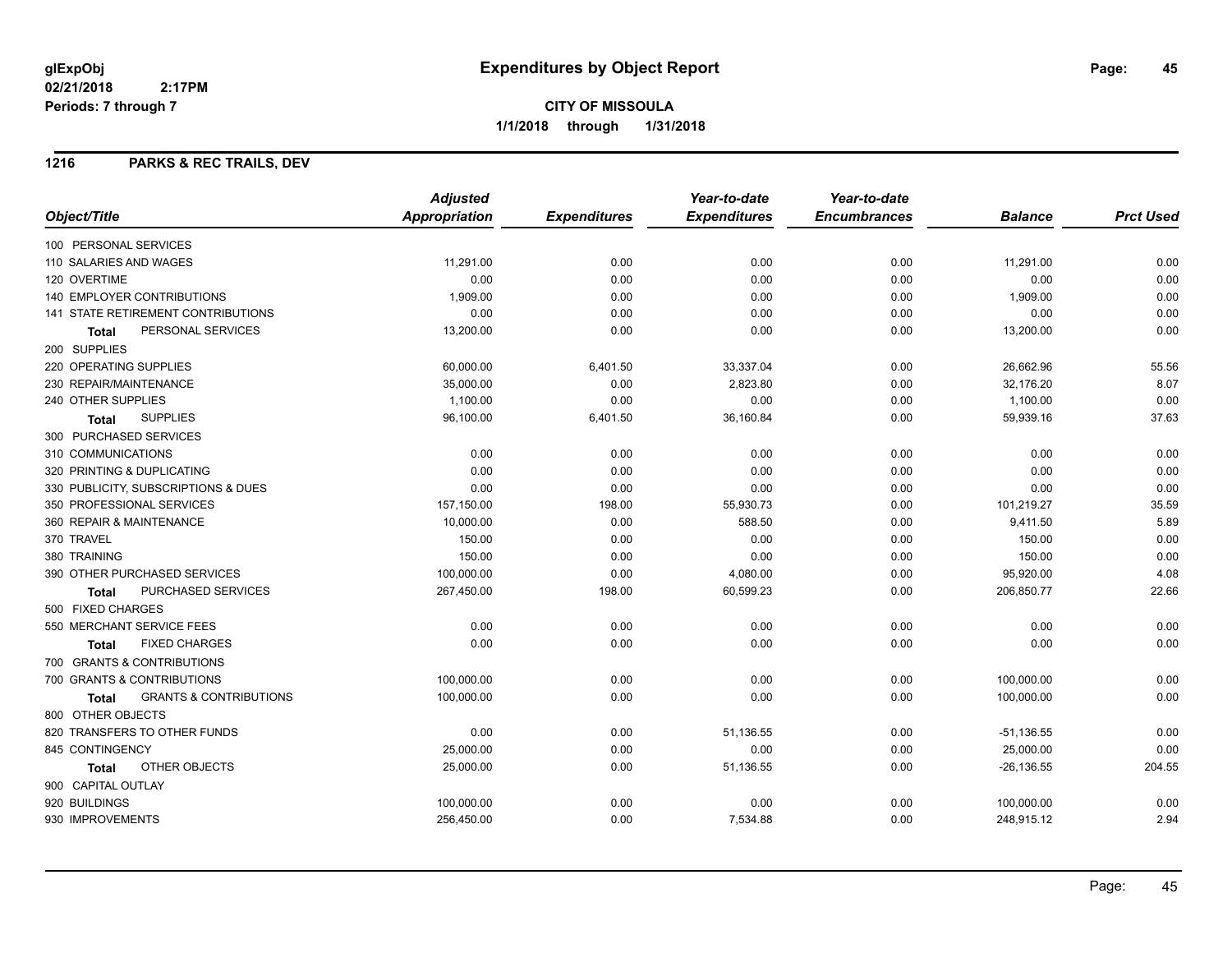**CITY OF MISSOULA 1/1/2018 through 1/31/2018**

#### **1216 PARKS & REC TRAILS, DEV**

| Object/Title                            | <b>Adjusted</b><br>Appropriation<br><b>Expenditures</b> |          | Year-to-date<br><b>Expenditures</b> | Year-to-date<br><b>Encumbrances</b> | <b>Balance</b> | <b>Prct Used</b> |
|-----------------------------------------|---------------------------------------------------------|----------|-------------------------------------|-------------------------------------|----------------|------------------|
|                                         |                                                         |          |                                     |                                     |                |                  |
| 940 MACHINERY & EQUIPMENT               | 0.00                                                    | 0.00     | 0.00                                | 0.00                                | 0.00           | 0.00             |
| <b>CAPITAL OUTLAY</b><br>Total          | 356.450.00                                              | 0.00     | 7.534.88                            | 0.00                                | 348.915.12     | 2.11             |
| PARKS & REC TRAILS, DEV<br><b>Total</b> | 858,200.00                                              | 6,599.50 | 155,431.50                          | 0.00                                | 702,768.50     | 18.11            |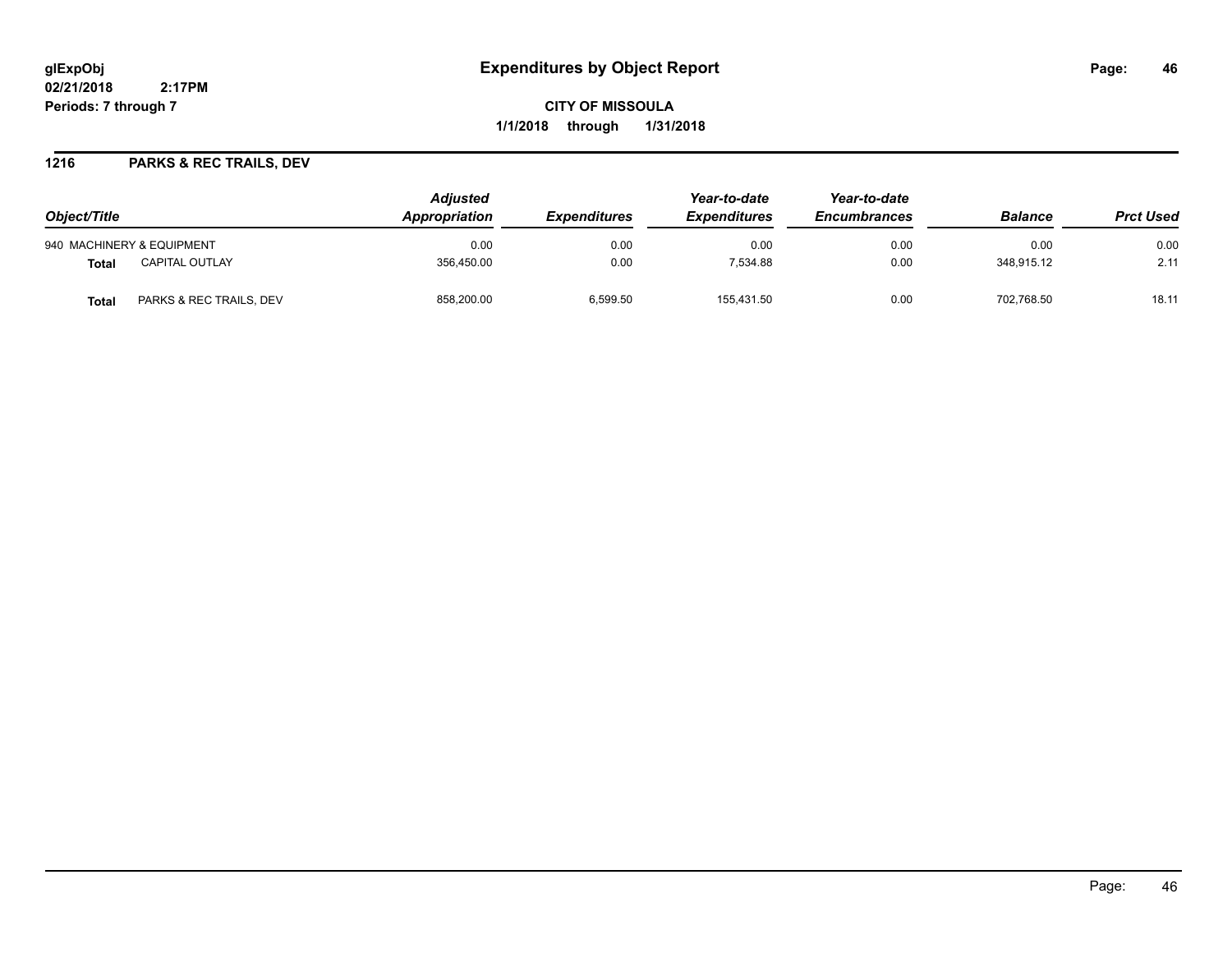**1217 PARKS CITY LIFE GYM LEASE**

|                                           | <b>Adjusted</b>      |                     | Year-to-date        | Year-to-date        |                |                  |
|-------------------------------------------|----------------------|---------------------|---------------------|---------------------|----------------|------------------|
| Object/Title                              | <b>Appropriation</b> | <b>Expenditures</b> | <b>Expenditures</b> | <b>Encumbrances</b> | <b>Balance</b> | <b>Prct Used</b> |
| 100 PERSONAL SERVICES                     |                      |                     |                     |                     |                |                  |
| 110 SALARIES AND WAGES                    | 16,000.00            | 0.00                | 7,616.92            | 0.00                | 8,383.08       | 47.61            |
| 120 OVERTIME                              | 0.00                 | 0.00                | 0.00                | 0.00                | 0.00           | 0.00             |
| <b>140 EMPLOYER CONTRIBUTIONS</b>         | 1,000.00             | 0.00                | 1,066.37            | 0.00                | $-66.37$       | 106.64           |
| <b>141 STATE RETIREMENT CONTRIBUTIONS</b> | 0.00                 | 0.00                | 7.03                | 0.00                | $-7.03$        | 0.00             |
| PERSONAL SERVICES<br><b>Total</b>         | 17,000.00            | 0.00                | 8,690.32            | 0.00                | 8,309.68       | 51.12            |
| 200 SUPPLIES                              |                      |                     |                     |                     |                |                  |
| 210 OFFICE SUPPLIES                       | 0.00                 | 0.00                | 0.00                | 0.00                | 0.00           | 0.00             |
| 220 OPERATING SUPPLIES                    | 1.500.00             | 331.13              | 1.414.18            | 0.00                | 85.82          | 94.28            |
| 230 REPAIR/MAINTENANCE                    | 1.000.00             | 0.00                | 1.032.00            | 0.00                | $-32.00$       | 103.20           |
| <b>SUPPLIES</b><br><b>Total</b>           | 2,500.00             | 331.13              | 2,446.18            | 0.00                | 53.82          | 97.85            |
| 300 PURCHASED SERVICES                    |                      |                     |                     |                     |                |                  |
| 320 PRINTING & DUPLICATING                | 1,000.00             | 0.00                | 0.00                | 0.00                | 1,000.00       | 0.00             |
| 330 PUBLICITY, SUBSCRIPTIONS & DUES       | 1.000.00             | 0.00                | 0.00                | 0.00                | 1.000.00       | 0.00             |
| 360 REPAIR & MAINTENANCE                  | 0.00                 | 0.00                | 1,002.00            | 0.00                | $-1,002.00$    | 0.00             |
| 390 OTHER PURCHASED SERVICES              | 0.00                 | 0.00                | 0.00                | 0.00                | 0.00           | 0.00             |
| PURCHASED SERVICES<br><b>Total</b>        | 2,000.00             | 0.00                | 1,002.00            | 0.00                | 998.00         | 50.10            |
| 500 FIXED CHARGES                         |                      |                     |                     |                     |                |                  |
| 500 FIXED CHARGES                         | 24,000.00            | 4,400.00            | 17,600.00           | 0.00                | 6,400.00       | 73.33            |
| 550 MERCHANT SERVICE FEES                 | 0.00                 | 0.00                | 0.00                | 0.00                | 0.00           | 0.00             |
| <b>FIXED CHARGES</b><br><b>Total</b>      | 24,000.00            | 4,400.00            | 17,600.00           | 0.00                | 6,400.00       | 73.33            |
| 900 CAPITAL OUTLAY                        |                      |                     |                     |                     |                |                  |
| 930 IMPROVEMENTS                          | 5,000.00             | 0.00                | 0.00                | 0.00                | 5,000.00       | 0.00             |
| <b>CAPITAL OUTLAY</b><br><b>Total</b>     | 5,000.00             | 0.00                | 0.00                | 0.00                | 5,000.00       | 0.00             |
| PARKS & RECREATION<br><b>Total</b>        | 50,500.00            | 4,731.13            | 29,738.50           | 0.00                | 20,761.50      | 58.89            |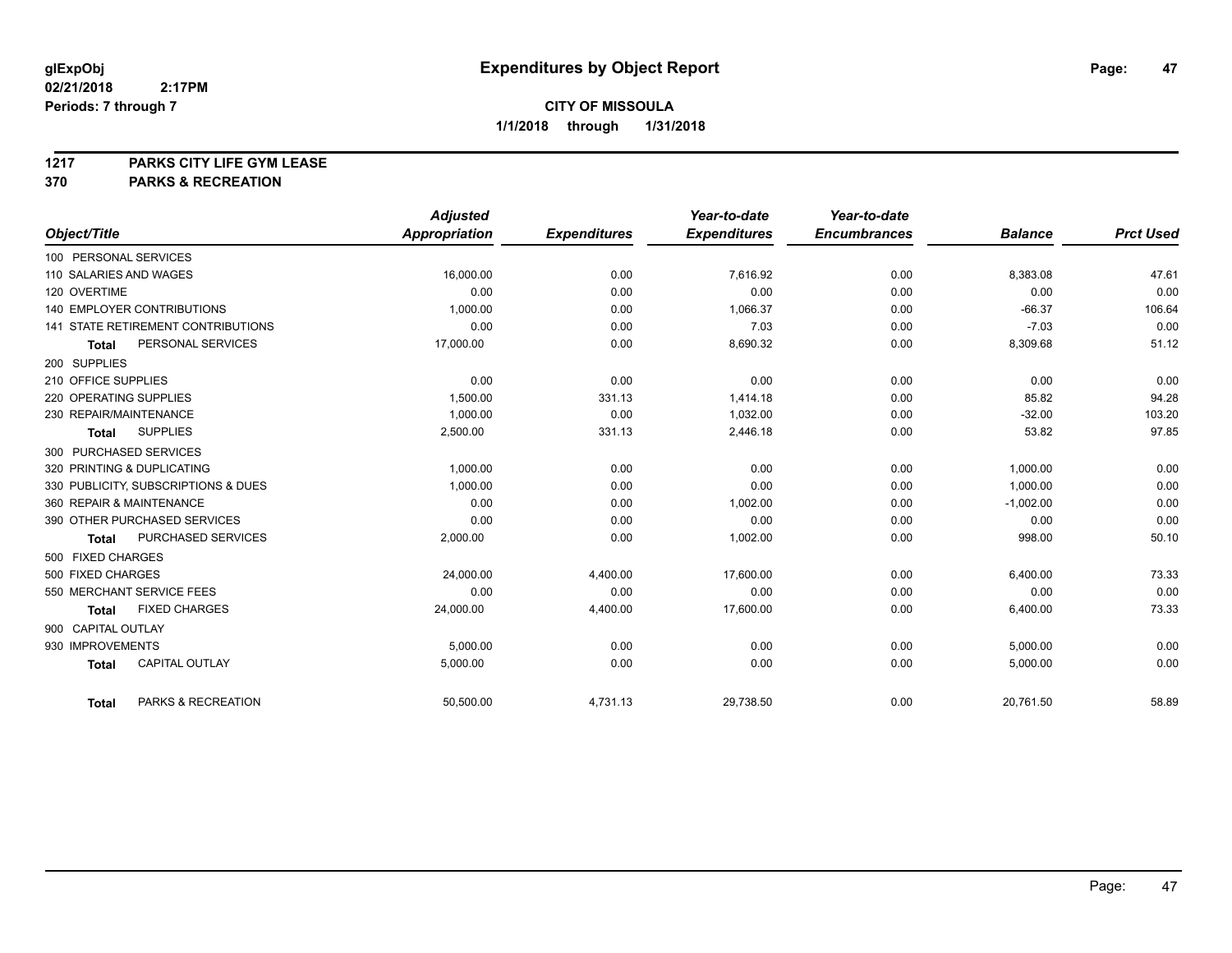## **1217 PARKS CITY LIFE GYM LEASE**

|                                           | <b>Adjusted</b>      |                     | Year-to-date        | Year-to-date        |                |                  |
|-------------------------------------------|----------------------|---------------------|---------------------|---------------------|----------------|------------------|
| Object/Title                              | <b>Appropriation</b> | <b>Expenditures</b> | <b>Expenditures</b> | <b>Encumbrances</b> | <b>Balance</b> | <b>Prct Used</b> |
| 100 PERSONAL SERVICES                     |                      |                     |                     |                     |                |                  |
| 110 SALARIES AND WAGES                    | 16,000.00            | 0.00                | 7,616.92            | 0.00                | 8,383.08       | 47.61            |
| 120 OVERTIME                              | 0.00                 | 0.00                | 0.00                | 0.00                | 0.00           | 0.00             |
| <b>140 EMPLOYER CONTRIBUTIONS</b>         | 1,000.00             | 0.00                | 1,066.37            | 0.00                | $-66.37$       | 106.64           |
| <b>141 STATE RETIREMENT CONTRIBUTIONS</b> | 0.00                 | 0.00                | 7.03                | 0.00                | $-7.03$        | 0.00             |
| PERSONAL SERVICES<br><b>Total</b>         | 17,000.00            | 0.00                | 8,690.32            | 0.00                | 8,309.68       | 51.12            |
| 200 SUPPLIES                              |                      |                     |                     |                     |                |                  |
| 210 OFFICE SUPPLIES                       | 0.00                 | 0.00                | 0.00                | 0.00                | 0.00           | 0.00             |
| 220 OPERATING SUPPLIES                    | 1,500.00             | 331.13              | 1,414.18            | 0.00                | 85.82          | 94.28            |
| 230 REPAIR/MAINTENANCE                    | 1,000.00             | 0.00                | 1,032.00            | 0.00                | $-32.00$       | 103.20           |
| <b>SUPPLIES</b><br><b>Total</b>           | 2,500.00             | 331.13              | 2,446.18            | 0.00                | 53.82          | 97.85            |
| 300 PURCHASED SERVICES                    |                      |                     |                     |                     |                |                  |
| 320 PRINTING & DUPLICATING                | 1,000.00             | 0.00                | 0.00                | 0.00                | 1,000.00       | 0.00             |
| 330 PUBLICITY, SUBSCRIPTIONS & DUES       | 1,000.00             | 0.00                | 0.00                | 0.00                | 1,000.00       | 0.00             |
| 360 REPAIR & MAINTENANCE                  | 0.00                 | 0.00                | 1,002.00            | 0.00                | $-1,002.00$    | 0.00             |
| 390 OTHER PURCHASED SERVICES              | 0.00                 | 0.00                | 0.00                | 0.00                | 0.00           | 0.00             |
| PURCHASED SERVICES<br><b>Total</b>        | 2,000.00             | 0.00                | 1,002.00            | 0.00                | 998.00         | 50.10            |
| 500 FIXED CHARGES                         |                      |                     |                     |                     |                |                  |
| 500 FIXED CHARGES                         | 24,000.00            | 4,400.00            | 17,600.00           | 0.00                | 6,400.00       | 73.33            |
| 550 MERCHANT SERVICE FEES                 | 0.00                 | 0.00                | 0.00                | 0.00                | 0.00           | 0.00             |
| <b>FIXED CHARGES</b><br><b>Total</b>      | 24,000.00            | 4,400.00            | 17,600.00           | 0.00                | 6,400.00       | 73.33            |
| 900 CAPITAL OUTLAY                        |                      |                     |                     |                     |                |                  |
| 930 IMPROVEMENTS                          | 5,000.00             | 0.00                | 0.00                | 0.00                | 5,000.00       | 0.00             |
| <b>CAPITAL OUTLAY</b><br><b>Total</b>     | 5,000.00             | 0.00                | 0.00                | 0.00                | 5,000.00       | 0.00             |
| PARKS CITY LIFE GYM LEASE<br><b>Total</b> | 50,500.00            | 4,731.13            | 29,738.50           | 0.00                | 20,761.50      | 58.89            |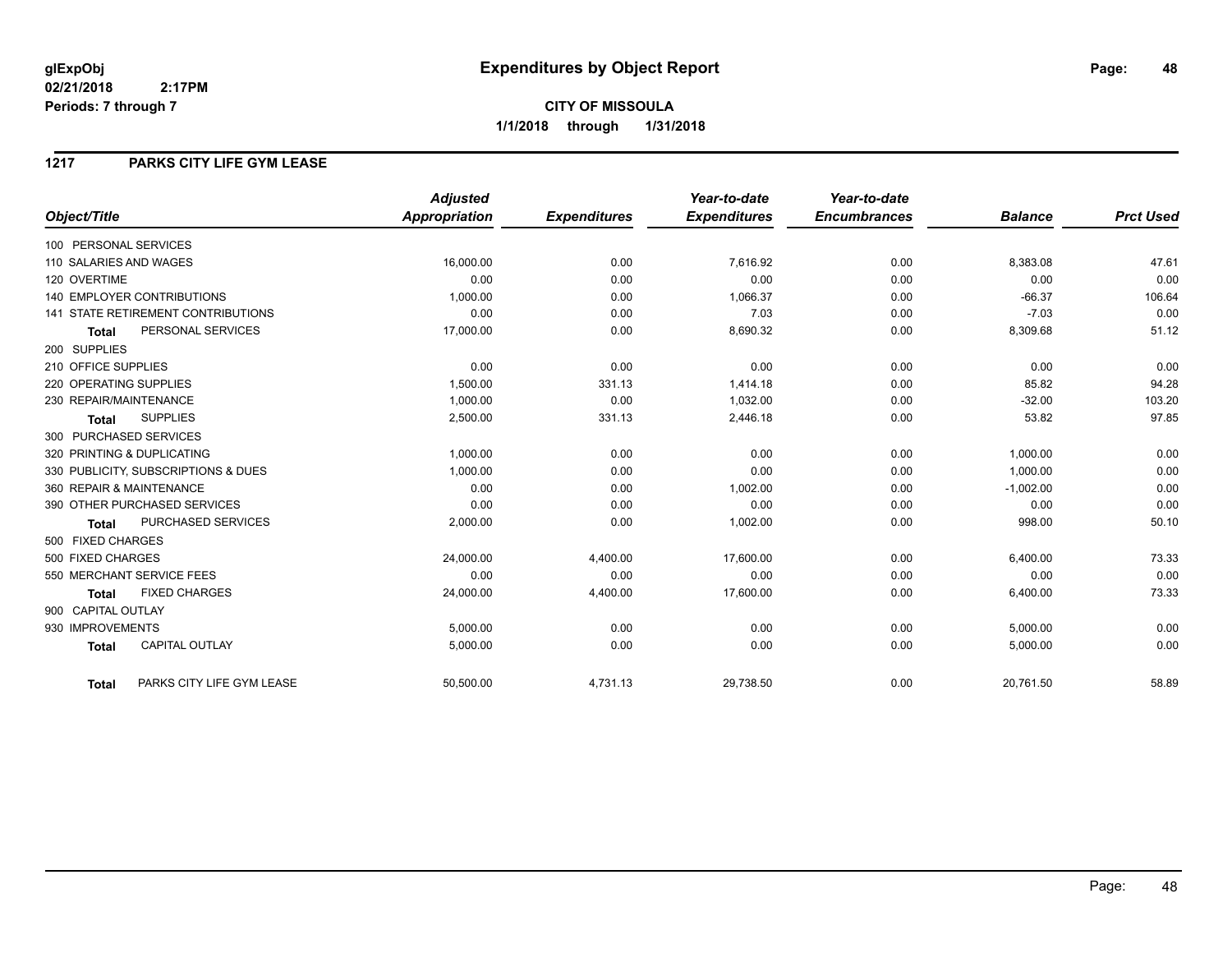**1218 ALL ABILITIES PLAYGROUND**

|                    |                           | <b>Adjusted</b>      |                     | Year-to-date        | Year-to-date        |                |                  |
|--------------------|---------------------------|----------------------|---------------------|---------------------|---------------------|----------------|------------------|
| Object/Title       |                           | <b>Appropriation</b> | <b>Expenditures</b> | <b>Expenditures</b> | <b>Encumbrances</b> | <b>Balance</b> | <b>Prct Used</b> |
|                    | 300 PURCHASED SERVICES    |                      |                     |                     |                     |                |                  |
|                    | 350 PROFESSIONAL SERVICES | 0.00                 | 0.00                | 0.00                | 0.00                | 0.00           | 0.00             |
|                    | 360 REPAIR & MAINTENANCE  | 0.00                 | 0.00                | 0.00                | 0.00                | 0.00           | 0.00             |
| <b>Total</b>       | <b>PURCHASED SERVICES</b> | 0.00                 | 0.00                | 0.00                | 0.00                | 0.00           | 0.00             |
| 500 FIXED CHARGES  |                           |                      |                     |                     |                     |                |                  |
|                    | 550 MERCHANT SERVICE FEES | 0.00                 | 0.00                | 0.00                | 0.00                | 0.00           | 0.00             |
| <b>Total</b>       | <b>FIXED CHARGES</b>      | 0.00                 | 0.00                | 0.00                | 0.00                | 0.00           | 0.00             |
| 900 CAPITAL OUTLAY |                           |                      |                     |                     |                     |                |                  |
| 930 IMPROVEMENTS   |                           | 0.00                 | 0.00                | 0.00                | 0.00                | 0.00           | 0.00             |
| <b>Total</b>       | <b>CAPITAL OUTLAY</b>     | 0.00                 | 0.00                | 0.00                | 0.00                | 0.00           | 0.00             |
| <b>Total</b>       | PARKS & RECREATION        | 0.00                 | 0.00                | 0.00                | 0.00                | 0.00           | 0.00             |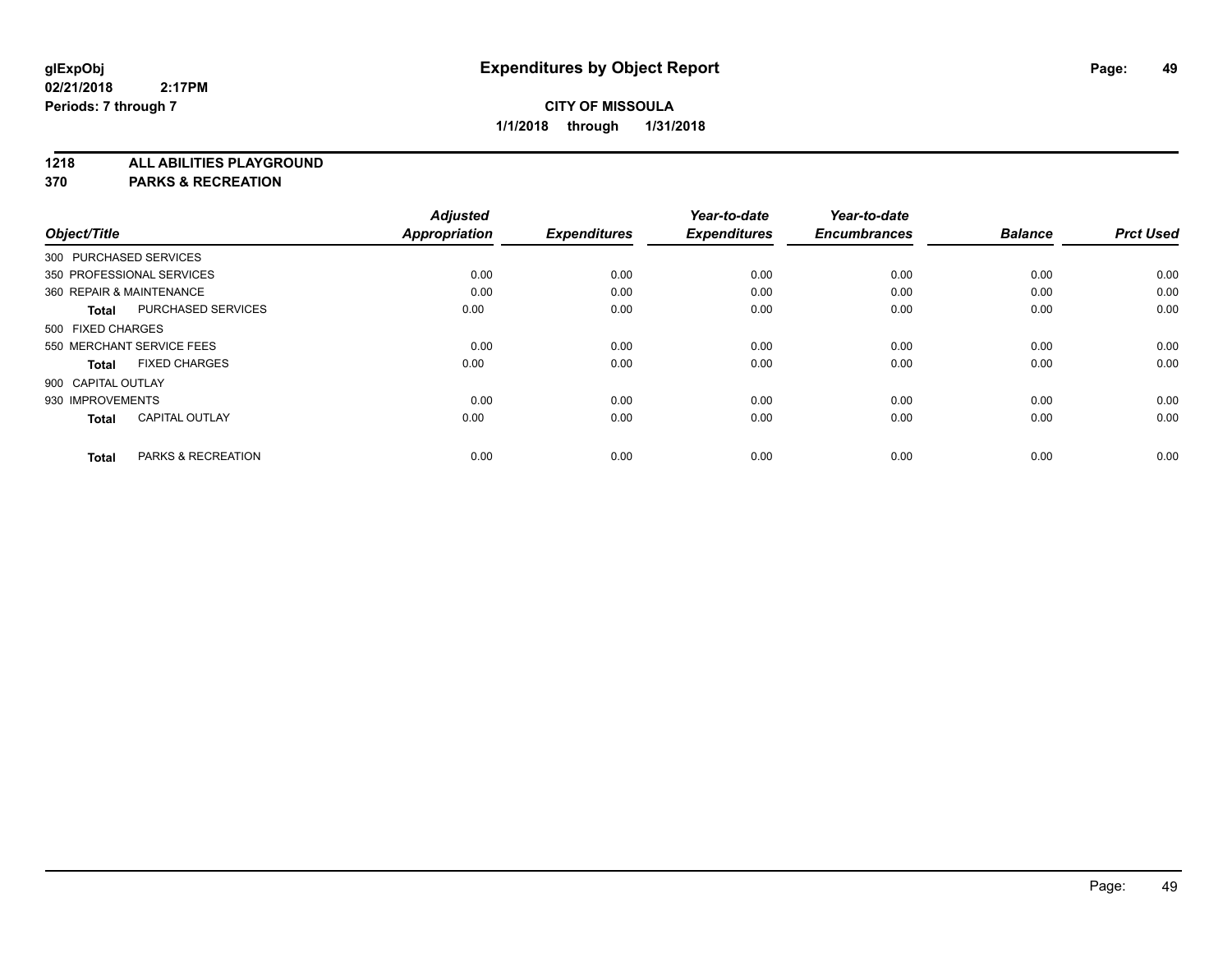### **1218 ALL ABILITIES PLAYGROUND**

| Object/Title              |                          | <b>Adjusted</b><br><b>Appropriation</b> | <b>Expenditures</b> | Year-to-date<br><b>Expenditures</b> | Year-to-date<br><b>Encumbrances</b> | <b>Balance</b> | <b>Prct Used</b> |
|---------------------------|--------------------------|-----------------------------------------|---------------------|-------------------------------------|-------------------------------------|----------------|------------------|
| 300 PURCHASED SERVICES    |                          |                                         |                     |                                     |                                     |                |                  |
| 350 PROFESSIONAL SERVICES |                          | 0.00                                    | 0.00                | 0.00                                | 0.00                                | 0.00           | 0.00             |
| 360 REPAIR & MAINTENANCE  |                          | 0.00                                    | 0.00                | 0.00                                | 0.00                                | 0.00           | 0.00             |
| <b>Total</b>              | PURCHASED SERVICES       | 0.00                                    | 0.00                | 0.00                                | 0.00                                | 0.00           | 0.00             |
| 500 FIXED CHARGES         |                          |                                         |                     |                                     |                                     |                |                  |
| 550 MERCHANT SERVICE FEES |                          | 0.00                                    | 0.00                | 0.00                                | 0.00                                | 0.00           | 0.00             |
| <b>Total</b>              | <b>FIXED CHARGES</b>     | 0.00                                    | 0.00                | 0.00                                | 0.00                                | 0.00           | 0.00             |
| 900 CAPITAL OUTLAY        |                          |                                         |                     |                                     |                                     |                |                  |
| 930 IMPROVEMENTS          |                          | 0.00                                    | 0.00                | 0.00                                | 0.00                                | 0.00           | 0.00             |
| <b>Total</b>              | <b>CAPITAL OUTLAY</b>    | 0.00                                    | 0.00                | 0.00                                | 0.00                                | 0.00           | 0.00             |
| <b>Total</b>              | ALL ABILITIES PLAYGROUND | 0.00                                    | 0.00                | 0.00                                | 0.00                                | 0.00           | 0.00             |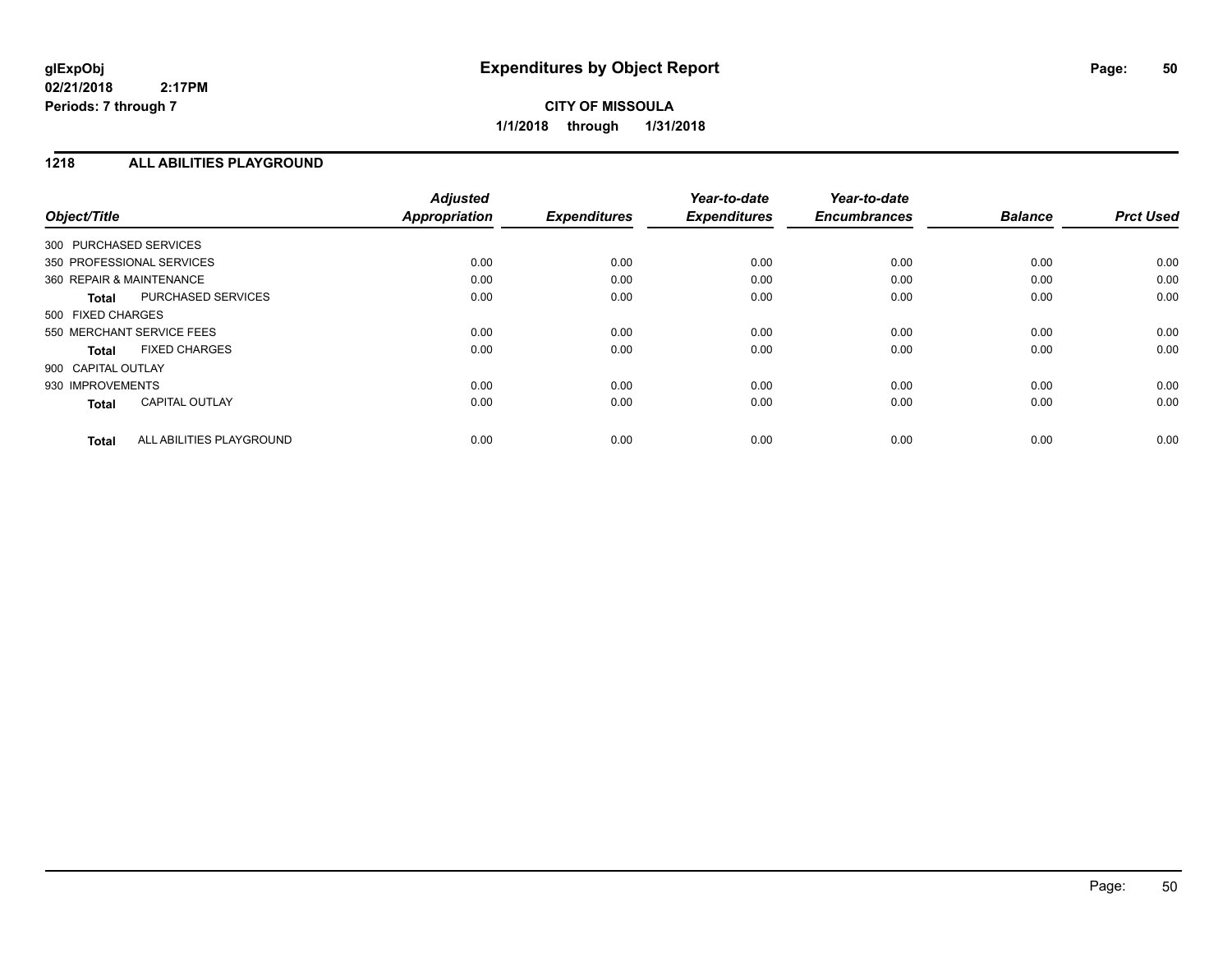#### **1219 FT MISSOULA REGIONAL PARK**

|                                      | <b>Adjusted</b>      |                     | Year-to-date        | Year-to-date        |                |                  |
|--------------------------------------|----------------------|---------------------|---------------------|---------------------|----------------|------------------|
| Object/Title                         | <b>Appropriation</b> | <b>Expenditures</b> | <b>Expenditures</b> | <b>Encumbrances</b> | <b>Balance</b> | <b>Prct Used</b> |
| 100 PERSONAL SERVICES                |                      |                     |                     |                     |                |                  |
| 110 SALARIES AND WAGES               | 292,238.00           | 8,047.19            | 131,307.92          | 0.00                | 160,930.08     | 44.93            |
| 120 OVERTIME                         | 2,000.00             | 0.00                | 319.77              | 0.00                | 1,680.23       | 15.99            |
| 140 EMPLOYER CONTRIBUTIONS           | 109,175.00           | 3,770.19            | 46,775.77           | 0.00                | 62,399.23      | 42.84            |
| 141 STATE RETIREMENT CONTRIBUTIONS   | 36.00                | 8.05                | 149.53              | 0.00                | $-113.53$      | 415.36           |
| PERSONAL SERVICES<br><b>Total</b>    | 403,449.00           | 11,825.43           | 178,552.99          | 0.00                | 224,896.01     | 44.26            |
| 200 SUPPLIES                         |                      |                     |                     |                     |                |                  |
| 210 OFFICE SUPPLIES                  | 0.00                 | 0.00                | 105.69              | 0.00                | $-105.69$      | 0.00             |
| 220 OPERATING SUPPLIES               | 236,500.00           | 373.58              | 42,672.02           | 0.00                | 193,827.98     | 18.04            |
| 230 REPAIR/MAINTENANCE               | 16,541.00            | 0.00                | 3,493.17            | 0.00                | 13,047.83      | 21.12            |
| 231 GASOLINE                         | 15,832.00            | 128.82              | 905.05              | 0.00                | 14,926.95      | 5.72             |
| 240 OTHER SUPPLIES                   | 25,000.00            | 0.00                | 0.00                | 0.00                | 25,000.00      | 0.00             |
| 250 SUPPLIES FOR RESALE              | 1,000.00             | 0.00                | 0.00                | 0.00                | 1,000.00       | 0.00             |
| <b>SUPPLIES</b><br>Total             | 294,873.00           | 502.40              | 47,175.93           | 0.00                | 247,697.07     | 16.00            |
| 300 PURCHASED SERVICES               |                      |                     |                     |                     |                |                  |
| 310 COMMUNICATIONS                   | 2,000.00             | 0.00                | 0.00                | 0.00                | 2,000.00       | 0.00             |
| 320 PRINTING & DUPLICATING           | 5,750.00             | 245.98              | 469.31              | 0.00                | 5,280.69       | 8.16             |
| 330 PUBLICITY, SUBSCRIPTIONS & DUES  | 10,000.00            | 431.25              | 3,248.43            | 0.00                | 6,751.57       | 32.48            |
| 340 SEWER                            | 1,000.00             | 0.00                | 0.00                | 0.00                | 1,000.00       | 0.00             |
| 341 ELECTRICITY & NATURAL GAS        | 32,446.00            | 1,043.37            | 9,867.10            | 0.00                | 22,578.90      | 30.41            |
| 342 STORM WATER                      | 0.00                 | 0.00                | 0.00                | 0.00                | 0.00           | 0.00             |
| 343 WATER CHARGES                    | 5,600.00             | 86.97               | 496.16              | 0.00                | 5,103.84       | 8.86             |
| 344 TELEPHONE SERVICE                | 4,345.00             | 64.14               | 679.20              | 0.00                | 3,665.80       | 15.63            |
| 345 GARBAGE                          | 7,510.00             | 496.38              | 9,778.73            | 0.00                | $-2,268.73$    | 130.21           |
| 350 PROFESSIONAL SERVICES            | 63,251.00            | 240.01              | 1,815.04            | 0.00                | 61,435.96      | 2.87             |
| 360 REPAIR & MAINTENANCE             | 18,794.00            | 0.00                | 17,954.45           | 0.00                | 839.55         | 95.53            |
| 370 TRAVEL                           | 2,500.00             | 0.00                | 357.88              | 0.00                | 2,142.12       | 14.32            |
| 380 TRAINING                         | 2,500.00             | 0.00                | 0.00                | 0.00                | 2,500.00       | 0.00             |
| 390 OTHER PURCHASED SERVICES         | 5,790.00             | 0.00                | 8,350.00            | 0.00                | $-2,560.00$    | 144.21           |
| PURCHASED SERVICES<br><b>Total</b>   | 161,486.00           | 2,608.10            | 53,016.30           | 0.00                | 108,469.70     | 32.83            |
| 500 FIXED CHARGES                    |                      |                     |                     |                     |                |                  |
| 500 FIXED CHARGES                    | 5,000.00             | 0.00                | 0.00                | 0.00                | 5,000.00       | 0.00             |
| 550 MERCHANT SERVICE FEES            | 0.00                 | 0.00                | 0.00                | 0.00                | 0.00           | 0.00             |
| <b>FIXED CHARGES</b><br><b>Total</b> | 5,000.00             | 0.00                | 0.00                | 0.00                | 5,000.00       | 0.00             |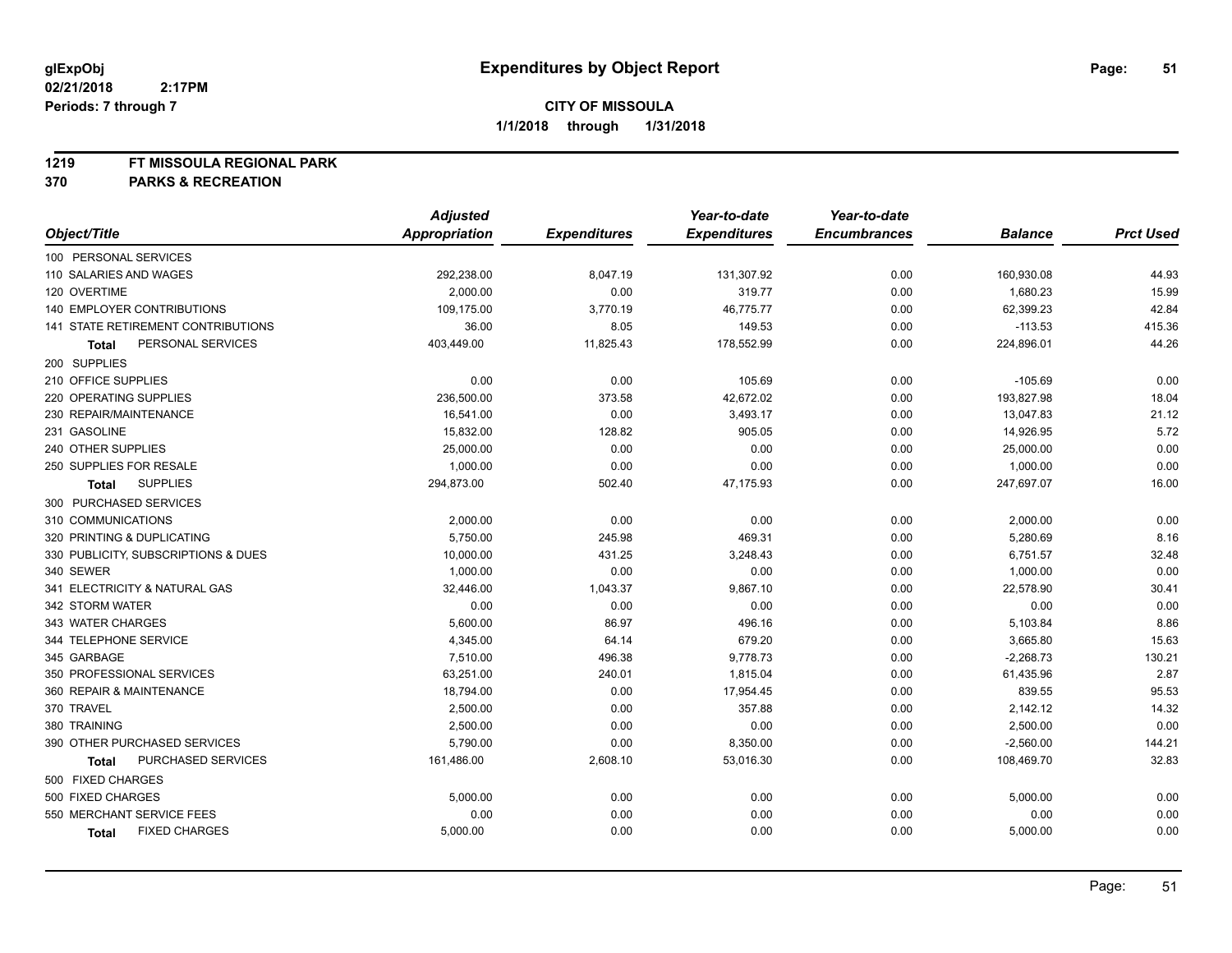#### **1219 FT MISSOULA REGIONAL PARK**

| Object/Title              |                       | <b>Adjusted</b><br>Appropriation | <b>Expenditures</b> | Year-to-date<br><b>Expenditures</b> | Year-to-date<br><b>Encumbrances</b> | <b>Balance</b> | <b>Prct Used</b> |
|---------------------------|-----------------------|----------------------------------|---------------------|-------------------------------------|-------------------------------------|----------------|------------------|
| 900 CAPITAL OUTLAY        |                       |                                  |                     |                                     |                                     |                |                  |
| 930 IMPROVEMENTS          |                       | 15,000.00                        | 0.00                | 20,009.20                           | 0.00                                | $-5,009.20$    | 133.39           |
| 940 MACHINERY & EQUIPMENT |                       | 52,800.00                        | 0.00                | 0.00                                | 0.00                                | 52,800.00      | 0.00             |
| <b>Total</b>              | <b>CAPITAL OUTLAY</b> | 67,800.00                        | 0.00                | 20,009.20                           | 0.00                                | 47,790.80      | 29.51            |
| Total                     | PARKS & RECREATION    | 932,608.00                       | 14.935.93           | 298.754.42                          | 0.00                                | 633.853.58     | 32.03            |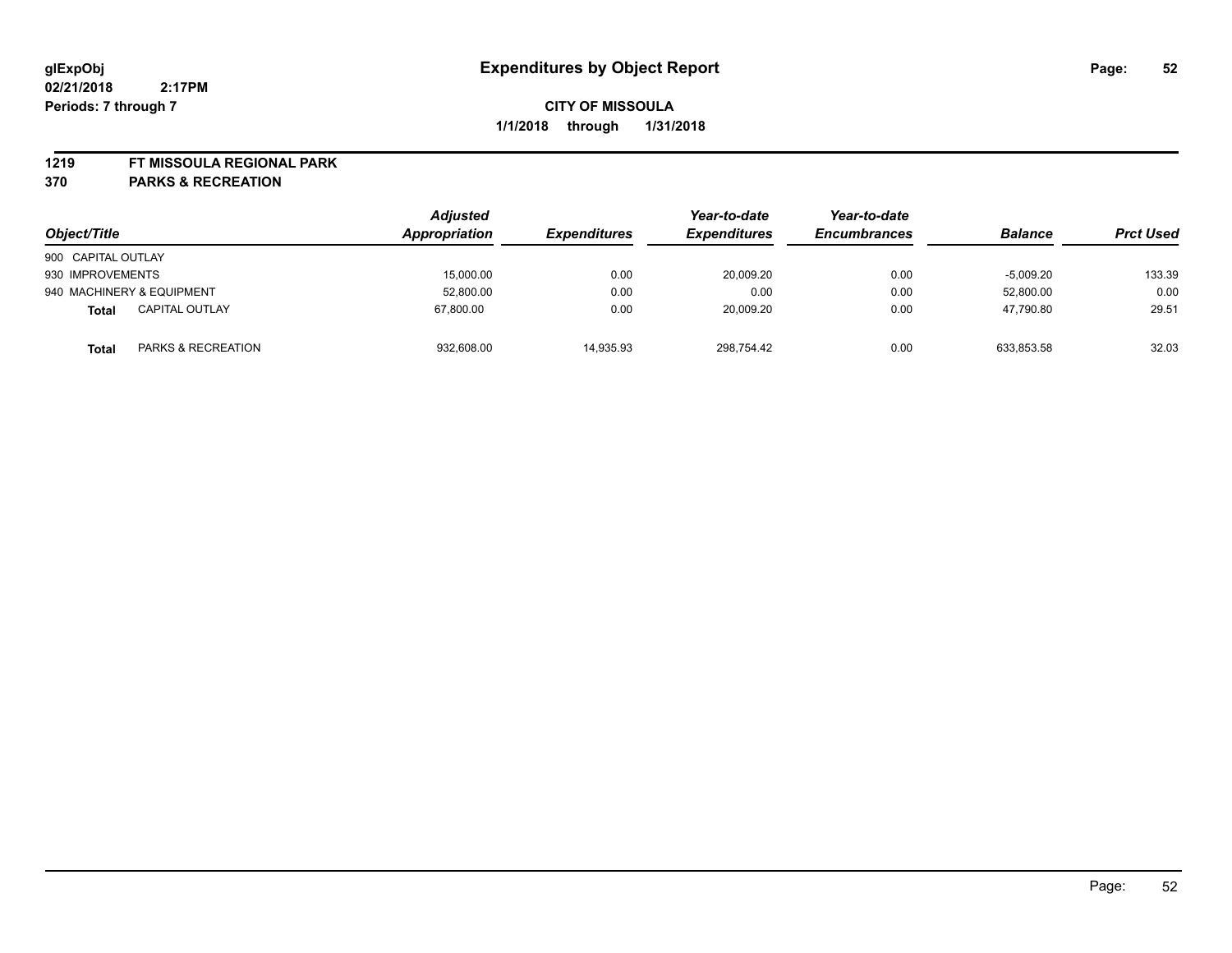#### **1219 FT MISSOULA REGIONAL PARK**

|                                     | <b>Adjusted</b> |                     | Year-to-date        | Year-to-date        |                |                  |
|-------------------------------------|-----------------|---------------------|---------------------|---------------------|----------------|------------------|
| Object/Title                        | Appropriation   | <b>Expenditures</b> | <b>Expenditures</b> | <b>Encumbrances</b> | <b>Balance</b> | <b>Prct Used</b> |
| 100 PERSONAL SERVICES               |                 |                     |                     |                     |                |                  |
| 110 SALARIES AND WAGES              | 292,238.00      | 8,047.19            | 131,307.92          | 0.00                | 160,930.08     | 44.93            |
| 120 OVERTIME                        | 2,000.00        | 0.00                | 319.77              | 0.00                | 1,680.23       | 15.99            |
| 140 EMPLOYER CONTRIBUTIONS          | 109,175.00      | 3,770.19            | 46,775.77           | 0.00                | 62,399.23      | 42.84            |
| 141 STATE RETIREMENT CONTRIBUTIONS  | 36.00           | 8.05                | 149.53              | 0.00                | $-113.53$      | 415.36           |
| PERSONAL SERVICES<br>Total          | 403,449.00      | 11,825.43           | 178,552.99          | 0.00                | 224,896.01     | 44.26            |
| 200 SUPPLIES                        |                 |                     |                     |                     |                |                  |
| 210 OFFICE SUPPLIES                 | 0.00            | 0.00                | 105.69              | 0.00                | $-105.69$      | 0.00             |
| 220 OPERATING SUPPLIES              | 236,500.00      | 373.58              | 42,672.02           | 0.00                | 193,827.98     | 18.04            |
| 230 REPAIR/MAINTENANCE              | 16,541.00       | 0.00                | 3,493.17            | 0.00                | 13,047.83      | 21.12            |
| 231 GASOLINE                        | 15,832.00       | 128.82              | 905.05              | 0.00                | 14,926.95      | 5.72             |
| 240 OTHER SUPPLIES                  | 25,000.00       | 0.00                | 0.00                | 0.00                | 25,000.00      | 0.00             |
| 250 SUPPLIES FOR RESALE             | 1,000.00        | 0.00                | 0.00                | 0.00                | 1,000.00       | 0.00             |
| <b>SUPPLIES</b><br>Total            | 294,873.00      | 502.40              | 47,175.93           | 0.00                | 247,697.07     | 16.00            |
| 300 PURCHASED SERVICES              |                 |                     |                     |                     |                |                  |
| 310 COMMUNICATIONS                  | 2,000.00        | 0.00                | 0.00                | 0.00                | 2,000.00       | 0.00             |
| 320 PRINTING & DUPLICATING          | 5,750.00        | 245.98              | 469.31              | 0.00                | 5,280.69       | 8.16             |
| 330 PUBLICITY, SUBSCRIPTIONS & DUES | 10,000.00       | 431.25              | 3,248.43            | 0.00                | 6,751.57       | 32.48            |
| 340 SEWER                           | 1,000.00        | 0.00                | 0.00                | 0.00                | 1,000.00       | 0.00             |
| 341 ELECTRICITY & NATURAL GAS       | 32,446.00       | 1,043.37            | 9,867.10            | 0.00                | 22,578.90      | 30.41            |
| 342 STORM WATER                     | 0.00            | 0.00                | 0.00                | 0.00                | 0.00           | 0.00             |
| 343 WATER CHARGES                   | 5,600.00        | 86.97               | 496.16              | 0.00                | 5,103.84       | 8.86             |
| 344 TELEPHONE SERVICE               | 4,345.00        | 64.14               | 679.20              | 0.00                | 3,665.80       | 15.63            |
| 345 GARBAGE                         | 7,510.00        | 496.38              | 9,778.73            | 0.00                | $-2,268.73$    | 130.21           |
| 350 PROFESSIONAL SERVICES           | 63,251.00       | 240.01              | 1,815.04            | 0.00                | 61,435.96      | 2.87             |
| 360 REPAIR & MAINTENANCE            | 18,794.00       | 0.00                | 17,954.45           | 0.00                | 839.55         | 95.53            |
| 370 TRAVEL                          | 2,500.00        | 0.00                | 357.88              | 0.00                | 2,142.12       | 14.32            |
| 380 TRAINING                        | 2,500.00        | 0.00                | 0.00                | 0.00                | 2,500.00       | 0.00             |
| 390 OTHER PURCHASED SERVICES        | 5,790.00        | 0.00                | 8,350.00            | 0.00                | $-2,560.00$    | 144.21           |
| PURCHASED SERVICES<br>Total         | 161,486.00      | 2,608.10            | 53,016.30           | 0.00                | 108,469.70     | 32.83            |
| 500 FIXED CHARGES                   |                 |                     |                     |                     |                |                  |
| 500 FIXED CHARGES                   | 5,000.00        | 0.00                | 0.00                | 0.00                | 5,000.00       | 0.00             |
| 550 MERCHANT SERVICE FEES           | 0.00            | 0.00                | 0.00                | 0.00                | 0.00           | 0.00             |
| <b>FIXED CHARGES</b><br>Total       | 5,000.00        | 0.00                | 0.00                | 0.00                | 5,000.00       | 0.00             |
| 900 CAPITAL OUTLAY                  |                 |                     |                     |                     |                |                  |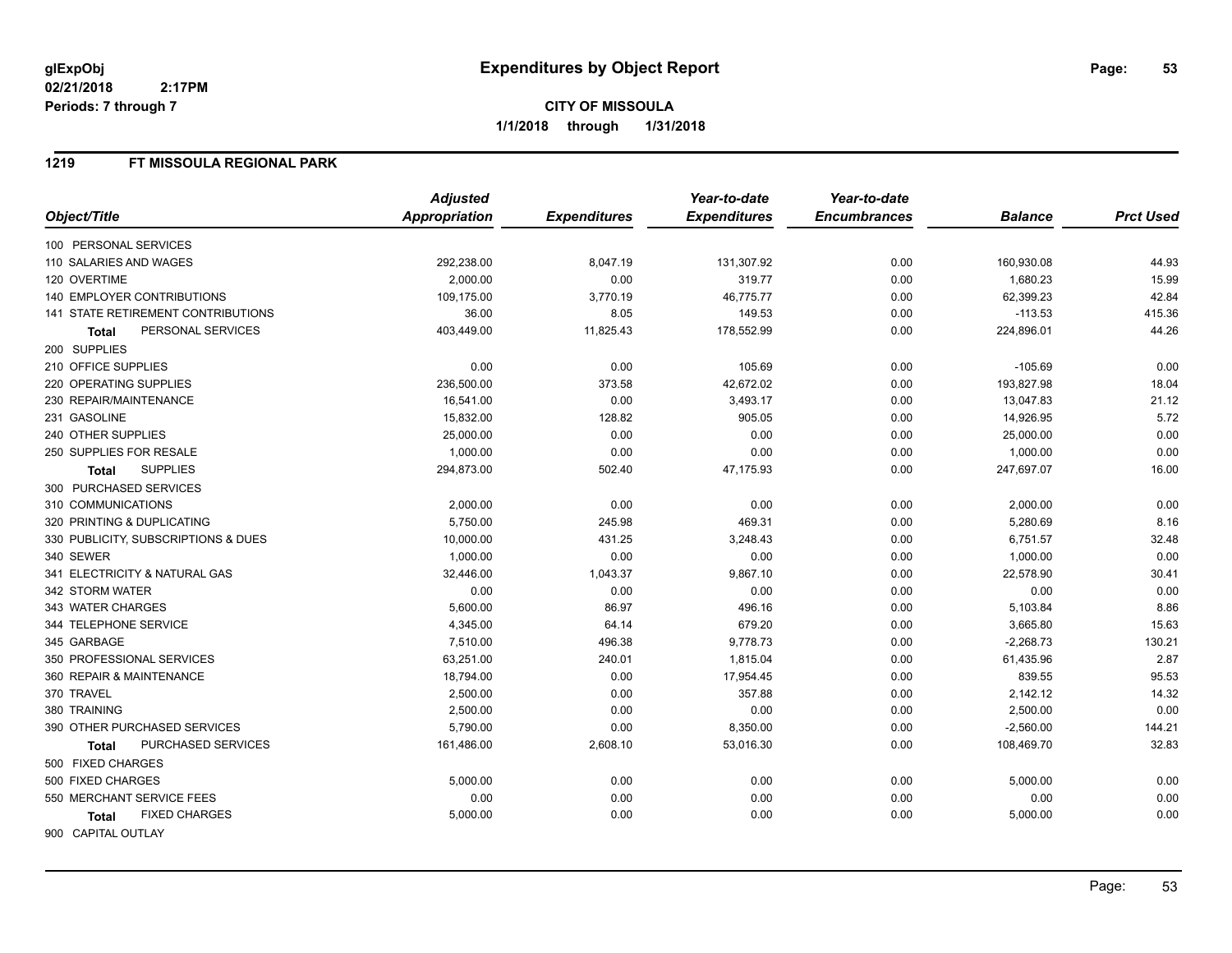**CITY OF MISSOULA 1/1/2018 through 1/31/2018**

#### **1219 FT MISSOULA REGIONAL PARK**

| Object/Title                       | <b>Adjusted</b><br><b>Appropriation</b> | <i><b>Expenditures</b></i> | Year-to-date<br><b>Expenditures</b><br>20,009.20 | Year-to-date<br><b>Encumbrances</b><br>0.00 | <b>Balance</b><br>$-5,009.20$ | <b>Prct Used</b> |
|------------------------------------|-----------------------------------------|----------------------------|--------------------------------------------------|---------------------------------------------|-------------------------------|------------------|
| 930 IMPROVEMENTS                   | 15.000.00                               | 0.00                       |                                                  |                                             |                               | 133.39           |
| 940 MACHINERY & EQUIPMENT          | 52.800.00                               | 0.00                       | 0.00                                             | 0.00                                        | 52.800.00                     | 0.00             |
| <b>CAPITAL OUTLAY</b><br>Total     | 67.800.00                               | 0.00                       | 20.009.20                                        | 0.00                                        | 47.790.80                     | 29.51            |
| FT MISSOULA REGIONAL PARK<br>Total | 932,608.00                              | 14.935.93                  | 298.754.42                                       | 0.00                                        | 633.853.58                    | 32.03            |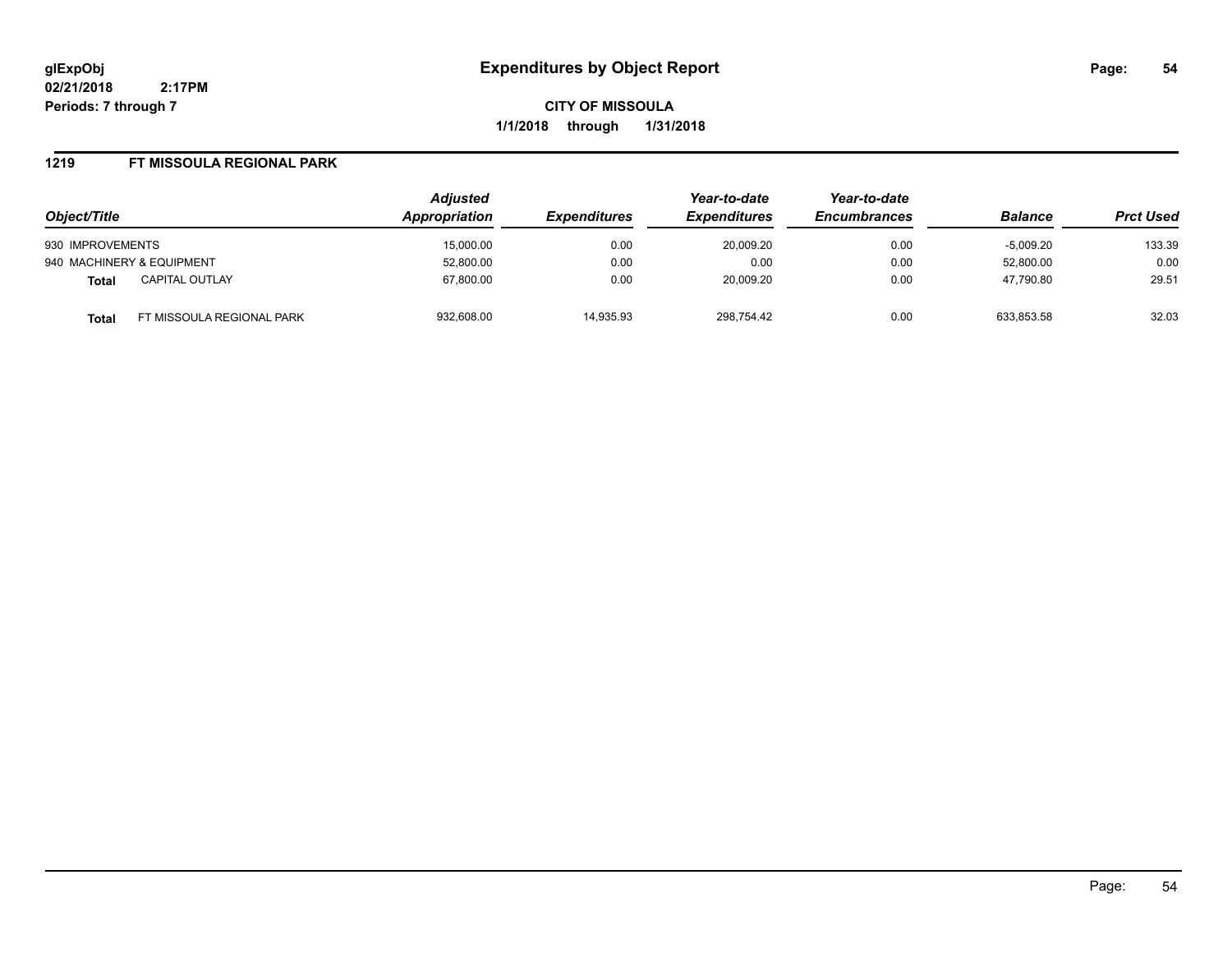#### **1241 CEMETERY CREMAIN WALL FUND**

**340 CEMETERY**

| Object/Title                          | <b>Adjusted</b><br><b>Appropriation</b> | <b>Expenditures</b> | Year-to-date<br><b>Expenditures</b> | Year-to-date<br><b>Encumbrances</b> | <b>Balance</b> | <b>Prct Used</b> |
|---------------------------------------|-----------------------------------------|---------------------|-------------------------------------|-------------------------------------|----------------|------------------|
| 500 FIXED CHARGES                     |                                         |                     |                                     |                                     |                |                  |
| 550 MERCHANT SERVICE FEES             | 0.00                                    | 0.00                | 0.00                                | 0.00                                | 0.00           | 0.00             |
| <b>FIXED CHARGES</b><br><b>Total</b>  | 0.00                                    | 0.00                | 0.00                                | 0.00                                | 0.00           | 0.00             |
| 900 CAPITAL OUTLAY                    |                                         |                     |                                     |                                     |                |                  |
| 930 IMPROVEMENTS                      | 10,000.00                               | 0.00                | 183.00                              | 0.00                                | 9.817.00       | 1.83             |
| <b>CAPITAL OUTLAY</b><br><b>Total</b> | 10,000.00                               | 0.00                | 183.00                              | 0.00                                | 9,817.00       | 1.83             |
| <b>CEMETERY</b><br><b>Total</b>       | 10,000.00                               | 0.00                | 183.00                              | 0.00                                | 9.817.00       | 1.83             |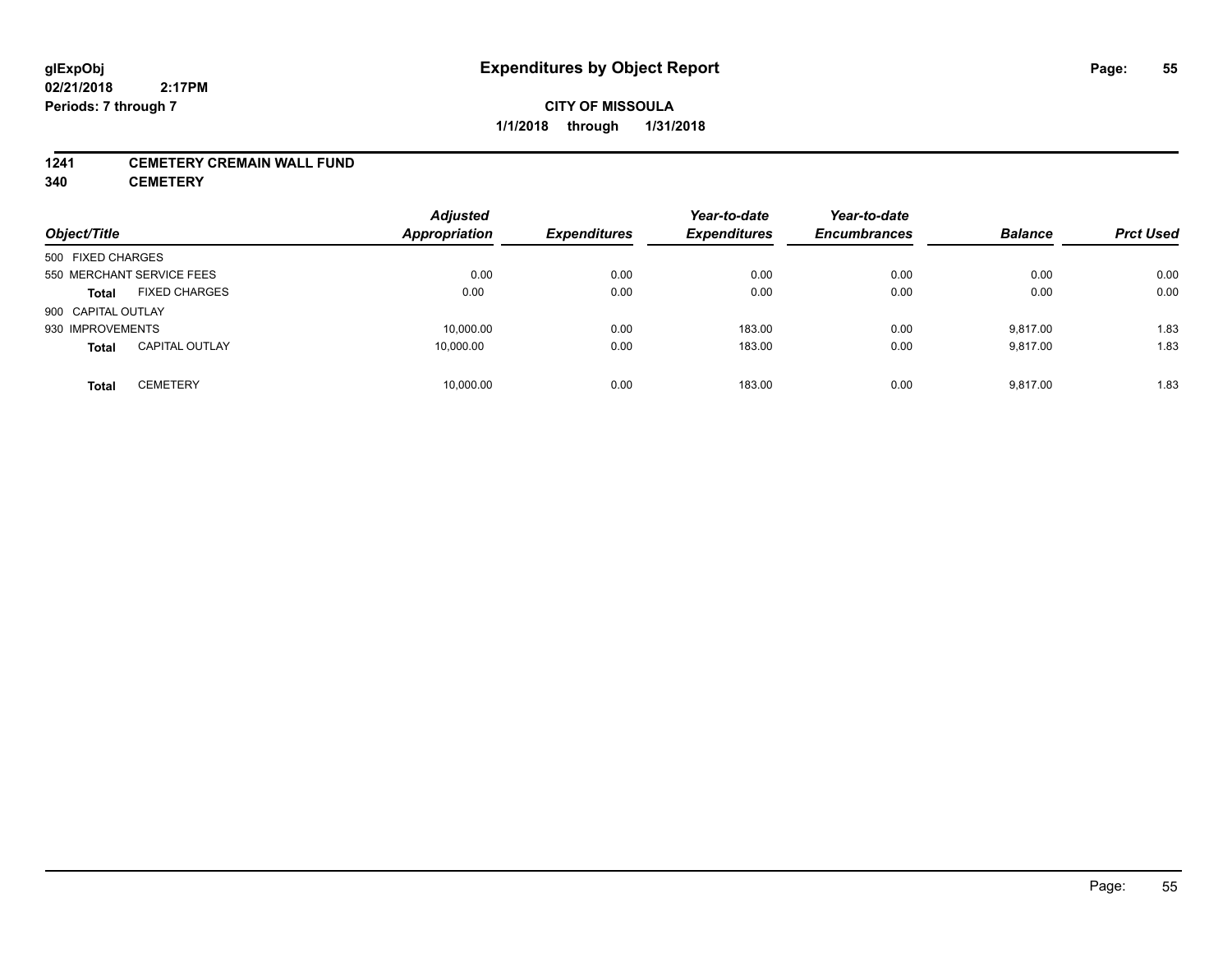**CITY OF MISSOULA 1/1/2018 through 1/31/2018**

### **1241 CEMETERY CREMAIN WALL FUND**

| Object/Title                               | <b>Adjusted</b><br><b>Appropriation</b><br><b>Expenditures</b> | Year-to-date<br><b>Expenditures</b> | Year-to-date<br><b>Encumbrances</b> | <b>Balance</b> | <b>Prct Used</b> |      |
|--------------------------------------------|----------------------------------------------------------------|-------------------------------------|-------------------------------------|----------------|------------------|------|
| 500 FIXED CHARGES                          |                                                                |                                     |                                     |                |                  |      |
| 550 MERCHANT SERVICE FEES                  | 0.00                                                           | 0.00                                | 0.00                                | 0.00           | 0.00             | 0.00 |
| <b>FIXED CHARGES</b><br><b>Total</b>       | 0.00                                                           | 0.00                                | 0.00                                | 0.00           | 0.00             | 0.00 |
| 900 CAPITAL OUTLAY                         |                                                                |                                     |                                     |                |                  |      |
| 930 IMPROVEMENTS                           | 10,000.00                                                      | 0.00                                | 183.00                              | 0.00           | 9.817.00         | 1.83 |
| <b>CAPITAL OUTLAY</b><br><b>Total</b>      | 10,000.00                                                      | 0.00                                | 183.00                              | 0.00           | 9,817.00         | 1.83 |
| CEMETERY CREMAIN WALL FUND<br><b>Total</b> | 10,000.00                                                      | 0.00                                | 183.00                              | 0.00           | 9.817.00         | 1.83 |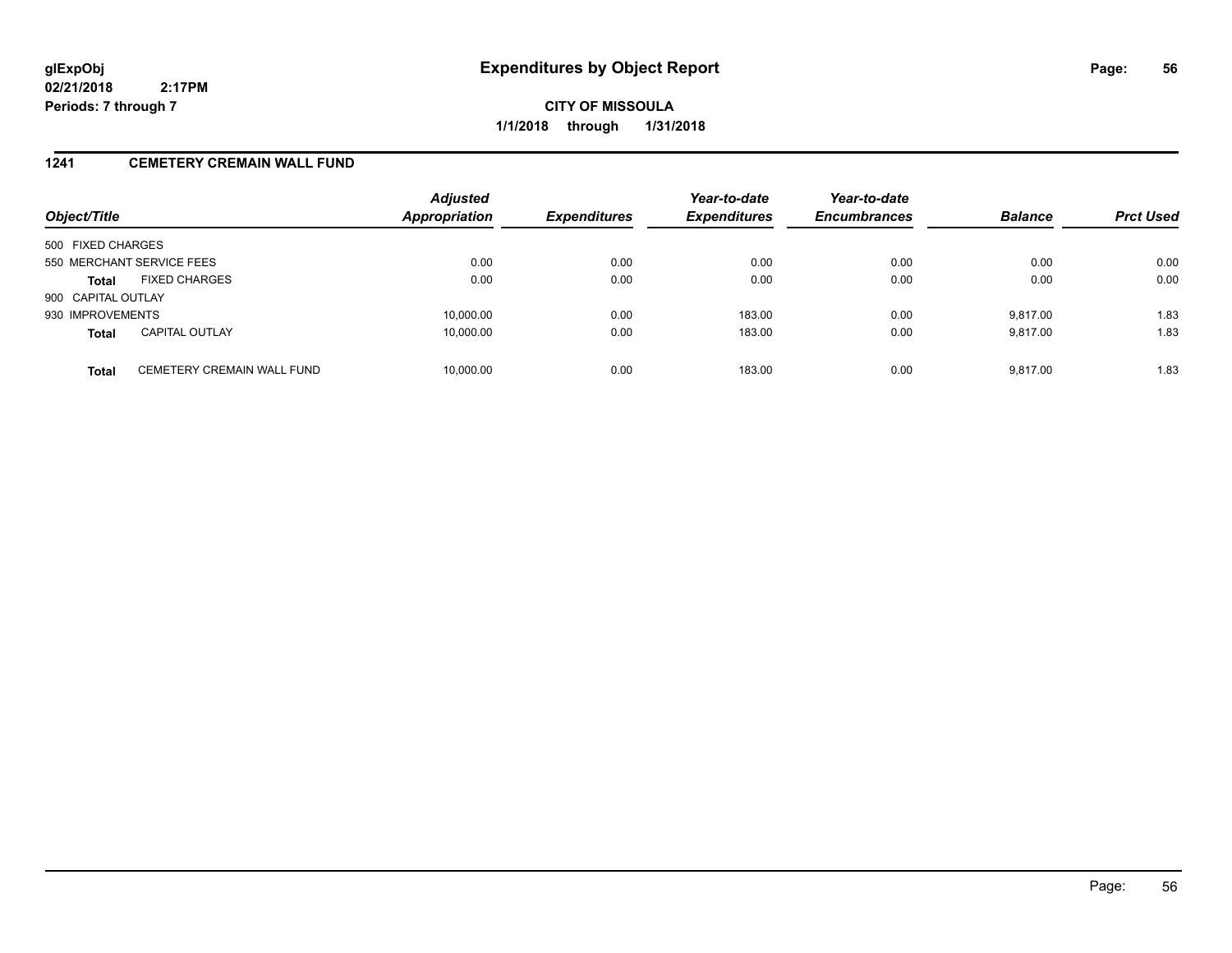#### **1242 CEMETERY CAPITAL RESERVE FUND**

**340 CEMETERY**

|                        |                              | <b>Adjusted</b>      |                     | Year-to-date        | Year-to-date        |                |                  |
|------------------------|------------------------------|----------------------|---------------------|---------------------|---------------------|----------------|------------------|
| Object/Title           |                              | <b>Appropriation</b> | <b>Expenditures</b> | <b>Expenditures</b> | <b>Encumbrances</b> | <b>Balance</b> | <b>Prct Used</b> |
| 300 PURCHASED SERVICES |                              |                      |                     |                     |                     |                |                  |
| 370 TRAVEL             |                              | 0.00                 | 0.00                | 0.00                | 0.00                | 0.00           | 0.00             |
| 380 TRAINING           |                              | 0.00                 | 0.00                | 0.00                | 0.00                | 0.00           | 0.00             |
| <b>Total</b>           | PURCHASED SERVICES           | 0.00                 | 0.00                | 0.00                | 0.00                | 0.00           | 0.00             |
| 500 FIXED CHARGES      |                              |                      |                     |                     |                     |                |                  |
|                        | 550 MERCHANT SERVICE FEES    | 0.00                 | 0.00                | 0.00                | 0.00                | 0.00           | 0.00             |
| <b>Total</b>           | <b>FIXED CHARGES</b>         | 0.00                 | 0.00                | 0.00                | 0.00                | 0.00           | 0.00             |
| 800 OTHER OBJECTS      |                              |                      |                     |                     |                     |                |                  |
|                        | 820 TRANSFERS TO OTHER FUNDS | 0.00                 | 0.00                | 0.00                | 0.00                | 0.00           | 0.00             |
| 845 CONTINGENCY        |                              | 10,000.00            | 0.00                | 0.00                | 0.00                | 10,000.00      | 0.00             |
| <b>Total</b>           | OTHER OBJECTS                | 10,000.00            | 0.00                | 0.00                | 0.00                | 10,000.00      | 0.00             |
| 900 CAPITAL OUTLAY     |                              |                      |                     |                     |                     |                |                  |
| 920 BUILDINGS          |                              | 30,000.00            | 0.00                | 0.00                | 0.00                | 30,000.00      | 0.00             |
| 930 IMPROVEMENTS       |                              | 20,000.00            | 0.00                | 8,194.64            | 0.00                | 11,805.36      | 40.97            |
|                        | 940 MACHINERY & EQUIPMENT    | 80,000.00            | 0.00                | 0.00                | 0.00                | 80,000.00      | 0.00             |
| <b>Total</b>           | <b>CAPITAL OUTLAY</b>        | 130,000.00           | 0.00                | 8,194.64            | 0.00                | 121,805.36     | 6.30             |
| <b>Total</b>           | <b>CEMETERY</b>              | 140,000.00           | 0.00                | 8,194.64            | 0.00                | 131,805.36     | 5.85             |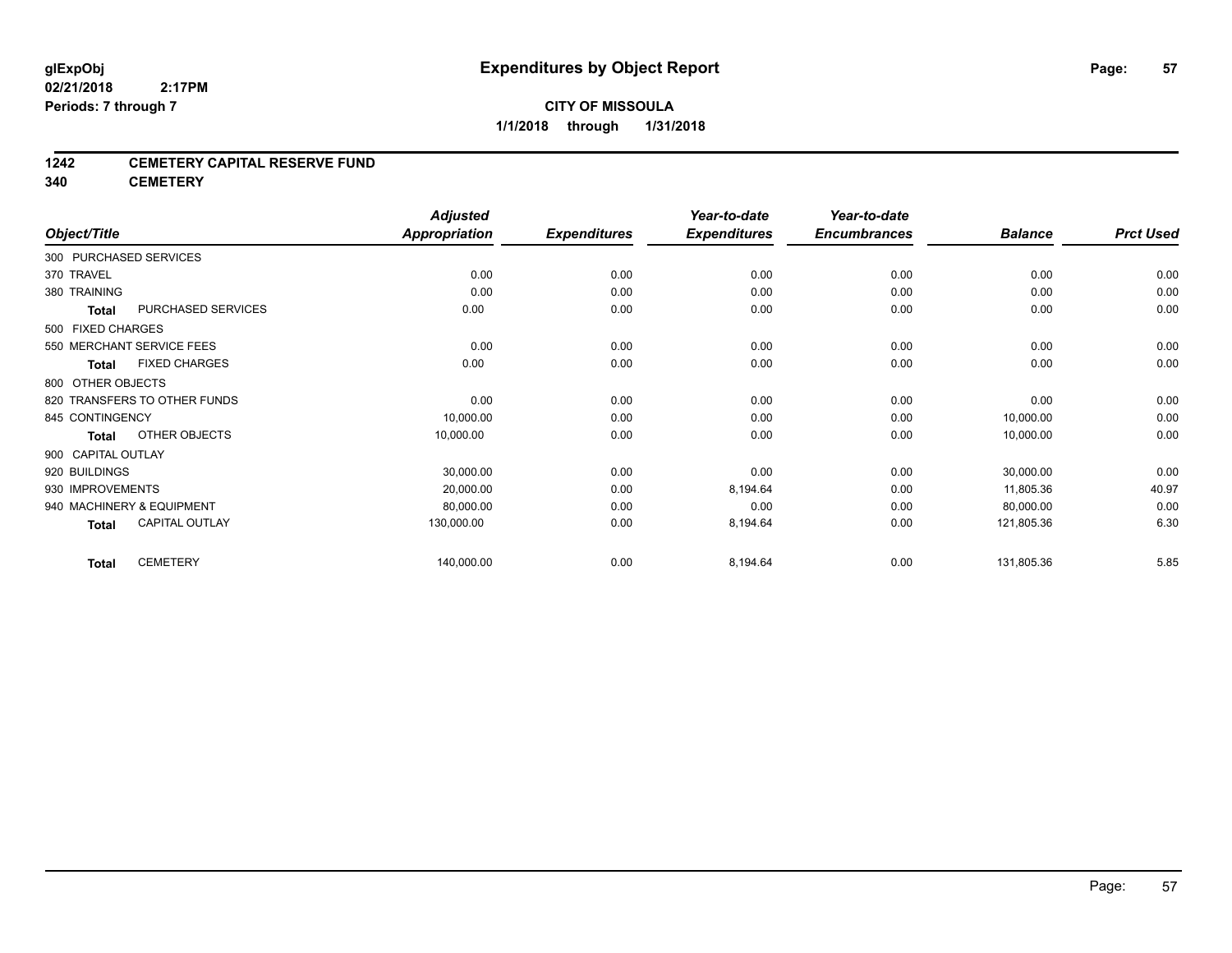**CITY OF MISSOULA 1/1/2018 through 1/31/2018**

# **1242 CEMETERY CAPITAL RESERVE FUND**

|                                               | <b>Adjusted</b>      |                     | Year-to-date        | Year-to-date        |                |                  |
|-----------------------------------------------|----------------------|---------------------|---------------------|---------------------|----------------|------------------|
| Object/Title                                  | <b>Appropriation</b> | <b>Expenditures</b> | <b>Expenditures</b> | <b>Encumbrances</b> | <b>Balance</b> | <b>Prct Used</b> |
| 300 PURCHASED SERVICES                        |                      |                     |                     |                     |                |                  |
| 370 TRAVEL                                    | 0.00                 | 0.00                | 0.00                | 0.00                | 0.00           | 0.00             |
| 380 TRAINING                                  | 0.00                 | 0.00                | 0.00                | 0.00                | 0.00           | 0.00             |
| PURCHASED SERVICES<br><b>Total</b>            | 0.00                 | 0.00                | 0.00                | 0.00                | 0.00           | 0.00             |
| 500 FIXED CHARGES                             |                      |                     |                     |                     |                |                  |
| 550 MERCHANT SERVICE FEES                     | 0.00                 | 0.00                | 0.00                | 0.00                | 0.00           | 0.00             |
| <b>FIXED CHARGES</b><br>Total                 | 0.00                 | 0.00                | 0.00                | 0.00                | 0.00           | 0.00             |
| 800 OTHER OBJECTS                             |                      |                     |                     |                     |                |                  |
| 820 TRANSFERS TO OTHER FUNDS                  | 0.00                 | 0.00                | 0.00                | 0.00                | 0.00           | 0.00             |
| 845 CONTINGENCY                               | 10,000.00            | 0.00                | 0.00                | 0.00                | 10,000.00      | 0.00             |
| OTHER OBJECTS<br><b>Total</b>                 | 10,000.00            | 0.00                | 0.00                | 0.00                | 10,000.00      | 0.00             |
| 900 CAPITAL OUTLAY                            |                      |                     |                     |                     |                |                  |
| 920 BUILDINGS                                 | 30,000.00            | 0.00                | 0.00                | 0.00                | 30,000.00      | 0.00             |
| 930 IMPROVEMENTS                              | 20,000.00            | 0.00                | 8,194.64            | 0.00                | 11,805.36      | 40.97            |
| 940 MACHINERY & EQUIPMENT                     | 80,000.00            | 0.00                | 0.00                | 0.00                | 80,000.00      | 0.00             |
| <b>CAPITAL OUTLAY</b><br>Total                | 130,000.00           | 0.00                | 8,194.64            | 0.00                | 121,805.36     | 6.30             |
| CEMETERY CAPITAL RESERVE FUND<br><b>Total</b> | 140,000.00           | 0.00                | 8,194.64            | 0.00                | 131,805.36     | 5.85             |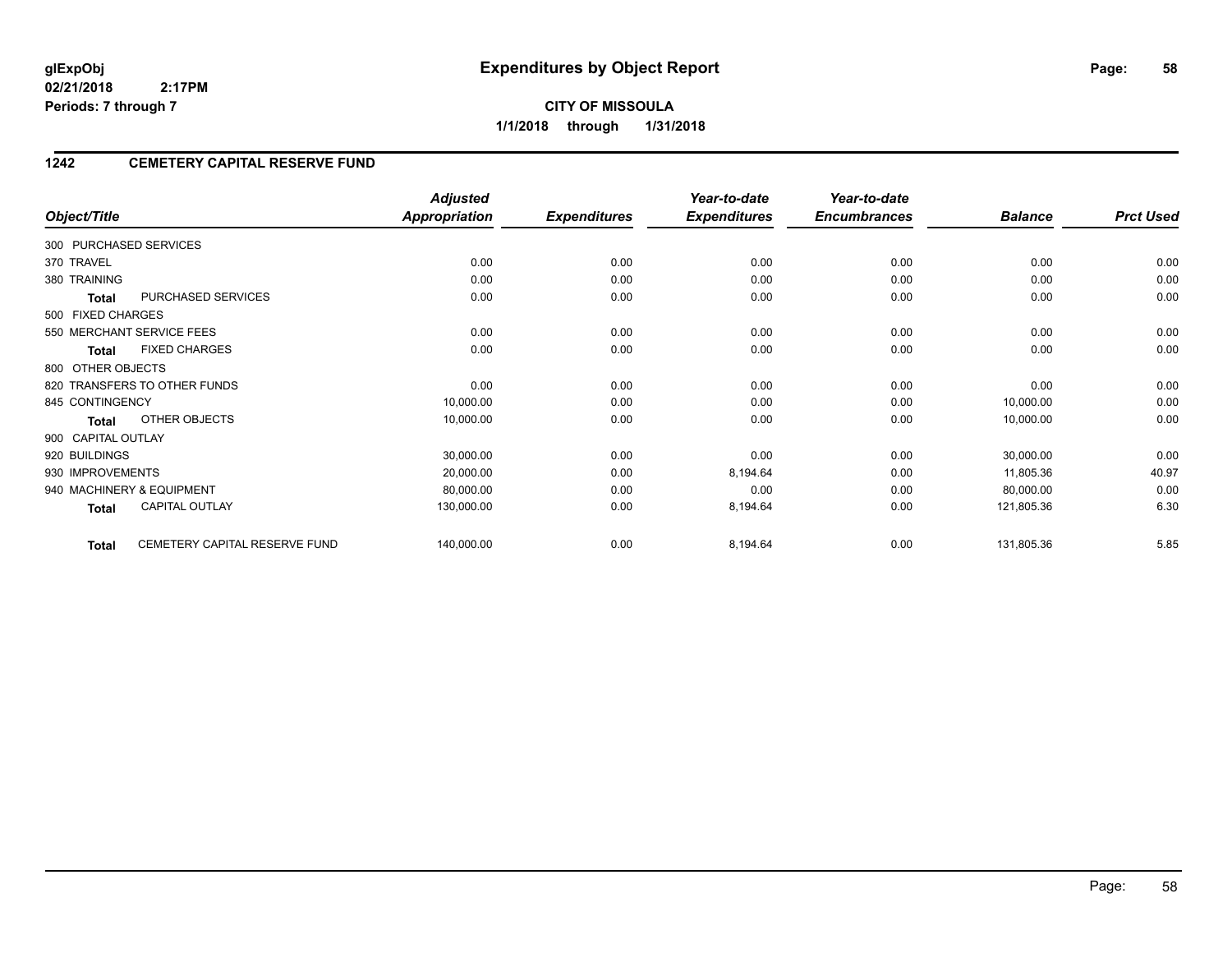#### **1243 CEMETERY MEMORIAL FUND**

**340 CEMETERY**

| Object/Title              |                       | <b>Adjusted</b><br><b>Appropriation</b> | <b>Expenditures</b> | Year-to-date<br><b>Expenditures</b> | Year-to-date<br><b>Encumbrances</b> | <b>Balance</b> | <b>Prct Used</b> |
|---------------------------|-----------------------|-----------------------------------------|---------------------|-------------------------------------|-------------------------------------|----------------|------------------|
| 500 FIXED CHARGES         |                       |                                         |                     |                                     |                                     |                |                  |
| 550 MERCHANT SERVICE FEES |                       | 0.00                                    | 0.00                | 0.00                                | 0.00                                | 0.00           | 0.00             |
| <b>Total</b>              | <b>FIXED CHARGES</b>  | 0.00                                    | 0.00                | 0.00                                | 0.00                                | 0.00           | 0.00             |
| 900 CAPITAL OUTLAY        |                       |                                         |                     |                                     |                                     |                |                  |
| 930 IMPROVEMENTS          |                       | 8.000.00                                | 0.00                | 193.70                              | 0.00                                | 7,806.30       | 2.42             |
| <b>Total</b>              | <b>CAPITAL OUTLAY</b> | 8,000.00                                | 0.00                | 193.70                              | 0.00                                | 7,806.30       | 2.42             |
| Total                     | <b>CEMETERY</b>       | 8.000.00                                | 0.00                | 193.70                              | 0.00                                | 7,806.30       | 2.42             |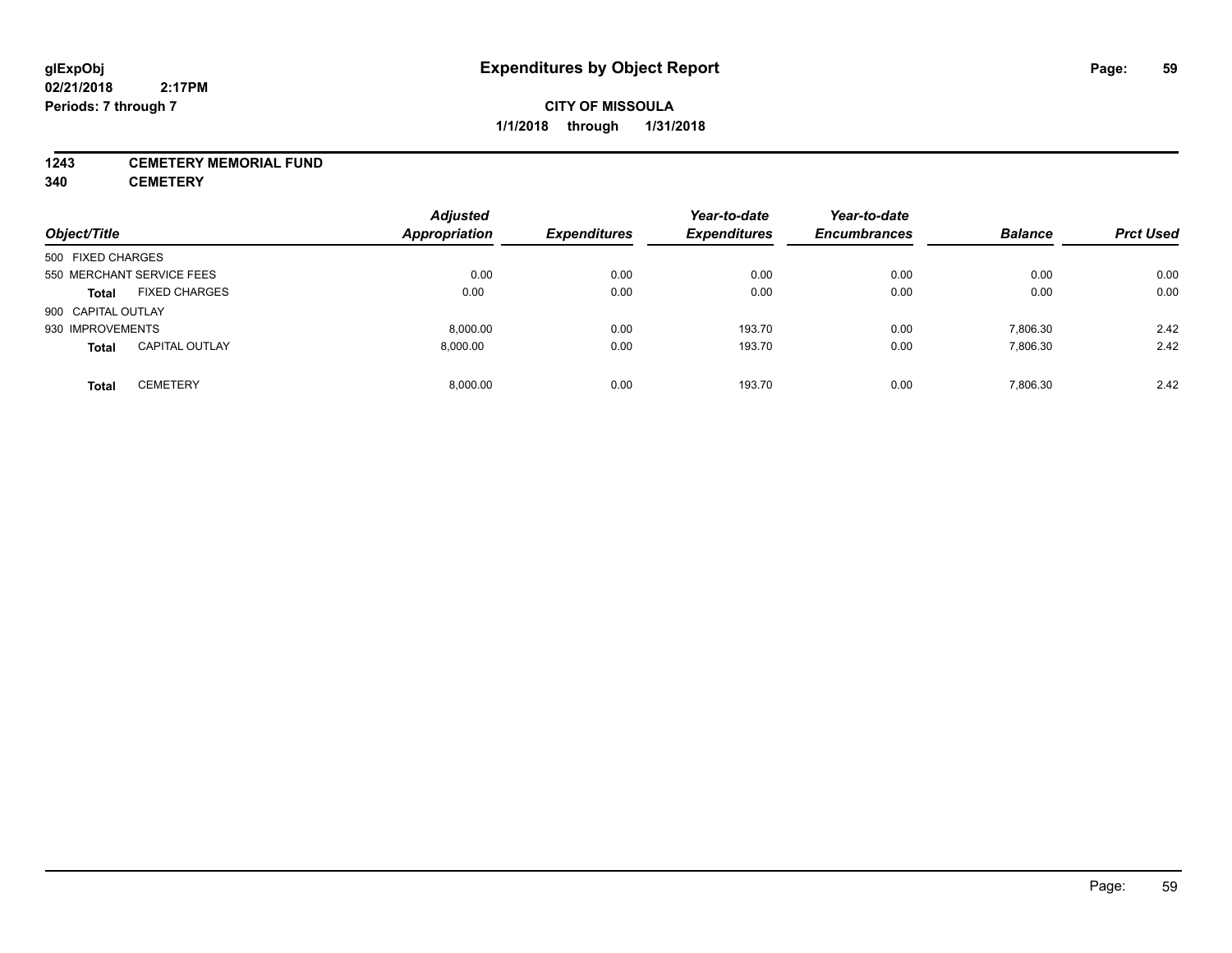# **CITY OF MISSOULA 1/1/2018 through 1/31/2018**

### **1243 CEMETERY MEMORIAL FUND**

| Object/Title                                  | <b>Adjusted</b><br><b>Appropriation</b> | <b>Expenditures</b> | Year-to-date<br><b>Expenditures</b> | Year-to-date<br><b>Encumbrances</b> | <b>Balance</b> | <b>Prct Used</b> |
|-----------------------------------------------|-----------------------------------------|---------------------|-------------------------------------|-------------------------------------|----------------|------------------|
| 500 FIXED CHARGES                             |                                         |                     |                                     |                                     |                |                  |
| 550 MERCHANT SERVICE FEES                     | 0.00                                    | 0.00                | 0.00                                | 0.00                                | 0.00           | 0.00             |
| <b>FIXED CHARGES</b><br><b>Total</b>          | 0.00                                    | 0.00                | 0.00                                | 0.00                                | 0.00           | 0.00             |
| 900 CAPITAL OUTLAY                            |                                         |                     |                                     |                                     |                |                  |
| 930 IMPROVEMENTS                              | 8,000.00                                | 0.00                | 193.70                              | 0.00                                | 7.806.30       | 2.42             |
| <b>CAPITAL OUTLAY</b><br><b>Total</b>         | 8.000.00                                | 0.00                | 193.70                              | 0.00                                | 7,806.30       | 2.42             |
| <b>CEMETERY MEMORIAL FUND</b><br><b>Total</b> | 8.000.00                                | 0.00                | 193.70                              | 0.00                                | 7,806.30       | 2.42             |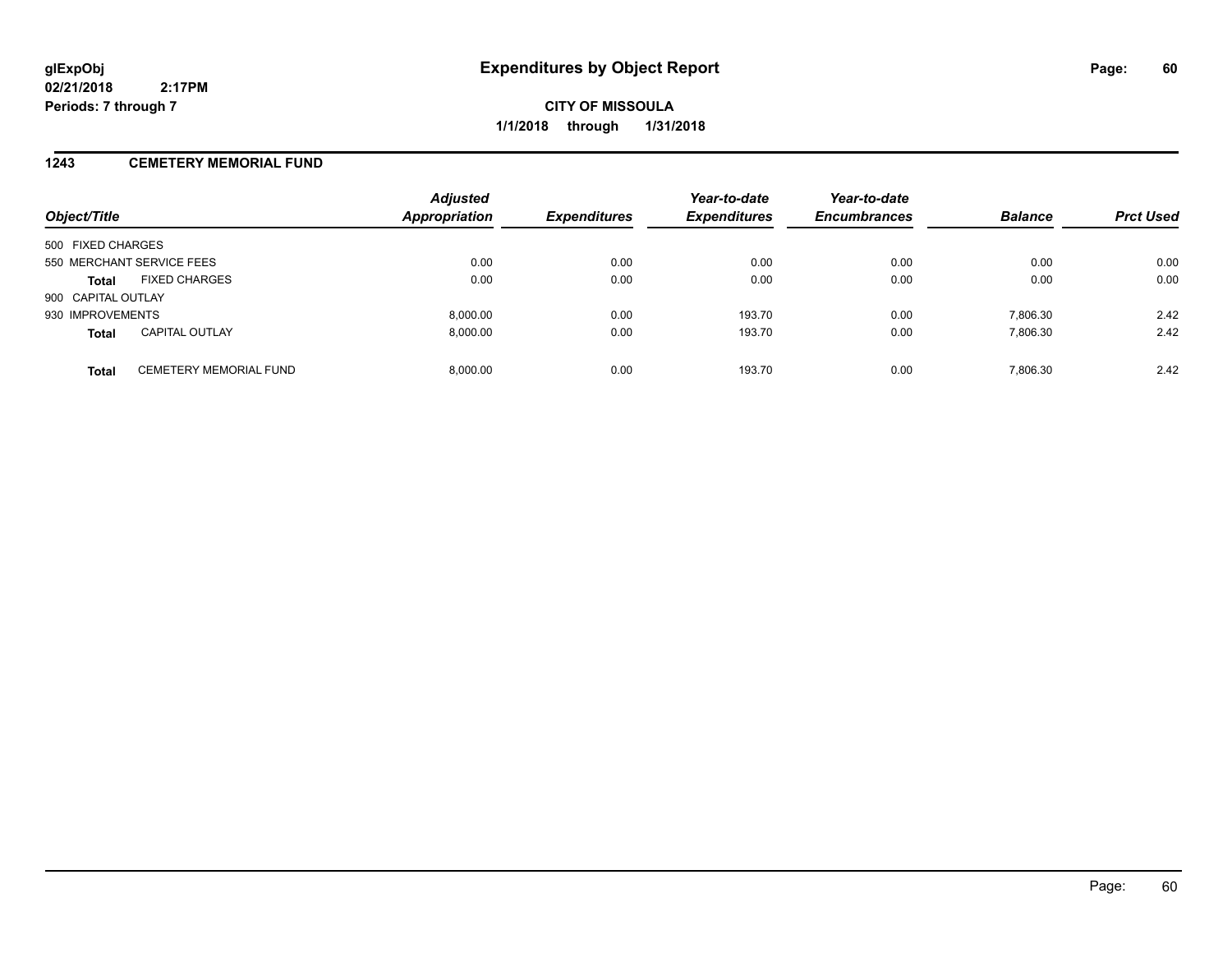#### **1251 JOHNSON ST PROPERTY RENTAL**

#### **246 FACILITY MAINTENANCE DEPARTMENT**

| Object/Title              |                                        | <b>Adjusted</b><br><b>Appropriation</b> | <b>Expenditures</b> | Year-to-date<br><b>Expenditures</b> | Year-to-date<br><b>Encumbrances</b> | <b>Balance</b> | <b>Prct Used</b> |
|---------------------------|----------------------------------------|-----------------------------------------|---------------------|-------------------------------------|-------------------------------------|----------------|------------------|
| 200 SUPPLIES              |                                        |                                         |                     |                                     |                                     |                |                  |
| 230 REPAIR/MAINTENANCE    |                                        | 0.00                                    | 0.00                | 0.00                                | 0.00                                | 0.00           | 0.00             |
| <b>Total</b>              | <b>SUPPLIES</b>                        | 0.00                                    | 0.00                | 0.00                                | 0.00                                | 0.00           | 0.00             |
| 300 PURCHASED SERVICES    |                                        |                                         |                     |                                     |                                     |                |                  |
| 350 PROFESSIONAL SERVICES |                                        | 0.00                                    | 0.00                | 0.00                                | 0.00                                | 0.00           | 0.00             |
| 360 REPAIR & MAINTENANCE  |                                        | 0.00                                    | 0.00                | 0.00                                | 0.00                                | 0.00           | 0.00             |
| <b>Total</b>              | <b>PURCHASED SERVICES</b>              | 0.00                                    | 0.00                | 0.00                                | 0.00                                | 0.00           | 0.00             |
| 500 FIXED CHARGES         |                                        |                                         |                     |                                     |                                     |                |                  |
| 500 FIXED CHARGES         |                                        | 0.00                                    | 0.00                | 0.00                                | 0.00                                | 0.00           | 0.00             |
| <b>Total</b>              | <b>FIXED CHARGES</b>                   | 0.00                                    | 0.00                | 0.00                                | 0.00                                | 0.00           | 0.00             |
| <b>Total</b>              | <b>FACILITY MAINTENANCE DEPARTMENT</b> | 0.00                                    | 0.00                | 0.00                                | 0.00                                | 0.00           | 0.00             |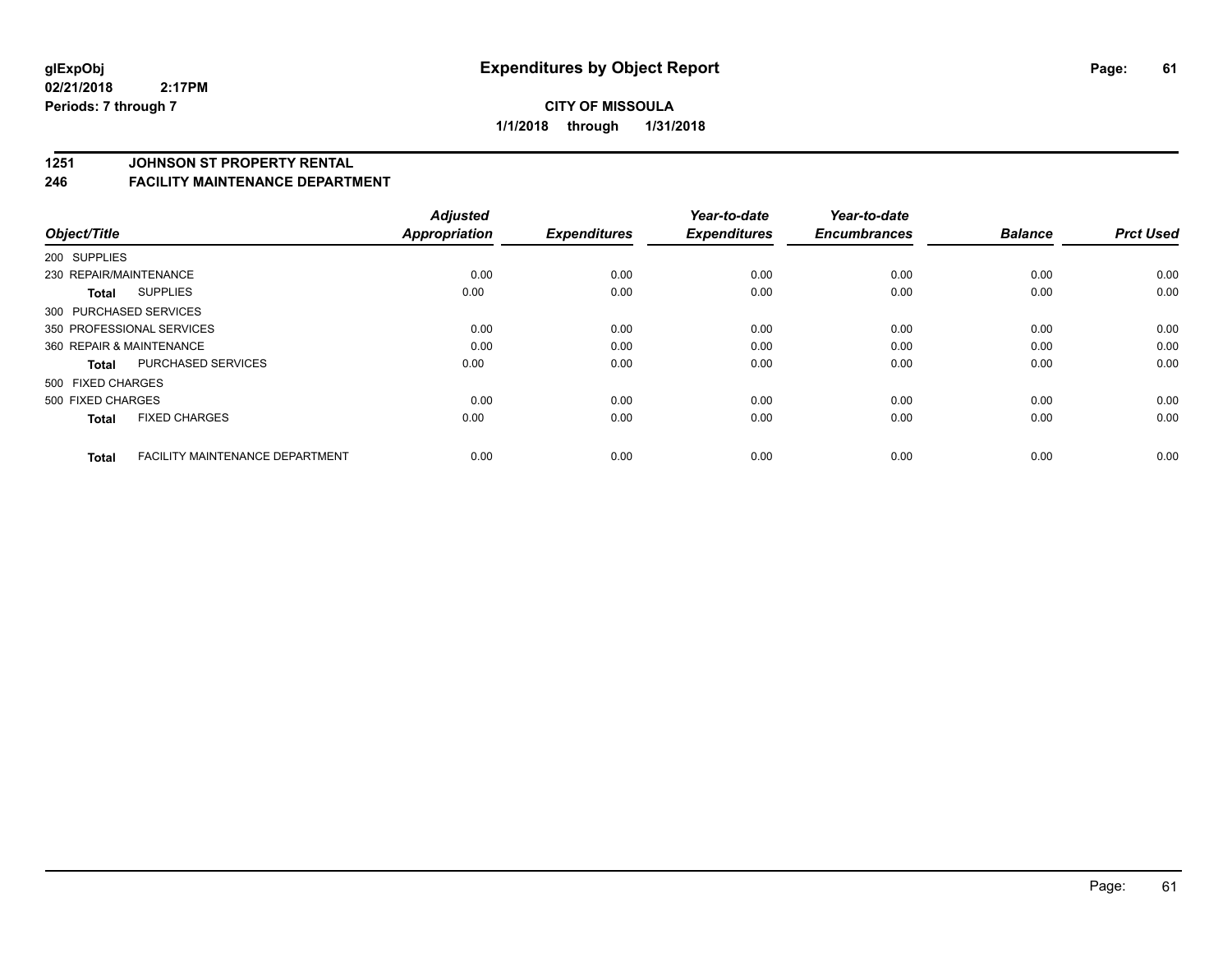# **CITY OF MISSOULA 1/1/2018 through 1/31/2018**

## **1251 JOHNSON ST PROPERTY RENTAL**

| Object/Title             |                            | <b>Adjusted</b><br><b>Appropriation</b> | <b>Expenditures</b> | Year-to-date<br><b>Expenditures</b> | Year-to-date<br><b>Encumbrances</b> | <b>Balance</b> | <b>Prct Used</b> |
|--------------------------|----------------------------|-----------------------------------------|---------------------|-------------------------------------|-------------------------------------|----------------|------------------|
| 200 SUPPLIES             |                            |                                         |                     |                                     |                                     |                |                  |
| 230 REPAIR/MAINTENANCE   |                            | 0.00                                    | 0.00                | 0.00                                | 0.00                                | 0.00           | 0.00             |
| Total                    | <b>SUPPLIES</b>            | 0.00                                    | 0.00                | 0.00                                | 0.00                                | 0.00           | 0.00             |
| 300 PURCHASED SERVICES   |                            |                                         |                     |                                     |                                     |                |                  |
|                          | 350 PROFESSIONAL SERVICES  | 0.00                                    | 0.00                | 0.00                                | 0.00                                | 0.00           | 0.00             |
| 360 REPAIR & MAINTENANCE |                            | 0.00                                    | 0.00                | 0.00                                | 0.00                                | 0.00           | 0.00             |
| <b>Total</b>             | PURCHASED SERVICES         | 0.00                                    | 0.00                | 0.00                                | 0.00                                | 0.00           | 0.00             |
| 500 FIXED CHARGES        |                            |                                         |                     |                                     |                                     |                |                  |
| 500 FIXED CHARGES        |                            | 0.00                                    | 0.00                | 0.00                                | 0.00                                | 0.00           | 0.00             |
| <b>Total</b>             | <b>FIXED CHARGES</b>       | 0.00                                    | 0.00                | 0.00                                | 0.00                                | 0.00           | 0.00             |
| <b>Total</b>             | JOHNSON ST PROPERTY RENTAL | 0.00                                    | 0.00                | 0.00                                | 0.00                                | 0.00           | 0.00             |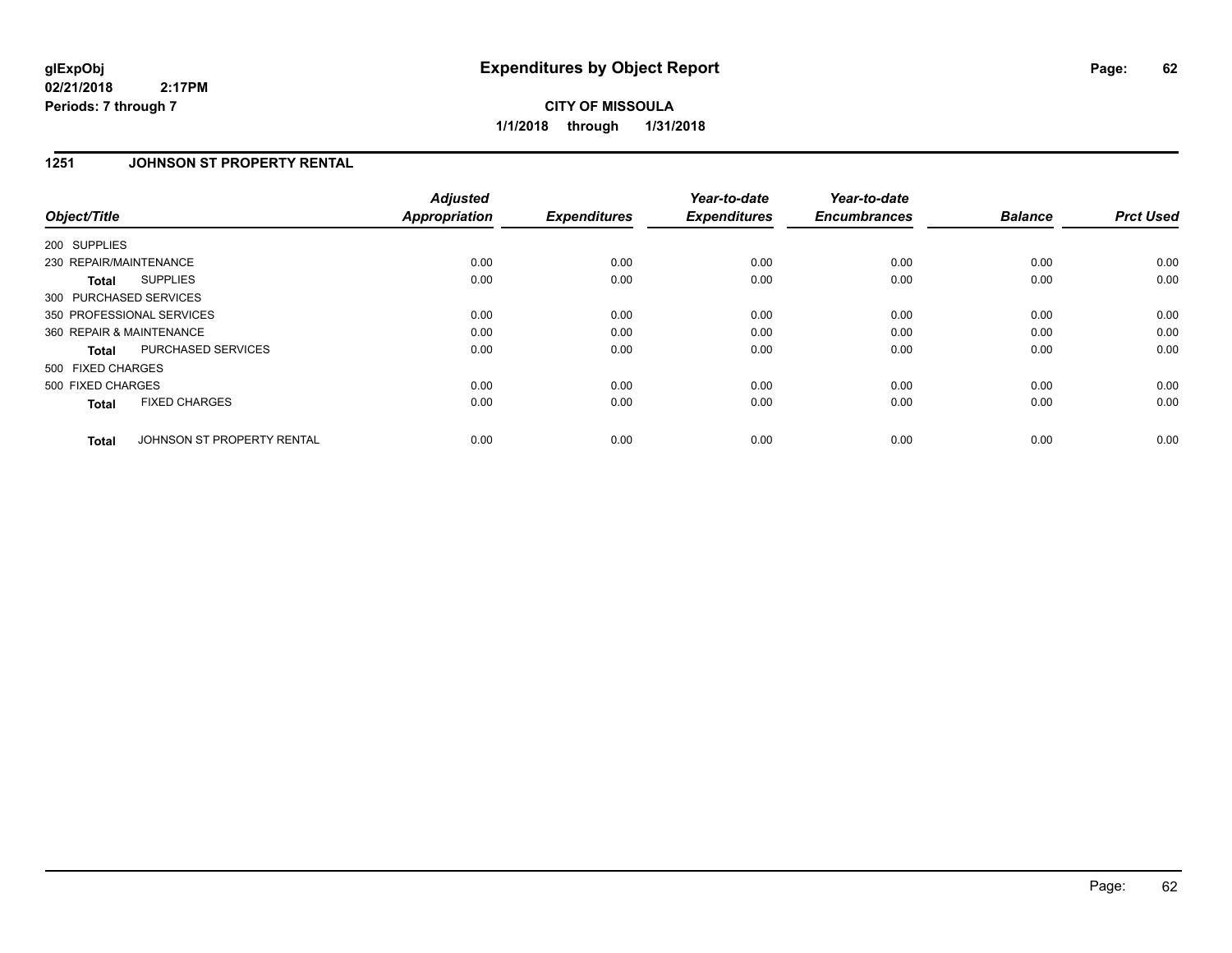### **1265 TITLE 1 PROJECTS FUND**

**240 FINANCE**

|                                            | <b>Adjusted</b>      |                     | Year-to-date        | Year-to-date        |                |                  |
|--------------------------------------------|----------------------|---------------------|---------------------|---------------------|----------------|------------------|
| Object/Title                               | <b>Appropriation</b> | <b>Expenditures</b> | <b>Expenditures</b> | <b>Encumbrances</b> | <b>Balance</b> | <b>Prct Used</b> |
| 500 FIXED CHARGES                          |                      |                     |                     |                     |                |                  |
| 500 FIXED CHARGES                          | 0.00                 | 0.00                | 0.00                | 0.00                | 0.00           | 0.00             |
| 550 MERCHANT SERVICE FEES                  | 0.00                 | 0.00                | 0.00                | 0.00                | 0.00           | 0.00             |
| <b>FIXED CHARGES</b><br><b>Total</b>       | 0.00                 | 0.00                | 0.00                | 0.00                | 0.00           | 0.00             |
| 700 GRANTS & CONTRIBUTIONS                 |                      |                     |                     |                     |                |                  |
| 700 GRANTS & CONTRIBUTIONS                 | 146,924.00           | 0.00                | 0.00                | 0.00                | 146,924.00     | 0.00             |
| <b>GRANTS &amp; CONTRIBUTIONS</b><br>Total | 146.924.00           | 0.00                | 0.00                | 0.00                | 146.924.00     | 0.00             |
| 800 OTHER OBJECTS                          |                      |                     |                     |                     |                |                  |
| 820 TRANSFERS TO OTHER FUNDS               | 0.00                 | 0.00                | 0.00                | 0.00                | 0.00           | 0.00             |
| 845 CONTINGENCY                            | 0.00                 | 0.00                | 0.00                | 0.00                | 0.00           | 0.00             |
| OTHER OBJECTS<br><b>Total</b>              | 0.00                 | 0.00                | 0.00                | 0.00                | 0.00           | 0.00             |
| <b>FINANCE</b><br><b>Total</b>             | 146,924.00           | 0.00                | 0.00                | 0.00                | 146,924.00     | 0.00             |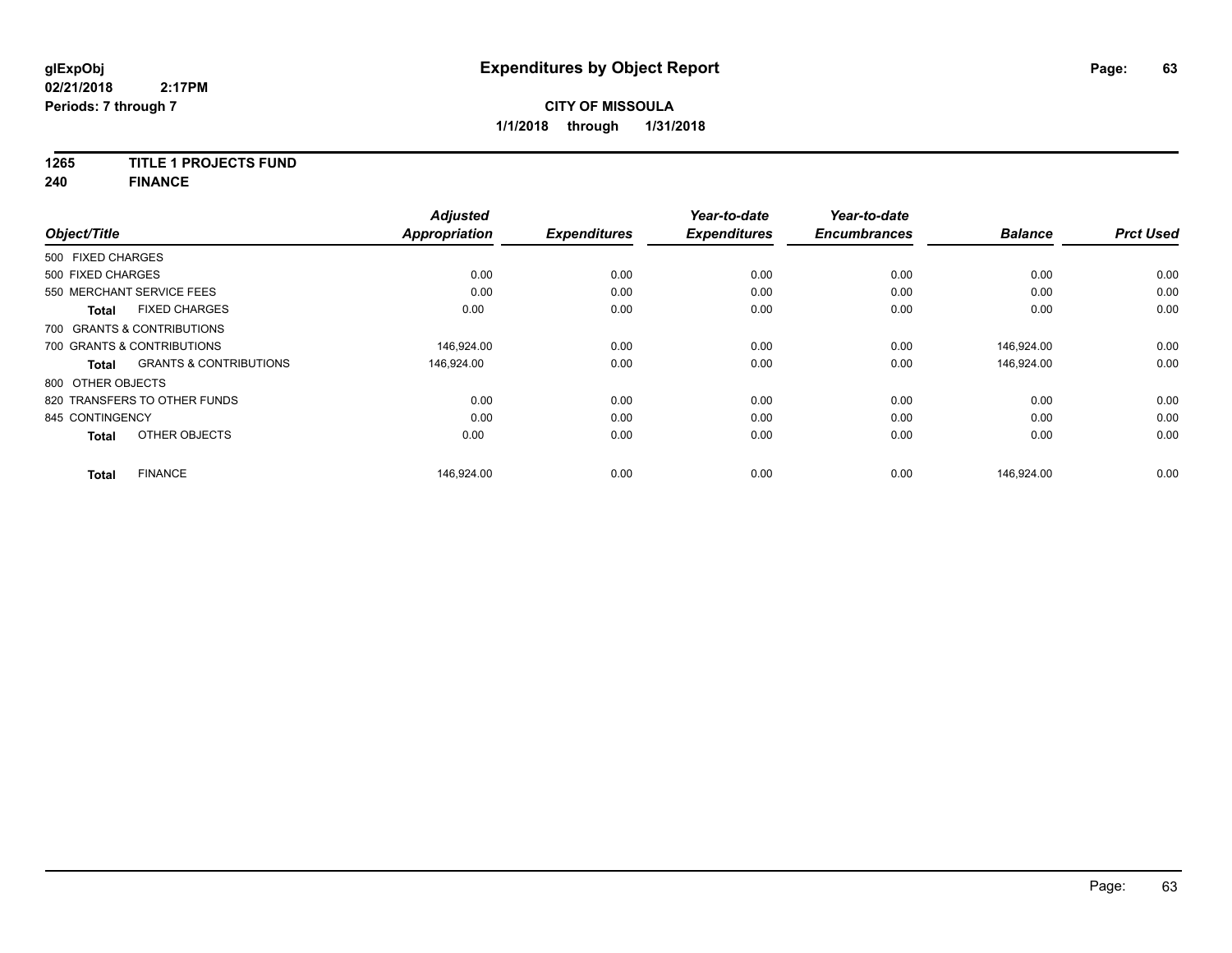## **1265 TITLE 1 PROJECTS FUND**

|                   |                                   | <b>Adjusted</b>      |                     | Year-to-date        | Year-to-date        |                |                  |
|-------------------|-----------------------------------|----------------------|---------------------|---------------------|---------------------|----------------|------------------|
| Object/Title      |                                   | <b>Appropriation</b> | <b>Expenditures</b> | <b>Expenditures</b> | <b>Encumbrances</b> | <b>Balance</b> | <b>Prct Used</b> |
| 500 FIXED CHARGES |                                   |                      |                     |                     |                     |                |                  |
| 500 FIXED CHARGES |                                   | 0.00                 | 0.00                | 0.00                | 0.00                | 0.00           | 0.00             |
|                   | 550 MERCHANT SERVICE FEES         | 0.00                 | 0.00                | 0.00                | 0.00                | 0.00           | 0.00             |
| <b>Total</b>      | <b>FIXED CHARGES</b>              | 0.00                 | 0.00                | 0.00                | 0.00                | 0.00           | 0.00             |
|                   | 700 GRANTS & CONTRIBUTIONS        |                      |                     |                     |                     |                |                  |
|                   | 700 GRANTS & CONTRIBUTIONS        | 146,924.00           | 0.00                | 0.00                | 0.00                | 146,924.00     | 0.00             |
| Total             | <b>GRANTS &amp; CONTRIBUTIONS</b> | 146,924.00           | 0.00                | 0.00                | 0.00                | 146,924.00     | 0.00             |
| 800 OTHER OBJECTS |                                   |                      |                     |                     |                     |                |                  |
|                   | 820 TRANSFERS TO OTHER FUNDS      | 0.00                 | 0.00                | 0.00                | 0.00                | 0.00           | 0.00             |
| 845 CONTINGENCY   |                                   | 0.00                 | 0.00                | 0.00                | 0.00                | 0.00           | 0.00             |
| <b>Total</b>      | OTHER OBJECTS                     | 0.00                 | 0.00                | 0.00                | 0.00                | 0.00           | 0.00             |
| <b>Total</b>      | <b>TITLE 1 PROJECTS FUND</b>      | 146,924.00           | 0.00                | 0.00                | 0.00                | 146,924.00     | 0.00             |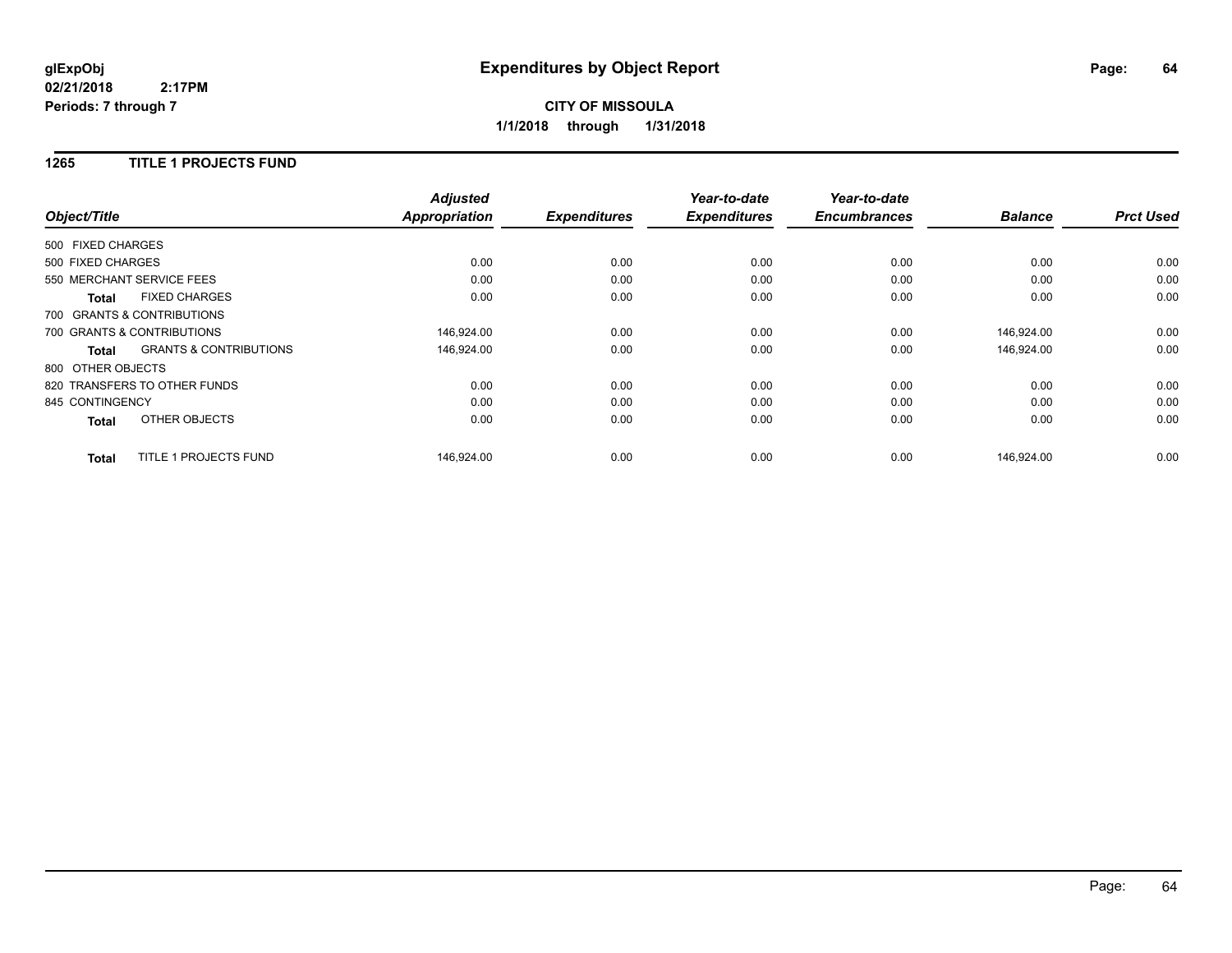## **1396 PROGRAM INCOME REVOLVING LOAN PROGRAM**

**390 NON-DEPARTMENTAL**

| Object/Title      |                                   | <b>Adjusted</b><br><b>Appropriation</b> | <b>Expenditures</b> | Year-to-date<br><b>Expenditures</b> | Year-to-date<br><b>Encumbrances</b> | <b>Balance</b> | <b>Prct Used</b> |
|-------------------|-----------------------------------|-----------------------------------------|---------------------|-------------------------------------|-------------------------------------|----------------|------------------|
|                   | 300 PURCHASED SERVICES            |                                         |                     |                                     |                                     |                |                  |
|                   | 350 PROFESSIONAL SERVICES         | 0.00                                    | 0.00                | 0.00                                | 0.00                                | 0.00           | 0.00             |
| Total             | PURCHASED SERVICES                | 0.00                                    | 0.00                | 0.00                                | 0.00                                | 0.00           | 0.00             |
| 500 FIXED CHARGES |                                   |                                         |                     |                                     |                                     |                |                  |
|                   | 550 MERCHANT SERVICE FEES         | 0.00                                    | 0.00                | 0.00                                | 0.00                                | 0.00           | 0.00             |
| Total             | <b>FIXED CHARGES</b>              | 0.00                                    | 0.00                | 0.00                                | 0.00                                | 0.00           | 0.00             |
|                   | 700 GRANTS & CONTRIBUTIONS        |                                         |                     |                                     |                                     |                |                  |
|                   | 700 GRANTS & CONTRIBUTIONS        | 62.439.00                               | 0.00                | 0.00                                | 0.00                                | 62.439.00      | 0.00             |
| <b>Total</b>      | <b>GRANTS &amp; CONTRIBUTIONS</b> | 62,439.00                               | 0.00                | 0.00                                | 0.00                                | 62,439.00      | 0.00             |
| <b>Total</b>      | NON-DEPARTMENTAL                  | 62.439.00                               | 0.00                | 0.00                                | 0.00                                | 62.439.00      | 0.00             |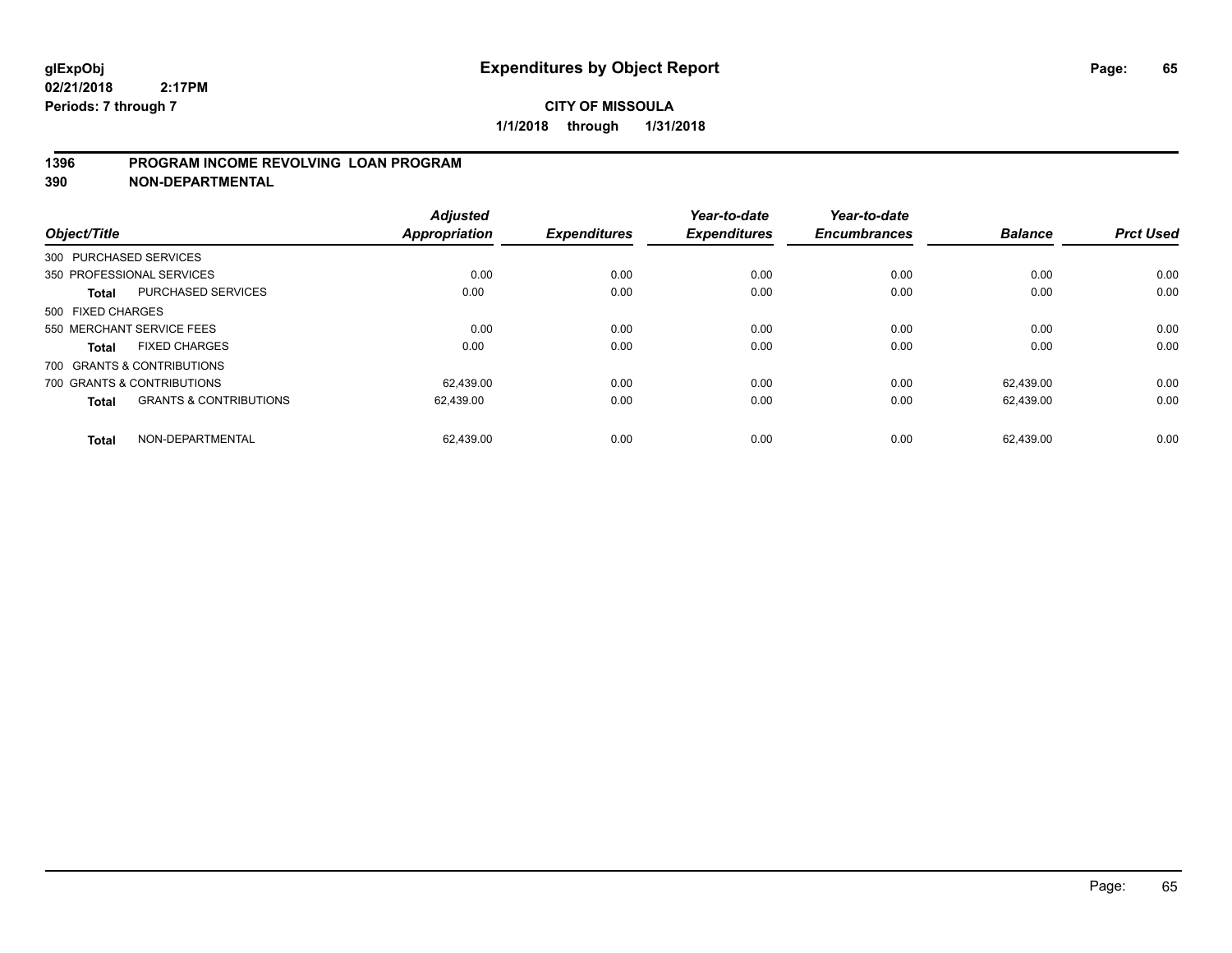# **CITY OF MISSOULA 1/1/2018 through 1/31/2018**

## **1396 PROGRAM INCOME REVOLVING LOAN PROGRAM**

| Object/Title           |                                   | <b>Adjusted</b><br>Appropriation | <b>Expenditures</b> | Year-to-date<br><b>Expenditures</b> | Year-to-date<br><b>Encumbrances</b> | <b>Balance</b> | <b>Prct Used</b> |
|------------------------|-----------------------------------|----------------------------------|---------------------|-------------------------------------|-------------------------------------|----------------|------------------|
| 300 PURCHASED SERVICES |                                   |                                  |                     |                                     |                                     |                |                  |
|                        | 350 PROFESSIONAL SERVICES         | 0.00                             | 0.00                | 0.00                                | 0.00                                | 0.00           | 0.00             |
| <b>Total</b>           | PURCHASED SERVICES                | 0.00                             | 0.00                | 0.00                                | 0.00                                | 0.00           | 0.00             |
| 500 FIXED CHARGES      |                                   |                                  |                     |                                     |                                     |                |                  |
|                        | 550 MERCHANT SERVICE FEES         | 0.00                             | 0.00                | 0.00                                | 0.00                                | 0.00           | 0.00             |
| Total                  | <b>FIXED CHARGES</b>              | 0.00                             | 0.00                | 0.00                                | 0.00                                | 0.00           | 0.00             |
|                        | 700 GRANTS & CONTRIBUTIONS        |                                  |                     |                                     |                                     |                |                  |
|                        | 700 GRANTS & CONTRIBUTIONS        | 62,439.00                        | 0.00                | 0.00                                | 0.00                                | 62.439.00      | 0.00             |
| <b>Total</b>           | <b>GRANTS &amp; CONTRIBUTIONS</b> | 62,439.00                        | 0.00                | 0.00                                | 0.00                                | 62.439.00      | 0.00             |
| <b>Total</b>           | PROGRAM INCOME REVOLVING LOAN P   | 62.439.00                        | 0.00                | 0.00                                | 0.00                                | 62.439.00      | 0.00             |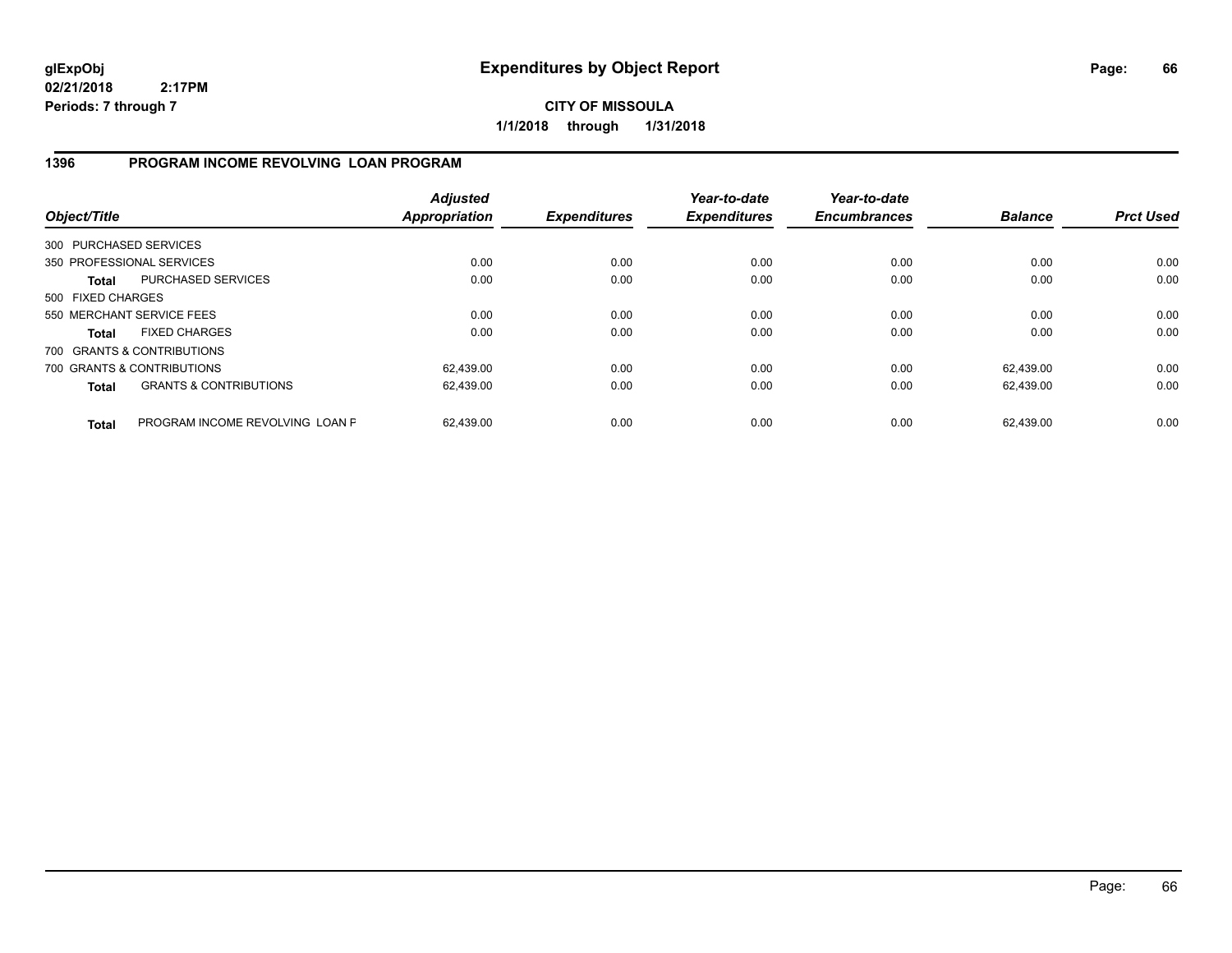#### **1397 STATE HOME PROGRAM INCOME**

**390 NON-DEPARTMENTAL**

| Object/Title      |                                   | <b>Adjusted</b><br><b>Appropriation</b> | <b>Expenditures</b> | Year-to-date<br><b>Expenditures</b> | Year-to-date<br><b>Encumbrances</b> | <b>Balance</b> | <b>Prct Used</b> |
|-------------------|-----------------------------------|-----------------------------------------|---------------------|-------------------------------------|-------------------------------------|----------------|------------------|
|                   |                                   |                                         |                     |                                     |                                     |                |                  |
|                   | 300 PURCHASED SERVICES            |                                         |                     |                                     |                                     |                |                  |
|                   | 350 PROFESSIONAL SERVICES         | 20,112.00                               | 0.00                | 0.00                                | 0.00                                | 20,112.00      | 0.00             |
| <b>Total</b>      | <b>PURCHASED SERVICES</b>         | 20.112.00                               | 0.00                | 0.00                                | 0.00                                | 20.112.00      | 0.00             |
| 500 FIXED CHARGES |                                   |                                         |                     |                                     |                                     |                |                  |
|                   | 550 MERCHANT SERVICE FEES         | 0.00                                    | 0.00                | 0.00                                | 0.00                                | 0.00           | 0.00             |
| <b>Total</b>      | <b>FIXED CHARGES</b>              | 0.00                                    | 0.00                | 0.00                                | 0.00                                | 0.00           | 0.00             |
|                   | 700 GRANTS & CONTRIBUTIONS        |                                         |                     |                                     |                                     |                |                  |
|                   | 700 GRANTS & CONTRIBUTIONS        | 0.00                                    | 0.00                | 25,396.96                           | 0.00                                | $-25.396.96$   | 0.00             |
| <b>Total</b>      | <b>GRANTS &amp; CONTRIBUTIONS</b> | 0.00                                    | 0.00                | 25,396.96                           | 0.00                                | $-25,396.96$   | 0.00             |
| <b>Total</b>      | NON-DEPARTMENTAL                  | 20,112.00                               | 0.00                | 25,396.96                           | 0.00                                | $-5.284.96$    | 126.28           |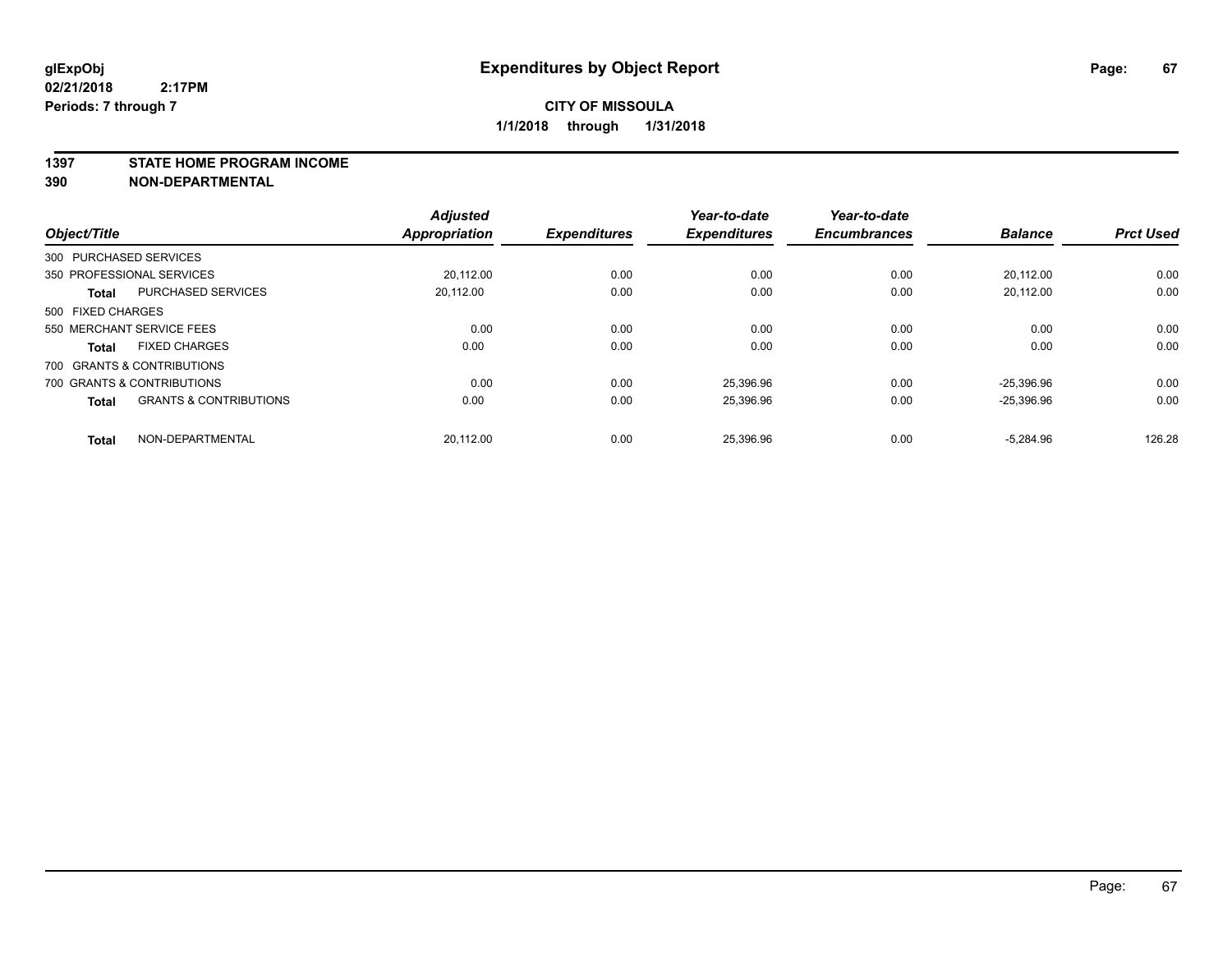### **1397 STATE HOME PROGRAM INCOME**

| Object/Title      |                                   | <b>Adjusted</b><br><b>Appropriation</b> | <b>Expenditures</b> | Year-to-date<br><b>Expenditures</b> | Year-to-date<br><b>Encumbrances</b> | <b>Balance</b> | <b>Prct Used</b> |
|-------------------|-----------------------------------|-----------------------------------------|---------------------|-------------------------------------|-------------------------------------|----------------|------------------|
|                   | 300 PURCHASED SERVICES            |                                         |                     |                                     |                                     |                |                  |
|                   | 350 PROFESSIONAL SERVICES         | 20.112.00                               | 0.00                | 0.00                                | 0.00                                | 20.112.00      | 0.00             |
| <b>Total</b>      | <b>PURCHASED SERVICES</b>         | 20.112.00                               | 0.00                | 0.00                                | 0.00                                | 20.112.00      | 0.00             |
| 500 FIXED CHARGES |                                   |                                         |                     |                                     |                                     |                |                  |
|                   | 550 MERCHANT SERVICE FEES         | 0.00                                    | 0.00                | 0.00                                | 0.00                                | 0.00           | 0.00             |
| <b>Total</b>      | <b>FIXED CHARGES</b>              | 0.00                                    | 0.00                | 0.00                                | 0.00                                | 0.00           | 0.00             |
|                   | 700 GRANTS & CONTRIBUTIONS        |                                         |                     |                                     |                                     |                |                  |
|                   | 700 GRANTS & CONTRIBUTIONS        | 0.00                                    | 0.00                | 25,396.96                           | 0.00                                | $-25.396.96$   | 0.00             |
| <b>Total</b>      | <b>GRANTS &amp; CONTRIBUTIONS</b> | 0.00                                    | 0.00                | 25,396.96                           | 0.00                                | $-25,396.96$   | 0.00             |
| <b>Total</b>      | STATE HOME PROGRAM INCOME         | 20.112.00                               | 0.00                | 25.396.96                           | 0.00                                | $-5.284.96$    | 126.28           |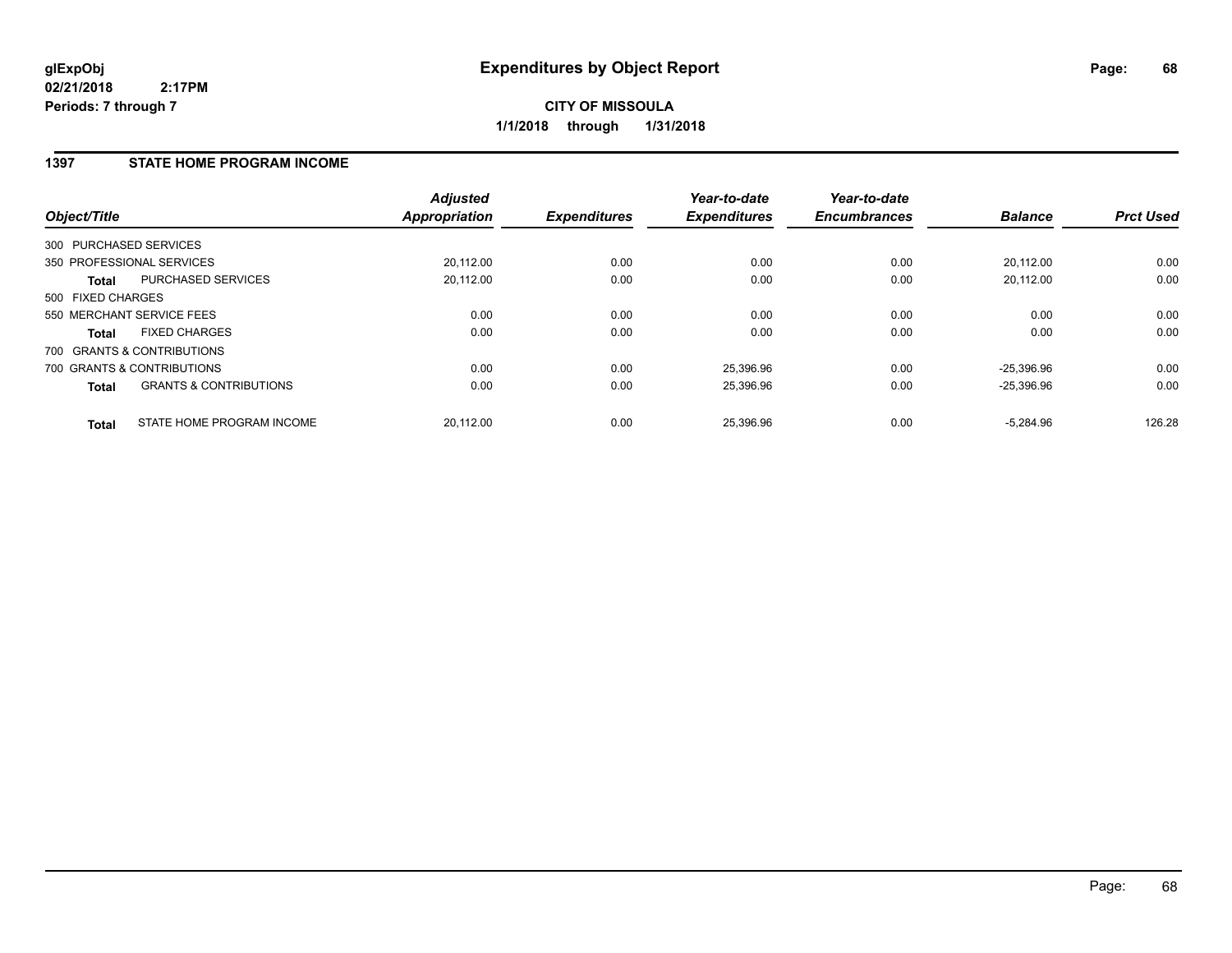#### **2250 PLANNING FUND**

**250 DEVELOPMENT SERVICES**

|                            |                                           | <b>Adjusted</b>      |                     | Year-to-date        | Year-to-date        |                |                  |
|----------------------------|-------------------------------------------|----------------------|---------------------|---------------------|---------------------|----------------|------------------|
| Object/Title               |                                           | <b>Appropriation</b> | <b>Expenditures</b> | <b>Expenditures</b> | <b>Encumbrances</b> | <b>Balance</b> | <b>Prct Used</b> |
| 100 PERSONAL SERVICES      |                                           |                      |                     |                     |                     |                |                  |
| 110 SALARIES AND WAGES     |                                           | 321,325.00           | 24,193.89           | 163,653.85          | 0.00                | 157,671.15     | 50.93            |
|                            | <b>140 EMPLOYER CONTRIBUTIONS</b>         | 110,037.00           | 9,183.68            | 64,006.75           | 0.00                | 46,030.25      | 58.17            |
|                            | <b>141 STATE RETIREMENT CONTRIBUTIONS</b> | 0.00                 | 24.19               | 198.61              | 0.00                | $-198.61$      | 0.00             |
| Total                      | PERSONAL SERVICES                         | 431,362.00           | 33,401.76           | 227,859.21          | 0.00                | 203,502.79     | 52.82            |
| 200 SUPPLIES               |                                           |                      |                     |                     |                     |                |                  |
| 210 OFFICE SUPPLIES        |                                           | 5,740.00             | 466.56              | 2,624.04            | 0.00                | 3,115.96       | 45.71            |
| 220 OPERATING SUPPLIES     |                                           | 3,423.00             | 0.00                | 873.60              | 0.00                | 2,549.40       | 25.52            |
| 231 GASOLINE               |                                           | 100.00               | 0.00                | 0.00                | 0.00                | 100.00         | 0.00             |
| 240 OTHER SUPPLIES         |                                           | 0.00                 | 0.00                | 0.00                | 0.00                | 0.00           | 0.00             |
| Total                      | <b>SUPPLIES</b>                           | 9,263.00             | 466.56              | 3,497.64            | 0.00                | 5,765.36       | 37.76            |
| 300 PURCHASED SERVICES     |                                           |                      |                     |                     |                     |                |                  |
| 310 COMMUNICATIONS         |                                           | 1,200.00             | 0.00                | 274.59              | 0.00                | 925.41         | 22.88            |
| 320 PRINTING & DUPLICATING |                                           | 3,000.00             | 59.77               | 850.68              | 0.00                | 2,149.32       | 28.36            |
|                            | 330 PUBLICITY, SUBSCRIPTIONS & DUES       | 7,560.00             | 0.00                | 1,510.00            | 0.00                | 6,050.00       | 19.97            |
| 344 TELEPHONE SERVICE      |                                           | 100.00               | 0.00                | 11.46               | 0.00                | 88.54          | 11.46            |
| 350 PROFESSIONAL SERVICES  |                                           | 51,000.00            | 228.36              | 20,550.22           | 0.00                | 30,449.78      | 40.29            |
| 360 REPAIR & MAINTENANCE   |                                           | 2,077.00             | 0.00                | 0.00                | 0.00                | 2,077.00       | 0.00             |
| 370 TRAVEL                 |                                           | 5,500.00             | 0.00                | 308.22              | 0.00                | 5,191.78       | 5.60             |
| 380 TRAINING               |                                           | 4,000.00             | 0.00                | 165.00              | 0.00                | 3,835.00       | 4.13             |
|                            | 390 OTHER PURCHASED SERVICES              | 1,600.00             | 0.00                | 0.00                | 0.00                | 1,600.00       | 0.00             |
| Total                      | PURCHASED SERVICES                        | 76,037.00            | 288.13              | 23,670.17           | 0.00                | 52,366.83      | 31.13            |
| 500 FIXED CHARGES          |                                           |                      |                     |                     |                     |                |                  |
| 500 FIXED CHARGES          |                                           | 25,000.00            | 0.00                | 12,500.00           | 0.00                | 12,500.00      | 50.00            |
| 550 MERCHANT SERVICE FEES  |                                           | 0.00                 | 0.00                | 0.00                | 0.00                | 0.00           | 0.00             |
| <b>Total</b>               | <b>FIXED CHARGES</b>                      | 25,000.00            | 0.00                | 12,500.00           | 0.00                | 12,500.00      | 50.00            |
|                            | 700 GRANTS & CONTRIBUTIONS                |                      |                     |                     |                     |                |                  |
|                            | 700 GRANTS & CONTRIBUTIONS                | 0.00                 | 0.00                | 31,560.00           | 0.00                | $-31,560.00$   | 0.00             |
| Total                      | <b>GRANTS &amp; CONTRIBUTIONS</b>         | 0.00                 | 0.00                | 31,560.00           | 0.00                | $-31,560.00$   | 0.00             |
| 800 OTHER OBJECTS          |                                           |                      |                     |                     |                     |                |                  |
|                            | 820 TRANSFERS TO OTHER FUNDS              | 0.00                 | 0.00                | 0.00                | 0.00                | 0.00           | 0.00             |
| 845 CONTINGENCY            |                                           | 0.00                 | 0.00                | 0.00                | 0.00                | 0.00           | 0.00             |
| <b>Total</b>               | OTHER OBJECTS                             | 0.00                 | 0.00                | 0.00                | 0.00                | 0.00           | 0.00             |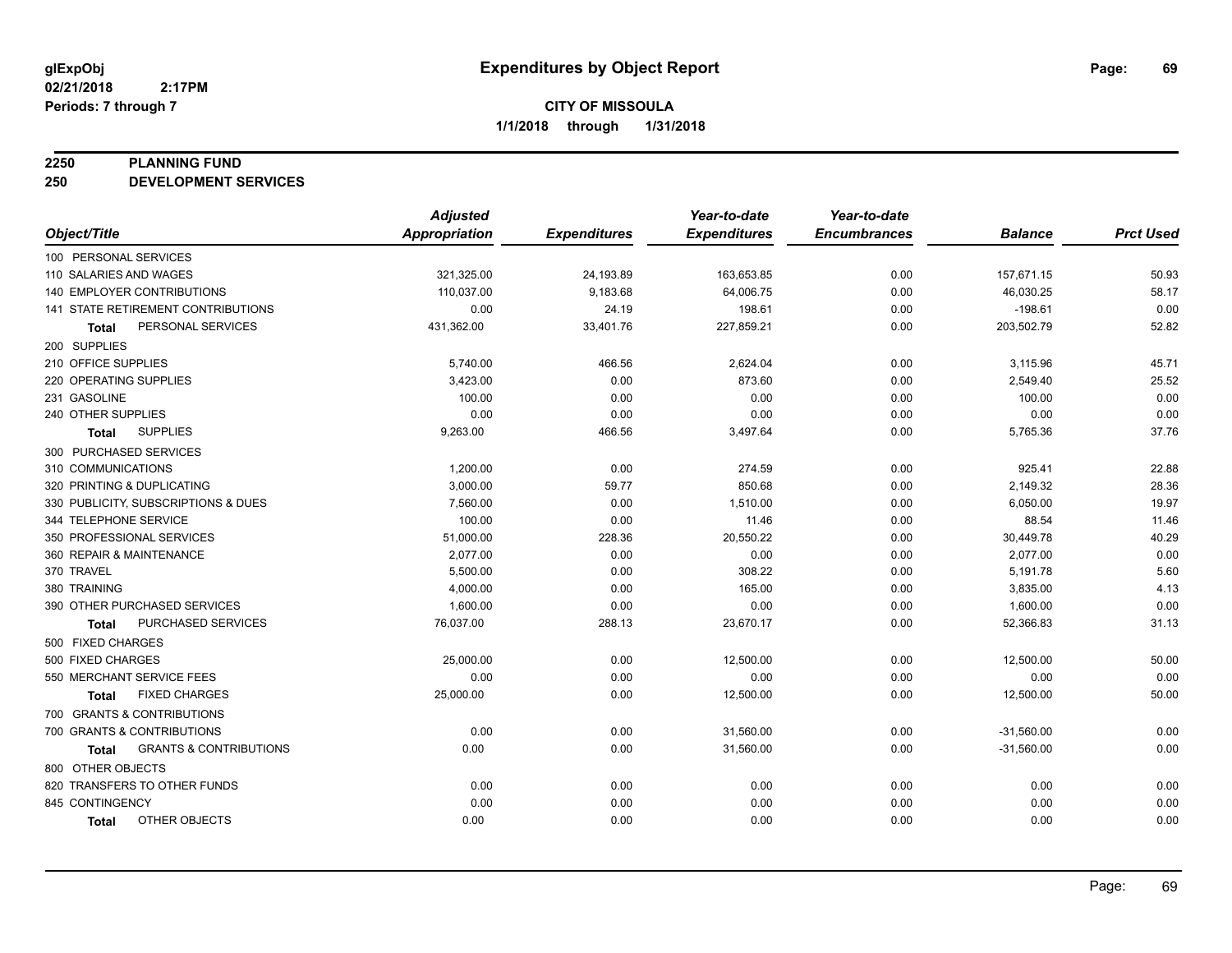| glExpObj<br>02/21/2018 | 2:17PM               | <b>Expenditures by Object Report</b> |                                                 |            |      |            |  |       |
|------------------------|----------------------|--------------------------------------|-------------------------------------------------|------------|------|------------|--|-------|
| Periods: 7 through 7   |                      | 1/1/2018                             | <b>CITY OF MISSOULA</b><br>1/31/2018<br>through |            |      |            |  |       |
| 2250                   | <b>PLANNING FUND</b> |                                      |                                                 |            |      |            |  |       |
| <b>Total</b>           | DEVELOPMENT SERVICES | 541,662.00                           | 34,156.45                                       | 299,087.02 | 0.00 | 242,574.98 |  | 55.22 |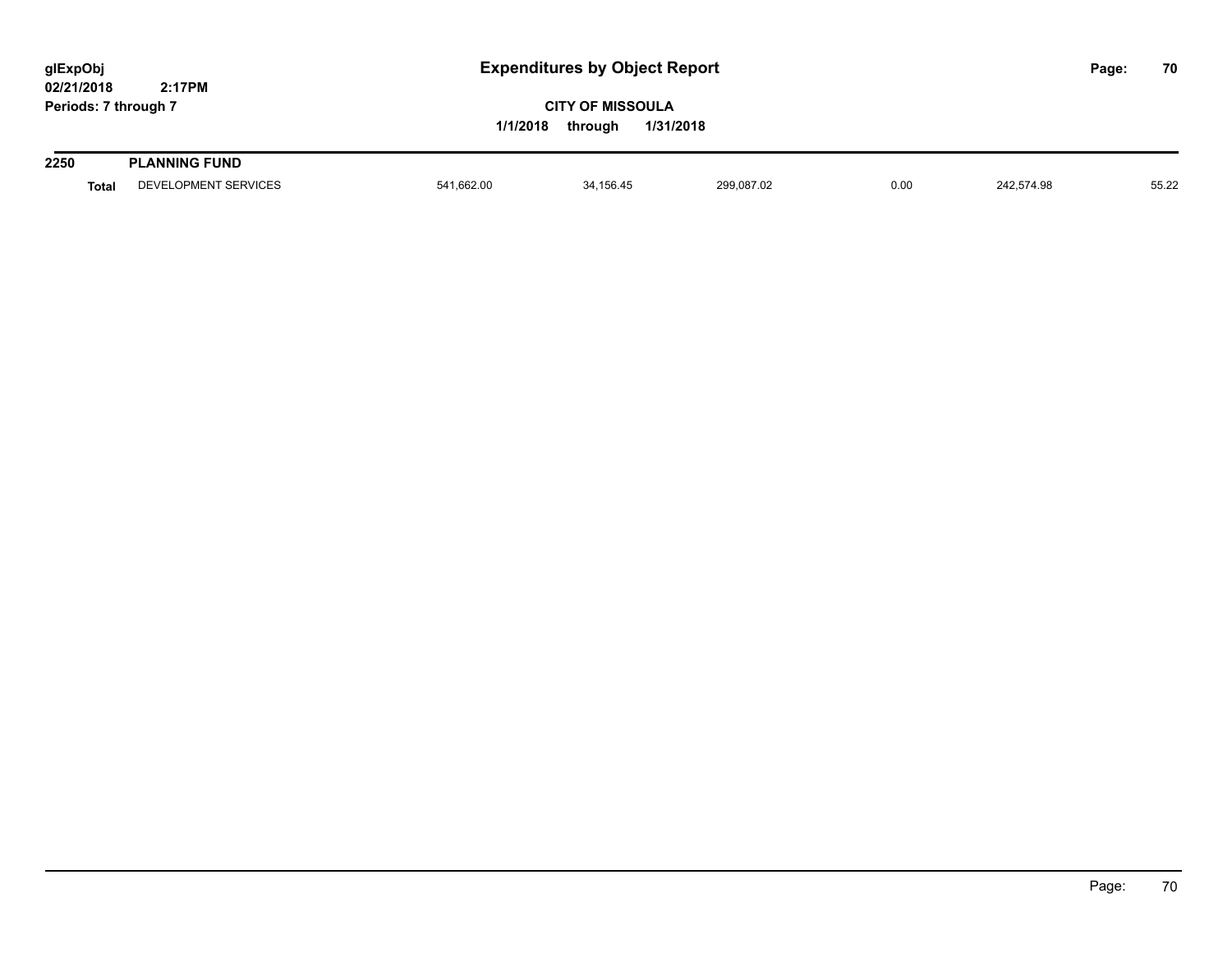**2250 PLANNING FUND**

|                                                   | <b>Adjusted</b>      |                     | Year-to-date        | Year-to-date        |                |                  |
|---------------------------------------------------|----------------------|---------------------|---------------------|---------------------|----------------|------------------|
| Object/Title                                      | <b>Appropriation</b> | <b>Expenditures</b> | <b>Expenditures</b> | <b>Encumbrances</b> | <b>Balance</b> | <b>Prct Used</b> |
| 100 PERSONAL SERVICES                             |                      |                     |                     |                     |                |                  |
| 110 SALARIES AND WAGES                            | 321,325.00           | 24,193.89           | 163,653.85          | 0.00                | 157,671.15     | 50.93            |
| <b>140 EMPLOYER CONTRIBUTIONS</b>                 | 110,037.00           | 9,183.68            | 64,006.75           | 0.00                | 46,030.25      | 58.17            |
| 141 STATE RETIREMENT CONTRIBUTIONS                | 0.00                 | 24.19               | 198.61              | 0.00                | $-198.61$      | 0.00             |
| PERSONAL SERVICES<br><b>Total</b>                 | 431,362.00           | 33,401.76           | 227,859.21          | 0.00                | 203,502.79     | 52.82            |
| 200 SUPPLIES                                      |                      |                     |                     |                     |                |                  |
| 210 OFFICE SUPPLIES                               | 5,740.00             | 466.56              | 2,624.04            | 0.00                | 3,115.96       | 45.71            |
| 220 OPERATING SUPPLIES                            | 3,423.00             | 0.00                | 873.60              | 0.00                | 2,549.40       | 25.52            |
| 231 GASOLINE                                      | 100.00               | 0.00                | 0.00                | 0.00                | 100.00         | 0.00             |
| 240 OTHER SUPPLIES                                | 0.00                 | 0.00                | 0.00                | 0.00                | 0.00           | 0.00             |
| <b>SUPPLIES</b><br>Total                          | 9,263.00             | 466.56              | 3,497.64            | 0.00                | 5,765.36       | 37.76            |
| 300 PURCHASED SERVICES                            |                      |                     |                     |                     |                |                  |
| 310 COMMUNICATIONS                                | 1,200.00             | 0.00                | 274.59              | 0.00                | 925.41         | 22.88            |
| 320 PRINTING & DUPLICATING                        | 3,000.00             | 59.77               | 850.68              | 0.00                | 2,149.32       | 28.36            |
| 330 PUBLICITY, SUBSCRIPTIONS & DUES               | 7,560.00             | 0.00                | 1,510.00            | 0.00                | 6,050.00       | 19.97            |
| 344 TELEPHONE SERVICE                             | 100.00               | 0.00                | 11.46               | 0.00                | 88.54          | 11.46            |
| 350 PROFESSIONAL SERVICES                         | 51,000.00            | 228.36              | 20,550.22           | 0.00                | 30,449.78      | 40.29            |
| 360 REPAIR & MAINTENANCE                          | 2,077.00             | 0.00                | 0.00                | 0.00                | 2,077.00       | 0.00             |
| 370 TRAVEL                                        | 5,500.00             | 0.00                | 308.22              | 0.00                | 5,191.78       | 5.60             |
| 380 TRAINING                                      | 4,000.00             | 0.00                | 165.00              | 0.00                | 3,835.00       | 4.13             |
| 390 OTHER PURCHASED SERVICES                      | 1,600.00             | 0.00                | 0.00                | 0.00                | 1,600.00       | 0.00             |
| <b>PURCHASED SERVICES</b><br><b>Total</b>         | 76,037.00            | 288.13              | 23,670.17           | 0.00                | 52,366.83      | 31.13            |
| 500 FIXED CHARGES                                 |                      |                     |                     |                     |                |                  |
| 500 FIXED CHARGES                                 | 25,000.00            | 0.00                | 12,500.00           | 0.00                | 12,500.00      | 50.00            |
| 550 MERCHANT SERVICE FEES                         | 0.00                 | 0.00                | 0.00                | 0.00                | 0.00           | 0.00             |
| <b>FIXED CHARGES</b><br>Total                     | 25,000.00            | 0.00                | 12,500.00           | 0.00                | 12,500.00      | 50.00            |
| 700 GRANTS & CONTRIBUTIONS                        |                      |                     |                     |                     |                |                  |
| 700 GRANTS & CONTRIBUTIONS                        | 0.00                 | 0.00                | 31,560.00           | 0.00                | $-31,560.00$   | 0.00             |
| <b>GRANTS &amp; CONTRIBUTIONS</b><br><b>Total</b> | 0.00                 | 0.00                | 31,560.00           | 0.00                | $-31,560.00$   | 0.00             |
| 800 OTHER OBJECTS                                 |                      |                     |                     |                     |                |                  |
| 820 TRANSFERS TO OTHER FUNDS                      | 0.00                 | 0.00                | 0.00                | 0.00                | 0.00           | 0.00             |
| 845 CONTINGENCY                                   | 0.00                 | 0.00                | 0.00                | 0.00                | 0.00           | 0.00             |
| <b>OTHER OBJECTS</b><br><b>Total</b>              | 0.00                 | 0.00                | 0.00                | 0.00                | 0.00           | 0.00             |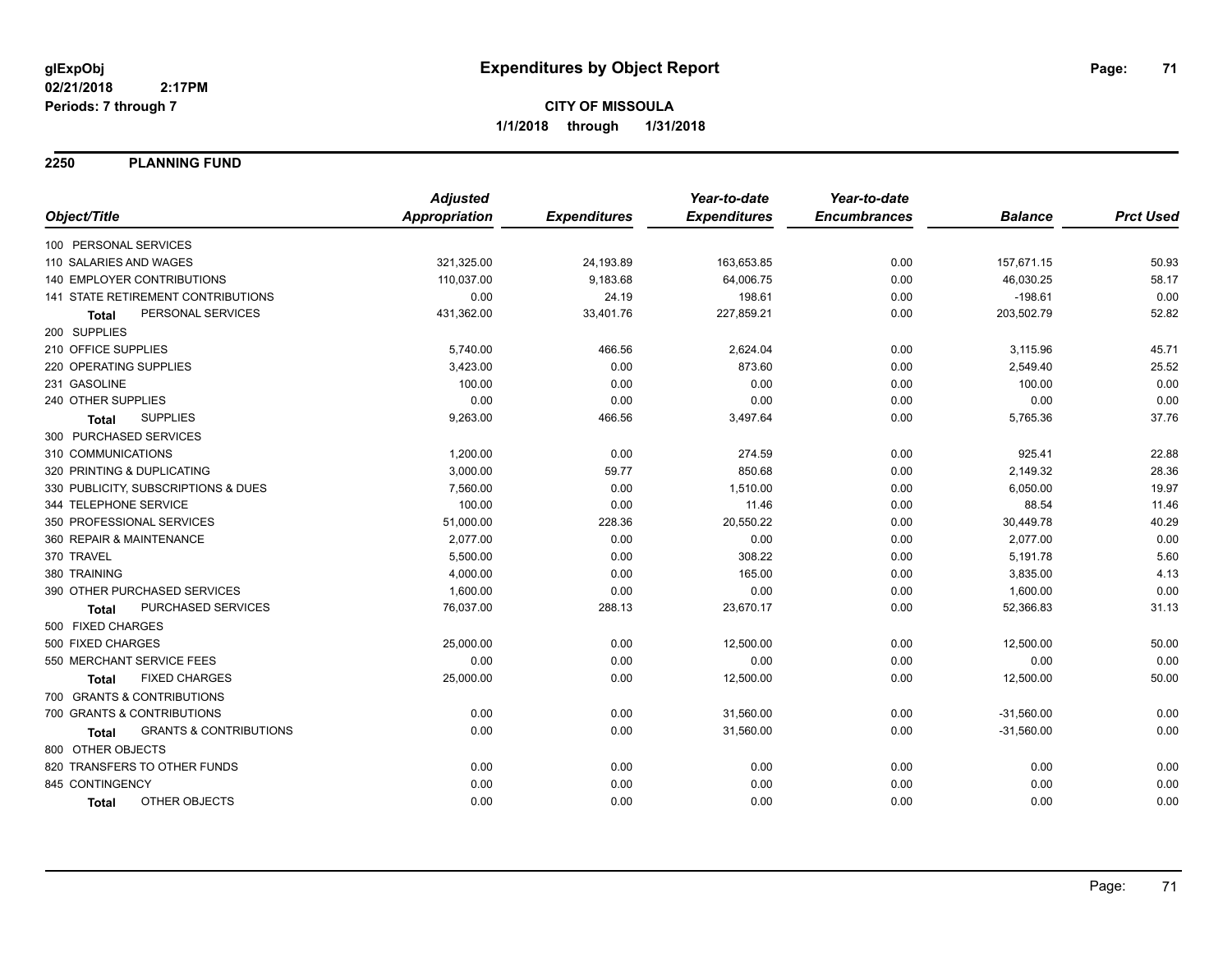# **CITY OF MISSOULA 1/1/2018 through 1/31/2018**

**Total** PLANNING FUND 65.22 **541,662.00** 541,662.00 34,156.45 299,087.02 399,087.02 0.00 242,574.98 55.22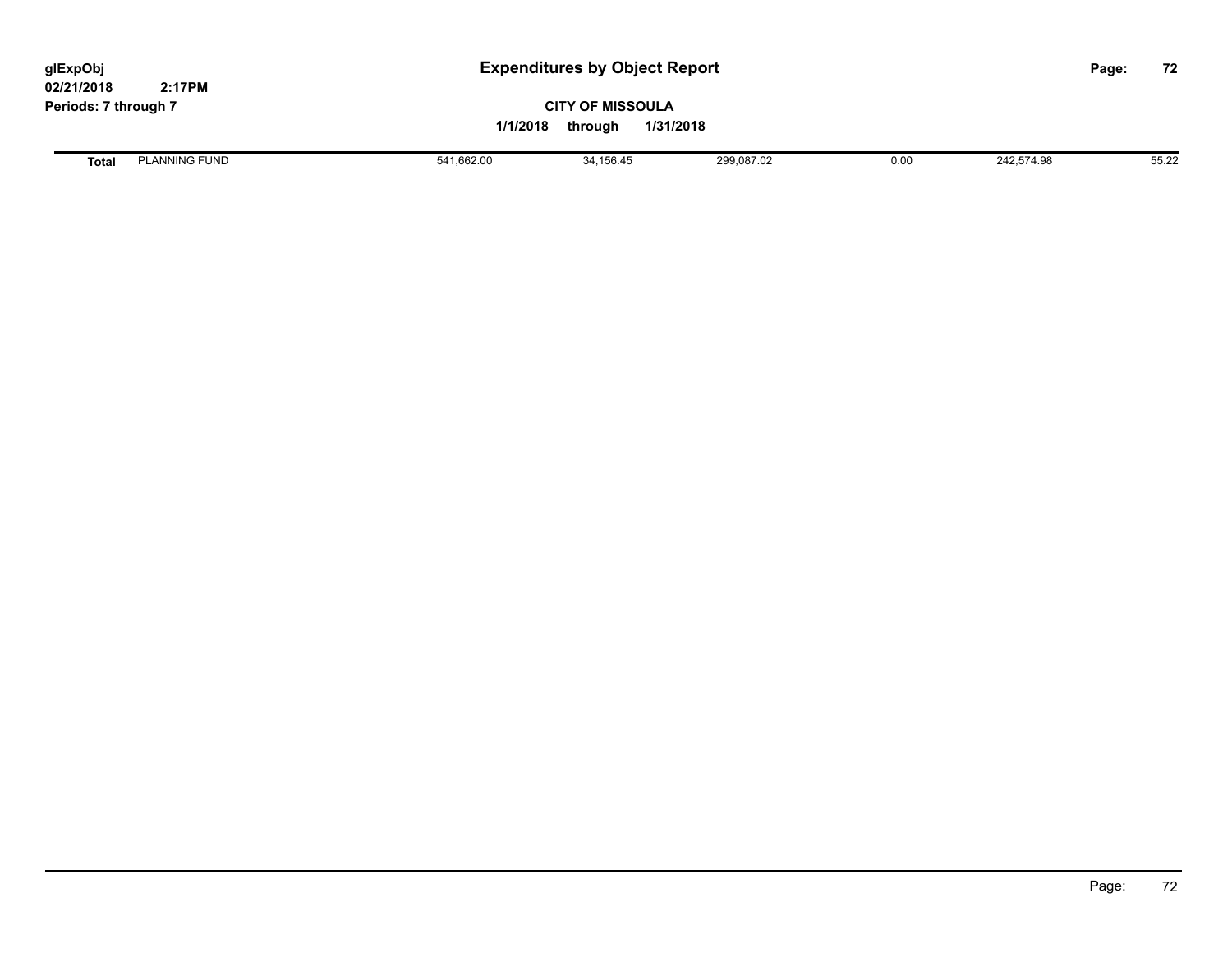## **CITY OF MISSOULA 1/1/2018 through 1/31/2018**

#### **2310 PUBLIC SAFETY INFORMATION SYSTEMS**

**310 BUILDING INSPECTION**

|                        |                            | <b>Adjusted</b>      |                     | Year-to-date        | Year-to-date        |                |                  |
|------------------------|----------------------------|----------------------|---------------------|---------------------|---------------------|----------------|------------------|
| Object/Title           |                            | <b>Appropriation</b> | <b>Expenditures</b> | <b>Expenditures</b> | <b>Encumbrances</b> | <b>Balance</b> | <b>Prct Used</b> |
| 200 SUPPLIES           |                            |                      |                     |                     |                     |                |                  |
| 210 OFFICE SUPPLIES    |                            | 0.00                 | 0.00                | 0.00                | 0.00                | 0.00           | 0.00             |
| 220 OPERATING SUPPLIES |                            | 0.00                 | 0.00                | 0.00                | 0.00                | 0.00           | 0.00             |
| <b>Total</b>           | <b>SUPPLIES</b>            | 0.00                 | 0.00                | 0.00                | 0.00                | 0.00           | 0.00             |
| 500 FIXED CHARGES      |                            |                      |                     |                     |                     |                |                  |
|                        | 550 MERCHANT SERVICE FEES  | 0.00                 | 0.00                | 0.00                | 0.00                | 0.00           | 0.00             |
| Total                  | <b>FIXED CHARGES</b>       | 0.00                 | 0.00                | 0.00                | 0.00                | 0.00           | 0.00             |
| 800 OTHER OBJECTS      |                            |                      |                     |                     |                     |                |                  |
| 845 CONTINGENCY        |                            | 0.00                 | 0.00                | 0.00                | 0.00                | 0.00           | 0.00             |
| <b>Total</b>           | OTHER OBJECTS              | 0.00                 | 0.00                | 0.00                | 0.00                | 0.00           | 0.00             |
| 900 CAPITAL OUTLAY     |                            |                      |                     |                     |                     |                |                  |
|                        | 940 MACHINERY & EQUIPMENT  | 0.00                 | 0.00                | 0.00                | 0.00                | 0.00           | 0.00             |
| Total                  | <b>CAPITAL OUTLAY</b>      | 0.00                 | 0.00                | 0.00                | 0.00                | 0.00           | 0.00             |
| <b>Total</b>           | <b>BUILDING INSPECTION</b> | 0.00                 | 0.00                | 0.00                | 0.00                | 0.00           | 0.00             |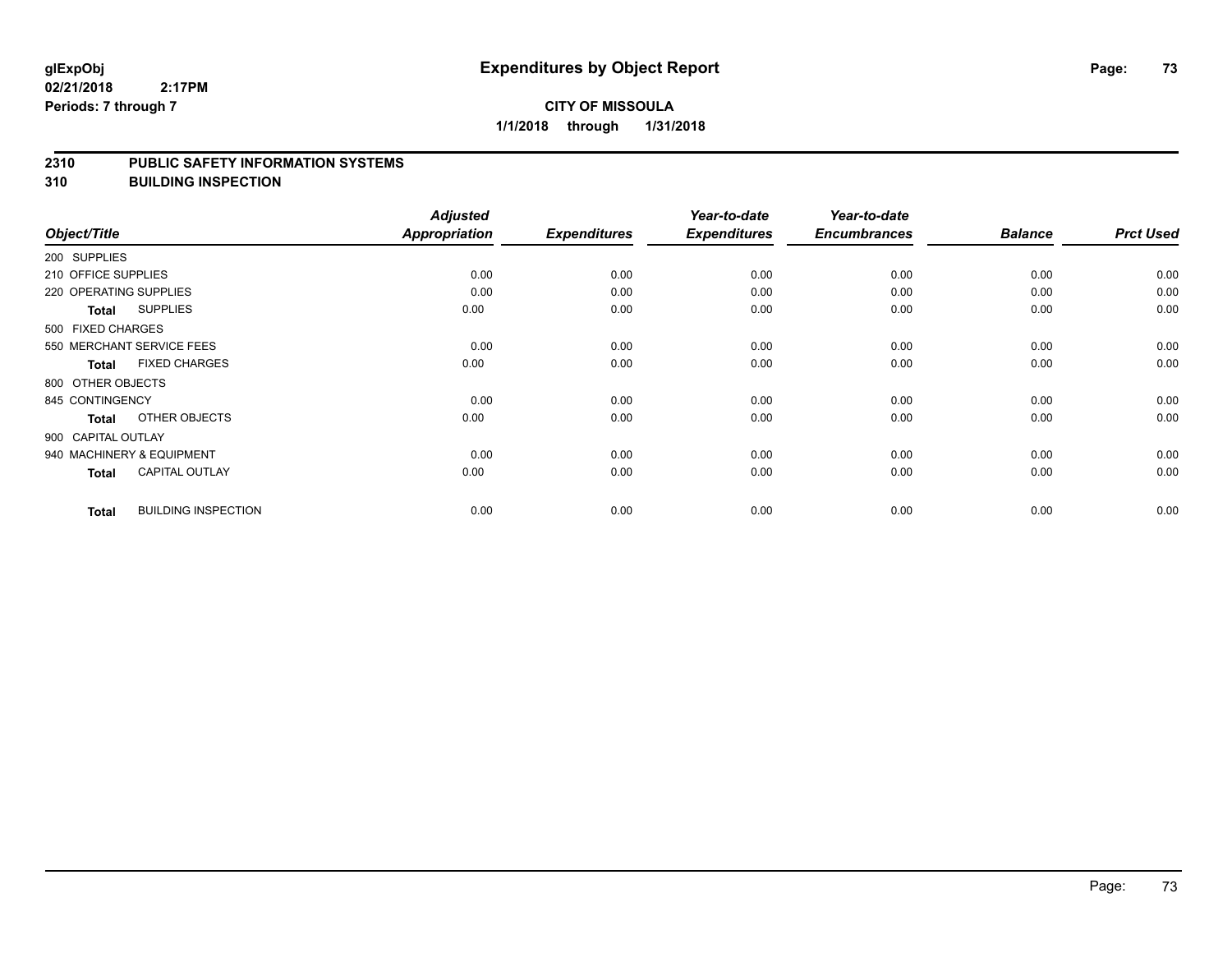**CITY OF MISSOULA 1/1/2018 through 1/31/2018**

## **2310 PUBLIC SAFETY INFORMATION SYSTEMS**

| Object/Title           |                                   | <b>Adjusted</b><br>Appropriation | <b>Expenditures</b> | Year-to-date<br><b>Expenditures</b> | Year-to-date<br><b>Encumbrances</b> | <b>Balance</b> | <b>Prct Used</b> |
|------------------------|-----------------------------------|----------------------------------|---------------------|-------------------------------------|-------------------------------------|----------------|------------------|
| 200 SUPPLIES           |                                   |                                  |                     |                                     |                                     |                |                  |
| 210 OFFICE SUPPLIES    |                                   | 0.00                             | 0.00                | 0.00                                | 0.00                                | 0.00           | 0.00             |
| 220 OPERATING SUPPLIES |                                   | 0.00                             | 0.00                | 0.00                                | 0.00                                | 0.00           | 0.00             |
| <b>Total</b>           | <b>SUPPLIES</b>                   | 0.00                             | 0.00                | 0.00                                | 0.00                                | 0.00           | 0.00             |
| 500 FIXED CHARGES      |                                   |                                  |                     |                                     |                                     |                |                  |
|                        | 550 MERCHANT SERVICE FEES         | 0.00                             | 0.00                | 0.00                                | 0.00                                | 0.00           | 0.00             |
| <b>Total</b>           | <b>FIXED CHARGES</b>              | 0.00                             | 0.00                | 0.00                                | 0.00                                | 0.00           | 0.00             |
| 800 OTHER OBJECTS      |                                   |                                  |                     |                                     |                                     |                |                  |
| 845 CONTINGENCY        |                                   | 0.00                             | 0.00                | 0.00                                | 0.00                                | 0.00           | 0.00             |
| <b>Total</b>           | OTHER OBJECTS                     | 0.00                             | 0.00                | 0.00                                | 0.00                                | 0.00           | 0.00             |
| 900 CAPITAL OUTLAY     |                                   |                                  |                     |                                     |                                     |                |                  |
|                        | 940 MACHINERY & EQUIPMENT         | 0.00                             | 0.00                | 0.00                                | 0.00                                | 0.00           | 0.00             |
| <b>Total</b>           | <b>CAPITAL OUTLAY</b>             | 0.00                             | 0.00                | 0.00                                | 0.00                                | 0.00           | 0.00             |
| <b>Total</b>           | PUBLIC SAFETY INFORMATION SYSTEM! | 0.00                             | 0.00                | 0.00                                | 0.00                                | 0.00           | 0.00             |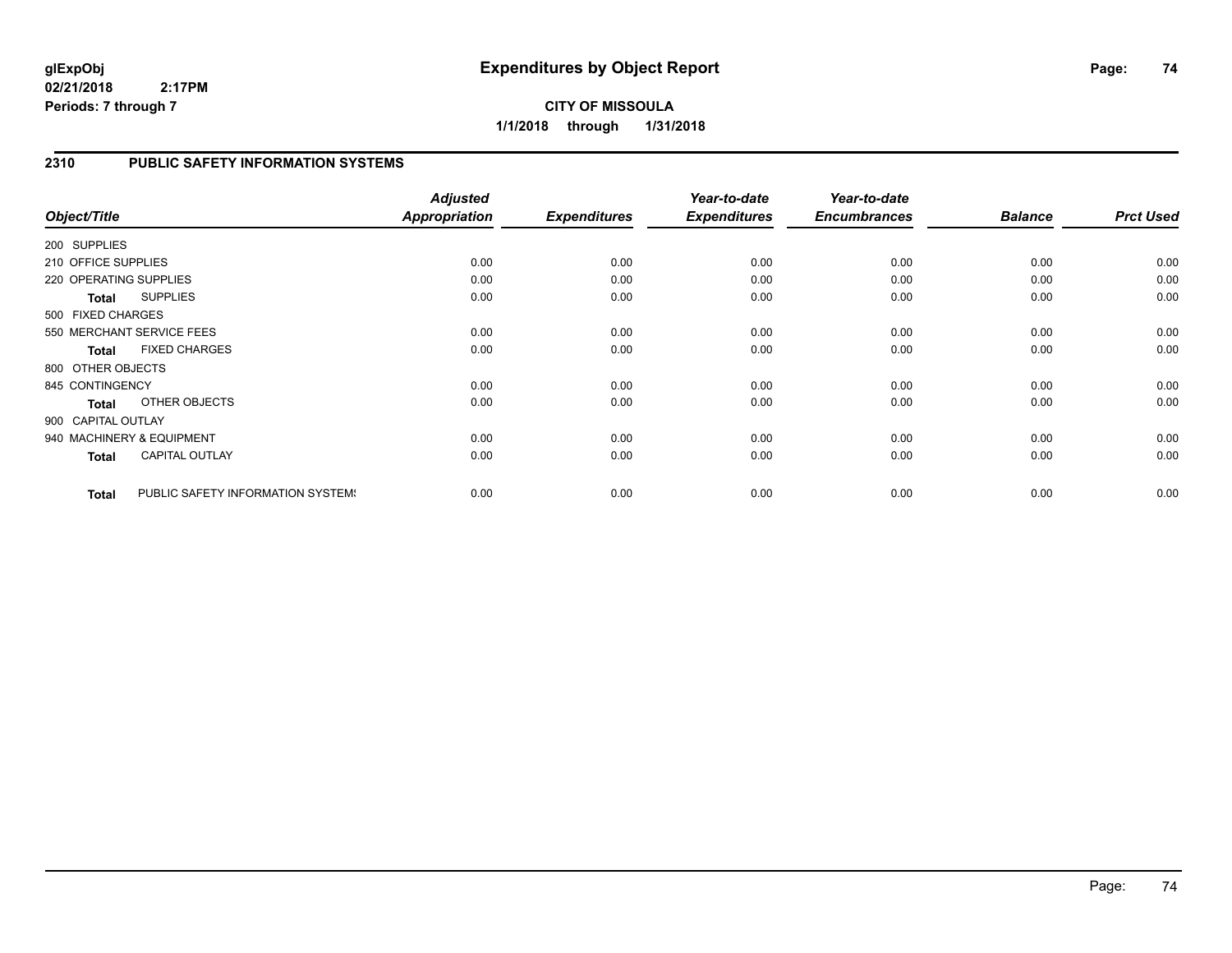### **2321 IMPACT FEE FUND**

|                    |                                         | <b>Adjusted</b> |                     | Year-to-date        | Year-to-date        |                |                  |
|--------------------|-----------------------------------------|-----------------|---------------------|---------------------|---------------------|----------------|------------------|
| Object/Title       |                                         | Appropriation   | <b>Expenditures</b> | <b>Expenditures</b> | <b>Encumbrances</b> | <b>Balance</b> | <b>Prct Used</b> |
|                    | 300 PURCHASED SERVICES                  |                 |                     |                     |                     |                |                  |
|                    | 350 PROFESSIONAL SERVICES               | 0.00            | 0.00                | 5,370.00            | 0.00                | $-5,370.00$    | 0.00             |
| Total              | <b>PURCHASED SERVICES</b>               | 0.00            | 0.00                | 5,370.00            | 0.00                | $-5,370.00$    | 0.00             |
| 500 FIXED CHARGES  |                                         |                 |                     |                     |                     |                |                  |
|                    | 550 MERCHANT SERVICE FEES               | 0.00            | 0.00                | 0.00                | 0.00                | 0.00           | 0.00             |
| <b>Total</b>       | <b>FIXED CHARGES</b>                    | 0.00            | 0.00                | 0.00                | 0.00                | 0.00           | 0.00             |
|                    | 700 GRANTS & CONTRIBUTIONS              |                 |                     |                     |                     |                |                  |
|                    | 700 GRANTS & CONTRIBUTIONS              | 0.00            | 0.00                | 0.00                | 0.00                | 0.00           | 0.00             |
| <b>Total</b>       | <b>GRANTS &amp; CONTRIBUTIONS</b>       | 0.00            | 0.00                | 0.00                | 0.00                | 0.00           | 0.00             |
| 800 OTHER OBJECTS  |                                         |                 |                     |                     |                     |                |                  |
|                    | 820 TRANSFERS TO OTHER FUNDS            | 0.00            | 0.00                | 0.00                | 0.00                | 0.00           | 0.00             |
| <b>Total</b>       | OTHER OBJECTS                           | 0.00            | 0.00                | 0.00                | 0.00                | 0.00           | 0.00             |
| 900 CAPITAL OUTLAY |                                         |                 |                     |                     |                     |                |                  |
| 930 IMPROVEMENTS   |                                         | 3,205,295.00    | 7,989.25            | 157,801.37          | 0.00                | 3,047,493.63   | 4.92             |
|                    | 940 CONFINED SPACE RESCUE TRAINING PROP | 0.00            | 1,410.25            | 36,237.07           | 0.00                | $-36,237.07$   | 0.00             |
| <b>Total</b>       | <b>CAPITAL OUTLAY</b>                   | 3,205,295.00    | 9,399.50            | 194,038.44          | 0.00                | 3,011,256.56   | 6.05             |
| <b>Total</b>       | NON-DEPARTMENTAL                        | 3,205,295.00    | 9,399.50            | 199,408.44          | 0.00                | 3,005,886.56   | 6.22             |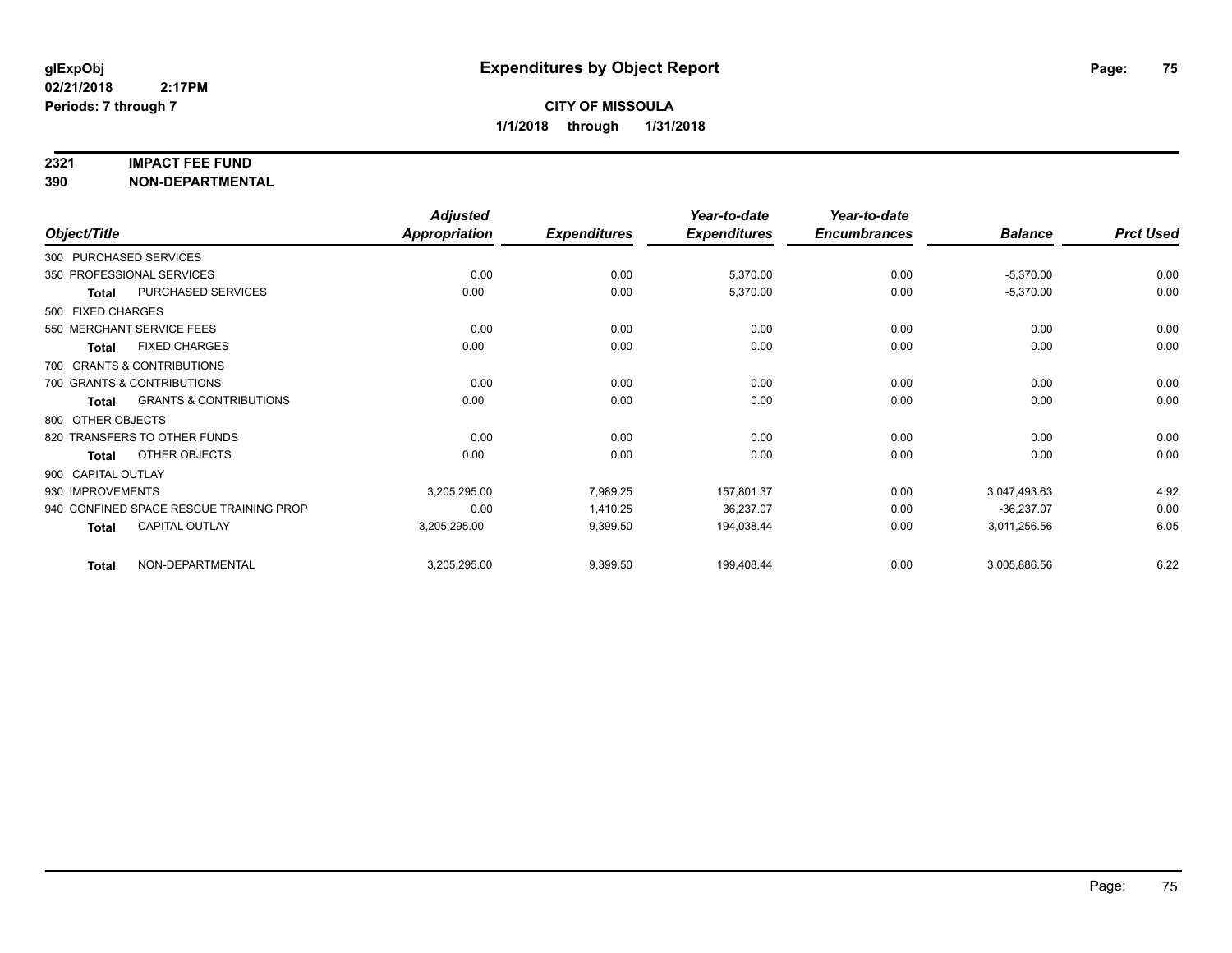### **2321 IMPACT FEE FUND**

|                            |                                         | <b>Adjusted</b> |                     | Year-to-date        | Year-to-date        |                |                  |
|----------------------------|-----------------------------------------|-----------------|---------------------|---------------------|---------------------|----------------|------------------|
| Object/Title               |                                         | Appropriation   | <b>Expenditures</b> | <b>Expenditures</b> | <b>Encumbrances</b> | <b>Balance</b> | <b>Prct Used</b> |
| 300 PURCHASED SERVICES     |                                         |                 |                     |                     |                     |                |                  |
| 350 PROFESSIONAL SERVICES  |                                         | 0.00            | 0.00                | 5,370.00            | 0.00                | $-5,370.00$    | 0.00             |
| <b>Total</b>               | PURCHASED SERVICES                      | 0.00            | 0.00                | 5,370.00            | 0.00                | $-5,370.00$    | 0.00             |
| 500 FIXED CHARGES          |                                         |                 |                     |                     |                     |                |                  |
| 550 MERCHANT SERVICE FEES  |                                         | 0.00            | 0.00                | 0.00                | 0.00                | 0.00           | 0.00             |
| <b>Total</b>               | <b>FIXED CHARGES</b>                    | 0.00            | 0.00                | 0.00                | 0.00                | 0.00           | 0.00             |
| 700 GRANTS & CONTRIBUTIONS |                                         |                 |                     |                     |                     |                |                  |
| 700 GRANTS & CONTRIBUTIONS |                                         | 0.00            | 0.00                | 0.00                | 0.00                | 0.00           | 0.00             |
| <b>Total</b>               | <b>GRANTS &amp; CONTRIBUTIONS</b>       | 0.00            | 0.00                | 0.00                | 0.00                | 0.00           | 0.00             |
| 800 OTHER OBJECTS          |                                         |                 |                     |                     |                     |                |                  |
|                            | 820 TRANSFERS TO OTHER FUNDS            | 0.00            | 0.00                | 0.00                | 0.00                | 0.00           | 0.00             |
| Total                      | OTHER OBJECTS                           | 0.00            | 0.00                | 0.00                | 0.00                | 0.00           | 0.00             |
| 900 CAPITAL OUTLAY         |                                         |                 |                     |                     |                     |                |                  |
| 930 IMPROVEMENTS           |                                         | 3,205,295.00    | 7,989.25            | 157,801.37          | 0.00                | 3,047,493.63   | 4.92             |
|                            | 940 CONFINED SPACE RESCUE TRAINING PROP | 0.00            | 1,410.25            | 36,237.07           | 0.00                | $-36,237.07$   | 0.00             |
| <b>Total</b>               | <b>CAPITAL OUTLAY</b>                   | 3,205,295.00    | 9,399.50            | 194,038.44          | 0.00                | 3,011,256.56   | 6.05             |
| <b>Total</b>               | <b>IMPACT FEE FUND</b>                  | 3,205,295.00    | 9,399.50            | 199,408.44          | 0.00                | 3,005,886.56   | 6.22             |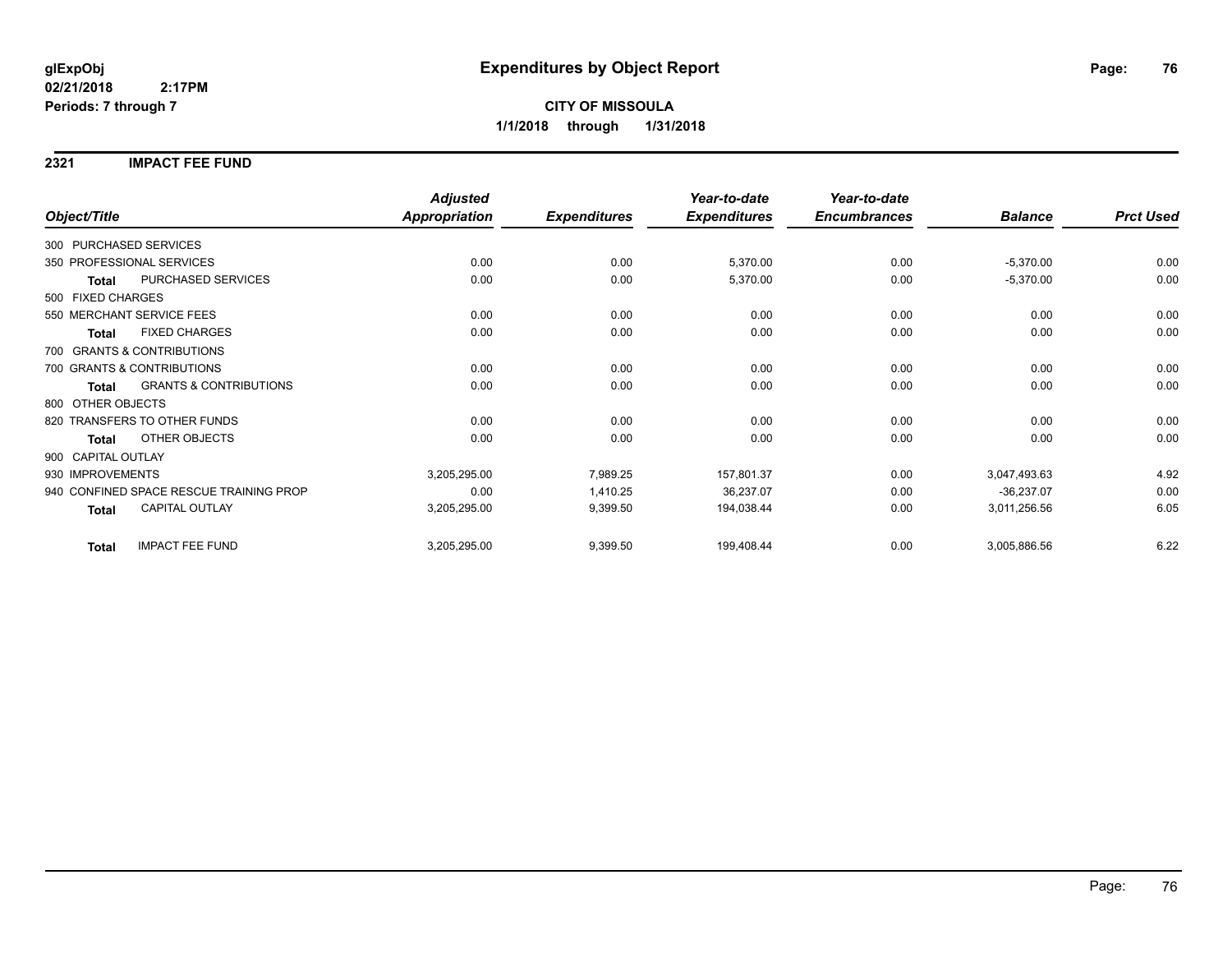#### **2322 GEORGE ELMER/CATTLE DR INTERSECTION**

| Object/Title       |                              | <b>Adjusted</b><br><b>Appropriation</b> | <b>Expenditures</b> | Year-to-date<br><b>Expenditures</b> | Year-to-date<br><b>Encumbrances</b> | <b>Balance</b> | <b>Prct Used</b> |
|--------------------|------------------------------|-----------------------------------------|---------------------|-------------------------------------|-------------------------------------|----------------|------------------|
|                    | 300 PURCHASED SERVICES       |                                         |                     |                                     |                                     |                |                  |
|                    | 350 PROFESSIONAL SERVICES    | 15,000.00                               | 0.00                | 0.00                                | 0.00                                | 15,000.00      | 0.00             |
| <b>Total</b>       | PURCHASED SERVICES           | 15,000.00                               | 0.00                | 0.00                                | 0.00                                | 15,000.00      | 0.00             |
| 500 FIXED CHARGES  |                              |                                         |                     |                                     |                                     |                |                  |
|                    | 550 MERCHANT SERVICE FEES    | 0.00                                    | 0.00                | 0.00                                | 0.00                                | 0.00           | 0.00             |
| Total              | <b>FIXED CHARGES</b>         | 0.00                                    | 0.00                | 0.00                                | 0.00                                | 0.00           | 0.00             |
| 800 OTHER OBJECTS  |                              |                                         |                     |                                     |                                     |                |                  |
|                    | 820 TRANSFERS TO OTHER FUNDS | 0.00                                    | 0.00                | 0.00                                | 0.00                                | 0.00           | 0.00             |
| <b>Total</b>       | OTHER OBJECTS                | 0.00                                    | 0.00                | 0.00                                | 0.00                                | 0.00           | 0.00             |
| 900 CAPITAL OUTLAY |                              |                                         |                     |                                     |                                     |                |                  |
| 930 IMPROVEMENTS   |                              | 0.00                                    | 0.00                | 0.00                                | 0.00                                | 0.00           | 0.00             |
| <b>Total</b>       | <b>CAPITAL OUTLAY</b>        | 0.00                                    | 0.00                | 0.00                                | 0.00                                | 0.00           | 0.00             |
| <b>Total</b>       | NON-DEPARTMENTAL             | 15,000.00                               | 0.00                | 0.00                                | 0.00                                | 15,000.00      | 0.00             |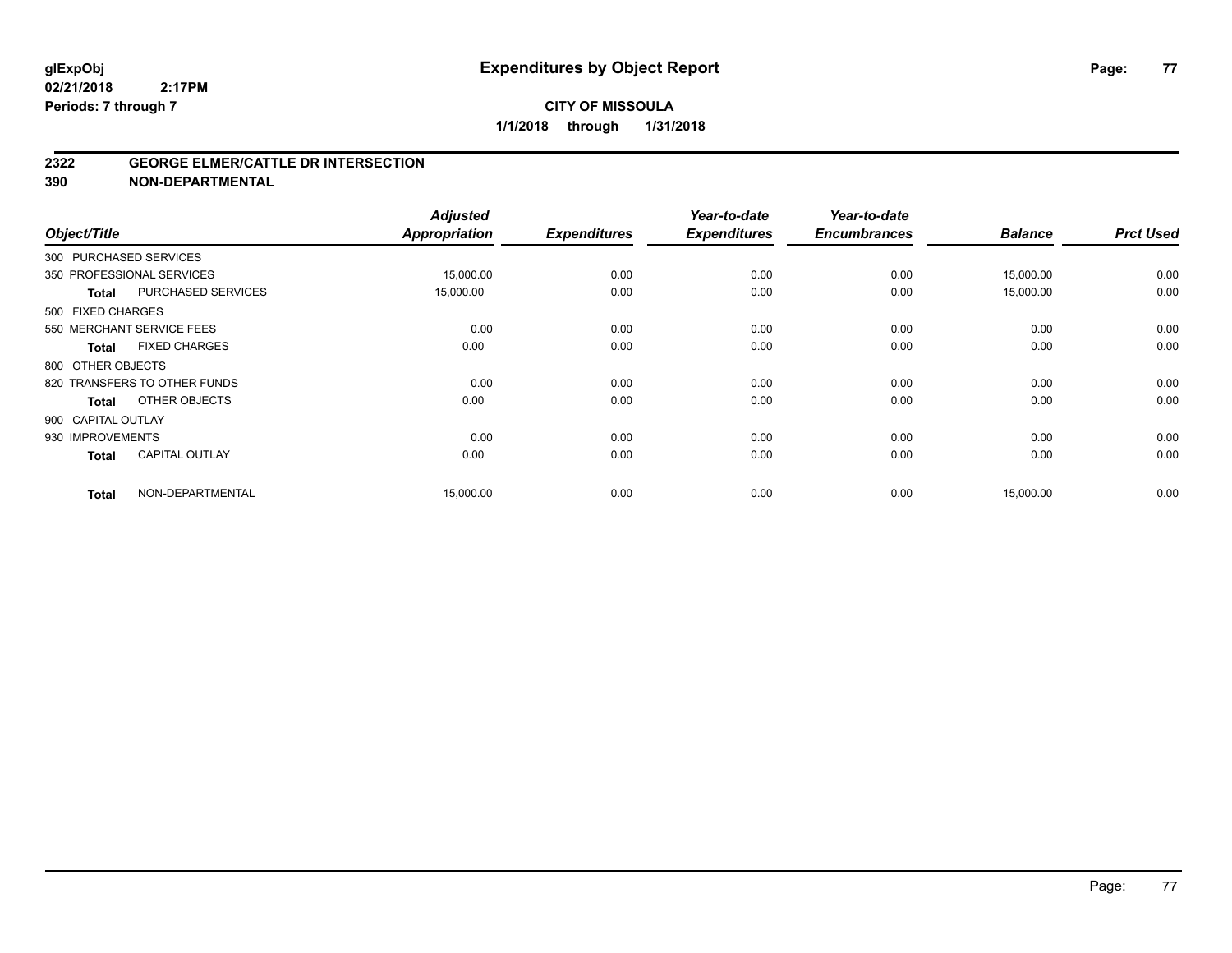**CITY OF MISSOULA 1/1/2018 through 1/31/2018**

## **2322 GEORGE ELMER/CATTLE DR INTERSECTION**

| Object/Title           |                                         | <b>Adjusted</b><br>Appropriation | <b>Expenditures</b> | Year-to-date<br><b>Expenditures</b> | Year-to-date<br><b>Encumbrances</b> | <b>Balance</b> | <b>Prct Used</b> |
|------------------------|-----------------------------------------|----------------------------------|---------------------|-------------------------------------|-------------------------------------|----------------|------------------|
| 300 PURCHASED SERVICES |                                         |                                  |                     |                                     |                                     |                |                  |
|                        | 350 PROFESSIONAL SERVICES               | 15,000.00                        | 0.00                | 0.00                                | 0.00                                | 15,000.00      | 0.00             |
| <b>Total</b>           | PURCHASED SERVICES                      | 15,000.00                        | 0.00                | 0.00                                | 0.00                                | 15,000.00      | 0.00             |
| 500 FIXED CHARGES      |                                         |                                  |                     |                                     |                                     |                |                  |
|                        | 550 MERCHANT SERVICE FEES               | 0.00                             | 0.00                | 0.00                                | 0.00                                | 0.00           | 0.00             |
| <b>Total</b>           | <b>FIXED CHARGES</b>                    | 0.00                             | 0.00                | 0.00                                | 0.00                                | 0.00           | 0.00             |
| 800 OTHER OBJECTS      |                                         |                                  |                     |                                     |                                     |                |                  |
|                        | 820 TRANSFERS TO OTHER FUNDS            | 0.00                             | 0.00                | 0.00                                | 0.00                                | 0.00           | 0.00             |
| <b>Total</b>           | OTHER OBJECTS                           | 0.00                             | 0.00                | 0.00                                | 0.00                                | 0.00           | 0.00             |
| 900 CAPITAL OUTLAY     |                                         |                                  |                     |                                     |                                     |                |                  |
| 930 IMPROVEMENTS       |                                         | 0.00                             | 0.00                | 0.00                                | 0.00                                | 0.00           | 0.00             |
| <b>Total</b>           | <b>CAPITAL OUTLAY</b>                   | 0.00                             | 0.00                | 0.00                                | 0.00                                | 0.00           | 0.00             |
| <b>Total</b>           | <b>GEORGE ELMER/CATTLE DR INTERSECT</b> | 15,000.00                        | 0.00                | 0.00                                | 0.00                                | 15,000.00      | 0.00             |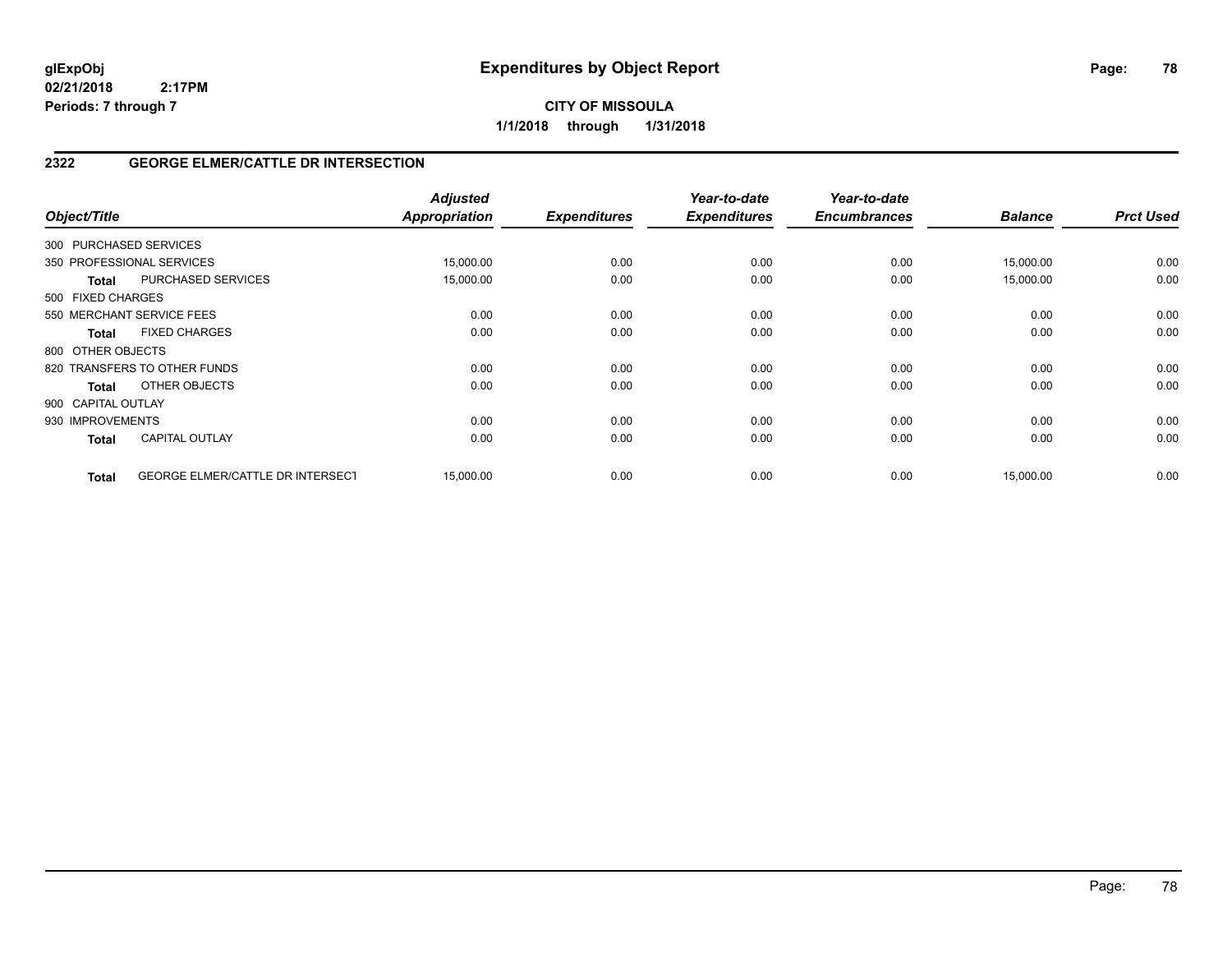**2365 PUBLIC ART FUND**

**220 MAYOR**

|                            |                              | <b>Adjusted</b>      |                     | Year-to-date        | Year-to-date        |                |                  |
|----------------------------|------------------------------|----------------------|---------------------|---------------------|---------------------|----------------|------------------|
| Object/Title               |                              | <b>Appropriation</b> | <b>Expenditures</b> | <b>Expenditures</b> | <b>Encumbrances</b> | <b>Balance</b> | <b>Prct Used</b> |
| 200 SUPPLIES               |                              |                      |                     |                     |                     |                |                  |
| 230 REPAIR/MAINTENANCE     |                              | 0.00                 | 0.00                | 0.00                | 0.00                | 0.00           | 0.00             |
| <b>Total</b>               | <b>SUPPLIES</b>              | 0.00                 | 0.00                | 0.00                | 0.00                | 0.00           | 0.00             |
| 300 PURCHASED SERVICES     |                              |                      |                     |                     |                     |                |                  |
| 320 PRINTING & DUPLICATING |                              | 3,000.00             | 0.00                | 30.00               | 0.00                | 2,970.00       | 1.00             |
| 350 PROFESSIONAL SERVICES  |                              | 0.00                 | 0.00                | 4,500.00            | 0.00                | $-4,500.00$    | 0.00             |
| 360 REPAIR & MAINTENANCE   |                              | 0.00                 | 0.00                | 0.00                | 0.00                | 0.00           | 0.00             |
|                            | 390 OTHER PURCHASED SERVICES | 12,943.00            | 0.00                | 0.00                | 0.00                | 12,943.00      | 0.00             |
| <b>Total</b>               | PURCHASED SERVICES           | 15,943.00            | 0.00                | 4,530.00            | 0.00                | 11,413.00      | 28.41            |
| 500 FIXED CHARGES          |                              |                      |                     |                     |                     |                |                  |
| 550 MERCHANT SERVICE FEES  |                              | 0.00                 | 0.00                | 0.00                | 0.00                | 0.00           | 0.00             |
| <b>Total</b>               | <b>FIXED CHARGES</b>         | 0.00                 | 0.00                | 0.00                | 0.00                | 0.00           | 0.00             |
| 800 OTHER OBJECTS          |                              |                      |                     |                     |                     |                |                  |
| 845 CONTINGENCY            |                              | 0.00                 | 0.00                | 0.00                | 0.00                | 0.00           | 0.00             |
| <b>Total</b>               | OTHER OBJECTS                | 0.00                 | 0.00                | 0.00                | 0.00                | 0.00           | 0.00             |
| 900 CAPITAL OUTLAY         |                              |                      |                     |                     |                     |                |                  |
| 930 IMPROVEMENTS           |                              | 0.00                 | 0.00                | 0.00                | 0.00                | 0.00           | 0.00             |
| <b>Total</b>               | CAPITAL OUTLAY               | 0.00                 | 0.00                | 0.00                | 0.00                | 0.00           | 0.00             |
| <b>Total</b>               | <b>MAYOR</b>                 | 15,943.00            | 0.00                | 4,530.00            | 0.00                | 11,413.00      | 28.41            |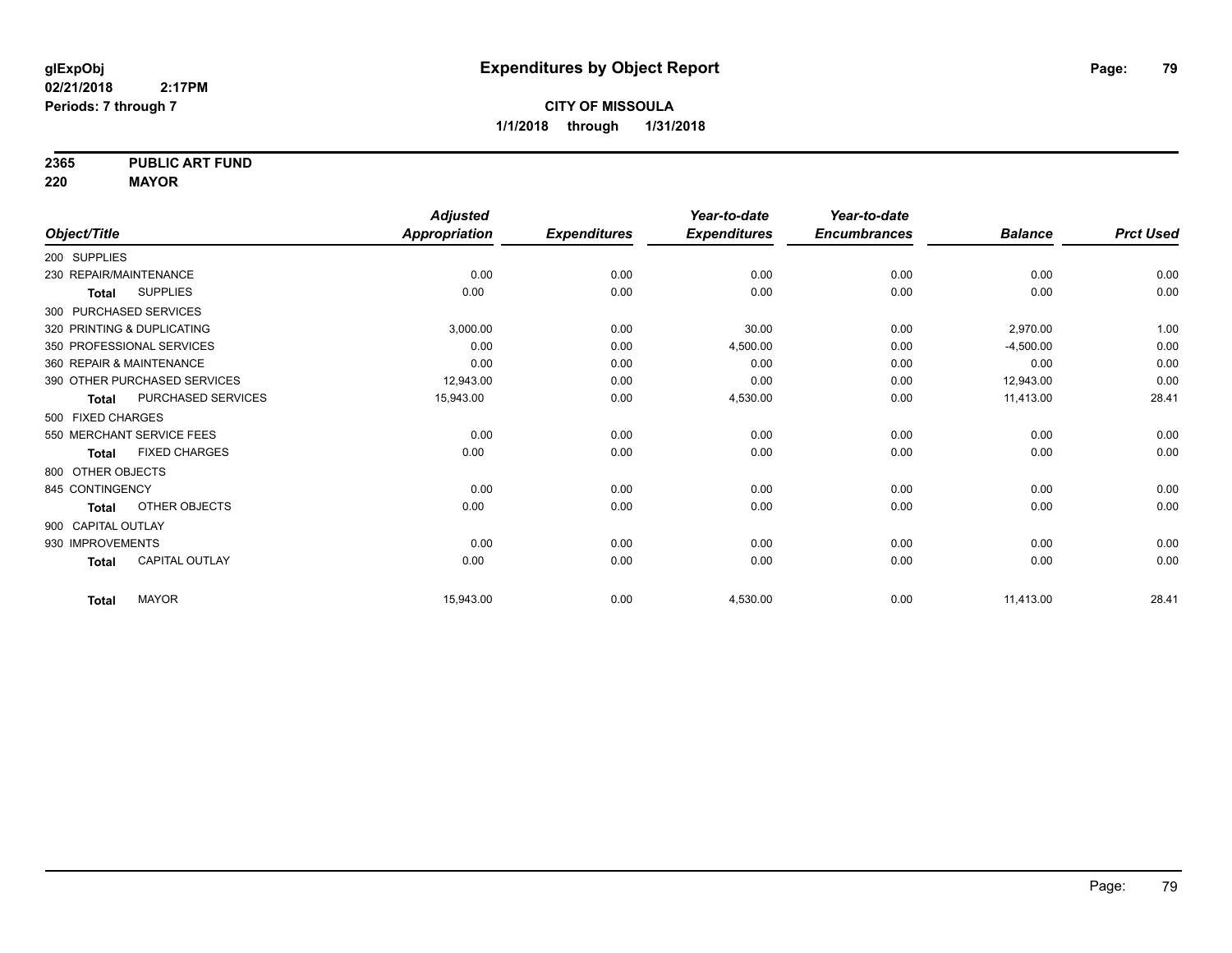### **2365 PUBLIC ART FUND**

|                                       | <b>Adjusted</b> |                     | Year-to-date        | Year-to-date        |                |                  |
|---------------------------------------|-----------------|---------------------|---------------------|---------------------|----------------|------------------|
| Object/Title                          | Appropriation   | <b>Expenditures</b> | <b>Expenditures</b> | <b>Encumbrances</b> | <b>Balance</b> | <b>Prct Used</b> |
| 200 SUPPLIES                          |                 |                     |                     |                     |                |                  |
| 230 REPAIR/MAINTENANCE                |                 | 0.00<br>0.00        | 0.00                | 0.00                | 0.00           | 0.00             |
| <b>SUPPLIES</b><br><b>Total</b>       |                 | 0.00<br>0.00        | 0.00                | 0.00                | 0.00           | 0.00             |
| 300 PURCHASED SERVICES                |                 |                     |                     |                     |                |                  |
| 320 PRINTING & DUPLICATING            | 3,000.00        | 0.00                | 30.00               | 0.00                | 2,970.00       | 1.00             |
| 350 PROFESSIONAL SERVICES             |                 | 0.00<br>0.00        | 4,500.00            | 0.00                | $-4,500.00$    | 0.00             |
| 360 REPAIR & MAINTENANCE              |                 | 0.00<br>0.00        | 0.00                | 0.00                | 0.00           | 0.00             |
| 390 OTHER PURCHASED SERVICES          | 12,943.00       | 0.00                | 0.00                | 0.00                | 12,943.00      | 0.00             |
| PURCHASED SERVICES<br><b>Total</b>    | 15,943.00       | 0.00                | 4,530.00            | 0.00                | 11,413.00      | 28.41            |
| 500 FIXED CHARGES                     |                 |                     |                     |                     |                |                  |
| 550 MERCHANT SERVICE FEES             |                 | 0.00<br>0.00        | 0.00                | 0.00                | 0.00           | 0.00             |
| <b>FIXED CHARGES</b><br><b>Total</b>  |                 | 0.00<br>0.00        | 0.00                | 0.00                | 0.00           | 0.00             |
| 800 OTHER OBJECTS                     |                 |                     |                     |                     |                |                  |
| 845 CONTINGENCY                       |                 | 0.00<br>0.00        | 0.00                | 0.00                | 0.00           | 0.00             |
| <b>OTHER OBJECTS</b><br><b>Total</b>  |                 | 0.00<br>0.00        | 0.00                | 0.00                | 0.00           | 0.00             |
| 900 CAPITAL OUTLAY                    |                 |                     |                     |                     |                |                  |
| 930 IMPROVEMENTS                      |                 | 0.00<br>0.00        | 0.00                | 0.00                | 0.00           | 0.00             |
| <b>CAPITAL OUTLAY</b><br><b>Total</b> |                 | 0.00<br>0.00        | 0.00                | 0.00                | 0.00           | 0.00             |
| PUBLIC ART FUND<br><b>Total</b>       | 15,943.00       | 0.00                | 4,530.00            | 0.00                | 11,413.00      | 28.41            |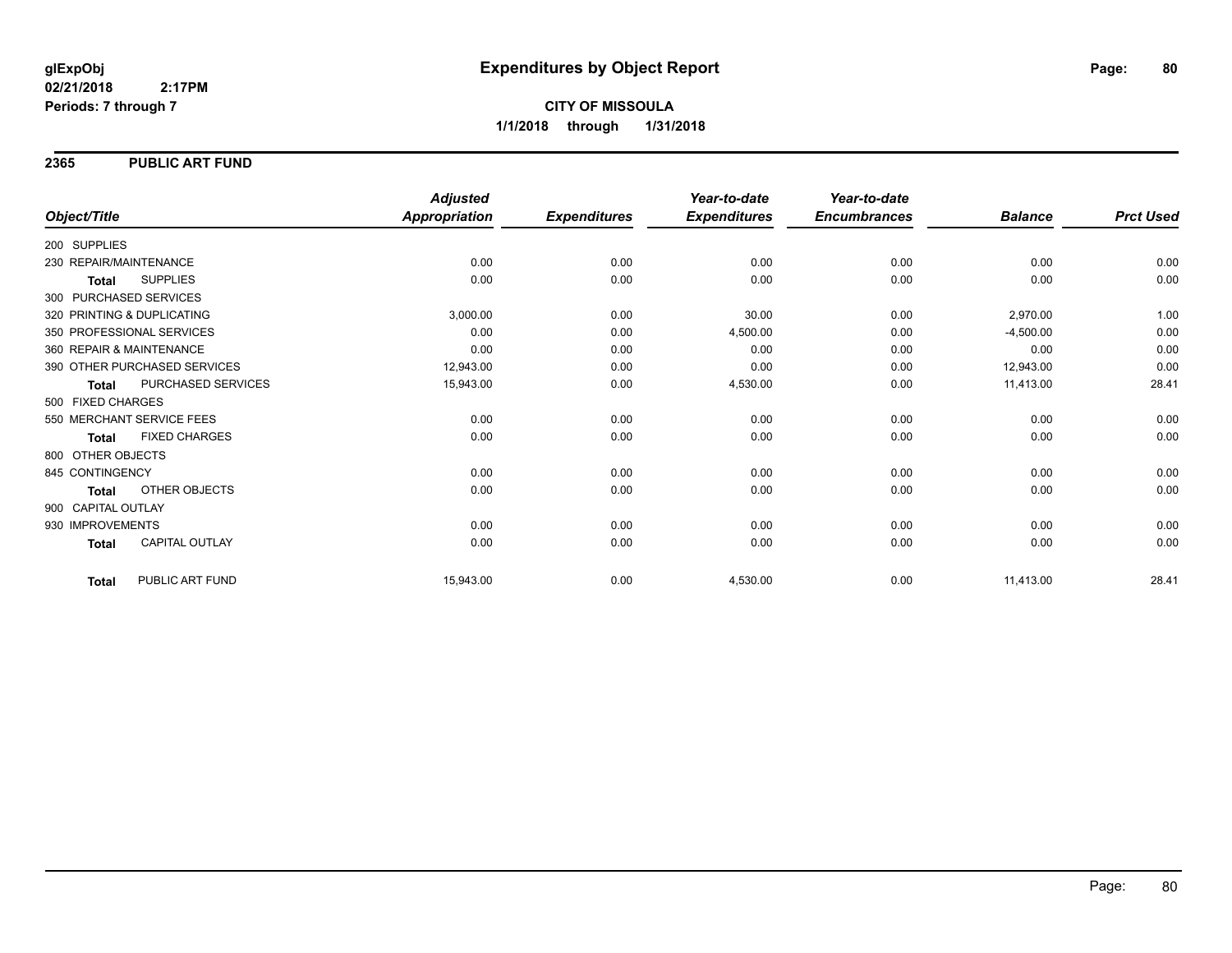### **2371 EMPLOYEE HEALTH INSURANCE LEVY FUND**

| Object/Title                         | <b>Adjusted</b><br><b>Appropriation</b> | <b>Expenditures</b> | Year-to-date<br><b>Expenditures</b> | Year-to-date<br><b>Encumbrances</b> | <b>Balance</b> | <b>Prct Used</b> |
|--------------------------------------|-----------------------------------------|---------------------|-------------------------------------|-------------------------------------|----------------|------------------|
| 500 FIXED CHARGES                    |                                         |                     |                                     |                                     |                |                  |
| 550 MERCHANT SERVICE FEES            | 0.00                                    | 0.00                | 0.00                                | 0.00                                | 0.00           | 0.00             |
| <b>FIXED CHARGES</b><br><b>Total</b> | 0.00                                    | 0.00                | 0.00                                | 0.00                                | 0.00           | 0.00             |
| 800 OTHER OBJECTS                    |                                         |                     |                                     |                                     |                |                  |
| 820 TRANSFERS TO OTHER FUNDS         | 0.00                                    | 0.00                | 0.00                                | 0.00                                | 0.00           | 0.00             |
| OTHER OBJECTS<br><b>Total</b>        | 0.00                                    | 0.00                | 0.00                                | 0.00                                | 0.00           | 0.00             |
| NON-DEPARTMENTAL<br><b>Total</b>     | 0.00                                    | 0.00                | 0.00                                | 0.00                                | 0.00           | 0.00             |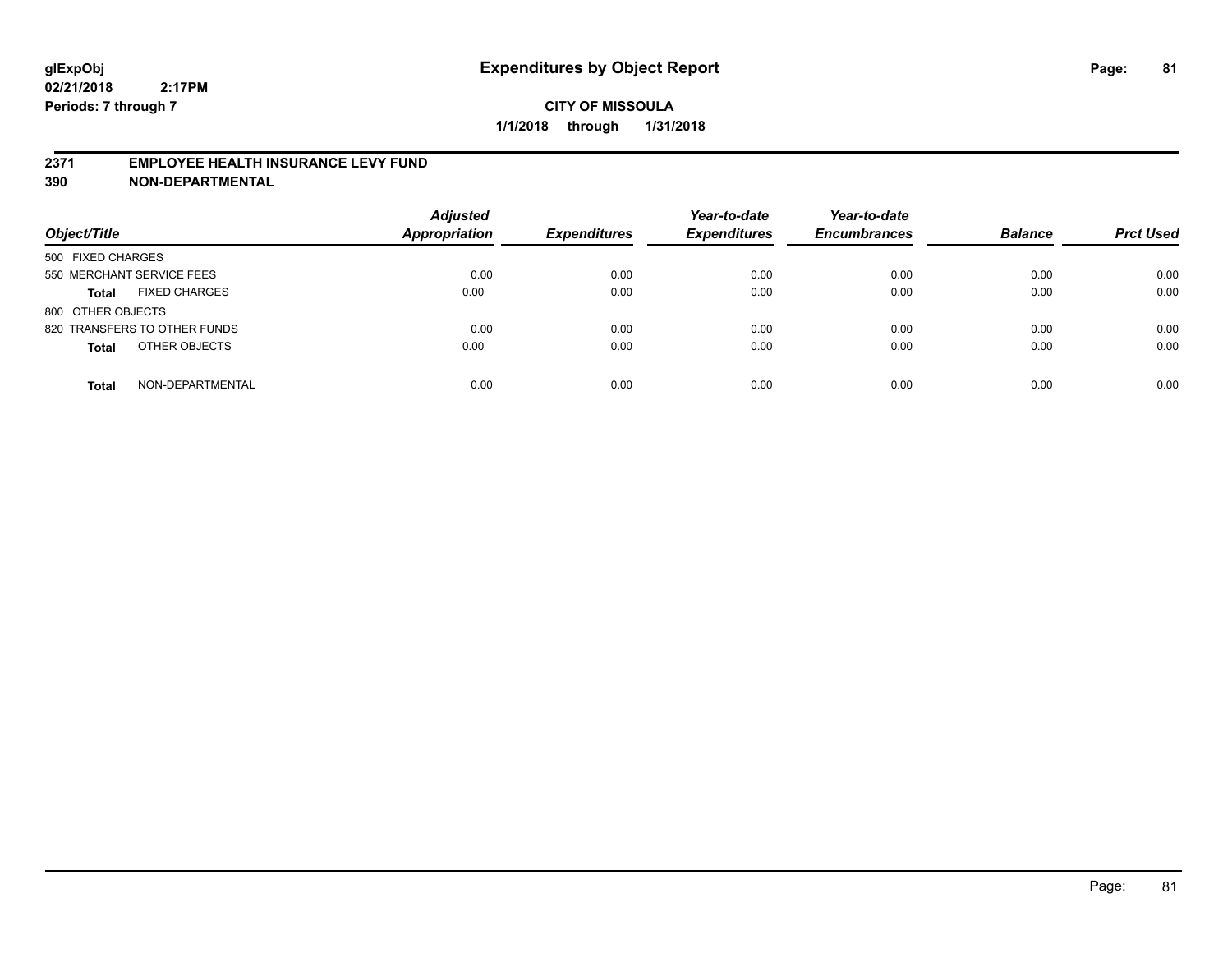**CITY OF MISSOULA 1/1/2018 through 1/31/2018**

## **2371 EMPLOYEE HEALTH INSURANCE LEVY FUND**

| Object/Title              |                                  | <b>Adjusted</b><br><b>Appropriation</b> | <b>Expenditures</b> | Year-to-date<br><b>Expenditures</b> | Year-to-date<br><b>Encumbrances</b> | <b>Balance</b> | <b>Prct Used</b> |
|---------------------------|----------------------------------|-----------------------------------------|---------------------|-------------------------------------|-------------------------------------|----------------|------------------|
| 500 FIXED CHARGES         |                                  |                                         |                     |                                     |                                     |                |                  |
| 550 MERCHANT SERVICE FEES |                                  | 0.00                                    | 0.00                | 0.00                                | 0.00                                | 0.00           | 0.00             |
| Total                     | <b>FIXED CHARGES</b>             | 0.00                                    | 0.00                | 0.00                                | 0.00                                | 0.00           | 0.00             |
| 800 OTHER OBJECTS         |                                  |                                         |                     |                                     |                                     |                |                  |
|                           | 820 TRANSFERS TO OTHER FUNDS     | 0.00                                    | 0.00                | 0.00                                | 0.00                                | 0.00           | 0.00             |
| <b>Total</b>              | OTHER OBJECTS                    | 0.00                                    | 0.00                | 0.00                                | 0.00                                | 0.00           | 0.00             |
| <b>Total</b>              | EMPLOYEE HEALTH INSURANCE LEVY F | 0.00                                    | 0.00                | 0.00                                | 0.00                                | 0.00           | 0.00             |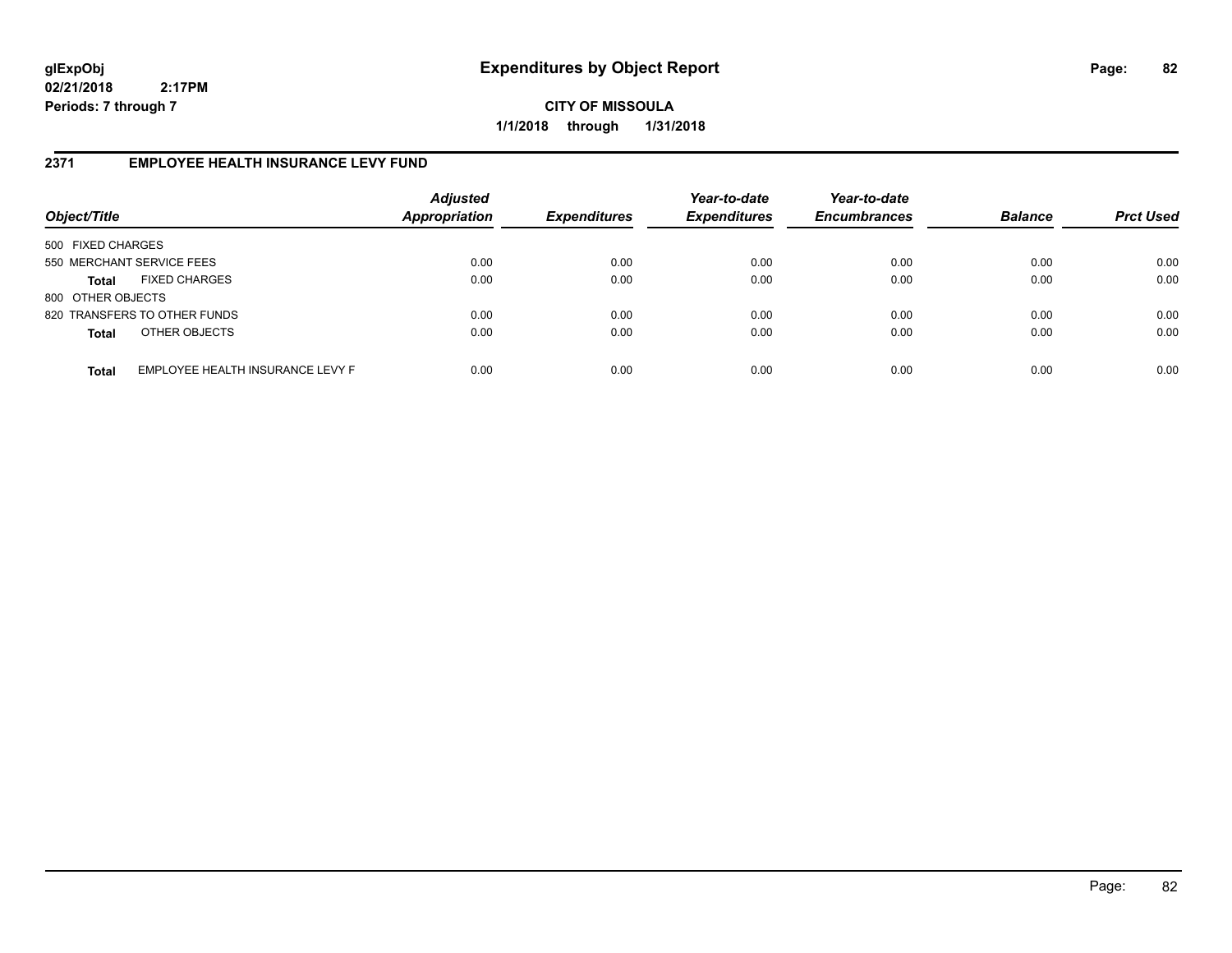**2372 PERMISSIVE MEDICAL LEVY**

| Object/Title      |                              | <b>Adjusted</b><br>Appropriation | <b>Expenditures</b> | Year-to-date<br><b>Expenditures</b> | Year-to-date<br><b>Encumbrances</b> | <b>Balance</b> | <b>Prct Used</b> |
|-------------------|------------------------------|----------------------------------|---------------------|-------------------------------------|-------------------------------------|----------------|------------------|
|                   |                              |                                  |                     |                                     |                                     |                |                  |
| 500 FIXED CHARGES |                              |                                  |                     |                                     |                                     |                |                  |
|                   | 550 MERCHANT SERVICE FEES    | 0.00                             | 0.00                | 0.00                                | 0.00                                | 0.00           | 0.00             |
| <b>Total</b>      | <b>FIXED CHARGES</b>         | 0.00                             | 0.00                | 0.00                                | 0.00                                | 0.00           | 0.00             |
| 800 OTHER OBJECTS |                              |                                  |                     |                                     |                                     |                |                  |
|                   | 820 TRANSFERS TO OTHER FUNDS | 5,101,004.00                     | 0.00                | 2,550,502.03                        | 0.00                                | 2,550,501.97   | 50.00            |
| <b>Total</b>      | OTHER OBJECTS                | 5,101,004.00                     | 0.00                | 2,550,502.03                        | 0.00                                | 2,550,501.97   | 50.00            |
| <b>Total</b>      | NON-DEPARTMENTAL             | 5,101,004.00                     | 0.00                | 2,550,502.03                        | 0.00                                | 2,550,501.97   | 50.00            |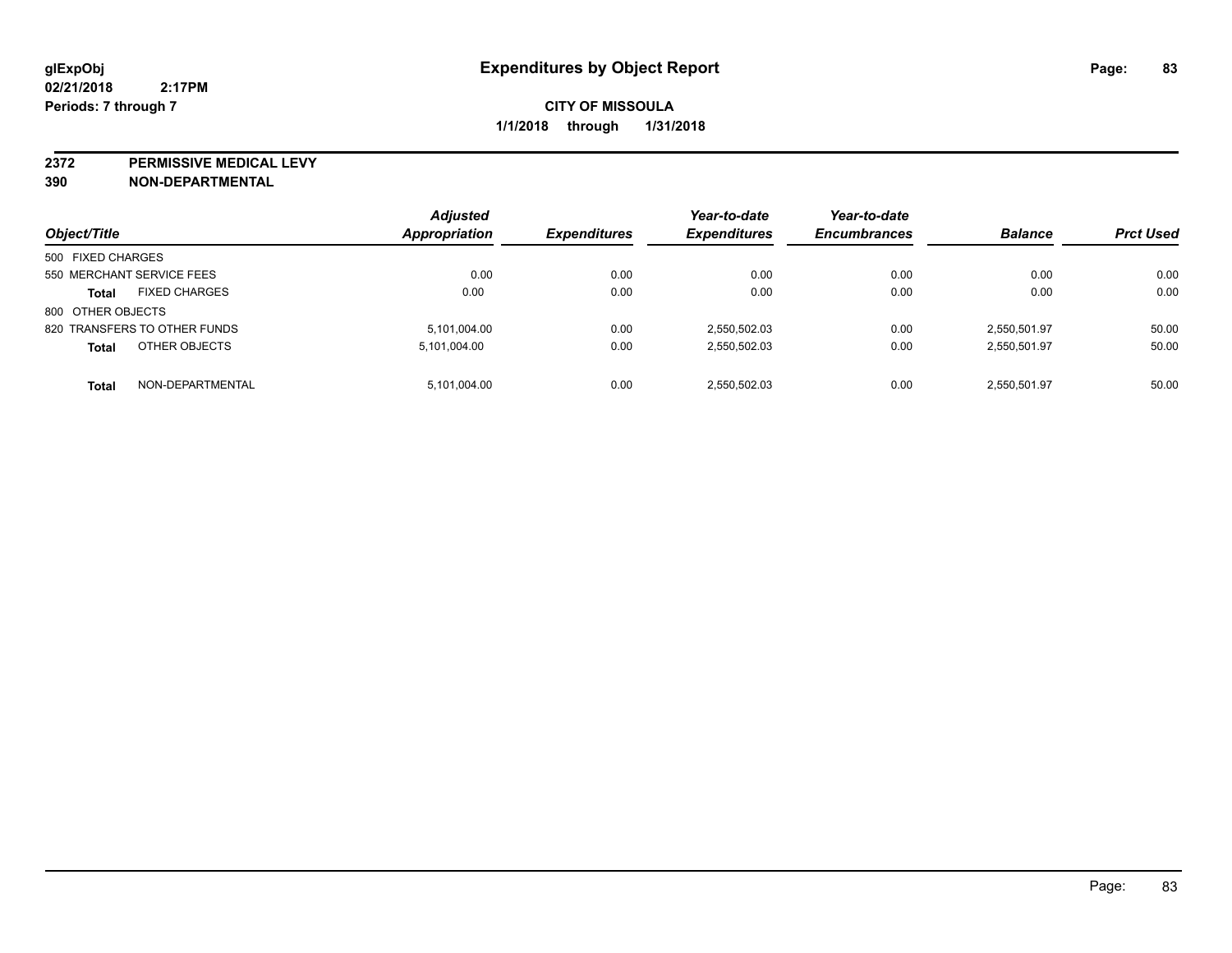**CITY OF MISSOULA 1/1/2018 through 1/31/2018**

#### **2372 PERMISSIVE MEDICAL LEVY**

| Object/Title              |                              | <b>Adjusted</b><br><b>Appropriation</b> | <b>Expenditures</b> | Year-to-date<br><b>Expenditures</b> | Year-to-date<br><b>Encumbrances</b> | <b>Balance</b> | <b>Prct Used</b> |
|---------------------------|------------------------------|-----------------------------------------|---------------------|-------------------------------------|-------------------------------------|----------------|------------------|
| 500 FIXED CHARGES         |                              |                                         |                     |                                     |                                     |                |                  |
| 550 MERCHANT SERVICE FEES |                              | 0.00                                    | 0.00                | 0.00                                | 0.00                                | 0.00           | 0.00             |
| <b>Total</b>              | <b>FIXED CHARGES</b>         | 0.00                                    | 0.00                | 0.00                                | 0.00                                | 0.00           | 0.00             |
| 800 OTHER OBJECTS         |                              |                                         |                     |                                     |                                     |                |                  |
|                           | 820 TRANSFERS TO OTHER FUNDS | 5,101,004.00                            | 0.00                | 2,550,502.03                        | 0.00                                | 2,550,501.97   | 50.00            |
| <b>Total</b>              | OTHER OBJECTS                | 5,101,004.00                            | 0.00                | 2,550,502.03                        | 0.00                                | 2,550,501.97   | 50.00            |
| <b>Total</b>              | PERMISSIVE MEDICAL LEVY      | 5,101,004.00                            | 0.00                | 2,550,502.03                        | 0.00                                | 2.550.501.97   | 50.00            |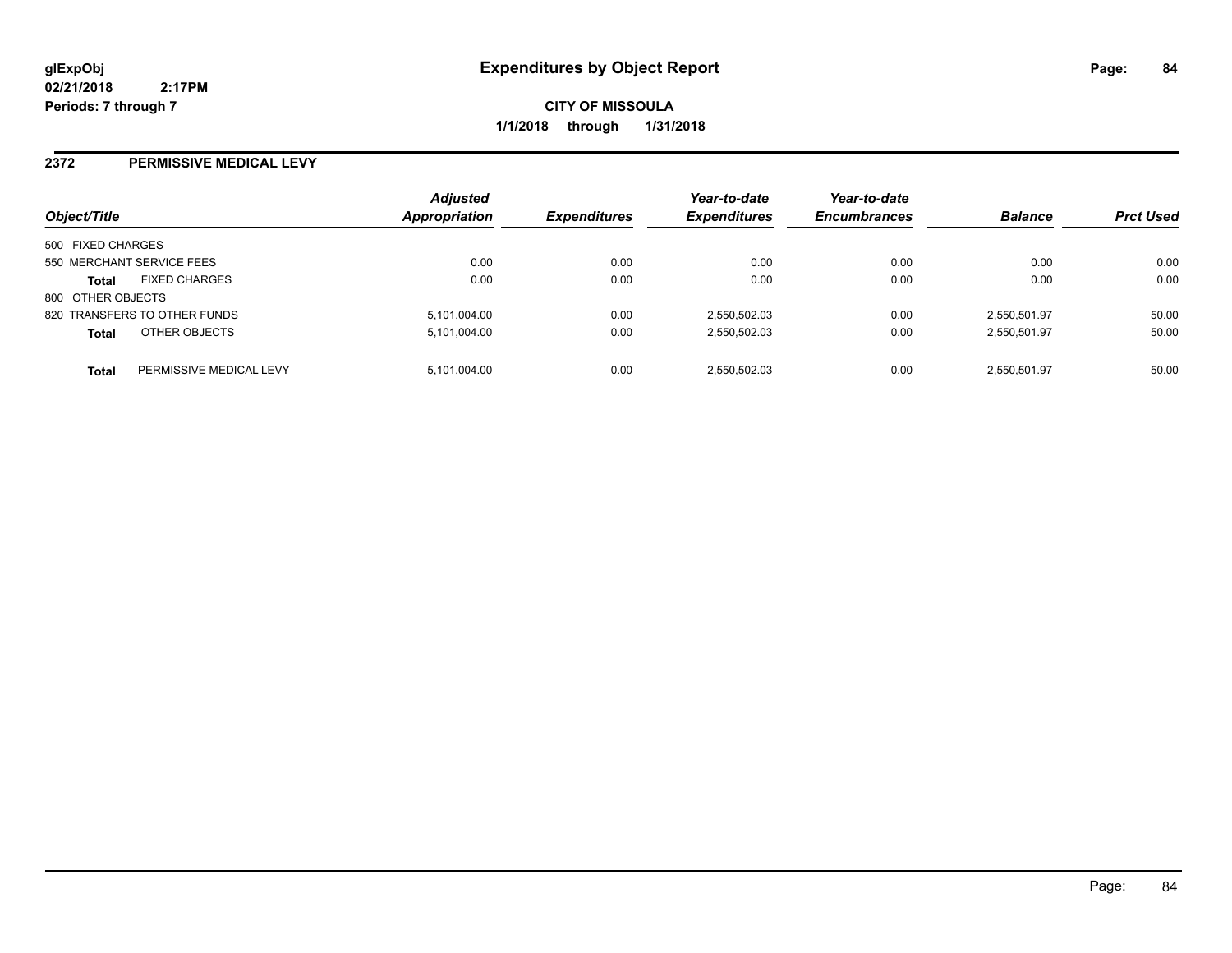#### **2389 CABLE TELEVISION FRANCHISE FUND**

|                    |                                     | <b>Adjusted</b>      |                     | Year-to-date        | Year-to-date        |                |                  |
|--------------------|-------------------------------------|----------------------|---------------------|---------------------|---------------------|----------------|------------------|
| Object/Title       |                                     | <b>Appropriation</b> | <b>Expenditures</b> | <b>Expenditures</b> | <b>Encumbrances</b> | <b>Balance</b> | <b>Prct Used</b> |
|                    | 300 PURCHASED SERVICES              |                      |                     |                     |                     |                |                  |
|                    | 330 PUBLICITY, SUBSCRIPTIONS & DUES | 0.00                 | 0.00                | 0.00                | 0.00                | 0.00           | 0.00             |
|                    | 350 PROFESSIONAL SERVICES           | 20,288.00            | 0.00                | 13,800.00           | 0.00                | 6,488.00       | 68.02            |
|                    | 360 REPAIR & MAINTENANCE            | 0.00                 | 0.00                | 0.00                | 0.00                | 0.00           | 0.00             |
| 370 TRAVEL         |                                     | 1,000.00             | 0.00                | 0.00                | 0.00                | 1,000.00       | 0.00             |
| 380 TRAINING       |                                     | 1.000.00             | 0.00                | 0.00                | 0.00                | 1,000.00       | 0.00             |
| <b>Total</b>       | PURCHASED SERVICES                  | 22,288.00            | 0.00                | 13,800.00           | 0.00                | 8,488.00       | 61.92            |
| 500 FIXED CHARGES  |                                     |                      |                     |                     |                     |                |                  |
|                    | 550 MERCHANT SERVICE FEES           | 0.00                 | 0.00                | 0.00                | 0.00                | 0.00           | 0.00             |
| Total              | <b>FIXED CHARGES</b>                | 0.00                 | 0.00                | 0.00                | 0.00                | 0.00           | 0.00             |
|                    | 700 GRANTS & CONTRIBUTIONS          |                      |                     |                     |                     |                |                  |
|                    | 700 GRANTS & CONTRIBUTIONS          | 440.000.00           | 120.000.00          | 241.923.05          | 0.00                | 198.076.95     | 54.98            |
| <b>Total</b>       | <b>GRANTS &amp; CONTRIBUTIONS</b>   | 440,000.00           | 120,000.00          | 241,923.05          | 0.00                | 198,076.95     | 54.98            |
| 800 OTHER OBJECTS  |                                     |                      |                     |                     |                     |                |                  |
|                    | 820 TRANSFERS TO OTHER FUNDS        | 221,433.00           | 0.00                | 150.716.50          | 0.00                | 70,716.50      | 68.06            |
| 845 CONTINGENCY    |                                     | 0.00                 | 0.00                | 0.00                | 0.00                | 0.00           | 0.00             |
| Total              | OTHER OBJECTS                       | 221,433.00           | 0.00                | 150,716.50          | 0.00                | 70,716.50      | 68.06            |
| 900 CAPITAL OUTLAY |                                     |                      |                     |                     |                     |                |                  |
|                    | 940 MACHINERY & EQUIPMENT           | 37.567.00            | 0.00                | 25,728.82           | 0.00                | 11.838.18      | 68.49            |
| <b>Total</b>       | <b>CAPITAL OUTLAY</b>               | 37,567.00            | 0.00                | 25,728.82           | 0.00                | 11,838.18      | 68.49            |
| <b>Total</b>       | NON-DEPARTMENTAL                    | 721,288.00           | 120,000.00          | 432,168.37          | 0.00                | 289,119.63     | 59.92            |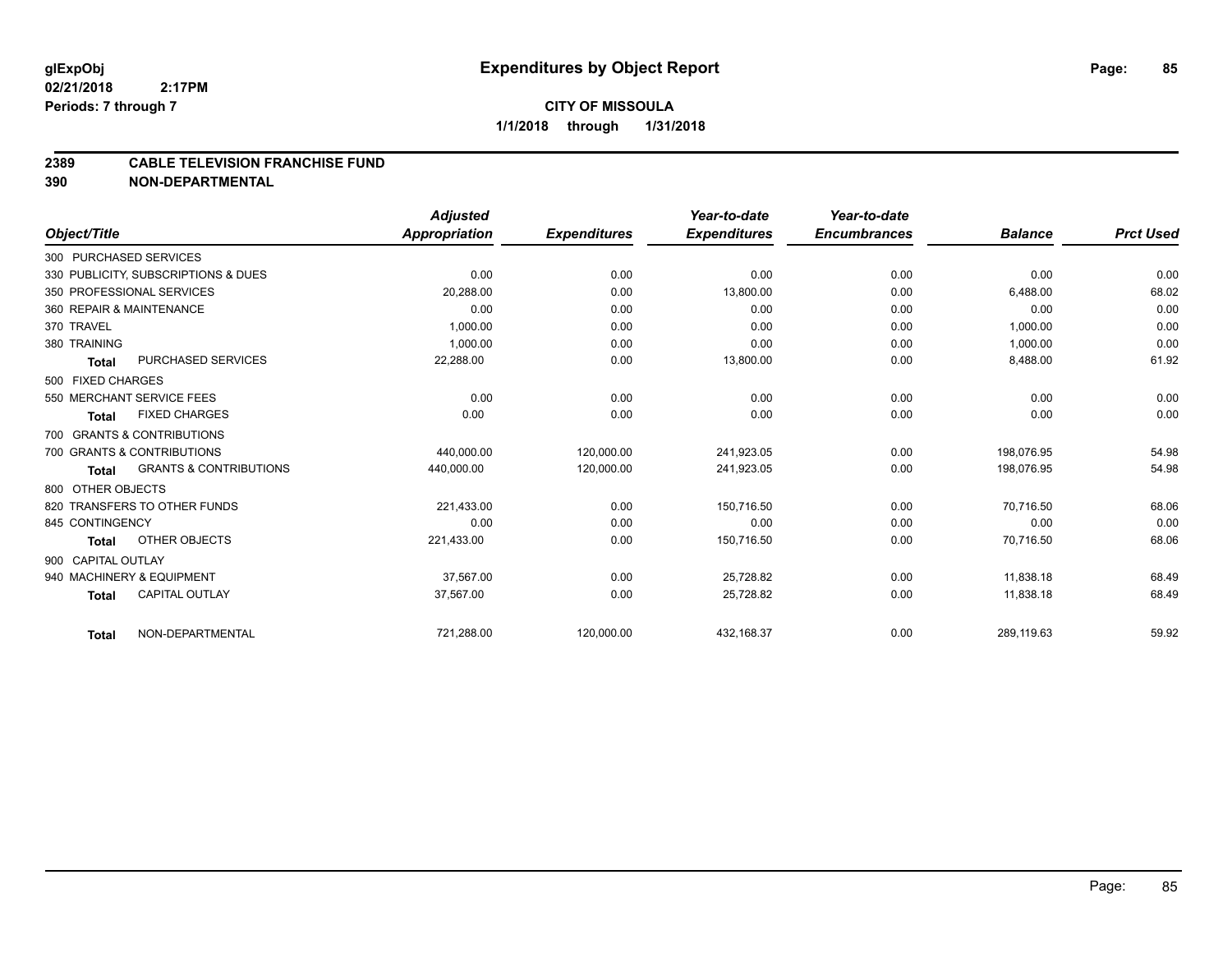## **2389 CABLE TELEVISION FRANCHISE FUND**

|                    |                                     | Adjusted             |                     | Year-to-date        | Year-to-date        |                |                  |
|--------------------|-------------------------------------|----------------------|---------------------|---------------------|---------------------|----------------|------------------|
| Object/Title       |                                     | <b>Appropriation</b> | <b>Expenditures</b> | <b>Expenditures</b> | <b>Encumbrances</b> | <b>Balance</b> | <b>Prct Used</b> |
|                    | 300 PURCHASED SERVICES              |                      |                     |                     |                     |                |                  |
|                    | 330 PUBLICITY, SUBSCRIPTIONS & DUES | 0.00                 | 0.00                | 0.00                | 0.00                | 0.00           | 0.00             |
|                    | 350 PROFESSIONAL SERVICES           | 20,288.00            | 0.00                | 13,800.00           | 0.00                | 6,488.00       | 68.02            |
|                    | 360 REPAIR & MAINTENANCE            | 0.00                 | 0.00                | 0.00                | 0.00                | 0.00           | 0.00             |
| 370 TRAVEL         |                                     | 1,000.00             | 0.00                | 0.00                | 0.00                | 1,000.00       | 0.00             |
| 380 TRAINING       |                                     | 1,000.00             | 0.00                | 0.00                | 0.00                | 1,000.00       | 0.00             |
| <b>Total</b>       | PURCHASED SERVICES                  | 22,288.00            | 0.00                | 13,800.00           | 0.00                | 8,488.00       | 61.92            |
| 500 FIXED CHARGES  |                                     |                      |                     |                     |                     |                |                  |
|                    | 550 MERCHANT SERVICE FEES           | 0.00                 | 0.00                | 0.00                | 0.00                | 0.00           | 0.00             |
| <b>Total</b>       | <b>FIXED CHARGES</b>                | 0.00                 | 0.00                | 0.00                | 0.00                | 0.00           | 0.00             |
|                    | 700 GRANTS & CONTRIBUTIONS          |                      |                     |                     |                     |                |                  |
|                    | 700 GRANTS & CONTRIBUTIONS          | 440,000.00           | 120,000.00          | 241,923.05          | 0.00                | 198,076.95     | 54.98            |
| <b>Total</b>       | <b>GRANTS &amp; CONTRIBUTIONS</b>   | 440,000.00           | 120,000.00          | 241,923.05          | 0.00                | 198,076.95     | 54.98            |
| 800 OTHER OBJECTS  |                                     |                      |                     |                     |                     |                |                  |
|                    | 820 TRANSFERS TO OTHER FUNDS        | 221,433.00           | 0.00                | 150,716.50          | 0.00                | 70.716.50      | 68.06            |
| 845 CONTINGENCY    |                                     | 0.00                 | 0.00                | 0.00                | 0.00                | 0.00           | 0.00             |
| <b>Total</b>       | <b>OTHER OBJECTS</b>                | 221,433.00           | 0.00                | 150,716.50          | 0.00                | 70,716.50      | 68.06            |
| 900 CAPITAL OUTLAY |                                     |                      |                     |                     |                     |                |                  |
|                    | 940 MACHINERY & EQUIPMENT           | 37,567.00            | 0.00                | 25,728.82           | 0.00                | 11,838.18      | 68.49            |
| <b>Total</b>       | <b>CAPITAL OUTLAY</b>               | 37,567.00            | 0.00                | 25,728.82           | 0.00                | 11,838.18      | 68.49            |
| <b>Total</b>       | CABLE TELEVISION FRANCHISE FUND     | 721,288.00           | 120,000.00          | 432,168.37          | 0.00                | 289,119.63     | 59.92            |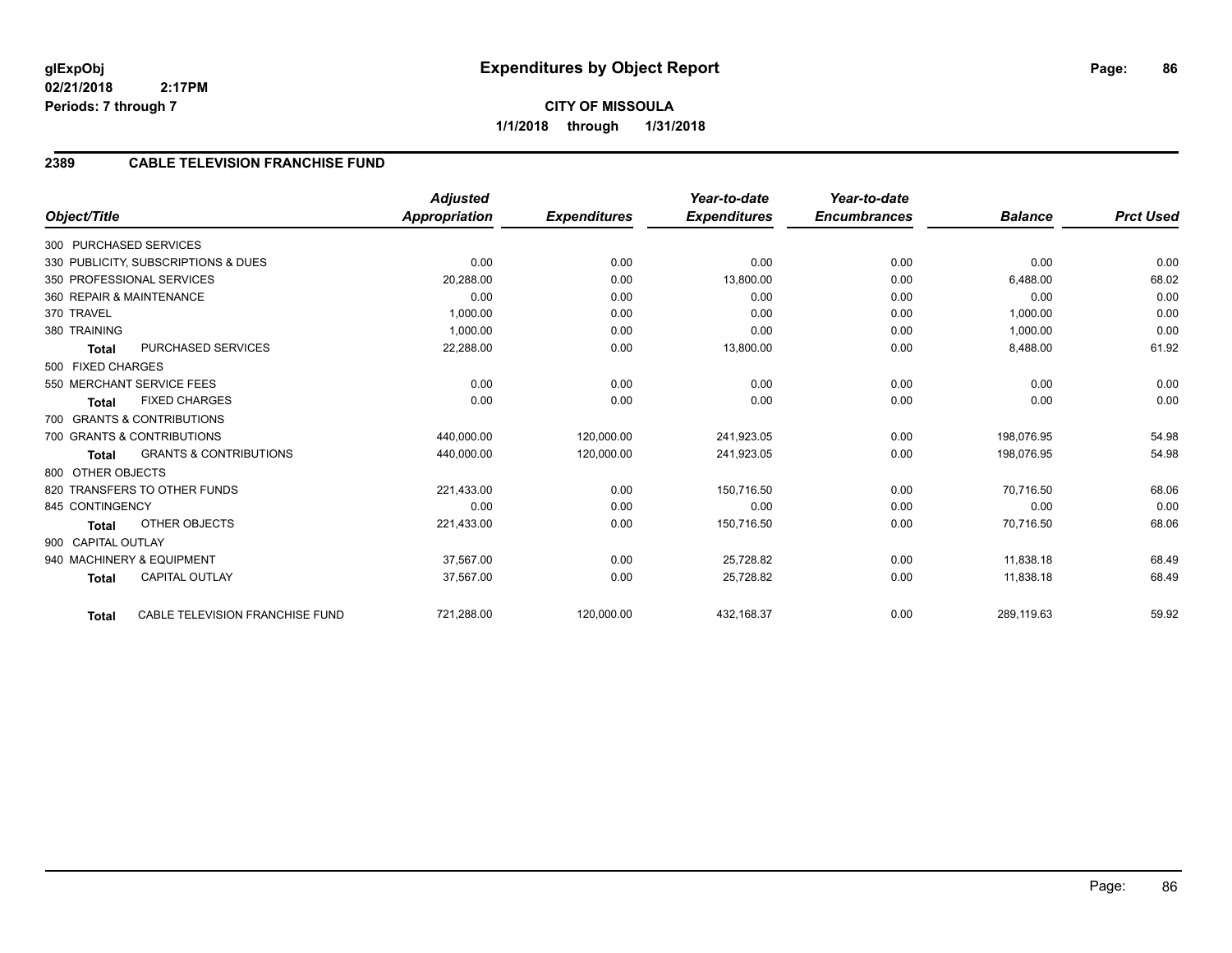## **2390 DRUG FORFEITURE FUND**

**290 POLICE**

|                                            | <b>Adjusted</b> |                     | Year-to-date        | Year-to-date        |                |                  |
|--------------------------------------------|-----------------|---------------------|---------------------|---------------------|----------------|------------------|
| Object/Title                               | Appropriation   | <b>Expenditures</b> | <b>Expenditures</b> | <b>Encumbrances</b> | <b>Balance</b> | <b>Prct Used</b> |
| 100 PERSONAL SERVICES                      |                 |                     |                     |                     |                |                  |
| 110 SALARIES AND WAGES                     | 0.00            | 0.00                | 0.00                | 0.00                | 0.00           | 0.00             |
| 120 OVERTIME                               | 0.00            | 0.00                | 0.00                | 0.00                | 0.00           | 0.00             |
| 140 EMPLOYER CONTRIBUTIONS                 | 0.00            | 0.00                | 0.00                | 0.00                | 0.00           | 0.00             |
| PERSONAL SERVICES<br>Total                 | 0.00            | 0.00                | 0.00                | 0.00                | 0.00           | 0.00             |
| 200 SUPPLIES                               |                 |                     |                     |                     |                |                  |
| 210 OFFICE SUPPLIES                        | 0.00            | 0.00                | 0.00                | 0.00                | 0.00           | 0.00             |
| 220 OPERATING SUPPLIES                     | 3,000.00        | 332.50              | 1,312.00            | 0.00                | 1,688.00       | 43.73            |
| 230 REPAIR/MAINTENANCE                     | 3,000.00        | 0.00                | 0.00                | 0.00                | 3,000.00       | 0.00             |
| 231 GASOLINE                               | 500.00          | 0.00                | 0.00                | 0.00                | 500.00         | 0.00             |
| 240 OTHER SUPPLIES                         | 0.00            | 0.00                | 0.00                | 0.00                | 0.00           | 0.00             |
| <b>SUPPLIES</b><br>Total                   | 6,500.00        | 332.50              | 1,312.00            | 0.00                | 5,188.00       | 20.18            |
| 300 PURCHASED SERVICES                     |                 |                     |                     |                     |                |                  |
| 310 COMMUNICATIONS                         | 500.00          | 0.00                | 0.00                | 0.00                | 500.00         | 0.00             |
| 320 PRINTING & DUPLICATING                 | 300.00          | 0.00                | 0.00                | 0.00                | 300.00         | 0.00             |
| 330 PUBLICITY, SUBSCRIPTIONS & DUES        | 0.00            | 0.00                | 0.00                | 0.00                | 0.00           | 0.00             |
| 344 TELEPHONE SERVICE                      | 0.00            | 0.00                | 0.00                | 0.00                | 0.00           | 0.00             |
| 350 PROFESSIONAL SERVICES                  | 0.00            | 0.00                | 2,387.47            | 0.00                | $-2,387.47$    | 0.00             |
| 360 REPAIR & MAINTENANCE                   | 500.00          | 0.00                | 0.00                | 0.00                | 500.00         | 0.00             |
| 370 TRAVEL                                 | 2,000.00        | 2,052.36            | 2,052.36            | 0.00                | $-52.36$       | 102.62           |
| 380 TRAINING                               | 1,500.00        | 0.00                | 1,700.00            | 0.00                | $-200.00$      | 113.33           |
| 390 OTHER PURCHASED SERVICES               | 500.00          | 0.00                | 0.00                | 0.00                | 500.00         | 0.00             |
| PURCHASED SERVICES<br><b>Total</b>         | 5,300.00        | 2,052.36            | 6,139.83            | 0.00                | $-839.83$      | 115.85           |
| 500 FIXED CHARGES                          |                 |                     |                     |                     |                |                  |
| 500 FIXED CHARGES                          | 1,000.00        | 0.00                | 0.00                | 0.00                | 1,000.00       | 0.00             |
| 550 MERCHANT SERVICE FEES                  | 0.00            | 0.00                | 0.00                | 0.00                | 0.00           | 0.00             |
| <b>FIXED CHARGES</b><br>Total              | 1,000.00        | 0.00                | 0.00                | 0.00                | 1,000.00       | 0.00             |
| 700 GRANTS & CONTRIBUTIONS                 |                 |                     |                     |                     |                |                  |
| 700 GRANTS & CONTRIBUTIONS                 | 0.00            | 0.00                | 0.00                | 0.00                | 0.00           | 0.00             |
| <b>GRANTS &amp; CONTRIBUTIONS</b><br>Total | 0.00            | 0.00                | 0.00                | 0.00                | 0.00           | 0.00             |
| 800 OTHER OBJECTS                          |                 |                     |                     |                     |                |                  |
| 820 TRANSFERS TO OTHER FUNDS               | 0.00            | 0.00                | 0.00                | 0.00                | 0.00           | 0.00             |
| 845 CONTINGENCY                            | 0.00            | 0.00                | 0.00                | 0.00                | 0.00           | 0.00             |
|                                            |                 |                     |                     |                     |                |                  |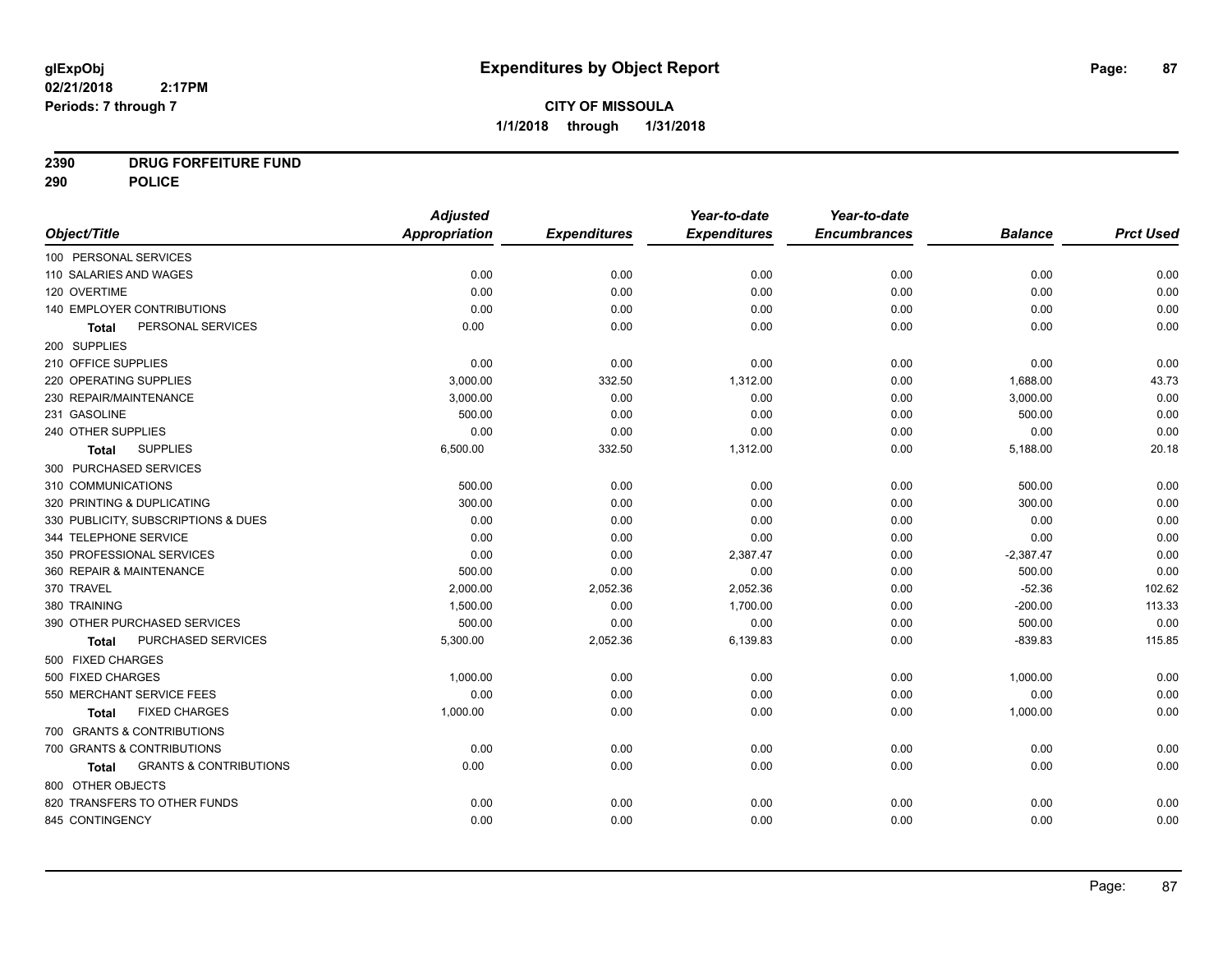## **CITY OF MISSOULA 1/1/2018 through 1/31/2018**

## **2390 DRUG FORFEITURE FUND**

**290 POLICE**

|                    |                           | <b>Adjusted</b>      |                     | Year-to-date        | Year-to-date        |                |                  |
|--------------------|---------------------------|----------------------|---------------------|---------------------|---------------------|----------------|------------------|
| Object/Title       |                           | <b>Appropriation</b> | <b>Expenditures</b> | <b>Expenditures</b> | <b>Encumbrances</b> | <b>Balance</b> | <b>Prct Used</b> |
| <b>Total</b>       | OTHER OBJECTS             | 0.00                 | 0.00                | 0.00                | 0.00                | 0.00           | 0.00             |
| 900 CAPITAL OUTLAY |                           |                      |                     |                     |                     |                |                  |
| 930 IMPROVEMENTS   |                           | 0.00                 | 0.00                | 0.00                | 0.00                | 0.00           | 0.00             |
|                    | 940 MACHINERY & EQUIPMENT | 5,000.00             | 0.00                | 0.00                | 0.00                | 5,000.00       | 0.00             |
| <b>Total</b>       | <b>CAPITAL OUTLAY</b>     | 5.000.00             | 0.00                | 0.00                | 0.00                | 5,000.00       | 0.00             |
| <b>Total</b>       | <b>POLICE</b>             | 17,800.00            | 2,384.86            | 7.451.83            | 0.00                | 10,348.17      | 41.86            |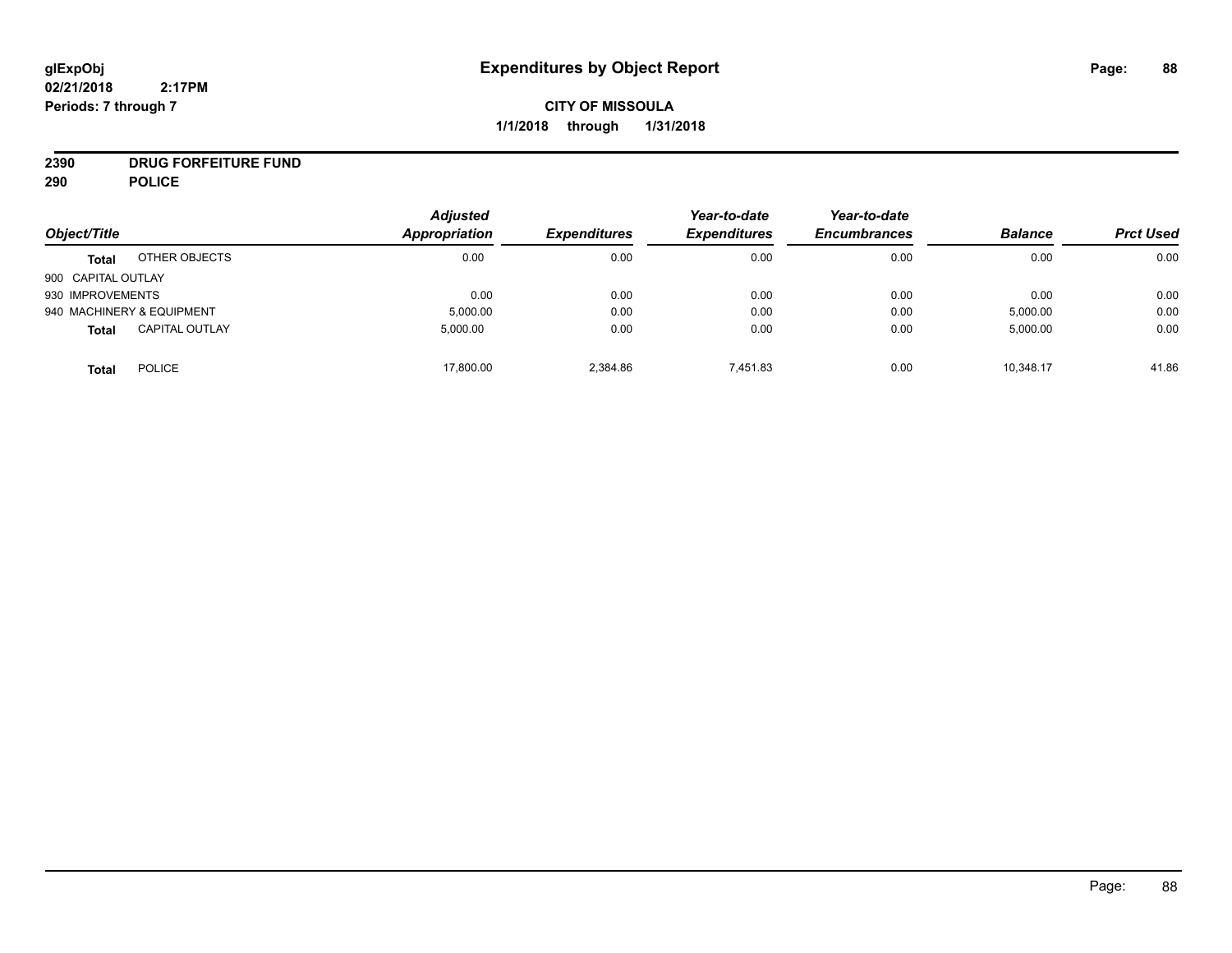### **2390 DRUG FORFEITURE FUND**

|                                            | <b>Adjusted</b> |                     | Year-to-date        | Year-to-date        |                |                  |
|--------------------------------------------|-----------------|---------------------|---------------------|---------------------|----------------|------------------|
| Object/Title                               | Appropriation   | <b>Expenditures</b> | <b>Expenditures</b> | <b>Encumbrances</b> | <b>Balance</b> | <b>Prct Used</b> |
| 100 PERSONAL SERVICES                      |                 |                     |                     |                     |                |                  |
| 110 SALARIES AND WAGES                     | 0.00            | 0.00                | 0.00                | 0.00                | 0.00           | 0.00             |
| 120 OVERTIME                               | 0.00            | 0.00                | 0.00                | 0.00                | 0.00           | 0.00             |
| <b>140 EMPLOYER CONTRIBUTIONS</b>          | 0.00            | 0.00                | 0.00                | 0.00                | 0.00           | 0.00             |
| PERSONAL SERVICES<br>Total                 | 0.00            | 0.00                | 0.00                | 0.00                | 0.00           | 0.00             |
| 200 SUPPLIES                               |                 |                     |                     |                     |                |                  |
| 210 OFFICE SUPPLIES                        | 0.00            | 0.00                | 0.00                | 0.00                | 0.00           | 0.00             |
| 220 OPERATING SUPPLIES                     | 3,000.00        | 332.50              | 1,312.00            | 0.00                | 1,688.00       | 43.73            |
| 230 REPAIR/MAINTENANCE                     | 3,000.00        | 0.00                | 0.00                | 0.00                | 3,000.00       | 0.00             |
| 231 GASOLINE                               | 500.00          | 0.00                | 0.00                | 0.00                | 500.00         | 0.00             |
| 240 OTHER SUPPLIES                         | 0.00            | 0.00                | 0.00                | 0.00                | 0.00           | 0.00             |
| <b>SUPPLIES</b><br><b>Total</b>            | 6,500.00        | 332.50              | 1,312.00            | 0.00                | 5,188.00       | 20.18            |
| 300 PURCHASED SERVICES                     |                 |                     |                     |                     |                |                  |
| 310 COMMUNICATIONS                         | 500.00          | 0.00                | 0.00                | 0.00                | 500.00         | 0.00             |
| 320 PRINTING & DUPLICATING                 | 300.00          | 0.00                | 0.00                | 0.00                | 300.00         | 0.00             |
| 330 PUBLICITY, SUBSCRIPTIONS & DUES        | 0.00            | 0.00                | 0.00                | 0.00                | 0.00           | 0.00             |
| 344 TELEPHONE SERVICE                      | 0.00            | 0.00                | 0.00                | 0.00                | 0.00           | 0.00             |
| 350 PROFESSIONAL SERVICES                  | 0.00            | 0.00                | 2,387.47            | 0.00                | $-2,387.47$    | 0.00             |
| 360 REPAIR & MAINTENANCE                   | 500.00          | 0.00                | 0.00                | 0.00                | 500.00         | 0.00             |
| 370 TRAVEL                                 | 2,000.00        | 2,052.36            | 2,052.36            | 0.00                | $-52.36$       | 102.62           |
| 380 TRAINING                               | 1,500.00        | 0.00                | 1,700.00            | 0.00                | $-200.00$      | 113.33           |
| 390 OTHER PURCHASED SERVICES               | 500.00          | 0.00                | 0.00                | 0.00                | 500.00         | 0.00             |
| PURCHASED SERVICES<br>Total                | 5,300.00        | 2,052.36            | 6,139.83            | 0.00                | $-839.83$      | 115.85           |
| 500 FIXED CHARGES                          |                 |                     |                     |                     |                |                  |
| 500 FIXED CHARGES                          | 1,000.00        | 0.00                | 0.00                | 0.00                | 1,000.00       | 0.00             |
| 550 MERCHANT SERVICE FEES                  | 0.00            | 0.00                | 0.00                | 0.00                | 0.00           | 0.00             |
| <b>FIXED CHARGES</b><br>Total              | 1,000.00        | 0.00                | 0.00                | 0.00                | 1,000.00       | 0.00             |
| 700 GRANTS & CONTRIBUTIONS                 |                 |                     |                     |                     |                |                  |
| 700 GRANTS & CONTRIBUTIONS                 | 0.00            | 0.00                | 0.00                | 0.00                | 0.00           | 0.00             |
| <b>GRANTS &amp; CONTRIBUTIONS</b><br>Total | 0.00            | 0.00                | 0.00                | 0.00                | 0.00           | 0.00             |
| 800 OTHER OBJECTS                          |                 |                     |                     |                     |                |                  |
| 820 TRANSFERS TO OTHER FUNDS               | 0.00            | 0.00                | 0.00                | 0.00                | 0.00           | 0.00             |
| 845 CONTINGENCY                            | 0.00            | 0.00                | 0.00                | 0.00                | 0.00           | 0.00             |
| OTHER OBJECTS<br>Total                     | 0.00            | 0.00                | 0.00                | 0.00                | 0.00           | 0.00             |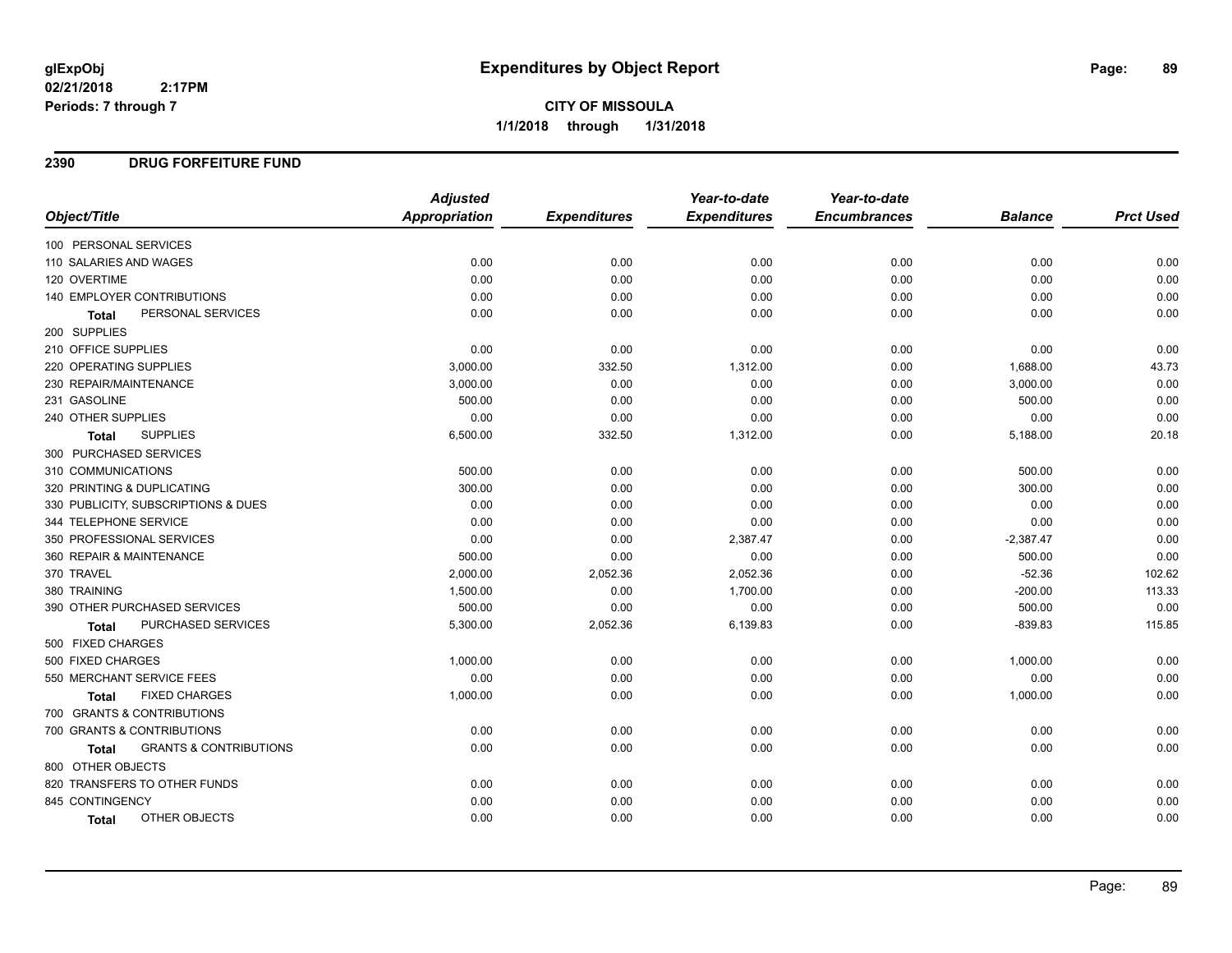**CITY OF MISSOULA 1/1/2018 through 1/31/2018**

### **2390 DRUG FORFEITURE FUND**

| Object/Title       |                           | <b>Adjusted</b><br>Appropriation | <b>Expenditures</b> | Year-to-date<br><b>Expenditures</b> | Year-to-date<br><b>Encumbrances</b> | <b>Balance</b> | <b>Prct Used</b> |
|--------------------|---------------------------|----------------------------------|---------------------|-------------------------------------|-------------------------------------|----------------|------------------|
| 900 CAPITAL OUTLAY |                           |                                  |                     |                                     |                                     |                |                  |
| 930 IMPROVEMENTS   |                           | 0.00                             | 0.00                | 0.00                                | 0.00                                | 0.00           | 0.00             |
|                    | 940 MACHINERY & EQUIPMENT | 5,000.00                         | 0.00                | 0.00                                | 0.00                                | 5,000.00       | 0.00             |
| Total              | <b>CAPITAL OUTLAY</b>     | 5.000.00                         | 0.00                | 0.00                                | 0.00                                | 5,000.00       | 0.00             |
| Total              | DRUG FORFEITURE FUND      | 17.800.00                        | 2.384.86            | 7.451.83                            | 0.00                                | 10.348.17      | 41.86            |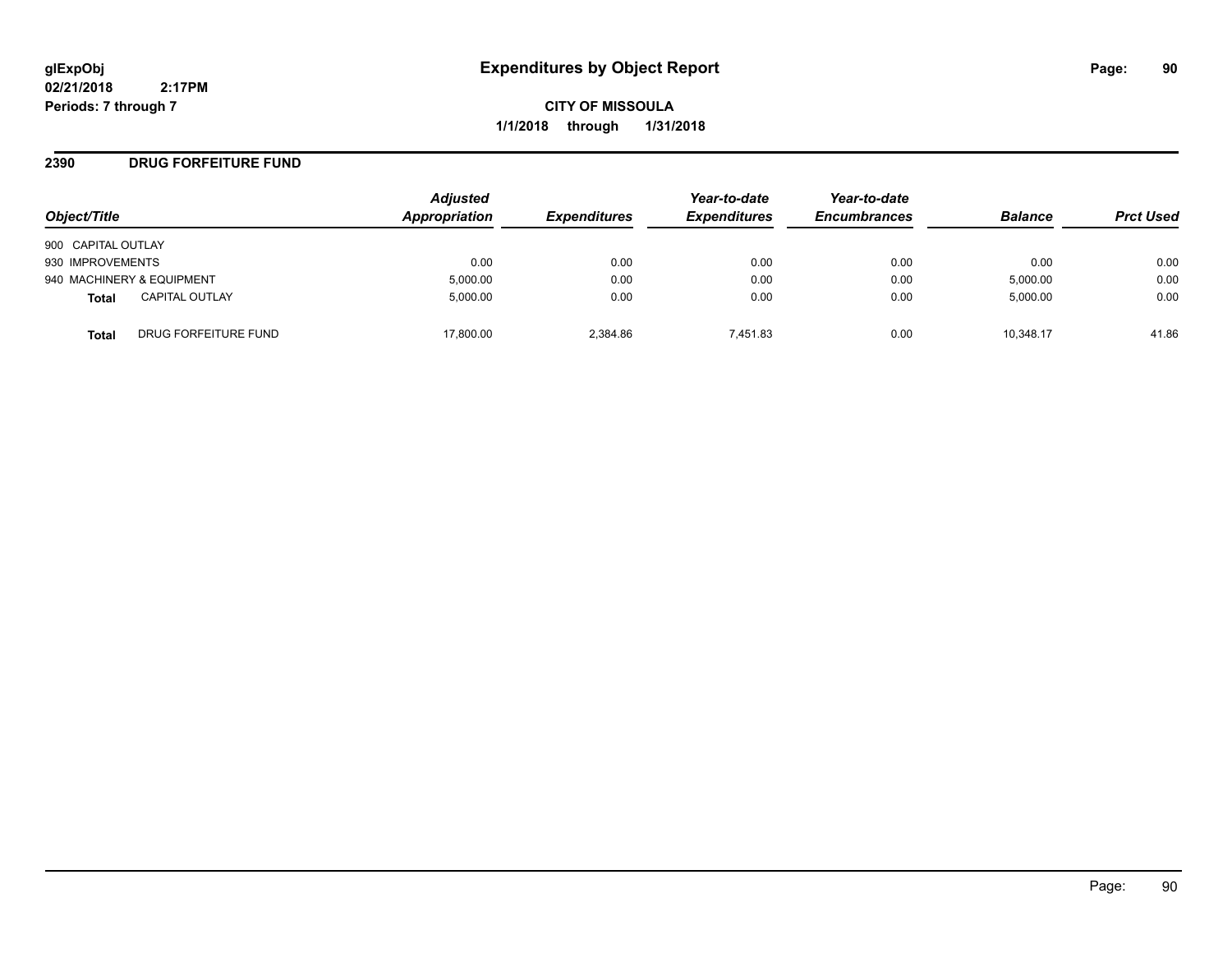**2394 BUILDING INSPECTION FUND**

**310 BUILDING INSPECTION**

|                                       | <b>Adjusted</b> |                     | Year-to-date        | Year-to-date        |                |                  |
|---------------------------------------|-----------------|---------------------|---------------------|---------------------|----------------|------------------|
| Object/Title                          | Appropriation   | <b>Expenditures</b> | <b>Expenditures</b> | <b>Encumbrances</b> | <b>Balance</b> | <b>Prct Used</b> |
| 100 PERSONAL SERVICES                 |                 |                     |                     |                     |                |                  |
| 110 SALARIES AND WAGES                | 811,835.00      | 41,952.59           | 429,799.29          | 0.00                | 382,035.71     | 52.94            |
| 115 SALARIES/HEALTH INSURANCE BENEFIT | 0.00            | 0.00                | 0.00                | 0.00                | 0.00           | 0.00             |
| 120 OVERTIME                          | 500.00          | 0.00                | 0.00                | 0.00                | 500.00         | 0.00             |
| 130 OTHER                             | 0.00            | 0.00                | 0.00                | 0.00                | 0.00           | 0.00             |
| 140 EMPLOYER CONTRIBUTIONS            | 281,738.00      | 14,445.89           | 163,779.50          | 0.00                | 117,958.50     | 58.13            |
| 141 STATE RETIREMENT CONTRIBUTIONS    | 0.00            | 41.95               | 483.91              | 0.00                | $-483.91$      | 0.00             |
| PERSONAL SERVICES<br><b>Total</b>     | 1,094,073.00    | 56,440.43           | 594,062.70          | 0.00                | 500,010.30     | 54.30            |
| 200 SUPPLIES                          |                 |                     |                     |                     |                |                  |
| 210 OFFICE SUPPLIES                   | 2,200.00        | 370.48              | 13,694.46           | 0.00                | $-11,494.46$   | 622.48           |
| 220 OPERATING SUPPLIES                | 5,500.00        | 664.34              | 16,895.87           | 0.00                | $-11,395.87$   | 307.20           |
| 230 REPAIR/MAINTENANCE                | 3,000.00        | 106.41              | 359.03              | 0.00                | 2,640.97       | 11.97            |
| 231 GASOLINE                          | 11,475.00       | 476.42              | 2,665.80            | 0.00                | 8,809.20       | 23.23            |
| 250 SUPPLIES FOR RESALE               | 500.00          | 0.00                | 0.00                | 0.00                | 500.00         | 0.00             |
| <b>SUPPLIES</b><br>Total              | 22,675.00       | 1,617.65            | 33,615.16           | 0.00                | $-10,940.16$   | 148.25           |
| 300 PURCHASED SERVICES                |                 |                     |                     |                     |                |                  |
| 310 COMMUNICATIONS                    | 1,000.00        | 0.00                | 206.57              | 0.00                | 793.43         | 20.66            |
| 320 PRINTING & DUPLICATING            | 7,600.00        | 244.98              | 326.81              | 0.00                | 7,273.19       | 4.30             |
| 330 PUBLICITY, SUBSCRIPTIONS & DUES   | 2,100.00        | 150.00              | 11,746.26           | 0.00                | $-9,646.26$    | 559.35           |
| 344 TELEPHONE SERVICE                 | 13,548.00       | 791.52              | 3,830.14            | 0.00                | 9,717.86       | 28.27            |
| 350 PROFESSIONAL SERVICES             | 14,600.00       | 150.00              | 15,495.28           | 0.00                | $-895.28$      | 106.13           |
| 360 REPAIR & MAINTENANCE              | 44,378.00       | 0.00                | 1,836.24            | 0.00                | 42,541.76      | 4.14             |
| 370 TRAVEL                            | 5,025.00        | 185.05              | 2,432.09            | 0.00                | 2,592.91       | 48.40            |
| 380 TRAINING                          | 6,500.00        | 0.00                | 1,469.76            | 0.00                | 5,030.24       | 22.61            |
| PURCHASED SERVICES<br>Total           | 94,751.00       | 1,521.55            | 37,343.15           | 0.00                | 57,407.85      | 39.41            |
| 500 FIXED CHARGES                     |                 |                     |                     |                     |                |                  |
| 500 FIXED CHARGES                     | 416,338.00      | 4,108.54            | 187,126.04          | 0.00                | 229,211.96     | 44.95            |
| 550 MERCHANT SERVICE FEES             | 0.00            | 0.00                | 0.00                | 0.00                | 0.00           | 0.00             |
| <b>FIXED CHARGES</b><br><b>Total</b>  | 416,338.00      | 4,108.54            | 187,126.04          | 0.00                | 229,211.96     | 44.95            |
| 600 DEBT SERVICE                      |                 |                     |                     |                     |                |                  |
| 620 INTEREST / SERVICE FEES           | 0.00            | 0.00                | 0.00                | 0.00                | 0.00           | 0.00             |
| <b>DEBT SERVICE</b><br><b>Total</b>   | 0.00            | 0.00                | 0.00                | 0.00                | 0.00           | 0.00             |
| <b>GOO CADITAL OUTLAY</b>             |                 |                     |                     |                     |                |                  |

900 CAPITAL OUTLAY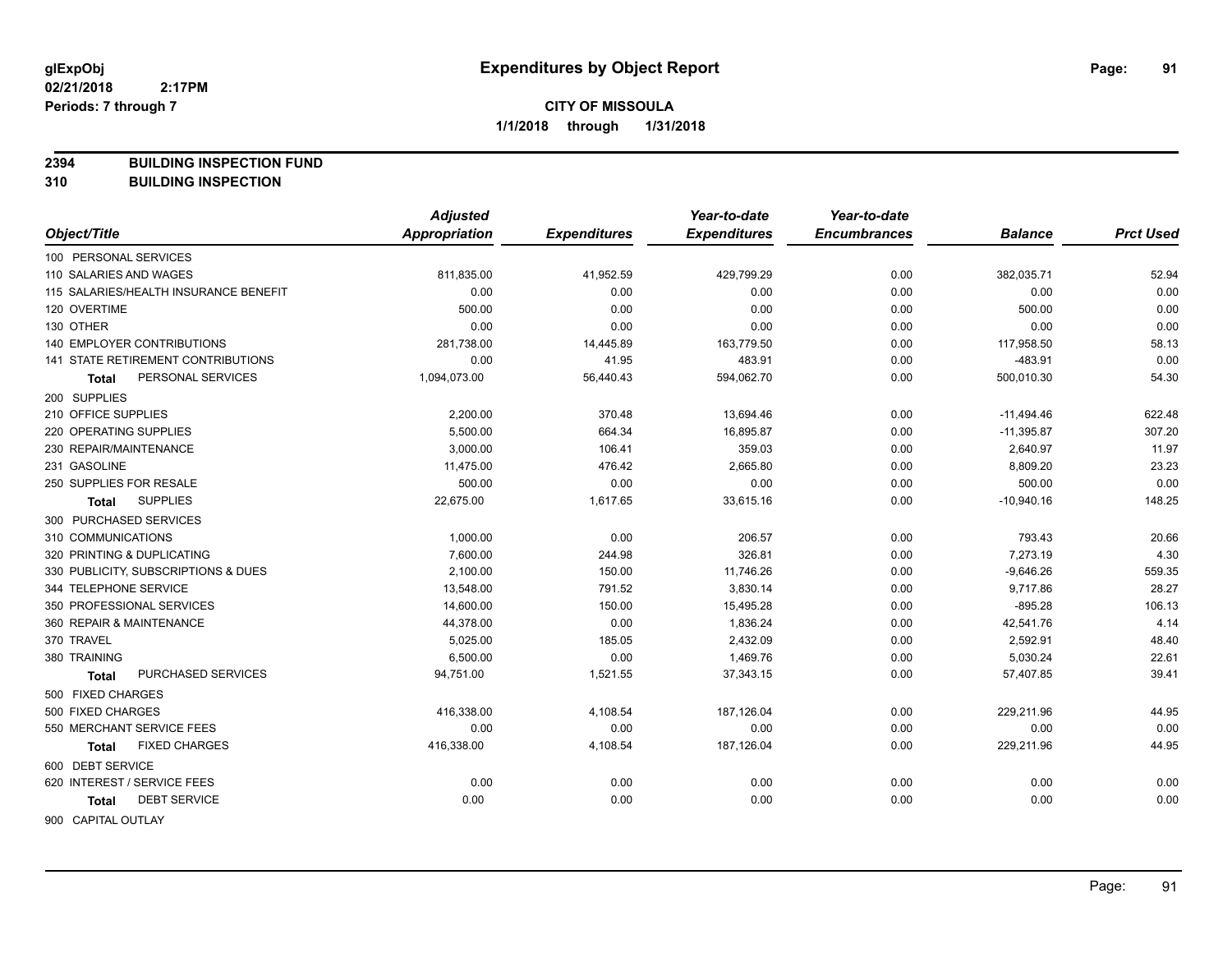**2394 BUILDING INSPECTION FUND**

**310 BUILDING INSPECTION**

| Object/Title |                            | <b>Adjusted</b><br>Appropriation | <b>Expenditures</b> | Year-to-date<br><b>Expenditures</b> | Year-to-date<br><b>Encumbrances</b> | <b>Balance</b> | <b>Prct Used</b> |
|--------------|----------------------------|----------------------------------|---------------------|-------------------------------------|-------------------------------------|----------------|------------------|
|              | 940 MACHINERY & EQUIPMENT  | 0.00                             | 0.00                | 0.00                                | 0.00                                | 0.00           | 0.00             |
| <b>Total</b> | <b>CAPITAL OUTLAY</b>      | 0.00                             | 0.00                | 0.00                                | 0.00                                | 0.00           | 0.00             |
| <b>Total</b> | <b>BUILDING INSPECTION</b> | 1,627,837.00                     | 63,688.17           | 852,147.05                          | 0.00                                | 775,689.95     | 52.35            |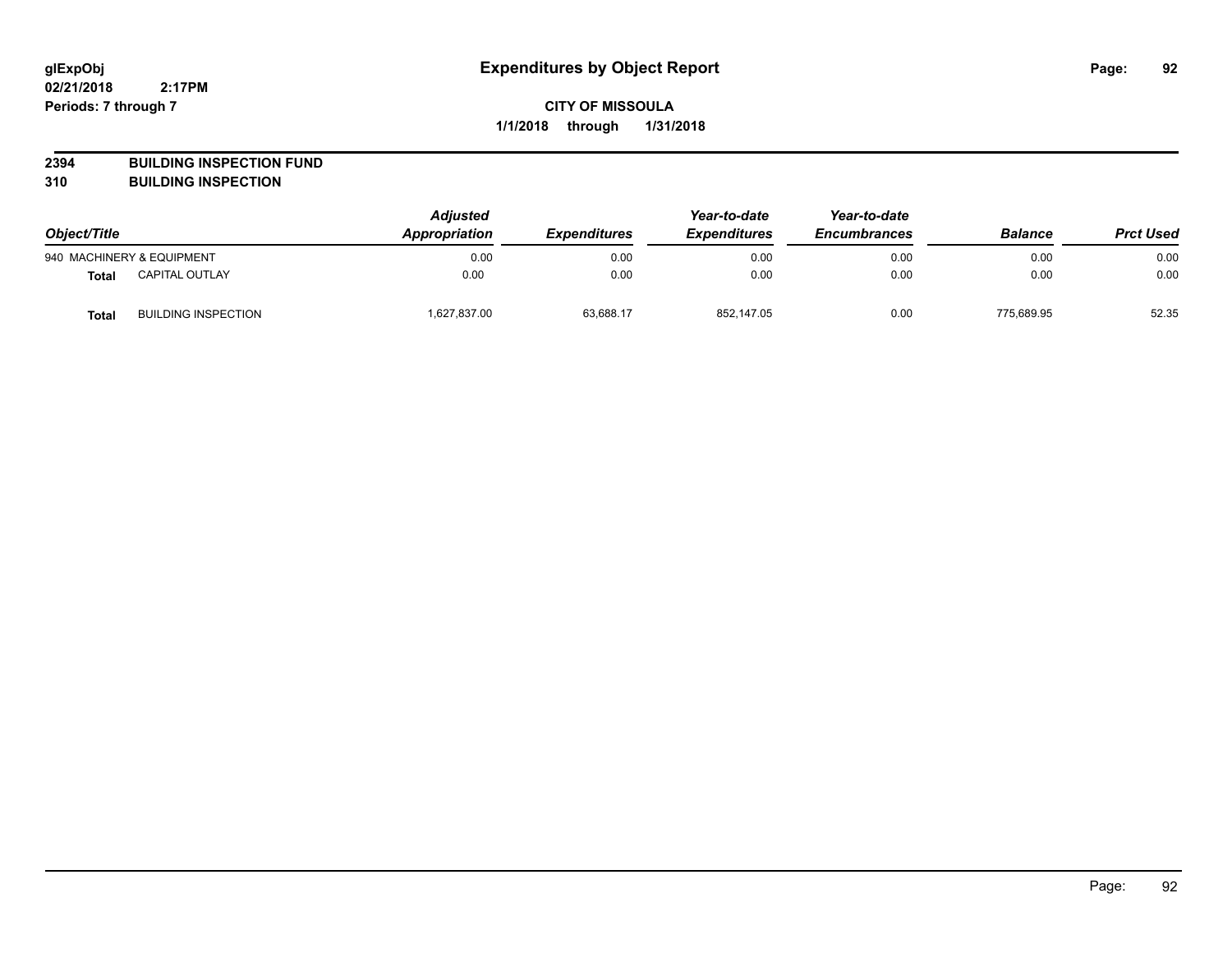### **2394 BUILDING INSPECTION FUND**

|                                       | <b>Adjusted</b>      |                     | Year-to-date        | Year-to-date        |                |                  |
|---------------------------------------|----------------------|---------------------|---------------------|---------------------|----------------|------------------|
| Object/Title                          | <b>Appropriation</b> | <b>Expenditures</b> | <b>Expenditures</b> | <b>Encumbrances</b> | <b>Balance</b> | <b>Prct Used</b> |
| 100 PERSONAL SERVICES                 |                      |                     |                     |                     |                |                  |
| 110 SALARIES AND WAGES                | 811,835.00           | 41,952.59           | 429,799.29          | 0.00                | 382,035.71     | 52.94            |
| 115 SALARIES/HEALTH INSURANCE BENEFIT | 0.00                 | 0.00                | 0.00                | 0.00                | 0.00           | 0.00             |
| 120 OVERTIME                          | 500.00               | 0.00                | 0.00                | 0.00                | 500.00         | 0.00             |
| 130 OTHER                             | 0.00                 | 0.00                | 0.00                | 0.00                | 0.00           | 0.00             |
| <b>140 EMPLOYER CONTRIBUTIONS</b>     | 281,738.00           | 14,445.89           | 163,779.50          | 0.00                | 117,958.50     | 58.13            |
| 141 STATE RETIREMENT CONTRIBUTIONS    | 0.00                 | 41.95               | 483.91              | 0.00                | $-483.91$      | 0.00             |
| PERSONAL SERVICES<br><b>Total</b>     | 1,094,073.00         | 56,440.43           | 594,062.70          | 0.00                | 500,010.30     | 54.30            |
| 200 SUPPLIES                          |                      |                     |                     |                     |                |                  |
| 210 OFFICE SUPPLIES                   | 2,200.00             | 370.48              | 13,694.46           | 0.00                | $-11,494.46$   | 622.48           |
| 220 OPERATING SUPPLIES                | 5,500.00             | 664.34              | 16,895.87           | 0.00                | $-11,395.87$   | 307.20           |
| 230 REPAIR/MAINTENANCE                | 3,000.00             | 106.41              | 359.03              | 0.00                | 2,640.97       | 11.97            |
| 231 GASOLINE                          | 11,475.00            | 476.42              | 2,665.80            | 0.00                | 8,809.20       | 23.23            |
| 250 SUPPLIES FOR RESALE               | 500.00               | 0.00                | 0.00                | 0.00                | 500.00         | 0.00             |
| <b>SUPPLIES</b><br><b>Total</b>       | 22,675.00            | 1,617.65            | 33,615.16           | 0.00                | $-10,940.16$   | 148.25           |
| 300 PURCHASED SERVICES                |                      |                     |                     |                     |                |                  |
| 310 COMMUNICATIONS                    | 1,000.00             | 0.00                | 206.57              | 0.00                | 793.43         | 20.66            |
| 320 PRINTING & DUPLICATING            | 7,600.00             | 244.98              | 326.81              | 0.00                | 7,273.19       | 4.30             |
| 330 PUBLICITY, SUBSCRIPTIONS & DUES   | 2,100.00             | 150.00              | 11,746.26           | 0.00                | $-9,646.26$    | 559.35           |
| 344 TELEPHONE SERVICE                 | 13,548.00            | 791.52              | 3,830.14            | 0.00                | 9,717.86       | 28.27            |
| 350 PROFESSIONAL SERVICES             | 14,600.00            | 150.00              | 15,495.28           | 0.00                | $-895.28$      | 106.13           |
| 360 REPAIR & MAINTENANCE              | 44,378.00            | 0.00                | 1,836.24            | 0.00                | 42,541.76      | 4.14             |
| 370 TRAVEL                            | 5,025.00             | 185.05              | 2,432.09            | 0.00                | 2,592.91       | 48.40            |
| 380 TRAINING                          | 6,500.00             | 0.00                | 1,469.76            | 0.00                | 5,030.24       | 22.61            |
| PURCHASED SERVICES<br><b>Total</b>    | 94,751.00            | 1,521.55            | 37,343.15           | 0.00                | 57,407.85      | 39.41            |
| 500 FIXED CHARGES                     |                      |                     |                     |                     |                |                  |
| 500 FIXED CHARGES                     | 416,338.00           | 4,108.54            | 187,126.04          | 0.00                | 229,211.96     | 44.95            |
| 550 MERCHANT SERVICE FEES             | 0.00                 | 0.00                | 0.00                | 0.00                | 0.00           | 0.00             |
| <b>FIXED CHARGES</b><br><b>Total</b>  | 416,338.00           | 4,108.54            | 187,126.04          | 0.00                | 229,211.96     | 44.95            |
| 600 DEBT SERVICE                      |                      |                     |                     |                     |                |                  |
| 620 INTEREST / SERVICE FEES           | 0.00                 | 0.00                | 0.00                | 0.00                | 0.00           | 0.00             |
| <b>DEBT SERVICE</b><br><b>Total</b>   | 0.00                 | 0.00                | 0.00                | 0.00                | 0.00           | 0.00             |
| 900 CAPITAL OUTLAY                    |                      |                     |                     |                     |                |                  |
| 940 MACHINERY & EQUIPMENT             | 0.00                 | 0.00                | 0.00                | 0.00                | 0.00           | 0.00             |
|                                       |                      |                     |                     |                     |                |                  |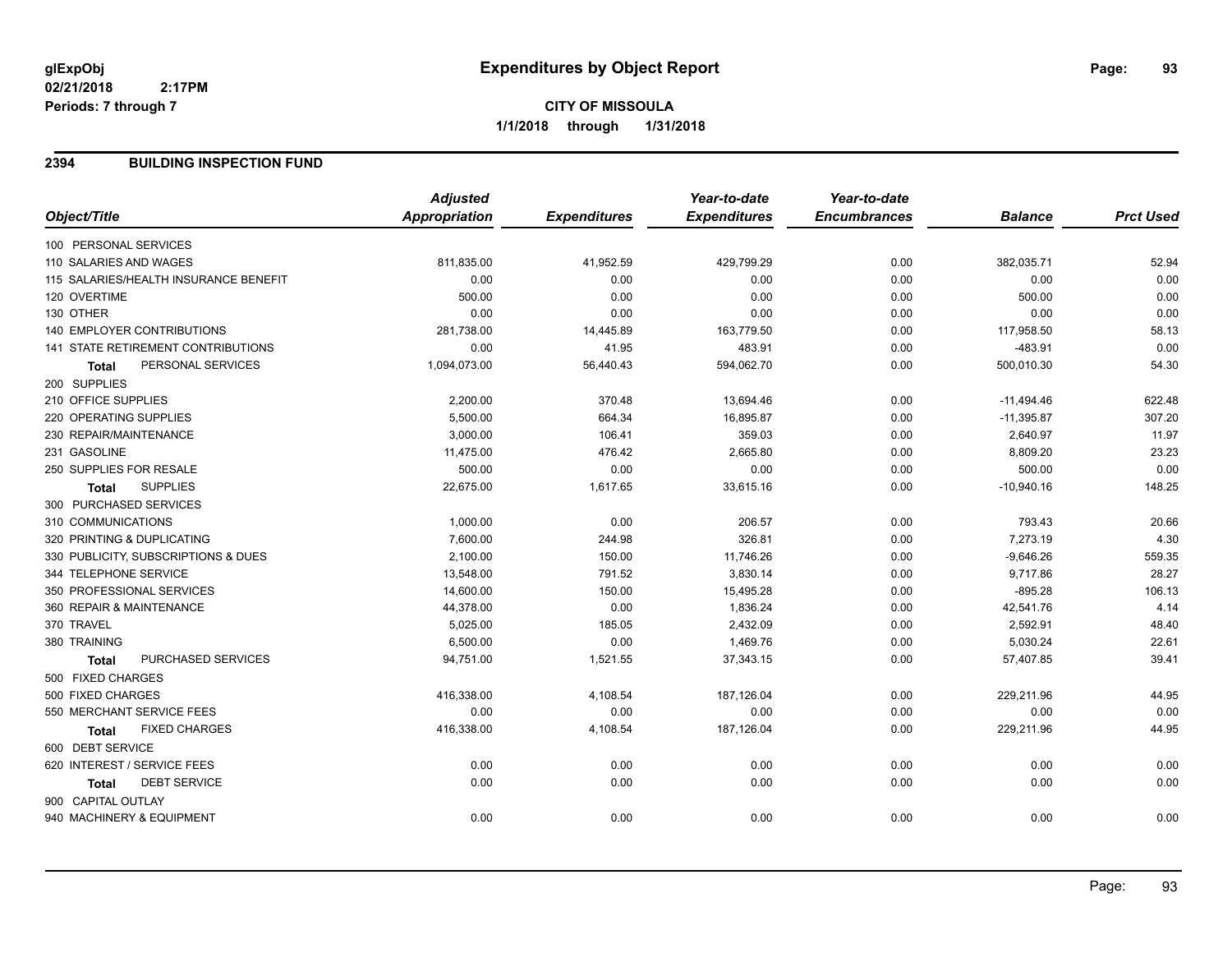### **2394 BUILDING INSPECTION FUND**

| Object/Title      |                                 | <b>Adiusted</b><br>Appropriation | <i><b>Expenditures</b></i> | Year-to-date<br><b>Expenditures</b> | Year-to-date<br><b>Encumbrances</b> | <b>Balance</b> | <b>Prct Used</b> |
|-------------------|---------------------------------|----------------------------------|----------------------------|-------------------------------------|-------------------------------------|----------------|------------------|
| <b>Total</b>      | CAPITAL OUTLAY                  | 0.00                             | 0.00                       | 0.00                                | 0.00                                | 0.00           | 0.00             |
| Tota <sub>l</sub> | <b>BUILDING INSPECTION FUND</b> | 1,627,837.00                     | 63,688.17                  | 852,147.05                          | 0.00                                | 775.689.95     | 52.35            |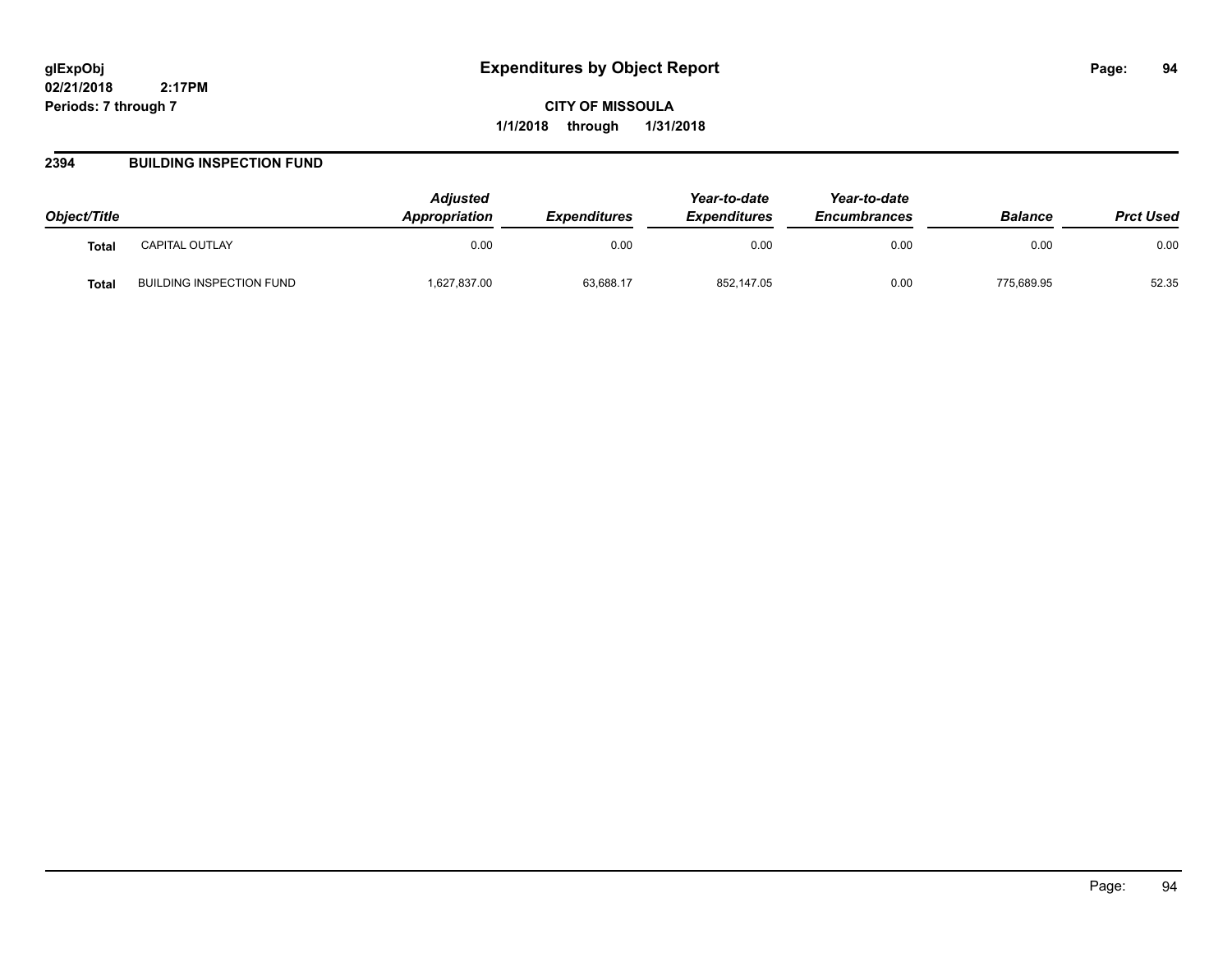#### **2395 CITY GRANTS & PROGRAM INCOME FUND**

| Object/Title                 |                                   | <b>Adjusted</b><br>Appropriation | <b>Expenditures</b> | Year-to-date<br><b>Expenditures</b> | Year-to-date<br><b>Encumbrances</b> | <b>Balance</b> | <b>Prct Used</b> |
|------------------------------|-----------------------------------|----------------------------------|---------------------|-------------------------------------|-------------------------------------|----------------|------------------|
| 300 PURCHASED SERVICES       |                                   |                                  |                     |                                     |                                     |                |                  |
| 350 PROFESSIONAL SERVICES    |                                   | 0.00                             | 0.00                | 0.00                                | 0.00                                | 0.00           | 0.00             |
| <b>Total</b>                 | PURCHASED SERVICES                | 0.00                             | 0.00                | 0.00                                | 0.00                                | 0.00           | 0.00             |
| 500 FIXED CHARGES            |                                   |                                  |                     |                                     |                                     |                |                  |
| 550 MERCHANT SERVICE FEES    |                                   | 0.00                             | 0.00                | 0.00                                | 0.00                                | 0.00           | 0.00             |
| <b>Total</b>                 | <b>FIXED CHARGES</b>              | 0.00                             | 0.00                | 0.00                                | 0.00                                | 0.00           | 0.00             |
| 700 GRANTS & CONTRIBUTIONS   |                                   |                                  |                     |                                     |                                     |                |                  |
| 700 GRANTS & CONTRIBUTIONS   |                                   | 0.00                             | 0.00                | 0.00                                | 0.00                                | 0.00           | 0.00             |
| <b>Total</b>                 | <b>GRANTS &amp; CONTRIBUTIONS</b> | 0.00                             | 0.00                | 0.00                                | 0.00                                | 0.00           | 0.00             |
| 800 OTHER OBJECTS            |                                   |                                  |                     |                                     |                                     |                |                  |
| 820 TRANSFERS TO OTHER FUNDS |                                   | 0.00                             | 0.00                | 0.00                                | 0.00                                | 0.00           | 0.00             |
| 845 CONTINGENCY              |                                   | 0.00                             | 0.00                | 0.00                                | 0.00                                | 0.00           | 0.00             |
| <b>Total</b>                 | OTHER OBJECTS                     | 0.00                             | 0.00                | 0.00                                | 0.00                                | 0.00           | 0.00             |
| <b>Total</b>                 | NON-DEPARTMENTAL                  | 0.00                             | 0.00                | 0.00                                | 0.00                                | 0.00           | 0.00             |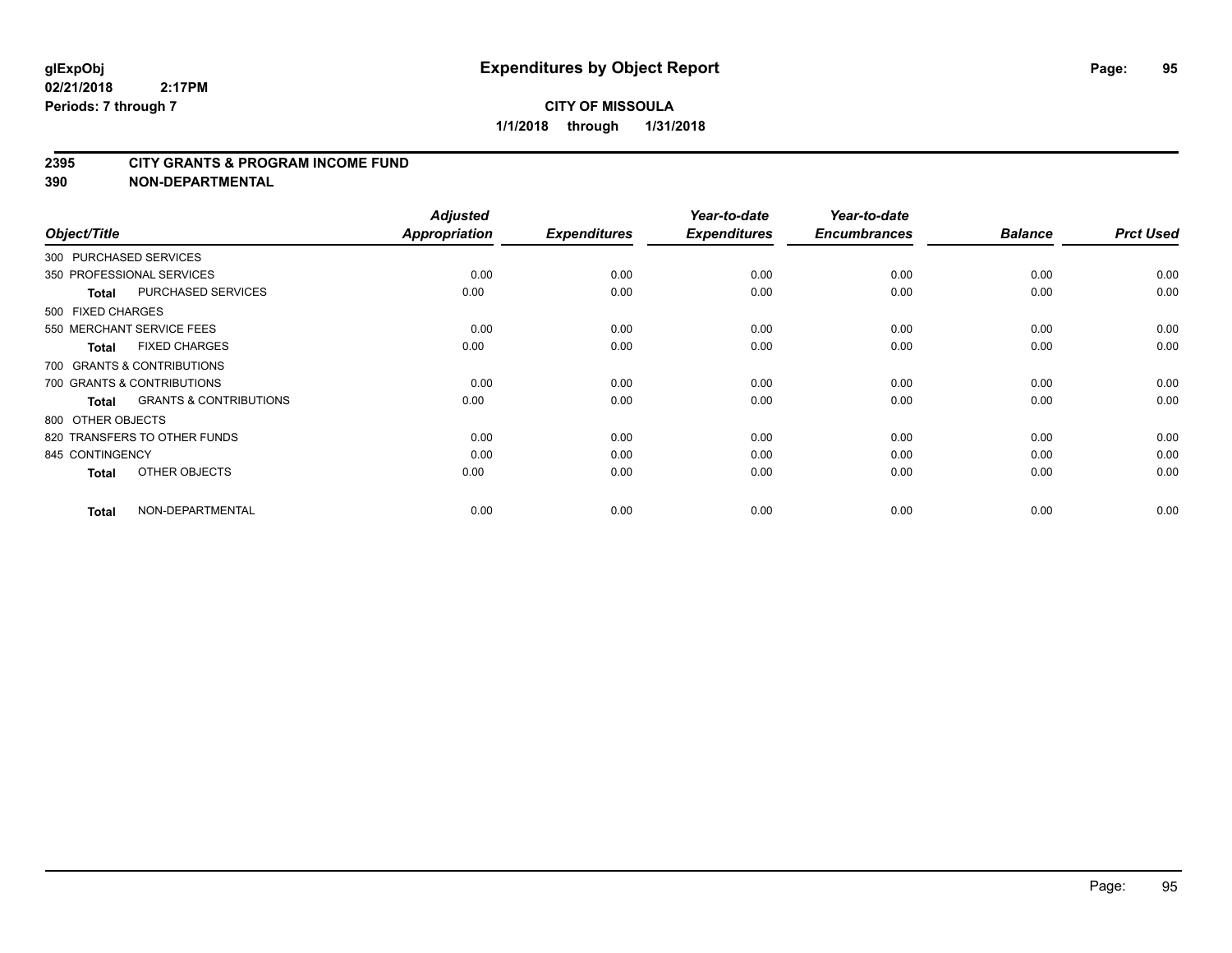## **CITY OF MISSOULA 1/1/2018 through 1/31/2018**

## **2395 CITY GRANTS & PROGRAM INCOME FUND**

| Object/Title           |                                   | <b>Adjusted</b><br><b>Appropriation</b> | <b>Expenditures</b> | Year-to-date<br><b>Expenditures</b> | Year-to-date<br><b>Encumbrances</b> | <b>Balance</b> | <b>Prct Used</b> |
|------------------------|-----------------------------------|-----------------------------------------|---------------------|-------------------------------------|-------------------------------------|----------------|------------------|
| 300 PURCHASED SERVICES |                                   |                                         |                     |                                     |                                     |                |                  |
|                        | 350 PROFESSIONAL SERVICES         | 0.00                                    | 0.00                | 0.00                                | 0.00                                | 0.00           | 0.00             |
| <b>Total</b>           | PURCHASED SERVICES                | 0.00                                    | 0.00                | 0.00                                | 0.00                                | 0.00           | 0.00             |
| 500 FIXED CHARGES      |                                   |                                         |                     |                                     |                                     |                |                  |
|                        | 550 MERCHANT SERVICE FEES         | 0.00                                    | 0.00                | 0.00                                | 0.00                                | 0.00           | 0.00             |
| <b>Total</b>           | <b>FIXED CHARGES</b>              | 0.00                                    | 0.00                | 0.00                                | 0.00                                | 0.00           | 0.00             |
|                        | 700 GRANTS & CONTRIBUTIONS        |                                         |                     |                                     |                                     |                |                  |
|                        | 700 GRANTS & CONTRIBUTIONS        | 0.00                                    | 0.00                | 0.00                                | 0.00                                | 0.00           | 0.00             |
| <b>Total</b>           | <b>GRANTS &amp; CONTRIBUTIONS</b> | 0.00                                    | 0.00                | 0.00                                | 0.00                                | 0.00           | 0.00             |
| 800 OTHER OBJECTS      |                                   |                                         |                     |                                     |                                     |                |                  |
|                        | 820 TRANSFERS TO OTHER FUNDS      | 0.00                                    | 0.00                | 0.00                                | 0.00                                | 0.00           | 0.00             |
| 845 CONTINGENCY        |                                   | 0.00                                    | 0.00                | 0.00                                | 0.00                                | 0.00           | 0.00             |
| <b>Total</b>           | OTHER OBJECTS                     | 0.00                                    | 0.00                | 0.00                                | 0.00                                | 0.00           | 0.00             |
| Total                  | CITY GRANTS & PROGRAM INCOME FUN  | 0.00                                    | 0.00                | 0.00                                | 0.00                                | 0.00           | 0.00             |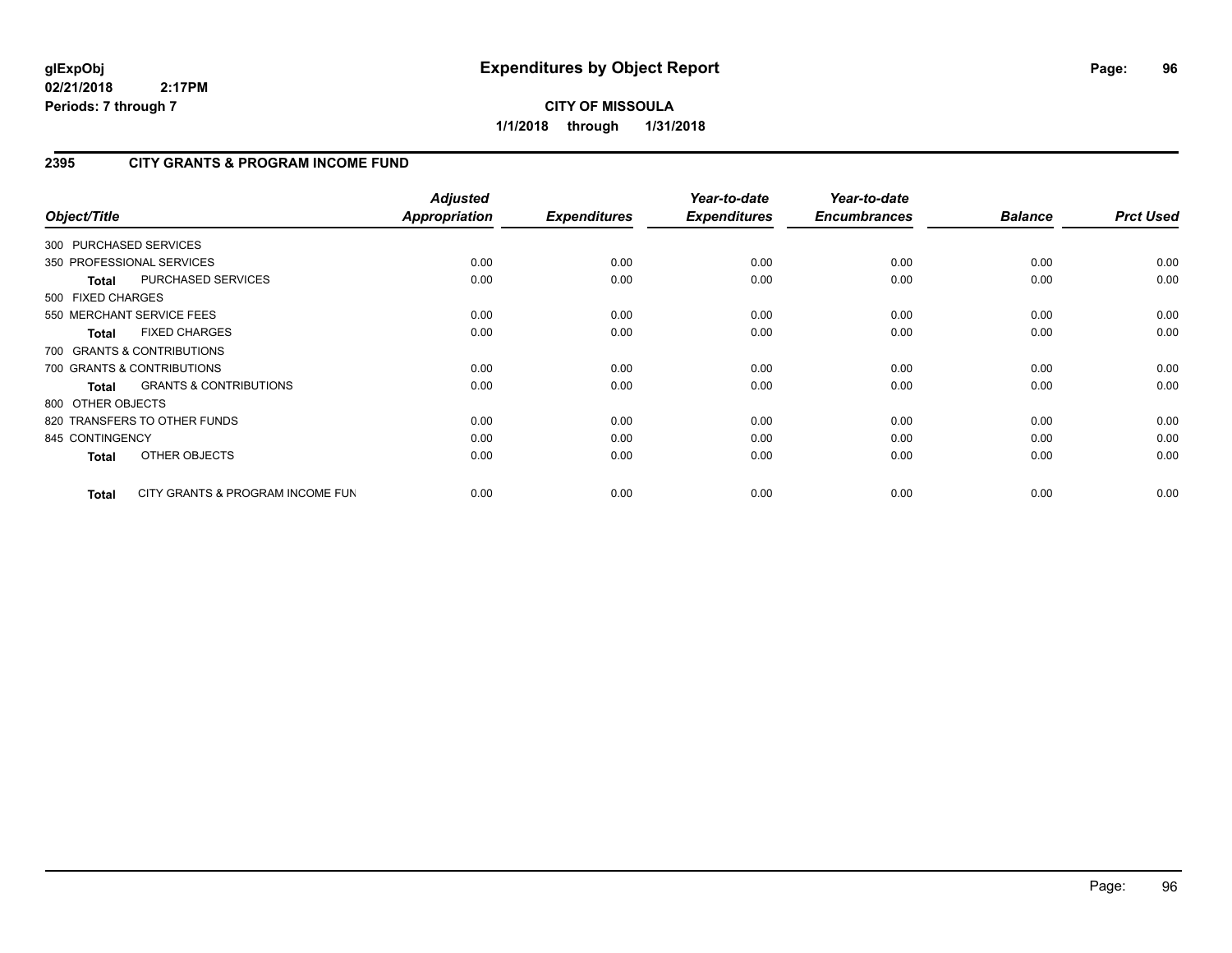#### **2396 ENERGY EFFICIENCY REVOLVING LOAN FUND**

| Object/Title |                                   | <b>Adjusted</b><br>Appropriation<br><b>Expenditures</b> | Year-to-date<br><b>Expenditures</b> | Year-to-date<br><b>Encumbrances</b> | <b>Balance</b> | <b>Prct Used</b> |      |
|--------------|-----------------------------------|---------------------------------------------------------|-------------------------------------|-------------------------------------|----------------|------------------|------|
|              | 700 GRANTS & CONTRIBUTIONS        |                                                         |                                     |                                     |                |                  |      |
|              | 700 GRANTS & CONTRIBUTIONS        | 0.00                                                    | 0.00                                | 0.00                                | 0.00           | 0.00             | 0.00 |
| <b>Total</b> | <b>GRANTS &amp; CONTRIBUTIONS</b> | 0.00                                                    | 0.00                                | 0.00                                | 0.00           | 0.00             | 0.00 |
| <b>Total</b> | NON-DEPARTMENTAL                  | 0.00                                                    | 0.00                                | 0.00                                | 0.00           | 0.00             | 0.00 |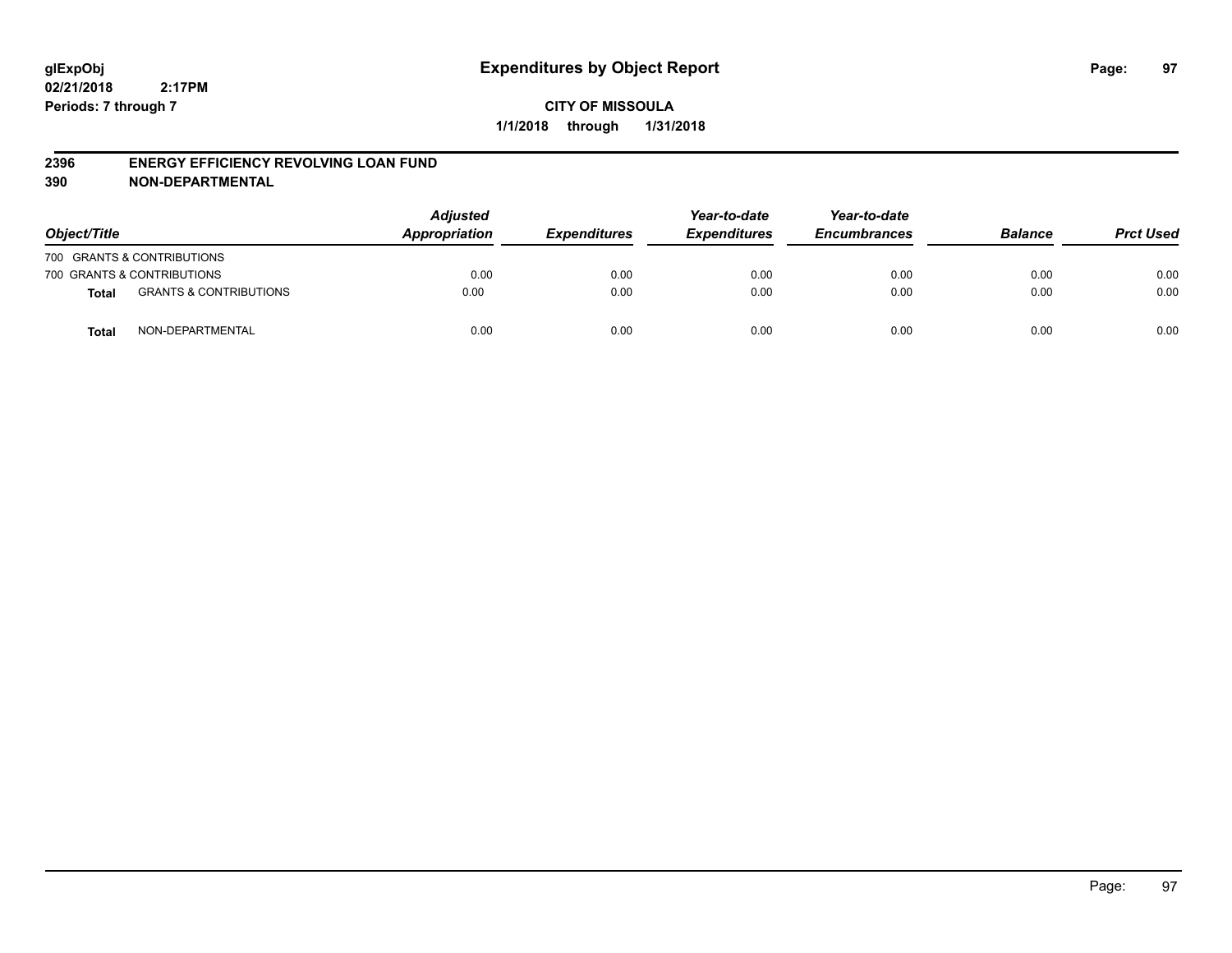# **glExpObj Expenditures by Object Report Page: 98**

**02/21/2018 2:17PM Periods: 7 through 7**

**CITY OF MISSOULA 1/1/2018 through 1/31/2018**

### **2396 ENERGY EFFICIENCY REVOLVING LOAN FUND**

| Object/Title               |                                   | <b>Adjusted</b><br>Appropriation | <b>Expenditures</b> | Year-to-date<br><b>Expenditures</b> | Year-to-date<br><b>Encumbrances</b> | <b>Balance</b> | <b>Prct Used</b> |
|----------------------------|-----------------------------------|----------------------------------|---------------------|-------------------------------------|-------------------------------------|----------------|------------------|
| 700 GRANTS & CONTRIBUTIONS |                                   |                                  |                     |                                     |                                     |                |                  |
| 700 GRANTS & CONTRIBUTIONS |                                   | 0.00                             | 0.00                | 0.00                                | 0.00                                | 0.00           | 0.00             |
| <b>Total</b>               | <b>GRANTS &amp; CONTRIBUTIONS</b> | 0.00                             | 0.00                | 0.00                                | 0.00                                | 0.00           | 0.00             |
| Total                      | ENERGY EFFICIENCY REVOLVING LOAN  | 0.00                             | 0.00                | 0.00                                | 0.00                                | 0.00           | 0.00             |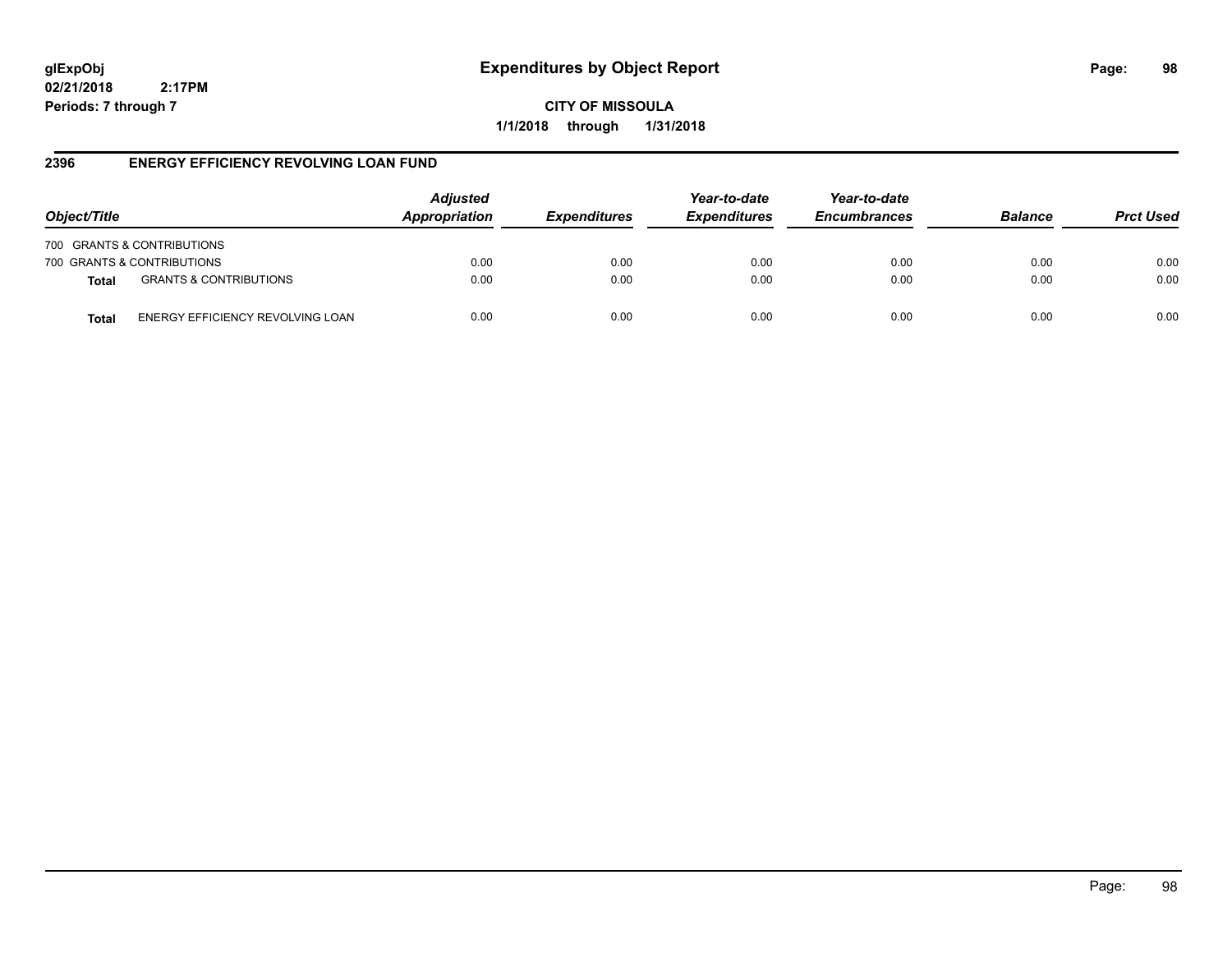### **2399 DANGEROUS BUILDING DEMOLITION & REPAIR F**

**310 BUILDING INSPECTION**

| Object/Title      |                            | <b>Adjusted</b><br><b>Appropriation</b> | <b>Expenditures</b> | Year-to-date<br><b>Expenditures</b> | Year-to-date<br><b>Encumbrances</b> | <b>Balance</b> | <b>Prct Used</b> |
|-------------------|----------------------------|-----------------------------------------|---------------------|-------------------------------------|-------------------------------------|----------------|------------------|
| 500 FIXED CHARGES |                            |                                         |                     |                                     |                                     |                |                  |
|                   | 550 MERCHANT SERVICE FEES  | 0.00                                    | 0.00                | 0.00                                | 0.00                                | 0.00           | 0.00             |
| <b>Total</b>      | <b>FIXED CHARGES</b>       | 0.00                                    | 0.00                | 0.00                                | 0.00                                | 0.00           | 0.00             |
| 800 OTHER OBJECTS |                            |                                         |                     |                                     |                                     |                |                  |
| 845 CONTINGENCY   |                            | 15,000.00                               | 0.00                | 0.00                                | 0.00                                | 15.000.00      | 0.00             |
| <b>Total</b>      | OTHER OBJECTS              | 15,000.00                               | 0.00                | 0.00                                | 0.00                                | 15,000.00      | 0.00             |
| <b>Total</b>      | <b>BUILDING INSPECTION</b> | 15,000.00                               | 0.00                | 0.00                                | 0.00                                | 15,000.00      | 0.00             |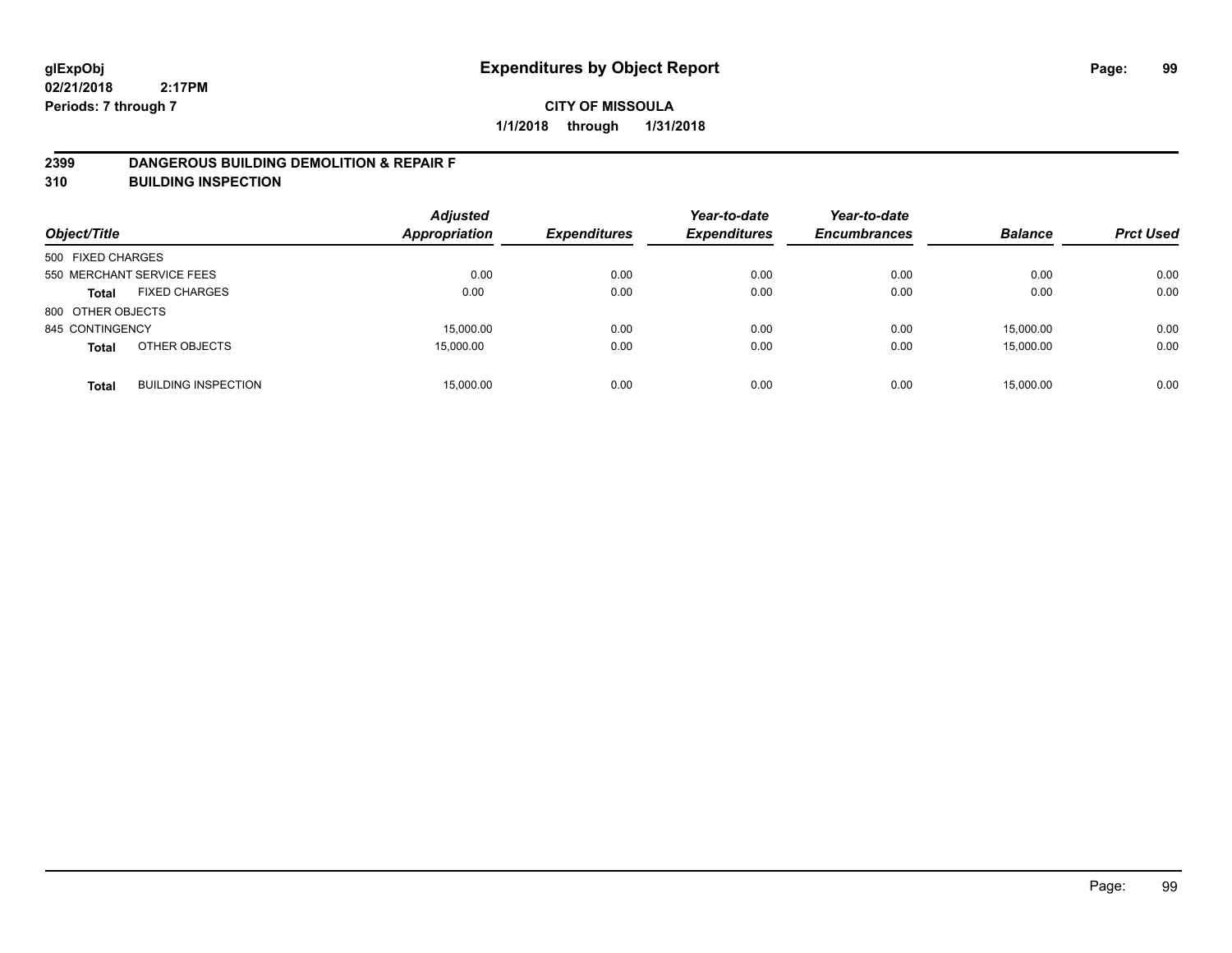**CITY OF MISSOULA 1/1/2018 through 1/31/2018**

## **2399 DANGEROUS BUILDING DEMOLITION & REPAIR F**

| Object/Title      |                                   | <b>Adjusted</b><br><b>Appropriation</b> | <b>Expenditures</b> | Year-to-date<br><b>Expenditures</b> | Year-to-date<br><b>Encumbrances</b> | <b>Balance</b> | <b>Prct Used</b> |
|-------------------|-----------------------------------|-----------------------------------------|---------------------|-------------------------------------|-------------------------------------|----------------|------------------|
| 500 FIXED CHARGES |                                   |                                         |                     |                                     |                                     |                |                  |
|                   | 550 MERCHANT SERVICE FEES         | 0.00                                    | 0.00                | 0.00                                | 0.00                                | 0.00           | 0.00             |
| <b>Total</b>      | <b>FIXED CHARGES</b>              | 0.00                                    | 0.00                | 0.00                                | 0.00                                | 0.00           | 0.00             |
| 800 OTHER OBJECTS |                                   |                                         |                     |                                     |                                     |                |                  |
| 845 CONTINGENCY   |                                   | 15,000.00                               | 0.00                | 0.00                                | 0.00                                | 15,000.00      | 0.00             |
| <b>Total</b>      | OTHER OBJECTS                     | 15,000.00                               | 0.00                | 0.00                                | 0.00                                | 15,000.00      | 0.00             |
| <b>Total</b>      | DANGEROUS BUILDING DEMOLITION & F | 15.000.00                               | 0.00                | 0.00                                | 0.00                                | 15,000.00      | 0.00             |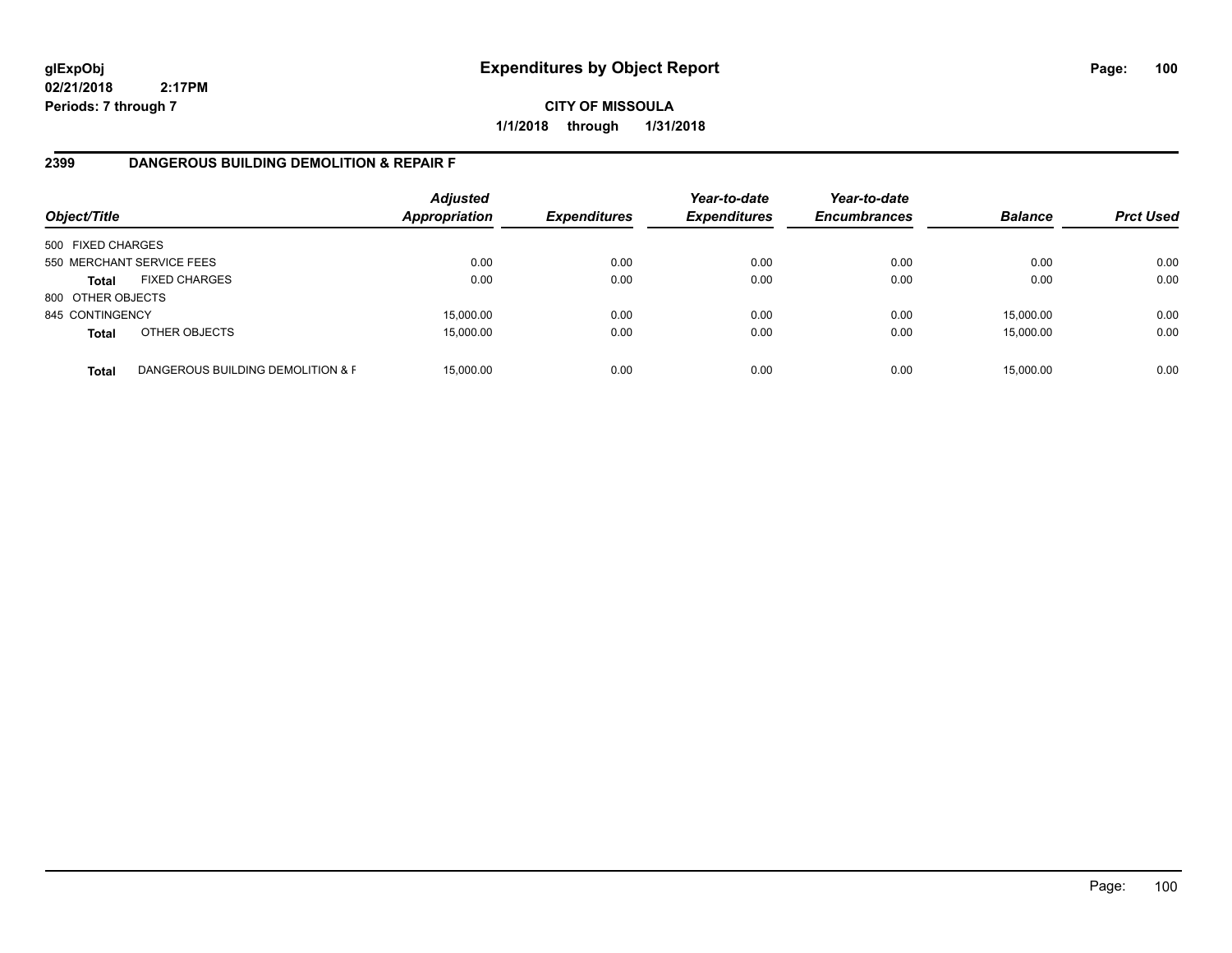#### **2400 STREET LIGHTING ASSESSMENTS FUND**

#### **280 PUBLIC WORKS OPERATIONS**

|                          |                               | <b>Adjusted</b> |                     | Year-to-date        | Year-to-date        |                |                  |
|--------------------------|-------------------------------|-----------------|---------------------|---------------------|---------------------|----------------|------------------|
| Object/Title             |                               | Appropriation   | <b>Expenditures</b> | <b>Expenditures</b> | <b>Encumbrances</b> | <b>Balance</b> | <b>Prct Used</b> |
| 300 PURCHASED SERVICES   |                               |                 |                     |                     |                     |                |                  |
|                          | 341 ELECTRICITY & NATURAL GAS | 353.271.00      | 28.431.42           | 168.624.01          | 0.00                | 184.646.99     | 47.73            |
|                          | 350 PROFESSIONAL SERVICES     | 11.743.00       | 0.00                | 7.625.00            | 0.00                | 4,118.00       | 64.93            |
| 360 REPAIR & MAINTENANCE |                               | 0.00            | 0.00                | 0.00                | 0.00                | 0.00           | 0.00             |
| <b>Total</b>             | <b>PURCHASED SERVICES</b>     | 365.014.00      | 28.431.42           | 176.249.01          | 0.00                | 188.764.99     | 48.29            |
| 500 FIXED CHARGES        |                               |                 |                     |                     |                     |                |                  |
|                          | 550 MERCHANT SERVICE FEES     | 0.00            | 0.00                | 0.00                | 0.00                | 0.00           | 0.00             |
| <b>Total</b>             | <b>FIXED CHARGES</b>          | 0.00            | 0.00                | 0.00                | 0.00                | 0.00           | 0.00             |
| <b>Total</b>             | PUBLIC WORKS OPERATIONS       | 365.014.00      | 28.431.42           | 176.249.01          | 0.00                | 188.764.99     | 48.29            |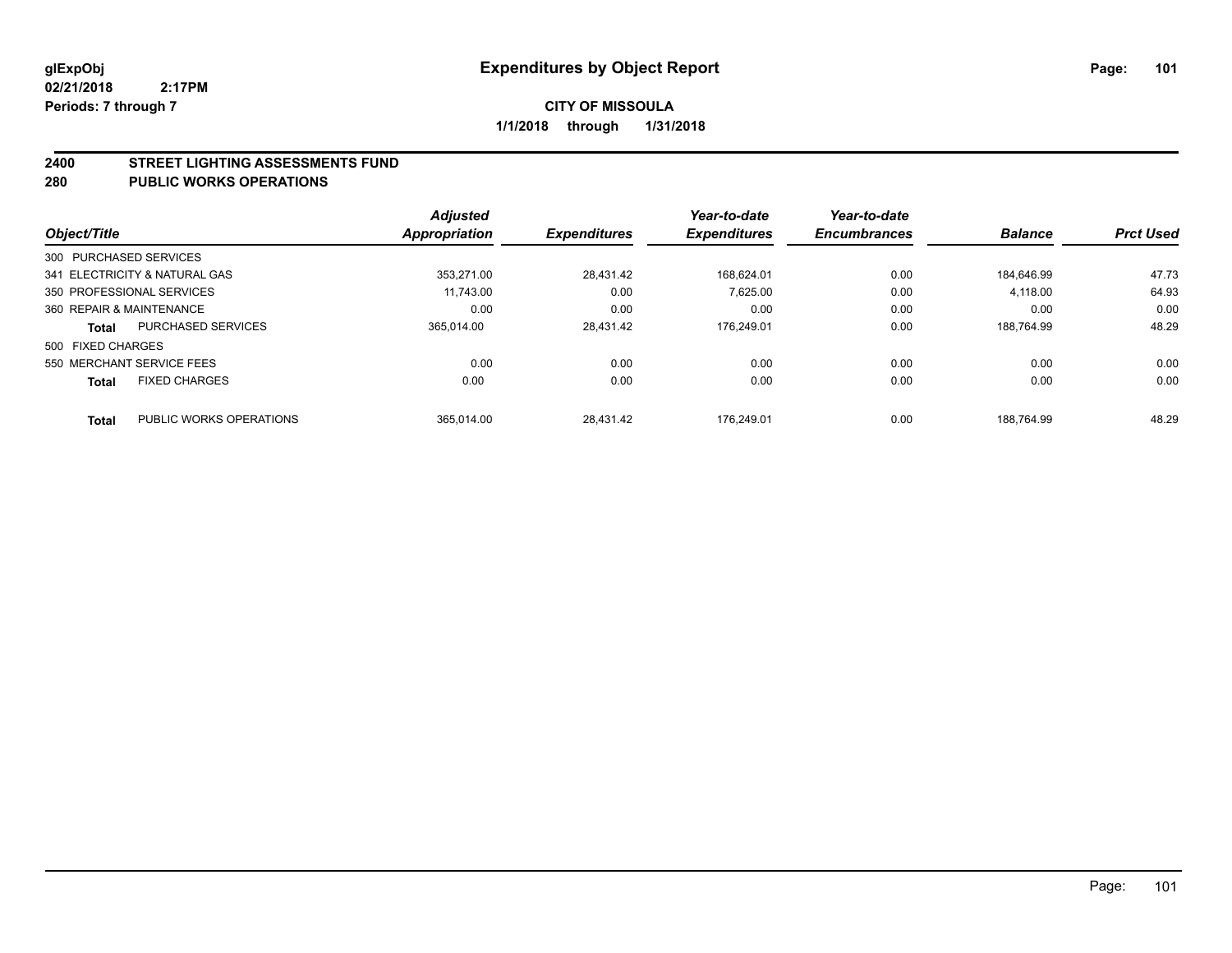**CITY OF MISSOULA 1/1/2018 through 1/31/2018**

## **2400 STREET LIGHTING ASSESSMENTS FUND**

| Object/Title             |                                  | Adjusted<br><b>Appropriation</b> | <b>Expenditures</b> | Year-to-date<br><b>Expenditures</b> | Year-to-date<br><b>Encumbrances</b> | <b>Balance</b> | <b>Prct Used</b> |
|--------------------------|----------------------------------|----------------------------------|---------------------|-------------------------------------|-------------------------------------|----------------|------------------|
| 300 PURCHASED SERVICES   |                                  |                                  |                     |                                     |                                     |                |                  |
|                          | 341 ELECTRICITY & NATURAL GAS    | 353.271.00                       | 28.431.42           | 168.624.01                          | 0.00                                | 184.646.99     | 47.73            |
|                          | 350 PROFESSIONAL SERVICES        | 11.743.00                        | 0.00                | 7.625.00                            | 0.00                                | 4,118.00       | 64.93            |
| 360 REPAIR & MAINTENANCE |                                  | 0.00                             | 0.00                | 0.00                                | 0.00                                | 0.00           | 0.00             |
| <b>Total</b>             | PURCHASED SERVICES               | 365.014.00                       | 28.431.42           | 176.249.01                          | 0.00                                | 188.764.99     | 48.29            |
| 500 FIXED CHARGES        |                                  |                                  |                     |                                     |                                     |                |                  |
|                          | 550 MERCHANT SERVICE FEES        | 0.00                             | 0.00                | 0.00                                | 0.00                                | 0.00           | 0.00             |
| <b>Total</b>             | <b>FIXED CHARGES</b>             | 0.00                             | 0.00                | 0.00                                | 0.00                                | 0.00           | 0.00             |
| <b>Total</b>             | STREET LIGHTING ASSESSMENTS FUND | 365.014.00                       | 28.431.42           | 176.249.01                          | 0.00                                | 188.764.99     | 48.29            |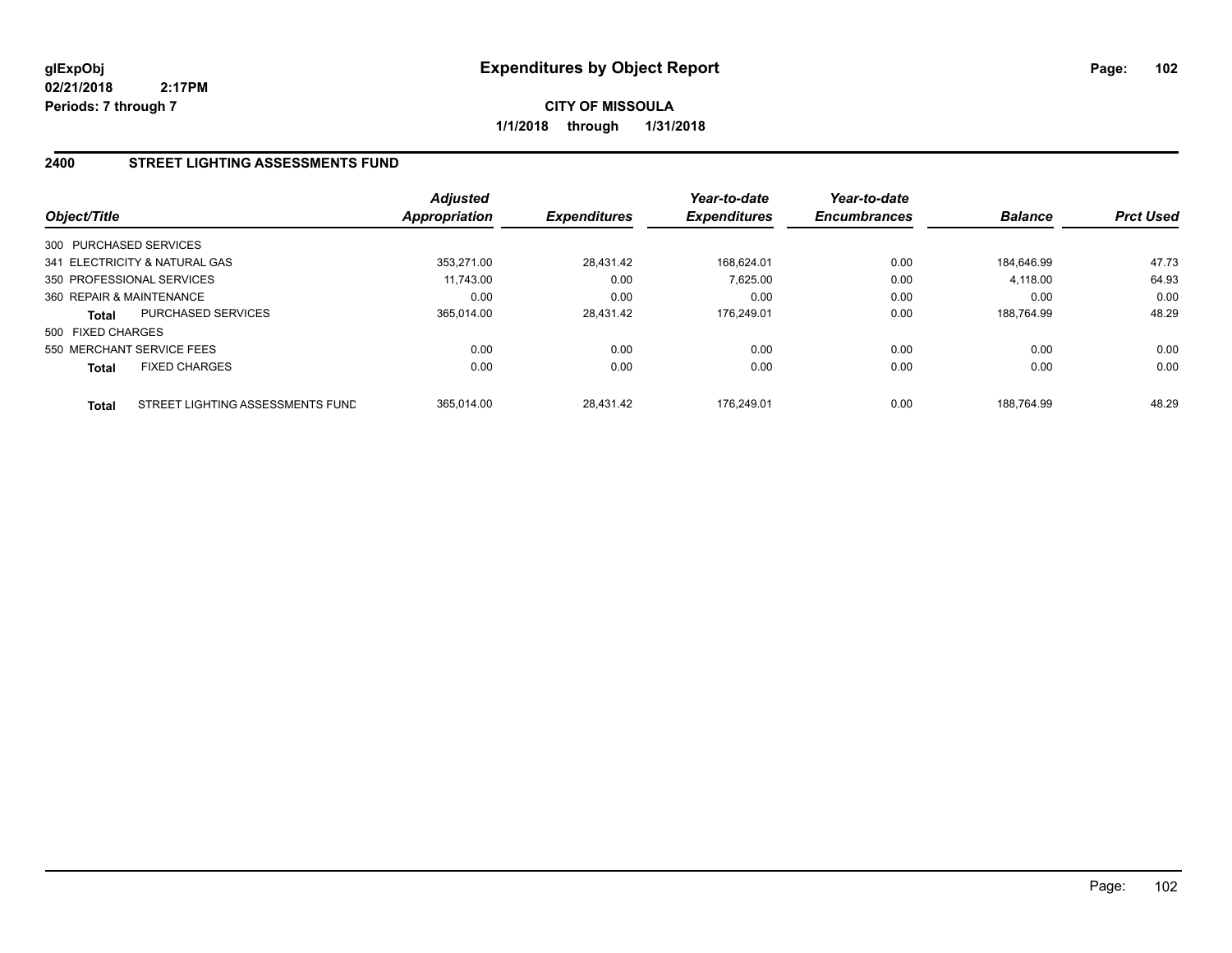#### **2500 STREET MAINTENANCE ASSESSMENT FUND**

| Object/Title      |                              | <b>Adjusted</b><br><b>Appropriation</b> | <b>Expenditures</b> | Year-to-date<br><b>Expenditures</b> | Year-to-date<br><b>Encumbrances</b> | <b>Balance</b> | <b>Prct Used</b> |
|-------------------|------------------------------|-----------------------------------------|---------------------|-------------------------------------|-------------------------------------|----------------|------------------|
|                   | 300 PURCHASED SERVICES       |                                         |                     |                                     |                                     |                |                  |
|                   |                              |                                         |                     |                                     |                                     |                |                  |
| 345 GARBAGE       |                              | 61,854.00                               | 5,083.33            | 32,961.75                           | 0.00                                | 28,892.25      | 53.29            |
| <b>Total</b>      | <b>PURCHASED SERVICES</b>    | 61,854.00                               | 5,083.33            | 32.961.75                           | 0.00                                | 28.892.25      | 53.29            |
| 500 FIXED CHARGES |                              |                                         |                     |                                     |                                     |                |                  |
|                   | 550 MERCHANT SERVICE FEES    | 0.00                                    | 0.00                | 0.00                                | 0.00                                | 0.00           | 0.00             |
| <b>Total</b>      | <b>FIXED CHARGES</b>         | 0.00                                    | 0.00                | 0.00                                | 0.00                                | 0.00           | 0.00             |
| 800 OTHER OBJECTS |                              |                                         |                     |                                     |                                     |                |                  |
|                   | 820 TRANSFERS TO OTHER FUNDS | 41,000.00                               | 0.00                | 20,500.00                           | 0.00                                | 20.500.00      | 50.00            |
| <b>Total</b>      | OTHER OBJECTS                | 41.000.00                               | 0.00                | 20,500.00                           | 0.00                                | 20,500.00      | 50.00            |
| <b>Total</b>      | NON-DEPARTMENTAL             | 102,854.00                              | 5,083.33            | 53.461.75                           | 0.00                                | 49.392.25      | 51.98            |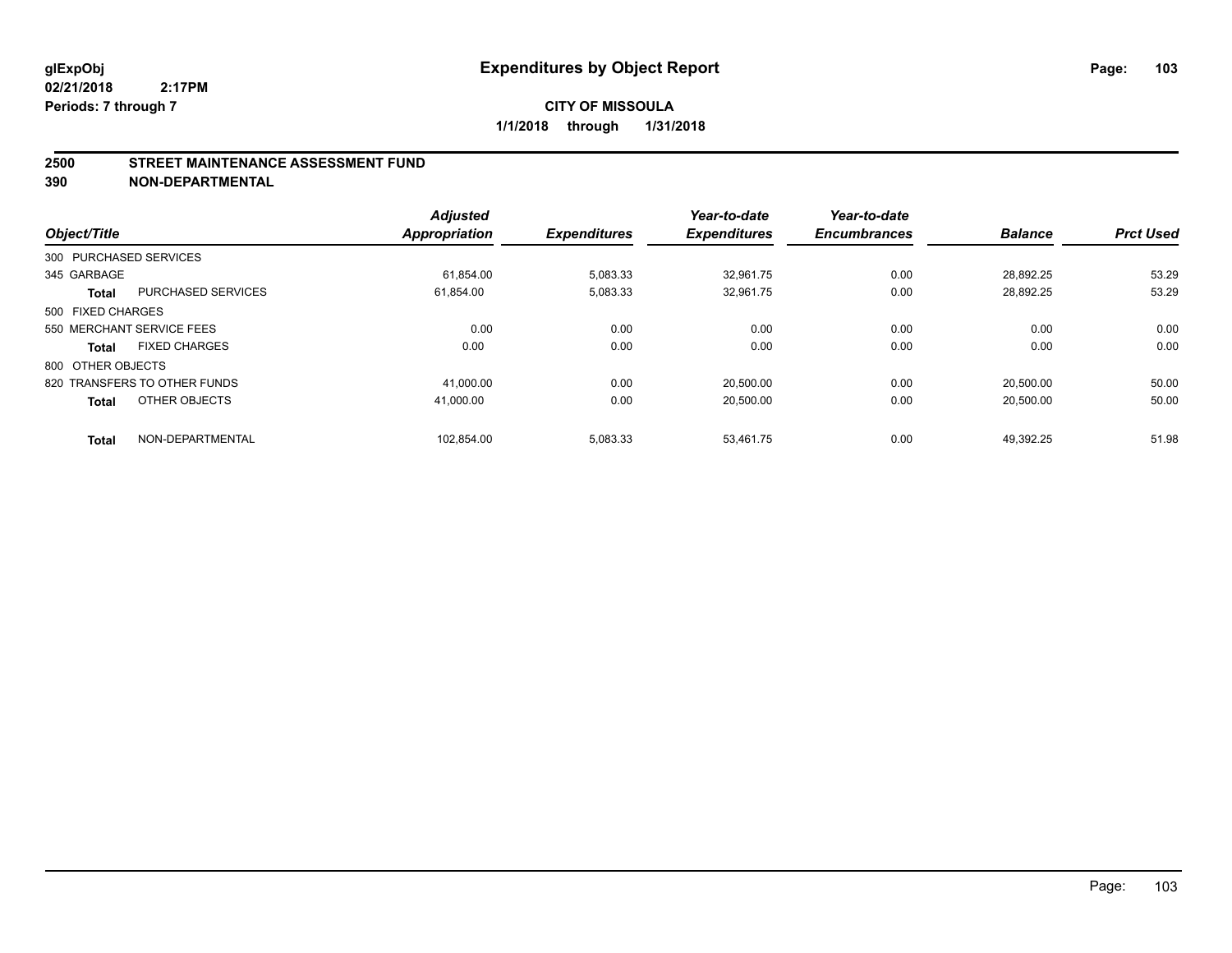**CITY OF MISSOULA 1/1/2018 through 1/31/2018**

## **2500 STREET MAINTENANCE ASSESSMENT FUND**

| Object/Title           |                                  | <b>Adjusted</b><br><b>Appropriation</b> | <b>Expenditures</b> | Year-to-date<br><b>Expenditures</b> | Year-to-date<br><b>Encumbrances</b> | <b>Balance</b> | <b>Prct Used</b> |
|------------------------|----------------------------------|-----------------------------------------|---------------------|-------------------------------------|-------------------------------------|----------------|------------------|
| 300 PURCHASED SERVICES |                                  |                                         |                     |                                     |                                     |                |                  |
| 345 GARBAGE            |                                  | 61.854.00                               | 5,083.33            | 32.961.75                           | 0.00                                | 28.892.25      | 53.29            |
| Total                  | <b>PURCHASED SERVICES</b>        | 61,854.00                               | 5,083.33            | 32,961.75                           | 0.00                                | 28,892.25      | 53.29            |
| 500 FIXED CHARGES      |                                  |                                         |                     |                                     |                                     |                |                  |
|                        | 550 MERCHANT SERVICE FEES        | 0.00                                    | 0.00                | 0.00                                | 0.00                                | 0.00           | 0.00             |
| <b>Total</b>           | <b>FIXED CHARGES</b>             | 0.00                                    | 0.00                | 0.00                                | 0.00                                | 0.00           | 0.00             |
| 800 OTHER OBJECTS      |                                  |                                         |                     |                                     |                                     |                |                  |
|                        | 820 TRANSFERS TO OTHER FUNDS     | 41.000.00                               | 0.00                | 20,500.00                           | 0.00                                | 20.500.00      | 50.00            |
| <b>Total</b>           | OTHER OBJECTS                    | 41,000.00                               | 0.00                | 20,500.00                           | 0.00                                | 20,500.00      | 50.00            |
| <b>Total</b>           | STREET MAINTENANCE ASSESSMENT FI | 102.854.00                              | 5.083.33            | 53.461.75                           | 0.00                                | 49.392.25      | 51.98            |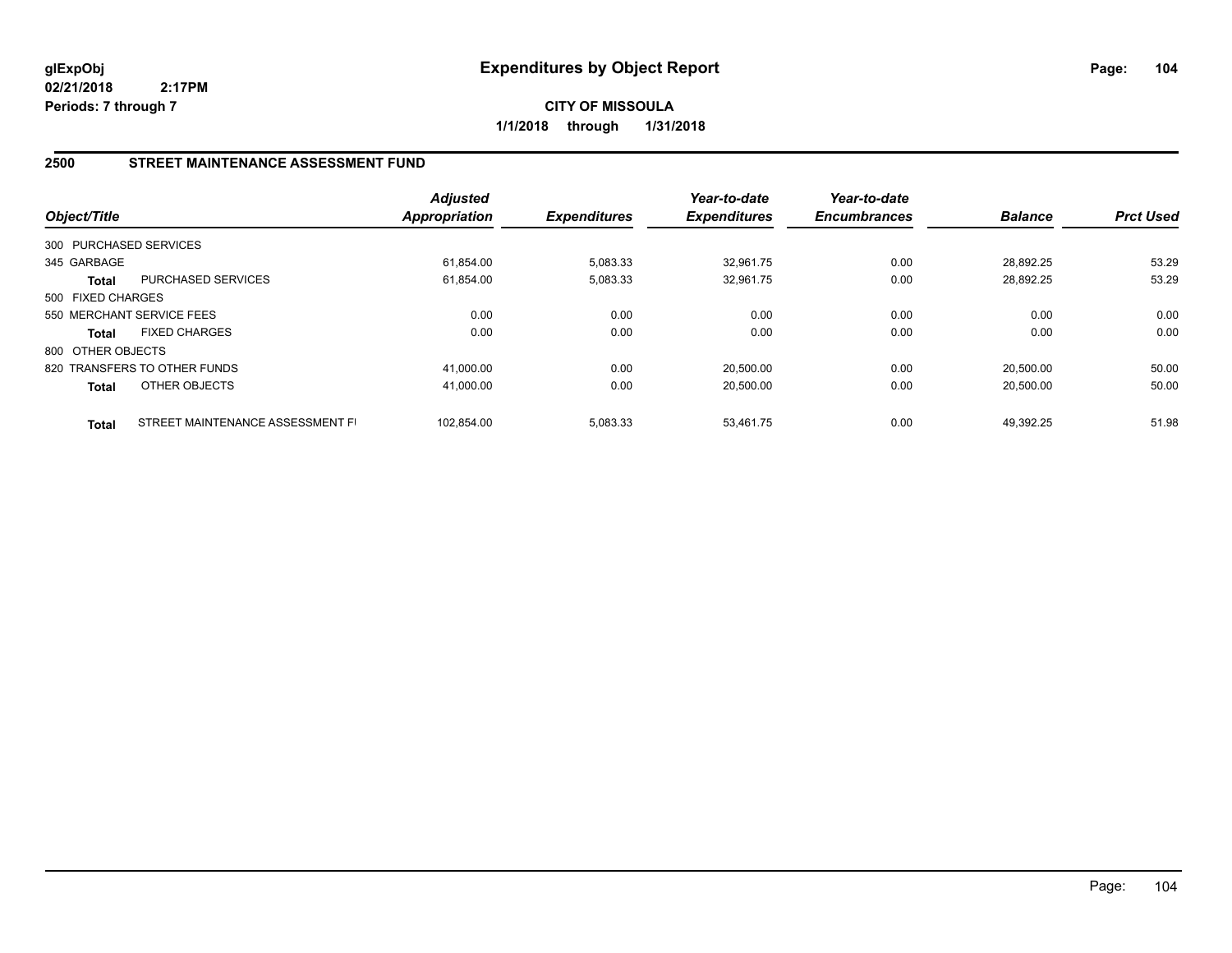#### **2512 ROAD DISTRICT #1**

**320 STREET MAINTENANCE**

|                                           | <b>Adjusted</b> |                     | Year-to-date        | Year-to-date        |                |                  |
|-------------------------------------------|-----------------|---------------------|---------------------|---------------------|----------------|------------------|
| Object/Title                              | Appropriation   | <b>Expenditures</b> | <b>Expenditures</b> | <b>Encumbrances</b> | <b>Balance</b> | <b>Prct Used</b> |
| 100 PERSONAL SERVICES                     |                 |                     |                     |                     |                |                  |
| 110 SALARIES AND WAGES                    | 148,100.00      | 2,498.80            | 25,643.74           | 0.00                | 122,456.26     | 17.32            |
| 130 OTHER                                 | 0.00            | 0.00                | 0.00                | 0.00                | 0.00           | 0.00             |
| 140 EMPLOYER CONTRIBUTIONS                | 69,039.00       | 434.89              | 4,424.51            | 0.00                | 64,614.49      | 6.41             |
| <b>141 STATE RETIREMENT CONTRIBUTIONS</b> | 147.00          | 2.50                | 27.89               | 0.00                | 119.11         | 18.97            |
| PERSONAL SERVICES<br>Total                | 217,286.00      | 2,936.19            | 30,096.14           | 0.00                | 187,189.86     | 13.85            |
| 200 SUPPLIES                              |                 |                     |                     |                     |                |                  |
| 210 OFFICE SUPPLIES                       | 6,185.00        | 0.00                | 443.34              | 0.00                | 5,741.66       | 7.17             |
| 220 OPERATING SUPPLIES                    | 91,014.00       | 0.00                | 94,375.65           | 0.00                | $-3,361.65$    | 103.69           |
| 230 REPAIR/MAINTENANCE                    | 92,478.00       | 0.00                | 91,241.96           | 0.00                | 1,236.04       | 98.66            |
| 231 GASOLINE                              | 1,135.00        | 0.00                | 1,345.06            | 0.00                | $-210.06$      | 118.51           |
| 240 OTHER SUPPLIES                        | 549.00          | 0.00                | 0.00                | 0.00                | 549.00         | 0.00             |
| <b>SUPPLIES</b><br><b>Total</b>           | 191,361.00      | 0.00                | 187,406.01          | 0.00                | 3,954.99       | 97.93            |
| 300 PURCHASED SERVICES                    |                 |                     |                     |                     |                |                  |
| 310 COMMUNICATIONS                        | 0.00            | 0.00                | 1.62                | 0.00                | $-1.62$        | 0.00             |
| 330 PUBLICITY, SUBSCRIPTIONS & DUES       | 0.00            | 0.00                | 0.00                | 0.00                | 0.00           | 0.00             |
| 350 PROFESSIONAL SERVICES                 | 129,500.00      | 23,171.51           | 23,171.51           | 0.00                | 106,328.49     | 17.89            |
| 360 REPAIR & MAINTENANCE                  | 2,500.00        | 0.00                | 600.00              | 0.00                | 1,900.00       | 24.00            |
| 370 TRAVEL                                | 1,450.00        | 21.00               | 21.00               | 0.00                | 1,429.00       | 1.45             |
| 380 TRAINING                              | 350.00          | 0.00                | 0.00                | 0.00                | 350.00         | 0.00             |
| PURCHASED SERVICES<br><b>Total</b>        | 133,800.00      | 23,192.51           | 23,794.13           | 0.00                | 110,005.87     | 17.78            |
| 400 BUILDING MATERIALS                    |                 |                     |                     |                     |                |                  |
| <b>400 BUILDING MATERIALS</b>             | 275,201.00      | 0.00                | 254,813.85          | 0.00                | 20,387.15      | 92.59            |
| <b>BUILDING MATERIALS</b><br><b>Total</b> | 275,201.00      | 0.00                | 254,813.85          | 0.00                | 20,387.15      | 92.59            |
| 500 FIXED CHARGES                         |                 |                     |                     |                     |                |                  |
| 500 FIXED CHARGES                         | 101,949.00      | 0.00                | 13,023.50           | 0.00                | 88,925.50      | 12.77            |
| 550 MERCHANT SERVICE FEES                 | 0.00            | 0.00                | 0.00                | 0.00                | 0.00           | 0.00             |
| <b>FIXED CHARGES</b><br>Total             | 101,949.00      | 0.00                | 13,023.50           | 0.00                | 88,925.50      | 12.77            |
| 600 DEBT SERVICE                          |                 |                     |                     |                     |                |                  |
| 610 PRINCIPAL                             | 605.289.00      | 0.00                | 387,494.56          | 0.00                | 217,794.44     | 64.02            |
| 620 INTEREST / SERVICE FEES               | 46,121.00       | 0.00                | 35,743.36           | 0.00                | 10,377.64      | 77.50            |
| <b>DEBT SERVICE</b><br><b>Total</b>       | 651,410.00      | 0.00                | 423,237.92          | 0.00                | 228,172.08     | 64.97            |
| 700 GRANTS & CONTRIBUTIONS                |                 |                     |                     |                     |                |                  |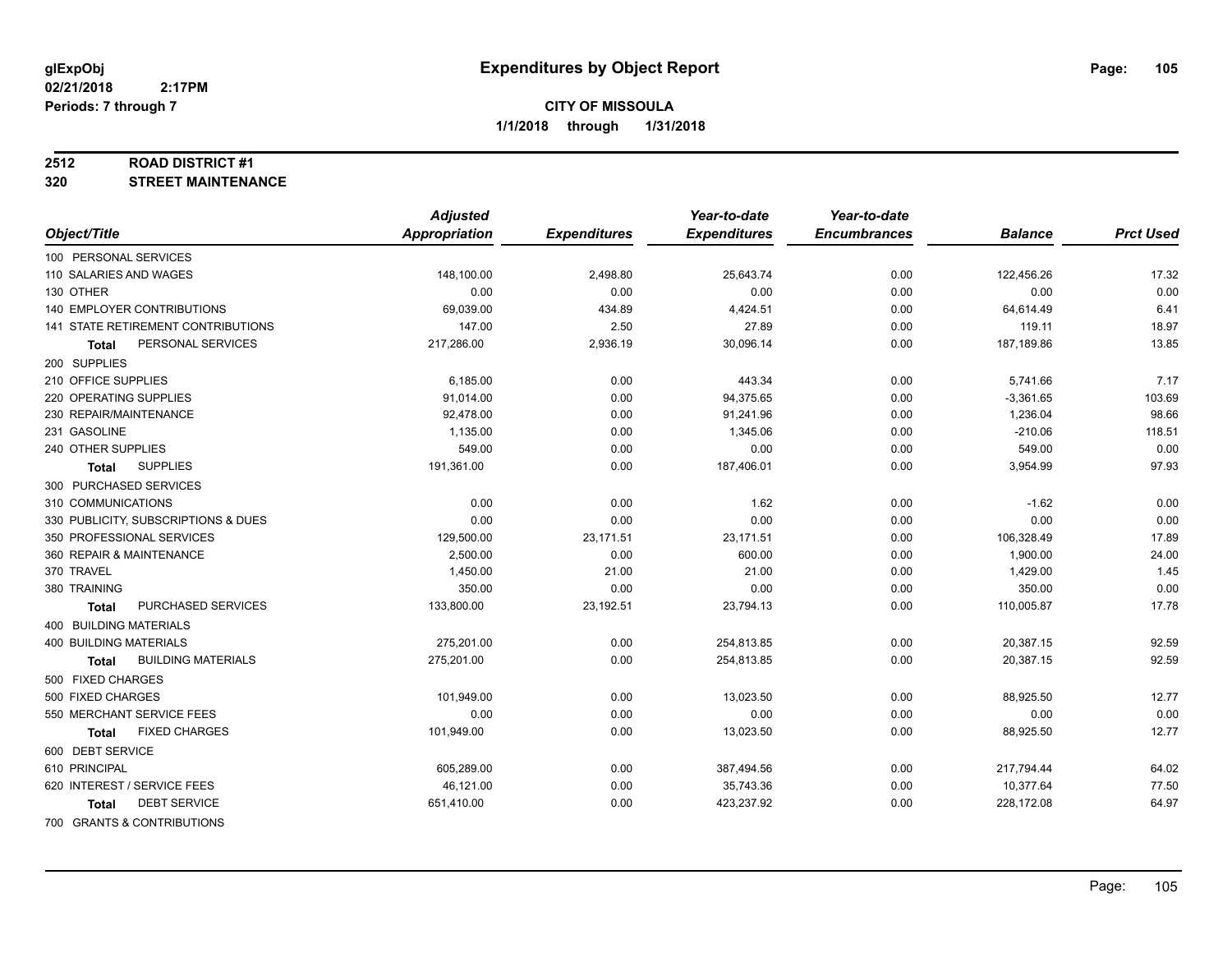#### **2512 ROAD DISTRICT #1**

**320 STREET MAINTENANCE**

|                    |                                   | <b>Adjusted</b> |                     | Year-to-date        | Year-to-date        |                |                  |
|--------------------|-----------------------------------|-----------------|---------------------|---------------------|---------------------|----------------|------------------|
| Object/Title       |                                   | Appropriation   | <b>Expenditures</b> | <b>Expenditures</b> | <b>Encumbrances</b> | <b>Balance</b> | <b>Prct Used</b> |
|                    | 700 GRANTS & CONTRIBUTIONS        | 0.00            | 0.00                | 6,400.00            | 0.00                | $-6,400.00$    | 0.00             |
| Total              | <b>GRANTS &amp; CONTRIBUTIONS</b> | 0.00            | 0.00                | 6,400.00            | 0.00                | $-6,400.00$    | 0.00             |
| 800 OTHER OBJECTS  |                                   |                 |                     |                     |                     |                |                  |
|                    | 820 TRANSFERS TO OTHER FUNDS      | 104.057.00      | 0.00                | 52.028.50           | 0.00                | 52,028.50      | 50.00            |
| 845 CONTINGENCY    |                                   | 0.00            | 0.00                | 0.00                | 0.00                | 0.00           | 0.00             |
| Total              | OTHER OBJECTS                     | 104.057.00      | 0.00                | 52,028.50           | 0.00                | 52,028.50      | 50.00            |
| 900 CAPITAL OUTLAY |                                   |                 |                     |                     |                     |                |                  |
| 930 IMPROVEMENTS   |                                   | 455.802.00      | 0.00                | 58.625.37           | 0.00                | 397.176.63     | 12.86            |
| <b>Total</b>       | <b>CAPITAL OUTLAY</b>             | 455.802.00      | 0.00                | 58.625.37           | 0.00                | 397,176.63     | 12.86            |
| <b>Total</b>       | <b>STREET MAINTENANCE</b>         | 2.130.866.00    | 26.128.70           | 1.049.425.42        | 0.00                | 1.081.440.58   | 49.25            |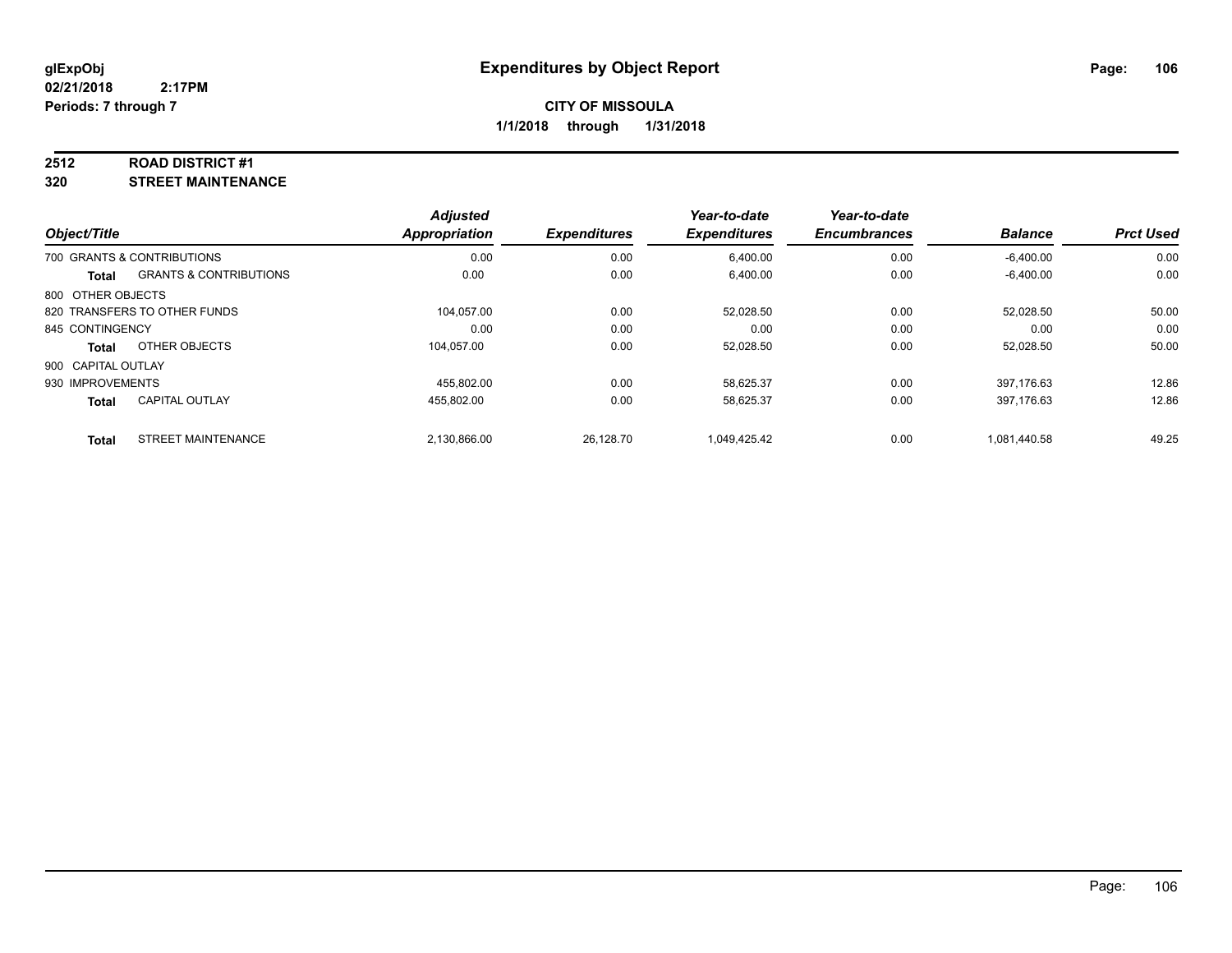## **2512 ROAD DISTRICT #1**

| Object/Title      |                      | Adjusted<br>Appropriation | <b>Expenditures</b> | Year-to-date<br><b>Expenditures</b> | Year-to-date<br><b>Encumbrances</b> | <b>Balance</b> | <b>Prct Used</b> |
|-------------------|----------------------|---------------------------|---------------------|-------------------------------------|-------------------------------------|----------------|------------------|
| 500 FIXED CHARGES |                      |                           |                     |                                     |                                     |                |                  |
| 500 FIXED CHARGES |                      | 0.00                      | 0.00                | 0.00                                | 0.00                                | 0.00           | 0.00             |
| Total             | <b>FIXED CHARGES</b> | 0.00                      | 0.00                | 0.00                                | 0.00                                | 0.00           | 0.00             |
| <b>Total</b>      | NON-DEPARTMENTAL     | 0.00                      | 0.00                | 0.00                                | 0.00                                | 0.00           | 0.00             |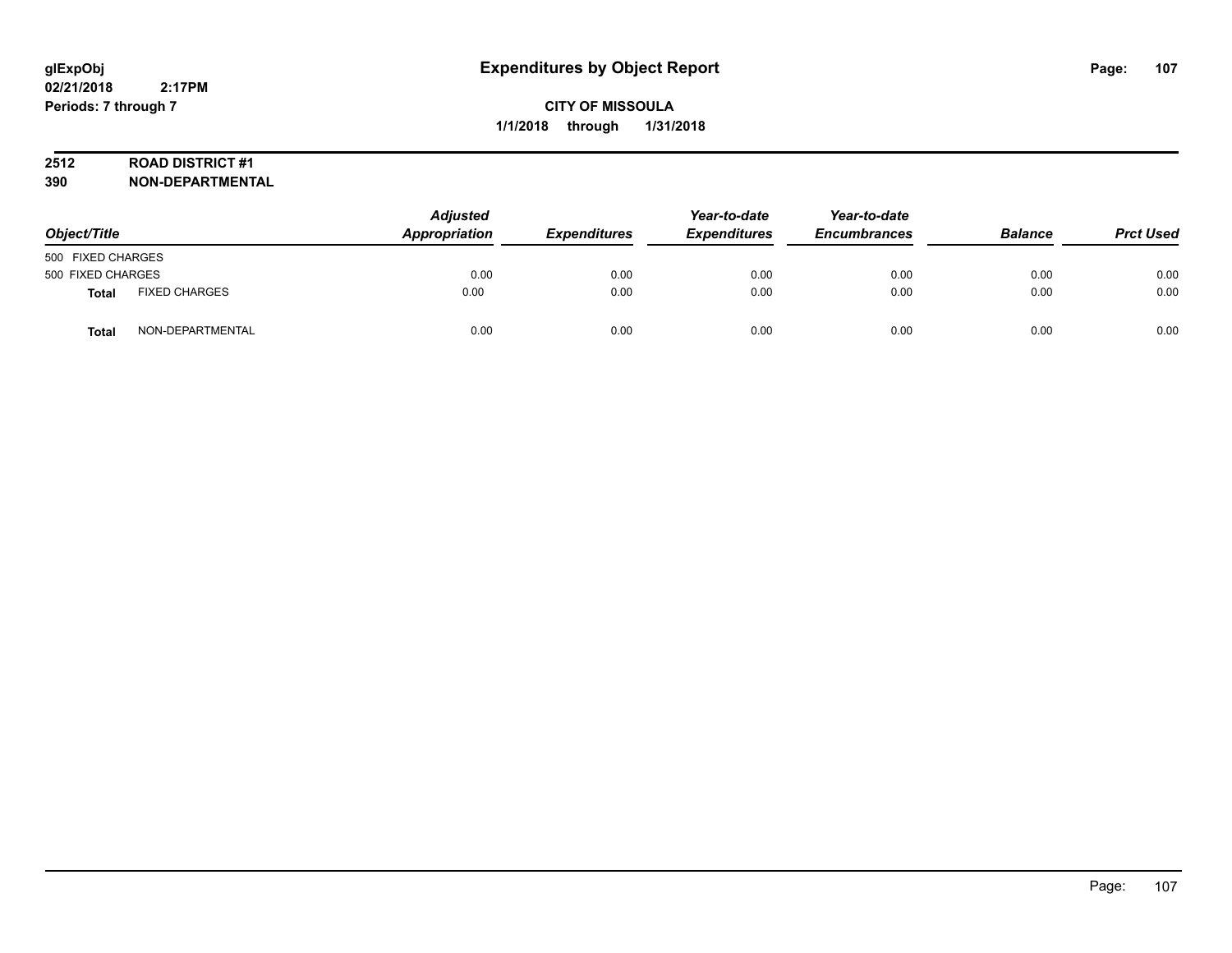## **2512 ROAD DISTRICT #1**

|                                           | <b>Adjusted</b>      |                     | Year-to-date        | Year-to-date        |                |                  |
|-------------------------------------------|----------------------|---------------------|---------------------|---------------------|----------------|------------------|
| Object/Title                              | <b>Appropriation</b> | <b>Expenditures</b> | <b>Expenditures</b> | <b>Encumbrances</b> | <b>Balance</b> | <b>Prct Used</b> |
| 100 PERSONAL SERVICES                     |                      |                     |                     |                     |                |                  |
| 110 SALARIES AND WAGES                    | 148,100.00           | 2,498.80            | 25,643.74           | 0.00                | 122,456.26     | 17.32            |
| 130 OTHER                                 | 0.00                 | 0.00                | 0.00                | 0.00                | 0.00           | 0.00             |
| <b>140 EMPLOYER CONTRIBUTIONS</b>         | 69,039.00            | 434.89              | 4,424.51            | 0.00                | 64,614.49      | 6.41             |
| 141 STATE RETIREMENT CONTRIBUTIONS        | 147.00               | 2.50                | 27.89               | 0.00                | 119.11         | 18.97            |
| PERSONAL SERVICES<br><b>Total</b>         | 217,286.00           | 2,936.19            | 30,096.14           | 0.00                | 187,189.86     | 13.85            |
| 200 SUPPLIES                              |                      |                     |                     |                     |                |                  |
| 210 OFFICE SUPPLIES                       | 6,185.00             | 0.00                | 443.34              | 0.00                | 5,741.66       | 7.17             |
| 220 OPERATING SUPPLIES                    | 91,014.00            | 0.00                | 94,375.65           | 0.00                | $-3,361.65$    | 103.69           |
| 230 REPAIR/MAINTENANCE                    | 92,478.00            | 0.00                | 91,241.96           | 0.00                | 1,236.04       | 98.66            |
| 231 GASOLINE                              | 1,135.00             | 0.00                | 1,345.06            | 0.00                | $-210.06$      | 118.51           |
| 240 OTHER SUPPLIES                        | 549.00               | 0.00                | 0.00                | 0.00                | 549.00         | 0.00             |
| <b>SUPPLIES</b><br><b>Total</b>           | 191,361.00           | 0.00                | 187,406.01          | 0.00                | 3,954.99       | 97.93            |
| 300 PURCHASED SERVICES                    |                      |                     |                     |                     |                |                  |
| 310 COMMUNICATIONS                        | 0.00                 | 0.00                | 1.62                | 0.00                | $-1.62$        | 0.00             |
| 330 PUBLICITY, SUBSCRIPTIONS & DUES       | 0.00                 | 0.00                | 0.00                | 0.00                | 0.00           | 0.00             |
| 350 PROFESSIONAL SERVICES                 | 129,500.00           | 23,171.51           | 23,171.51           | 0.00                | 106,328.49     | 17.89            |
| 360 REPAIR & MAINTENANCE                  | 2,500.00             | 0.00                | 600.00              | 0.00                | 1,900.00       | 24.00            |
| 370 TRAVEL                                | 1,450.00             | 21.00               | 21.00               | 0.00                | 1,429.00       | 1.45             |
| 380 TRAINING                              | 350.00               | 0.00                | 0.00                | 0.00                | 350.00         | 0.00             |
| PURCHASED SERVICES<br><b>Total</b>        | 133,800.00           | 23,192.51           | 23,794.13           | 0.00                | 110,005.87     | 17.78            |
| <b>400 BUILDING MATERIALS</b>             |                      |                     |                     |                     |                |                  |
| <b>400 BUILDING MATERIALS</b>             | 275,201.00           | 0.00                | 254,813.85          | 0.00                | 20,387.15      | 92.59            |
| <b>BUILDING MATERIALS</b><br><b>Total</b> | 275,201.00           | 0.00                | 254,813.85          | 0.00                | 20,387.15      | 92.59            |
| 500 FIXED CHARGES                         |                      |                     |                     |                     |                |                  |
| 500 FIXED CHARGES                         | 101,949.00           | 0.00                | 13,023.50           | 0.00                | 88,925.50      | 12.77            |
| 550 MERCHANT SERVICE FEES                 | 0.00                 | 0.00                | 0.00                | 0.00                | 0.00           | 0.00             |
| <b>FIXED CHARGES</b><br><b>Total</b>      | 101,949.00           | 0.00                | 13,023.50           | 0.00                | 88,925.50      | 12.77            |
| 600 DEBT SERVICE                          |                      |                     |                     |                     |                |                  |
| 610 PRINCIPAL                             | 605,289.00           | 0.00                | 387,494.56          | 0.00                | 217,794.44     | 64.02            |
| 620 INTEREST / SERVICE FEES               | 46,121.00            | 0.00                | 35,743.36           | 0.00                | 10,377.64      | 77.50            |
| <b>DEBT SERVICE</b><br>Total              | 651,410.00           | 0.00                | 423,237.92          | 0.00                | 228,172.08     | 64.97            |
| 700 GRANTS & CONTRIBUTIONS                |                      |                     |                     |                     |                |                  |
| 700 GRANTS & CONTRIBUTIONS                | 0.00                 | 0.00                | 6,400.00            | 0.00                | $-6,400.00$    | 0.00             |
|                                           |                      |                     |                     |                     |                |                  |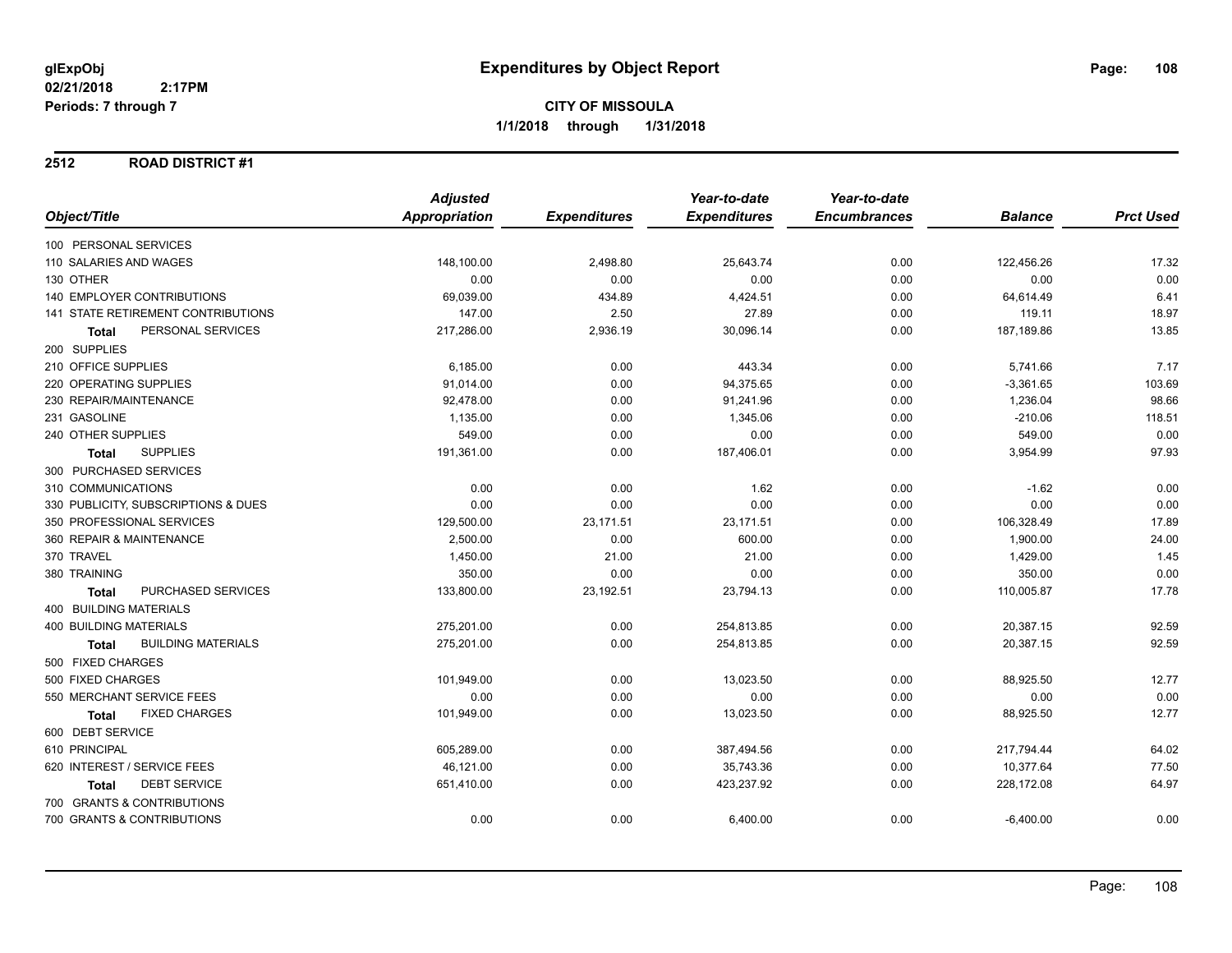# **2512 ROAD DISTRICT #1**

| Object/Title       |                                   | <b>Adjusted</b><br><b>Appropriation</b> | <b>Expenditures</b> | Year-to-date<br><b>Expenditures</b> | Year-to-date<br><b>Encumbrances</b> | <b>Balance</b> | <b>Prct Used</b> |
|--------------------|-----------------------------------|-----------------------------------------|---------------------|-------------------------------------|-------------------------------------|----------------|------------------|
| <b>Total</b>       | <b>GRANTS &amp; CONTRIBUTIONS</b> | 0.00                                    | 0.00                | 6,400.00                            | 0.00                                | $-6,400.00$    | 0.00             |
| 800 OTHER OBJECTS  |                                   |                                         |                     |                                     |                                     |                |                  |
|                    | 820 TRANSFERS TO OTHER FUNDS      | 104.057.00                              | 0.00                | 52.028.50                           | 0.00                                | 52.028.50      | 50.00            |
| 845 CONTINGENCY    |                                   | 0.00                                    | 0.00                | 0.00                                | 0.00                                | 0.00           | 0.00             |
| <b>Total</b>       | OTHER OBJECTS                     | 104.057.00                              | 0.00                | 52.028.50                           | 0.00                                | 52,028.50      | 50.00            |
| 900 CAPITAL OUTLAY |                                   |                                         |                     |                                     |                                     |                |                  |
| 930 IMPROVEMENTS   |                                   | 455.802.00                              | 0.00                | 58.625.37                           | 0.00                                | 397.176.63     | 12.86            |
| <b>Total</b>       | <b>CAPITAL OUTLAY</b>             | 455,802.00                              | 0.00                | 58,625.37                           | 0.00                                | 397,176.63     | 12.86            |
| <b>Total</b>       | <b>ROAD DISTRICT#1</b>            | 2.130.866.00                            | 26.128.70           | 1.049.425.42                        | 0.00                                | 1.081.440.58   | 49.25            |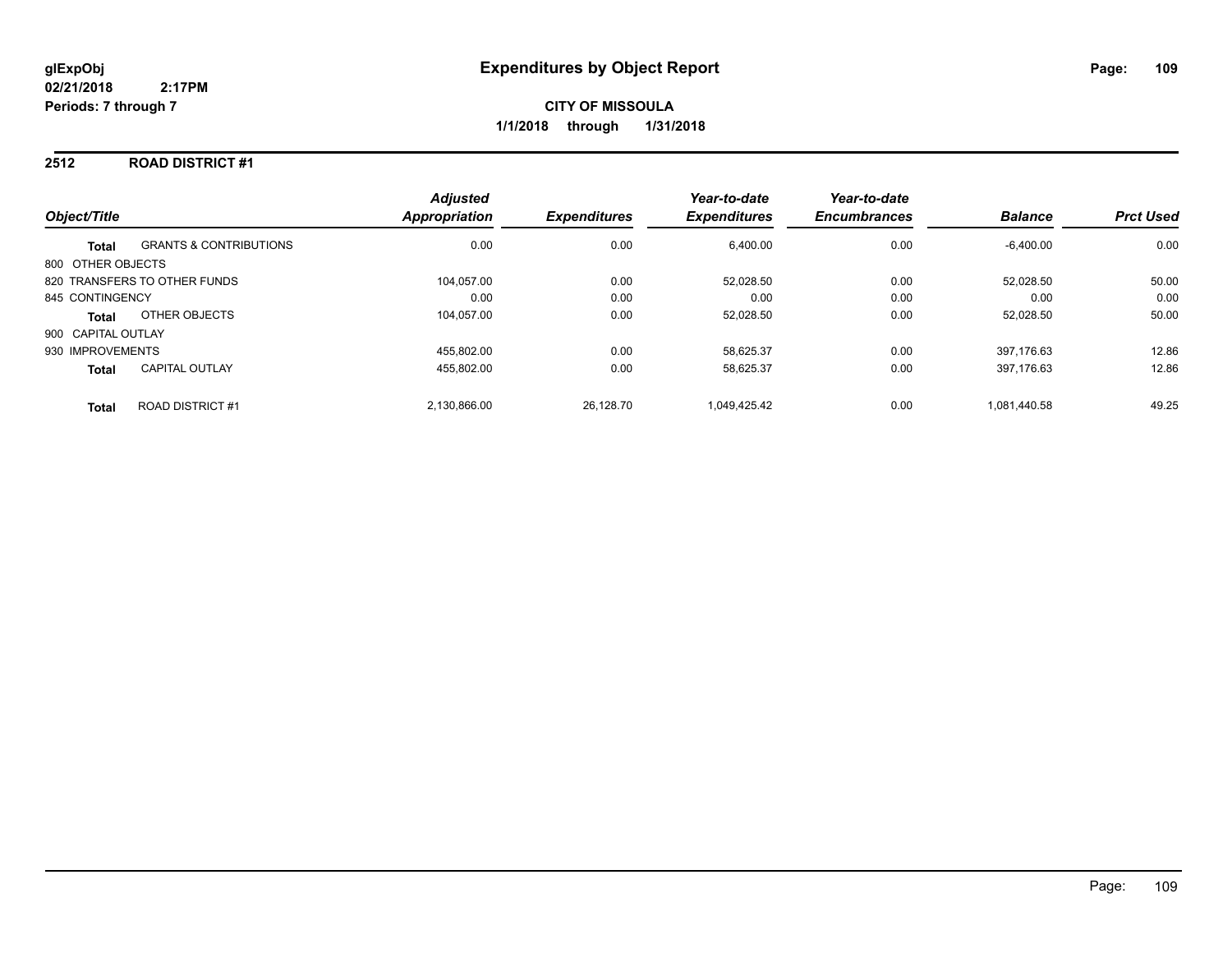#### **2513 PARK DISTRICT #1**

**370 PARKS & RECREATION**

|                                     | <b>Adjusted</b> |                     | Year-to-date        | Year-to-date        |                |                  |
|-------------------------------------|-----------------|---------------------|---------------------|---------------------|----------------|------------------|
| Object/Title                        | Appropriation   | <b>Expenditures</b> | <b>Expenditures</b> | <b>Encumbrances</b> | <b>Balance</b> | <b>Prct Used</b> |
| 100 PERSONAL SERVICES               |                 |                     |                     |                     |                |                  |
| 110 SALARIES AND WAGES              | 261,724.00      | 13,084.30           | 140,808.21          | 0.00                | 120,915.79     | 53.80            |
| 120 OVERTIME                        | 0.00            | 386.68              | 1,224.65            | 0.00                | $-1,224.65$    | 0.00             |
| 140 EMPLOYER CONTRIBUTIONS          | 112,375.00      | 6,569.10            | 61,733.36           | 0.00                | 50,641.64      | 54.94            |
| 141 STATE RETIREMENT CONTRIBUTIONS  | 227.00          | 13.08               | 172.60              | 0.00                | 54.40          | 76.04            |
| PERSONAL SERVICES<br>Total          | 374,326.00      | 20,053.16           | 203,938.82          | 0.00                | 170,387.18     | 54.48            |
| 200 SUPPLIES                        |                 |                     |                     |                     |                |                  |
| 220 OPERATING SUPPLIES              | 76,916.00       | 2,491.06            | 78,428.74           | 0.00                | $-1,512.74$    | 101.97           |
| 230 REPAIR/MAINTENANCE              | 98,266.00       | 401.04              | 14,876.26           | 0.00                | 83,389.74      | 15.14            |
| 231 GASOLINE                        | 10,144.00       | 0.00                | 10,937.16           | 0.00                | $-793.16$      | 107.82           |
| <b>SUPPLIES</b><br><b>Total</b>     | 185,326.00      | 2,892.10            | 104,242.16          | 0.00                | 81,083.84      | 56.25            |
| 300 PURCHASED SERVICES              |                 |                     |                     |                     |                |                  |
| 300 PURCHASED SERVICES              | 0.00            | 0.00                | 21,460.00           | 0.00                | $-21,460.00$   | 0.00             |
| 310 COMMUNICATIONS                  | 0.00            | 0.00                | 65.60               | 0.00                | $-65.60$       | 0.00             |
| 320 PRINTING & DUPLICATING          | 0.00            | 0.00                | 0.00                | 0.00                | 0.00           | 0.00             |
| 330 PUBLICITY, SUBSCRIPTIONS & DUES | 3,000.00        | 1,100.00            | 1,100.00            | 0.00                | 1,900.00       | 36.67            |
| 341 ELECTRICITY & NATURAL GAS       | 47,924.00       | 2,590.09            | 45,206.35           | 0.00                | 2,717.65       | 94.33            |
| 343 WATER CHARGES                   | 7,685.00        | 40.33               | 12,967.35           | 0.00                | $-5,282.35$    | 168.74           |
| 344 TELEPHONE SERVICE               | 900.00          | 0.00                | 0.00                | 0.00                | 900.00         | 0.00             |
| 345 GARBAGE                         | 3,310.00        | 2,132.50            | 4,516.78            | 0.00                | $-1,206.78$    | 136.46           |
| 350 PROFESSIONAL SERVICES           | 77,344.00       | 1,652.79            | 42,636.78           | 0.00                | 34,707.22      | 55.13            |
| 360 REPAIR & MAINTENANCE            | 130,640.00      | 1,519.00            | 87,224.65           | 0.00                | 43,415.35      | 66.77            |
| 370 TRAVEL                          | 500.00          | 0.00                | 641.59              | 0.00                | $-141.59$      | 128.32           |
| 380 TRAINING                        | 983.00          | 217.50              | 712.30              | 0.00                | 270.70         | 72.46            |
| PURCHASED SERVICES<br><b>Total</b>  | 272,286.00      | 9,252.21            | 216,531.40          | 0.00                | 55,754.60      | 79.52            |
| 500 FIXED CHARGES                   |                 |                     |                     |                     |                |                  |
| 550 MERCHANT SERVICE FEES           | 0.00            | 0.00                | 0.00                | 0.00                | 0.00           | 0.00             |
| <b>FIXED CHARGES</b><br>Total       | 0.00            | 0.00                | 0.00                | 0.00                | 0.00           | 0.00             |
| 600 DEBT SERVICE                    |                 |                     |                     |                     |                |                  |
| 610 PRINCIPAL                       | 199,023.00      | 0.00                | 113,193.75          | 0.00                | 85,829.25      | 56.87            |
| 620 INTEREST / SERVICE FEES         | 6,711.00        | 0.00                | 4,053.36            | 0.00                | 2,657.64       | 60.40            |
| <b>DEBT SERVICE</b><br><b>Total</b> | 205,734.00      | 0.00                | 117,247.11          | 0.00                | 88,486.89      | 56.99            |
| 700 GRANTS & CONTRIBUTIONS          |                 |                     |                     |                     |                |                  |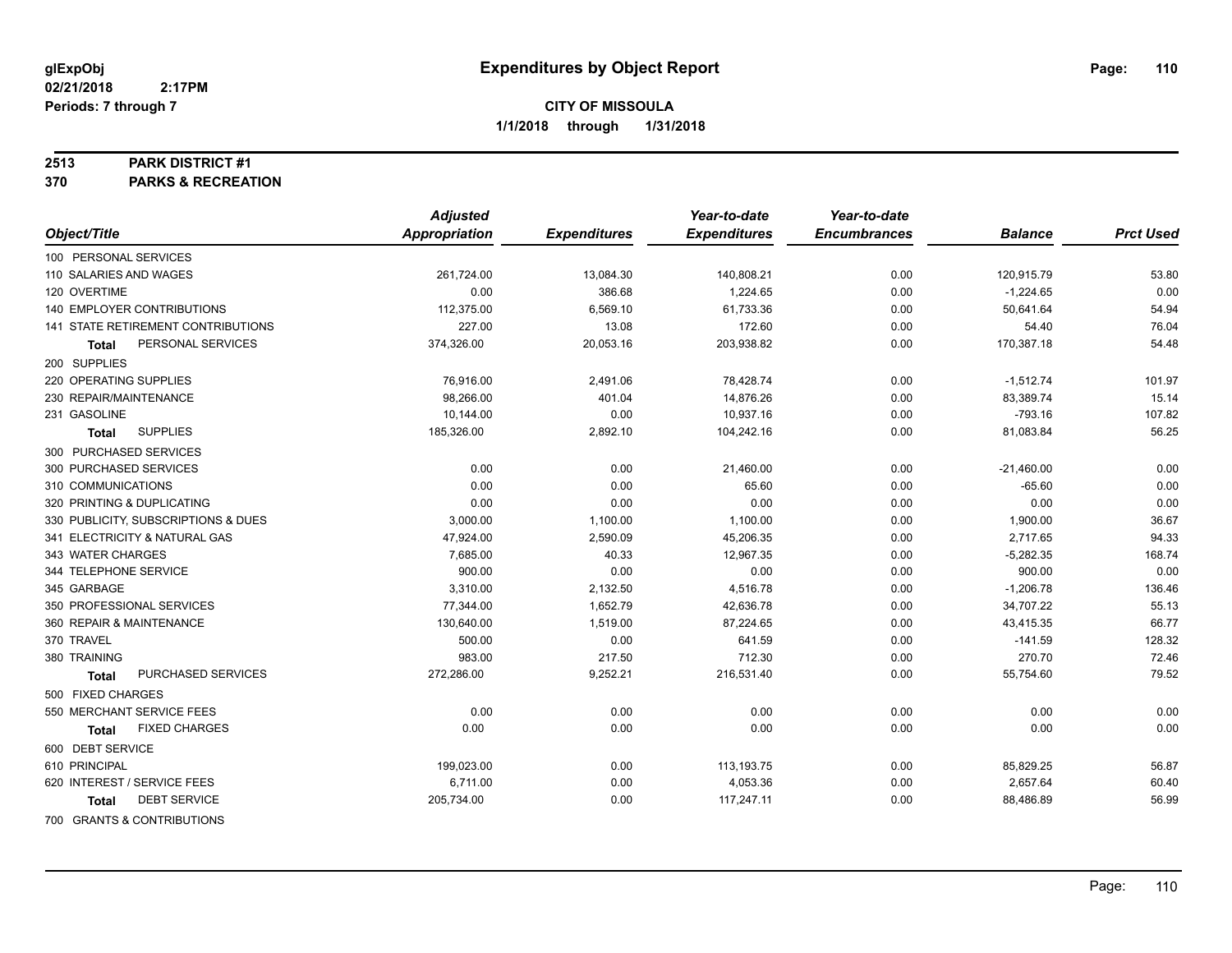#### **2513 PARK DISTRICT #1**

**370 PARKS & RECREATION**

|                    |                                   | <b>Adjusted</b>      |                     | Year-to-date        | Year-to-date        |                |                  |
|--------------------|-----------------------------------|----------------------|---------------------|---------------------|---------------------|----------------|------------------|
| Object/Title       |                                   | <b>Appropriation</b> | <b>Expenditures</b> | <b>Expenditures</b> | <b>Encumbrances</b> | <b>Balance</b> | <b>Prct Used</b> |
|                    | 700 GRANTS & CONTRIBUTIONS        | 0.00                 | 0.00                | 0.00                | 0.00                | 0.00           | 0.00             |
| Total              | <b>GRANTS &amp; CONTRIBUTIONS</b> | 0.00                 | 0.00                | 0.00                | 0.00                | 0.00           | 0.00             |
| 800 OTHER OBJECTS  |                                   |                      |                     |                     |                     |                |                  |
|                    | 820 TRANSFERS TO OTHER FUNDS      | 483.890.00           | 0.00                | 241.945.00          | 0.00                | 241.945.00     | 50.00            |
| Total              | OTHER OBJECTS                     | 483.890.00           | 0.00                | 241,945.00          | 0.00                | 241,945.00     | 50.00            |
| 900 CAPITAL OUTLAY |                                   |                      |                     |                     |                     |                |                  |
| 930 IMPROVEMENTS   |                                   | 30.000.00            | 0.00                | 20.901.58           | 0.00                | 9.098.42       | 69.67            |
|                    | 940 MACHINERY & EQUIPMENT         | 58.585.00            | 0.00                | 0.00                | 0.00                | 58.585.00      | 0.00             |
| Total              | <b>CAPITAL OUTLAY</b>             | 88,585.00            | 0.00                | 20,901.58           | 0.00                | 67,683.42      | 23.59            |
| <b>Total</b>       | PARKS & RECREATION                | 1.610.147.00         | 32.197.47           | 904.806.07          | 0.00                | 705.340.93     | 56.19            |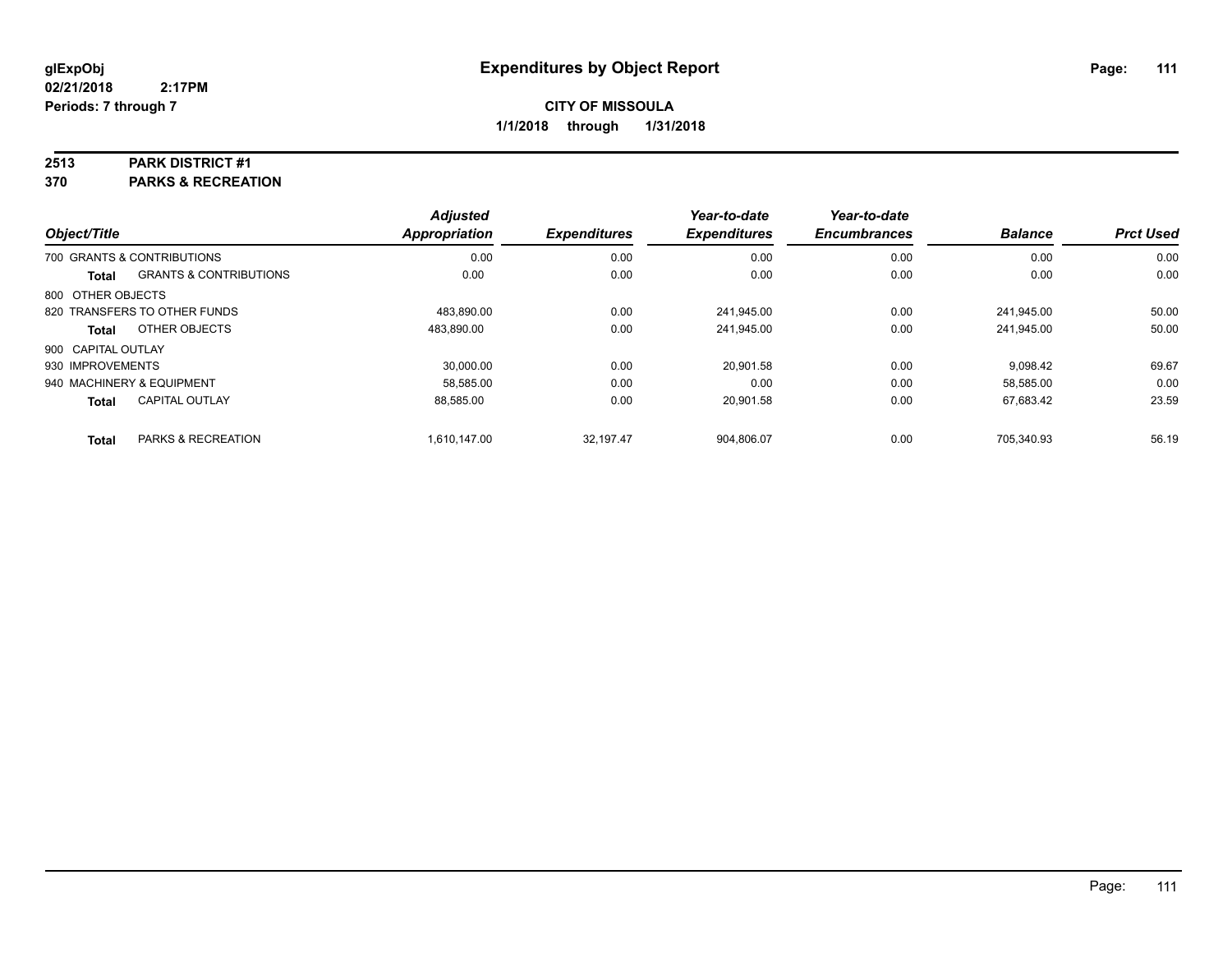#### **2513 PARK DISTRICT #1**

|                                      | <b>Adjusted</b>      |                     | Year-to-date        | Year-to-date        |                |                  |
|--------------------------------------|----------------------|---------------------|---------------------|---------------------|----------------|------------------|
| Object/Title                         | <b>Appropriation</b> | <b>Expenditures</b> | <b>Expenditures</b> | <b>Encumbrances</b> | <b>Balance</b> | <b>Prct Used</b> |
| 100 PERSONAL SERVICES                |                      |                     |                     |                     |                |                  |
| 110 SALARIES AND WAGES               | 261,724.00           | 13,084.30           | 140,808.21          | 0.00                | 120,915.79     | 53.80            |
| 120 OVERTIME                         | 0.00                 | 386.68              | 1,224.65            | 0.00                | $-1,224.65$    | 0.00             |
| <b>140 EMPLOYER CONTRIBUTIONS</b>    | 112,375.00           | 6,569.10            | 61,733.36           | 0.00                | 50,641.64      | 54.94            |
| 141 STATE RETIREMENT CONTRIBUTIONS   | 227.00               | 13.08               | 172.60              | 0.00                | 54.40          | 76.04            |
| PERSONAL SERVICES<br><b>Total</b>    | 374,326.00           | 20,053.16           | 203,938.82          | 0.00                | 170,387.18     | 54.48            |
| 200 SUPPLIES                         |                      |                     |                     |                     |                |                  |
| 220 OPERATING SUPPLIES               | 76,916.00            | 2,491.06            | 78,428.74           | 0.00                | $-1,512.74$    | 101.97           |
| 230 REPAIR/MAINTENANCE               | 98,266.00            | 401.04              | 14,876.26           | 0.00                | 83,389.74      | 15.14            |
| 231 GASOLINE                         | 10,144.00            | 0.00                | 10,937.16           | 0.00                | $-793.16$      | 107.82           |
| <b>SUPPLIES</b><br><b>Total</b>      | 185,326.00           | 2,892.10            | 104,242.16          | 0.00                | 81,083.84      | 56.25            |
| 300 PURCHASED SERVICES               |                      |                     |                     |                     |                |                  |
| 300 PURCHASED SERVICES               | 0.00                 | 0.00                | 21,460.00           | 0.00                | $-21,460.00$   | 0.00             |
| 310 COMMUNICATIONS                   | 0.00                 | 0.00                | 65.60               | 0.00                | $-65.60$       | 0.00             |
| 320 PRINTING & DUPLICATING           | 0.00                 | 0.00                | 0.00                | 0.00                | 0.00           | 0.00             |
| 330 PUBLICITY, SUBSCRIPTIONS & DUES  | 3,000.00             | 1,100.00            | 1,100.00            | 0.00                | 1,900.00       | 36.67            |
| 341 ELECTRICITY & NATURAL GAS        | 47,924.00            | 2,590.09            | 45,206.35           | 0.00                | 2,717.65       | 94.33            |
| 343 WATER CHARGES                    | 7,685.00             | 40.33               | 12,967.35           | 0.00                | $-5,282.35$    | 168.74           |
| 344 TELEPHONE SERVICE                | 900.00               | 0.00                | 0.00                | 0.00                | 900.00         | 0.00             |
| 345 GARBAGE                          | 3,310.00             | 2,132.50            | 4,516.78            | 0.00                | $-1,206.78$    | 136.46           |
| 350 PROFESSIONAL SERVICES            | 77,344.00            | 1,652.79            | 42,636.78           | 0.00                | 34,707.22      | 55.13            |
| 360 REPAIR & MAINTENANCE             | 130,640.00           | 1,519.00            | 87,224.65           | 0.00                | 43,415.35      | 66.77            |
| 370 TRAVEL                           | 500.00               | 0.00                | 641.59              | 0.00                | $-141.59$      | 128.32           |
| 380 TRAINING                         | 983.00               | 217.50              | 712.30              | 0.00                | 270.70         | 72.46            |
| PURCHASED SERVICES<br><b>Total</b>   | 272,286.00           | 9,252.21            | 216,531.40          | 0.00                | 55,754.60      | 79.52            |
| 500 FIXED CHARGES                    |                      |                     |                     |                     |                |                  |
| 550 MERCHANT SERVICE FEES            | 0.00                 | 0.00                | 0.00                | 0.00                | 0.00           | 0.00             |
| <b>FIXED CHARGES</b><br><b>Total</b> | 0.00                 | 0.00                | 0.00                | 0.00                | 0.00           | 0.00             |
| 600 DEBT SERVICE                     |                      |                     |                     |                     |                |                  |
| 610 PRINCIPAL                        | 199,023.00           | 0.00                | 113,193.75          | 0.00                | 85,829.25      | 56.87            |
| 620 INTEREST / SERVICE FEES          | 6,711.00             | 0.00                | 4,053.36            | 0.00                | 2,657.64       | 60.40            |
| <b>DEBT SERVICE</b><br><b>Total</b>  | 205,734.00           | 0.00                | 117,247.11          | 0.00                | 88,486.89      | 56.99            |
| 700 GRANTS & CONTRIBUTIONS           |                      |                     |                     |                     |                |                  |
| 700 GRANTS & CONTRIBUTIONS           | 0.00                 | 0.00                | 0.00                | 0.00                | 0.00           | 0.00             |
|                                      |                      |                     |                     |                     |                |                  |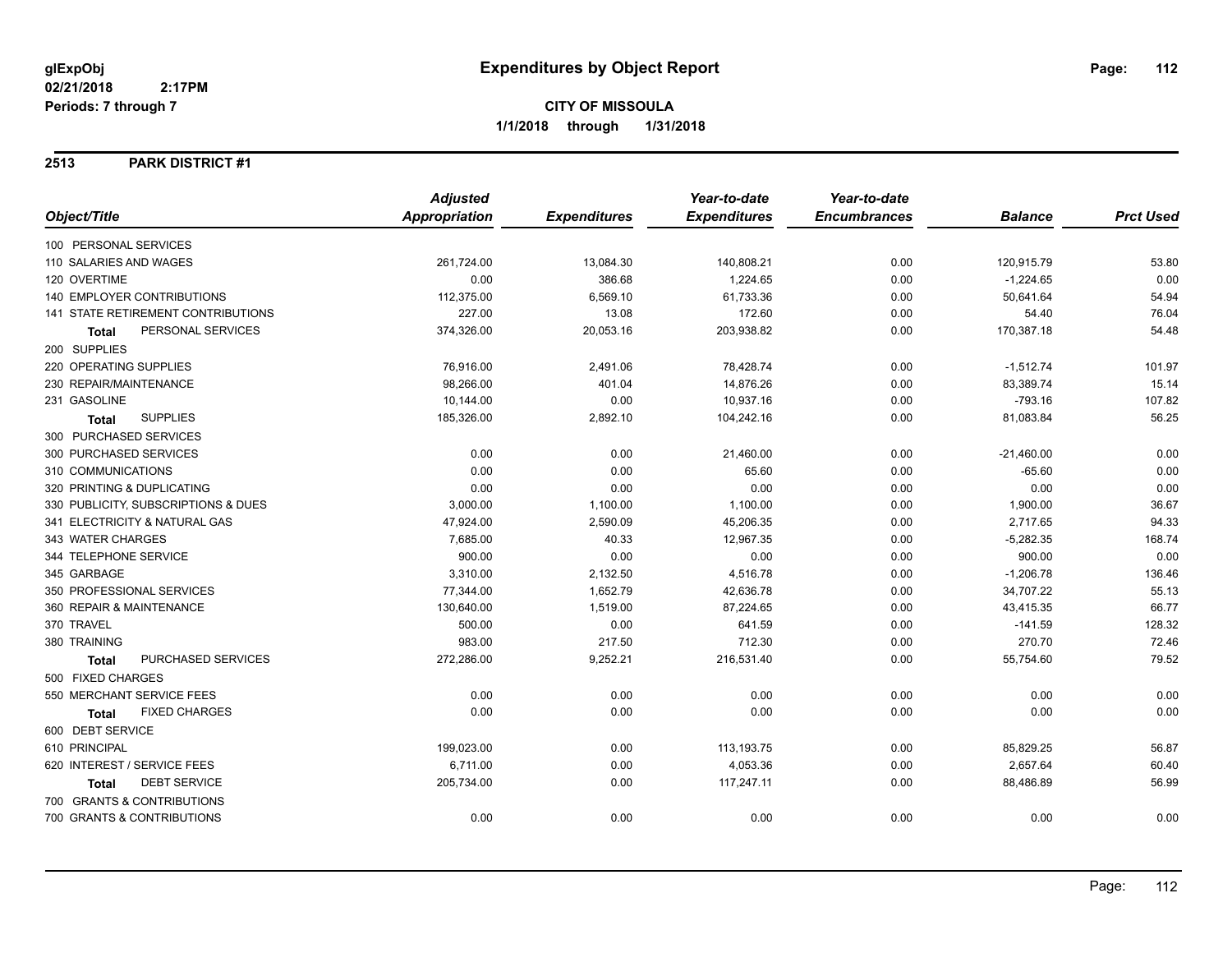#### **2513 PARK DISTRICT #1**

| Object/Title              |                                   | <b>Adjusted</b><br>Appropriation | <b>Expenditures</b> | Year-to-date<br><b>Expenditures</b> | Year-to-date<br><b>Encumbrances</b> | <b>Balance</b> | <b>Prct Used</b> |
|---------------------------|-----------------------------------|----------------------------------|---------------------|-------------------------------------|-------------------------------------|----------------|------------------|
| <b>Total</b>              | <b>GRANTS &amp; CONTRIBUTIONS</b> | 0.00                             | 0.00                | 0.00                                | 0.00                                | 0.00           | 0.00             |
| 800 OTHER OBJECTS         |                                   |                                  |                     |                                     |                                     |                |                  |
|                           | 820 TRANSFERS TO OTHER FUNDS      | 483.890.00                       | 0.00                | 241,945.00                          | 0.00                                | 241.945.00     | 50.00            |
| <b>Total</b>              | OTHER OBJECTS                     | 483.890.00                       | 0.00                | 241,945.00                          | 0.00                                | 241.945.00     | 50.00            |
| 900 CAPITAL OUTLAY        |                                   |                                  |                     |                                     |                                     |                |                  |
| 930 IMPROVEMENTS          |                                   | 30,000.00                        | 0.00                | 20.901.58                           | 0.00                                | 9.098.42       | 69.67            |
| 940 MACHINERY & EQUIPMENT |                                   | 58.585.00                        | 0.00                | 0.00                                | 0.00                                | 58,585.00      | 0.00             |
| <b>Total</b>              | <b>CAPITAL OUTLAY</b>             | 88,585.00                        | 0.00                | 20,901.58                           | 0.00                                | 67,683.42      | 23.59            |
| <b>Total</b>              | PARK DISTRICT #1                  | 1.610.147.00                     | 32.197.47           | 904.806.07                          | 0.00                                | 705.340.93     | 56.19            |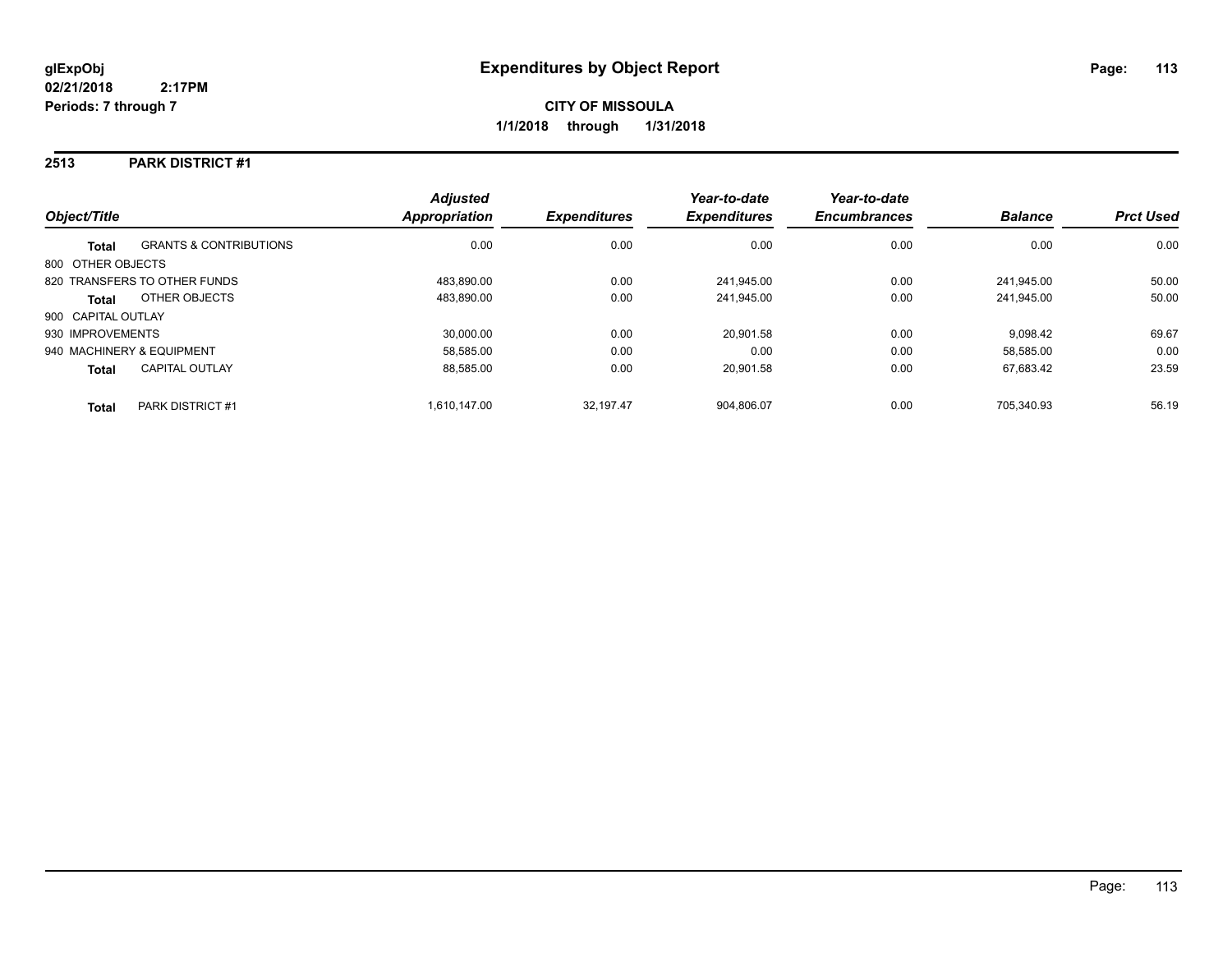#### **2820 STATE GAS TAX FUND**

**280 PUBLIC WORKS OPERATIONS**

|                    |                              | <b>Adjusted</b> |                     | Year-to-date        | Year-to-date        |                |                  |
|--------------------|------------------------------|-----------------|---------------------|---------------------|---------------------|----------------|------------------|
| Object/Title       |                              | Appropriation   | <b>Expenditures</b> | <b>Expenditures</b> | <b>Encumbrances</b> | <b>Balance</b> | <b>Prct Used</b> |
|                    | 300 PURCHASED SERVICES       |                 |                     |                     |                     |                |                  |
|                    | 350 PROFESSIONAL SERVICES    | 0.00            | 0.00                | 0.00                | 0.00                | 0.00           | 0.00             |
| Total              | PURCHASED SERVICES           | 0.00            | 0.00                | 0.00                | 0.00                | 0.00           | 0.00             |
| 500 FIXED CHARGES  |                              |                 |                     |                     |                     |                |                  |
| 500 FIXED CHARGES  |                              | 0.00            | 0.00                | 0.00                | 0.00                | 0.00           | 0.00             |
|                    | 550 MERCHANT SERVICE FEES    | 0.00            | 0.00                | 0.00                | 0.00                | 0.00           | 0.00             |
| Total              | <b>FIXED CHARGES</b>         | 0.00            | 0.00                | 0.00                | 0.00                | 0.00           | 0.00             |
| 800 OTHER OBJECTS  |                              |                 |                     |                     |                     |                |                  |
|                    | 820 TRANSFERS TO OTHER FUNDS | 564,000.00      | 0.00                | 282,000.00          | 0.00                | 282,000.00     | 50.00            |
| <b>Total</b>       | OTHER OBJECTS                | 564,000.00      | 0.00                | 282,000.00          | 0.00                | 282,000.00     | 50.00            |
| 900 CAPITAL OUTLAY |                              |                 |                     |                     |                     |                |                  |
| 930 IMPROVEMENTS   |                              | 408,500.00      | 0.00                | 327,430.23          | 0.00                | 81,069.77      | 80.15            |
| Total              | <b>CAPITAL OUTLAY</b>        | 408.500.00      | 0.00                | 327,430.23          | 0.00                | 81.069.77      | 80.15            |
| <b>Total</b>       | PUBLIC WORKS OPERATIONS      | 972,500.00      | 0.00                | 609,430.23          | 0.00                | 363,069.77     | 62.67            |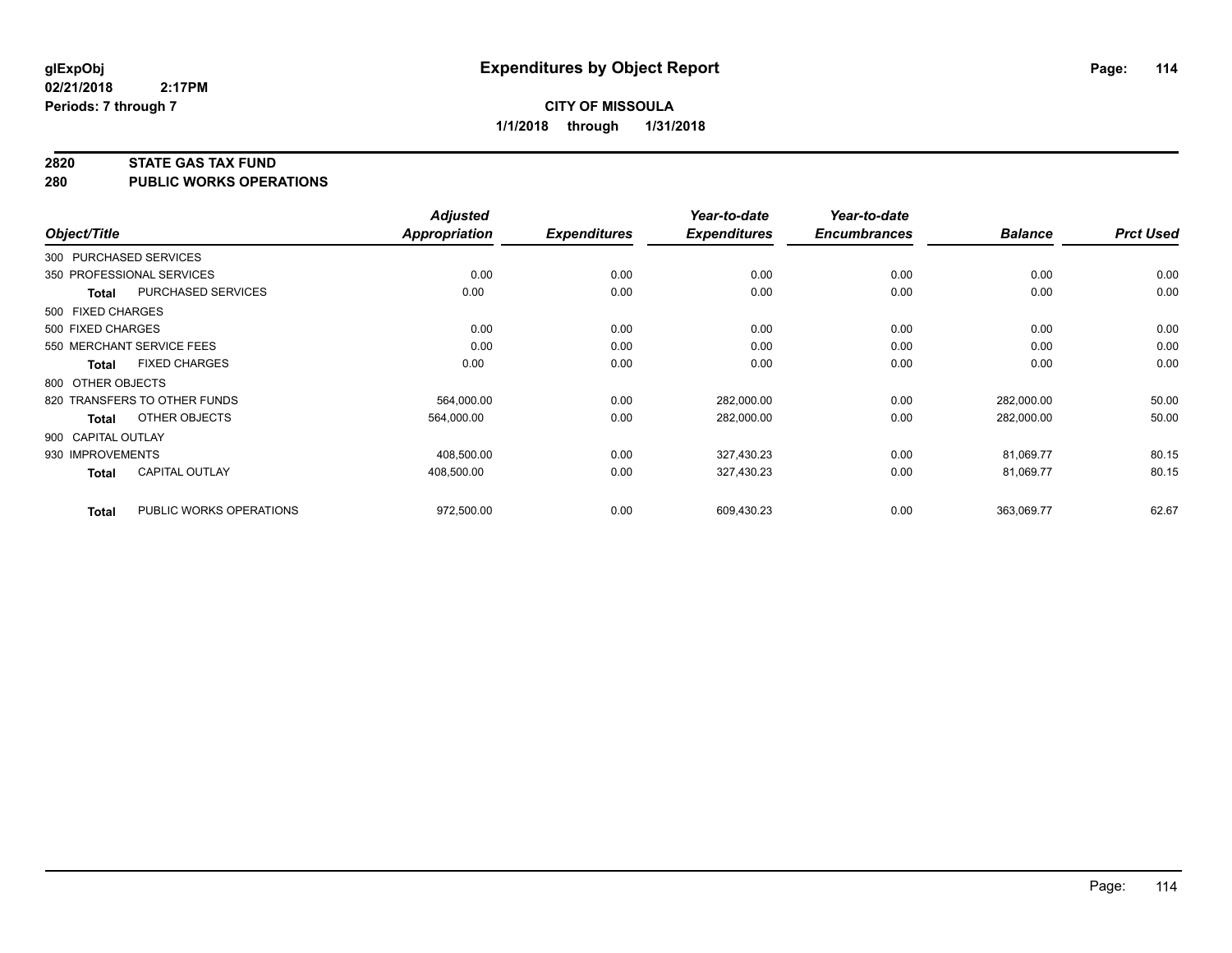### **2820 STATE GAS TAX FUND**

| Object/Title           |                              | <b>Adjusted</b><br><b>Appropriation</b> | <b>Expenditures</b> | Year-to-date<br><b>Expenditures</b> | Year-to-date<br><b>Encumbrances</b> | <b>Balance</b> | <b>Prct Used</b> |
|------------------------|------------------------------|-----------------------------------------|---------------------|-------------------------------------|-------------------------------------|----------------|------------------|
|                        |                              |                                         |                     |                                     |                                     |                |                  |
| 300 PURCHASED SERVICES |                              |                                         |                     |                                     |                                     |                |                  |
|                        | 350 PROFESSIONAL SERVICES    | 0.00                                    | 0.00                | 0.00                                | 0.00                                | 0.00           | 0.00             |
| <b>Total</b>           | <b>PURCHASED SERVICES</b>    | 0.00                                    | 0.00                | 0.00                                | 0.00                                | 0.00           | 0.00             |
| 500 FIXED CHARGES      |                              |                                         |                     |                                     |                                     |                |                  |
| 500 FIXED CHARGES      |                              | 0.00                                    | 0.00                | 0.00                                | 0.00                                | 0.00           | 0.00             |
|                        | 550 MERCHANT SERVICE FEES    | 0.00                                    | 0.00                | 0.00                                | 0.00                                | 0.00           | 0.00             |
| <b>Total</b>           | <b>FIXED CHARGES</b>         | 0.00                                    | 0.00                | 0.00                                | 0.00                                | 0.00           | 0.00             |
| 800 OTHER OBJECTS      |                              |                                         |                     |                                     |                                     |                |                  |
|                        | 820 TRANSFERS TO OTHER FUNDS | 564,000.00                              | 0.00                | 282,000.00                          | 0.00                                | 282,000.00     | 50.00            |
| Total                  | OTHER OBJECTS                | 564,000.00                              | 0.00                | 282,000.00                          | 0.00                                | 282,000.00     | 50.00            |
| 900 CAPITAL OUTLAY     |                              |                                         |                     |                                     |                                     |                |                  |
| 930 IMPROVEMENTS       |                              | 408,500.00                              | 0.00                | 327,430.23                          | 0.00                                | 81,069.77      | 80.15            |
| Total                  | <b>CAPITAL OUTLAY</b>        | 408,500.00                              | 0.00                | 327,430.23                          | 0.00                                | 81,069.77      | 80.15            |
| <b>Total</b>           | STATE GAS TAX FUND           | 972,500.00                              | 0.00                | 609,430.23                          | 0.00                                | 363,069.77     | 62.67            |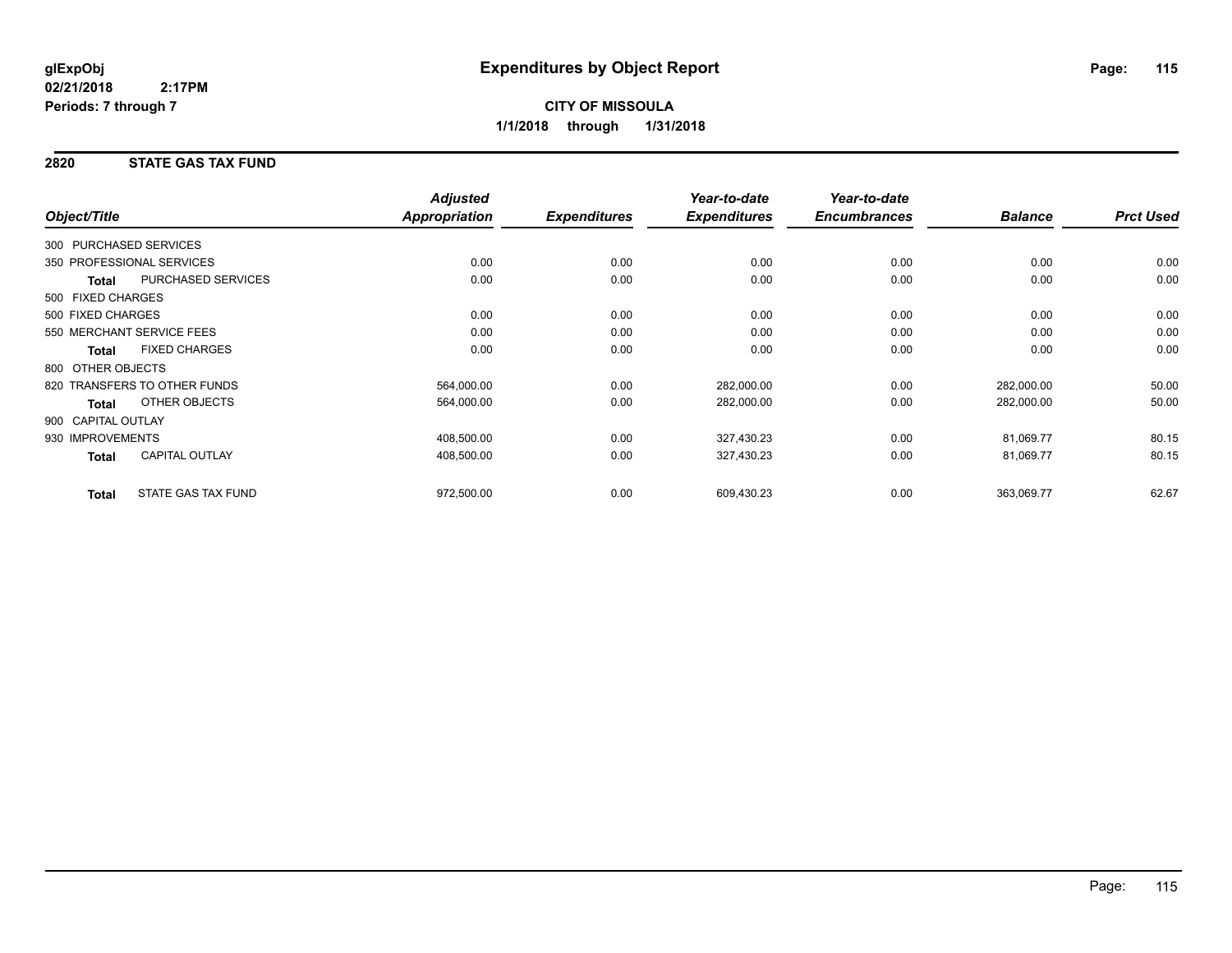**2917 CRIME VICTIM SURCHARGE**

**390 NON-DEPARTMENTAL**

**02/21/2018**

**Periods: 7 through 7**

| Object/Title                     | <b>Adjusted</b><br>Appropriation | <b>Expenditures</b> | Year-to-date<br><b>Expenditures</b> | Year-to-date<br><b>Encumbrances</b> | <b>Balance</b> | <b>Prct Used</b> |
|----------------------------------|----------------------------------|---------------------|-------------------------------------|-------------------------------------|----------------|------------------|
| 500 FIXED CHARGES                |                                  |                     |                                     |                                     |                |                  |
| 550 MERCHANT SERVICE FEES        | 0.00                             | 0.00                | 0.00                                | 0.00                                | 0.00           | 0.00             |
| <b>FIXED CHARGES</b><br>Total    | 0.00                             | 0.00                | 0.00                                | 0.00                                | 0.00           | 0.00             |
| NON-DEPARTMENTAL<br><b>Total</b> | 0.00                             | 0.00                | 0.00                                | 0.00                                | 0.00           | 0.00             |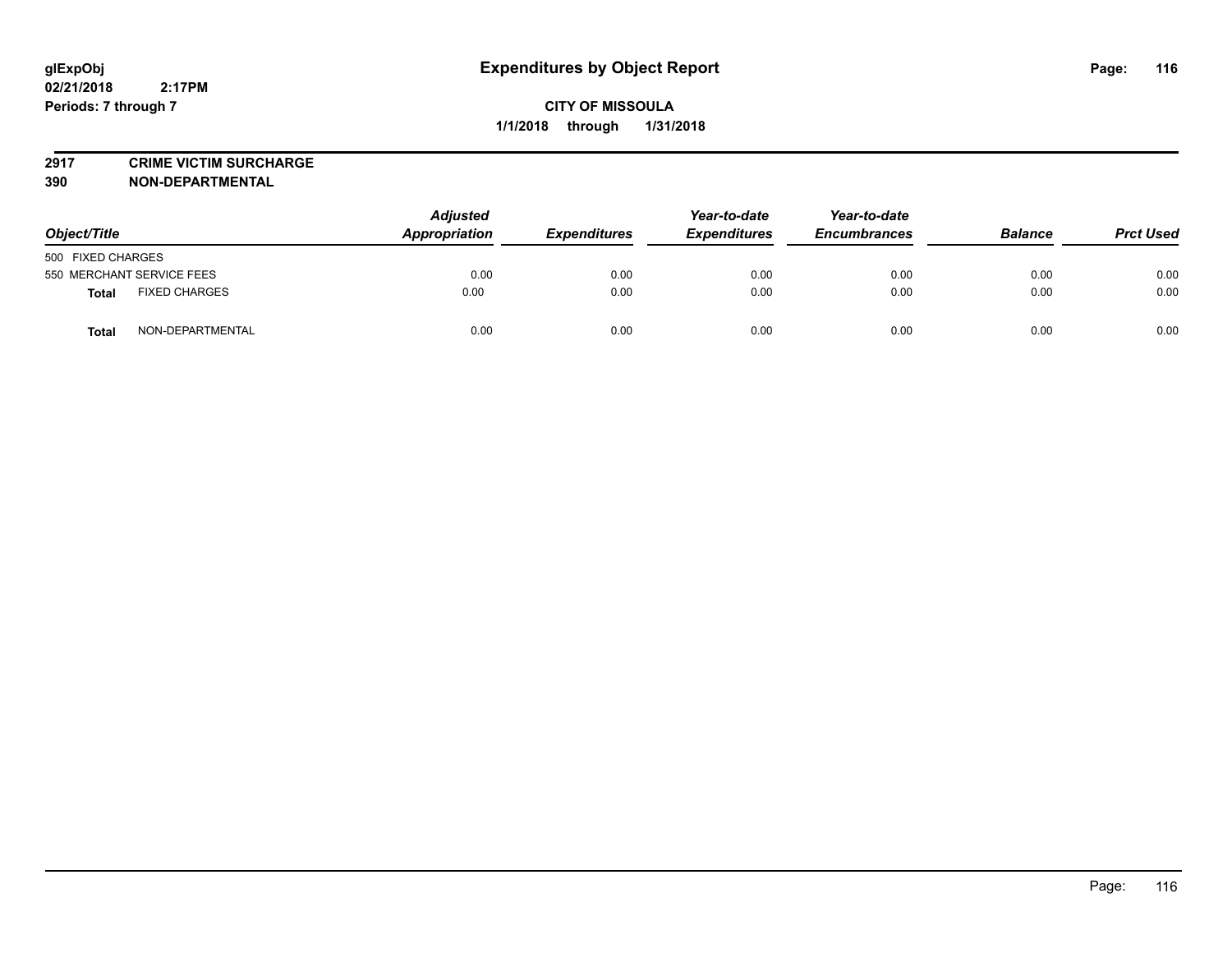**CITY OF MISSOULA 1/1/2018 through 1/31/2018**

#### **2917 CRIME VICTIM SURCHARGE**

| Object/Title                           | <b>Adjusted</b><br>Appropriation | <b>Expenditures</b> | Year-to-date<br><b>Expenditures</b> | Year-to-date<br><b>Encumbrances</b> | <b>Balance</b> | <b>Prct Used</b> |
|----------------------------------------|----------------------------------|---------------------|-------------------------------------|-------------------------------------|----------------|------------------|
| 500 FIXED CHARGES                      |                                  |                     |                                     |                                     |                |                  |
| 550 MERCHANT SERVICE FEES              | 0.00                             | 0.00                | 0.00                                | 0.00                                | 0.00           | 0.00             |
| <b>FIXED CHARGES</b><br><b>Total</b>   | 0.00                             | 0.00                | 0.00                                | 0.00                                | 0.00           | 0.00             |
| <b>CRIME VICTIM SURCHARGE</b><br>Total | 0.00                             | 0.00                | 0.00                                | 0.00                                | 0.00           | 0.00             |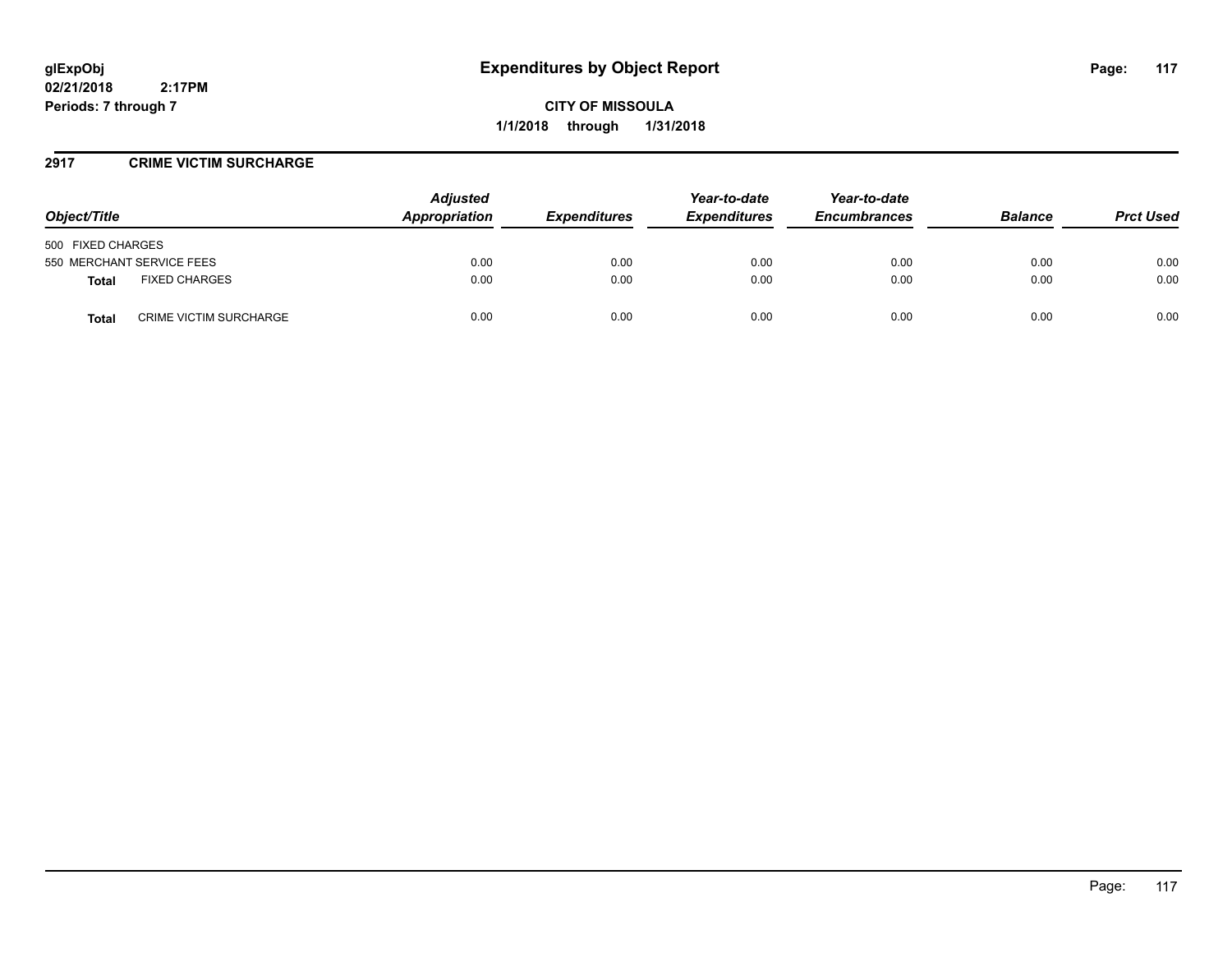## **CITY OF MISSOULA 1/1/2018 through 1/31/2018**

#### **2918 LAW ENFORCEMENT BLOCK GRANT FUND**

**290 POLICE**

|                                                   | <b>Adjusted</b>      |                     | Year-to-date        | Year-to-date        |                |                  |
|---------------------------------------------------|----------------------|---------------------|---------------------|---------------------|----------------|------------------|
| Object/Title                                      | <b>Appropriation</b> | <b>Expenditures</b> | <b>Expenditures</b> | <b>Encumbrances</b> | <b>Balance</b> | <b>Prct Used</b> |
| 200 SUPPLIES                                      |                      |                     |                     |                     |                |                  |
| 220 OPERATING SUPPLIES                            | 43,124.00            | 0.00                | 0.00                | 0.00                | 43,124.00      | 0.00             |
| <b>SUPPLIES</b><br><b>Total</b>                   | 43,124.00            | 0.00                | 0.00                | 0.00                | 43.124.00      | 0.00             |
| 300 PURCHASED SERVICES                            |                      |                     |                     |                     |                |                  |
| 350 PROFESSIONAL SERVICES                         | 0.00                 | 0.00                | 0.00                | 0.00                | 0.00           | 0.00             |
| 370 TRAVEL                                        | 0.00                 | 0.00                | 0.00                | 0.00                | 0.00           | 0.00             |
| <b>PURCHASED SERVICES</b><br><b>Total</b>         | 0.00                 | 0.00                | 0.00                | 0.00                | 0.00           | 0.00             |
| 700 GRANTS & CONTRIBUTIONS                        |                      |                     |                     |                     |                |                  |
| 700 GRANTS & CONTRIBUTIONS                        | 17,249.00            | 0.00                | 0.00                | 0.00                | 17,249.00      | 0.00             |
| <b>GRANTS &amp; CONTRIBUTIONS</b><br><b>Total</b> | 17.249.00            | 0.00                | 0.00                | 0.00                | 17,249.00      | 0.00             |
|                                                   |                      |                     |                     |                     |                |                  |
| <b>POLICE</b><br><b>Total</b>                     | 60,373.00            | 0.00                | 0.00                | 0.00                | 60,373.00      | 0.00             |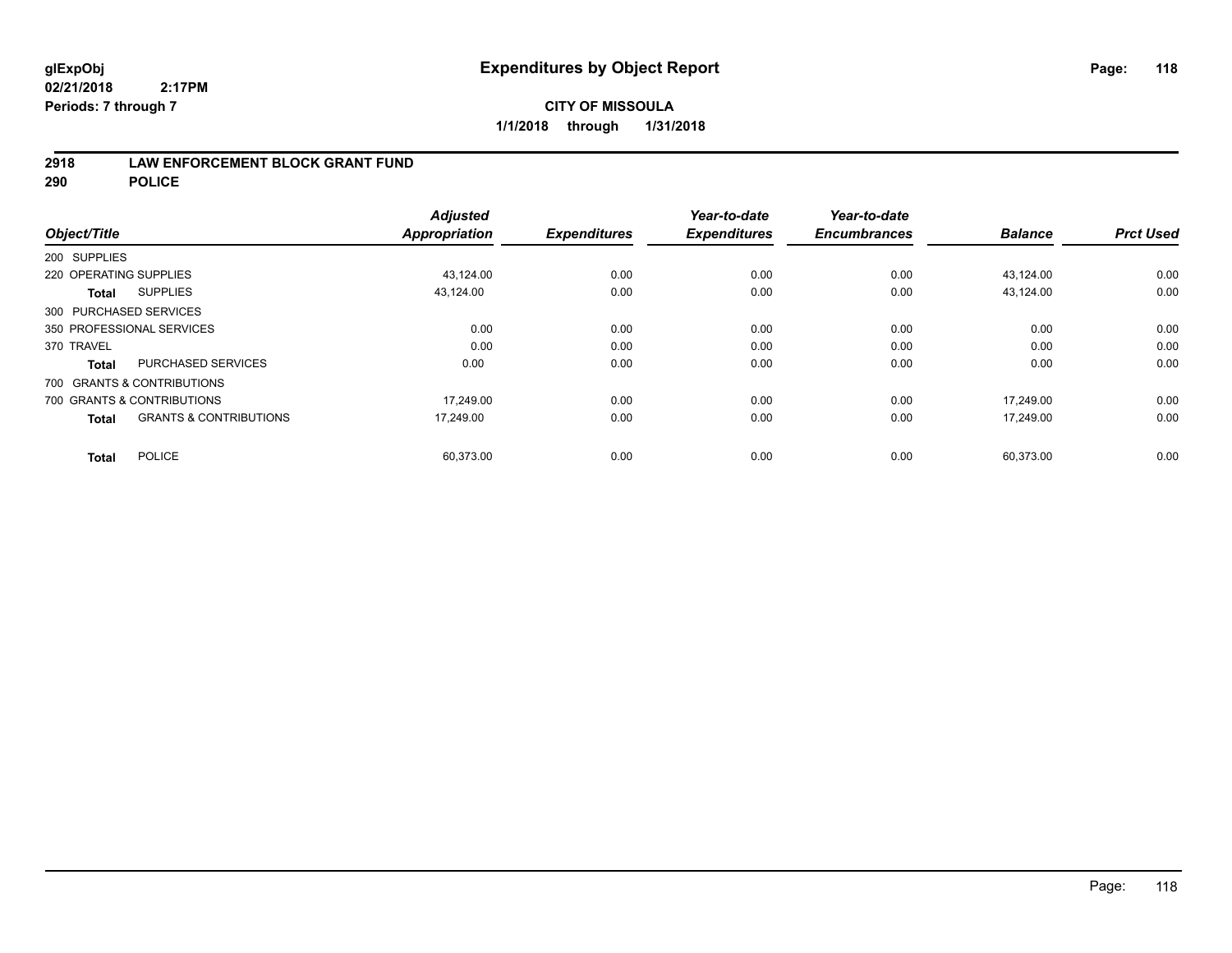**CITY OF MISSOULA 1/1/2018 through 1/31/2018**

## **2918 LAW ENFORCEMENT BLOCK GRANT FUND**

| Object/Title           |                                   | <b>Adjusted</b><br>Appropriation | <b>Expenditures</b> | Year-to-date<br><b>Expenditures</b> | Year-to-date<br><b>Encumbrances</b> | <b>Balance</b> | <b>Prct Used</b> |
|------------------------|-----------------------------------|----------------------------------|---------------------|-------------------------------------|-------------------------------------|----------------|------------------|
| 200 SUPPLIES           |                                   |                                  |                     |                                     |                                     |                |                  |
| 220 OPERATING SUPPLIES |                                   | 43,124.00                        | 0.00                | 0.00                                | 0.00                                | 43,124.00      | 0.00             |
|                        |                                   |                                  |                     |                                     |                                     |                |                  |
| Total                  | <b>SUPPLIES</b>                   | 43,124.00                        | 0.00                | 0.00                                | 0.00                                | 43.124.00      | 0.00             |
| 300 PURCHASED SERVICES |                                   |                                  |                     |                                     |                                     |                |                  |
|                        | 350 PROFESSIONAL SERVICES         | 0.00                             | 0.00                | 0.00                                | 0.00                                | 0.00           | 0.00             |
| 370 TRAVEL             |                                   | 0.00                             | 0.00                | 0.00                                | 0.00                                | 0.00           | 0.00             |
| <b>Total</b>           | <b>PURCHASED SERVICES</b>         | 0.00                             | 0.00                | 0.00                                | 0.00                                | 0.00           | 0.00             |
|                        | 700 GRANTS & CONTRIBUTIONS        |                                  |                     |                                     |                                     |                |                  |
|                        | 700 GRANTS & CONTRIBUTIONS        | 17.249.00                        | 0.00                | 0.00                                | 0.00                                | 17,249.00      | 0.00             |
| <b>Total</b>           | <b>GRANTS &amp; CONTRIBUTIONS</b> | 17,249.00                        | 0.00                | 0.00                                | 0.00                                | 17,249.00      | 0.00             |
| <b>Total</b>           | LAW ENFORCEMENT BLOCK GRANT FUN   | 60,373.00                        | 0.00                | 0.00                                | 0.00                                | 60,373.00      | 0.00             |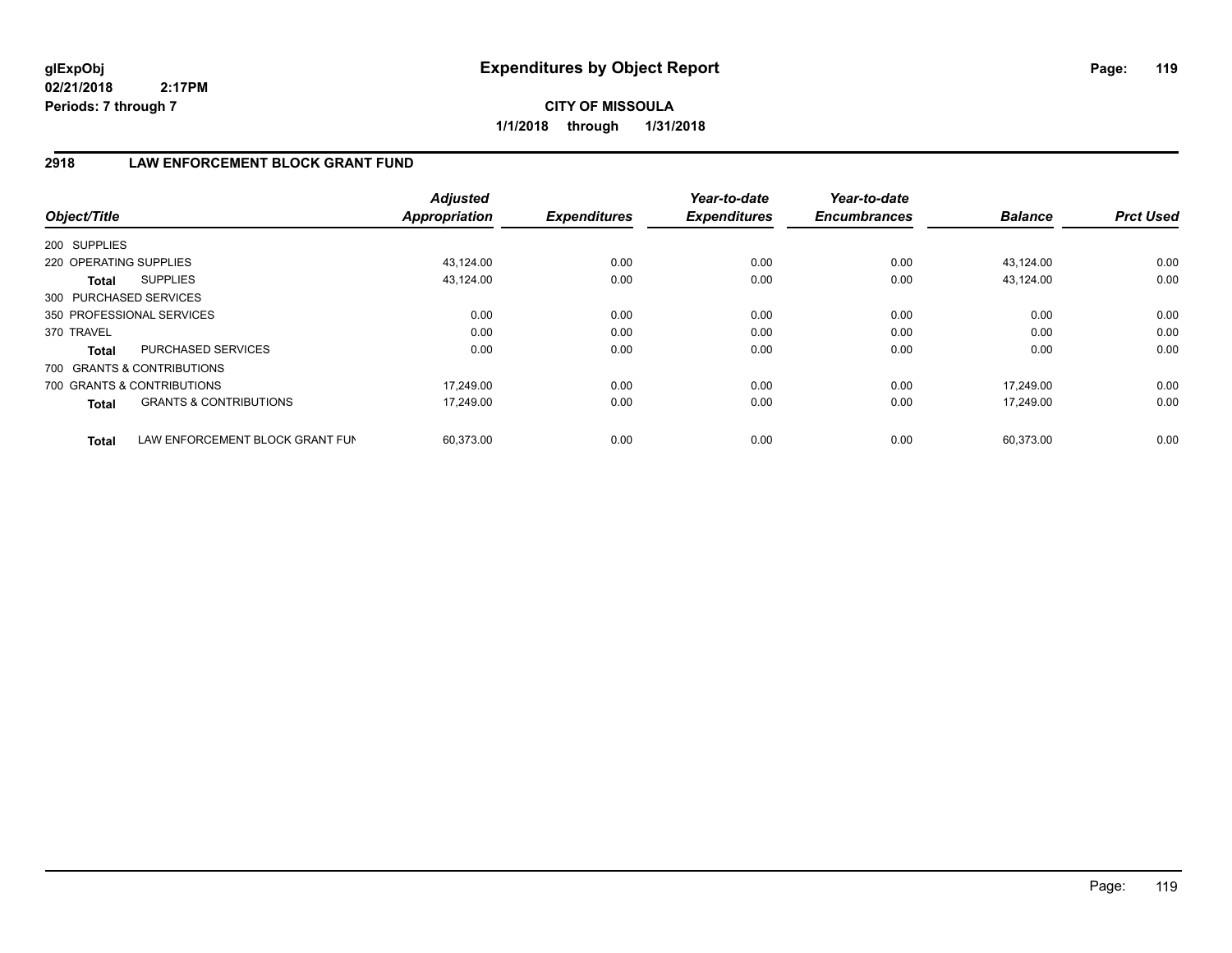#### **2919 HIDTA FUND**

**290 POLICE**

|                     |                                    | <b>Adjusted</b> |                     | Year-to-date        | Year-to-date        |                |                  |
|---------------------|------------------------------------|-----------------|---------------------|---------------------|---------------------|----------------|------------------|
| Object/Title        |                                    | Appropriation   | <b>Expenditures</b> | <b>Expenditures</b> | <b>Encumbrances</b> | <b>Balance</b> | <b>Prct Used</b> |
|                     | 100 PERSONAL SERVICES              |                 |                     |                     |                     |                |                  |
| 120 OVERTIME        |                                    | 13,321.00       | 0.00                | 0.00                | 0.00                | 13,321.00      | 0.00             |
|                     | <b>140 EMPLOYER CONTRIBUTIONS</b>  | 1,350.00        | 0.00                | 0.00                | 0.00                | 1,350.00       | 0.00             |
|                     | 141 STATE RETIREMENT CONTRIBUTIONS | 0.00            | 0.00                | 0.00                | 0.00                | 0.00           | 0.00             |
| Total               | PERSONAL SERVICES                  | 14,671.00       | 0.00                | 0.00                | 0.00                | 14,671.00      | 0.00             |
| 200 SUPPLIES        |                                    |                 |                     |                     |                     |                |                  |
| 210 OFFICE SUPPLIES |                                    | 3,500.00        | 0.00                | 0.00                | 0.00                | 3,500.00       | 0.00             |
|                     | 220 OPERATING SUPPLIES             | 3,500.00        | 0.00                | 2,111.60            | 0.00                | 1,388.40       | 60.33            |
| <b>Total</b>        | <b>SUPPLIES</b>                    | 7,000.00        | 0.00                | 2,111.60            | 0.00                | 4,888.40       | 30.17            |
|                     | 300 PURCHASED SERVICES             |                 |                     |                     |                     |                |                  |
|                     | 320 PRINTING & DUPLICATING         | 2,400.00        | 0.00                | 0.00                | 0.00                | 2,400.00       | 0.00             |
|                     | 341 ELECTRICITY & NATURAL GAS      | 5,000.00        | 305.91              | 1,336.28            | 0.00                | 3,663.72       | 26.73            |
|                     | 344 TELEPHONE SERVICE              | 250.00          | 0.00                | 0.00                | 0.00                | 250.00         | 0.00             |
|                     | 350 PROFESSIONAL SERVICES          | 6,000.00        | 547.52              | 2,532.41            | 0.00                | 3,467.59       | 42.21            |
|                     | 360 REPAIR & MAINTENANCE           | 5,000.00        | 0.00                | 4,280.00            | 0.00                | 720.00         | 85.60            |
| 370 TRAVEL          |                                    | 5,500.00        | 39.00               | 901.87              | 0.00                | 4,598.13       | 16.40            |
| 380 TRAINING        |                                    | 5,500.00        | 0.00                | 0.00                | 0.00                | 5,500.00       | 0.00             |
|                     | 390 OTHER PURCHASED SERVICES       | 200.00          | 0.00                | 0.00                | 0.00                | 200.00         | 0.00             |
| Total               | PURCHASED SERVICES                 | 29,850.00       | 892.43              | 9,050.56            | 0.00                | 20,799.44      | 30.32            |
| 500 FIXED CHARGES   |                                    |                 |                     |                     |                     |                |                  |
| 500 FIXED CHARGES   |                                    | 24.079.00       | 0.00                | 13,514.96           | 0.00                | 10,564.04      | 56.13            |
|                     | 550 MERCHANT SERVICE FEES          | 0.00            | 0.00                | 0.00                | 0.00                | 0.00           | 0.00             |
| <b>Total</b>        | <b>FIXED CHARGES</b>               | 24,079.00       | 0.00                | 13,514.96           | 0.00                | 10,564.04      | 56.13            |
|                     | 700 GRANTS & CONTRIBUTIONS         |                 |                     |                     |                     |                |                  |
|                     | 700 GRANTS & CONTRIBUTIONS         | 65,000.00       | 0.00                | 0.00                | 0.00                | 65,000.00      | 0.00             |
| Total               | <b>GRANTS &amp; CONTRIBUTIONS</b>  | 65,000.00       | 0.00                | 0.00                | 0.00                | 65,000.00      | 0.00             |
| 900 CAPITAL OUTLAY  |                                    |                 |                     |                     |                     |                |                  |
| 920 BUILDINGS       |                                    | 0.00            | 0.00                | 0.00                | 0.00                | 0.00           | 0.00             |
|                     | 940 MACHINERY & EQUIPMENT          | 0.00            | 0.00                | 0.00                | 0.00                | 0.00           | 0.00             |
| <b>Total</b>        | <b>CAPITAL OUTLAY</b>              | 0.00            | 0.00                | 0.00                | 0.00                | 0.00           | 0.00             |
| <b>Total</b>        | <b>POLICE</b>                      | 140,600.00      | 892.43              | 24,677.12           | 0.00                | 115,922.88     | 17.55            |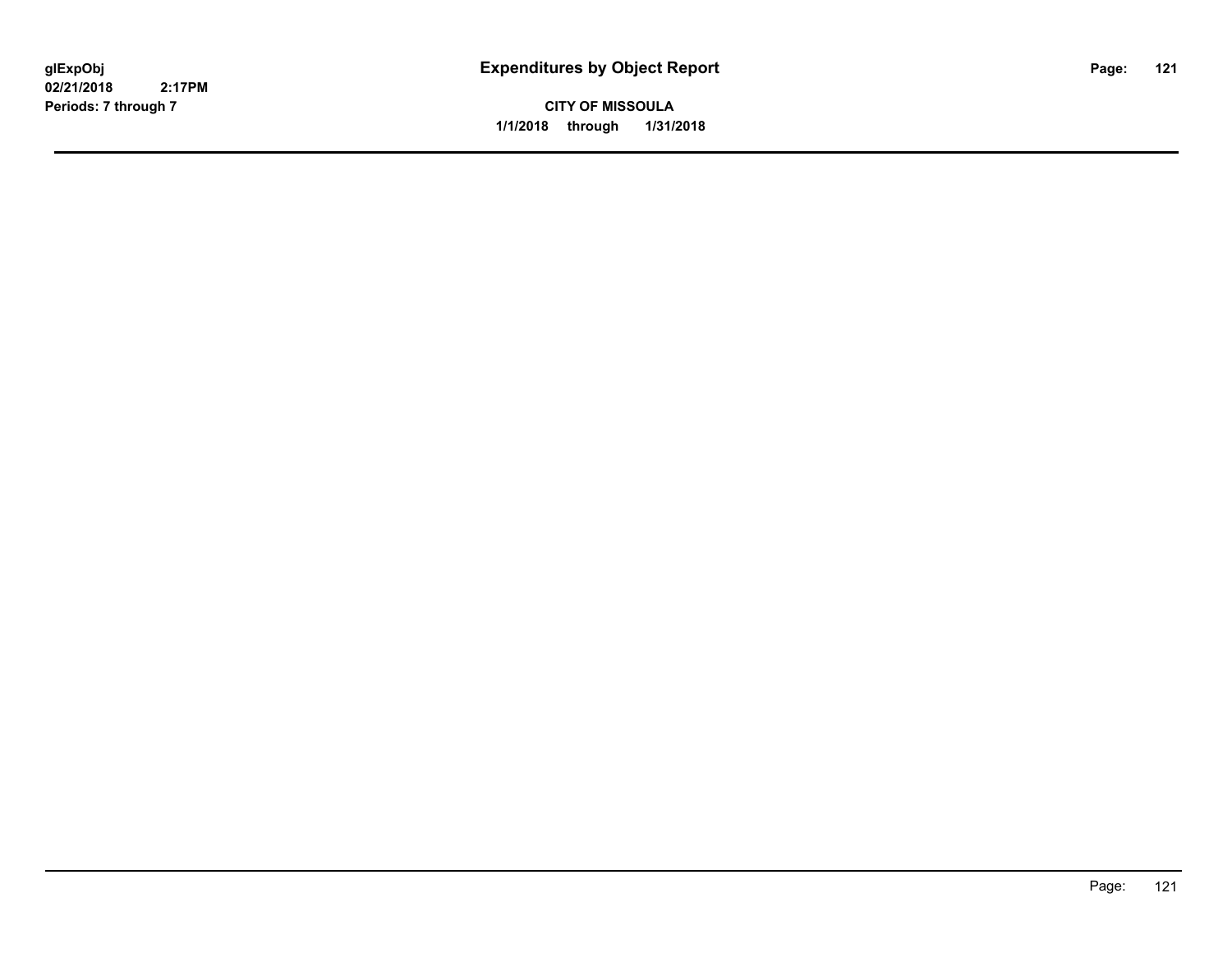**2919 HIDTA FUND**

|                                                   | <b>Adjusted</b>      |                     | Year-to-date        | Year-to-date        |                |                  |
|---------------------------------------------------|----------------------|---------------------|---------------------|---------------------|----------------|------------------|
| Object/Title                                      | <b>Appropriation</b> | <b>Expenditures</b> | <b>Expenditures</b> | <b>Encumbrances</b> | <b>Balance</b> | <b>Prct Used</b> |
| 100 PERSONAL SERVICES                             |                      |                     |                     |                     |                |                  |
| 120 OVERTIME                                      | 13,321.00            | 0.00                | 0.00                | 0.00                | 13,321.00      | 0.00             |
| 140 EMPLOYER CONTRIBUTIONS                        | 1,350.00             | 0.00                | 0.00                | 0.00                | 1,350.00       | 0.00             |
| 141 STATE RETIREMENT CONTRIBUTIONS                | 0.00                 | 0.00                | 0.00                | 0.00                | 0.00           | 0.00             |
| PERSONAL SERVICES<br><b>Total</b>                 | 14,671.00            | 0.00                | 0.00                | 0.00                | 14,671.00      | 0.00             |
| 200 SUPPLIES                                      |                      |                     |                     |                     |                |                  |
| 210 OFFICE SUPPLIES                               | 3,500.00             | 0.00                | 0.00                | 0.00                | 3,500.00       | 0.00             |
| 220 OPERATING SUPPLIES                            | 3,500.00             | 0.00                | 2,111.60            | 0.00                | 1,388.40       | 60.33            |
| <b>SUPPLIES</b><br>Total                          | 7,000.00             | 0.00                | 2,111.60            | 0.00                | 4,888.40       | 30.17            |
| 300 PURCHASED SERVICES                            |                      |                     |                     |                     |                |                  |
| 320 PRINTING & DUPLICATING                        | 2,400.00             | 0.00                | 0.00                | 0.00                | 2,400.00       | 0.00             |
| 341 ELECTRICITY & NATURAL GAS                     | 5,000.00             | 305.91              | 1,336.28            | 0.00                | 3,663.72       | 26.73            |
| 344 TELEPHONE SERVICE                             | 250.00               | 0.00                | 0.00                | 0.00                | 250.00         | 0.00             |
| 350 PROFESSIONAL SERVICES                         | 6,000.00             | 547.52              | 2,532.41            | 0.00                | 3,467.59       | 42.21            |
| 360 REPAIR & MAINTENANCE                          | 5,000.00             | 0.00                | 4,280.00            | 0.00                | 720.00         | 85.60            |
| 370 TRAVEL                                        | 5,500.00             | 39.00               | 901.87              | 0.00                | 4,598.13       | 16.40            |
| 380 TRAINING                                      | 5,500.00             | 0.00                | 0.00                | 0.00                | 5,500.00       | 0.00             |
| 390 OTHER PURCHASED SERVICES                      | 200.00               | 0.00                | 0.00                | 0.00                | 200.00         | 0.00             |
| PURCHASED SERVICES<br>Total                       | 29,850.00            | 892.43              | 9,050.56            | 0.00                | 20,799.44      | 30.32            |
| 500 FIXED CHARGES                                 |                      |                     |                     |                     |                |                  |
| 500 FIXED CHARGES                                 | 24,079.00            | 0.00                | 13,514.96           | 0.00                | 10,564.04      | 56.13            |
| 550 MERCHANT SERVICE FEES                         | 0.00                 | 0.00                | 0.00                | 0.00                | 0.00           | 0.00             |
| <b>FIXED CHARGES</b><br><b>Total</b>              | 24,079.00            | 0.00                | 13,514.96           | 0.00                | 10,564.04      | 56.13            |
| 700 GRANTS & CONTRIBUTIONS                        |                      |                     |                     |                     |                |                  |
| 700 GRANTS & CONTRIBUTIONS                        | 65,000.00            | 0.00                | 0.00                | 0.00                | 65,000.00      | 0.00             |
| <b>GRANTS &amp; CONTRIBUTIONS</b><br><b>Total</b> | 65,000.00            | 0.00                | 0.00                | 0.00                | 65,000.00      | 0.00             |
| 900 CAPITAL OUTLAY                                |                      |                     |                     |                     |                |                  |
| 920 BUILDINGS                                     | 0.00                 | 0.00                | 0.00                | 0.00                | 0.00           | 0.00             |
| 940 MACHINERY & EQUIPMENT                         | 0.00                 | 0.00                | 0.00                | 0.00                | 0.00           | 0.00             |
| CAPITAL OUTLAY<br><b>Total</b>                    | 0.00                 | 0.00                | 0.00                | 0.00                | 0.00           | 0.00             |
| <b>HIDTA FUND</b><br><b>Total</b>                 | 140,600.00           | 892.43              | 24,677.12           | 0.00                | 115,922.88     | 17.55            |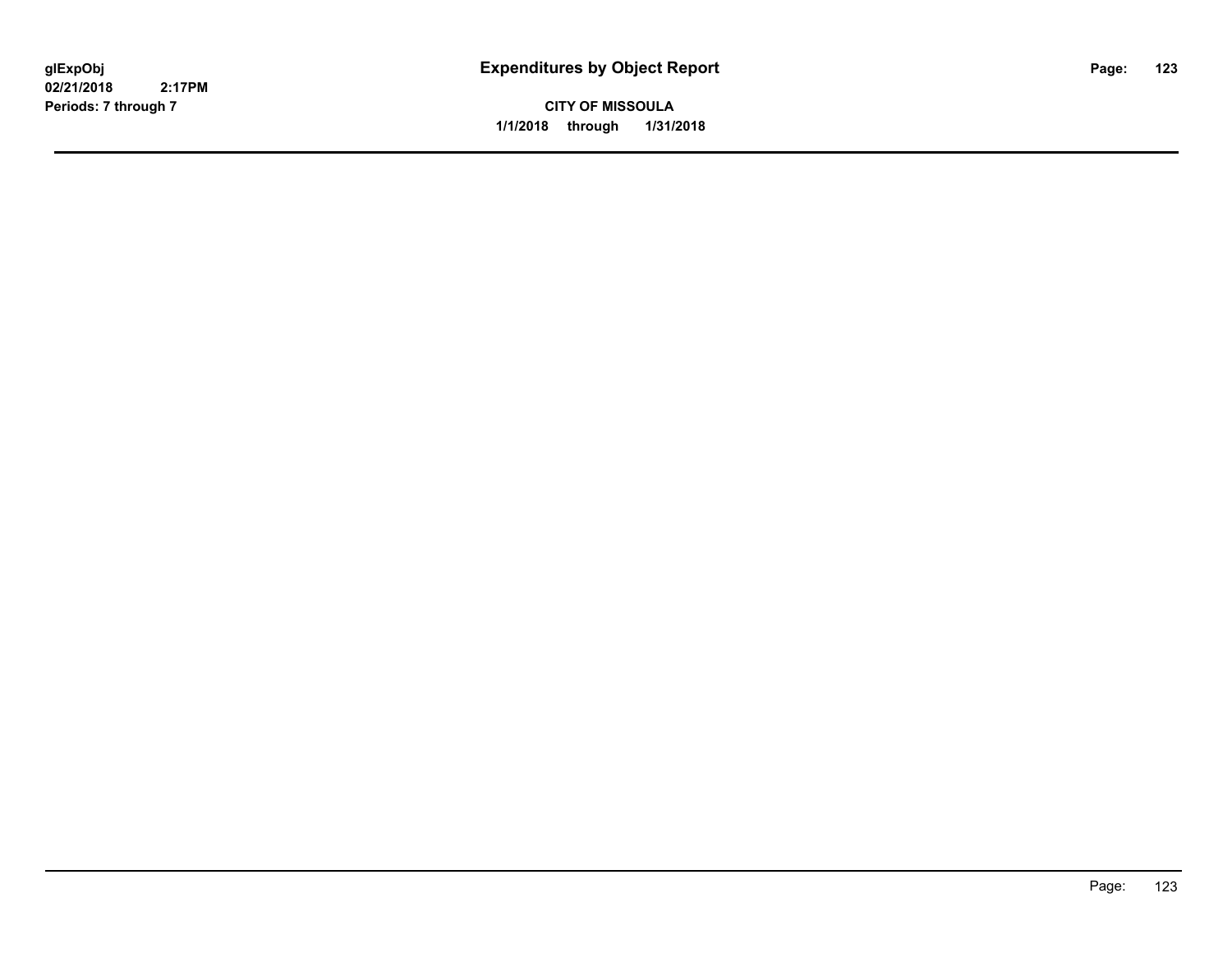#### **2939 CDBG PROGRAM INCOME ACCOUNT**

**400 ENTITLEMENT GRANTS**

| Object/Title                 |                                   | <b>Adjusted</b><br><b>Appropriation</b> | <b>Expenditures</b> | Year-to-date<br><b>Expenditures</b> | Year-to-date<br><b>Encumbrances</b> | <b>Balance</b> | <b>Prct Used</b> |
|------------------------------|-----------------------------------|-----------------------------------------|---------------------|-------------------------------------|-------------------------------------|----------------|------------------|
| 300 PURCHASED SERVICES       |                                   |                                         |                     |                                     |                                     |                |                  |
| 350 PROFESSIONAL SERVICES    |                                   | 29,463.00                               | 0.00                | 0.00                                | 0.00                                | 29,463.00      | 0.00             |
| <b>Total</b>                 | PURCHASED SERVICES                | 29,463.00                               | 0.00                | 0.00                                | 0.00                                | 29,463.00      | 0.00             |
| 500 FIXED CHARGES            |                                   |                                         |                     |                                     |                                     |                |                  |
| 550 MERCHANT SERVICE FEES    |                                   | 0.00                                    | 0.00                | 0.00                                | 0.00                                | 0.00           | 0.00             |
| <b>Total</b>                 | <b>FIXED CHARGES</b>              | 0.00                                    | 0.00                | 0.00                                | 0.00                                | 0.00           | 0.00             |
| 700 GRANTS & CONTRIBUTIONS   |                                   |                                         |                     |                                     |                                     |                |                  |
| 700 GRANTS & CONTRIBUTIONS   |                                   | 0.00                                    | 7,203.99            | 18,287.05                           | 0.00                                | $-18,287.05$   | 0.00             |
| <b>Total</b>                 | <b>GRANTS &amp; CONTRIBUTIONS</b> | 0.00                                    | 7,203.99            | 18,287.05                           | 0.00                                | $-18,287.05$   | 0.00             |
| 800 OTHER OBJECTS            |                                   |                                         |                     |                                     |                                     |                |                  |
| 820 TRANSFERS TO OTHER FUNDS |                                   | 0.00                                    | 0.00                | 0.00                                | 0.00                                | 0.00           | 0.00             |
| <b>Total</b>                 | OTHER OBJECTS                     | 0.00                                    | 0.00                | 0.00                                | 0.00                                | 0.00           | 0.00             |
| <b>Total</b>                 | <b>ENTITLEMENT GRANTS</b>         | 29,463.00                               | 7,203.99            | 18,287.05                           | 0.00                                | 11,175.95      | 62.07            |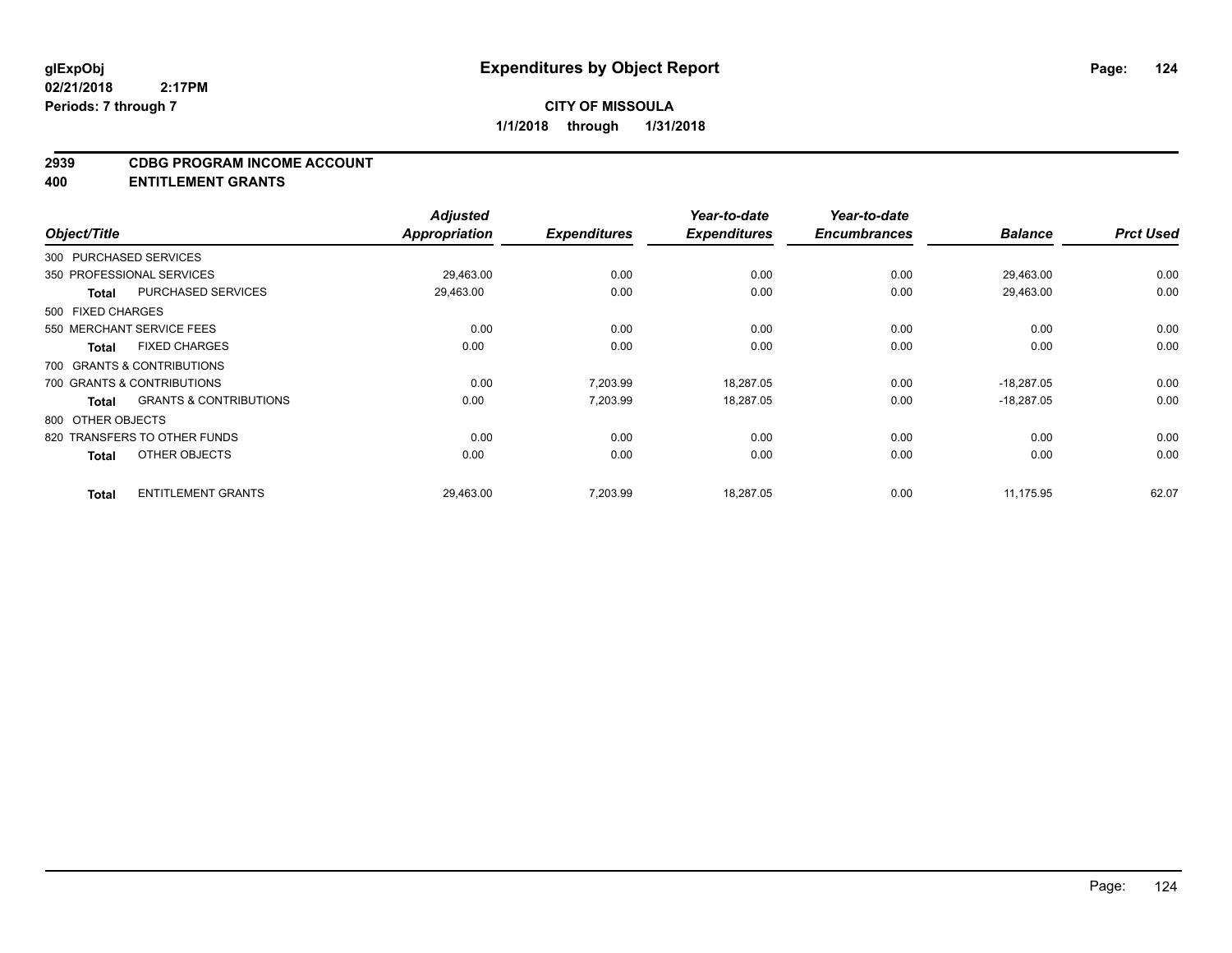### **2939 CDBG PROGRAM INCOME ACCOUNT**

| Object/Title      |                                   | <b>Adjusted</b><br>Appropriation | <b>Expenditures</b> | Year-to-date<br><b>Expenditures</b> | Year-to-date<br><b>Encumbrances</b> | <b>Balance</b> | <b>Prct Used</b> |
|-------------------|-----------------------------------|----------------------------------|---------------------|-------------------------------------|-------------------------------------|----------------|------------------|
|                   | 300 PURCHASED SERVICES            |                                  |                     |                                     |                                     |                |                  |
|                   | 350 PROFESSIONAL SERVICES         | 29,463.00                        | 0.00                | 0.00                                | 0.00                                | 29,463.00      | 0.00             |
| Total             | <b>PURCHASED SERVICES</b>         | 29,463.00                        | 0.00                | 0.00                                | 0.00                                | 29,463.00      | 0.00             |
| 500 FIXED CHARGES |                                   |                                  |                     |                                     |                                     |                |                  |
|                   | 550 MERCHANT SERVICE FEES         | 0.00                             | 0.00                | 0.00                                | 0.00                                | 0.00           | 0.00             |
| <b>Total</b>      | <b>FIXED CHARGES</b>              | 0.00                             | 0.00                | 0.00                                | 0.00                                | 0.00           | 0.00             |
|                   | 700 GRANTS & CONTRIBUTIONS        |                                  |                     |                                     |                                     |                |                  |
|                   | 700 GRANTS & CONTRIBUTIONS        | 0.00                             | 7,203.99            | 18,287.05                           | 0.00                                | $-18,287.05$   | 0.00             |
| Total             | <b>GRANTS &amp; CONTRIBUTIONS</b> | 0.00                             | 7,203.99            | 18,287.05                           | 0.00                                | $-18,287.05$   | 0.00             |
| 800 OTHER OBJECTS |                                   |                                  |                     |                                     |                                     |                |                  |
|                   | 820 TRANSFERS TO OTHER FUNDS      | 0.00                             | 0.00                | 0.00                                | 0.00                                | 0.00           | 0.00             |
| <b>Total</b>      | OTHER OBJECTS                     | 0.00                             | 0.00                | 0.00                                | 0.00                                | 0.00           | 0.00             |
| <b>Total</b>      | CDBG PROGRAM INCOME ACCOUNT       | 29,463.00                        | 7,203.99            | 18,287.05                           | 0.00                                | 11.175.95      | 62.07            |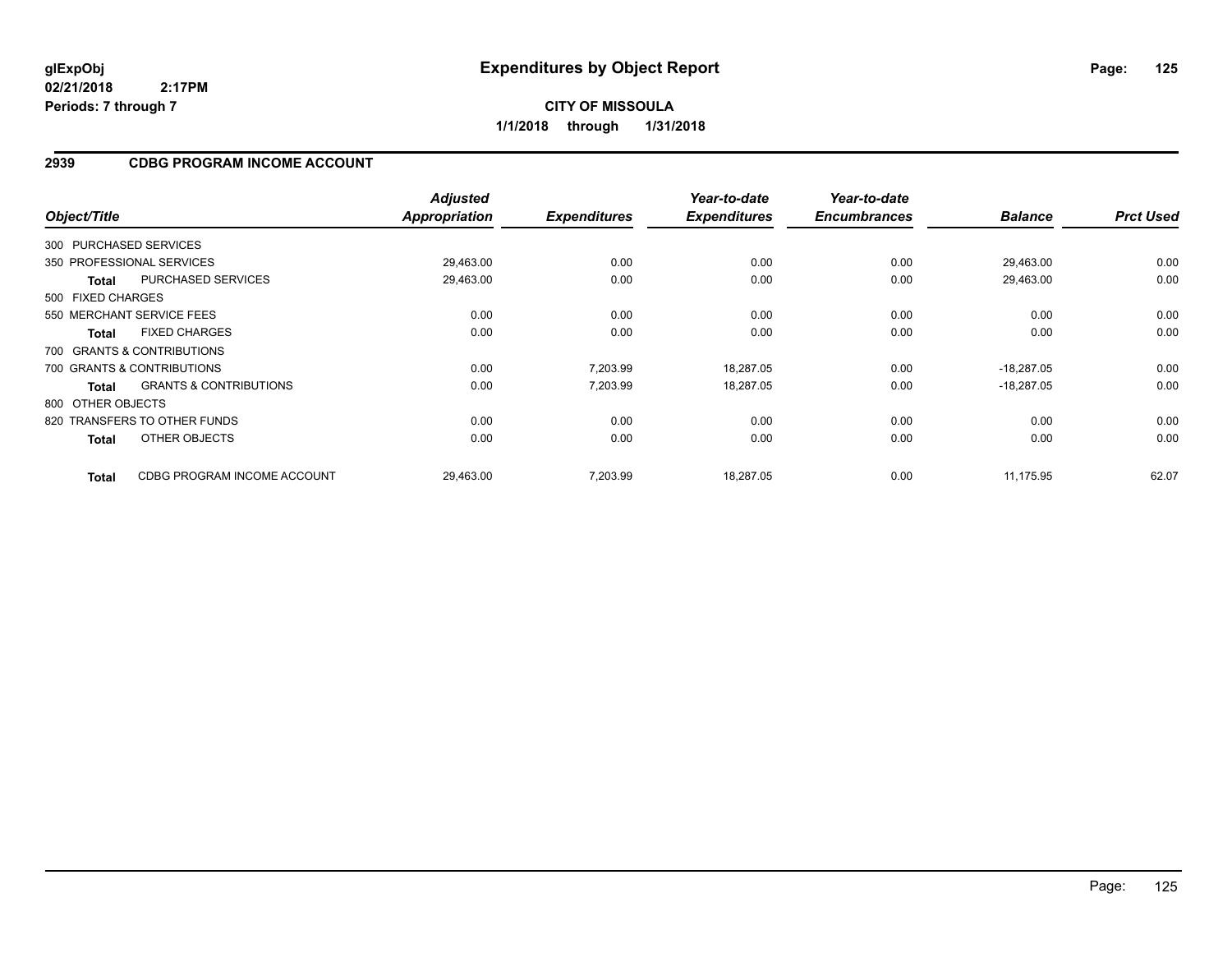## **2940 CDBG FUND**

**400 ENTITLEMENT GRANTS**

| Object/Title                                      | <b>Adjusted</b><br>Appropriation | <b>Expenditures</b> | Year-to-date<br><b>Expenditures</b> | Year-to-date<br><b>Encumbrances</b> | <b>Balance</b> | <b>Prct Used</b> |
|---------------------------------------------------|----------------------------------|---------------------|-------------------------------------|-------------------------------------|----------------|------------------|
| 300 PURCHASED SERVICES                            |                                  |                     |                                     |                                     |                |                  |
| 350 PROFESSIONAL SERVICES                         | 0.00                             | 0.00                | 1,133.54                            | 0.00                                | $-1,133.54$    | 0.00             |
| PURCHASED SERVICES<br><b>Total</b>                | 0.00                             | 0.00                | 1,133.54                            | 0.00                                | $-1,133.54$    | 0.00             |
| 500 FIXED CHARGES                                 |                                  |                     |                                     |                                     |                |                  |
| 550 MERCHANT SERVICE FEES                         | 0.00                             | 0.00                | 0.00                                | 0.00                                | 0.00           | 0.00             |
| <b>FIXED CHARGES</b><br><b>Total</b>              | 0.00                             | 0.00                | 0.00                                | 0.00                                | 0.00           | 0.00             |
| 700 GRANTS & CONTRIBUTIONS                        |                                  |                     |                                     |                                     |                |                  |
| 700 GRANTS & CONTRIBUTIONS                        | 471,117.00                       | 5,722.81            | 85,497.62                           | 0.00                                | 385,619.38     | 18.15            |
| <b>GRANTS &amp; CONTRIBUTIONS</b><br><b>Total</b> | 471.117.00                       | 5,722.81            | 85,497.62                           | 0.00                                | 385,619.38     | 18.15            |
| 800 OTHER OBJECTS                                 |                                  |                     |                                     |                                     |                |                  |
| 820 TRANSFERS TO OTHER FUNDS                      | 104,130.00                       | 0.00                | 0.00                                | 0.00                                | 104,130.00     | 0.00             |
| OTHER OBJECTS<br><b>Total</b>                     | 104,130.00                       | 0.00                | 0.00                                | 0.00                                | 104,130.00     | 0.00             |
| <b>ENTITLEMENT GRANTS</b><br><b>Total</b>         | 575,247.00                       | 5,722.81            | 86,631.16                           | 0.00                                | 488.615.84     | 15.06            |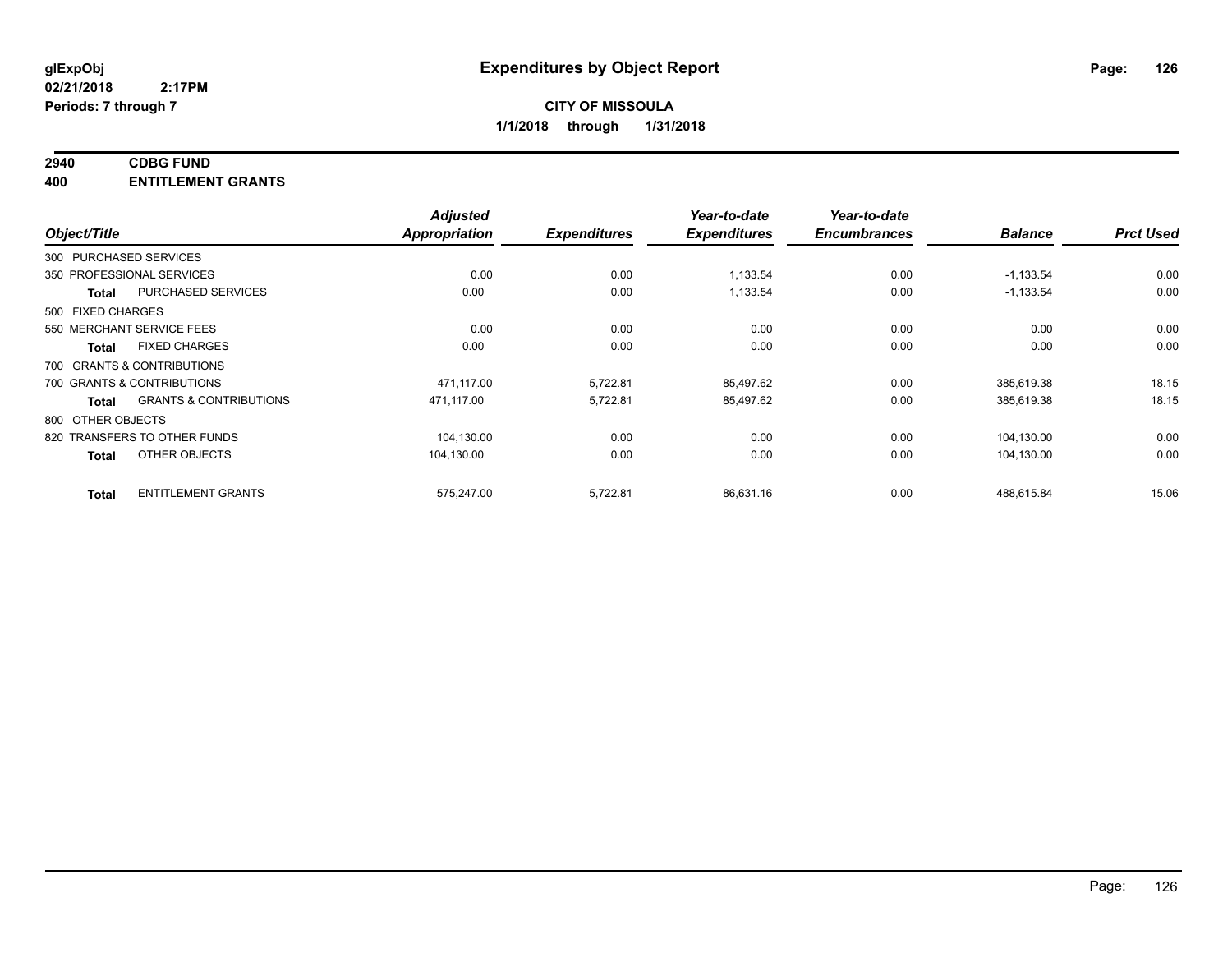**2940 CDBG FUND**

| Object/Title                     |                                   | <b>Adjusted</b><br><b>Appropriation</b> | <b>Expenditures</b> | Year-to-date<br><b>Expenditures</b> | Year-to-date<br><b>Encumbrances</b> | <b>Balance</b> | <b>Prct Used</b> |
|----------------------------------|-----------------------------------|-----------------------------------------|---------------------|-------------------------------------|-------------------------------------|----------------|------------------|
|                                  |                                   |                                         |                     |                                     |                                     |                |                  |
| 300 PURCHASED SERVICES           |                                   |                                         |                     |                                     |                                     |                |                  |
| 350 PROFESSIONAL SERVICES        |                                   | 0.00                                    | 0.00                | 1,133.54                            | 0.00                                | $-1,133.54$    | 0.00             |
| <b>Total</b>                     | PURCHASED SERVICES                | 0.00                                    | 0.00                | 1,133.54                            | 0.00                                | $-1,133.54$    | 0.00             |
| 500 FIXED CHARGES                |                                   |                                         |                     |                                     |                                     |                |                  |
| 550 MERCHANT SERVICE FEES        |                                   | 0.00                                    | 0.00                | 0.00                                | 0.00                                | 0.00           | 0.00             |
| Total                            | <b>FIXED CHARGES</b>              | 0.00                                    | 0.00                | 0.00                                | 0.00                                | 0.00           | 0.00             |
| 700 GRANTS & CONTRIBUTIONS       |                                   |                                         |                     |                                     |                                     |                |                  |
| 700 GRANTS & CONTRIBUTIONS       |                                   | 471,117.00                              | 5,722.81            | 85,497.62                           | 0.00                                | 385,619.38     | 18.15            |
| <b>Total</b>                     | <b>GRANTS &amp; CONTRIBUTIONS</b> | 471,117.00                              | 5,722.81            | 85,497.62                           | 0.00                                | 385,619.38     | 18.15            |
| 800 OTHER OBJECTS                |                                   |                                         |                     |                                     |                                     |                |                  |
| 820 TRANSFERS TO OTHER FUNDS     |                                   | 104,130.00                              | 0.00                | 0.00                                | 0.00                                | 104,130.00     | 0.00             |
| Total                            | OTHER OBJECTS                     | 104,130.00                              | 0.00                | 0.00                                | 0.00                                | 104,130.00     | 0.00             |
| <b>CDBG FUND</b><br><b>Total</b> |                                   | 575,247.00                              | 5,722.81            | 86,631.16                           | 0.00                                | 488,615.84     | 15.06            |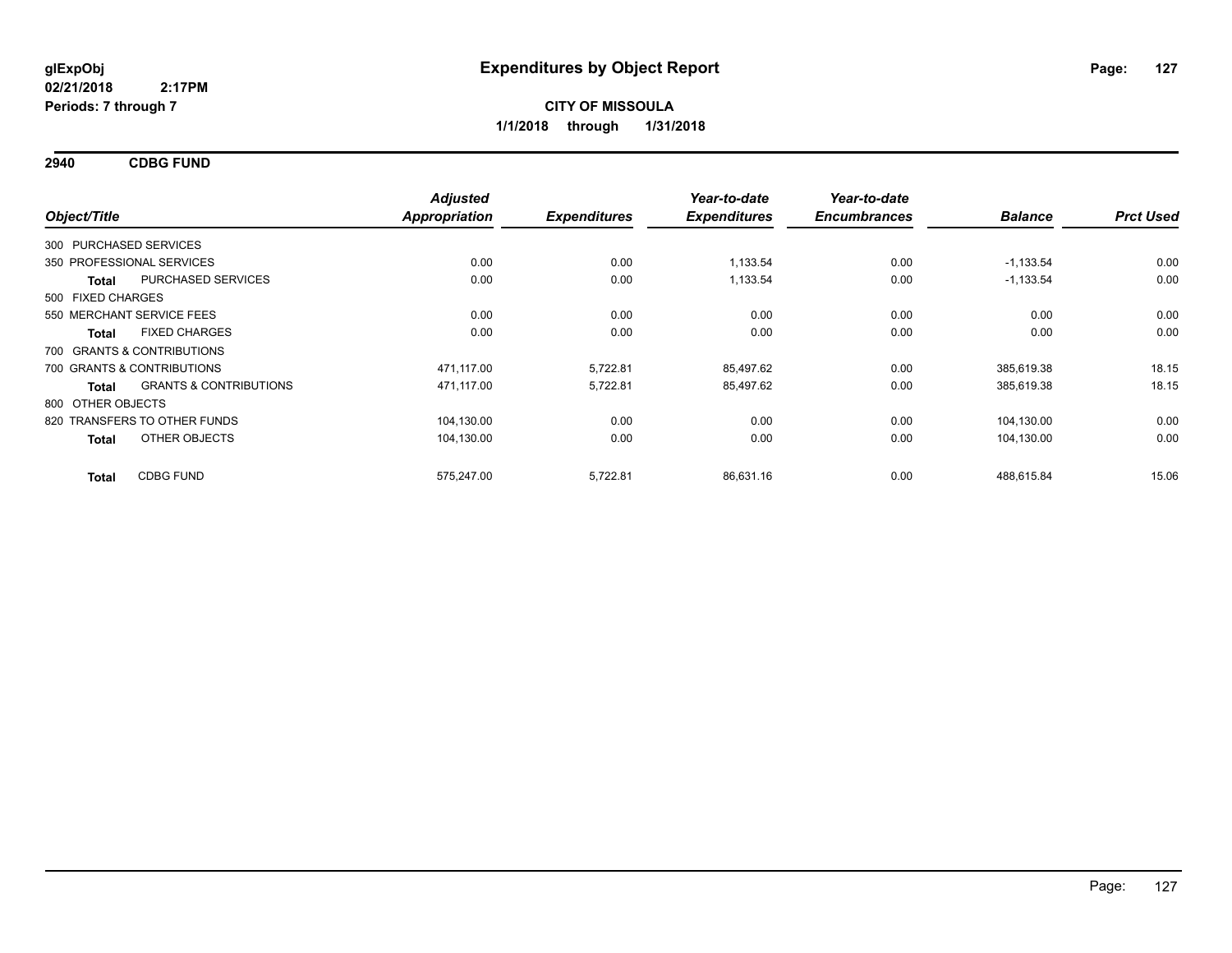## **2941 HOME FUND**

**390 NON-DEPARTMENTAL**

| Object/Title              |                    | <b>Adjusted</b><br><b>Appropriation</b> | <b>Expenditures</b> | Year-to-date<br><i><b>Expenditures</b></i> | Year-to-date<br><b>Encumbrances</b> | <b>Balance</b> | <b>Prct Used</b> |
|---------------------------|--------------------|-----------------------------------------|---------------------|--------------------------------------------|-------------------------------------|----------------|------------------|
| 300 PURCHASED SERVICES    |                    |                                         |                     |                                            |                                     |                |                  |
| 350 PROFESSIONAL SERVICES |                    | 0.00                                    | 0.00                | 0.00                                       | 0.00                                | 0.00           | 0.00             |
| <b>Total</b>              | PURCHASED SERVICES | 0.00                                    | 0.00                | 0.00                                       | 0.00                                | 0.00           | 0.00             |
| <b>Total</b>              | NON-DEPARTMENTAL   | 0.00                                    | 0.00                | 0.00                                       | 0.00                                | 0.00           | 0.00             |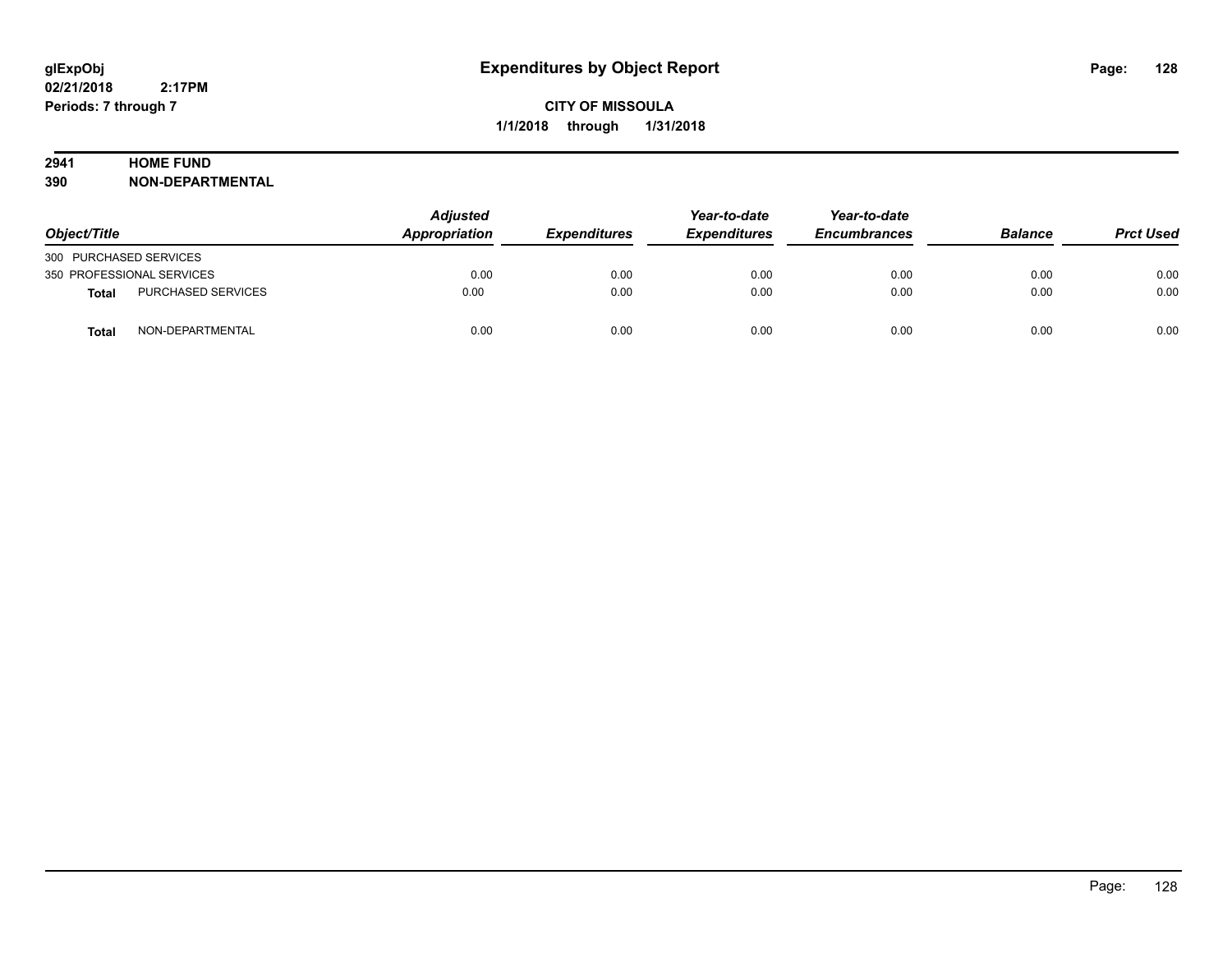#### **2941 HOME FUND**

**400 ENTITLEMENT GRANTS**

| Object/Title      |                                     | <b>Adjusted</b><br>Appropriation | <b>Expenditures</b> | Year-to-date<br><b>Expenditures</b> | Year-to-date<br><b>Encumbrances</b> | <b>Balance</b> | <b>Prct Used</b> |
|-------------------|-------------------------------------|----------------------------------|---------------------|-------------------------------------|-------------------------------------|----------------|------------------|
|                   | 300 PURCHASED SERVICES              |                                  |                     |                                     |                                     |                |                  |
|                   | 330 PUBLICITY, SUBSCRIPTIONS & DUES | 0.00                             | 0.00                | 38.50                               | 0.00                                | $-38.50$       | 0.00             |
|                   |                                     |                                  |                     |                                     |                                     |                |                  |
|                   | 350 PROFESSIONAL SERVICES           | 0.00                             | 0.00                | 283.38                              | 0.00                                | $-283.38$      | 0.00             |
| Total             | <b>PURCHASED SERVICES</b>           | 0.00                             | 0.00                | 321.88                              | 0.00                                | $-321.88$      | 0.00             |
| 500 FIXED CHARGES |                                     |                                  |                     |                                     |                                     |                |                  |
|                   | 550 MERCHANT SERVICE FEES           | 0.00                             | 0.00                | 0.00                                | 0.00                                | 0.00           | 0.00             |
| <b>Total</b>      | <b>FIXED CHARGES</b>                | 0.00                             | 0.00                | 0.00                                | 0.00                                | 0.00           | 0.00             |
|                   | 700 GRANTS & CONTRIBUTIONS          |                                  |                     |                                     |                                     |                |                  |
|                   | 700 GRANTS & CONTRIBUTIONS          | 374,753.00                       | 189,249.80          | 199,541.05                          | 0.00                                | 175,211.95     | 53.25            |
| Total             | <b>GRANTS &amp; CONTRIBUTIONS</b>   | 374,753.00                       | 189,249.80          | 199,541.05                          | 0.00                                | 175,211.95     | 53.25            |
| 800 OTHER OBJECTS |                                     |                                  |                     |                                     |                                     |                |                  |
|                   | 820 TRANSFERS TO OTHER FUNDS        | 32,000.00                        | 0.00                | 0.00                                | 0.00                                | 32,000.00      | 0.00             |
| 845 CONTINGENCY   |                                     | 0.00                             | 0.00                | 0.00                                | 0.00                                | 0.00           | 0.00             |
| <b>Total</b>      | OTHER OBJECTS                       | 32,000.00                        | 0.00                | 0.00                                | 0.00                                | 32,000.00      | 0.00             |
| <b>Total</b>      | <b>ENTITLEMENT GRANTS</b>           | 406,753.00                       | 189,249.80          | 199,862.93                          | 0.00                                | 206,890.07     | 49.14            |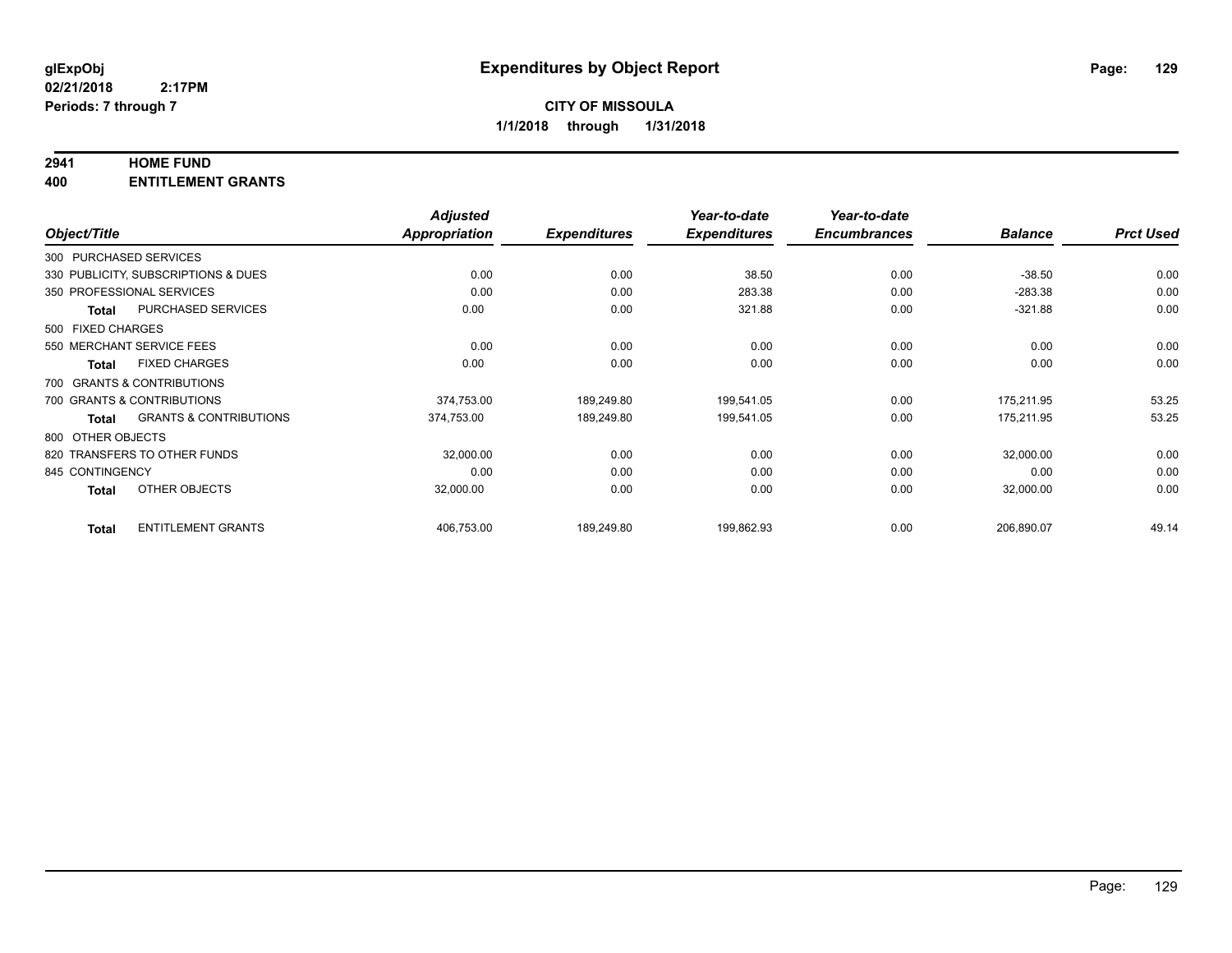**2941 HOME FUND**

|                        |                                     | <b>Adjusted</b> |                     | Year-to-date        | Year-to-date        |                |                  |
|------------------------|-------------------------------------|-----------------|---------------------|---------------------|---------------------|----------------|------------------|
| Object/Title           |                                     | Appropriation   | <b>Expenditures</b> | <b>Expenditures</b> | <b>Encumbrances</b> | <b>Balance</b> | <b>Prct Used</b> |
| 300 PURCHASED SERVICES |                                     |                 |                     |                     |                     |                |                  |
|                        | 330 PUBLICITY, SUBSCRIPTIONS & DUES | 0.00            | 0.00                | 38.50               | 0.00                | $-38.50$       | 0.00             |
|                        | 350 PROFESSIONAL SERVICES           | 0.00            | 0.00                | 283.38              | 0.00                | $-283.38$      | 0.00             |
| Total                  | <b>PURCHASED SERVICES</b>           | 0.00            | 0.00                | 321.88              | 0.00                | $-321.88$      | 0.00             |
| 500 FIXED CHARGES      |                                     |                 |                     |                     |                     |                |                  |
|                        | 550 MERCHANT SERVICE FEES           | 0.00            | 0.00                | 0.00                | 0.00                | 0.00           | 0.00             |
| Total                  | <b>FIXED CHARGES</b>                | 0.00            | 0.00                | 0.00                | 0.00                | 0.00           | 0.00             |
|                        | 700 GRANTS & CONTRIBUTIONS          |                 |                     |                     |                     |                |                  |
|                        | 700 GRANTS & CONTRIBUTIONS          | 374,753.00      | 189,249.80          | 199,541.05          | 0.00                | 175,211.95     | 53.25            |
| Total                  | <b>GRANTS &amp; CONTRIBUTIONS</b>   | 374,753.00      | 189,249.80          | 199,541.05          | 0.00                | 175,211.95     | 53.25            |
| 800 OTHER OBJECTS      |                                     |                 |                     |                     |                     |                |                  |
|                        | 820 TRANSFERS TO OTHER FUNDS        | 32,000.00       | 0.00                | 0.00                | 0.00                | 32,000.00      | 0.00             |
| 845 CONTINGENCY        |                                     | 0.00            | 0.00                | 0.00                | 0.00                | 0.00           | 0.00             |
| <b>Total</b>           | OTHER OBJECTS                       | 32,000.00       | 0.00                | 0.00                | 0.00                | 32,000.00      | 0.00             |
| <b>Total</b>           | <b>HOME FUND</b>                    | 406,753.00      | 189,249.80          | 199,862.93          | 0.00                | 206,890.07     | 49.14            |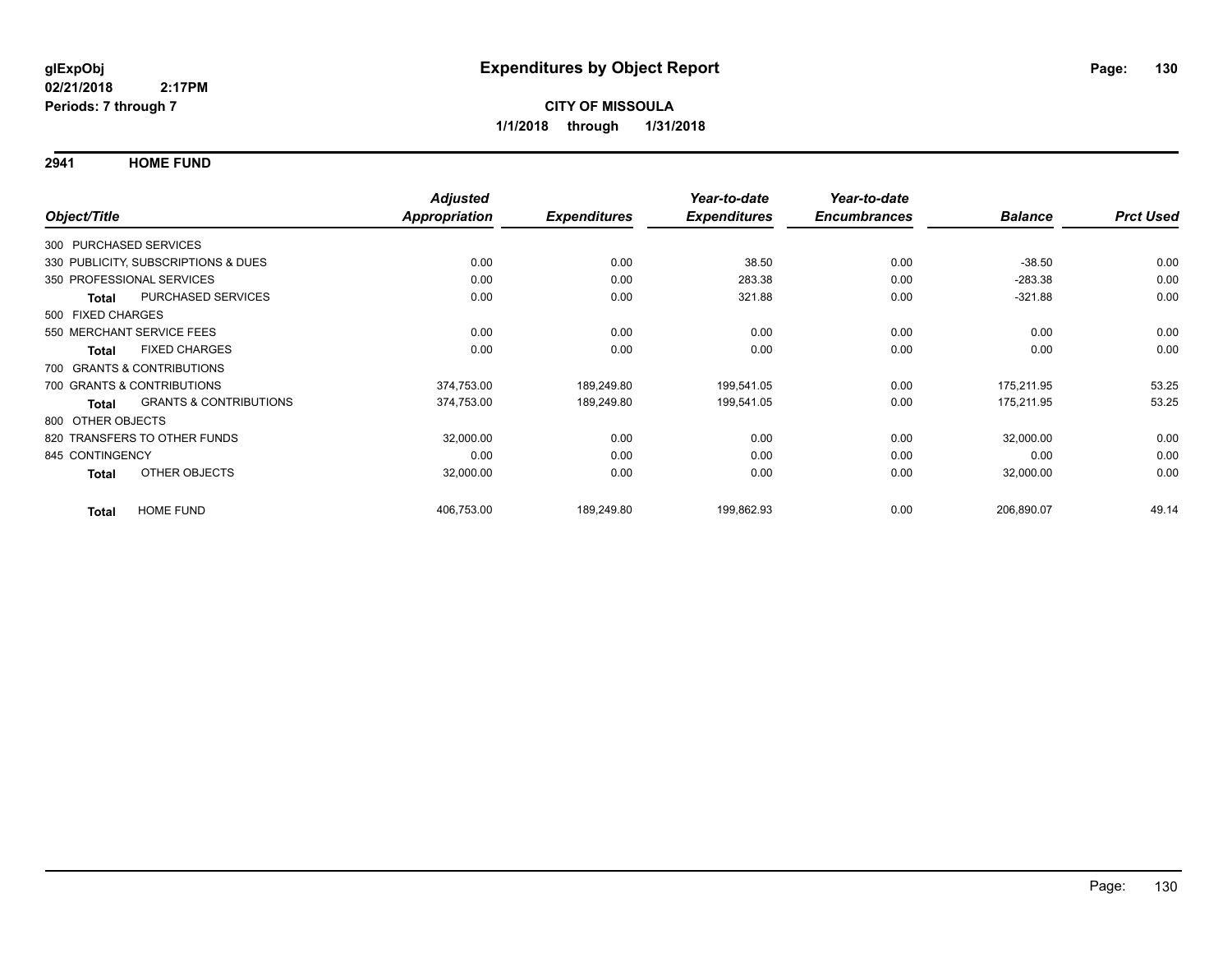**2943 CITY HOME PROGRAM INCOME**

**400 ENTITLEMENT GRANTS**

|                   |                                   | <b>Adjusted</b>      |                     | Year-to-date        | Year-to-date        |                |                  |
|-------------------|-----------------------------------|----------------------|---------------------|---------------------|---------------------|----------------|------------------|
| Object/Title      |                                   | <b>Appropriation</b> | <b>Expenditures</b> | <b>Expenditures</b> | <b>Encumbrances</b> | <b>Balance</b> | <b>Prct Used</b> |
|                   | 300 PURCHASED SERVICES            |                      |                     |                     |                     |                |                  |
|                   | 350 PROFESSIONAL SERVICES         | 25,000.00            | 0.00                | 0.00                | 0.00                | 25,000.00      | 0.00             |
| <b>Total</b>      | <b>PURCHASED SERVICES</b>         | 25,000.00            | 0.00                | 0.00                | 0.00                | 25.000.00      | 0.00             |
|                   | 700 GRANTS & CONTRIBUTIONS        |                      |                     |                     |                     |                |                  |
|                   | 700 GRANTS & CONTRIBUTIONS        | 0.00                 | 17.323.40           | 17.323.40           | 0.00                | $-17.323.40$   | 0.00             |
| <b>Total</b>      | <b>GRANTS &amp; CONTRIBUTIONS</b> | 0.00                 | 17.323.40           | 17.323.40           | 0.00                | $-17.323.40$   | 0.00             |
| 800 OTHER OBJECTS |                                   |                      |                     |                     |                     |                |                  |
|                   | 820 TRANSFERS TO OTHER FUNDS      | 0.00                 | 0.00                | 0.00                | 0.00                | 0.00           | 0.00             |
| <b>Total</b>      | OTHER OBJECTS                     | 0.00                 | 0.00                | 0.00                | 0.00                | 0.00           | 0.00             |
| <b>Total</b>      | <b>ENTITLEMENT GRANTS</b>         | 25,000.00            | 17.323.40           | 17.323.40           | 0.00                | 7.676.60       | 69.29            |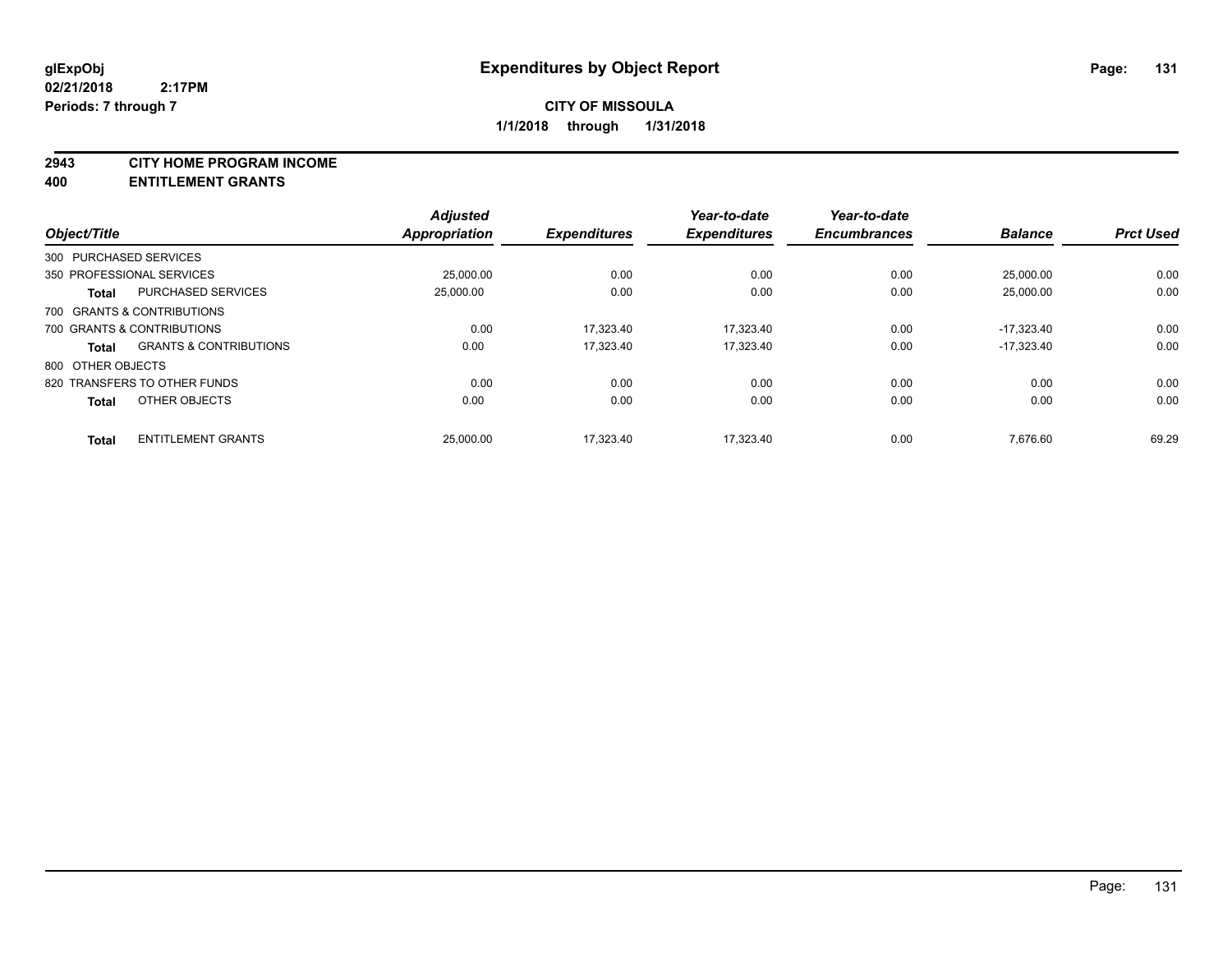#### **2943 CITY HOME PROGRAM INCOME**

| Object/Title           |                                   | <b>Adjusted</b><br><b>Appropriation</b> | <b>Expenditures</b> | Year-to-date<br><b>Expenditures</b> | Year-to-date<br><b>Encumbrances</b> | <b>Balance</b> | <b>Prct Used</b> |
|------------------------|-----------------------------------|-----------------------------------------|---------------------|-------------------------------------|-------------------------------------|----------------|------------------|
| 300 PURCHASED SERVICES |                                   |                                         |                     |                                     |                                     |                |                  |
|                        | 350 PROFESSIONAL SERVICES         | 25,000.00                               | 0.00                | 0.00                                | 0.00                                | 25.000.00      | 0.00             |
| Total                  | <b>PURCHASED SERVICES</b>         | 25,000.00                               | 0.00                | 0.00                                | 0.00                                | 25,000.00      | 0.00             |
|                        | 700 GRANTS & CONTRIBUTIONS        |                                         |                     |                                     |                                     |                |                  |
|                        | 700 GRANTS & CONTRIBUTIONS        | 0.00                                    | 17,323.40           | 17,323.40                           | 0.00                                | $-17.323.40$   | 0.00             |
| <b>Total</b>           | <b>GRANTS &amp; CONTRIBUTIONS</b> | 0.00                                    | 17.323.40           | 17.323.40                           | 0.00                                | $-17.323.40$   | 0.00             |
| 800 OTHER OBJECTS      |                                   |                                         |                     |                                     |                                     |                |                  |
|                        | 820 TRANSFERS TO OTHER FUNDS      | 0.00                                    | 0.00                | 0.00                                | 0.00                                | 0.00           | 0.00             |
| <b>Total</b>           | OTHER OBJECTS                     | 0.00                                    | 0.00                | 0.00                                | 0.00                                | 0.00           | 0.00             |
| <b>Total</b>           | CITY HOME PROGRAM INCOME          | 25.000.00                               | 17.323.40           | 17.323.40                           | 0.00                                | 7.676.60       | 69.29            |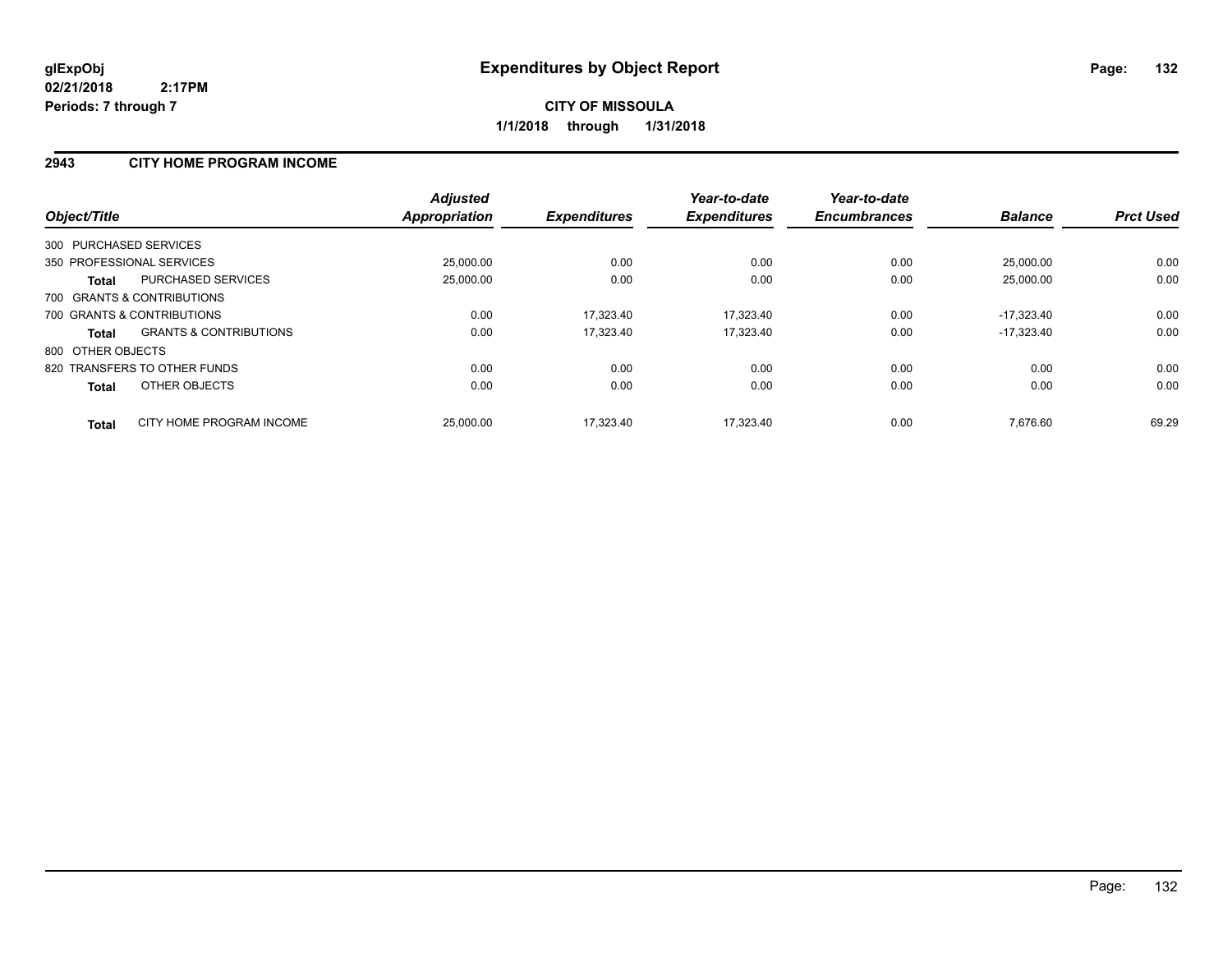#### **2955 TRANSPORTATION**

**250 DEVELOPMENT SERVICES**

|                                            | <b>Adjusted</b>      |                     | Year-to-date        | Year-to-date        |                |                  |
|--------------------------------------------|----------------------|---------------------|---------------------|---------------------|----------------|------------------|
| Object/Title                               | <b>Appropriation</b> | <b>Expenditures</b> | <b>Expenditures</b> | <b>Encumbrances</b> | <b>Balance</b> | <b>Prct Used</b> |
| 100 PERSONAL SERVICES                      |                      |                     |                     |                     |                |                  |
| 110 SALARIES AND WAGES                     | 467,018.00           | 29,463.89           | 221,318.63          | 0.00                | 245,699.37     | 47.39            |
| 120 OVERTIME                               | 0.00                 | 0.00                | 33.00               | 0.00                | $-33.00$       | 0.00             |
| 140 EMPLOYER CONTRIBUTIONS                 | 173,075.00           | 10,103.95           | 79,986.43           | 0.00                | 93,088.57      | 46.21            |
| 141 STATE RETIREMENT CONTRIBUTIONS         | 0.00                 | 29.46               | 281.92              | 0.00                | $-281.92$      | 0.00             |
| PERSONAL SERVICES<br>Total                 | 640,093.00           | 39,597.30           | 301,619.98          | 0.00                | 338,473.02     | 47.12            |
| 200 SUPPLIES                               |                      |                     |                     |                     |                |                  |
| 210 OFFICE SUPPLIES                        | 8,500.00             | 733.20              | 4,487.43            | 0.00                | 4,012.57       | 52.79            |
| 220 OPERATING SUPPLIES                     | 26,800.00            | 378.79              | 24,872.16           | 0.00                | 1,927.84       | 92.81            |
| 230 REPAIR/MAINTENANCE                     | 0.00                 | 0.00                | 0.00                | 0.00                | 0.00           | 0.00             |
| 231 GASOLINE                               | 0.00                 | 0.00                | 0.00                | 0.00                | 0.00           | 0.00             |
| 240 OTHER SUPPLIES                         | 360.00               | 0.00                | 0.00                | 0.00                | 360.00         | 0.00             |
| <b>SUPPLIES</b><br>Total                   | 35,660.00            | 1,111.99            | 29,359.59           | 0.00                | 6,300.41       | 82.33            |
| 300 PURCHASED SERVICES                     |                      |                     |                     |                     |                |                  |
| 310 COMMUNICATIONS                         | 3,100.00             | 303.35              | 1,764.14            | 0.00                | 1,335.86       | 56.91            |
| 320 PRINTING & DUPLICATING                 | 7,125.00             | 130.51              | 3,973.11            | 0.00                | 3,151.89       | 55.76            |
| 330 PUBLICITY, SUBSCRIPTIONS & DUES        | 37,725.00            | 1,107.94            | 14,301.52           | 0.00                | 23,423.48      | 37.91            |
| 344 TELEPHONE SERVICE                      | 579.00               | 0.00                | 20.75               | 0.00                | 558.25         | 3.58             |
| 350 PROFESSIONAL SERVICES                  | 55,004.00            | 581.94              | 5,680.15            | 0.00                | 49,323.85      | 10.33            |
| 360 REPAIR & MAINTENANCE                   | 8,900.00             | 1,257.08            | 1,824.42            | 0.00                | 7,075.58       | 20.50            |
| 370 TRAVEL                                 | 13,500.00            | 0.00                | 2,245.79            | 0.00                | 11,254.21      | 16.64            |
| 380 TRAINING                               | 11,300.00            | 77.98               | 361.97              | 0.00                | 10,938.03      | 3.20             |
| 390 OTHER PURCHASED SERVICES               | 16,050.00            | 0.00                | 1,795.00            | 0.00                | 14,255.00      | 11.18            |
| PURCHASED SERVICES<br><b>Total</b>         | 153,283.00           | 3,458.80            | 31,966.85           | 0.00                | 121,316.15     | 20.85            |
| 500 FIXED CHARGES                          |                      |                     |                     |                     |                |                  |
| 500 FIXED CHARGES                          | 38,592.00            | 1,311.74            | 17,062.31           | 0.00                | 21,529.69      | 44.21            |
| 550 MERCHANT SERVICE FEES                  | 0.00                 | 0.00                | 0.00                | 0.00                | 0.00           | 0.00             |
| <b>FIXED CHARGES</b><br>Total              | 38,592.00            | 1,311.74            | 17,062.31           | 0.00                | 21,529.69      | 44.21            |
| 700 GRANTS & CONTRIBUTIONS                 |                      |                     |                     |                     |                |                  |
| 700 GRANTS & CONTRIBUTIONS                 | 148,133.00           | 0.00                | 59,790.40           | 0.00                | 88,342.60      | 40.36            |
| <b>GRANTS &amp; CONTRIBUTIONS</b><br>Total | 148,133.00           | 0.00                | 59,790.40           | 0.00                | 88,342.60      | 40.36            |
| 800 OTHER OBJECTS                          |                      |                     |                     |                     |                |                  |
| 820 TRANSFERS TO OTHER FUNDS               | 20,000.00            | 0.00                | 0.00                | 0.00                | 20,000.00      | 0.00             |
|                                            |                      |                     |                     |                     |                |                  |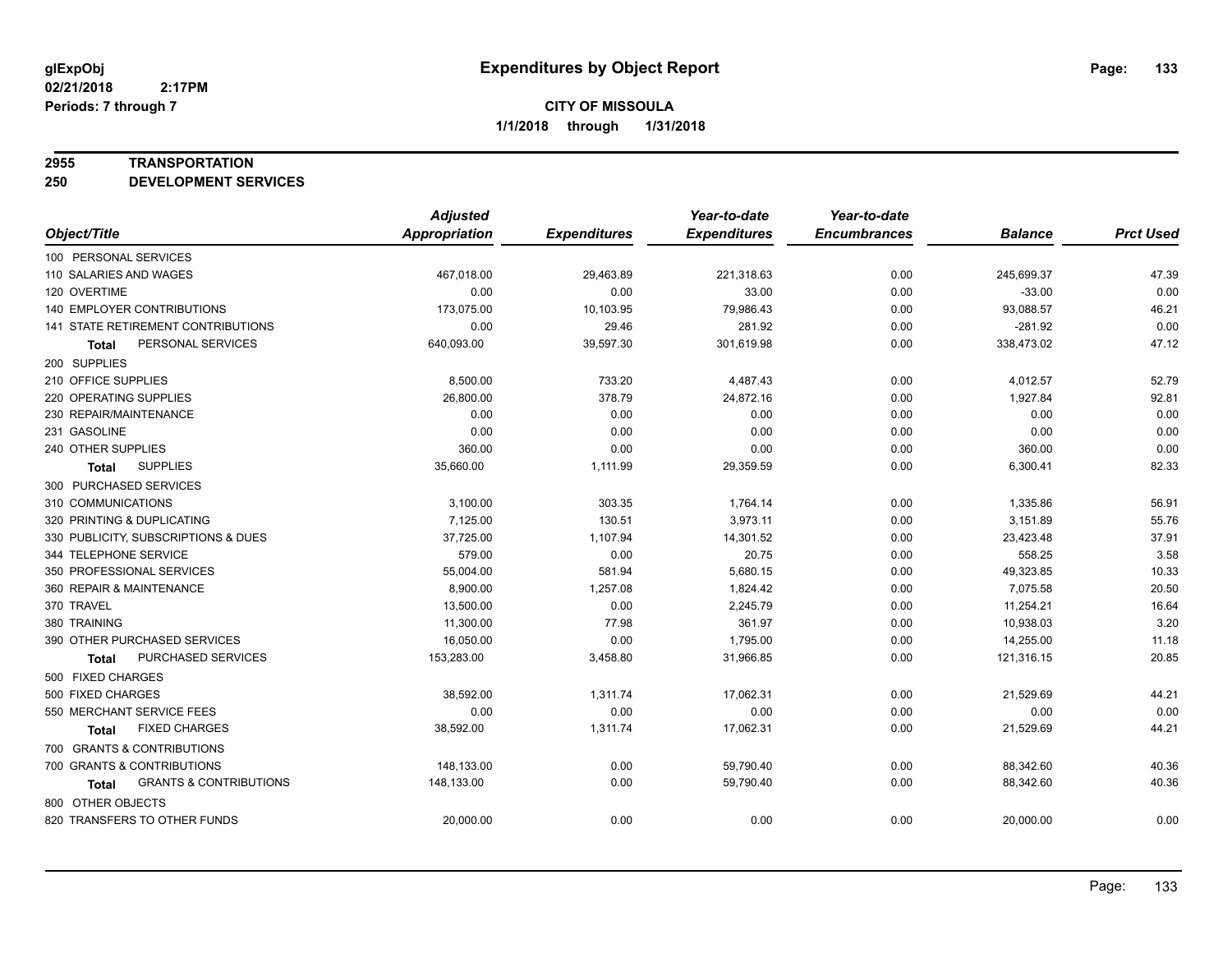#### **2955 TRANSPORTATION**

**250 DEVELOPMENT SERVICES**

|                    |                           | <b>Adjusted</b> |                     | Year-to-date        | Year-to-date        |                |                  |
|--------------------|---------------------------|-----------------|---------------------|---------------------|---------------------|----------------|------------------|
| Object/Title       |                           | Appropriation   | <b>Expenditures</b> | <b>Expenditures</b> | <b>Encumbrances</b> | <b>Balance</b> | <b>Prct Used</b> |
| 845 CONTINGENCY    |                           | 290,230.00      | 0.00                | 0.00                | 0.00                | 290.230.00     | 0.00             |
| <b>Total</b>       | OTHER OBJECTS             | 310.230.00      | 0.00                | 0.00                | 0.00                | 310,230.00     | 0.00             |
| 900 CAPITAL OUTLAY |                           |                 |                     |                     |                     |                |                  |
|                    | 940 MACHINERY & EQUIPMENT | 0.00            | 0.00                | 0.00                | 0.00                | 0.00           | 0.00             |
| <b>Total</b>       | <b>CAPITAL OUTLAY</b>     | 0.00            | 0.00                | 0.00                | 0.00                | 0.00           | 0.00             |
| Total              | DEVELOPMENT SERVICES      | 325,991.00      | 45,479.83           | 439.799.13          | 0.00                | 886.191.87     | 33.17            |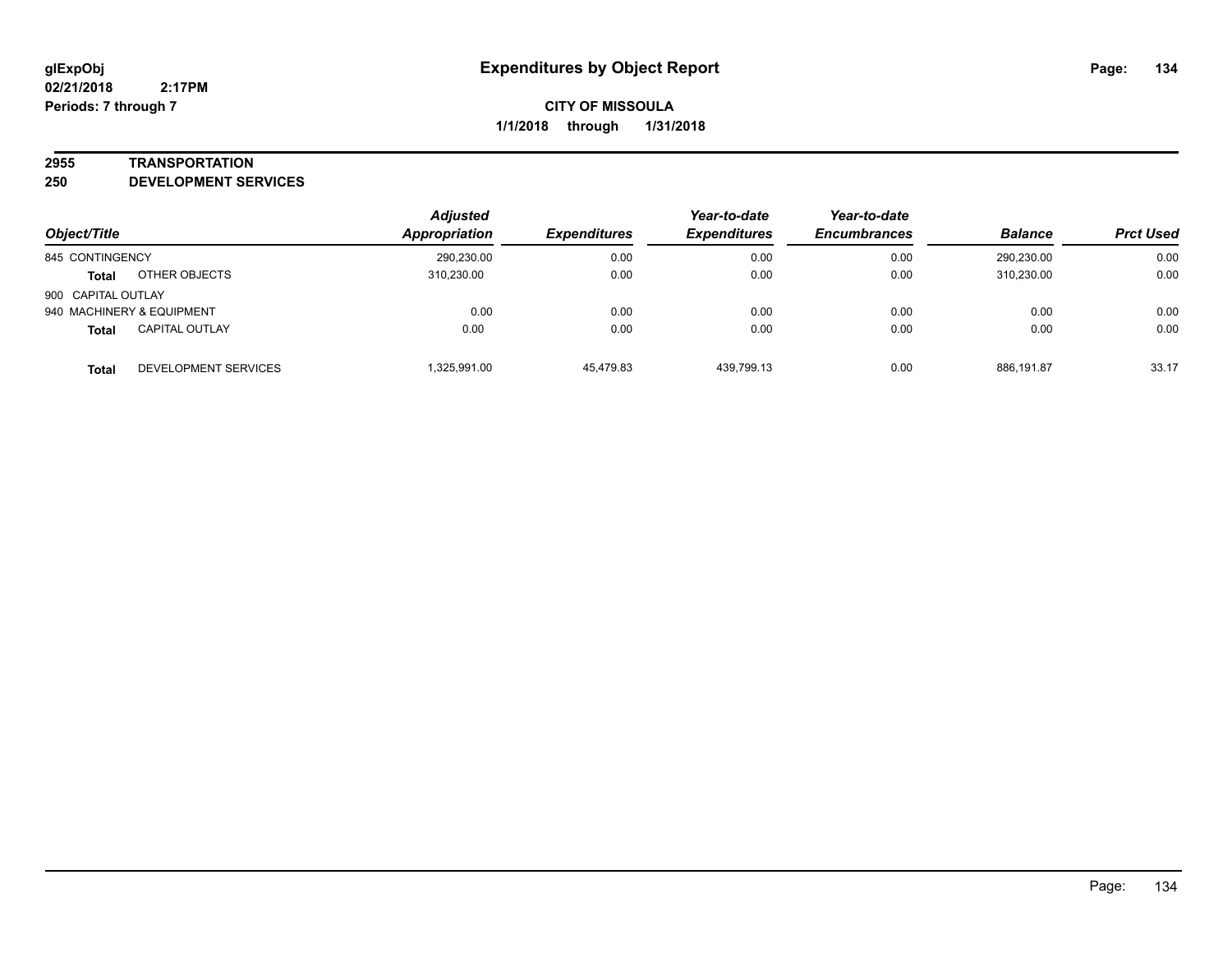#### **2955 TRANSPORTATION**

| <b>Prct Used</b><br>Object/Title<br>Appropriation<br><b>Expenditures</b><br><b>Expenditures</b><br><b>Encumbrances</b><br><b>Balance</b><br>100 PERSONAL SERVICES<br>110 SALARIES AND WAGES<br>467,018.00<br>29,463.89<br>221,318.63<br>0.00<br>245,699.37<br>47.39<br>120 OVERTIME<br>0.00<br>0.00<br>0.00<br>33.00<br>0.00<br>$-33.00$<br><b>140 EMPLOYER CONTRIBUTIONS</b><br>173,075.00<br>10,103.95<br>79,986.43<br>93,088.57<br>46.21<br>0.00<br>0.00<br><b>141 STATE RETIREMENT CONTRIBUTIONS</b><br>0.00<br>29.46<br>281.92<br>0.00<br>$-281.92$<br>47.12<br>PERSONAL SERVICES<br>640,093.00<br>39,597.30<br>301,619.98<br>0.00<br>338,473.02<br>Total<br>200 SUPPLIES<br>210 OFFICE SUPPLIES<br>733.20<br>52.79<br>8,500.00<br>4,487.43<br>0.00<br>4,012.57<br>220 OPERATING SUPPLIES<br>26,800.00<br>378.79<br>24,872.16<br>1,927.84<br>92.81<br>0.00<br>0.00<br>230 REPAIR/MAINTENANCE<br>0.00<br>0.00<br>0.00<br>0.00<br>0.00<br>0.00<br>0.00<br>0.00<br>0.00<br>231 GASOLINE<br>0.00<br>0.00<br>0.00<br>240 OTHER SUPPLIES<br>360.00<br>0.00<br>0.00<br>360.00<br>0.00<br>82.33<br><b>SUPPLIES</b><br>35,660.00<br>1,111.99<br>29,359.59<br>0.00<br>6,300.41<br><b>Total</b><br>300 PURCHASED SERVICES<br>310 COMMUNICATIONS<br>3,100.00<br>303.35<br>0.00<br>1,335.86<br>56.91<br>1,764.14<br>7,125.00<br>130.51<br>3,973.11<br>3,151.89<br>55.76<br>320 PRINTING & DUPLICATING<br>0.00<br>37,725.00<br>1,107.94<br>23,423.48<br>37.91<br>330 PUBLICITY, SUBSCRIPTIONS & DUES<br>14,301.52<br>0.00<br>579.00<br>3.58<br>344 TELEPHONE SERVICE<br>0.00<br>20.75<br>0.00<br>558.25<br>10.33<br>350 PROFESSIONAL SERVICES<br>55,004.00<br>581.94<br>5,680.15<br>0.00<br>49,323.85<br>7,075.58<br>20.50<br>360 REPAIR & MAINTENANCE<br>8,900.00<br>1,257.08<br>1,824.42<br>0.00<br>16.64<br>370 TRAVEL<br>13,500.00<br>0.00<br>0.00<br>11,254.21<br>2,245.79<br>3.20<br>380 TRAINING<br>11,300.00<br>77.98<br>361.97<br>0.00<br>10,938.03<br>390 OTHER PURCHASED SERVICES<br>11.18<br>16,050.00<br>0.00<br>1,795.00<br>0.00<br>14,255.00<br>20.85<br>PURCHASED SERVICES<br>153,283.00<br>0.00<br>3,458.80<br>31,966.85<br>121,316.15<br><b>Total</b><br>500 FIXED CHARGES<br>500 FIXED CHARGES<br>38,592.00<br>1,311.74<br>17,062.31<br>0.00<br>21,529.69<br>44.21<br>0.00<br>550 MERCHANT SERVICE FEES<br>0.00<br>0.00<br>0.00<br>0.00<br>0.00<br>44.21<br><b>FIXED CHARGES</b><br>38,592.00<br>1,311.74<br>17,062.31<br>0.00<br>21,529.69<br>Total<br>700 GRANTS & CONTRIBUTIONS<br>700 GRANTS & CONTRIBUTIONS<br>0.00<br>40.36<br>148,133.00<br>59,790.40<br>0.00<br>88,342.60<br>40.36<br>148,133.00<br>0.00<br>59,790.40<br>0.00<br><b>GRANTS &amp; CONTRIBUTIONS</b><br>88,342.60<br>Total<br>800 OTHER OBJECTS<br>820 TRANSFERS TO OTHER FUNDS<br>0.00<br>0.00<br>20,000.00<br>0.00<br>0.00<br>20,000.00<br>845 CONTINGENCY<br>290,230.00<br>0.00<br>0.00<br>0.00<br>290,230.00<br>0.00 | <b>Adjusted</b> | Year-to-date | Year-to-date |  |
|----------------------------------------------------------------------------------------------------------------------------------------------------------------------------------------------------------------------------------------------------------------------------------------------------------------------------------------------------------------------------------------------------------------------------------------------------------------------------------------------------------------------------------------------------------------------------------------------------------------------------------------------------------------------------------------------------------------------------------------------------------------------------------------------------------------------------------------------------------------------------------------------------------------------------------------------------------------------------------------------------------------------------------------------------------------------------------------------------------------------------------------------------------------------------------------------------------------------------------------------------------------------------------------------------------------------------------------------------------------------------------------------------------------------------------------------------------------------------------------------------------------------------------------------------------------------------------------------------------------------------------------------------------------------------------------------------------------------------------------------------------------------------------------------------------------------------------------------------------------------------------------------------------------------------------------------------------------------------------------------------------------------------------------------------------------------------------------------------------------------------------------------------------------------------------------------------------------------------------------------------------------------------------------------------------------------------------------------------------------------------------------------------------------------------------------------------------------------------------------------------------------------------------------------------------------------------------------------------------------------------------------------------------------------------------------------------------------------------------------------------------------------------------------------------------------------------------------------------------------------------------------------------------|-----------------|--------------|--------------|--|
|                                                                                                                                                                                                                                                                                                                                                                                                                                                                                                                                                                                                                                                                                                                                                                                                                                                                                                                                                                                                                                                                                                                                                                                                                                                                                                                                                                                                                                                                                                                                                                                                                                                                                                                                                                                                                                                                                                                                                                                                                                                                                                                                                                                                                                                                                                                                                                                                                                                                                                                                                                                                                                                                                                                                                                                                                                                                                                          |                 |              |              |  |
|                                                                                                                                                                                                                                                                                                                                                                                                                                                                                                                                                                                                                                                                                                                                                                                                                                                                                                                                                                                                                                                                                                                                                                                                                                                                                                                                                                                                                                                                                                                                                                                                                                                                                                                                                                                                                                                                                                                                                                                                                                                                                                                                                                                                                                                                                                                                                                                                                                                                                                                                                                                                                                                                                                                                                                                                                                                                                                          |                 |              |              |  |
|                                                                                                                                                                                                                                                                                                                                                                                                                                                                                                                                                                                                                                                                                                                                                                                                                                                                                                                                                                                                                                                                                                                                                                                                                                                                                                                                                                                                                                                                                                                                                                                                                                                                                                                                                                                                                                                                                                                                                                                                                                                                                                                                                                                                                                                                                                                                                                                                                                                                                                                                                                                                                                                                                                                                                                                                                                                                                                          |                 |              |              |  |
|                                                                                                                                                                                                                                                                                                                                                                                                                                                                                                                                                                                                                                                                                                                                                                                                                                                                                                                                                                                                                                                                                                                                                                                                                                                                                                                                                                                                                                                                                                                                                                                                                                                                                                                                                                                                                                                                                                                                                                                                                                                                                                                                                                                                                                                                                                                                                                                                                                                                                                                                                                                                                                                                                                                                                                                                                                                                                                          |                 |              |              |  |
|                                                                                                                                                                                                                                                                                                                                                                                                                                                                                                                                                                                                                                                                                                                                                                                                                                                                                                                                                                                                                                                                                                                                                                                                                                                                                                                                                                                                                                                                                                                                                                                                                                                                                                                                                                                                                                                                                                                                                                                                                                                                                                                                                                                                                                                                                                                                                                                                                                                                                                                                                                                                                                                                                                                                                                                                                                                                                                          |                 |              |              |  |
|                                                                                                                                                                                                                                                                                                                                                                                                                                                                                                                                                                                                                                                                                                                                                                                                                                                                                                                                                                                                                                                                                                                                                                                                                                                                                                                                                                                                                                                                                                                                                                                                                                                                                                                                                                                                                                                                                                                                                                                                                                                                                                                                                                                                                                                                                                                                                                                                                                                                                                                                                                                                                                                                                                                                                                                                                                                                                                          |                 |              |              |  |
|                                                                                                                                                                                                                                                                                                                                                                                                                                                                                                                                                                                                                                                                                                                                                                                                                                                                                                                                                                                                                                                                                                                                                                                                                                                                                                                                                                                                                                                                                                                                                                                                                                                                                                                                                                                                                                                                                                                                                                                                                                                                                                                                                                                                                                                                                                                                                                                                                                                                                                                                                                                                                                                                                                                                                                                                                                                                                                          |                 |              |              |  |
|                                                                                                                                                                                                                                                                                                                                                                                                                                                                                                                                                                                                                                                                                                                                                                                                                                                                                                                                                                                                                                                                                                                                                                                                                                                                                                                                                                                                                                                                                                                                                                                                                                                                                                                                                                                                                                                                                                                                                                                                                                                                                                                                                                                                                                                                                                                                                                                                                                                                                                                                                                                                                                                                                                                                                                                                                                                                                                          |                 |              |              |  |
|                                                                                                                                                                                                                                                                                                                                                                                                                                                                                                                                                                                                                                                                                                                                                                                                                                                                                                                                                                                                                                                                                                                                                                                                                                                                                                                                                                                                                                                                                                                                                                                                                                                                                                                                                                                                                                                                                                                                                                                                                                                                                                                                                                                                                                                                                                                                                                                                                                                                                                                                                                                                                                                                                                                                                                                                                                                                                                          |                 |              |              |  |
|                                                                                                                                                                                                                                                                                                                                                                                                                                                                                                                                                                                                                                                                                                                                                                                                                                                                                                                                                                                                                                                                                                                                                                                                                                                                                                                                                                                                                                                                                                                                                                                                                                                                                                                                                                                                                                                                                                                                                                                                                                                                                                                                                                                                                                                                                                                                                                                                                                                                                                                                                                                                                                                                                                                                                                                                                                                                                                          |                 |              |              |  |
|                                                                                                                                                                                                                                                                                                                                                                                                                                                                                                                                                                                                                                                                                                                                                                                                                                                                                                                                                                                                                                                                                                                                                                                                                                                                                                                                                                                                                                                                                                                                                                                                                                                                                                                                                                                                                                                                                                                                                                                                                                                                                                                                                                                                                                                                                                                                                                                                                                                                                                                                                                                                                                                                                                                                                                                                                                                                                                          |                 |              |              |  |
|                                                                                                                                                                                                                                                                                                                                                                                                                                                                                                                                                                                                                                                                                                                                                                                                                                                                                                                                                                                                                                                                                                                                                                                                                                                                                                                                                                                                                                                                                                                                                                                                                                                                                                                                                                                                                                                                                                                                                                                                                                                                                                                                                                                                                                                                                                                                                                                                                                                                                                                                                                                                                                                                                                                                                                                                                                                                                                          |                 |              |              |  |
|                                                                                                                                                                                                                                                                                                                                                                                                                                                                                                                                                                                                                                                                                                                                                                                                                                                                                                                                                                                                                                                                                                                                                                                                                                                                                                                                                                                                                                                                                                                                                                                                                                                                                                                                                                                                                                                                                                                                                                                                                                                                                                                                                                                                                                                                                                                                                                                                                                                                                                                                                                                                                                                                                                                                                                                                                                                                                                          |                 |              |              |  |
|                                                                                                                                                                                                                                                                                                                                                                                                                                                                                                                                                                                                                                                                                                                                                                                                                                                                                                                                                                                                                                                                                                                                                                                                                                                                                                                                                                                                                                                                                                                                                                                                                                                                                                                                                                                                                                                                                                                                                                                                                                                                                                                                                                                                                                                                                                                                                                                                                                                                                                                                                                                                                                                                                                                                                                                                                                                                                                          |                 |              |              |  |
|                                                                                                                                                                                                                                                                                                                                                                                                                                                                                                                                                                                                                                                                                                                                                                                                                                                                                                                                                                                                                                                                                                                                                                                                                                                                                                                                                                                                                                                                                                                                                                                                                                                                                                                                                                                                                                                                                                                                                                                                                                                                                                                                                                                                                                                                                                                                                                                                                                                                                                                                                                                                                                                                                                                                                                                                                                                                                                          |                 |              |              |  |
|                                                                                                                                                                                                                                                                                                                                                                                                                                                                                                                                                                                                                                                                                                                                                                                                                                                                                                                                                                                                                                                                                                                                                                                                                                                                                                                                                                                                                                                                                                                                                                                                                                                                                                                                                                                                                                                                                                                                                                                                                                                                                                                                                                                                                                                                                                                                                                                                                                                                                                                                                                                                                                                                                                                                                                                                                                                                                                          |                 |              |              |  |
|                                                                                                                                                                                                                                                                                                                                                                                                                                                                                                                                                                                                                                                                                                                                                                                                                                                                                                                                                                                                                                                                                                                                                                                                                                                                                                                                                                                                                                                                                                                                                                                                                                                                                                                                                                                                                                                                                                                                                                                                                                                                                                                                                                                                                                                                                                                                                                                                                                                                                                                                                                                                                                                                                                                                                                                                                                                                                                          |                 |              |              |  |
|                                                                                                                                                                                                                                                                                                                                                                                                                                                                                                                                                                                                                                                                                                                                                                                                                                                                                                                                                                                                                                                                                                                                                                                                                                                                                                                                                                                                                                                                                                                                                                                                                                                                                                                                                                                                                                                                                                                                                                                                                                                                                                                                                                                                                                                                                                                                                                                                                                                                                                                                                                                                                                                                                                                                                                                                                                                                                                          |                 |              |              |  |
|                                                                                                                                                                                                                                                                                                                                                                                                                                                                                                                                                                                                                                                                                                                                                                                                                                                                                                                                                                                                                                                                                                                                                                                                                                                                                                                                                                                                                                                                                                                                                                                                                                                                                                                                                                                                                                                                                                                                                                                                                                                                                                                                                                                                                                                                                                                                                                                                                                                                                                                                                                                                                                                                                                                                                                                                                                                                                                          |                 |              |              |  |
|                                                                                                                                                                                                                                                                                                                                                                                                                                                                                                                                                                                                                                                                                                                                                                                                                                                                                                                                                                                                                                                                                                                                                                                                                                                                                                                                                                                                                                                                                                                                                                                                                                                                                                                                                                                                                                                                                                                                                                                                                                                                                                                                                                                                                                                                                                                                                                                                                                                                                                                                                                                                                                                                                                                                                                                                                                                                                                          |                 |              |              |  |
|                                                                                                                                                                                                                                                                                                                                                                                                                                                                                                                                                                                                                                                                                                                                                                                                                                                                                                                                                                                                                                                                                                                                                                                                                                                                                                                                                                                                                                                                                                                                                                                                                                                                                                                                                                                                                                                                                                                                                                                                                                                                                                                                                                                                                                                                                                                                                                                                                                                                                                                                                                                                                                                                                                                                                                                                                                                                                                          |                 |              |              |  |
|                                                                                                                                                                                                                                                                                                                                                                                                                                                                                                                                                                                                                                                                                                                                                                                                                                                                                                                                                                                                                                                                                                                                                                                                                                                                                                                                                                                                                                                                                                                                                                                                                                                                                                                                                                                                                                                                                                                                                                                                                                                                                                                                                                                                                                                                                                                                                                                                                                                                                                                                                                                                                                                                                                                                                                                                                                                                                                          |                 |              |              |  |
|                                                                                                                                                                                                                                                                                                                                                                                                                                                                                                                                                                                                                                                                                                                                                                                                                                                                                                                                                                                                                                                                                                                                                                                                                                                                                                                                                                                                                                                                                                                                                                                                                                                                                                                                                                                                                                                                                                                                                                                                                                                                                                                                                                                                                                                                                                                                                                                                                                                                                                                                                                                                                                                                                                                                                                                                                                                                                                          |                 |              |              |  |
|                                                                                                                                                                                                                                                                                                                                                                                                                                                                                                                                                                                                                                                                                                                                                                                                                                                                                                                                                                                                                                                                                                                                                                                                                                                                                                                                                                                                                                                                                                                                                                                                                                                                                                                                                                                                                                                                                                                                                                                                                                                                                                                                                                                                                                                                                                                                                                                                                                                                                                                                                                                                                                                                                                                                                                                                                                                                                                          |                 |              |              |  |
|                                                                                                                                                                                                                                                                                                                                                                                                                                                                                                                                                                                                                                                                                                                                                                                                                                                                                                                                                                                                                                                                                                                                                                                                                                                                                                                                                                                                                                                                                                                                                                                                                                                                                                                                                                                                                                                                                                                                                                                                                                                                                                                                                                                                                                                                                                                                                                                                                                                                                                                                                                                                                                                                                                                                                                                                                                                                                                          |                 |              |              |  |
|                                                                                                                                                                                                                                                                                                                                                                                                                                                                                                                                                                                                                                                                                                                                                                                                                                                                                                                                                                                                                                                                                                                                                                                                                                                                                                                                                                                                                                                                                                                                                                                                                                                                                                                                                                                                                                                                                                                                                                                                                                                                                                                                                                                                                                                                                                                                                                                                                                                                                                                                                                                                                                                                                                                                                                                                                                                                                                          |                 |              |              |  |
|                                                                                                                                                                                                                                                                                                                                                                                                                                                                                                                                                                                                                                                                                                                                                                                                                                                                                                                                                                                                                                                                                                                                                                                                                                                                                                                                                                                                                                                                                                                                                                                                                                                                                                                                                                                                                                                                                                                                                                                                                                                                                                                                                                                                                                                                                                                                                                                                                                                                                                                                                                                                                                                                                                                                                                                                                                                                                                          |                 |              |              |  |
|                                                                                                                                                                                                                                                                                                                                                                                                                                                                                                                                                                                                                                                                                                                                                                                                                                                                                                                                                                                                                                                                                                                                                                                                                                                                                                                                                                                                                                                                                                                                                                                                                                                                                                                                                                                                                                                                                                                                                                                                                                                                                                                                                                                                                                                                                                                                                                                                                                                                                                                                                                                                                                                                                                                                                                                                                                                                                                          |                 |              |              |  |
|                                                                                                                                                                                                                                                                                                                                                                                                                                                                                                                                                                                                                                                                                                                                                                                                                                                                                                                                                                                                                                                                                                                                                                                                                                                                                                                                                                                                                                                                                                                                                                                                                                                                                                                                                                                                                                                                                                                                                                                                                                                                                                                                                                                                                                                                                                                                                                                                                                                                                                                                                                                                                                                                                                                                                                                                                                                                                                          |                 |              |              |  |
|                                                                                                                                                                                                                                                                                                                                                                                                                                                                                                                                                                                                                                                                                                                                                                                                                                                                                                                                                                                                                                                                                                                                                                                                                                                                                                                                                                                                                                                                                                                                                                                                                                                                                                                                                                                                                                                                                                                                                                                                                                                                                                                                                                                                                                                                                                                                                                                                                                                                                                                                                                                                                                                                                                                                                                                                                                                                                                          |                 |              |              |  |
|                                                                                                                                                                                                                                                                                                                                                                                                                                                                                                                                                                                                                                                                                                                                                                                                                                                                                                                                                                                                                                                                                                                                                                                                                                                                                                                                                                                                                                                                                                                                                                                                                                                                                                                                                                                                                                                                                                                                                                                                                                                                                                                                                                                                                                                                                                                                                                                                                                                                                                                                                                                                                                                                                                                                                                                                                                                                                                          |                 |              |              |  |
|                                                                                                                                                                                                                                                                                                                                                                                                                                                                                                                                                                                                                                                                                                                                                                                                                                                                                                                                                                                                                                                                                                                                                                                                                                                                                                                                                                                                                                                                                                                                                                                                                                                                                                                                                                                                                                                                                                                                                                                                                                                                                                                                                                                                                                                                                                                                                                                                                                                                                                                                                                                                                                                                                                                                                                                                                                                                                                          |                 |              |              |  |
|                                                                                                                                                                                                                                                                                                                                                                                                                                                                                                                                                                                                                                                                                                                                                                                                                                                                                                                                                                                                                                                                                                                                                                                                                                                                                                                                                                                                                                                                                                                                                                                                                                                                                                                                                                                                                                                                                                                                                                                                                                                                                                                                                                                                                                                                                                                                                                                                                                                                                                                                                                                                                                                                                                                                                                                                                                                                                                          |                 |              |              |  |
|                                                                                                                                                                                                                                                                                                                                                                                                                                                                                                                                                                                                                                                                                                                                                                                                                                                                                                                                                                                                                                                                                                                                                                                                                                                                                                                                                                                                                                                                                                                                                                                                                                                                                                                                                                                                                                                                                                                                                                                                                                                                                                                                                                                                                                                                                                                                                                                                                                                                                                                                                                                                                                                                                                                                                                                                                                                                                                          |                 |              |              |  |
|                                                                                                                                                                                                                                                                                                                                                                                                                                                                                                                                                                                                                                                                                                                                                                                                                                                                                                                                                                                                                                                                                                                                                                                                                                                                                                                                                                                                                                                                                                                                                                                                                                                                                                                                                                                                                                                                                                                                                                                                                                                                                                                                                                                                                                                                                                                                                                                                                                                                                                                                                                                                                                                                                                                                                                                                                                                                                                          |                 |              |              |  |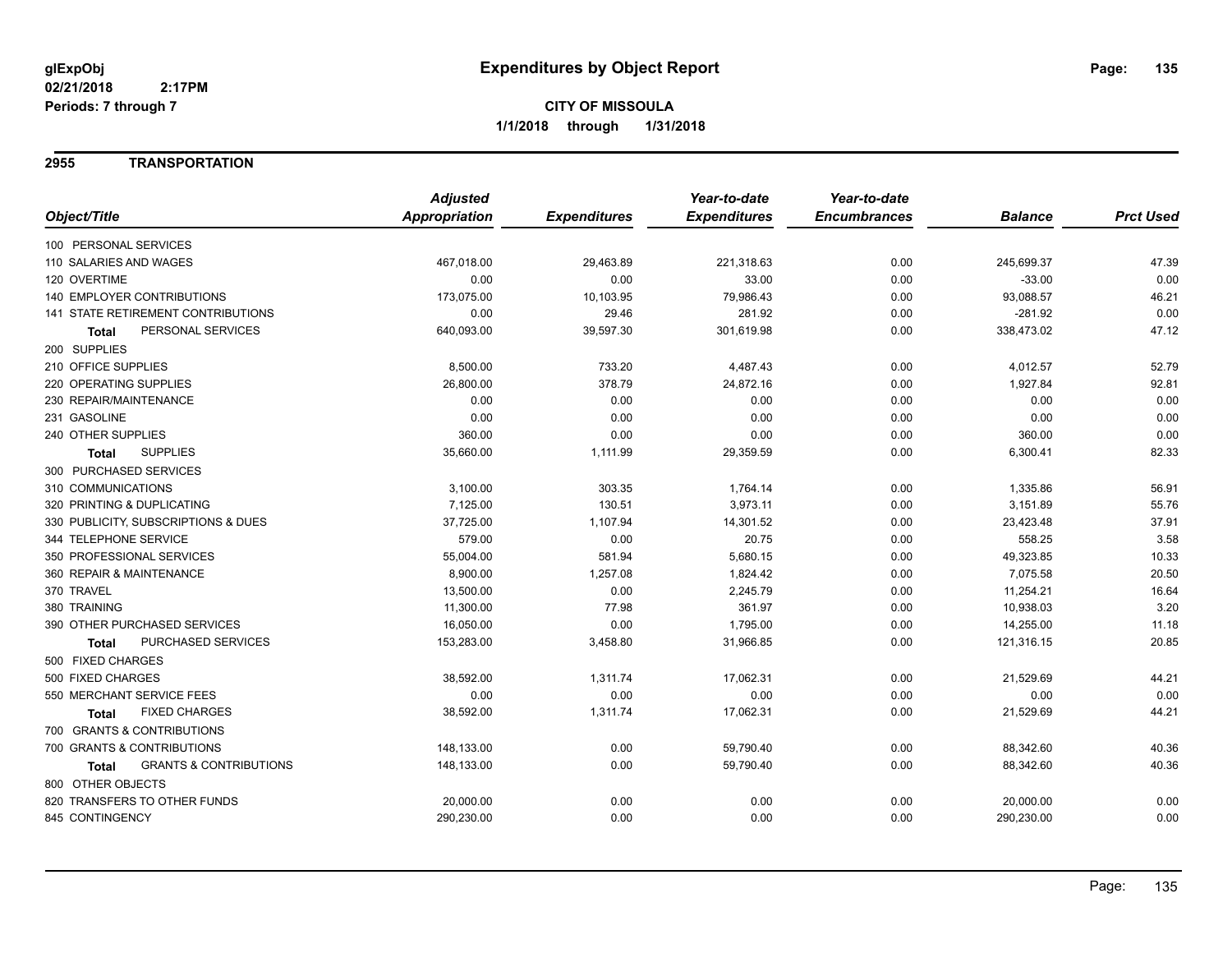#### **2955 TRANSPORTATION**

| Object/Title                          | <b>Adjusted</b><br><b>Appropriation</b> | <i><b>Expenditures</b></i> | Year-to-date<br><b>Expenditures</b> | Year-to-date<br><b>Encumbrances</b> | <b>Balance</b> | <b>Prct Used</b> |
|---------------------------------------|-----------------------------------------|----------------------------|-------------------------------------|-------------------------------------|----------------|------------------|
| OTHER OBJECTS<br><b>Total</b>         | 310.230.00                              | 0.00                       | 0.00                                | 0.00                                | 310.230.00     | 0.00             |
| 900 CAPITAL OUTLAY                    |                                         |                            |                                     |                                     |                |                  |
| 940 MACHINERY & EQUIPMENT             | 0.00                                    | 0.00                       | 0.00                                | 0.00                                | 0.00           | 0.00             |
| <b>CAPITAL OUTLAY</b><br><b>Total</b> | 0.00                                    | 0.00                       | 0.00                                | 0.00                                | 0.00           | 0.00             |
| <b>TRANSPORTATION</b><br>Total        | 325,991.00                              | 45,479.83                  | 439.799.13                          | 0.00                                | 886.191.87     | 33.17            |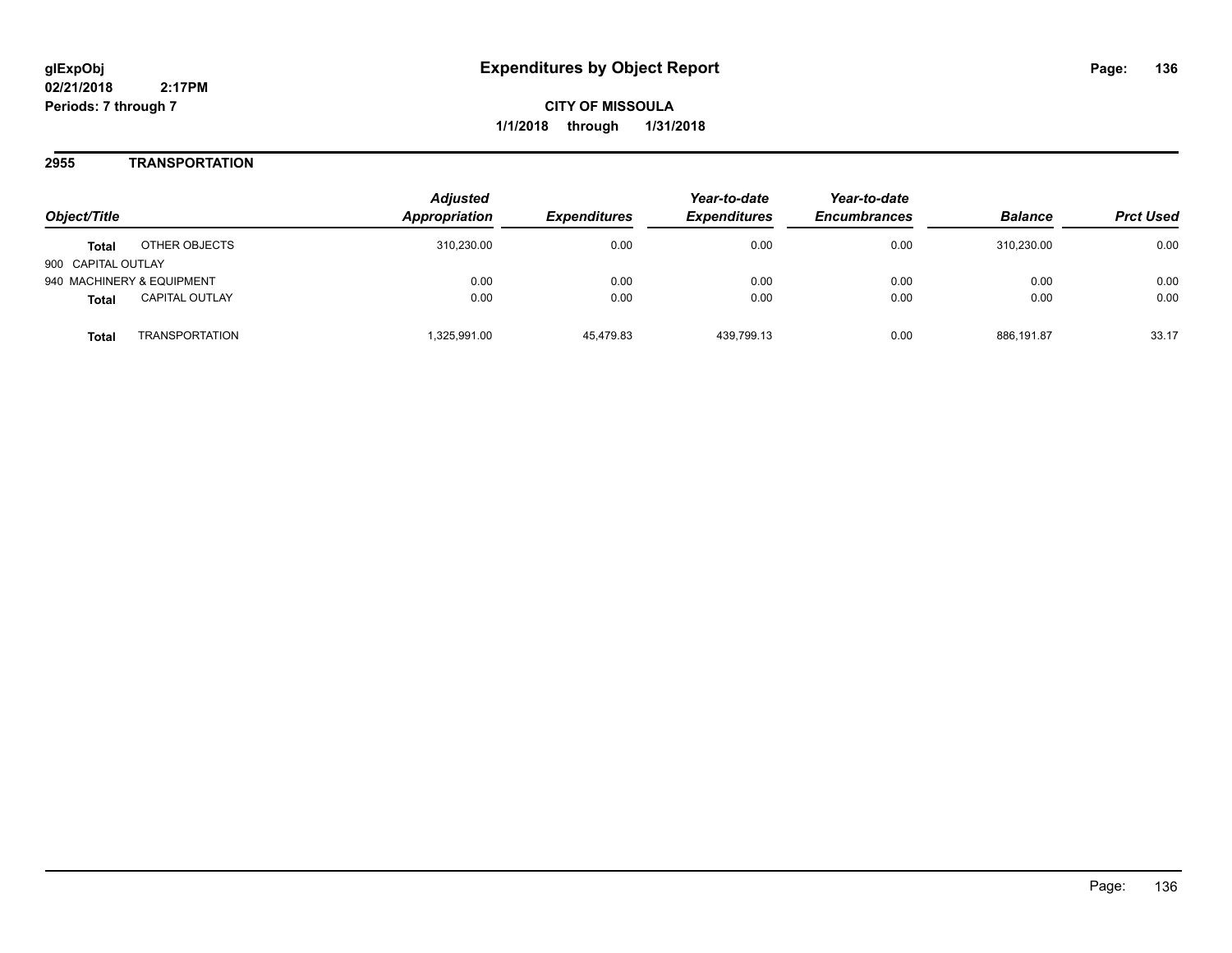#### **2987 FEDERAL TRANSPORTATION FUND**

**390 NON-DEPARTMENTAL**

| Object/Title                          | <b>Adjusted</b><br>Appropriation | <b>Expenditures</b> | Year-to-date<br><b>Expenditures</b> | Year-to-date<br><b>Encumbrances</b> | <b>Balance</b> | <b>Prct Used</b> |
|---------------------------------------|----------------------------------|---------------------|-------------------------------------|-------------------------------------|----------------|------------------|
| 800 OTHER OBJECTS                     |                                  |                     |                                     |                                     |                |                  |
| 820 TRANSFERS TO OTHER FUNDS          | 0.00                             | 0.00                | 0.00                                | 0.00                                | 0.00           | 0.00             |
| OTHER OBJECTS<br><b>Total</b>         | 0.00                             | 0.00                | 0.00                                | 0.00                                | 0.00           | 0.00             |
| 900 CAPITAL OUTLAY                    |                                  |                     |                                     |                                     |                |                  |
| 930 IMPROVEMENTS                      | 208.379.00                       | 13.223.22           | 227,281.88                          | 0.00                                | $-18.902.88$   | 109.07           |
| <b>CAPITAL OUTLAY</b><br><b>Total</b> | 208,379.00                       | 13,223.22           | 227,281.88                          | 0.00                                | $-18.902.88$   | 109.07           |
| NON-DEPARTMENTAL<br><b>Total</b>      | 208.379.00                       | 13.223.22           | 227,281.88                          | 0.00                                | $-18.902.88$   | 109.07           |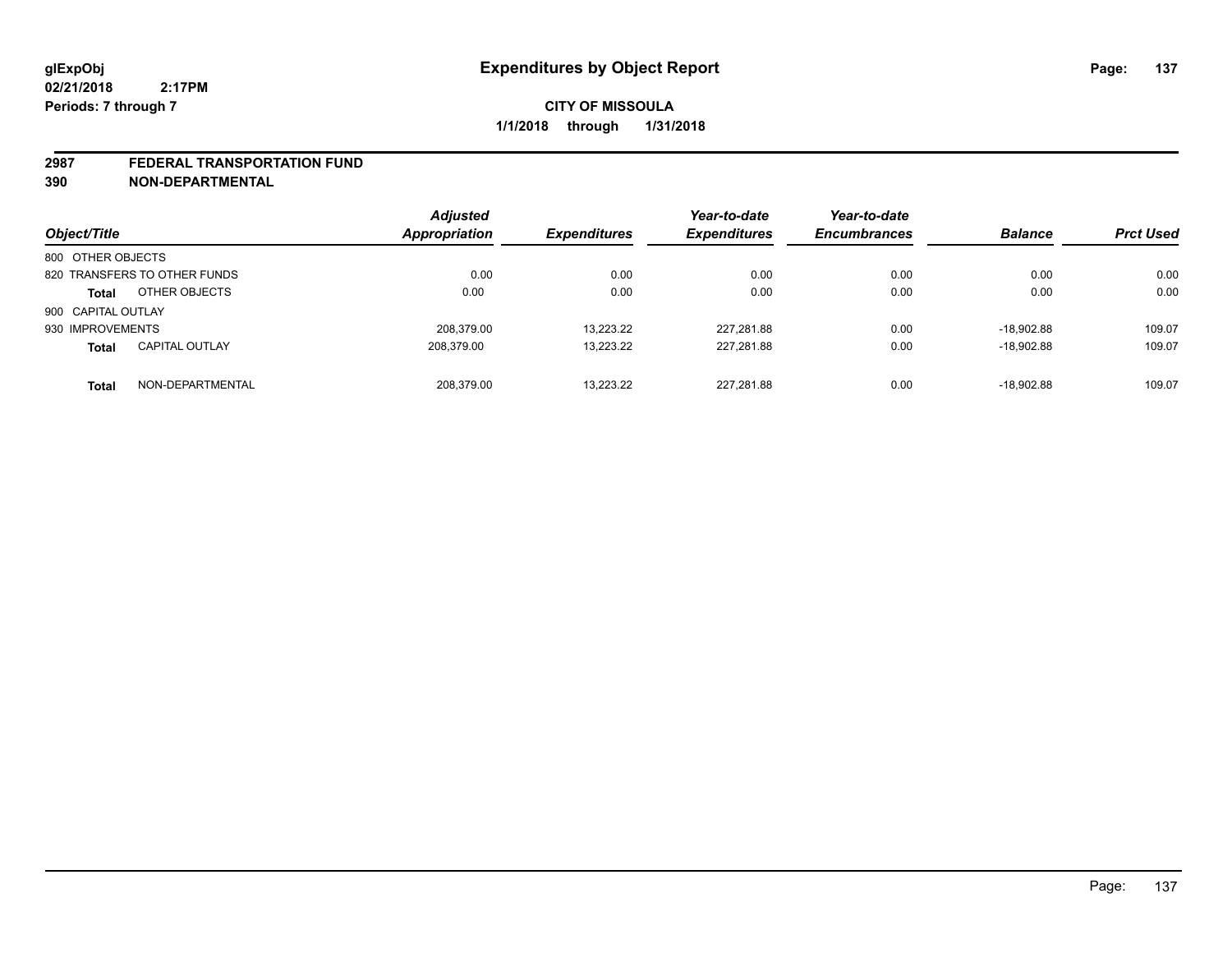**CITY OF MISSOULA 1/1/2018 through 1/31/2018**

#### **2987 FEDERAL TRANSPORTATION FUND**

| Object/Title                                | <b>Adjusted</b><br>Appropriation | <b>Expenditures</b> | Year-to-date<br><b>Expenditures</b> | Year-to-date<br><b>Encumbrances</b> | <b>Balance</b> | <b>Prct Used</b> |
|---------------------------------------------|----------------------------------|---------------------|-------------------------------------|-------------------------------------|----------------|------------------|
| 800 OTHER OBJECTS                           |                                  |                     |                                     |                                     |                |                  |
| 820 TRANSFERS TO OTHER FUNDS                | 0.00                             | 0.00                | 0.00                                | 0.00                                | 0.00           | 0.00             |
| OTHER OBJECTS<br><b>Total</b>               | 0.00                             | 0.00                | 0.00                                | 0.00                                | 0.00           | 0.00             |
| 900 CAPITAL OUTLAY                          |                                  |                     |                                     |                                     |                |                  |
| 930 IMPROVEMENTS                            | 208.379.00                       | 13.223.22           | 227,281.88                          | 0.00                                | $-18.902.88$   | 109.07           |
| <b>CAPITAL OUTLAY</b><br><b>Total</b>       | 208.379.00                       | 13.223.22           | 227,281.88                          | 0.00                                | $-18.902.88$   | 109.07           |
| FEDERAL TRANSPORTATION FUND<br><b>Total</b> | 208.379.00                       | 13.223.22           | 227.281.88                          | 0.00                                | $-18.902.88$   | 109.07           |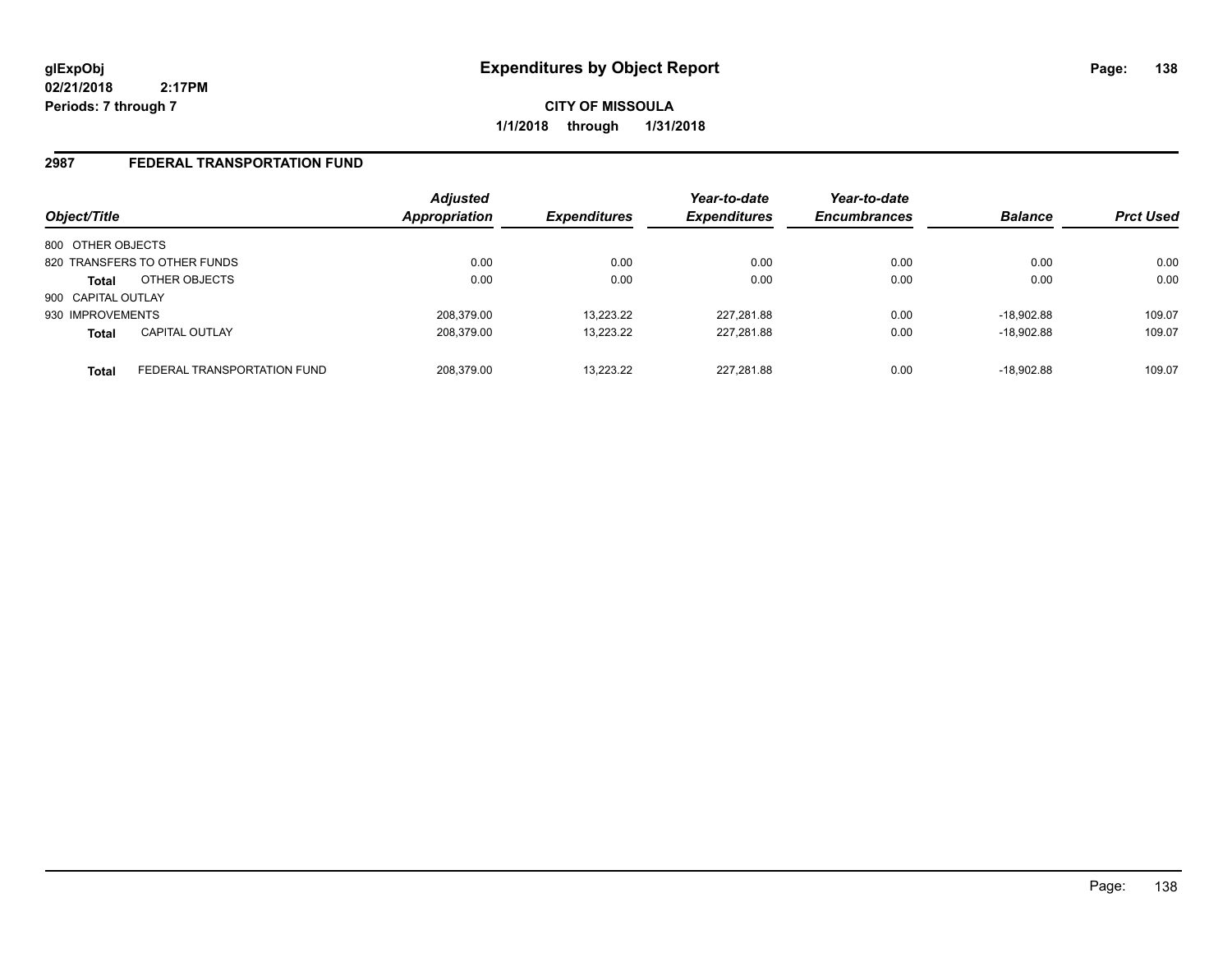## **CITY OF MISSOULA 1/1/2018 through 1/31/2018**

### **2988 GRANTS & DONATIONS FUND**

**223 CITY CLERK**

| Object/Title                         | <b>Adjusted</b><br>Appropriation | <b>Expenditures</b> | Year-to-date<br><b>Expenditures</b> | Year-to-date<br><b>Encumbrances</b> | <b>Balance</b> | <b>Prct Used</b> |
|--------------------------------------|----------------------------------|---------------------|-------------------------------------|-------------------------------------|----------------|------------------|
| 500 FIXED CHARGES                    |                                  |                     |                                     |                                     |                |                  |
| 550 MERCHANT SERVICE FEES            | 0.00                             | 0.00                | 0.00                                | 0.00                                | 0.00           | 0.00             |
| <b>FIXED CHARGES</b><br><b>Total</b> | 0.00                             | 0.00                | 0.00                                | 0.00                                | 0.00           | 0.00             |
| <b>CITY CLERK</b><br>Total           | 0.00                             | 0.00                | 0.00                                | 0.00                                | 0.00           | 0.00             |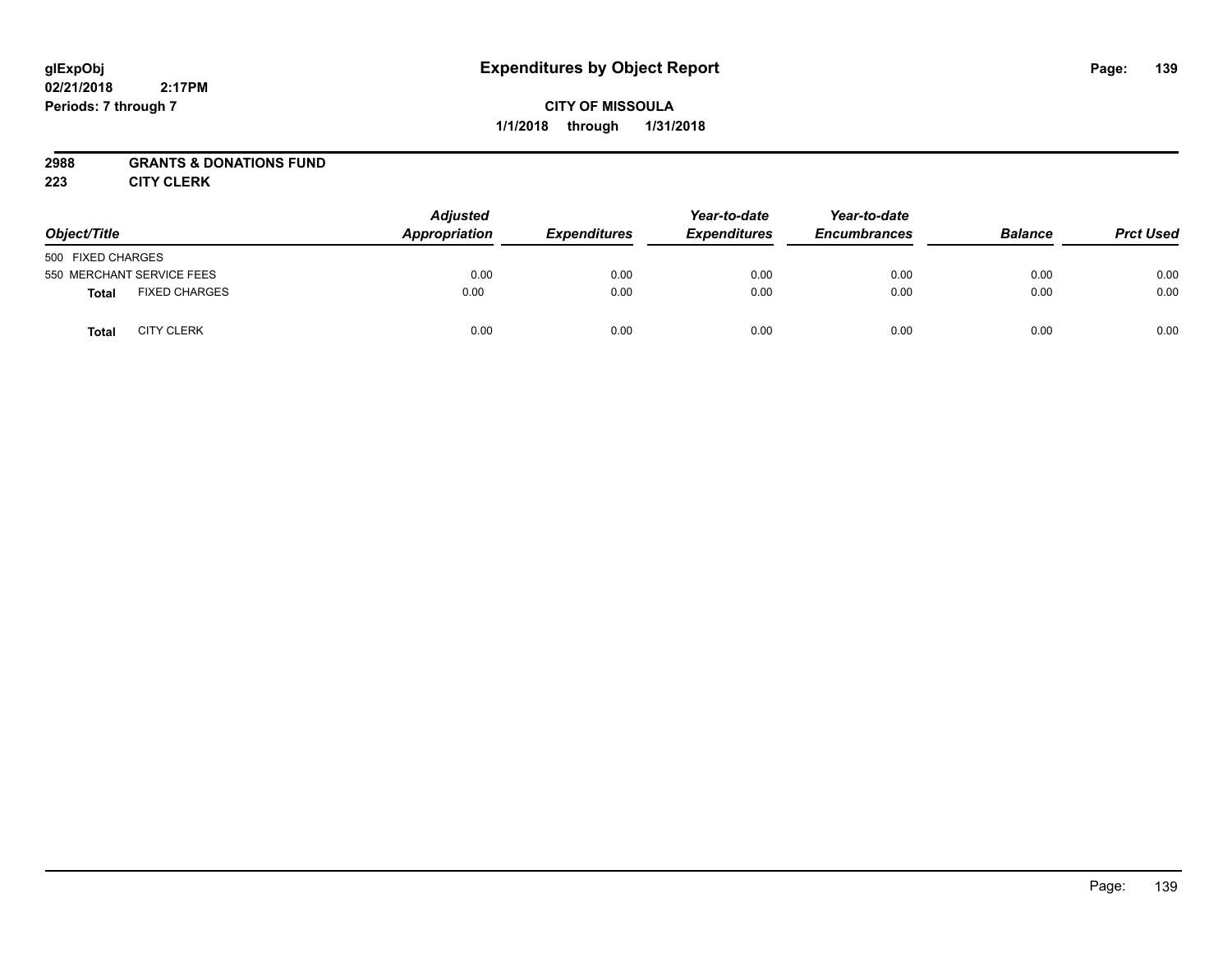## **CITY OF MISSOULA 1/1/2018 through 1/31/2018**

## **2988 GRANTS & DONATIONS FUND**

**300 FIRE**

| Object/Title       |                           | <b>Adjusted</b><br>Appropriation | <b>Expenditures</b> | Year-to-date<br><b>Expenditures</b> | Year-to-date<br><b>Encumbrances</b> | <b>Balance</b> | <b>Prct Used</b> |
|--------------------|---------------------------|----------------------------------|---------------------|-------------------------------------|-------------------------------------|----------------|------------------|
| 900 CAPITAL OUTLAY |                           |                                  |                     |                                     |                                     |                |                  |
|                    | 940 MACHINERY & EQUIPMENT | 0.00                             | 0.00                | 90,000.00                           | 0.00                                | $-90.000.00$   | 0.00             |
| <b>Total</b>       | <b>CAPITAL OUTLAY</b>     | 0.00                             | 0.00                | 90,000.00                           | 0.00                                | $-90,000.00$   | 0.00             |
| <b>Total</b>       | <b>FIRE</b>               | 0.00                             | 0.00                | 90,000.00                           | 0.00                                | $-90,000.00$   | 0.00             |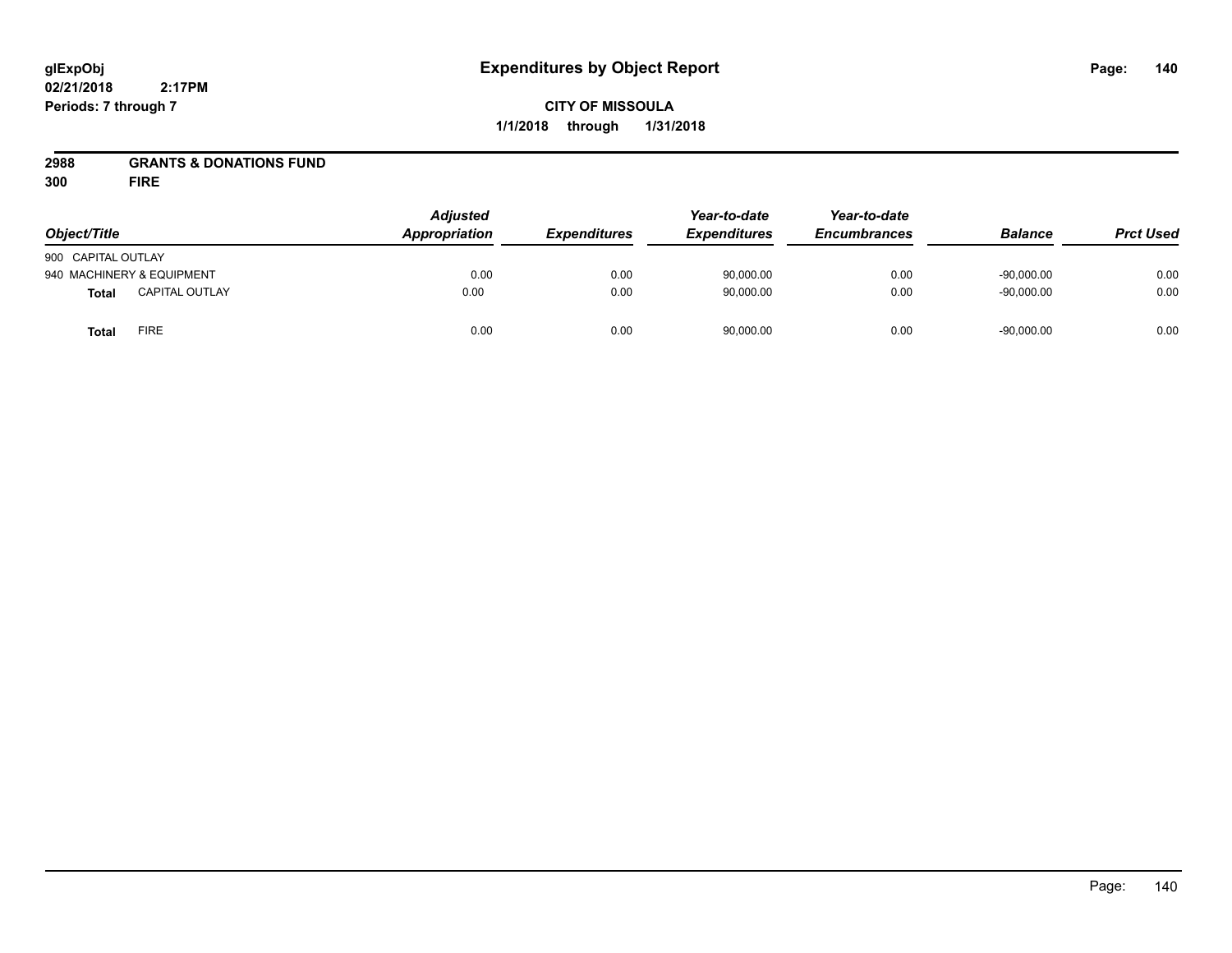**2988 GRANTS & DONATIONS FUND**

**390 NON-DEPARTMENTAL**

|                            |                                   | <b>Adjusted</b> |                     | Year-to-date        | Year-to-date        |                |                  |
|----------------------------|-----------------------------------|-----------------|---------------------|---------------------|---------------------|----------------|------------------|
| Object/Title               |                                   | Appropriation   | <b>Expenditures</b> | <b>Expenditures</b> | <b>Encumbrances</b> | <b>Balance</b> | <b>Prct Used</b> |
| 200 SUPPLIES               |                                   |                 |                     |                     |                     |                |                  |
| 210 OFFICE SUPPLIES        |                                   | 0.00            | 0.00                | 0.00                | 0.00                | 0.00           | 0.00             |
| 220 OPERATING SUPPLIES     |                                   | 0.00            | 0.00                | 0.00                | 0.00                | 0.00           | 0.00             |
| <b>Total</b>               | <b>SUPPLIES</b>                   | 0.00            | 0.00                | 0.00                | 0.00                | 0.00           | 0.00             |
| 300 PURCHASED SERVICES     |                                   |                 |                     |                     |                     |                |                  |
| 310 COMMUNICATIONS         |                                   | 0.00            | 0.00                | 0.00                | 0.00                | 0.00           | 0.00             |
| 350 PROFESSIONAL SERVICES  |                                   | 0.00            | 0.00                | 1,296.20            | 0.00                | $-1,296.20$    | 0.00             |
| 370 TRAVEL                 |                                   | 0.00            | 0.00                | 0.00                | 0.00                | 0.00           | 0.00             |
| 380 TRAINING               |                                   | 0.00            | 0.00                | 0.00                | 0.00                | 0.00           | 0.00             |
| <b>Total</b>               | <b>PURCHASED SERVICES</b>         | 0.00            | 0.00                | 1,296.20            | 0.00                | $-1,296.20$    | 0.00             |
| 700 GRANTS & CONTRIBUTIONS |                                   |                 |                     |                     |                     |                |                  |
| 700 GRANTS & CONTRIBUTIONS |                                   | 949.949.00      | 0.00                | 14.710.59           | 0.00                | 935,238.41     | 1.55             |
| <b>Total</b>               | <b>GRANTS &amp; CONTRIBUTIONS</b> | 949,949.00      | 0.00                | 14,710.59           | 0.00                | 935,238.41     | 1.55             |
| 800 OTHER OBJECTS          |                                   |                 |                     |                     |                     |                |                  |
|                            | 820 TRANSFERS TO OTHER FUNDS      | 29,639.00       | 0.00                | 0.00                | 0.00                | 29,639.00      | 0.00             |
| 845 CONTINGENCY            |                                   | 0.00            | 0.00                | 0.00                | 0.00                | 0.00           | 0.00             |
| <b>Total</b>               | OTHER OBJECTS                     | 29,639.00       | 0.00                | 0.00                | 0.00                | 29,639.00      | 0.00             |
| 900 CAPITAL OUTLAY         |                                   |                 |                     |                     |                     |                |                  |
| 930 IMPROVEMENTS           |                                   | 24,822.00       | 0.00                | 0.00                | 0.00                | 24,822.00      | 0.00             |
| <b>Total</b>               | <b>CAPITAL OUTLAY</b>             | 24,822.00       | 0.00                | 0.00                | 0.00                | 24,822.00      | 0.00             |
| <b>Total</b>               | NON-DEPARTMENTAL                  | 1,004,410.00    | 0.00                | 16,006.79           | 0.00                | 988,403.21     | 1.59             |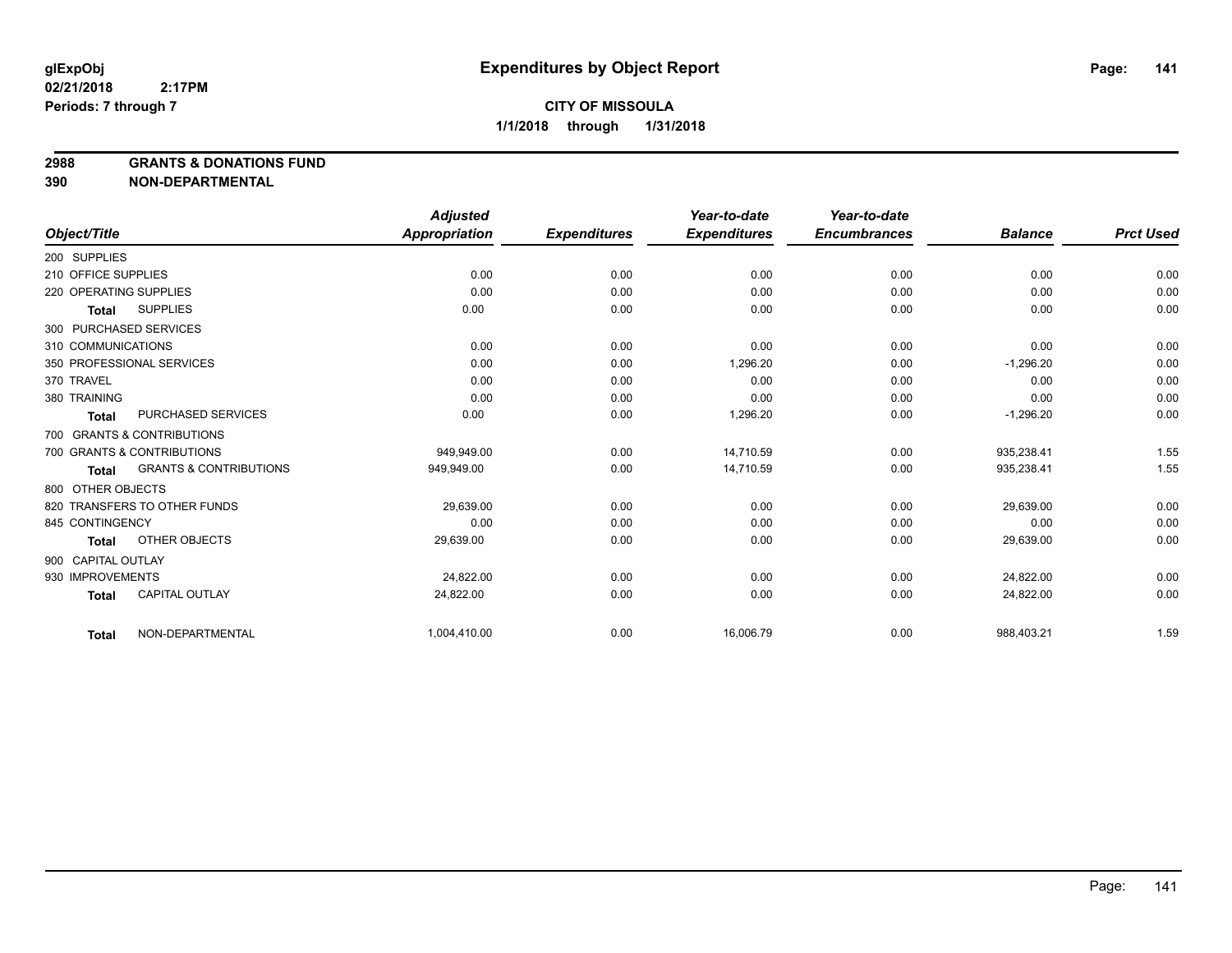# **CITY OF MISSOULA 1/1/2018 through 1/31/2018**

#### **2988 GRANTS & DONATIONS FUND**

|                        |                                    | <b>Adjusted</b> |                     | Year-to-date        | Year-to-date        |                |                  |
|------------------------|------------------------------------|-----------------|---------------------|---------------------|---------------------|----------------|------------------|
| Object/Title           |                                    | Appropriation   | <b>Expenditures</b> | <b>Expenditures</b> | <b>Encumbrances</b> | <b>Balance</b> | <b>Prct Used</b> |
| 200 SUPPLIES           |                                    |                 |                     |                     |                     |                |                  |
| 210 OFFICE SUPPLIES    |                                    | 0.00            | 0.00                | 0.00                | 0.00                | 0.00           | 0.00             |
| 220 OPERATING SUPPLIES |                                    | 0.00            | 0.00                | 0.00                | 0.00                | 0.00           | 0.00             |
| <b>Total</b>           | <b>SUPPLIES</b>                    | 0.00            | 0.00                | 0.00                | 0.00                | 0.00           | 0.00             |
|                        | 300 PURCHASED SERVICES             |                 |                     |                     |                     |                |                  |
| 310 COMMUNICATIONS     |                                    | 0.00            | 0.00                | 0.00                | 0.00                | 0.00           | 0.00             |
|                        | 350 PROFESSIONAL SERVICES          | 0.00            | 0.00                | 1,296.20            | 0.00                | $-1,296.20$    | 0.00             |
| 370 TRAVEL             |                                    | 0.00            | 0.00                | 0.00                | 0.00                | 0.00           | 0.00             |
| 380 TRAINING           |                                    | 0.00            | 0.00                | 0.00                | 0.00                | 0.00           | 0.00             |
| <b>Total</b>           | PURCHASED SERVICES                 | 0.00            | 0.00                | 1,296.20            | 0.00                | $-1,296.20$    | 0.00             |
| 500 FIXED CHARGES      |                                    |                 |                     |                     |                     |                |                  |
|                        | 550 MERCHANT SERVICE FEES          | 0.00            | 0.00                | 0.00                | 0.00                | 0.00           | 0.00             |
| <b>Total</b>           | <b>FIXED CHARGES</b>               | 0.00            | 0.00                | 0.00                | 0.00                | 0.00           | 0.00             |
|                        | 700 GRANTS & CONTRIBUTIONS         |                 |                     |                     |                     |                |                  |
|                        | 700 GRANTS & CONTRIBUTIONS         | 949,949.00      | 0.00                | 14,710.59           | 0.00                | 935,238.41     | 1.55             |
| <b>Total</b>           | <b>GRANTS &amp; CONTRIBUTIONS</b>  | 949,949.00      | 0.00                | 14,710.59           | 0.00                | 935,238.41     | 1.55             |
| 800 OTHER OBJECTS      |                                    |                 |                     |                     |                     |                |                  |
|                        | 820 TRANSFERS TO OTHER FUNDS       | 29,639.00       | 0.00                | 0.00                | 0.00                | 29,639.00      | 0.00             |
| 845 CONTINGENCY        |                                    | 0.00            | 0.00                | 0.00                | 0.00                | 0.00           | 0.00             |
| <b>Total</b>           | OTHER OBJECTS                      | 29,639.00       | 0.00                | 0.00                | 0.00                | 29,639.00      | 0.00             |
| 900 CAPITAL OUTLAY     |                                    |                 |                     |                     |                     |                |                  |
| 930 IMPROVEMENTS       |                                    | 24,822.00       | 0.00                | 0.00                | 0.00                | 24,822.00      | 0.00             |
|                        | 940 MACHINERY & EQUIPMENT          | 0.00            | 0.00                | 90,000.00           | 0.00                | $-90,000.00$   | 0.00             |
| <b>Total</b>           | <b>CAPITAL OUTLAY</b>              | 24,822.00       | 0.00                | 90,000.00           | 0.00                | $-65,178.00$   | 362.58           |
| <b>Total</b>           | <b>GRANTS &amp; DONATIONS FUND</b> | 1,004,410.00    | 0.00                | 106,006.79          | 0.00                | 898,403.21     | 10.55            |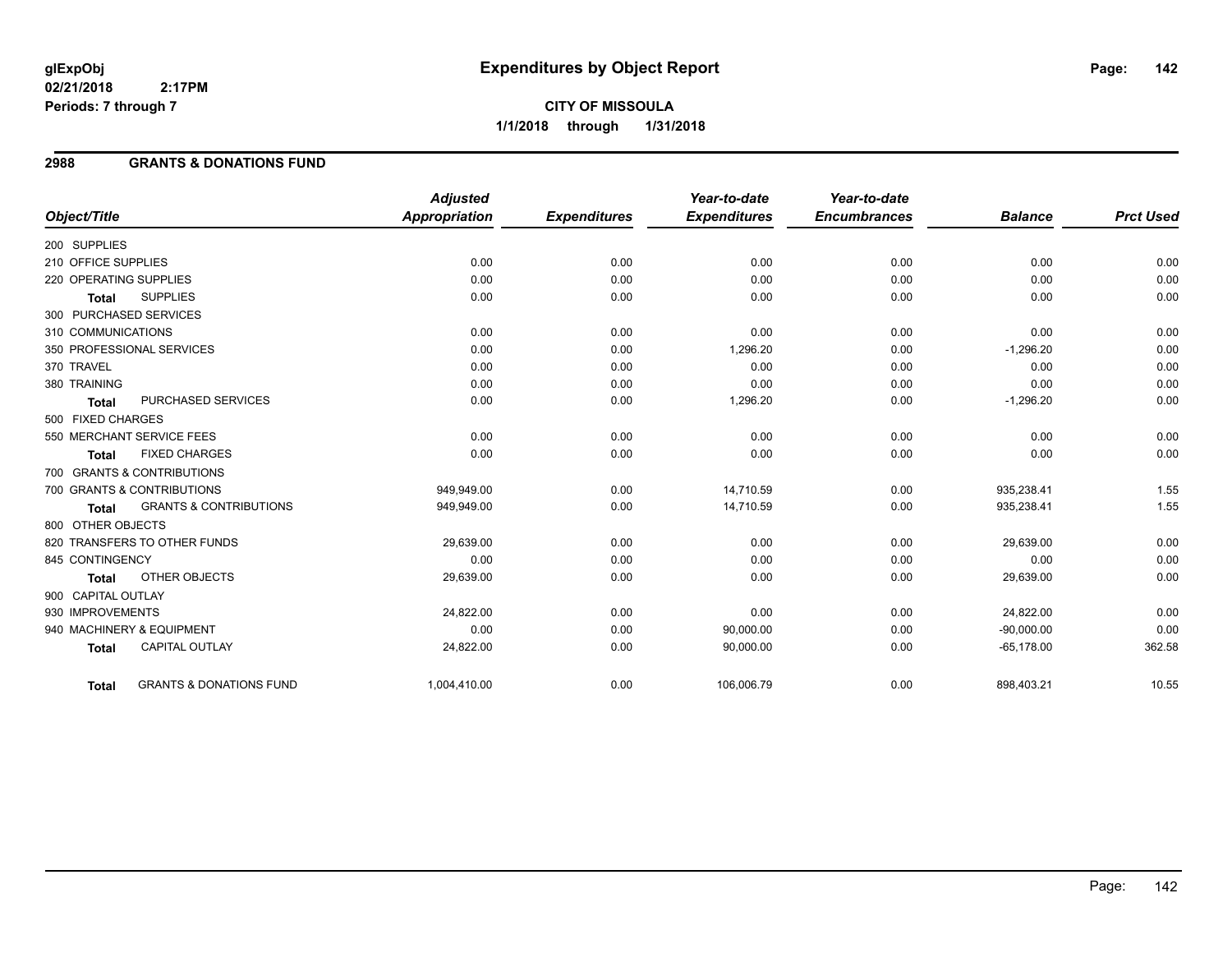#### **2989 POLICE GRANTS & DONATIONS**

**290 POLICE**

| Object/Title                                      | <b>Adjusted</b><br>Appropriation | <b>Expenditures</b> | Year-to-date<br><b>Expenditures</b> | Year-to-date<br><b>Encumbrances</b> | <b>Balance</b> | <b>Prct Used</b> |
|---------------------------------------------------|----------------------------------|---------------------|-------------------------------------|-------------------------------------|----------------|------------------|
|                                                   |                                  |                     |                                     |                                     |                |                  |
| 100 PERSONAL SERVICES                             |                                  |                     |                                     |                                     |                |                  |
| 110 SALARIES AND WAGES                            | 65,418.00                        | 5,999.54            | 43,250.69                           | 0.00                                | 22,167.31      | 66.11            |
| 115 SALARIES/HEALTH INSURANCE BENEFIT             | 0.00                             | 768.00              | 5,184.00                            | 0.00                                | $-5,184.00$    | 0.00             |
| 120 OVERTIME                                      | 72,700.00                        | 2,928.87            | 44,132.15                           | 0.00                                | 28,567.85      | 60.70            |
| 130 OTHER                                         | 0.00                             | 0.00                | 700.00                              | 0.00                                | $-700.00$      | 0.00             |
| 133 EDUCATION COMPENSATION                        | 0.00                             | 20.00               | 145.00                              | 0.00                                | $-145.00$      | 0.00             |
| <b>140 EMPLOYER CONTRIBUTIONS</b>                 | 33,961.00                        | 1,626.56            | 13,191.03                           | 0.00                                | 20,769.97      | 38.84            |
| PERSONAL SERVICES<br><b>Total</b>                 | 172,079.00                       | 11,342.97           | 106,602.87                          | 0.00                                | 65,476.13      | 61.95            |
| 200 SUPPLIES                                      |                                  |                     |                                     |                                     |                |                  |
| 210 OFFICE SUPPLIES                               | 6.376.00                         | 518.63              | 818.52                              | 0.00                                | 5,557.48       | 12.84            |
| 220 OPERATING SUPPLIES                            | 77,456.00                        | 825.96              | 16,019.60                           | 0.00                                | 61,436.40      | 20.68            |
| 230 REPAIR/MAINTENANCE                            | 0.00                             | 0.00                | 0.00                                | 0.00                                | 0.00           | 0.00             |
| <b>SUPPLIES</b><br><b>Total</b>                   | 83,832.00                        | 1,344.59            | 16,838.12                           | 0.00                                | 66,993.88      | 20.09            |
| 300 PURCHASED SERVICES                            |                                  |                     |                                     |                                     |                |                  |
| 344 TELEPHONE SERVICE                             | 10,012.00                        | 644.18              | 2,740.72                            | 0.00                                | 7,271.28       | 27.37            |
| 350 PROFESSIONAL SERVICES                         | 81,443.00                        | 8,459.81            | 51,062.59                           | 0.00                                | 30,380.41      | 62.70            |
| 360 REPAIR & MAINTENANCE                          | 4,798.00                         | 1,326.25            | 1,326.25                            | 0.00                                | 3,471.75       | 27.64            |
| 370 TRAVEL                                        | 9,572.00                         | 48.00               | 2,461.06                            | 0.00                                | 7,110.94       | 25.71            |
| PURCHASED SERVICES<br><b>Total</b>                | 105,825.00                       | 10,478.24           | 57,590.62                           | 0.00                                | 48,234.38      | 54.42            |
| 500 FIXED CHARGES                                 |                                  |                     |                                     |                                     |                |                  |
| 500 FIXED CHARGES                                 | 115.012.00                       | 8,953.00            | 55,147.04                           | 0.00                                | 59,864.96      | 47.95            |
| <b>FIXED CHARGES</b><br>Total                     | 115,012.00                       | 8,953.00            | 55,147.04                           | 0.00                                | 59,864.96      | 47.95            |
| 700 GRANTS & CONTRIBUTIONS                        |                                  |                     |                                     |                                     |                |                  |
| 700 GRANTS & CONTRIBUTIONS                        | 20,000.00                        | 2,900.00            | 2,900.00                            | 0.00                                | 17,100.00      | 14.50            |
| <b>GRANTS &amp; CONTRIBUTIONS</b><br><b>Total</b> | 20,000.00                        | 2,900.00            | 2,900.00                            | 0.00                                | 17,100.00      | 14.50            |
| <b>POLICE</b><br><b>Total</b>                     | 496,748.00                       | 35,018.80           | 239,078.65                          | 0.00                                | 257,669.35     | 48.13            |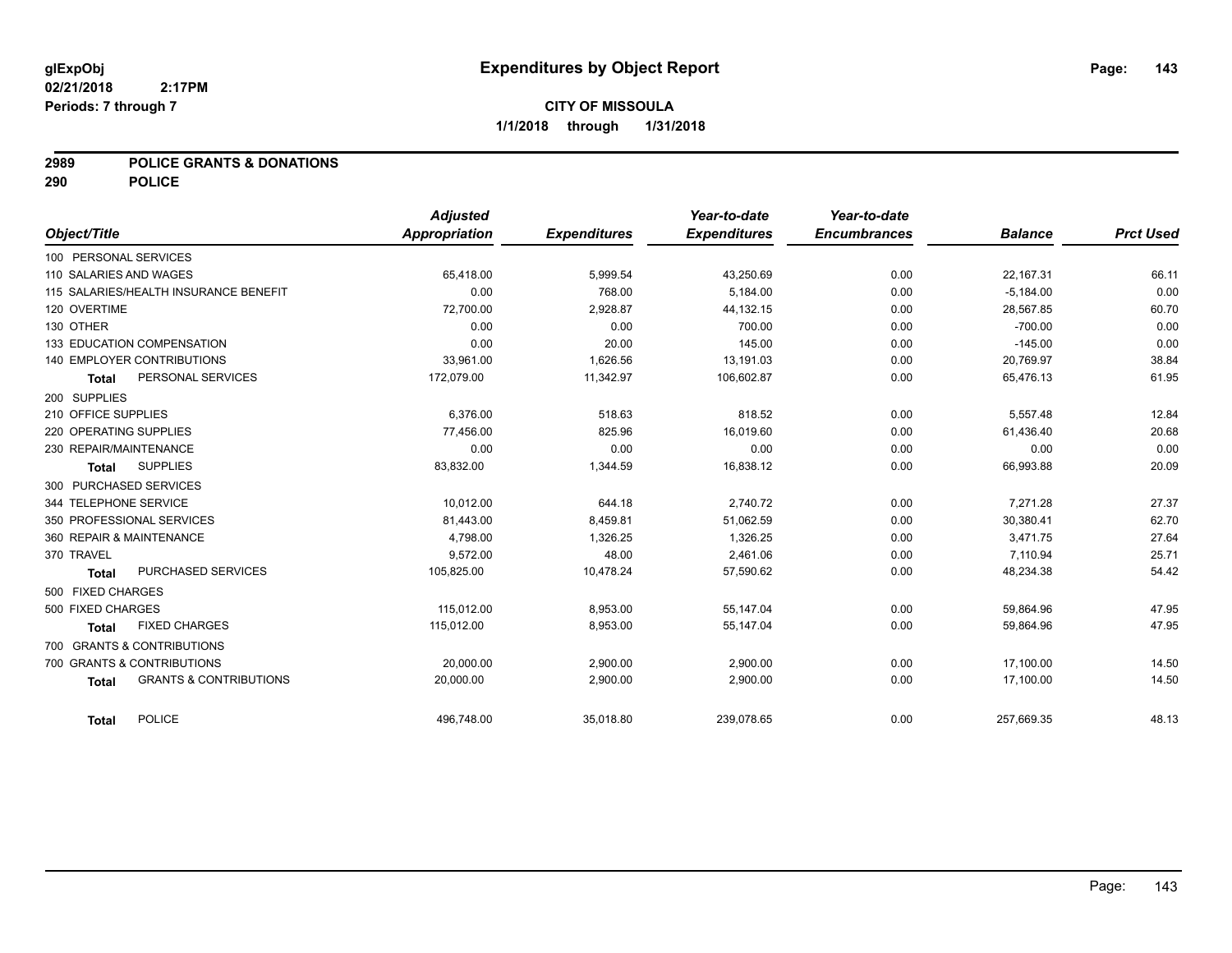#### **2989 POLICE GRANTS & DONATIONS**

| Object/Title                      |                                       | <b>Adjusted</b><br>Appropriation | <b>Expenditures</b> | Year-to-date<br><b>Expenditures</b> | Year-to-date<br><b>Encumbrances</b> | <b>Balance</b> | <b>Prct Used</b> |
|-----------------------------------|---------------------------------------|----------------------------------|---------------------|-------------------------------------|-------------------------------------|----------------|------------------|
| 100 PERSONAL SERVICES             |                                       |                                  |                     |                                     |                                     |                |                  |
| 110 SALARIES AND WAGES            |                                       | 65,418.00                        | 5,999.54            | 43,250.69                           | 0.00                                | 22,167.31      | 66.11            |
|                                   | 115 SALARIES/HEALTH INSURANCE BENEFIT | 0.00                             | 768.00              | 5.184.00                            | 0.00                                | $-5,184.00$    | 0.00             |
| 120 OVERTIME                      |                                       | 72,700.00                        | 2,928.87            | 44,132.15                           | 0.00                                | 28,567.85      | 60.70            |
| 130 OTHER                         |                                       | 0.00                             | 0.00                | 700.00                              | 0.00                                | $-700.00$      | 0.00             |
| 133 EDUCATION COMPENSATION        |                                       | 0.00                             | 20.00               | 145.00                              | 0.00                                | $-145.00$      | 0.00             |
| <b>140 EMPLOYER CONTRIBUTIONS</b> |                                       | 33,961.00                        | 1,626.56            | 13,191.03                           | 0.00                                | 20,769.97      | 38.84            |
| <b>Total</b>                      | PERSONAL SERVICES                     | 172,079.00                       | 11,342.97           | 106,602.87                          | 0.00                                | 65,476.13      | 61.95            |
| 200 SUPPLIES                      |                                       |                                  |                     |                                     |                                     |                |                  |
| 210 OFFICE SUPPLIES               |                                       | 6,376.00                         | 518.63              | 818.52                              | 0.00                                | 5,557.48       | 12.84            |
| 220 OPERATING SUPPLIES            |                                       | 77,456.00                        | 825.96              | 16,019.60                           | 0.00                                | 61,436.40      | 20.68            |
| 230 REPAIR/MAINTENANCE            |                                       | 0.00                             | 0.00                | 0.00                                | 0.00                                | 0.00           | 0.00             |
| <b>Total</b>                      | <b>SUPPLIES</b>                       | 83,832.00                        | 1,344.59            | 16,838.12                           | 0.00                                | 66,993.88      | 20.09            |
| 300 PURCHASED SERVICES            |                                       |                                  |                     |                                     |                                     |                |                  |
| 344 TELEPHONE SERVICE             |                                       | 10,012.00                        | 644.18              | 2,740.72                            | 0.00                                | 7,271.28       | 27.37            |
| 350 PROFESSIONAL SERVICES         |                                       | 81,443.00                        | 8,459.81            | 51,062.59                           | 0.00                                | 30,380.41      | 62.70            |
| 360 REPAIR & MAINTENANCE          |                                       | 4,798.00                         | 1,326.25            | 1,326.25                            | 0.00                                | 3,471.75       | 27.64            |
| 370 TRAVEL                        |                                       | 9,572.00                         | 48.00               | 2.461.06                            | 0.00                                | 7,110.94       | 25.71            |
| <b>Total</b>                      | PURCHASED SERVICES                    | 105,825.00                       | 10,478.24           | 57,590.62                           | 0.00                                | 48,234.38      | 54.42            |
| 500 FIXED CHARGES                 |                                       |                                  |                     |                                     |                                     |                |                  |
| 500 FIXED CHARGES                 |                                       | 115,012.00                       | 8,953.00            | 55,147.04                           | 0.00                                | 59,864.96      | 47.95            |
| <b>Total</b>                      | <b>FIXED CHARGES</b>                  | 115,012.00                       | 8,953.00            | 55,147.04                           | 0.00                                | 59,864.96      | 47.95            |
| 700 GRANTS & CONTRIBUTIONS        |                                       |                                  |                     |                                     |                                     |                |                  |
| 700 GRANTS & CONTRIBUTIONS        |                                       | 20,000.00                        | 2,900.00            | 2,900.00                            | 0.00                                | 17.100.00      | 14.50            |
| <b>Total</b>                      | <b>GRANTS &amp; CONTRIBUTIONS</b>     | 20,000.00                        | 2,900.00            | 2,900.00                            | 0.00                                | 17,100.00      | 14.50            |
| <b>Total</b>                      | POLICE GRANTS & DONATIONS             | 496,748.00                       | 35,018.80           | 239,078.65                          | 0.00                                | 257,669.35     | 48.13            |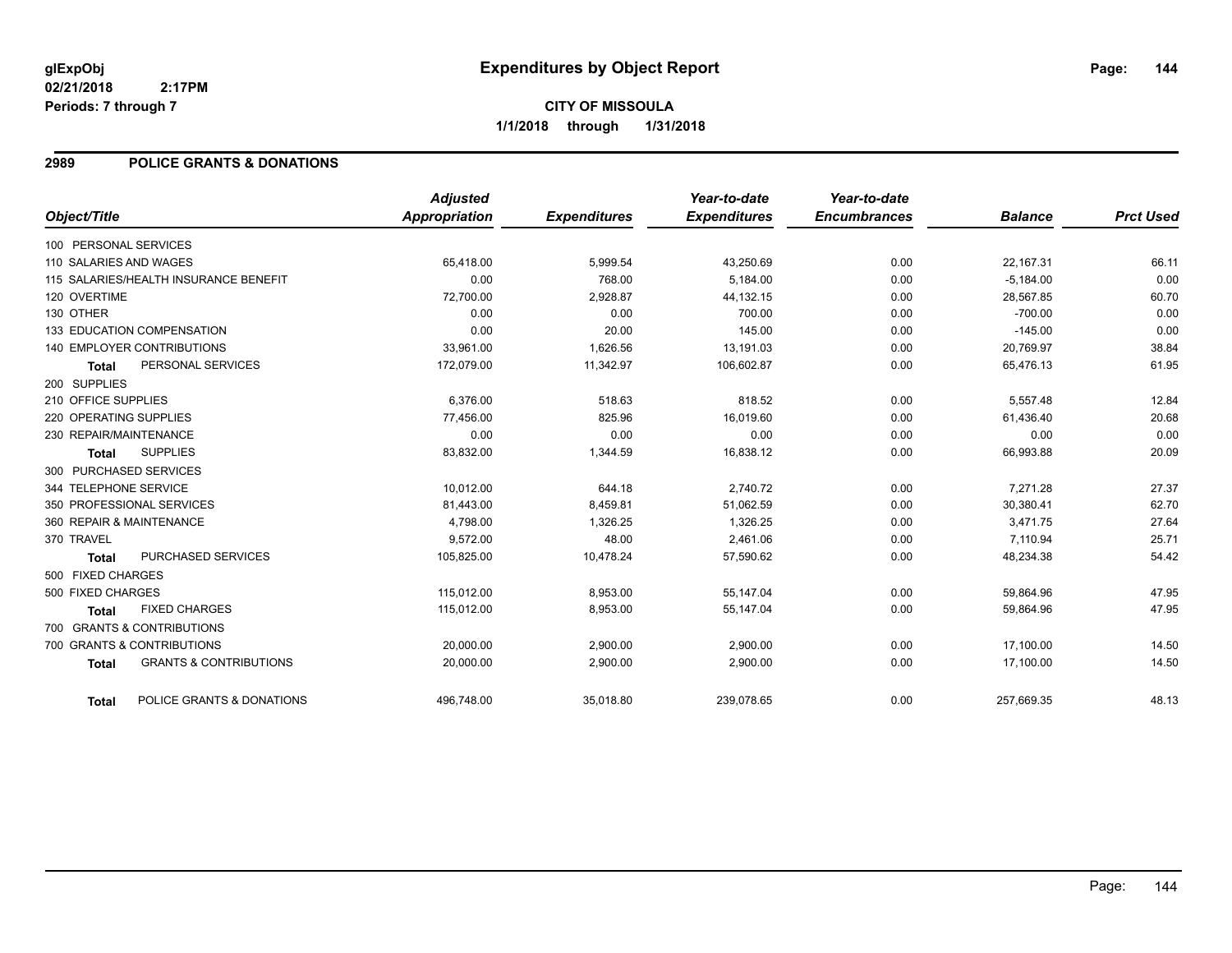#### **2991 BROWNFIELDS**

**400 ENTITLEMENT GRANTS**

| Object/Title      |                                   | <b>Adjusted</b><br>Appropriation | <b>Expenditures</b> | Year-to-date<br><b>Expenditures</b> | Year-to-date<br><b>Encumbrances</b> | <b>Balance</b> | <b>Prct Used</b> |
|-------------------|-----------------------------------|----------------------------------|---------------------|-------------------------------------|-------------------------------------|----------------|------------------|
|                   | 700 GRANTS & CONTRIBUTIONS        |                                  |                     |                                     |                                     |                |                  |
|                   | 700 GRANTS & CONTRIBUTIONS        | 0.00                             | 1.381.80            | 2.098.12                            | 0.00                                | $-2.098.12$    | 0.00             |
| <b>Total</b>      | <b>GRANTS &amp; CONTRIBUTIONS</b> | 0.00                             | 1.381.80            | 2.098.12                            | 0.00                                | $-2,098.12$    | 0.00             |
| 800 OTHER OBJECTS |                                   |                                  |                     |                                     |                                     |                |                  |
|                   | 820 TRANSFERS TO OTHER FUNDS      | 0.00                             | 0.00                | 0.00                                | 0.00                                | 0.00           | 0.00             |
| <b>Total</b>      | OTHER OBJECTS                     | 0.00                             | 0.00                | 0.00                                | 0.00                                | 0.00           | 0.00             |
| <b>Total</b>      | <b>ENTITLEMENT GRANTS</b>         | 0.00                             | 1.381.80            | 2.098.12                            | 0.00                                | $-2,098.12$    | 0.00             |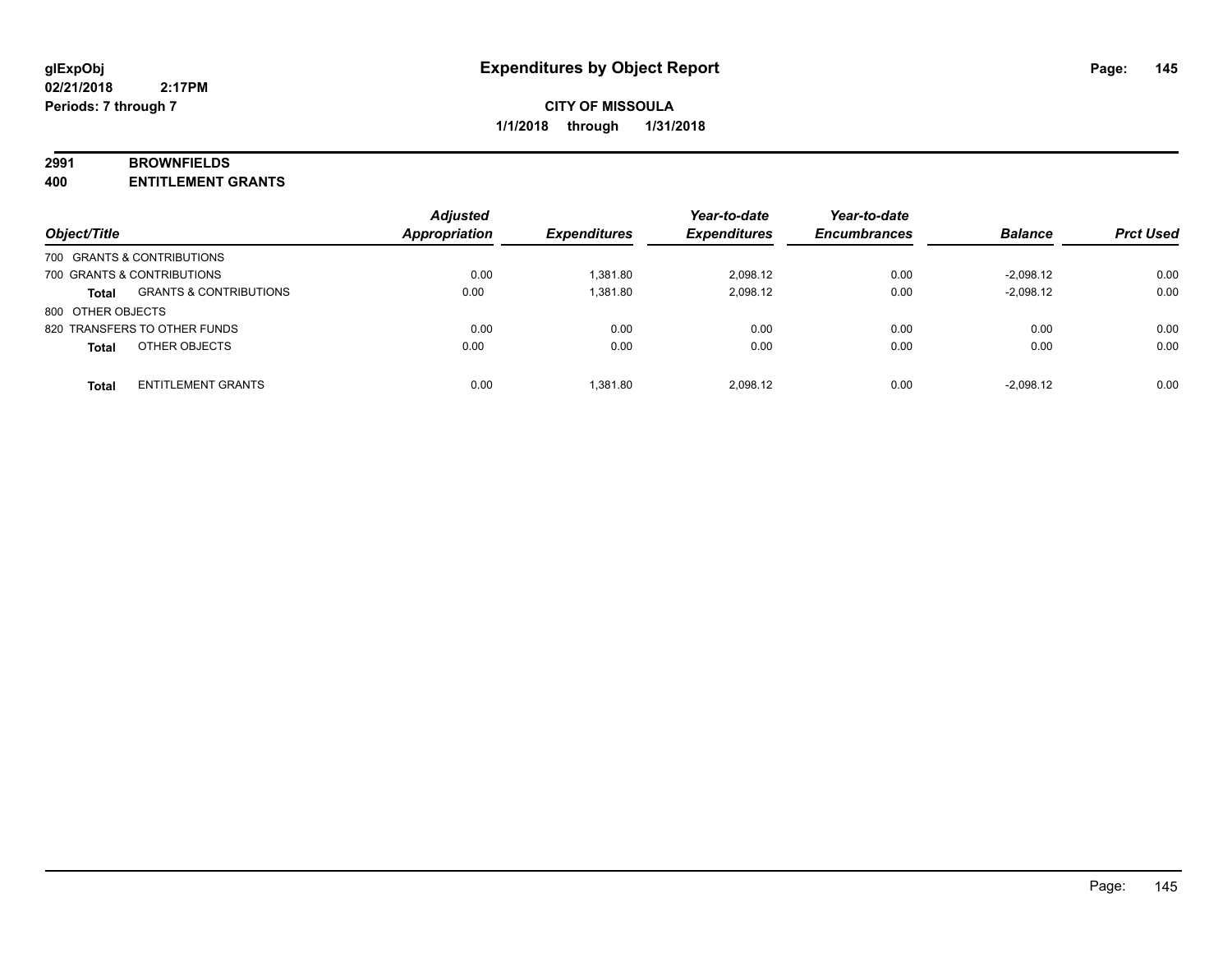### **2991 BROWNFIELDS**

| Object/Title                               | <b>Adjusted</b><br><b>Appropriation</b> | <b>Expenditures</b> | Year-to-date<br><b>Expenditures</b> | Year-to-date<br><b>Encumbrances</b> | <b>Balance</b> | <b>Prct Used</b> |
|--------------------------------------------|-----------------------------------------|---------------------|-------------------------------------|-------------------------------------|----------------|------------------|
| 700 GRANTS & CONTRIBUTIONS                 |                                         |                     |                                     |                                     |                |                  |
| 700 GRANTS & CONTRIBUTIONS                 | 0.00                                    | 1.381.80            | 2.098.12                            | 0.00                                | $-2.098.12$    | 0.00             |
| <b>GRANTS &amp; CONTRIBUTIONS</b><br>Total | 0.00                                    | 1.381.80            | 2.098.12                            | 0.00                                | $-2.098.12$    | 0.00             |
| 800 OTHER OBJECTS                          |                                         |                     |                                     |                                     |                |                  |
| 820 TRANSFERS TO OTHER FUNDS               | 0.00                                    | 0.00                | 0.00                                | 0.00                                | 0.00           | 0.00             |
| OTHER OBJECTS<br><b>Total</b>              | 0.00                                    | 0.00                | 0.00                                | 0.00                                | 0.00           | 0.00             |
|                                            |                                         |                     |                                     |                                     |                |                  |
| <b>BROWNFIELDS</b><br><b>Total</b>         | 0.00                                    | 1.381.80            | 2.098.12                            | 0.00                                | $-2.098.12$    | 0.00             |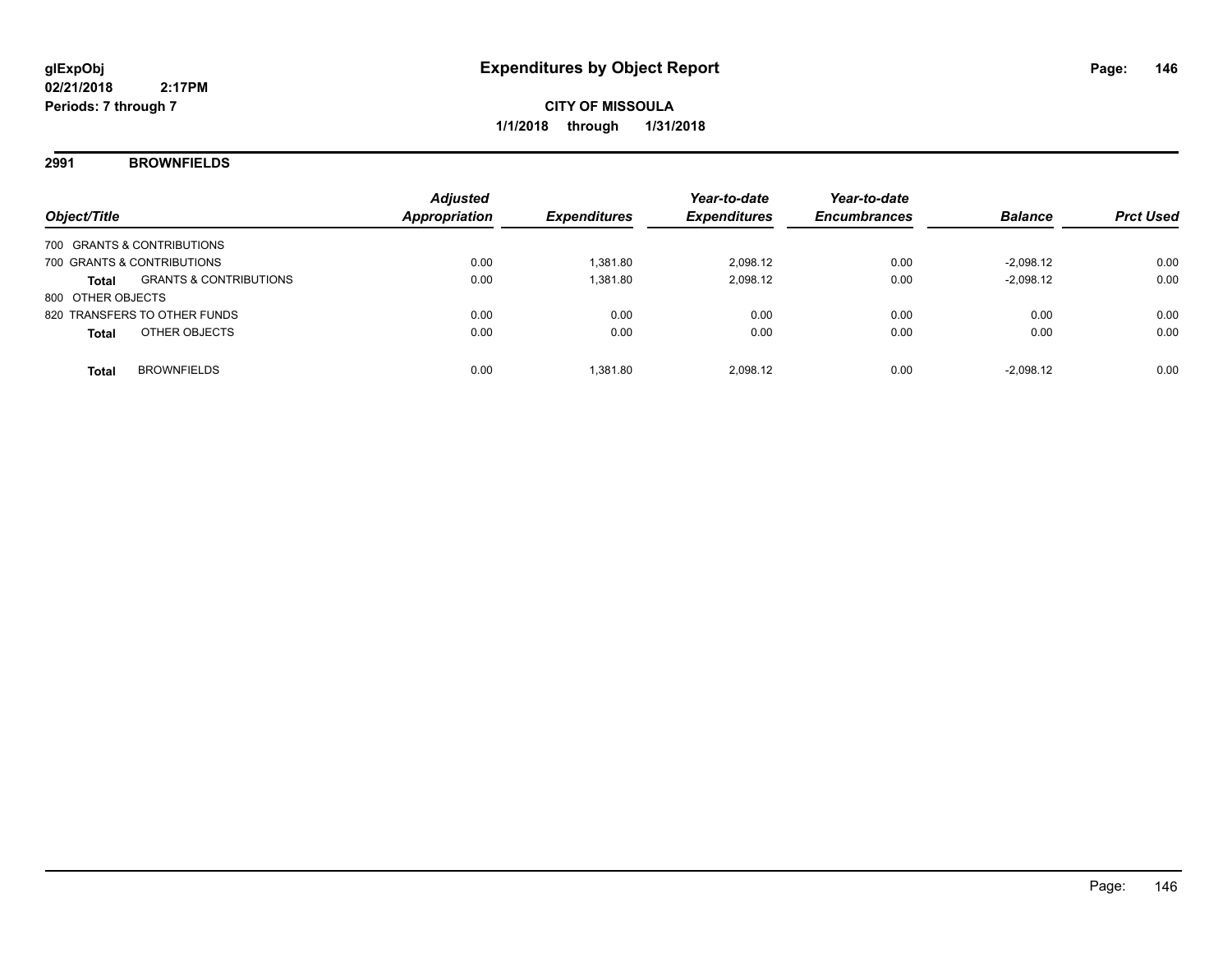# **3000 SID REVOLVING FUND**

| Object/Title                         | <b>Adjusted</b><br><b>Appropriation</b> | <b>Expenditures</b> | Year-to-date<br><b>Expenditures</b> | Year-to-date<br><b>Encumbrances</b> | <b>Balance</b> | <b>Prct Used</b> |
|--------------------------------------|-----------------------------------------|---------------------|-------------------------------------|-------------------------------------|----------------|------------------|
| 500 FIXED CHARGES                    |                                         |                     |                                     |                                     |                |                  |
| 550 MERCHANT SERVICE FEES            | 0.00                                    | 0.00                | 0.00                                | 0.00                                | 0.00           | 0.00             |
| <b>FIXED CHARGES</b><br><b>Total</b> | 0.00                                    | 0.00                | 0.00                                | 0.00                                | 0.00           | 0.00             |
| 800 OTHER OBJECTS                    |                                         |                     |                                     |                                     |                |                  |
| 820 TRANSFERS TO OTHER FUNDS         | 100,000.00                              | 0.00                | 0.00                                | 0.00                                | 100.000.00     | 0.00             |
| OTHER OBJECTS<br><b>Total</b>        | 100.000.00                              | 0.00                | 0.00                                | 0.00                                | 100.000.00     | 0.00             |
| NON-DEPARTMENTAL<br><b>Total</b>     | 100,000.00                              | 0.00                | 0.00                                | 0.00                                | 100.000.00     | 0.00             |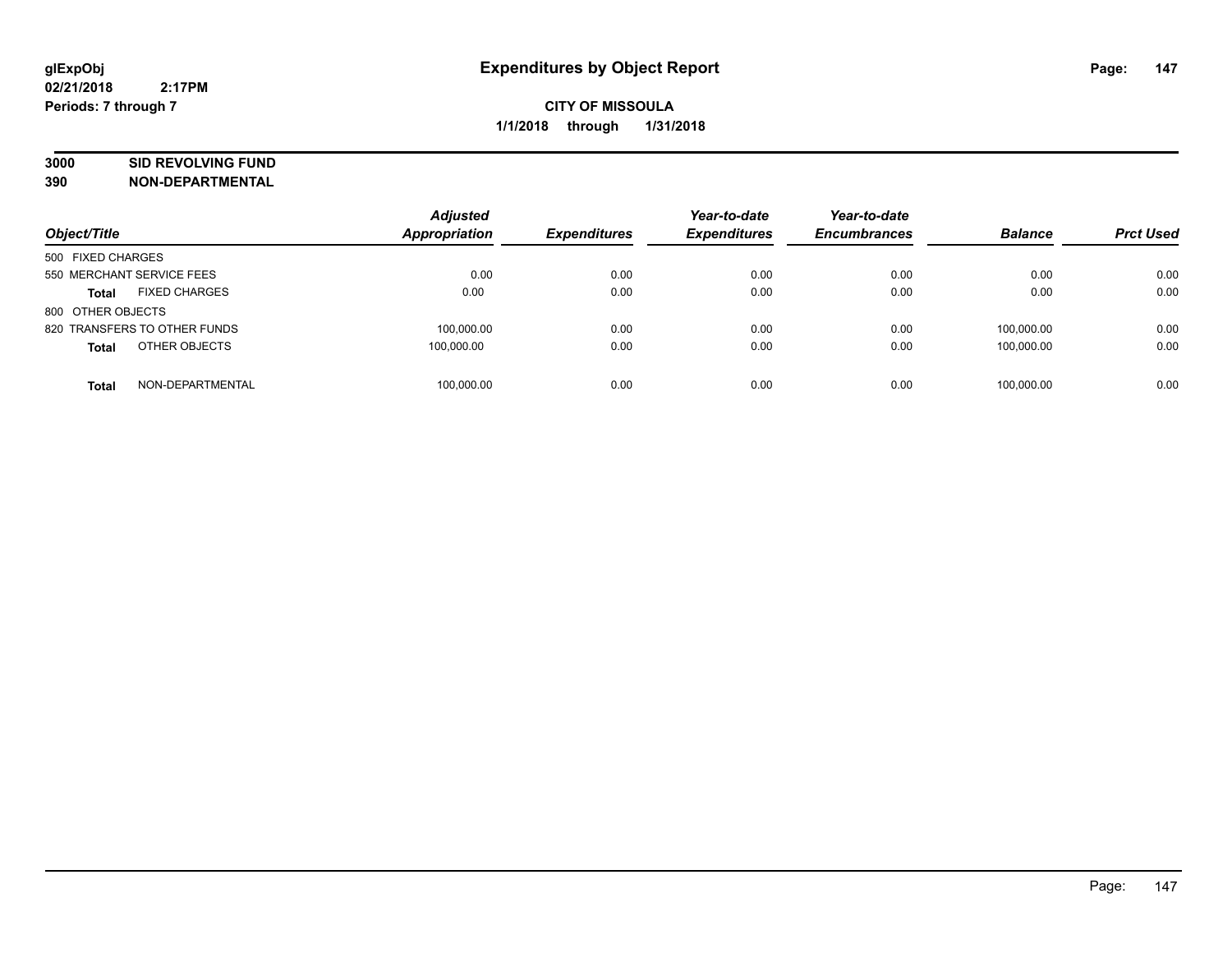**CITY OF MISSOULA 1/1/2018 through 1/31/2018**

### **3000 SID REVOLVING FUND**

| Object/Title              |                              | <b>Adjusted</b><br>Appropriation | <b>Expenditures</b> | Year-to-date<br><b>Expenditures</b> | Year-to-date<br><b>Encumbrances</b> | <b>Balance</b> | <b>Prct Used</b> |
|---------------------------|------------------------------|----------------------------------|---------------------|-------------------------------------|-------------------------------------|----------------|------------------|
| 500 FIXED CHARGES         |                              |                                  |                     |                                     |                                     |                |                  |
| 550 MERCHANT SERVICE FEES |                              | 0.00                             | 0.00                | 0.00                                | 0.00                                | 0.00           | 0.00             |
| <b>Total</b>              | <b>FIXED CHARGES</b>         | 0.00                             | 0.00                | 0.00                                | 0.00                                | 0.00           | 0.00             |
| 800 OTHER OBJECTS         |                              |                                  |                     |                                     |                                     |                |                  |
|                           | 820 TRANSFERS TO OTHER FUNDS | 100,000.00                       | 0.00                | 0.00                                | 0.00                                | 100.000.00     | 0.00             |
| <b>Total</b>              | OTHER OBJECTS                | 100,000.00                       | 0.00                | 0.00                                | 0.00                                | 100,000.00     | 0.00             |
| <b>Total</b>              | SID REVOLVING FUND           | 100.000.00                       | 0.00                | 0.00                                | 0.00                                | 100.000.00     | 0.00             |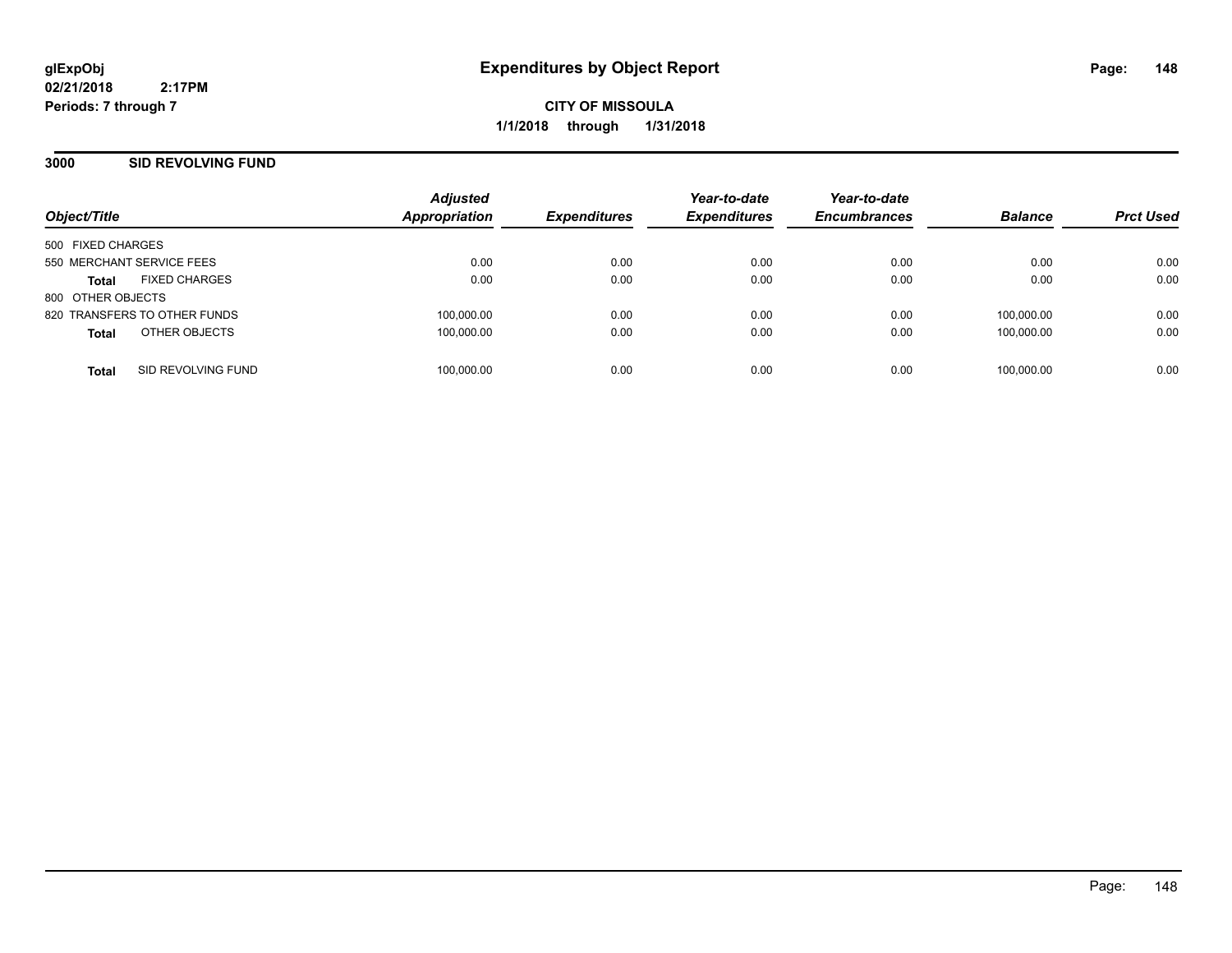# **3005 SID REBATES**

| Object/Title                         | <b>Adjusted</b><br><b>Appropriation</b> | <b>Expenditures</b> | Year-to-date<br><b>Expenditures</b> | Year-to-date<br><b>Encumbrances</b> | <b>Balance</b> | <b>Prct Used</b> |
|--------------------------------------|-----------------------------------------|---------------------|-------------------------------------|-------------------------------------|----------------|------------------|
| 500 FIXED CHARGES                    |                                         |                     |                                     |                                     |                |                  |
| 550 MERCHANT SERVICE FEES            | 0.00                                    | 0.00                | 0.00                                | 0.00                                | 0.00           | 0.00             |
| <b>FIXED CHARGES</b><br><b>Total</b> | 0.00                                    | 0.00                | 0.00                                | 0.00                                | 0.00           | 0.00             |
| NON-DEPARTMENTAL<br>Total            | 0.00                                    | 0.00                | 0.00                                | 0.00                                | 0.00           | 0.00             |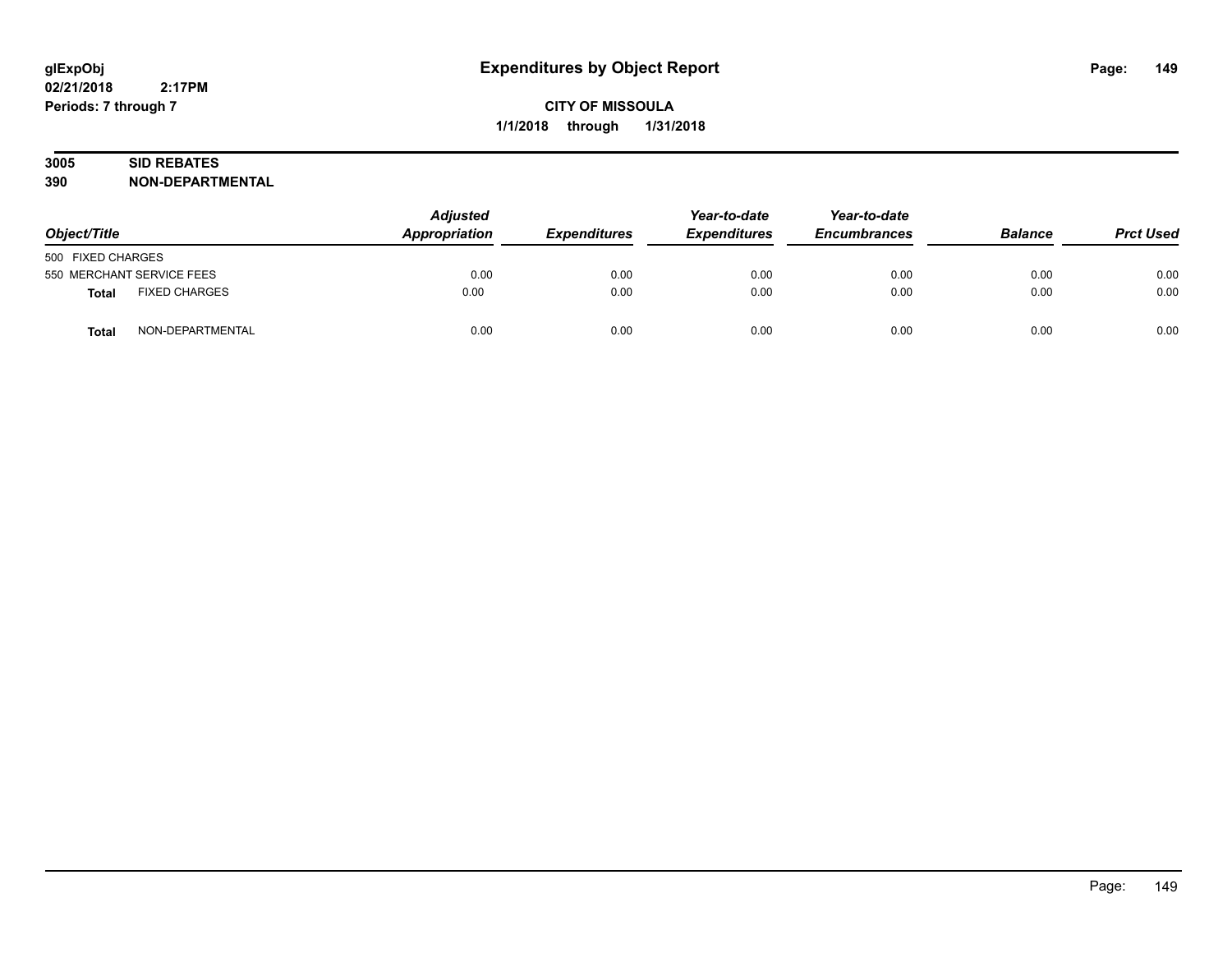**3005 SID REBATES**

| Object/Title                         | <b>Adjusted</b><br>Appropriation | <b>Expenditures</b> | Year-to-date<br><b>Expenditures</b> | Year-to-date<br><b>Encumbrances</b> | <b>Balance</b> | <b>Prct Used</b> |
|--------------------------------------|----------------------------------|---------------------|-------------------------------------|-------------------------------------|----------------|------------------|
| 500 FIXED CHARGES                    |                                  |                     |                                     |                                     |                |                  |
| 550 MERCHANT SERVICE FEES            | 0.00                             | 0.00                | 0.00                                | 0.00                                | 0.00           | 0.00             |
| <b>FIXED CHARGES</b><br><b>Total</b> | 0.00                             | 0.00                | 0.00                                | 0.00                                | 0.00           | 0.00             |
| SID REBATES<br><b>Total</b>          | 0.00                             | 0.00                | 0.00                                | 0.00                                | 0.00           | 0.00             |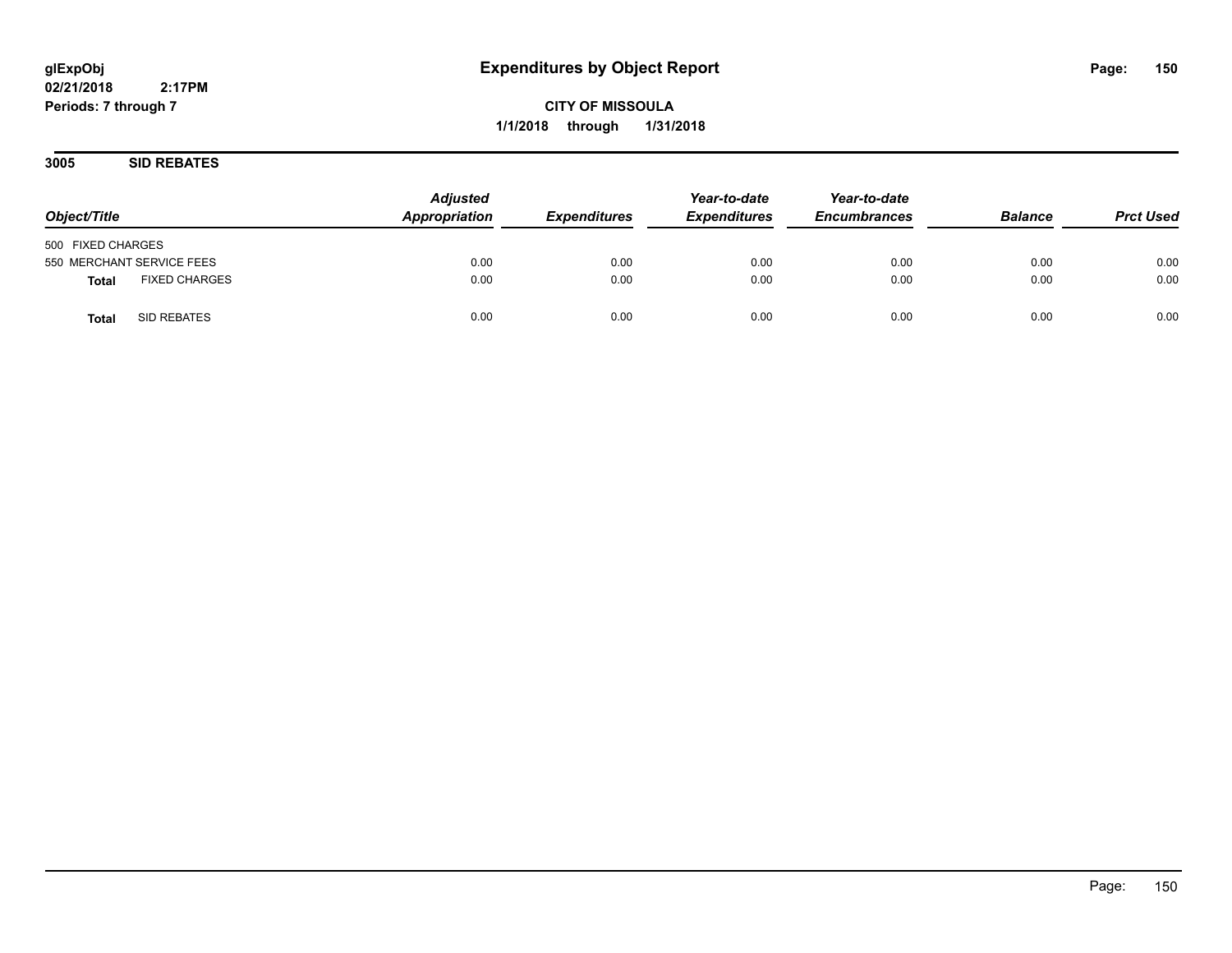## **glExpObj Expenditures by Object Report Page: 151**

**02/21/2018 2:17PM Periods: 7 through 7**

**1/1/2018 through 1/31/2018**

#### **3065 1998 PUBLIC SAFETY G O BONDS FUND**

**000 \*\*\* Title Not Found \*\*\***

| Object/Title                            | <b>Adjusted</b><br><b>Appropriation</b> | <b>Expenditures</b> | Year-to-date<br><b>Expenditures</b> | Year-to-date<br><b>Encumbrances</b> | <b>Balance</b> | <b>Prct Used</b> |
|-----------------------------------------|-----------------------------------------|---------------------|-------------------------------------|-------------------------------------|----------------|------------------|
| 800 OTHER OBJECTS                       |                                         |                     |                                     |                                     |                |                  |
| 820 TRANSFERS TO OTHER FUNDS            | 0.00                                    | 0.00                | 0.00                                | 0.00                                | 0.00           | 0.00             |
| OTHER OBJECTS<br>Total                  | 0.00                                    | 0.00                | 0.00                                | 0.00                                | 0.00           | 0.00             |
| *** Title Not Found ***<br><b>Total</b> | 0.00                                    | 0.00                | 0.00                                | 0.00                                | 0.00           | 0.00             |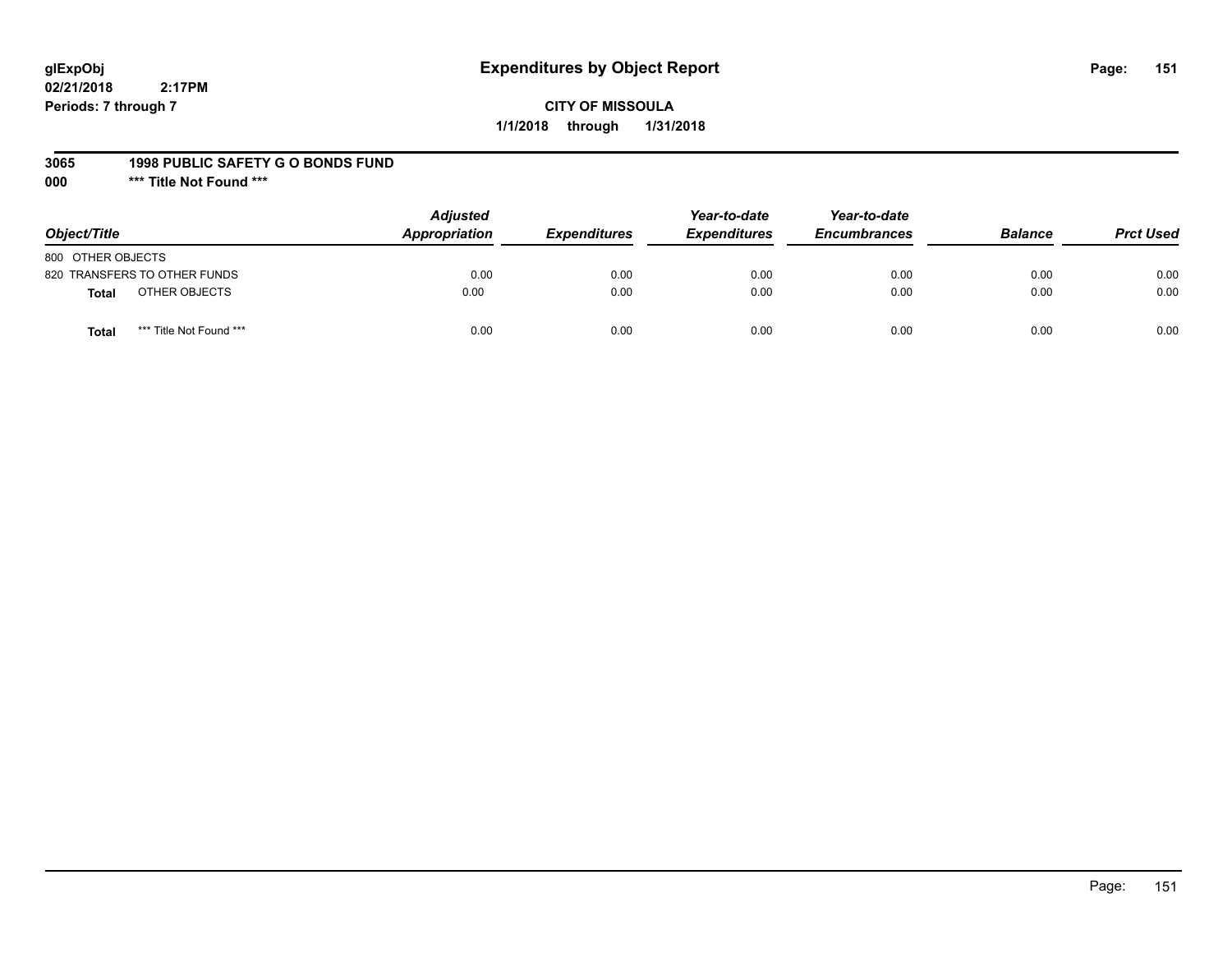#### **3065 1998 PUBLIC SAFETY G O BONDS FUND**

| Object/Title                         | <b>Adjusted</b><br>Appropriation | <b>Expenditures</b> | Year-to-date<br><b>Expenditures</b> | Year-to-date<br><b>Encumbrances</b> | <b>Balance</b> | <b>Prct Used</b> |
|--------------------------------------|----------------------------------|---------------------|-------------------------------------|-------------------------------------|----------------|------------------|
| 500 FIXED CHARGES                    |                                  |                     |                                     |                                     |                |                  |
| 550 MERCHANT SERVICE FEES            | 0.00                             | 0.00                | 0.00                                | 0.00                                | 0.00           | 0.00             |
| <b>FIXED CHARGES</b><br><b>Total</b> | 0.00                             | 0.00                | 0.00                                | 0.00                                | 0.00           | 0.00             |
| NON-DEPARTMENTAL<br><b>Total</b>     | 0.00                             | 0.00                | 0.00                                | 0.00                                | 0.00           | 0.00             |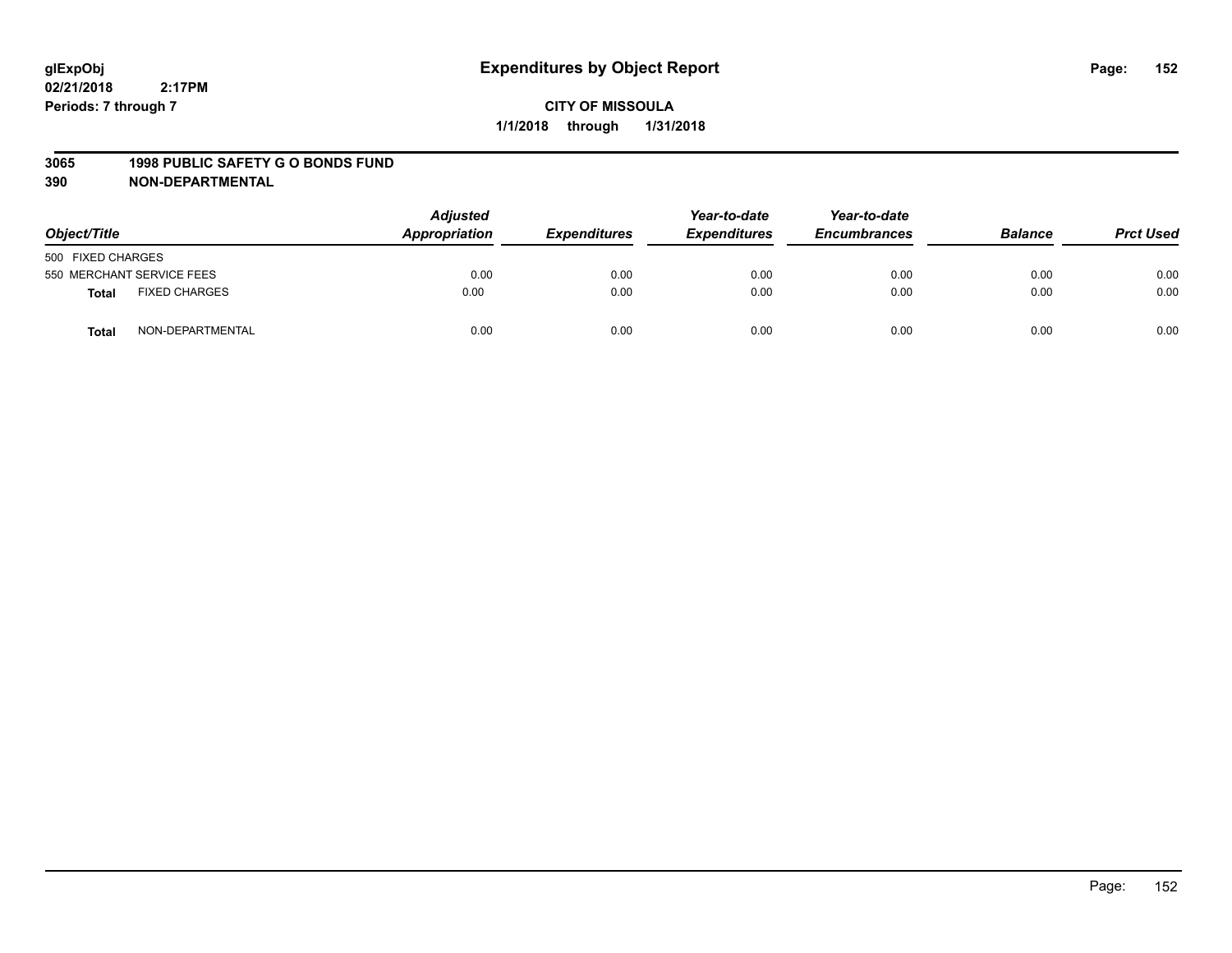**CITY OF MISSOULA 1/1/2018 through 1/31/2018**

### **3065 1998 PUBLIC SAFETY G O BONDS FUND**

| Object/Title              |                                   | <b>Adjusted</b><br>Appropriation | <b>Expenditures</b> | Year-to-date<br><b>Expenditures</b> | Year-to-date<br><b>Encumbrances</b> | <b>Balance</b> | <b>Prct Used</b> |
|---------------------------|-----------------------------------|----------------------------------|---------------------|-------------------------------------|-------------------------------------|----------------|------------------|
| 500 FIXED CHARGES         |                                   |                                  |                     |                                     |                                     |                |                  |
| 550 MERCHANT SERVICE FEES |                                   | 0.00                             | 0.00                | 0.00                                | 0.00                                | 0.00           | 0.00             |
| <b>Total</b>              | <b>FIXED CHARGES</b>              | 0.00                             | 0.00                | 0.00                                | 0.00                                | 0.00           | 0.00             |
| 800 OTHER OBJECTS         |                                   |                                  |                     |                                     |                                     |                |                  |
|                           | 820 TRANSFERS TO OTHER FUNDS      | 0.00                             | 0.00                | 0.00                                | 0.00                                | 0.00           | 0.00             |
| <b>Total</b>              | OTHER OBJECTS                     | 0.00                             | 0.00                | 0.00                                | 0.00                                | 0.00           | 0.00             |
| <b>Total</b>              | 1998 PUBLIC SAFETY G O BONDS FUND | 0.00                             | 0.00                | 0.00                                | 0.00                                | 0.00           | 0.00             |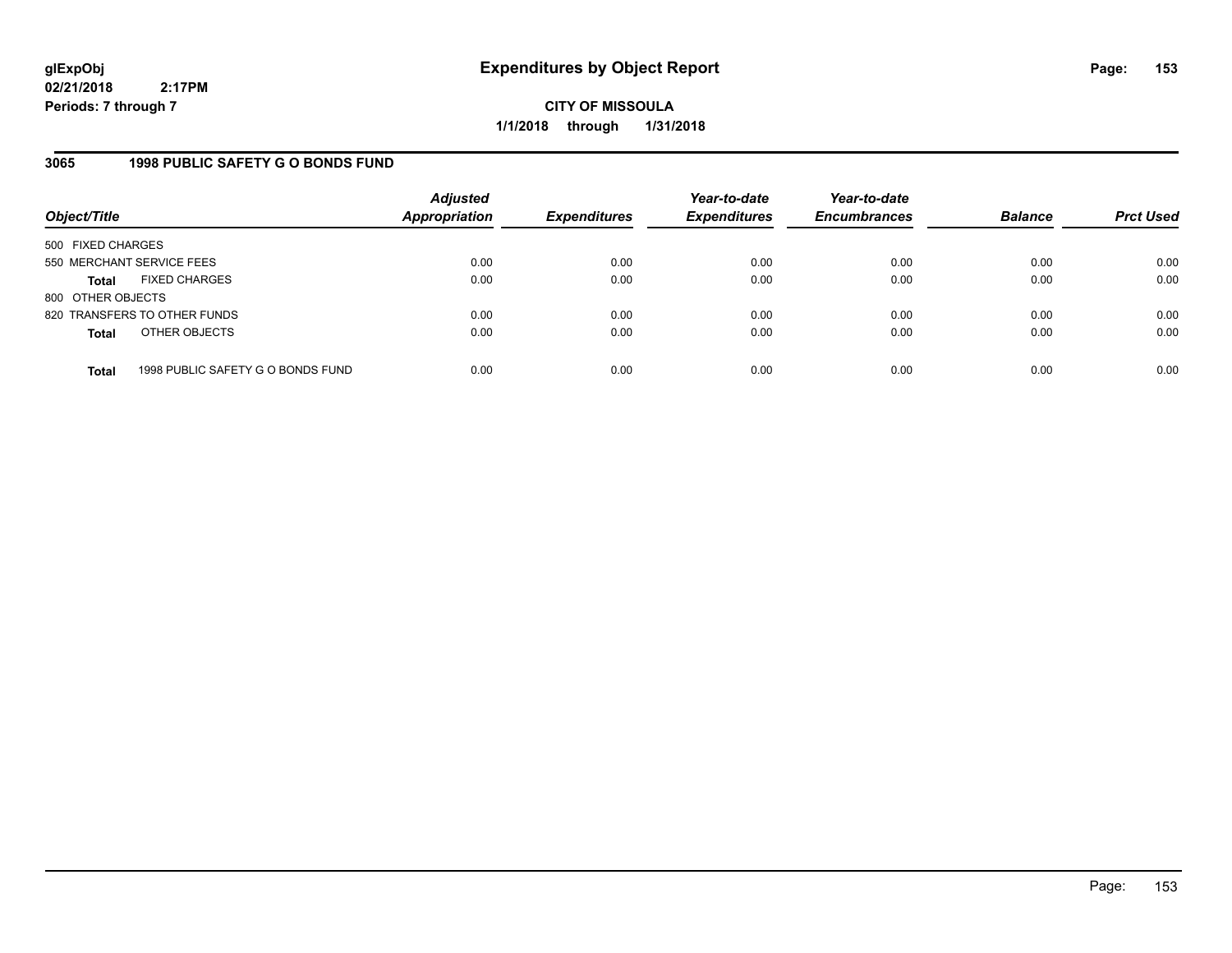### **3070 1996 OPEN SPACE GO BONDS**

| Object/Title                         | <b>Adjusted</b><br><b>Appropriation</b> | <b>Expenditures</b> | Year-to-date<br><b>Expenditures</b> | Year-to-date<br><b>Encumbrances</b> | <b>Balance</b> | <b>Prct Used</b> |
|--------------------------------------|-----------------------------------------|---------------------|-------------------------------------|-------------------------------------|----------------|------------------|
| 500 FIXED CHARGES                    |                                         |                     |                                     |                                     |                |                  |
| 550 MERCHANT SERVICE FEES            | 0.00                                    | 0.00                | 0.00                                | 0.00                                | 0.00           | 0.00             |
| <b>FIXED CHARGES</b><br><b>Total</b> | 0.00                                    | 0.00                | 0.00                                | 0.00                                | 0.00           | 0.00             |
| 800 OTHER OBJECTS                    |                                         |                     |                                     |                                     |                |                  |
| 820 TRANSFERS TO OTHER FUNDS         | 0.00                                    | 0.00                | 0.00                                | 0.00                                | 0.00           | 0.00             |
| OTHER OBJECTS<br><b>Total</b>        | 0.00                                    | 0.00                | 0.00                                | 0.00                                | 0.00           | 0.00             |
| NON-DEPARTMENTAL<br><b>Total</b>     | 0.00                                    | 0.00                | 0.00                                | 0.00                                | 0.00           | 0.00             |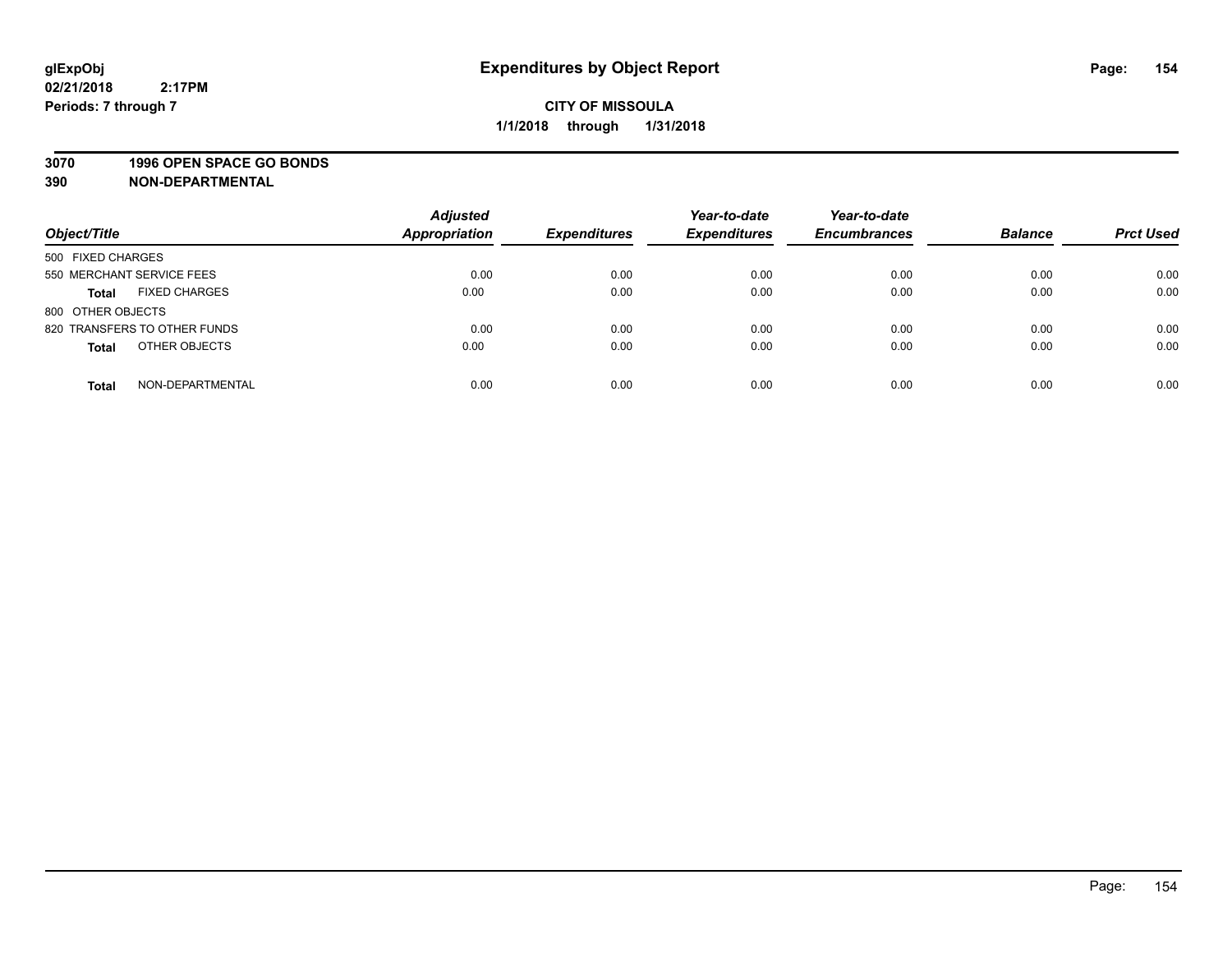### **3070 1996 OPEN SPACE GO BONDS**

| Object/Title              |                              | <b>Adjusted</b><br><b>Appropriation</b> | <b>Expenditures</b> | Year-to-date<br><b>Expenditures</b> | Year-to-date<br><b>Encumbrances</b> | <b>Balance</b> | <b>Prct Used</b> |
|---------------------------|------------------------------|-----------------------------------------|---------------------|-------------------------------------|-------------------------------------|----------------|------------------|
| 500 FIXED CHARGES         |                              |                                         |                     |                                     |                                     |                |                  |
| 550 MERCHANT SERVICE FEES |                              | 0.00                                    | 0.00                | 0.00                                | 0.00                                | 0.00           | 0.00             |
| Total                     | <b>FIXED CHARGES</b>         | 0.00                                    | 0.00                | 0.00                                | 0.00                                | 0.00           | 0.00             |
| 800 OTHER OBJECTS         |                              |                                         |                     |                                     |                                     |                |                  |
|                           | 820 TRANSFERS TO OTHER FUNDS | 0.00                                    | 0.00                | 0.00                                | 0.00                                | 0.00           | 0.00             |
| <b>Total</b>              | OTHER OBJECTS                | 0.00                                    | 0.00                | 0.00                                | 0.00                                | 0.00           | 0.00             |
| <b>Total</b>              | 1996 OPEN SPACE GO BONDS     | 0.00                                    | 0.00                | 0.00                                | 0.00                                | 0.00           | 0.00             |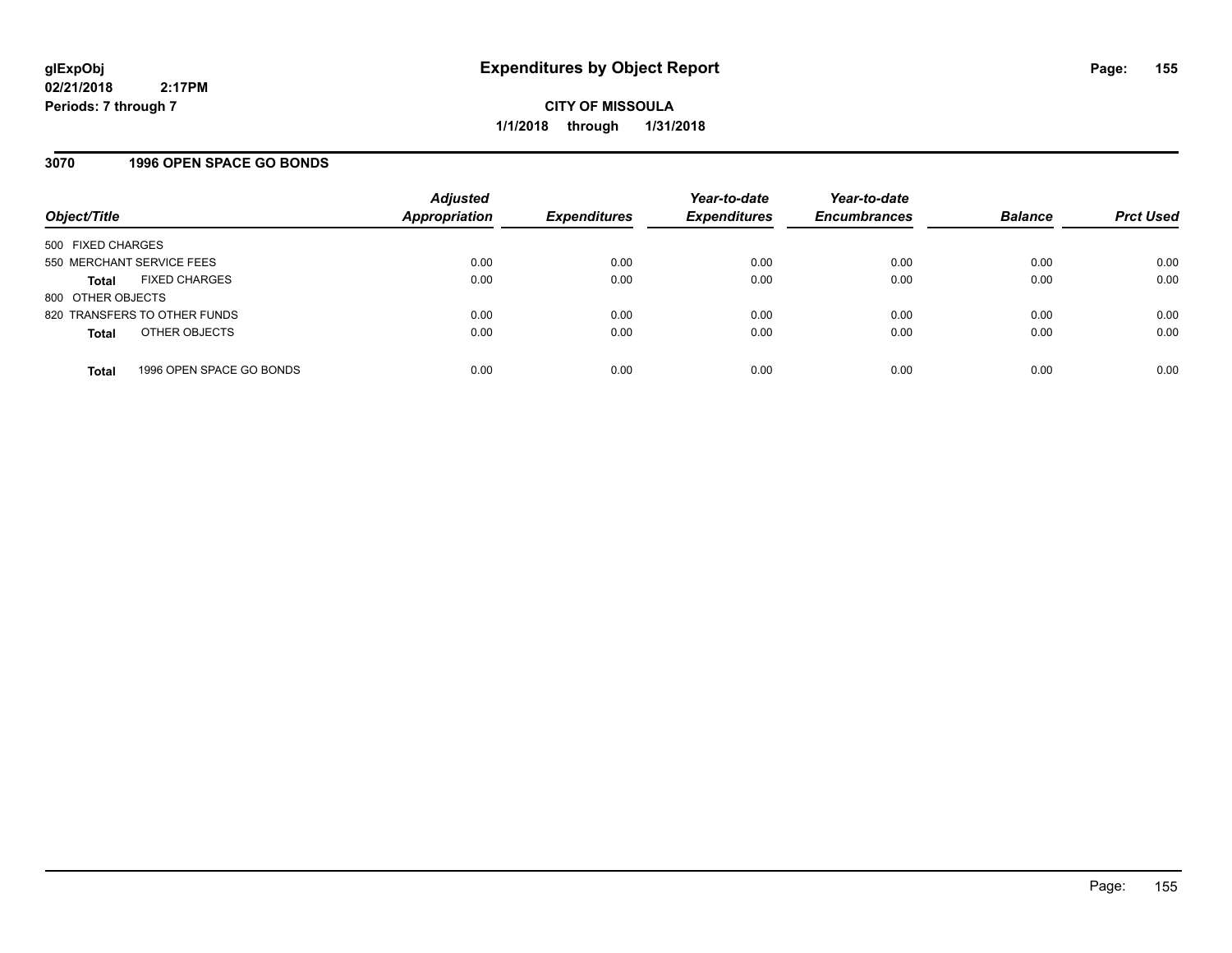#### **3075 1997 OPEN SPACE G O BOND FUND**

| Object/Title                         | <b>Adjusted</b><br><b>Appropriation</b> | <b>Expenditures</b> | Year-to-date<br><b>Expenditures</b> | Year-to-date<br><b>Encumbrances</b> | <b>Balance</b> | <b>Prct Used</b> |
|--------------------------------------|-----------------------------------------|---------------------|-------------------------------------|-------------------------------------|----------------|------------------|
|                                      |                                         |                     |                                     |                                     |                |                  |
| 500 FIXED CHARGES                    |                                         |                     |                                     |                                     |                |                  |
| 550 MERCHANT SERVICE FEES            | 0.00                                    | 0.00                | 0.00                                | 0.00                                | 0.00           | 0.00             |
| <b>FIXED CHARGES</b><br><b>Total</b> | 0.00                                    | 0.00                | 0.00                                | 0.00                                | 0.00           | 0.00             |
| 800 OTHER OBJECTS                    |                                         |                     |                                     |                                     |                |                  |
| 820 TRANSFERS TO OTHER FUNDS         | 0.00                                    | 0.00                | 0.00                                | 0.00                                | 0.00           | 0.00             |
| OTHER OBJECTS<br><b>Total</b>        | 0.00                                    | 0.00                | 0.00                                | 0.00                                | 0.00           | 0.00             |
|                                      |                                         |                     |                                     |                                     |                |                  |
| NON-DEPARTMENTAL<br><b>Total</b>     | 0.00                                    | 0.00                | 0.00                                | 0.00                                | 0.00           | 0.00             |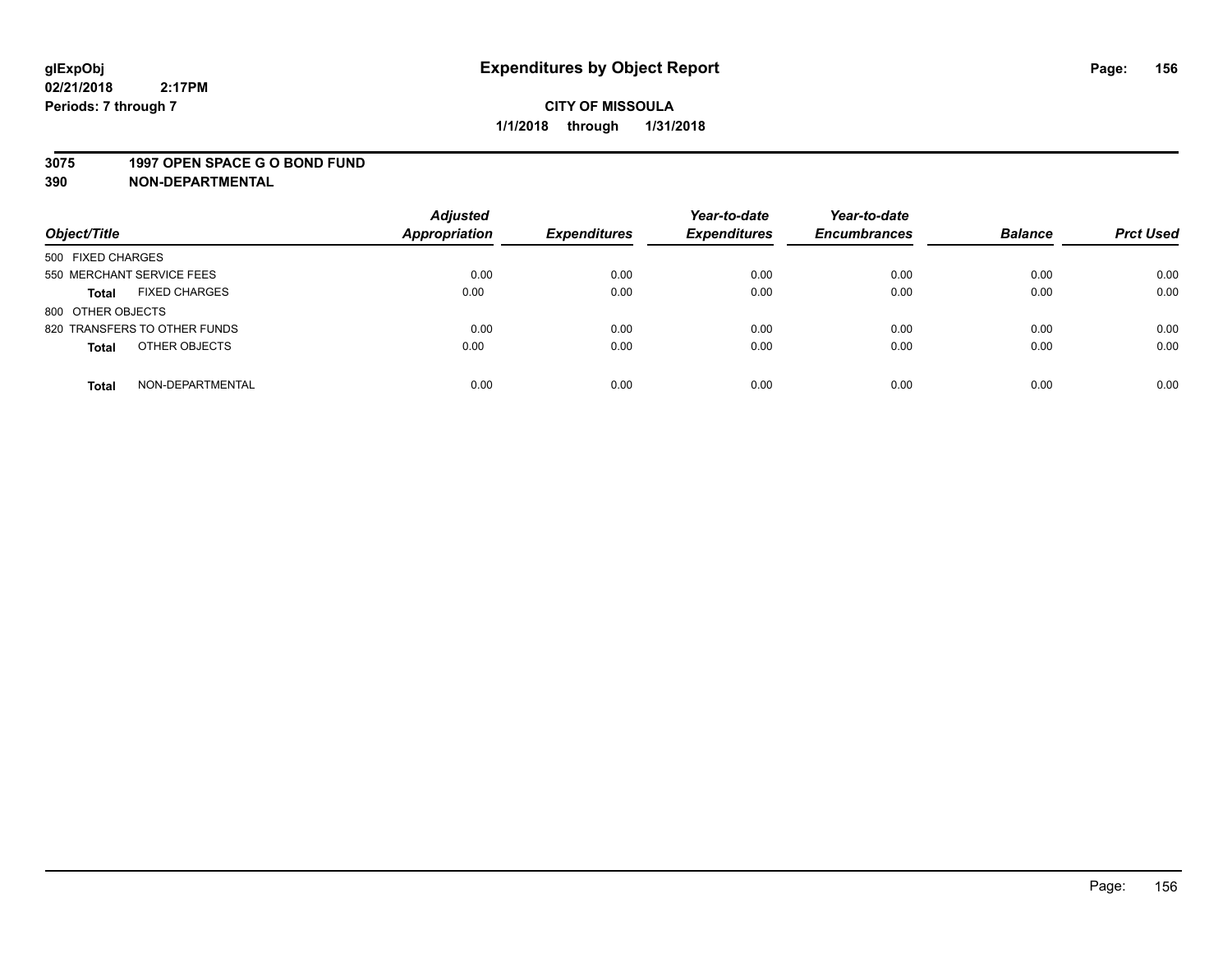**CITY OF MISSOULA 1/1/2018 through 1/31/2018**

### **3075 1997 OPEN SPACE G O BOND FUND**

| Object/Title              |                               | <b>Adjusted</b><br><b>Appropriation</b> | <b>Expenditures</b> | Year-to-date<br><b>Expenditures</b> | Year-to-date<br><b>Encumbrances</b> | <b>Balance</b> | <b>Prct Used</b> |
|---------------------------|-------------------------------|-----------------------------------------|---------------------|-------------------------------------|-------------------------------------|----------------|------------------|
| 500 FIXED CHARGES         |                               |                                         |                     |                                     |                                     |                |                  |
| 550 MERCHANT SERVICE FEES |                               | 0.00                                    | 0.00                | 0.00                                | 0.00                                | 0.00           | 0.00             |
| <b>Total</b>              | <b>FIXED CHARGES</b>          | 0.00                                    | 0.00                | 0.00                                | 0.00                                | 0.00           | 0.00             |
| 800 OTHER OBJECTS         |                               |                                         |                     |                                     |                                     |                |                  |
|                           | 820 TRANSFERS TO OTHER FUNDS  | 0.00                                    | 0.00                | 0.00                                | 0.00                                | 0.00           | 0.00             |
| <b>Total</b>              | OTHER OBJECTS                 | 0.00                                    | 0.00                | 0.00                                | 0.00                                | 0.00           | 0.00             |
| <b>Total</b>              | 1997 OPEN SPACE G O BOND FUND | 0.00                                    | 0.00                | 0.00                                | 0.00                                | 0.00           | 0.00             |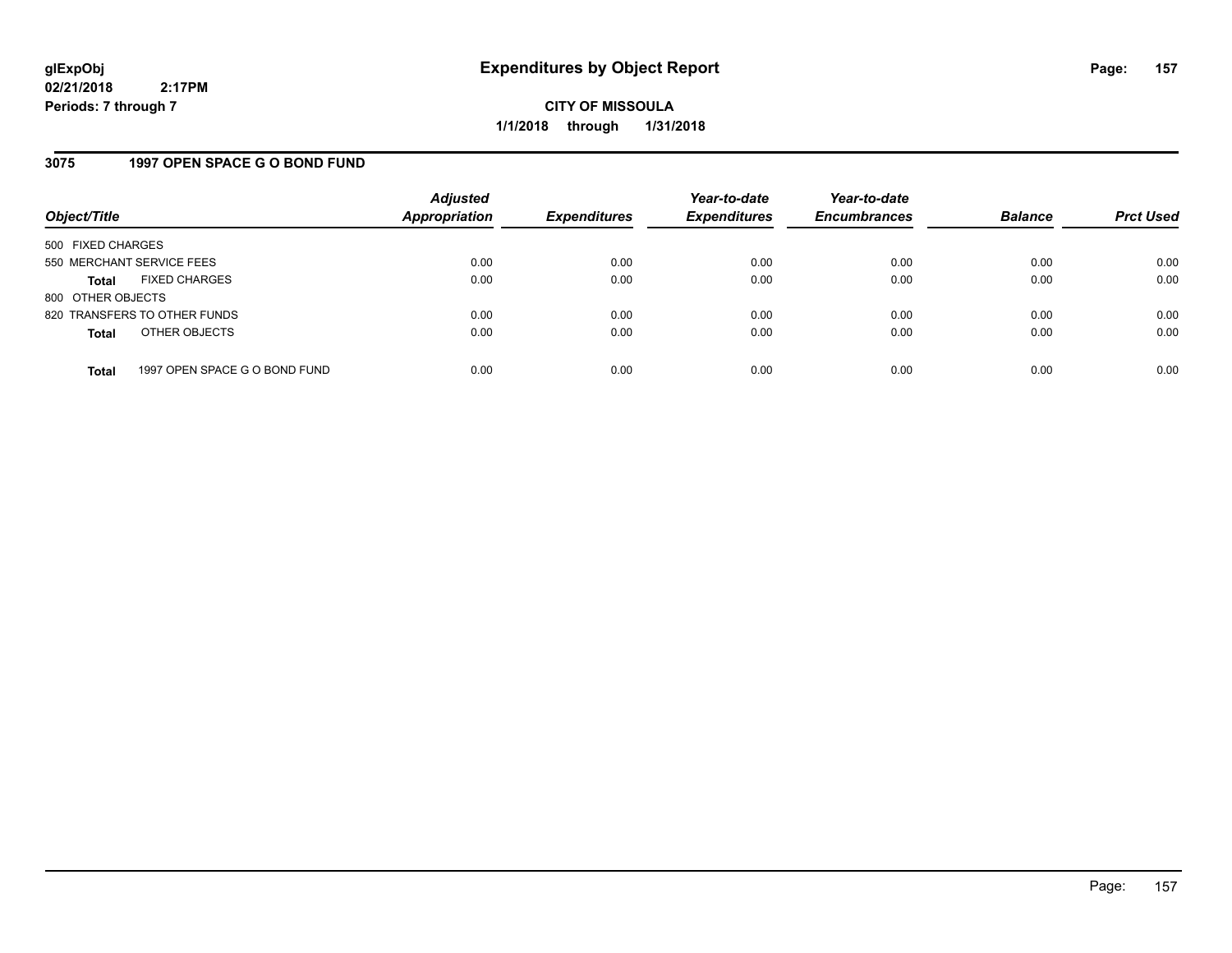### **3080 1994 FIRE EQUIP/CITY HALLS REFUND BOND F**

| Object/Title                         | <b>Adjusted</b><br>Appropriation | <b>Expenditures</b> | Year-to-date<br><b>Expenditures</b> | Year-to-date<br><b>Encumbrances</b> | <b>Balance</b> | <b>Prct Used</b> |
|--------------------------------------|----------------------------------|---------------------|-------------------------------------|-------------------------------------|----------------|------------------|
| 500 FIXED CHARGES                    |                                  |                     |                                     |                                     |                |                  |
| 550 MERCHANT SERVICE FEES            | 0.00                             | 0.00                | 0.00                                | 0.00                                | 0.00           | 0.00             |
| <b>FIXED CHARGES</b><br><b>Total</b> | 0.00                             | 0.00                | 0.00                                | 0.00                                | 0.00           | 0.00             |
| 600 DEBT SERVICE                     |                                  |                     |                                     |                                     |                |                  |
| 620 INTEREST / SERVICE FEES          | 0.00                             | 0.00                | 0.00                                | 0.00                                | 0.00           | 0.00             |
| <b>DEBT SERVICE</b><br><b>Total</b>  | 0.00                             | 0.00                | 0.00                                | 0.00                                | 0.00           | 0.00             |
| 800 OTHER OBJECTS                    |                                  |                     |                                     |                                     |                |                  |
| 820 TRANSFERS TO OTHER FUNDS         | 0.00                             | 0.00                | 0.00                                | 0.00                                | 0.00           | 0.00             |
| OTHER OBJECTS<br><b>Total</b>        | 0.00                             | 0.00                | 0.00                                | 0.00                                | 0.00           | 0.00             |
| NON-DEPARTMENTAL<br><b>Total</b>     | 0.00                             | 0.00                | 0.00                                | 0.00                                | 0.00           | 0.00             |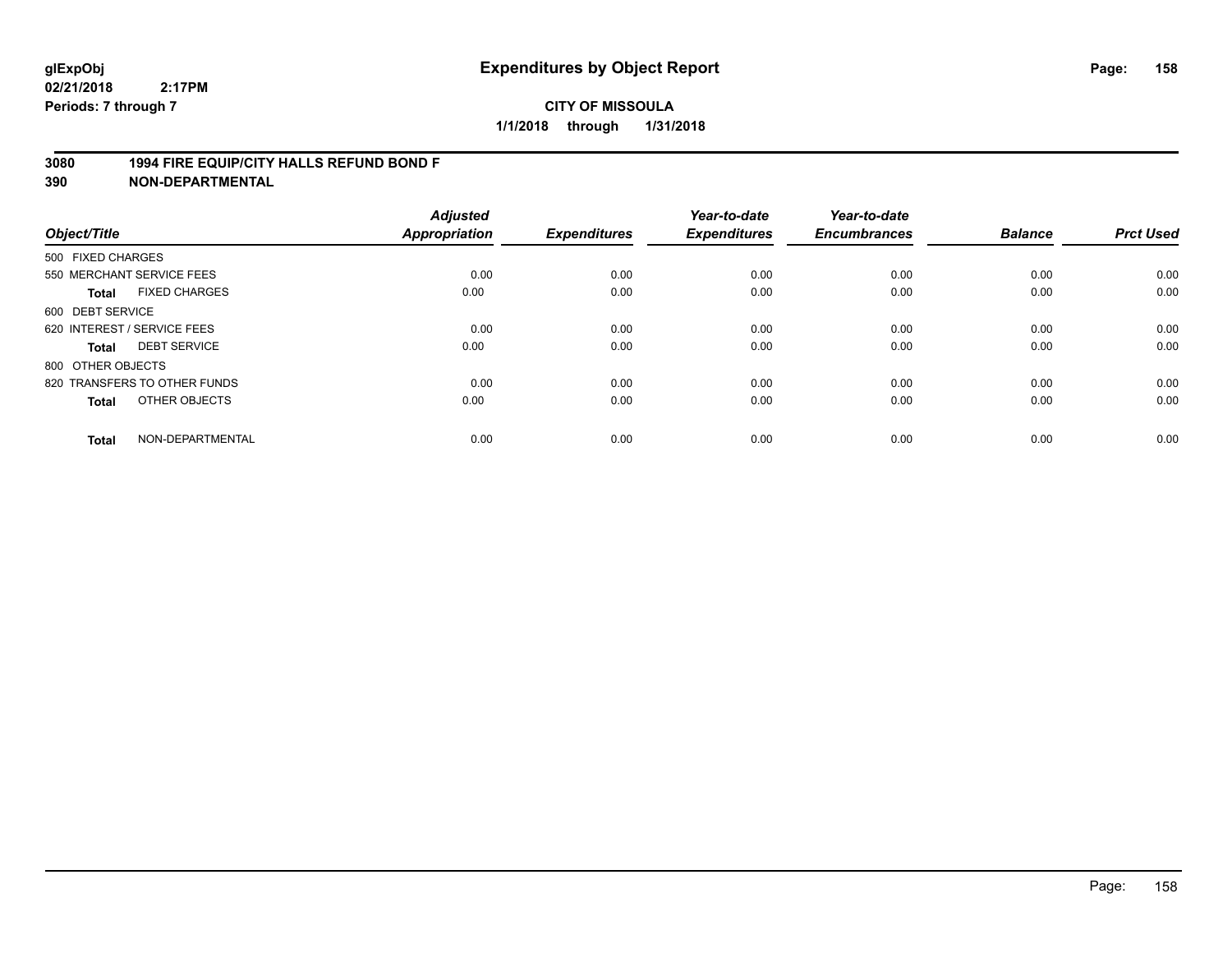**CITY OF MISSOULA 1/1/2018 through 1/31/2018**

### **3080 1994 FIRE EQUIP/CITY HALLS REFUND BOND F**

| Object/Title                |                                     | <b>Adjusted</b><br>Appropriation | <b>Expenditures</b> | Year-to-date<br><b>Expenditures</b> | Year-to-date<br><b>Encumbrances</b> | <b>Balance</b> | <b>Prct Used</b> |
|-----------------------------|-------------------------------------|----------------------------------|---------------------|-------------------------------------|-------------------------------------|----------------|------------------|
| 500 FIXED CHARGES           |                                     |                                  |                     |                                     |                                     |                |                  |
| 550 MERCHANT SERVICE FEES   |                                     | 0.00                             | 0.00                | 0.00                                | 0.00                                | 0.00           | 0.00             |
| Total                       | <b>FIXED CHARGES</b>                | 0.00                             | 0.00                | 0.00                                | 0.00                                | 0.00           | 0.00             |
| 600 DEBT SERVICE            |                                     |                                  |                     |                                     |                                     |                |                  |
| 620 INTEREST / SERVICE FEES |                                     | 0.00                             | 0.00                | 0.00                                | 0.00                                | 0.00           | 0.00             |
| Total                       | <b>DEBT SERVICE</b>                 | 0.00                             | 0.00                | 0.00                                | 0.00                                | 0.00           | 0.00             |
| 800 OTHER OBJECTS           |                                     |                                  |                     |                                     |                                     |                |                  |
|                             | 820 TRANSFERS TO OTHER FUNDS        | 0.00                             | 0.00                | 0.00                                | 0.00                                | 0.00           | 0.00             |
| <b>Total</b>                | OTHER OBJECTS                       | 0.00                             | 0.00                | 0.00                                | 0.00                                | 0.00           | 0.00             |
| <b>Total</b>                | 1994 FIRE EQUIP/CITY HALLS REFUND B | 0.00                             | 0.00                | 0.00                                | 0.00                                | 0.00           | 0.00             |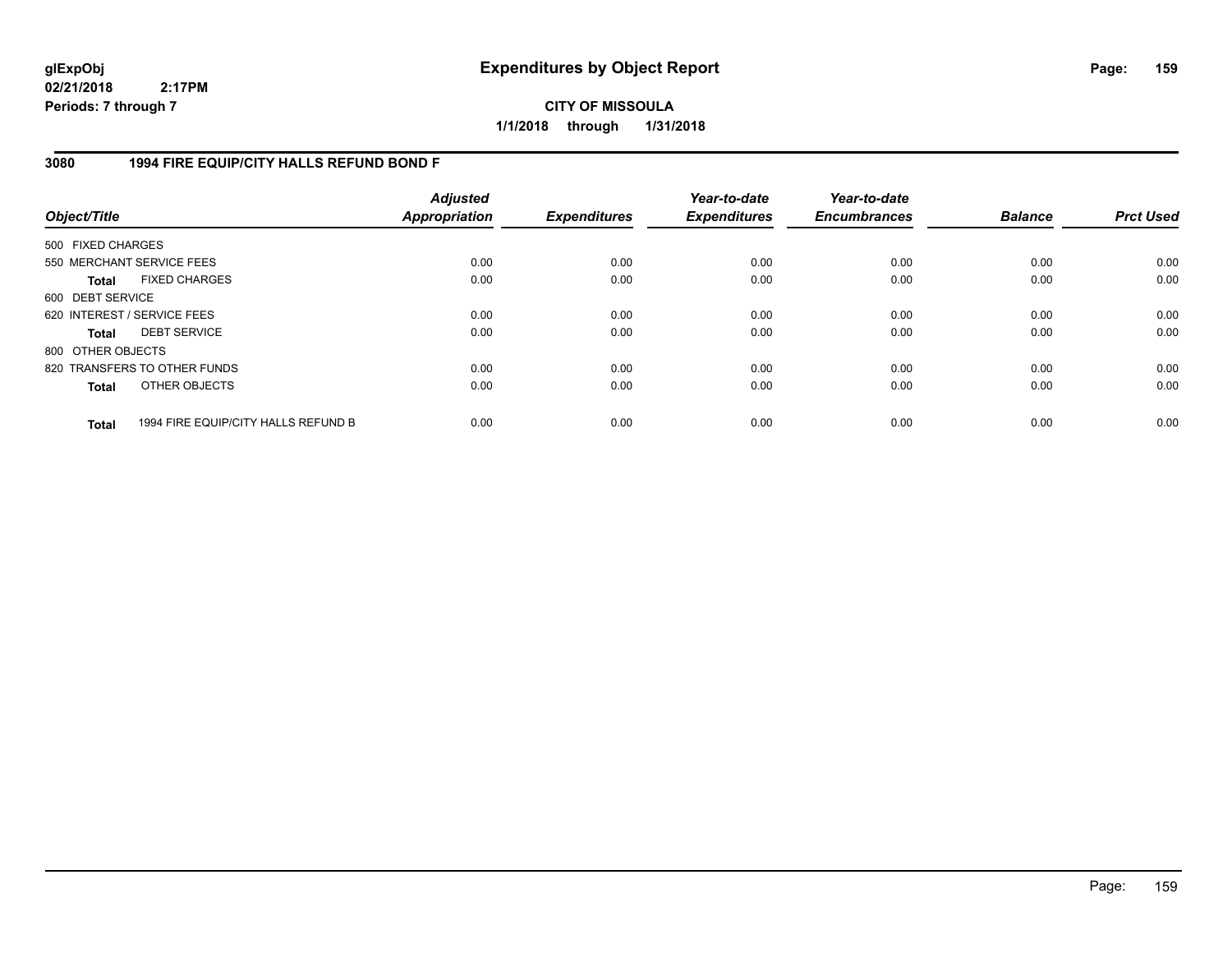#### **3085 1993 FIRE STATION G O BOND FUND**

| Object/Title                         | <b>Adjusted</b><br><b>Appropriation</b> | <b>Expenditures</b> | Year-to-date<br><b>Expenditures</b> | Year-to-date<br><b>Encumbrances</b> | <b>Balance</b> | <b>Prct Used</b> |
|--------------------------------------|-----------------------------------------|---------------------|-------------------------------------|-------------------------------------|----------------|------------------|
| 500 FIXED CHARGES                    |                                         |                     |                                     |                                     |                |                  |
| 550 MERCHANT SERVICE FEES            | 0.00                                    | 0.00                | 0.00                                | 0.00                                | 0.00           | 0.00             |
| <b>FIXED CHARGES</b><br><b>Total</b> | 0.00                                    | 0.00                | 0.00                                | 0.00                                | 0.00           | 0.00             |
| 800 OTHER OBJECTS                    |                                         |                     |                                     |                                     |                |                  |
| 820 TRANSFERS TO OTHER FUNDS         | 0.00                                    | 0.00                | 0.00                                | 0.00                                | 0.00           | 0.00             |
| OTHER OBJECTS<br><b>Total</b>        | 0.00                                    | 0.00                | 0.00                                | 0.00                                | 0.00           | 0.00             |
| NON-DEPARTMENTAL<br><b>Total</b>     | 0.00                                    | 0.00                | 0.00                                | 0.00                                | 0.00           | 0.00             |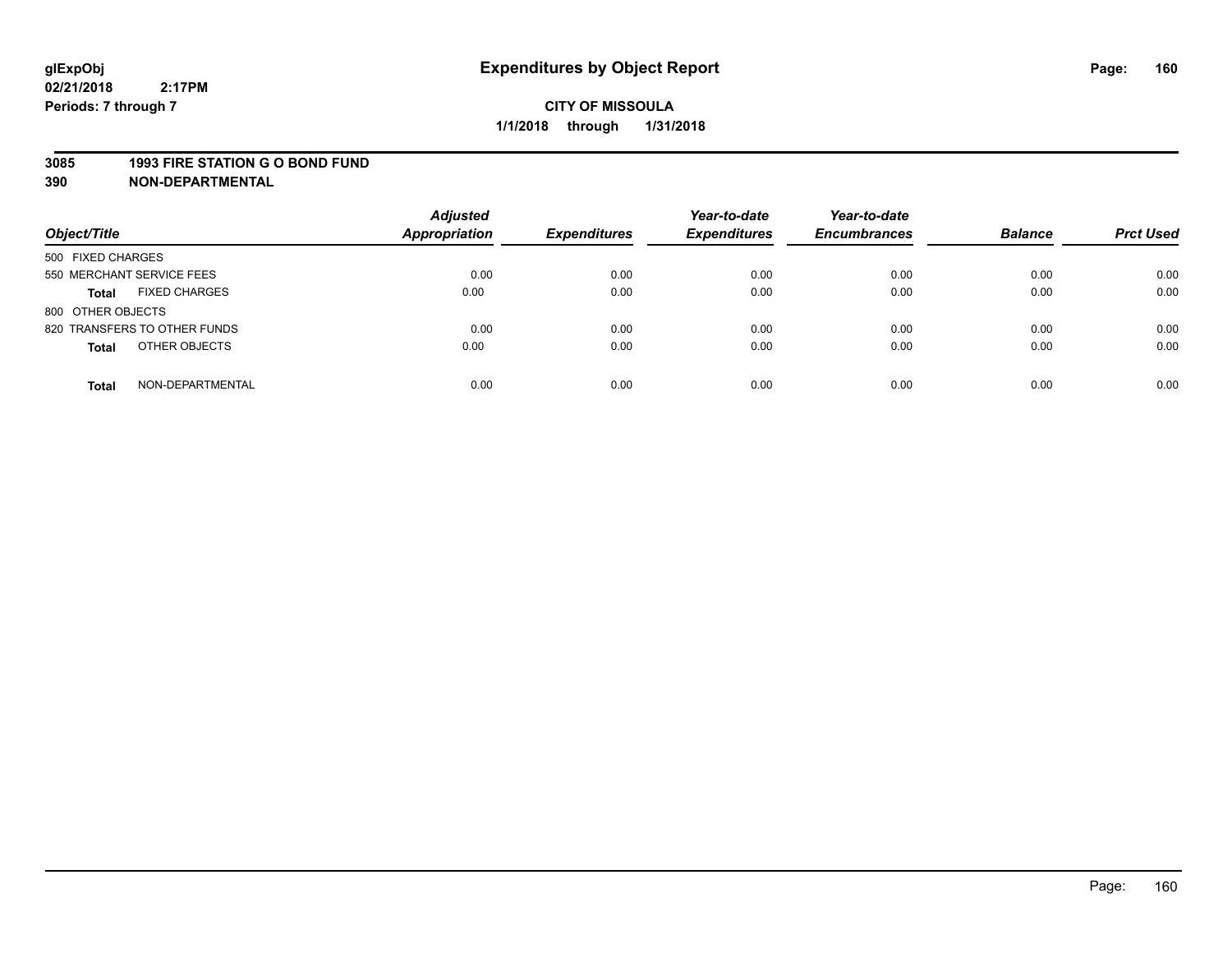**CITY OF MISSOULA 1/1/2018 through 1/31/2018**

### **3085 1993 FIRE STATION G O BOND FUND**

| Object/Title              |                                 | <b>Adjusted</b><br><b>Appropriation</b> | <b>Expenditures</b> | Year-to-date<br><b>Expenditures</b> | Year-to-date<br><b>Encumbrances</b> | <b>Balance</b> | <b>Prct Used</b> |
|---------------------------|---------------------------------|-----------------------------------------|---------------------|-------------------------------------|-------------------------------------|----------------|------------------|
| 500 FIXED CHARGES         |                                 |                                         |                     |                                     |                                     |                |                  |
| 550 MERCHANT SERVICE FEES |                                 | 0.00                                    | 0.00                | 0.00                                | 0.00                                | 0.00           | 0.00             |
| Total                     | <b>FIXED CHARGES</b>            | 0.00                                    | 0.00                | 0.00                                | 0.00                                | 0.00           | 0.00             |
| 800 OTHER OBJECTS         |                                 |                                         |                     |                                     |                                     |                |                  |
|                           | 820 TRANSFERS TO OTHER FUNDS    | 0.00                                    | 0.00                | 0.00                                | 0.00                                | 0.00           | 0.00             |
| <b>Total</b>              | OTHER OBJECTS                   | 0.00                                    | 0.00                | 0.00                                | 0.00                                | 0.00           | 0.00             |
|                           |                                 |                                         |                     |                                     |                                     |                |                  |
| <b>Total</b>              | 1993 FIRE STATION G O BOND FUND | 0.00                                    | 0.00                | 0.00                                | 0.00                                | 0.00           | 0.00             |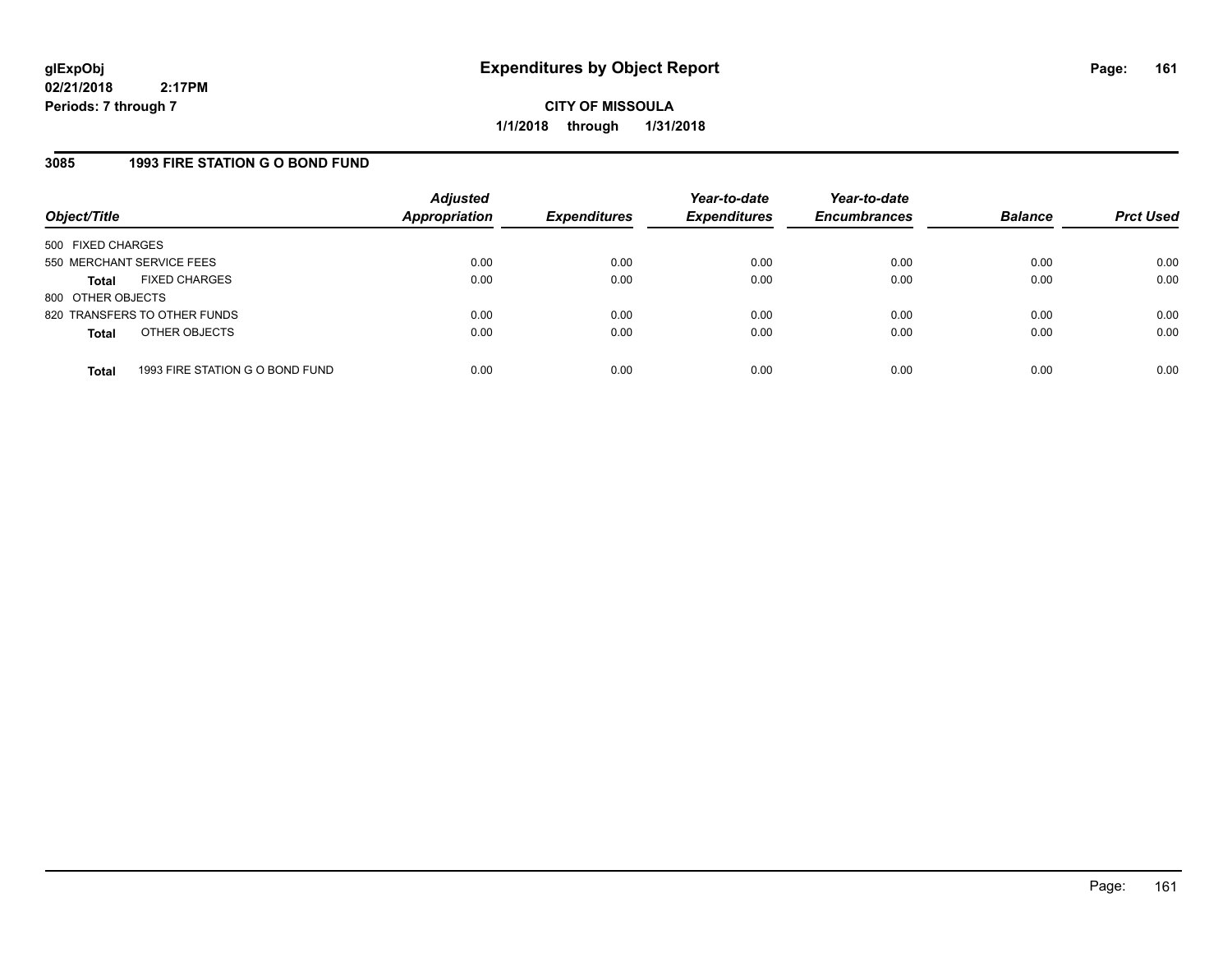### **3090 2004 AQUATICS BOND**

| Object/Title                         | <b>Adjusted</b><br><b>Appropriation</b> | <b>Expenditures</b> | Year-to-date<br><b>Expenditures</b> | Year-to-date<br><b>Encumbrances</b> | <b>Balance</b> | <b>Prct Used</b> |
|--------------------------------------|-----------------------------------------|---------------------|-------------------------------------|-------------------------------------|----------------|------------------|
| 500 FIXED CHARGES                    |                                         |                     |                                     |                                     |                |                  |
| 550 MERCHANT SERVICE FEES            | 0.00                                    | 0.00                | 0.00                                | 0.00                                | 0.00           | 0.00             |
| <b>FIXED CHARGES</b><br><b>Total</b> | 0.00                                    | 0.00                | 0.00                                | 0.00                                | 0.00           | 0.00             |
| 600 DEBT SERVICE                     |                                         |                     |                                     |                                     |                |                  |
| 610 PRINCIPAL                        | 0.00                                    | 0.00                | 0.00                                | 0.00                                | 0.00           | 0.00             |
| 620 INTEREST / SERVICE FEES          | 0.00                                    | 0.00                | 0.00                                | 0.00                                | 0.00           | 0.00             |
| <b>DEBT SERVICE</b><br><b>Total</b>  | 0.00                                    | 0.00                | 0.00                                | 0.00                                | 0.00           | 0.00             |
| 800 OTHER OBJECTS                    |                                         |                     |                                     |                                     |                |                  |
| 820 TRANSFERS TO OTHER FUNDS         | 0.00                                    | 0.00                | 0.00                                | 0.00                                | 0.00           | 0.00             |
| OTHER OBJECTS<br><b>Total</b>        | 0.00                                    | 0.00                | 0.00                                | 0.00                                | 0.00           | 0.00             |
|                                      |                                         |                     |                                     |                                     |                |                  |
| NON-DEPARTMENTAL<br><b>Total</b>     | 0.00                                    | 0.00                | 0.00                                | 0.00                                | 0.00           | 0.00             |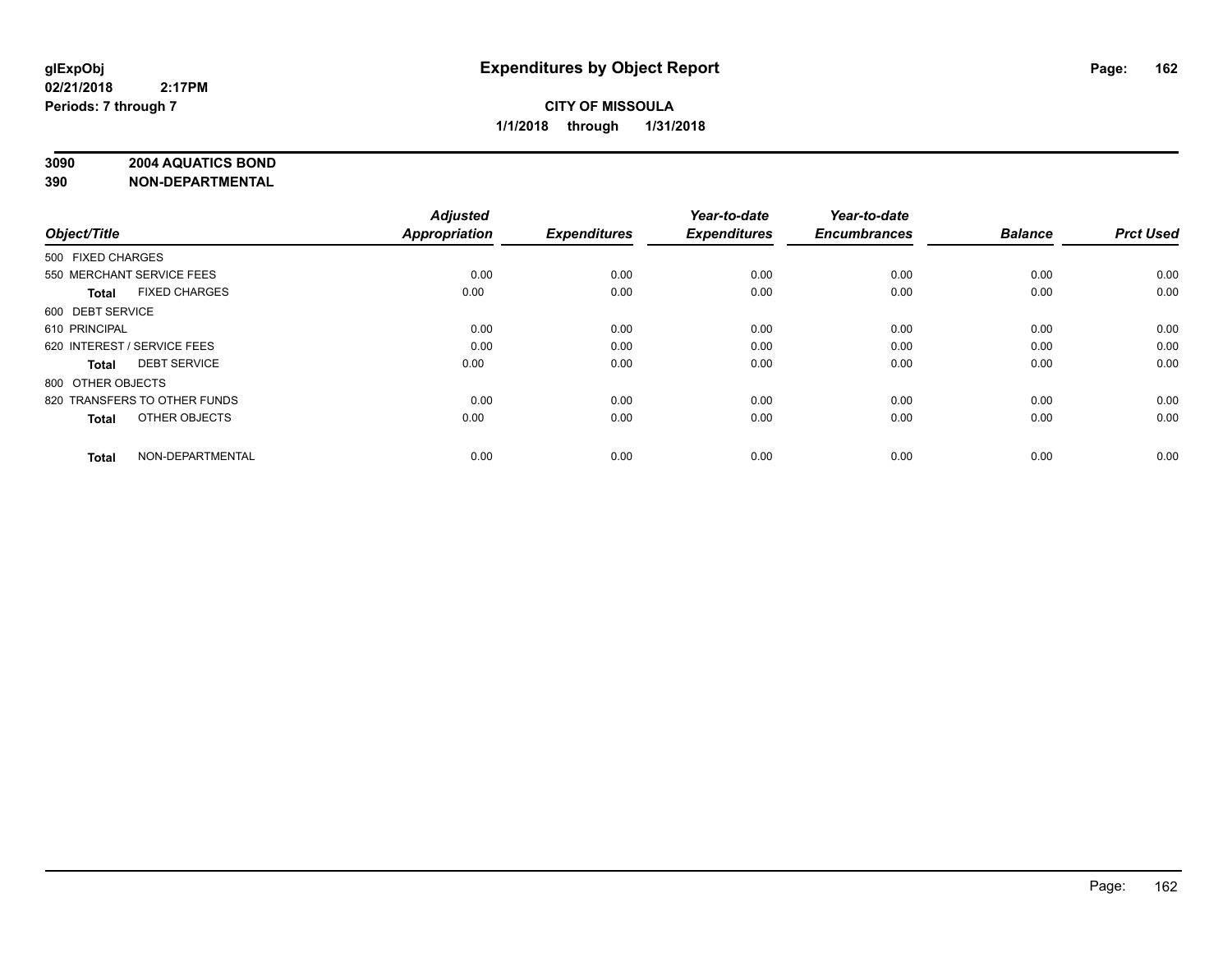**CITY OF MISSOULA 1/1/2018 through 1/31/2018**

### **3090 2004 AQUATICS BOND**

|                                      | <b>Adjusted</b>      |                     | Year-to-date        | Year-to-date        |                |                  |
|--------------------------------------|----------------------|---------------------|---------------------|---------------------|----------------|------------------|
| Object/Title                         | <b>Appropriation</b> | <b>Expenditures</b> | <b>Expenditures</b> | <b>Encumbrances</b> | <b>Balance</b> | <b>Prct Used</b> |
| 500 FIXED CHARGES                    |                      |                     |                     |                     |                |                  |
| 550 MERCHANT SERVICE FEES            | 0.00                 | 0.00                | 0.00                | 0.00                | 0.00           | 0.00             |
| <b>FIXED CHARGES</b><br><b>Total</b> | 0.00                 | 0.00                | 0.00                | 0.00                | 0.00           | 0.00             |
| 600 DEBT SERVICE                     |                      |                     |                     |                     |                |                  |
| 610 PRINCIPAL                        | 0.00                 | 0.00                | 0.00                | 0.00                | 0.00           | 0.00             |
| 620 INTEREST / SERVICE FEES          | 0.00                 | 0.00                | 0.00                | 0.00                | 0.00           | 0.00             |
| <b>DEBT SERVICE</b><br><b>Total</b>  | 0.00                 | 0.00                | 0.00                | 0.00                | 0.00           | 0.00             |
| 800 OTHER OBJECTS                    |                      |                     |                     |                     |                |                  |
| 820 TRANSFERS TO OTHER FUNDS         | 0.00                 | 0.00                | 0.00                | 0.00                | 0.00           | 0.00             |
| OTHER OBJECTS<br><b>Total</b>        | 0.00                 | 0.00                | 0.00                | 0.00                | 0.00           | 0.00             |
| 2004 AQUATICS BOND<br><b>Total</b>   | 0.00                 | 0.00                | 0.00                | 0.00                | 0.00           | 0.00             |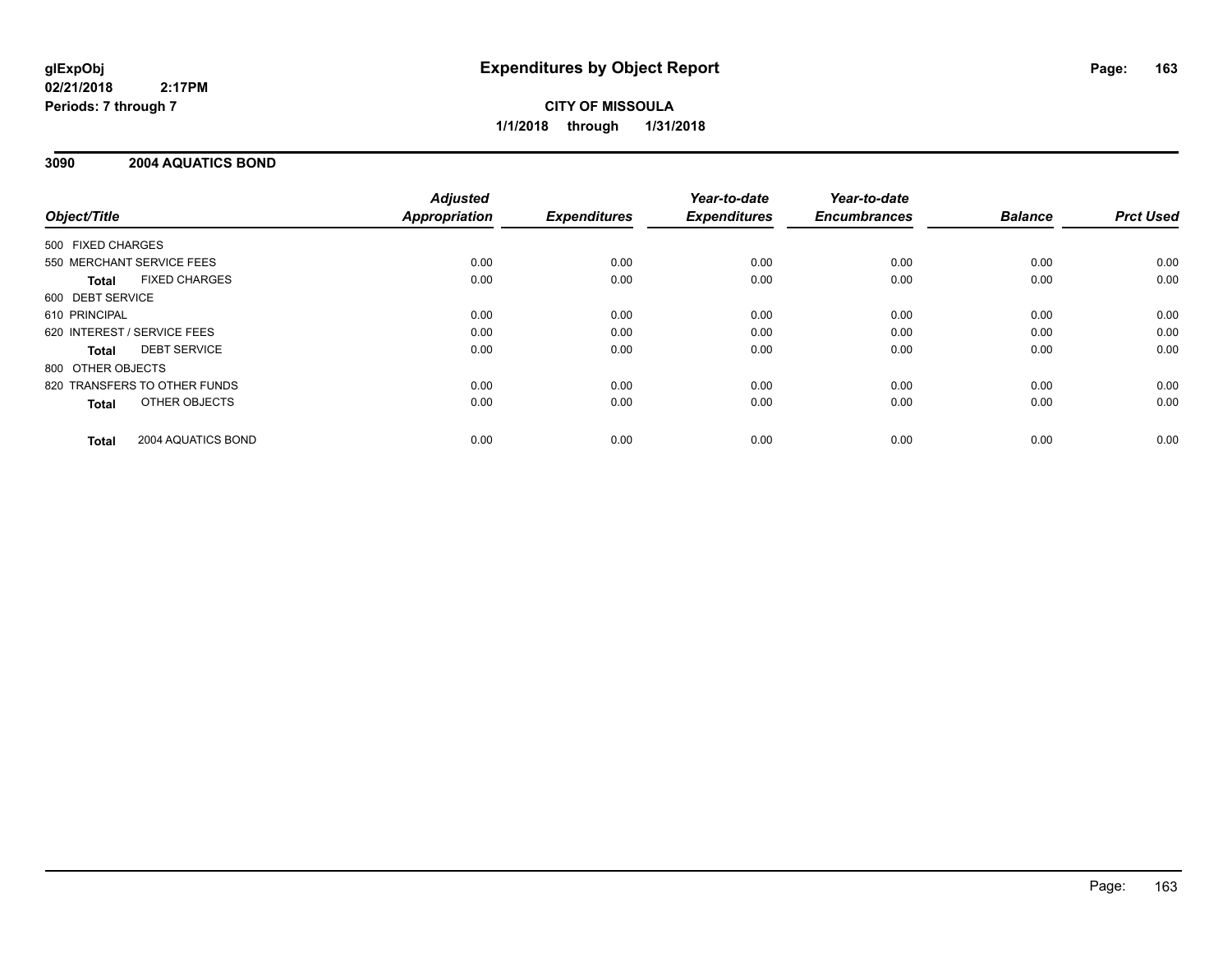### **3091 SERIES 2012A AQUATICS REFUNDING BOND**

|                                      | <b>Adjusted</b>      |                     | Year-to-date        | Year-to-date        |                |                  |
|--------------------------------------|----------------------|---------------------|---------------------|---------------------|----------------|------------------|
| Object/Title                         | <b>Appropriation</b> | <b>Expenditures</b> | <b>Expenditures</b> | <b>Encumbrances</b> | <b>Balance</b> | <b>Prct Used</b> |
| 500 FIXED CHARGES                    |                      |                     |                     |                     |                |                  |
| 550 MERCHANT SERVICE FEES            | 0.00                 | 0.00                | 0.00                | 0.00                | 0.00           | 0.00             |
| <b>FIXED CHARGES</b><br><b>Total</b> | 0.00                 | 0.00                | 0.00                | 0.00                | 0.00           | 0.00             |
| 600 DEBT SERVICE                     |                      |                     |                     |                     |                |                  |
| 610 PRINCIPAL                        | 525,000.00           | 0.00                | 0.00                | 0.00                | 525,000.00     | 0.00             |
| 620 INTEREST / SERVICE FEES          | 66.848.00            | 3,100.00            | 36,873.75           | 0.00                | 29,974.25      | 55.16            |
| <b>DEBT SERVICE</b><br><b>Total</b>  | 591,848.00           | 3,100.00            | 36,873.75           | 0.00                | 554,974.25     | 6.23             |
| 800 OTHER OBJECTS                    |                      |                     |                     |                     |                |                  |
| 820 TRANSFERS TO OTHER FUNDS         | 0.00                 | 0.00                | 0.00                | 0.00                | 0.00           | 0.00             |
| OTHER OBJECTS<br><b>Total</b>        | 0.00                 | 0.00                | 0.00                | 0.00                | 0.00           | 0.00             |
| NON-DEPARTMENTAL<br><b>Total</b>     | 591,848.00           | 3,100.00            | 36,873.75           | 0.00                | 554,974.25     | 6.23             |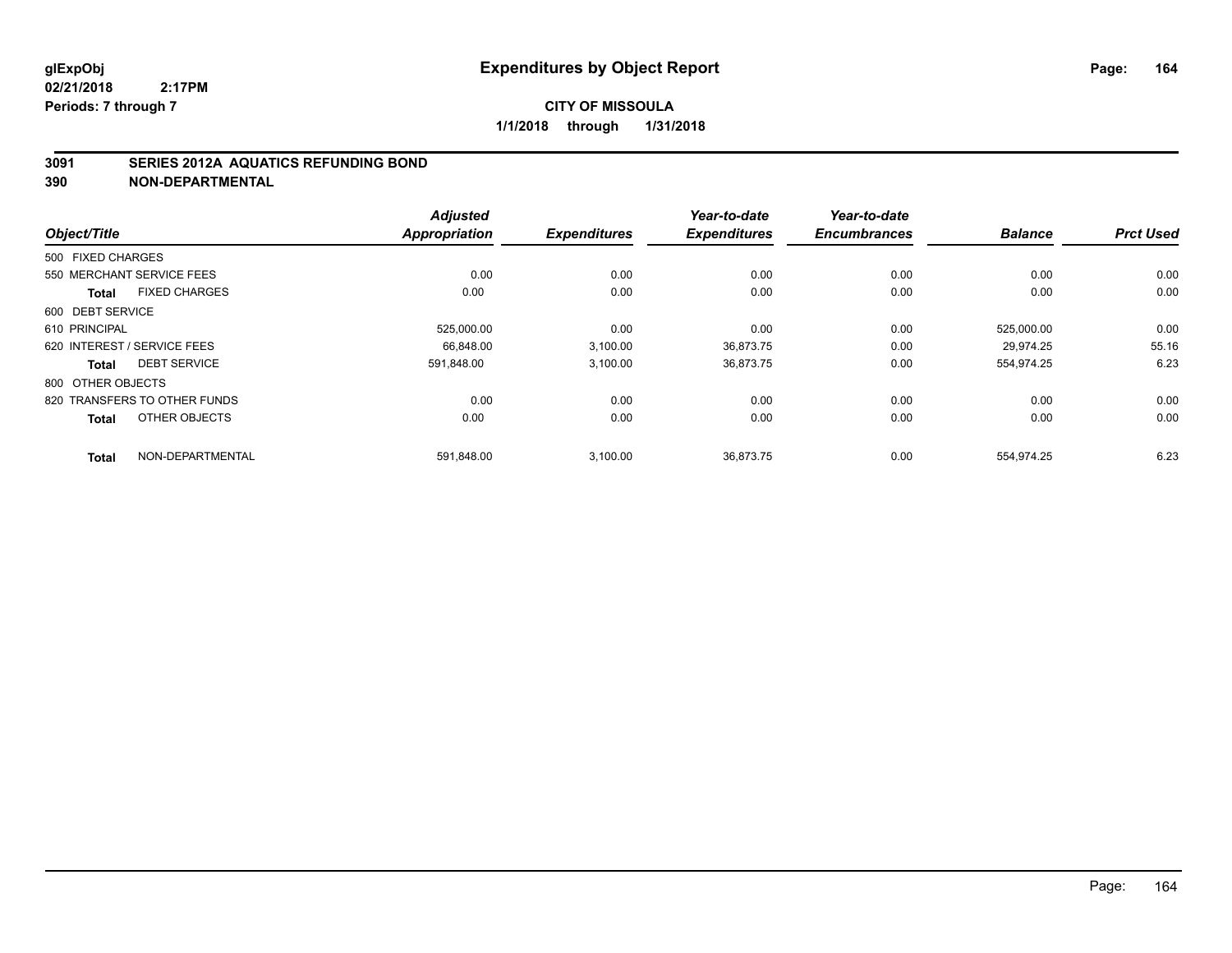**CITY OF MISSOULA 1/1/2018 through 1/31/2018**

### **3091 SERIES 2012A AQUATICS REFUNDING BOND**

|                   |                                   | <b>Adjusted</b> |                     | Year-to-date        | Year-to-date        |                |                  |
|-------------------|-----------------------------------|-----------------|---------------------|---------------------|---------------------|----------------|------------------|
| Object/Title      |                                   | Appropriation   | <b>Expenditures</b> | <b>Expenditures</b> | <b>Encumbrances</b> | <b>Balance</b> | <b>Prct Used</b> |
| 500 FIXED CHARGES |                                   |                 |                     |                     |                     |                |                  |
|                   | 550 MERCHANT SERVICE FEES         | 0.00            | 0.00                | 0.00                | 0.00                | 0.00           | 0.00             |
| <b>Total</b>      | <b>FIXED CHARGES</b>              | 0.00            | 0.00                | 0.00                | 0.00                | 0.00           | 0.00             |
| 600 DEBT SERVICE  |                                   |                 |                     |                     |                     |                |                  |
| 610 PRINCIPAL     |                                   | 525,000.00      | 0.00                | 0.00                | 0.00                | 525,000.00     | 0.00             |
|                   | 620 INTEREST / SERVICE FEES       | 66.848.00       | 3,100.00            | 36,873.75           | 0.00                | 29.974.25      | 55.16            |
| <b>Total</b>      | <b>DEBT SERVICE</b>               | 591,848.00      | 3,100.00            | 36,873.75           | 0.00                | 554,974.25     | 6.23             |
| 800 OTHER OBJECTS |                                   |                 |                     |                     |                     |                |                  |
|                   | 820 TRANSFERS TO OTHER FUNDS      | 0.00            | 0.00                | 0.00                | 0.00                | 0.00           | 0.00             |
| Total             | OTHER OBJECTS                     | 0.00            | 0.00                | 0.00                | 0.00                | 0.00           | 0.00             |
| <b>Total</b>      | SERIES 2012A AQUATICS REFUNDING B | 591.848.00      | 3.100.00            | 36.873.75           | 0.00                | 554.974.25     | 6.23             |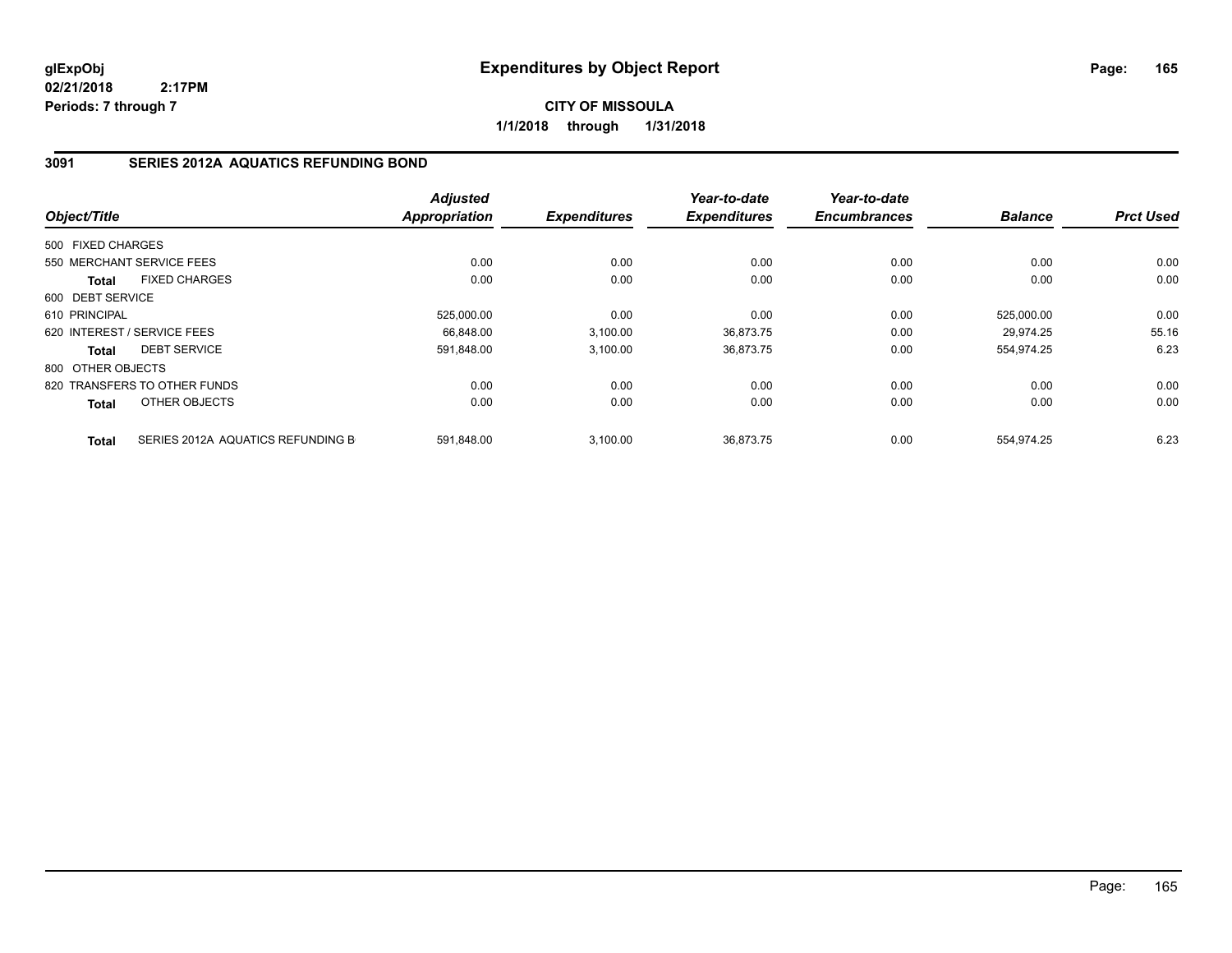#### **3092 Series 2013A GO REFUNDING BONDS**

| Object/Title                |                              | <b>Adjusted</b><br><b>Appropriation</b> | <b>Expenditures</b> | Year-to-date<br><b>Expenditures</b> | Year-to-date<br><b>Encumbrances</b> | <b>Balance</b> | <b>Prct Used</b> |
|-----------------------------|------------------------------|-----------------------------------------|---------------------|-------------------------------------|-------------------------------------|----------------|------------------|
|                             |                              |                                         |                     |                                     |                                     |                |                  |
| 500 FIXED CHARGES           |                              |                                         |                     |                                     |                                     |                |                  |
| 550 MERCHANT SERVICE FEES   |                              | 0.00                                    | 0.00                | 0.00                                | 0.00                                | 0.00           | 0.00             |
| <b>Total</b>                | <b>FIXED CHARGES</b>         | 0.00                                    | 0.00                | 0.00                                | 0.00                                | 0.00           | 0.00             |
| 600 DEBT SERVICE            |                              |                                         |                     |                                     |                                     |                |                  |
| 610 PRINCIPAL               |                              | 465,000.00                              | 0.00                | 0.00                                | 0.00                                | 465,000.00     | 0.00             |
| 620 INTEREST / SERVICE FEES |                              | 81,780.00                               | 350.00              | 41,240.00                           | 0.00                                | 40,540.00      | 50.43            |
| <b>Total</b>                | <b>DEBT SERVICE</b>          | 546,780.00                              | 350.00              | 41,240.00                           | 0.00                                | 505,540.00     | 7.54             |
| 800 OTHER OBJECTS           |                              |                                         |                     |                                     |                                     |                |                  |
|                             | 820 TRANSFERS TO OTHER FUNDS | 0.00                                    | 0.00                | 0.00                                | 0.00                                | 0.00           | 0.00             |
| <b>Total</b>                | OTHER OBJECTS                | 0.00                                    | 0.00                | 0.00                                | 0.00                                | 0.00           | 0.00             |
| <b>Total</b>                | NON-DEPARTMENTAL             | 546,780.00                              | 350.00              | 41,240.00                           | 0.00                                | 505,540.00     | 7.54             |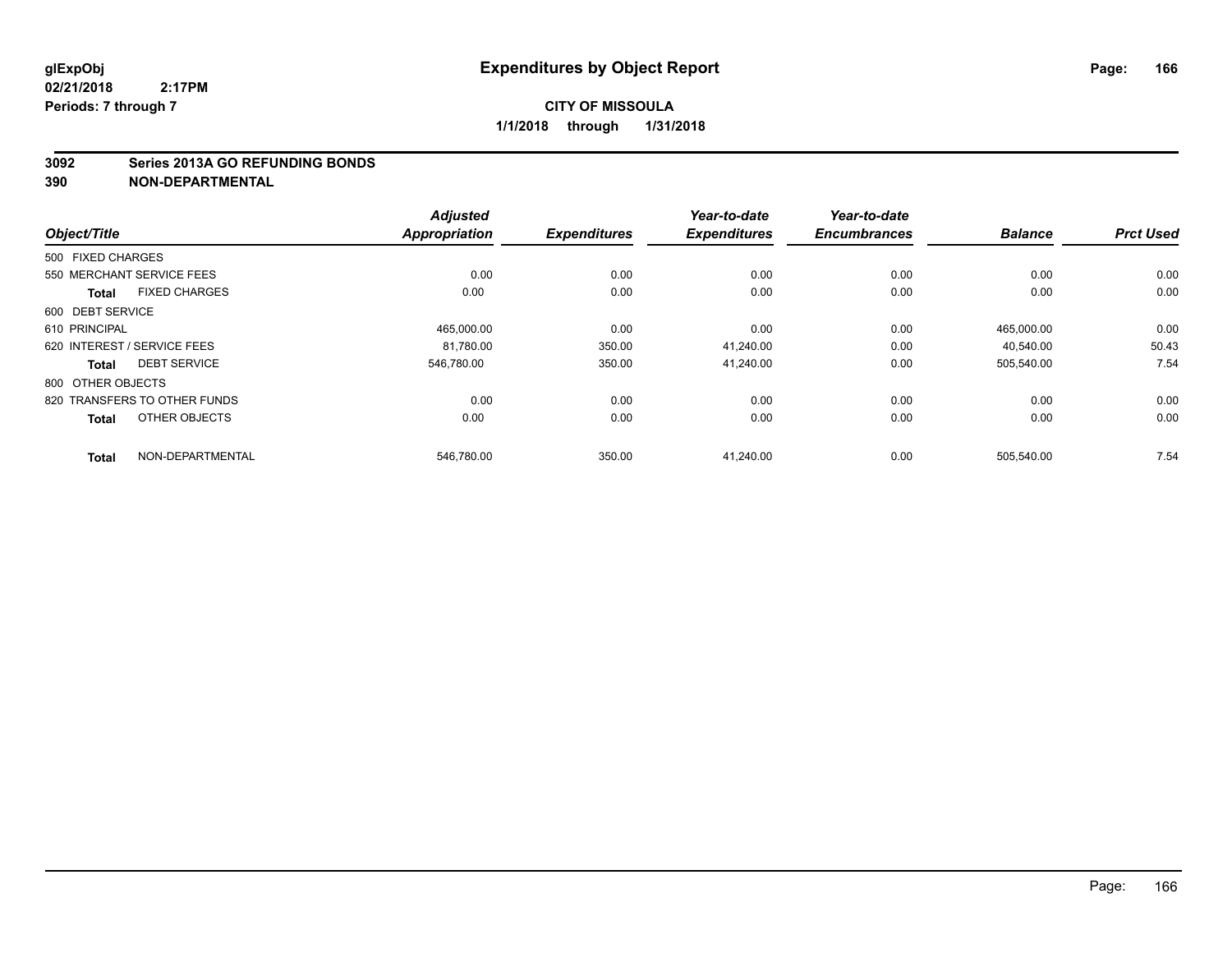**CITY OF MISSOULA 1/1/2018 through 1/31/2018**

### **3092 Series 2013A GO REFUNDING BONDS**

| Object/Title      |                                 | <b>Adjusted</b><br><b>Appropriation</b> | <b>Expenditures</b> | Year-to-date<br><b>Expenditures</b> | Year-to-date<br><b>Encumbrances</b> | <b>Balance</b> | <b>Prct Used</b> |
|-------------------|---------------------------------|-----------------------------------------|---------------------|-------------------------------------|-------------------------------------|----------------|------------------|
|                   |                                 |                                         |                     |                                     |                                     |                |                  |
| 500 FIXED CHARGES |                                 |                                         |                     |                                     |                                     |                |                  |
|                   | 550 MERCHANT SERVICE FEES       | 0.00                                    | 0.00                | 0.00                                | 0.00                                | 0.00           | 0.00             |
| <b>Total</b>      | <b>FIXED CHARGES</b>            | 0.00                                    | 0.00                | 0.00                                | 0.00                                | 0.00           | 0.00             |
| 600 DEBT SERVICE  |                                 |                                         |                     |                                     |                                     |                |                  |
| 610 PRINCIPAL     |                                 | 465.000.00                              | 0.00                | 0.00                                | 0.00                                | 465.000.00     | 0.00             |
|                   | 620 INTEREST / SERVICE FEES     | 81,780.00                               | 350.00              | 41,240.00                           | 0.00                                | 40,540.00      | 50.43            |
| Total             | <b>DEBT SERVICE</b>             | 546,780.00                              | 350.00              | 41,240.00                           | 0.00                                | 505,540.00     | 7.54             |
| 800 OTHER OBJECTS |                                 |                                         |                     |                                     |                                     |                |                  |
|                   | 820 TRANSFERS TO OTHER FUNDS    | 0.00                                    | 0.00                | 0.00                                | 0.00                                | 0.00           | 0.00             |
| Total             | OTHER OBJECTS                   | 0.00                                    | 0.00                | 0.00                                | 0.00                                | 0.00           | 0.00             |
| <b>Total</b>      | Series 2013A GO REFUNDING BONDS | 546.780.00                              | 350.00              | 41.240.00                           | 0.00                                | 505.540.00     | 7.54             |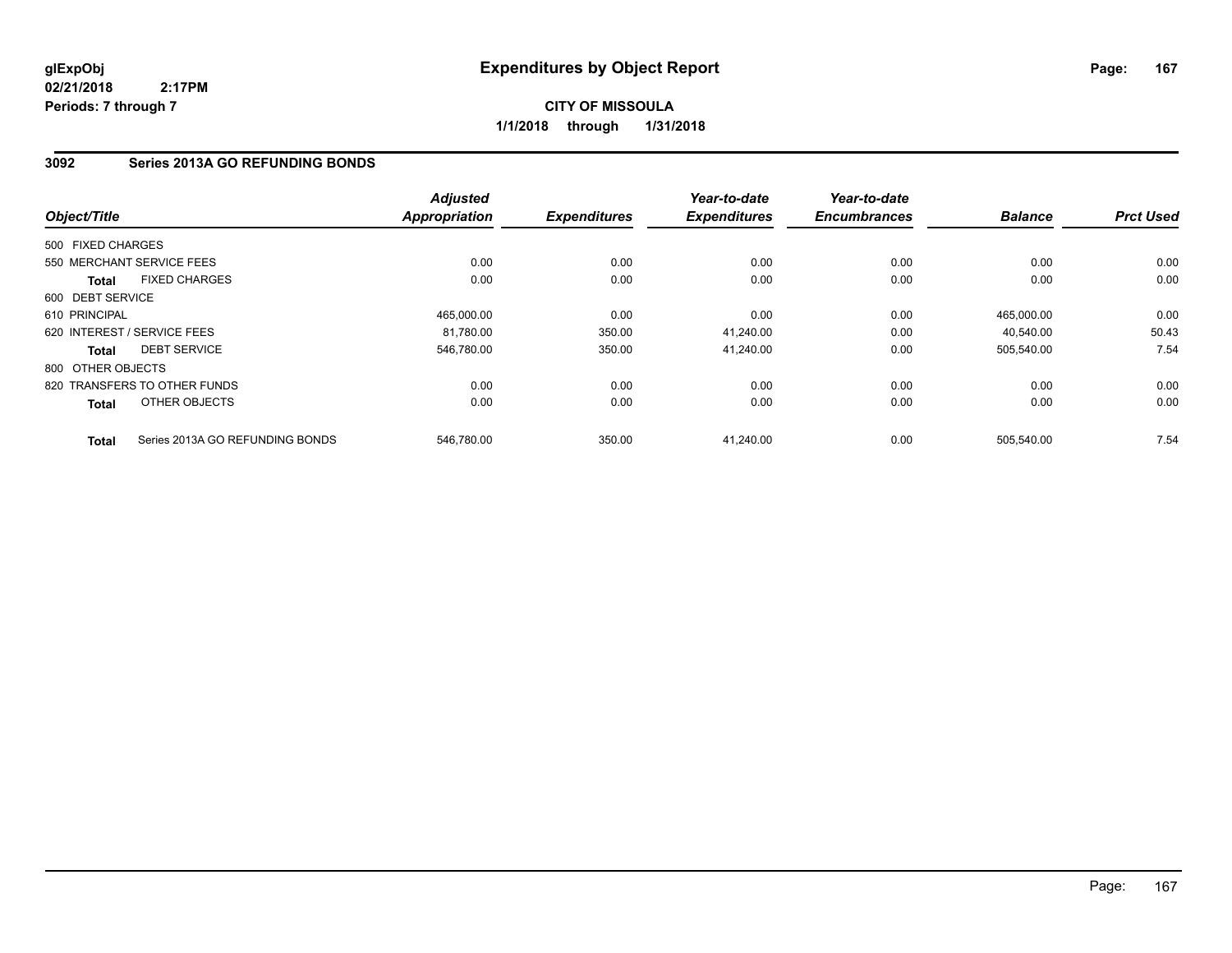#### **3095 2004 REFUNDING BONDS DEBT SERVICE**

|                                      | <b>Adjusted</b>      |                     | Year-to-date        | Year-to-date        |                |                  |
|--------------------------------------|----------------------|---------------------|---------------------|---------------------|----------------|------------------|
| Object/Title                         | <b>Appropriation</b> | <b>Expenditures</b> | <b>Expenditures</b> | <b>Encumbrances</b> | <b>Balance</b> | <b>Prct Used</b> |
| 500 FIXED CHARGES                    |                      |                     |                     |                     |                |                  |
| 550 MERCHANT SERVICE FEES            | 0.00                 | 0.00                | 0.00                | 0.00                | 0.00           | 0.00             |
| <b>FIXED CHARGES</b><br><b>Total</b> | 0.00                 | 0.00                | 0.00                | 0.00                | 0.00           | 0.00             |
| 600 DEBT SERVICE                     |                      |                     |                     |                     |                |                  |
| 610 PRINCIPAL                        | 0.00                 | 0.00                | 0.00                | 0.00                | 0.00           | 0.00             |
| 620 INTEREST / SERVICE FEES          | 0.00                 | 0.00                | 0.00                | 0.00                | 0.00           | 0.00             |
| <b>DEBT SERVICE</b><br><b>Total</b>  | 0.00                 | 0.00                | 0.00                | 0.00                | 0.00           | 0.00             |
| NON-DEPARTMENTAL<br><b>Total</b>     | 0.00                 | 0.00                | 0.00                | 0.00                | 0.00           | 0.00             |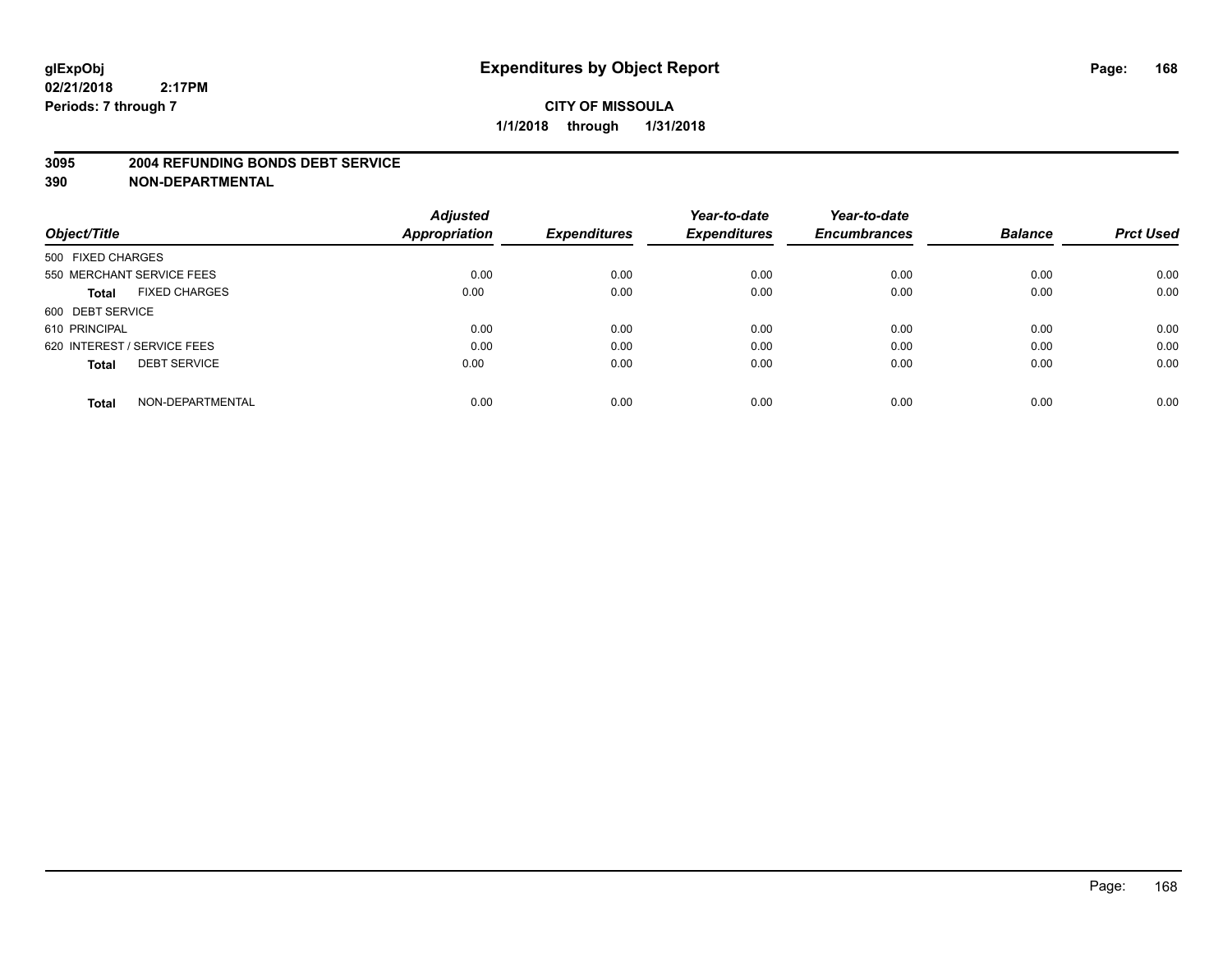**CITY OF MISSOULA 1/1/2018 through 1/31/2018**

## **3095 2004 REFUNDING BONDS DEBT SERVICE**

| Object/Title                |                                   | <b>Adjusted</b><br><b>Appropriation</b> | <b>Expenditures</b> | Year-to-date<br><b>Expenditures</b> | Year-to-date<br><b>Encumbrances</b> | <b>Balance</b> | <b>Prct Used</b> |
|-----------------------------|-----------------------------------|-----------------------------------------|---------------------|-------------------------------------|-------------------------------------|----------------|------------------|
| 500 FIXED CHARGES           |                                   |                                         |                     |                                     |                                     |                |                  |
| 550 MERCHANT SERVICE FEES   |                                   | 0.00                                    | 0.00                | 0.00                                | 0.00                                | 0.00           | 0.00             |
| <b>Total</b>                | <b>FIXED CHARGES</b>              | 0.00                                    | 0.00                | 0.00                                | 0.00                                | 0.00           | 0.00             |
| 600 DEBT SERVICE            |                                   |                                         |                     |                                     |                                     |                |                  |
| 610 PRINCIPAL               |                                   | 0.00                                    | 0.00                | 0.00                                | 0.00                                | 0.00           | 0.00             |
| 620 INTEREST / SERVICE FEES |                                   | 0.00                                    | 0.00                | 0.00                                | 0.00                                | 0.00           | 0.00             |
| <b>Total</b>                | <b>DEBT SERVICE</b>               | 0.00                                    | 0.00                | 0.00                                | 0.00                                | 0.00           | 0.00             |
| <b>Total</b>                | 2004 REFUNDING BONDS DEBT SERVICE | 0.00                                    | 0.00                | 0.00                                | 0.00                                | 0.00           | 0.00             |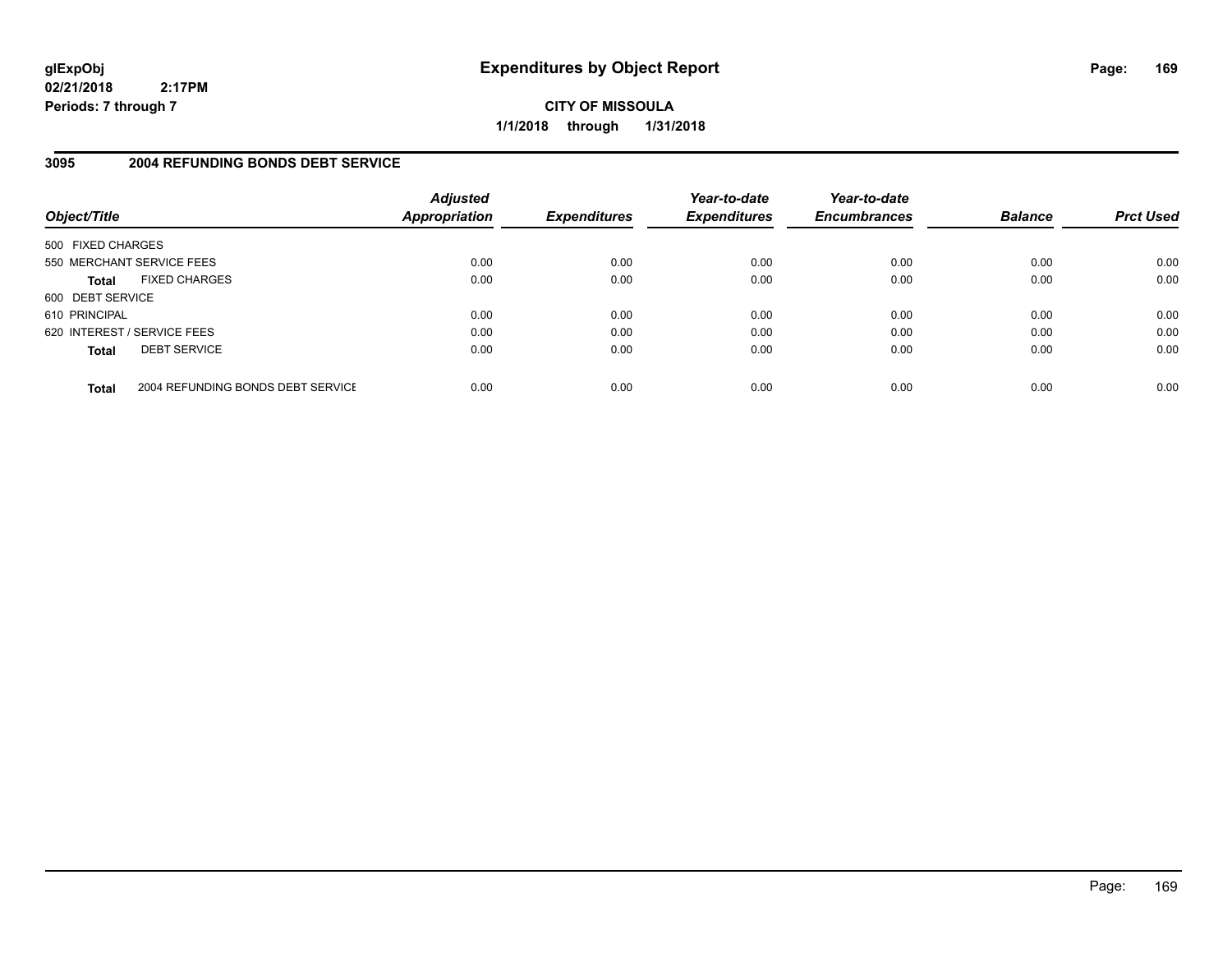#### **3096 NEW FIRE STATION GO BOND**

**390 NON-DEPARTMENTAL**

**02/21/2018**

| Object/Title                         | <b>Adjusted</b><br><b>Appropriation</b> | <b>Expenditures</b> | Year-to-date<br><b>Expenditures</b> | Year-to-date<br><b>Encumbrances</b> | <b>Balance</b> | <b>Prct Used</b> |
|--------------------------------------|-----------------------------------------|---------------------|-------------------------------------|-------------------------------------|----------------|------------------|
| 500 FIXED CHARGES                    |                                         |                     |                                     |                                     |                |                  |
| 550 MERCHANT SERVICE FEES            | 0.00                                    | 0.00                | 0.00                                | 0.00                                | 0.00           | 0.00             |
| <b>FIXED CHARGES</b><br><b>Total</b> | 0.00                                    | 0.00                | 0.00                                | 0.00                                | 0.00           | 0.00             |
| 600 DEBT SERVICE                     |                                         |                     |                                     |                                     |                |                  |
| 610 PRINCIPAL                        | 0.00                                    | 0.00                | 0.00                                | 0.00                                | 0.00           | 0.00             |
| 620 INTEREST / SERVICE FEES          | 0.00                                    | 0.00                | 0.00                                | 0.00                                | 0.00           | 0.00             |
| <b>DEBT SERVICE</b><br><b>Total</b>  | 0.00                                    | 0.00                | 0.00                                | 0.00                                | 0.00           | 0.00             |
| 800 OTHER OBJECTS                    |                                         |                     |                                     |                                     |                |                  |
| 820 TRANSFERS TO OTHER FUNDS         | 0.00                                    | 0.00                | 0.00                                | 0.00                                | 0.00           | 0.00             |
| OTHER OBJECTS<br><b>Total</b>        | 0.00                                    | 0.00                | 0.00                                | 0.00                                | 0.00           | 0.00             |
|                                      |                                         |                     |                                     |                                     |                |                  |
| NON-DEPARTMENTAL<br><b>Total</b>     | 0.00                                    | 0.00                | 0.00                                | 0.00                                | 0.00           | 0.00             |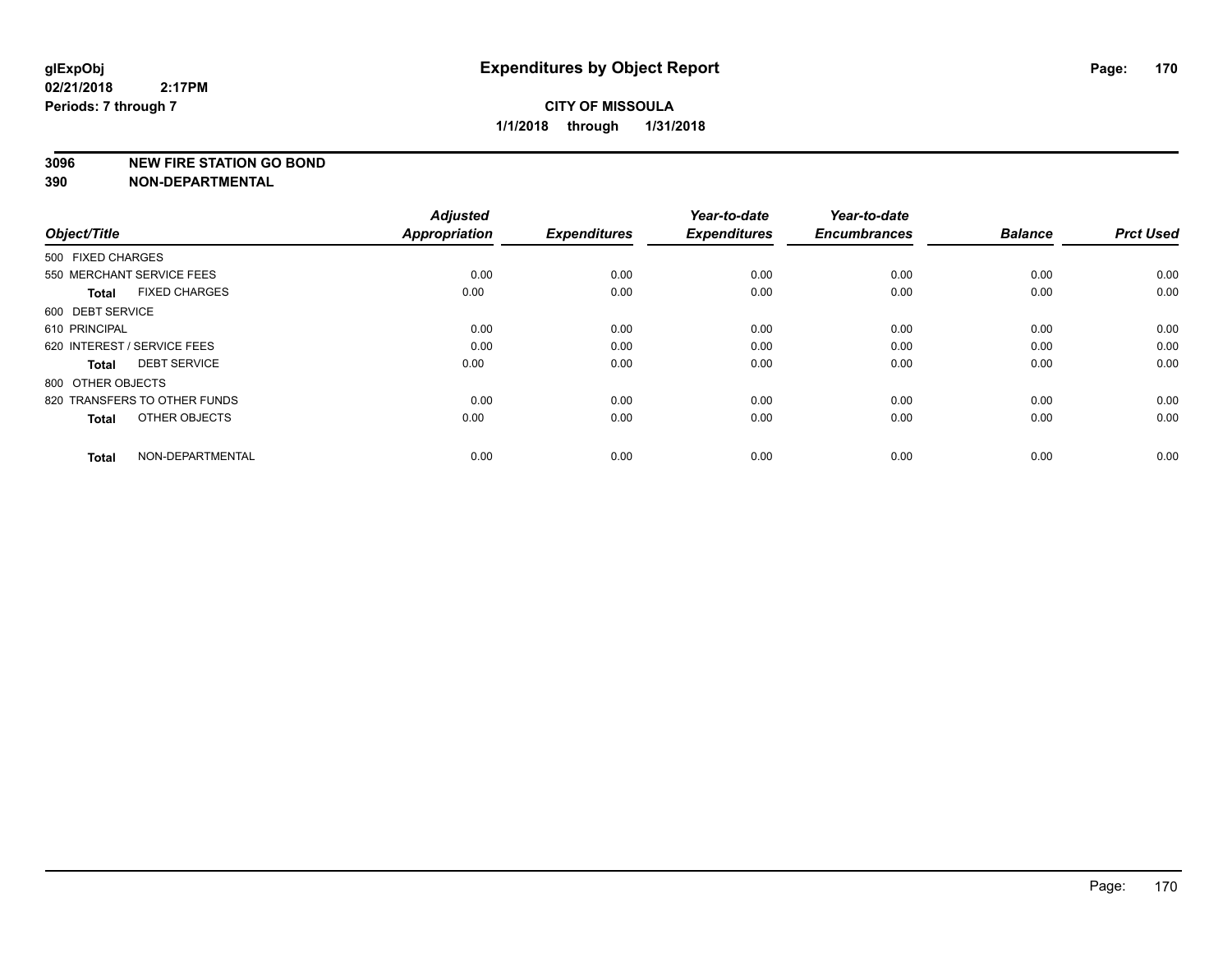## **3096 NEW FIRE STATION GO BOND**

| Object/Title      |                              | <b>Adjusted</b><br>Appropriation | <b>Expenditures</b> | Year-to-date<br><b>Expenditures</b> | Year-to-date<br><b>Encumbrances</b> | <b>Balance</b> | <b>Prct Used</b> |
|-------------------|------------------------------|----------------------------------|---------------------|-------------------------------------|-------------------------------------|----------------|------------------|
| 500 FIXED CHARGES |                              |                                  |                     |                                     |                                     |                |                  |
|                   | 550 MERCHANT SERVICE FEES    | 0.00                             | 0.00                | 0.00                                | 0.00                                | 0.00           | 0.00             |
| <b>Total</b>      | <b>FIXED CHARGES</b>         | 0.00                             | 0.00                | 0.00                                | 0.00                                | 0.00           | 0.00             |
| 600 DEBT SERVICE  |                              |                                  |                     |                                     |                                     |                |                  |
| 610 PRINCIPAL     |                              | 0.00                             | 0.00                | 0.00                                | 0.00                                | 0.00           | 0.00             |
|                   | 620 INTEREST / SERVICE FEES  | 0.00                             | 0.00                | 0.00                                | 0.00                                | 0.00           | 0.00             |
| Total             | <b>DEBT SERVICE</b>          | 0.00                             | 0.00                | 0.00                                | 0.00                                | 0.00           | 0.00             |
| 800 OTHER OBJECTS |                              |                                  |                     |                                     |                                     |                |                  |
|                   | 820 TRANSFERS TO OTHER FUNDS | 0.00                             | 0.00                | 0.00                                | 0.00                                | 0.00           | 0.00             |
| <b>Total</b>      | OTHER OBJECTS                | 0.00                             | 0.00                | 0.00                                | 0.00                                | 0.00           | 0.00             |
| <b>Total</b>      | NEW FIRE STATION GO BOND     | 0.00                             | 0.00                | 0.00                                | 0.00                                | 0.00           | 0.00             |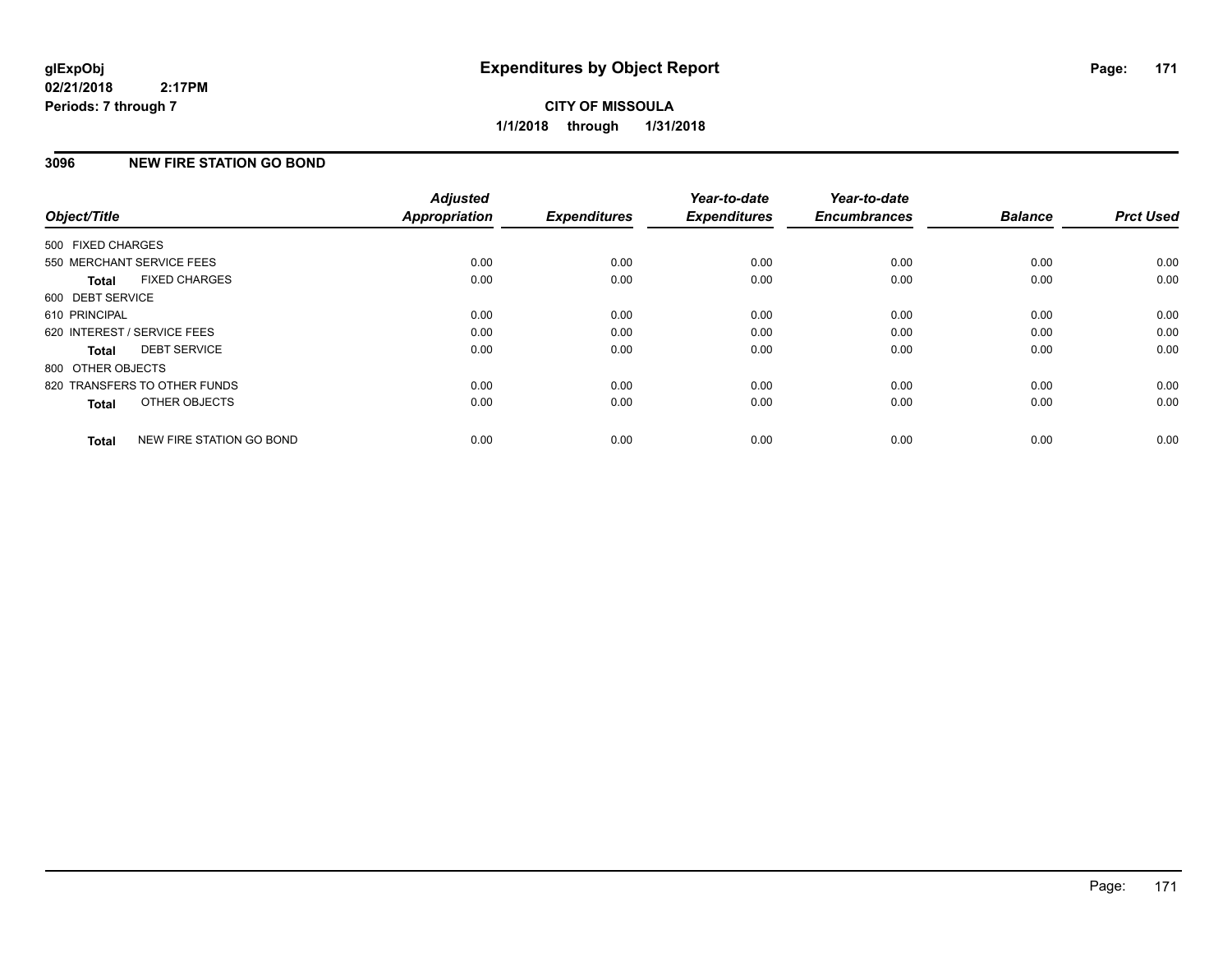**3097 2007 REFUNDING BONDS**

| Object/Title                         | <b>Adjusted</b><br><b>Appropriation</b> | <b>Expenditures</b> | Year-to-date<br><b>Expenditures</b> | Year-to-date<br><b>Encumbrances</b> | <b>Balance</b> | <b>Prct Used</b> |
|--------------------------------------|-----------------------------------------|---------------------|-------------------------------------|-------------------------------------|----------------|------------------|
| 500 FIXED CHARGES                    |                                         |                     |                                     |                                     |                |                  |
| 500 FIXED CHARGES                    | 0.00                                    | 0.00                | 0.00                                | 0.00                                | 0.00           | 0.00             |
| 550 MERCHANT SERVICE FEES            | 0.00                                    | 0.00                | 0.00                                | 0.00                                | 0.00           | 0.00             |
| <b>FIXED CHARGES</b><br><b>Total</b> | 0.00                                    | 0.00                | 0.00                                | 0.00                                | 0.00           | 0.00             |
| 600 DEBT SERVICE                     |                                         |                     |                                     |                                     |                |                  |
| 610 PRINCIPAL                        | 0.00                                    | 0.00                | 0.00                                | 0.00                                | 0.00           | 0.00             |
| 620 INTEREST / SERVICE FEES          | 0.00                                    | 0.00                | 0.00                                | 0.00                                | 0.00           | 0.00             |
| <b>DEBT SERVICE</b><br><b>Total</b>  | 0.00                                    | 0.00                | 0.00                                | 0.00                                | 0.00           | 0.00             |
| NON-DEPARTMENTAL<br><b>Total</b>     | 0.00                                    | 0.00                | 0.00                                | 0.00                                | 0.00           | 0.00             |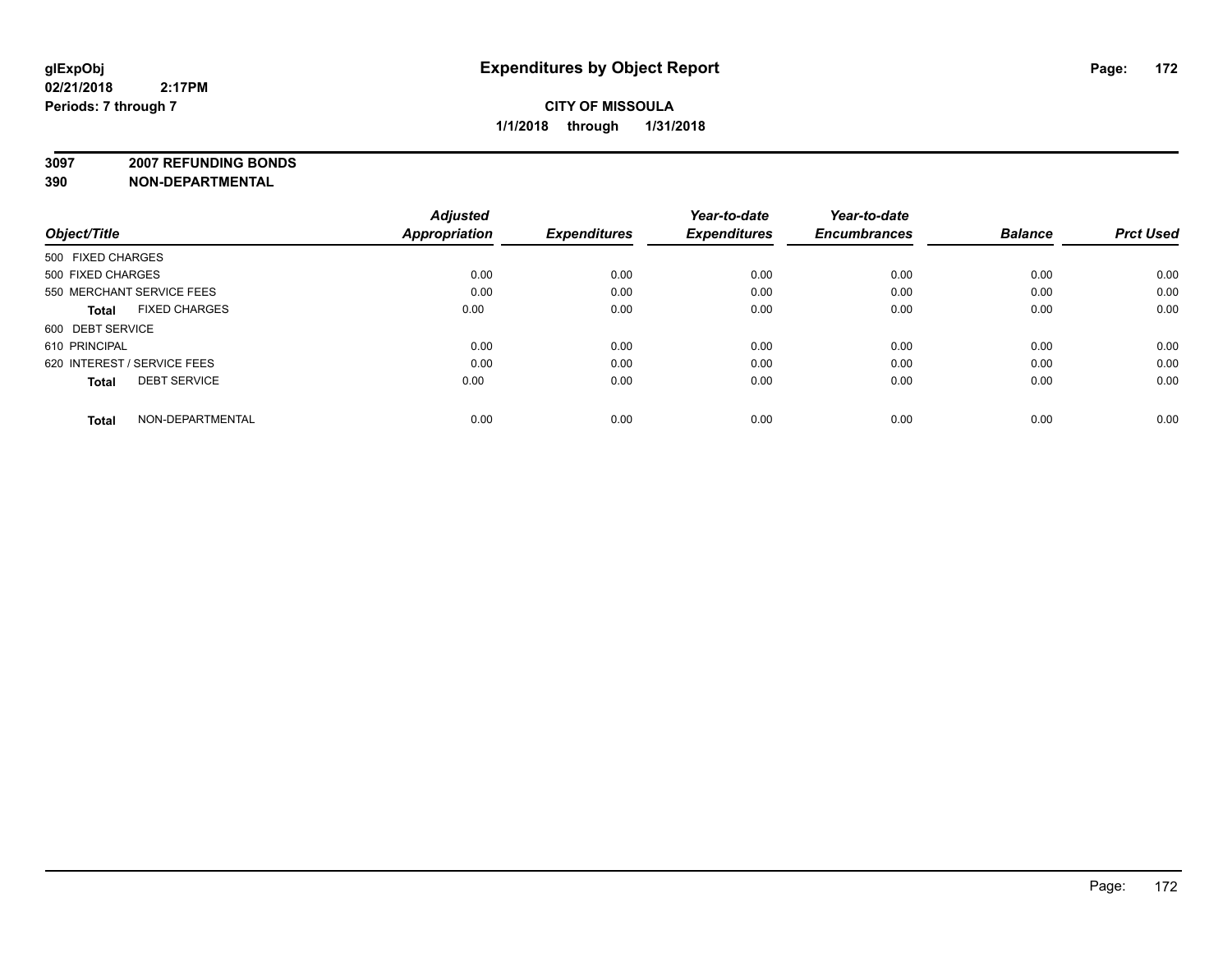**CITY OF MISSOULA 1/1/2018 through 1/31/2018**

### **3097 2007 REFUNDING BONDS**

| Object/Title                |                      | <b>Adjusted</b><br><b>Appropriation</b> | <b>Expenditures</b> | Year-to-date<br><b>Expenditures</b> | Year-to-date<br><b>Encumbrances</b> | <b>Balance</b> | <b>Prct Used</b> |
|-----------------------------|----------------------|-----------------------------------------|---------------------|-------------------------------------|-------------------------------------|----------------|------------------|
| 500 FIXED CHARGES           |                      |                                         |                     |                                     |                                     |                |                  |
| 500 FIXED CHARGES           |                      | 0.00                                    | 0.00                | 0.00                                | 0.00                                | 0.00           | 0.00             |
| 550 MERCHANT SERVICE FEES   |                      | 0.00                                    | 0.00                | 0.00                                | 0.00                                | 0.00           | 0.00             |
| <b>Total</b>                | <b>FIXED CHARGES</b> | 0.00                                    | 0.00                | 0.00                                | 0.00                                | 0.00           | 0.00             |
| 600 DEBT SERVICE            |                      |                                         |                     |                                     |                                     |                |                  |
| 610 PRINCIPAL               |                      | 0.00                                    | 0.00                | 0.00                                | 0.00                                | 0.00           | 0.00             |
| 620 INTEREST / SERVICE FEES |                      | 0.00                                    | 0.00                | 0.00                                | 0.00                                | 0.00           | 0.00             |
| <b>Total</b>                | <b>DEBT SERVICE</b>  | 0.00                                    | 0.00                | 0.00                                | 0.00                                | 0.00           | 0.00             |
| <b>Total</b>                | 2007 REFUNDING BONDS | 0.00                                    | 0.00                | 0.00                                | 0.00                                | 0.00           | 0.00             |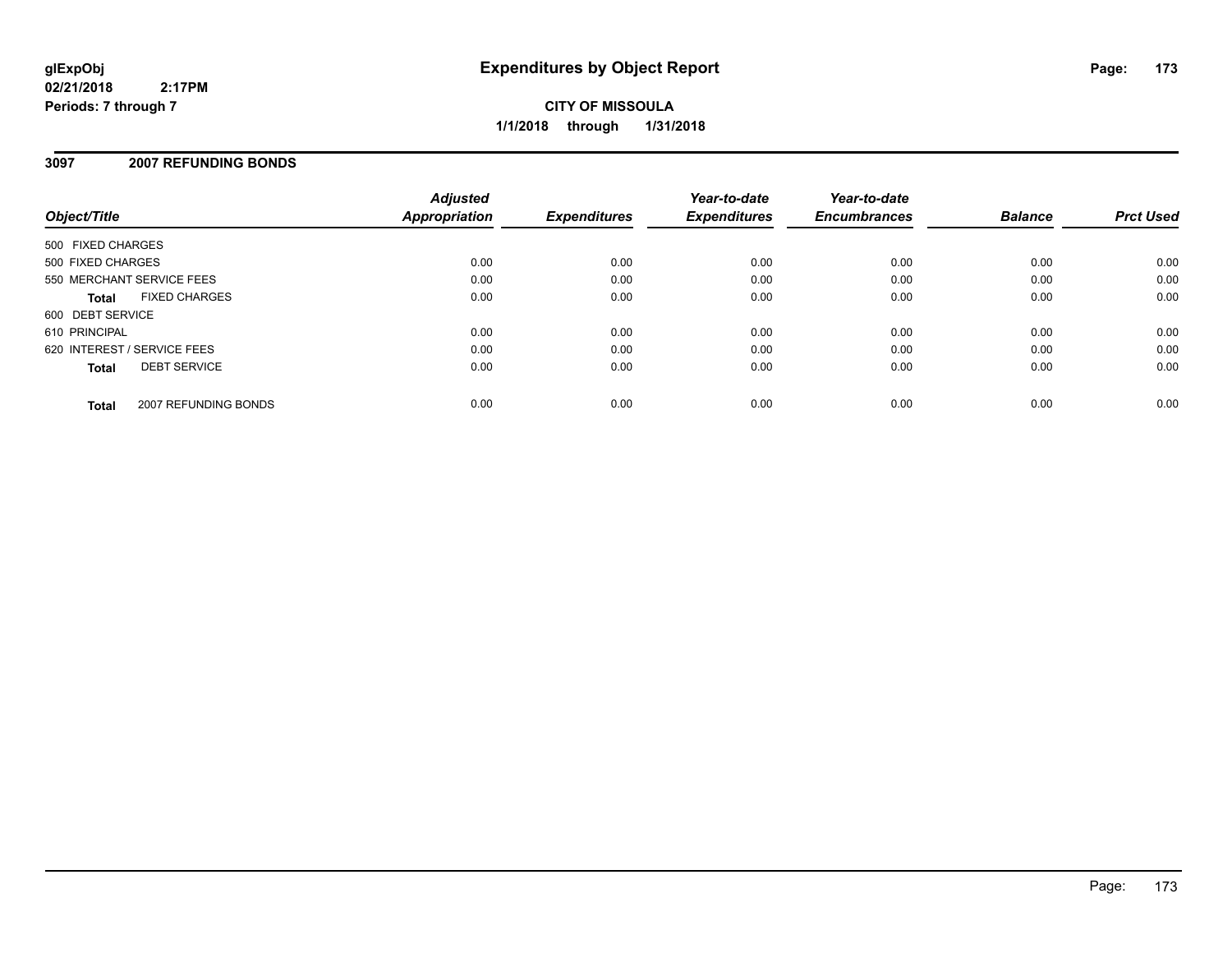#### **3100 SIDEWALK & CURB WARRANTS FUND**

| Object/Title                         | <b>Adjusted</b><br><b>Appropriation</b> | <b>Expenditures</b> | Year-to-date<br><b>Expenditures</b> | Year-to-date<br><b>Encumbrances</b> | <b>Balance</b> | <b>Prct Used</b> |
|--------------------------------------|-----------------------------------------|---------------------|-------------------------------------|-------------------------------------|----------------|------------------|
| 500 FIXED CHARGES                    |                                         |                     |                                     |                                     |                |                  |
| 550 MERCHANT SERVICE FEES            | 0.00                                    | 0.00                | 0.00                                | 0.00                                | 0.00           | 0.00             |
| <b>FIXED CHARGES</b><br><b>Total</b> | 0.00                                    | 0.00                | 0.00                                | 0.00                                | 0.00           | 0.00             |
| 600 DEBT SERVICE                     |                                         |                     |                                     |                                     |                |                  |
| 610 PRINCIPAL                        | 0.00                                    | 0.00                | 0.00                                | 0.00                                | 0.00           | 0.00             |
| 620 INTEREST / SERVICE FEES          | 0.00                                    | 0.00                | 0.00                                | 0.00                                | 0.00           | 0.00             |
| <b>DEBT SERVICE</b><br><b>Total</b>  | 0.00                                    | 0.00                | 0.00                                | 0.00                                | 0.00           | 0.00             |
| 800 OTHER OBJECTS                    |                                         |                     |                                     |                                     |                |                  |
| 820 TRANSFERS TO OTHER FUNDS         | 0.00                                    | 0.00                | 0.00                                | 0.00                                | 0.00           | 0.00             |
| OTHER OBJECTS<br><b>Total</b>        | 0.00                                    | 0.00                | 0.00                                | 0.00                                | 0.00           | 0.00             |
|                                      |                                         |                     |                                     |                                     |                |                  |
| NON-DEPARTMENTAL<br><b>Total</b>     | 0.00                                    | 0.00                | 0.00                                | 0.00                                | 0.00           | 0.00             |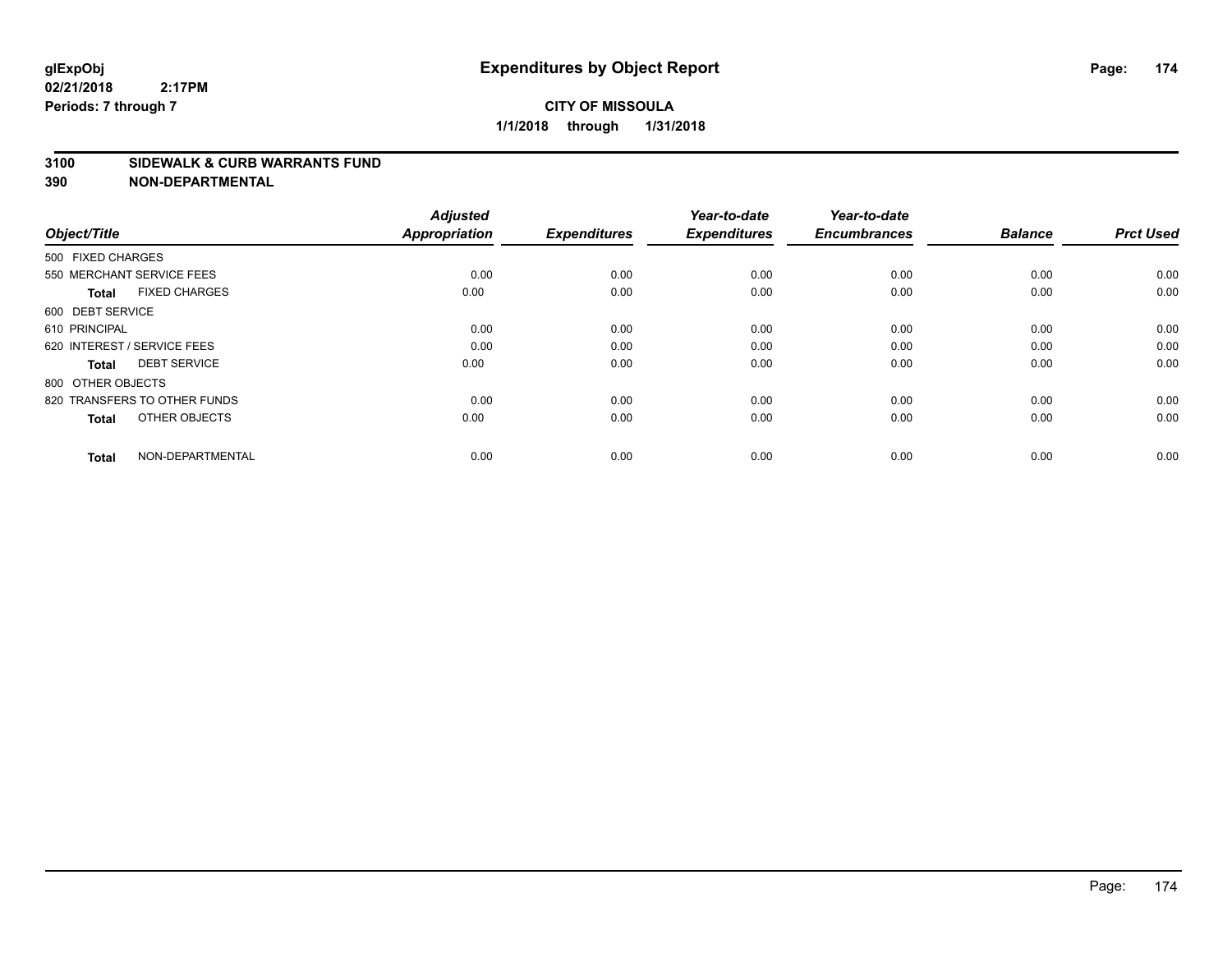**CITY OF MISSOULA 1/1/2018 through 1/31/2018**

### **3100 SIDEWALK & CURB WARRANTS FUND**

| Object/Title      |                               | <b>Adjusted</b><br><b>Appropriation</b> | <b>Expenditures</b> | Year-to-date<br><b>Expenditures</b> | Year-to-date<br><b>Encumbrances</b> | <b>Balance</b> | <b>Prct Used</b> |
|-------------------|-------------------------------|-----------------------------------------|---------------------|-------------------------------------|-------------------------------------|----------------|------------------|
| 500 FIXED CHARGES |                               |                                         |                     |                                     |                                     |                |                  |
|                   | 550 MERCHANT SERVICE FEES     | 0.00                                    | 0.00                | 0.00                                | 0.00                                | 0.00           | 0.00             |
| <b>Total</b>      | <b>FIXED CHARGES</b>          | 0.00                                    | 0.00                | 0.00                                | 0.00                                | 0.00           | 0.00             |
| 600 DEBT SERVICE  |                               |                                         |                     |                                     |                                     |                |                  |
| 610 PRINCIPAL     |                               | 0.00                                    | 0.00                | 0.00                                | 0.00                                | 0.00           | 0.00             |
|                   | 620 INTEREST / SERVICE FEES   | 0.00                                    | 0.00                | 0.00                                | 0.00                                | 0.00           | 0.00             |
| <b>Total</b>      | <b>DEBT SERVICE</b>           | 0.00                                    | 0.00                | 0.00                                | 0.00                                | 0.00           | 0.00             |
| 800 OTHER OBJECTS |                               |                                         |                     |                                     |                                     |                |                  |
|                   | 820 TRANSFERS TO OTHER FUNDS  | 0.00                                    | 0.00                | 0.00                                | 0.00                                | 0.00           | 0.00             |
| <b>Total</b>      | OTHER OBJECTS                 | 0.00                                    | 0.00                | 0.00                                | 0.00                                | 0.00           | 0.00             |
| <b>Total</b>      | SIDEWALK & CURB WARRANTS FUND | 0.00                                    | 0.00                | 0.00                                | 0.00                                | 0.00           | 0.00             |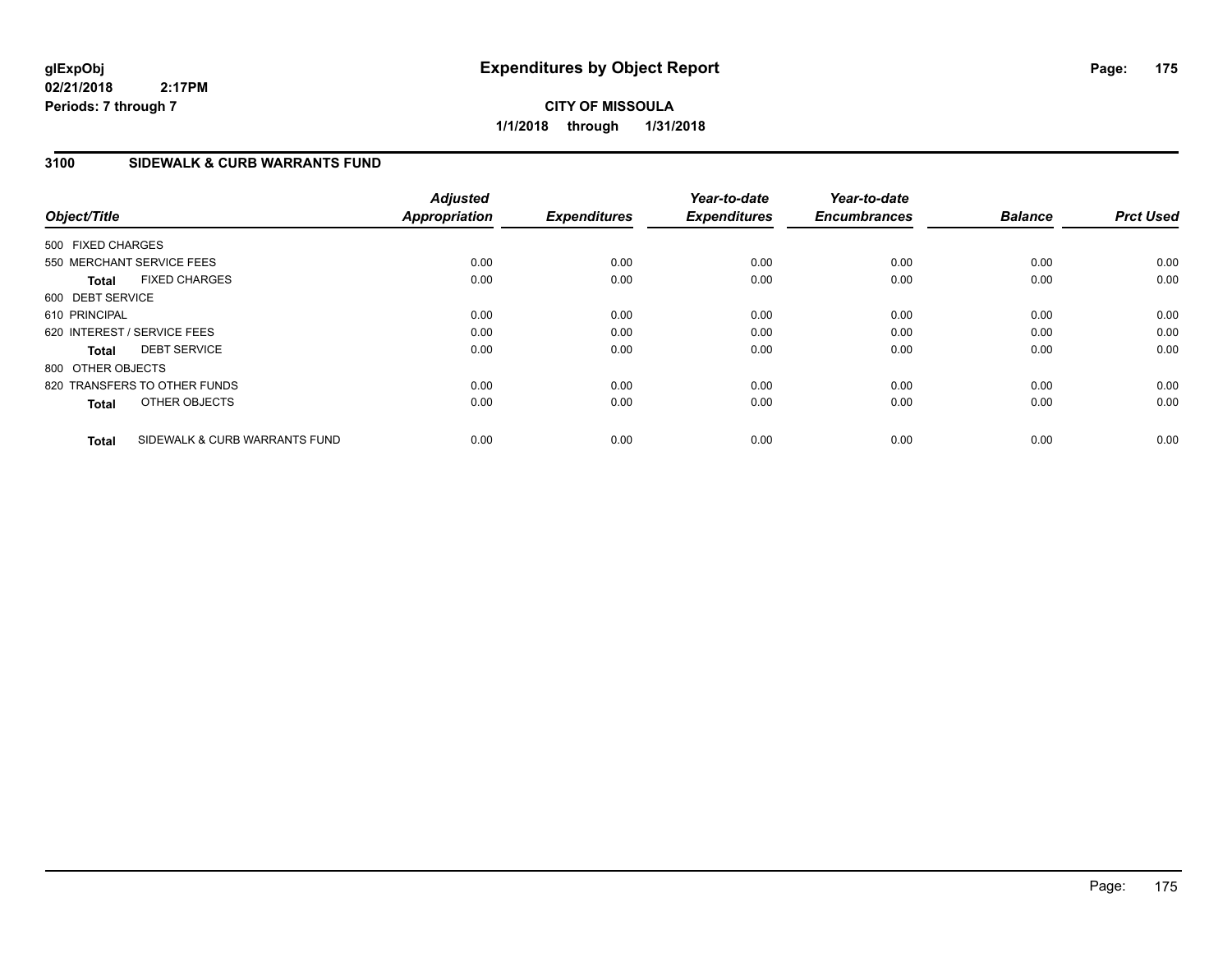#### **3200 FY99 SIDEWALK & CURB DEBT SERVICE FUND**

| Object/Title                         | <b>Adjusted</b><br>Appropriation | <b>Expenditures</b> | Year-to-date<br><b>Expenditures</b> | Year-to-date<br><b>Encumbrances</b> | <b>Balance</b> | <b>Prct Used</b> |
|--------------------------------------|----------------------------------|---------------------|-------------------------------------|-------------------------------------|----------------|------------------|
| 500 FIXED CHARGES                    |                                  |                     |                                     |                                     |                |                  |
| 550 MERCHANT SERVICE FEES            | 0.00                             | 0.00                | 0.00                                | 0.00                                | 0.00           | 0.00             |
| <b>FIXED CHARGES</b><br><b>Total</b> | 0.00                             | 0.00                | 0.00                                | 0.00                                | 0.00           | 0.00             |
| 600 DEBT SERVICE                     |                                  |                     |                                     |                                     |                |                  |
| 610 PRINCIPAL                        | 0.00                             | 0.00                | 0.00                                | 0.00                                | 0.00           | 0.00             |
| 620 INTEREST / SERVICE FEES          | 0.00                             | 0.00                | 0.00                                | 0.00                                | 0.00           | 0.00             |
| <b>DEBT SERVICE</b><br><b>Total</b>  | 0.00                             | 0.00                | 0.00                                | 0.00                                | 0.00           | 0.00             |
| 800 OTHER OBJECTS                    |                                  |                     |                                     |                                     |                |                  |
| 820 TRANSFERS TO OTHER FUNDS         | 0.00                             | 0.00                | 0.00                                | 0.00                                | 0.00           | 0.00             |
| OTHER OBJECTS<br><b>Total</b>        | 0.00                             | 0.00                | 0.00                                | 0.00                                | 0.00           | 0.00             |
|                                      |                                  |                     |                                     |                                     |                |                  |
| NON-DEPARTMENTAL<br><b>Total</b>     | 0.00                             | 0.00                | 0.00                                | 0.00                                | 0.00           | 0.00             |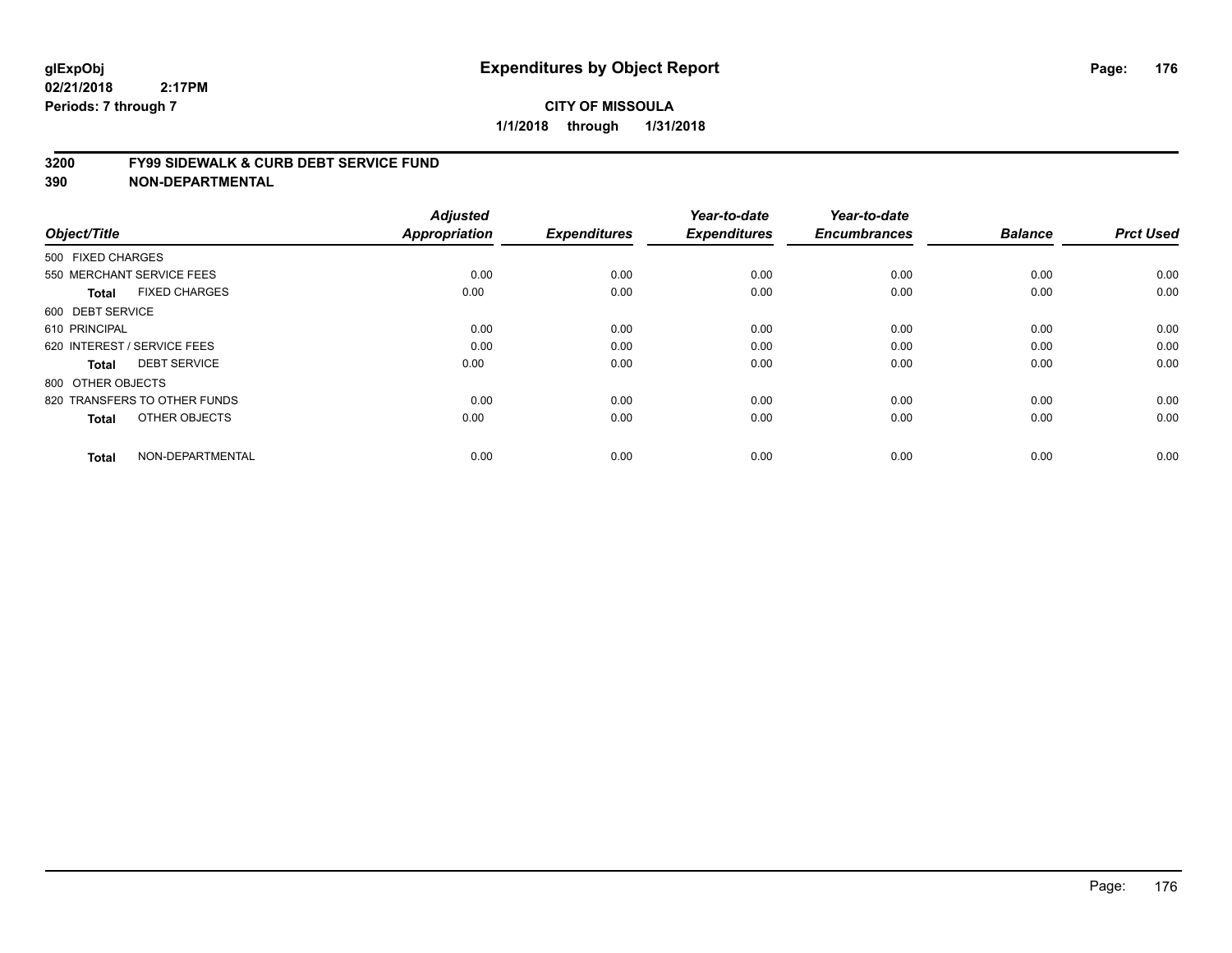## **CITY OF MISSOULA 1/1/2018 through 1/31/2018**

## **3200 FY99 SIDEWALK & CURB DEBT SERVICE FUND**

| Object/Title      |                                              | <b>Adjusted</b><br>Appropriation | <b>Expenditures</b> | Year-to-date<br><b>Expenditures</b> | Year-to-date<br><b>Encumbrances</b> | <b>Balance</b> | <b>Prct Used</b> |
|-------------------|----------------------------------------------|----------------------------------|---------------------|-------------------------------------|-------------------------------------|----------------|------------------|
| 500 FIXED CHARGES |                                              |                                  |                     |                                     |                                     |                |                  |
|                   | 550 MERCHANT SERVICE FEES                    | 0.00                             | 0.00                | 0.00                                | 0.00                                | 0.00           | 0.00             |
| Total             | <b>FIXED CHARGES</b>                         | 0.00                             | 0.00                | 0.00                                | 0.00                                | 0.00           | 0.00             |
| 600 DEBT SERVICE  |                                              |                                  |                     |                                     |                                     |                |                  |
| 610 PRINCIPAL     |                                              | 0.00                             | 0.00                | 0.00                                | 0.00                                | 0.00           | 0.00             |
|                   | 620 INTEREST / SERVICE FEES                  | 0.00                             | 0.00                | 0.00                                | 0.00                                | 0.00           | 0.00             |
| Total             | <b>DEBT SERVICE</b>                          | 0.00                             | 0.00                | 0.00                                | 0.00                                | 0.00           | 0.00             |
| 800 OTHER OBJECTS |                                              |                                  |                     |                                     |                                     |                |                  |
|                   | 820 TRANSFERS TO OTHER FUNDS                 | 0.00                             | 0.00                | 0.00                                | 0.00                                | 0.00           | 0.00             |
| <b>Total</b>      | OTHER OBJECTS                                | 0.00                             | 0.00                | 0.00                                | 0.00                                | 0.00           | 0.00             |
| <b>Total</b>      | <b>FY99 SIDEWALK &amp; CURB DEBT SERVICE</b> | 0.00                             | 0.00                | 0.00                                | 0.00                                | 0.00           | 0.00             |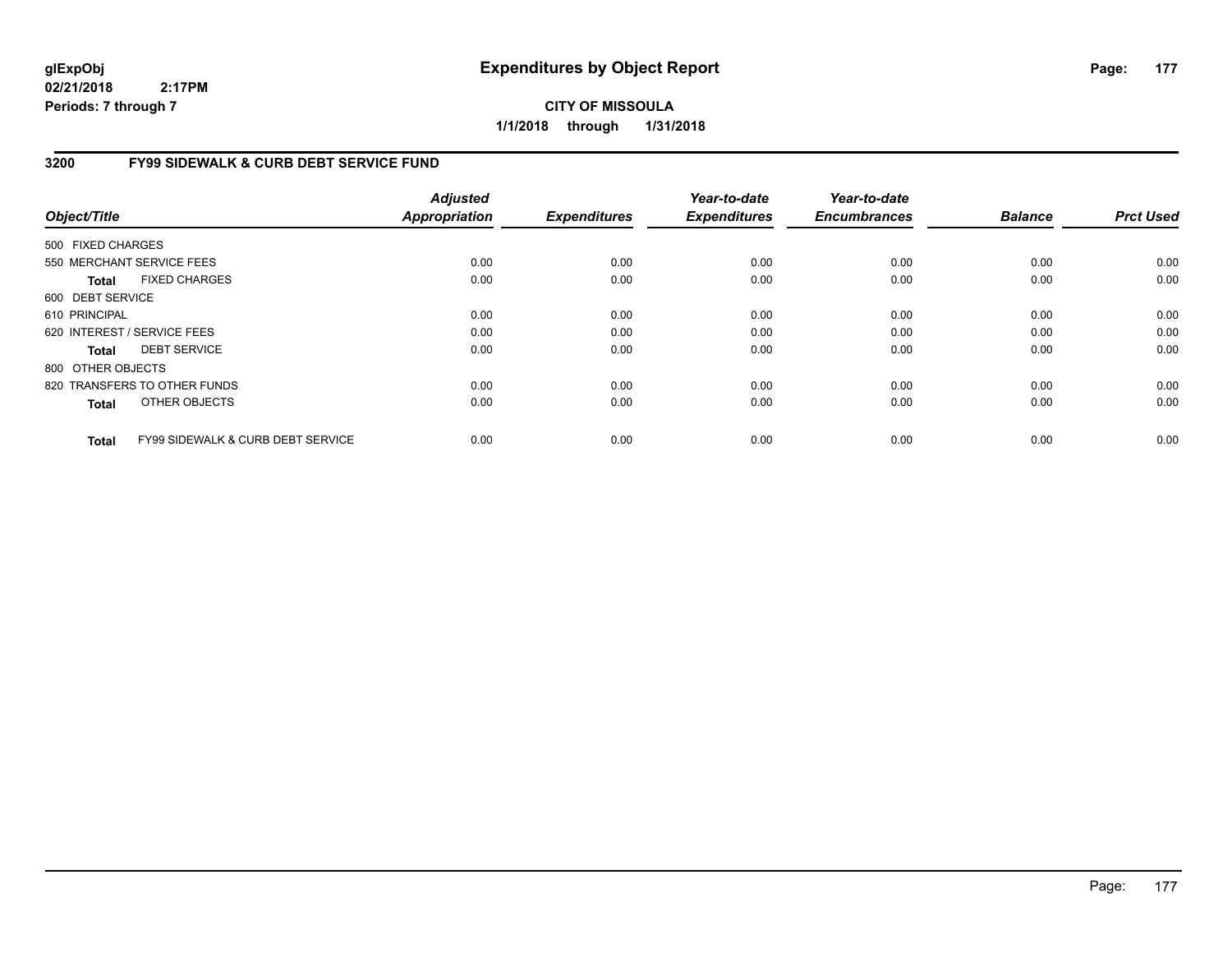#### **3300 FY00 SIDEWALK & CURB DEBT SERVICE FUND**

|                                      | <b>Adjusted</b>      |                     | Year-to-date        | Year-to-date        |                |                  |
|--------------------------------------|----------------------|---------------------|---------------------|---------------------|----------------|------------------|
| Object/Title                         | <b>Appropriation</b> | <b>Expenditures</b> | <b>Expenditures</b> | <b>Encumbrances</b> | <b>Balance</b> | <b>Prct Used</b> |
| 500 FIXED CHARGES                    |                      |                     |                     |                     |                |                  |
| 550 MERCHANT SERVICE FEES            | 0.00                 | 0.00                | 0.00                | 0.00                | 0.00           | 0.00             |
| <b>FIXED CHARGES</b><br><b>Total</b> | 0.00                 | 0.00                | 0.00                | 0.00                | 0.00           | 0.00             |
| 600 DEBT SERVICE                     |                      |                     |                     |                     |                |                  |
| 610 PRINCIPAL                        | 0.00                 | 0.00                | 0.00                | 0.00                | 0.00           | 0.00             |
| 620 INTEREST / SERVICE FEES          | 0.00                 | 0.00                | 0.00                | 0.00                | 0.00           | 0.00             |
| <b>DEBT SERVICE</b><br><b>Total</b>  | 0.00                 | 0.00                | 0.00                | 0.00                | 0.00           | 0.00             |
| NON-DEPARTMENTAL<br><b>Total</b>     | 0.00                 | 0.00                | 0.00                | 0.00                | 0.00           | 0.00             |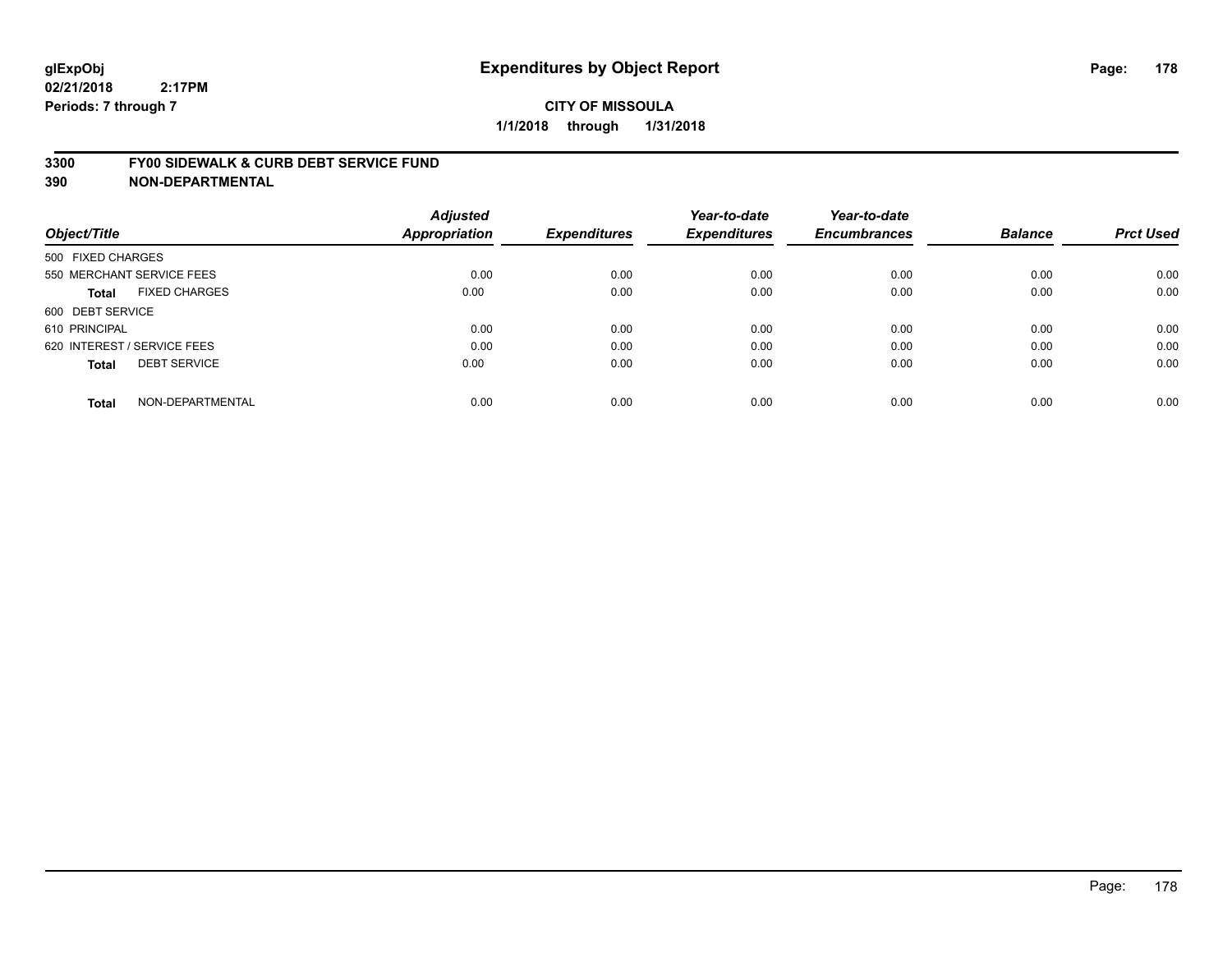**CITY OF MISSOULA 1/1/2018 through 1/31/2018**

### **3300 FY00 SIDEWALK & CURB DEBT SERVICE FUND**

| Object/Title                |                                   | <b>Adjusted</b><br><b>Appropriation</b> | <b>Expenditures</b> | Year-to-date<br><b>Expenditures</b> | Year-to-date<br><b>Encumbrances</b> | <b>Balance</b> | <b>Prct Used</b> |
|-----------------------------|-----------------------------------|-----------------------------------------|---------------------|-------------------------------------|-------------------------------------|----------------|------------------|
| 500 FIXED CHARGES           |                                   |                                         |                     |                                     |                                     |                |                  |
|                             | 550 MERCHANT SERVICE FEES         | 0.00                                    | 0.00                | 0.00                                | 0.00                                | 0.00           | 0.00             |
| <b>Total</b>                | <b>FIXED CHARGES</b>              | 0.00                                    | 0.00                | 0.00                                | 0.00                                | 0.00           | 0.00             |
| 600 DEBT SERVICE            |                                   |                                         |                     |                                     |                                     |                |                  |
| 610 PRINCIPAL               |                                   | 0.00                                    | 0.00                | 0.00                                | 0.00                                | 0.00           | 0.00             |
| 620 INTEREST / SERVICE FEES |                                   | 0.00                                    | 0.00                | 0.00                                | 0.00                                | 0.00           | 0.00             |
| <b>Total</b>                | <b>DEBT SERVICE</b>               | 0.00                                    | 0.00                | 0.00                                | 0.00                                | 0.00           | 0.00             |
| <b>Total</b>                | FY00 SIDEWALK & CURB DEBT SERVICE | 0.00                                    | 0.00                | 0.00                                | 0.00                                | 0.00           | 0.00             |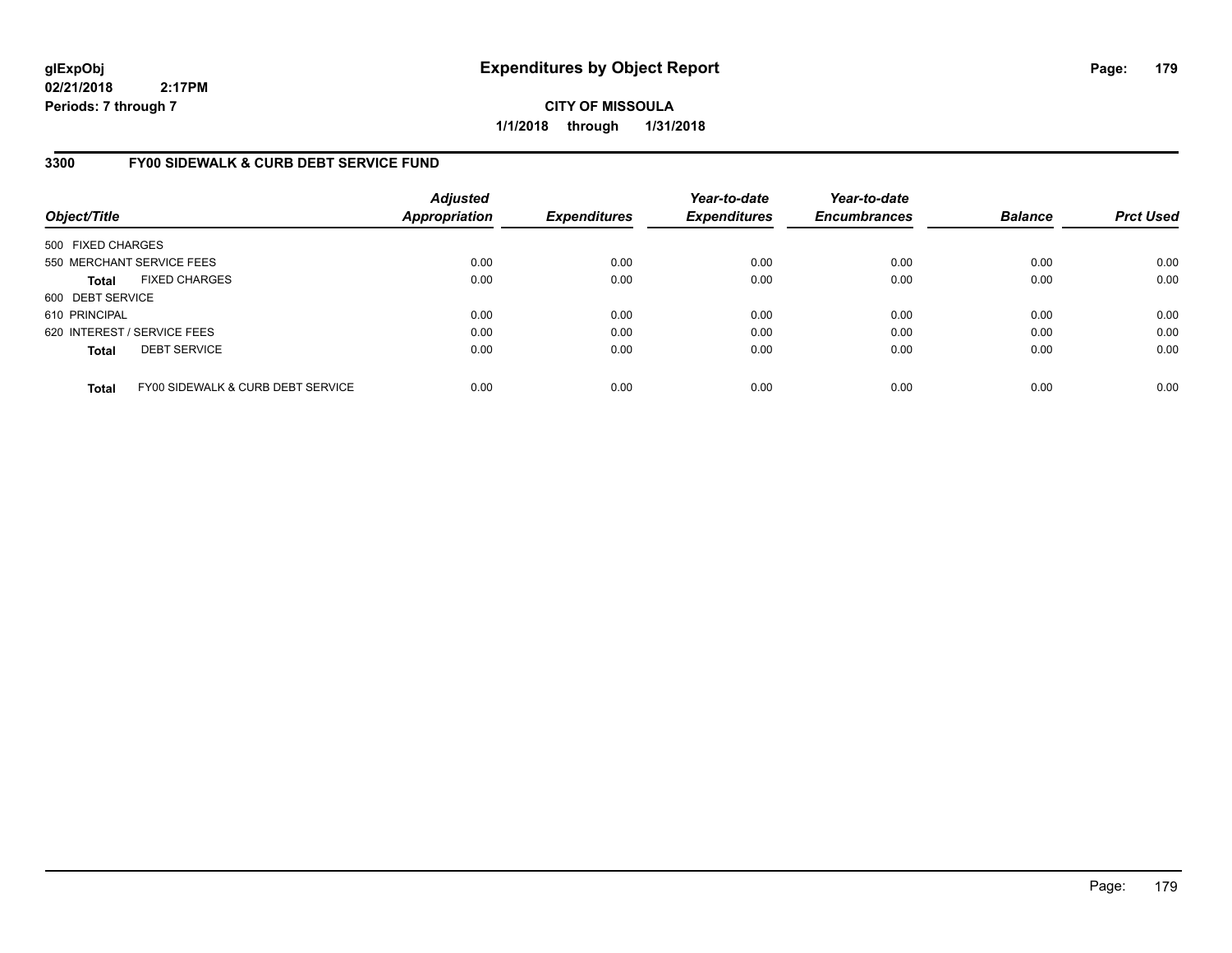# **3305 JUDGMENT LEVIES**

| Object/Title                        | <b>Adjusted</b><br><b>Appropriation</b> | <b>Expenditures</b> | Year-to-date<br><b>Expenditures</b> | Year-to-date<br><b>Encumbrances</b> | <b>Balance</b> | <b>Prct Used</b> |
|-------------------------------------|-----------------------------------------|---------------------|-------------------------------------|-------------------------------------|----------------|------------------|
| 600 DEBT SERVICE                    |                                         |                     |                                     |                                     |                |                  |
| 615 JUDGMENT LEVY DEBT PAYMENT      | 0.00                                    | 0.00                | 0.00                                | 0.00                                | 0.00           | 0.00             |
| <b>DEBT SERVICE</b><br><b>Total</b> | 0.00                                    | 0.00                | 0.00                                | 0.00                                | 0.00           | 0.00             |
| 800 OTHER OBJECTS                   |                                         |                     |                                     |                                     |                |                  |
| 820 TRANSFERS TO OTHER FUNDS        | 0.00                                    | 0.00                | 0.00                                | 0.00                                | 0.00           | 0.00             |
| OTHER OBJECTS<br><b>Total</b>       | 0.00                                    | 0.00                | 0.00                                | 0.00                                | 0.00           | 0.00             |
| NON-DEPARTMENTAL<br><b>Total</b>    | 0.00                                    | 0.00                | 0.00                                | 0.00                                | 0.00           | 0.00             |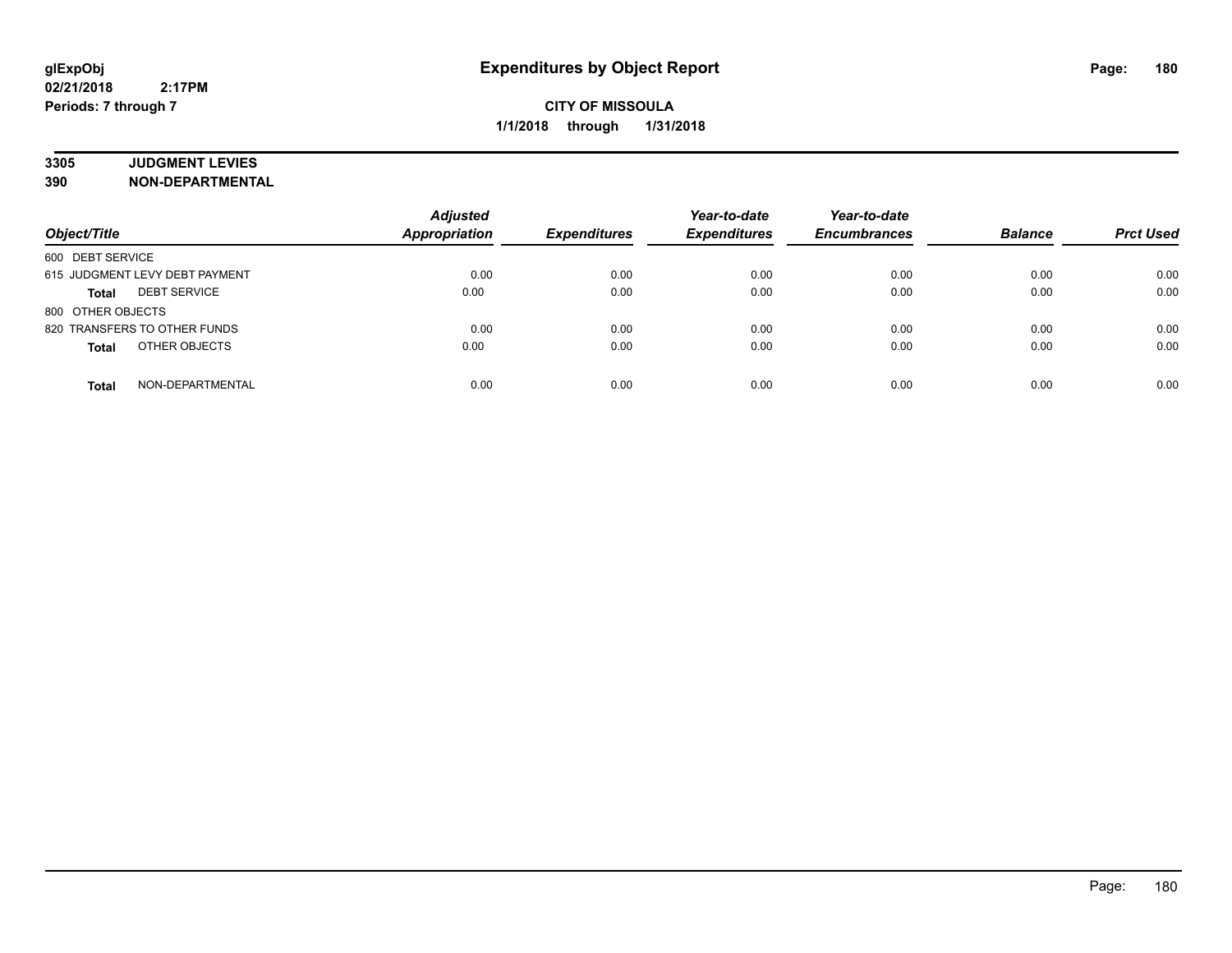**CITY OF MISSOULA 1/1/2018 through 1/31/2018**

**3305 JUDGMENT LEVIES**

| Object/Title                        | <b>Adjusted</b><br>Appropriation | <b>Expenditures</b> | Year-to-date<br><b>Expenditures</b> | Year-to-date<br><b>Encumbrances</b> | <b>Balance</b> | <b>Prct Used</b> |
|-------------------------------------|----------------------------------|---------------------|-------------------------------------|-------------------------------------|----------------|------------------|
| 600 DEBT SERVICE                    |                                  |                     |                                     |                                     |                |                  |
| 615 JUDGMENT LEVY DEBT PAYMENT      | 0.00                             | 0.00                | 0.00                                | 0.00                                | 0.00           | 0.00             |
| <b>DEBT SERVICE</b><br><b>Total</b> | 0.00                             | 0.00                | 0.00                                | 0.00                                | 0.00           | 0.00             |
| 800 OTHER OBJECTS                   |                                  |                     |                                     |                                     |                |                  |
| 820 TRANSFERS TO OTHER FUNDS        | 0.00                             | 0.00                | 0.00                                | 0.00                                | 0.00           | 0.00             |
| OTHER OBJECTS<br><b>Total</b>       | 0.00                             | 0.00                | 0.00                                | 0.00                                | 0.00           | 0.00             |
| <b>JUDGMENT LEVIES</b><br>Total     | 0.00                             | 0.00                | 0.00                                | 0.00                                | 0.00           | 0.00             |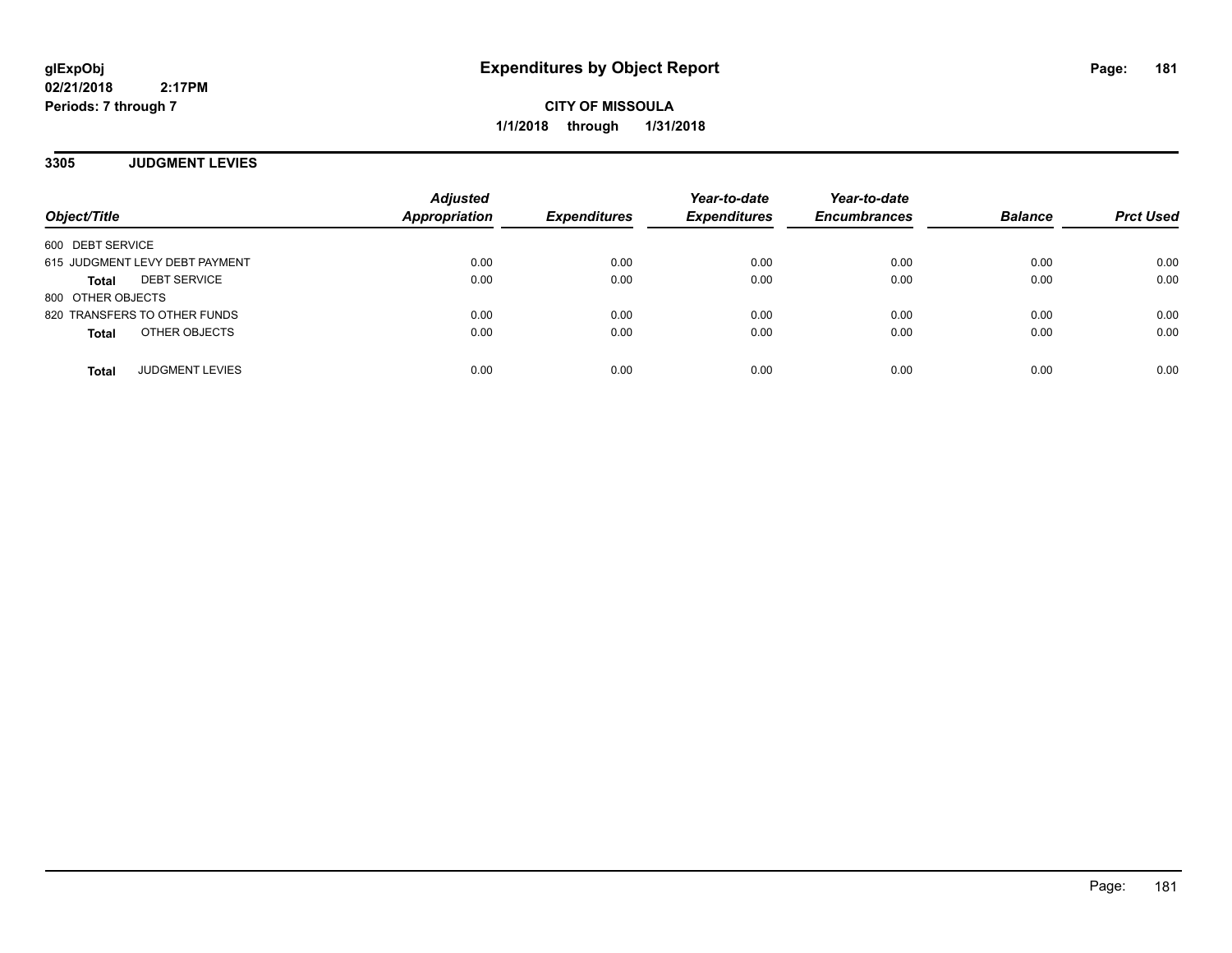# **glExpObj Expenditures by Object Report Page: 182**

**02/21/2018 2:17PM Periods: 7 through 7**

### **CITY OF MISSOULA 1/1/2018 through 1/31/2018**

#### **3400 FY01 SIDEWALK & CURB DEBT SERVICE FUND**

**000 \*\*\* Title Not Found \*\*\***

| Object/Title                     | <b>Adjusted</b><br>Appropriation | <b>Expenditures</b> | Year-to-date<br><b>Expenditures</b> | Year-to-date<br><b>Encumbrances</b> | <b>Balance</b> | <b>Prct Used</b> |
|----------------------------------|----------------------------------|---------------------|-------------------------------------|-------------------------------------|----------------|------------------|
| 800 OTHER OBJECTS                |                                  |                     |                                     |                                     |                |                  |
| 820 TRANSFERS TO OTHER FUNDS     | 0.00                             | 0.00                | 0.00                                | 0.00                                | 0.00           | 0.00             |
| OTHER OBJECTS<br><b>Total</b>    | 0.00                             | 0.00                | 0.00                                | 0.00                                | 0.00           | 0.00             |
| *** Title Not Found ***<br>Total | 0.00                             | 0.00                | 0.00                                | 0.00                                | 0.00           | 0.00             |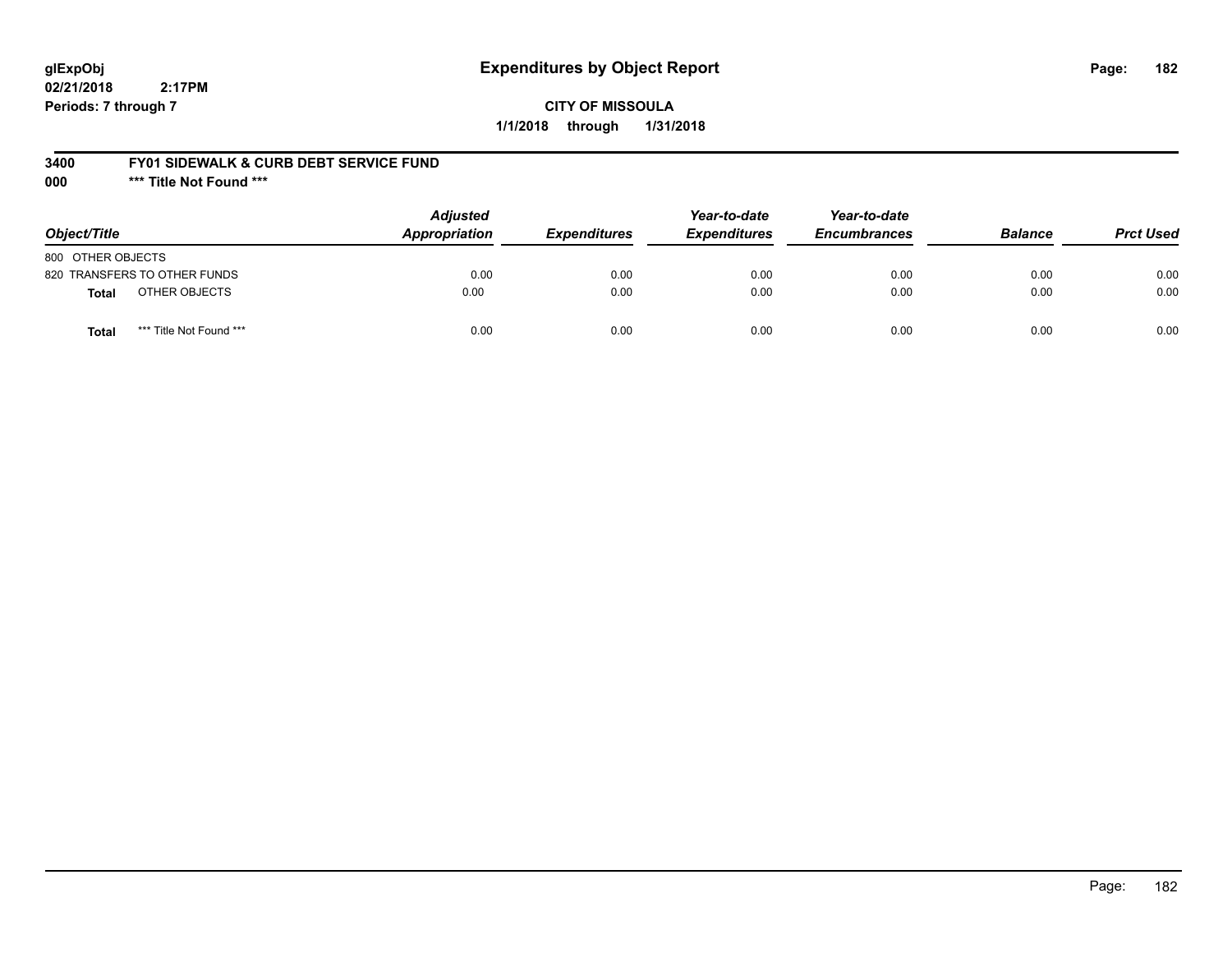#### **3400 FY01 SIDEWALK & CURB DEBT SERVICE FUND**

| Object/Title                         | <b>Adjusted</b><br>Appropriation | <b>Expenditures</b> | Year-to-date<br><b>Expenditures</b> | Year-to-date<br><b>Encumbrances</b> | <b>Balance</b> | <b>Prct Used</b> |
|--------------------------------------|----------------------------------|---------------------|-------------------------------------|-------------------------------------|----------------|------------------|
| 500 FIXED CHARGES                    |                                  |                     |                                     |                                     |                |                  |
|                                      |                                  |                     |                                     |                                     |                |                  |
| 550 MERCHANT SERVICE FEES            | 0.00                             | 0.00                | 0.00                                | 0.00                                | 0.00           | 0.00             |
| <b>FIXED CHARGES</b><br><b>Total</b> | 0.00                             | 0.00                | 0.00                                | 0.00                                | 0.00           | 0.00             |
| 600 DEBT SERVICE                     |                                  |                     |                                     |                                     |                |                  |
| 610 PRINCIPAL                        | 0.00                             | 0.00                | 0.00                                | 0.00                                | 0.00           | 0.00             |
| 620 INTEREST / SERVICE FEES          | 0.00                             | 0.00                | 0.00                                | 0.00                                | 0.00           | 0.00             |
| <b>DEBT SERVICE</b><br><b>Total</b>  | 0.00                             | 0.00                | 0.00                                | 0.00                                | 0.00           | 0.00             |
| 800 OTHER OBJECTS                    |                                  |                     |                                     |                                     |                |                  |
| 820 TRANSFERS TO OTHER FUNDS         | 0.00                             | 0.00                | 0.00                                | 0.00                                | 0.00           | 0.00             |
| OTHER OBJECTS<br><b>Total</b>        | 0.00                             | 0.00                | 0.00                                | 0.00                                | 0.00           | 0.00             |
|                                      |                                  |                     |                                     |                                     |                |                  |
| NON-DEPARTMENTAL<br><b>Total</b>     | 0.00                             | 0.00                | 0.00                                | 0.00                                | 0.00           | 0.00             |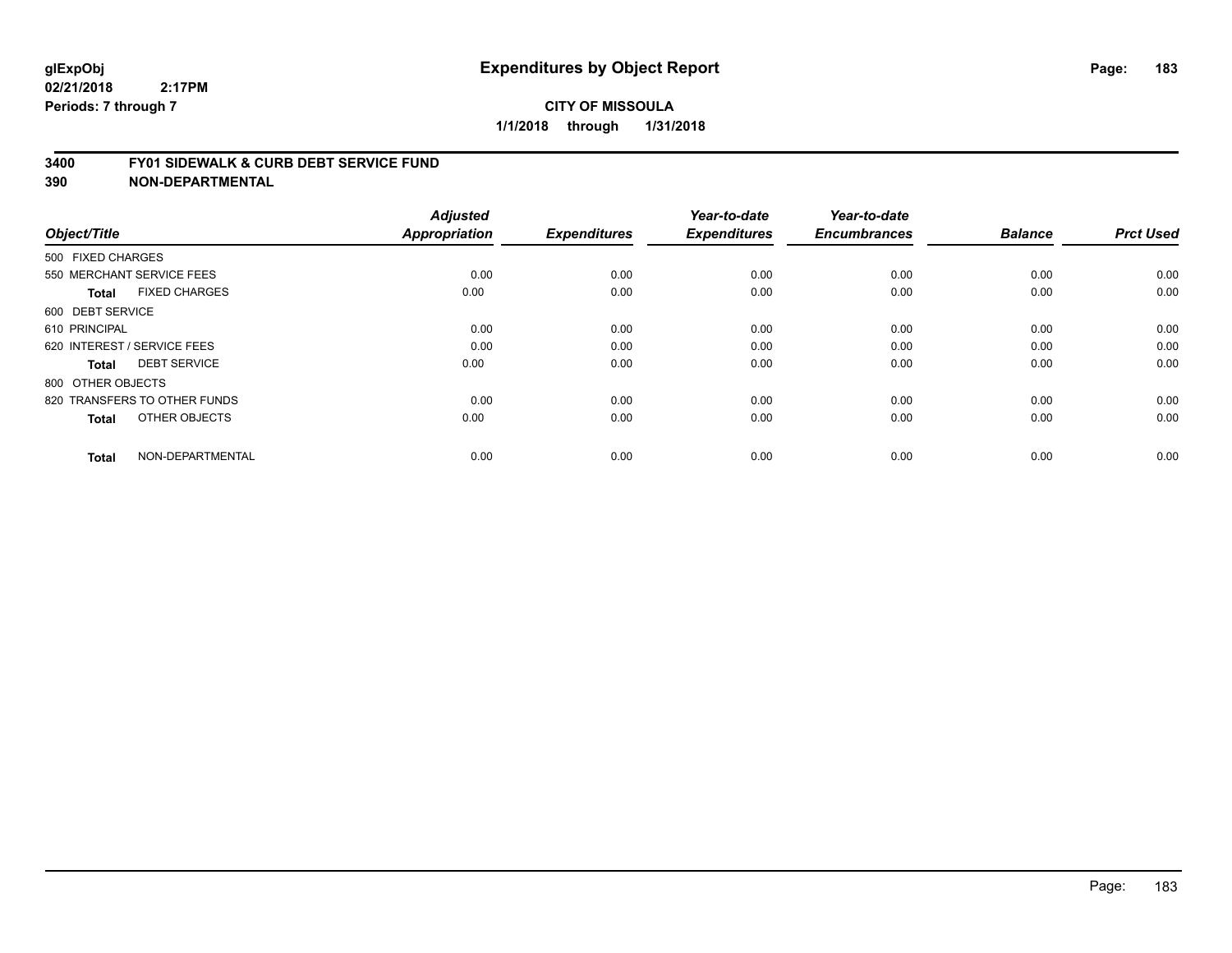**CITY OF MISSOULA 1/1/2018 through 1/31/2018**

### **3400 FY01 SIDEWALK & CURB DEBT SERVICE FUND**

| Object/Title      |                                   | <b>Adjusted</b><br>Appropriation | <b>Expenditures</b> | Year-to-date<br><b>Expenditures</b> | Year-to-date<br><b>Encumbrances</b> | <b>Balance</b> | <b>Prct Used</b> |
|-------------------|-----------------------------------|----------------------------------|---------------------|-------------------------------------|-------------------------------------|----------------|------------------|
| 500 FIXED CHARGES |                                   |                                  |                     |                                     |                                     |                |                  |
|                   | 550 MERCHANT SERVICE FEES         | 0.00                             | 0.00                | 0.00                                | 0.00                                | 0.00           | 0.00             |
| Total             | <b>FIXED CHARGES</b>              | 0.00                             | 0.00                | 0.00                                | 0.00                                | 0.00           | 0.00             |
| 600 DEBT SERVICE  |                                   |                                  |                     |                                     |                                     |                |                  |
| 610 PRINCIPAL     |                                   | 0.00                             | 0.00                | 0.00                                | 0.00                                | 0.00           | 0.00             |
|                   | 620 INTEREST / SERVICE FEES       | 0.00                             | 0.00                | 0.00                                | 0.00                                | 0.00           | 0.00             |
| Total             | <b>DEBT SERVICE</b>               | 0.00                             | 0.00                | 0.00                                | 0.00                                | 0.00           | 0.00             |
| 800 OTHER OBJECTS |                                   |                                  |                     |                                     |                                     |                |                  |
|                   | 820 TRANSFERS TO OTHER FUNDS      | 0.00                             | 0.00                | 0.00                                | 0.00                                | 0.00           | 0.00             |
| <b>Total</b>      | OTHER OBJECTS                     | 0.00                             | 0.00                | 0.00                                | 0.00                                | 0.00           | 0.00             |
| <b>Total</b>      | FY01 SIDEWALK & CURB DEBT SERVICE | 0.00                             | 0.00                | 0.00                                | 0.00                                | 0.00           | 0.00             |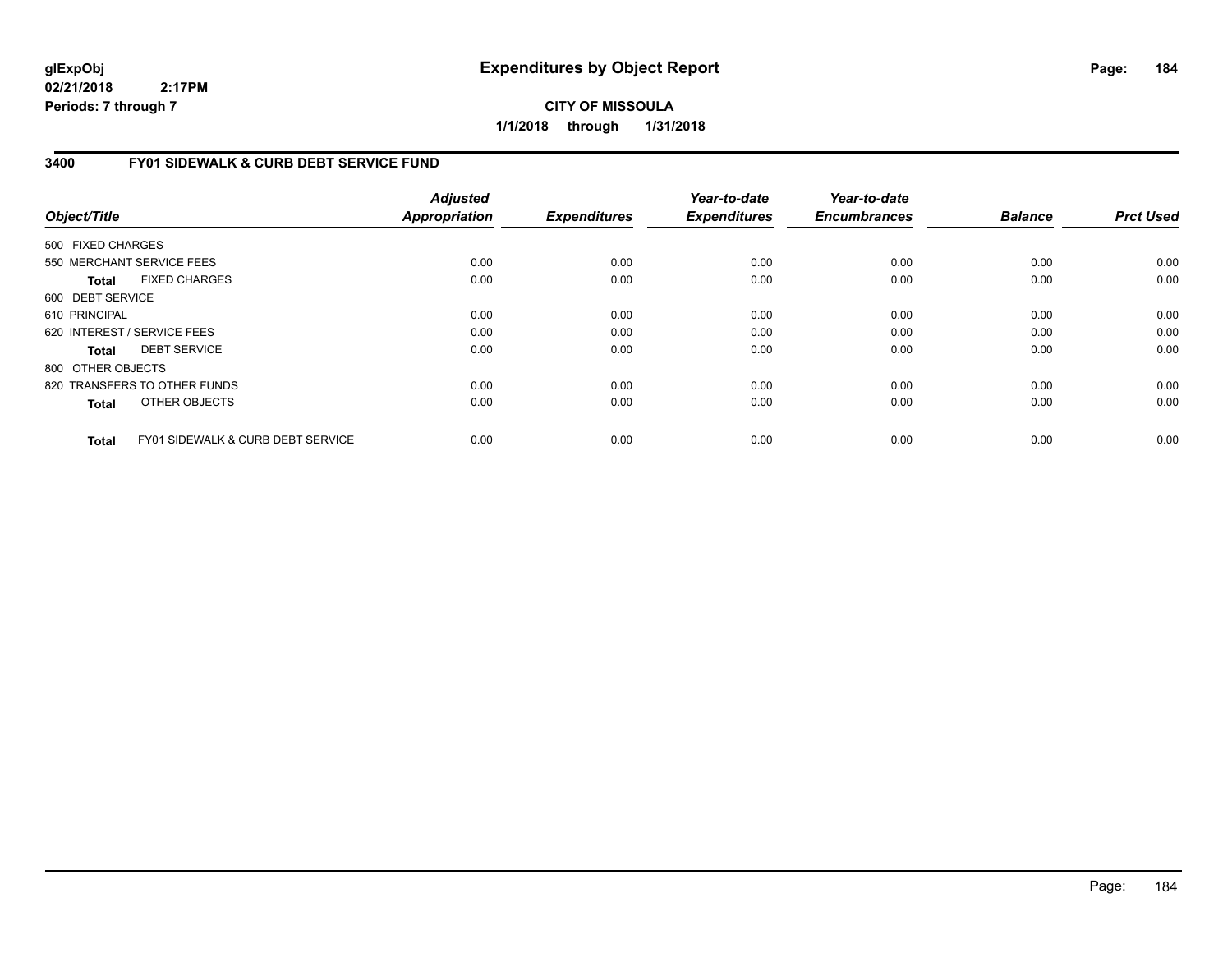# **glExpObj Expenditures by Object Report Page: 185**

**02/21/2018 2:17PM Periods: 7 through 7**

### **CITY OF MISSOULA 1/1/2018 through 1/31/2018**

#### **3410 FY02 SIDEWALK & CURB DEBT SERVICE FUND**

**000 \*\*\* Title Not Found \*\*\***

| Object/Title                     | <b>Adjusted</b><br>Appropriation | <b>Expenditures</b> | Year-to-date<br><b>Expenditures</b> | Year-to-date<br><b>Encumbrances</b> | <b>Balance</b> | <b>Prct Used</b> |
|----------------------------------|----------------------------------|---------------------|-------------------------------------|-------------------------------------|----------------|------------------|
| 800 OTHER OBJECTS                |                                  |                     |                                     |                                     |                |                  |
| 820 TRANSFERS TO OTHER FUNDS     | 0.00                             | 0.00                | 0.00                                | 0.00                                | 0.00           | 0.00             |
| OTHER OBJECTS<br><b>Total</b>    | 0.00                             | 0.00                | 0.00                                | 0.00                                | 0.00           | 0.00             |
| *** Title Not Found ***<br>Total | 0.00                             | 0.00                | 0.00                                | 0.00                                | 0.00           | 0.00             |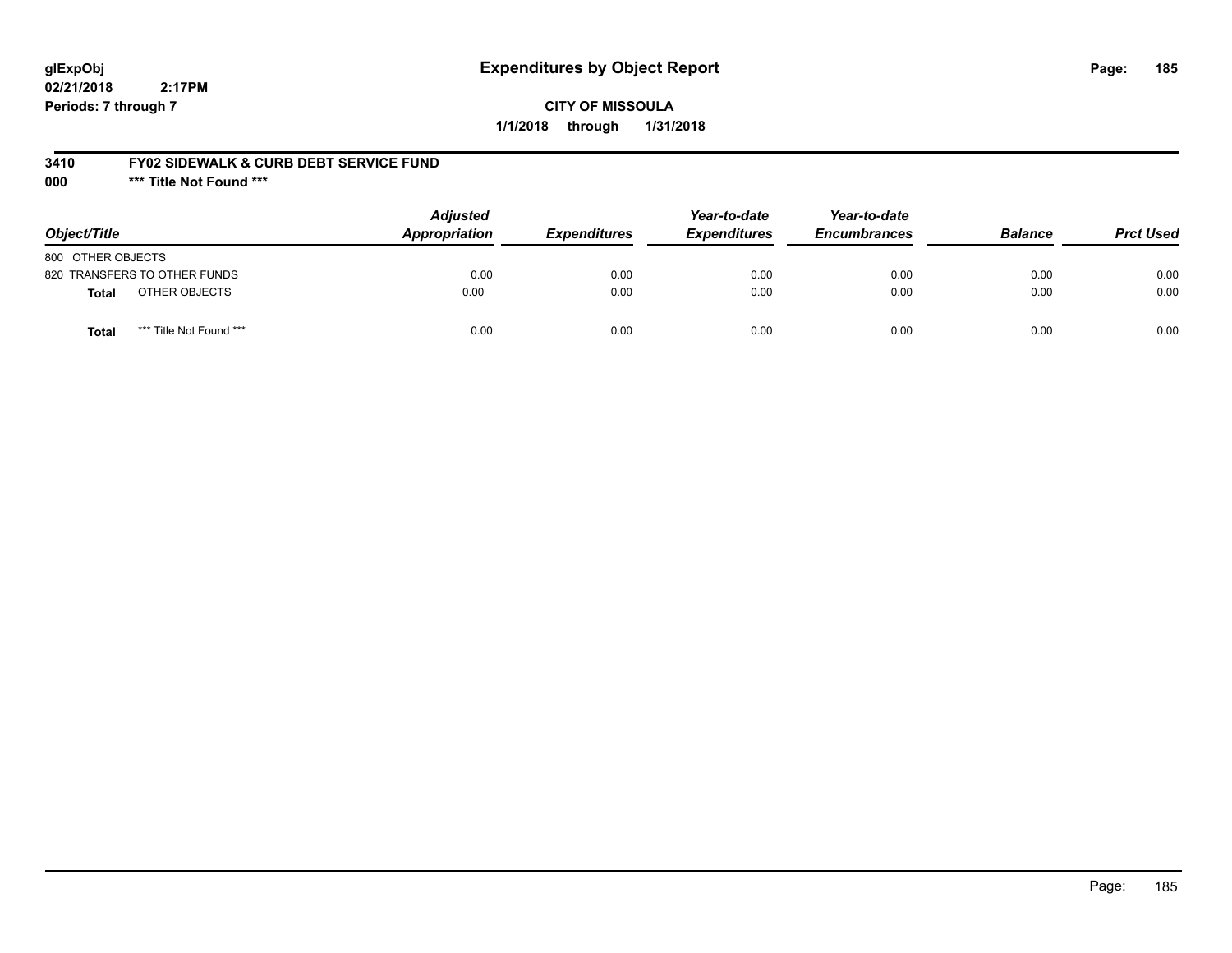#### **3410 FY02 SIDEWALK & CURB DEBT SERVICE FUND**

| Object/Title                |                           | <b>Adjusted</b><br>Appropriation | <b>Expenditures</b> | Year-to-date<br><b>Expenditures</b> | Year-to-date<br><b>Encumbrances</b> | <b>Balance</b> | <b>Prct Used</b> |
|-----------------------------|---------------------------|----------------------------------|---------------------|-------------------------------------|-------------------------------------|----------------|------------------|
| 500 FIXED CHARGES           |                           |                                  |                     |                                     |                                     |                |                  |
|                             | 550 MERCHANT SERVICE FEES | 0.00                             | 0.00                | 0.00                                | 0.00                                | 0.00           | 0.00             |
| <b>Total</b>                | <b>FIXED CHARGES</b>      | 0.00                             | 0.00                | 0.00                                | 0.00                                | 0.00           | 0.00             |
| 600 DEBT SERVICE            |                           |                                  |                     |                                     |                                     |                |                  |
| 610 PRINCIPAL               |                           | 0.00                             | 0.00                | 0.00                                | 0.00                                | 0.00           | 0.00             |
| 620 INTEREST / SERVICE FEES |                           | 0.00                             | 0.00                | 0.00                                | 0.00                                | 0.00           | 0.00             |
| <b>Total</b>                | <b>DEBT SERVICE</b>       | 0.00                             | 0.00                | 0.00                                | 0.00                                | 0.00           | 0.00             |
| <b>Total</b>                | NON-DEPARTMENTAL          | 0.00                             | 0.00                | 0.00                                | 0.00                                | 0.00           | 0.00             |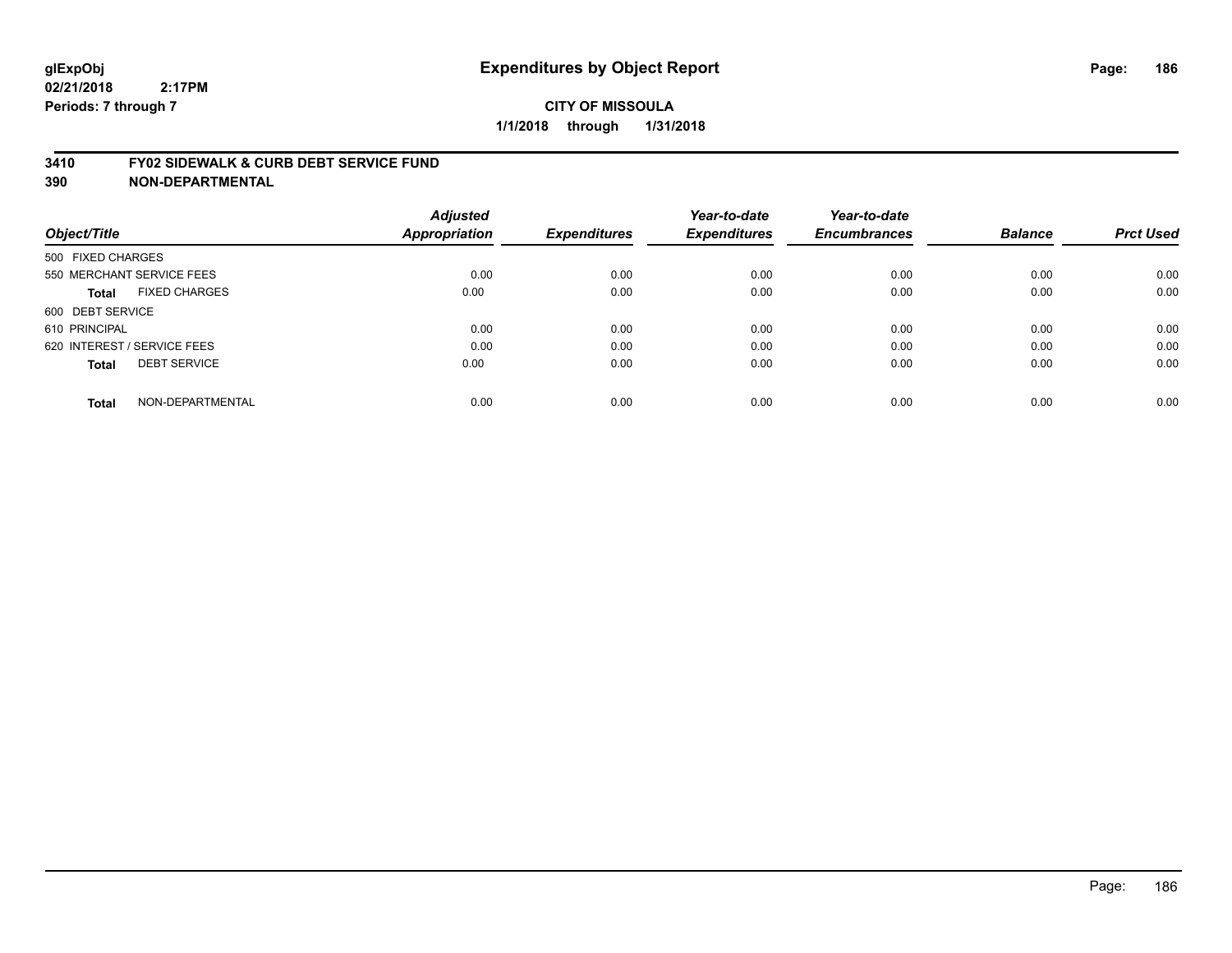**CITY OF MISSOULA 1/1/2018 through 1/31/2018**

### **3410 FY02 SIDEWALK & CURB DEBT SERVICE FUND**

| Object/Title      |                                              | <b>Adjusted</b><br><b>Appropriation</b> | <b>Expenditures</b> | Year-to-date<br><b>Expenditures</b> | Year-to-date<br><b>Encumbrances</b> | <b>Balance</b> | <b>Prct Used</b> |
|-------------------|----------------------------------------------|-----------------------------------------|---------------------|-------------------------------------|-------------------------------------|----------------|------------------|
| 500 FIXED CHARGES |                                              |                                         |                     |                                     |                                     |                |                  |
|                   | 550 MERCHANT SERVICE FEES                    | 0.00                                    | 0.00                | 0.00                                | 0.00                                | 0.00           | 0.00             |
| Total             | <b>FIXED CHARGES</b>                         | 0.00                                    | 0.00                | 0.00                                | 0.00                                | 0.00           | 0.00             |
| 600 DEBT SERVICE  |                                              |                                         |                     |                                     |                                     |                |                  |
| 610 PRINCIPAL     |                                              | 0.00                                    | 0.00                | 0.00                                | 0.00                                | 0.00           | 0.00             |
|                   | 620 INTEREST / SERVICE FEES                  | 0.00                                    | 0.00                | 0.00                                | 0.00                                | 0.00           | 0.00             |
| Total             | <b>DEBT SERVICE</b>                          | 0.00                                    | 0.00                | 0.00                                | 0.00                                | 0.00           | 0.00             |
| 800 OTHER OBJECTS |                                              |                                         |                     |                                     |                                     |                |                  |
|                   | 820 TRANSFERS TO OTHER FUNDS                 | 0.00                                    | 0.00                | 0.00                                | 0.00                                | 0.00           | 0.00             |
| <b>Total</b>      | OTHER OBJECTS                                | 0.00                                    | 0.00                | 0.00                                | 0.00                                | 0.00           | 0.00             |
| <b>Total</b>      | <b>FY02 SIDEWALK &amp; CURB DEBT SERVICE</b> | 0.00                                    | 0.00                | 0.00                                | 0.00                                | 0.00           | 0.00             |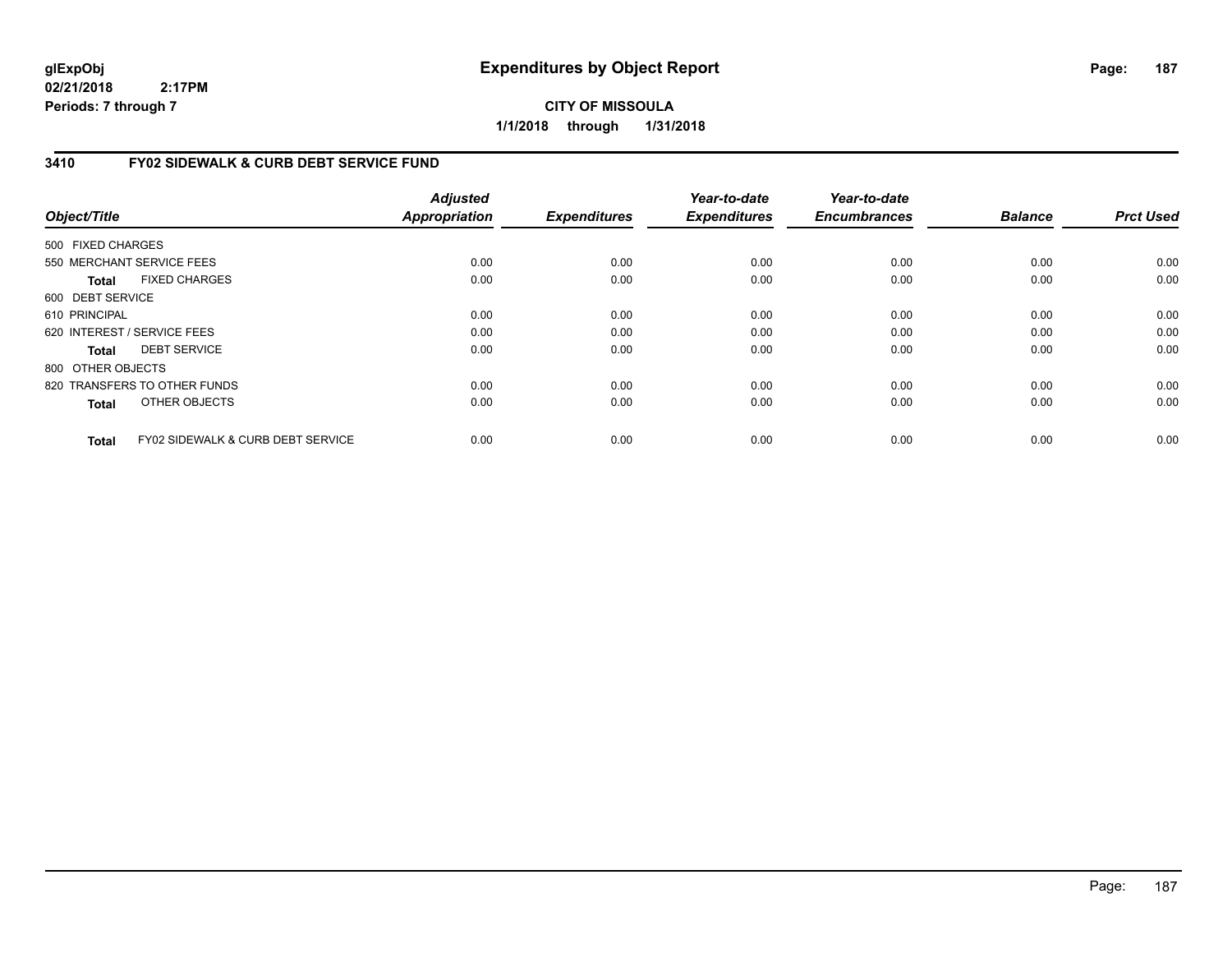#### **3420 FY03 SIDEWALK & CURB DEBT SERVICE**

|                                     | <b>Adjusted</b>      |                     | Year-to-date        | Year-to-date        |                |                  |
|-------------------------------------|----------------------|---------------------|---------------------|---------------------|----------------|------------------|
| Object/Title                        | <b>Appropriation</b> | <b>Expenditures</b> | <b>Expenditures</b> | <b>Encumbrances</b> | <b>Balance</b> | <b>Prct Used</b> |
| 500 FIXED CHARGES                   |                      |                     |                     |                     |                |                  |
| 550 MERCHANT SERVICE FEES           | 0.00                 | 0.00                | 0.00                | 0.00                | 0.00           | 0.00             |
| <b>FIXED CHARGES</b><br>Total       | 0.00                 | 0.00                | 0.00                | 0.00                | 0.00           | 0.00             |
| 600 DEBT SERVICE                    |                      |                     |                     |                     |                |                  |
| 610 PRINCIPAL                       | 0.00                 | 0.00                | 0.00                | 0.00                | 0.00           | 0.00             |
| 620 INTEREST / SERVICE FEES         | 0.00                 | 0.00                | 0.00                | 0.00                | 0.00           | 0.00             |
| <b>DEBT SERVICE</b><br><b>Total</b> | 0.00                 | 0.00                | 0.00                | 0.00                | 0.00           | 0.00             |
| NON-DEPARTMENTAL<br><b>Total</b>    | 0.00                 | 0.00                | 0.00                | 0.00                | 0.00           | 0.00             |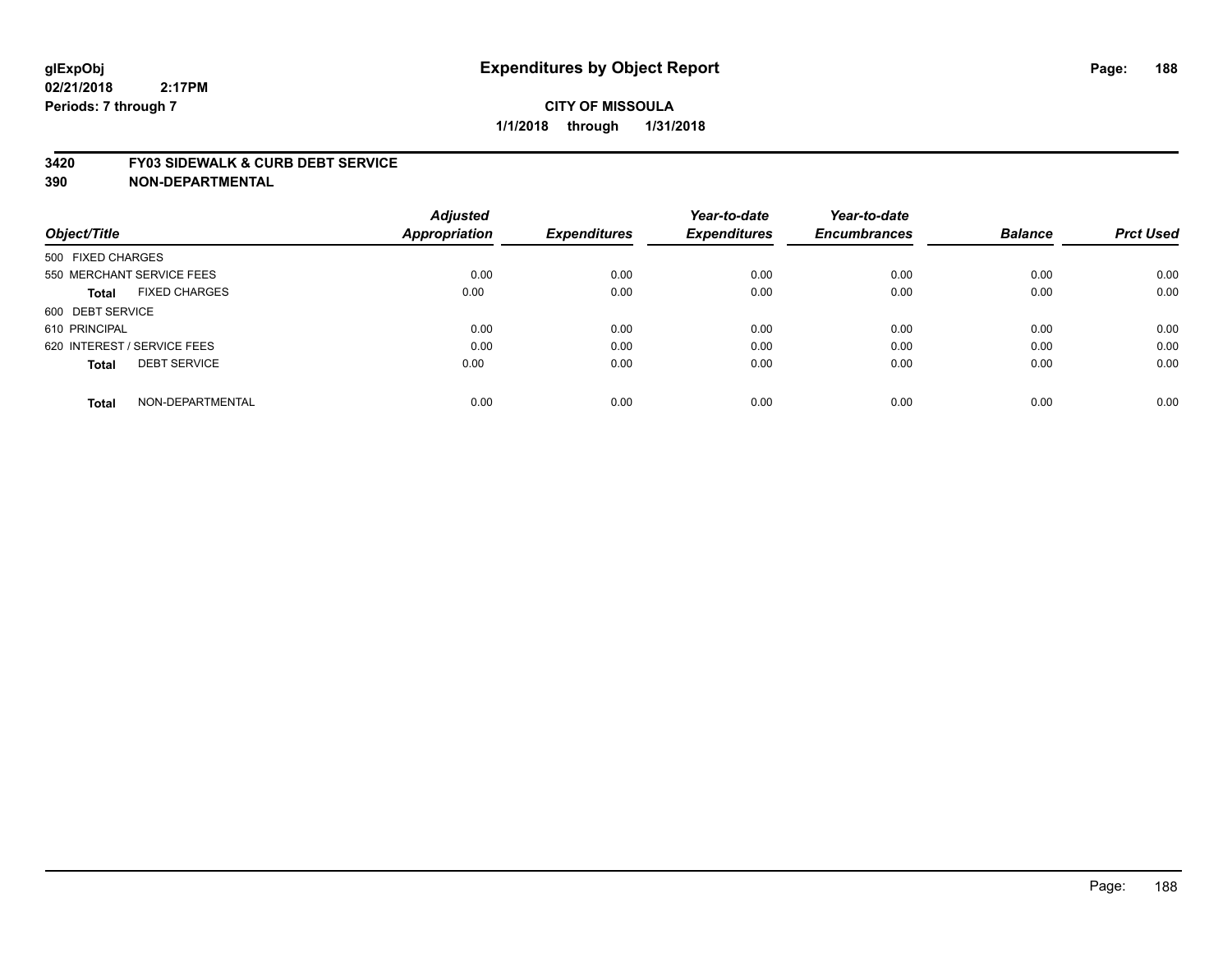**CITY OF MISSOULA 1/1/2018 through 1/31/2018**

# **3420 FY03 SIDEWALK & CURB DEBT SERVICE**

| Object/Title      |                                   | <b>Adjusted</b><br>Appropriation | <b>Expenditures</b> | Year-to-date<br><b>Expenditures</b> | Year-to-date<br><b>Encumbrances</b> | <b>Balance</b> | <b>Prct Used</b> |
|-------------------|-----------------------------------|----------------------------------|---------------------|-------------------------------------|-------------------------------------|----------------|------------------|
| 500 FIXED CHARGES |                                   |                                  |                     |                                     |                                     |                |                  |
|                   | 550 MERCHANT SERVICE FEES         | 0.00                             | 0.00                | 0.00                                | 0.00                                | 0.00           | 0.00             |
| <b>Total</b>      | <b>FIXED CHARGES</b>              | 0.00                             | 0.00                | 0.00                                | 0.00                                | 0.00           | 0.00             |
| 600 DEBT SERVICE  |                                   |                                  |                     |                                     |                                     |                |                  |
| 610 PRINCIPAL     |                                   | 0.00                             | 0.00                | 0.00                                | 0.00                                | 0.00           | 0.00             |
|                   | 620 INTEREST / SERVICE FEES       | 0.00                             | 0.00                | 0.00                                | 0.00                                | 0.00           | 0.00             |
| <b>Total</b>      | <b>DEBT SERVICE</b>               | 0.00                             | 0.00                | 0.00                                | 0.00                                | 0.00           | 0.00             |
| <b>Total</b>      | FY03 SIDEWALK & CURB DEBT SERVICE | 0.00                             | 0.00                | 0.00                                | 0.00                                | 0.00           | 0.00             |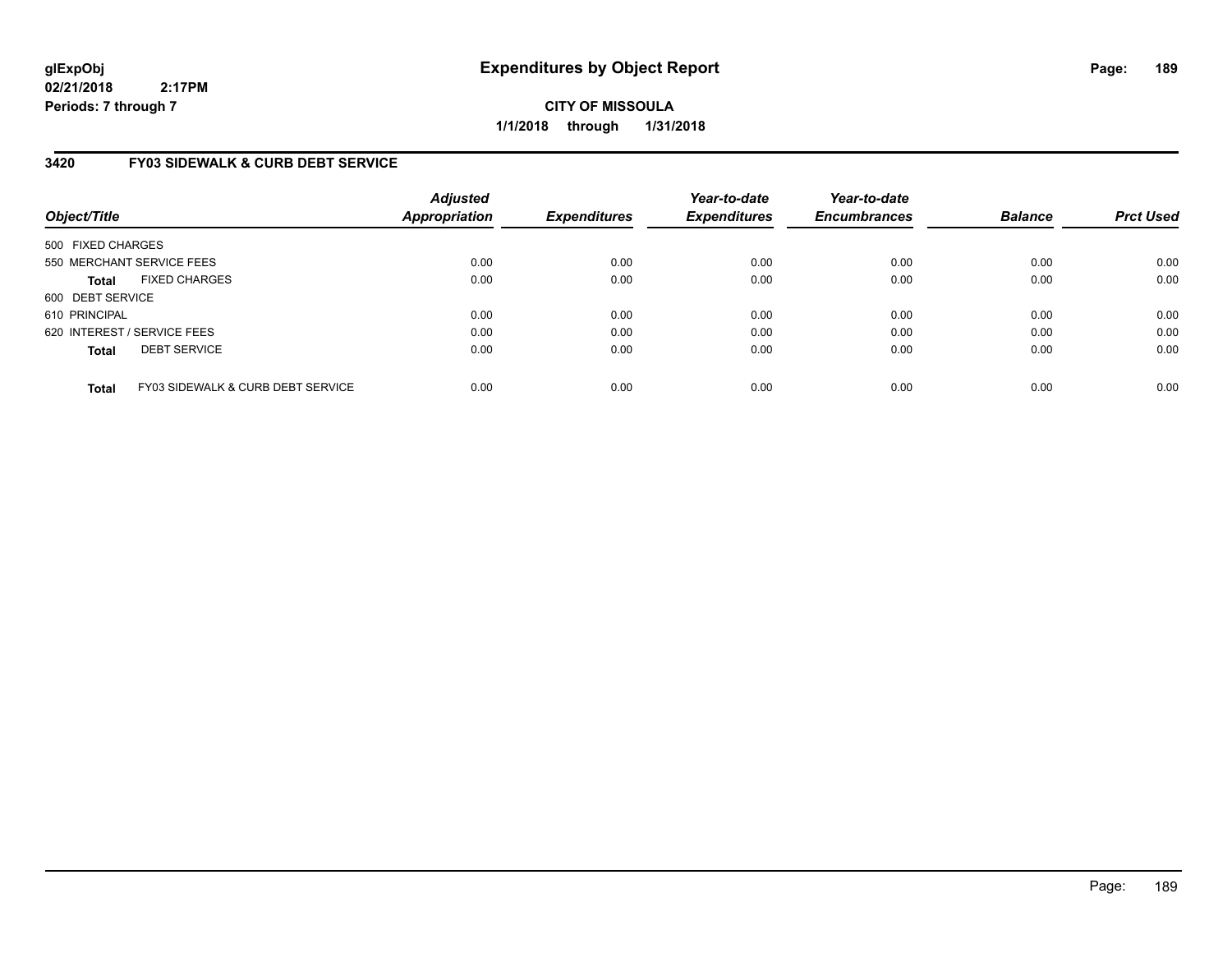#### **3430 FY04 SIDEWALK CURB DEBT SERVICE**

|                                      | <b>Adjusted</b> |                     | Year-to-date        | Year-to-date        |                |                  |
|--------------------------------------|-----------------|---------------------|---------------------|---------------------|----------------|------------------|
| Object/Title                         | Appropriation   | <b>Expenditures</b> | <b>Expenditures</b> | <b>Encumbrances</b> | <b>Balance</b> | <b>Prct Used</b> |
| 500 FIXED CHARGES                    |                 |                     |                     |                     |                |                  |
| 550 MERCHANT SERVICE FEES            | 0.00            | 0.00                | 0.00                | 0.00                | 0.00           | 0.00             |
| <b>FIXED CHARGES</b><br><b>Total</b> | 0.00            | 0.00                | 0.00                | 0.00                | 0.00           | 0.00             |
| 600 DEBT SERVICE                     |                 |                     |                     |                     |                |                  |
| 610 PRINCIPAL                        | 0.00            | 0.00                | 0.00                | 0.00                | 0.00           | 0.00             |
| 620 INTEREST / SERVICE FEES          | 0.00            | 3,100.00            | 3,100.00            | 0.00                | $-3,100.00$    | 0.00             |
| <b>DEBT SERVICE</b><br><b>Total</b>  | 0.00            | 3.100.00            | 3,100.00            | 0.00                | $-3,100.00$    | 0.00             |
| NON-DEPARTMENTAL<br><b>Total</b>     | 0.00            | 3.100.00            | 3.100.00            | 0.00                | $-3,100.00$    | 0.00             |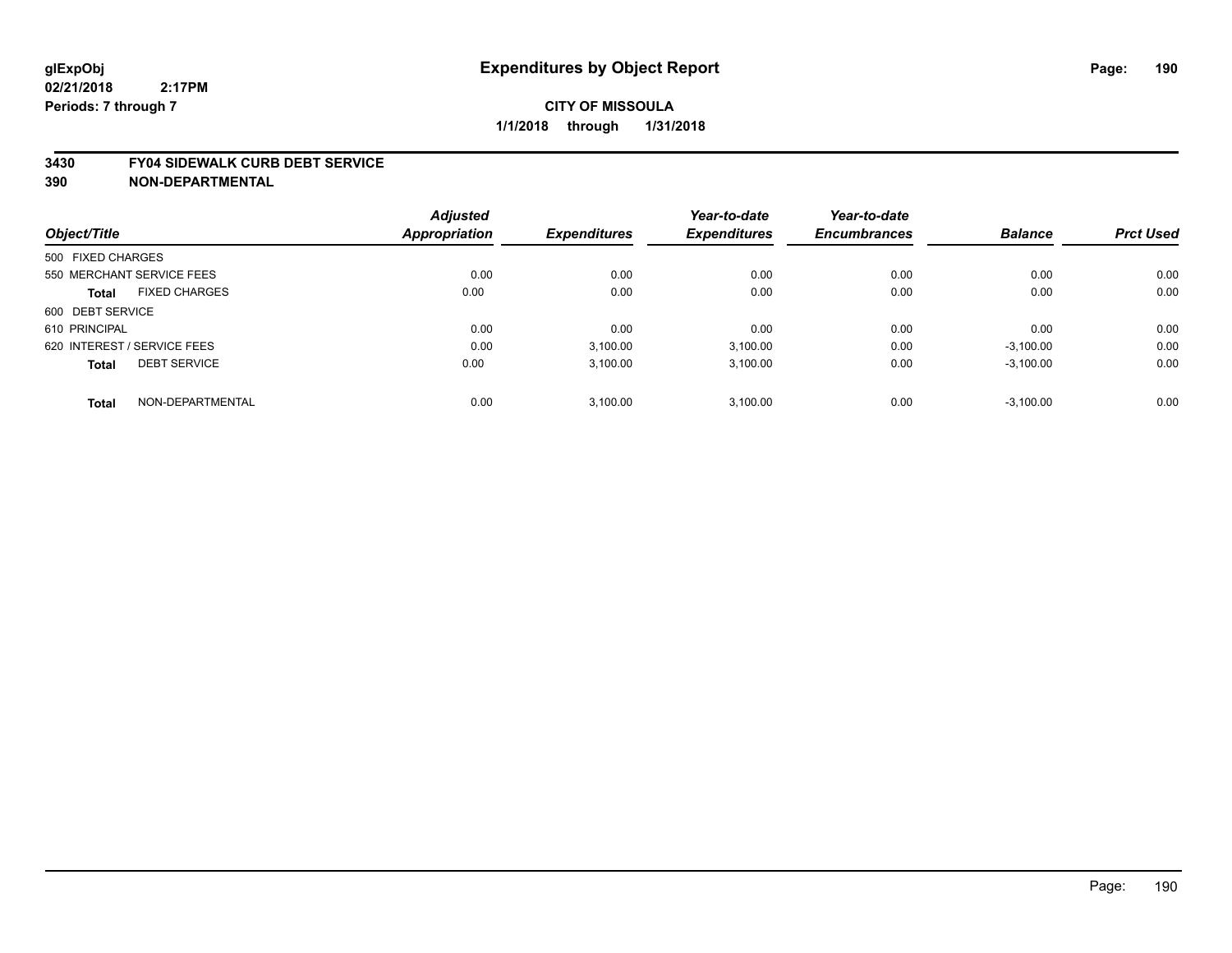**CITY OF MISSOULA 1/1/2018 through 1/31/2018**

## **3430 FY04 SIDEWALK CURB DEBT SERVICE**

| Object/Title                |                                        | <b>Adjusted</b><br>Appropriation | <b>Expenditures</b> | Year-to-date<br><b>Expenditures</b> | Year-to-date<br><b>Encumbrances</b> | <b>Balance</b> | <b>Prct Used</b> |
|-----------------------------|----------------------------------------|----------------------------------|---------------------|-------------------------------------|-------------------------------------|----------------|------------------|
| 500 FIXED CHARGES           |                                        |                                  |                     |                                     |                                     |                |                  |
| 550 MERCHANT SERVICE FEES   |                                        | 0.00                             | 0.00                | 0.00                                | 0.00                                | 0.00           | 0.00             |
| <b>Total</b>                | <b>FIXED CHARGES</b>                   | 0.00                             | 0.00                | 0.00                                | 0.00                                | 0.00           | 0.00             |
| 600 DEBT SERVICE            |                                        |                                  |                     |                                     |                                     |                |                  |
| 610 PRINCIPAL               |                                        | 0.00                             | 0.00                | 0.00                                | 0.00                                | 0.00           | 0.00             |
| 620 INTEREST / SERVICE FEES |                                        | 0.00                             | 3,100.00            | 3.100.00                            | 0.00                                | $-3,100.00$    | 0.00             |
| <b>Total</b>                | <b>DEBT SERVICE</b>                    | 0.00                             | 3,100.00            | 3,100.00                            | 0.00                                | $-3,100.00$    | 0.00             |
| <b>Total</b>                | <b>FY04 SIDEWALK CURB DEBT SERVICE</b> | 0.00                             | 3,100.00            | 3.100.00                            | 0.00                                | $-3.100.00$    | 0.00             |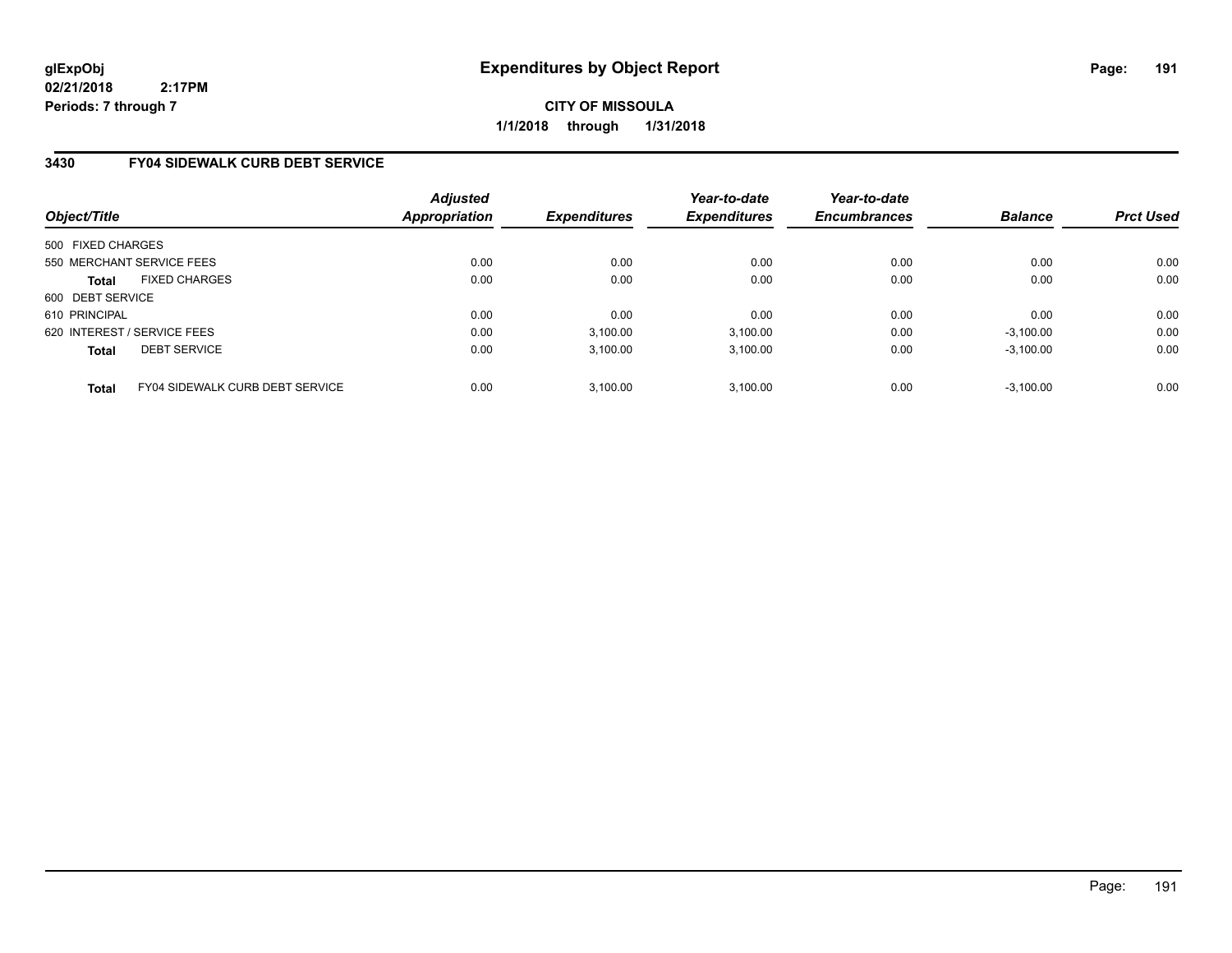**3440 FY05 SIDEWALK AND CURB 390 NON-DEPARTMENTAL**

|                                      | <b>Adjusted</b>      |                     | Year-to-date        | Year-to-date        | <b>Balance</b> | <b>Prct Used</b> |
|--------------------------------------|----------------------|---------------------|---------------------|---------------------|----------------|------------------|
| Object/Title                         | <b>Appropriation</b> | <b>Expenditures</b> | <b>Expenditures</b> | <b>Encumbrances</b> |                |                  |
| 500 FIXED CHARGES                    |                      |                     |                     |                     |                |                  |
| 550 MERCHANT SERVICE FEES            | 0.00                 | 0.00                | 0.00                | 0.00                | 0.00           | 0.00             |
| <b>FIXED CHARGES</b><br><b>Total</b> | 0.00                 | 0.00                | 0.00                | 0.00                | 0.00           | 0.00             |
| 600 DEBT SERVICE                     |                      |                     |                     |                     |                |                  |
| 610 PRINCIPAL                        | 0.00                 | 0.00                | 0.00                | 0.00                | 0.00           | 0.00             |
| 620 INTEREST / SERVICE FEES          | 0.00                 | 3,100.00            | 3,100.00            | 0.00                | $-3,100.00$    | 0.00             |
| <b>DEBT SERVICE</b><br><b>Total</b>  | 0.00                 | 3,100.00            | 3,100.00            | 0.00                | $-3,100.00$    | 0.00             |
| NON-DEPARTMENTAL<br><b>Total</b>     | 0.00                 | 3.100.00            | 3,100.00            | 0.00                | $-3,100.00$    | 0.00             |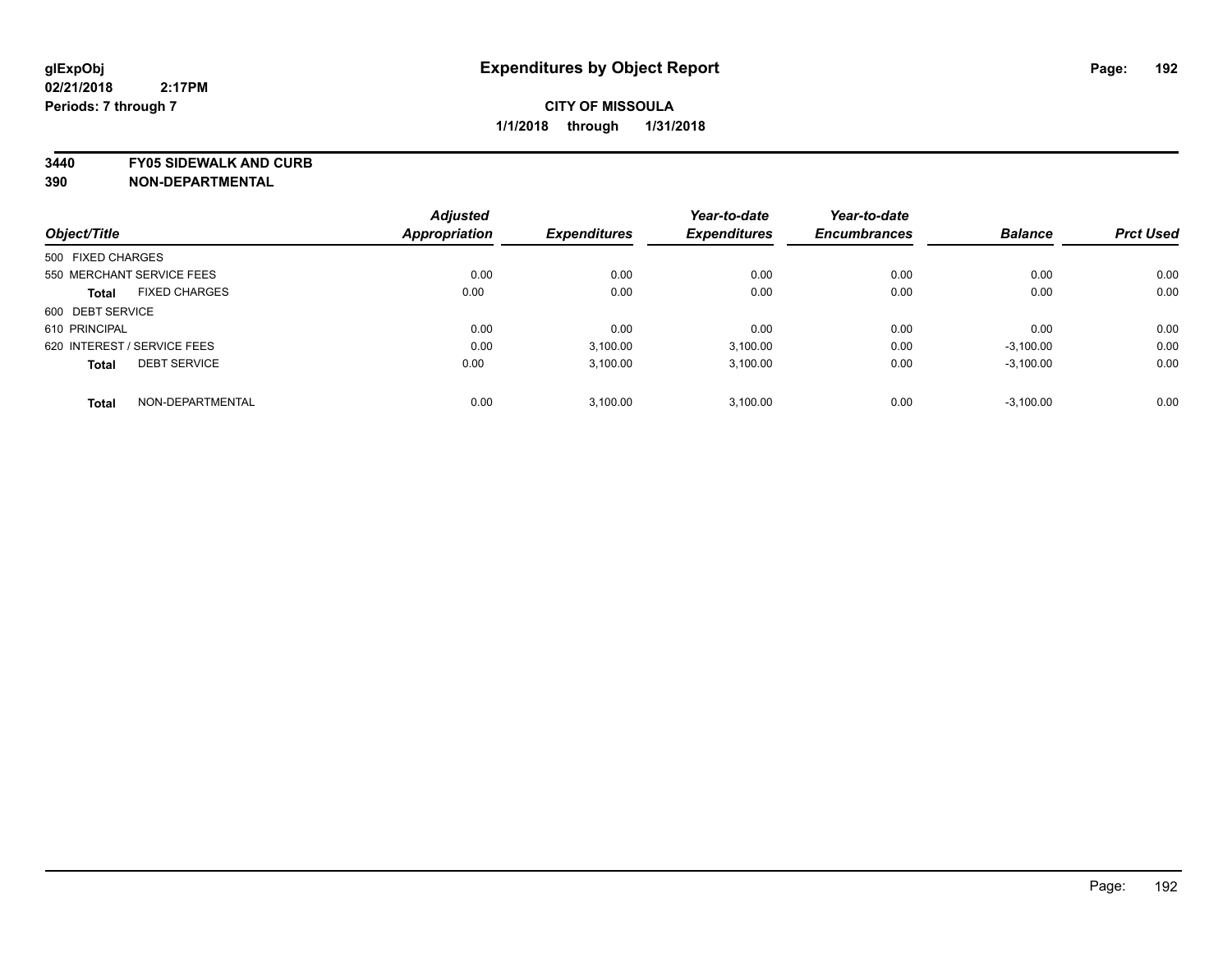**CITY OF MISSOULA 1/1/2018 through 1/31/2018**

### **3440 FY05 SIDEWALK AND CURB**

| Object/Title      |                               | <b>Adjusted</b><br>Appropriation | <b>Expenditures</b> | Year-to-date<br><b>Expenditures</b> | Year-to-date<br><b>Encumbrances</b> | <b>Balance</b> | <b>Prct Used</b> |
|-------------------|-------------------------------|----------------------------------|---------------------|-------------------------------------|-------------------------------------|----------------|------------------|
|                   |                               |                                  |                     |                                     |                                     |                |                  |
| 500 FIXED CHARGES |                               |                                  |                     |                                     |                                     |                |                  |
|                   | 550 MERCHANT SERVICE FEES     | 0.00                             | 0.00                | 0.00                                | 0.00                                | 0.00           | 0.00             |
| <b>Total</b>      | <b>FIXED CHARGES</b>          | 0.00                             | 0.00                | 0.00                                | 0.00                                | 0.00           | 0.00             |
| 600 DEBT SERVICE  |                               |                                  |                     |                                     |                                     |                |                  |
| 610 PRINCIPAL     |                               | 0.00                             | 0.00                | 0.00                                | 0.00                                | 0.00           | 0.00             |
|                   | 620 INTEREST / SERVICE FEES   | 0.00                             | 3,100.00            | 3.100.00                            | 0.00                                | $-3.100.00$    | 0.00             |
| <b>Total</b>      | <b>DEBT SERVICE</b>           | 0.00                             | 3.100.00            | 3.100.00                            | 0.00                                | $-3.100.00$    | 0.00             |
| <b>Total</b>      | <b>FY05 SIDEWALK AND CURB</b> | 0.00                             | 3.100.00            | 3.100.00                            | 0.00                                | $-3.100.00$    | 0.00             |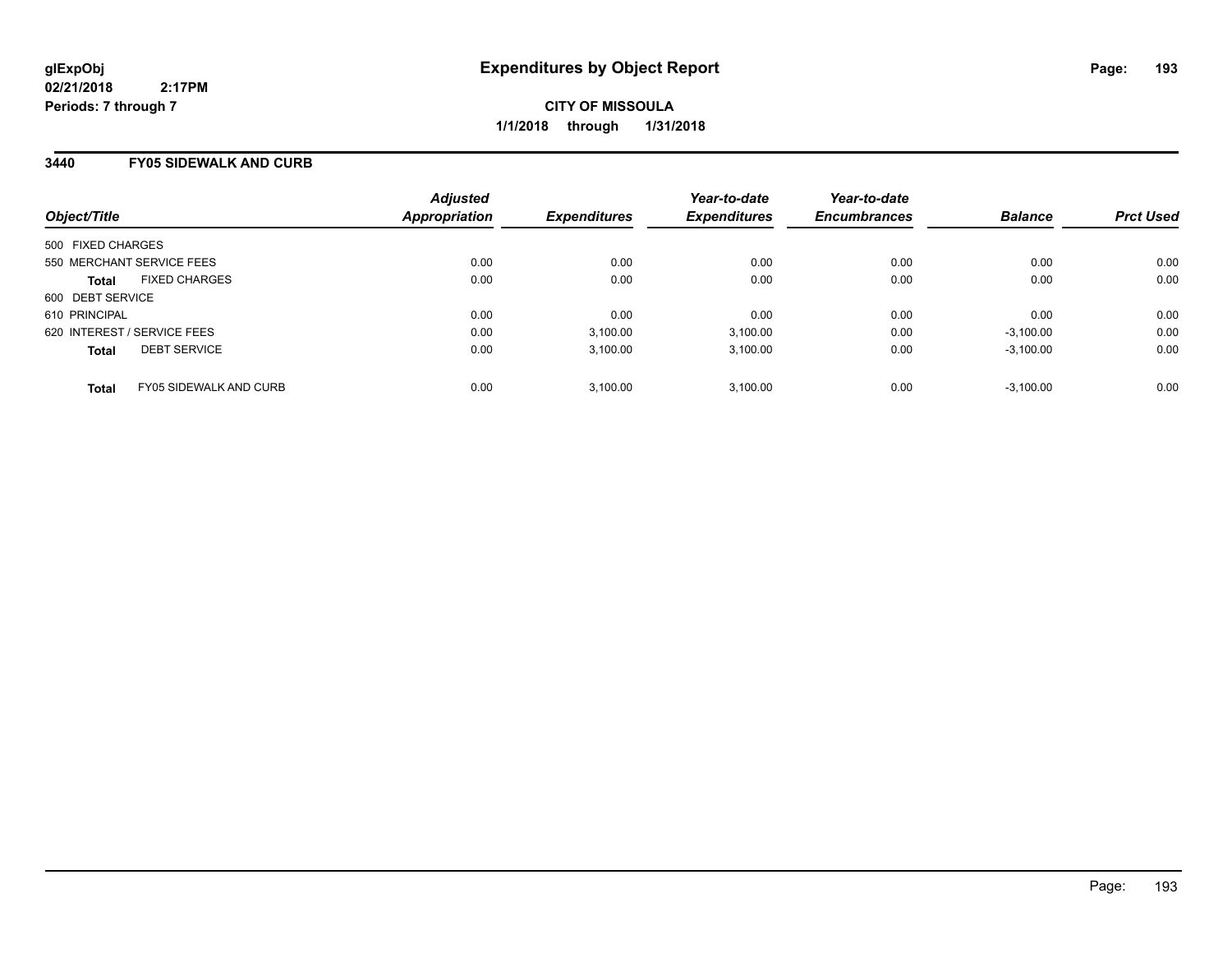**3450 FY06 SIDEWALK AND CURB**

|                             |                      | <b>Adjusted</b>      |                     | Year-to-date        | Year-to-date        |                |                  |
|-----------------------------|----------------------|----------------------|---------------------|---------------------|---------------------|----------------|------------------|
| Object/Title                |                      | <b>Appropriation</b> | <b>Expenditures</b> | <b>Expenditures</b> | <b>Encumbrances</b> | <b>Balance</b> | <b>Prct Used</b> |
| 500 FIXED CHARGES           |                      |                      |                     |                     |                     |                |                  |
| 550 MERCHANT SERVICE FEES   |                      | 350.00               | 0.00                | 0.00                | 0.00                | 350.00         | 0.00             |
| <b>Total</b>                | <b>FIXED CHARGES</b> | 350.00               | 0.00                | 0.00                | 0.00                | 350.00         | 0.00             |
| 600 DEBT SERVICE            |                      |                      |                     |                     |                     |                |                  |
| 610 PRINCIPAL               |                      | 25,000.00            | 0.00                | 0.00                | 0.00                | 25.000.00      | 0.00             |
| 620 INTEREST / SERVICE FEES |                      | 1,063.00             | 0.00                | 531.25              | 0.00                | 531.75         | 49.98            |
| <b>Total</b>                | <b>DEBT SERVICE</b>  | 26.063.00            | 0.00                | 531.25              | 0.00                | 25.531.75      | 2.04             |
| <b>Total</b>                | NON-DEPARTMENTAL     | 26,413.00            | 0.00                | 531.25              | 0.00                | 25.881.75      | 2.01             |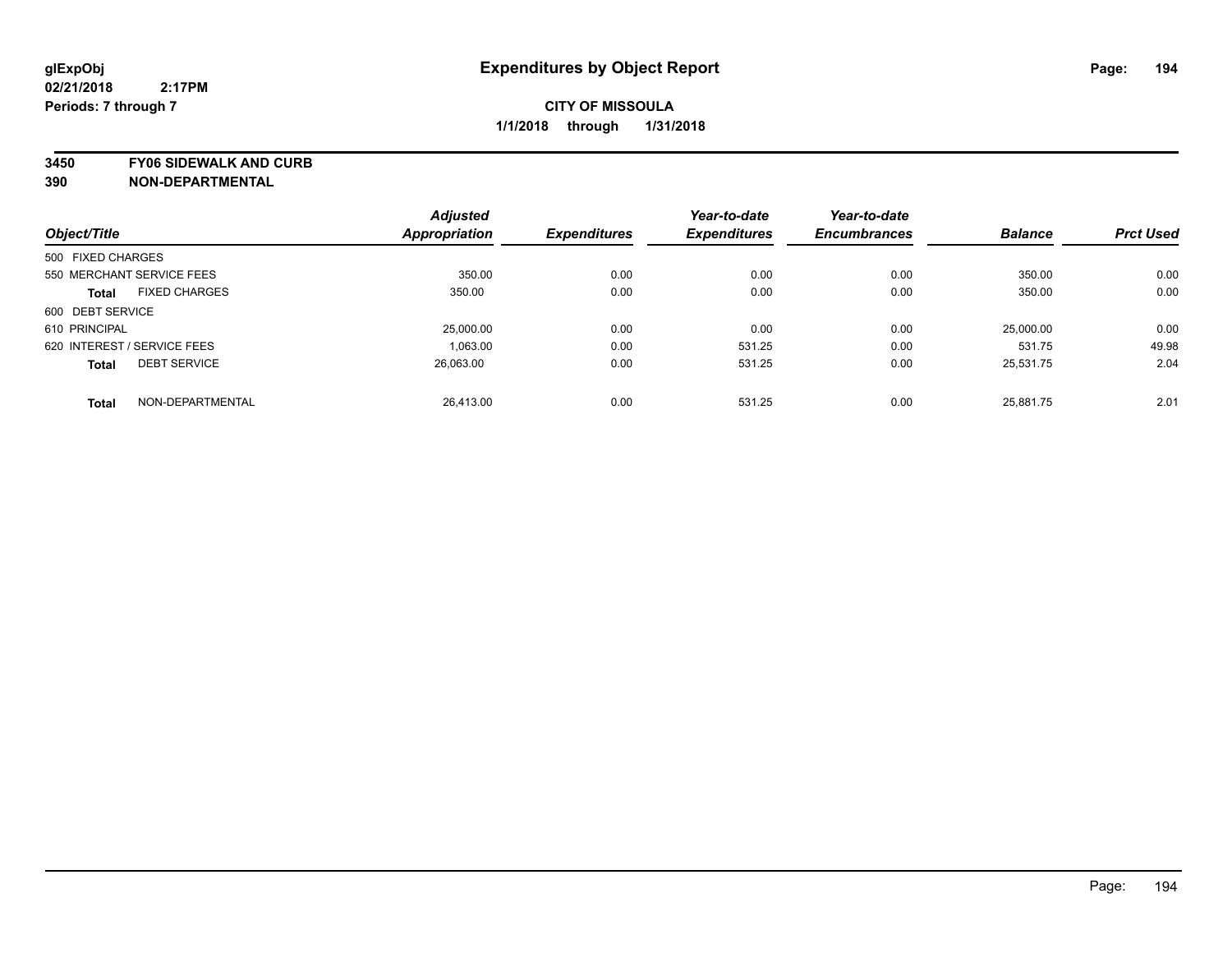**CITY OF MISSOULA 1/1/2018 through 1/31/2018**

### **3450 FY06 SIDEWALK AND CURB**

| Object/Title      |                               | <b>Adjusted</b><br>Appropriation | <b>Expenditures</b> | Year-to-date<br><b>Expenditures</b> | Year-to-date<br><b>Encumbrances</b> | <b>Balance</b> | <b>Prct Used</b> |
|-------------------|-------------------------------|----------------------------------|---------------------|-------------------------------------|-------------------------------------|----------------|------------------|
| 500 FIXED CHARGES |                               |                                  |                     |                                     |                                     |                |                  |
|                   | 550 MERCHANT SERVICE FEES     | 350.00                           | 0.00                | 0.00                                | 0.00                                | 350.00         | 0.00             |
| <b>Total</b>      | <b>FIXED CHARGES</b>          | 350.00                           | 0.00                | 0.00                                | 0.00                                | 350.00         | 0.00             |
| 600 DEBT SERVICE  |                               |                                  |                     |                                     |                                     |                |                  |
| 610 PRINCIPAL     |                               | 25,000.00                        | 0.00                | 0.00                                | 0.00                                | 25,000.00      | 0.00             |
|                   | 620 INTEREST / SERVICE FEES   | 1,063.00                         | 0.00                | 531.25                              | 0.00                                | 531.75         | 49.98            |
| <b>Total</b>      | <b>DEBT SERVICE</b>           | 26.063.00                        | 0.00                | 531.25                              | 0.00                                | 25,531.75      | 2.04             |
| <b>Total</b>      | <b>FY06 SIDEWALK AND CURB</b> | 26.413.00                        | 0.00                | 531.25                              | 0.00                                | 25.881.75      | 2.01             |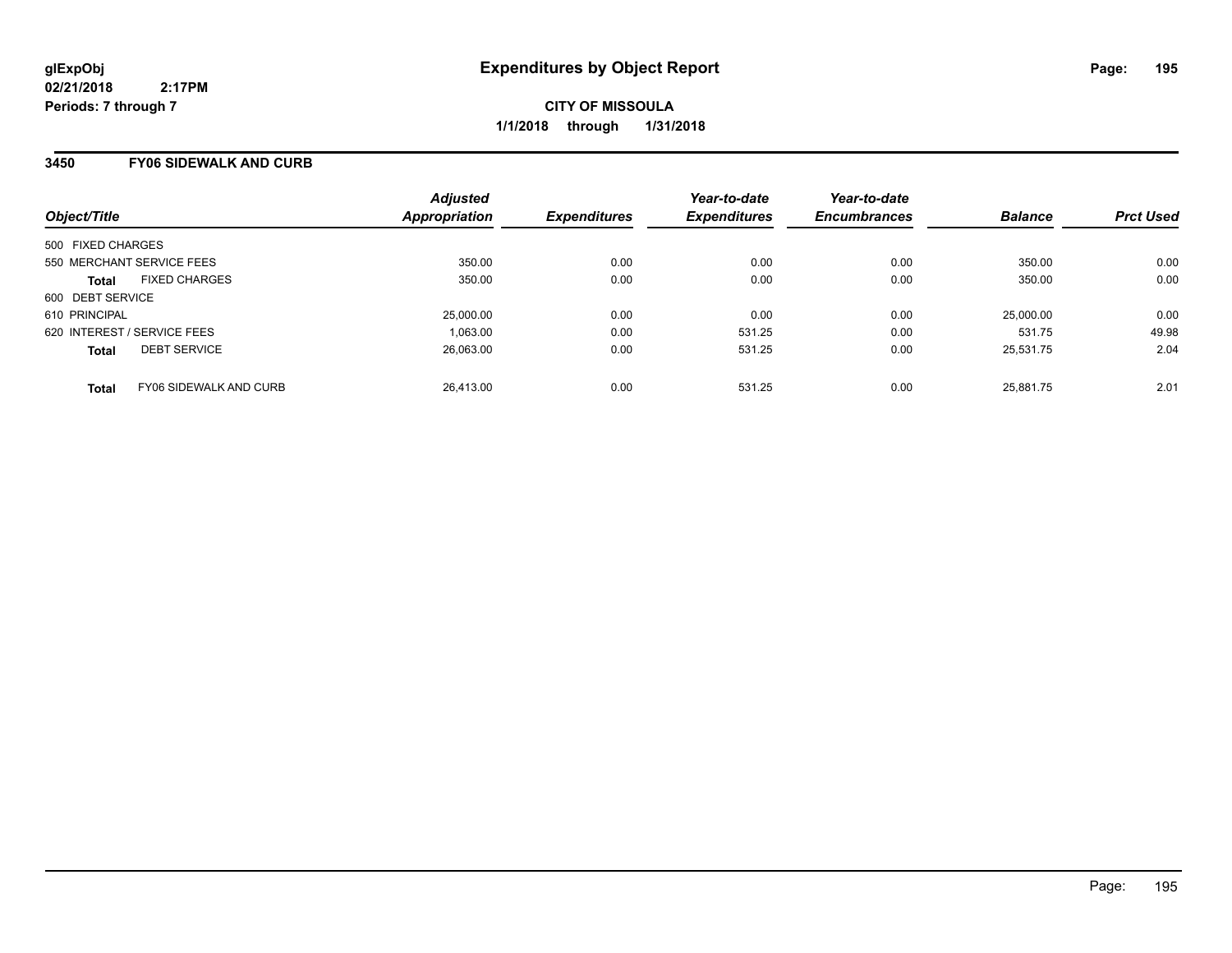#### **3460 FY07 SIDEWALK AND CURB DEBT**

|                   |                             | <b>Adjusted</b>      |                     | Year-to-date        | Year-to-date        |                |                  |
|-------------------|-----------------------------|----------------------|---------------------|---------------------|---------------------|----------------|------------------|
| Object/Title      |                             | <b>Appropriation</b> | <b>Expenditures</b> | <b>Expenditures</b> | <b>Encumbrances</b> | <b>Balance</b> | <b>Prct Used</b> |
| 500 FIXED CHARGES |                             |                      |                     |                     |                     |                |                  |
|                   | 550 MERCHANT SERVICE FEES   | 350.00               | 0.00                | 0.00                | 0.00                | 350.00         | 0.00             |
| <b>Total</b>      | <b>FIXED CHARGES</b>        | 350.00               | 0.00                | 0.00                | 0.00                | 350.00         | 0.00             |
| 600 DEBT SERVICE  |                             |                      |                     |                     |                     |                |                  |
| 610 PRINCIPAL     |                             | 40.000.00            | 0.00                | 0.00                | 0.00                | 40.000.00      | 0.00             |
|                   | 620 INTEREST / SERVICE FEES | 9,500.00             | 3,100.00            | 8,200.00            | 0.00                | 1,300.00       | 86.32            |
| <b>Total</b>      | <b>DEBT SERVICE</b>         | 49.500.00            | 3.100.00            | 8,200.00            | 0.00                | 41.300.00      | 16.57            |
| <b>Total</b>      | NON-DEPARTMENTAL            | 49,850.00            | 3.100.00            | 8.200.00            | 0.00                | 41,650.00      | 16.45            |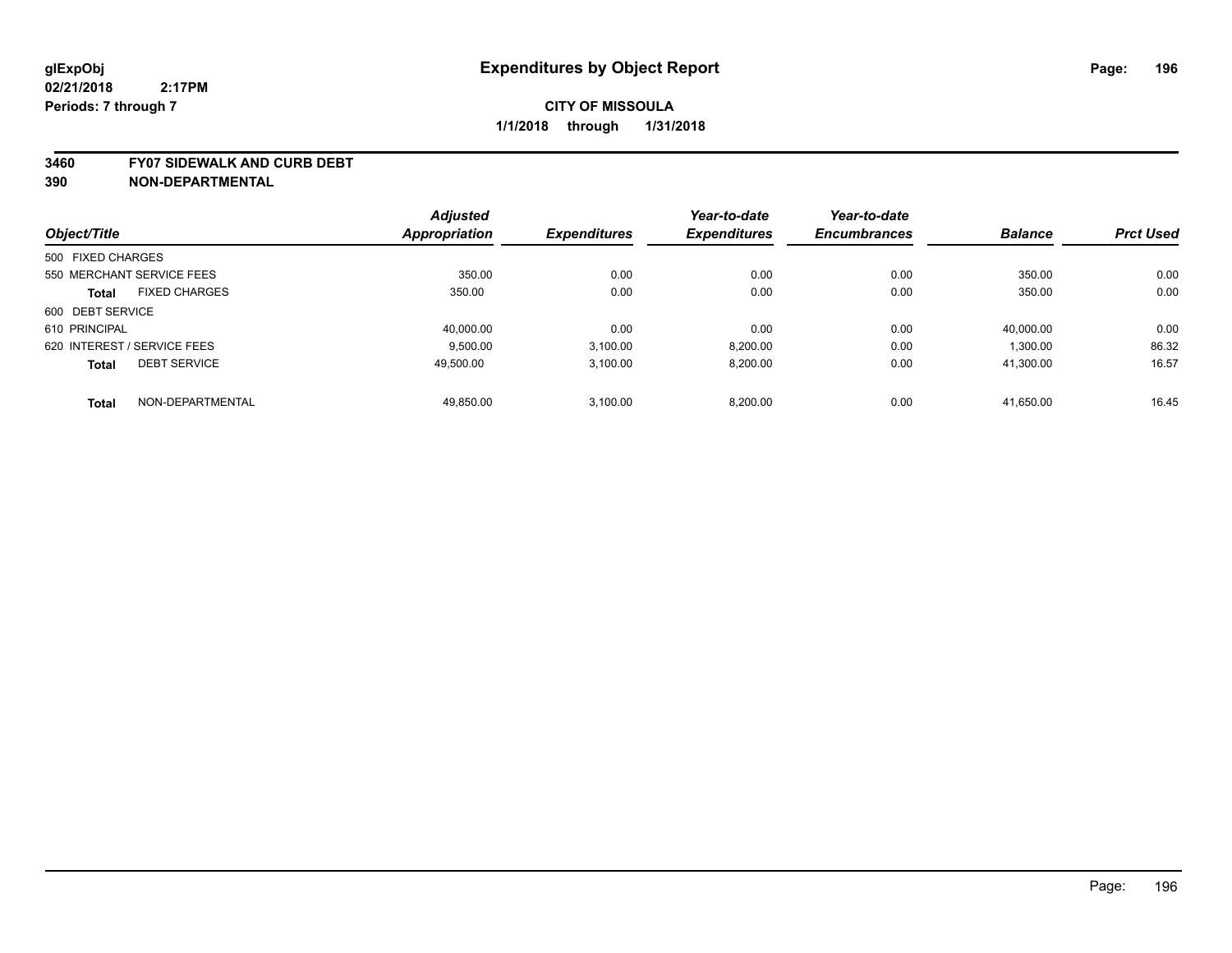**CITY OF MISSOULA 1/1/2018 through 1/31/2018**

#### **3460 FY07 SIDEWALK AND CURB DEBT**

| Object/Title                |                             | <b>Adjusted</b><br><b>Appropriation</b> | <b>Expenditures</b> | Year-to-date<br><b>Expenditures</b> | Year-to-date<br><b>Encumbrances</b> | <b>Balance</b> | <b>Prct Used</b> |
|-----------------------------|-----------------------------|-----------------------------------------|---------------------|-------------------------------------|-------------------------------------|----------------|------------------|
| 500 FIXED CHARGES           |                             |                                         |                     |                                     |                                     |                |                  |
|                             |                             |                                         |                     |                                     |                                     |                |                  |
| 550 MERCHANT SERVICE FEES   |                             | 350.00                                  | 0.00                | 0.00                                | 0.00                                | 350.00         | 0.00             |
| <b>Total</b>                | <b>FIXED CHARGES</b>        | 350.00                                  | 0.00                | 0.00                                | 0.00                                | 350.00         | 0.00             |
| 600 DEBT SERVICE            |                             |                                         |                     |                                     |                                     |                |                  |
| 610 PRINCIPAL               |                             | 40.000.00                               | 0.00                | 0.00                                | 0.00                                | 40.000.00      | 0.00             |
| 620 INTEREST / SERVICE FEES |                             | 9.500.00                                | 3,100.00            | 8,200.00                            | 0.00                                | 1.300.00       | 86.32            |
| <b>Total</b>                | <b>DEBT SERVICE</b>         | 49.500.00                               | 3.100.00            | 8.200.00                            | 0.00                                | 41.300.00      | 16.57            |
| <b>Total</b>                | FY07 SIDEWALK AND CURB DEBT | 49.850.00                               | 3.100.00            | 8,200.00                            | 0.00                                | 41.650.00      | 16.45            |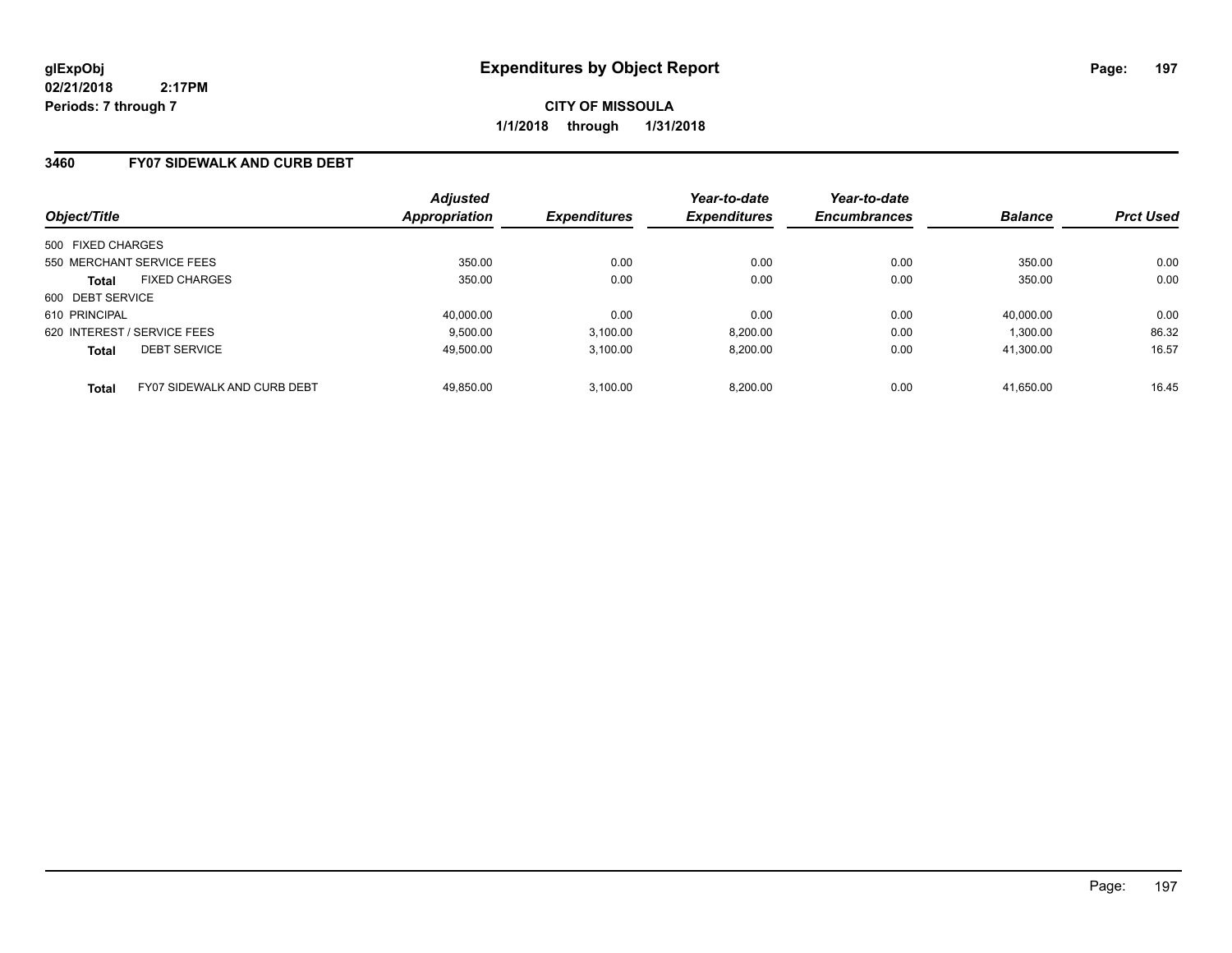#### **3461 SERIES 2008A SIDEWALK AND CURB**

#### **280 PUBLIC WORKS OPERATIONS**

| Object/Title                            | <b>Adjusted</b><br><b>Appropriation</b> | <b>Expenditures</b> | Year-to-date<br><b>Expenditures</b> | Year-to-date<br><b>Encumbrances</b> | <b>Balance</b> | <b>Prct Used</b> |
|-----------------------------------------|-----------------------------------------|---------------------|-------------------------------------|-------------------------------------|----------------|------------------|
| 500 FIXED CHARGES                       |                                         |                     |                                     |                                     |                |                  |
| 550 MERCHANT SERVICE FEES               | 0.00                                    | 0.00                | 0.00                                | 0.00                                | 0.00           | 0.00             |
| <b>FIXED CHARGES</b><br><b>Total</b>    | 0.00                                    | 0.00                | 0.00                                | 0.00                                | 0.00           | 0.00             |
| 800 OTHER OBJECTS                       |                                         |                     |                                     |                                     |                |                  |
| 820 TRANSFERS TO OTHER FUNDS            | 0.00                                    | 0.00                | 0.00                                | 0.00                                | 0.00           | 0.00             |
| OTHER OBJECTS<br><b>Total</b>           | 0.00                                    | 0.00                | 0.00                                | 0.00                                | 0.00           | 0.00             |
| PUBLIC WORKS OPERATIONS<br><b>Total</b> | 0.00                                    | 0.00                | 0.00                                | 0.00                                | 0.00           | 0.00             |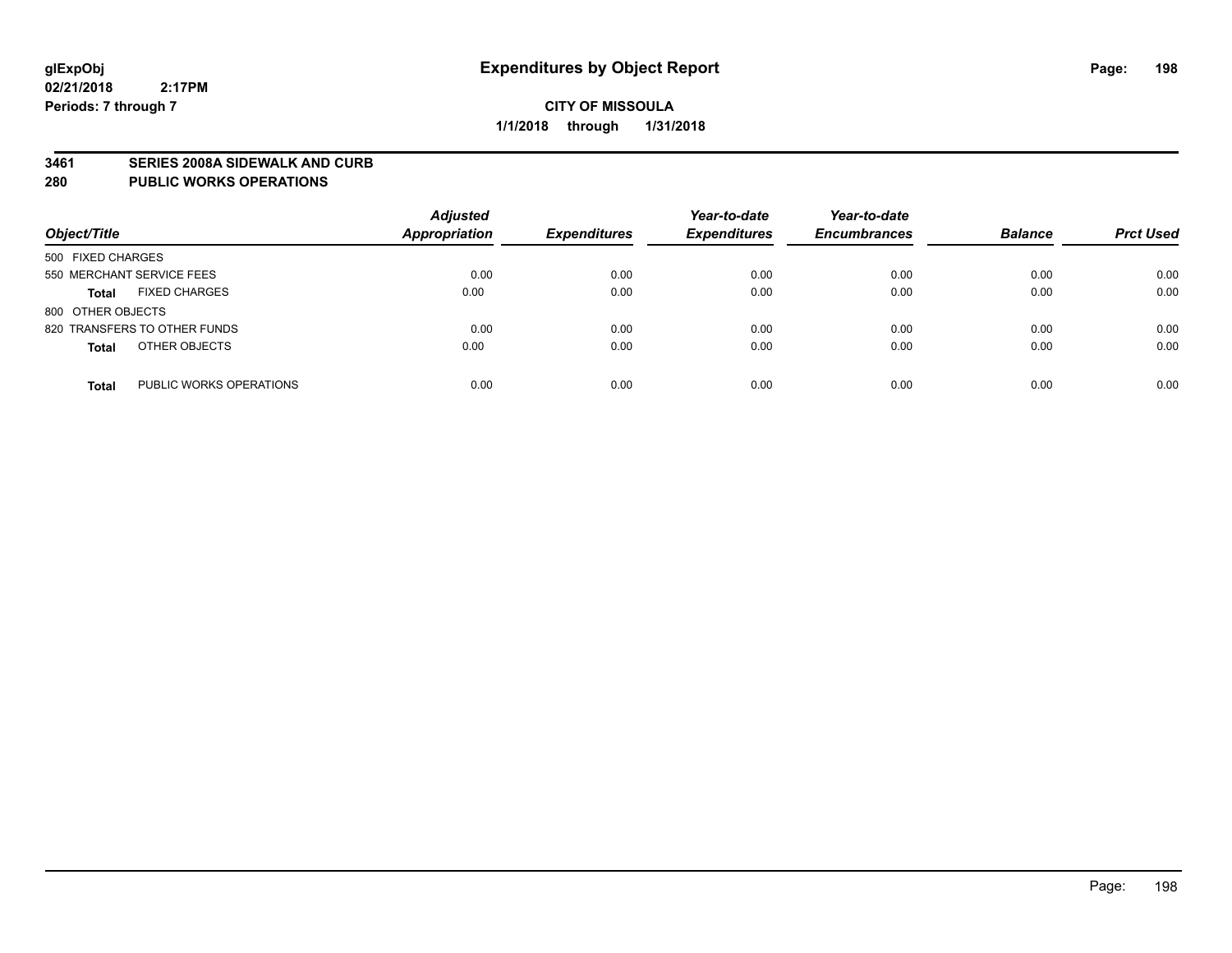#### **3461 SERIES 2008A SIDEWALK AND CURB**

| Object/Title                         | <b>Adjusted</b><br><b>Appropriation</b> | <b>Expenditures</b> | Year-to-date<br><b>Expenditures</b> | Year-to-date<br><b>Encumbrances</b> | <b>Balance</b> | <b>Prct Used</b> |
|--------------------------------------|-----------------------------------------|---------------------|-------------------------------------|-------------------------------------|----------------|------------------|
|                                      |                                         |                     |                                     |                                     |                |                  |
| 500 FIXED CHARGES                    |                                         |                     |                                     |                                     |                |                  |
| 550 MERCHANT SERVICE FEES            | 350.00                                  | 0.00                | 0.00                                | 0.00                                | 350.00         | 0.00             |
| <b>FIXED CHARGES</b><br><b>Total</b> | 350.00                                  | 0.00                | 0.00                                | 0.00                                | 350.00         | 0.00             |
| 600 DEBT SERVICE                     |                                         |                     |                                     |                                     |                |                  |
| 610 PRINCIPAL                        | 20,000.00                               | 0.00                | 0.00                                | 0.00                                | 20,000.00      | 0.00             |
| 620 INTEREST / SERVICE FEES          | 6.538.00                                | 3,100.00            | 6,368.75                            | 0.00                                | 169.25         | 97.41            |
| <b>DEBT SERVICE</b><br><b>Total</b>  | 26,538.00                               | 3,100.00            | 6,368.75                            | 0.00                                | 20,169.25      | 24.00            |
| 800 OTHER OBJECTS                    |                                         |                     |                                     |                                     |                |                  |
| 820 TRANSFERS TO OTHER FUNDS         | 0.00                                    | 0.00                | 0.00                                | 0.00                                | 0.00           | 0.00             |
| OTHER OBJECTS<br><b>Total</b>        | 0.00                                    | 0.00                | 0.00                                | 0.00                                | 0.00           | 0.00             |
| NON-DEPARTMENTAL<br><b>Total</b>     | 26,888.00                               | 3,100.00            | 6,368.75                            | 0.00                                | 20,519.25      | 23.69            |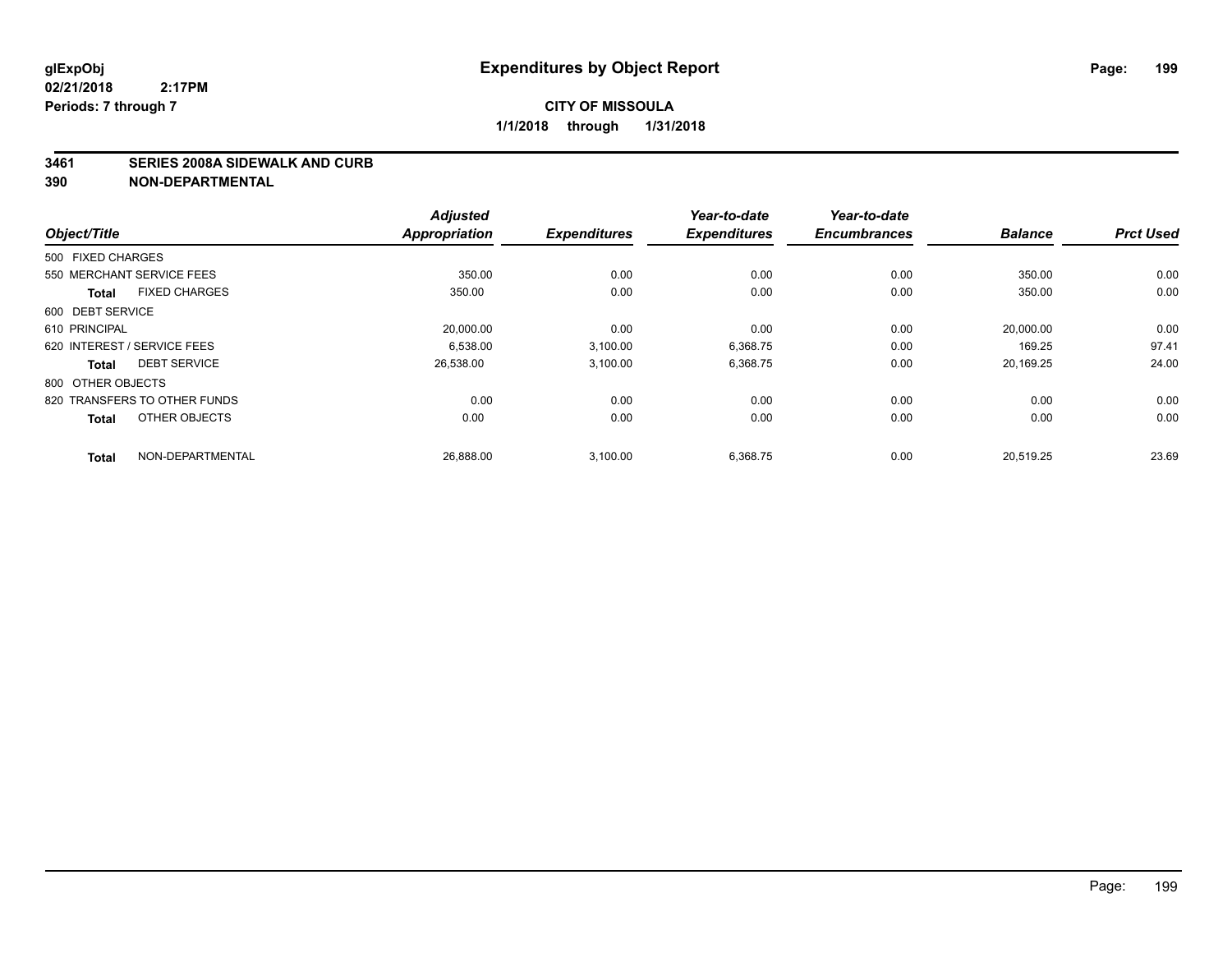**1/1/2018 through 1/31/2018**

## **3461 SERIES 2008A SIDEWALK AND CURB**

|                   |                                | <b>Adjusted</b> |                     | Year-to-date        | Year-to-date        |                |                  |
|-------------------|--------------------------------|-----------------|---------------------|---------------------|---------------------|----------------|------------------|
| Object/Title      |                                | Appropriation   | <b>Expenditures</b> | <b>Expenditures</b> | <b>Encumbrances</b> | <b>Balance</b> | <b>Prct Used</b> |
| 500 FIXED CHARGES |                                |                 |                     |                     |                     |                |                  |
|                   | 550 MERCHANT SERVICE FEES      | 350.00          | 0.00                | 0.00                | 0.00                | 350.00         | 0.00             |
| <b>Total</b>      | <b>FIXED CHARGES</b>           | 350.00          | 0.00                | 0.00                | 0.00                | 350.00         | 0.00             |
| 600 DEBT SERVICE  |                                |                 |                     |                     |                     |                |                  |
| 610 PRINCIPAL     |                                | 20,000.00       | 0.00                | 0.00                | 0.00                | 20,000.00      | 0.00             |
|                   | 620 INTEREST / SERVICE FEES    | 6,538.00        | 3,100.00            | 6,368.75            | 0.00                | 169.25         | 97.41            |
| <b>Total</b>      | <b>DEBT SERVICE</b>            | 26,538.00       | 3,100.00            | 6,368.75            | 0.00                | 20.169.25      | 24.00            |
| 800 OTHER OBJECTS |                                |                 |                     |                     |                     |                |                  |
|                   | 820 TRANSFERS TO OTHER FUNDS   | 0.00            | 0.00                | 0.00                | 0.00                | 0.00           | 0.00             |
| <b>Total</b>      | OTHER OBJECTS                  | 0.00            | 0.00                | 0.00                | 0.00                | 0.00           | 0.00             |
| <b>Total</b>      | SERIES 2008A SIDEWALK AND CURB | 26.888.00       | 3.100.00            | 6.368.75            | 0.00                | 20.519.25      | 23.69            |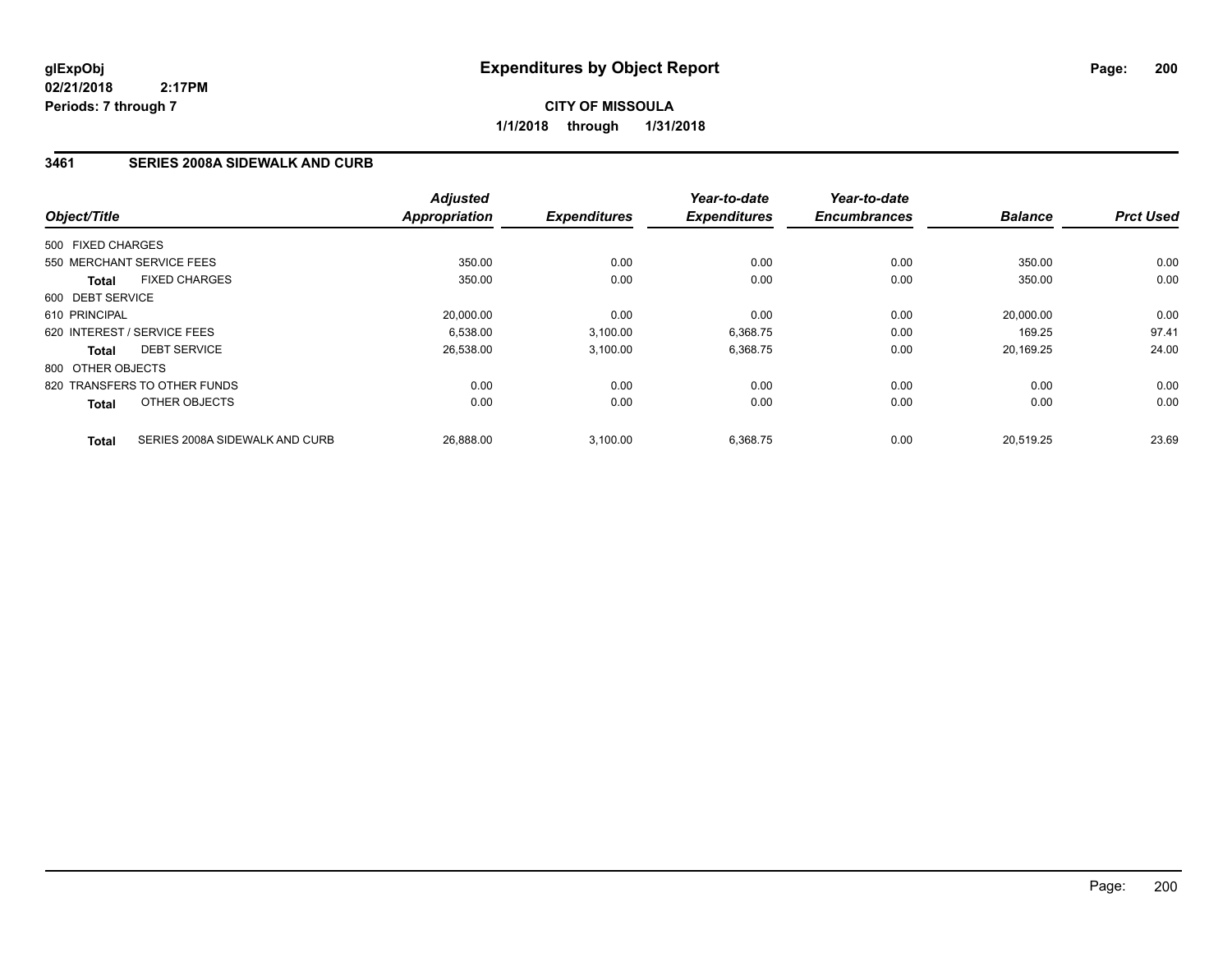#### **3462 SERIES 2009 SIDEWALK AND CURB**

|                                      | <b>Adjusted</b>      |                     | Year-to-date        | Year-to-date        |                |                  |
|--------------------------------------|----------------------|---------------------|---------------------|---------------------|----------------|------------------|
| Object/Title                         | <b>Appropriation</b> | <b>Expenditures</b> | <b>Expenditures</b> | <b>Encumbrances</b> | <b>Balance</b> | <b>Prct Used</b> |
| 500 FIXED CHARGES                    |                      |                     |                     |                     |                |                  |
| 550 MERCHANT SERVICE FEES            | 0.00                 | 0.00                | 0.00                | 0.00                | 0.00           | 0.00             |
| <b>FIXED CHARGES</b><br><b>Total</b> | 0.00                 | 0.00                | 0.00                | 0.00                | 0.00           | 0.00             |
| 600 DEBT SERVICE                     |                      |                     |                     |                     |                |                  |
| 610 PRINCIPAL                        | 25,000.00            | 0.00                | 0.00                | 0.00                | 25,000.00      | 0.00             |
| 620 INTEREST / SERVICE FEES          | 11.018.00            | 3,100.00            | 8,908.75            | 0.00                | 2.109.25       | 80.86            |
| <b>DEBT SERVICE</b><br><b>Total</b>  | 36,018.00            | 3,100.00            | 8,908.75            | 0.00                | 27.109.25      | 24.73            |
| 800 OTHER OBJECTS                    |                      |                     |                     |                     |                |                  |
| 820 TRANSFERS TO OTHER FUNDS         | 0.00                 | 0.00                | 0.00                | 0.00                | 0.00           | 0.00             |
| OTHER OBJECTS<br><b>Total</b>        | 0.00                 | 0.00                | 0.00                | 0.00                | 0.00           | 0.00             |
| NON-DEPARTMENTAL<br><b>Total</b>     | 36,018.00            | 3,100.00            | 8,908.75            | 0.00                | 27.109.25      | 24.73            |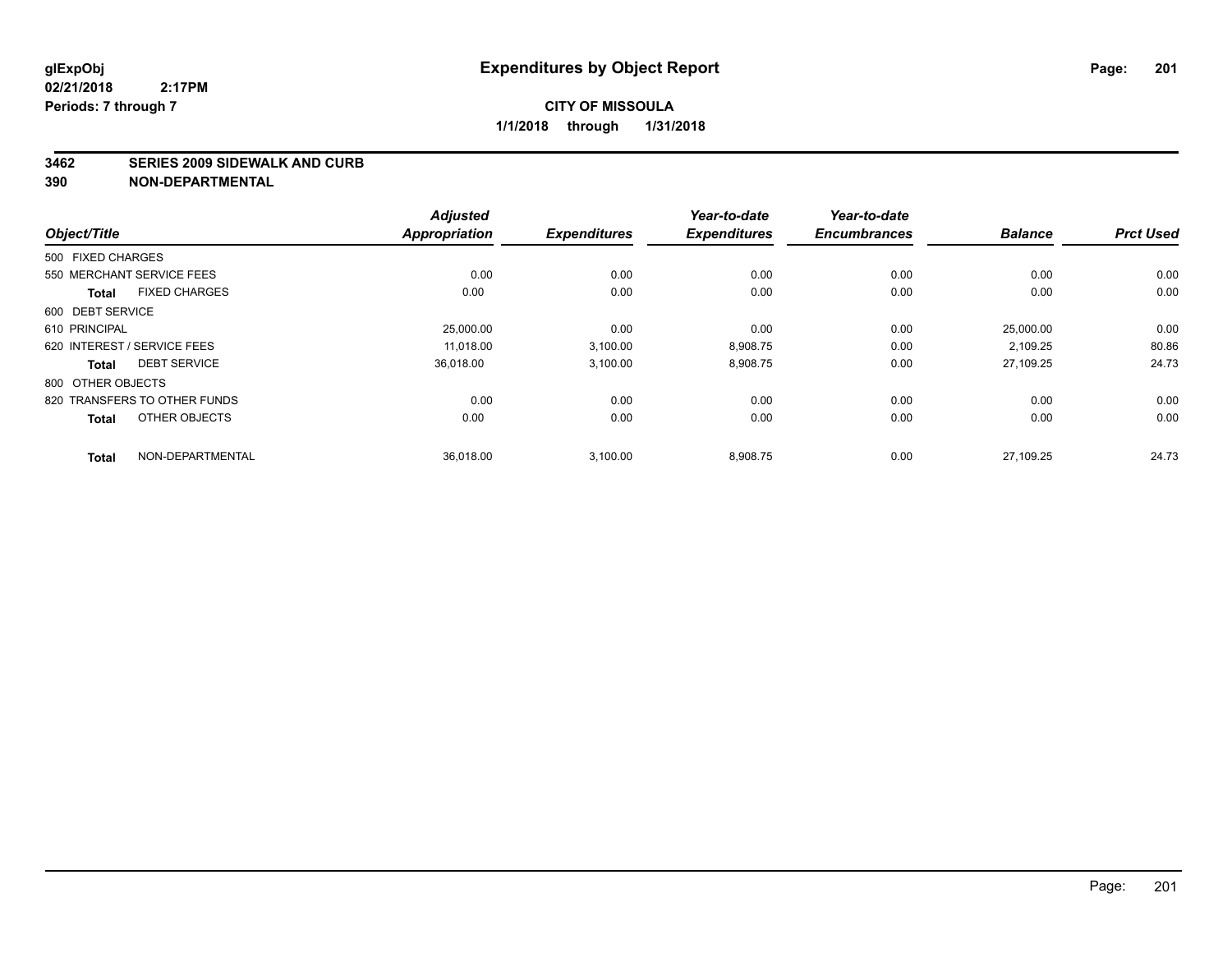# **CITY OF MISSOULA 1/1/2018 through 1/31/2018**

## **3462 SERIES 2009 SIDEWALK AND CURB**

| Object/Title                                  | <b>Adjusted</b><br>Appropriation |           | <b>Expenditures</b> | Year-to-date<br><b>Expenditures</b> | Year-to-date<br><b>Encumbrances</b> | <b>Balance</b> | <b>Prct Used</b> |
|-----------------------------------------------|----------------------------------|-----------|---------------------|-------------------------------------|-------------------------------------|----------------|------------------|
| 500 FIXED CHARGES                             |                                  |           |                     |                                     |                                     |                |                  |
| 550 MERCHANT SERVICE FEES                     |                                  | 0.00      | 0.00                | 0.00                                | 0.00                                | 0.00           | 0.00             |
| <b>FIXED CHARGES</b><br><b>Total</b>          |                                  | 0.00      | 0.00                | 0.00                                | 0.00                                | 0.00           | 0.00             |
| 600 DEBT SERVICE                              |                                  |           |                     |                                     |                                     |                |                  |
| 610 PRINCIPAL                                 |                                  | 25,000.00 | 0.00                | 0.00                                | 0.00                                | 25.000.00      | 0.00             |
| 620 INTEREST / SERVICE FEES                   |                                  | 11.018.00 | 3,100.00            | 8,908.75                            | 0.00                                | 2,109.25       | 80.86            |
| <b>DEBT SERVICE</b><br><b>Total</b>           |                                  | 36.018.00 | 3,100.00            | 8,908.75                            | 0.00                                | 27,109.25      | 24.73            |
| 800 OTHER OBJECTS                             |                                  |           |                     |                                     |                                     |                |                  |
| 820 TRANSFERS TO OTHER FUNDS                  |                                  | 0.00      | 0.00                | 0.00                                | 0.00                                | 0.00           | 0.00             |
| OTHER OBJECTS<br><b>Total</b>                 |                                  | 0.00      | 0.00                | 0.00                                | 0.00                                | 0.00           | 0.00             |
| SERIES 2009 SIDEWALK AND CURB<br><b>Total</b> |                                  | 36.018.00 | 3.100.00            | 8.908.75                            | 0.00                                | 27.109.25      | 24.73            |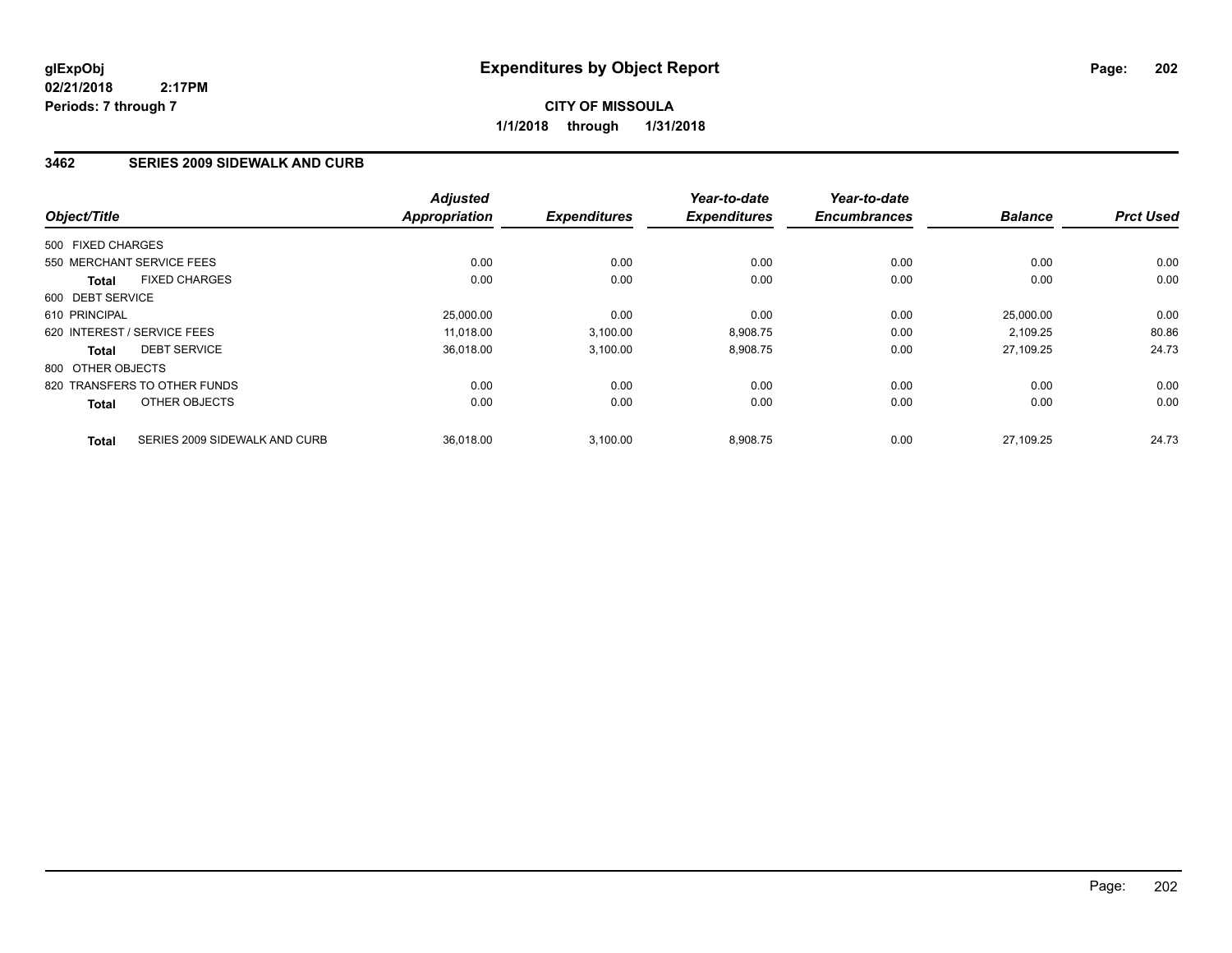#### **3463 SERIES 2010 SIDEWALK AND CURB**

|                   |                             | <b>Adjusted</b>      |                     | Year-to-date        | Year-to-date        |                |                  |
|-------------------|-----------------------------|----------------------|---------------------|---------------------|---------------------|----------------|------------------|
| Object/Title      |                             | <b>Appropriation</b> | <b>Expenditures</b> | <b>Expenditures</b> | <b>Encumbrances</b> | <b>Balance</b> | <b>Prct Used</b> |
| 500 FIXED CHARGES |                             |                      |                     |                     |                     |                |                  |
|                   | 550 MERCHANT SERVICE FEES   | 0.00                 | 0.00                | 0.00                | 0.00                | 0.00           | 0.00             |
| <b>Total</b>      | <b>FIXED CHARGES</b>        | 0.00                 | 0.00                | 0.00                | 0.00                | 0.00           | 0.00             |
| 600 DEBT SERVICE  |                             |                      |                     |                     |                     |                |                  |
| 610 PRINCIPAL     |                             | 75,000.00            | 0.00                | 0.00                | 0.00                | 75.000.00      | 0.00             |
|                   | 620 INTEREST / SERVICE FEES | 17.938.00            | 3.100.00            | 12.418.75           | 0.00                | 5.519.25       | 69.23            |
| <b>Total</b>      | <b>DEBT SERVICE</b>         | 92,938.00            | 3,100.00            | 12.418.75           | 0.00                | 80.519.25      | 13.36            |
| <b>Total</b>      | NON-DEPARTMENTAL            | 92,938.00            | 3.100.00            | 12.418.75           | 0.00                | 80.519.25      | 13.36            |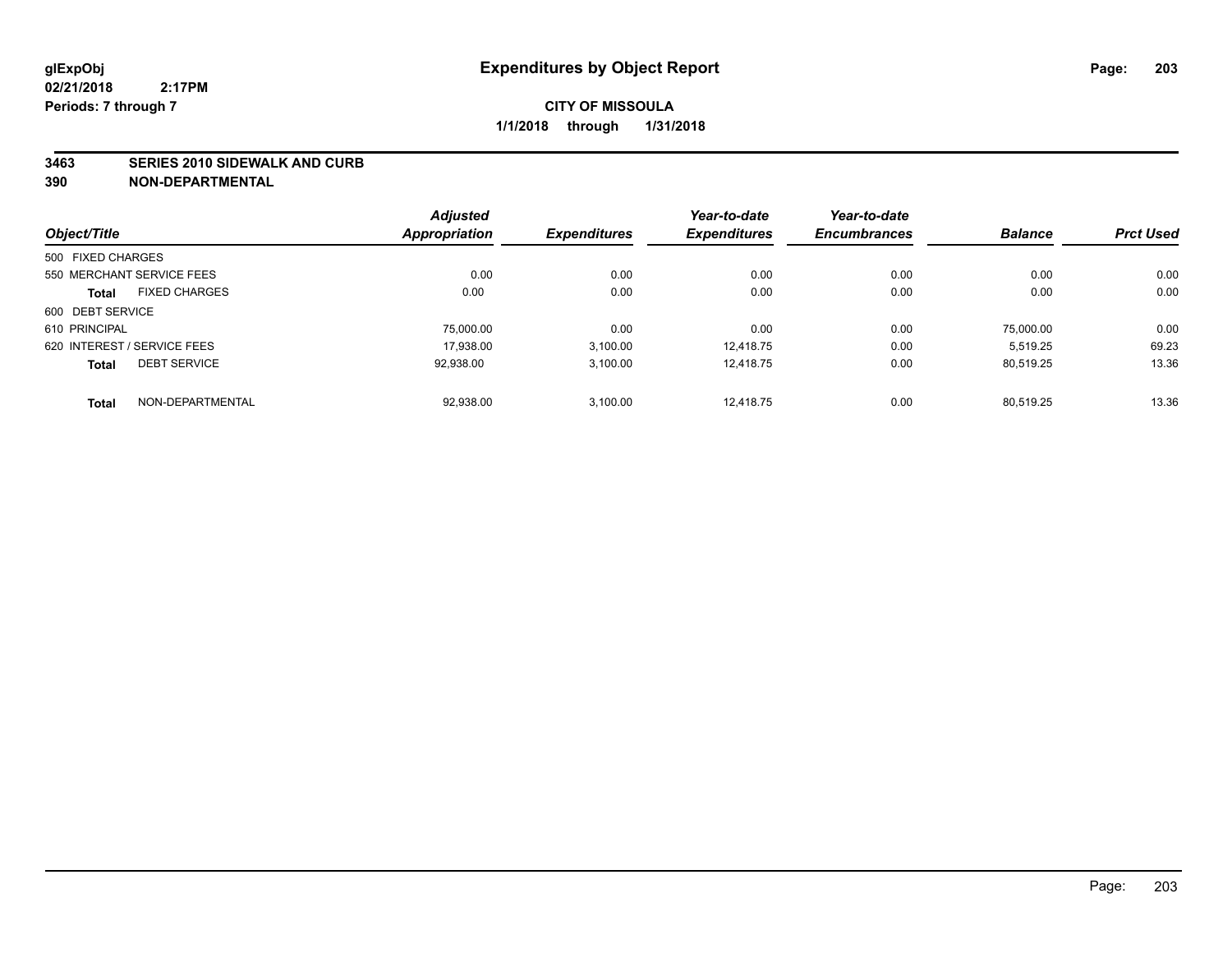**CITY OF MISSOULA 1/1/2018 through 1/31/2018**

### **3463 SERIES 2010 SIDEWALK AND CURB**

|                             |                               | <b>Adjusted</b><br>Appropriation | <i><b>Expenditures</b></i> | Year-to-date<br><b>Expenditures</b> | Year-to-date<br><b>Encumbrances</b> | <b>Balance</b> | <b>Prct Used</b> |
|-----------------------------|-------------------------------|----------------------------------|----------------------------|-------------------------------------|-------------------------------------|----------------|------------------|
| Object/Title                |                               |                                  |                            |                                     |                                     |                |                  |
| 500 FIXED CHARGES           |                               |                                  |                            |                                     |                                     |                |                  |
|                             | 550 MERCHANT SERVICE FEES     | 0.00                             | 0.00                       | 0.00                                | 0.00                                | 0.00           | 0.00             |
| <b>Total</b>                | <b>FIXED CHARGES</b>          | 0.00                             | 0.00                       | 0.00                                | 0.00                                | 0.00           | 0.00             |
| 600 DEBT SERVICE            |                               |                                  |                            |                                     |                                     |                |                  |
| 610 PRINCIPAL               |                               | 75,000.00                        | 0.00                       | 0.00                                | 0.00                                | 75,000.00      | 0.00             |
| 620 INTEREST / SERVICE FEES |                               | 17.938.00                        | 3,100.00                   | 12.418.75                           | 0.00                                | 5.519.25       | 69.23            |
| <b>Total</b>                | <b>DEBT SERVICE</b>           | 92,938.00                        | 3.100.00                   | 12.418.75                           | 0.00                                | 80.519.25      | 13.36            |
| <b>Total</b>                | SERIES 2010 SIDEWALK AND CURB | 92.938.00                        | 3.100.00                   | 12.418.75                           | 0.00                                | 80.519.25      | 13.36            |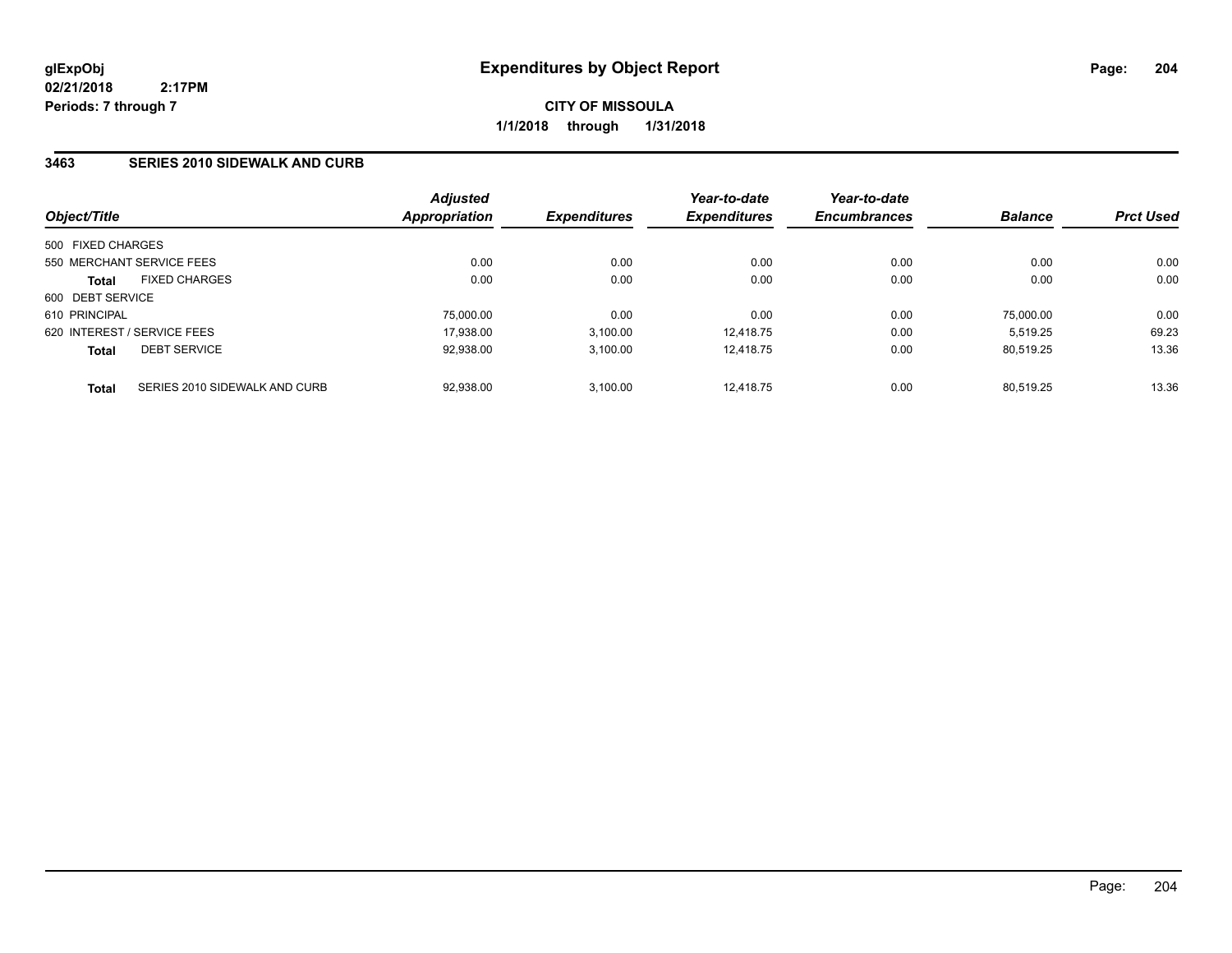**3464 FY12 S/C DEBT SERVICE**

|                             |                           | <b>Adjusted</b>      |                     | Year-to-date        | Year-to-date        |                |                  |
|-----------------------------|---------------------------|----------------------|---------------------|---------------------|---------------------|----------------|------------------|
| Object/Title                |                           | <b>Appropriation</b> | <b>Expenditures</b> | <b>Expenditures</b> | <b>Encumbrances</b> | <b>Balance</b> | <b>Prct Used</b> |
| 500 FIXED CHARGES           |                           |                      |                     |                     |                     |                |                  |
|                             | 550 MERCHANT SERVICE FEES | 0.00                 | 0.00                | 0.00                | 0.00                | 0.00           | 0.00             |
| <b>Total</b>                | <b>FIXED CHARGES</b>      | 0.00                 | 0.00                | 0.00                | 0.00                | 0.00           | 0.00             |
| 600 DEBT SERVICE            |                           |                      |                     |                     |                     |                |                  |
| 610 PRINCIPAL               |                           | 45.000.00            | 0.00                | 0.00                | 0.00                | 45.000.00      | 0.00             |
| 620 INTEREST / SERVICE FEES |                           | 19,560.00            | 0.00                | 10,130.00           | 0.00                | 9,430.00       | 51.79            |
| <b>Total</b>                | <b>DEBT SERVICE</b>       | 64.560.00            | 0.00                | 10.130.00           | 0.00                | 54,430.00      | 15.69            |
| <b>Total</b>                | NON-DEPARTMENTAL          | 64,560.00            | 0.00                | 10.130.00           | 0.00                | 54,430.00      | 15.69            |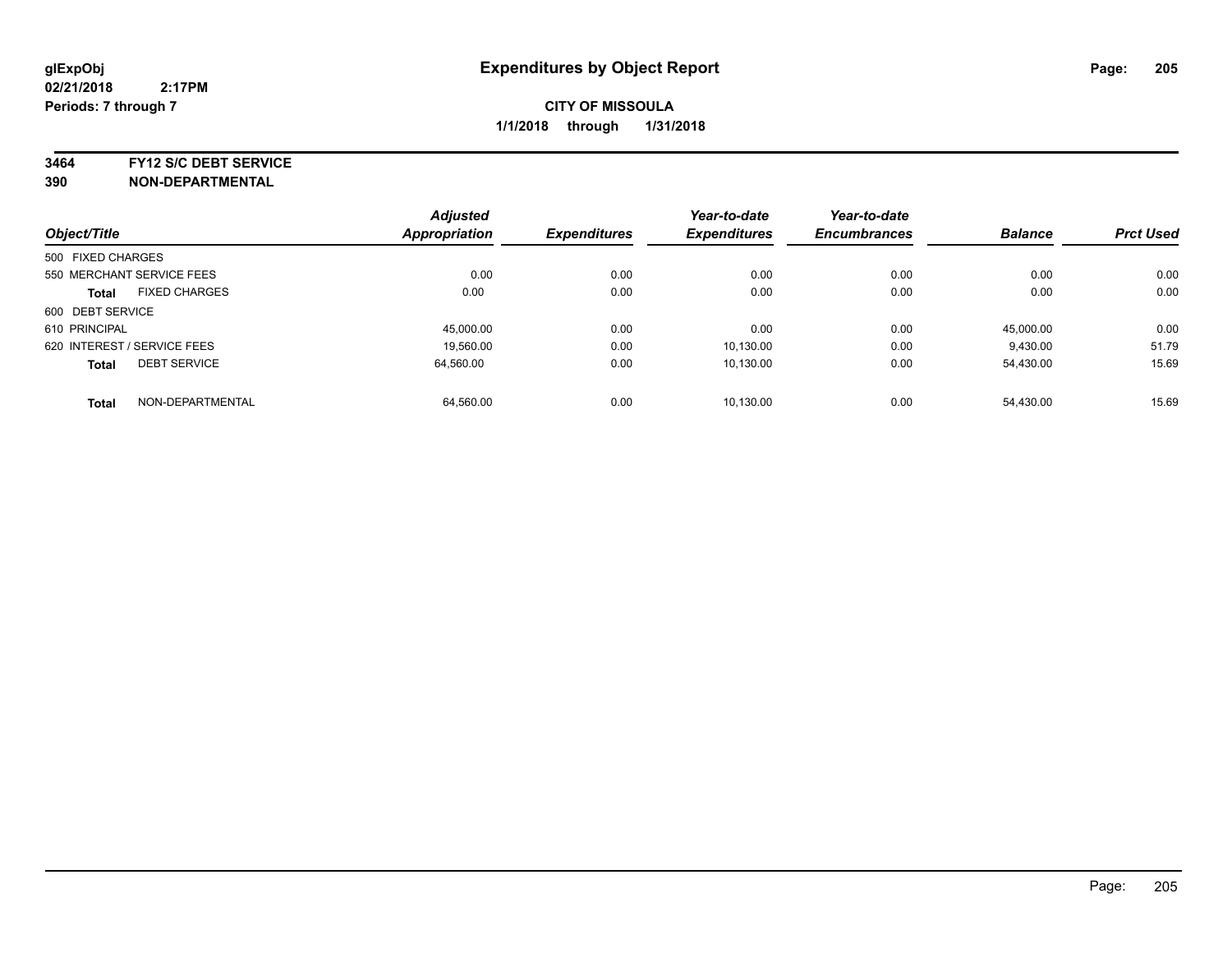### **3464 FY12 S/C DEBT SERVICE**

| Object/Title                          | <b>Adjusted</b><br>Appropriation | <b>Expenditures</b> | Year-to-date<br><b>Expenditures</b> | Year-to-date<br><b>Encumbrances</b> | <b>Balance</b> | <b>Prct Used</b> |
|---------------------------------------|----------------------------------|---------------------|-------------------------------------|-------------------------------------|----------------|------------------|
| 500 FIXED CHARGES                     |                                  |                     |                                     |                                     |                |                  |
| 550 MERCHANT SERVICE FEES             | 0.00                             | 0.00                | 0.00                                | 0.00                                | 0.00           | 0.00             |
| <b>FIXED CHARGES</b><br><b>Total</b>  | 0.00                             | 0.00                | 0.00                                | 0.00                                | 0.00           | 0.00             |
| 600 DEBT SERVICE                      |                                  |                     |                                     |                                     |                |                  |
| 610 PRINCIPAL                         | 45.000.00                        | 0.00                | 0.00                                | 0.00                                | 45.000.00      | 0.00             |
| 620 INTEREST / SERVICE FEES           | 19.560.00                        | 0.00                | 10.130.00                           | 0.00                                | 9.430.00       | 51.79            |
| <b>DEBT SERVICE</b><br><b>Total</b>   | 64,560.00                        | 0.00                | 10,130.00                           | 0.00                                | 54.430.00      | 15.69            |
| FY12 S/C DEBT SERVICE<br><b>Total</b> | 64.560.00                        | 0.00                | 10.130.00                           | 0.00                                | 54.430.00      | 15.69            |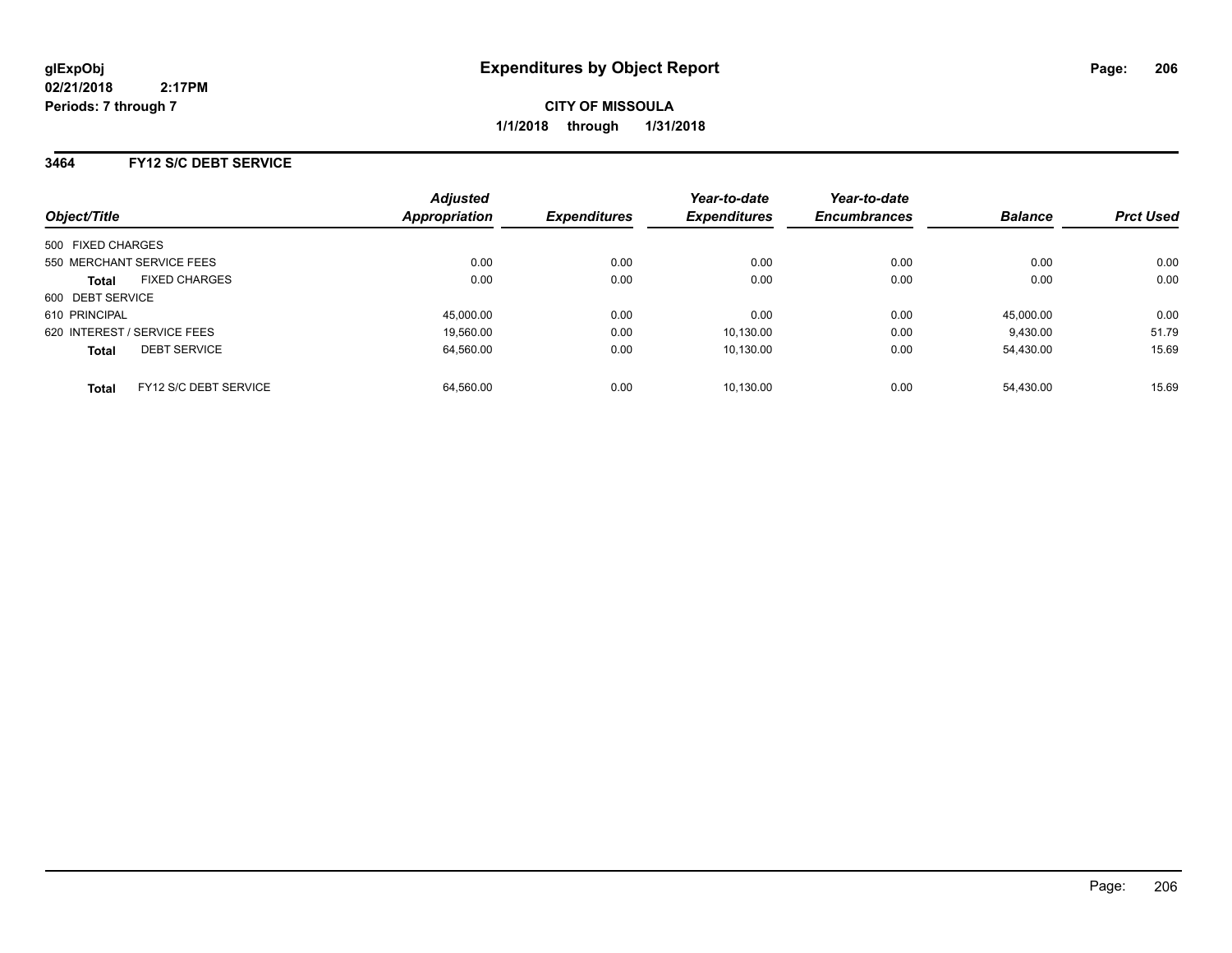#### **3465 FY13 SIDEWALK/CURB DEBT SERVICE**

|                             |                           | <b>Adjusted</b> |                     | Year-to-date        | Year-to-date        |                |                  |
|-----------------------------|---------------------------|-----------------|---------------------|---------------------|---------------------|----------------|------------------|
| Object/Title                |                           | Appropriation   | <b>Expenditures</b> | <b>Expenditures</b> | <b>Encumbrances</b> | <b>Balance</b> | <b>Prct Used</b> |
| 500 FIXED CHARGES           |                           |                 |                     |                     |                     |                |                  |
|                             | 550 MERCHANT SERVICE FEES | 0.00            | 0.00                | 0.00                | 0.00                | 0.00           | 0.00             |
| <b>Total</b>                | <b>FIXED CHARGES</b>      | 0.00            | 0.00                | 0.00                | 0.00                | 0.00           | 0.00             |
| 600 DEBT SERVICE            |                           |                 |                     |                     |                     |                |                  |
| 610 PRINCIPAL               |                           | 29.000.00       | 0.00                | 0.00                | 0.00                | 29.000.00      | 0.00             |
| 620 INTEREST / SERVICE FEES |                           | 9.113.00        | 0.00                | 4,543.69            | 0.00                | 4,569.31       | 49.86            |
| <b>Total</b>                | <b>DEBT SERVICE</b>       | 38.113.00       | 0.00                | 4,543.69            | 0.00                | 33,569.31      | 11.92            |
| <b>Total</b>                | NON-DEPARTMENTAL          | 38,113.00       | 0.00                | 4.543.69            | 0.00                | 33.569.31      | 11.92            |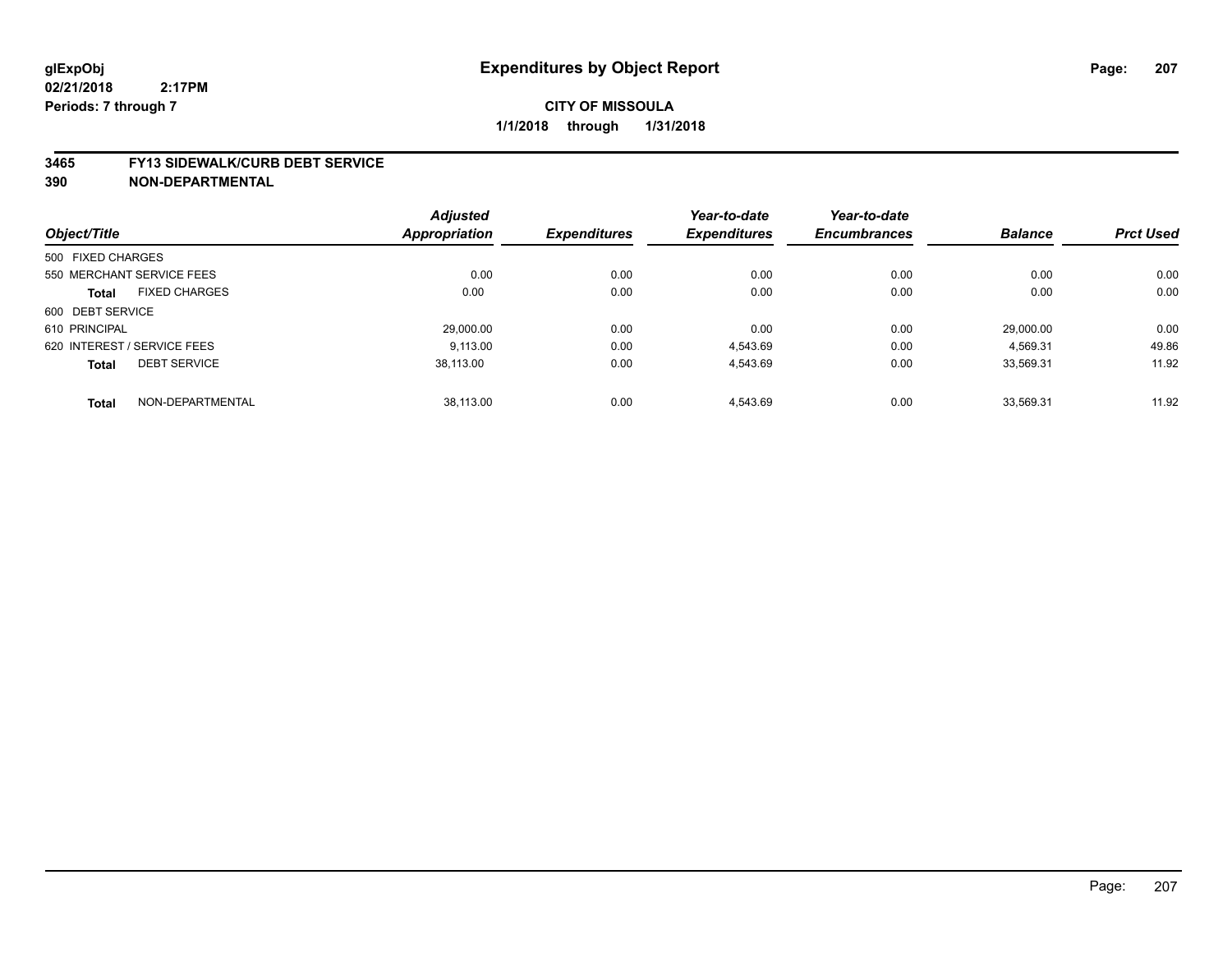**CITY OF MISSOULA 1/1/2018 through 1/31/2018**

# **3465 FY13 SIDEWALK/CURB DEBT SERVICE**

| Object/Title      |                                 | <b>Adjusted</b><br><b>Appropriation</b> | <b>Expenditures</b> | Year-to-date<br><b>Expenditures</b> | Year-to-date<br><b>Encumbrances</b> | <b>Balance</b> | <b>Prct Used</b> |
|-------------------|---------------------------------|-----------------------------------------|---------------------|-------------------------------------|-------------------------------------|----------------|------------------|
| 500 FIXED CHARGES |                                 |                                         |                     |                                     |                                     |                |                  |
|                   | 550 MERCHANT SERVICE FEES       | 0.00                                    | 0.00                | 0.00                                | 0.00                                | 0.00           | 0.00             |
| <b>Total</b>      | <b>FIXED CHARGES</b>            | 0.00                                    | 0.00                | 0.00                                | 0.00                                | 0.00           | 0.00             |
| 600 DEBT SERVICE  |                                 |                                         |                     |                                     |                                     |                |                  |
| 610 PRINCIPAL     |                                 | 29,000.00                               | 0.00                | 0.00                                | 0.00                                | 29.000.00      | 0.00             |
|                   | 620 INTEREST / SERVICE FEES     | 9.113.00                                | 0.00                | 4.543.69                            | 0.00                                | 4.569.31       | 49.86            |
| <b>Total</b>      | <b>DEBT SERVICE</b>             | 38.113.00                               | 0.00                | 4.543.69                            | 0.00                                | 33.569.31      | 11.92            |
| <b>Total</b>      | FY13 SIDEWALK/CURB DEBT SERVICE | 38.113.00                               | 0.00                | 4.543.69                            | 0.00                                | 33.569.31      | 11.92            |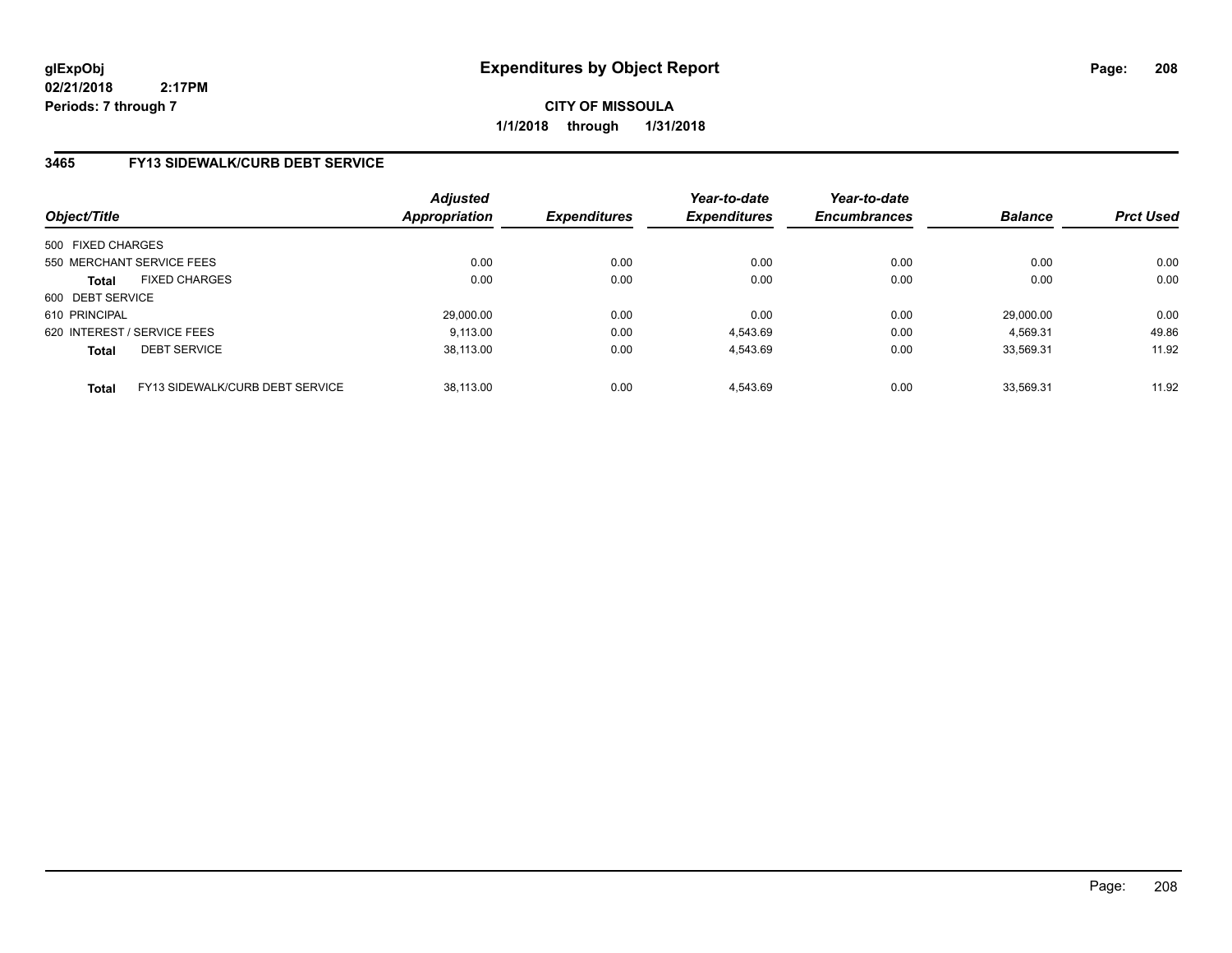#### **3466 FY15 SIDEWALK/CURB DEBT SERVICE**

|                                           | <b>Adjusted</b>      |                     | Year-to-date        | Year-to-date        |                |                  |
|-------------------------------------------|----------------------|---------------------|---------------------|---------------------|----------------|------------------|
| Object/Title                              | <b>Appropriation</b> | <b>Expenditures</b> | <b>Expenditures</b> | <b>Encumbrances</b> | <b>Balance</b> | <b>Prct Used</b> |
| 300 PURCHASED SERVICES                    |                      |                     |                     |                     |                |                  |
| 350 PROFESSIONAL SERVICES                 | 0.00                 | 0.00                | 0.00                | 0.00                | 0.00           | 0.00             |
| <b>PURCHASED SERVICES</b><br><b>Total</b> | 0.00                 | 0.00                | 0.00                | 0.00                | 0.00           | 0.00             |
| 500 FIXED CHARGES                         |                      |                     |                     |                     |                |                  |
| 550 MERCHANT SERVICE FEES                 | 350.00               | 0.00                | 0.00                | 0.00                | 350.00         | 0.00             |
| <b>FIXED CHARGES</b><br><b>Total</b>      | 350.00               | 0.00                | 0.00                | 0.00                | 350.00         | 0.00             |
| 600 DEBT SERVICE                          |                      |                     |                     |                     |                |                  |
| 610 PRINCIPAL                             | 65,721.00            | 0.00                | 0.00                | 0.00                | 65.721.00      | 0.00             |
| 620 INTEREST / SERVICE FEES               | 23.075.00            | 0.00                | 11.478.02           | 0.00                | 11,596.98      | 49.74            |
| <b>DEBT SERVICE</b><br><b>Total</b>       | 88,796.00            | 0.00                | 11,478.02           | 0.00                | 77.317.98      | 12.93            |
| NON-DEPARTMENTAL                          |                      |                     |                     | 0.00                | 77.667.98      | 12.88            |
| <b>Total</b>                              | 89,146.00            | 0.00                | 11,478.02           |                     |                |                  |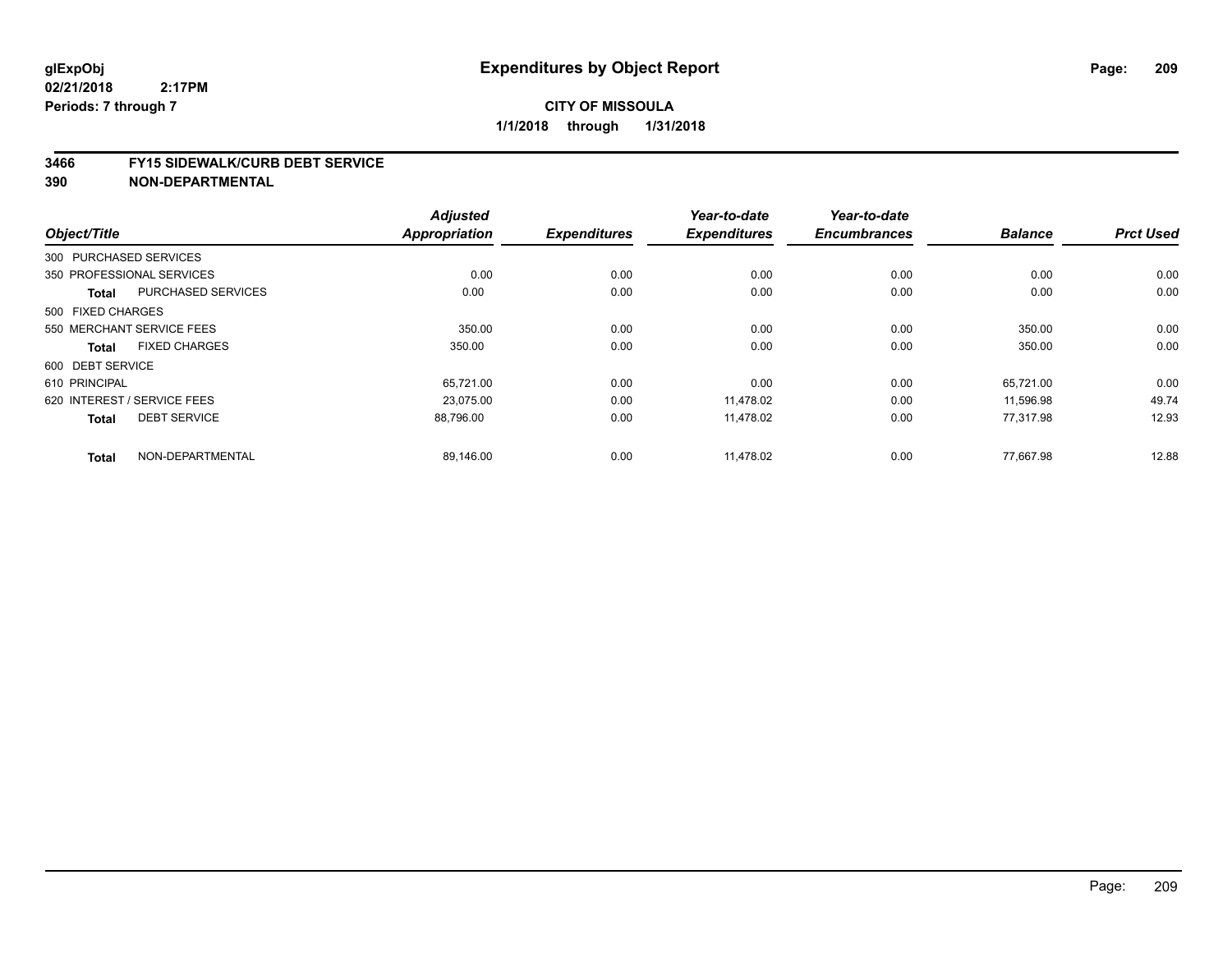**CITY OF MISSOULA 1/1/2018 through 1/31/2018**

# **3466 FY15 SIDEWALK/CURB DEBT SERVICE**

|                  |                                                 | <b>Adjusted</b>      |                     | Year-to-date        | Year-to-date<br><b>Encumbrances</b> | <b>Balance</b> | <b>Prct Used</b> |
|------------------|-------------------------------------------------|----------------------|---------------------|---------------------|-------------------------------------|----------------|------------------|
| Object/Title     |                                                 | <b>Appropriation</b> | <b>Expenditures</b> | <b>Expenditures</b> |                                     |                |                  |
|                  | 300 PURCHASED SERVICES                          |                      |                     |                     |                                     |                |                  |
|                  | 350 PROFESSIONAL SERVICES                       | 0.00                 | 0.00                | 0.00                | 0.00                                | 0.00           | 0.00             |
|                  | <b>PURCHASED SERVICES</b><br>Total              | 0.00                 | 0.00                | 0.00                | 0.00                                | 0.00           | 0.00             |
|                  | 500 FIXED CHARGES                               |                      |                     |                     |                                     |                |                  |
|                  | 550 MERCHANT SERVICE FEES                       | 350.00               | 0.00                | 0.00                | 0.00                                | 350.00         | 0.00             |
|                  | <b>FIXED CHARGES</b><br>Total                   | 350.00               | 0.00                | 0.00                | 0.00                                | 350.00         | 0.00             |
| 600 DEBT SERVICE |                                                 |                      |                     |                     |                                     |                |                  |
| 610 PRINCIPAL    |                                                 | 65,721.00            | 0.00                | 0.00                | 0.00                                | 65.721.00      | 0.00             |
|                  | 620 INTEREST / SERVICE FEES                     | 23,075.00            | 0.00                | 11,478.02           | 0.00                                | 11,596.98      | 49.74            |
|                  | <b>DEBT SERVICE</b><br><b>Total</b>             | 88,796.00            | 0.00                | 11,478.02           | 0.00                                | 77,317.98      | 12.93            |
|                  | FY15 SIDEWALK/CURB DEBT SERVICE<br><b>Total</b> | 89,146.00            | 0.00                | 11,478.02           | 0.00                                | 77.667.98      | 12.88            |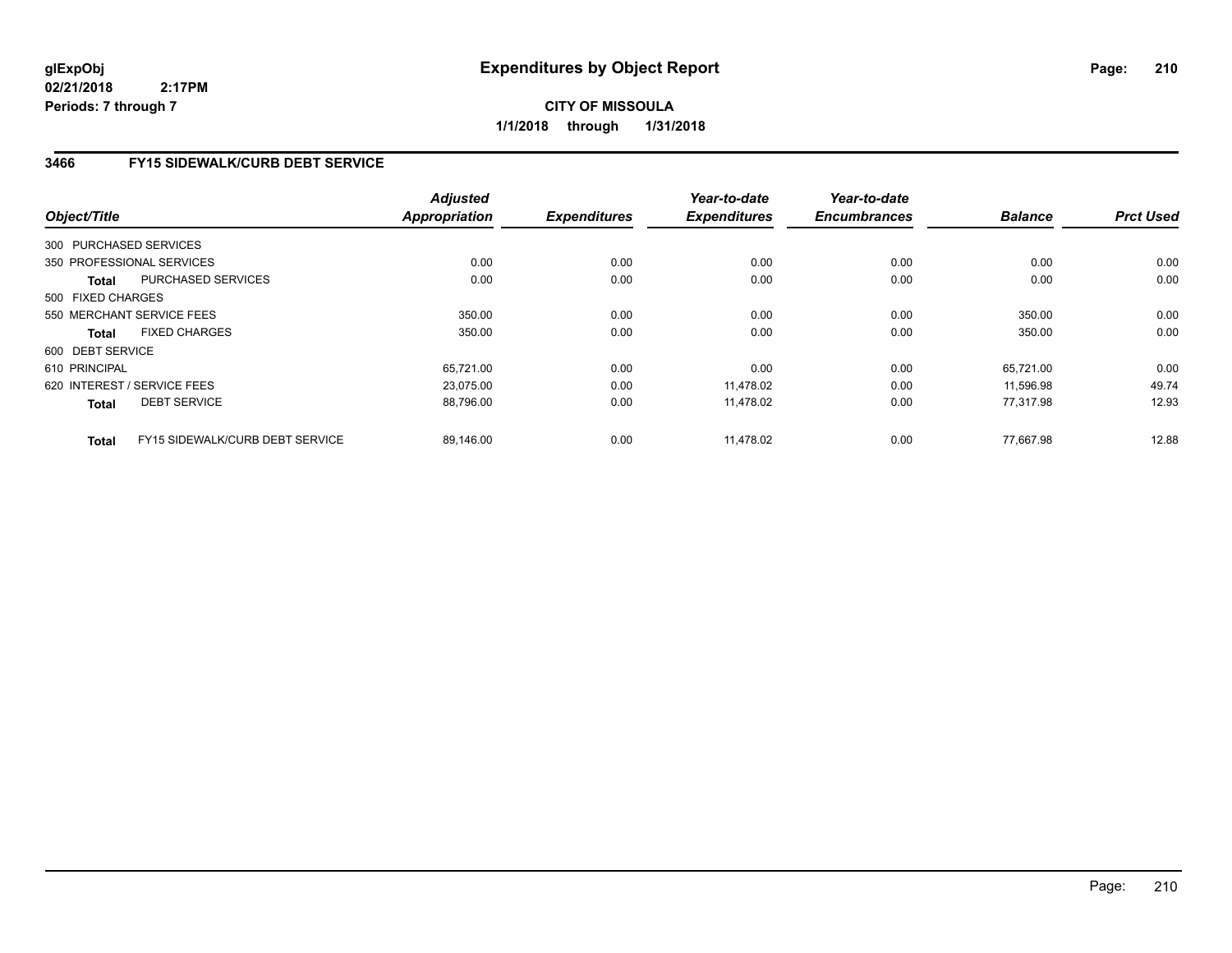#### **3467 FY16 SIDEWALK/CURB DEBT SERVICE**

|                             |                           | <b>Adjusted</b>      |                     | Year-to-date        | Year-to-date        |                |                  |
|-----------------------------|---------------------------|----------------------|---------------------|---------------------|---------------------|----------------|------------------|
| Object/Title                |                           | <b>Appropriation</b> | <b>Expenditures</b> | <b>Expenditures</b> | <b>Encumbrances</b> | <b>Balance</b> | <b>Prct Used</b> |
| 300 PURCHASED SERVICES      |                           |                      |                     |                     |                     |                |                  |
| 350 PROFESSIONAL SERVICES   |                           | 0.00                 | 0.00                | 0.00                | 0.00                | 0.00           | 0.00             |
| <b>Total</b>                | <b>PURCHASED SERVICES</b> | 0.00                 | 0.00                | 0.00                | 0.00                | 0.00           | 0.00             |
| 500 FIXED CHARGES           |                           |                      |                     |                     |                     |                |                  |
| 550 MERCHANT SERVICE FEES   |                           | 350.00               | 0.00                | 0.00                | 0.00                | 350.00         | 0.00             |
| <b>Total</b>                | <b>FIXED CHARGES</b>      | 350.00               | 0.00                | 0.00                | 0.00                | 350.00         | 0.00             |
| 600 DEBT SERVICE            |                           |                      |                     |                     |                     |                |                  |
| 610 PRINCIPAL               |                           | 21,872.00            | 0.00                | 0.00                | 0.00                | 21,872.00      | 0.00             |
| 620 INTEREST / SERVICE FEES |                           | 10.748.00            | 0.00                | 5,373.85            | 0.00                | 5,374.15       | 50.00            |
| <b>Total</b>                | <b>DEBT SERVICE</b>       | 32,620.00            | 0.00                | 5,373.85            | 0.00                | 27,246.15      | 16.47            |
| <b>Total</b>                | NON-DEPARTMENTAL          | 32,970.00            | 0.00                | 5,373.85            | 0.00                | 27,596.15      | 16.30            |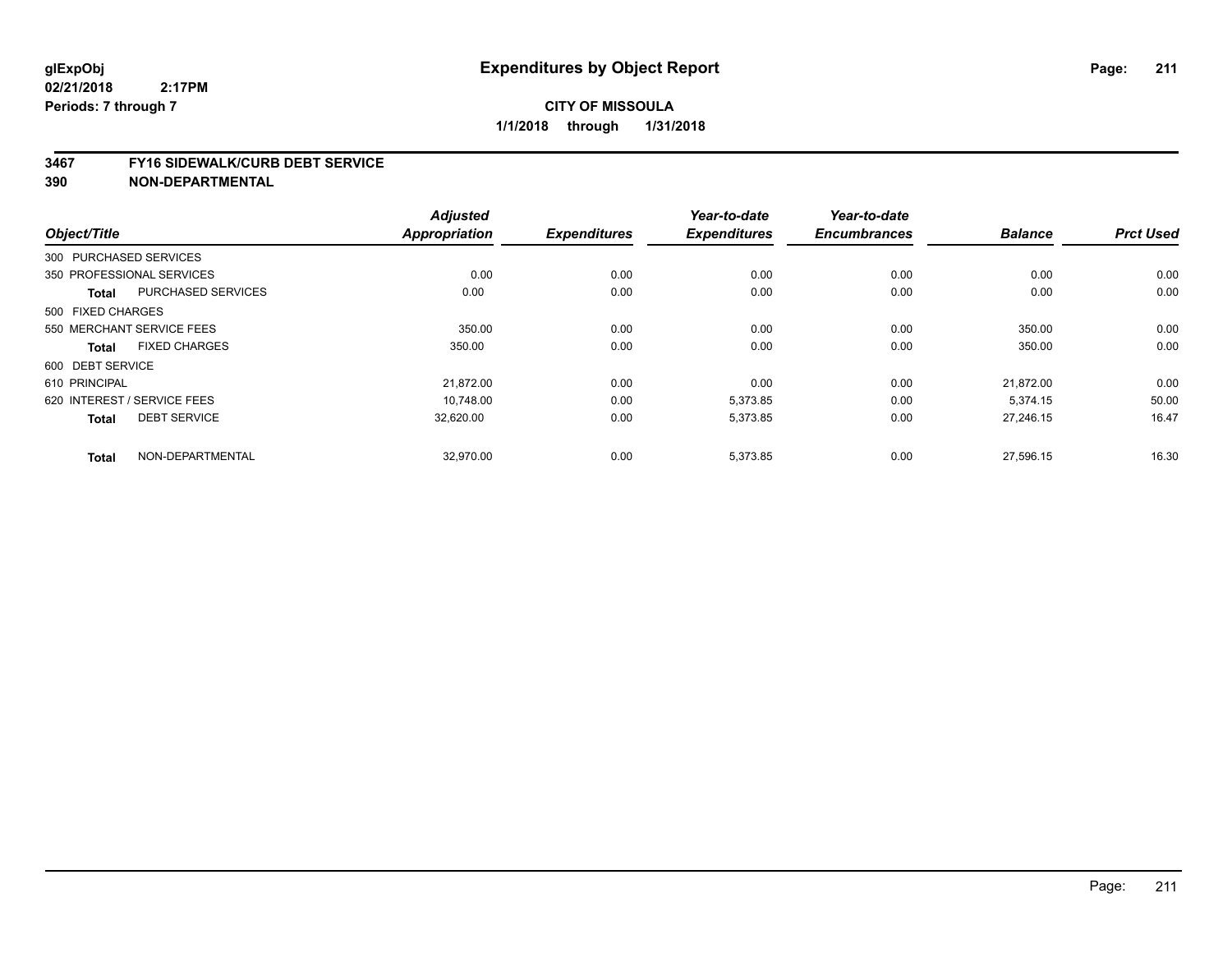**CITY OF MISSOULA 1/1/2018 through 1/31/2018**

# **3467 FY16 SIDEWALK/CURB DEBT SERVICE**

|                   |                                 | <b>Adjusted</b>      |                     | Year-to-date        | Year-to-date        |                |                  |
|-------------------|---------------------------------|----------------------|---------------------|---------------------|---------------------|----------------|------------------|
| Object/Title      |                                 | <b>Appropriation</b> | <b>Expenditures</b> | <b>Expenditures</b> | <b>Encumbrances</b> | <b>Balance</b> | <b>Prct Used</b> |
|                   | 300 PURCHASED SERVICES          |                      |                     |                     |                     |                |                  |
|                   | 350 PROFESSIONAL SERVICES       | 0.00                 | 0.00                | 0.00                | 0.00                | 0.00           | 0.00             |
| Total             | <b>PURCHASED SERVICES</b>       | 0.00                 | 0.00                | 0.00                | 0.00                | 0.00           | 0.00             |
| 500 FIXED CHARGES |                                 |                      |                     |                     |                     |                |                  |
|                   | 550 MERCHANT SERVICE FEES       | 350.00               | 0.00                | 0.00                | 0.00                | 350.00         | 0.00             |
| Total             | <b>FIXED CHARGES</b>            | 350.00               | 0.00                | 0.00                | 0.00                | 350.00         | 0.00             |
| 600 DEBT SERVICE  |                                 |                      |                     |                     |                     |                |                  |
| 610 PRINCIPAL     |                                 | 21.872.00            | 0.00                | 0.00                | 0.00                | 21.872.00      | 0.00             |
|                   | 620 INTEREST / SERVICE FEES     | 10,748.00            | 0.00                | 5,373.85            | 0.00                | 5,374.15       | 50.00            |
| <b>Total</b>      | <b>DEBT SERVICE</b>             | 32,620.00            | 0.00                | 5,373.85            | 0.00                | 27,246.15      | 16.47            |
| <b>Total</b>      | FY16 SIDEWALK/CURB DEBT SERVICE | 32,970.00            | 0.00                | 5,373.85            | 0.00                | 27,596.15      | 16.30            |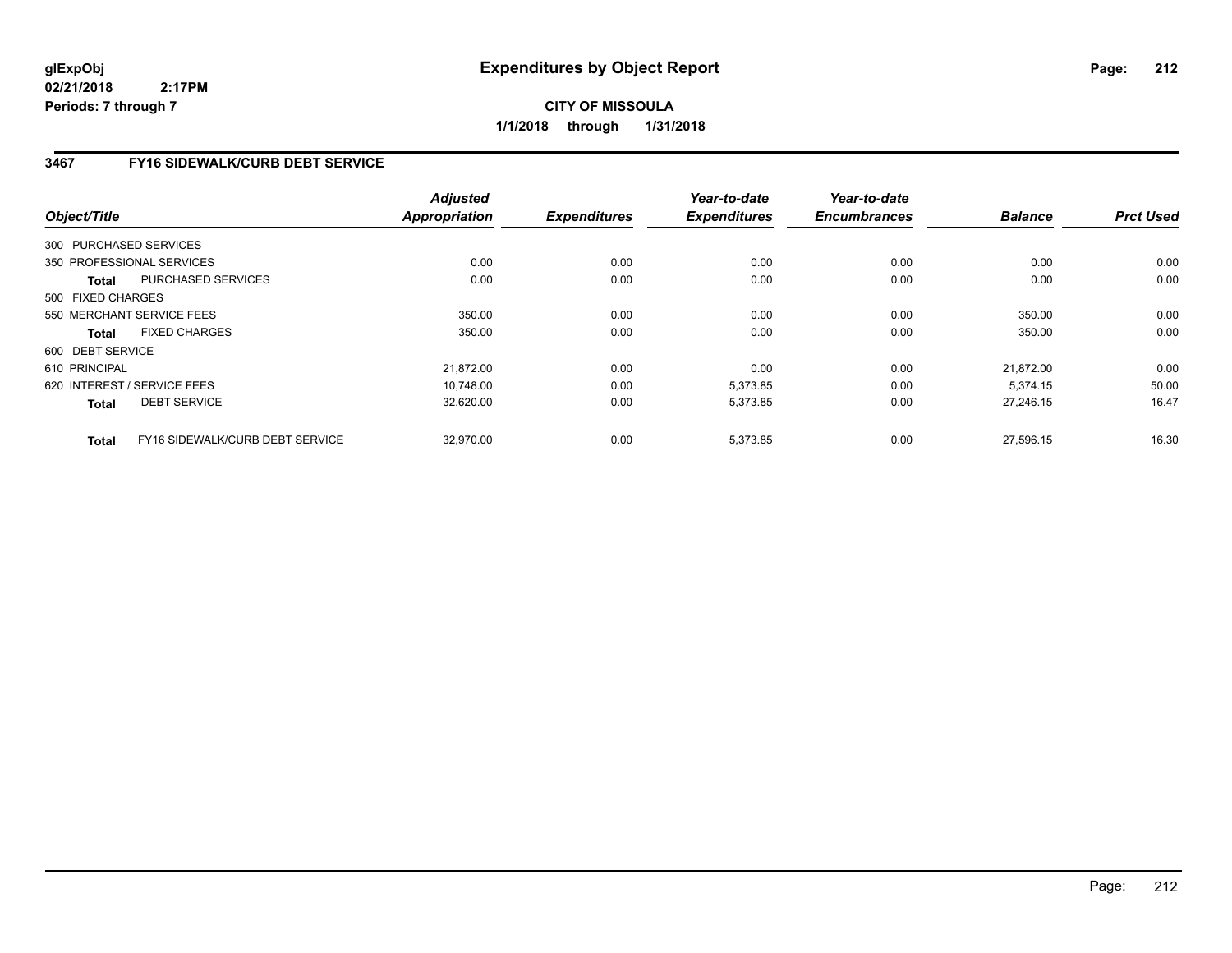#### **3468 FY17 SIDEWALK/CURB DEBT SERVICE**

| Object/Title           |                             | <b>Adjusted</b><br>Appropriation | <b>Expenditures</b> | Year-to-date<br><b>Expenditures</b> | Year-to-date<br><b>Encumbrances</b> | <b>Balance</b> | <b>Prct Used</b> |
|------------------------|-----------------------------|----------------------------------|---------------------|-------------------------------------|-------------------------------------|----------------|------------------|
| 300 PURCHASED SERVICES |                             |                                  |                     |                                     |                                     |                |                  |
|                        | 350 PROFESSIONAL SERVICES   | 0.00                             | 0.00                | 0.00                                | 0.00                                | 0.00           | 0.00             |
| <b>Total</b>           | <b>PURCHASED SERVICES</b>   | 0.00                             | 0.00                | 0.00                                | 0.00                                | 0.00           | 0.00             |
| 500 FIXED CHARGES      |                             |                                  |                     |                                     |                                     |                |                  |
|                        | 550 MERCHANT SERVICE FEES   | 0.00                             | 0.00                | 0.00                                | 0.00                                | 0.00           | 0.00             |
| <b>Total</b>           | <b>FIXED CHARGES</b>        | 0.00                             | 0.00                | 0.00                                | 0.00                                | 0.00           | 0.00             |
| 600 DEBT SERVICE       |                             |                                  |                     |                                     |                                     |                |                  |
| 610 PRINCIPAL          |                             | 0.00                             | 0.00                | 0.00                                | 0.00                                | 0.00           | 0.00             |
|                        | 620 INTEREST / SERVICE FEES | 0.00                             | 0.00                | 11,786.36                           | 0.00                                | $-11,786.36$   | 0.00             |
| <b>Total</b>           | <b>DEBT SERVICE</b>         | 0.00                             | 0.00                | 11,786.36                           | 0.00                                | $-11.786.36$   | 0.00             |
| <b>Total</b>           | NON-DEPARTMENTAL            | 0.00                             | 0.00                | 11,786.36                           | 0.00                                | $-11,786.36$   | 0.00             |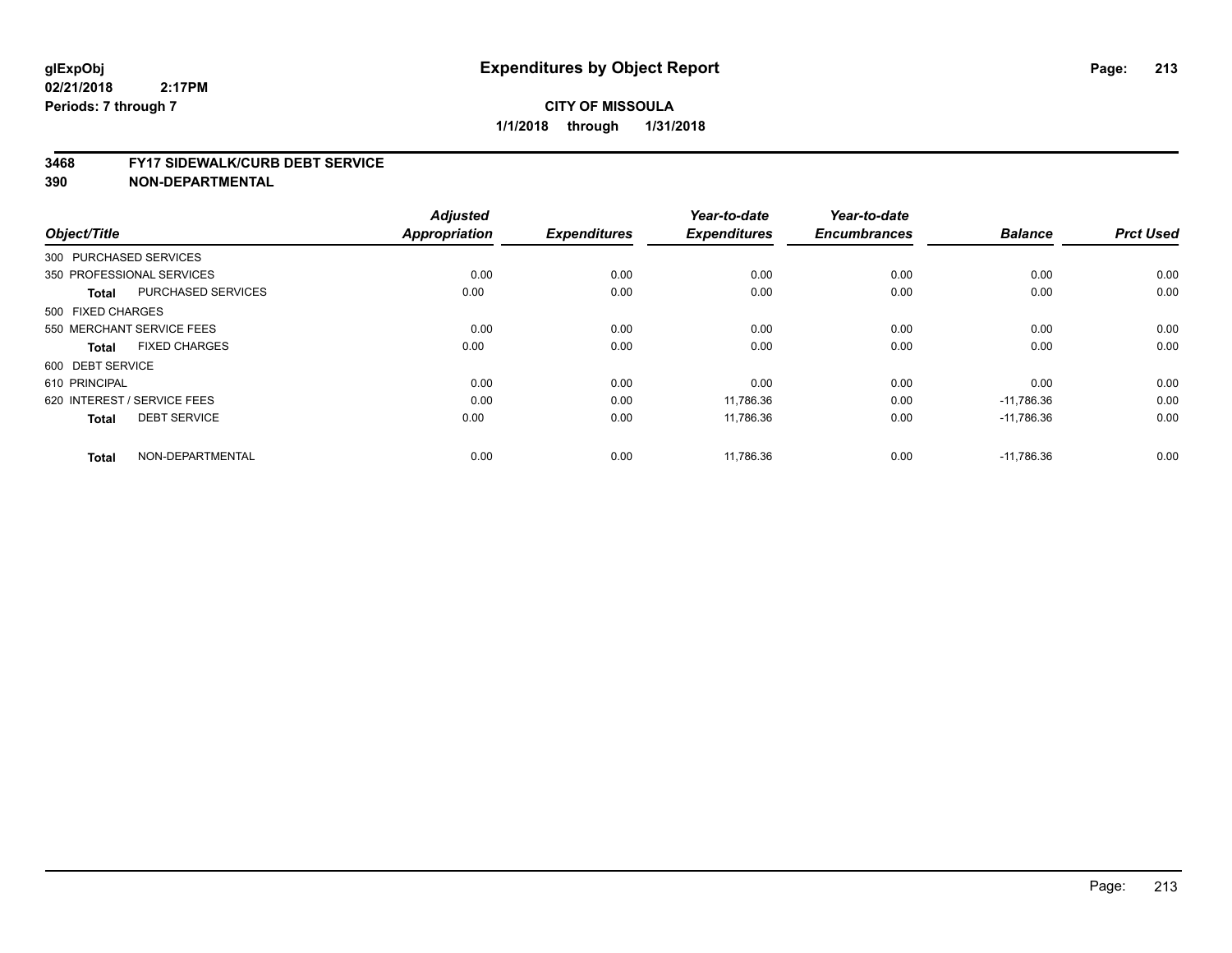**CITY OF MISSOULA 1/1/2018 through 1/31/2018**

# **3468 FY17 SIDEWALK/CURB DEBT SERVICE**

| Object/Title      |                                        | <b>Adjusted</b><br><b>Appropriation</b> | <b>Expenditures</b> | Year-to-date<br><b>Expenditures</b> | Year-to-date<br><b>Encumbrances</b> | <b>Balance</b> | <b>Prct Used</b> |
|-------------------|----------------------------------------|-----------------------------------------|---------------------|-------------------------------------|-------------------------------------|----------------|------------------|
|                   |                                        |                                         |                     |                                     |                                     |                |                  |
|                   | 300 PURCHASED SERVICES                 |                                         |                     |                                     |                                     |                |                  |
|                   | 350 PROFESSIONAL SERVICES              | 0.00                                    | 0.00                | 0.00                                | 0.00                                | 0.00           | 0.00             |
| Total             | PURCHASED SERVICES                     | 0.00                                    | 0.00                | 0.00                                | 0.00                                | 0.00           | 0.00             |
| 500 FIXED CHARGES |                                        |                                         |                     |                                     |                                     |                |                  |
|                   | 550 MERCHANT SERVICE FEES              | 0.00                                    | 0.00                | 0.00                                | 0.00                                | 0.00           | 0.00             |
| <b>Total</b>      | <b>FIXED CHARGES</b>                   | 0.00                                    | 0.00                | 0.00                                | 0.00                                | 0.00           | 0.00             |
| 600 DEBT SERVICE  |                                        |                                         |                     |                                     |                                     |                |                  |
| 610 PRINCIPAL     |                                        | 0.00                                    | 0.00                | 0.00                                | 0.00                                | 0.00           | 0.00             |
|                   | 620 INTEREST / SERVICE FEES            | 0.00                                    | 0.00                | 11.786.36                           | 0.00                                | $-11.786.36$   | 0.00             |
| <b>Total</b>      | <b>DEBT SERVICE</b>                    | 0.00                                    | 0.00                | 11,786.36                           | 0.00                                | $-11,786.36$   | 0.00             |
| <b>Total</b>      | <b>FY17 SIDEWALK/CURB DEBT SERVICE</b> | 0.00                                    | 0.00                | 11,786.36                           | 0.00                                | $-11.786.36$   | 0.00             |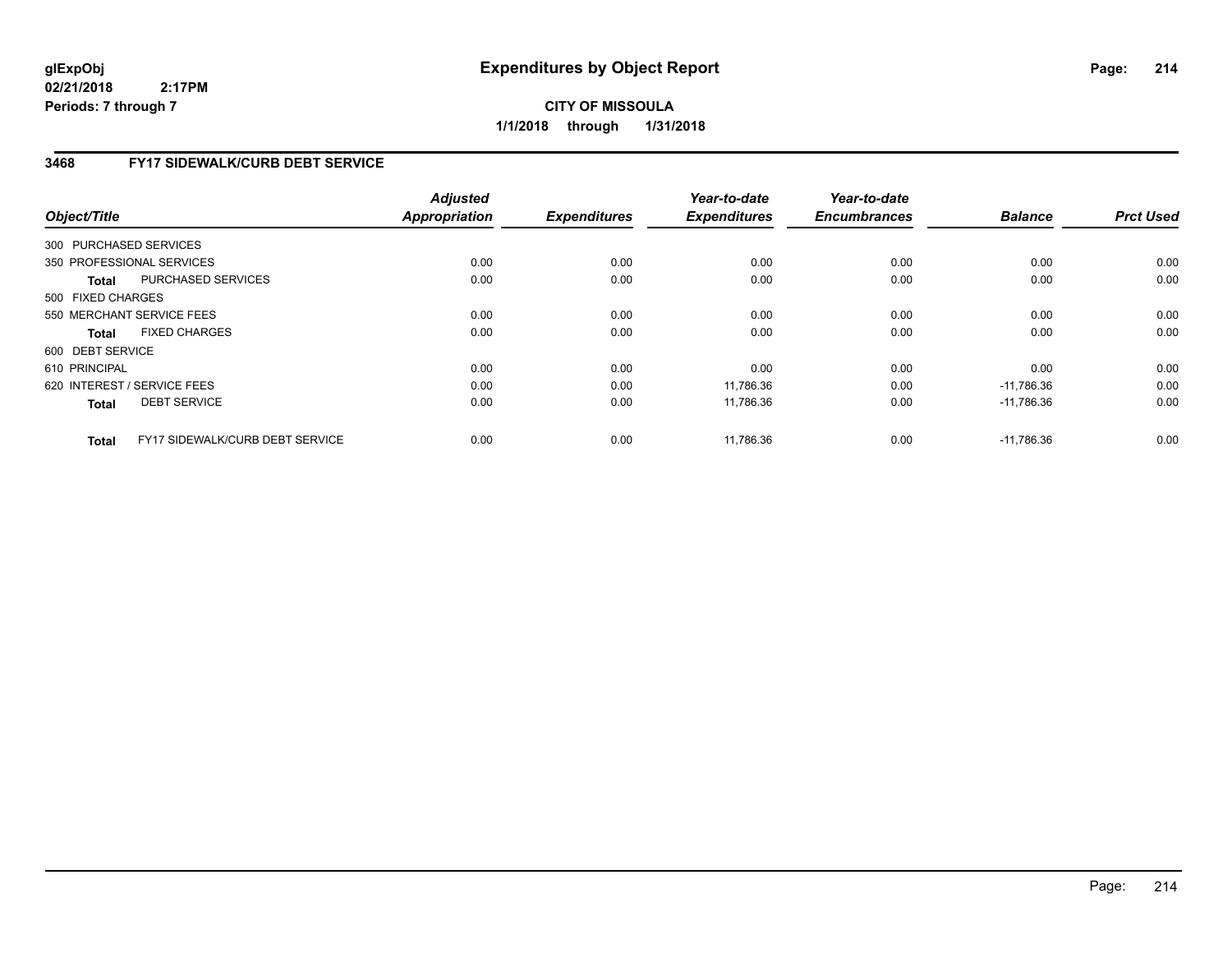#### **3491 SID 491 DEBT SERVICE FUND**

| Object/Title                 | <b>Adjusted</b><br>Appropriation | <b>Expenditures</b> | Year-to-date<br><b>Expenditures</b> | Year-to-date<br><b>Encumbrances</b> | <b>Balance</b> | <b>Prct Used</b> |
|------------------------------|----------------------------------|---------------------|-------------------------------------|-------------------------------------|----------------|------------------|
| 600 DEBT SERVICE             |                                  |                     |                                     |                                     |                |                  |
| 620 INTEREST / SERVICE FEES  | 0.00                             | 0.00                | 0.00                                | 0.00                                | 0.00           | 0.00             |
| <b>DEBT SERVICE</b><br>Total | 0.00                             | 0.00                | 0.00                                | 0.00                                | 0.00           | 0.00             |
| NON-DEPARTMENTAL<br>Total    | 0.00                             | 0.00                | 0.00                                | 0.00                                | 0.00           | 0.00             |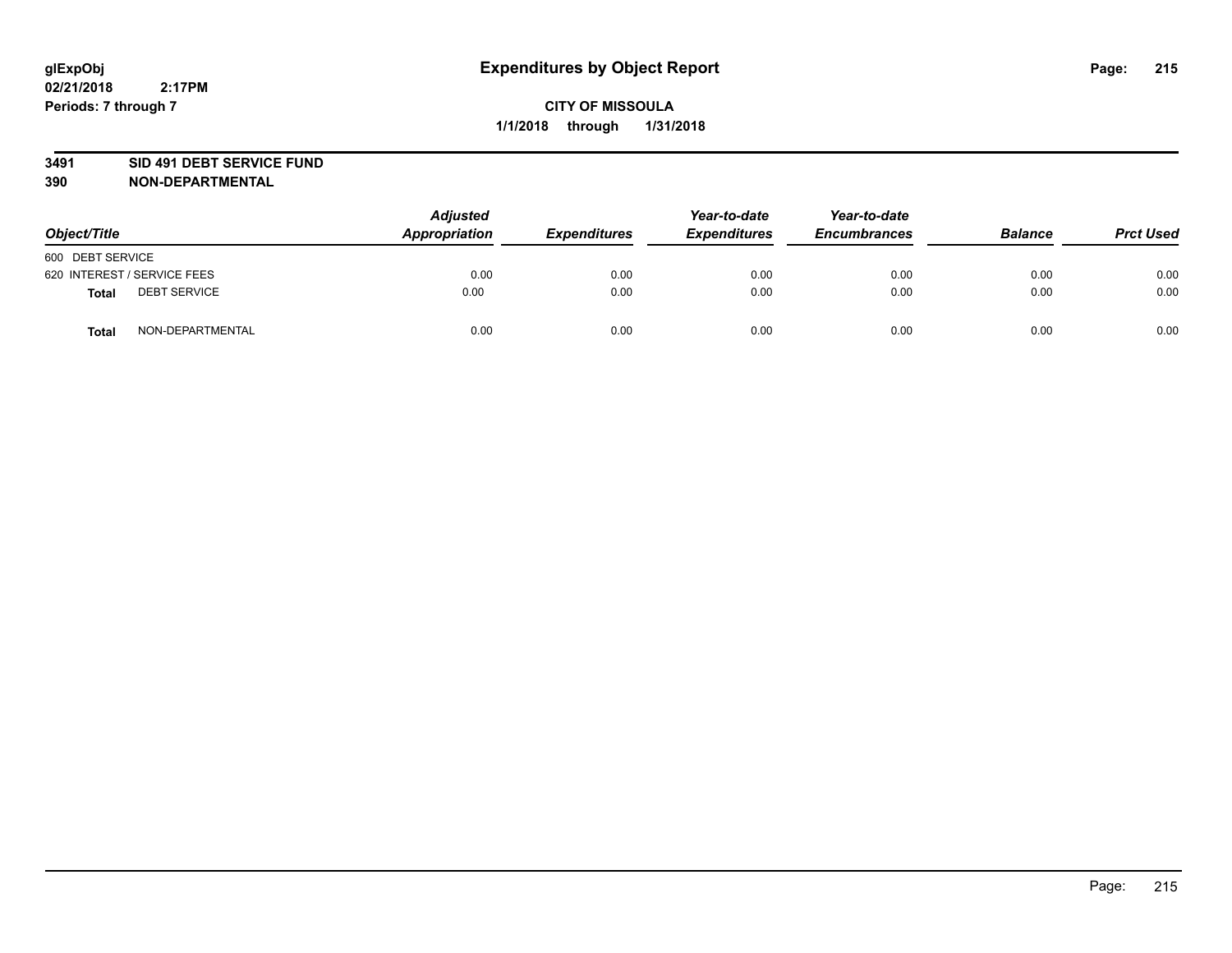**CITY OF MISSOULA 1/1/2018 through 1/31/2018**

### **3491 SID 491 DEBT SERVICE FUND**

| Object/Title                        | <b>Adjusted</b><br>Appropriation | <b>Expenditures</b> | Year-to-date<br><b>Expenditures</b> | Year-to-date<br><b>Encumbrances</b> | <b>Balance</b> | <b>Prct Used</b> |
|-------------------------------------|----------------------------------|---------------------|-------------------------------------|-------------------------------------|----------------|------------------|
| 600 DEBT SERVICE                    |                                  |                     |                                     |                                     |                |                  |
| 620 INTEREST / SERVICE FEES         | 0.00                             | 0.00                | 0.00                                | 0.00                                | 0.00           | 0.00             |
| <b>DEBT SERVICE</b><br><b>Total</b> | 0.00                             | 0.00                | 0.00                                | 0.00                                | 0.00           | 0.00             |
| SID 491 DEBT SERVICE FUND<br>Total  | 0.00                             | 0.00                | 0.00                                | 0.00                                | 0.00           | 0.00             |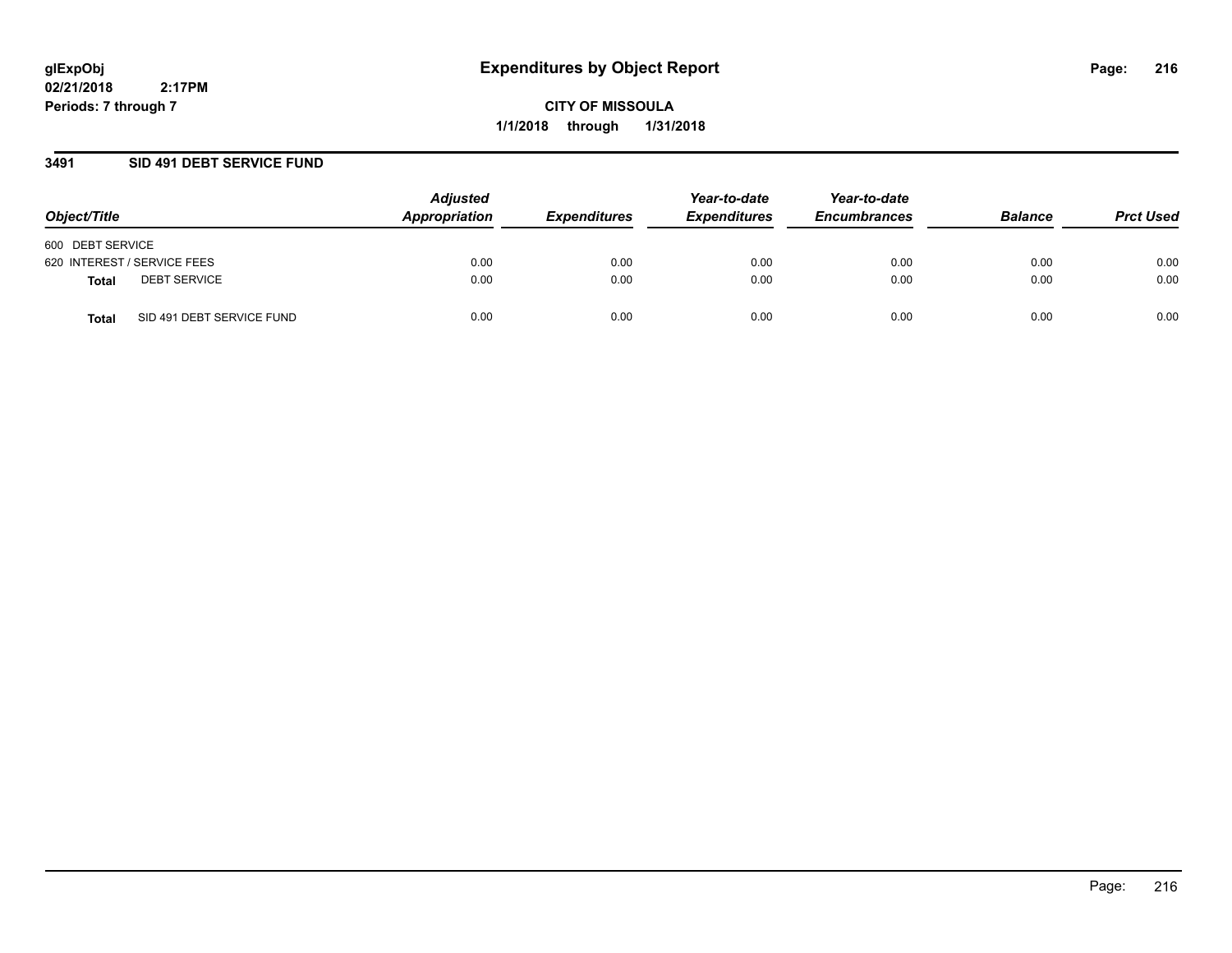# **CITY OF MISSOULA 1/1/2018 through 1/31/2018**

**3495 SID 495 DEBT SERVICE FUND**

| Object/Title      |                              | <b>Adjusted</b><br>Appropriation | <b>Expenditures</b> | Year-to-date<br><b>Expenditures</b> | Year-to-date<br><b>Encumbrances</b> | <b>Balance</b> | <b>Prct Used</b> |
|-------------------|------------------------------|----------------------------------|---------------------|-------------------------------------|-------------------------------------|----------------|------------------|
| 800 OTHER OBJECTS |                              |                                  |                     |                                     |                                     |                |                  |
|                   | 820 TRANSFERS TO OTHER FUNDS | 0.00                             | 0.00                | 0.00                                | 0.00                                | 0.00           | 0.00             |
| Total             | OTHER OBJECTS                | 0.00                             | 0.00                | 0.00                                | 0.00                                | 0.00           | 0.00             |
| Tota              | *** Title Not Found ***      | 0.00                             | 0.00                | 0.00                                | 0.00                                | 0.00           | 0.00             |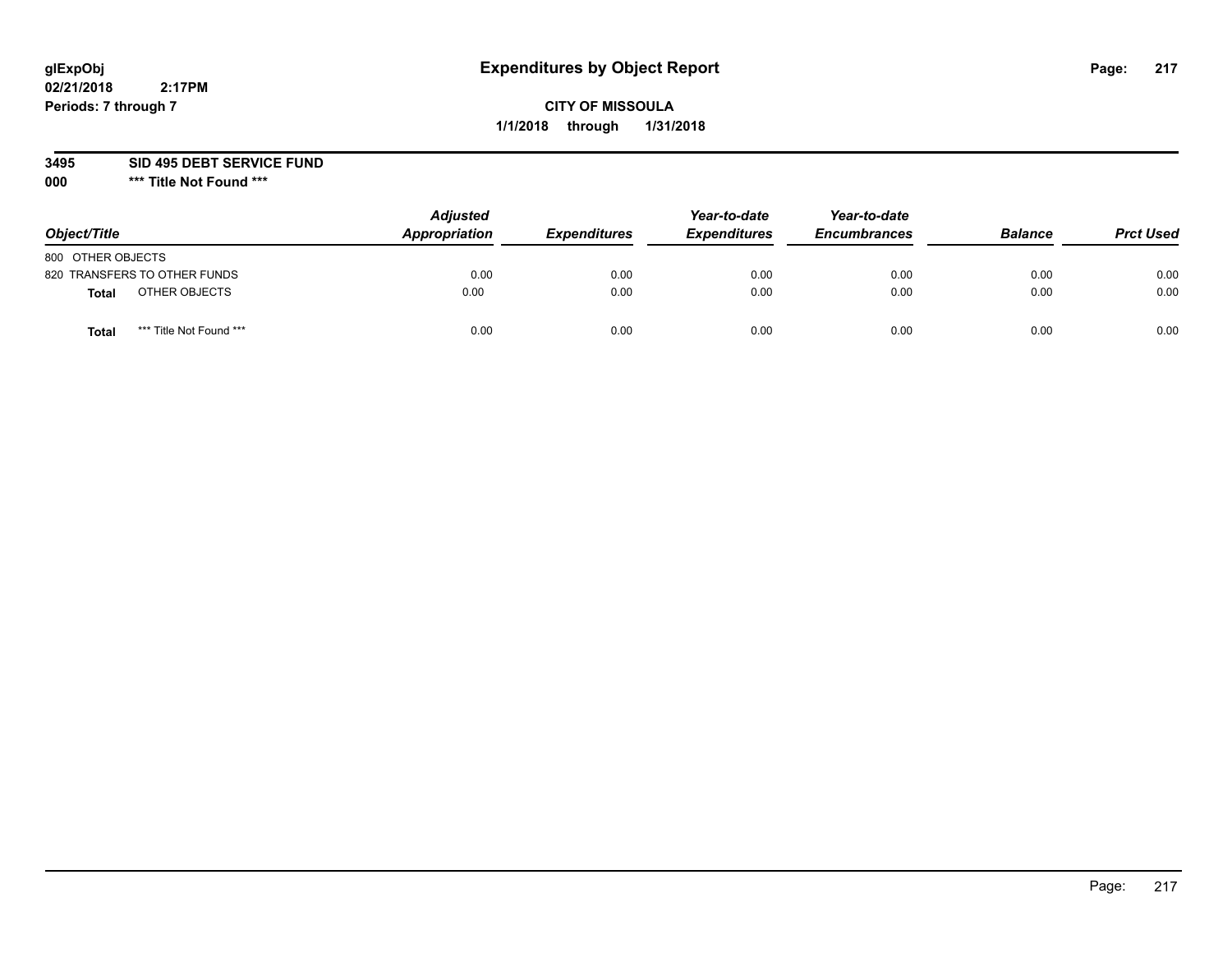#### **3495 SID 495 DEBT SERVICE FUND**

| Object/Title                         | <b>Adjusted</b><br><b>Appropriation</b> | <b>Expenditures</b> | Year-to-date<br><b>Expenditures</b> | Year-to-date<br><b>Encumbrances</b> | <b>Balance</b> | <b>Prct Used</b> |
|--------------------------------------|-----------------------------------------|---------------------|-------------------------------------|-------------------------------------|----------------|------------------|
| 500 FIXED CHARGES                    |                                         |                     |                                     |                                     |                |                  |
| 550 MERCHANT SERVICE FEES            | 0.00                                    | 0.00                | 0.00                                | 0.00                                | 0.00           | 0.00             |
| <b>FIXED CHARGES</b><br><b>Total</b> | 0.00                                    | 0.00                | 0.00                                | 0.00                                | 0.00           | 0.00             |
| 800 OTHER OBJECTS                    |                                         |                     |                                     |                                     |                |                  |
| 820 TRANSFERS TO OTHER FUNDS         | 0.00                                    | 0.00                | 0.00                                | 0.00                                | 0.00           | 0.00             |
| OTHER OBJECTS<br><b>Total</b>        | 0.00                                    | 0.00                | 0.00                                | 0.00                                | 0.00           | 0.00             |
| NON-DEPARTMENTAL<br><b>Total</b>     | 0.00                                    | 0.00                | 0.00                                | 0.00                                | 0.00           | 0.00             |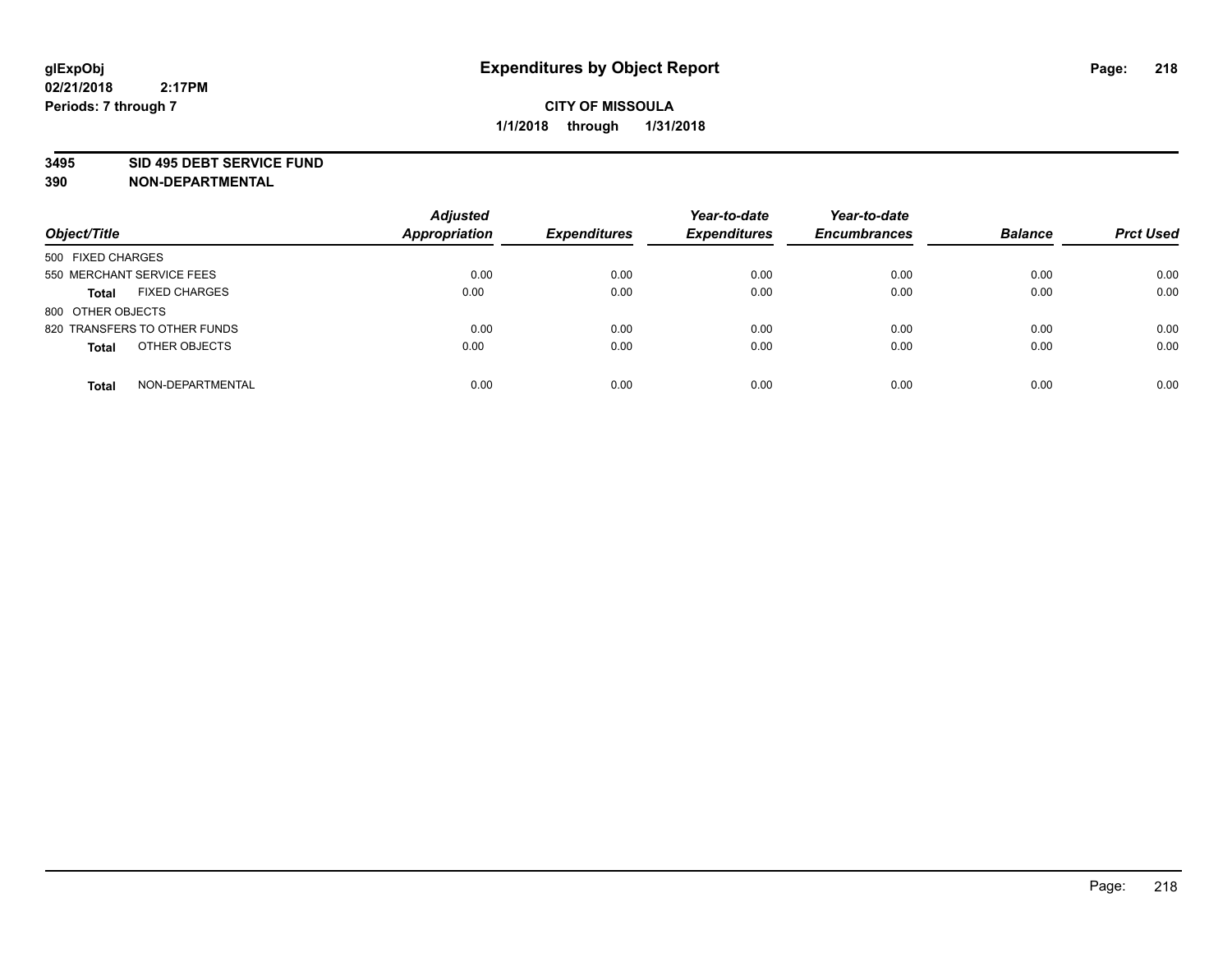## **3495 SID 495 DEBT SERVICE FUND**

| Object/Title                              | <b>Adjusted</b><br><b>Appropriation</b> | <b>Expenditures</b> | Year-to-date<br><b>Expenditures</b> | Year-to-date<br><b>Encumbrances</b> | <b>Balance</b> | <b>Prct Used</b> |
|-------------------------------------------|-----------------------------------------|---------------------|-------------------------------------|-------------------------------------|----------------|------------------|
| 500 FIXED CHARGES                         |                                         |                     |                                     |                                     |                |                  |
| 550 MERCHANT SERVICE FEES                 | 0.00                                    | 0.00                | 0.00                                | 0.00                                | 0.00           | 0.00             |
| <b>FIXED CHARGES</b><br><b>Total</b>      | 0.00                                    | 0.00                | 0.00                                | 0.00                                | 0.00           | 0.00             |
| 800 OTHER OBJECTS                         |                                         |                     |                                     |                                     |                |                  |
| 820 TRANSFERS TO OTHER FUNDS              | 0.00                                    | 0.00                | 0.00                                | 0.00                                | 0.00           | 0.00             |
| OTHER OBJECTS<br><b>Total</b>             | 0.00                                    | 0.00                | 0.00                                | 0.00                                | 0.00           | 0.00             |
| SID 495 DEBT SERVICE FUND<br><b>Total</b> | 0.00                                    | 0.00                | 0.00                                | 0.00                                | 0.00           | 0.00             |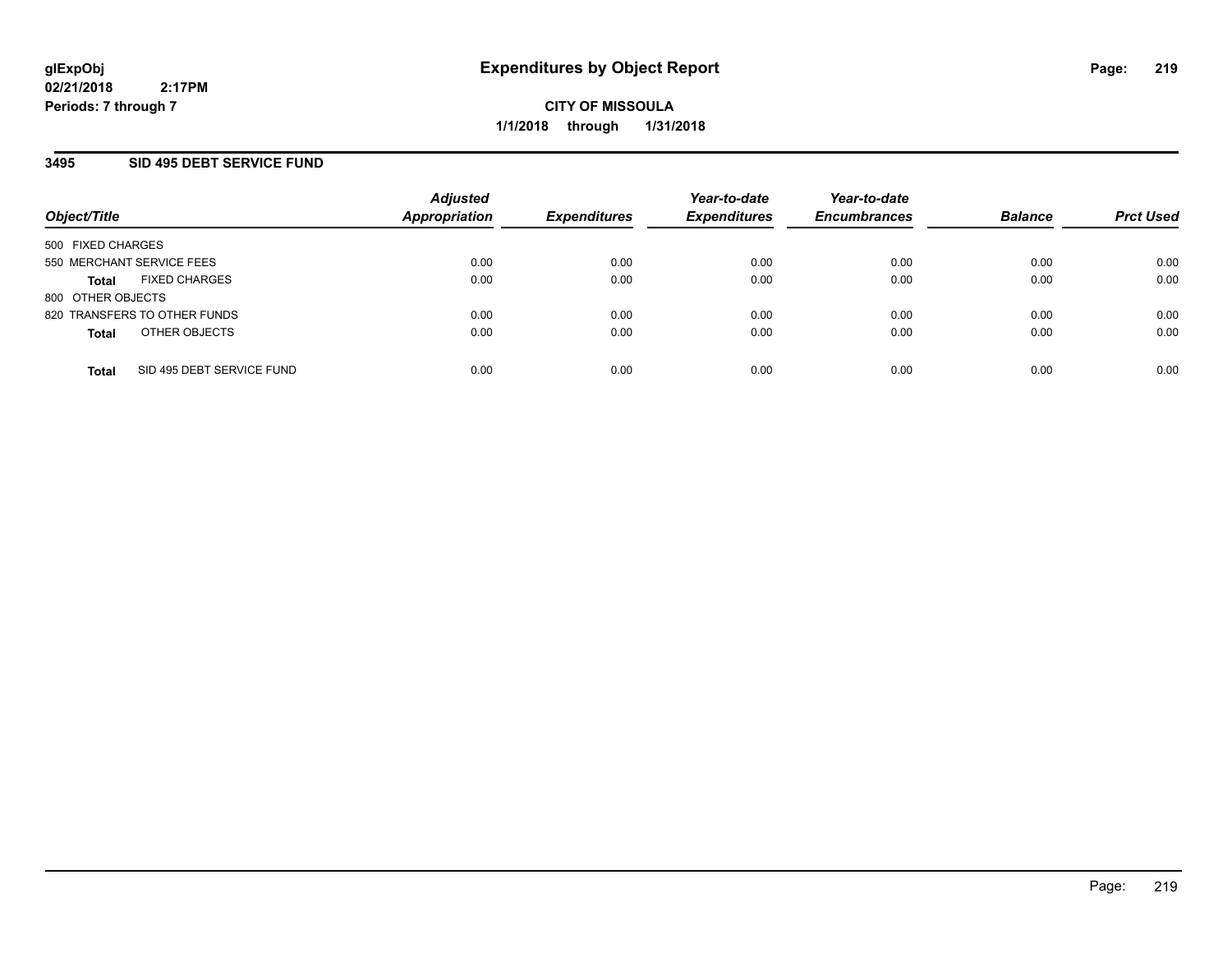# **CITY OF MISSOULA 1/1/2018 through 1/31/2018**

### **3497 SID 497 DEBT SERVICE FUND**

| Object/Title                            | <b>Adjusted</b><br>Appropriation | <b>Expenditures</b> | Year-to-date<br><b>Expenditures</b> | Year-to-date<br><b>Encumbrances</b> | <b>Balance</b> | <b>Prct Used</b> |
|-----------------------------------------|----------------------------------|---------------------|-------------------------------------|-------------------------------------|----------------|------------------|
| 800 OTHER OBJECTS                       |                                  |                     |                                     |                                     |                |                  |
| 820 TRANSFERS TO OTHER FUNDS            | 0.00                             | 0.00                | 0.00                                | 0.00                                | 0.00           | 0.00             |
| OTHER OBJECTS<br><b>Total</b>           | 0.00                             | 0.00                | 0.00                                | 0.00                                | 0.00           | 0.00             |
| *** Title Not Found ***<br><b>Total</b> | 0.00                             | 0.00                | 0.00                                | 0.00                                | 0.00           | 0.00             |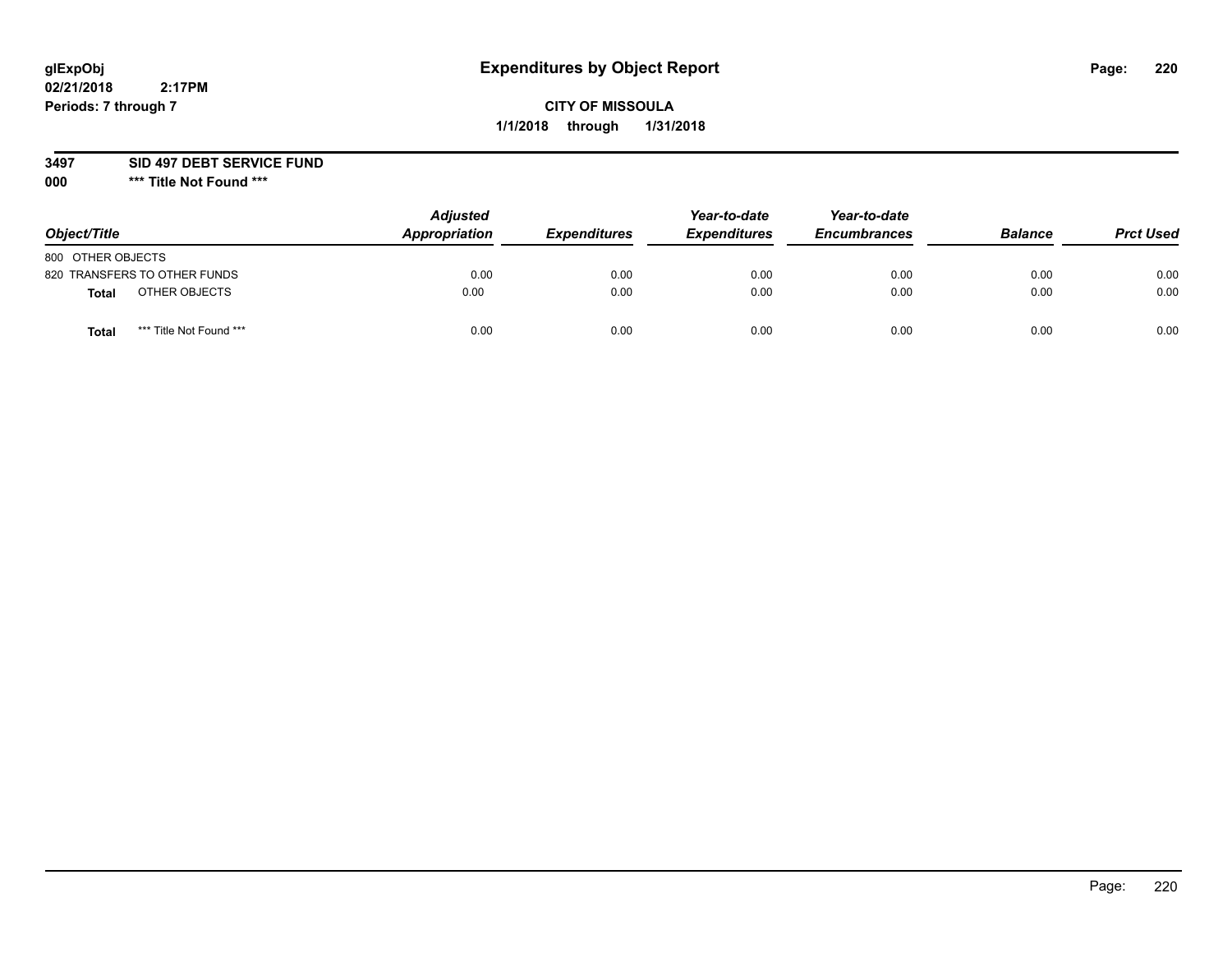#### **3497 SID 497 DEBT SERVICE FUND**

| Object/Title                         | <b>Adjusted</b><br><b>Appropriation</b> | <b>Expenditures</b> | Year-to-date<br><b>Expenditures</b> | Year-to-date<br><b>Encumbrances</b> | <b>Balance</b> | <b>Prct Used</b> |
|--------------------------------------|-----------------------------------------|---------------------|-------------------------------------|-------------------------------------|----------------|------------------|
| 500 FIXED CHARGES                    |                                         |                     |                                     |                                     |                |                  |
| 550 MERCHANT SERVICE FEES            | 0.00                                    | 0.00                | 0.00                                | 0.00                                | 0.00           | 0.00             |
| <b>FIXED CHARGES</b><br><b>Total</b> | 0.00                                    | 0.00                | 0.00                                | 0.00                                | 0.00           | 0.00             |
| 600 DEBT SERVICE                     |                                         |                     |                                     |                                     |                |                  |
| 620 INTEREST / SERVICE FEES          | 0.00                                    | 0.00                | 0.00                                | 0.00                                | 0.00           | 0.00             |
| <b>DEBT SERVICE</b><br><b>Total</b>  | 0.00                                    | 0.00                | 0.00                                | 0.00                                | 0.00           | 0.00             |
| 800 OTHER OBJECTS                    |                                         |                     |                                     |                                     |                |                  |
| 800 OTHER OBJECTS                    | 0.00                                    | 0.00                | 0.00                                | 0.00                                | 0.00           | 0.00             |
| 820 TRANSFERS TO OTHER FUNDS         | 0.00                                    | 0.00                | 0.00                                | 0.00                                | 0.00           | 0.00             |
| OTHER OBJECTS<br><b>Total</b>        | 0.00                                    | 0.00                | 0.00                                | 0.00                                | 0.00           | 0.00             |
|                                      |                                         |                     |                                     |                                     |                |                  |
| NON-DEPARTMENTAL<br><b>Total</b>     | 0.00                                    | 0.00                | 0.00                                | 0.00                                | 0.00           | 0.00             |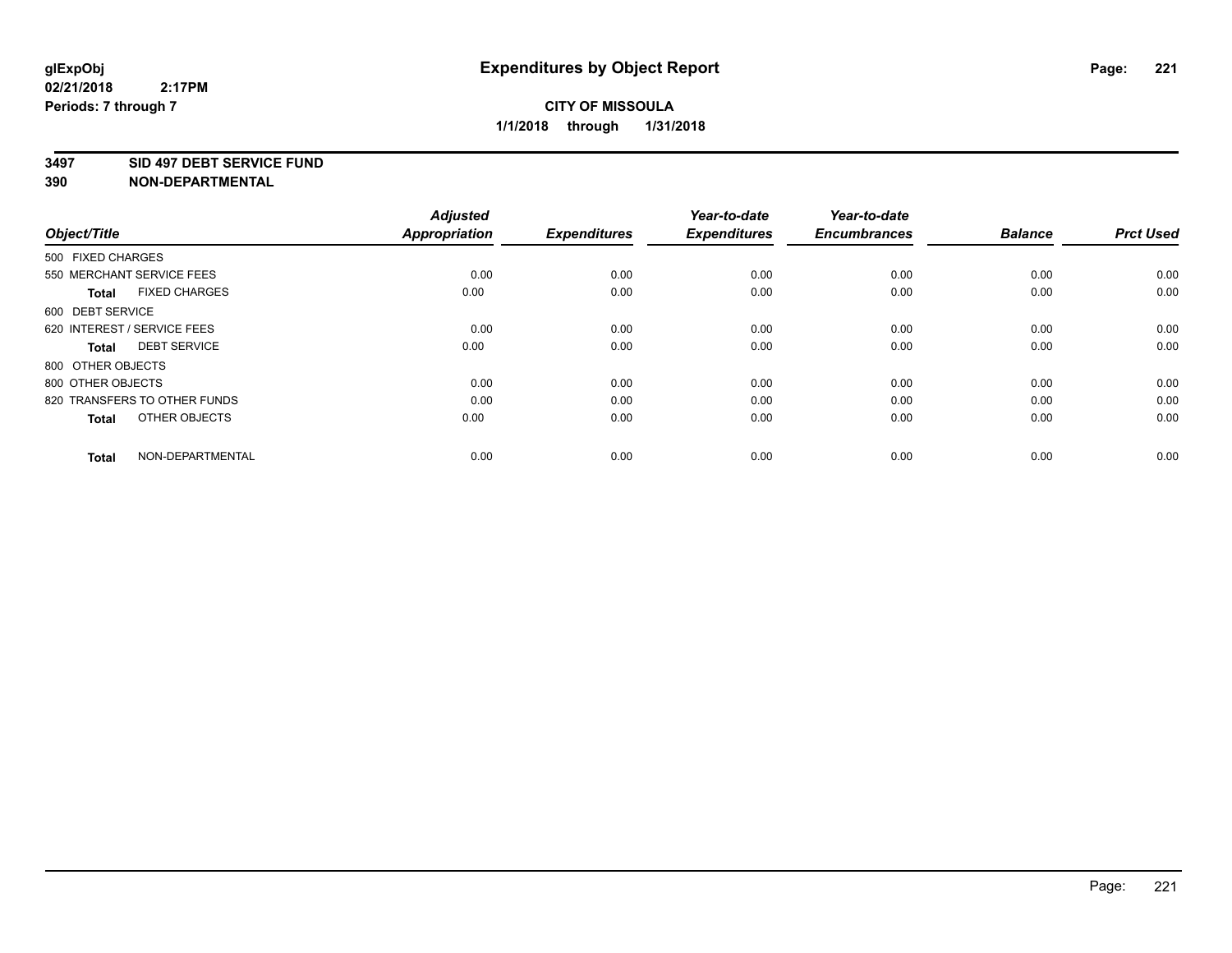**CITY OF MISSOULA 1/1/2018 through 1/31/2018**

## **3497 SID 497 DEBT SERVICE FUND**

|                                           | <b>Adjusted</b>      | <b>Expenditures</b> | Year-to-date<br><b>Expenditures</b> | Year-to-date<br><b>Encumbrances</b> | <b>Balance</b> | <b>Prct Used</b> |
|-------------------------------------------|----------------------|---------------------|-------------------------------------|-------------------------------------|----------------|------------------|
| Object/Title                              | <b>Appropriation</b> |                     |                                     |                                     |                |                  |
| 500 FIXED CHARGES                         |                      |                     |                                     |                                     |                |                  |
| 550 MERCHANT SERVICE FEES                 | 0.00                 | 0.00                | 0.00                                | 0.00                                | 0.00           | 0.00             |
| <b>FIXED CHARGES</b><br>Total             | 0.00                 | 0.00                | 0.00                                | 0.00                                | 0.00           | 0.00             |
| 600 DEBT SERVICE                          |                      |                     |                                     |                                     |                |                  |
| 620 INTEREST / SERVICE FEES               | 0.00                 | 0.00                | 0.00                                | 0.00                                | 0.00           | 0.00             |
| <b>DEBT SERVICE</b><br>Total              | 0.00                 | 0.00                | 0.00                                | 0.00                                | 0.00           | 0.00             |
| 800 OTHER OBJECTS                         |                      |                     |                                     |                                     |                |                  |
| 800 OTHER OBJECTS                         | 0.00                 | 0.00                | 0.00                                | 0.00                                | 0.00           | 0.00             |
| 820 TRANSFERS TO OTHER FUNDS              | 0.00                 | 0.00                | 0.00                                | 0.00                                | 0.00           | 0.00             |
| OTHER OBJECTS<br><b>Total</b>             | 0.00                 | 0.00                | 0.00                                | 0.00                                | 0.00           | 0.00             |
|                                           |                      |                     |                                     |                                     |                |                  |
| SID 497 DEBT SERVICE FUND<br><b>Total</b> | 0.00                 | 0.00                | 0.00                                | 0.00                                | 0.00           | 0.00             |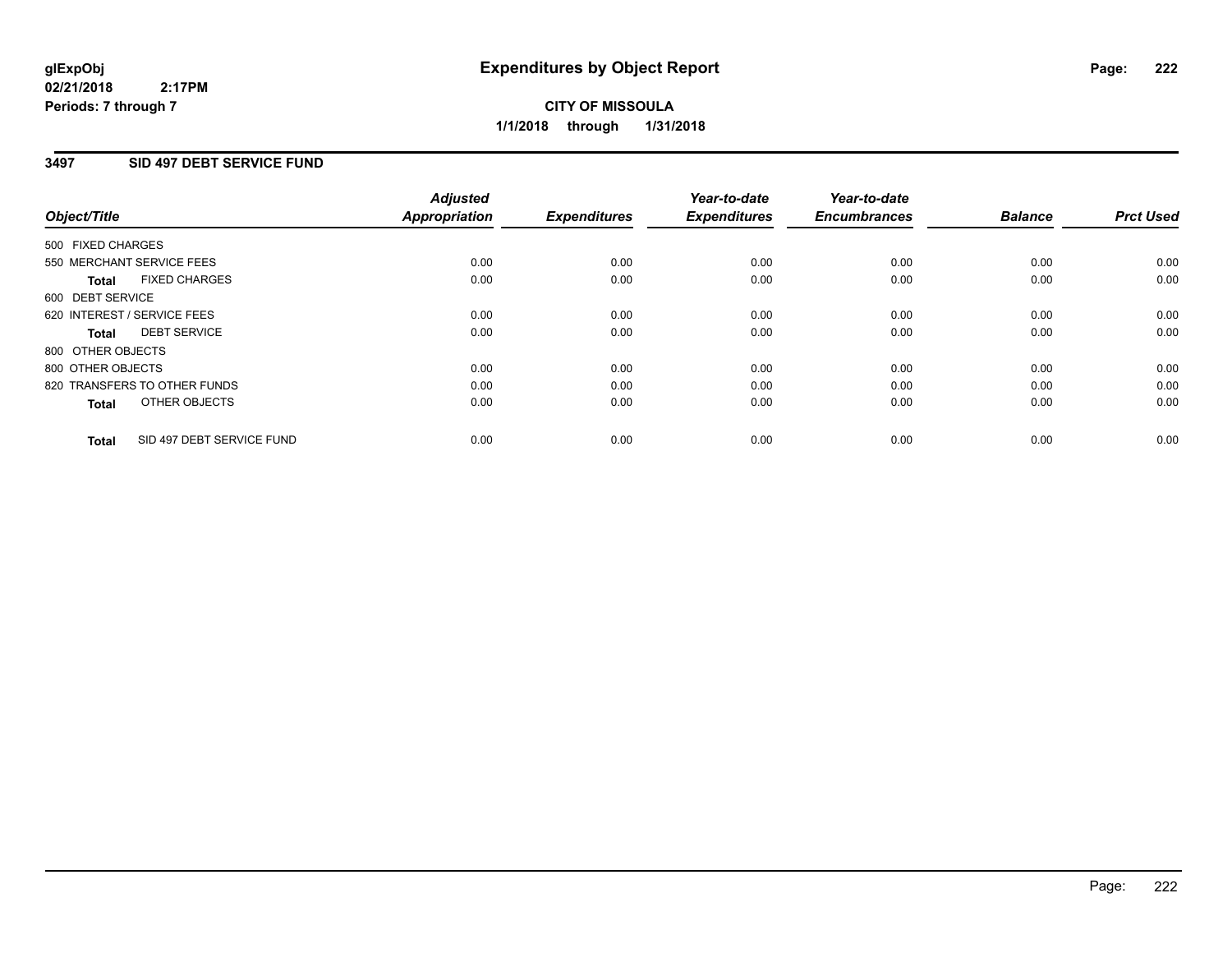# **CITY OF MISSOULA 1/1/2018 through 1/31/2018**

### **3498 SID 498 DEBT SERVICE FUND**

| Object/Title                            | <b>Adjusted</b><br>Appropriation | <b>Expenditures</b> | Year-to-date<br><b>Expenditures</b> | Year-to-date<br><b>Encumbrances</b> | <b>Balance</b> | <b>Prct Used</b> |
|-----------------------------------------|----------------------------------|---------------------|-------------------------------------|-------------------------------------|----------------|------------------|
| 800 OTHER OBJECTS                       |                                  |                     |                                     |                                     |                |                  |
| 820 TRANSFERS TO OTHER FUNDS            | 0.00                             | 0.00                | 0.00                                | 0.00                                | 0.00           | 0.00             |
| OTHER OBJECTS<br><b>Total</b>           | 0.00                             | 0.00                | 0.00                                | 0.00                                | 0.00           | 0.00             |
| *** Title Not Found ***<br><b>Total</b> | 0.00                             | 0.00                | 0.00                                | 0.00                                | 0.00           | 0.00             |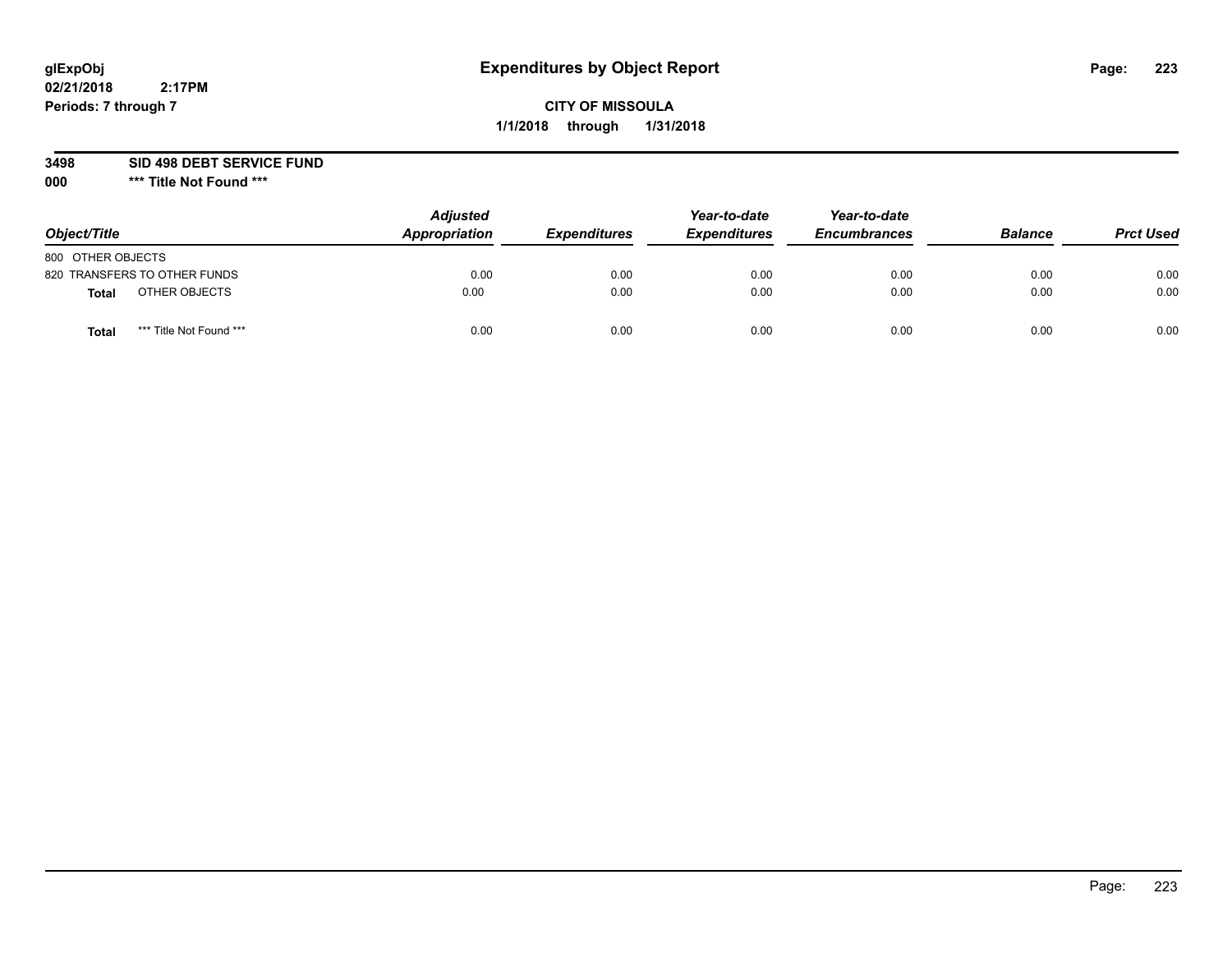#### **3498 SID 498 DEBT SERVICE FUND**

| Object/Title                         | <b>Adjusted</b><br><b>Appropriation</b> | <b>Expenditures</b> | Year-to-date<br><b>Expenditures</b> | Year-to-date<br><b>Encumbrances</b> | <b>Balance</b> | <b>Prct Used</b> |
|--------------------------------------|-----------------------------------------|---------------------|-------------------------------------|-------------------------------------|----------------|------------------|
|                                      |                                         |                     |                                     |                                     |                |                  |
| 500 FIXED CHARGES                    |                                         |                     |                                     |                                     |                |                  |
| 550 MERCHANT SERVICE FEES            | 0.00                                    | 0.00                | 0.00                                | 0.00                                | 0.00           | 0.00             |
| <b>FIXED CHARGES</b><br><b>Total</b> | 0.00                                    | 0.00                | 0.00                                | 0.00                                | 0.00           | 0.00             |
| 600 DEBT SERVICE                     |                                         |                     |                                     |                                     |                |                  |
| 610 PRINCIPAL                        | 0.00                                    | 0.00                | 0.00                                | 0.00                                | 0.00           | 0.00             |
| 620 INTEREST / SERVICE FEES          | 0.00                                    | 0.00                | 0.00                                | 0.00                                | 0.00           | 0.00             |
| <b>DEBT SERVICE</b><br><b>Total</b>  | 0.00                                    | 0.00                | 0.00                                | 0.00                                | 0.00           | 0.00             |
|                                      |                                         |                     |                                     |                                     |                |                  |
| NON-DEPARTMENTAL<br><b>Total</b>     | 0.00                                    | 0.00                | 0.00                                | 0.00                                | 0.00           | 0.00             |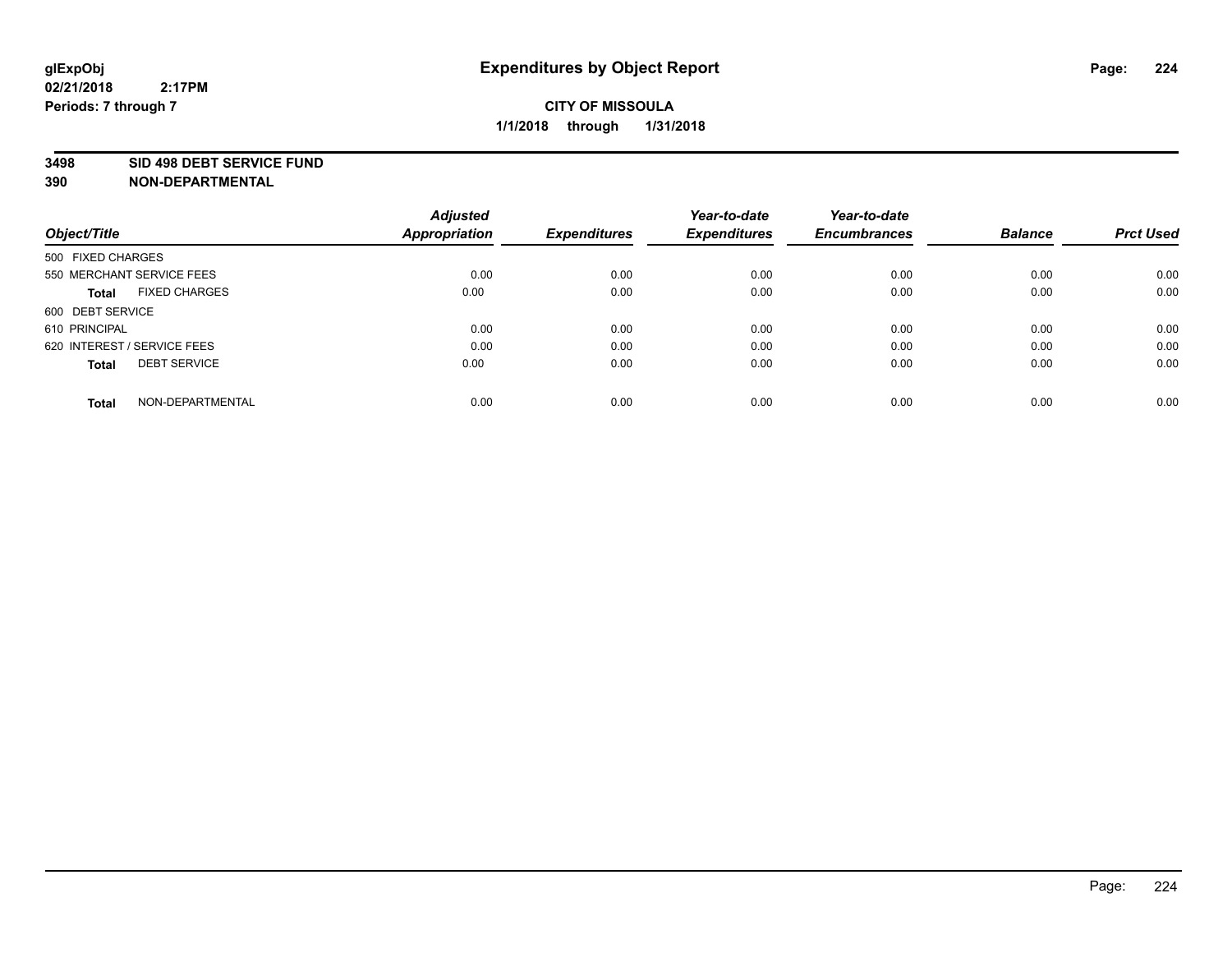# **3498 SID 498 DEBT SERVICE FUND**

|                   |                              | <b>Adjusted</b> |                     | Year-to-date        | Year-to-date        |                |                  |
|-------------------|------------------------------|-----------------|---------------------|---------------------|---------------------|----------------|------------------|
| Object/Title      |                              | Appropriation   | <b>Expenditures</b> | <b>Expenditures</b> | <b>Encumbrances</b> | <b>Balance</b> | <b>Prct Used</b> |
| 500 FIXED CHARGES |                              |                 |                     |                     |                     |                |                  |
|                   | 550 MERCHANT SERVICE FEES    | 0.00            | 0.00                | 0.00                | 0.00                | 0.00           | 0.00             |
| <b>Total</b>      | <b>FIXED CHARGES</b>         | 0.00            | 0.00                | 0.00                | 0.00                | 0.00           | 0.00             |
| 600 DEBT SERVICE  |                              |                 |                     |                     |                     |                |                  |
| 610 PRINCIPAL     |                              | 0.00            | 0.00                | 0.00                | 0.00                | 0.00           | 0.00             |
|                   | 620 INTEREST / SERVICE FEES  | 0.00            | 0.00                | 0.00                | 0.00                | 0.00           | 0.00             |
| Total             | <b>DEBT SERVICE</b>          | 0.00            | 0.00                | 0.00                | 0.00                | 0.00           | 0.00             |
| 800 OTHER OBJECTS |                              |                 |                     |                     |                     |                |                  |
|                   | 820 TRANSFERS TO OTHER FUNDS | 0.00            | 0.00                | 0.00                | 0.00                | 0.00           | 0.00             |
| <b>Total</b>      | OTHER OBJECTS                | 0.00            | 0.00                | 0.00                | 0.00                | 0.00           | 0.00             |
| <b>Total</b>      | SID 498 DEBT SERVICE FUND    | 0.00            | 0.00                | 0.00                | 0.00                | 0.00           | 0.00             |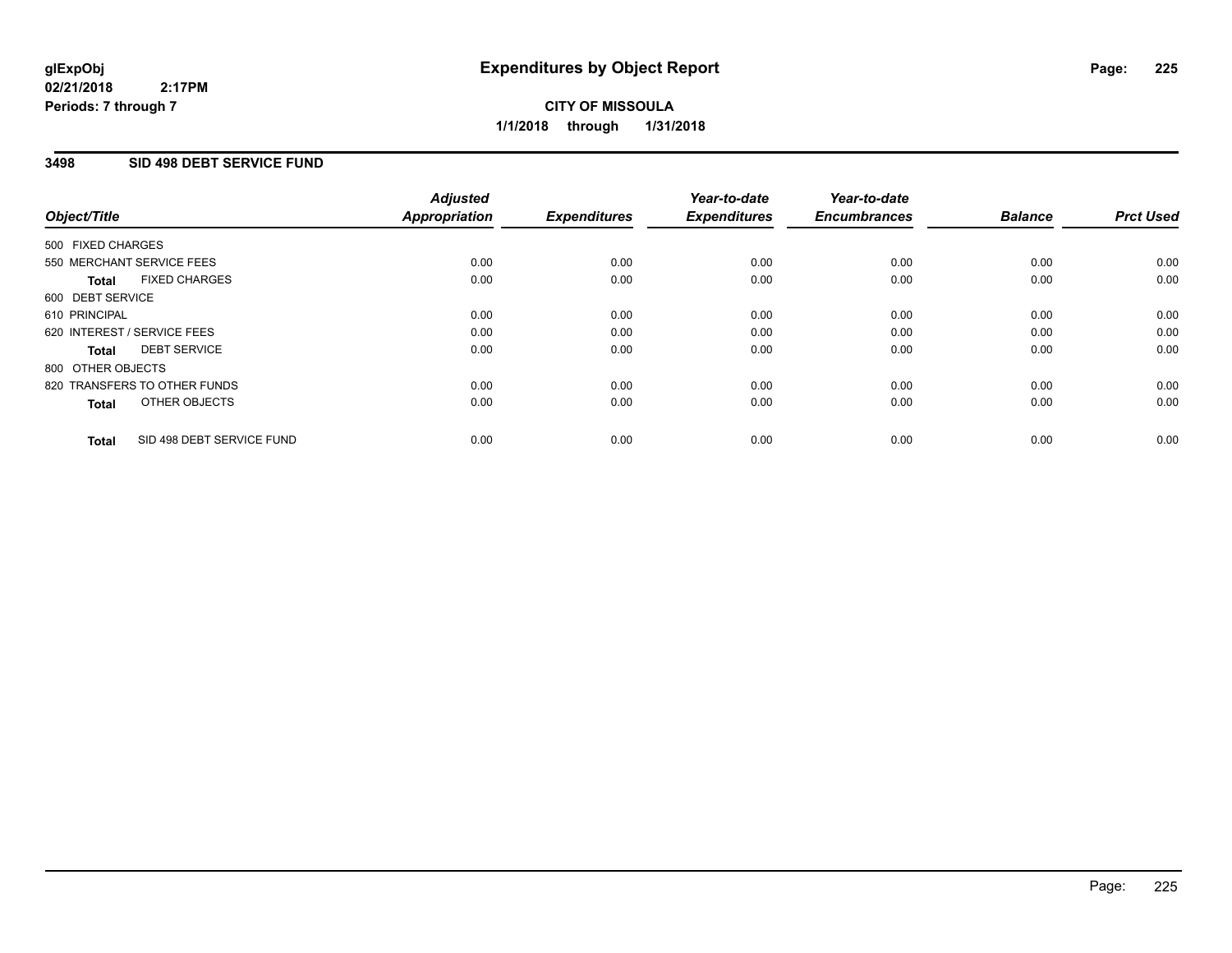#### **3500 SID 500 DEBT SERVICE FUND**

| Object/Title                        | <b>Adjusted</b><br><b>Appropriation</b> | <b>Expenditures</b> | Year-to-date<br><b>Expenditures</b> | Year-to-date<br><b>Encumbrances</b> | <b>Balance</b> | <b>Prct Used</b> |
|-------------------------------------|-----------------------------------------|---------------------|-------------------------------------|-------------------------------------|----------------|------------------|
| 600 DEBT SERVICE                    |                                         |                     |                                     |                                     |                |                  |
| 620 INTEREST / SERVICE FEES         | 0.00                                    | 0.00                | 0.00                                | 0.00                                | 0.00           | 0.00             |
| <b>DEBT SERVICE</b><br><b>Total</b> | 0.00                                    | 0.00                | 0.00                                | 0.00                                | 0.00           | 0.00             |
| 800 OTHER OBJECTS                   |                                         |                     |                                     |                                     |                |                  |
| 820 TRANSFERS TO OTHER FUNDS        | 0.00                                    | 0.00                | 0.00                                | 0.00                                | 0.00           | 0.00             |
| OTHER OBJECTS<br><b>Total</b>       | 0.00                                    | 0.00                | 0.00                                | 0.00                                | 0.00           | 0.00             |
| NON-DEPARTMENTAL<br><b>Total</b>    | 0.00                                    | 0.00                | 0.00                                | 0.00                                | 0.00           | 0.00             |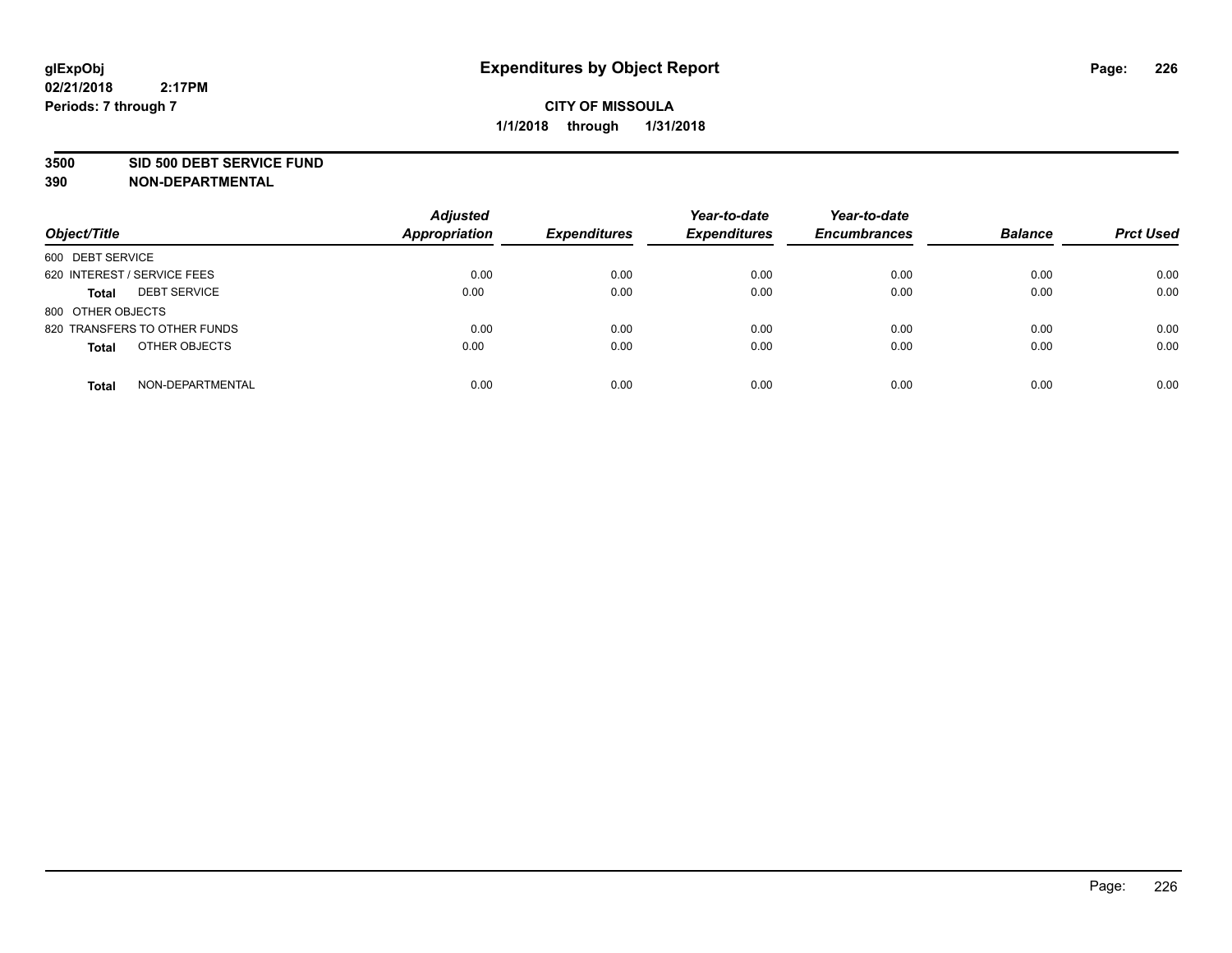## **3500 SID 500 DEBT SERVICE FUND**

| Object/Title                |                              | <b>Adjusted</b><br><b>Appropriation</b> | <b>Expenditures</b> | Year-to-date<br><b>Expenditures</b> | Year-to-date<br><b>Encumbrances</b> | <b>Balance</b> | <b>Prct Used</b> |
|-----------------------------|------------------------------|-----------------------------------------|---------------------|-------------------------------------|-------------------------------------|----------------|------------------|
| 600 DEBT SERVICE            |                              |                                         |                     |                                     |                                     |                |                  |
| 620 INTEREST / SERVICE FEES |                              | 0.00                                    | 0.00                | 0.00                                | 0.00                                | 0.00           | 0.00             |
| <b>Total</b>                | <b>DEBT SERVICE</b>          | 0.00                                    | 0.00                | 0.00                                | 0.00                                | 0.00           | 0.00             |
| 800 OTHER OBJECTS           |                              |                                         |                     |                                     |                                     |                |                  |
|                             | 820 TRANSFERS TO OTHER FUNDS | 0.00                                    | 0.00                | 0.00                                | 0.00                                | 0.00           | 0.00             |
| <b>Total</b>                | OTHER OBJECTS                | 0.00                                    | 0.00                | 0.00                                | 0.00                                | 0.00           | 0.00             |
| <b>Total</b>                | SID 500 DEBT SERVICE FUND    | 0.00                                    | 0.00                | 0.00                                | 0.00                                | 0.00           | 0.00             |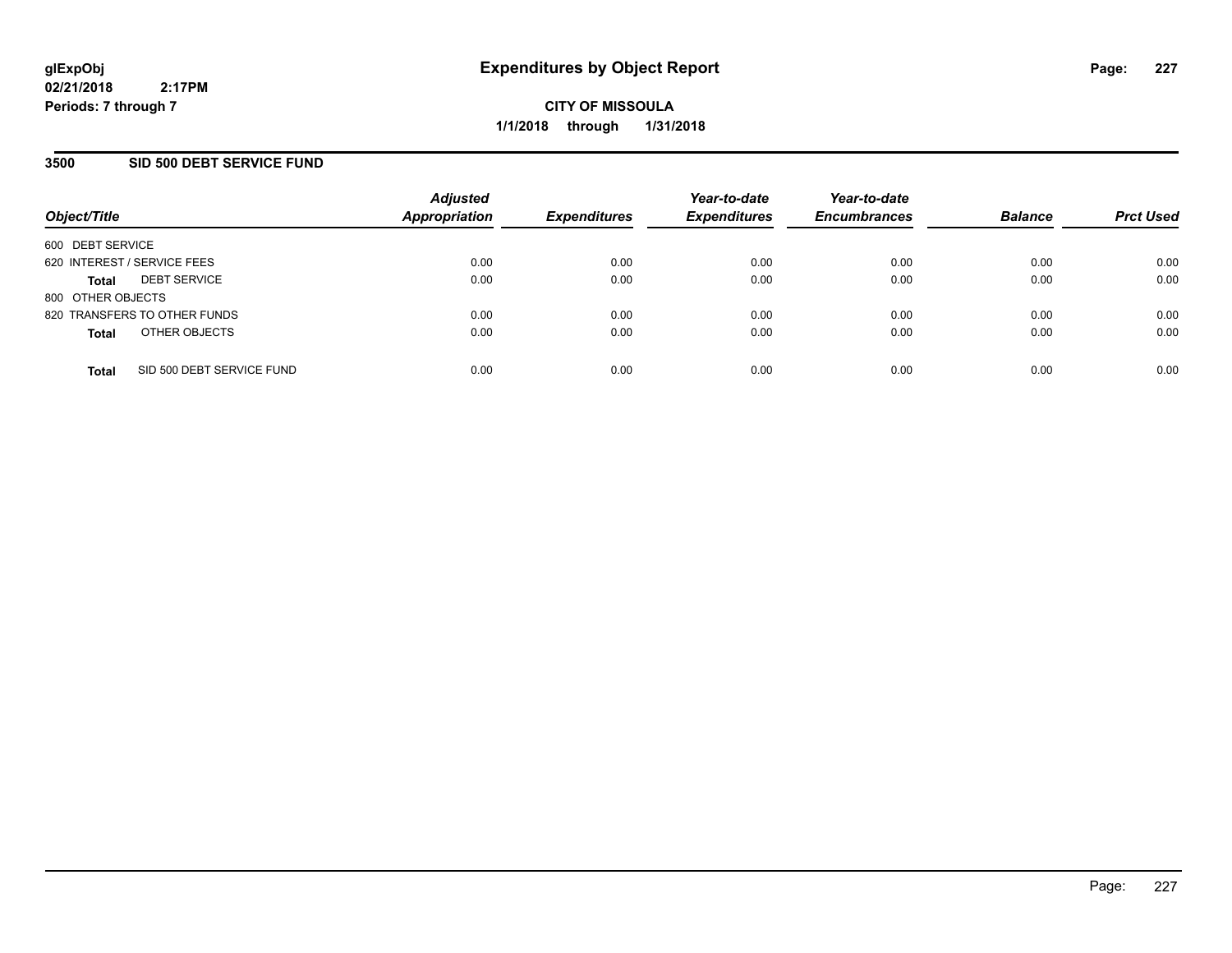# **CITY OF MISSOULA 1/1/2018 through 1/31/2018**

**3501 SID 501 DEBT SERVICE FUND**

| Object/Title      |                              | <b>Adjusted</b><br>Appropriation | <b>Expenditures</b> | Year-to-date<br><b>Expenditures</b> | Year-to-date<br><b>Encumbrances</b> | <b>Balance</b> | <b>Prct Used</b> |
|-------------------|------------------------------|----------------------------------|---------------------|-------------------------------------|-------------------------------------|----------------|------------------|
| 800 OTHER OBJECTS |                              |                                  |                     |                                     |                                     |                |                  |
|                   | 820 TRANSFERS TO OTHER FUNDS | 0.00                             | 0.00                | 0.00                                | 0.00                                | 0.00           | 0.00             |
| Total             | OTHER OBJECTS                | 0.00                             | 0.00                | 0.00                                | 0.00                                | 0.00           | 0.00             |
| Tota              | *** Title Not Found ***      | 0.00                             | 0.00                | 0.00                                | 0.00                                | 0.00           | 0.00             |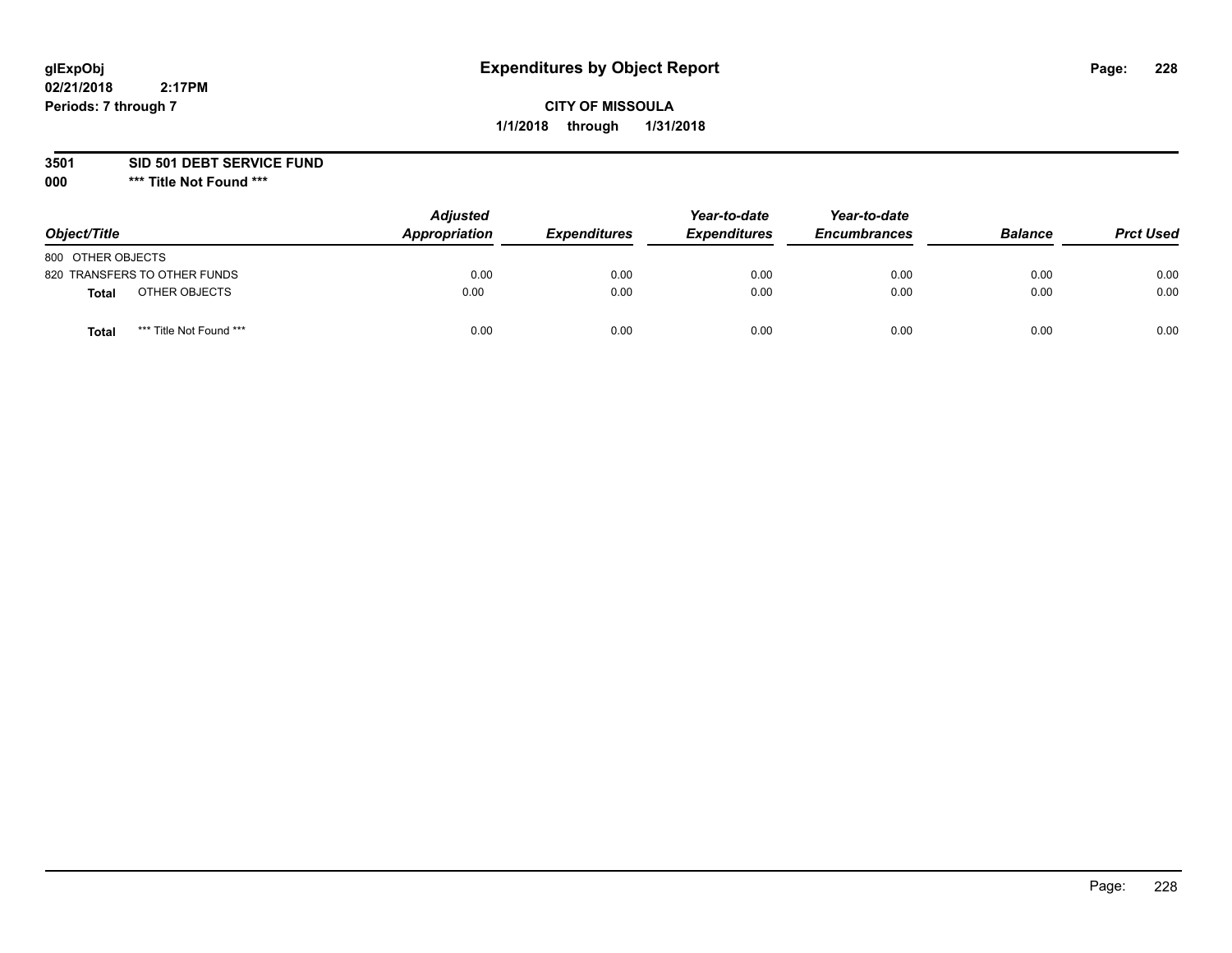#### **3501 SID 501 DEBT SERVICE FUND**

| Object/Title                         | <b>Adjusted</b><br><b>Appropriation</b> | <b>Expenditures</b> | Year-to-date<br><b>Expenditures</b> | Year-to-date<br><b>Encumbrances</b> | <b>Balance</b> | <b>Prct Used</b> |
|--------------------------------------|-----------------------------------------|---------------------|-------------------------------------|-------------------------------------|----------------|------------------|
|                                      |                                         |                     |                                     |                                     |                |                  |
| 500 FIXED CHARGES                    |                                         |                     |                                     |                                     |                |                  |
| 550 MERCHANT SERVICE FEES            | 0.00                                    | 0.00                | 0.00                                | 0.00                                | 0.00           | 0.00             |
| <b>FIXED CHARGES</b><br><b>Total</b> | 0.00                                    | 0.00                | 0.00                                | 0.00                                | 0.00           | 0.00             |
| 600 DEBT SERVICE                     |                                         |                     |                                     |                                     |                |                  |
| 610 PRINCIPAL                        | 0.00                                    | 0.00                | 0.00                                | 0.00                                | 0.00           | 0.00             |
| 620 INTEREST / SERVICE FEES          | 0.00                                    | 0.00                | 0.00                                | 0.00                                | 0.00           | 0.00             |
| <b>DEBT SERVICE</b><br><b>Total</b>  | 0.00                                    | 0.00                | 0.00                                | 0.00                                | 0.00           | 0.00             |
|                                      |                                         |                     |                                     |                                     |                |                  |
| NON-DEPARTMENTAL<br><b>Total</b>     | 0.00                                    | 0.00                | 0.00                                | 0.00                                | 0.00           | 0.00             |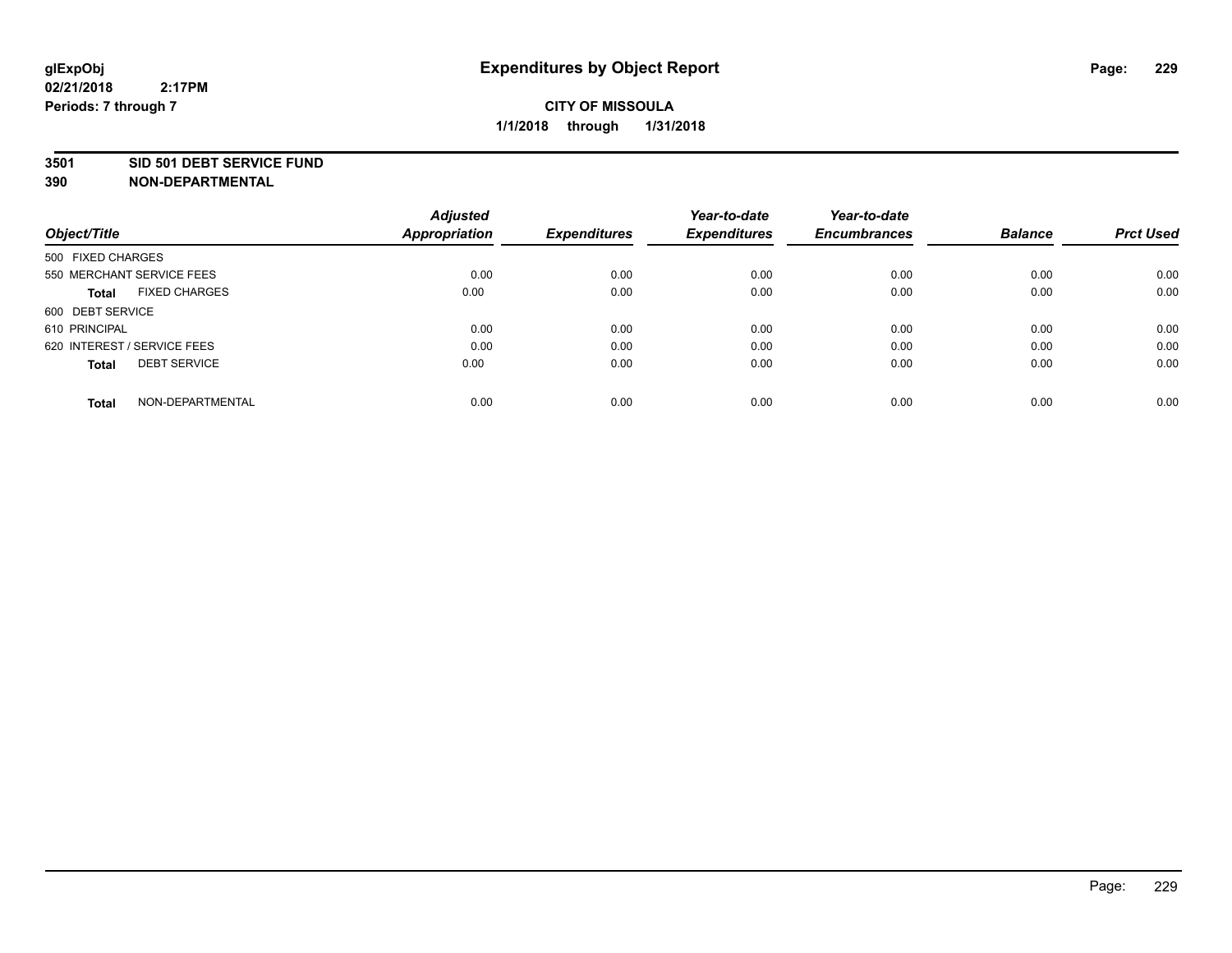# **3501 SID 501 DEBT SERVICE FUND**

|                   |                              | <b>Adjusted</b>      |                     | Year-to-date        | Year-to-date        |                |                  |
|-------------------|------------------------------|----------------------|---------------------|---------------------|---------------------|----------------|------------------|
| Object/Title      |                              | <b>Appropriation</b> | <b>Expenditures</b> | <b>Expenditures</b> | <b>Encumbrances</b> | <b>Balance</b> | <b>Prct Used</b> |
| 500 FIXED CHARGES |                              |                      |                     |                     |                     |                |                  |
|                   | 550 MERCHANT SERVICE FEES    | 0.00                 | 0.00                | 0.00                | 0.00                | 0.00           | 0.00             |
| Total             | <b>FIXED CHARGES</b>         | 0.00                 | 0.00                | 0.00                | 0.00                | 0.00           | 0.00             |
| 600 DEBT SERVICE  |                              |                      |                     |                     |                     |                |                  |
| 610 PRINCIPAL     |                              | 0.00                 | 0.00                | 0.00                | 0.00                | 0.00           | 0.00             |
|                   | 620 INTEREST / SERVICE FEES  | 0.00                 | 0.00                | 0.00                | 0.00                | 0.00           | 0.00             |
| Total             | <b>DEBT SERVICE</b>          | 0.00                 | 0.00                | 0.00                | 0.00                | 0.00           | 0.00             |
| 800 OTHER OBJECTS |                              |                      |                     |                     |                     |                |                  |
|                   | 820 TRANSFERS TO OTHER FUNDS | 0.00                 | 0.00                | 0.00                | 0.00                | 0.00           | 0.00             |
| <b>Total</b>      | OTHER OBJECTS                | 0.00                 | 0.00                | 0.00                | 0.00                | 0.00           | 0.00             |
| <b>Total</b>      | SID 501 DEBT SERVICE FUND    | 0.00                 | 0.00                | 0.00                | 0.00                | 0.00           | 0.00             |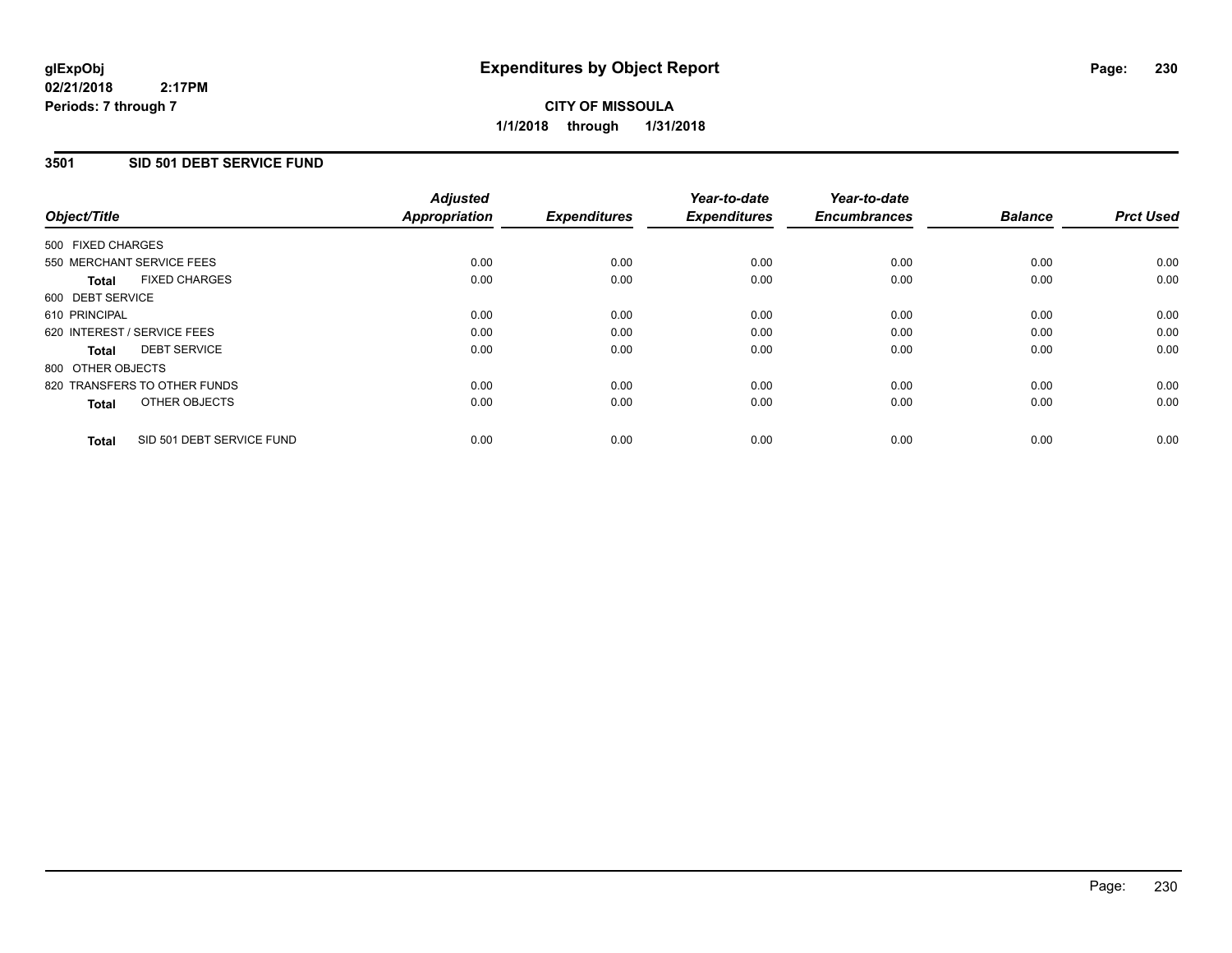# **CITY OF MISSOULA 1/1/2018 through 1/31/2018**

### **3503 SID 503 DEBT SERVICE FUND**

| Object/Title                            | <b>Adjusted</b><br>Appropriation | <b>Expenditures</b> | Year-to-date<br><b>Expenditures</b> | Year-to-date<br><b>Encumbrances</b> | <b>Balance</b> | <b>Prct Used</b> |
|-----------------------------------------|----------------------------------|---------------------|-------------------------------------|-------------------------------------|----------------|------------------|
| 800 OTHER OBJECTS                       |                                  |                     |                                     |                                     |                |                  |
| 820 TRANSFERS TO OTHER FUNDS            | 0.00                             | 0.00                | 0.00                                | 0.00                                | 0.00           | 0.00             |
| OTHER OBJECTS<br><b>Total</b>           | 0.00                             | 0.00                | 0.00                                | 0.00                                | 0.00           | 0.00             |
| *** Title Not Found ***<br><b>Total</b> | 0.00                             | 0.00                | 0.00                                | 0.00                                | 0.00           | 0.00             |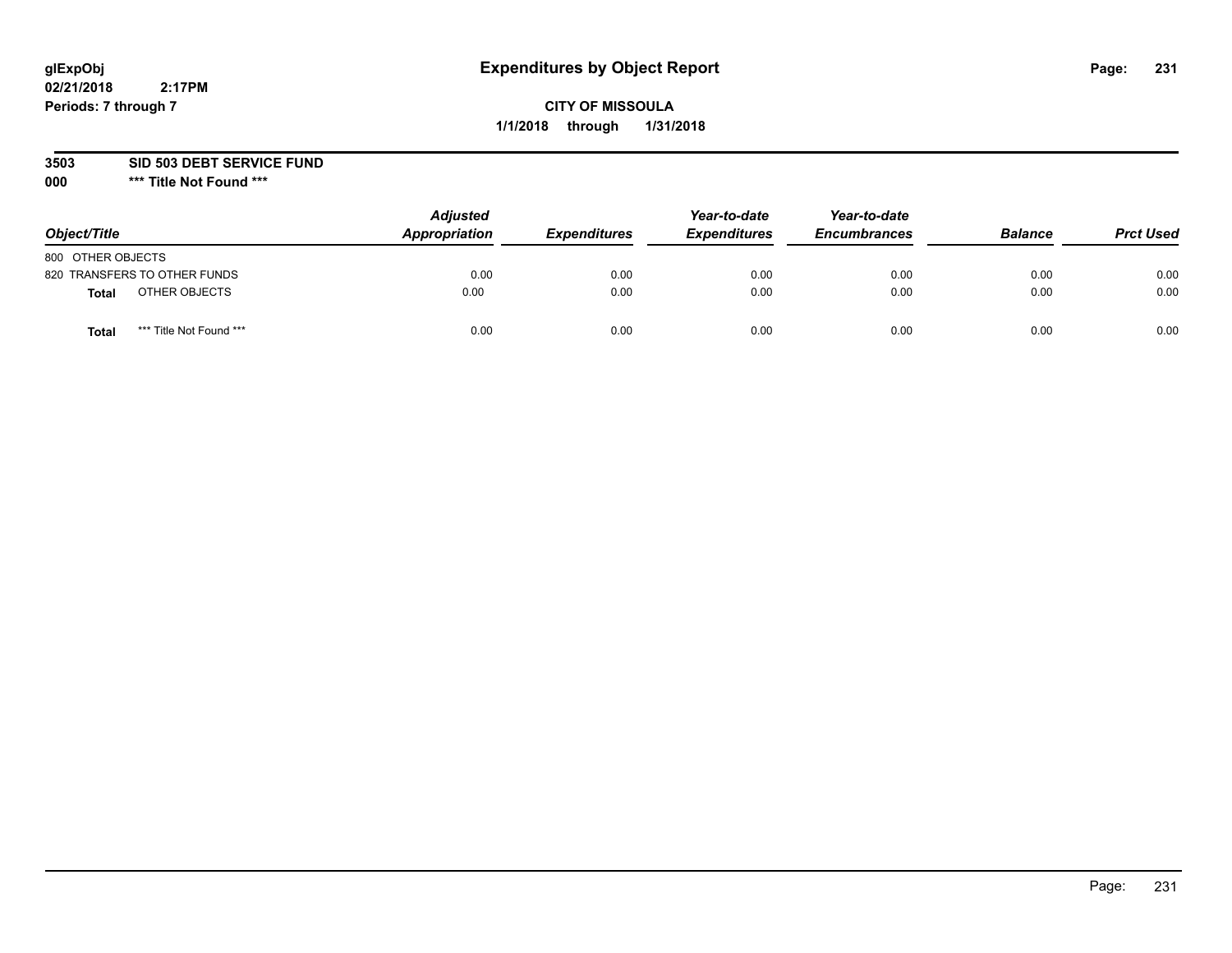#### **3503 SID 503 DEBT SERVICE FUND**

| Object/Title                         | <b>Adjusted</b><br><b>Appropriation</b> | <b>Expenditures</b> | Year-to-date<br><b>Expenditures</b> | Year-to-date<br><b>Encumbrances</b> | <b>Balance</b> | <b>Prct Used</b> |
|--------------------------------------|-----------------------------------------|---------------------|-------------------------------------|-------------------------------------|----------------|------------------|
|                                      |                                         |                     |                                     |                                     |                |                  |
| 500 FIXED CHARGES                    |                                         |                     |                                     |                                     |                |                  |
| 550 MERCHANT SERVICE FEES            | 0.00                                    | 0.00                | 0.00                                | 0.00                                | 0.00           | 0.00             |
| <b>FIXED CHARGES</b><br><b>Total</b> | 0.00                                    | 0.00                | 0.00                                | 0.00                                | 0.00           | 0.00             |
| 600 DEBT SERVICE                     |                                         |                     |                                     |                                     |                |                  |
| 610 PRINCIPAL                        | 0.00                                    | 0.00                | 0.00                                | 0.00                                | 0.00           | 0.00             |
| 620 INTEREST / SERVICE FEES          | 0.00                                    | 0.00                | 0.00                                | 0.00                                | 0.00           | 0.00             |
| <b>DEBT SERVICE</b><br><b>Total</b>  | 0.00                                    | 0.00                | 0.00                                | 0.00                                | 0.00           | 0.00             |
|                                      |                                         |                     |                                     |                                     |                |                  |
| NON-DEPARTMENTAL<br><b>Total</b>     | 0.00                                    | 0.00                | 0.00                                | 0.00                                | 0.00           | 0.00             |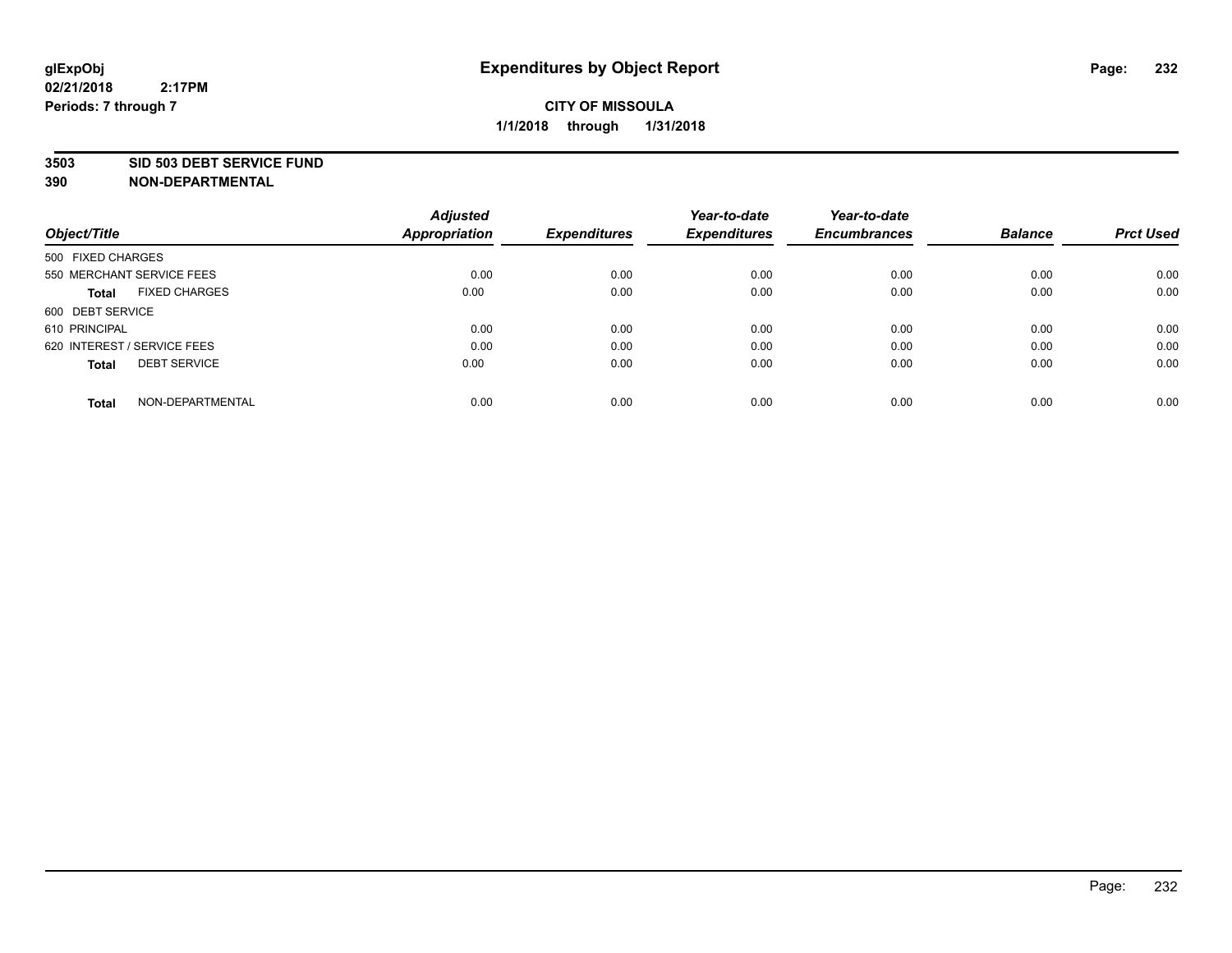# **CITY OF MISSOULA 1/1/2018 through 1/31/2018**

## **3503 SID 503 DEBT SERVICE FUND**

| Object/Title                              | <b>Adjusted</b><br><b>Appropriation</b> | <b>Expenditures</b> | Year-to-date<br><b>Expenditures</b> | Year-to-date<br><b>Encumbrances</b> | <b>Balance</b> | <b>Prct Used</b> |
|-------------------------------------------|-----------------------------------------|---------------------|-------------------------------------|-------------------------------------|----------------|------------------|
|                                           |                                         |                     |                                     |                                     |                |                  |
| 500 FIXED CHARGES                         |                                         |                     |                                     |                                     |                |                  |
| 550 MERCHANT SERVICE FEES                 | 0.00                                    | 0.00                | 0.00                                | 0.00                                | 0.00           | 0.00             |
| <b>FIXED CHARGES</b><br>Total             | 0.00                                    | 0.00                | 0.00                                | 0.00                                | 0.00           | 0.00             |
| 600 DEBT SERVICE                          |                                         |                     |                                     |                                     |                |                  |
| 610 PRINCIPAL                             | 0.00                                    | 0.00                | 0.00                                | 0.00                                | 0.00           | 0.00             |
| 620 INTEREST / SERVICE FEES               | 0.00                                    | 0.00                | 0.00                                | 0.00                                | 0.00           | 0.00             |
| <b>DEBT SERVICE</b><br><b>Total</b>       | 0.00                                    | 0.00                | 0.00                                | 0.00                                | 0.00           | 0.00             |
| 800 OTHER OBJECTS                         |                                         |                     |                                     |                                     |                |                  |
| 820 TRANSFERS TO OTHER FUNDS              | 0.00                                    | 0.00                | 0.00                                | 0.00                                | 0.00           | 0.00             |
| OTHER OBJECTS<br><b>Total</b>             | 0.00                                    | 0.00                | 0.00                                | 0.00                                | 0.00           | 0.00             |
|                                           |                                         |                     |                                     |                                     |                |                  |
| SID 503 DEBT SERVICE FUND<br><b>Total</b> | 0.00                                    | 0.00                | 0.00                                | 0.00                                | 0.00           | 0.00             |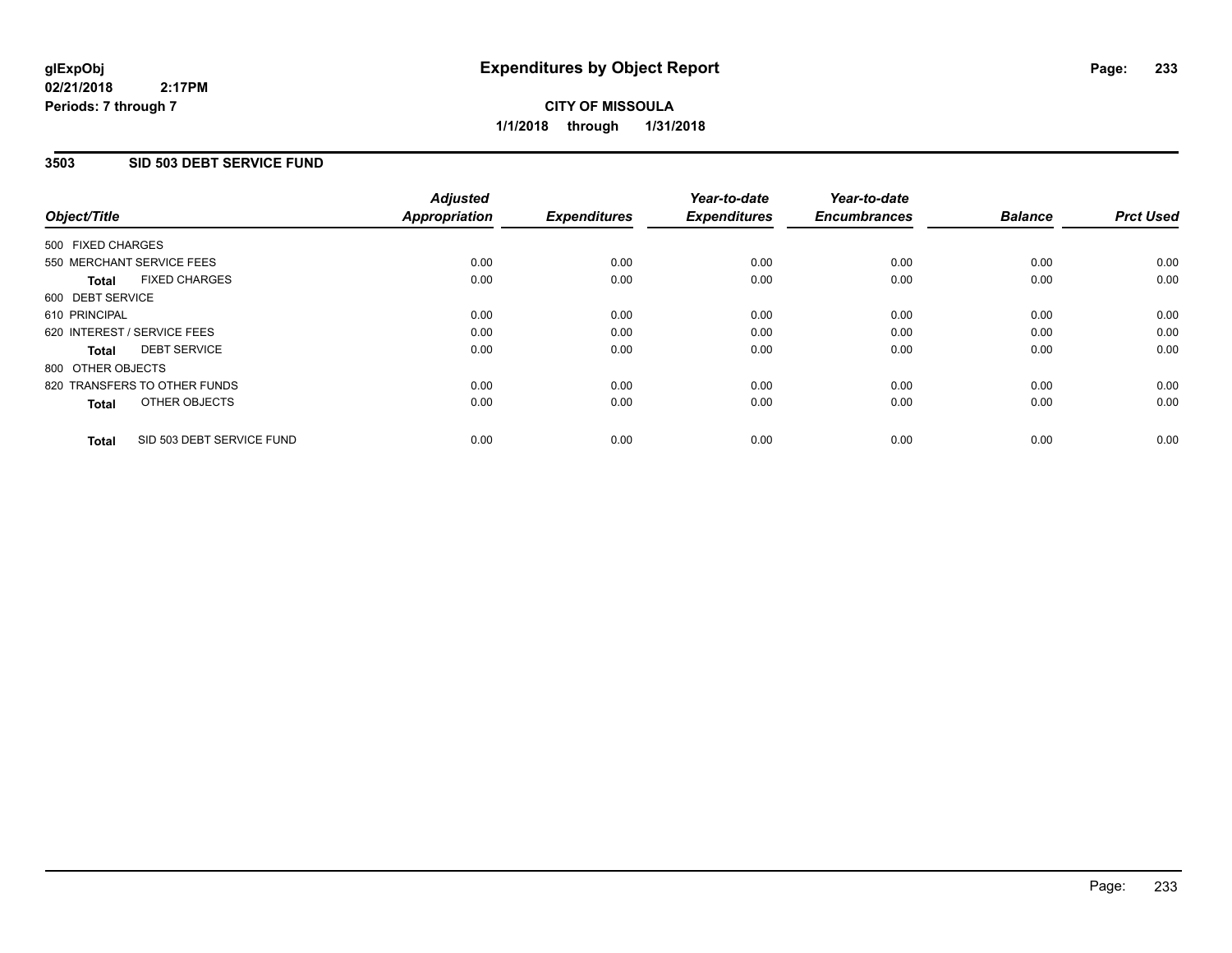# **CITY OF MISSOULA 1/1/2018 through 1/31/2018**

**3505 SID 505 DEBT SERVICE FUND**

| Object/Title                            | <b>Adjusted</b><br>Appropriation | <b>Expenditures</b> | Year-to-date<br><b>Expenditures</b> | Year-to-date<br><b>Encumbrances</b> | <b>Balance</b> | <b>Prct Used</b> |
|-----------------------------------------|----------------------------------|---------------------|-------------------------------------|-------------------------------------|----------------|------------------|
| 800 OTHER OBJECTS                       |                                  |                     |                                     |                                     |                |                  |
| 820 TRANSFERS TO OTHER FUNDS            | 0.00                             | 0.00                | 0.00                                | 0.00                                | 0.00           | 0.00             |
| OTHER OBJECTS<br><b>Total</b>           | 0.00                             | 0.00                | 0.00                                | 0.00                                | 0.00           | 0.00             |
| *** Title Not Found ***<br><b>Total</b> | 0.00                             | 0.00                | 0.00                                | 0.00                                | 0.00           | 0.00             |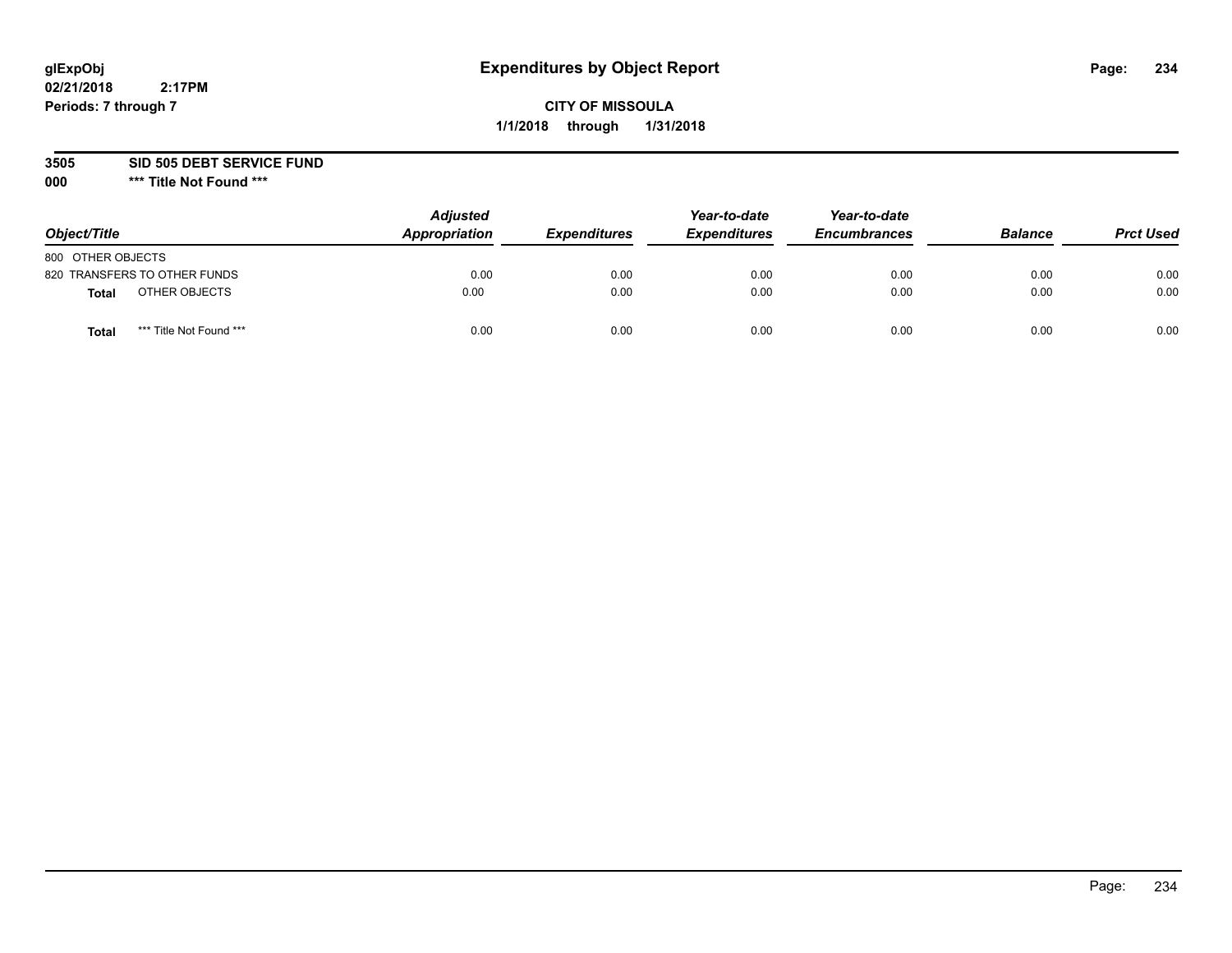#### **3505 SID 505 DEBT SERVICE FUND**

| Object/Title                         | <b>Adjusted</b><br><b>Appropriation</b> | <b>Expenditures</b> | Year-to-date<br><b>Expenditures</b> | Year-to-date<br><b>Encumbrances</b> | <b>Balance</b> | <b>Prct Used</b> |
|--------------------------------------|-----------------------------------------|---------------------|-------------------------------------|-------------------------------------|----------------|------------------|
|                                      |                                         |                     |                                     |                                     |                |                  |
| 500 FIXED CHARGES                    |                                         |                     |                                     |                                     |                |                  |
| 550 MERCHANT SERVICE FEES            | 0.00                                    | 0.00                | 0.00                                | 0.00                                | 0.00           | 0.00             |
| <b>FIXED CHARGES</b><br><b>Total</b> | 0.00                                    | 0.00                | 0.00                                | 0.00                                | 0.00           | 0.00             |
| 600 DEBT SERVICE                     |                                         |                     |                                     |                                     |                |                  |
| 610 PRINCIPAL                        | 0.00                                    | 0.00                | 0.00                                | 0.00                                | 0.00           | 0.00             |
| 620 INTEREST / SERVICE FEES          | 0.00                                    | 0.00                | 0.00                                | 0.00                                | 0.00           | 0.00             |
| <b>DEBT SERVICE</b><br><b>Total</b>  | 0.00                                    | 0.00                | 0.00                                | 0.00                                | 0.00           | 0.00             |
|                                      |                                         |                     |                                     |                                     |                |                  |
| NON-DEPARTMENTAL<br><b>Total</b>     | 0.00                                    | 0.00                | 0.00                                | 0.00                                | 0.00           | 0.00             |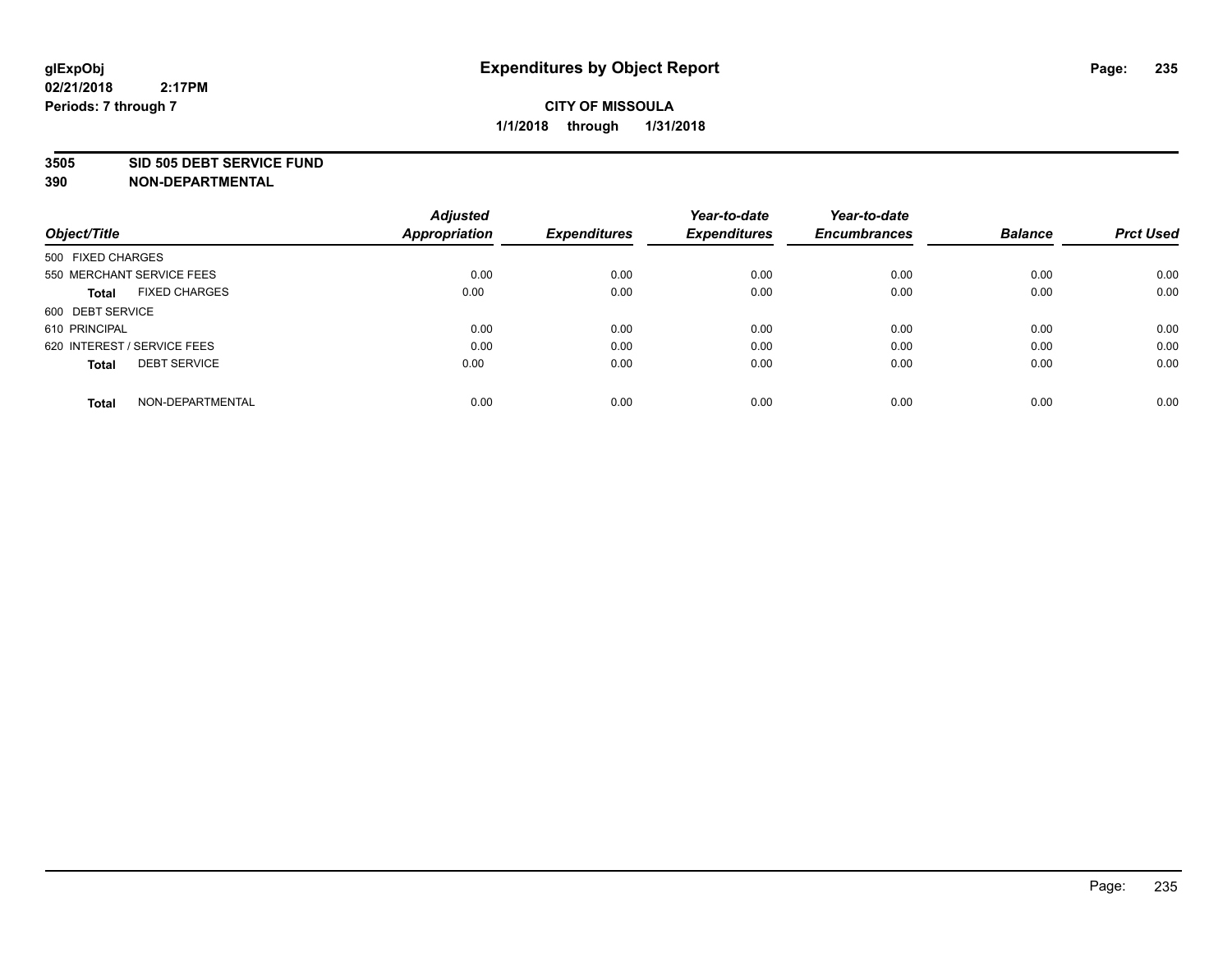# **CITY OF MISSOULA 1/1/2018 through 1/31/2018**

## **3505 SID 505 DEBT SERVICE FUND**

| Object/Title                              | <b>Adjusted</b><br><b>Appropriation</b> | <b>Expenditures</b> | Year-to-date<br><b>Expenditures</b> | Year-to-date<br><b>Encumbrances</b> | <b>Balance</b> | <b>Prct Used</b> |
|-------------------------------------------|-----------------------------------------|---------------------|-------------------------------------|-------------------------------------|----------------|------------------|
|                                           |                                         |                     |                                     |                                     |                |                  |
| 500 FIXED CHARGES                         |                                         |                     |                                     |                                     |                |                  |
| 550 MERCHANT SERVICE FEES                 | 0.00                                    | 0.00                | 0.00                                | 0.00                                | 0.00           | 0.00             |
| <b>FIXED CHARGES</b><br>Total             | 0.00                                    | 0.00                | 0.00                                | 0.00                                | 0.00           | 0.00             |
| 600 DEBT SERVICE                          |                                         |                     |                                     |                                     |                |                  |
| 610 PRINCIPAL                             | 0.00                                    | 0.00                | 0.00                                | 0.00                                | 0.00           | 0.00             |
| 620 INTEREST / SERVICE FEES               | 0.00                                    | 0.00                | 0.00                                | 0.00                                | 0.00           | 0.00             |
| <b>DEBT SERVICE</b><br><b>Total</b>       | 0.00                                    | 0.00                | 0.00                                | 0.00                                | 0.00           | 0.00             |
| 800 OTHER OBJECTS                         |                                         |                     |                                     |                                     |                |                  |
| 820 TRANSFERS TO OTHER FUNDS              | 0.00                                    | 0.00                | 0.00                                | 0.00                                | 0.00           | 0.00             |
| OTHER OBJECTS<br><b>Total</b>             | 0.00                                    | 0.00                | 0.00                                | 0.00                                | 0.00           | 0.00             |
|                                           |                                         |                     |                                     |                                     |                |                  |
| SID 505 DEBT SERVICE FUND<br><b>Total</b> | 0.00                                    | 0.00                | 0.00                                | 0.00                                | 0.00           | 0.00             |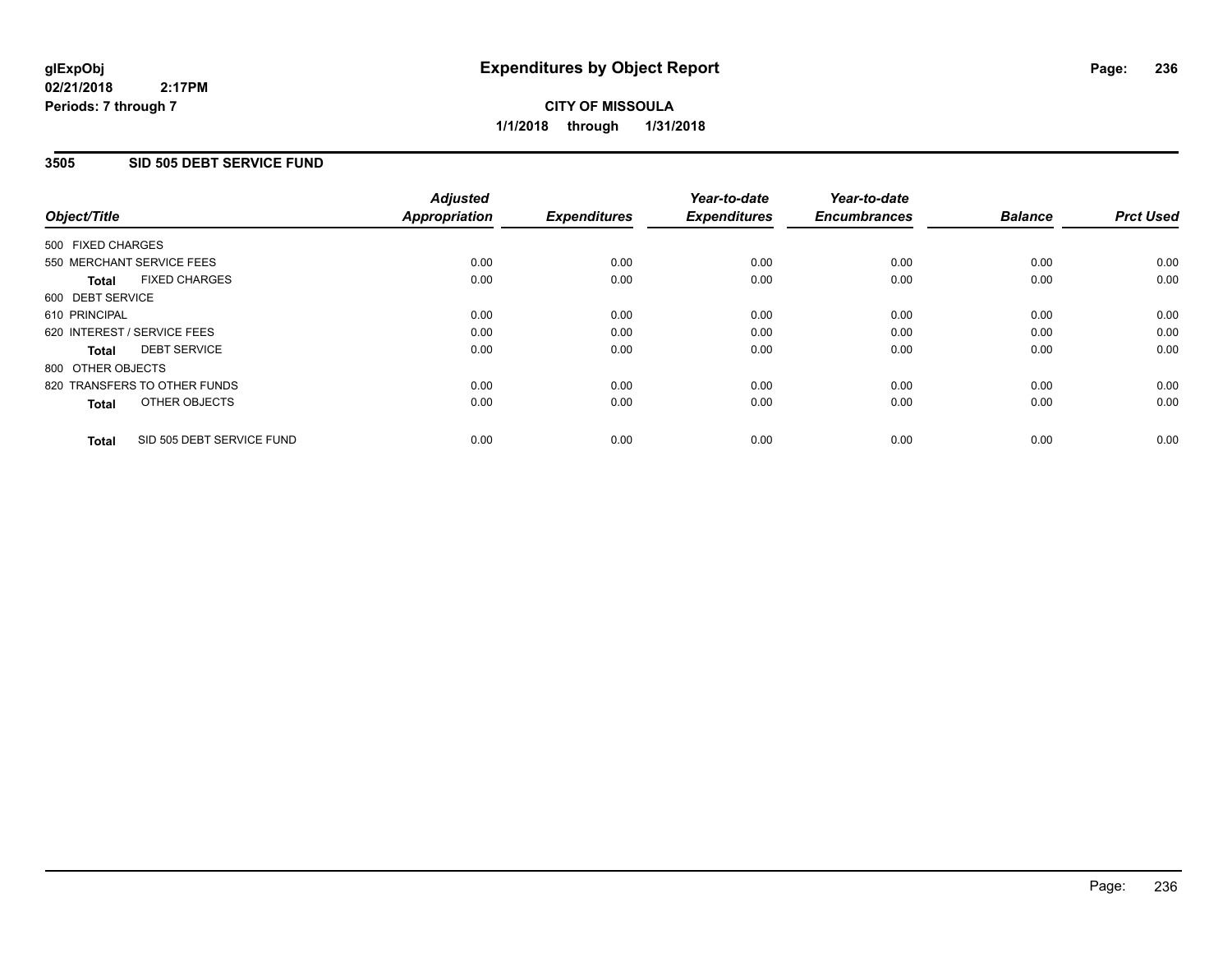# **CITY OF MISSOULA 1/1/2018 through 1/31/2018**

**3506 SID 506 DEBT SERVICE FUND**

| Object/Title                            | <b>Adjusted</b><br>Appropriation | <b>Expenditures</b> | Year-to-date<br><b>Expenditures</b> | Year-to-date<br><b>Encumbrances</b> | <b>Balance</b> | <b>Prct Used</b> |
|-----------------------------------------|----------------------------------|---------------------|-------------------------------------|-------------------------------------|----------------|------------------|
| 800 OTHER OBJECTS                       |                                  |                     |                                     |                                     |                |                  |
| 820 TRANSFERS TO OTHER FUNDS            | 0.00                             | 0.00                | 0.00                                | 0.00                                | 0.00           | 0.00             |
| OTHER OBJECTS<br><b>Total</b>           | 0.00                             | 0.00                | 0.00                                | 0.00                                | 0.00           | 0.00             |
| *** Title Not Found ***<br><b>Total</b> | 0.00                             | 0.00                | 0.00                                | 0.00                                | 0.00           | 0.00             |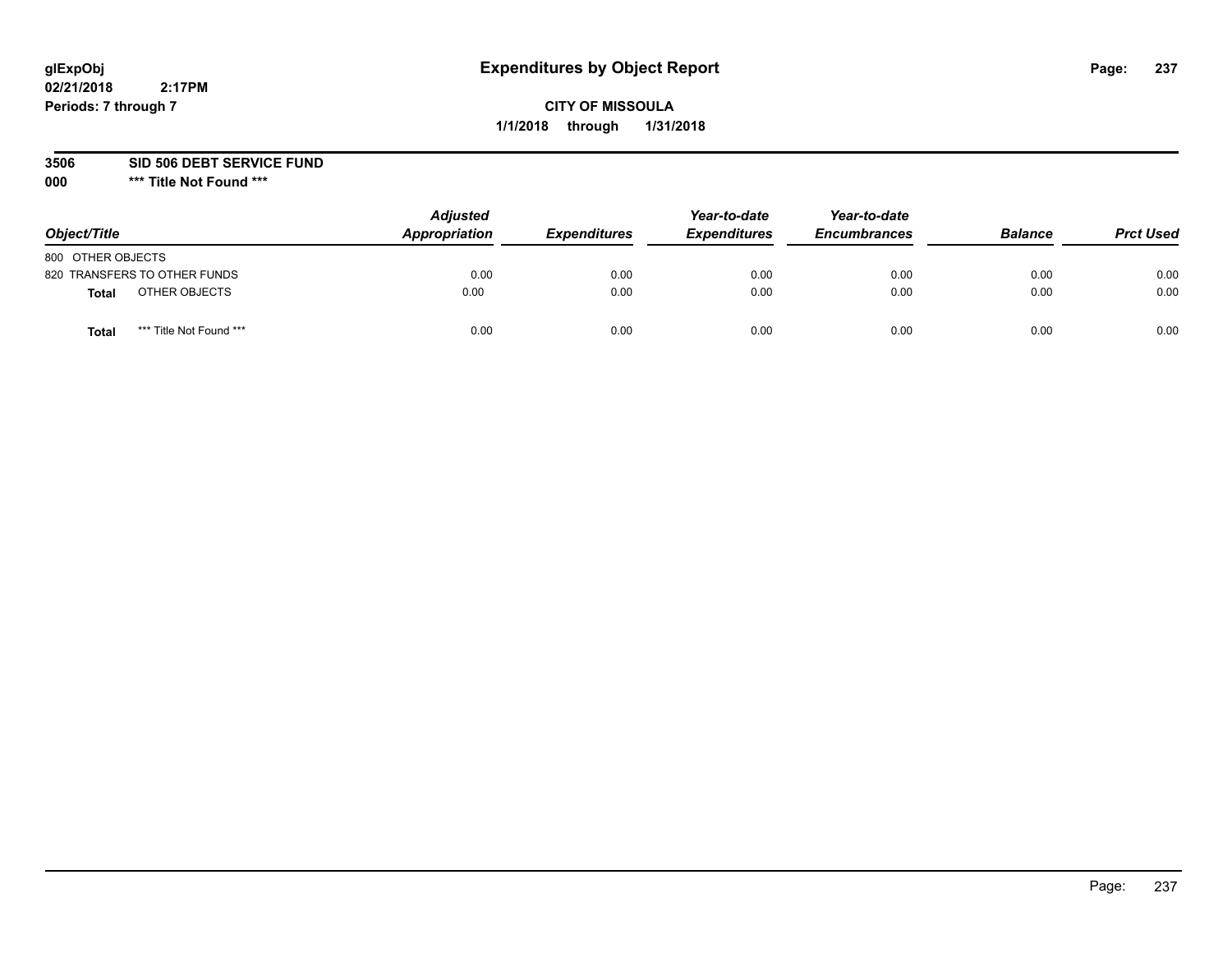#### **3506 SID 506 DEBT SERVICE FUND**

| Object/Title                         | <b>Adjusted</b><br><b>Appropriation</b> | <b>Expenditures</b> | Year-to-date<br><b>Expenditures</b> | Year-to-date<br><b>Encumbrances</b> | <b>Balance</b> | <b>Prct Used</b> |
|--------------------------------------|-----------------------------------------|---------------------|-------------------------------------|-------------------------------------|----------------|------------------|
|                                      |                                         |                     |                                     |                                     |                |                  |
| 500 FIXED CHARGES                    |                                         |                     |                                     |                                     |                |                  |
| 550 MERCHANT SERVICE FEES            | 0.00                                    | 0.00                | 0.00                                | 0.00                                | 0.00           | 0.00             |
| <b>FIXED CHARGES</b><br><b>Total</b> | 0.00                                    | 0.00                | 0.00                                | 0.00                                | 0.00           | 0.00             |
| 600 DEBT SERVICE                     |                                         |                     |                                     |                                     |                |                  |
| 610 PRINCIPAL                        | 0.00                                    | 0.00                | 0.00                                | 0.00                                | 0.00           | 0.00             |
| 620 INTEREST / SERVICE FEES          | 0.00                                    | 0.00                | 0.00                                | 0.00                                | 0.00           | 0.00             |
| <b>DEBT SERVICE</b><br><b>Total</b>  | 0.00                                    | 0.00                | 0.00                                | 0.00                                | 0.00           | 0.00             |
|                                      |                                         |                     |                                     |                                     |                |                  |
| NON-DEPARTMENTAL<br><b>Total</b>     | 0.00                                    | 0.00                | 0.00                                | 0.00                                | 0.00           | 0.00             |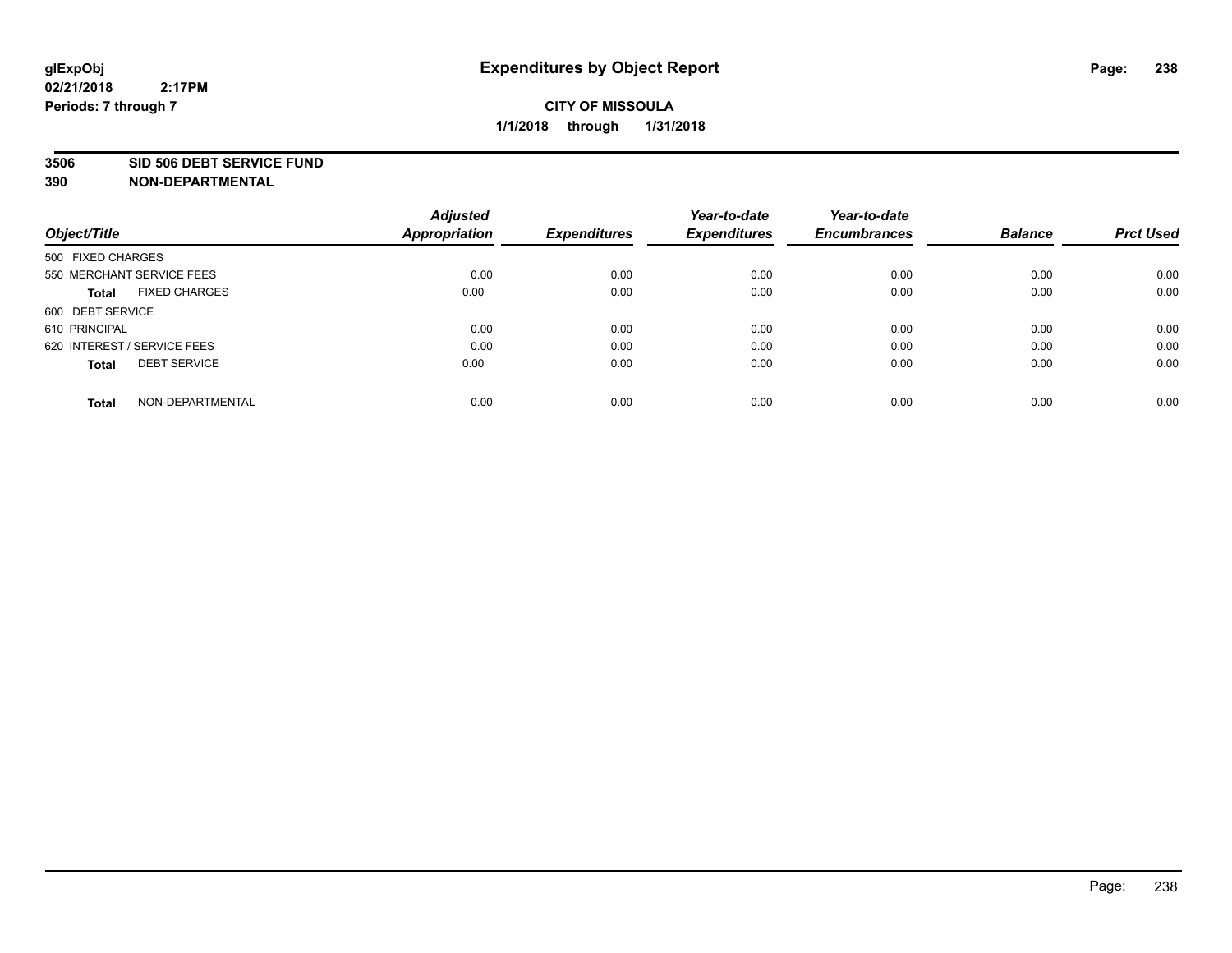**CITY OF MISSOULA 1/1/2018 through 1/31/2018**

## **3506 SID 506 DEBT SERVICE FUND**

| Object/Title                              | <b>Adjusted</b><br><b>Appropriation</b> | <b>Expenditures</b> | Year-to-date<br><b>Expenditures</b> | Year-to-date<br><b>Encumbrances</b> | <b>Balance</b> | <b>Prct Used</b> |
|-------------------------------------------|-----------------------------------------|---------------------|-------------------------------------|-------------------------------------|----------------|------------------|
|                                           |                                         |                     |                                     |                                     |                |                  |
| 500 FIXED CHARGES                         |                                         |                     |                                     |                                     |                |                  |
| 550 MERCHANT SERVICE FEES                 | 0.00                                    | 0.00                | 0.00                                | 0.00                                | 0.00           | 0.00             |
| <b>FIXED CHARGES</b><br>Total             | 0.00                                    | 0.00                | 0.00                                | 0.00                                | 0.00           | 0.00             |
| 600 DEBT SERVICE                          |                                         |                     |                                     |                                     |                |                  |
| 610 PRINCIPAL                             | 0.00                                    | 0.00                | 0.00                                | 0.00                                | 0.00           | 0.00             |
| 620 INTEREST / SERVICE FEES               | 0.00                                    | 0.00                | 0.00                                | 0.00                                | 0.00           | 0.00             |
| <b>DEBT SERVICE</b><br>Total              | 0.00                                    | 0.00                | 0.00                                | 0.00                                | 0.00           | 0.00             |
| 800 OTHER OBJECTS                         |                                         |                     |                                     |                                     |                |                  |
| 820 TRANSFERS TO OTHER FUNDS              | 0.00                                    | 0.00                | 0.00                                | 0.00                                | 0.00           | 0.00             |
| OTHER OBJECTS<br><b>Total</b>             | 0.00                                    | 0.00                | 0.00                                | 0.00                                | 0.00           | 0.00             |
|                                           |                                         |                     |                                     |                                     |                |                  |
| SID 506 DEBT SERVICE FUND<br><b>Total</b> | 0.00                                    | 0.00                | 0.00                                | 0.00                                | 0.00           | 0.00             |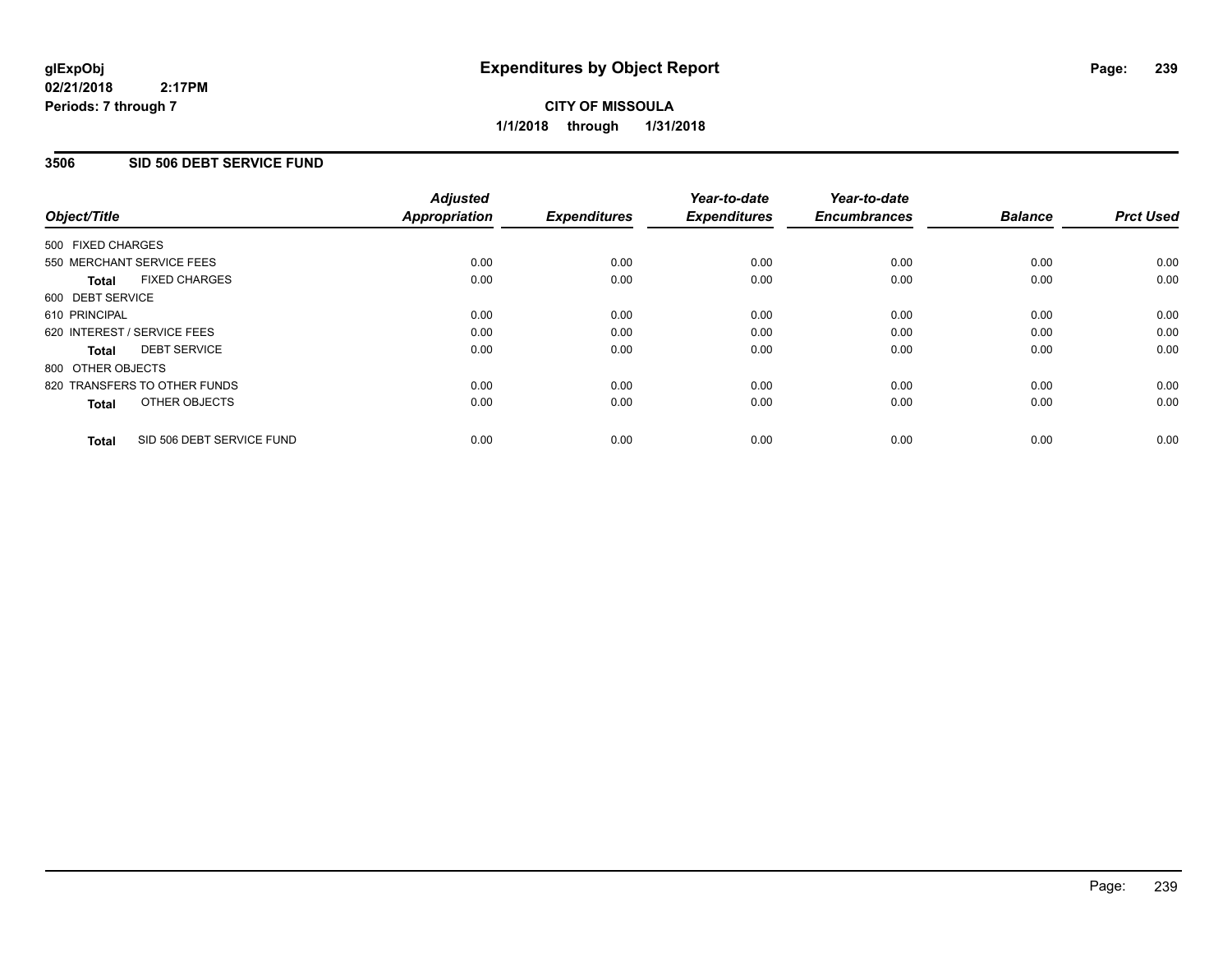# **CITY OF MISSOULA 1/1/2018 through 1/31/2018**

### **3507 SID 507 DEBT SERVICE FUND**

| Object/Title      |                              | <b>Adjusted</b><br>Appropriation | <b>Expenditures</b> | Year-to-date<br><b>Expenditures</b> | Year-to-date<br><b>Encumbrances</b> | <b>Balance</b> | <b>Prct Used</b> |
|-------------------|------------------------------|----------------------------------|---------------------|-------------------------------------|-------------------------------------|----------------|------------------|
| 800 OTHER OBJECTS |                              |                                  |                     |                                     |                                     |                |                  |
|                   | 820 TRANSFERS TO OTHER FUNDS | 0.00                             | 0.00                | 0.00                                | 0.00                                | 0.00           | 0.00             |
| Total             | OTHER OBJECTS                | 0.00                             | 0.00                | 0.00                                | 0.00                                | 0.00           | 0.00             |
| Tota              | *** Title Not Found ***      | 0.00                             | 0.00                | 0.00                                | 0.00                                | 0.00           | 0.00             |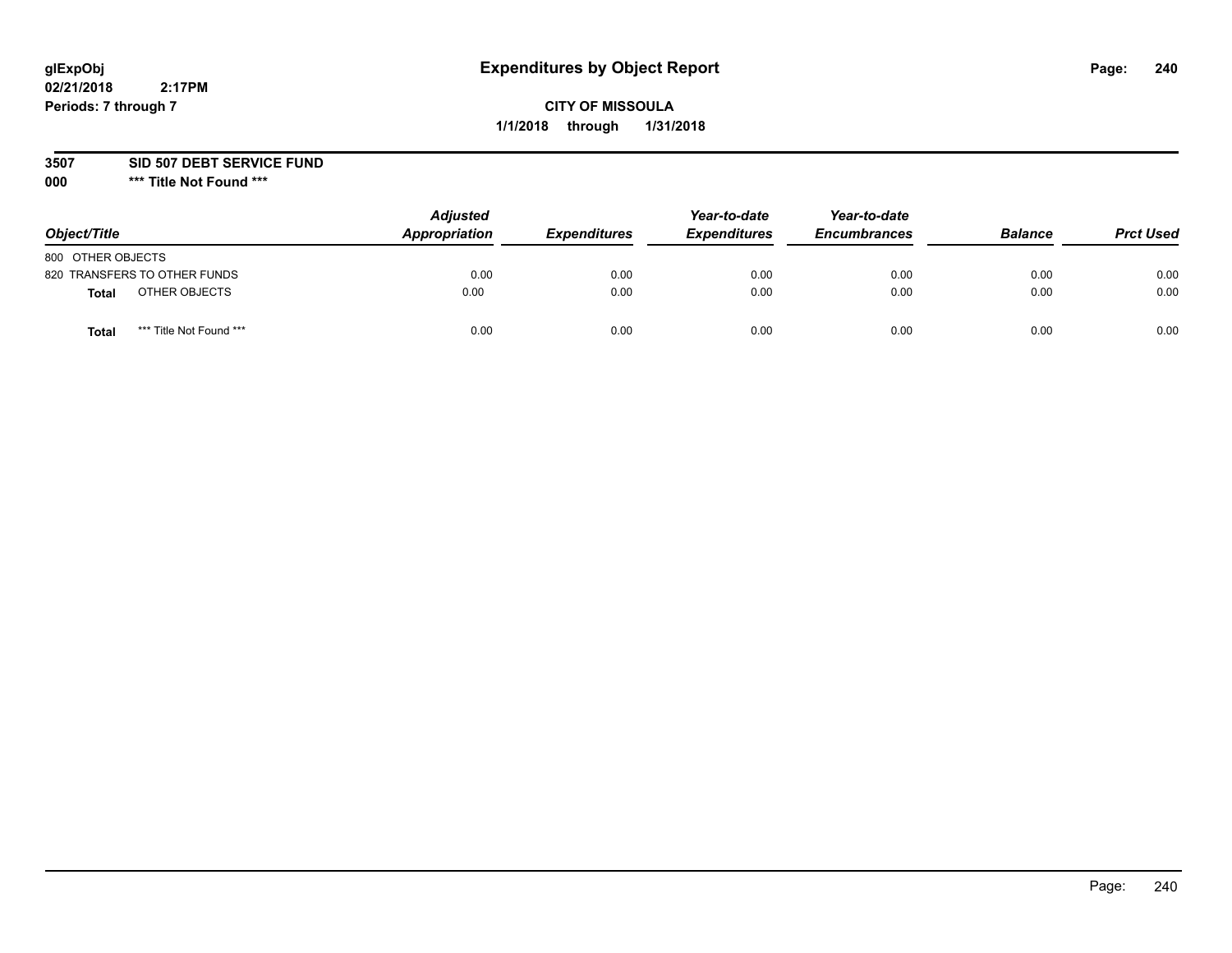#### **3507 SID 507 DEBT SERVICE FUND**

| Object/Title      |                           | <b>Adjusted</b><br>Appropriation | <b>Expenditures</b> | Year-to-date<br><b>Expenditures</b> | Year-to-date<br><b>Encumbrances</b> | <b>Balance</b> | <b>Prct Used</b> |
|-------------------|---------------------------|----------------------------------|---------------------|-------------------------------------|-------------------------------------|----------------|------------------|
| 500 FIXED CHARGES |                           |                                  |                     |                                     |                                     |                |                  |
|                   | 550 MERCHANT SERVICE FEES | 0.00                             | 0.00                | 0.00                                | 0.00                                | 0.00           | 0.00             |
| <b>Total</b>      | <b>FIXED CHARGES</b>      | 0.00                             | 0.00                | 0.00                                | 0.00                                | 0.00           | 0.00             |
| <b>Total</b>      | NON-DEPARTMENTAL          | 0.00                             | 0.00                | 0.00                                | 0.00                                | 0.00           | 0.00             |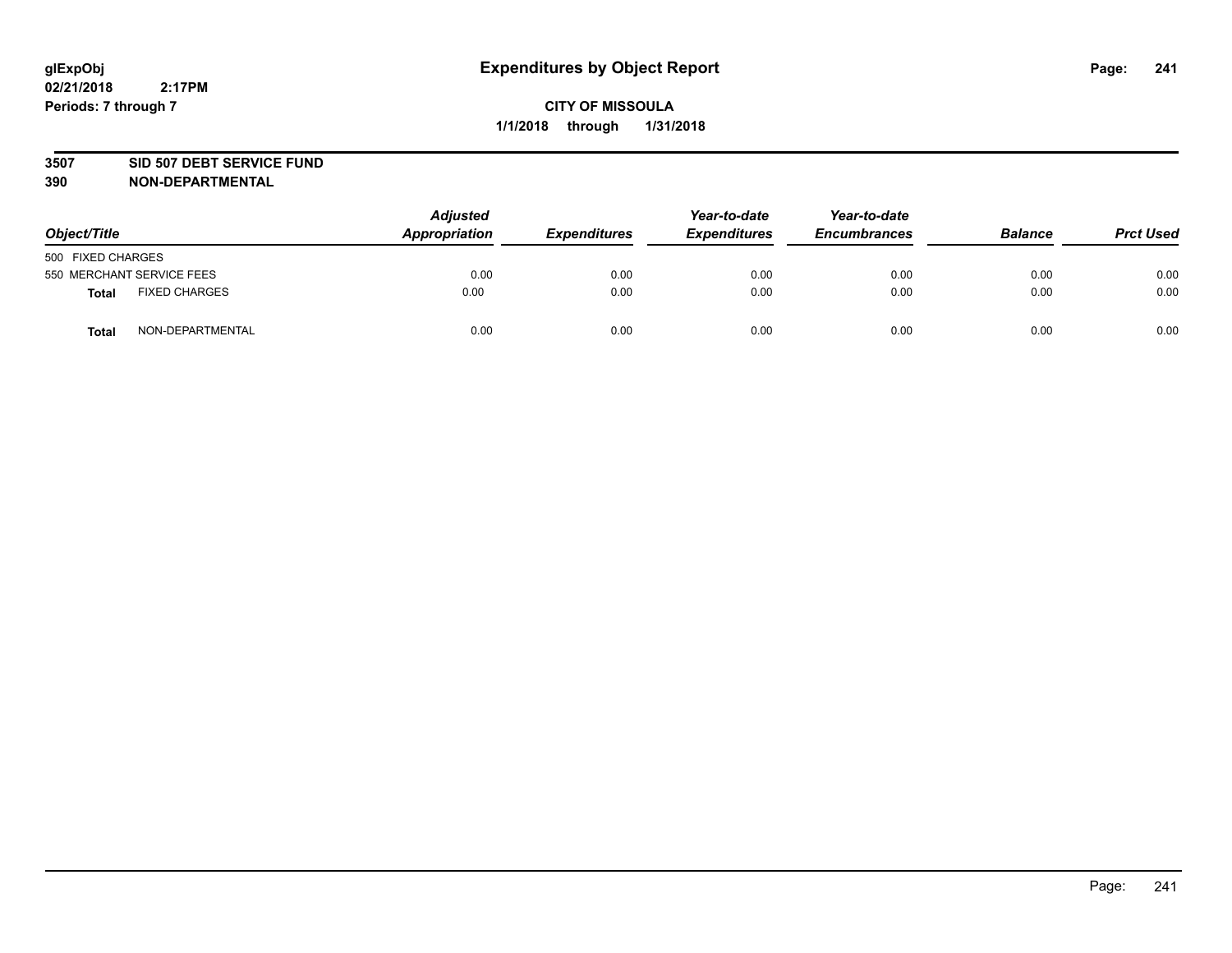## **3507 SID 507 DEBT SERVICE FUND**

| Object/Title              |                              | <b>Adjusted</b><br><b>Appropriation</b> | <b>Expenditures</b> | Year-to-date<br><b>Expenditures</b> | Year-to-date<br><b>Encumbrances</b> | <b>Balance</b> | <b>Prct Used</b> |
|---------------------------|------------------------------|-----------------------------------------|---------------------|-------------------------------------|-------------------------------------|----------------|------------------|
| 500 FIXED CHARGES         |                              |                                         |                     |                                     |                                     |                |                  |
| 550 MERCHANT SERVICE FEES |                              | 0.00                                    | 0.00                | 0.00                                | 0.00                                | 0.00           | 0.00             |
| <b>Total</b>              | <b>FIXED CHARGES</b>         | 0.00                                    | 0.00                | 0.00                                | 0.00                                | 0.00           | 0.00             |
| 800 OTHER OBJECTS         |                              |                                         |                     |                                     |                                     |                |                  |
|                           | 820 TRANSFERS TO OTHER FUNDS | 0.00                                    | 0.00                | 0.00                                | 0.00                                | 0.00           | 0.00             |
| <b>Total</b>              | OTHER OBJECTS                | 0.00                                    | 0.00                | 0.00                                | 0.00                                | 0.00           | 0.00             |
| <b>Total</b>              | SID 507 DEBT SERVICE FUND    | 0.00                                    | 0.00                | 0.00                                | 0.00                                | 0.00           | 0.00             |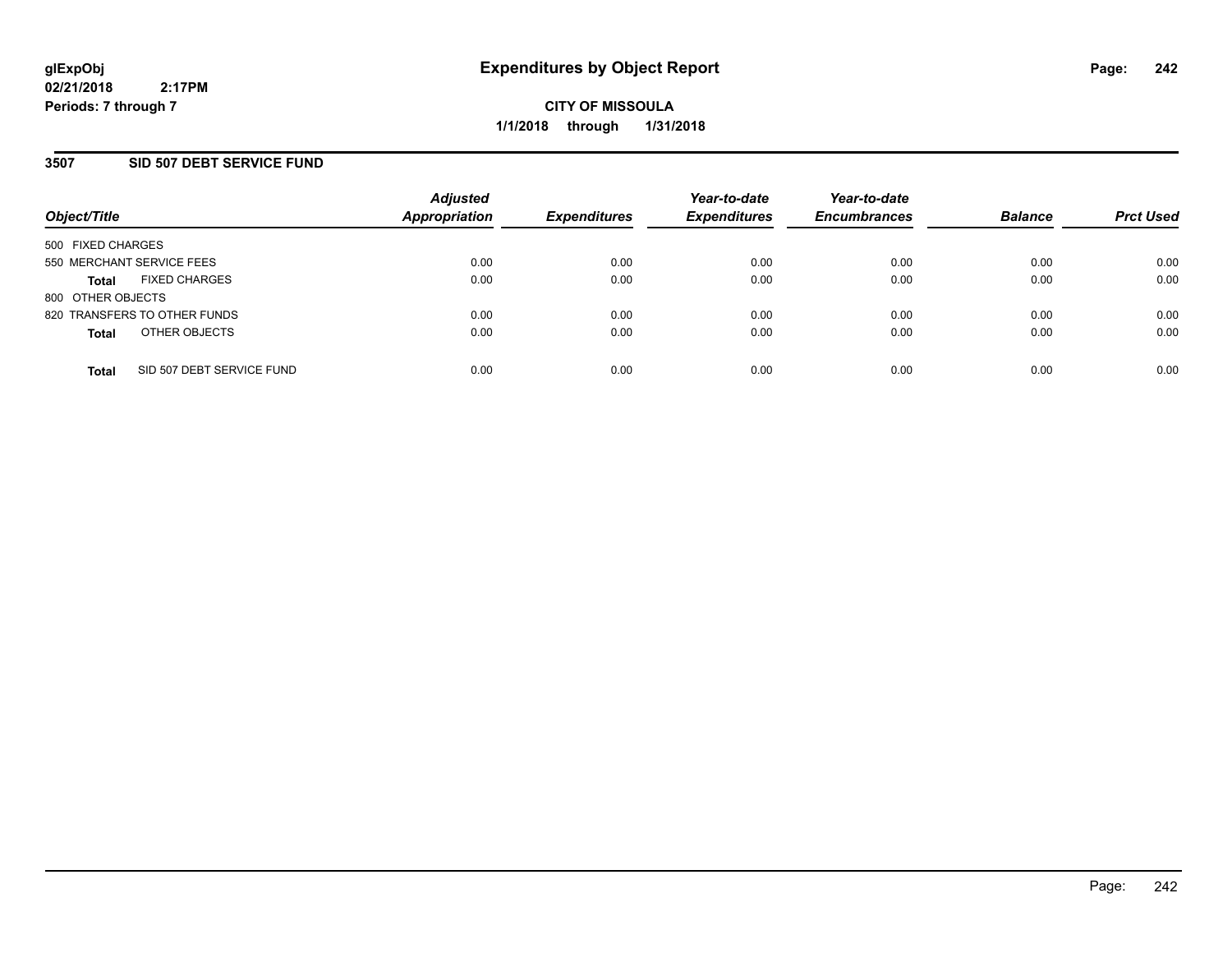# **CITY OF MISSOULA 1/1/2018 through 1/31/2018**

### **3508 SID 508 DEBT SERVICE FUND**

| Object/Title                     | <b>Adjusted</b><br>Appropriation | <b>Expenditures</b> | Year-to-date<br><b>Expenditures</b> | Year-to-date<br><b>Encumbrances</b> | <b>Balance</b> | <b>Prct Used</b> |
|----------------------------------|----------------------------------|---------------------|-------------------------------------|-------------------------------------|----------------|------------------|
| 800 OTHER OBJECTS                |                                  |                     |                                     |                                     |                |                  |
| 820 TRANSFERS TO OTHER FUNDS     | 0.00                             | 0.00                | 0.00                                | 0.00                                | 0.00           | 0.00             |
| OTHER OBJECTS<br><b>Total</b>    | 0.00                             | 0.00                | 0.00                                | 0.00                                | 0.00           | 0.00             |
| *** Title Not Found ***<br>Total | 0.00                             | 0.00                | 0.00                                | 0.00                                | 0.00           | 0.00             |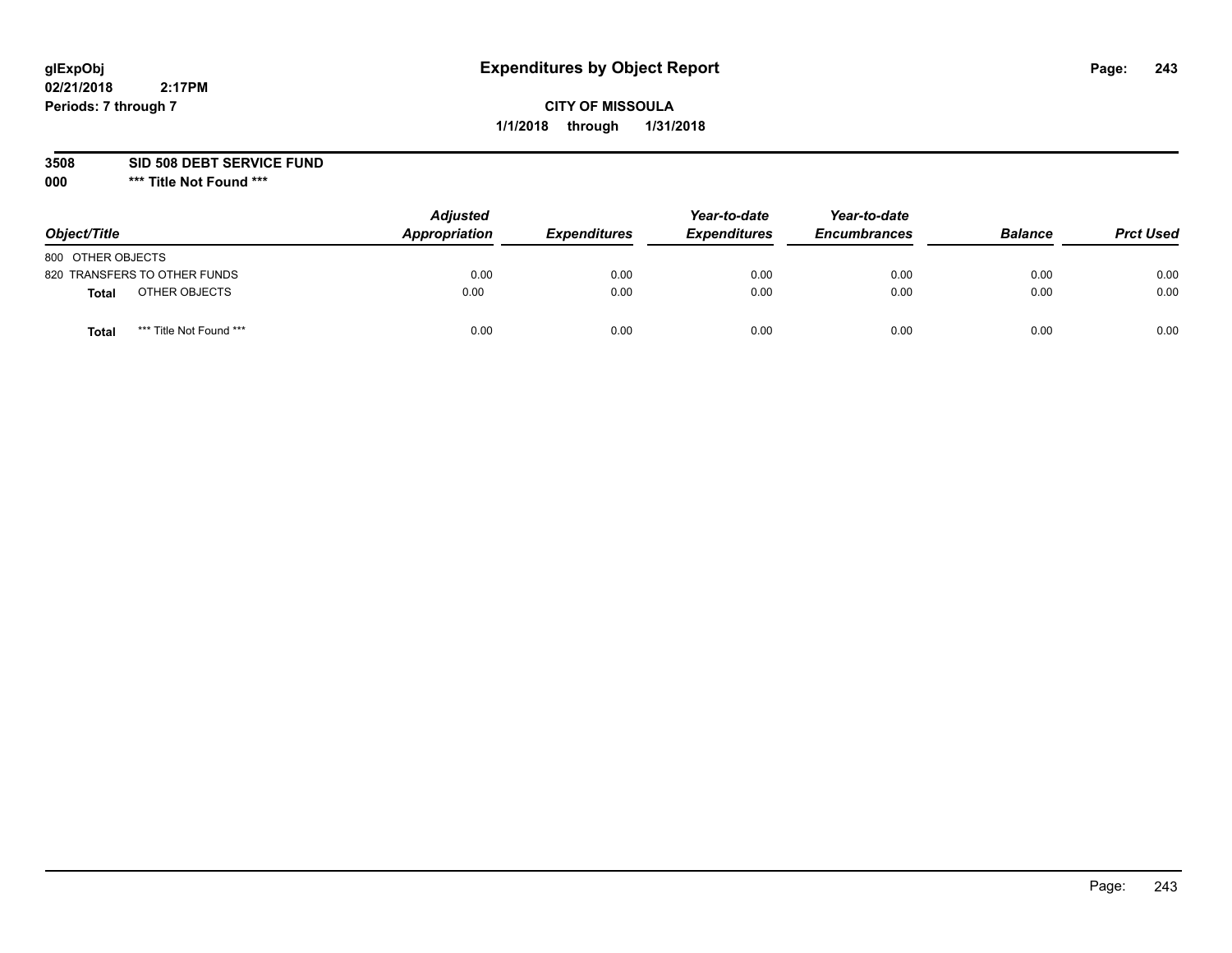#### **3508 SID 508 DEBT SERVICE FUND**

| Object/Title                         | <b>Adjusted</b><br>Appropriation | <b>Expenditures</b> | Year-to-date<br><b>Expenditures</b> | Year-to-date<br><b>Encumbrances</b> | <b>Balance</b> | <b>Prct Used</b> |
|--------------------------------------|----------------------------------|---------------------|-------------------------------------|-------------------------------------|----------------|------------------|
| 500 FIXED CHARGES                    |                                  |                     |                                     |                                     |                |                  |
| 550 MERCHANT SERVICE FEES            | 0.00                             | 0.00                | 0.00                                | 0.00                                | 0.00           | 0.00             |
| <b>FIXED CHARGES</b><br><b>Total</b> | 0.00                             | 0.00                | 0.00                                | 0.00                                | 0.00           | 0.00             |
| NON-DEPARTMENTAL<br>Total            | 0.00                             | 0.00                | 0.00                                | 0.00                                | 0.00           | 0.00             |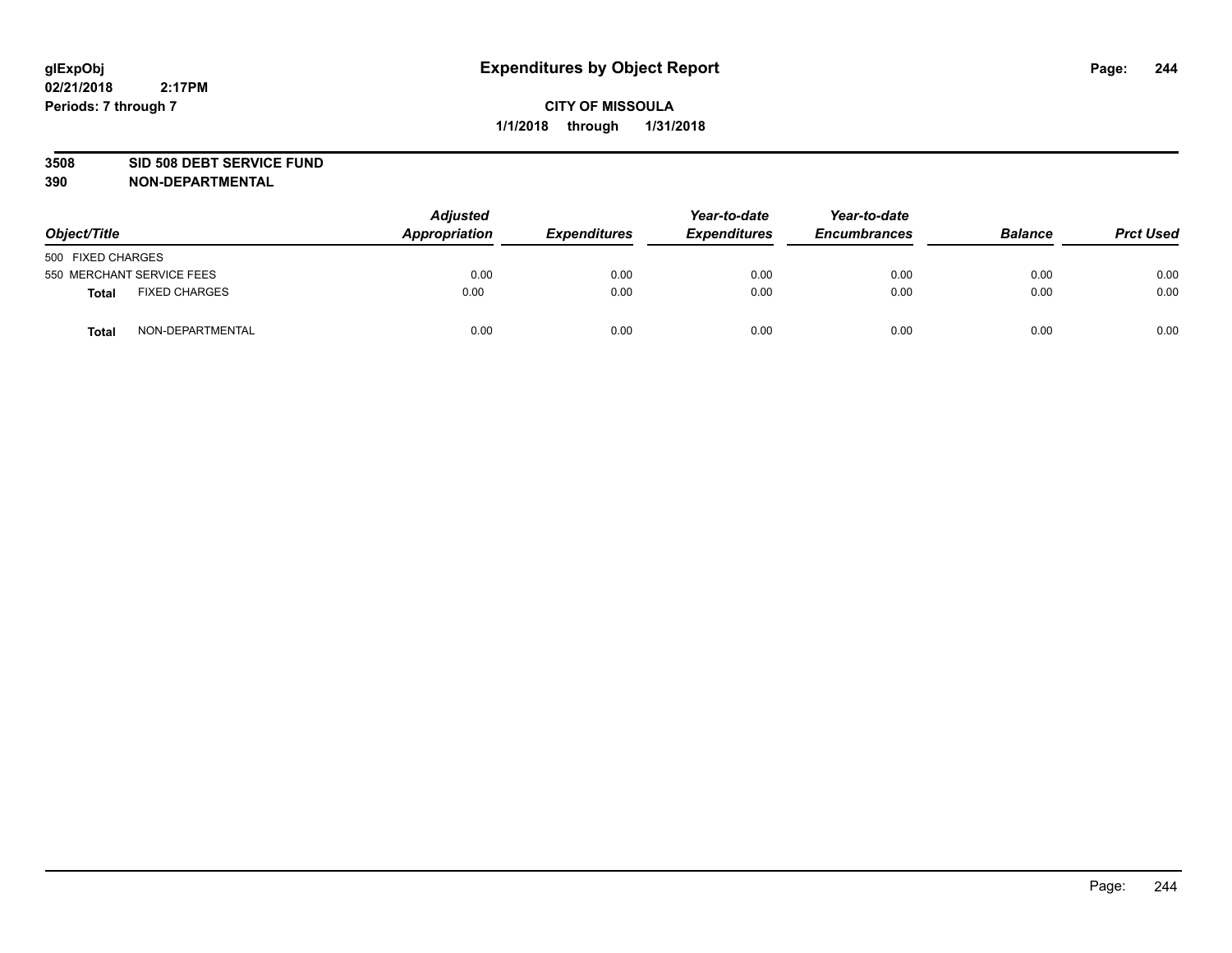## **3508 SID 508 DEBT SERVICE FUND**

| Object/Title              |                              | <b>Adjusted</b><br><b>Appropriation</b> | <b>Expenditures</b> | Year-to-date<br><b>Expenditures</b> | Year-to-date<br><b>Encumbrances</b> | <b>Balance</b> | <b>Prct Used</b> |
|---------------------------|------------------------------|-----------------------------------------|---------------------|-------------------------------------|-------------------------------------|----------------|------------------|
| 500 FIXED CHARGES         |                              |                                         |                     |                                     |                                     |                |                  |
| 550 MERCHANT SERVICE FEES |                              | 0.00                                    | 0.00                | 0.00                                | 0.00                                | 0.00           | 0.00             |
| <b>Total</b>              | <b>FIXED CHARGES</b>         | 0.00                                    | 0.00                | 0.00                                | 0.00                                | 0.00           | 0.00             |
| 800 OTHER OBJECTS         |                              |                                         |                     |                                     |                                     |                |                  |
|                           | 820 TRANSFERS TO OTHER FUNDS | 0.00                                    | 0.00                | 0.00                                | 0.00                                | 0.00           | 0.00             |
| <b>Total</b>              | OTHER OBJECTS                | 0.00                                    | 0.00                | 0.00                                | 0.00                                | 0.00           | 0.00             |
| <b>Total</b>              | SID 508 DEBT SERVICE FUND    | 0.00                                    | 0.00                | 0.00                                | 0.00                                | 0.00           | 0.00             |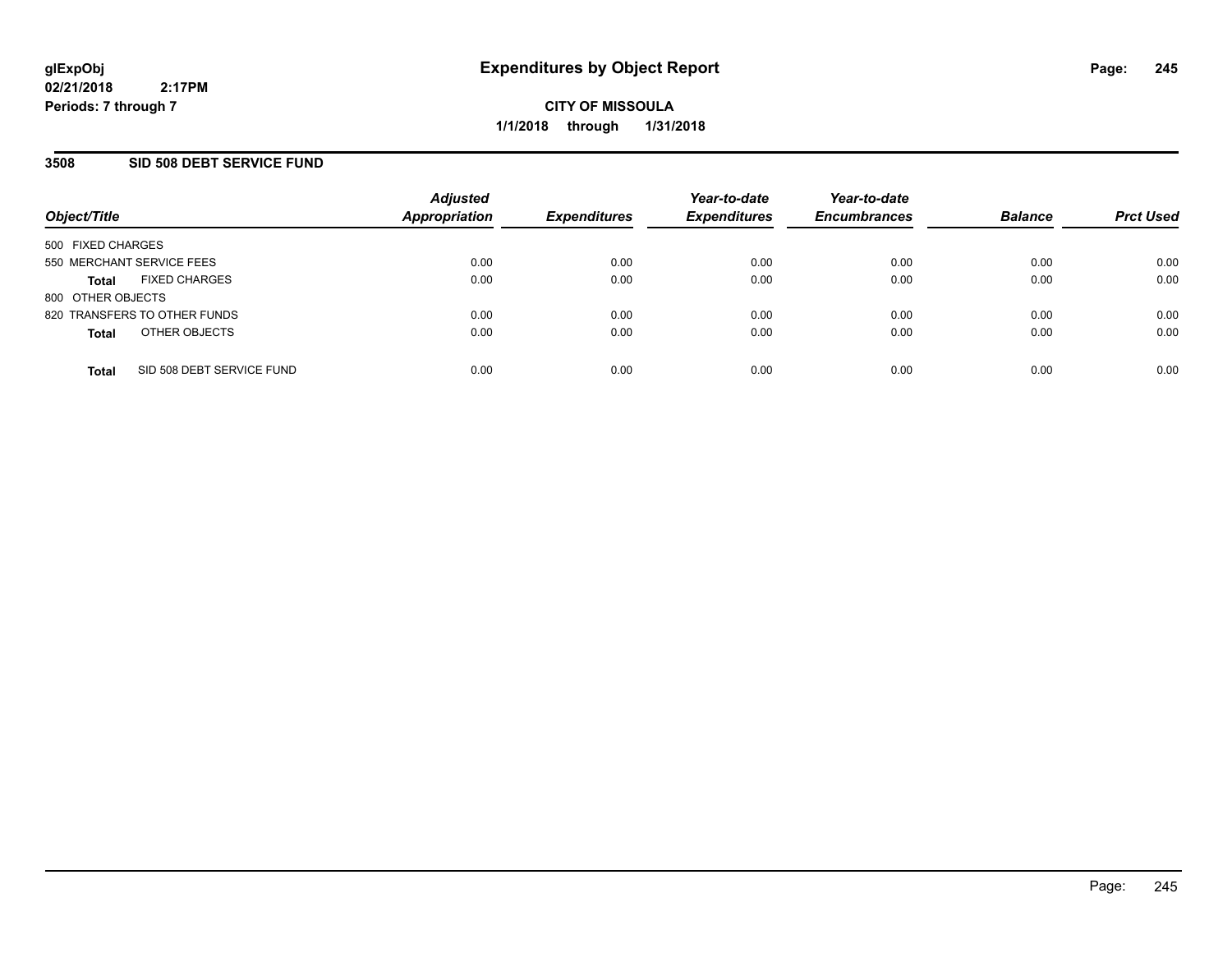# **CITY OF MISSOULA 1/1/2018 through 1/31/2018**

## **3510 SID 510 DEBT SERVICE FUND**

| Object/Title                            | <b>Adjusted</b><br>Appropriation | <b>Expenditures</b> | Year-to-date<br><b>Expenditures</b> | Year-to-date<br><b>Encumbrances</b> | <b>Balance</b> | <b>Prct Used</b> |
|-----------------------------------------|----------------------------------|---------------------|-------------------------------------|-------------------------------------|----------------|------------------|
| 800 OTHER OBJECTS                       |                                  |                     |                                     |                                     |                |                  |
| 820 TRANSFERS TO OTHER FUNDS            | 0.00                             | 0.00                | 0.00                                | 0.00                                | 0.00           | 0.00             |
| OTHER OBJECTS<br><b>Total</b>           | 0.00                             | 0.00                | 0.00                                | 0.00                                | 0.00           | 0.00             |
| *** Title Not Found ***<br><b>Total</b> | 0.00                             | 0.00                | 0.00                                | 0.00                                | 0.00           | 0.00             |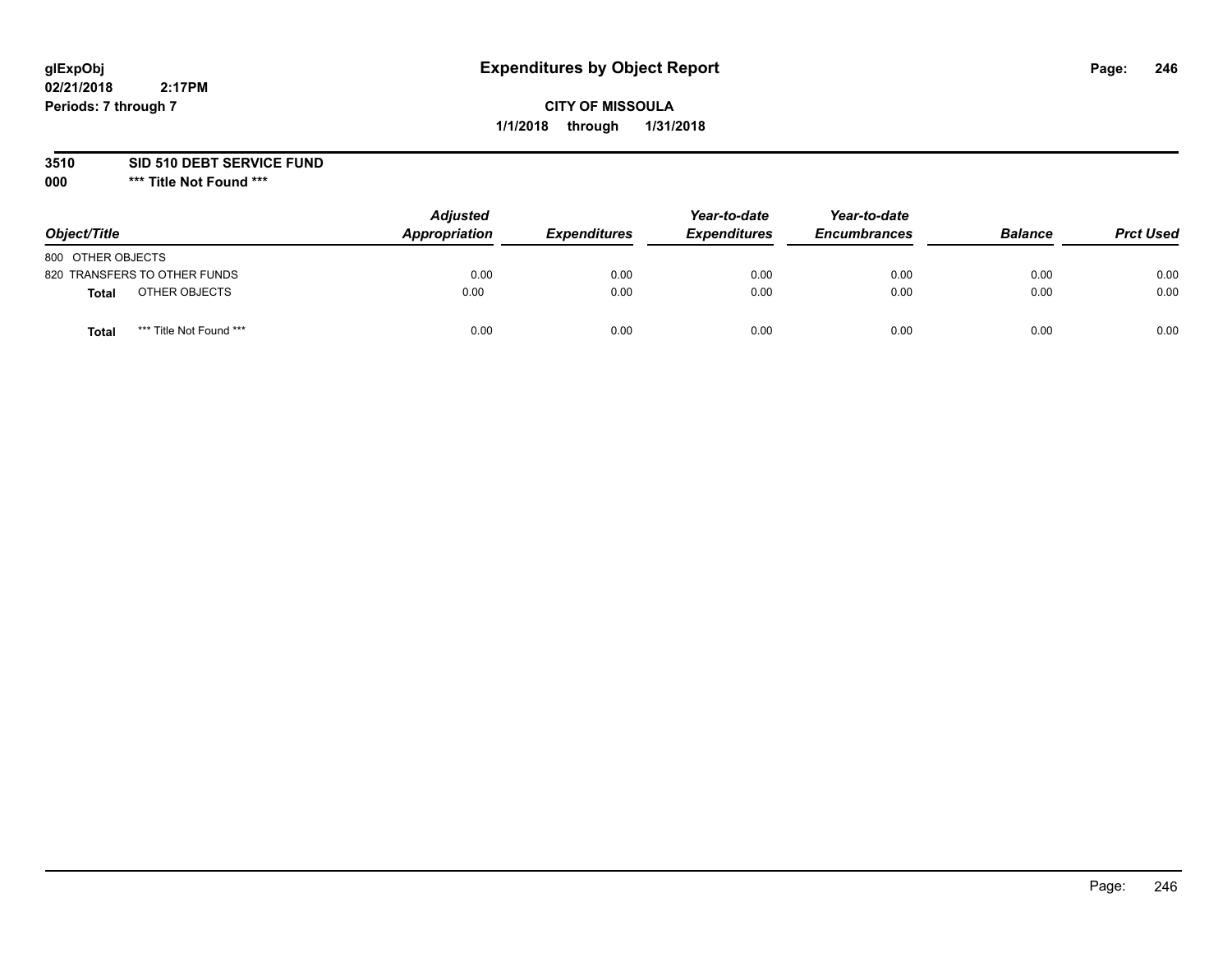#### **3510 SID 510 DEBT SERVICE FUND**

| Object/Title                         | <b>Adjusted</b><br><b>Appropriation</b> | <b>Expenditures</b> | Year-to-date<br><b>Expenditures</b> | Year-to-date<br><b>Encumbrances</b> | <b>Balance</b> | <b>Prct Used</b> |
|--------------------------------------|-----------------------------------------|---------------------|-------------------------------------|-------------------------------------|----------------|------------------|
|                                      |                                         |                     |                                     |                                     |                |                  |
| 500 FIXED CHARGES                    |                                         |                     |                                     |                                     |                |                  |
| 550 MERCHANT SERVICE FEES            | 0.00                                    | 0.00                | 0.00                                | 0.00                                | 0.00           | 0.00             |
| <b>FIXED CHARGES</b><br><b>Total</b> | 0.00                                    | 0.00                | 0.00                                | 0.00                                | 0.00           | 0.00             |
| 600 DEBT SERVICE                     |                                         |                     |                                     |                                     |                |                  |
| 610 PRINCIPAL                        | 0.00                                    | 0.00                | 0.00                                | 0.00                                | 0.00           | 0.00             |
| 620 INTEREST / SERVICE FEES          | 0.00                                    | 0.00                | 0.00                                | 0.00                                | 0.00           | 0.00             |
| <b>DEBT SERVICE</b><br><b>Total</b>  | 0.00                                    | 0.00                | 0.00                                | 0.00                                | 0.00           | 0.00             |
| NON-DEPARTMENTAL<br><b>Total</b>     | 0.00                                    | 0.00                | 0.00                                | 0.00                                | 0.00           | 0.00             |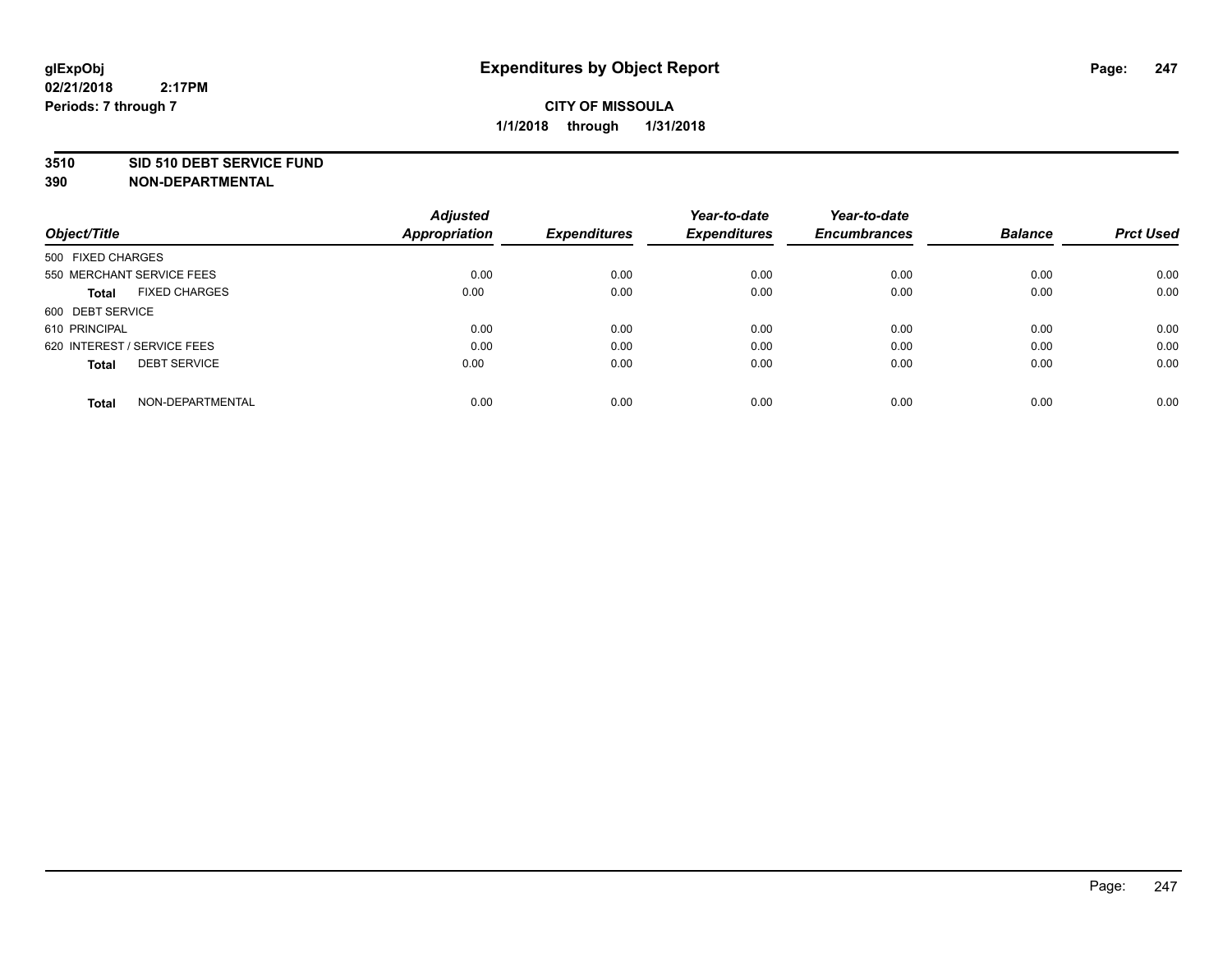**CITY OF MISSOULA 1/1/2018 through 1/31/2018**

## **3510 SID 510 DEBT SERVICE FUND**

|                                           | <b>Adjusted</b>      |                     | Year-to-date        | Year-to-date        |                |                  |
|-------------------------------------------|----------------------|---------------------|---------------------|---------------------|----------------|------------------|
| Object/Title                              | <b>Appropriation</b> | <b>Expenditures</b> | <b>Expenditures</b> | <b>Encumbrances</b> | <b>Balance</b> | <b>Prct Used</b> |
| 500 FIXED CHARGES                         |                      |                     |                     |                     |                |                  |
| 550 MERCHANT SERVICE FEES                 | 0.00                 | 0.00                | 0.00                | 0.00                | 0.00           | 0.00             |
| <b>FIXED CHARGES</b><br>Total             | 0.00                 | 0.00                | 0.00                | 0.00                | 0.00           | 0.00             |
| 600 DEBT SERVICE                          |                      |                     |                     |                     |                |                  |
| 610 PRINCIPAL                             | 0.00                 | 0.00                | 0.00                | 0.00                | 0.00           | 0.00             |
| 620 INTEREST / SERVICE FEES               | 0.00                 | 0.00                | 0.00                | 0.00                | 0.00           | 0.00             |
| <b>DEBT SERVICE</b><br>Total              | 0.00                 | 0.00                | 0.00                | 0.00                | 0.00           | 0.00             |
| 800 OTHER OBJECTS                         |                      |                     |                     |                     |                |                  |
| 820 TRANSFERS TO OTHER FUNDS              | 0.00                 | 0.00                | 0.00                | 0.00                | 0.00           | 0.00             |
| OTHER OBJECTS<br><b>Total</b>             | 0.00                 | 0.00                | 0.00                | 0.00                | 0.00           | 0.00             |
|                                           |                      |                     |                     |                     |                |                  |
| SID 510 DEBT SERVICE FUND<br><b>Total</b> | 0.00                 | 0.00                | 0.00                | 0.00                | 0.00           | 0.00             |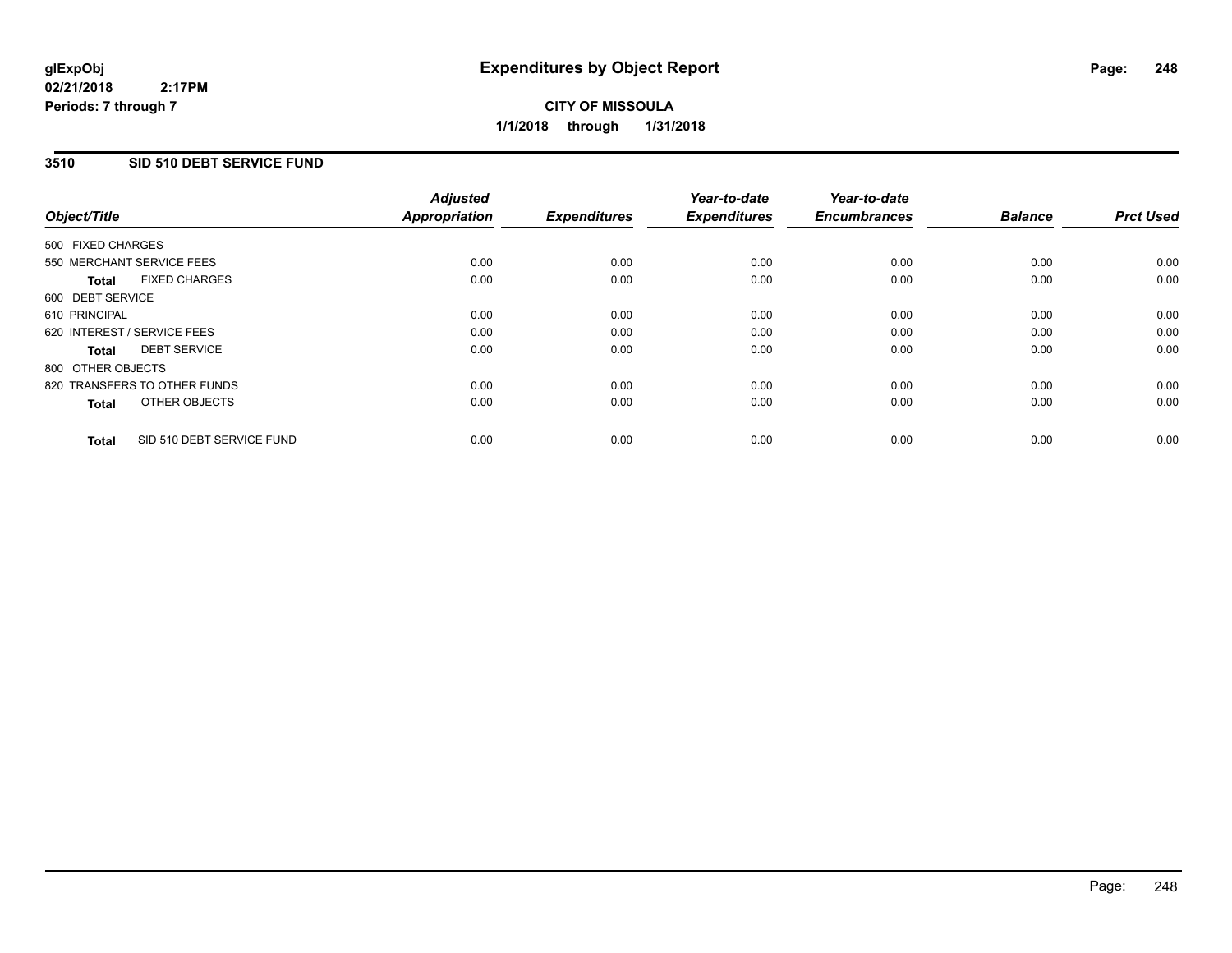# **CITY OF MISSOULA 1/1/2018 through 1/31/2018**

**3511 SID 511 DEBT SERVICE FUND**

| Object/Title                     | <b>Adjusted</b><br>Appropriation | <b>Expenditures</b> | Year-to-date<br><b>Expenditures</b> | Year-to-date<br><b>Encumbrances</b> | <b>Balance</b> | <b>Prct Used</b> |
|----------------------------------|----------------------------------|---------------------|-------------------------------------|-------------------------------------|----------------|------------------|
| 800 OTHER OBJECTS                |                                  |                     |                                     |                                     |                |                  |
| 820 TRANSFERS TO OTHER FUNDS     | 0.00                             | 0.00                | 0.00                                | 0.00                                | 0.00           | 0.00             |
| OTHER OBJECTS<br><b>Total</b>    | 0.00                             | 0.00                | 0.00                                | 0.00                                | 0.00           | 0.00             |
| *** Title Not Found ***<br>Total | 0.00                             | 0.00                | 0.00                                | 0.00                                | 0.00           | 0.00             |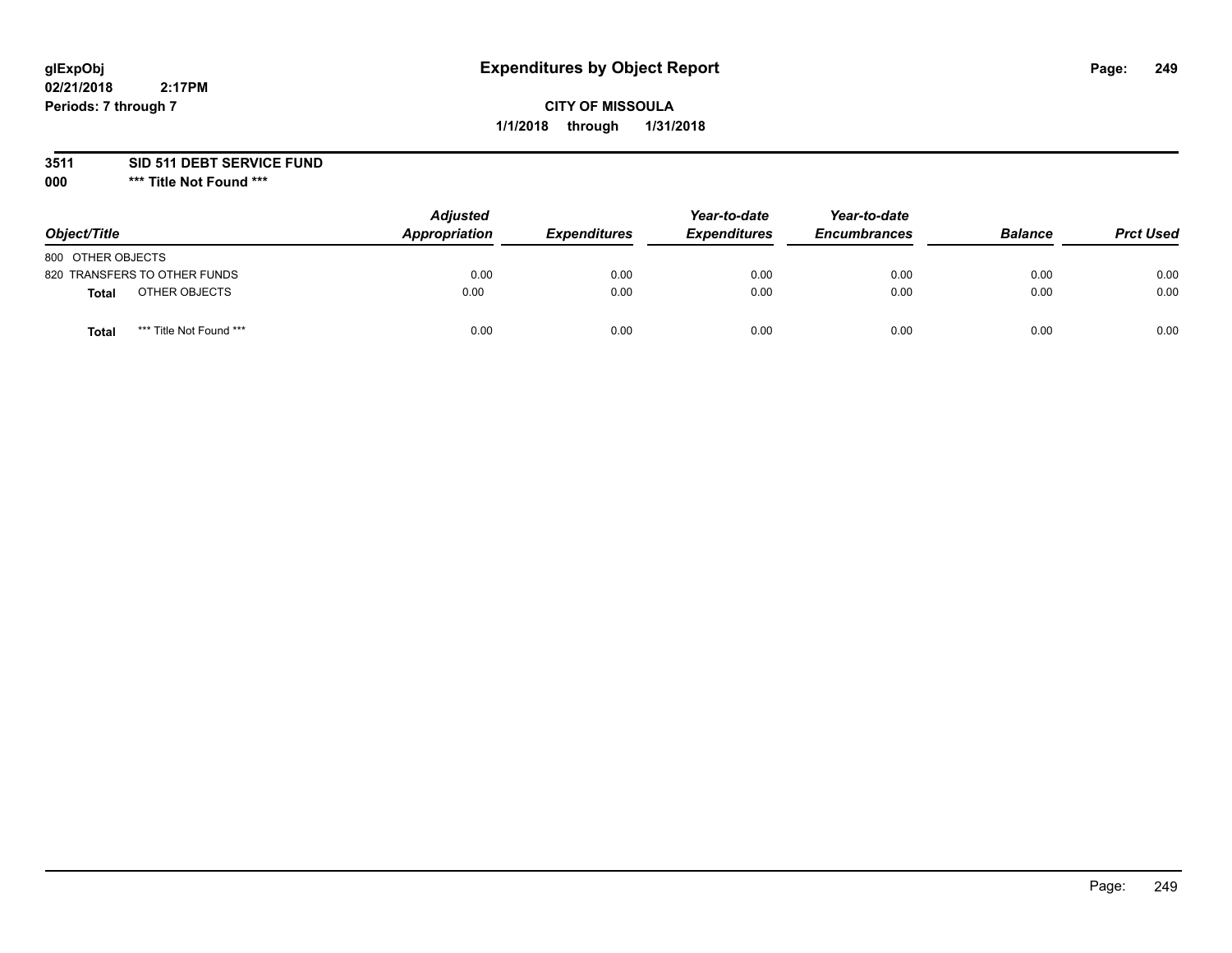#### **3511 SID 511 DEBT SERVICE FUND**

| Object/Title                         | <b>Adjusted</b><br><b>Appropriation</b> | <b>Expenditures</b> | Year-to-date<br><b>Expenditures</b> | Year-to-date<br><b>Encumbrances</b> | <b>Balance</b> | <b>Prct Used</b> |
|--------------------------------------|-----------------------------------------|---------------------|-------------------------------------|-------------------------------------|----------------|------------------|
|                                      |                                         |                     |                                     |                                     |                |                  |
| 500 FIXED CHARGES                    |                                         |                     |                                     |                                     |                |                  |
| 550 MERCHANT SERVICE FEES            | 0.00                                    | 0.00                | 0.00                                | 0.00                                | 0.00           | 0.00             |
| <b>FIXED CHARGES</b><br><b>Total</b> | 0.00                                    | 0.00                | 0.00                                | 0.00                                | 0.00           | 0.00             |
| 600 DEBT SERVICE                     |                                         |                     |                                     |                                     |                |                  |
| 610 PRINCIPAL                        | 0.00                                    | 0.00                | 0.00                                | 0.00                                | 0.00           | 0.00             |
| 620 INTEREST / SERVICE FEES          | 0.00                                    | 0.00                | 0.00                                | 0.00                                | 0.00           | 0.00             |
| <b>DEBT SERVICE</b><br><b>Total</b>  | 0.00                                    | 0.00                | 0.00                                | 0.00                                | 0.00           | 0.00             |
|                                      |                                         |                     |                                     |                                     |                |                  |
| NON-DEPARTMENTAL<br><b>Total</b>     | 0.00                                    | 0.00                | 0.00                                | 0.00                                | 0.00           | 0.00             |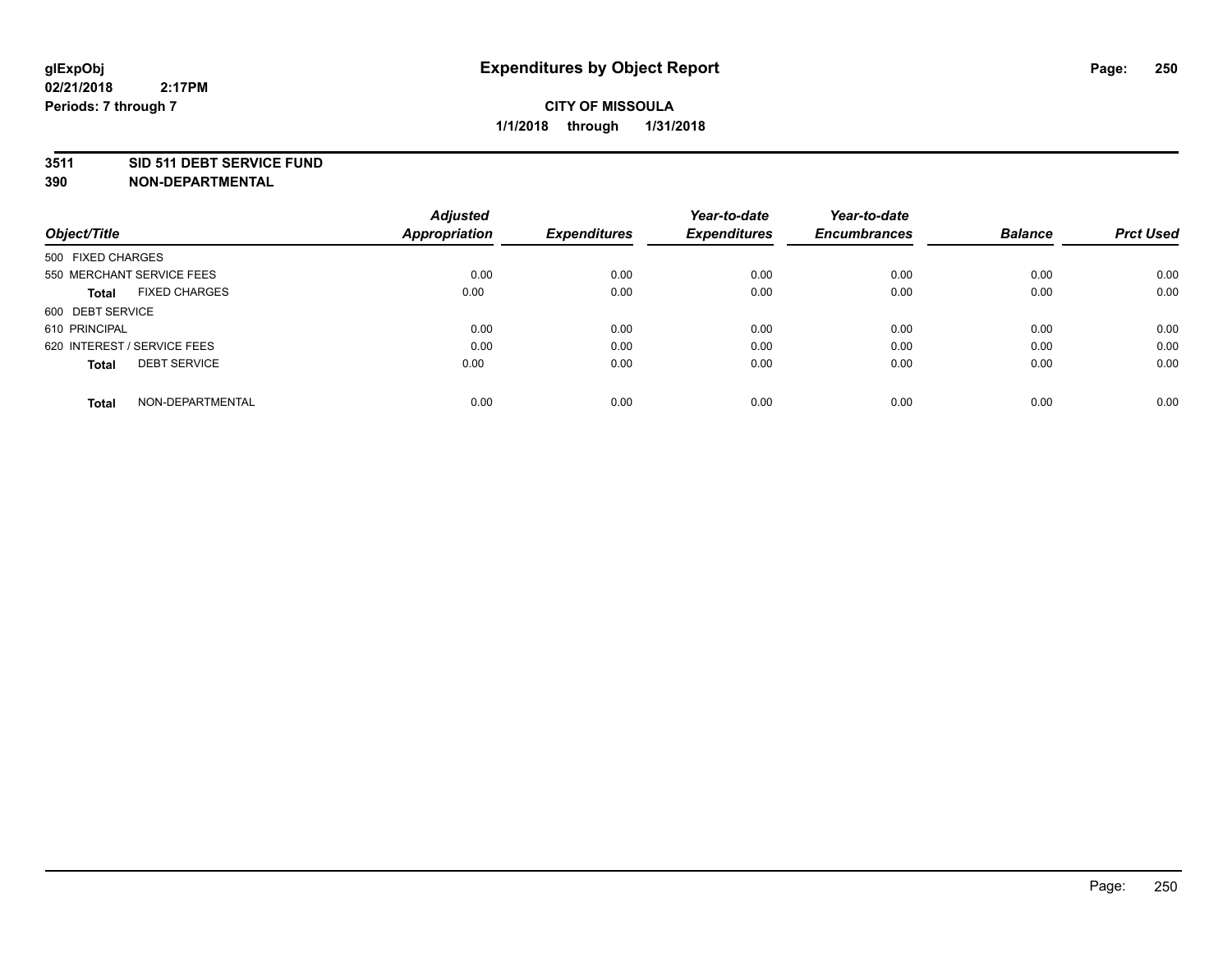# **CITY OF MISSOULA 1/1/2018 through 1/31/2018**

## **3511 SID 511 DEBT SERVICE FUND**

|                   |                              | <b>Adjusted</b>      |                     | Year-to-date        | Year-to-date        |                |                  |
|-------------------|------------------------------|----------------------|---------------------|---------------------|---------------------|----------------|------------------|
| Object/Title      |                              | <b>Appropriation</b> | <b>Expenditures</b> | <b>Expenditures</b> | <b>Encumbrances</b> | <b>Balance</b> | <b>Prct Used</b> |
| 500 FIXED CHARGES |                              |                      |                     |                     |                     |                |                  |
|                   | 550 MERCHANT SERVICE FEES    | 0.00                 | 0.00                | 0.00                | 0.00                | 0.00           | 0.00             |
| Total             | <b>FIXED CHARGES</b>         | 0.00                 | 0.00                | 0.00                | 0.00                | 0.00           | 0.00             |
| 600 DEBT SERVICE  |                              |                      |                     |                     |                     |                |                  |
| 610 PRINCIPAL     |                              | 0.00                 | 0.00                | 0.00                | 0.00                | 0.00           | 0.00             |
|                   | 620 INTEREST / SERVICE FEES  | 0.00                 | 0.00                | 0.00                | 0.00                | 0.00           | 0.00             |
| Total             | <b>DEBT SERVICE</b>          | 0.00                 | 0.00                | 0.00                | 0.00                | 0.00           | 0.00             |
| 800 OTHER OBJECTS |                              |                      |                     |                     |                     |                |                  |
|                   | 820 TRANSFERS TO OTHER FUNDS | 0.00                 | 0.00                | 0.00                | 0.00                | 0.00           | 0.00             |
| <b>Total</b>      | OTHER OBJECTS                | 0.00                 | 0.00                | 0.00                | 0.00                | 0.00           | 0.00             |
| <b>Total</b>      | SID 511 DEBT SERVICE FUND    | 0.00                 | 0.00                | 0.00                | 0.00                | 0.00           | 0.00             |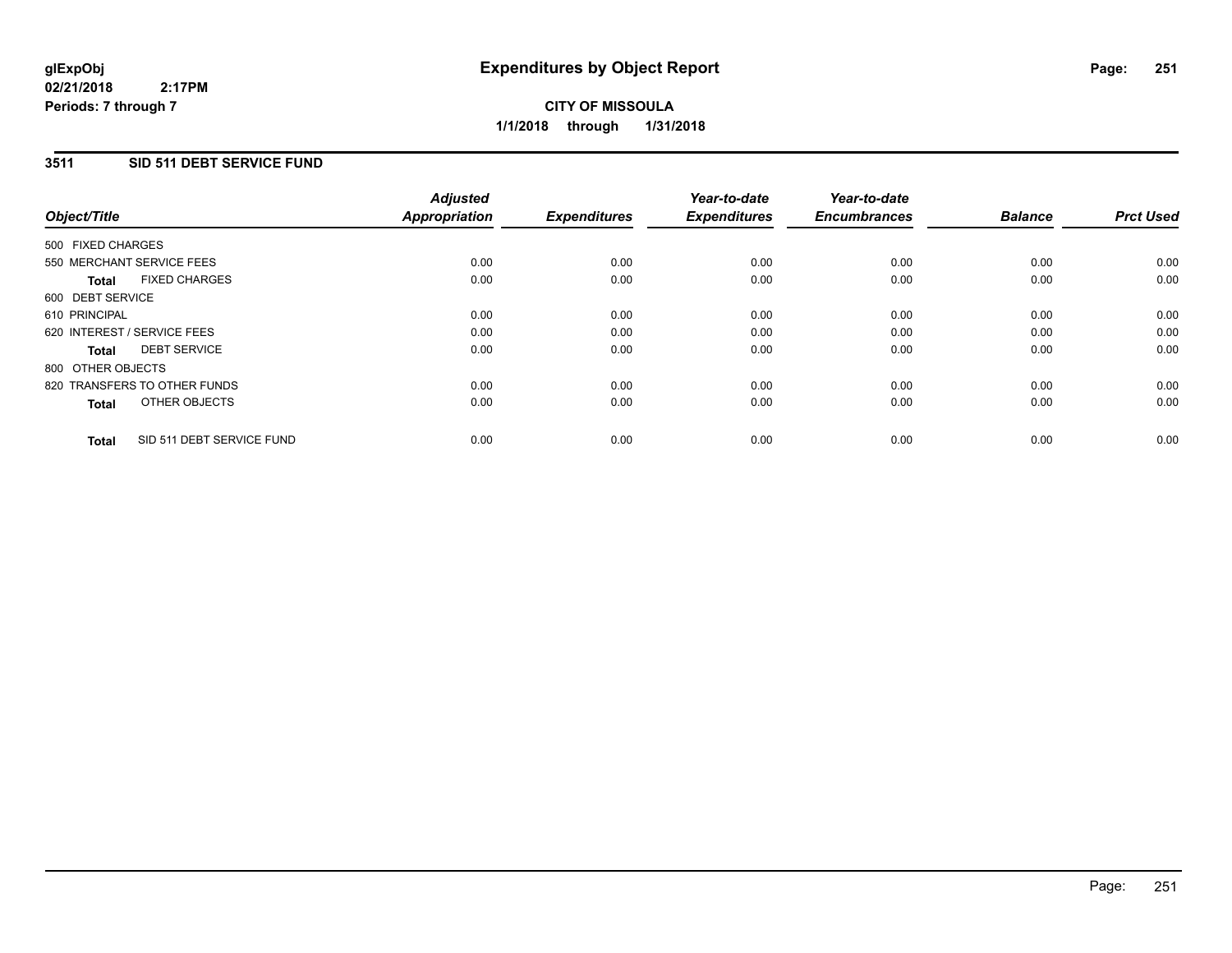#### **3512 SID 512 DEBT SERVICE FUND**

|                                      | <b>Adjusted</b>      |                     | Year-to-date        | Year-to-date        |                |                  |
|--------------------------------------|----------------------|---------------------|---------------------|---------------------|----------------|------------------|
| Object/Title                         | <b>Appropriation</b> | <b>Expenditures</b> | <b>Expenditures</b> | <b>Encumbrances</b> | <b>Balance</b> | <b>Prct Used</b> |
| 500 FIXED CHARGES                    |                      |                     |                     |                     |                |                  |
| 550 MERCHANT SERVICE FEES            | 0.00                 | 0.00                | 0.00                | 0.00                | 0.00           | 0.00             |
| <b>FIXED CHARGES</b><br><b>Total</b> | 0.00                 | 0.00                | 0.00                | 0.00                | 0.00           | 0.00             |
| 600 DEBT SERVICE                     |                      |                     |                     |                     |                |                  |
| 610 PRINCIPAL                        | 14.835.00            | 0.00                | 0.00                | 0.00                | 14,835.00      | 0.00             |
| 620 INTEREST / SERVICE FEES          | 779.00               | 0.00                | 735.57              | 0.00                | 43.43          | 94.42            |
| <b>DEBT SERVICE</b><br><b>Total</b>  | 15.614.00            | 0.00                | 735.57              | 0.00                | 14.878.43      | 4.71             |
| NON-DEPARTMENTAL<br><b>Total</b>     | 15.614.00            | 0.00                | 735.57              | 0.00                | 14,878.43      | 4.71             |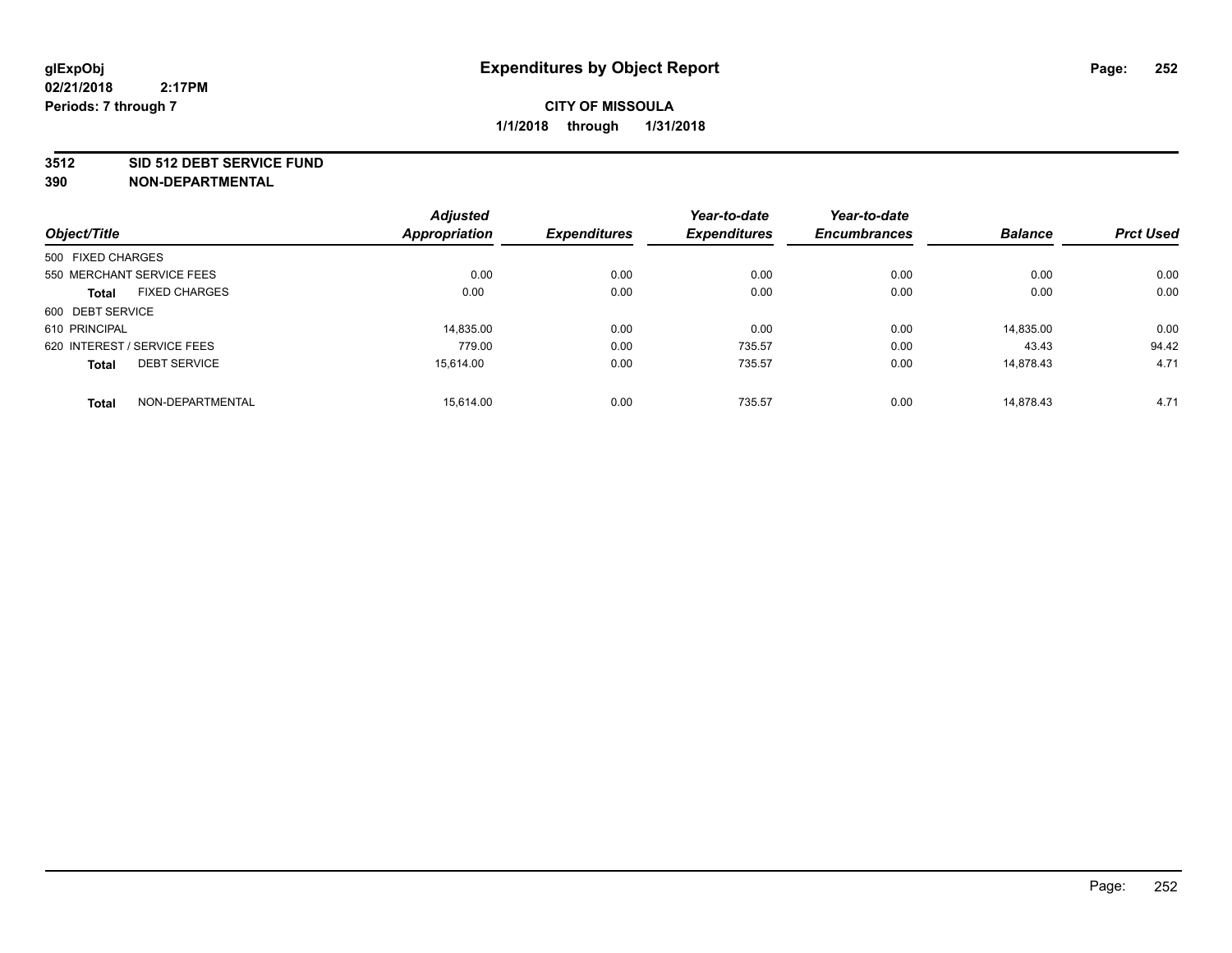**CITY OF MISSOULA 1/1/2018 through 1/31/2018**

### **3512 SID 512 DEBT SERVICE FUND**

| Object/Title                |                           | <b>Adjusted</b> | <b>Expenditures</b> | Year-to-date<br><b>Expenditures</b> | Year-to-date<br><b>Encumbrances</b> |                |                  |
|-----------------------------|---------------------------|-----------------|---------------------|-------------------------------------|-------------------------------------|----------------|------------------|
|                             |                           | Appropriation   |                     |                                     |                                     | <b>Balance</b> | <b>Prct Used</b> |
| 500 FIXED CHARGES           |                           |                 |                     |                                     |                                     |                |                  |
| 550 MERCHANT SERVICE FEES   |                           | 0.00            | 0.00                | 0.00                                | 0.00                                | 0.00           | 0.00             |
| <b>Total</b>                | <b>FIXED CHARGES</b>      | 0.00            | 0.00                | 0.00                                | 0.00                                | 0.00           | 0.00             |
| 600 DEBT SERVICE            |                           |                 |                     |                                     |                                     |                |                  |
| 610 PRINCIPAL               |                           | 14,835.00       | 0.00                | 0.00                                | 0.00                                | 14,835.00      | 0.00             |
| 620 INTEREST / SERVICE FEES |                           | 779.00          | 0.00                | 735.57                              | 0.00                                | 43.43          | 94.42            |
| <b>Total</b>                | <b>DEBT SERVICE</b>       | 15.614.00       | 0.00                | 735.57                              | 0.00                                | 14.878.43      | 4.71             |
| <b>Total</b>                | SID 512 DEBT SERVICE FUND | 15.614.00       | 0.00                | 735.57                              | 0.00                                | 14.878.43      | 4.71             |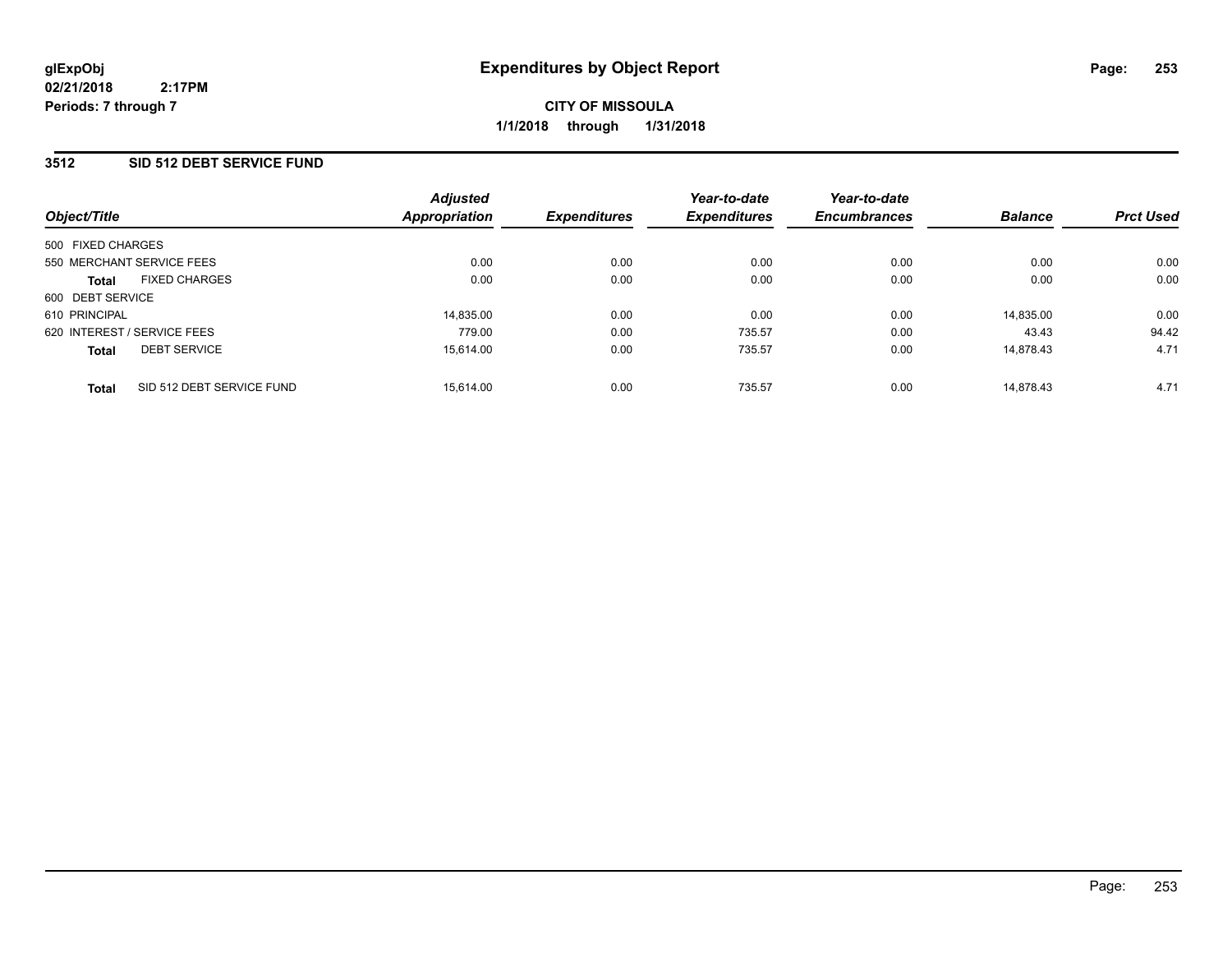#### **3513 SID 513 DEBT SERVICE FUND**

**280 PUBLIC WORKS OPERATIONS**

| Object/Title                            | <b>Adjusted</b><br><b>Appropriation</b> | <b>Expenditures</b> | Year-to-date<br><b>Expenditures</b> | Year-to-date<br><b>Encumbrances</b> | <b>Balance</b> | <b>Prct Used</b> |
|-----------------------------------------|-----------------------------------------|---------------------|-------------------------------------|-------------------------------------|----------------|------------------|
| 500 FIXED CHARGES                       |                                         |                     |                                     |                                     |                |                  |
| 550 MERCHANT SERVICE FEES               | 0.00                                    | 0.00                | 0.00                                | 0.00                                | 0.00           | 0.00             |
| <b>FIXED CHARGES</b><br><b>Total</b>    | 0.00                                    | 0.00                | 0.00                                | 0.00                                | 0.00           | 0.00             |
| 800 OTHER OBJECTS                       |                                         |                     |                                     |                                     |                |                  |
| 820 TRANSFERS TO OTHER FUNDS            | 0.00                                    | 0.00                | 0.00                                | 0.00                                | 0.00           | 0.00             |
| OTHER OBJECTS<br><b>Total</b>           | 0.00                                    | 0.00                | 0.00                                | 0.00                                | 0.00           | 0.00             |
| PUBLIC WORKS OPERATIONS<br><b>Total</b> | 0.00                                    | 0.00                | 0.00                                | 0.00                                | 0.00           | 0.00             |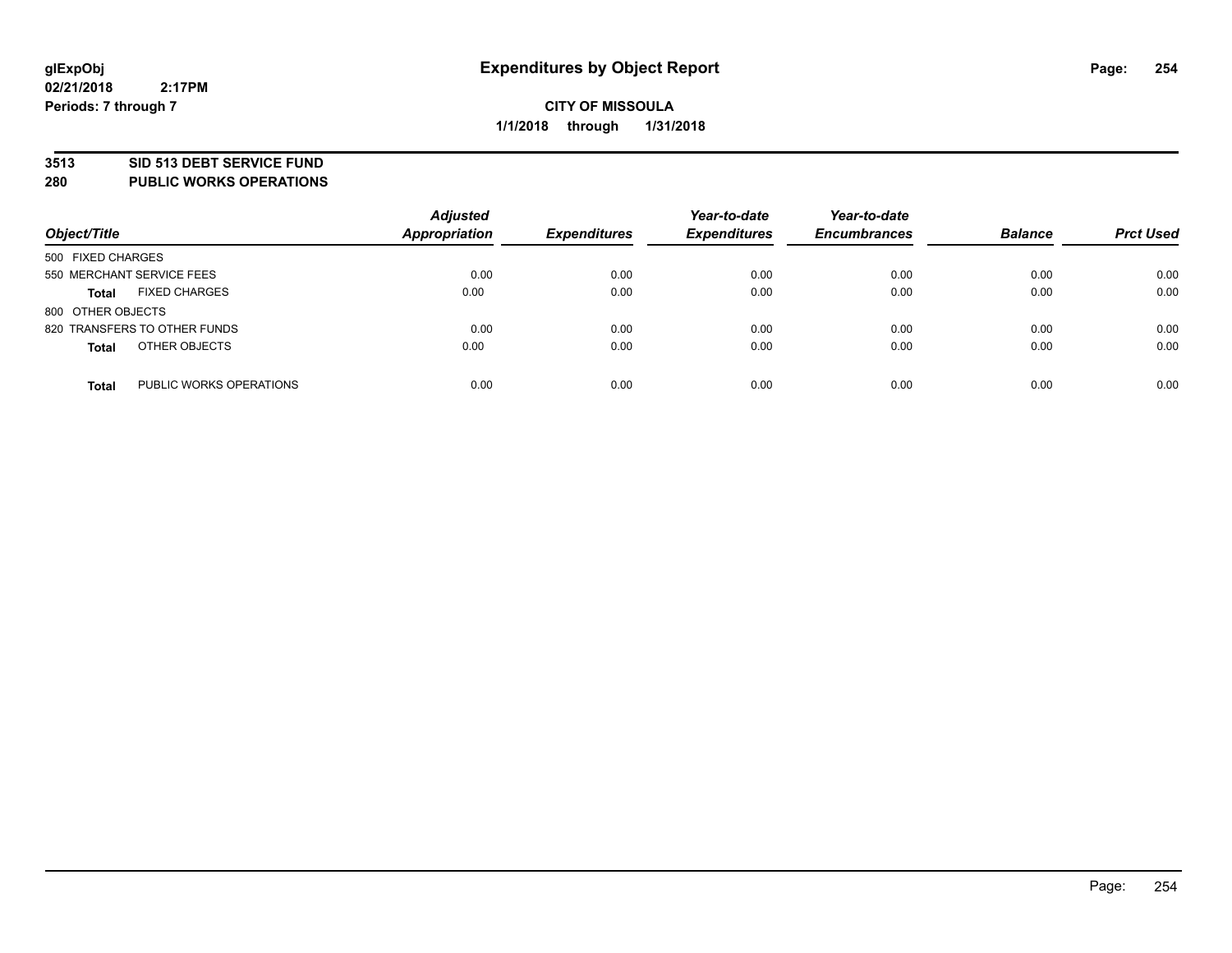#### **3513 SID 513 DEBT SERVICE FUND**

| Object/Title                         | <b>Adjusted</b><br><b>Appropriation</b> | <b>Expenditures</b> | Year-to-date<br><b>Expenditures</b> | Year-to-date<br><b>Encumbrances</b> | <b>Balance</b> | <b>Prct Used</b> |
|--------------------------------------|-----------------------------------------|---------------------|-------------------------------------|-------------------------------------|----------------|------------------|
| 500 FIXED CHARGES                    |                                         |                     |                                     |                                     |                |                  |
| 550 MERCHANT SERVICE FEES            | 0.00                                    | 0.00                | 0.00                                | 0.00                                | 0.00           | 0.00             |
| <b>FIXED CHARGES</b><br><b>Total</b> | 0.00                                    | 0.00                | 0.00                                | 0.00                                | 0.00           | 0.00             |
| 600 DEBT SERVICE                     |                                         |                     |                                     |                                     |                |                  |
| 610 PRINCIPAL                        | 0.00                                    | 0.00                | 0.00                                | 0.00                                | 0.00           | 0.00             |
| 620 INTEREST / SERVICE FEES          | 0.00                                    | 0.00                | 0.00                                | 0.00                                | 0.00           | 0.00             |
| <b>DEBT SERVICE</b><br><b>Total</b>  | 0.00                                    | 0.00                | 0.00                                | 0.00                                | 0.00           | 0.00             |
| 800 OTHER OBJECTS                    |                                         |                     |                                     |                                     |                |                  |
| 820 TRANSFERS TO OTHER FUNDS         | 0.00                                    | 0.00                | 0.00                                | 0.00                                | 0.00           | 0.00             |
| OTHER OBJECTS<br><b>Total</b>        | 0.00                                    | 0.00                | 0.00                                | 0.00                                | 0.00           | 0.00             |
|                                      |                                         |                     |                                     |                                     |                |                  |
| NON-DEPARTMENTAL<br><b>Total</b>     | 0.00                                    | 0.00                | 0.00                                | 0.00                                | 0.00           | 0.00             |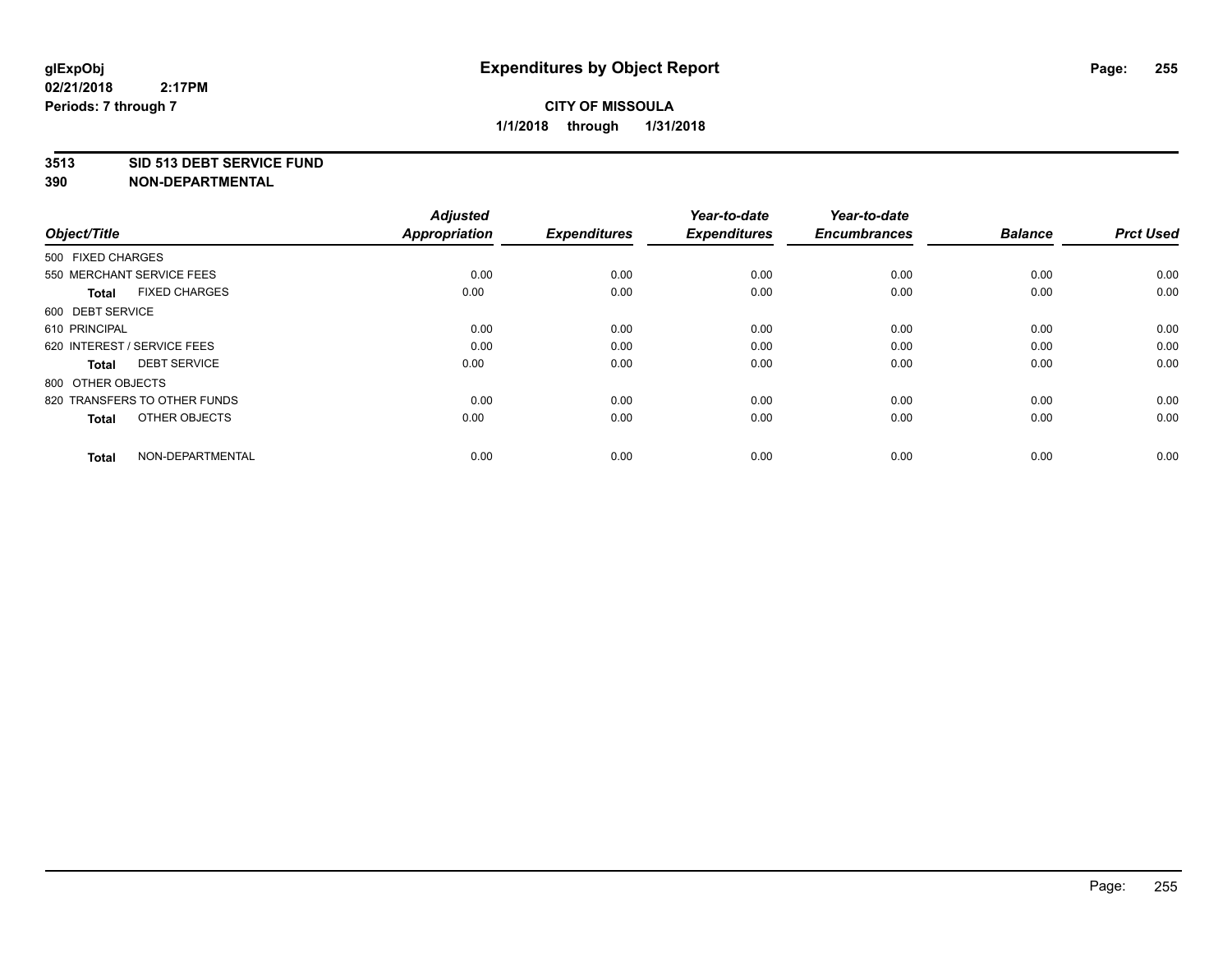# **3513 SID 513 DEBT SERVICE FUND**

| Object/Title      |                              | <b>Adjusted</b><br><b>Appropriation</b> | <b>Expenditures</b> | Year-to-date<br><b>Expenditures</b> | Year-to-date<br><b>Encumbrances</b> | <b>Balance</b> | <b>Prct Used</b> |
|-------------------|------------------------------|-----------------------------------------|---------------------|-------------------------------------|-------------------------------------|----------------|------------------|
|                   |                              |                                         |                     |                                     |                                     |                |                  |
| 500 FIXED CHARGES |                              |                                         |                     |                                     |                                     |                |                  |
|                   | 550 MERCHANT SERVICE FEES    | 0.00                                    | 0.00                | 0.00                                | 0.00                                | 0.00           | 0.00             |
| <b>Total</b>      | <b>FIXED CHARGES</b>         | 0.00                                    | 0.00                | 0.00                                | 0.00                                | 0.00           | 0.00             |
| 600 DEBT SERVICE  |                              |                                         |                     |                                     |                                     |                |                  |
| 610 PRINCIPAL     |                              | 0.00                                    | 0.00                | 0.00                                | 0.00                                | 0.00           | 0.00             |
|                   | 620 INTEREST / SERVICE FEES  | 0.00                                    | 0.00                | 0.00                                | 0.00                                | 0.00           | 0.00             |
| <b>Total</b>      | <b>DEBT SERVICE</b>          | 0.00                                    | 0.00                | 0.00                                | 0.00                                | 0.00           | 0.00             |
| 800 OTHER OBJECTS |                              |                                         |                     |                                     |                                     |                |                  |
|                   | 820 TRANSFERS TO OTHER FUNDS | 0.00                                    | 0.00                | 0.00                                | 0.00                                | 0.00           | 0.00             |
| <b>Total</b>      | OTHER OBJECTS                | 0.00                                    | 0.00                | 0.00                                | 0.00                                | 0.00           | 0.00             |
| <b>Total</b>      | SID 513 DEBT SERVICE FUND    | 0.00                                    | 0.00                | 0.00                                | 0.00                                | 0.00           | 0.00             |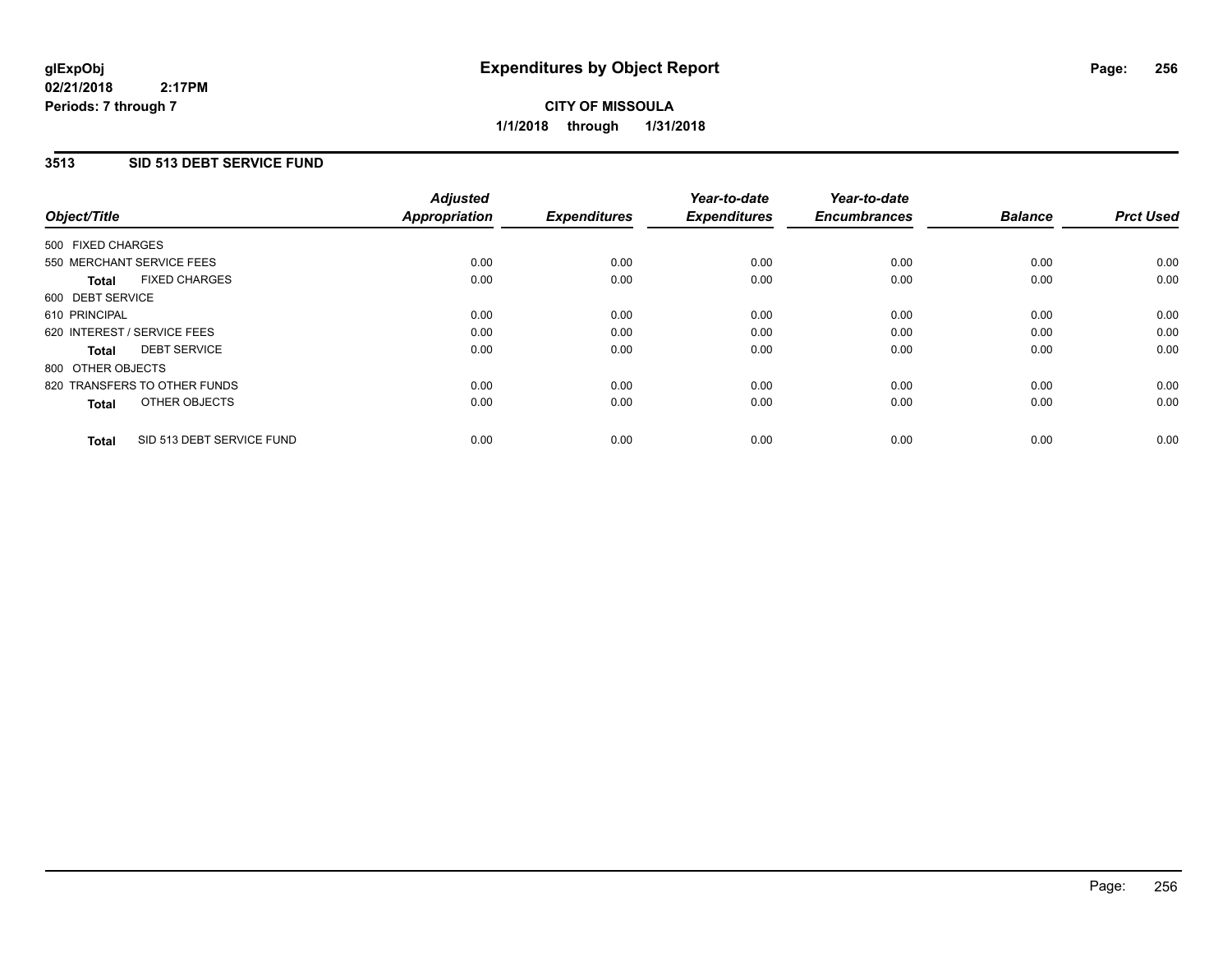# **glExpObj Expenditures by Object Report Page: 257**

# **CITY OF MISSOULA 1/1/2018 through 1/31/2018**

### **3514 SID 514 DEBT SERVICE FUND**

**000 \*\*\* Title Not Found \*\*\***

| Object/Title                            | <b>Adjusted</b><br>Appropriation | <b>Expenditures</b> | Year-to-date<br><b>Expenditures</b> | Year-to-date<br><b>Encumbrances</b> | <b>Balance</b> | <b>Prct Used</b> |
|-----------------------------------------|----------------------------------|---------------------|-------------------------------------|-------------------------------------|----------------|------------------|
| 800 OTHER OBJECTS                       |                                  |                     |                                     |                                     |                |                  |
| 820 TRANSFERS TO OTHER FUNDS            | 0.00                             | 0.00                | 0.00                                | 0.00                                | 0.00           | 0.00             |
| OTHER OBJECTS<br><b>Total</b>           | 0.00                             | 0.00                | 0.00                                | 0.00                                | 0.00           | 0.00             |
| *** Title Not Found ***<br><b>Total</b> | 0.00                             | 0.00                | 0.00                                | 0.00                                | 0.00           | 0.00             |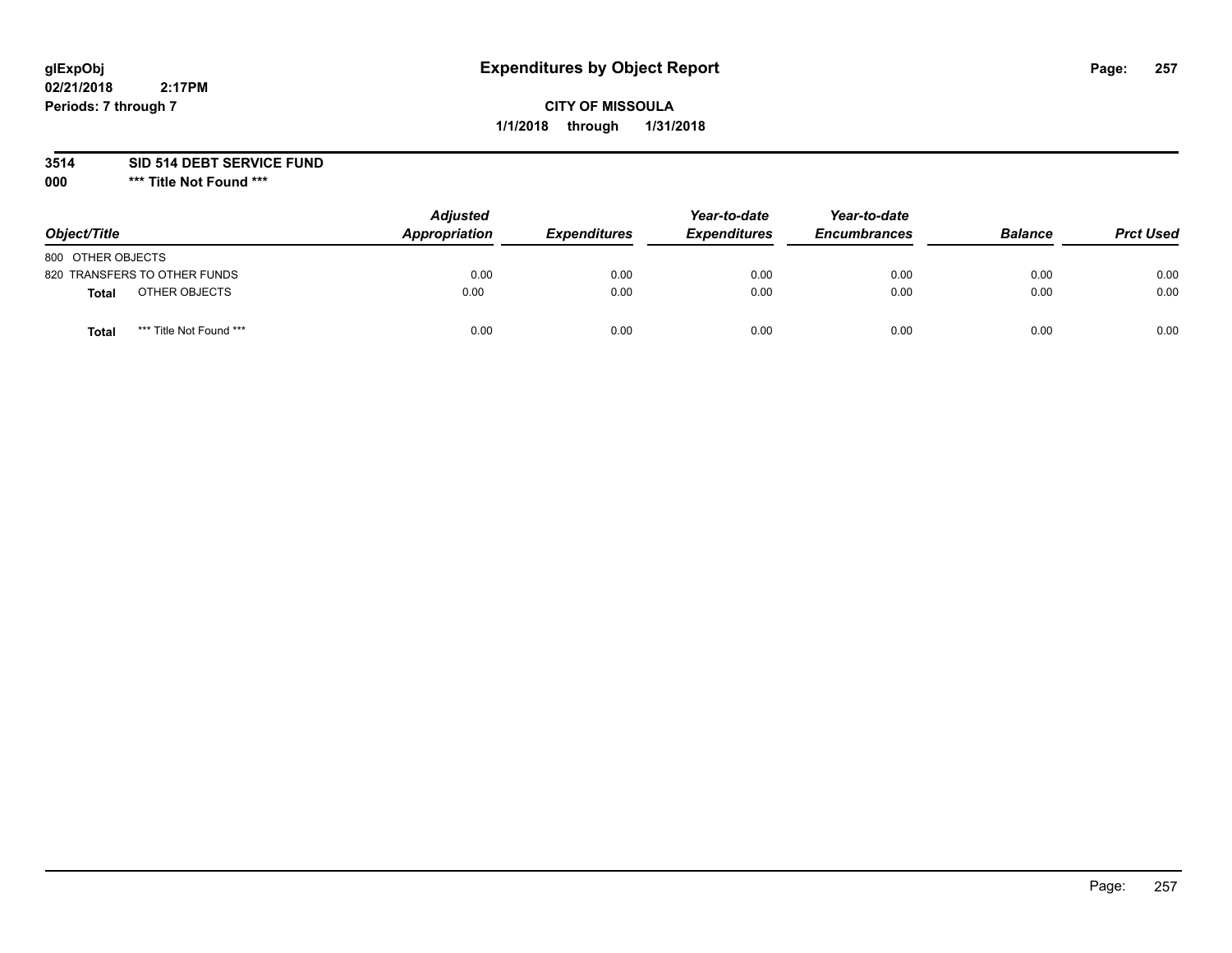#### **3514 SID 514 DEBT SERVICE FUND**

| Object/Title                         | <b>Adjusted</b><br><b>Appropriation</b> | <b>Expenditures</b> | Year-to-date<br><b>Expenditures</b> | Year-to-date<br><b>Encumbrances</b> | <b>Balance</b> | <b>Prct Used</b> |
|--------------------------------------|-----------------------------------------|---------------------|-------------------------------------|-------------------------------------|----------------|------------------|
|                                      |                                         |                     |                                     |                                     |                |                  |
| 500 FIXED CHARGES                    |                                         |                     |                                     |                                     |                |                  |
| 550 MERCHANT SERVICE FEES            | 0.00                                    | 0.00                | 0.00                                | 0.00                                | 0.00           | 0.00             |
| <b>FIXED CHARGES</b><br><b>Total</b> | 0.00                                    | 0.00                | 0.00                                | 0.00                                | 0.00           | 0.00             |
| 600 DEBT SERVICE                     |                                         |                     |                                     |                                     |                |                  |
| 610 PRINCIPAL                        | 0.00                                    | 0.00                | 0.00                                | 0.00                                | 0.00           | 0.00             |
| 620 INTEREST / SERVICE FEES          | 0.00                                    | 0.00                | 0.00                                | 0.00                                | 0.00           | 0.00             |
| <b>DEBT SERVICE</b><br>Total         | 0.00                                    | 0.00                | 0.00                                | 0.00                                | 0.00           | 0.00             |
|                                      |                                         |                     |                                     |                                     |                |                  |
| NON-DEPARTMENTAL<br><b>Total</b>     | 0.00                                    | 0.00                | 0.00                                | 0.00                                | 0.00           | 0.00             |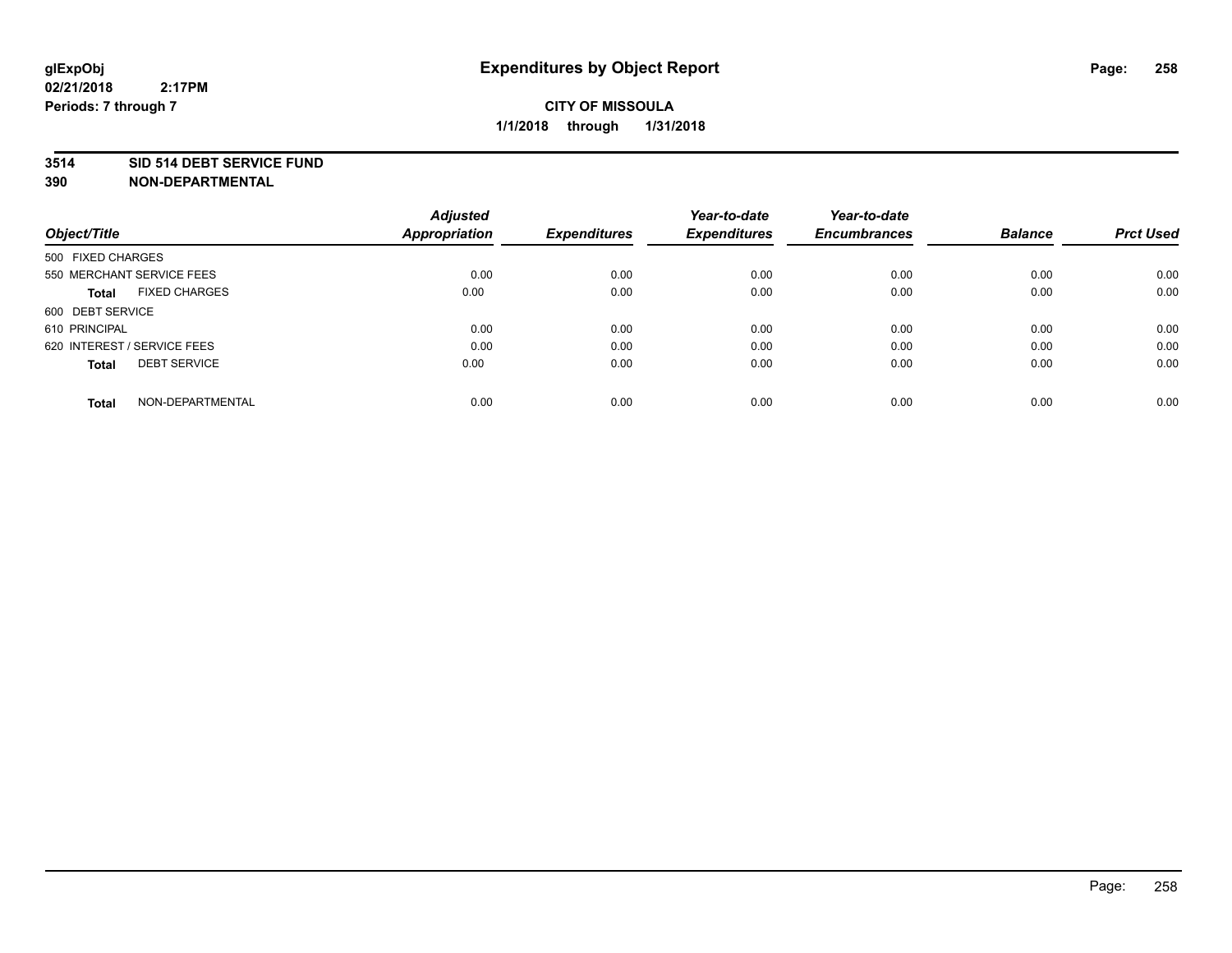# **CITY OF MISSOULA 1/1/2018 through 1/31/2018**

### **3514 SID 514 DEBT SERVICE FUND**

| Object/Title                              | <b>Adjusted</b><br><b>Appropriation</b> | <b>Expenditures</b> | Year-to-date<br><b>Expenditures</b> | Year-to-date<br><b>Encumbrances</b> | <b>Balance</b> | <b>Prct Used</b> |
|-------------------------------------------|-----------------------------------------|---------------------|-------------------------------------|-------------------------------------|----------------|------------------|
|                                           |                                         |                     |                                     |                                     |                |                  |
| 500 FIXED CHARGES                         |                                         |                     |                                     |                                     |                |                  |
| 550 MERCHANT SERVICE FEES                 | 0.00                                    | 0.00                | 0.00                                | 0.00                                | 0.00           | 0.00             |
| <b>FIXED CHARGES</b><br>Total             | 0.00                                    | 0.00                | 0.00                                | 0.00                                | 0.00           | 0.00             |
| 600 DEBT SERVICE                          |                                         |                     |                                     |                                     |                |                  |
| 610 PRINCIPAL                             | 0.00                                    | 0.00                | 0.00                                | 0.00                                | 0.00           | 0.00             |
| 620 INTEREST / SERVICE FEES               | 0.00                                    | 0.00                | 0.00                                | 0.00                                | 0.00           | 0.00             |
| <b>DEBT SERVICE</b><br><b>Total</b>       | 0.00                                    | 0.00                | 0.00                                | 0.00                                | 0.00           | 0.00             |
| 800 OTHER OBJECTS                         |                                         |                     |                                     |                                     |                |                  |
| 820 TRANSFERS TO OTHER FUNDS              | 0.00                                    | 0.00                | 0.00                                | 0.00                                | 0.00           | 0.00             |
| OTHER OBJECTS<br><b>Total</b>             | 0.00                                    | 0.00                | 0.00                                | 0.00                                | 0.00           | 0.00             |
|                                           |                                         |                     |                                     |                                     |                |                  |
| SID 514 DEBT SERVICE FUND<br><b>Total</b> | 0.00                                    | 0.00                | 0.00                                | 0.00                                | 0.00           | 0.00             |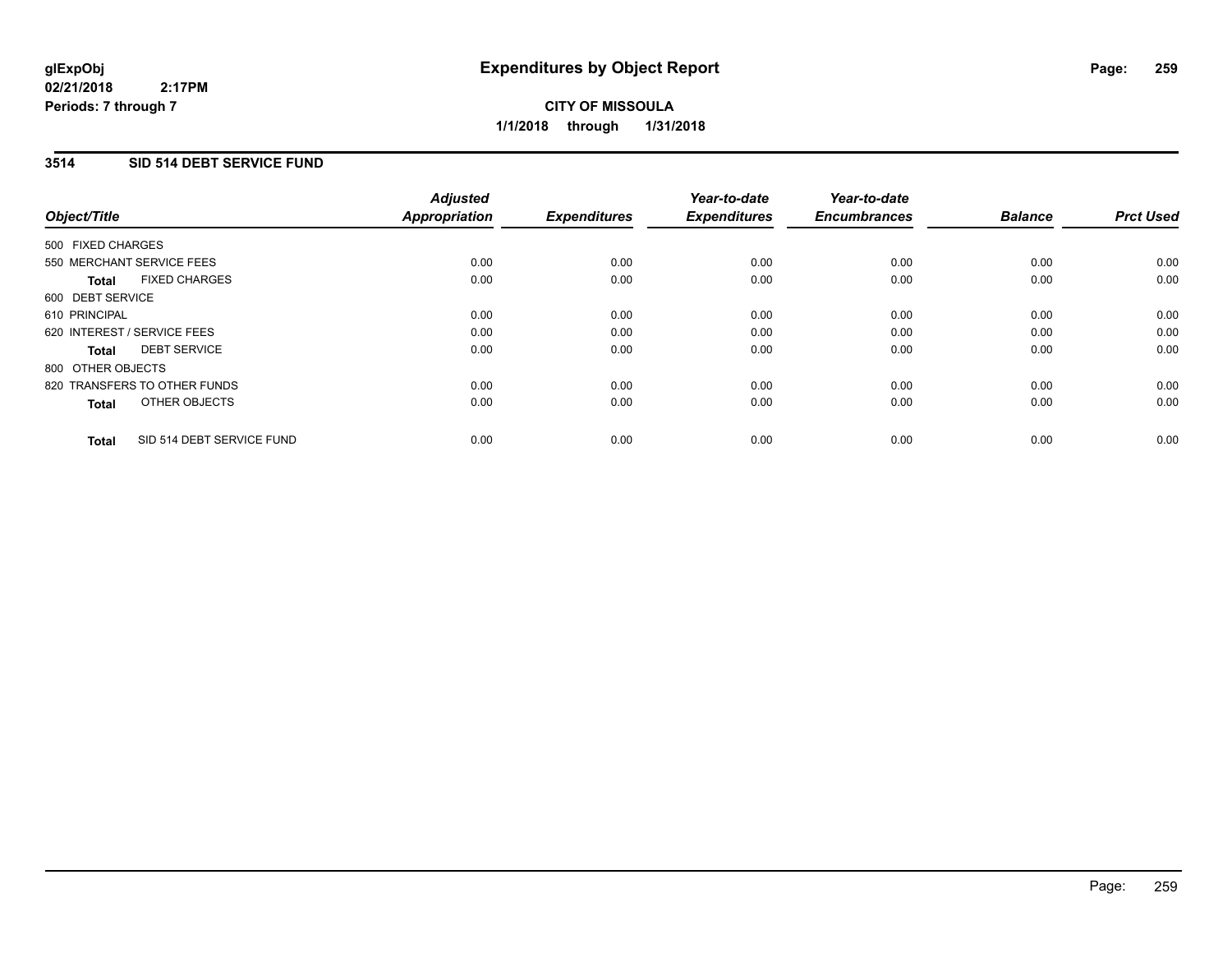#### **3515 SID 515 DEBT SERVICE FUND**

| Object/Title                         | <b>Adjusted</b><br><b>Appropriation</b> | <b>Expenditures</b> | Year-to-date<br><b>Expenditures</b> | Year-to-date<br><b>Encumbrances</b> | <b>Balance</b> | <b>Prct Used</b> |
|--------------------------------------|-----------------------------------------|---------------------|-------------------------------------|-------------------------------------|----------------|------------------|
| 500 FIXED CHARGES                    |                                         |                     |                                     |                                     |                |                  |
| 550 MERCHANT SERVICE FEES            | 0.00                                    | 0.00                | 0.00                                | 0.00                                | 0.00           | 0.00             |
| <b>FIXED CHARGES</b><br><b>Total</b> | 0.00                                    | 0.00                | 0.00                                | 0.00                                | 0.00           | 0.00             |
| 600 DEBT SERVICE                     |                                         |                     |                                     |                                     |                |                  |
| 610 PRINCIPAL                        | 0.00                                    | 0.00                | 0.00                                | 0.00                                | 0.00           | 0.00             |
| 620 INTEREST / SERVICE FEES          | 0.00                                    | 0.00                | 0.00                                | 0.00                                | 0.00           | 0.00             |
| <b>DEBT SERVICE</b><br><b>Total</b>  | 0.00                                    | 0.00                | 0.00                                | 0.00                                | 0.00           | 0.00             |
| 800 OTHER OBJECTS                    |                                         |                     |                                     |                                     |                |                  |
| 820 TRANSFERS TO OTHER FUNDS         | 0.00                                    | 0.00                | 0.00                                | 0.00                                | 0.00           | 0.00             |
| OTHER OBJECTS<br><b>Total</b>        | 0.00                                    | 0.00                | 0.00                                | 0.00                                | 0.00           | 0.00             |
|                                      |                                         |                     |                                     |                                     |                |                  |
| NON-DEPARTMENTAL<br><b>Total</b>     | 0.00                                    | 0.00                | 0.00                                | 0.00                                | 0.00           | 0.00             |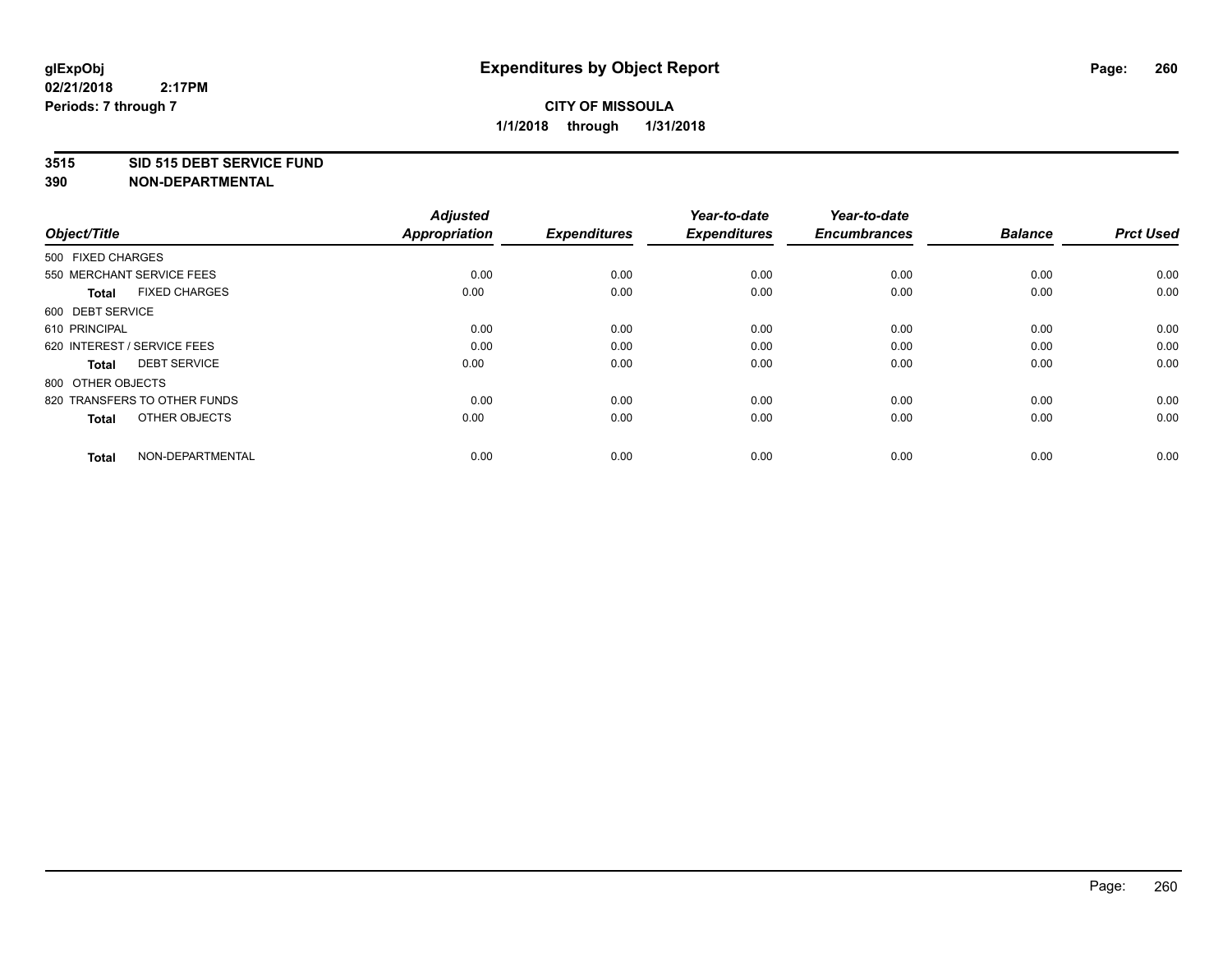**CITY OF MISSOULA 1/1/2018 through 1/31/2018**

### **3515 SID 515 DEBT SERVICE FUND**

|                                           | <b>Adjusted</b>      |                     | Year-to-date        | Year-to-date        |                |                  |
|-------------------------------------------|----------------------|---------------------|---------------------|---------------------|----------------|------------------|
| Object/Title                              | <b>Appropriation</b> | <b>Expenditures</b> | <b>Expenditures</b> | <b>Encumbrances</b> | <b>Balance</b> | <b>Prct Used</b> |
| 500 FIXED CHARGES                         |                      |                     |                     |                     |                |                  |
| 550 MERCHANT SERVICE FEES                 | 0.00                 | 0.00                | 0.00                | 0.00                | 0.00           | 0.00             |
| <b>FIXED CHARGES</b><br><b>Total</b>      | 0.00                 | 0.00                | 0.00                | 0.00                | 0.00           | 0.00             |
| 600 DEBT SERVICE                          |                      |                     |                     |                     |                |                  |
| 610 PRINCIPAL                             | 0.00                 | 0.00                | 0.00                | 0.00                | 0.00           | 0.00             |
| 620 INTEREST / SERVICE FEES               | 0.00                 | 0.00                | 0.00                | 0.00                | 0.00           | 0.00             |
| <b>DEBT SERVICE</b><br>Total              | 0.00                 | 0.00                | 0.00                | 0.00                | 0.00           | 0.00             |
| 800 OTHER OBJECTS                         |                      |                     |                     |                     |                |                  |
| 820 TRANSFERS TO OTHER FUNDS              | 0.00                 | 0.00                | 0.00                | 0.00                | 0.00           | 0.00             |
| OTHER OBJECTS<br><b>Total</b>             | 0.00                 | 0.00                | 0.00                | 0.00                | 0.00           | 0.00             |
|                                           |                      |                     |                     |                     |                |                  |
| SID 515 DEBT SERVICE FUND<br><b>Total</b> | 0.00                 | 0.00                | 0.00                | 0.00                | 0.00           | 0.00             |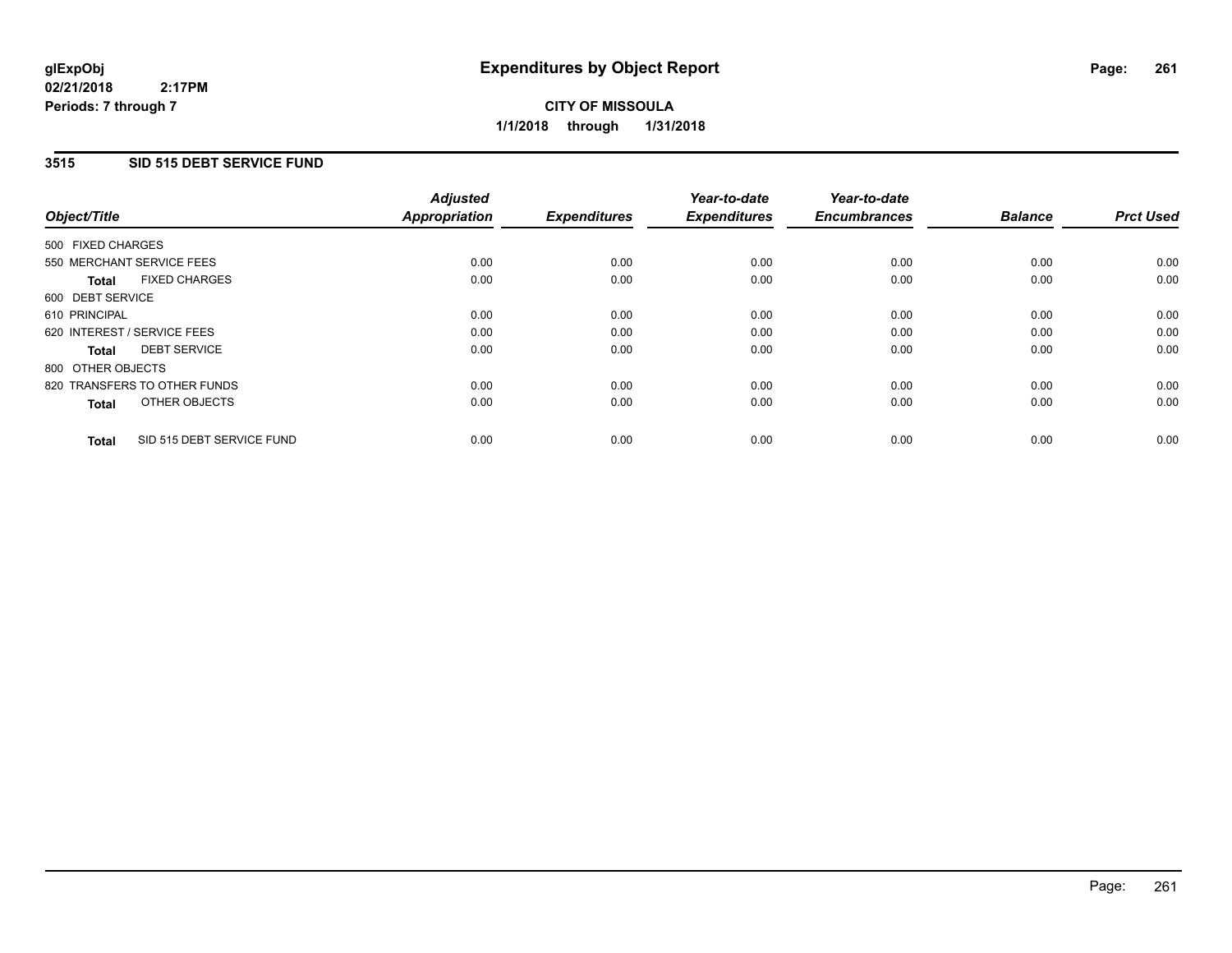# **glExpObj Expenditures by Object Report Page: 262**

# **CITY OF MISSOULA 1/1/2018 through 1/31/2018**

### **3517 SID 517 DEBT SERVICE FUND**

**000 \*\*\* Title Not Found \*\*\***

| Object/Title                     | <b>Adjusted</b><br>Appropriation | <b>Expenditures</b> | Year-to-date<br><b>Expenditures</b> | Year-to-date<br><b>Encumbrances</b> | <b>Balance</b> | <b>Prct Used</b> |
|----------------------------------|----------------------------------|---------------------|-------------------------------------|-------------------------------------|----------------|------------------|
| 800 OTHER OBJECTS                |                                  |                     |                                     |                                     |                |                  |
| 820 TRANSFERS TO OTHER FUNDS     | 0.00                             | 0.00                | 0.00                                | 0.00                                | 0.00           | 0.00             |
| OTHER OBJECTS<br><b>Total</b>    | 0.00                             | 0.00                | 0.00                                | 0.00                                | 0.00           | 0.00             |
| *** Title Not Found ***<br>Total | 0.00                             | 0.00                | 0.00                                | 0.00                                | 0.00           | 0.00             |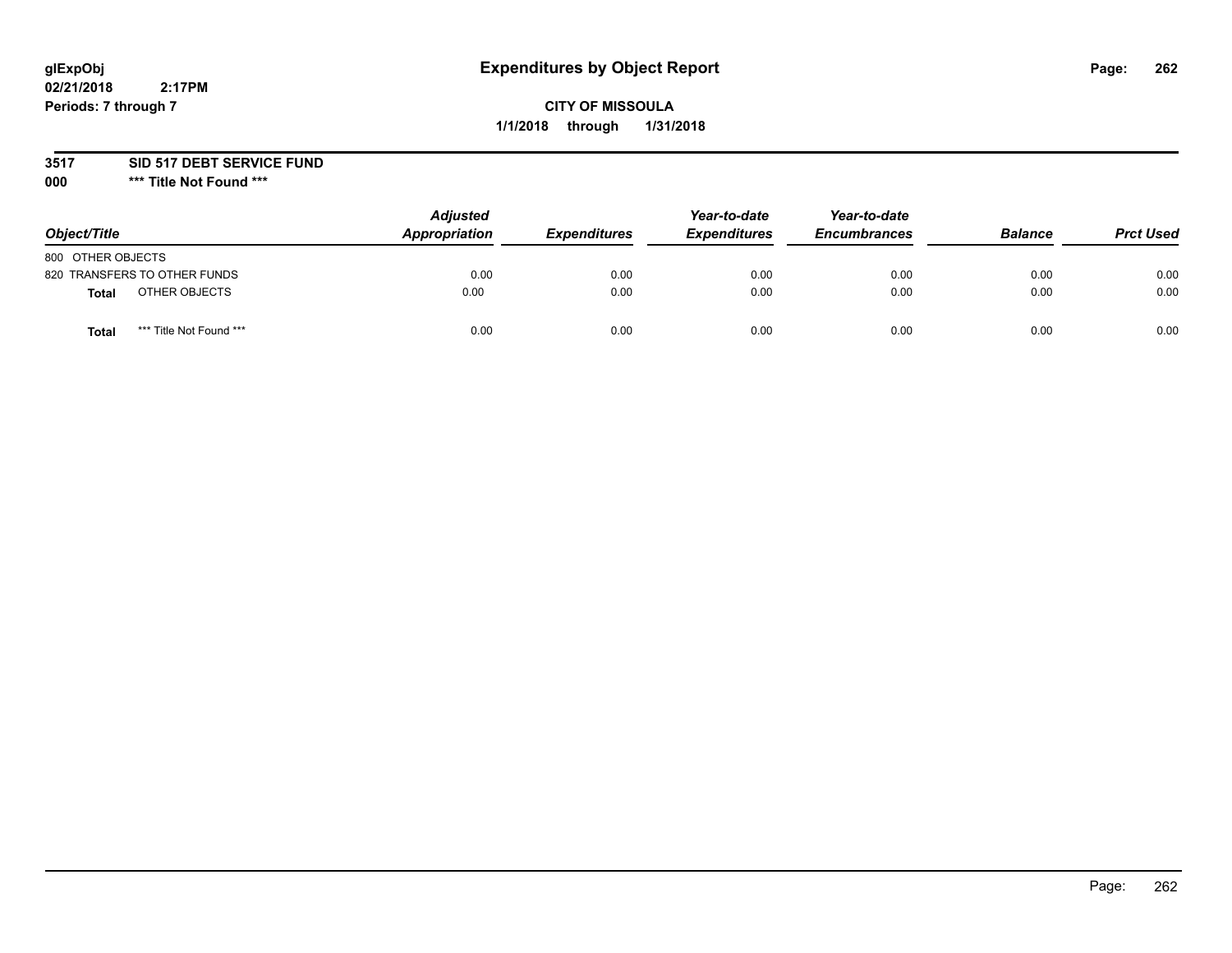#### **3517 SID 517 DEBT SERVICE FUND**

| Object/Title                         | <b>Adjusted</b><br><b>Appropriation</b> | <b>Expenditures</b> | Year-to-date<br><b>Expenditures</b> | Year-to-date<br><b>Encumbrances</b> | <b>Balance</b> | <b>Prct Used</b> |
|--------------------------------------|-----------------------------------------|---------------------|-------------------------------------|-------------------------------------|----------------|------------------|
|                                      |                                         |                     |                                     |                                     |                |                  |
| 500 FIXED CHARGES                    |                                         |                     |                                     |                                     |                |                  |
| 550 MERCHANT SERVICE FEES            | 0.00                                    | 0.00                | 0.00                                | 0.00                                | 0.00           | 0.00             |
| <b>FIXED CHARGES</b><br><b>Total</b> | 0.00                                    | 0.00                | 0.00                                | 0.00                                | 0.00           | 0.00             |
| 600 DEBT SERVICE                     |                                         |                     |                                     |                                     |                |                  |
| 610 PRINCIPAL                        | 0.00                                    | 0.00                | 0.00                                | 0.00                                | 0.00           | 0.00             |
| 620 INTEREST / SERVICE FEES          | 0.00                                    | 0.00                | 0.00                                | 0.00                                | 0.00           | 0.00             |
| <b>DEBT SERVICE</b><br><b>Total</b>  | 0.00                                    | 0.00                | 0.00                                | 0.00                                | 0.00           | 0.00             |
|                                      |                                         |                     |                                     |                                     |                |                  |
| NON-DEPARTMENTAL<br><b>Total</b>     | 0.00                                    | 0.00                | 0.00                                | 0.00                                | 0.00           | 0.00             |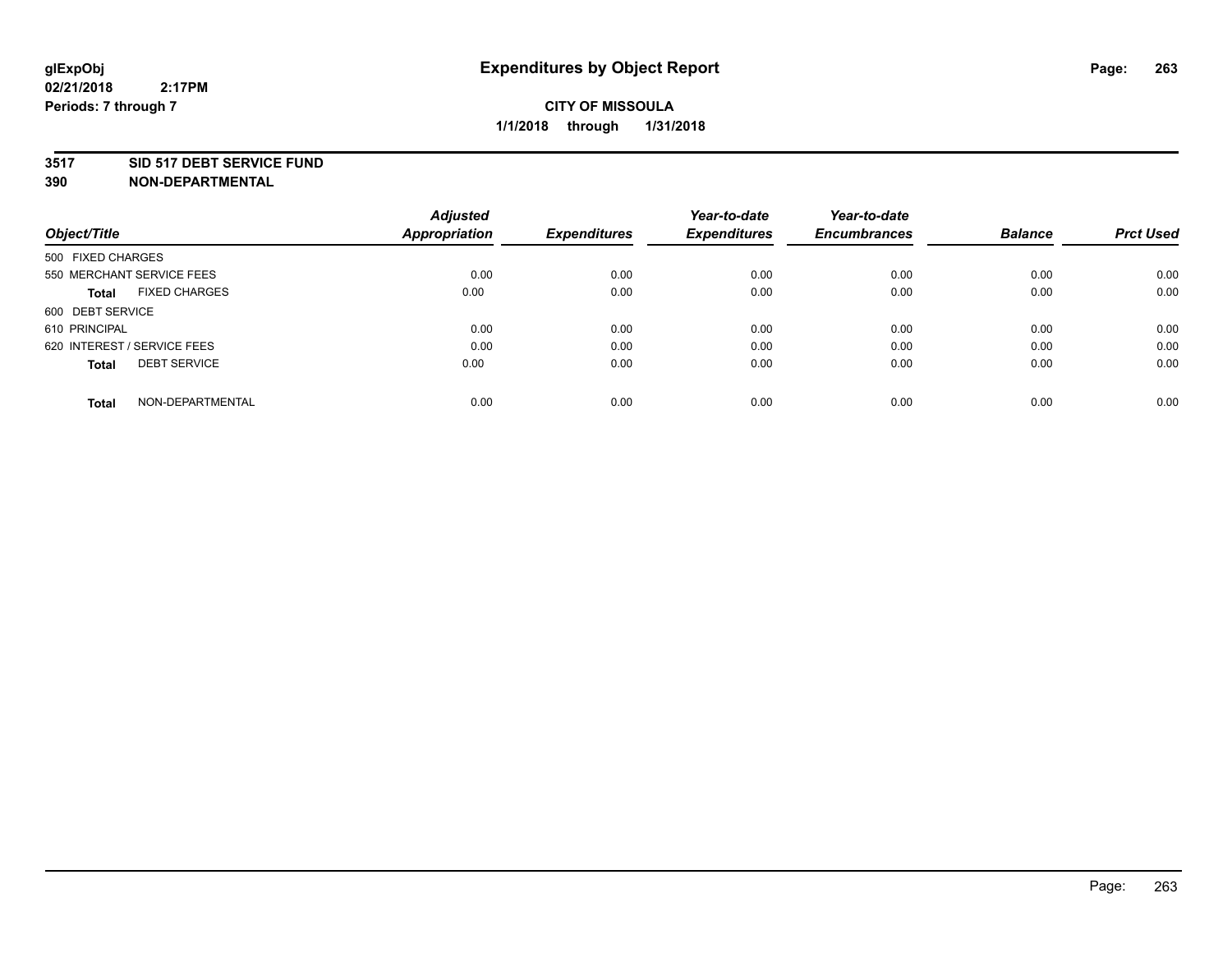**CITY OF MISSOULA 1/1/2018 through 1/31/2018**

### **3517 SID 517 DEBT SERVICE FUND**

| Object/Title                              | <b>Adjusted</b><br><b>Appropriation</b> | <b>Expenditures</b> | Year-to-date<br><b>Expenditures</b> | Year-to-date<br><b>Encumbrances</b> | <b>Balance</b> | <b>Prct Used</b> |
|-------------------------------------------|-----------------------------------------|---------------------|-------------------------------------|-------------------------------------|----------------|------------------|
|                                           |                                         |                     |                                     |                                     |                |                  |
| 500 FIXED CHARGES                         |                                         |                     |                                     |                                     |                |                  |
| 550 MERCHANT SERVICE FEES                 | 0.00                                    | 0.00                | 0.00                                | 0.00                                | 0.00           | 0.00             |
| <b>FIXED CHARGES</b><br><b>Total</b>      | 0.00                                    | 0.00                | 0.00                                | 0.00                                | 0.00           | 0.00             |
| 600 DEBT SERVICE                          |                                         |                     |                                     |                                     |                |                  |
| 610 PRINCIPAL                             | 0.00                                    | 0.00                | 0.00                                | 0.00                                | 0.00           | 0.00             |
| 620 INTEREST / SERVICE FEES               | 0.00                                    | 0.00                | 0.00                                | 0.00                                | 0.00           | 0.00             |
| <b>DEBT SERVICE</b><br><b>Total</b>       | 0.00                                    | 0.00                | 0.00                                | 0.00                                | 0.00           | 0.00             |
| 800 OTHER OBJECTS                         |                                         |                     |                                     |                                     |                |                  |
| 820 TRANSFERS TO OTHER FUNDS              | 0.00                                    | 0.00                | 0.00                                | 0.00                                | 0.00           | 0.00             |
| OTHER OBJECTS<br><b>Total</b>             | 0.00                                    | 0.00                | 0.00                                | 0.00                                | 0.00           | 0.00             |
|                                           |                                         |                     |                                     |                                     |                |                  |
| SID 517 DEBT SERVICE FUND<br><b>Total</b> | 0.00                                    | 0.00                | 0.00                                | 0.00                                | 0.00           | 0.00             |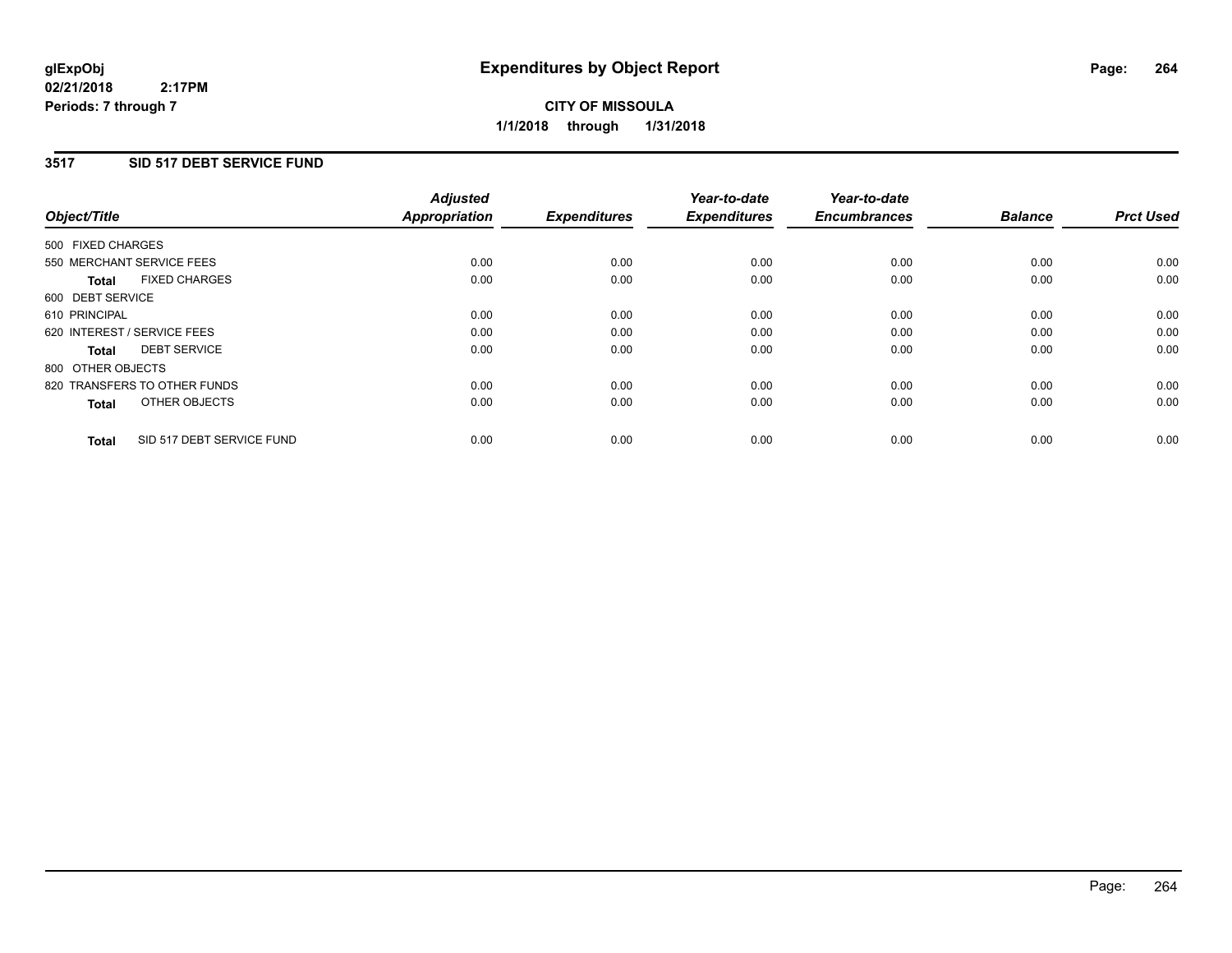# **glExpObj Expenditures by Object Report Page: 265**

# **CITY OF MISSOULA 1/1/2018 through 1/31/2018**

### **3518 SID 518 DEBT SERVICE FUND**

**000 \*\*\* Title Not Found \*\*\***

| Object/Title                     | <b>Adjusted</b><br>Appropriation | <b>Expenditures</b> | Year-to-date<br><b>Expenditures</b> | Year-to-date<br><b>Encumbrances</b> | <b>Balance</b> | <b>Prct Used</b> |
|----------------------------------|----------------------------------|---------------------|-------------------------------------|-------------------------------------|----------------|------------------|
| 800 OTHER OBJECTS                |                                  |                     |                                     |                                     |                |                  |
| 820 TRANSFERS TO OTHER FUNDS     | 0.00                             | 0.00                | 0.00                                | 0.00                                | 0.00           | 0.00             |
| OTHER OBJECTS<br>Total           | 0.00                             | 0.00                | 0.00                                | 0.00                                | 0.00           | 0.00             |
| *** Title Not Found ***<br>Total | 0.00                             | 0.00                | 0.00                                | 0.00                                | 0.00           | 0.00             |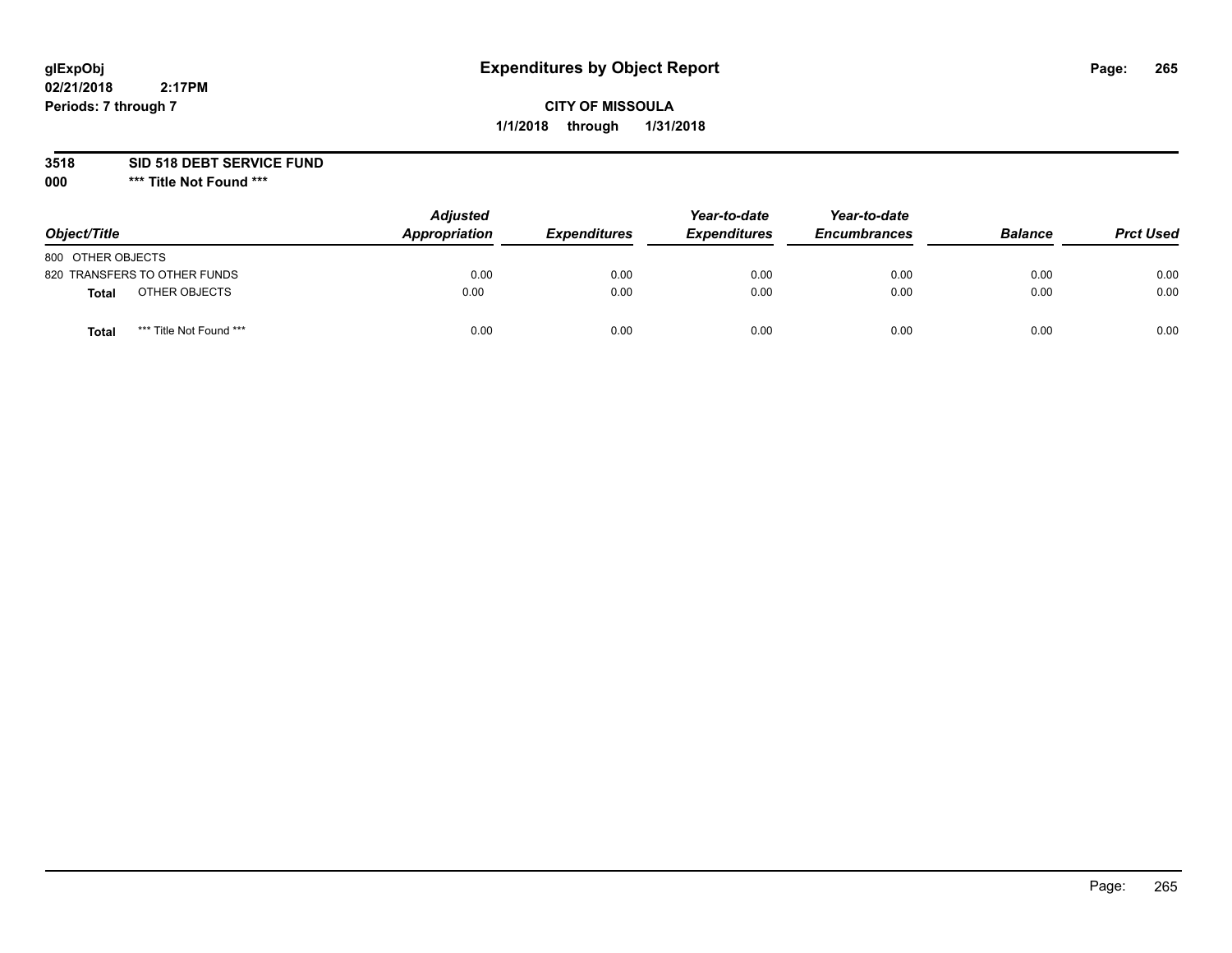#### **3518 SID 518 DEBT SERVICE FUND**

| Object/Title                         | <b>Adjusted</b><br><b>Appropriation</b> | <b>Expenditures</b> | Year-to-date<br><b>Expenditures</b> | Year-to-date<br><b>Encumbrances</b> | <b>Balance</b> | <b>Prct Used</b> |
|--------------------------------------|-----------------------------------------|---------------------|-------------------------------------|-------------------------------------|----------------|------------------|
| 500 FIXED CHARGES                    |                                         |                     |                                     |                                     |                |                  |
| 550 MERCHANT SERVICE FEES            | 0.00                                    | 0.00                | 0.00                                | 0.00                                | 0.00           | 0.00             |
| <b>FIXED CHARGES</b><br><b>Total</b> | 0.00                                    | 0.00                | 0.00                                | 0.00                                | 0.00           | 0.00             |
| 600 DEBT SERVICE                     |                                         |                     |                                     |                                     |                |                  |
| 610 PRINCIPAL                        | 0.00                                    | 0.00                | 0.00                                | 0.00                                | 0.00           | 0.00             |
| 620 INTEREST / SERVICE FEES          | 0.00                                    | 0.00                | 0.00                                | 0.00                                | 0.00           | 0.00             |
| <b>DEBT SERVICE</b><br><b>Total</b>  | 0.00                                    | 0.00                | 0.00                                | 0.00                                | 0.00           | 0.00             |
| 800 OTHER OBJECTS                    |                                         |                     |                                     |                                     |                |                  |
| 820 TRANSFERS TO OTHER FUNDS         | 0.00                                    | 0.00                | 0.00                                | 0.00                                | 0.00           | 0.00             |
| OTHER OBJECTS<br><b>Total</b>        | 0.00                                    | 0.00                | 0.00                                | 0.00                                | 0.00           | 0.00             |
|                                      |                                         |                     |                                     |                                     |                |                  |
| NON-DEPARTMENTAL<br><b>Total</b>     | 0.00                                    | 0.00                | 0.00                                | 0.00                                | 0.00           | 0.00             |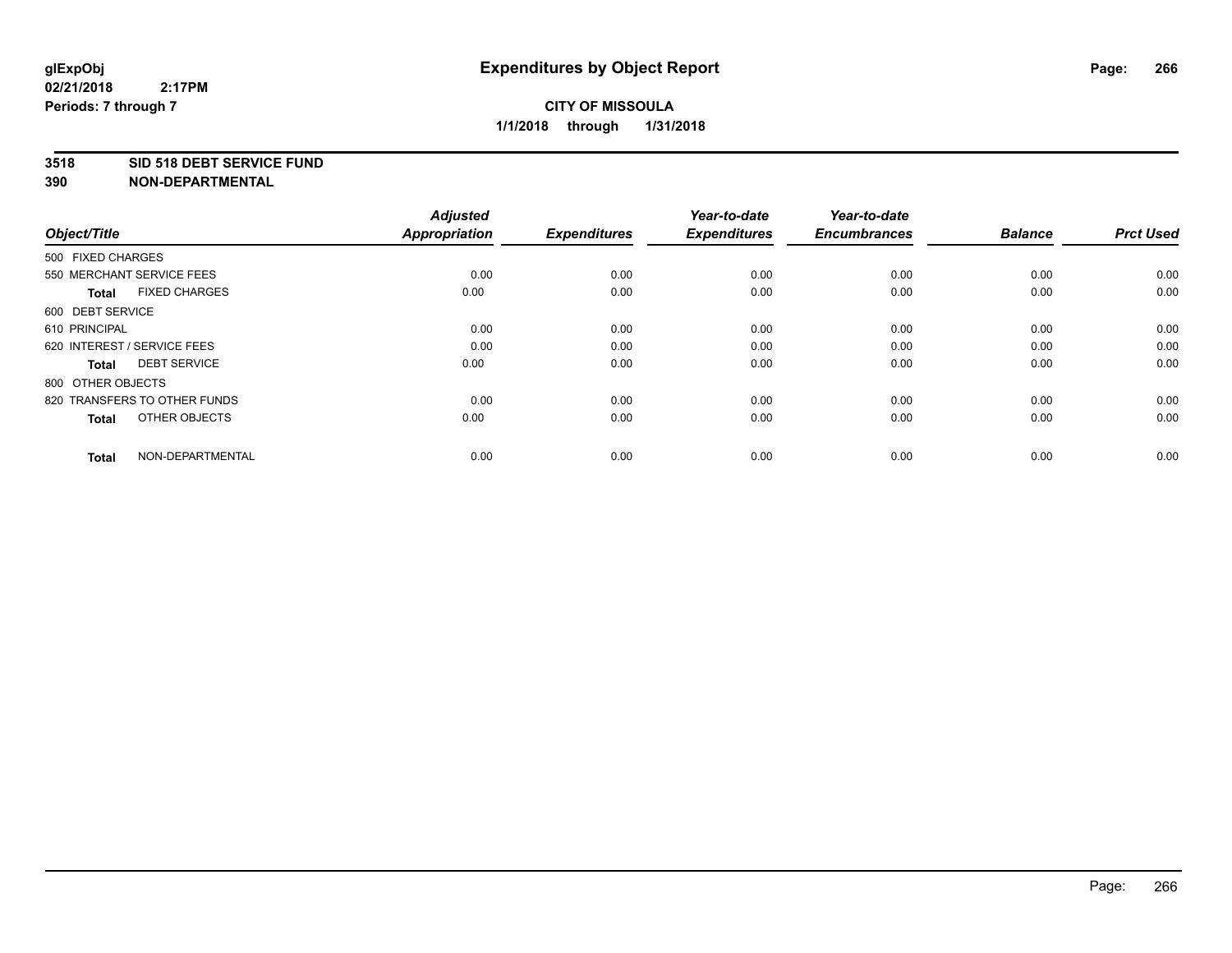# **CITY OF MISSOULA 1/1/2018 through 1/31/2018**

### **3518 SID 518 DEBT SERVICE FUND**

| Object/Title                              | <b>Adjusted</b><br><b>Appropriation</b> | <b>Expenditures</b> | Year-to-date<br><b>Expenditures</b> | Year-to-date<br><b>Encumbrances</b> | <b>Balance</b> | <b>Prct Used</b> |
|-------------------------------------------|-----------------------------------------|---------------------|-------------------------------------|-------------------------------------|----------------|------------------|
|                                           |                                         |                     |                                     |                                     |                |                  |
| 500 FIXED CHARGES                         |                                         |                     |                                     |                                     |                |                  |
| 550 MERCHANT SERVICE FEES                 | 0.00                                    | 0.00                | 0.00                                | 0.00                                | 0.00           | 0.00             |
| <b>FIXED CHARGES</b><br><b>Total</b>      | 0.00                                    | 0.00                | 0.00                                | 0.00                                | 0.00           | 0.00             |
| 600 DEBT SERVICE                          |                                         |                     |                                     |                                     |                |                  |
| 610 PRINCIPAL                             | 0.00                                    | 0.00                | 0.00                                | 0.00                                | 0.00           | 0.00             |
| 620 INTEREST / SERVICE FEES               | 0.00                                    | 0.00                | 0.00                                | 0.00                                | 0.00           | 0.00             |
| <b>DEBT SERVICE</b><br><b>Total</b>       | 0.00                                    | 0.00                | 0.00                                | 0.00                                | 0.00           | 0.00             |
| 800 OTHER OBJECTS                         |                                         |                     |                                     |                                     |                |                  |
| 820 TRANSFERS TO OTHER FUNDS              | 0.00                                    | 0.00                | 0.00                                | 0.00                                | 0.00           | 0.00             |
| OTHER OBJECTS<br><b>Total</b>             | 0.00                                    | 0.00                | 0.00                                | 0.00                                | 0.00           | 0.00             |
|                                           |                                         |                     |                                     |                                     |                |                  |
| SID 518 DEBT SERVICE FUND<br><b>Total</b> | 0.00                                    | 0.00                | 0.00                                | 0.00                                | 0.00           | 0.00             |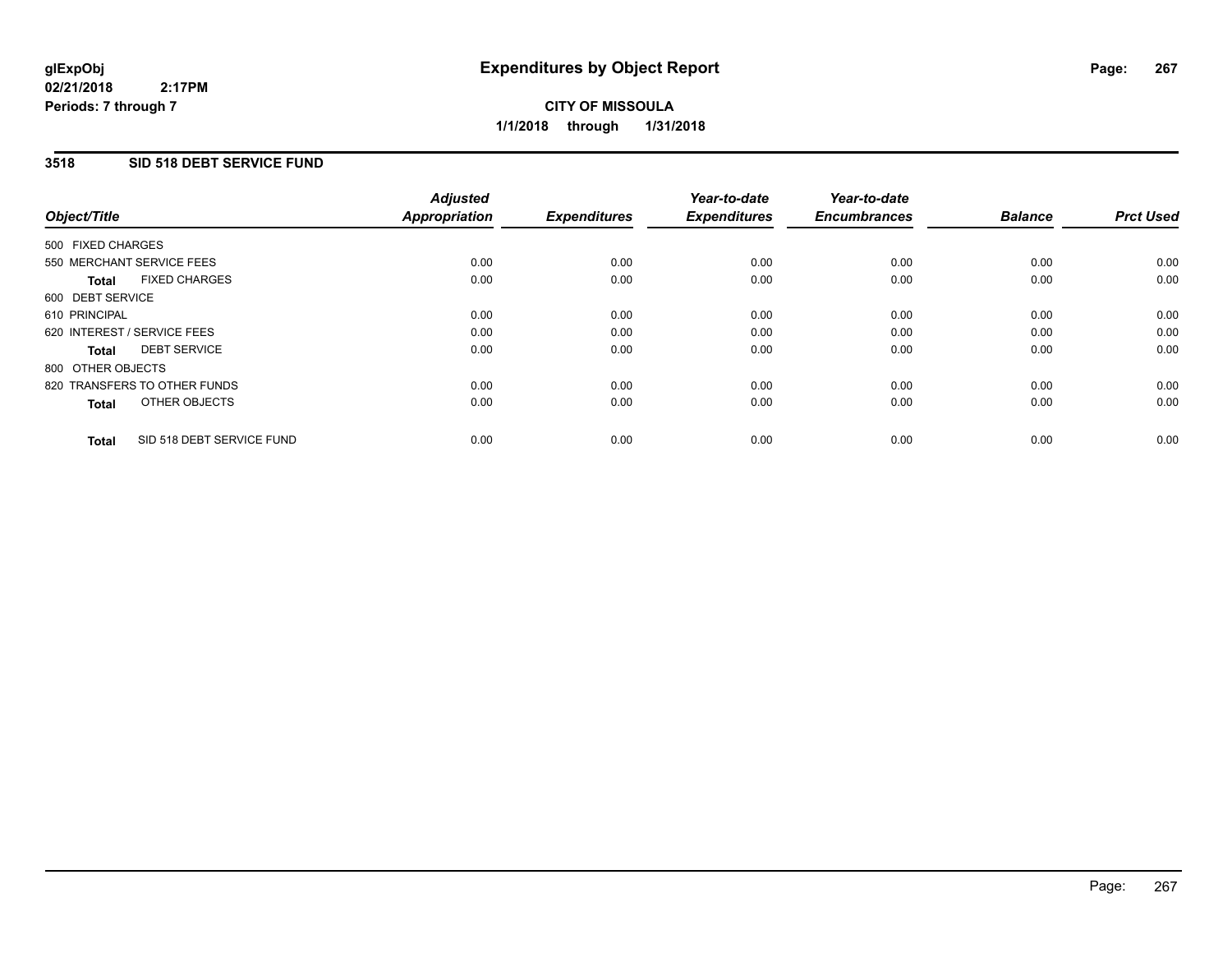#### **3519 SID 519 DEBT SERVICE FUND**

| Object/Title                         | <b>Adjusted</b><br><b>Appropriation</b> | <b>Expenditures</b> | Year-to-date<br><b>Expenditures</b> | Year-to-date<br><b>Encumbrances</b> | <b>Balance</b> | <b>Prct Used</b> |
|--------------------------------------|-----------------------------------------|---------------------|-------------------------------------|-------------------------------------|----------------|------------------|
| 500 FIXED CHARGES                    |                                         |                     |                                     |                                     |                |                  |
| 550 MERCHANT SERVICE FEES            | 0.00                                    | 0.00                | 0.00                                | 0.00                                | 0.00           | 0.00             |
| <b>FIXED CHARGES</b><br><b>Total</b> | 0.00                                    | 0.00                | 0.00                                | 0.00                                | 0.00           | 0.00             |
| 600 DEBT SERVICE                     |                                         |                     |                                     |                                     |                |                  |
| 610 PRINCIPAL                        | 0.00                                    | 0.00                | 0.00                                | 0.00                                | 0.00           | 0.00             |
| 620 INTEREST / SERVICE FEES          | 0.00                                    | 0.00                | 0.00                                | 0.00                                | 0.00           | 0.00             |
| <b>DEBT SERVICE</b><br><b>Total</b>  | 0.00                                    | 0.00                | 0.00                                | 0.00                                | 0.00           | 0.00             |
| 800 OTHER OBJECTS                    |                                         |                     |                                     |                                     |                |                  |
| 820 TRANSFERS TO OTHER FUNDS         | 0.00                                    | 0.00                | 0.00                                | 0.00                                | 0.00           | 0.00             |
| OTHER OBJECTS<br><b>Total</b>        | 0.00                                    | 0.00                | 0.00                                | 0.00                                | 0.00           | 0.00             |
|                                      |                                         |                     |                                     |                                     |                |                  |
| NON-DEPARTMENTAL<br><b>Total</b>     | 0.00                                    | 0.00                | 0.00                                | 0.00                                | 0.00           | 0.00             |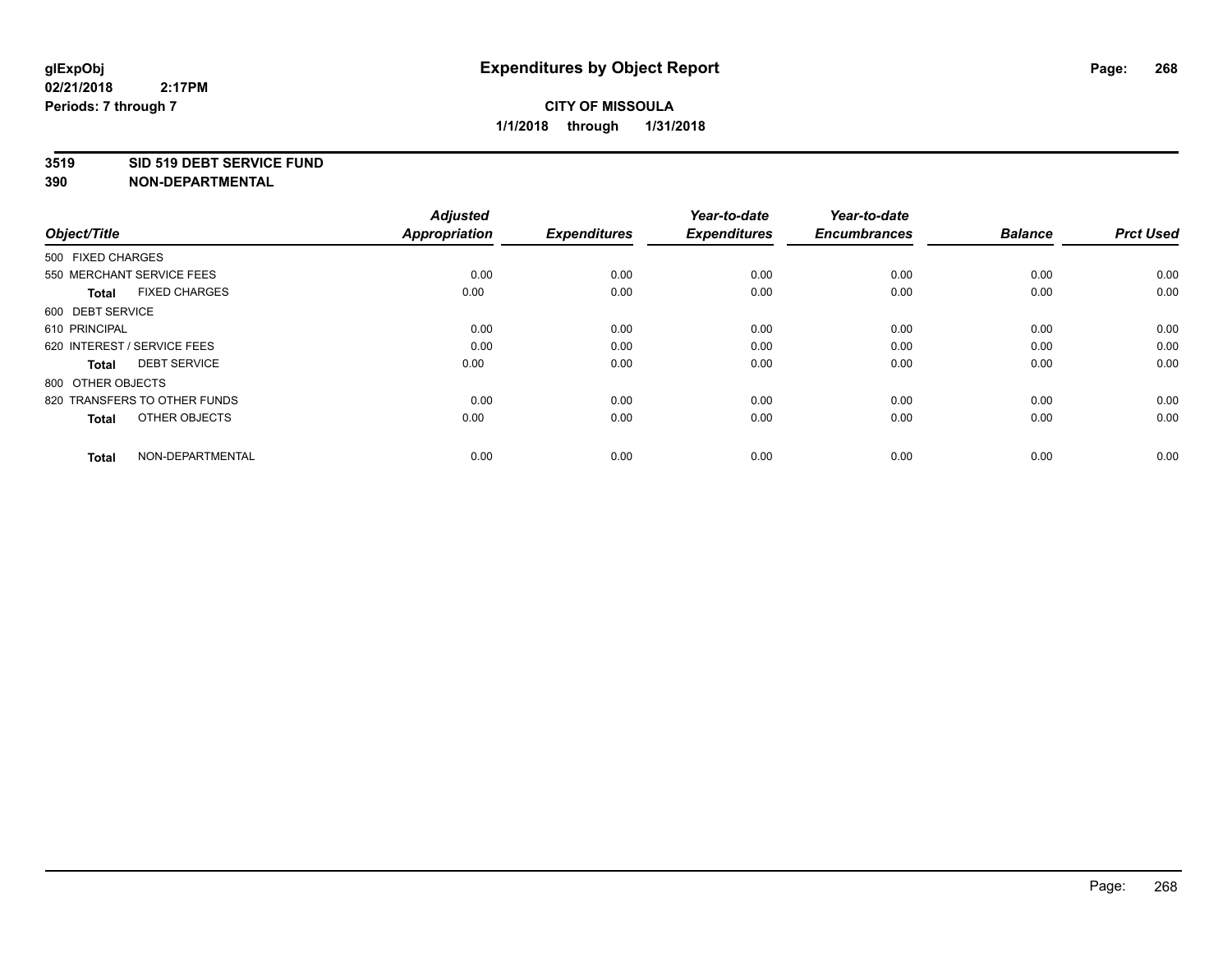### **3519 SID 519 DEBT SERVICE FUND**

| Object/Title      |                              | <b>Adjusted</b><br><b>Appropriation</b> | <b>Expenditures</b> | Year-to-date<br><b>Expenditures</b> | Year-to-date<br><b>Encumbrances</b> | <b>Balance</b> | <b>Prct Used</b> |
|-------------------|------------------------------|-----------------------------------------|---------------------|-------------------------------------|-------------------------------------|----------------|------------------|
| 500 FIXED CHARGES |                              |                                         |                     |                                     |                                     |                |                  |
|                   | 550 MERCHANT SERVICE FEES    | 0.00                                    | 0.00                | 0.00                                | 0.00                                | 0.00           | 0.00             |
| <b>Total</b>      | <b>FIXED CHARGES</b>         | 0.00                                    | 0.00                | 0.00                                | 0.00                                | 0.00           | 0.00             |
| 600 DEBT SERVICE  |                              |                                         |                     |                                     |                                     |                |                  |
| 610 PRINCIPAL     |                              | 0.00                                    | 0.00                | 0.00                                | 0.00                                | 0.00           | 0.00             |
|                   | 620 INTEREST / SERVICE FEES  | 0.00                                    | 0.00                | 0.00                                | 0.00                                | 0.00           | 0.00             |
| <b>Total</b>      | <b>DEBT SERVICE</b>          | 0.00                                    | 0.00                | 0.00                                | 0.00                                | 0.00           | 0.00             |
| 800 OTHER OBJECTS |                              |                                         |                     |                                     |                                     |                |                  |
|                   | 820 TRANSFERS TO OTHER FUNDS | 0.00                                    | 0.00                | 0.00                                | 0.00                                | 0.00           | 0.00             |
| <b>Total</b>      | OTHER OBJECTS                | 0.00                                    | 0.00                | 0.00                                | 0.00                                | 0.00           | 0.00             |
| <b>Total</b>      | SID 519 DEBT SERVICE FUND    | 0.00                                    | 0.00                | 0.00                                | 0.00                                | 0.00           | 0.00             |

Page: 269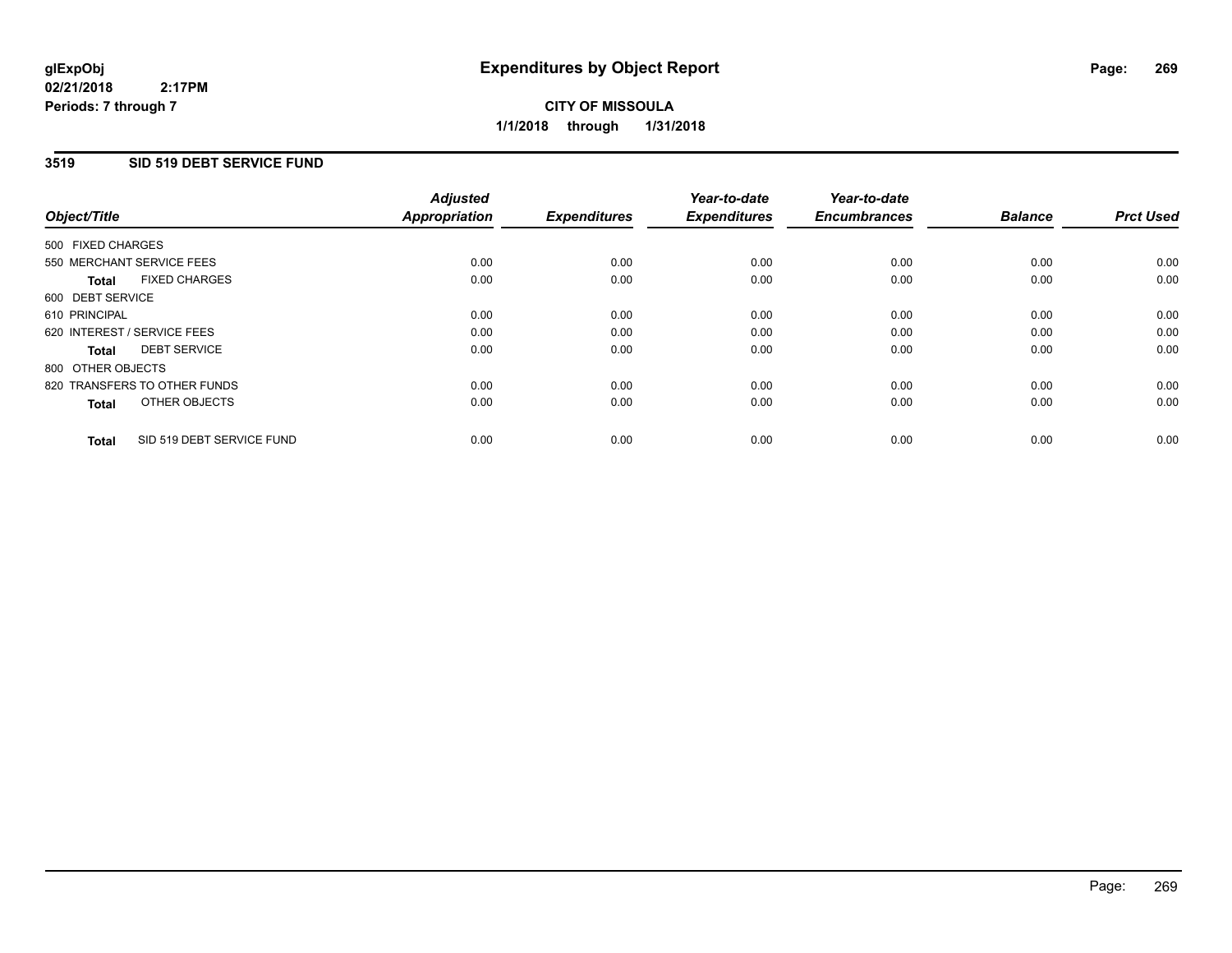#### **3520 SID 520 DEBT SERVICE FUND**

|                             |                           | <b>Adjusted</b>      |                     | Year-to-date        | Year-to-date        |                |                  |
|-----------------------------|---------------------------|----------------------|---------------------|---------------------|---------------------|----------------|------------------|
| Object/Title                |                           | <b>Appropriation</b> | <b>Expenditures</b> | <b>Expenditures</b> | <b>Encumbrances</b> | <b>Balance</b> | <b>Prct Used</b> |
| 500 FIXED CHARGES           |                           |                      |                     |                     |                     |                |                  |
|                             | 550 MERCHANT SERVICE FEES | 0.00                 | 0.00                | 0.00                | 0.00                | 0.00           | 0.00             |
| <b>Total</b>                | <b>FIXED CHARGES</b>      | 0.00                 | 0.00                | 0.00                | 0.00                | 0.00           | 0.00             |
| 600 DEBT SERVICE            |                           |                      |                     |                     |                     |                |                  |
| 610 PRINCIPAL               |                           | 149.000.00           | 0.00                | 74.000.00           | 0.00                | 75.000.00      | 49.66            |
| 620 INTEREST / SERVICE FEES |                           | 10,560.00            | 0.00                | 6.021.56            | 0.00                | 4.538.44       | 57.02            |
| <b>Total</b>                | <b>DEBT SERVICE</b>       | 159.560.00           | 0.00                | 80.021.56           | 0.00                | 79.538.44      | 50.15            |
| <b>Total</b>                | NON-DEPARTMENTAL          | 159.560.00           | 0.00                | 80.021.56           | 0.00                | 79.538.44      | 50.15            |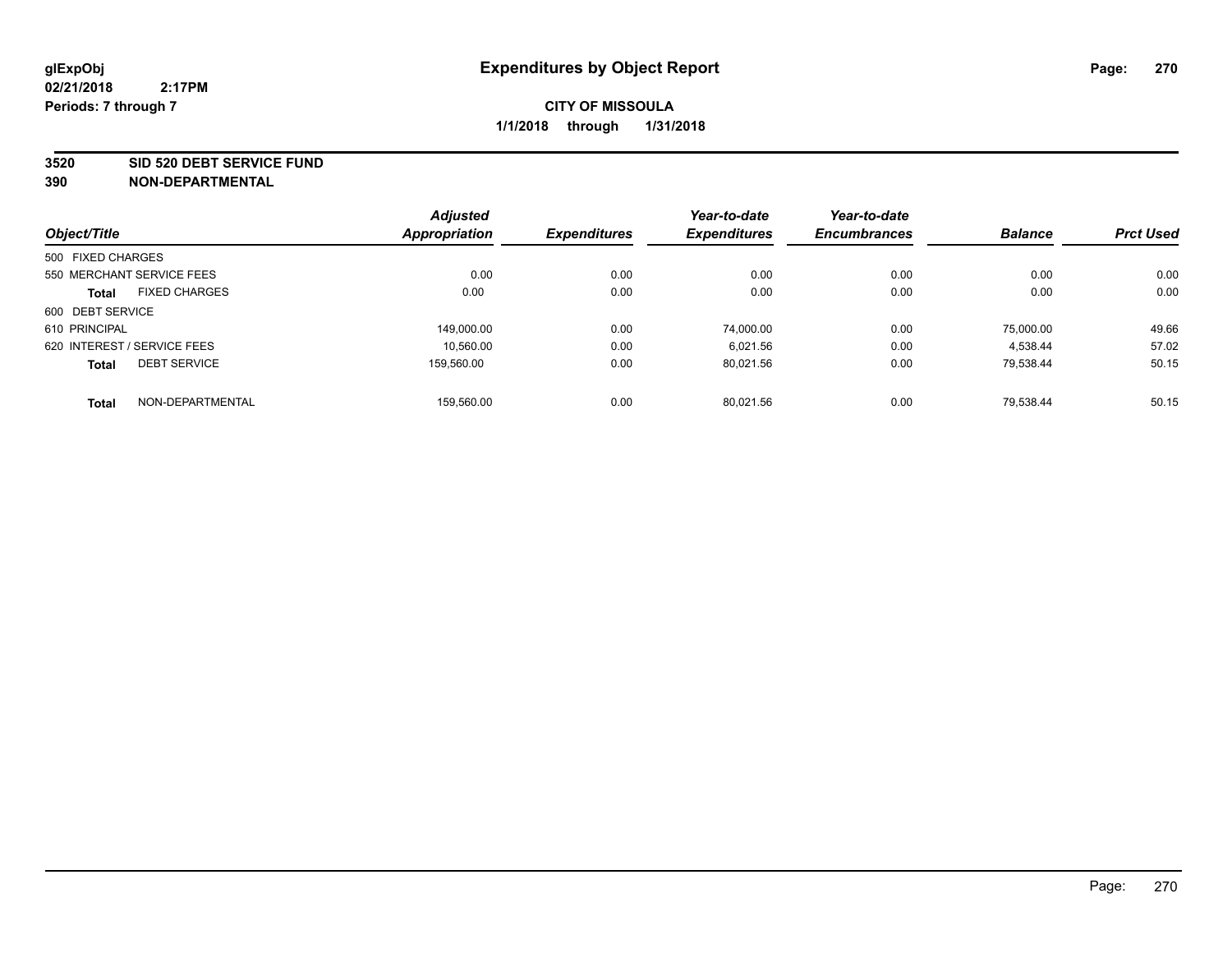**CITY OF MISSOULA 1/1/2018 through 1/31/2018**

### **3520 SID 520 DEBT SERVICE FUND**

| Object/Title                         |                           | <b>Adjusted</b><br><b>Appropriation</b> | <b>Expenditures</b> | Year-to-date<br><b>Expenditures</b> | Year-to-date<br><b>Encumbrances</b> | <b>Balance</b> | <b>Prct Used</b> |
|--------------------------------------|---------------------------|-----------------------------------------|---------------------|-------------------------------------|-------------------------------------|----------------|------------------|
| 500 FIXED CHARGES                    |                           |                                         |                     |                                     |                                     |                |                  |
| 550 MERCHANT SERVICE FEES            |                           | 0.00                                    | 0.00                | 0.00                                | 0.00                                | 0.00           | 0.00             |
| <b>FIXED CHARGES</b><br><b>Total</b> |                           | 0.00                                    | 0.00                | 0.00                                | 0.00                                | 0.00           | 0.00             |
| 600 DEBT SERVICE                     |                           |                                         |                     |                                     |                                     |                |                  |
| 610 PRINCIPAL                        |                           | 149,000.00                              | 0.00                | 74,000.00                           | 0.00                                | 75.000.00      | 49.66            |
| 620 INTEREST / SERVICE FEES          |                           | 10.560.00                               | 0.00                | 6.021.56                            | 0.00                                | 4.538.44       | 57.02            |
| <b>DEBT SERVICE</b><br><b>Total</b>  |                           | 159.560.00                              | 0.00                | 80.021.56                           | 0.00                                | 79.538.44      | 50.15            |
| <b>Total</b>                         | SID 520 DEBT SERVICE FUND | 159.560.00                              | 0.00                | 80.021.56                           | 0.00                                | 79.538.44      | 50.15            |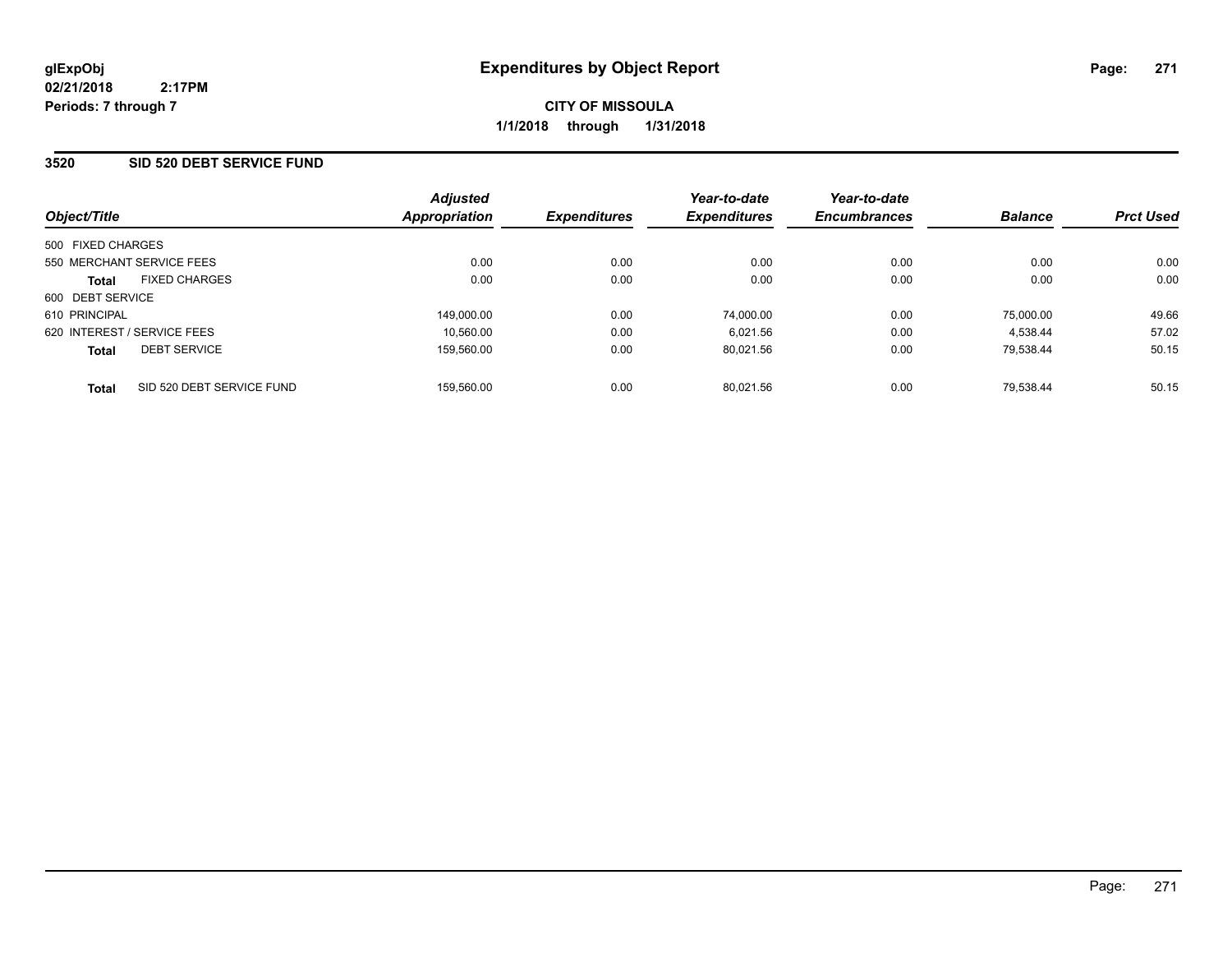#### **3521 SID 521 DEBT SERVICE FUND**

|                                      | <b>Adjusted</b>      |                     | Year-to-date        | Year-to-date        |                |                  |
|--------------------------------------|----------------------|---------------------|---------------------|---------------------|----------------|------------------|
| Object/Title                         | <b>Appropriation</b> | <b>Expenditures</b> | <b>Expenditures</b> | <b>Encumbrances</b> | <b>Balance</b> | <b>Prct Used</b> |
| 500 FIXED CHARGES                    |                      |                     |                     |                     |                |                  |
| 550 MERCHANT SERVICE FEES            | 0.00                 | 0.00                | 0.00                | 0.00                | 0.00           | 0.00             |
| <b>FIXED CHARGES</b><br><b>Total</b> | 0.00                 | 0.00                | 0.00                | 0.00                | 0.00           | 0.00             |
| 600 DEBT SERVICE                     |                      |                     |                     |                     |                |                  |
| 610 PRINCIPAL                        | 68.00                | 0.00                | 0.00                | 0.00                | 68.00          | 0.00             |
| 620 INTEREST / SERVICE FEES          | 3.00                 | 0.00                | 1.77                | 0.00                | 1.23           | 59.00            |
| <b>DEBT SERVICE</b><br><b>Total</b>  | 71.00                | 0.00                | 1.77                | 0.00                | 69.23          | 2.49             |
| NON-DEPARTMENTAL<br><b>Total</b>     | 71.00                | 0.00                | 1.77                | 0.00                | 69.23          | 2.49             |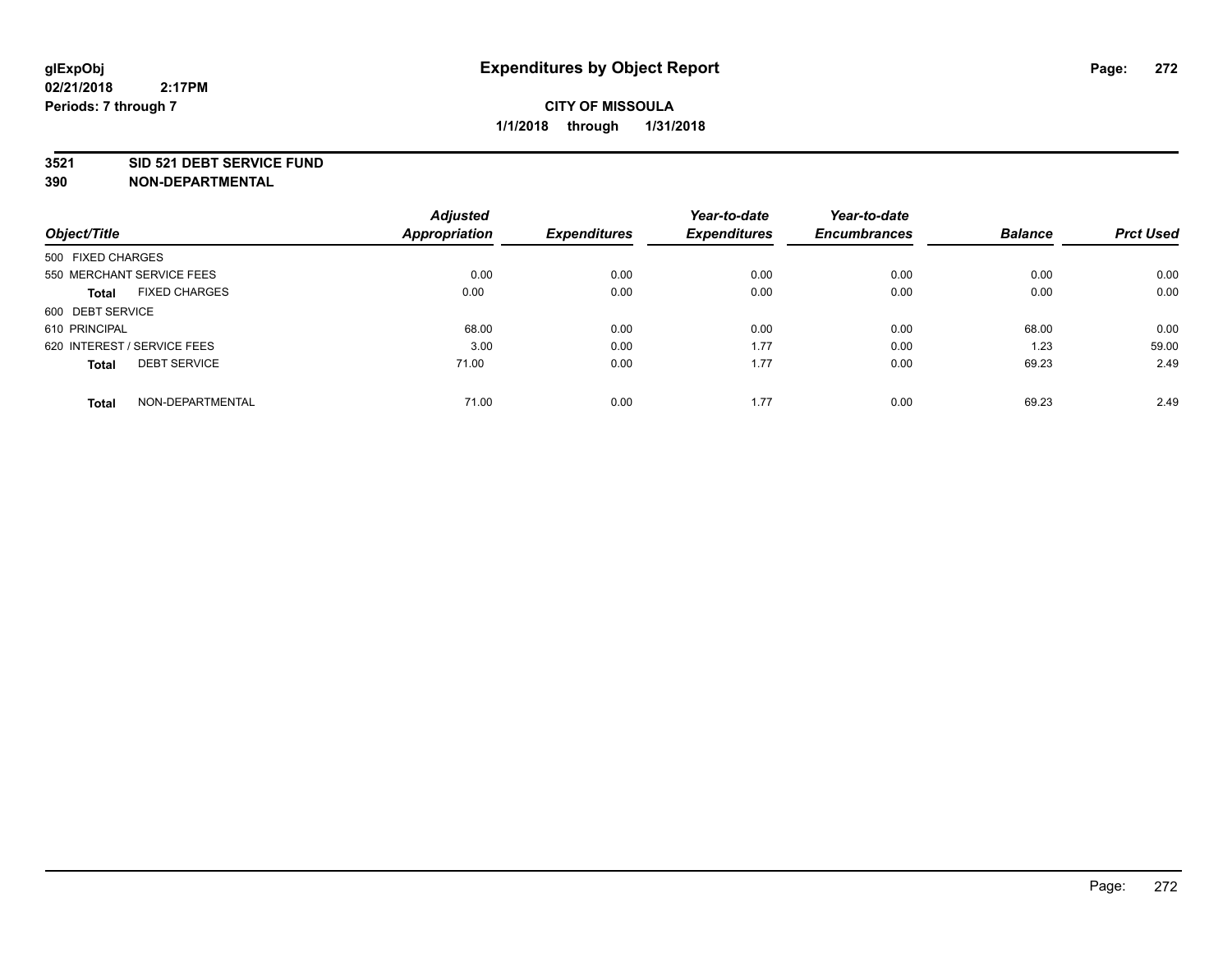### **3521 SID 521 DEBT SERVICE FUND**

| Object/Title                              | <b>Adjusted</b><br>Appropriation | <b>Expenditures</b> | Year-to-date<br><b>Expenditures</b> | Year-to-date<br><b>Encumbrances</b> | <b>Balance</b> | <b>Prct Used</b> |
|-------------------------------------------|----------------------------------|---------------------|-------------------------------------|-------------------------------------|----------------|------------------|
| 500 FIXED CHARGES                         |                                  |                     |                                     |                                     |                |                  |
| 550 MERCHANT SERVICE FEES                 | 0.00                             | 0.00                | 0.00                                | 0.00                                | 0.00           | 0.00             |
| <b>FIXED CHARGES</b><br><b>Total</b>      | 0.00                             | 0.00                | 0.00                                | 0.00                                | 0.00           | 0.00             |
| 600 DEBT SERVICE                          |                                  |                     |                                     |                                     |                |                  |
| 610 PRINCIPAL                             | 68.00                            | 0.00                | 0.00                                | 0.00                                | 68.00          | 0.00             |
| 620 INTEREST / SERVICE FEES               | 3.00                             | 0.00                | 1.77                                | 0.00                                | 1.23           | 59.00            |
| <b>DEBT SERVICE</b><br><b>Total</b>       | 71.00                            | 0.00                | 1.77                                | 0.00                                | 69.23          | 2.49             |
| SID 521 DEBT SERVICE FUND<br><b>Total</b> | 71.00                            | 0.00                | 1.77                                | 0.00                                | 69.23          | 2.49             |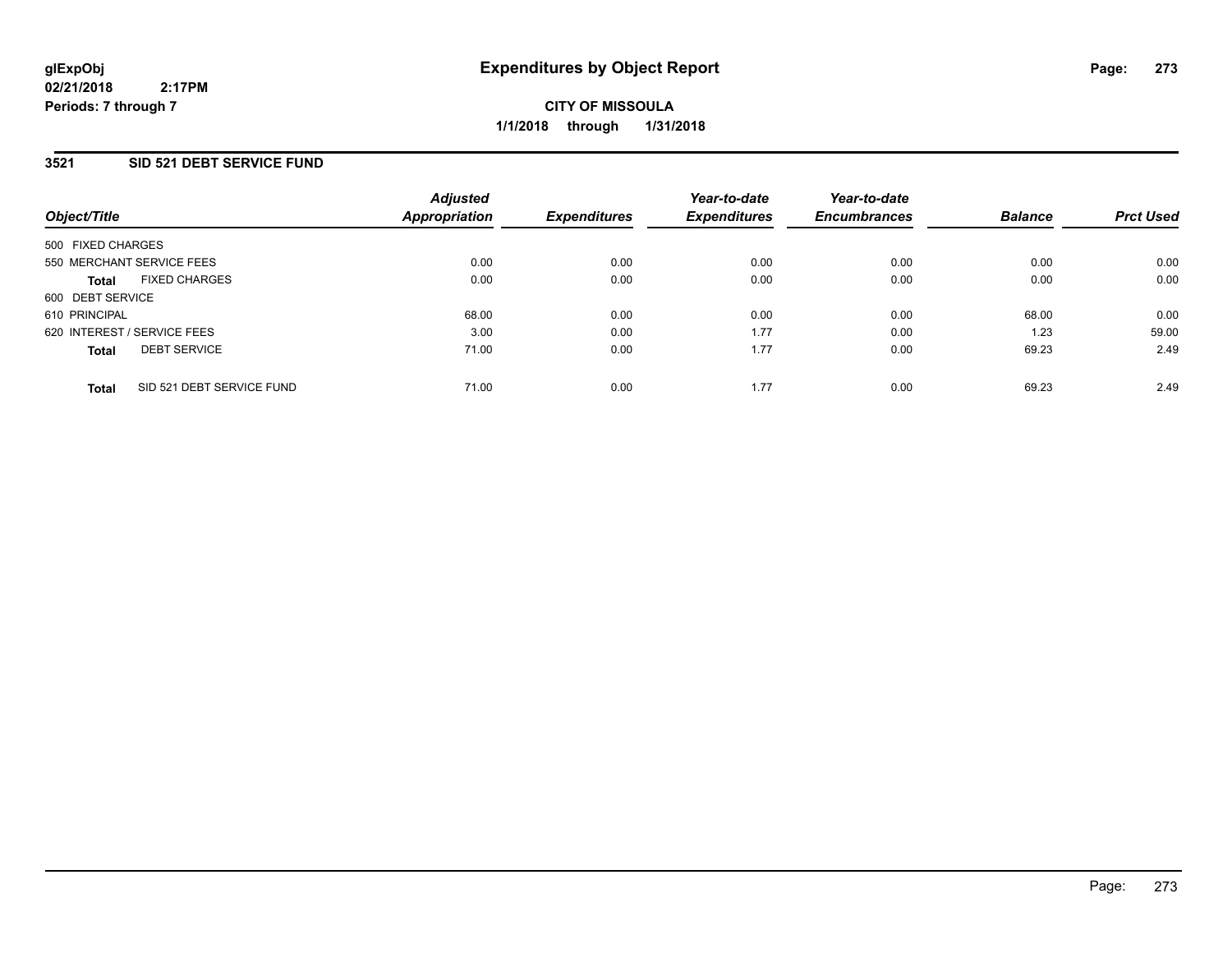#### **3522 SID 522 DEBT SERVICE FUND**

|                                      | <b>Adjusted</b>      |                     | Year-to-date        | Year-to-date        |                |                  |
|--------------------------------------|----------------------|---------------------|---------------------|---------------------|----------------|------------------|
| Object/Title                         | <b>Appropriation</b> | <b>Expenditures</b> | <b>Expenditures</b> | <b>Encumbrances</b> | <b>Balance</b> | <b>Prct Used</b> |
| 500 FIXED CHARGES                    |                      |                     |                     |                     |                |                  |
| 550 MERCHANT SERVICE FEES            | 0.00                 | 0.00                | 0.00                | 0.00                | 0.00           | 0.00             |
| <b>FIXED CHARGES</b><br><b>Total</b> | 0.00                 | 0.00                | 0.00                | 0.00                | 0.00           | 0.00             |
| 600 DEBT SERVICE                     |                      |                     |                     |                     |                |                  |
| 610 PRINCIPAL                        | 98.00                | 0.00                | 0.00                | 0.00                | 98.00          | 0.00             |
| 620 INTEREST / SERVICE FEES          | 5.00                 | 0.00                | 4.85                | 0.00                | 0.15           | 97.00            |
| <b>DEBT SERVICE</b><br><b>Total</b>  | 103.00               | 0.00                | 4.85                | 0.00                | 98.15          | 4.71             |
| NON-DEPARTMENTAL<br><b>Total</b>     | 103.00               | 0.00                | 4.85                | 0.00                | 98.15          | 4.71             |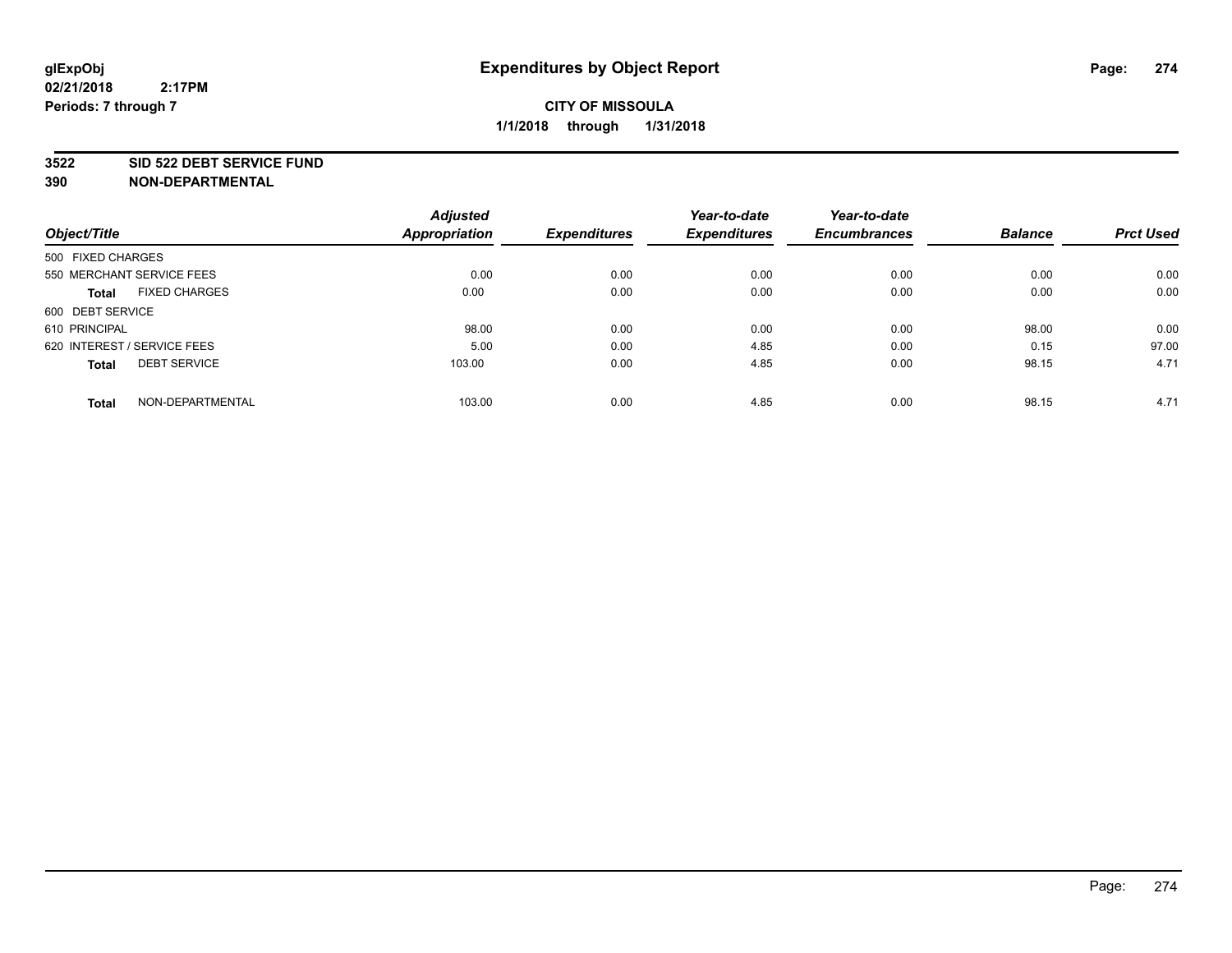### **3522 SID 522 DEBT SERVICE FUND**

| Object/Title                |                           | <b>Adjusted</b><br>Appropriation | <b>Expenditures</b> | Year-to-date<br><b>Expenditures</b> | Year-to-date<br><b>Encumbrances</b> | <b>Balance</b> | <b>Prct Used</b> |
|-----------------------------|---------------------------|----------------------------------|---------------------|-------------------------------------|-------------------------------------|----------------|------------------|
|                             |                           |                                  |                     |                                     |                                     |                |                  |
| 500 FIXED CHARGES           |                           |                                  |                     |                                     |                                     |                |                  |
| 550 MERCHANT SERVICE FEES   |                           | 0.00                             | 0.00                | 0.00                                | 0.00                                | 0.00           | 0.00             |
| <b>Total</b>                | <b>FIXED CHARGES</b>      | 0.00                             | 0.00                | 0.00                                | 0.00                                | 0.00           | 0.00             |
| 600 DEBT SERVICE            |                           |                                  |                     |                                     |                                     |                |                  |
| 610 PRINCIPAL               |                           | 98.00                            | 0.00                | 0.00                                | 0.00                                | 98.00          | 0.00             |
| 620 INTEREST / SERVICE FEES |                           | 5.00                             | 0.00                | 4.85                                | 0.00                                | 0.15           | 97.00            |
| <b>Total</b>                | <b>DEBT SERVICE</b>       | 103.00                           | 0.00                | 4.85                                | 0.00                                | 98.15          | 4.71             |
| <b>Total</b>                | SID 522 DEBT SERVICE FUND | 103.00                           | 0.00                | 4.85                                | 0.00                                | 98.15          | 4.71             |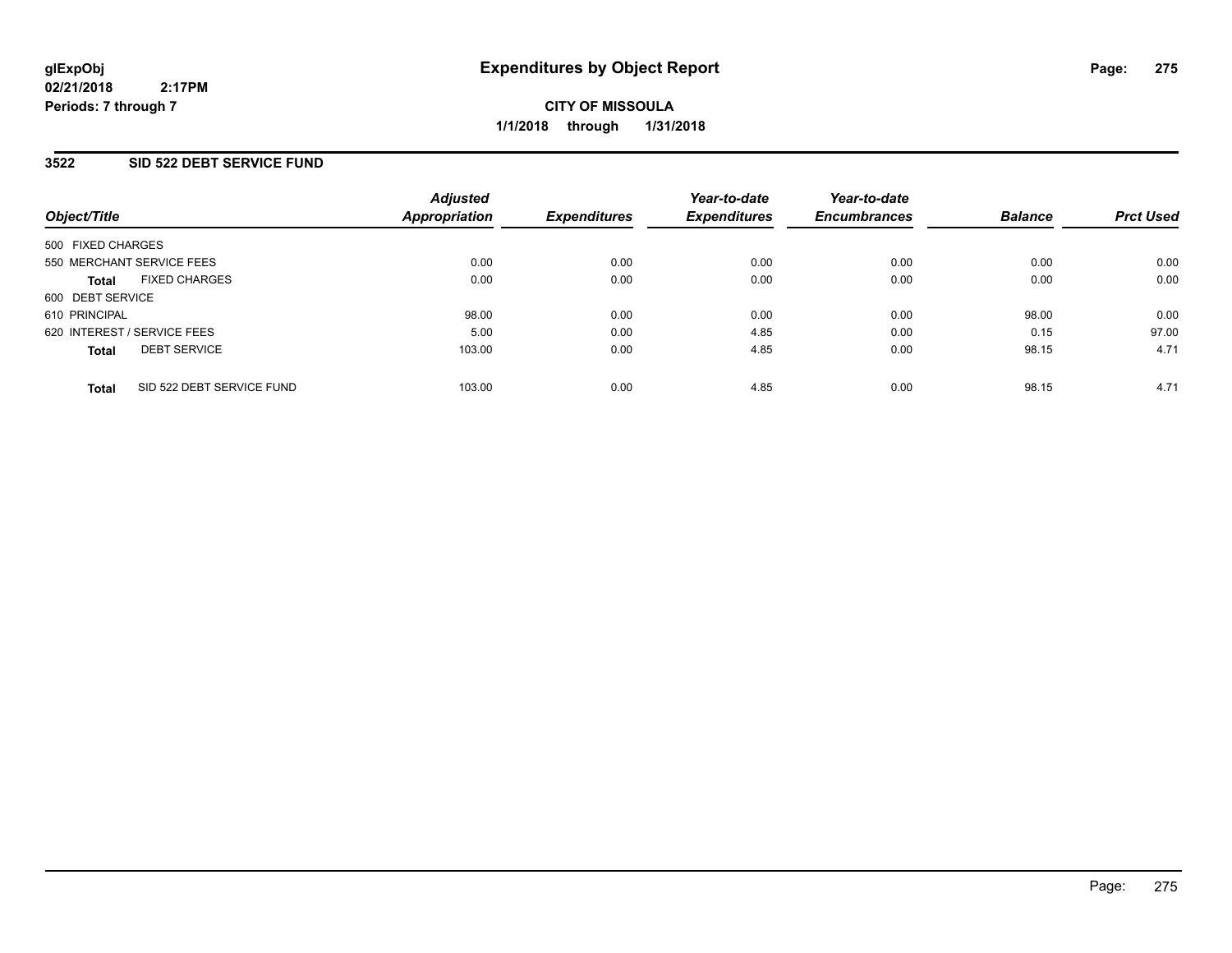#### **3524 SID 524 DEBT SERVICE FUND**

|                             |                           | <b>Adjusted</b> |                     | Year-to-date        | Year-to-date        | <b>Balance</b> | <b>Prct Used</b> |
|-----------------------------|---------------------------|-----------------|---------------------|---------------------|---------------------|----------------|------------------|
| Object/Title                |                           | Appropriation   | <b>Expenditures</b> | <b>Expenditures</b> | <b>Encumbrances</b> |                |                  |
| 500 FIXED CHARGES           |                           |                 |                     |                     |                     |                |                  |
|                             | 550 MERCHANT SERVICE FEES | 0.00            | 0.00                | 0.00                | 0.00                | 0.00           | 0.00             |
| <b>Total</b>                | <b>FIXED CHARGES</b>      | 0.00            | 0.00                | 0.00                | 0.00                | 0.00           | 0.00             |
| 600 DEBT SERVICE            |                           |                 |                     |                     |                     |                |                  |
| 610 PRINCIPAL               |                           | 243.000.00      | 0.00                | 120.000.00          | 0.00                | 123.000.00     | 49.38            |
| 620 INTEREST / SERVICE FEES |                           | 62,160.00       | 0.00                | 32,280.00           | 0.00                | 29.880.00      | 51.93            |
| <b>Total</b>                | <b>DEBT SERVICE</b>       | 305.160.00      | 0.00                | 152,280.00          | 0.00                | 152.880.00     | 49.90            |
| <b>Total</b>                | NON-DEPARTMENTAL          | 305,160.00      | 0.00                | 152.280.00          | 0.00                | 152.880.00     | 49.90            |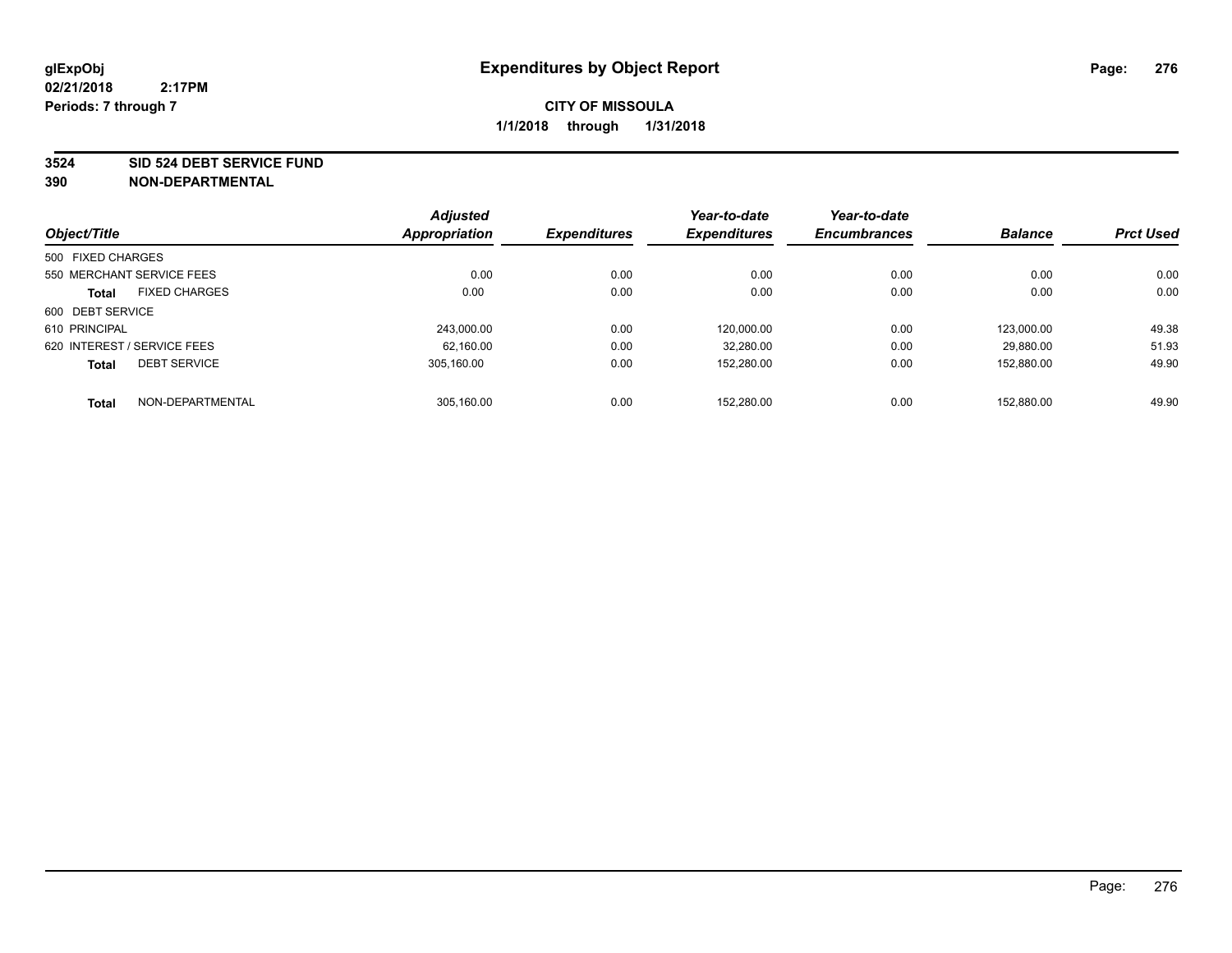**CITY OF MISSOULA 1/1/2018 through 1/31/2018**

### **3524 SID 524 DEBT SERVICE FUND**

| Object/Title                              | <b>Adjusted</b><br><b>Appropriation</b> | <b>Expenditures</b> | Year-to-date<br><b>Expenditures</b> | Year-to-date<br><b>Encumbrances</b> | <b>Balance</b> | <b>Prct Used</b> |
|-------------------------------------------|-----------------------------------------|---------------------|-------------------------------------|-------------------------------------|----------------|------------------|
| 500 FIXED CHARGES                         |                                         |                     |                                     |                                     |                |                  |
| 550 MERCHANT SERVICE FEES                 | 0.00                                    | 0.00                | 0.00                                | 0.00                                | 0.00           | 0.00             |
| <b>FIXED CHARGES</b><br><b>Total</b>      | 0.00                                    | 0.00                | 0.00                                | 0.00                                | 0.00           | 0.00             |
| 600 DEBT SERVICE                          |                                         |                     |                                     |                                     |                |                  |
| 610 PRINCIPAL                             | 243.000.00                              | 0.00                | 120.000.00                          | 0.00                                | 123.000.00     | 49.38            |
| 620 INTEREST / SERVICE FEES               | 62.160.00                               | 0.00                | 32.280.00                           | 0.00                                | 29.880.00      | 51.93            |
| <b>DEBT SERVICE</b><br><b>Total</b>       | 305.160.00                              | 0.00                | 152.280.00                          | 0.00                                | 152.880.00     | 49.90            |
| SID 524 DEBT SERVICE FUND<br><b>Total</b> | 305.160.00                              | 0.00                | 152.280.00                          | 0.00                                | 152.880.00     | 49.90            |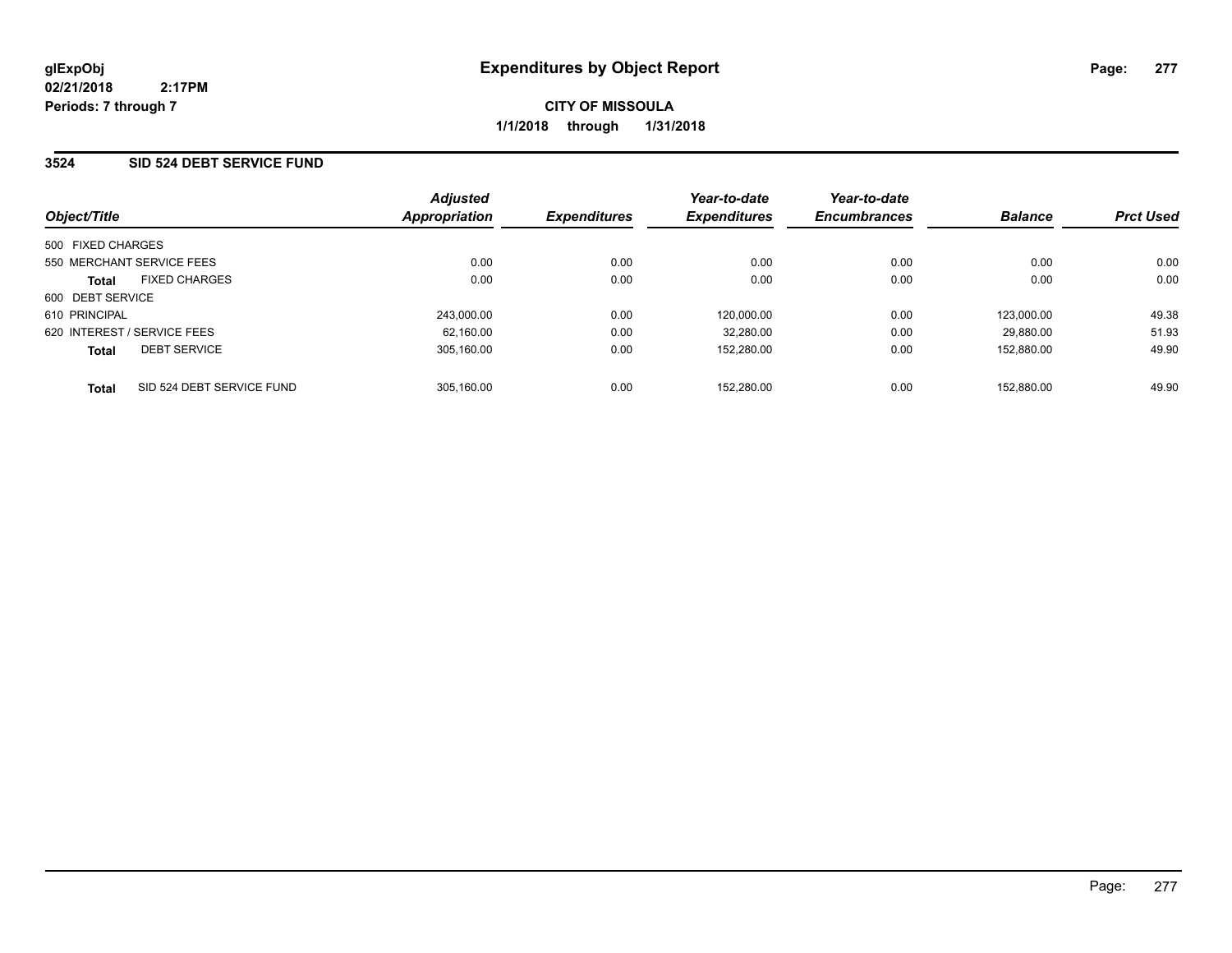#### **3525 SID 525 DEBT SERVICE FUND**

|                                      | <b>Adjusted</b>      |                     | Year-to-date        | Year-to-date        |                |                  |
|--------------------------------------|----------------------|---------------------|---------------------|---------------------|----------------|------------------|
| Object/Title                         | <b>Appropriation</b> | <b>Expenditures</b> | <b>Expenditures</b> | <b>Encumbrances</b> | <b>Balance</b> | <b>Prct Used</b> |
| 500 FIXED CHARGES                    |                      |                     |                     |                     |                |                  |
| 550 MERCHANT SERVICE FEES            | 0.00                 | 0.00                | 0.00                | 0.00                | 0.00           | 0.00             |
| <b>FIXED CHARGES</b><br><b>Total</b> | 0.00                 | 0.00                | 0.00                | 0.00                | 0.00           | 0.00             |
| 600 DEBT SERVICE                     |                      |                     |                     |                     |                |                  |
| 610 PRINCIPAL                        | 30.000.00            | 0.00                | 15.000.00           | 0.00                | 15.000.00      | 50.00            |
| 620 INTEREST / SERVICE FEES          | 3,300.00             | 0.00                | 1,800.00            | 0.00                | 1,500.00       | 54.55            |
| <b>DEBT SERVICE</b><br><b>Total</b>  | 33.300.00            | 0.00                | 16.800.00           | 0.00                | 16.500.00      | 50.45            |
| NON-DEPARTMENTAL<br><b>Total</b>     | 33,300.00            | 0.00                | 16.800.00           | 0.00                | 16,500.00      | 50.45            |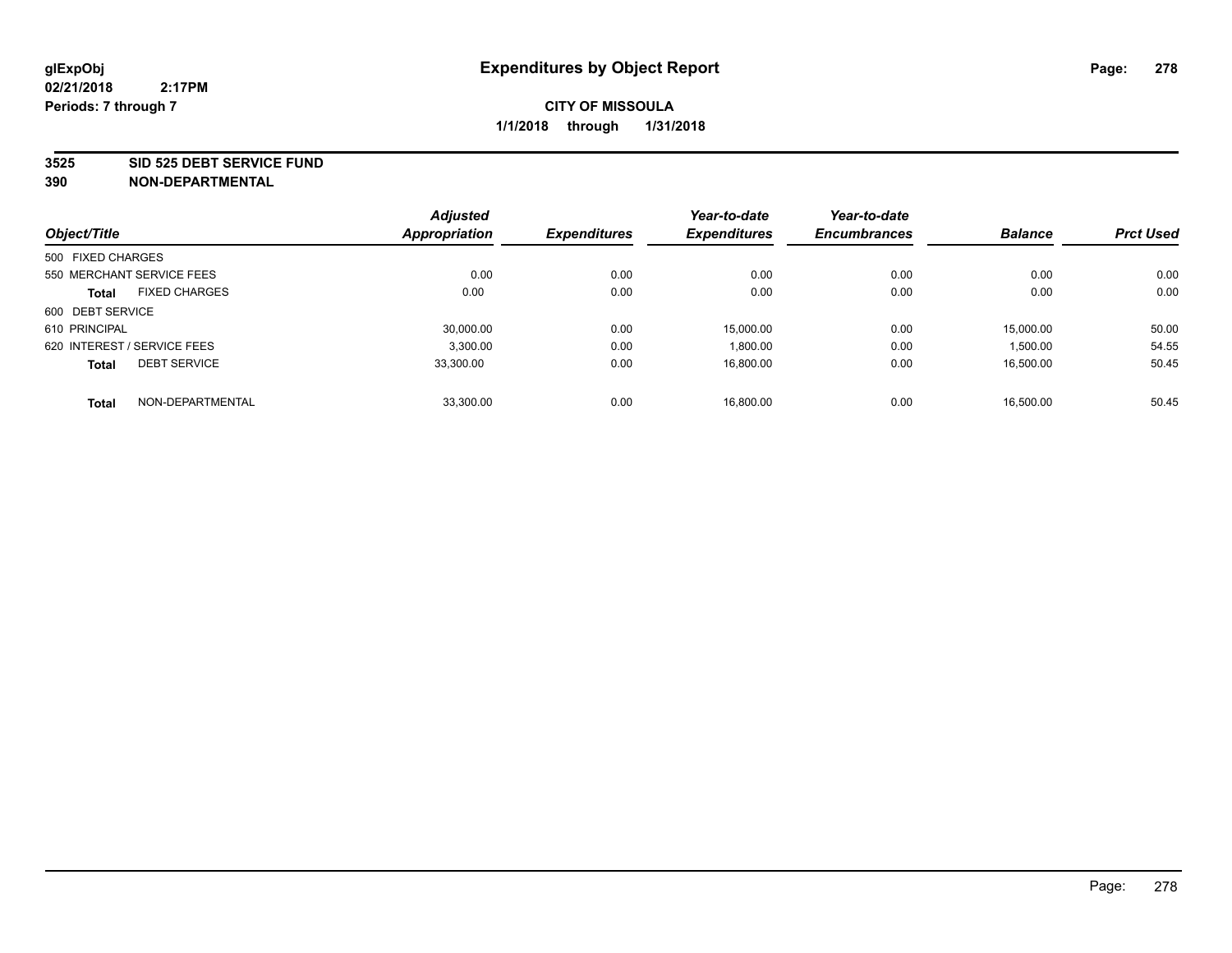**CITY OF MISSOULA 1/1/2018 through 1/31/2018**

### **3525 SID 525 DEBT SERVICE FUND**

| Object/Title                              | <b>Adjusted</b><br><b>Appropriation</b> | <b>Expenditures</b> | Year-to-date<br><b>Expenditures</b> | Year-to-date<br><b>Encumbrances</b> | <b>Balance</b> | <b>Prct Used</b> |
|-------------------------------------------|-----------------------------------------|---------------------|-------------------------------------|-------------------------------------|----------------|------------------|
| 500 FIXED CHARGES                         |                                         |                     |                                     |                                     |                |                  |
| 550 MERCHANT SERVICE FEES                 | 0.00                                    | 0.00                | 0.00                                | 0.00                                | 0.00           | 0.00             |
| <b>FIXED CHARGES</b><br><b>Total</b>      | 0.00                                    | 0.00                | 0.00                                | 0.00                                | 0.00           | 0.00             |
| 600 DEBT SERVICE                          |                                         |                     |                                     |                                     |                |                  |
| 610 PRINCIPAL                             | 30.000.00                               | 0.00                | 15.000.00                           | 0.00                                | 15.000.00      | 50.00            |
| 620 INTEREST / SERVICE FEES               | 3.300.00                                | 0.00                | 1.800.00                            | 0.00                                | 1,500.00       | 54.55            |
| <b>DEBT SERVICE</b><br><b>Total</b>       | 33.300.00                               | 0.00                | 16.800.00                           | 0.00                                | 16.500.00      | 50.45            |
| SID 525 DEBT SERVICE FUND<br><b>Total</b> | 33.300.00                               | 0.00                | 16.800.00                           | 0.00                                | 16.500.00      | 50.45            |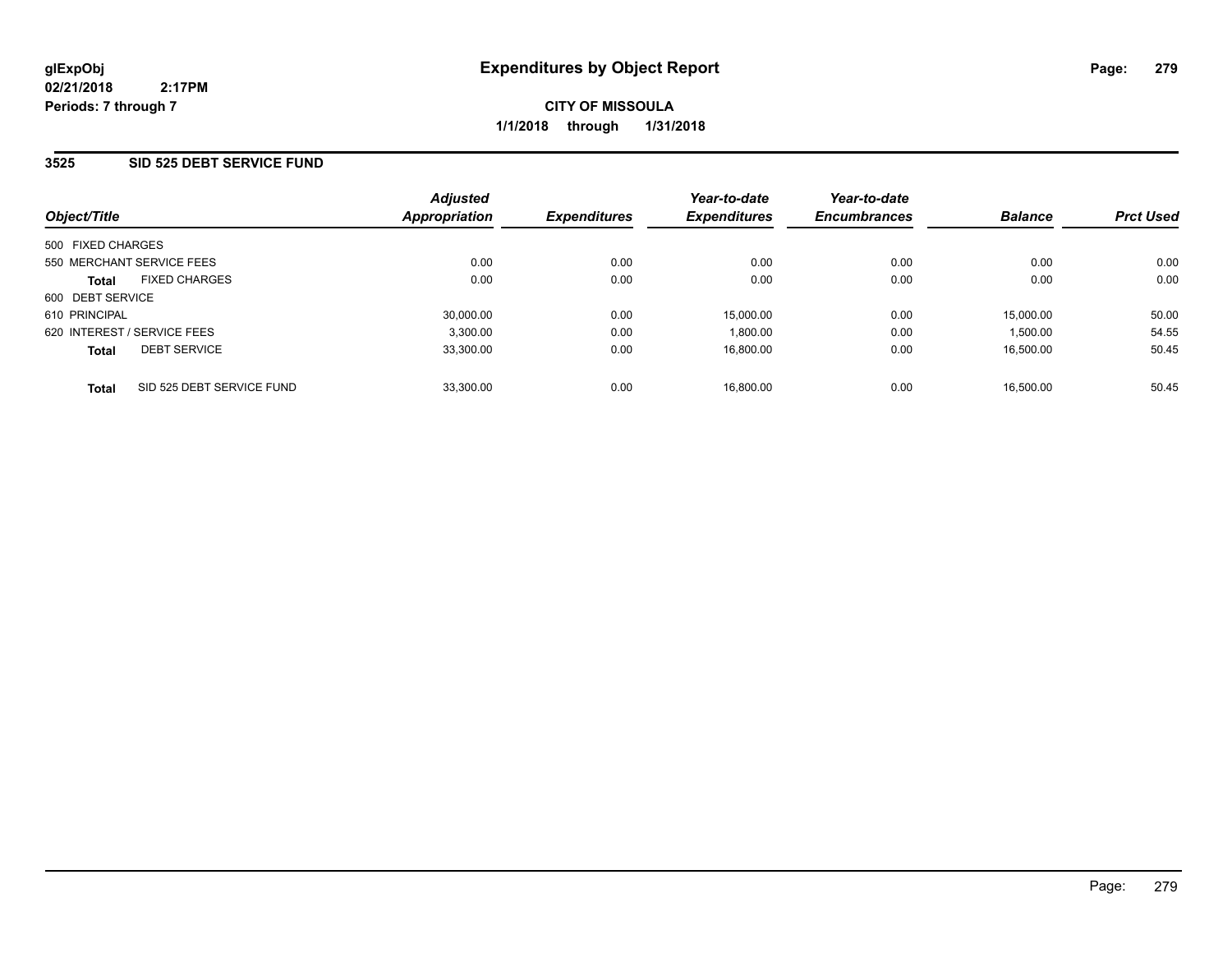#### **3526 SID 526 DEBT SERVICE FUND**

|                             |                           | <b>Adjusted</b> |                     | Year-to-date        | Year-to-date        |                |                  |
|-----------------------------|---------------------------|-----------------|---------------------|---------------------|---------------------|----------------|------------------|
| Object/Title                |                           | Appropriation   | <b>Expenditures</b> | <b>Expenditures</b> | <b>Encumbrances</b> | <b>Balance</b> | <b>Prct Used</b> |
| 500 FIXED CHARGES           |                           |                 |                     |                     |                     |                |                  |
|                             | 550 MERCHANT SERVICE FEES | 0.00            | 0.00                | 0.00                | 0.00                | 0.00           | 0.00             |
| <b>Total</b>                | <b>FIXED CHARGES</b>      | 0.00            | 0.00                | 0.00                | 0.00                | 0.00           | 0.00             |
| 600 DEBT SERVICE            |                           |                 |                     |                     |                     |                |                  |
| 610 PRINCIPAL               |                           | 166.000.00      | 0.00                | 93.000.00           | 0.00                | 73.000.00      | 56.02            |
| 620 INTEREST / SERVICE FEES |                           | 26.640.00       | 0.00                | 18.602.50           | 0.00                | 8.037.50       | 69.83            |
| <b>Total</b>                | <b>DEBT SERVICE</b>       | 192.640.00      | 0.00                | 111.602.50          | 0.00                | 81.037.50      | 57.93            |
| <b>Total</b>                | NON-DEPARTMENTAL          | 192.640.00      | 0.00                | 111.602.50          | 0.00                | 81.037.50      | 57.93            |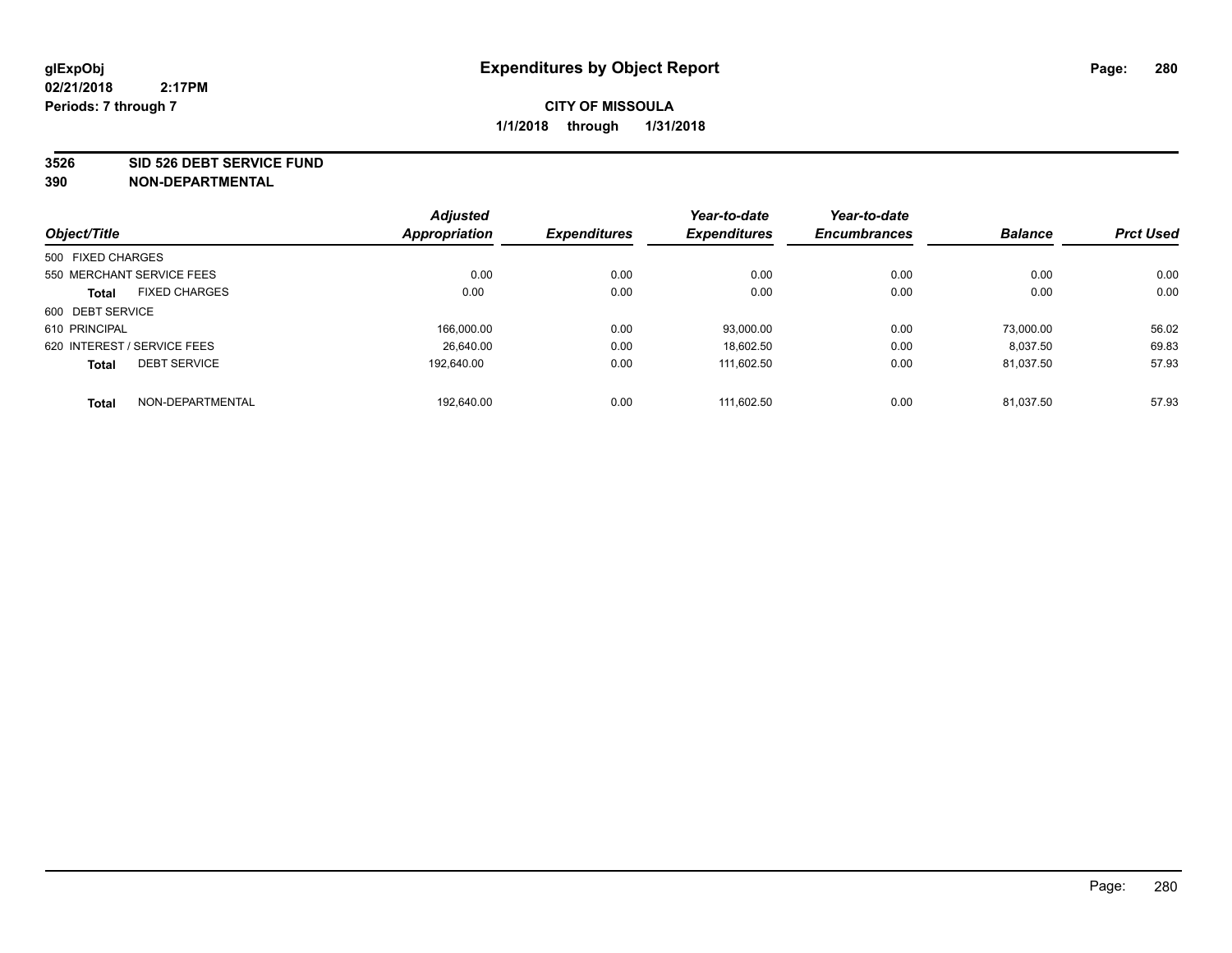**CITY OF MISSOULA 1/1/2018 through 1/31/2018**

### **3526 SID 526 DEBT SERVICE FUND**

| Object/Title                              | <b>Adjusted</b><br><b>Appropriation</b> | <b>Expenditures</b> | Year-to-date<br><b>Expenditures</b> | Year-to-date<br><b>Encumbrances</b> | <b>Balance</b> | <b>Prct Used</b> |
|-------------------------------------------|-----------------------------------------|---------------------|-------------------------------------|-------------------------------------|----------------|------------------|
| 500 FIXED CHARGES                         |                                         |                     |                                     |                                     |                |                  |
| 550 MERCHANT SERVICE FEES                 | 0.00                                    | 0.00                | 0.00                                | 0.00                                | 0.00           | 0.00             |
| <b>FIXED CHARGES</b><br><b>Total</b>      | 0.00                                    | 0.00                | 0.00                                | 0.00                                | 0.00           | 0.00             |
| 600 DEBT SERVICE                          |                                         |                     |                                     |                                     |                |                  |
| 610 PRINCIPAL                             | 166,000.00                              | 0.00                | 93,000.00                           | 0.00                                | 73.000.00      | 56.02            |
| 620 INTEREST / SERVICE FEES               | 26.640.00                               | 0.00                | 18.602.50                           | 0.00                                | 8.037.50       | 69.83            |
| <b>DEBT SERVICE</b><br><b>Total</b>       | 192.640.00                              | 0.00                | 111.602.50                          | 0.00                                | 81.037.50      | 57.93            |
| SID 526 DEBT SERVICE FUND<br><b>Total</b> | 192.640.00                              | 0.00                | 111.602.50                          | 0.00                                | 81.037.50      | 57.93            |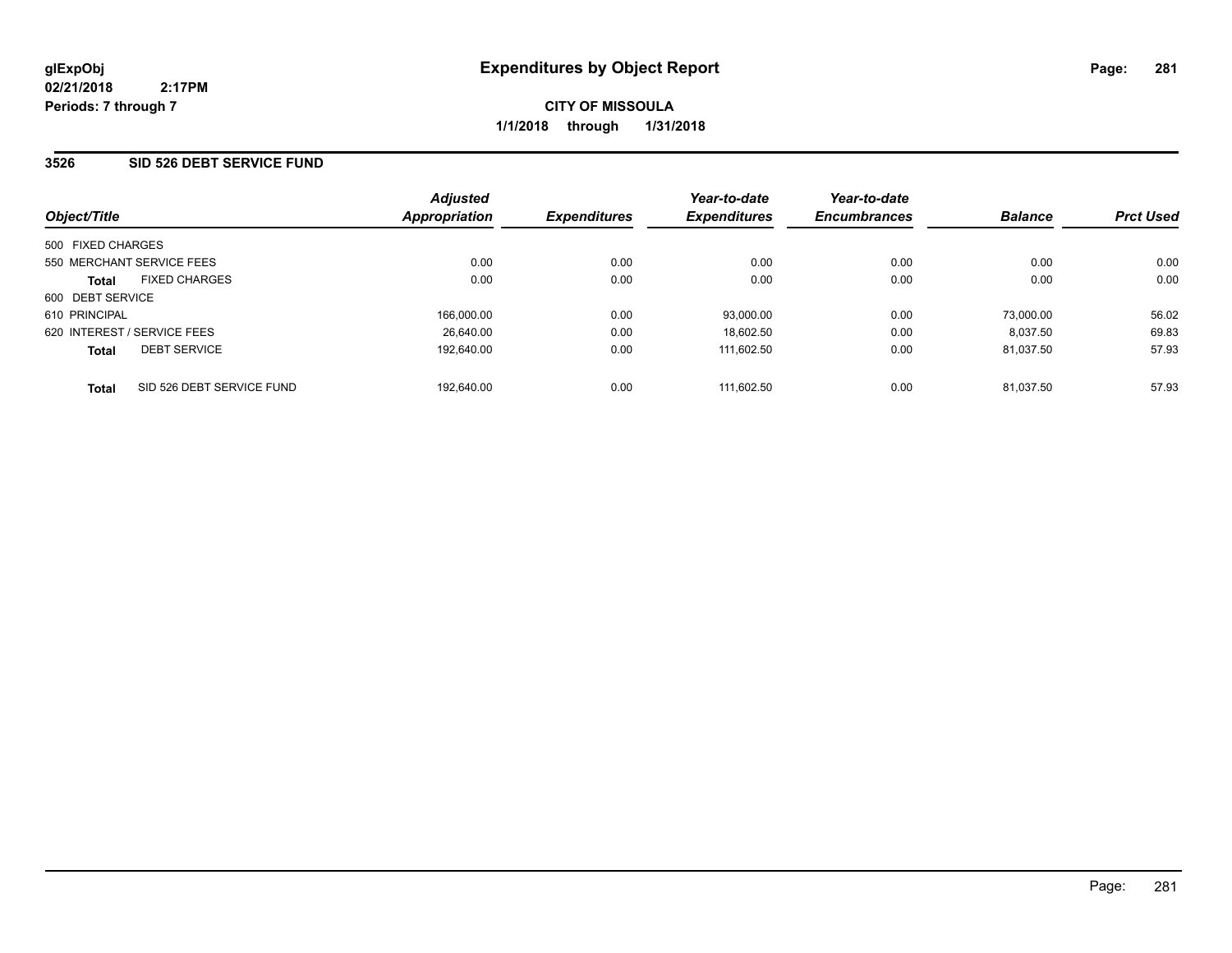# **glExpObj Expenditures by Object Report Page: 282**

# **CITY OF MISSOULA 1/1/2018 through 1/31/2018**

**3527 SID 527 DEBT SERVICE FUND**

**000 \*\*\* Title Not Found \*\*\***

| Object/Title                            | <b>Adjusted</b><br>Appropriation | <b>Expenditures</b> | Year-to-date<br><b>Expenditures</b> | Year-to-date<br><b>Encumbrances</b> | <b>Balance</b> | <b>Prct Used</b> |
|-----------------------------------------|----------------------------------|---------------------|-------------------------------------|-------------------------------------|----------------|------------------|
| 800 OTHER OBJECTS                       |                                  |                     |                                     |                                     |                |                  |
| 820 TRANSFERS TO OTHER FUNDS            | 0.00                             | 0.00                | 0.00                                | 0.00                                | 0.00           | 0.00             |
| OTHER OBJECTS<br><b>Total</b>           | 0.00                             | 0.00                | 0.00                                | 0.00                                | 0.00           | 0.00             |
| *** Title Not Found ***<br><b>Total</b> | 0.00                             | 0.00                | 0.00                                | 0.00                                | 0.00           | 0.00             |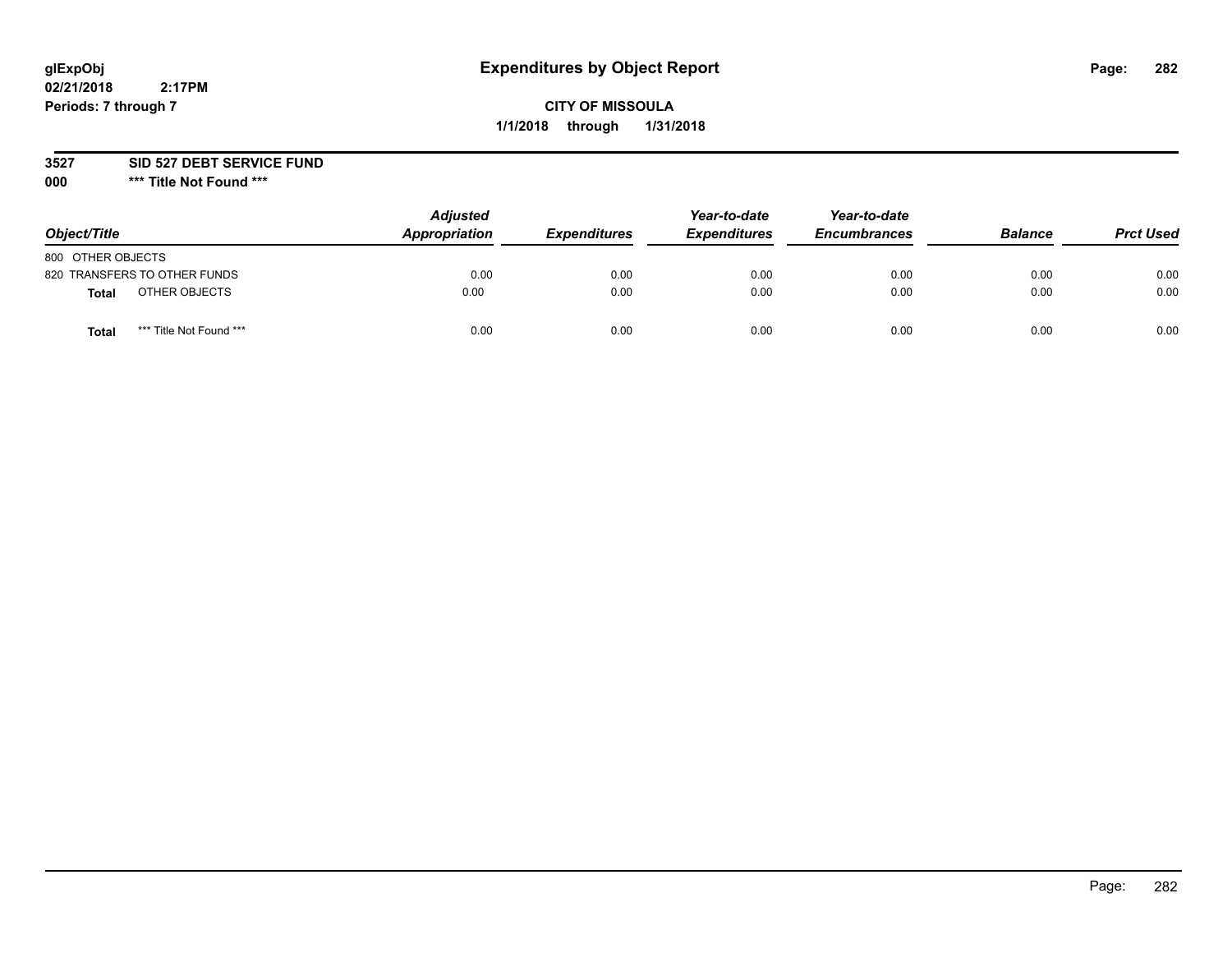#### **3527 SID 527 DEBT SERVICE FUND**

| Object/Title                         | <b>Adjusted</b><br><b>Appropriation</b> | <b>Expenditures</b> | Year-to-date<br><b>Expenditures</b> | Year-to-date<br><b>Encumbrances</b> | <b>Balance</b> | <b>Prct Used</b> |
|--------------------------------------|-----------------------------------------|---------------------|-------------------------------------|-------------------------------------|----------------|------------------|
|                                      |                                         |                     |                                     |                                     |                |                  |
| 500 FIXED CHARGES                    |                                         |                     |                                     |                                     |                |                  |
| 550 MERCHANT SERVICE FEES            | 0.00                                    | 0.00                | 0.00                                | 0.00                                | 0.00           | 0.00             |
| <b>FIXED CHARGES</b><br><b>Total</b> | 0.00                                    | 0.00                | 0.00                                | 0.00                                | 0.00           | 0.00             |
| 600 DEBT SERVICE                     |                                         |                     |                                     |                                     |                |                  |
| 610 PRINCIPAL                        | 0.00                                    | 0.00                | 0.00                                | 0.00                                | 0.00           | 0.00             |
| 620 INTEREST / SERVICE FEES          | 0.00                                    | 0.00                | 0.00                                | 0.00                                | 0.00           | 0.00             |
| <b>DEBT SERVICE</b><br><b>Total</b>  | 0.00                                    | 0.00                | 0.00                                | 0.00                                | 0.00           | 0.00             |
|                                      |                                         |                     |                                     |                                     |                |                  |
| NON-DEPARTMENTAL<br><b>Total</b>     | 0.00                                    | 0.00                | 0.00                                | 0.00                                | 0.00           | 0.00             |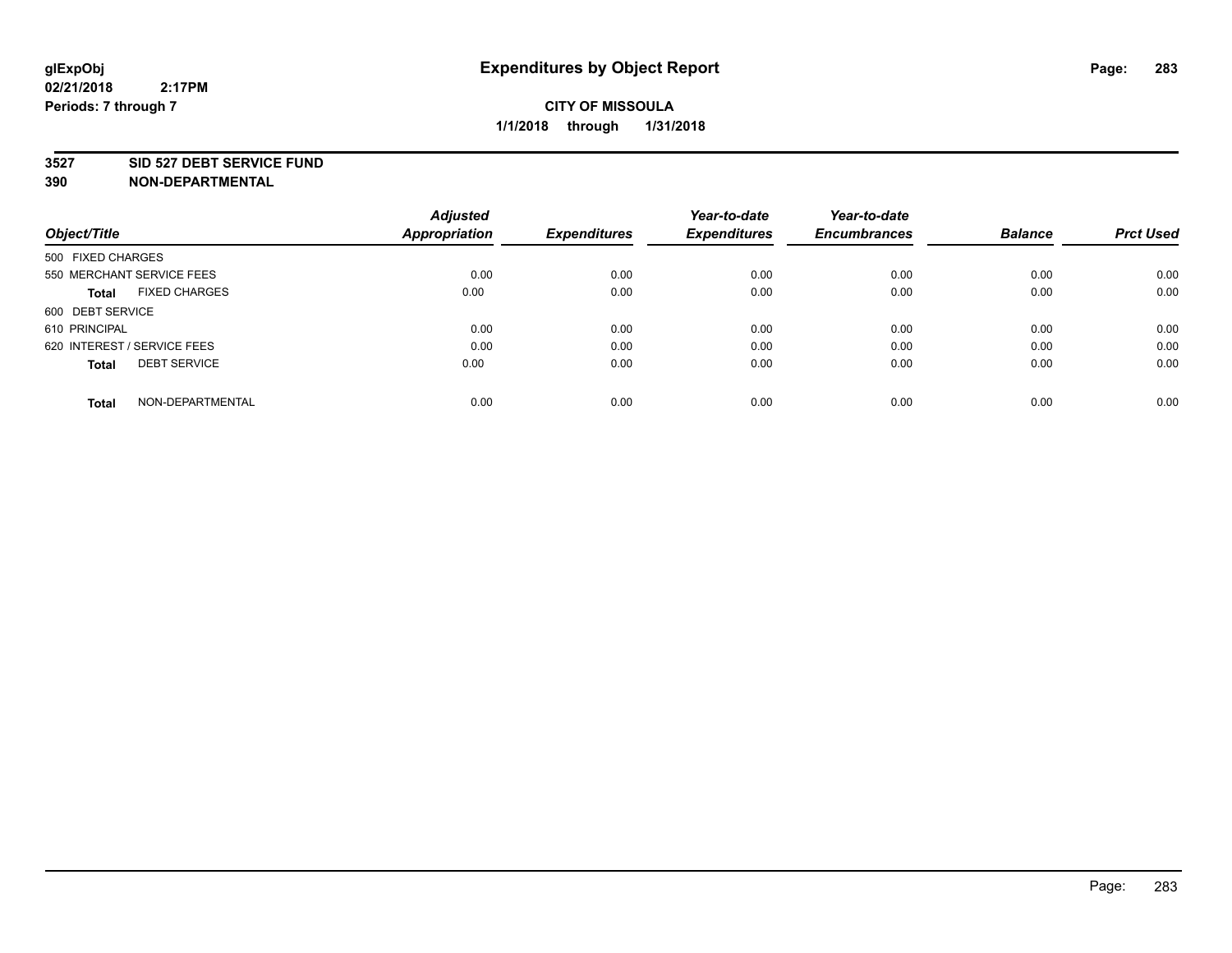**CITY OF MISSOULA 1/1/2018 through 1/31/2018**

### **3527 SID 527 DEBT SERVICE FUND**

| Object/Title                              | <b>Adjusted</b><br><b>Appropriation</b> | <b>Expenditures</b> | Year-to-date<br><b>Expenditures</b> | Year-to-date<br><b>Encumbrances</b> | <b>Balance</b> | <b>Prct Used</b> |
|-------------------------------------------|-----------------------------------------|---------------------|-------------------------------------|-------------------------------------|----------------|------------------|
|                                           |                                         |                     |                                     |                                     |                |                  |
| 500 FIXED CHARGES                         |                                         |                     |                                     |                                     |                |                  |
| 550 MERCHANT SERVICE FEES                 | 0.00                                    | 0.00                | 0.00                                | 0.00                                | 0.00           | 0.00             |
| <b>FIXED CHARGES</b><br><b>Total</b>      | 0.00                                    | 0.00                | 0.00                                | 0.00                                | 0.00           | 0.00             |
| 600 DEBT SERVICE                          |                                         |                     |                                     |                                     |                |                  |
| 610 PRINCIPAL                             | 0.00                                    | 0.00                | 0.00                                | 0.00                                | 0.00           | 0.00             |
| 620 INTEREST / SERVICE FEES               | 0.00                                    | 0.00                | 0.00                                | 0.00                                | 0.00           | 0.00             |
| <b>DEBT SERVICE</b><br><b>Total</b>       | 0.00                                    | 0.00                | 0.00                                | 0.00                                | 0.00           | 0.00             |
| 800 OTHER OBJECTS                         |                                         |                     |                                     |                                     |                |                  |
| 820 TRANSFERS TO OTHER FUNDS              | 0.00                                    | 0.00                | 0.00                                | 0.00                                | 0.00           | 0.00             |
| OTHER OBJECTS<br><b>Total</b>             | 0.00                                    | 0.00                | 0.00                                | 0.00                                | 0.00           | 0.00             |
|                                           |                                         |                     |                                     |                                     |                |                  |
| SID 527 DEBT SERVICE FUND<br><b>Total</b> | 0.00                                    | 0.00                | 0.00                                | 0.00                                | 0.00           | 0.00             |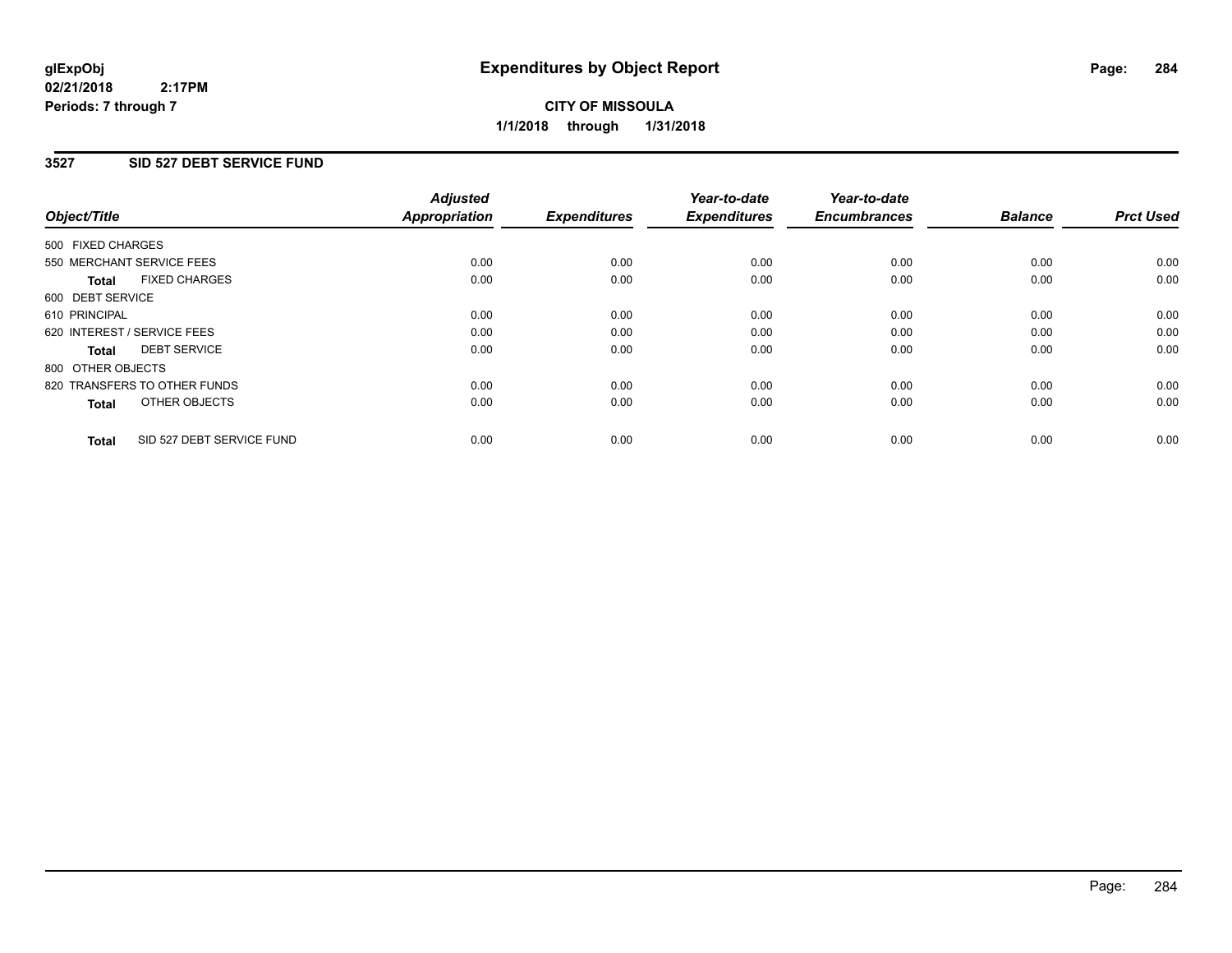#### **3530 SID 530 DEBT SERVICE FUND**

| Object/Title                         | <b>Adjusted</b><br><b>Appropriation</b> | <b>Expenditures</b> | Year-to-date<br><b>Expenditures</b> | Year-to-date<br><b>Encumbrances</b> | <b>Balance</b> | <b>Prct Used</b> |
|--------------------------------------|-----------------------------------------|---------------------|-------------------------------------|-------------------------------------|----------------|------------------|
| 500 FIXED CHARGES                    |                                         |                     |                                     |                                     |                |                  |
| 550 MERCHANT SERVICE FEES            | 0.00                                    | 0.00                | 0.00                                | 0.00                                | 0.00           | 0.00             |
| <b>FIXED CHARGES</b><br><b>Total</b> | 0.00                                    | 0.00                | 0.00                                | 0.00                                | 0.00           | 0.00             |
| 600 DEBT SERVICE                     |                                         |                     |                                     |                                     |                |                  |
| 610 PRINCIPAL                        | 0.00                                    | 0.00                | 0.00                                | 0.00                                | 0.00           | 0.00             |
| 620 INTEREST / SERVICE FEES          | 0.00                                    | 0.00                | 0.00                                | 0.00                                | 0.00           | 0.00             |
| <b>DEBT SERVICE</b><br><b>Total</b>  | 0.00                                    | 0.00                | 0.00                                | 0.00                                | 0.00           | 0.00             |
| 800 OTHER OBJECTS                    |                                         |                     |                                     |                                     |                |                  |
| 820 TRANSFERS TO OTHER FUNDS         | 0.00                                    | 0.00                | 0.00                                | 0.00                                | 0.00           | 0.00             |
| OTHER OBJECTS<br><b>Total</b>        | 0.00                                    | 0.00                | 0.00                                | 0.00                                | 0.00           | 0.00             |
|                                      |                                         |                     |                                     |                                     |                |                  |
| NON-DEPARTMENTAL<br><b>Total</b>     | 0.00                                    | 0.00                | 0.00                                | 0.00                                | 0.00           | 0.00             |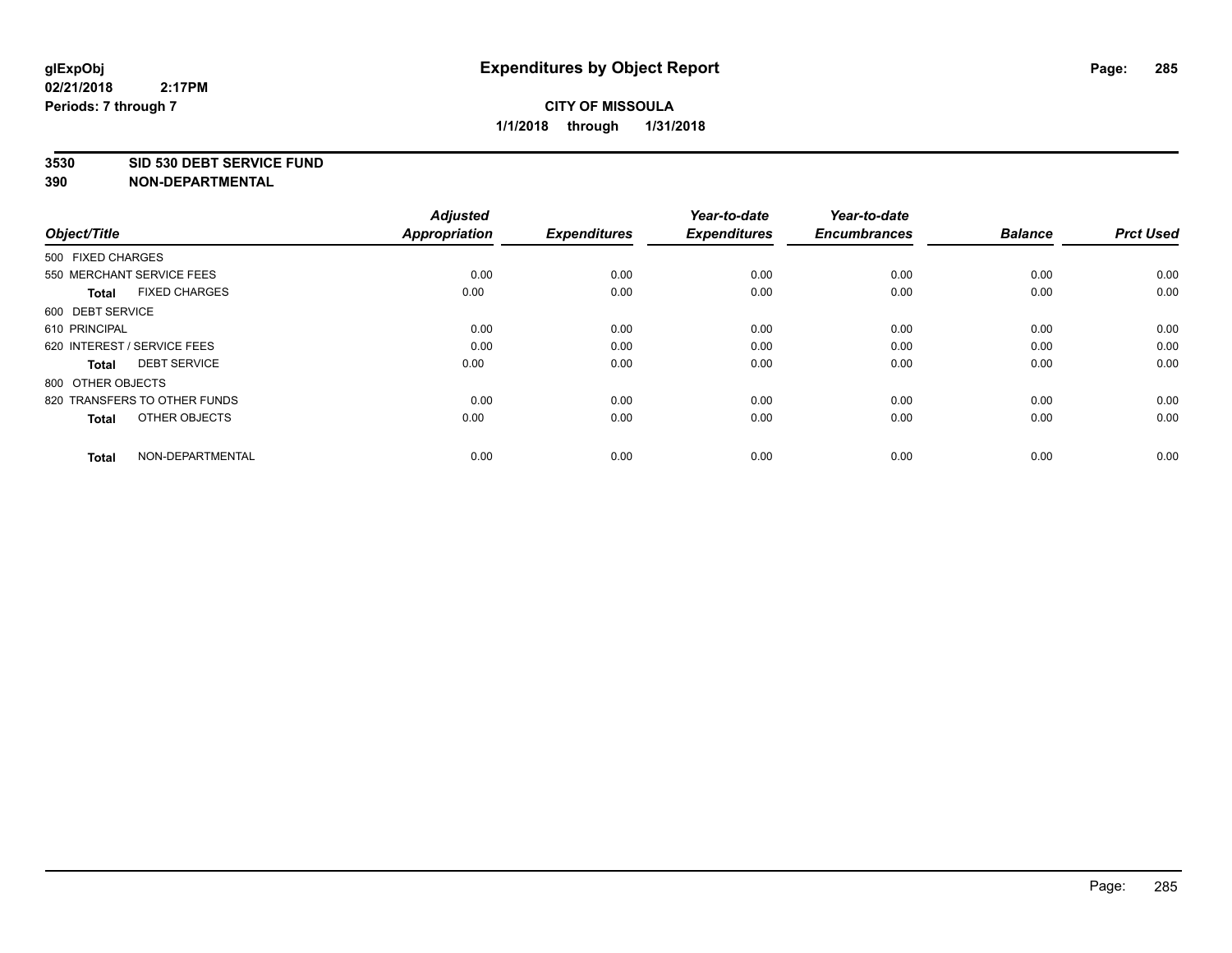# **CITY OF MISSOULA 1/1/2018 through 1/31/2018**

### **3530 SID 530 DEBT SERVICE FUND**

| Object/Title                              | <b>Adjusted</b><br><b>Appropriation</b> | <b>Expenditures</b> | Year-to-date<br><b>Expenditures</b> | Year-to-date<br><b>Encumbrances</b> | <b>Balance</b> | <b>Prct Used</b> |
|-------------------------------------------|-----------------------------------------|---------------------|-------------------------------------|-------------------------------------|----------------|------------------|
|                                           |                                         |                     |                                     |                                     |                |                  |
| 500 FIXED CHARGES                         |                                         |                     |                                     |                                     |                |                  |
| 550 MERCHANT SERVICE FEES                 | 0.00                                    | 0.00                | 0.00                                | 0.00                                | 0.00           | 0.00             |
| <b>FIXED CHARGES</b><br>Total             | 0.00                                    | 0.00                | 0.00                                | 0.00                                | 0.00           | 0.00             |
| 600 DEBT SERVICE                          |                                         |                     |                                     |                                     |                |                  |
| 610 PRINCIPAL                             | 0.00                                    | 0.00                | 0.00                                | 0.00                                | 0.00           | 0.00             |
| 620 INTEREST / SERVICE FEES               | 0.00                                    | 0.00                | 0.00                                | 0.00                                | 0.00           | 0.00             |
| <b>DEBT SERVICE</b><br>Total              | 0.00                                    | 0.00                | 0.00                                | 0.00                                | 0.00           | 0.00             |
| 800 OTHER OBJECTS                         |                                         |                     |                                     |                                     |                |                  |
| 820 TRANSFERS TO OTHER FUNDS              | 0.00                                    | 0.00                | 0.00                                | 0.00                                | 0.00           | 0.00             |
| OTHER OBJECTS<br><b>Total</b>             | 0.00                                    | 0.00                | 0.00                                | 0.00                                | 0.00           | 0.00             |
|                                           |                                         |                     |                                     |                                     |                |                  |
| SID 530 DEBT SERVICE FUND<br><b>Total</b> | 0.00                                    | 0.00                | 0.00                                | 0.00                                | 0.00           | 0.00             |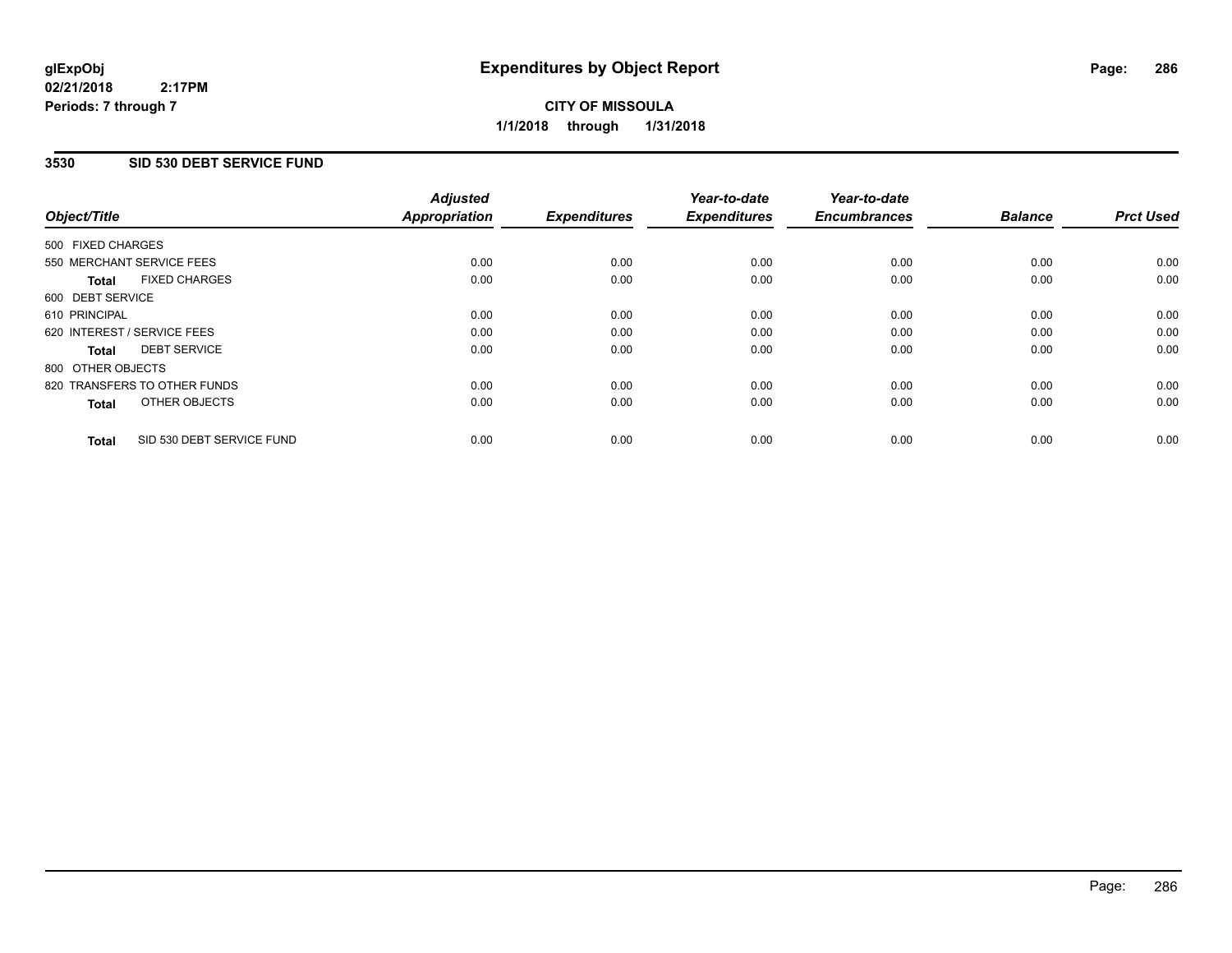#### **3531 SID 531 HICKORY ST CALMING**

| Object/Title                         | <b>Adjusted</b><br><b>Appropriation</b> | <b>Expenditures</b> | Year-to-date<br><b>Expenditures</b> | Year-to-date<br><b>Encumbrances</b> | <b>Balance</b> | <b>Prct Used</b> |
|--------------------------------------|-----------------------------------------|---------------------|-------------------------------------|-------------------------------------|----------------|------------------|
| 500 FIXED CHARGES                    |                                         |                     |                                     |                                     |                |                  |
| 550 MERCHANT SERVICE FEES            | 0.00                                    | 0.00                | 0.00                                | 0.00                                | 0.00           | 0.00             |
| <b>FIXED CHARGES</b><br><b>Total</b> | 0.00                                    | 0.00                | 0.00                                | 0.00                                | 0.00           | 0.00             |
| 800 OTHER OBJECTS                    |                                         |                     |                                     |                                     |                |                  |
| 820 TRANSFERS TO OTHER FUNDS         | 0.00                                    | 0.00                | 0.00                                | 0.00                                | 0.00           | 0.00             |
| OTHER OBJECTS<br><b>Total</b>        | 0.00                                    | 0.00                | 0.00                                | 0.00                                | 0.00           | 0.00             |
| NON-DEPARTMENTAL<br><b>Total</b>     | 0.00                                    | 0.00                | 0.00                                | 0.00                                | 0.00           | 0.00             |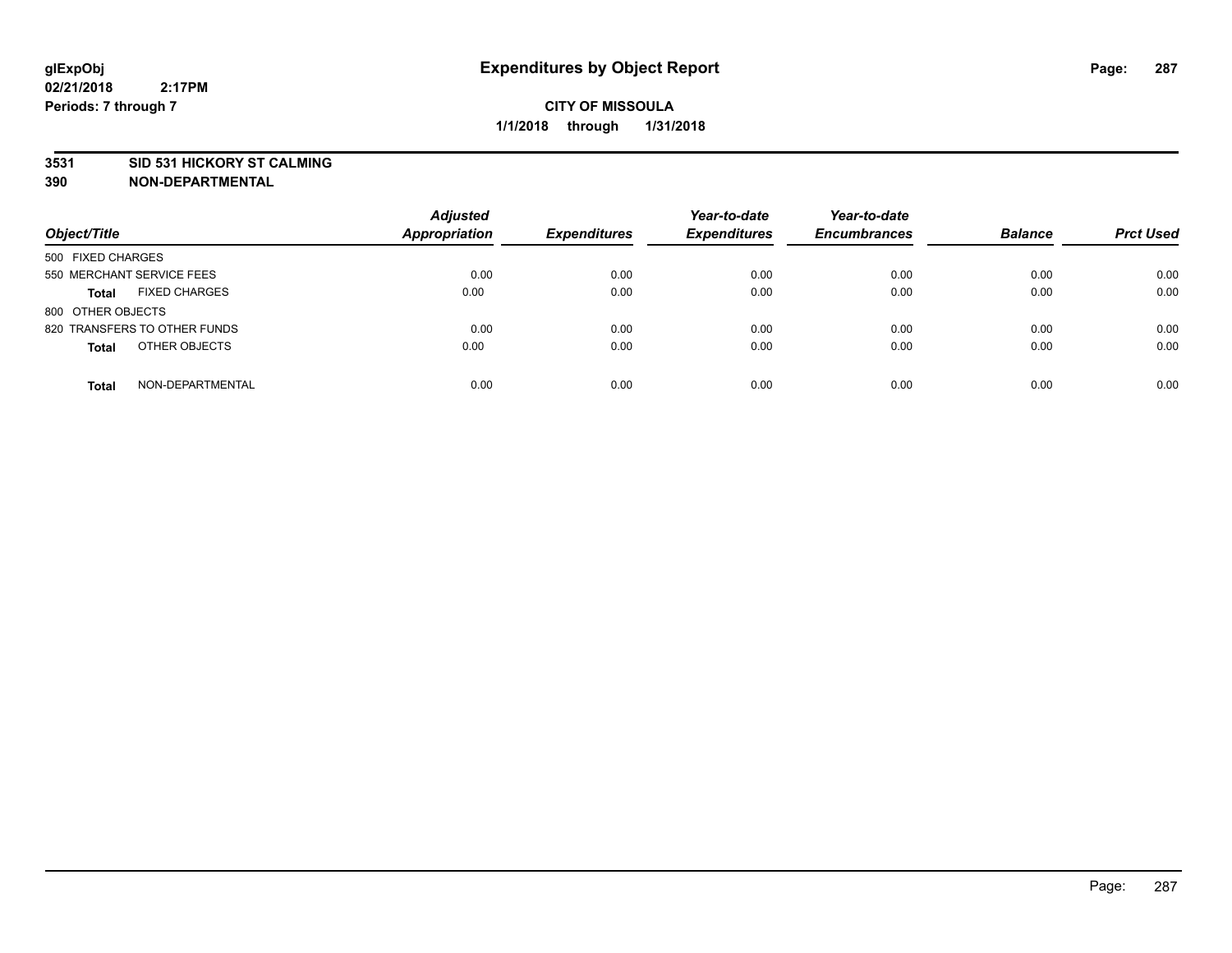### **3531 SID 531 HICKORY ST CALMING**

| Object/Title              |                              | <b>Adjusted</b><br><b>Appropriation</b> | <b>Expenditures</b> | Year-to-date<br><b>Expenditures</b> | Year-to-date<br><b>Encumbrances</b> | <b>Balance</b> | <b>Prct Used</b> |
|---------------------------|------------------------------|-----------------------------------------|---------------------|-------------------------------------|-------------------------------------|----------------|------------------|
| 500 FIXED CHARGES         |                              |                                         |                     |                                     |                                     |                |                  |
| 550 MERCHANT SERVICE FEES |                              | 0.00                                    | 0.00                | 0.00                                | 0.00                                | 0.00           | 0.00             |
| <b>Total</b>              | <b>FIXED CHARGES</b>         | 0.00                                    | 0.00                | 0.00                                | 0.00                                | 0.00           | 0.00             |
| 800 OTHER OBJECTS         |                              |                                         |                     |                                     |                                     |                |                  |
|                           | 820 TRANSFERS TO OTHER FUNDS | 0.00                                    | 0.00                | 0.00                                | 0.00                                | 0.00           | 0.00             |
| <b>Total</b>              | OTHER OBJECTS                | 0.00                                    | 0.00                | 0.00                                | 0.00                                | 0.00           | 0.00             |
| <b>Total</b>              | SID 531 HICKORY ST CALMING   | 0.00                                    | 0.00                | 0.00                                | 0.00                                | 0.00           | 0.00             |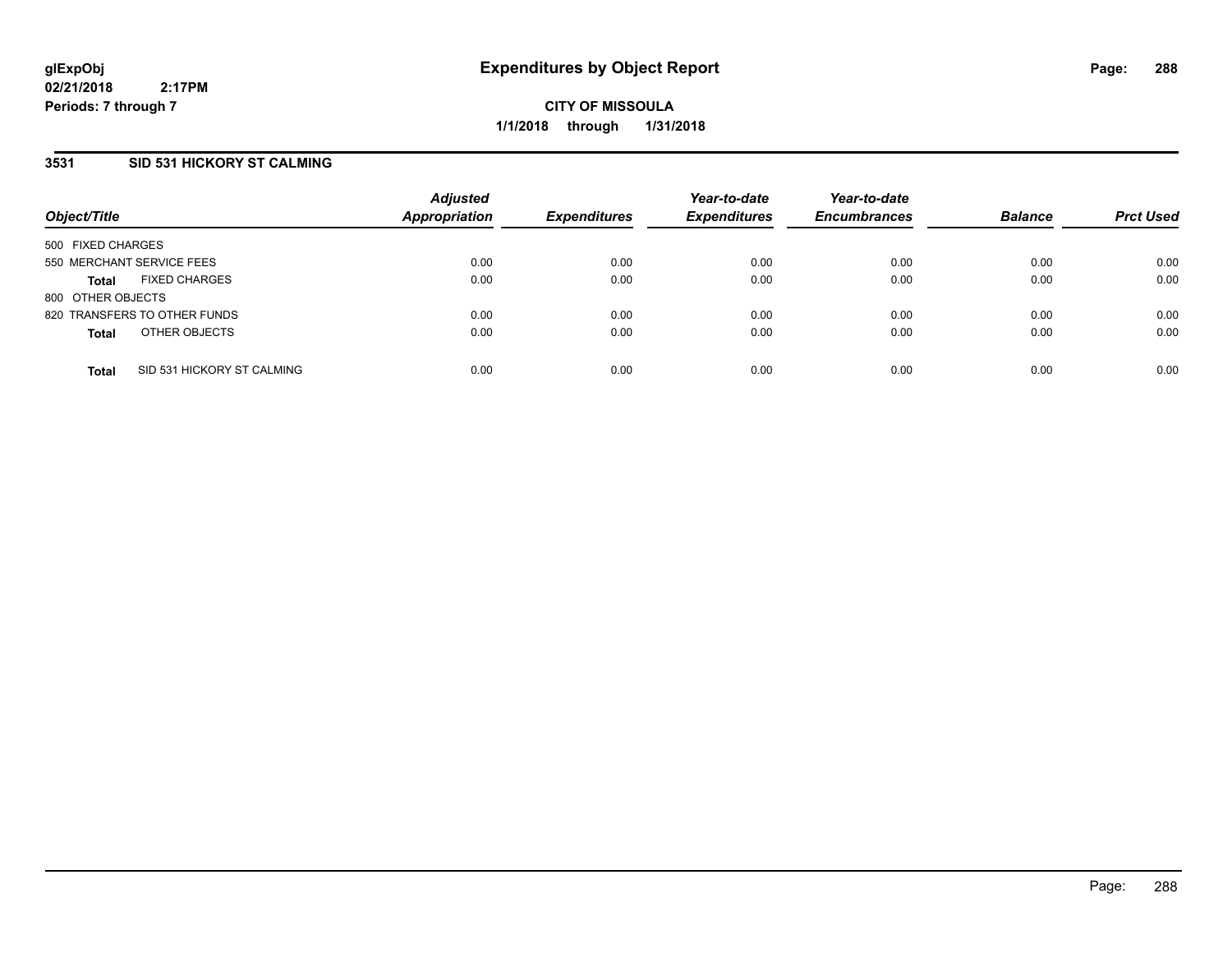#### **3532 SID 532 DEBT SERVICE FUND**

|                                     | <b>Adjusted</b>      |                     | Year-to-date        | Year-to-date        |                |                  |
|-------------------------------------|----------------------|---------------------|---------------------|---------------------|----------------|------------------|
| Object/Title                        | <b>Appropriation</b> | <b>Expenditures</b> | <b>Expenditures</b> | <b>Encumbrances</b> | <b>Balance</b> | <b>Prct Used</b> |
| 500 FIXED CHARGES                   |                      |                     |                     |                     |                |                  |
| 550 MERCHANT SERVICE FEES           | 0.00                 | 0.00                | 0.00                | 0.00                | 0.00           | 0.00             |
| <b>FIXED CHARGES</b><br>Total       | 0.00                 | 0.00                | 0.00                | 0.00                | 0.00           | 0.00             |
| 600 DEBT SERVICE                    |                      |                     |                     |                     |                |                  |
| 610 PRINCIPAL                       | 30.000.00            | 0.00                | 0.00                | 0.00                | 30.000.00      | 0.00             |
| 620 INTEREST / SERVICE FEES         | 9,238.00             | 0.00                | 4,968.75            | 0.00                | 4,269.25       | 53.79            |
| <b>DEBT SERVICE</b><br><b>Total</b> | 39.238.00            | 0.00                | 4,968.75            | 0.00                | 34.269.25      | 12.66            |
| NON-DEPARTMENTAL<br><b>Total</b>    | 39,238.00            | 0.00                | 4,968.75            | 0.00                | 34.269.25      | 12.66            |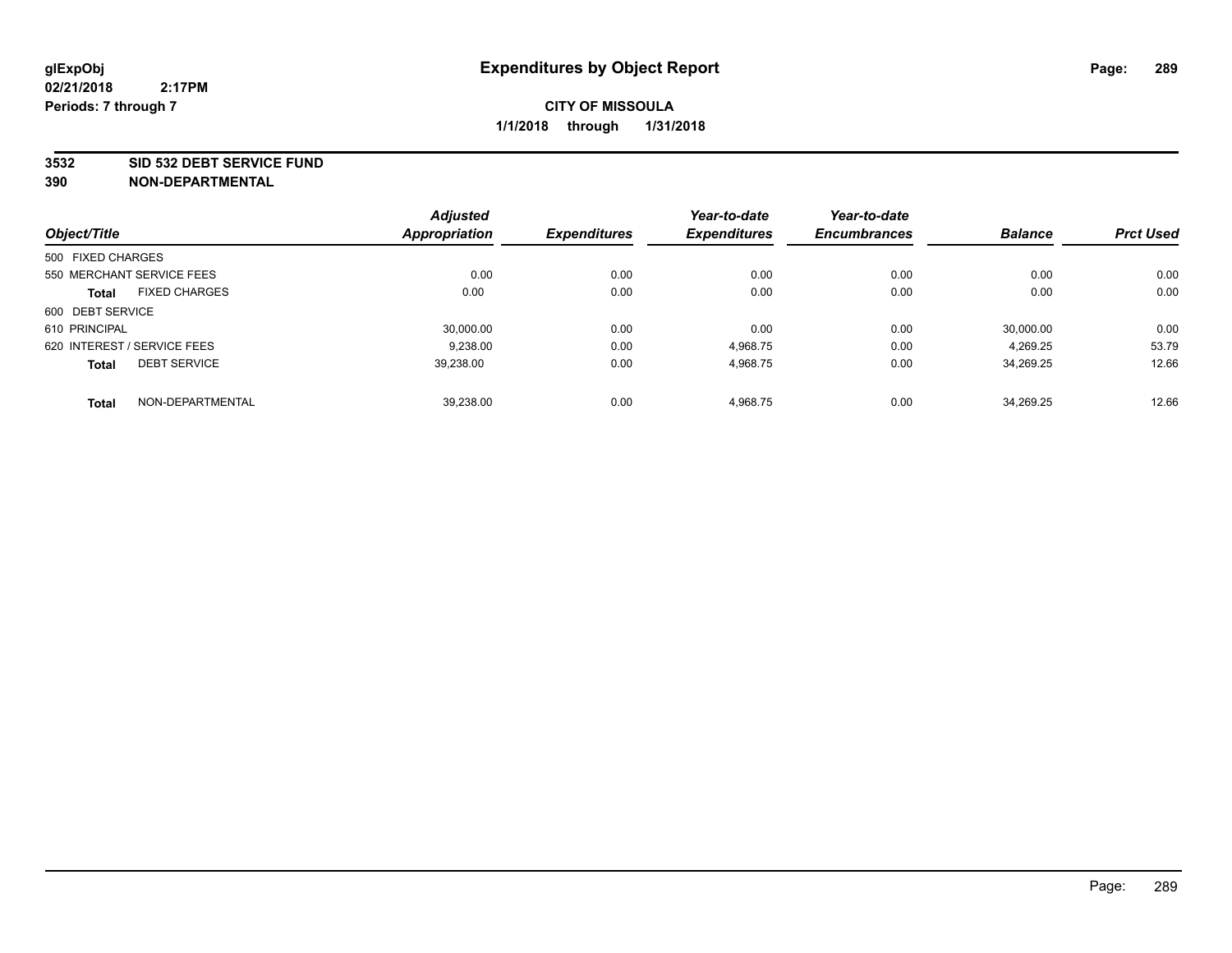**CITY OF MISSOULA 1/1/2018 through 1/31/2018**

### **3532 SID 532 DEBT SERVICE FUND**

|                                           | <b>Adjusted</b>      |                     | Year-to-date        | Year-to-date        |                |                  |
|-------------------------------------------|----------------------|---------------------|---------------------|---------------------|----------------|------------------|
| Object/Title                              | <b>Appropriation</b> | <b>Expenditures</b> | <b>Expenditures</b> | <b>Encumbrances</b> | <b>Balance</b> | <b>Prct Used</b> |
| 500 FIXED CHARGES                         |                      |                     |                     |                     |                |                  |
| 550 MERCHANT SERVICE FEES                 | 0.00                 | 0.00                | 0.00                | 0.00                | 0.00           | 0.00             |
| <b>FIXED CHARGES</b><br><b>Total</b>      | 0.00                 | 0.00                | 0.00                | 0.00                | 0.00           | 0.00             |
| 600 DEBT SERVICE                          |                      |                     |                     |                     |                |                  |
| 610 PRINCIPAL                             | 30,000.00            | 0.00                | 0.00                | 0.00                | 30,000.00      | 0.00             |
| 620 INTEREST / SERVICE FEES               | 9.238.00             | 0.00                | 4.968.75            | 0.00                | 4.269.25       | 53.79            |
| <b>DEBT SERVICE</b><br><b>Total</b>       | 39,238.00            | 0.00                | 4,968.75            | 0.00                | 34.269.25      | 12.66            |
| SID 532 DEBT SERVICE FUND<br><b>Total</b> | 39.238.00            | 0.00                | 4.968.75            | 0.00                | 34.269.25      | 12.66            |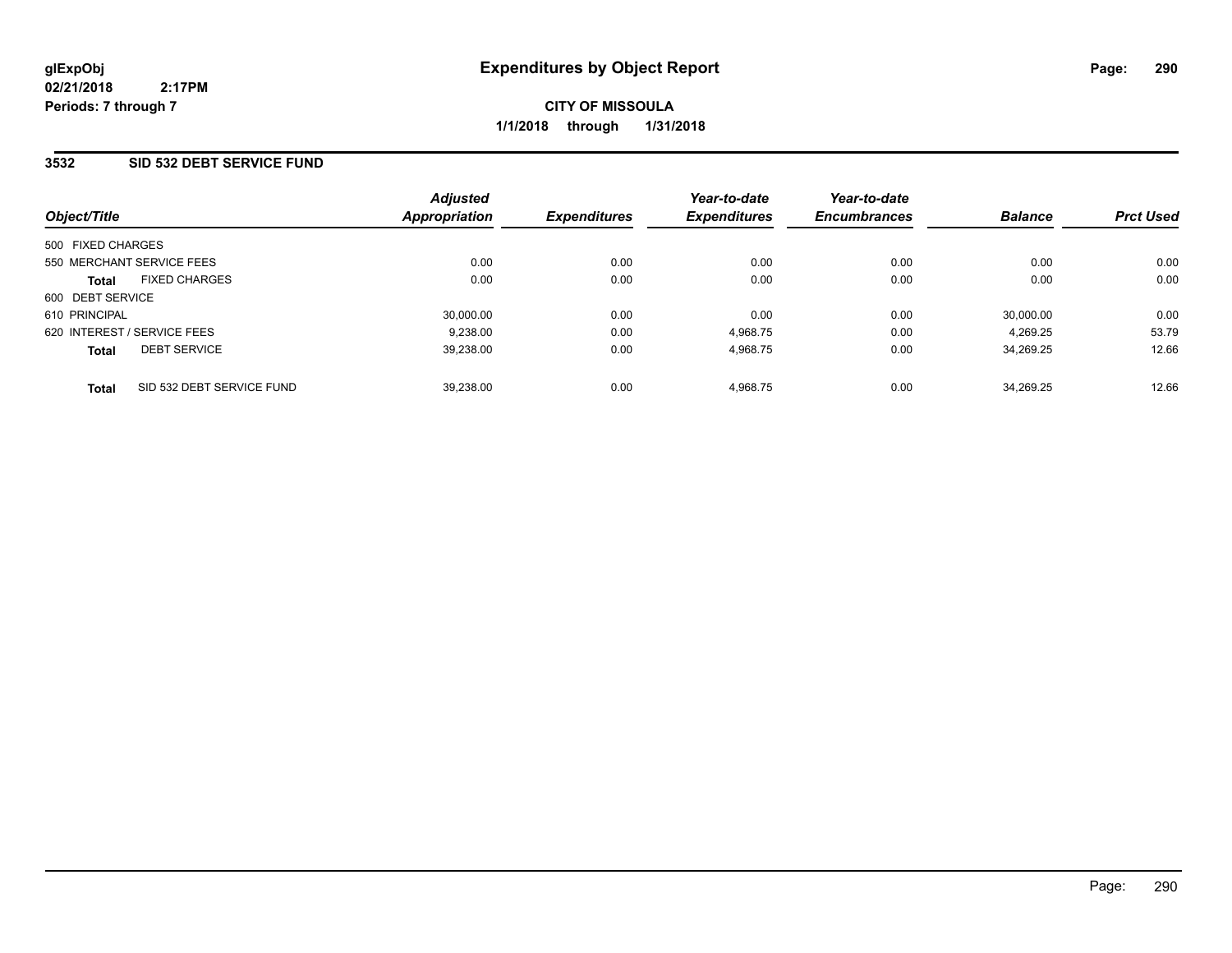## **CITY OF MISSOULA 1/1/2018 through 1/31/2018**

#### **3533 GILBERT ST SEWER SID DEBT FUND**

**330 WASTEWATER**

| Object/Title                         | <b>Adjusted</b><br>Appropriation | <b>Expenditures</b> | Year-to-date<br><b>Expenditures</b> | Year-to-date<br><b>Encumbrances</b> | <b>Balance</b> | <b>Prct Used</b> |
|--------------------------------------|----------------------------------|---------------------|-------------------------------------|-------------------------------------|----------------|------------------|
| 500 FIXED CHARGES                    |                                  |                     |                                     |                                     |                |                  |
| 550 MERCHANT SERVICE FEES            | 0.00                             | 0.00                | 0.00                                | 0.00                                | 0.00           | 0.00             |
| <b>FIXED CHARGES</b><br><b>Total</b> | 0.00                             | 0.00                | 0.00                                | 0.00                                | 0.00           | 0.00             |
| <b>WASTEWATER</b><br>Total           | 0.00                             | 0.00                | 0.00                                | 0.00                                | 0.00           | 0.00             |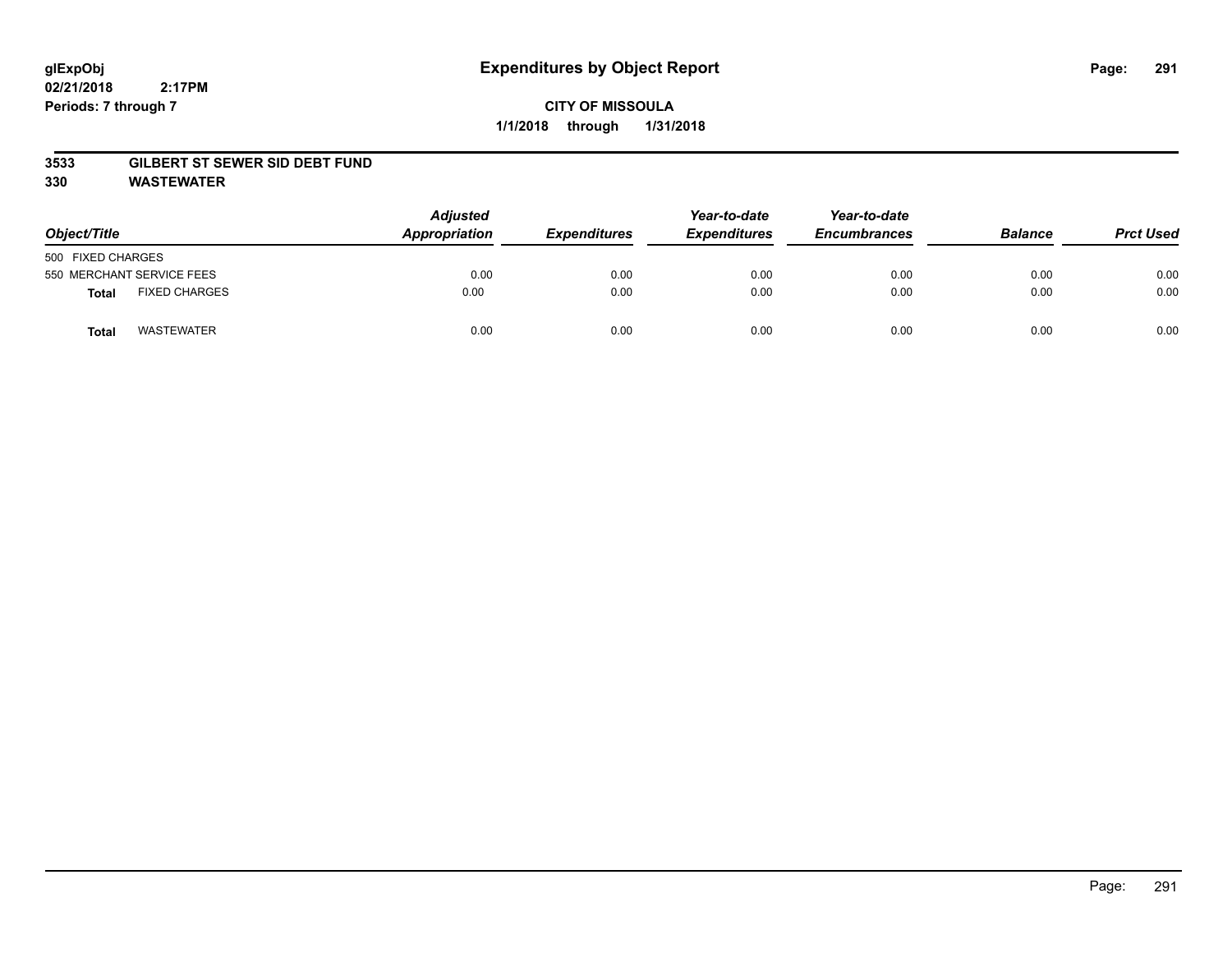#### **3533 GILBERT ST SEWER SID DEBT FUND**

|                                      | <b>Adjusted</b><br><b>Appropriation</b> | <b>Expenditures</b> | Year-to-date<br><b>Expenditures</b> | Year-to-date<br><b>Encumbrances</b> |                |                  |
|--------------------------------------|-----------------------------------------|---------------------|-------------------------------------|-------------------------------------|----------------|------------------|
| Object/Title                         |                                         |                     |                                     |                                     | <b>Balance</b> | <b>Prct Used</b> |
| 500 FIXED CHARGES                    |                                         |                     |                                     |                                     |                |                  |
| 500 FIXED CHARGES                    | 0.00                                    | 0.00                | 0.00                                | 0.00                                | 0.00           | 0.00             |
| 550 MERCHANT SERVICE FEES            | 0.00                                    | 0.00                | 0.00                                | 0.00                                | 0.00           | 0.00             |
| <b>FIXED CHARGES</b><br><b>Total</b> | 0.00                                    | 0.00                | 0.00                                | 0.00                                | 0.00           | 0.00             |
| 600 DEBT SERVICE                     |                                         |                     |                                     |                                     |                |                  |
| 610 PRINCIPAL                        | 13,000.00                               | 0.00                | 6,000.00                            | 0.00                                | 7,000.00       | 46.15            |
| 620 INTEREST / SERVICE FEES          | 4,425.00                                | 0.00                | 2,268.75                            | 0.00                                | 2.156.25       | 51.27            |
| <b>DEBT SERVICE</b><br><b>Total</b>  | 17,425.00                               | 0.00                | 8,268.75                            | 0.00                                | 9,156.25       | 47.45            |
| 800 OTHER OBJECTS                    |                                         |                     |                                     |                                     |                |                  |
| 820 TRANSFERS TO OTHER FUNDS         | 0.00                                    | 0.00                | 0.00                                | 0.00                                | 0.00           | 0.00             |
| OTHER OBJECTS<br><b>Total</b>        | 0.00                                    | 0.00                | 0.00                                | 0.00                                | 0.00           | 0.00             |
| NON-DEPARTMENTAL<br><b>Total</b>     | 17,425.00                               | 0.00                | 8,268.75                            | 0.00                                | 9,156.25       | 47.45            |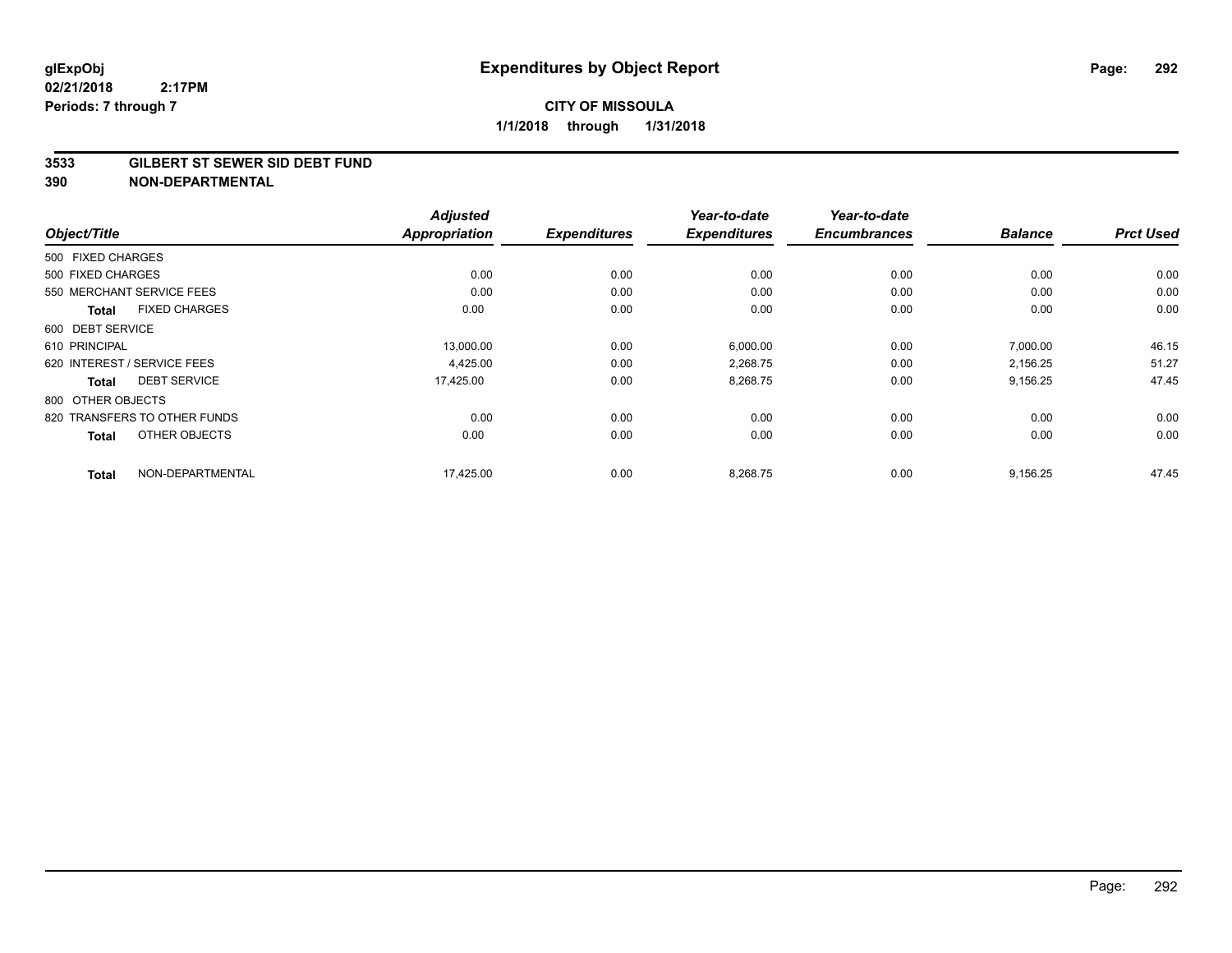## **CITY OF MISSOULA 1/1/2018 through 1/31/2018**

### **3533 GILBERT ST SEWER SID DEBT FUND**

| Object/Title      |                                | <b>Adjusted</b><br><b>Appropriation</b> | <b>Expenditures</b> | Year-to-date<br><b>Expenditures</b> | Year-to-date<br><b>Encumbrances</b> | <b>Balance</b> | <b>Prct Used</b> |
|-------------------|--------------------------------|-----------------------------------------|---------------------|-------------------------------------|-------------------------------------|----------------|------------------|
| 500 FIXED CHARGES |                                |                                         |                     |                                     |                                     |                |                  |
| 500 FIXED CHARGES |                                | 0.00                                    | 0.00                | 0.00                                | 0.00                                | 0.00           | 0.00             |
|                   | 550 MERCHANT SERVICE FEES      | 0.00                                    | 0.00                | 0.00                                | 0.00                                | 0.00           | 0.00             |
| Total             | <b>FIXED CHARGES</b>           | 0.00                                    | 0.00                | 0.00                                | 0.00                                | 0.00           | 0.00             |
| 600 DEBT SERVICE  |                                |                                         |                     |                                     |                                     |                |                  |
| 610 PRINCIPAL     |                                | 13,000.00                               | 0.00                | 6,000.00                            | 0.00                                | 7,000.00       | 46.15            |
|                   | 620 INTEREST / SERVICE FEES    | 4,425.00                                | 0.00                | 2,268.75                            | 0.00                                | 2,156.25       | 51.27            |
| <b>Total</b>      | <b>DEBT SERVICE</b>            | 17,425.00                               | 0.00                | 8,268.75                            | 0.00                                | 9,156.25       | 47.45            |
| 800 OTHER OBJECTS |                                |                                         |                     |                                     |                                     |                |                  |
|                   | 820 TRANSFERS TO OTHER FUNDS   | 0.00                                    | 0.00                | 0.00                                | 0.00                                | 0.00           | 0.00             |
| <b>Total</b>      | OTHER OBJECTS                  | 0.00                                    | 0.00                | 0.00                                | 0.00                                | 0.00           | 0.00             |
| <b>Total</b>      | GILBERT ST SEWER SID DEBT FUND | 17,425.00                               | 0.00                | 8,268.75                            | 0.00                                | 9,156.25       | 47.45            |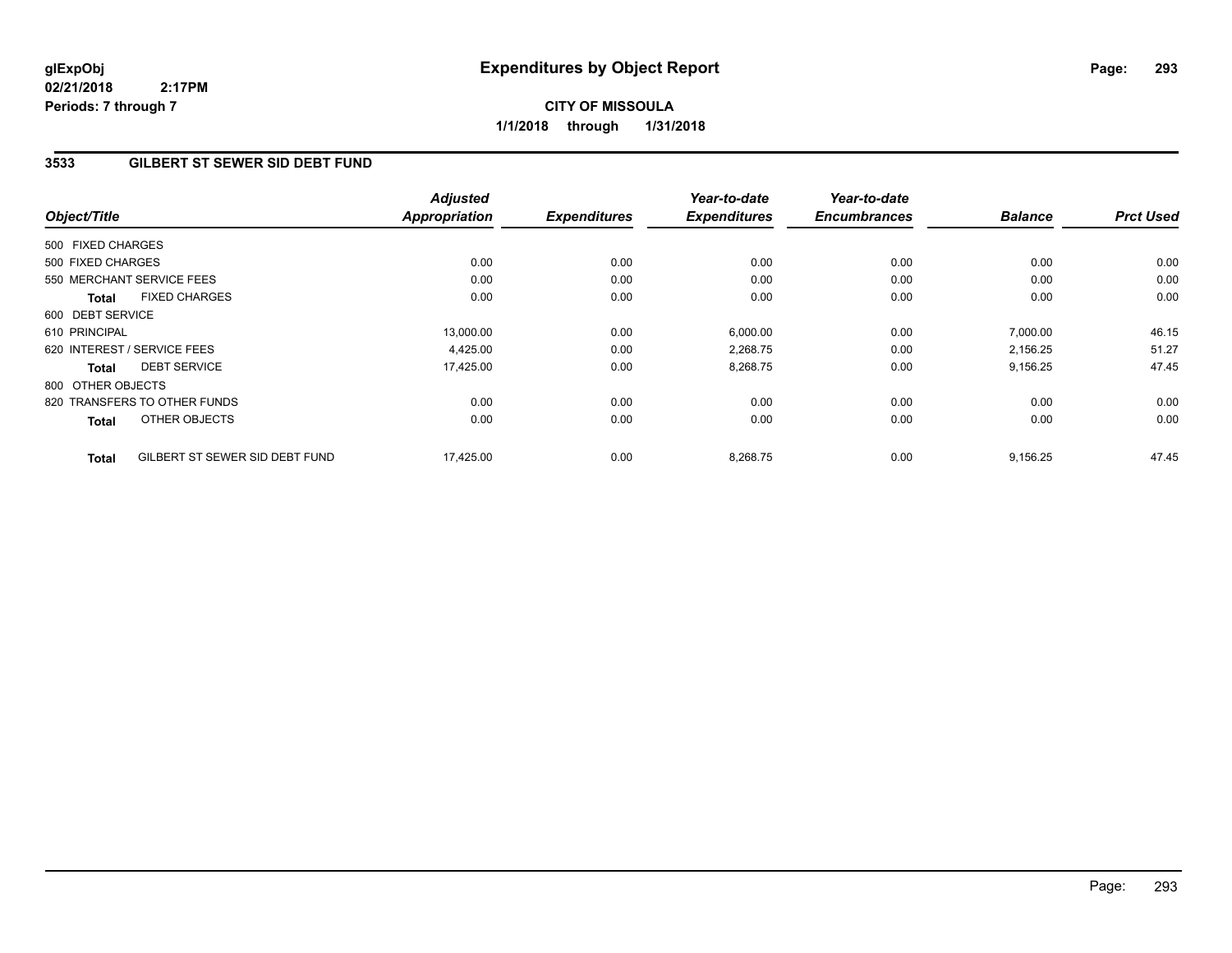#### **3534 LINCOLNWOOD SEWER PHASE I**

|                             |                           | <b>Adjusted</b>      |                     | Year-to-date        | Year-to-date        |                |                  |
|-----------------------------|---------------------------|----------------------|---------------------|---------------------|---------------------|----------------|------------------|
| Object/Title                |                           | <b>Appropriation</b> | <b>Expenditures</b> | <b>Expenditures</b> | <b>Encumbrances</b> | <b>Balance</b> | <b>Prct Used</b> |
| 500 FIXED CHARGES           |                           |                      |                     |                     |                     |                |                  |
|                             | 550 MERCHANT SERVICE FEES | 0.00                 | 0.00                | 0.00                | 0.00                | 0.00           | 0.00             |
| <b>Total</b>                | <b>FIXED CHARGES</b>      | 0.00                 | 0.00                | 0.00                | 0.00                | 0.00           | 0.00             |
| 600 DEBT SERVICE            |                           |                      |                     |                     |                     |                |                  |
| 610 PRINCIPAL               |                           | 14.000.00            | 0.00                | 7.000.00            | 0.00                | 7,000.00       | 50.00            |
| 620 INTEREST / SERVICE FEES |                           | 5.044.00             | 0.00                | 2,587.50            | 0.00                | 2,456.50       | 51.30            |
| <b>Total</b>                | <b>DEBT SERVICE</b>       | 19.044.00            | 0.00                | 9,587.50            | 0.00                | 9,456.50       | 50.34            |
| <b>Total</b>                | NON-DEPARTMENTAL          | 19.044.00            | 0.00                | 9,587.50            | 0.00                | 9,456.50       | 50.34            |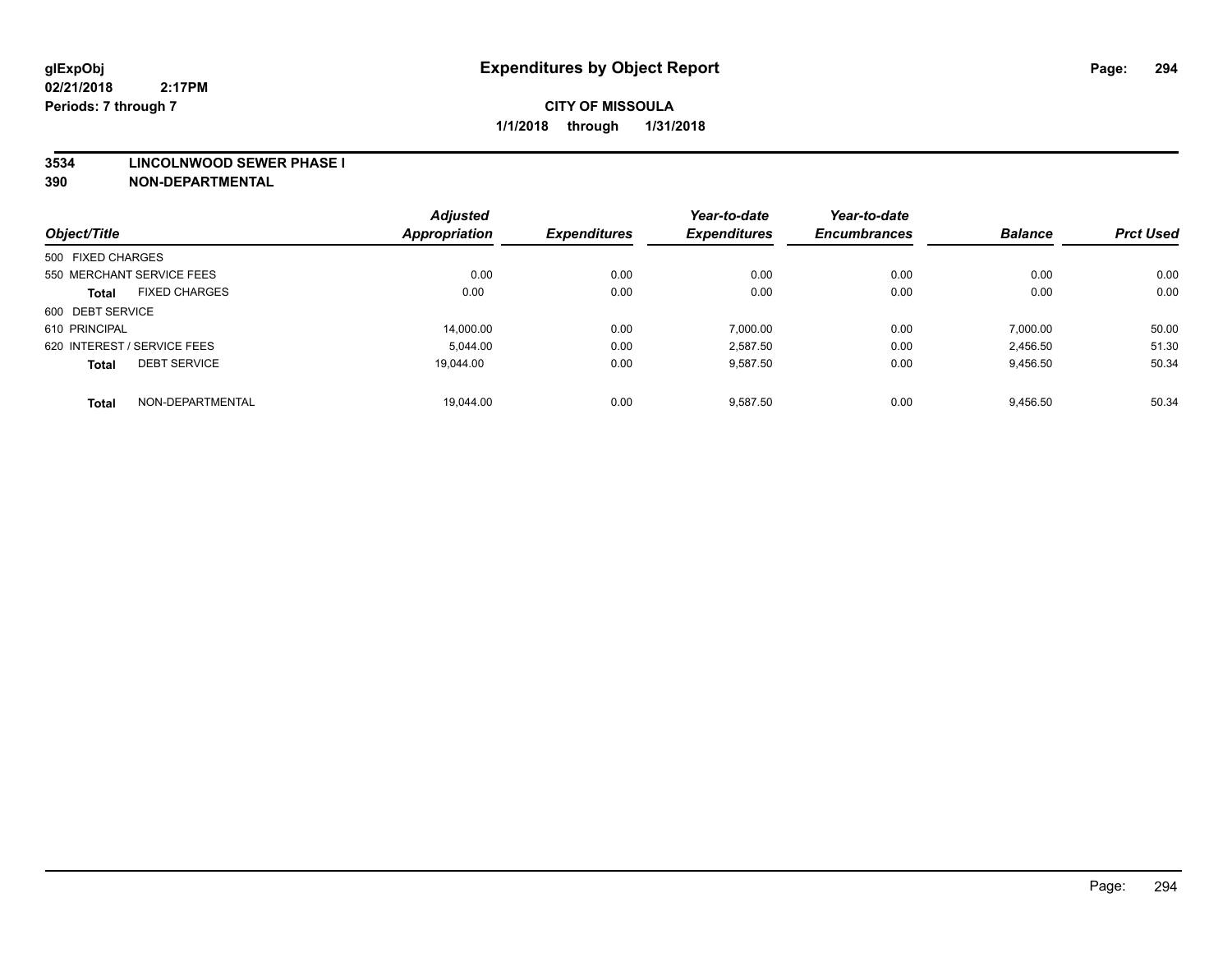## **3534 LINCOLNWOOD SEWER PHASE I**

| Object/Title                              | <b>Adjusted</b><br>Appropriation | <b>Expenditures</b> | Year-to-date<br><b>Expenditures</b> | Year-to-date<br><b>Encumbrances</b> | <b>Balance</b> | <b>Prct Used</b> |
|-------------------------------------------|----------------------------------|---------------------|-------------------------------------|-------------------------------------|----------------|------------------|
| 500 FIXED CHARGES                         |                                  |                     |                                     |                                     |                |                  |
| 550 MERCHANT SERVICE FEES                 | 0.00                             | 0.00                | 0.00                                | 0.00                                | 0.00           | 0.00             |
| <b>FIXED CHARGES</b><br><b>Total</b>      | 0.00                             | 0.00                | 0.00                                | 0.00                                | 0.00           | 0.00             |
| 600 DEBT SERVICE                          |                                  |                     |                                     |                                     |                |                  |
| 610 PRINCIPAL                             | 14,000.00                        | 0.00                | 7.000.00                            | 0.00                                | 7.000.00       | 50.00            |
| 620 INTEREST / SERVICE FEES               | 5.044.00                         | 0.00                | 2.587.50                            | 0.00                                | 2,456.50       | 51.30            |
| <b>DEBT SERVICE</b><br><b>Total</b>       | 19.044.00                        | 0.00                | 9.587.50                            | 0.00                                | 9,456.50       | 50.34            |
| LINCOLNWOOD SEWER PHASE I<br><b>Total</b> | 19.044.00                        | 0.00                | 9.587.50                            | 0.00                                | 9.456.50       | 50.34            |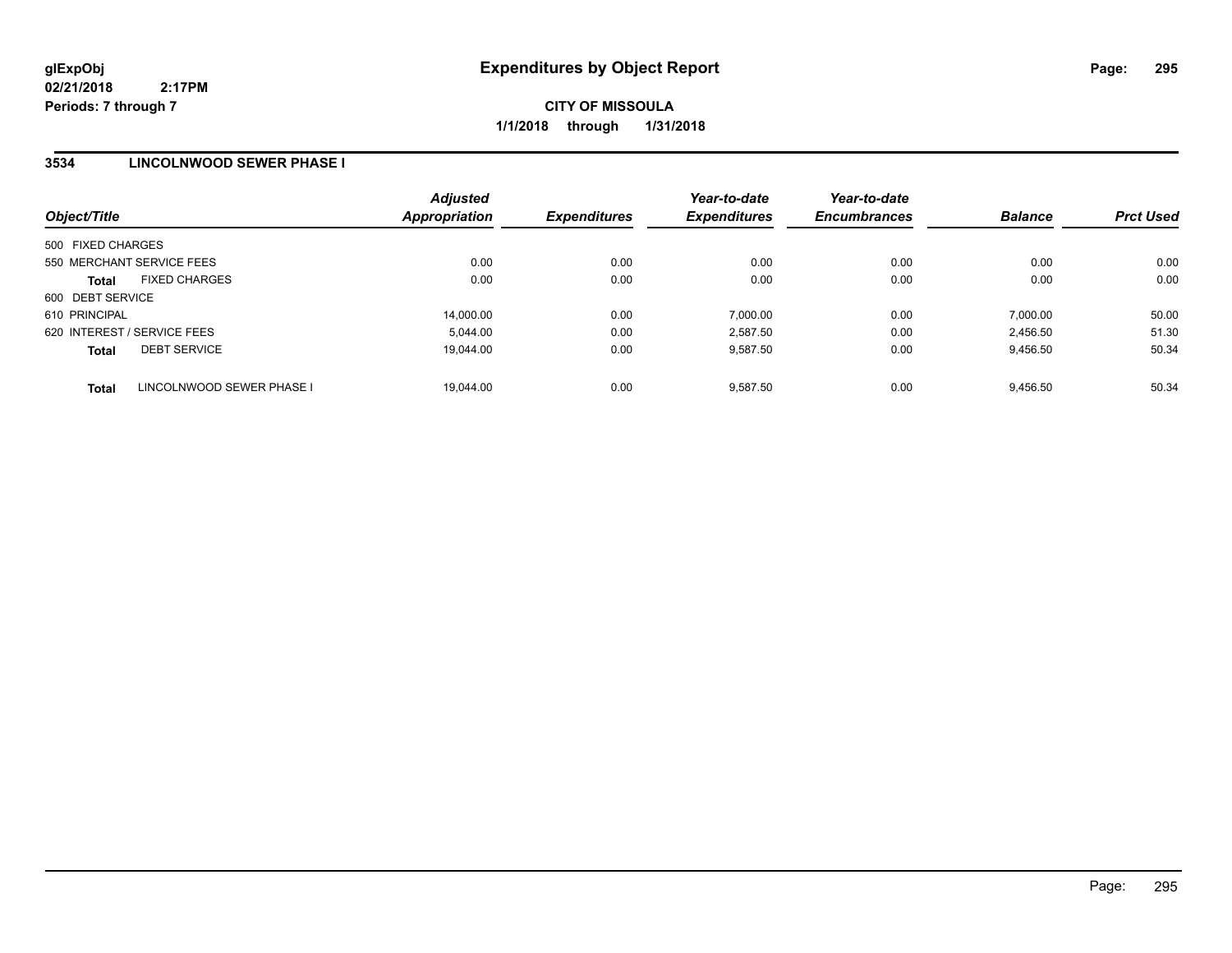#### **3535 SLANT STREET TRAFFIC CALMING**

| Object/Title                         | <b>Adjusted</b><br>Appropriation | <b>Expenditures</b> | Year-to-date<br><b>Expenditures</b> | Year-to-date<br><b>Encumbrances</b> | <b>Balance</b> | <b>Prct Used</b> |
|--------------------------------------|----------------------------------|---------------------|-------------------------------------|-------------------------------------|----------------|------------------|
| 500 FIXED CHARGES                    |                                  |                     |                                     |                                     |                |                  |
| 550 MERCHANT SERVICE FEES            | 0.00                             | 0.00                | 0.00                                | 0.00                                | 0.00           | 0.00             |
| <b>FIXED CHARGES</b><br><b>Total</b> | 0.00                             | 0.00                | 0.00                                | 0.00                                | 0.00           | 0.00             |
| 800 OTHER OBJECTS                    |                                  |                     |                                     |                                     |                |                  |
| 820 TRANSFERS TO OTHER FUNDS         | 0.00                             | 0.00                | 0.00                                | 0.00                                | 0.00           | 0.00             |
| OTHER OBJECTS<br><b>Total</b>        | 0.00                             | 0.00                | 0.00                                | 0.00                                | 0.00           | 0.00             |
| NON-DEPARTMENTAL<br><b>Total</b>     | 0.00                             | 0.00                | 0.00                                | 0.00                                | 0.00           | 0.00             |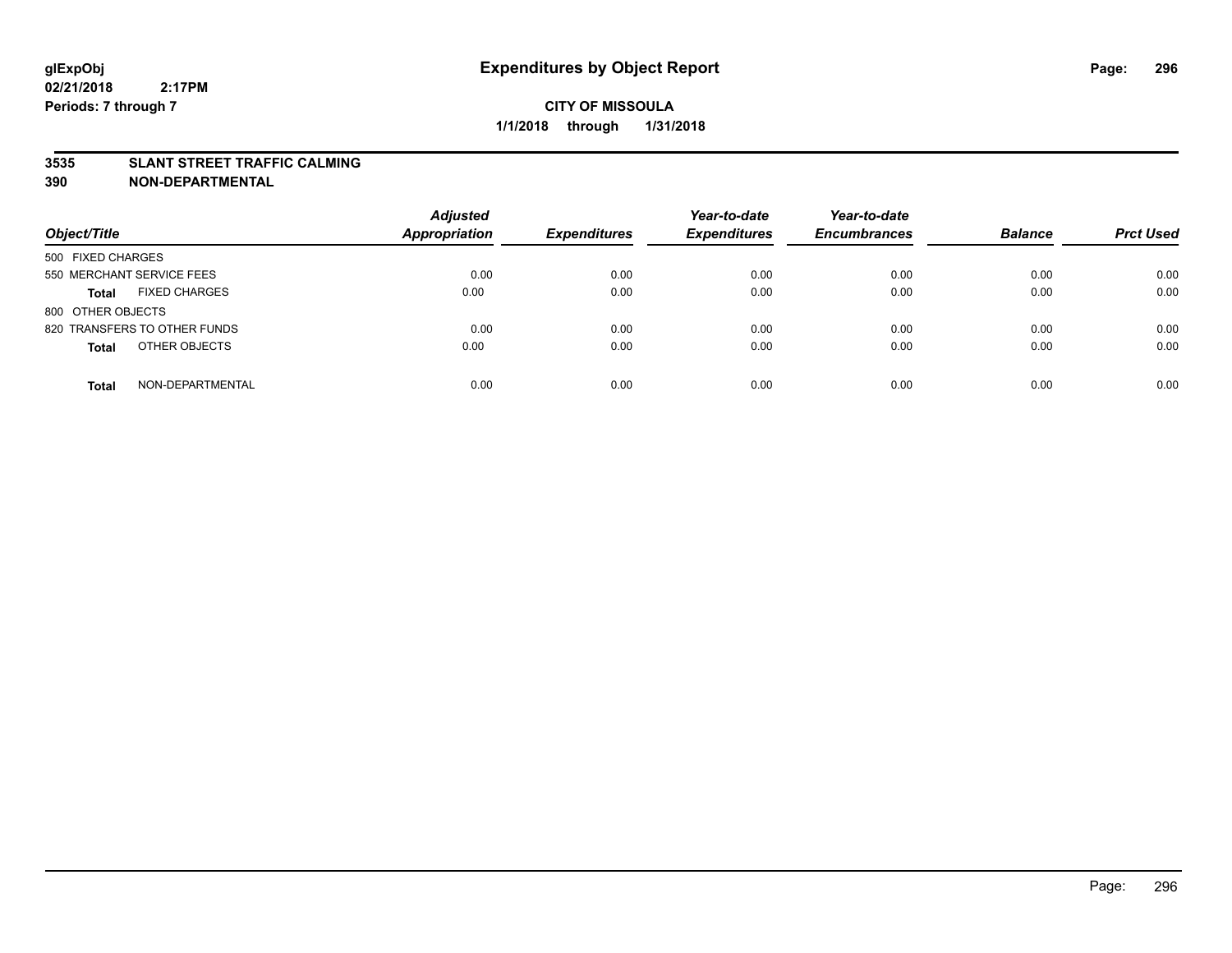**CITY OF MISSOULA 1/1/2018 through 1/31/2018**

## **3535 SLANT STREET TRAFFIC CALMING**

| Object/Title              |                              | <b>Adjusted</b><br><b>Appropriation</b> | <b>Expenditures</b> | Year-to-date<br><b>Expenditures</b> | Year-to-date<br><b>Encumbrances</b> | <b>Balance</b> | <b>Prct Used</b> |
|---------------------------|------------------------------|-----------------------------------------|---------------------|-------------------------------------|-------------------------------------|----------------|------------------|
| 500 FIXED CHARGES         |                              |                                         |                     |                                     |                                     |                |                  |
| 550 MERCHANT SERVICE FEES |                              | 0.00                                    | 0.00                | 0.00                                | 0.00                                | 0.00           | 0.00             |
| <b>Total</b>              | <b>FIXED CHARGES</b>         | 0.00                                    | 0.00                | 0.00                                | 0.00                                | 0.00           | 0.00             |
| 800 OTHER OBJECTS         |                              |                                         |                     |                                     |                                     |                |                  |
|                           | 820 TRANSFERS TO OTHER FUNDS | 0.00                                    | 0.00                | 0.00                                | 0.00                                | 0.00           | 0.00             |
| <b>Total</b>              | OTHER OBJECTS                | 0.00                                    | 0.00                | 0.00                                | 0.00                                | 0.00           | 0.00             |
| <b>Total</b>              | SLANT STREET TRAFFIC CALMING | 0.00                                    | 0.00                | 0.00                                | 0.00                                | 0.00           | 0.00             |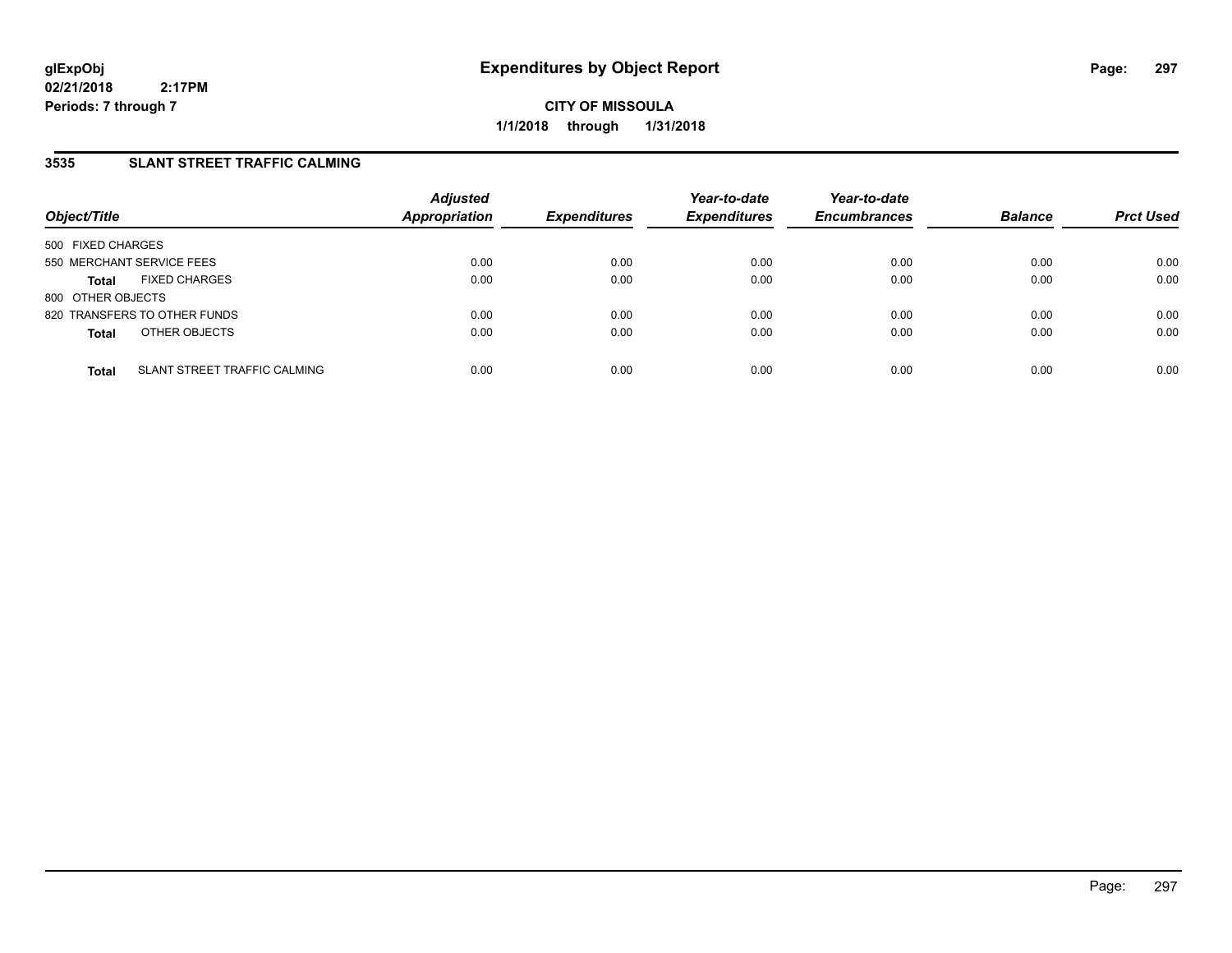#### **3536 LINCOLNWOOD SEWER PHASE II**

|                                      | <b>Adjusted</b>      |                     | Year-to-date        | Year-to-date        |                |                  |
|--------------------------------------|----------------------|---------------------|---------------------|---------------------|----------------|------------------|
| Object/Title                         | <b>Appropriation</b> | <b>Expenditures</b> | <b>Expenditures</b> | <b>Encumbrances</b> | <b>Balance</b> | <b>Prct Used</b> |
| 500 FIXED CHARGES                    |                      |                     |                     |                     |                |                  |
| 550 MERCHANT SERVICE FEES            | 0.00                 | 0.00                | 0.00                | 0.00                | 0.00           | 0.00             |
| <b>FIXED CHARGES</b><br><b>Total</b> | 0.00                 | 0.00                | 0.00                | 0.00                | 0.00           | 0.00             |
| 600 DEBT SERVICE                     |                      |                     |                     |                     |                |                  |
| 610 PRINCIPAL                        | 22.000.00            | 0.00                | 0.00                | 0.00                | 22.000.00      | 0.00             |
| 620 INTEREST / SERVICE FEES          | 8.719.00             | 0.00                | 0.00                | 0.00                | 8,719.00       | 0.00             |
| <b>DEBT SERVICE</b><br><b>Total</b>  | 30.719.00            | 0.00                | 0.00                | 0.00                | 30.719.00      | 0.00             |
| NON-DEPARTMENTAL<br><b>Total</b>     | 30,719.00            | 0.00                | 0.00                | 0.00                | 30,719.00      | 0.00             |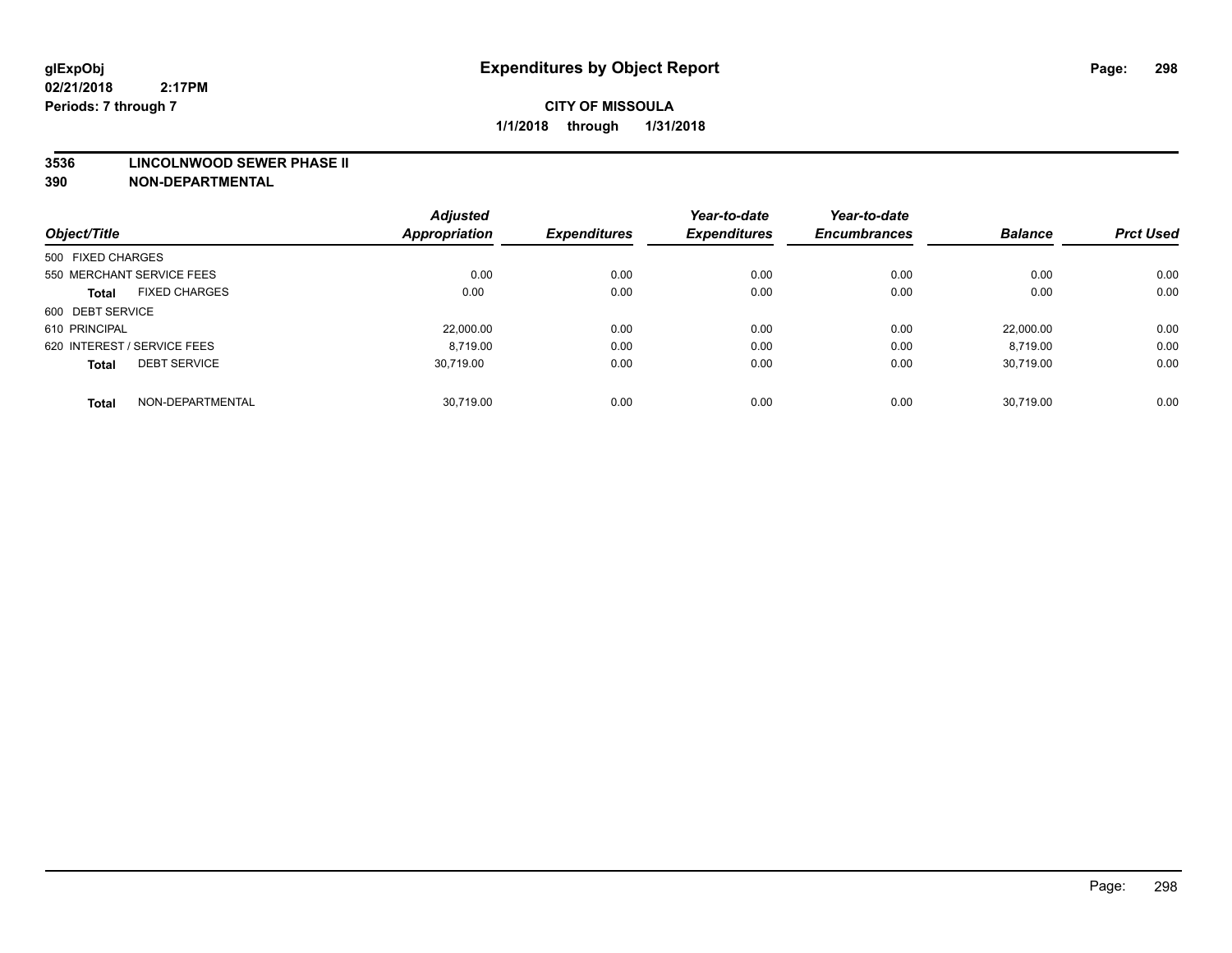## **3536 LINCOLNWOOD SEWER PHASE II**

| Object/Title                               | <b>Adjusted</b><br>Appropriation | <b>Expenditures</b> | Year-to-date<br><b>Expenditures</b> | Year-to-date<br><b>Encumbrances</b> | <b>Balance</b> | <b>Prct Used</b> |
|--------------------------------------------|----------------------------------|---------------------|-------------------------------------|-------------------------------------|----------------|------------------|
| 500 FIXED CHARGES                          |                                  |                     |                                     |                                     |                |                  |
| 550 MERCHANT SERVICE FEES                  | 0.00                             | 0.00                | 0.00                                | 0.00                                | 0.00           | 0.00             |
| <b>FIXED CHARGES</b><br><b>Total</b>       | 0.00                             | 0.00                | 0.00                                | 0.00                                | 0.00           | 0.00             |
| 600 DEBT SERVICE                           |                                  |                     |                                     |                                     |                |                  |
| 610 PRINCIPAL                              | 22,000.00                        | 0.00                | 0.00                                | 0.00                                | 22.000.00      | 0.00             |
| 620 INTEREST / SERVICE FEES                | 8,719.00                         | 0.00                | 0.00                                | 0.00                                | 8.719.00       | 0.00             |
| <b>DEBT SERVICE</b><br><b>Total</b>        | 30.719.00                        | 0.00                | 0.00                                | 0.00                                | 30.719.00      | 0.00             |
| LINCOLNWOOD SEWER PHASE II<br><b>Total</b> | 30.719.00                        | 0.00                | 0.00                                | 0.00                                | 30.719.00      | 0.00             |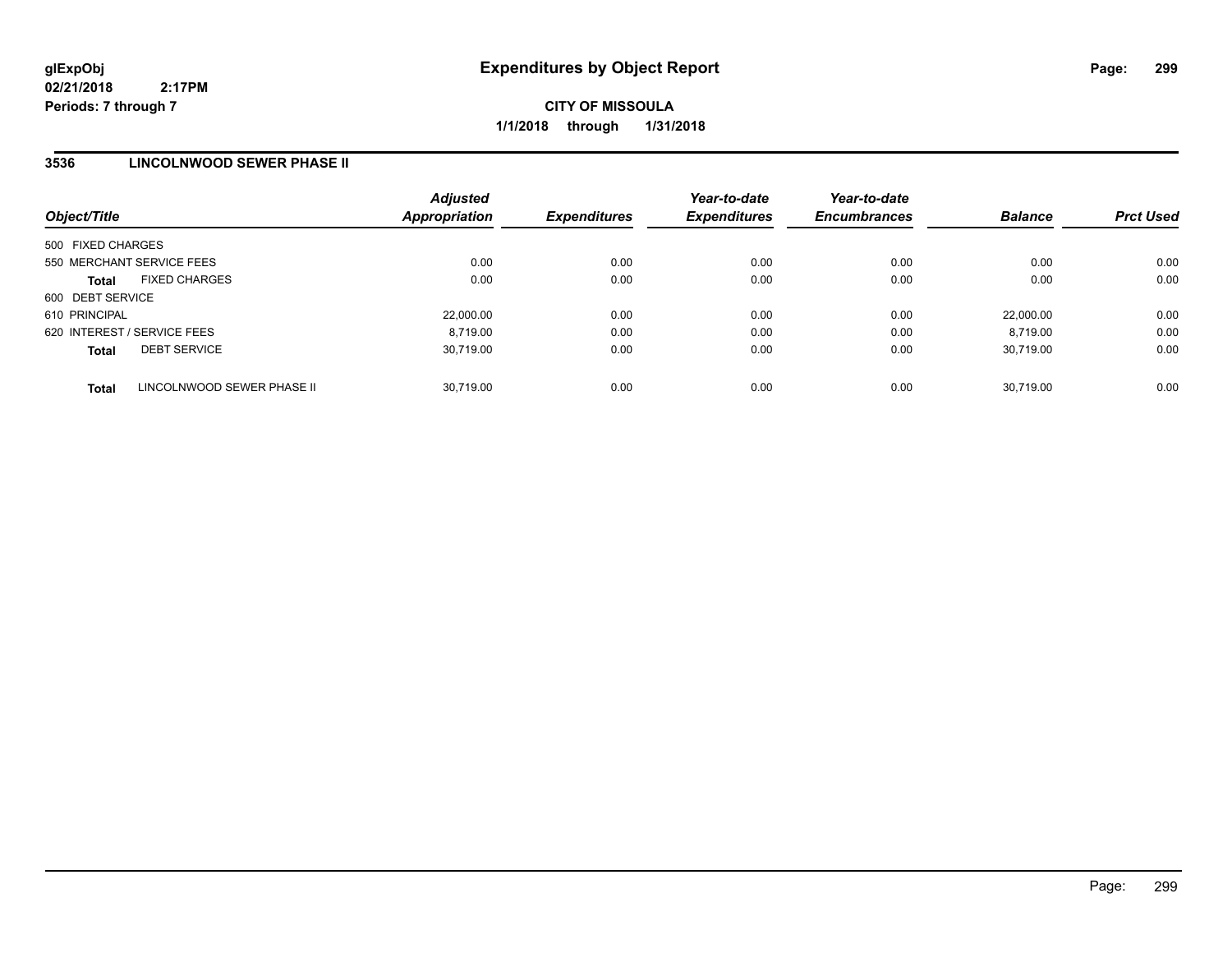#### **3539 SOUTH 4TH STREET W TRAFFIC**

| Object/Title                         | <b>Adjusted</b><br><b>Appropriation</b> | <b>Expenditures</b> | Year-to-date<br><b>Expenditures</b> | Year-to-date<br><b>Encumbrances</b> | <b>Balance</b> | <b>Prct Used</b> |
|--------------------------------------|-----------------------------------------|---------------------|-------------------------------------|-------------------------------------|----------------|------------------|
| 500 FIXED CHARGES                    |                                         |                     |                                     |                                     |                |                  |
| 550 MERCHANT SERVICE FEES            | 0.00                                    | 0.00                | 0.00                                | 0.00                                | 0.00           | 0.00             |
| <b>FIXED CHARGES</b><br><b>Total</b> | 0.00                                    | 0.00                | 0.00                                | 0.00                                | 0.00           | 0.00             |
| 800 OTHER OBJECTS                    |                                         |                     |                                     |                                     |                |                  |
| 820 TRANSFERS TO OTHER FUNDS         | 0.00                                    | 0.00                | 0.00                                | 0.00                                | 0.00           | 0.00             |
| OTHER OBJECTS<br><b>Total</b>        | 0.00                                    | 0.00                | 0.00                                | 0.00                                | 0.00           | 0.00             |
| NON-DEPARTMENTAL<br><b>Total</b>     | 0.00                                    | 0.00                | 0.00                                | 0.00                                | 0.00           | 0.00             |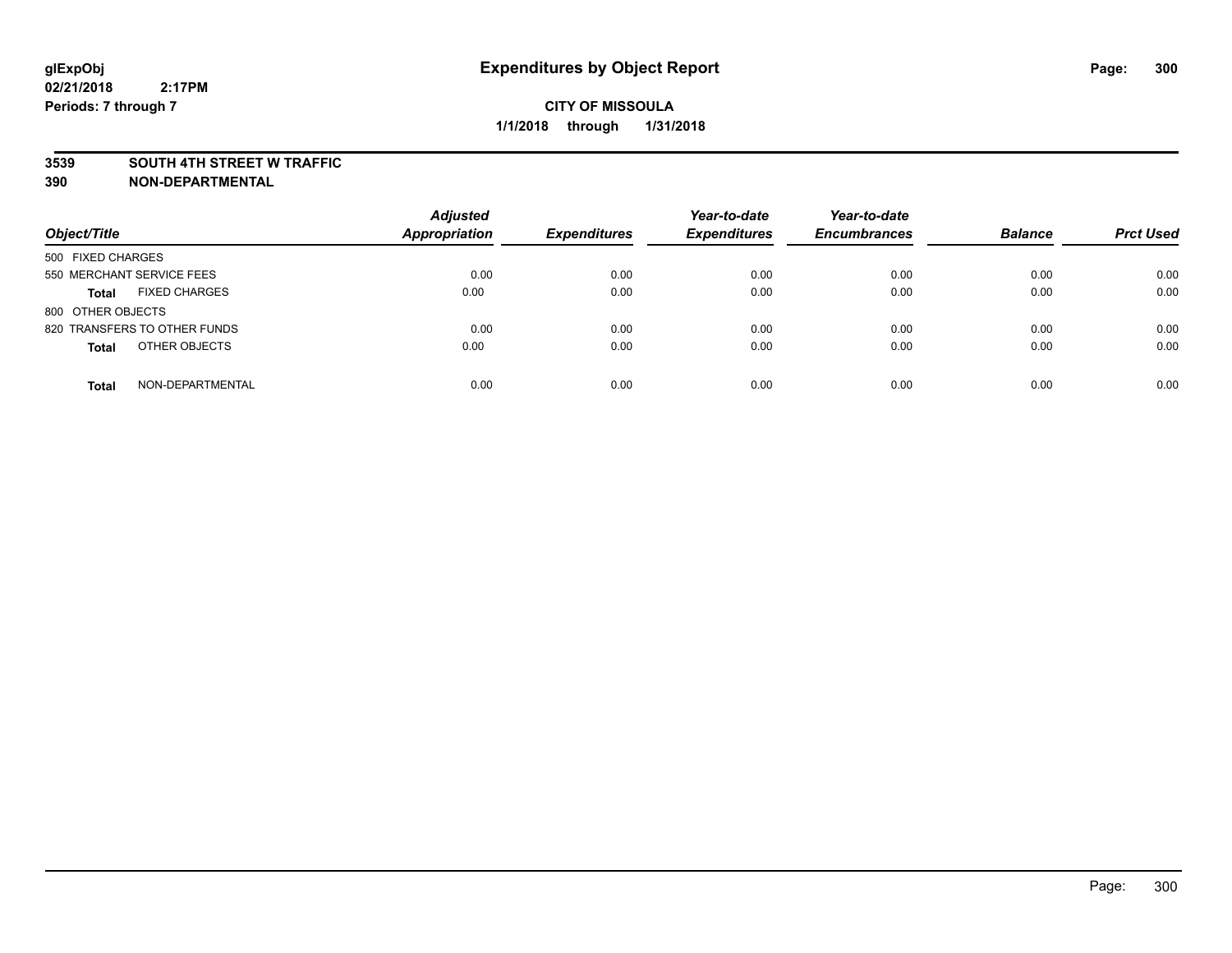**CITY OF MISSOULA 1/1/2018 through 1/31/2018**

### **3539 SOUTH 4TH STREET W TRAFFIC**

| Object/Title              |                              | <b>Adjusted</b><br><b>Appropriation</b> | <b>Expenditures</b> | Year-to-date<br><b>Expenditures</b> | Year-to-date<br><b>Encumbrances</b> | <b>Balance</b> | <b>Prct Used</b> |
|---------------------------|------------------------------|-----------------------------------------|---------------------|-------------------------------------|-------------------------------------|----------------|------------------|
| 500 FIXED CHARGES         |                              |                                         |                     |                                     |                                     |                |                  |
| 550 MERCHANT SERVICE FEES |                              | 0.00                                    | 0.00                | 0.00                                | 0.00                                | 0.00           | 0.00             |
| <b>Total</b>              | <b>FIXED CHARGES</b>         | 0.00                                    | 0.00                | 0.00                                | 0.00                                | 0.00           | 0.00             |
| 800 OTHER OBJECTS         |                              |                                         |                     |                                     |                                     |                |                  |
|                           | 820 TRANSFERS TO OTHER FUNDS | 0.00                                    | 0.00                | 0.00                                | 0.00                                | 0.00           | 0.00             |
| <b>Total</b>              | OTHER OBJECTS                | 0.00                                    | 0.00                | 0.00                                | 0.00                                | 0.00           | 0.00             |
| <b>Total</b>              | SOUTH 4TH STREET W TRAFFIC   | 0.00                                    | 0.00                | 0.00                                | 0.00                                | 0.00           | 0.00             |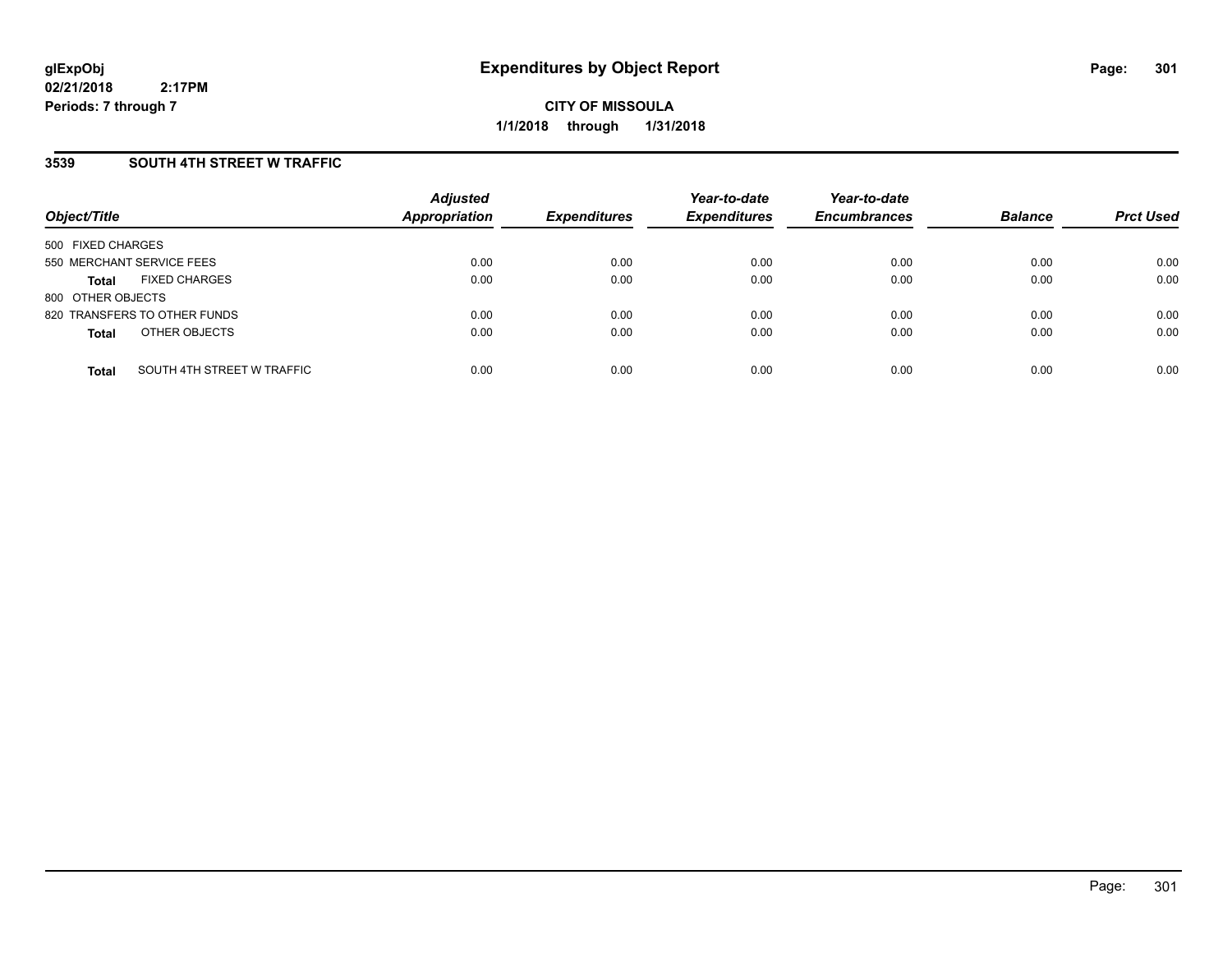**3540 SID 540 DEBT SERVICE FUND**

|                                           | <b>Adjusted</b>      |                     | Year-to-date        | Year-to-date        |                |                  |
|-------------------------------------------|----------------------|---------------------|---------------------|---------------------|----------------|------------------|
| Object/Title                              | <b>Appropriation</b> | <b>Expenditures</b> | <b>Expenditures</b> | <b>Encumbrances</b> | <b>Balance</b> | <b>Prct Used</b> |
| 300 PURCHASED SERVICES                    |                      |                     |                     |                     |                |                  |
| 350 PROFESSIONAL SERVICES                 | 0.00                 | 0.00                | 0.00                | 0.00                | 0.00           | 0.00             |
| <b>PURCHASED SERVICES</b><br><b>Total</b> | 0.00                 | 0.00                | 0.00                | 0.00                | 0.00           | 0.00             |
| 500 FIXED CHARGES                         |                      |                     |                     |                     |                |                  |
| 550 MERCHANT SERVICE FEES                 | 0.00                 | 0.00                | 0.00                | 0.00                | 0.00           | 0.00             |
| <b>FIXED CHARGES</b><br><b>Total</b>      | 0.00                 | 0.00                | 0.00                | 0.00                | 0.00           | 0.00             |
| 600 DEBT SERVICE                          |                      |                     |                     |                     |                |                  |
| 610 PRINCIPAL                             | 77,902.00            | 0.00                | 0.00                | 0.00                | 77,902.00      | 0.00             |
| 620 INTEREST / SERVICE FEES               | 40,163.00            | 0.00                | 21,707.50           | 0.00                | 18,455.50      | 54.05            |
| <b>DEBT SERVICE</b><br><b>Total</b>       | 118.065.00           | 0.00                | 21.707.50           | 0.00                | 96,357.50      | 18.39            |
| NON-DEPARTMENTAL<br><b>Total</b>          | 118,065.00           | 0.00                | 21,707.50           | 0.00                | 96,357.50      | 18.39            |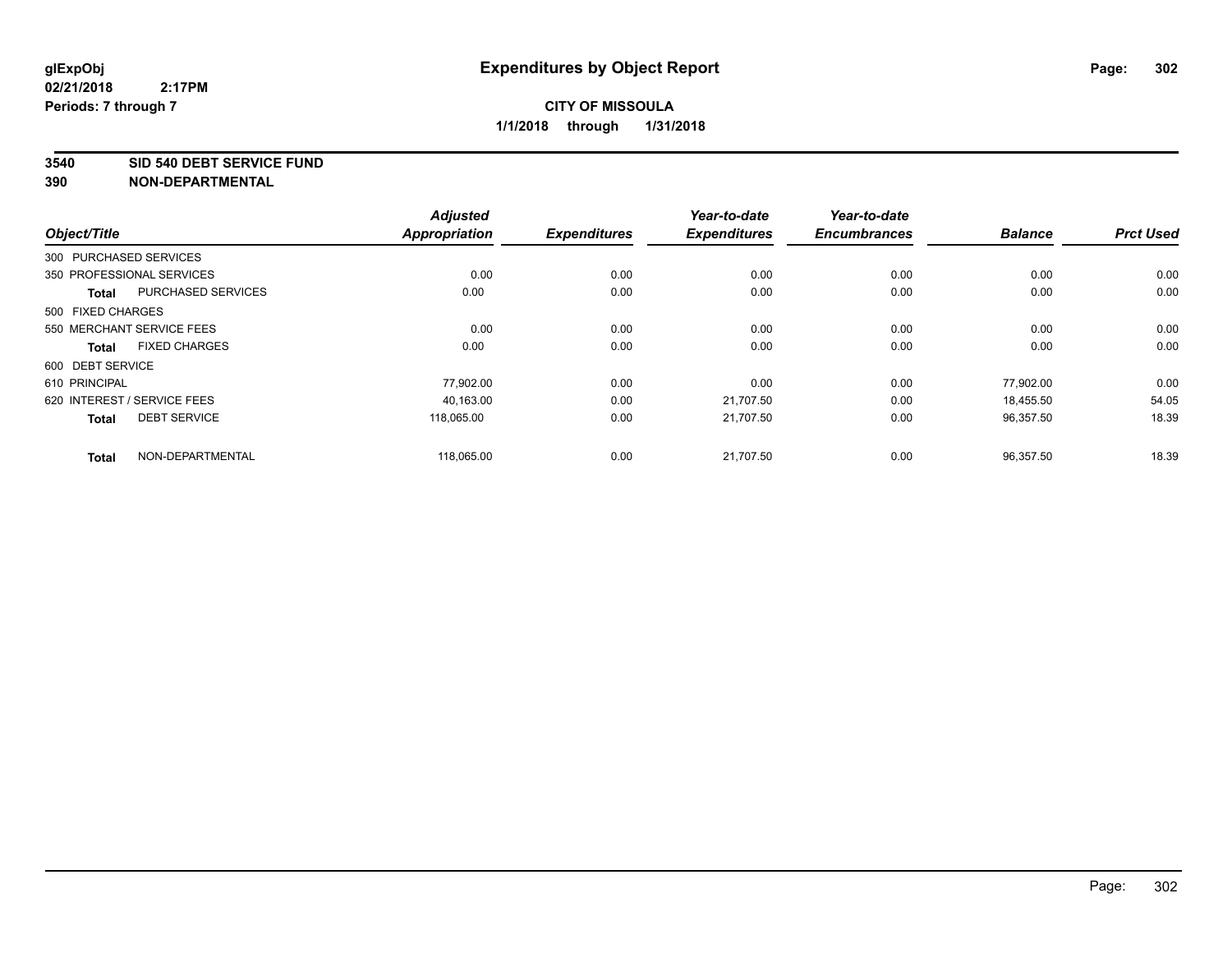## **3540 SID 540 DEBT SERVICE FUND**

|                        |                             | <b>Adjusted</b>      |                     | Year-to-date        | Year-to-date        |                |                  |
|------------------------|-----------------------------|----------------------|---------------------|---------------------|---------------------|----------------|------------------|
| Object/Title           |                             | <b>Appropriation</b> | <b>Expenditures</b> | <b>Expenditures</b> | <b>Encumbrances</b> | <b>Balance</b> | <b>Prct Used</b> |
| 300 PURCHASED SERVICES |                             |                      |                     |                     |                     |                |                  |
|                        | 350 PROFESSIONAL SERVICES   | 0.00                 | 0.00                | 0.00                | 0.00                | 0.00           | 0.00             |
| <b>Total</b>           | PURCHASED SERVICES          | 0.00                 | 0.00                | 0.00                | 0.00                | 0.00           | 0.00             |
| 500 FIXED CHARGES      |                             |                      |                     |                     |                     |                |                  |
|                        | 550 MERCHANT SERVICE FEES   | 0.00                 | 0.00                | 0.00                | 0.00                | 0.00           | 0.00             |
| <b>Total</b>           | <b>FIXED CHARGES</b>        | 0.00                 | 0.00                | 0.00                | 0.00                | 0.00           | 0.00             |
| 600 DEBT SERVICE       |                             |                      |                     |                     |                     |                |                  |
| 610 PRINCIPAL          |                             | 77,902.00            | 0.00                | 0.00                | 0.00                | 77,902.00      | 0.00             |
|                        | 620 INTEREST / SERVICE FEES | 40.163.00            | 0.00                | 21.707.50           | 0.00                | 18.455.50      | 54.05            |
| <b>Total</b>           | <b>DEBT SERVICE</b>         | 118,065.00           | 0.00                | 21,707.50           | 0.00                | 96,357.50      | 18.39            |
| <b>Total</b>           | SID 540 DEBT SERVICE FUND   | 118,065.00           | 0.00                | 21,707.50           | 0.00                | 96,357.50      | 18.39            |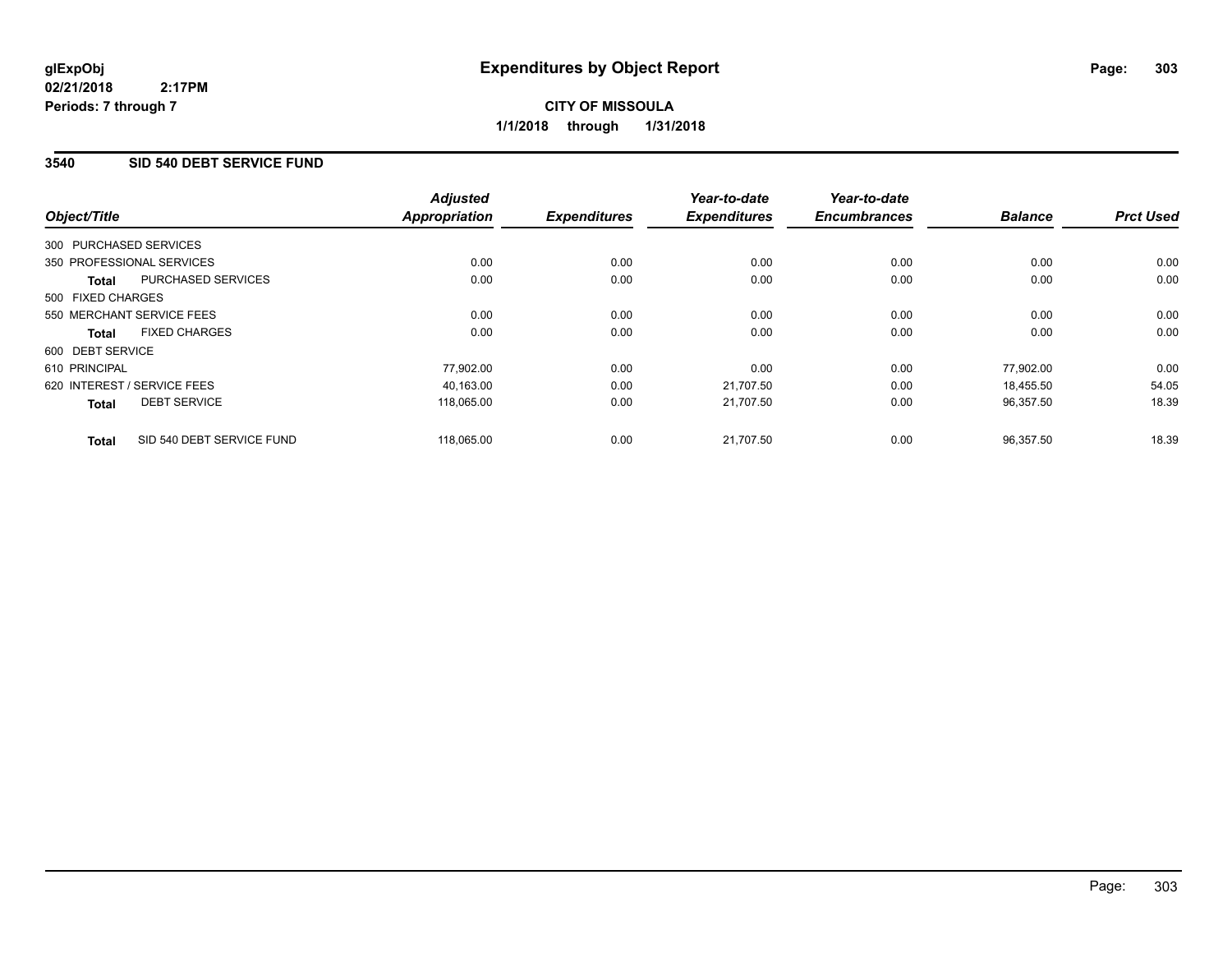#### **3541 SID 541 DEBT SERVICE**

|                   |                             | <b>Adjusted</b> |                     | Year-to-date        | Year-to-date        |                |                  |
|-------------------|-----------------------------|-----------------|---------------------|---------------------|---------------------|----------------|------------------|
| Object/Title      |                             | Appropriation   | <b>Expenditures</b> | <b>Expenditures</b> | <b>Encumbrances</b> | <b>Balance</b> | <b>Prct Used</b> |
| 500 FIXED CHARGES |                             |                 |                     |                     |                     |                |                  |
|                   | 550 MERCHANT SERVICE FEES   | 350.00          | 0.00                | 0.00                | 0.00                | 350.00         | 0.00             |
| <b>Total</b>      | <b>FIXED CHARGES</b>        | 350.00          | 0.00                | 0.00                | 0.00                | 350.00         | 0.00             |
| 600 DEBT SERVICE  |                             |                 |                     |                     |                     |                |                  |
| 610 PRINCIPAL     |                             | 35,000.00       | 0.00                | 0.00                | 0.00                | 35,000.00      | 0.00             |
|                   | 620 INTEREST / SERVICE FEES | 26.568.00       | 0.00                | 13.583.75           | 0.00                | 12.984.25      | 51.13            |
| <b>Total</b>      | <b>DEBT SERVICE</b>         | 61.568.00       | 0.00                | 13.583.75           | 0.00                | 47.984.25      | 22.06            |
| <b>Total</b>      | NON-DEPARTMENTAL            | 61.918.00       | 0.00                | 13.583.75           | 0.00                | 48.334.25      | 21.94            |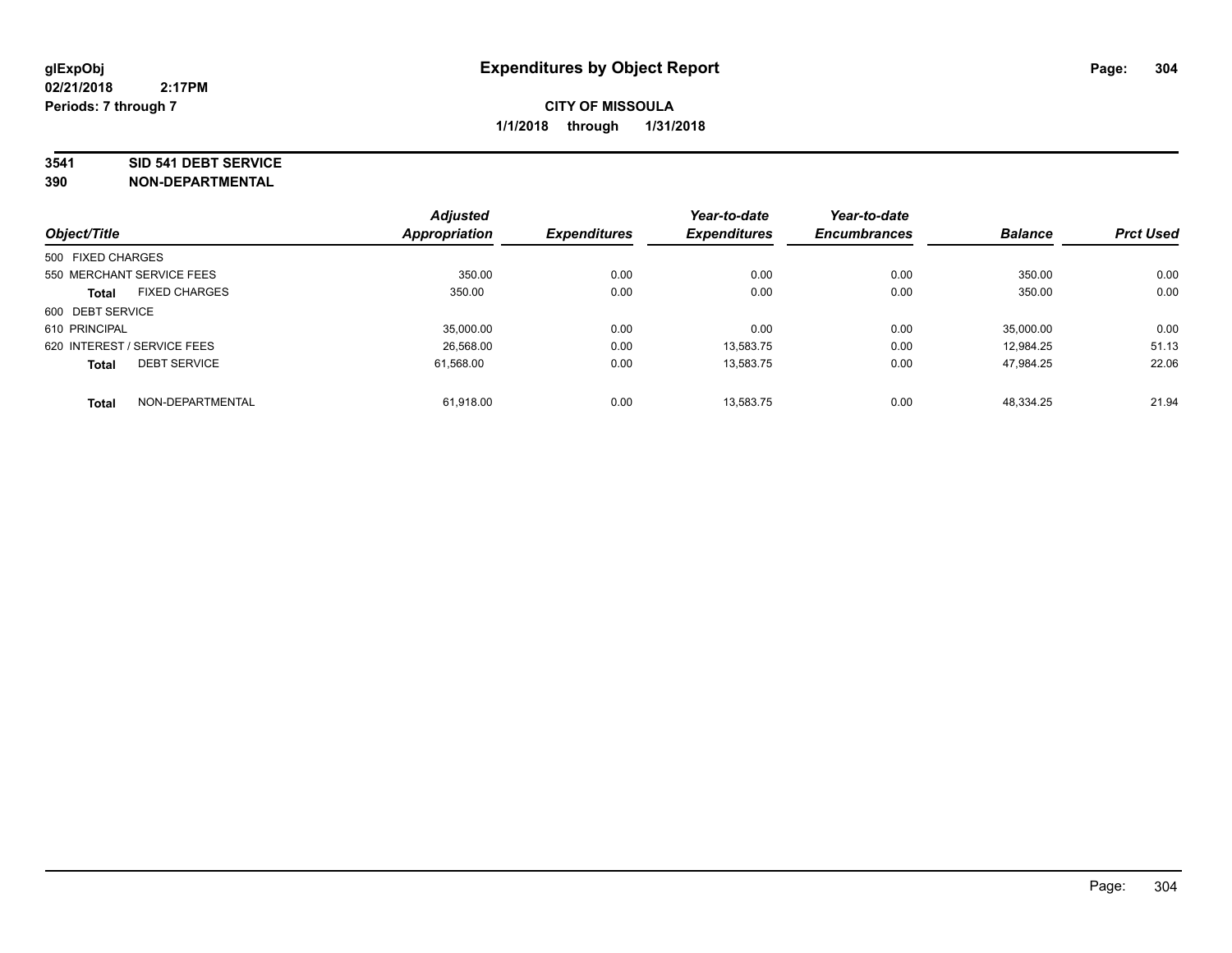### **3541 SID 541 DEBT SERVICE**

|                             |                      | <b>Adjusted</b> |                     | Year-to-date        | Year-to-date        |                |                  |
|-----------------------------|----------------------|-----------------|---------------------|---------------------|---------------------|----------------|------------------|
| Object/Title                |                      | Appropriation   | <b>Expenditures</b> | <b>Expenditures</b> | <b>Encumbrances</b> | <b>Balance</b> | <b>Prct Used</b> |
| 500 FIXED CHARGES           |                      |                 |                     |                     |                     |                |                  |
| 550 MERCHANT SERVICE FEES   |                      | 350.00          | 0.00                | 0.00                | 0.00                | 350.00         | 0.00             |
| <b>Total</b>                | <b>FIXED CHARGES</b> | 350.00          | 0.00                | 0.00                | 0.00                | 350.00         | 0.00             |
| 600 DEBT SERVICE            |                      |                 |                     |                     |                     |                |                  |
| 610 PRINCIPAL               |                      | 35,000.00       | 0.00                | 0.00                | 0.00                | 35.000.00      | 0.00             |
| 620 INTEREST / SERVICE FEES |                      | 26,568.00       | 0.00                | 13.583.75           | 0.00                | 12.984.25      | 51.13            |
| <b>Total</b>                | <b>DEBT SERVICE</b>  | 61,568.00       | 0.00                | 13,583.75           | 0.00                | 47.984.25      | 22.06            |
| <b>Total</b>                | SID 541 DEBT SERVICE | 61.918.00       | 0.00                | 13.583.75           | 0.00                | 48.334.25      | 21.94            |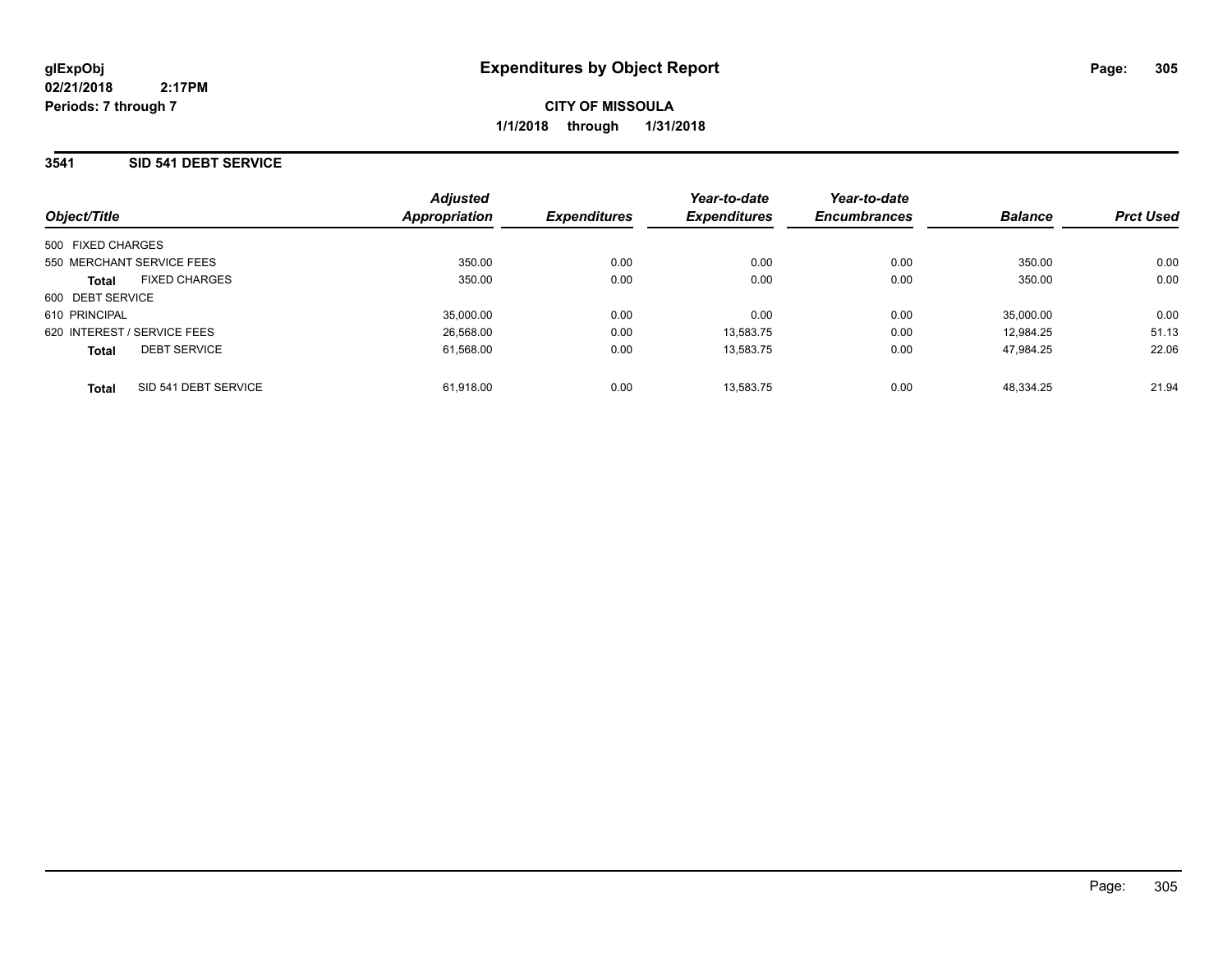#### **3543 SID 543 DEBT SERVICE**

| Object/Title                |                              | <b>Adjusted</b><br><b>Appropriation</b> | <b>Expenditures</b> | Year-to-date<br><b>Expenditures</b> | Year-to-date<br><b>Encumbrances</b> | <b>Balance</b> | <b>Prct Used</b> |
|-----------------------------|------------------------------|-----------------------------------------|---------------------|-------------------------------------|-------------------------------------|----------------|------------------|
| 500 FIXED CHARGES           |                              |                                         |                     |                                     |                                     |                |                  |
| 550 MERCHANT SERVICE FEES   |                              | 0.00                                    | 0.00                | 0.00                                | 0.00                                | 0.00           | 0.00             |
| <b>Total</b>                | <b>FIXED CHARGES</b>         | 0.00                                    | 0.00                | 0.00                                | 0.00                                | 0.00           | 0.00             |
| 600 DEBT SERVICE            |                              |                                         |                     |                                     |                                     |                |                  |
| 610 PRINCIPAL               |                              | 0.00                                    | 0.00                | 0.00                                | 0.00                                | 0.00           | 0.00             |
| 620 INTEREST / SERVICE FEES |                              | 0.00                                    | 0.00                | 0.00                                | 0.00                                | 0.00           | 0.00             |
| <b>Total</b>                | <b>DEBT SERVICE</b>          | 0.00                                    | 0.00                | 0.00                                | 0.00                                | 0.00           | 0.00             |
| 800 OTHER OBJECTS           |                              |                                         |                     |                                     |                                     |                |                  |
|                             | 820 TRANSFERS TO OTHER FUNDS | 0.00                                    | 0.00                | 0.00                                | 0.00                                | 0.00           | 0.00             |
| <b>Total</b>                | OTHER OBJECTS                | 0.00                                    | 0.00                | 0.00                                | 0.00                                | 0.00           | 0.00             |
|                             |                              |                                         |                     |                                     |                                     |                |                  |
| <b>Total</b>                | NON-DEPARTMENTAL             | 0.00                                    | 0.00                | 0.00                                | 0.00                                | 0.00           | 0.00             |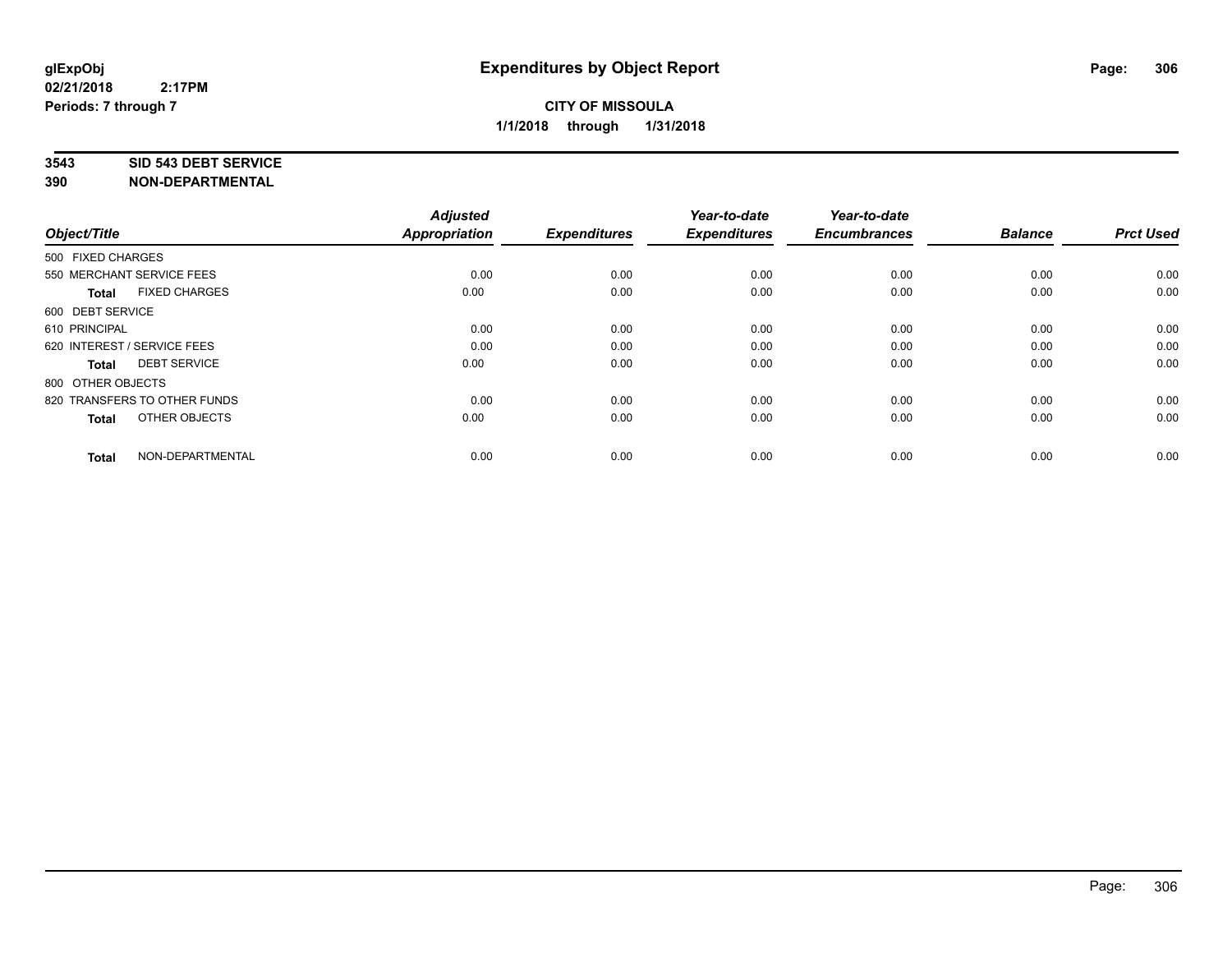**CITY OF MISSOULA 1/1/2018 through 1/31/2018**

### **3543 SID 543 DEBT SERVICE**

|                                      | <b>Adjusted</b>      |                     | Year-to-date        | Year-to-date        |                |                  |
|--------------------------------------|----------------------|---------------------|---------------------|---------------------|----------------|------------------|
| Object/Title                         | <b>Appropriation</b> | <b>Expenditures</b> | <b>Expenditures</b> | <b>Encumbrances</b> | <b>Balance</b> | <b>Prct Used</b> |
| 500 FIXED CHARGES                    |                      |                     |                     |                     |                |                  |
| 550 MERCHANT SERVICE FEES            | 0.00                 | 0.00                | 0.00                | 0.00                | 0.00           | 0.00             |
| <b>FIXED CHARGES</b><br><b>Total</b> | 0.00                 | 0.00                | 0.00                | 0.00                | 0.00           | 0.00             |
| 600 DEBT SERVICE                     |                      |                     |                     |                     |                |                  |
| 610 PRINCIPAL                        | 0.00                 | 0.00                | 0.00                | 0.00                | 0.00           | 0.00             |
| 620 INTEREST / SERVICE FEES          | 0.00                 | 0.00                | 0.00                | 0.00                | 0.00           | 0.00             |
| <b>DEBT SERVICE</b><br><b>Total</b>  | 0.00                 | 0.00                | 0.00                | 0.00                | 0.00           | 0.00             |
| 800 OTHER OBJECTS                    |                      |                     |                     |                     |                |                  |
| 820 TRANSFERS TO OTHER FUNDS         | 0.00                 | 0.00                | 0.00                | 0.00                | 0.00           | 0.00             |
| OTHER OBJECTS<br><b>Total</b>        | 0.00                 | 0.00                | 0.00                | 0.00                | 0.00           | 0.00             |
| SID 543 DEBT SERVICE<br><b>Total</b> | 0.00                 | 0.00                | 0.00                | 0.00                | 0.00           | 0.00             |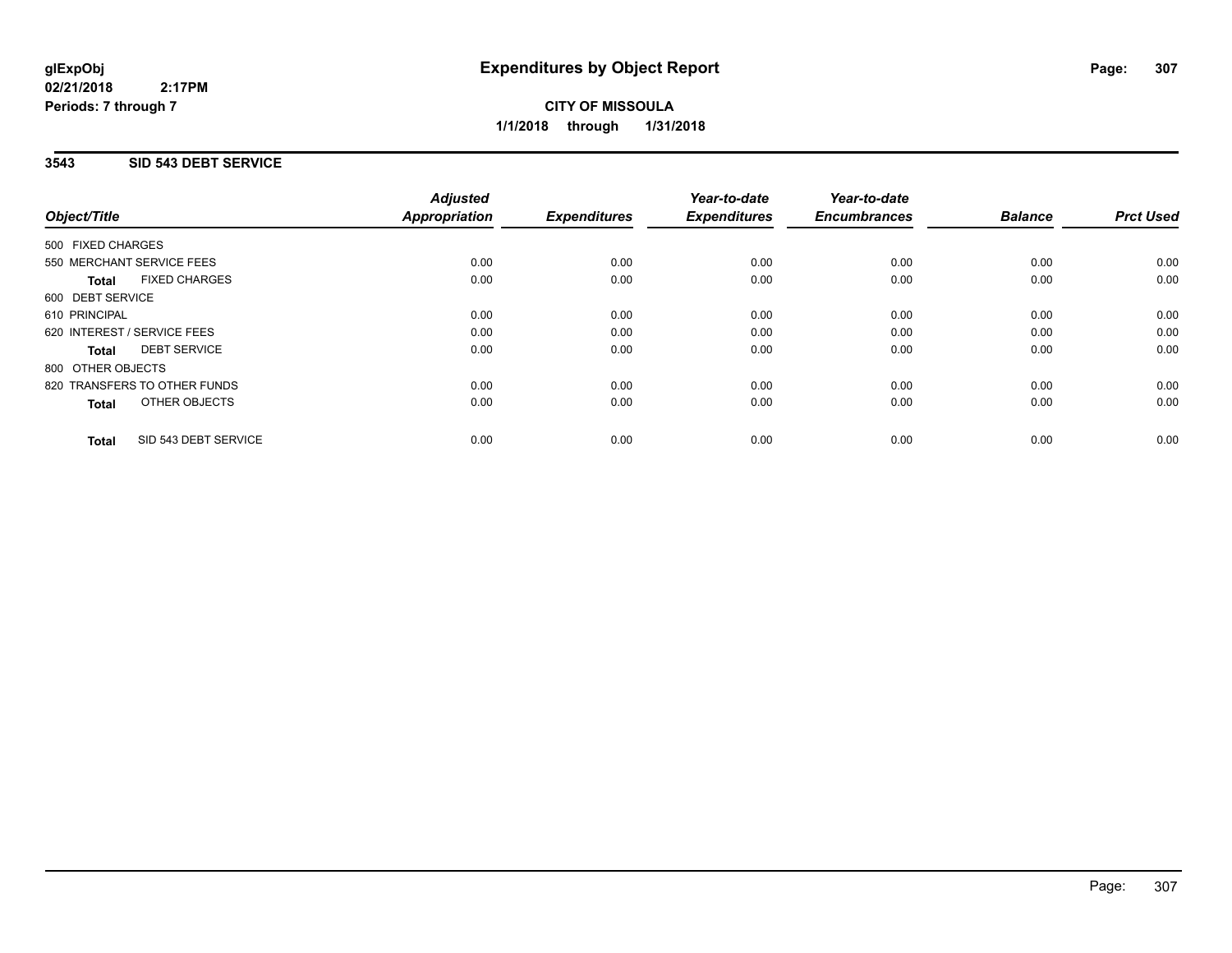#### **3544 SID 544 RATTLESNAKE DEBT SERVICE**

| Object/Title                        | <b>Adjusted</b><br>Appropriation | <b>Expenditures</b> | Year-to-date<br><b>Expenditures</b> | Year-to-date<br><b>Encumbrances</b> | <b>Balance</b> | <b>Prct Used</b> |
|-------------------------------------|----------------------------------|---------------------|-------------------------------------|-------------------------------------|----------------|------------------|
| 600 DEBT SERVICE                    |                                  |                     |                                     |                                     |                |                  |
| 610 PRINCIPAL                       | 92,500.00                        | 0.00                | 36,000.00                           | 0.00                                | 56.500.00      | 38.92            |
| 620 INTEREST / SERVICE FEES         | 49,008.00                        | 0.00                | 22.331.25                           | 0.00                                | 26.676.75      | 45.57            |
| <b>DEBT SERVICE</b><br><b>Total</b> | 141,508.00                       | 0.00                | 58.331.25                           | 0.00                                | 83,176.75      | 41.22            |
| NON-DEPARTMENTAL<br><b>Total</b>    | 141,508.00                       | 0.00                | 58,331.25                           | 0.00                                | 83,176.75      | 41.22            |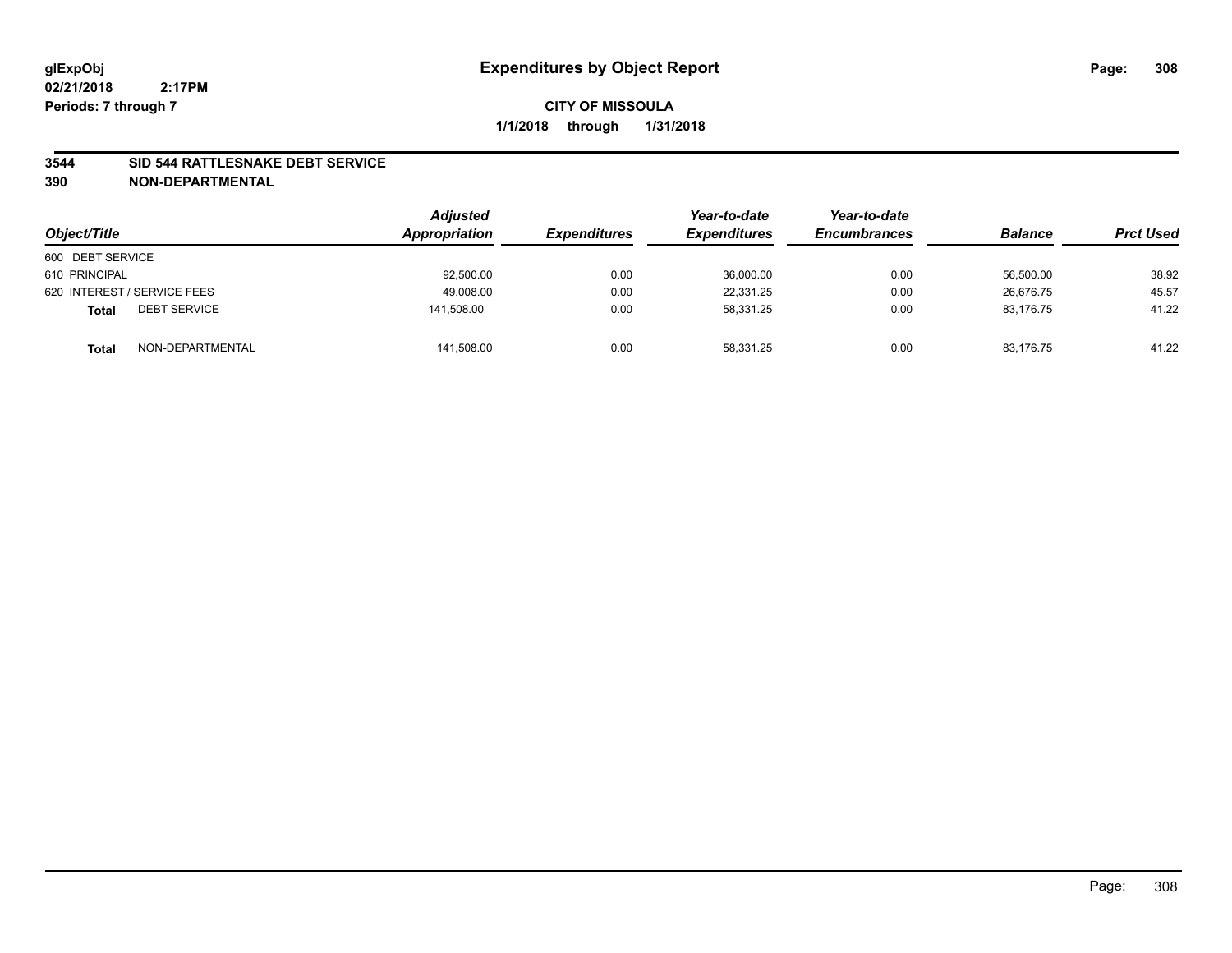#### **3544 SID 544 RATTLESNAKE DEBT SERVICE**

**550 SID 544 PROJECT**

| Object/Title                        | <b>Adjusted</b><br>Appropriation | <b>Expenditures</b> | Year-to-date<br><b>Expenditures</b> | Year-to-date<br><b>Encumbrances</b> | <b>Balance</b> | <b>Prct Used</b> |
|-------------------------------------|----------------------------------|---------------------|-------------------------------------|-------------------------------------|----------------|------------------|
| 600 DEBT SERVICE                    |                                  |                     |                                     |                                     |                |                  |
| 610 PRINCIPAL                       | 0.00                             | 0.00                | 9,000.00                            | 0.00                                | $-9,000.00$    | 0.00             |
| 620 INTEREST / SERVICE FEES         | 0.00                             | 0.00                | 2.170.00                            | 0.00                                | $-2,170.00$    | 0.00             |
| <b>DEBT SERVICE</b><br><b>Total</b> | 0.00                             | 0.00                | 11.170.00                           | 0.00                                | $-11.170.00$   | 0.00             |
| SID 544 PROJECT<br><b>Total</b>     | 0.00                             | 0.00                | 11.170.00                           | 0.00                                | $-11.170.00$   | 0.00             |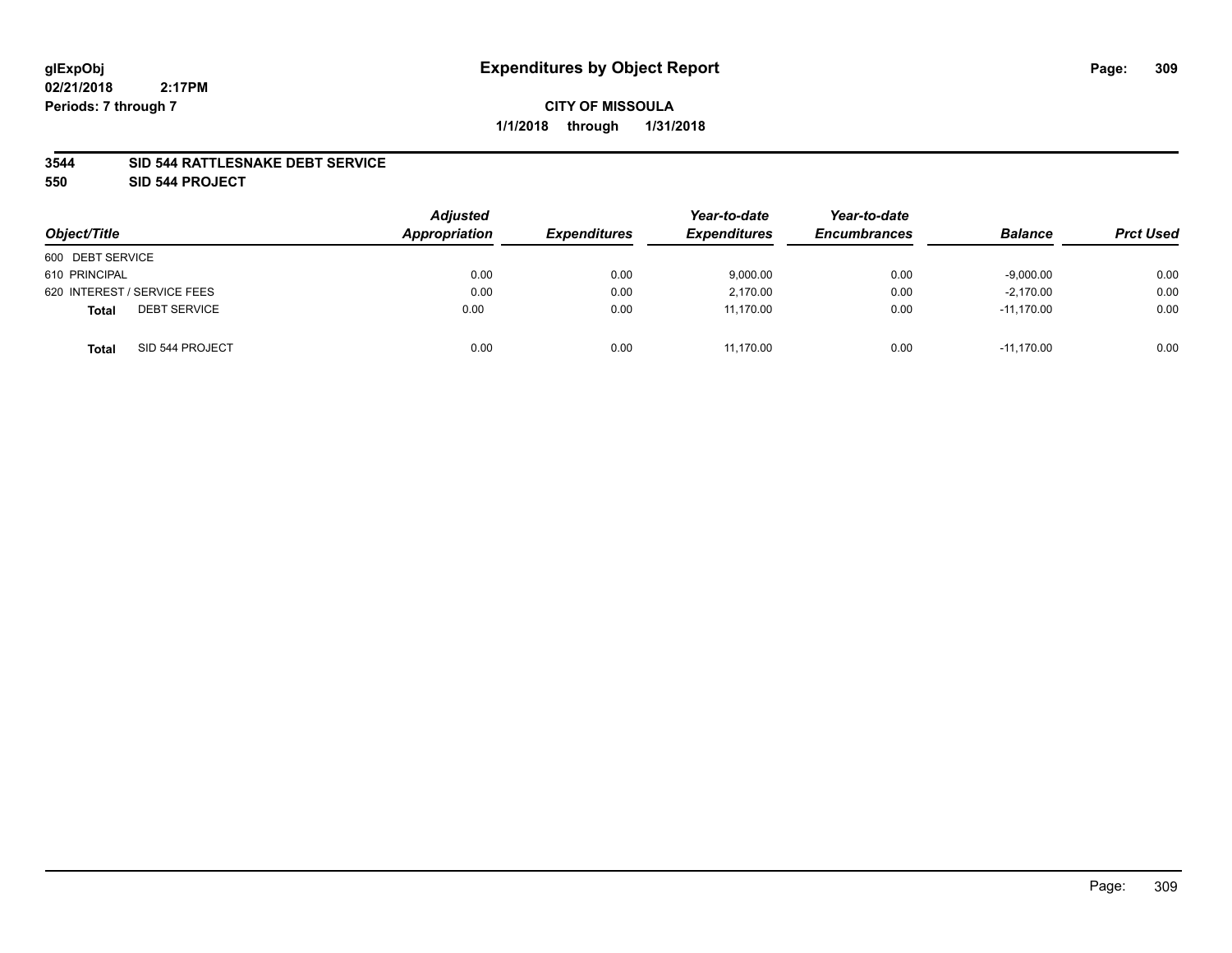#### **3544 SID 544 RATTLESNAKE DEBT SERVICE**

**555 LOLO STREET PROJECT**

|                                            | <b>Adjusted</b> |                     | Year-to-date        | Year-to-date        |                |                  |
|--------------------------------------------|-----------------|---------------------|---------------------|---------------------|----------------|------------------|
| Object/Title                               | Appropriation   | <b>Expenditures</b> | <b>Expenditures</b> | <b>Encumbrances</b> | <b>Balance</b> | <b>Prct Used</b> |
| 500 FIXED CHARGES                          |                 |                     |                     |                     |                |                  |
| 550 MERCHANT SERVICE FEES                  | 0.00            | 0.00                | 0.00                | 0.00                | 0.00           | 0.00             |
| <b>FIXED CHARGES</b><br><b>Total</b>       | 0.00            | 0.00                | 0.00                | 0.00                | 0.00           | 0.00             |
| 600 DEBT SERVICE                           |                 |                     |                     |                     |                |                  |
| 610 PRINCIPAL                              | 0.00            | 0.00                | 500.00              | 0.00                | $-500.00$      | 0.00             |
| 620 INTEREST / SERVICE FEES                | 0.00            | 0.00                | 384.38              | 0.00                | $-384.38$      | 0.00             |
| <b>DEBT SERVICE</b><br><b>Total</b>        | 0.00            | 0.00                | 884.38              | 0.00                | $-884.38$      | 0.00             |
| <b>LOLO STREET PROJECT</b><br><b>Total</b> | 0.00            | 0.00                | 884.38              | 0.00                | $-884.38$      | 0.00             |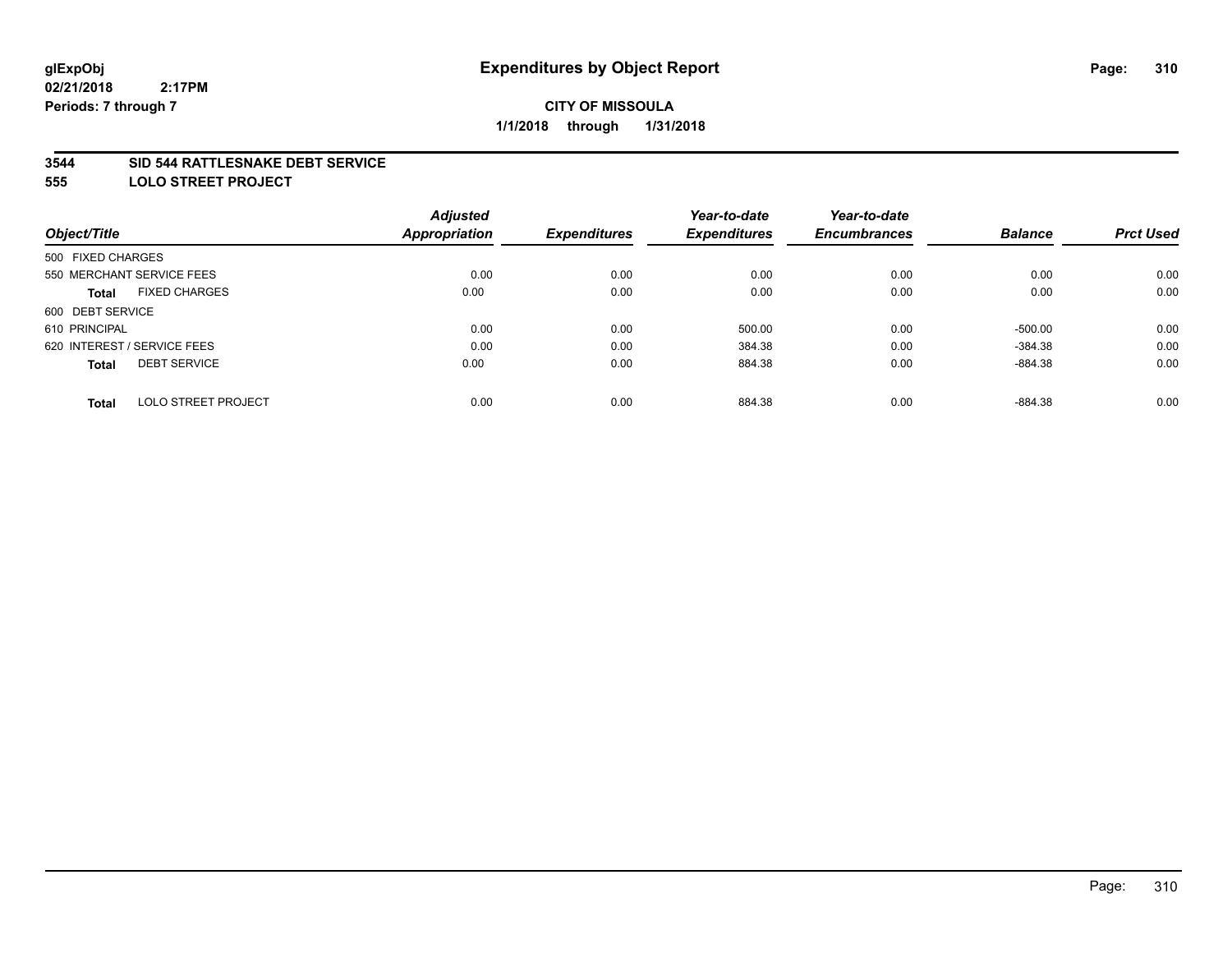**CITY OF MISSOULA 1/1/2018 through 1/31/2018**

## **3544 SID 544 RATTLESNAKE DEBT SERVICE**

| Object/Title      |                                  | <b>Adjusted</b><br><b>Appropriation</b> | <b>Expenditures</b> | Year-to-date<br><b>Expenditures</b> | Year-to-date<br><b>Encumbrances</b> | <b>Balance</b> | <b>Prct Used</b> |
|-------------------|----------------------------------|-----------------------------------------|---------------------|-------------------------------------|-------------------------------------|----------------|------------------|
| 500 FIXED CHARGES |                                  |                                         |                     |                                     |                                     |                |                  |
|                   | 550 MERCHANT SERVICE FEES        | 0.00                                    | 0.00                | 0.00                                | 0.00                                | 0.00           | 0.00             |
| Total             | <b>FIXED CHARGES</b>             | 0.00                                    | 0.00                | 0.00                                | 0.00                                | 0.00           | 0.00             |
| 600 DEBT SERVICE  |                                  |                                         |                     |                                     |                                     |                |                  |
| 610 PRINCIPAL     |                                  | 92.500.00                               | 0.00                | 45.500.00                           | 0.00                                | 47.000.00      | 49.19            |
|                   | 620 INTEREST / SERVICE FEES      | 49.008.00                               | 0.00                | 24.885.63                           | 0.00                                | 24.122.37      | 50.78            |
| <b>Total</b>      | <b>DEBT SERVICE</b>              | 141,508.00                              | 0.00                | 70.385.63                           | 0.00                                | 71.122.37      | 49.74            |
| <b>Total</b>      | SID 544 RATTLESNAKE DEBT SERVICE | 141.508.00                              | 0.00                | 70.385.63                           | 0.00                                | 71.122.37      | 49.74            |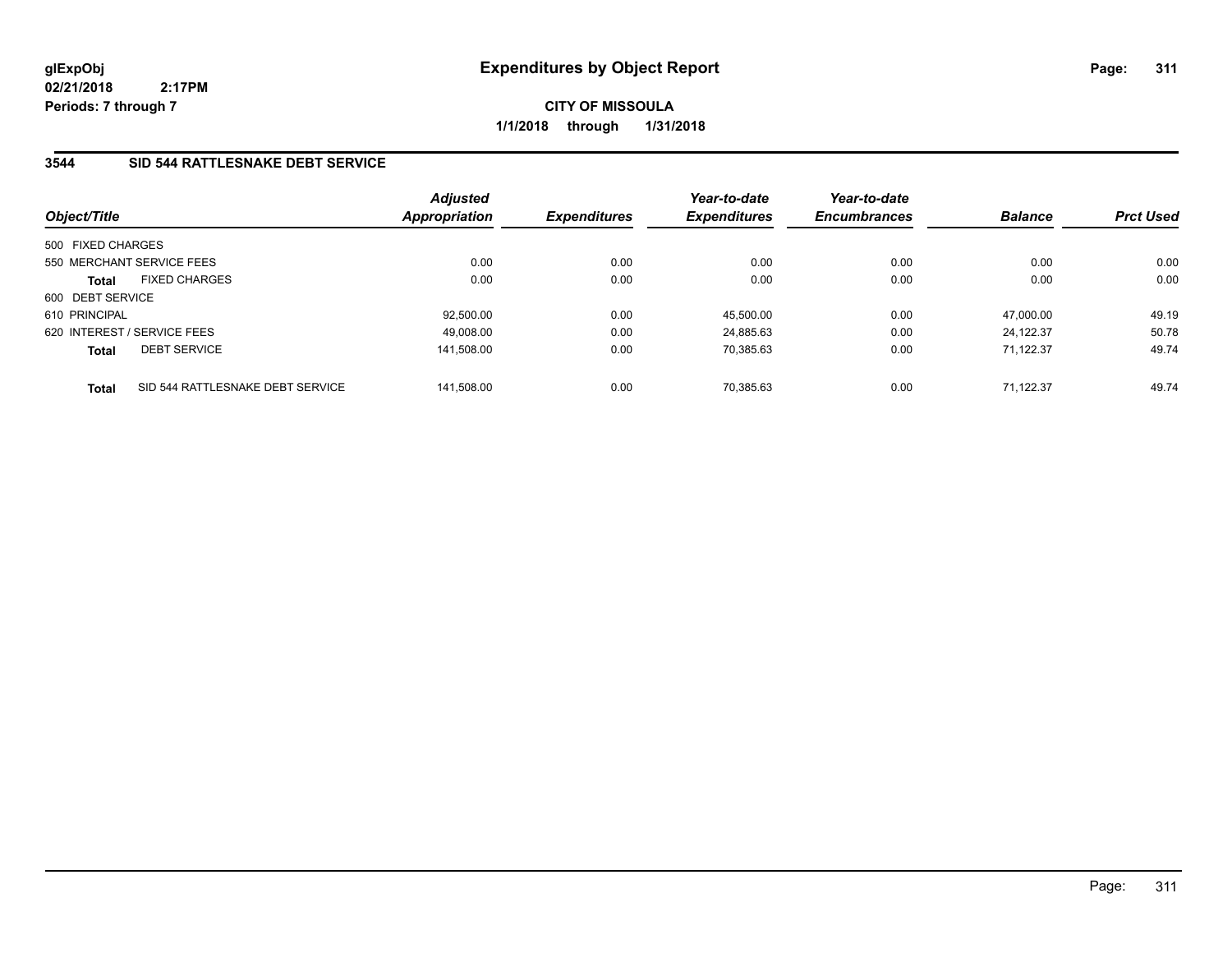#### **3545 SID 545 DEBT SERVICE**

| Object/Title                         | <b>Adjusted</b><br>Appropriation | <b>Expenditures</b> | Year-to-date<br><b>Expenditures</b> | Year-to-date<br><b>Encumbrances</b> | <b>Balance</b> | <b>Prct Used</b> |
|--------------------------------------|----------------------------------|---------------------|-------------------------------------|-------------------------------------|----------------|------------------|
| 500 FIXED CHARGES                    |                                  |                     |                                     |                                     |                |                  |
| 550 MERCHANT SERVICE FEES            | 0.00                             | 0.00                | 0.00                                | 0.00                                | 0.00           | 0.00             |
| <b>FIXED CHARGES</b><br><b>Total</b> | 0.00                             | 0.00                | 0.00                                | 0.00                                | 0.00           | 0.00             |
| 600 DEBT SERVICE                     |                                  |                     |                                     |                                     |                |                  |
| 610 PRINCIPAL                        | 0.00                             | 0.00                | 0.00                                | 0.00                                | 0.00           | 0.00             |
| 620 INTEREST / SERVICE FEES          | 0.00                             | 0.00                | 0.00                                | 0.00                                | 0.00           | 0.00             |
| <b>DEBT SERVICE</b><br><b>Total</b>  | 0.00                             | 0.00                | 0.00                                | 0.00                                | 0.00           | 0.00             |
| 800 OTHER OBJECTS                    |                                  |                     |                                     |                                     |                |                  |
| 820 TRANSFERS TO OTHER FUNDS         | 0.00                             | 0.00                | 0.00                                | 0.00                                | 0.00           | 0.00             |
| OTHER OBJECTS<br><b>Total</b>        | 0.00                             | 0.00                | 0.00                                | 0.00                                | 0.00           | 0.00             |
|                                      |                                  |                     |                                     |                                     |                |                  |
| NON-DEPARTMENTAL<br><b>Total</b>     | 0.00                             | 0.00                | 0.00                                | 0.00                                | 0.00           | 0.00             |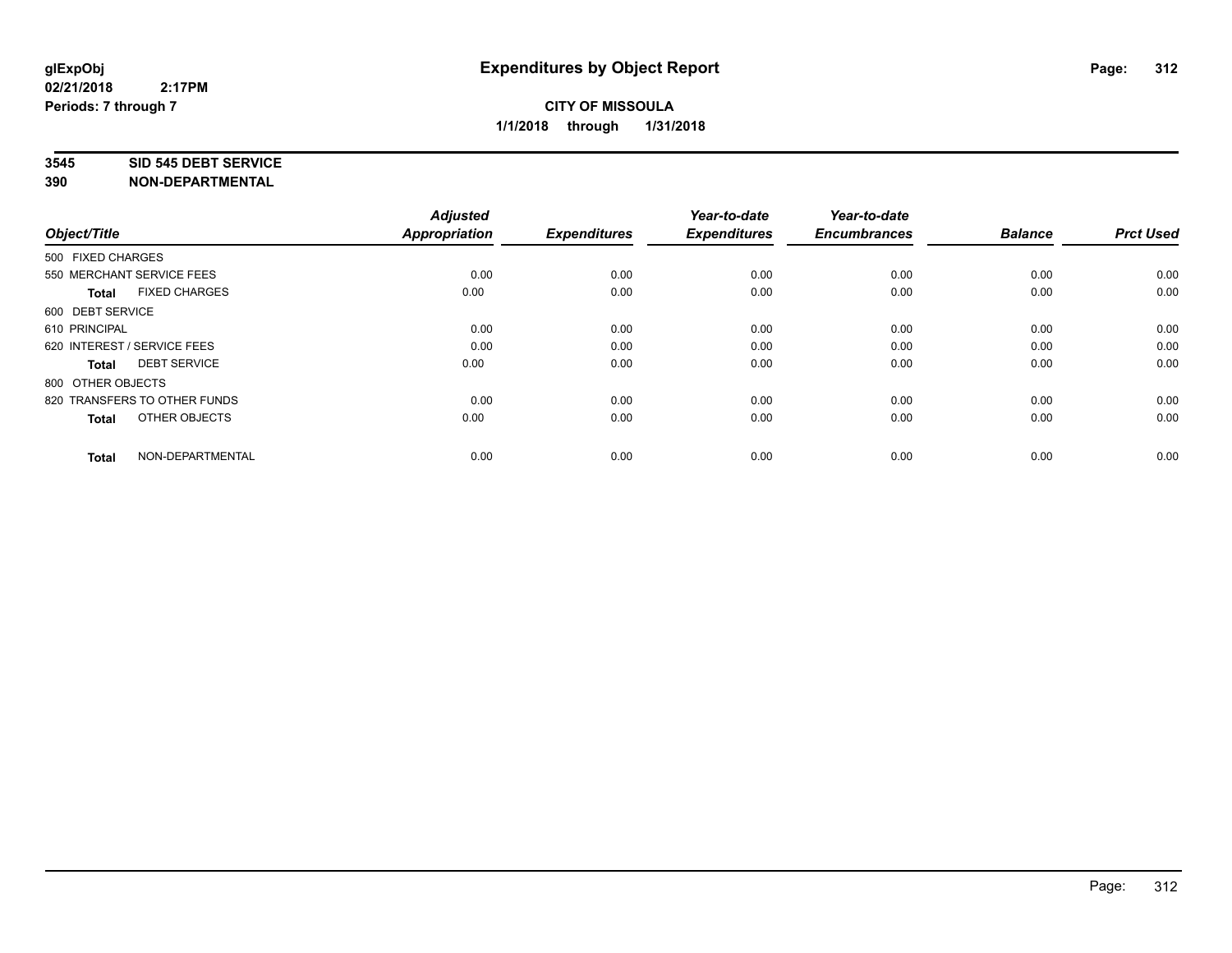**CITY OF MISSOULA 1/1/2018 through 1/31/2018**

### **3545 SID 545 DEBT SERVICE**

|                                      | <b>Adjusted</b>      |                     | Year-to-date        | Year-to-date<br><b>Encumbrances</b> | <b>Balance</b> | <b>Prct Used</b> |
|--------------------------------------|----------------------|---------------------|---------------------|-------------------------------------|----------------|------------------|
| Object/Title                         | <b>Appropriation</b> | <b>Expenditures</b> | <b>Expenditures</b> |                                     |                |                  |
| 500 FIXED CHARGES                    |                      |                     |                     |                                     |                |                  |
| 550 MERCHANT SERVICE FEES            | 0.00                 | 0.00                | 0.00                | 0.00                                | 0.00           | 0.00             |
| <b>FIXED CHARGES</b><br><b>Total</b> | 0.00                 | 0.00                | 0.00                | 0.00                                | 0.00           | 0.00             |
| 600 DEBT SERVICE                     |                      |                     |                     |                                     |                |                  |
| 610 PRINCIPAL                        | 0.00                 | 0.00                | 0.00                | 0.00                                | 0.00           | 0.00             |
| 620 INTEREST / SERVICE FEES          | 0.00                 | 0.00                | 0.00                | 0.00                                | 0.00           | 0.00             |
| <b>DEBT SERVICE</b><br><b>Total</b>  | 0.00                 | 0.00                | 0.00                | 0.00                                | 0.00           | 0.00             |
| 800 OTHER OBJECTS                    |                      |                     |                     |                                     |                |                  |
| 820 TRANSFERS TO OTHER FUNDS         | 0.00                 | 0.00                | 0.00                | 0.00                                | 0.00           | 0.00             |
| OTHER OBJECTS<br><b>Total</b>        | 0.00                 | 0.00                | 0.00                | 0.00                                | 0.00           | 0.00             |
| SID 545 DEBT SERVICE<br><b>Total</b> | 0.00                 | 0.00                | 0.00                | 0.00                                | 0.00           | 0.00             |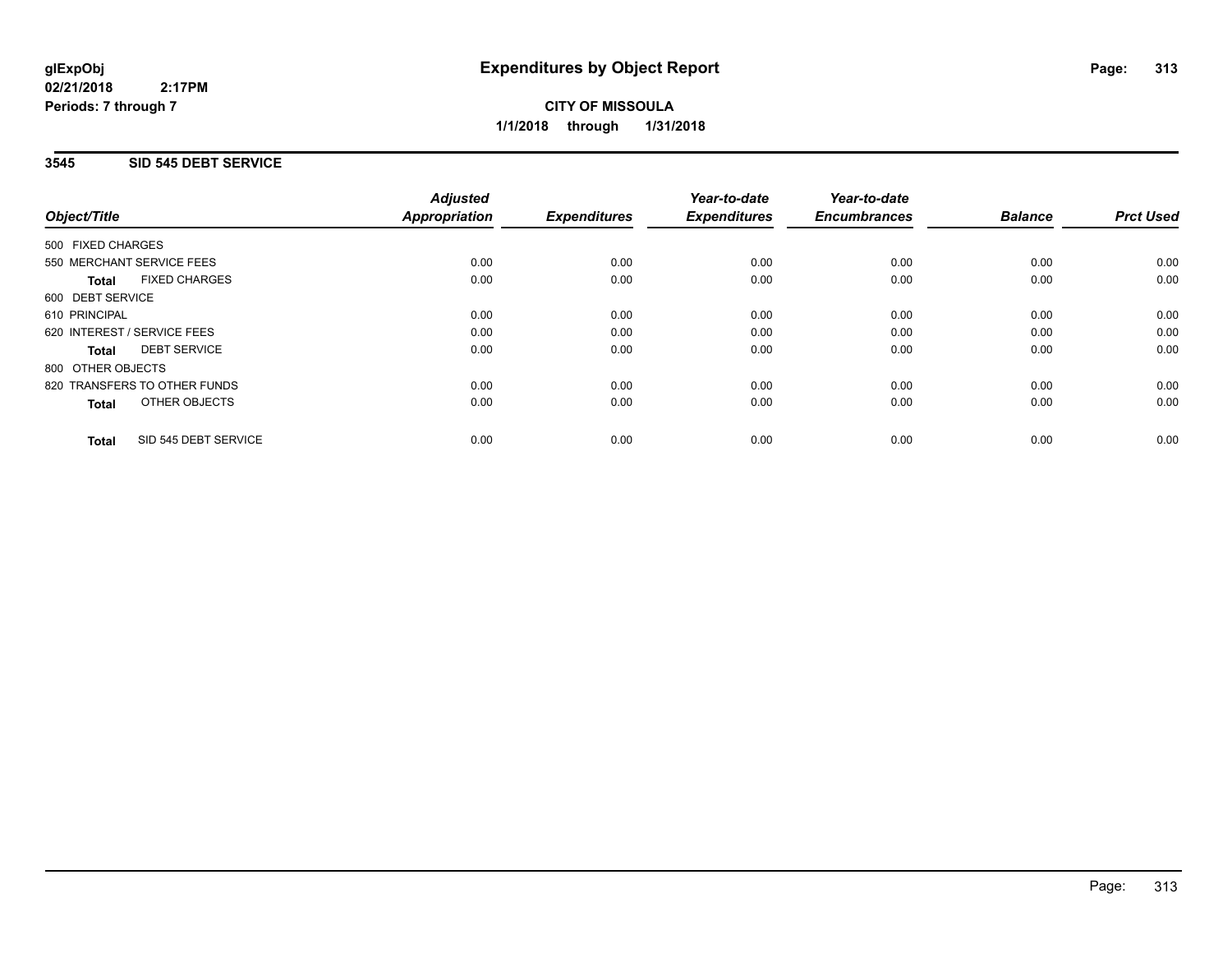#### **3546 SID 546 DEBT SERVICE**

| Object/Title                         | <b>Adjusted</b><br>Appropriation | <b>Expenditures</b> | Year-to-date<br><b>Expenditures</b> | Year-to-date<br><b>Encumbrances</b> | <b>Balance</b> | <b>Prct Used</b> |
|--------------------------------------|----------------------------------|---------------------|-------------------------------------|-------------------------------------|----------------|------------------|
| 500 FIXED CHARGES                    |                                  |                     |                                     |                                     |                |                  |
| 550 MERCHANT SERVICE FEES            | 0.00                             | 0.00                | 0.00                                | 0.00                                | 0.00           | 0.00             |
| <b>FIXED CHARGES</b><br><b>Total</b> | 0.00                             | 0.00                | 0.00                                | 0.00                                | 0.00           | 0.00             |
| 600 DEBT SERVICE                     |                                  |                     |                                     |                                     |                |                  |
| 610 PRINCIPAL                        | 0.00                             | 0.00                | 0.00                                | 0.00                                | 0.00           | 0.00             |
| 620 INTEREST / SERVICE FEES          | 0.00                             | 0.00                | 0.00                                | 0.00                                | 0.00           | 0.00             |
| <b>DEBT SERVICE</b><br><b>Total</b>  | 0.00                             | 0.00                | 0.00                                | 0.00                                | 0.00           | 0.00             |
| 800 OTHER OBJECTS                    |                                  |                     |                                     |                                     |                |                  |
| 820 TRANSFERS TO OTHER FUNDS         | 0.00                             | 0.00                | 0.00                                | 0.00                                | 0.00           | 0.00             |
| OTHER OBJECTS<br><b>Total</b>        | 0.00                             | 0.00                | 0.00                                | 0.00                                | 0.00           | 0.00             |
|                                      |                                  |                     |                                     |                                     |                |                  |
| NON-DEPARTMENTAL<br><b>Total</b>     | 0.00                             | 0.00                | 0.00                                | 0.00                                | 0.00           | 0.00             |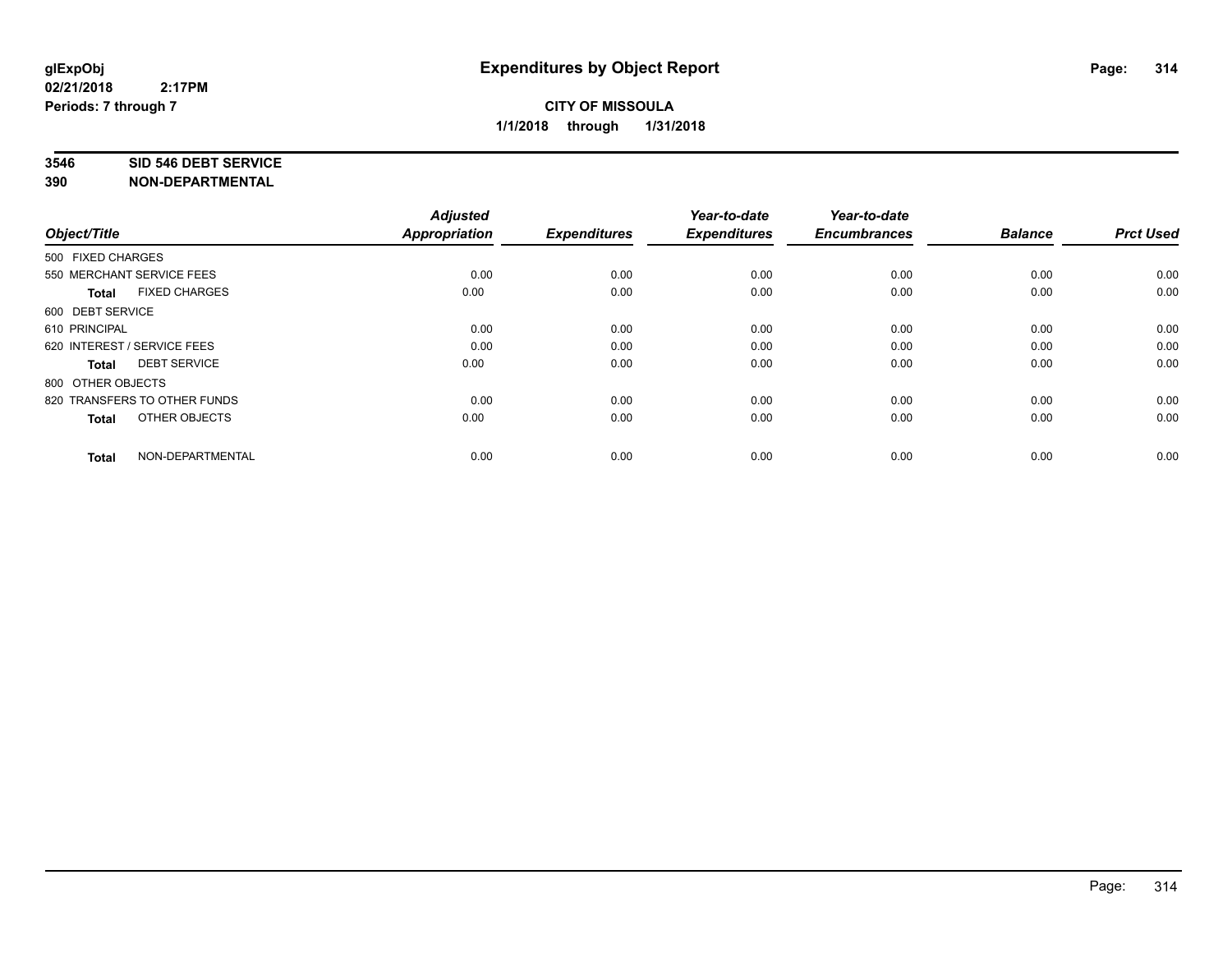**CITY OF MISSOULA 1/1/2018 through 1/31/2018**

### **3546 SID 546 DEBT SERVICE**

|                                      | <b>Adjusted</b>      |                     | Year-to-date        | Year-to-date        |                |                  |
|--------------------------------------|----------------------|---------------------|---------------------|---------------------|----------------|------------------|
| Object/Title                         | <b>Appropriation</b> | <b>Expenditures</b> | <b>Expenditures</b> | <b>Encumbrances</b> | <b>Balance</b> | <b>Prct Used</b> |
| 500 FIXED CHARGES                    |                      |                     |                     |                     |                |                  |
| 550 MERCHANT SERVICE FEES            | 0.00                 | 0.00                | 0.00                | 0.00                | 0.00           | 0.00             |
| <b>FIXED CHARGES</b><br><b>Total</b> | 0.00                 | 0.00                | 0.00                | 0.00                | 0.00           | 0.00             |
| 600 DEBT SERVICE                     |                      |                     |                     |                     |                |                  |
| 610 PRINCIPAL                        | 0.00                 | 0.00                | 0.00                | 0.00                | 0.00           | 0.00             |
| 620 INTEREST / SERVICE FEES          | 0.00                 | 0.00                | 0.00                | 0.00                | 0.00           | 0.00             |
| <b>DEBT SERVICE</b><br><b>Total</b>  | 0.00                 | 0.00                | 0.00                | 0.00                | 0.00           | 0.00             |
| 800 OTHER OBJECTS                    |                      |                     |                     |                     |                |                  |
| 820 TRANSFERS TO OTHER FUNDS         | 0.00                 | 0.00                | 0.00                | 0.00                | 0.00           | 0.00             |
| OTHER OBJECTS<br><b>Total</b>        | 0.00                 | 0.00                | 0.00                | 0.00                | 0.00           | 0.00             |
| SID 546 DEBT SERVICE<br><b>Total</b> | 0.00                 | 0.00                | 0.00                | 0.00                | 0.00           | 0.00             |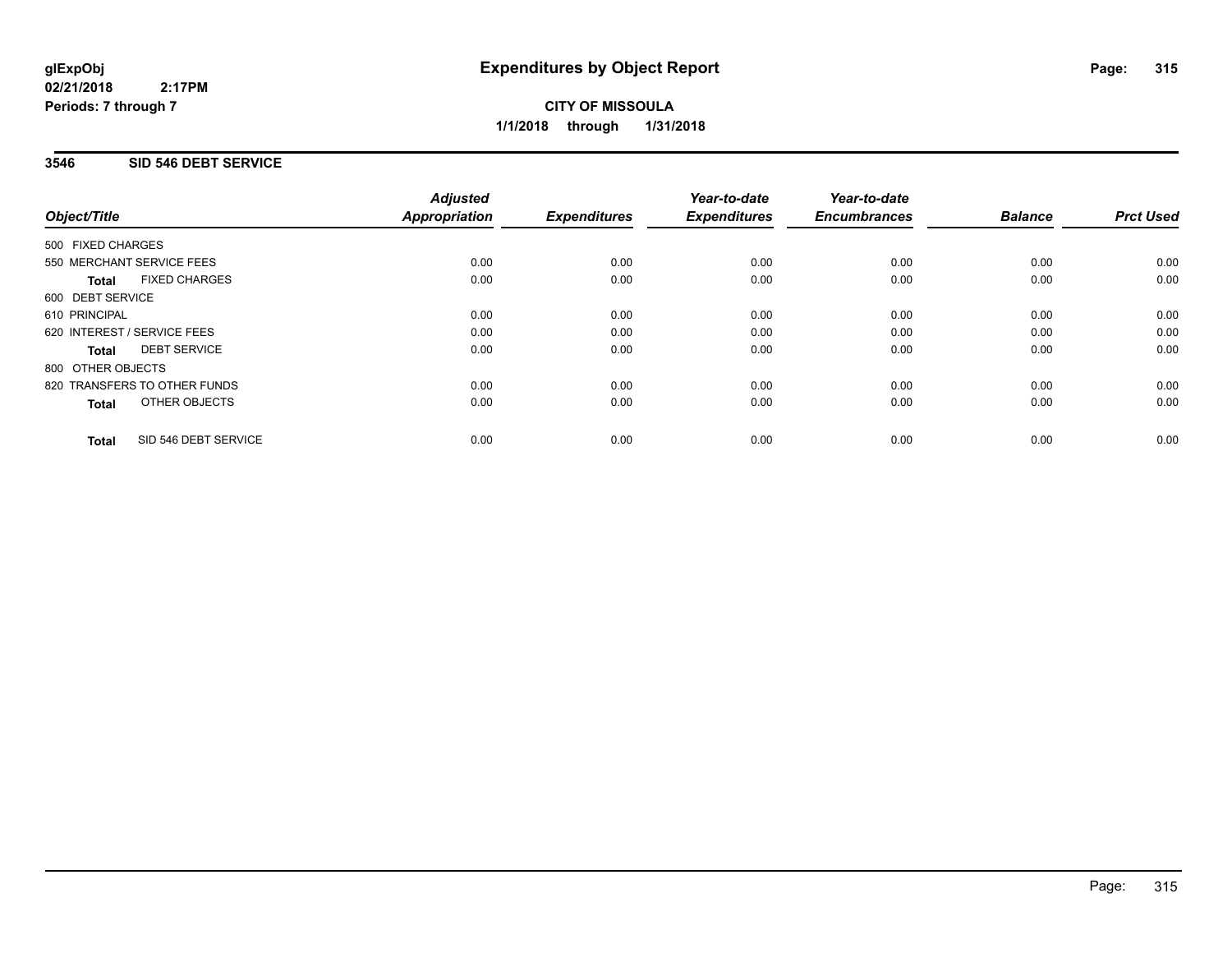**3548 SID 548-5TH, 6TH & ARTHUR**

|                             |                      | <b>Adjusted</b> |                     | Year-to-date        | Year-to-date        |                |                  |
|-----------------------------|----------------------|-----------------|---------------------|---------------------|---------------------|----------------|------------------|
| Object/Title                |                      | Appropriation   | <b>Expenditures</b> | <b>Expenditures</b> | <b>Encumbrances</b> | <b>Balance</b> | <b>Prct Used</b> |
| 500 FIXED CHARGES           |                      |                 |                     |                     |                     |                |                  |
| 550 MERCHANT SERVICE FEES   |                      | 0.00            | 0.00                | 0.00                | 0.00                | 0.00           | 0.00             |
| <b>Total</b>                | <b>FIXED CHARGES</b> | 0.00            | 0.00                | 0.00                | 0.00                | 0.00           | 0.00             |
| 600 DEBT SERVICE            |                      |                 |                     |                     |                     |                |                  |
| 610 PRINCIPAL               |                      | 68.625.00       | 0.00                | 0.00                | 0.00                | 68.625.00      | 0.00             |
| 620 INTEREST / SERVICE FEES |                      | 41,625.00       | 0.00                | 21.162.50           | 0.00                | 20.462.50      | 50.84            |
| <b>Total</b>                | <b>DEBT SERVICE</b>  | 110.250.00      | 0.00                | 21.162.50           | 0.00                | 89.087.50      | 19.20            |
| <b>Total</b>                | NON-DEPARTMENTAL     | 110.250.00      | 0.00                | 21.162.50           | 0.00                | 89.087.50      | 19.20            |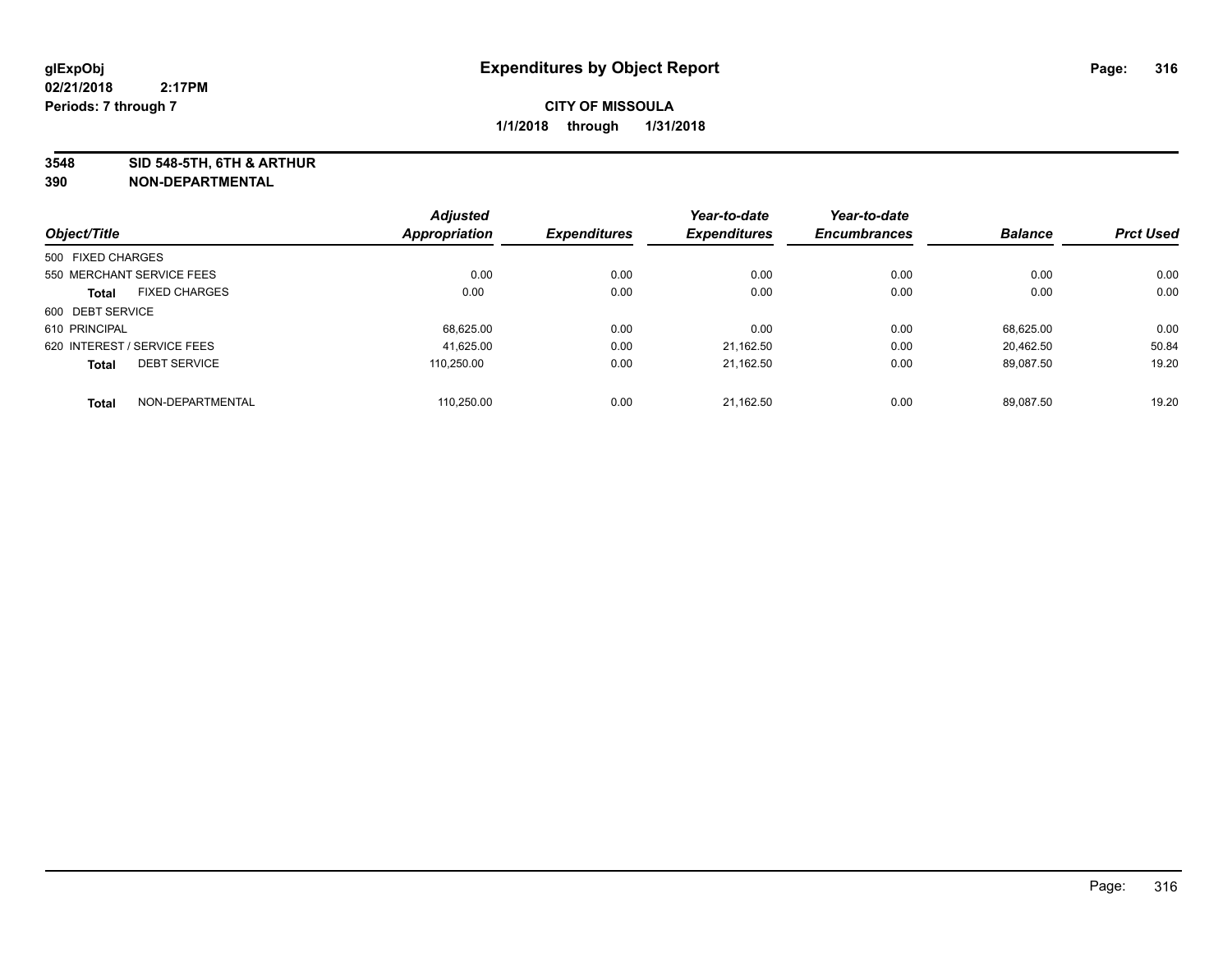**CITY OF MISSOULA 1/1/2018 through 1/31/2018**

### **3548 SID 548-5TH, 6TH & ARTHUR**

| Object/Title                              | <b>Adjusted</b><br><b>Appropriation</b> | <b>Expenditures</b> | Year-to-date<br><b>Expenditures</b> | Year-to-date<br><b>Encumbrances</b> | <b>Balance</b> | <b>Prct Used</b> |
|-------------------------------------------|-----------------------------------------|---------------------|-------------------------------------|-------------------------------------|----------------|------------------|
| 500 FIXED CHARGES                         |                                         |                     |                                     |                                     |                |                  |
| 550 MERCHANT SERVICE FEES                 | 0.00                                    | 0.00                | 0.00                                | 0.00                                | 0.00           | 0.00             |
| <b>FIXED CHARGES</b><br><b>Total</b>      | 0.00                                    | 0.00                | 0.00                                | 0.00                                | 0.00           | 0.00             |
| 600 DEBT SERVICE                          |                                         |                     |                                     |                                     |                |                  |
| 610 PRINCIPAL                             | 68,625.00                               | 0.00                | 0.00                                | 0.00                                | 68.625.00      | 0.00             |
| 620 INTEREST / SERVICE FEES               | 41,625.00                               | 0.00                | 21,162.50                           | 0.00                                | 20.462.50      | 50.84            |
| <b>DEBT SERVICE</b><br><b>Total</b>       | 110.250.00                              | 0.00                | 21,162.50                           | 0.00                                | 89.087.50      | 19.20            |
| SID 548-5TH, 6TH & ARTHUR<br><b>Total</b> | 110.250.00                              | 0.00                | 21.162.50                           | 0.00                                | 89.087.50      | 19.20            |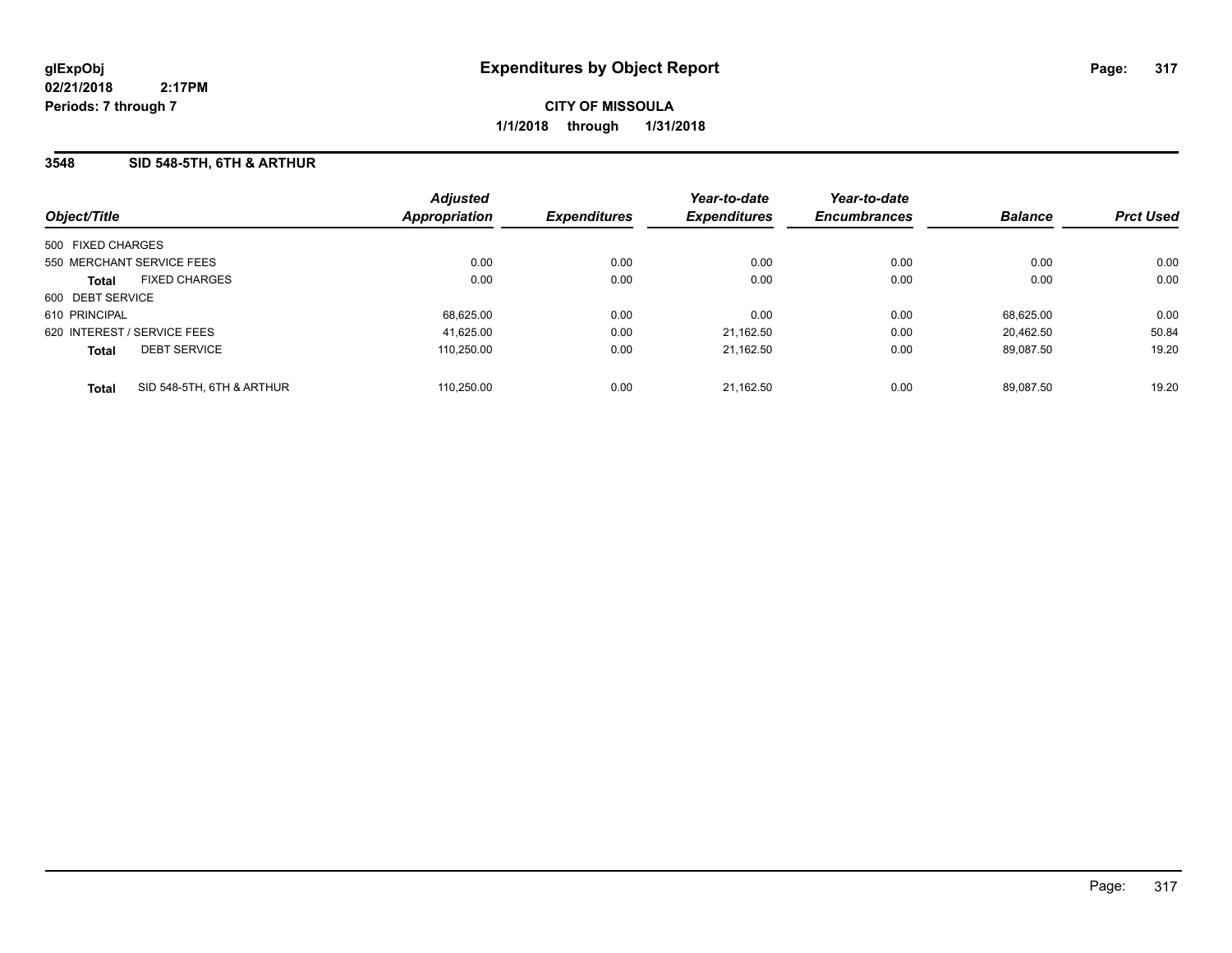#### **3549 SID 549 HILLVIEW WAY**

|                   |                             | <b>Adjusted</b> |                     | Year-to-date        | Year-to-date        |                |                  |
|-------------------|-----------------------------|-----------------|---------------------|---------------------|---------------------|----------------|------------------|
| Object/Title      |                             | Appropriation   | <b>Expenditures</b> | <b>Expenditures</b> | <b>Encumbrances</b> | <b>Balance</b> | <b>Prct Used</b> |
| 500 FIXED CHARGES |                             |                 |                     |                     |                     |                |                  |
|                   | 550 MERCHANT SERVICE FEES   | 350.00          | 0.00                | 0.00                | 0.00                | 350.00         | 0.00             |
| <b>Total</b>      | <b>FIXED CHARGES</b>        | 350.00          | 0.00                | 0.00                | 0.00                | 350.00         | 0.00             |
| 600 DEBT SERVICE  |                             |                 |                     |                     |                     |                |                  |
| 610 PRINCIPAL     |                             | 105.000.00      | 0.00                | 0.00                | 0.00                | 105.000.00     | 0.00             |
|                   | 620 INTEREST / SERVICE FEES | 67.475.00       | 0.00                | 34.087.50           | 0.00                | 33.387.50      | 50.52            |
| <b>Total</b>      | <b>DEBT SERVICE</b>         | 172.475.00      | 0.00                | 34.087.50           | 0.00                | 138.387.50     | 19.76            |
| <b>Total</b>      | NON-DEPARTMENTAL            | 172.825.00      | 0.00                | 34.087.50           | 0.00                | 138.737.50     | 19.72            |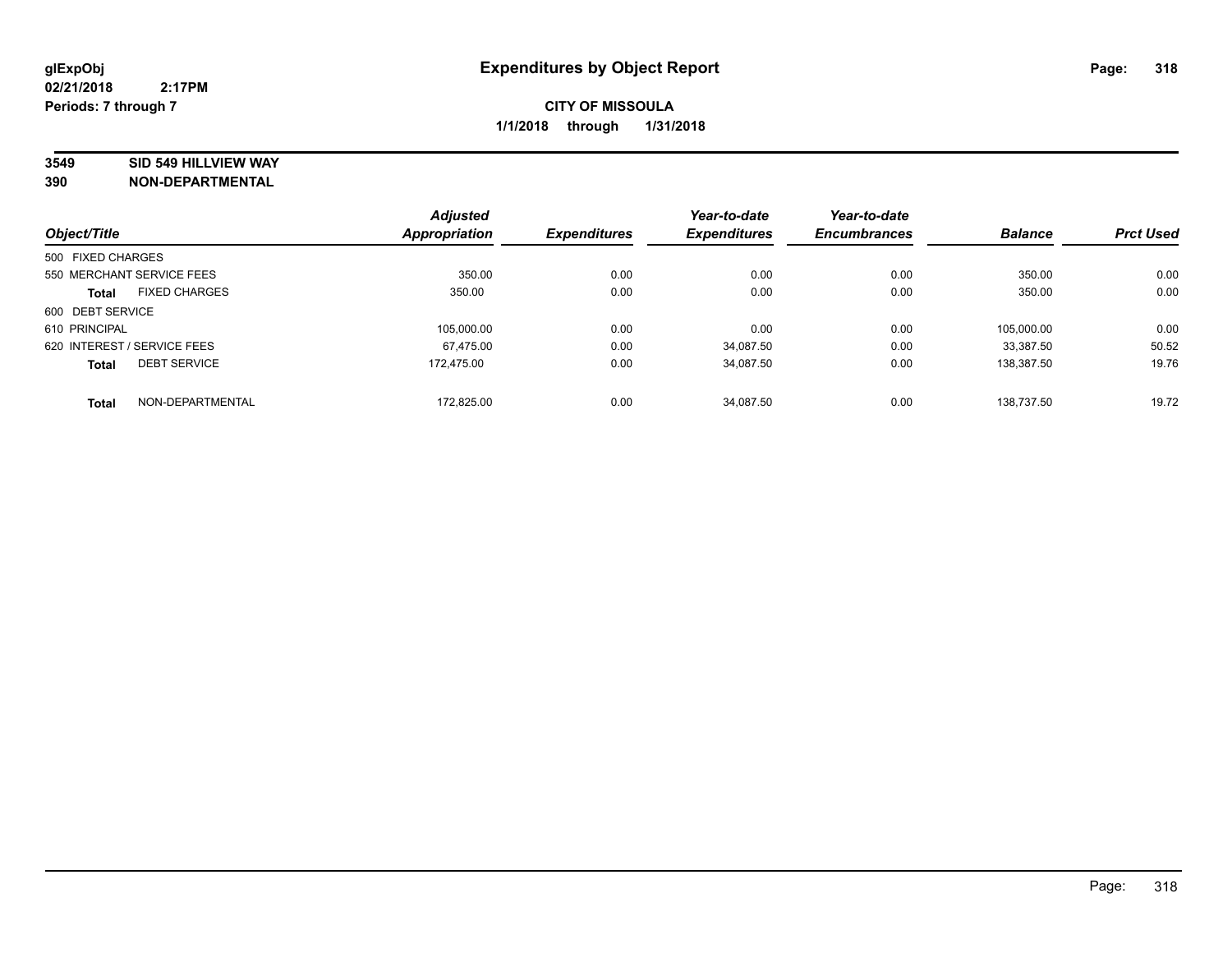### **3549 SID 549 HILLVIEW WAY**

| Object/Title                         | <b>Adjusted</b><br>Appropriation | <b>Expenditures</b> | Year-to-date<br><b>Expenditures</b> | Year-to-date<br><b>Encumbrances</b> | <b>Balance</b> | <b>Prct Used</b> |
|--------------------------------------|----------------------------------|---------------------|-------------------------------------|-------------------------------------|----------------|------------------|
|                                      |                                  |                     |                                     |                                     |                |                  |
| 500 FIXED CHARGES                    |                                  |                     |                                     |                                     |                |                  |
| 550 MERCHANT SERVICE FEES            | 350.00                           | 0.00                | 0.00                                | 0.00                                | 350.00         | 0.00             |
| <b>FIXED CHARGES</b><br><b>Total</b> | 350.00                           | 0.00                | 0.00                                | 0.00                                | 350.00         | 0.00             |
| 600 DEBT SERVICE                     |                                  |                     |                                     |                                     |                |                  |
| 610 PRINCIPAL                        | 105.000.00                       | 0.00                | 0.00                                | 0.00                                | 105.000.00     | 0.00             |
| 620 INTEREST / SERVICE FEES          | 67.475.00                        | 0.00                | 34.087.50                           | 0.00                                | 33.387.50      | 50.52            |
| <b>DEBT SERVICE</b><br><b>Total</b>  | 172.475.00                       | 0.00                | 34.087.50                           | 0.00                                | 138.387.50     | 19.76            |
| SID 549 HILLVIEW WAY<br><b>Total</b> | 172.825.00                       | 0.00                | 34.087.50                           | 0.00                                | 138.737.50     | 19.72            |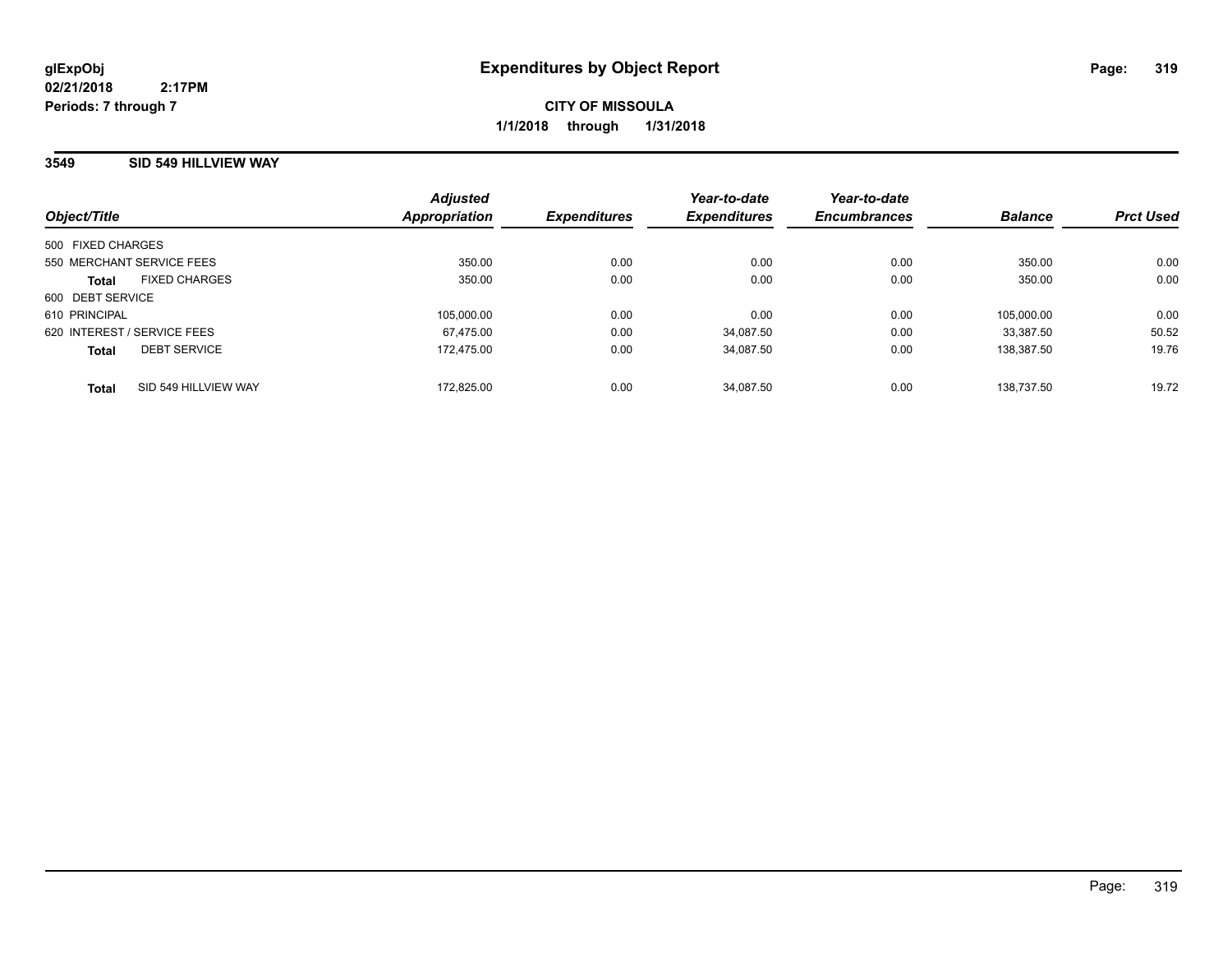#### **4060 CAPITAL IMPROVEMENT PROGRAM FUND**

**280 PUBLIC WORKS OPERATIONS**

| Object/Title              |                         | <b>Adjusted</b><br>Appropriation | <b>Expenditures</b> | Year-to-date<br><b>Expenditures</b> | Year-to-date<br><b>Encumbrances</b> | <b>Balance</b> | <b>Prct Used</b> |
|---------------------------|-------------------------|----------------------------------|---------------------|-------------------------------------|-------------------------------------|----------------|------------------|
| 300 PURCHASED SERVICES    |                         |                                  |                     |                                     |                                     |                |                  |
| 350 PROFESSIONAL SERVICES |                         | 0.00                             | 0.00                | 0.00                                | 0.00                                | 0.00           | 0.00             |
| <b>Total</b>              | PURCHASED SERVICES      | 0.00                             | 0.00                | 0.00                                | 0.00                                | 0.00           | 0.00             |
| 900 CAPITAL OUTLAY        |                         |                                  |                     |                                     |                                     |                |                  |
| 930 IMPROVEMENTS          |                         | 0.00                             | 0.00                | 0.00                                | 0.00                                | 0.00           | 0.00             |
| <b>Total</b>              | <b>CAPITAL OUTLAY</b>   | 0.00                             | 0.00                | 0.00                                | 0.00                                | 0.00           | 0.00             |
| <b>Total</b>              | PUBLIC WORKS OPERATIONS | 0.00                             | 0.00                | 0.00                                | 0.00                                | 0.00           | 0.00             |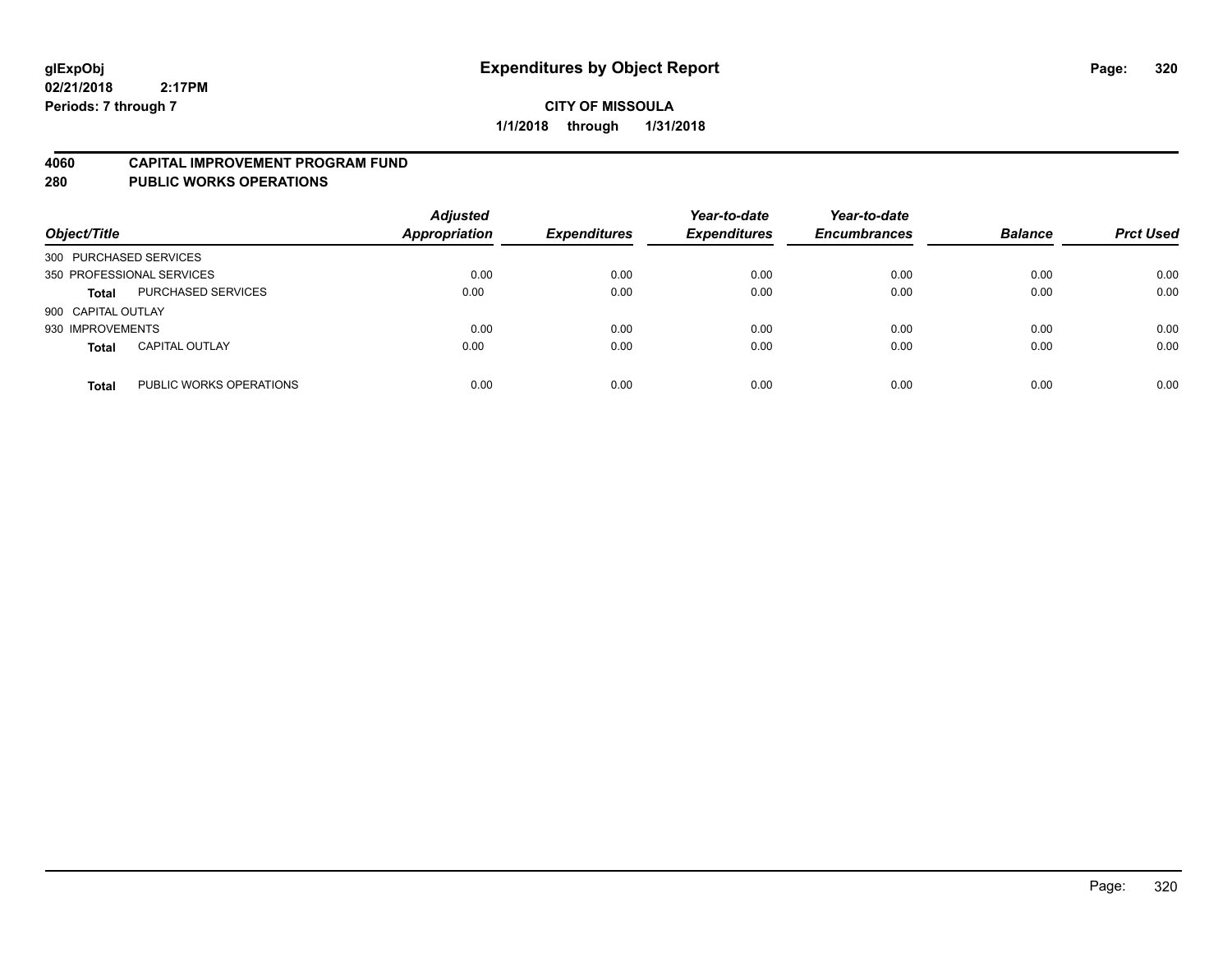### **4060 CAPITAL IMPROVEMENT PROGRAM FUND**

|                                   |                       | <b>Adjusted</b> |                     | Year-to-date        | Year-to-date        |                |                  |
|-----------------------------------|-----------------------|-----------------|---------------------|---------------------|---------------------|----------------|------------------|
| Object/Title                      |                       | Appropriation   | <b>Expenditures</b> | <b>Expenditures</b> | <b>Encumbrances</b> | <b>Balance</b> | <b>Prct Used</b> |
| 100 PERSONAL SERVICES             |                       |                 |                     |                     |                     |                |                  |
| 110 SALARIES AND WAGES            |                       | 0.00            | 0.00                | 0.00                | 0.00                | 0.00           | 0.00             |
| <b>140 EMPLOYER CONTRIBUTIONS</b> |                       | 0.00            | 0.00                | 0.00                | 0.00                | 0.00           | 0.00             |
| <b>Total</b>                      | PERSONAL SERVICES     | 0.00            | 0.00                | 0.00                | 0.00                | 0.00           | 0.00             |
| 300 PURCHASED SERVICES            |                       |                 |                     |                     |                     |                |                  |
| 350 PROFESSIONAL SERVICES         |                       | 0.00            | 0.00                | 1,356.00            | 0.00                | $-1,356.00$    | 0.00             |
| <b>Total</b>                      | PURCHASED SERVICES    | 0.00            | 0.00                | 1,356.00            | 0.00                | $-1,356.00$    | 0.00             |
| 500 FIXED CHARGES                 |                       |                 |                     |                     |                     |                |                  |
| 550 MERCHANT SERVICE FEES         |                       | 0.00            | 0.00                | 0.00                | 0.00                | 0.00           | 0.00             |
| <b>Total</b>                      | <b>FIXED CHARGES</b>  | 0.00            | 0.00                | 0.00                | 0.00                | 0.00           | 0.00             |
| 600 DEBT SERVICE                  |                       |                 |                     |                     |                     |                |                  |
| 610 PRINCIPAL                     |                       | 1,177,412.00    | 0.00                | 365,051.18          | 0.00                | 812,360.82     | 31.00            |
| 620 INTEREST / SERVICE FEES       |                       | 224,091.00      | 0.00                | 132,060.14          | 0.00                | 92,030.86      | 58.93            |
| <b>Total</b>                      | <b>DEBT SERVICE</b>   | 1,401,503.00    | 0.00                | 497,111.32          | 0.00                | 904,391.68     | 35.47            |
| 800 OTHER OBJECTS                 |                       |                 |                     |                     |                     |                |                  |
| 820 TRANSFERS TO OTHER FUNDS      |                       | 0.00            | 0.00                | 0.00                | 0.00                | 0.00           | 0.00             |
| <b>Total</b>                      | OTHER OBJECTS         | 0.00            | 0.00                | 0.00                | 0.00                | 0.00           | 0.00             |
| 900 CAPITAL OUTLAY                |                       |                 |                     |                     |                     |                |                  |
| 910 LAND                          |                       | 0.00            | 0.00                | 0.00                | 0.00                | 0.00           | 0.00             |
| 920 BUILDINGS                     |                       | 0.00            | 0.00                | 0.00                | 0.00                | 0.00           | 0.00             |
| 930 IMPROVEMENTS                  |                       | 2,500.00        | 113,546.49          | 280,428.20          | 0.00                | -277,928.20    | 11,217.13        |
| 940 MACHINERY & EQUIPMENT         |                       | 0.00            | 194,978.30          | 527,778.07          | 0.00                | $-527,778.07$  | 0.00             |
| 941 DUI DIGITAL EQUIPMENT         |                       | 0.00            | 0.00                | 0.00                | 0.00                | 0.00           | 0.00             |
| <b>Total</b>                      | <b>CAPITAL OUTLAY</b> | 2,500.00        | 308,524.79          | 808,206.27          | 0.00                | $-805,706.27$  | 32,328.25        |
| <b>Total</b>                      | NON-DEPARTMENTAL      | 1,404,003.00    | 308,524.79          | 1,306,673.59        | 0.00                | 97,329.41      | 93.07            |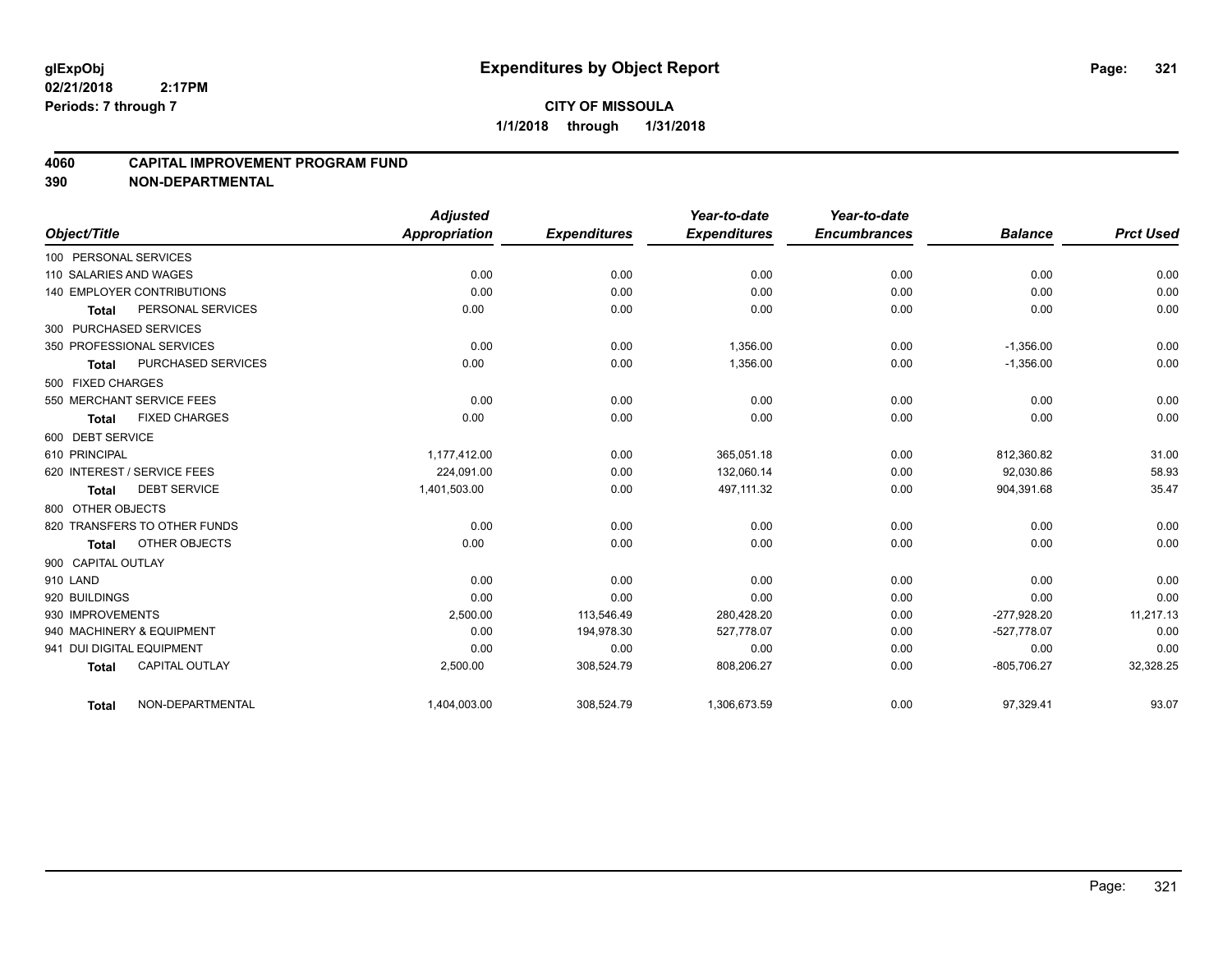**1/1/2018 through 1/31/2018**

#### **4060 CAPITAL IMPROVEMENT PROGRAM FUND**

|                        |                                 | <b>Adjusted</b> |                     | Year-to-date        | Year-to-date        |                |                  |
|------------------------|---------------------------------|-----------------|---------------------|---------------------|---------------------|----------------|------------------|
| Object/Title           |                                 | Appropriation   | <b>Expenditures</b> | <b>Expenditures</b> | <b>Encumbrances</b> | <b>Balance</b> | <b>Prct Used</b> |
| 100 PERSONAL SERVICES  |                                 |                 |                     |                     |                     |                |                  |
| 110 SALARIES AND WAGES |                                 | 0.00            | 0.00                | 0.00                | 0.00                | 0.00           | 0.00             |
|                        | 140 EMPLOYER CONTRIBUTIONS      | 0.00            | 0.00                | 0.00                | 0.00                | 0.00           | 0.00             |
| <b>Total</b>           | PERSONAL SERVICES               | 0.00            | 0.00                | 0.00                | 0.00                | 0.00           | 0.00             |
|                        | 300 PURCHASED SERVICES          |                 |                     |                     |                     |                |                  |
|                        | 350 PROFESSIONAL SERVICES       | 0.00            | 0.00                | 1.356.00            | 0.00                | $-1,356.00$    | 0.00             |
| <b>Total</b>           | PURCHASED SERVICES              | 0.00            | 0.00                | 1,356.00            | 0.00                | $-1,356.00$    | 0.00             |
| 500 FIXED CHARGES      |                                 |                 |                     |                     |                     |                |                  |
|                        | 550 MERCHANT SERVICE FEES       | 0.00            | 0.00                | 0.00                | 0.00                | 0.00           | 0.00             |
| <b>Total</b>           | <b>FIXED CHARGES</b>            | 0.00            | 0.00                | 0.00                | 0.00                | 0.00           | 0.00             |
| 600 DEBT SERVICE       |                                 |                 |                     |                     |                     |                |                  |
| 610 PRINCIPAL          |                                 | 1,177,412.00    | 0.00                | 365,051.18          | 0.00                | 812,360.82     | 31.00            |
|                        | 620 INTEREST / SERVICE FEES     | 224,091.00      | 0.00                | 132.060.14          | 0.00                | 92.030.86      | 58.93            |
| <b>Total</b>           | <b>DEBT SERVICE</b>             | 1,401,503.00    | 0.00                | 497,111.32          | 0.00                | 904,391.68     | 35.47            |
| 800 OTHER OBJECTS      |                                 |                 |                     |                     |                     |                |                  |
|                        | 820 TRANSFERS TO OTHER FUNDS    | 0.00            | 0.00                | 0.00                | 0.00                | 0.00           | 0.00             |
| <b>Total</b>           | OTHER OBJECTS                   | 0.00            | 0.00                | 0.00                | 0.00                | 0.00           | 0.00             |
| 900 CAPITAL OUTLAY     |                                 |                 |                     |                     |                     |                |                  |
| 910 LAND               |                                 | 0.00            | 0.00                | 0.00                | 0.00                | 0.00           | 0.00             |
| 920 BUILDINGS          |                                 | 0.00            | 0.00                | 0.00                | 0.00                | 0.00           | 0.00             |
| 930 IMPROVEMENTS       |                                 | 2,500.00        | 113,546.49          | 280,428.20          | 0.00                | $-277,928.20$  | 11,217.13        |
|                        | 940 MACHINERY & EQUIPMENT       | 0.00            | 194,978.30          | 527,778.07          | 0.00                | $-527,778.07$  | 0.00             |
|                        | 941 DUI DIGITAL EQUIPMENT       | 0.00            | 0.00                | 0.00                | 0.00                | 0.00           | 0.00             |
| <b>Total</b>           | <b>CAPITAL OUTLAY</b>           | 2,500.00        | 308,524.79          | 808,206.27          | 0.00                | $-805,706.27$  | 32,328.25        |
| <b>Total</b>           | CAPITAL IMPROVEMENT PROGRAM FUN | 1,404,003.00    | 308,524.79          | 1,306,673.59        | 0.00                | 97,329.41      | 93.07            |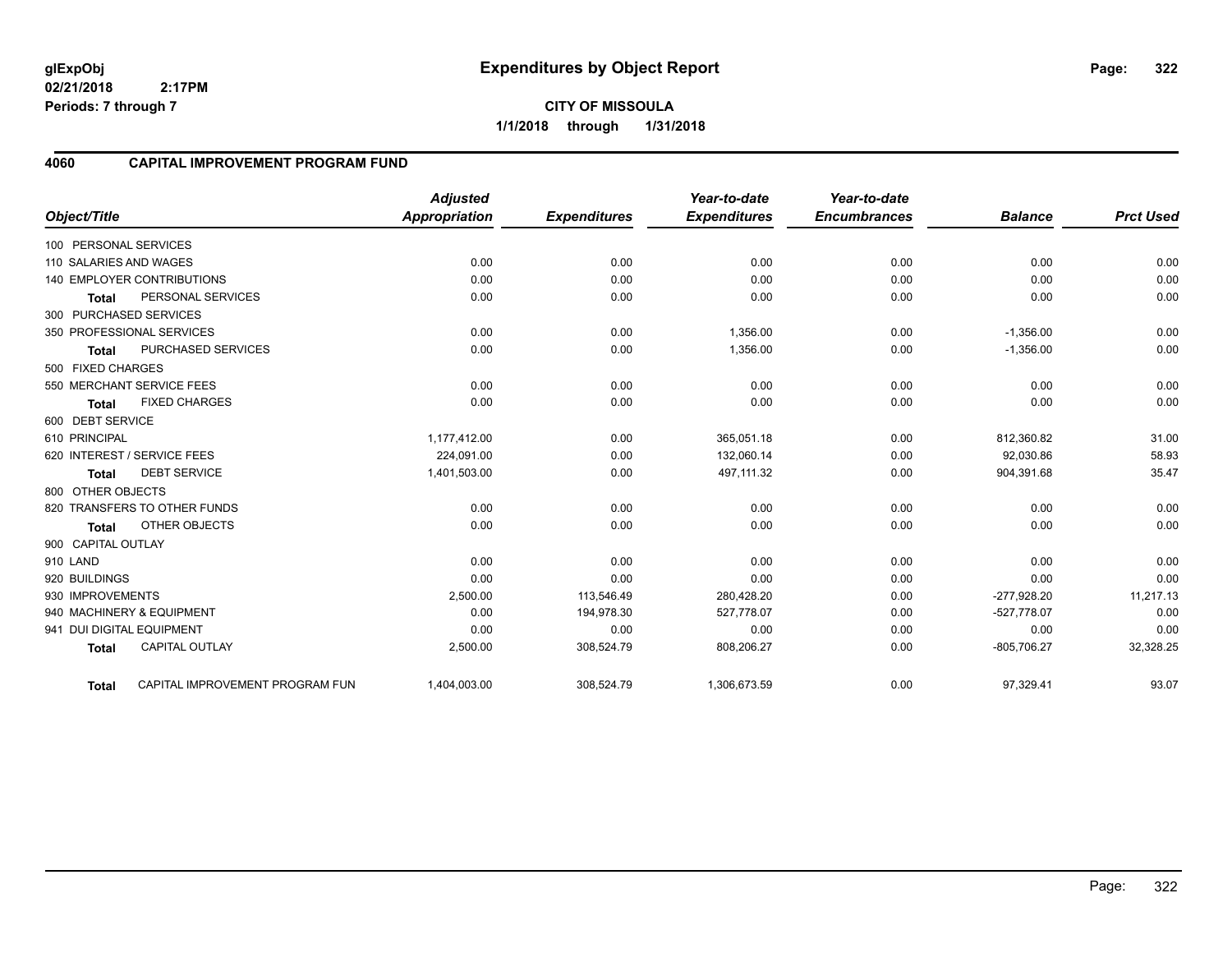#### **4130 1997 G O BOND OPEN SPACE PURCHASE FUND**

| Object/Title                 |                       | <b>Adjusted</b><br><b>Appropriation</b> | <b>Expenditures</b> | Year-to-date<br><b>Expenditures</b> | Year-to-date<br><b>Encumbrances</b> | <b>Balance</b> | <b>Prct Used</b> |
|------------------------------|-----------------------|-----------------------------------------|---------------------|-------------------------------------|-------------------------------------|----------------|------------------|
| 500 FIXED CHARGES            |                       |                                         |                     |                                     |                                     |                |                  |
| 550 MERCHANT SERVICE FEES    |                       | 0.00                                    | 0.00                | 0.00                                | 0.00                                | 0.00           | 0.00             |
| <b>Total</b>                 | <b>FIXED CHARGES</b>  | 0.00                                    | 0.00                | 0.00                                | 0.00                                | 0.00           | 0.00             |
| 800 OTHER OBJECTS            |                       |                                         |                     |                                     |                                     |                |                  |
| 820 TRANSFERS TO OTHER FUNDS |                       | 0.00                                    | 0.00                | 0.00                                | 0.00                                | 0.00           | 0.00             |
| <b>Total</b>                 | OTHER OBJECTS         | 0.00                                    | 0.00                | 0.00                                | 0.00                                | 0.00           | 0.00             |
| 900 CAPITAL OUTLAY           |                       |                                         |                     |                                     |                                     |                |                  |
| 930 IMPROVEMENTS             |                       | 0.00                                    | 0.00                | 0.00                                | 0.00                                | 0.00           | 0.00             |
| Total                        | <b>CAPITAL OUTLAY</b> | 0.00                                    | 0.00                | 0.00                                | 0.00                                | 0.00           | 0.00             |
| <b>Total</b>                 | NON-DEPARTMENTAL      | 0.00                                    | 0.00                | 0.00                                | 0.00                                | 0.00           | 0.00             |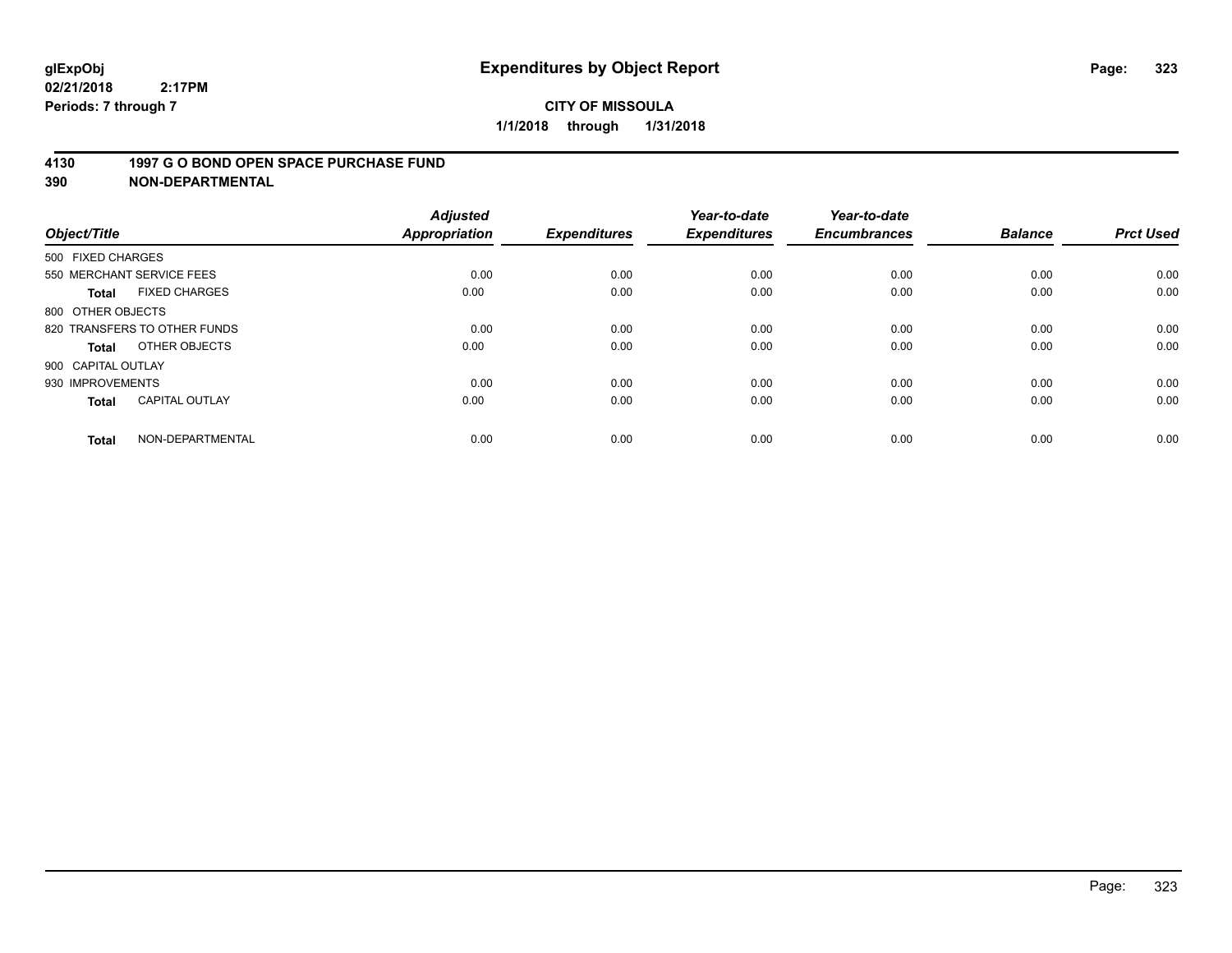**CITY OF MISSOULA 1/1/2018 through 1/31/2018**

### **4130 1997 G O BOND OPEN SPACE PURCHASE FUND**

| Object/Title       |                                   | <b>Adjusted</b><br><b>Appropriation</b> | <b>Expenditures</b> | Year-to-date<br><b>Expenditures</b> | Year-to-date<br><b>Encumbrances</b> | <b>Balance</b> | <b>Prct Used</b> |
|--------------------|-----------------------------------|-----------------------------------------|---------------------|-------------------------------------|-------------------------------------|----------------|------------------|
| 500 FIXED CHARGES  |                                   |                                         |                     |                                     |                                     |                |                  |
|                    | 550 MERCHANT SERVICE FEES         | 0.00                                    | 0.00                | 0.00                                | 0.00                                | 0.00           | 0.00             |
| <b>Total</b>       | <b>FIXED CHARGES</b>              | 0.00                                    | 0.00                | 0.00                                | 0.00                                | 0.00           | 0.00             |
| 800 OTHER OBJECTS  |                                   |                                         |                     |                                     |                                     |                |                  |
|                    | 820 TRANSFERS TO OTHER FUNDS      | 0.00                                    | 0.00                | 0.00                                | 0.00                                | 0.00           | 0.00             |
| <b>Total</b>       | OTHER OBJECTS                     | 0.00                                    | 0.00                | 0.00                                | 0.00                                | 0.00           | 0.00             |
| 900 CAPITAL OUTLAY |                                   |                                         |                     |                                     |                                     |                |                  |
| 930 IMPROVEMENTS   |                                   | 0.00                                    | 0.00                | 0.00                                | 0.00                                | 0.00           | 0.00             |
| <b>Total</b>       | <b>CAPITAL OUTLAY</b>             | 0.00                                    | 0.00                | 0.00                                | 0.00                                | 0.00           | 0.00             |
| <b>Total</b>       | 1997 G O BOND OPEN SPACE PURCHASI | 0.00                                    | 0.00                | 0.00                                | 0.00                                | 0.00           | 0.00             |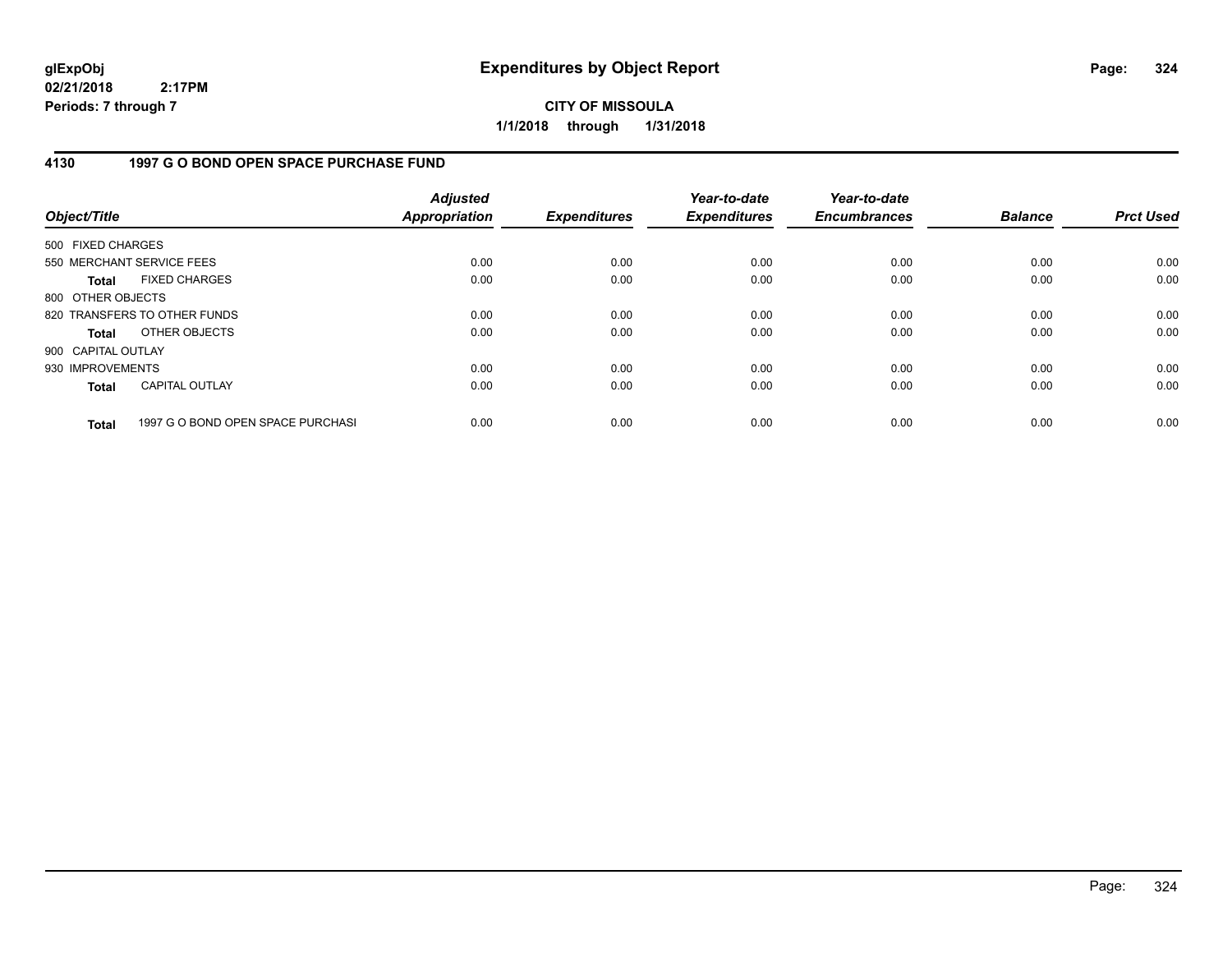### **4196 NEW FIRE STATION GO BOND**

**300 FIRE**

|                           |                              | <b>Adjusted</b>      |                     | Year-to-date        | Year-to-date        |                |                  |
|---------------------------|------------------------------|----------------------|---------------------|---------------------|---------------------|----------------|------------------|
| Object/Title              |                              | <b>Appropriation</b> | <b>Expenditures</b> | <b>Expenditures</b> | <b>Encumbrances</b> | <b>Balance</b> | <b>Prct Used</b> |
| 500 FIXED CHARGES         |                              |                      |                     |                     |                     |                |                  |
|                           | 550 MERCHANT SERVICE FEES    | 0.00                 | 0.00                | 0.00                | 0.00                | 0.00           | 0.00             |
| <b>Total</b>              | <b>FIXED CHARGES</b>         | 0.00                 | 0.00                | 0.00                | 0.00                | 0.00           | 0.00             |
| 800 OTHER OBJECTS         |                              |                      |                     |                     |                     |                |                  |
|                           | 820 TRANSFERS TO OTHER FUNDS | 0.00                 | 0.00                | 0.00                | 0.00                | 0.00           | 0.00             |
| Total                     | OTHER OBJECTS                | 0.00                 | 0.00                | 0.00                | 0.00                | 0.00           | 0.00             |
| 900 CAPITAL OUTLAY        |                              |                      |                     |                     |                     |                |                  |
| 920 BUILDINGS             |                              | 0.00                 | 0.00                | 0.00                | 0.00                | 0.00           | 0.00             |
| 930 IMPROVEMENTS          |                              | 0.00                 | 0.00                | 0.00                | 0.00                | 0.00           | 0.00             |
| 940 MACHINERY & EQUIPMENT |                              | 0.00                 | 0.00                | 0.00                | 0.00                | 0.00           | 0.00             |
| <b>Total</b>              | <b>CAPITAL OUTLAY</b>        | 0.00                 | 0.00                | 0.00                | 0.00                | 0.00           | 0.00             |
| <b>Total</b>              | <b>FIRE</b>                  | 0.00                 | 0.00                | 0.00                | 0.00                | 0.00           | 0.00             |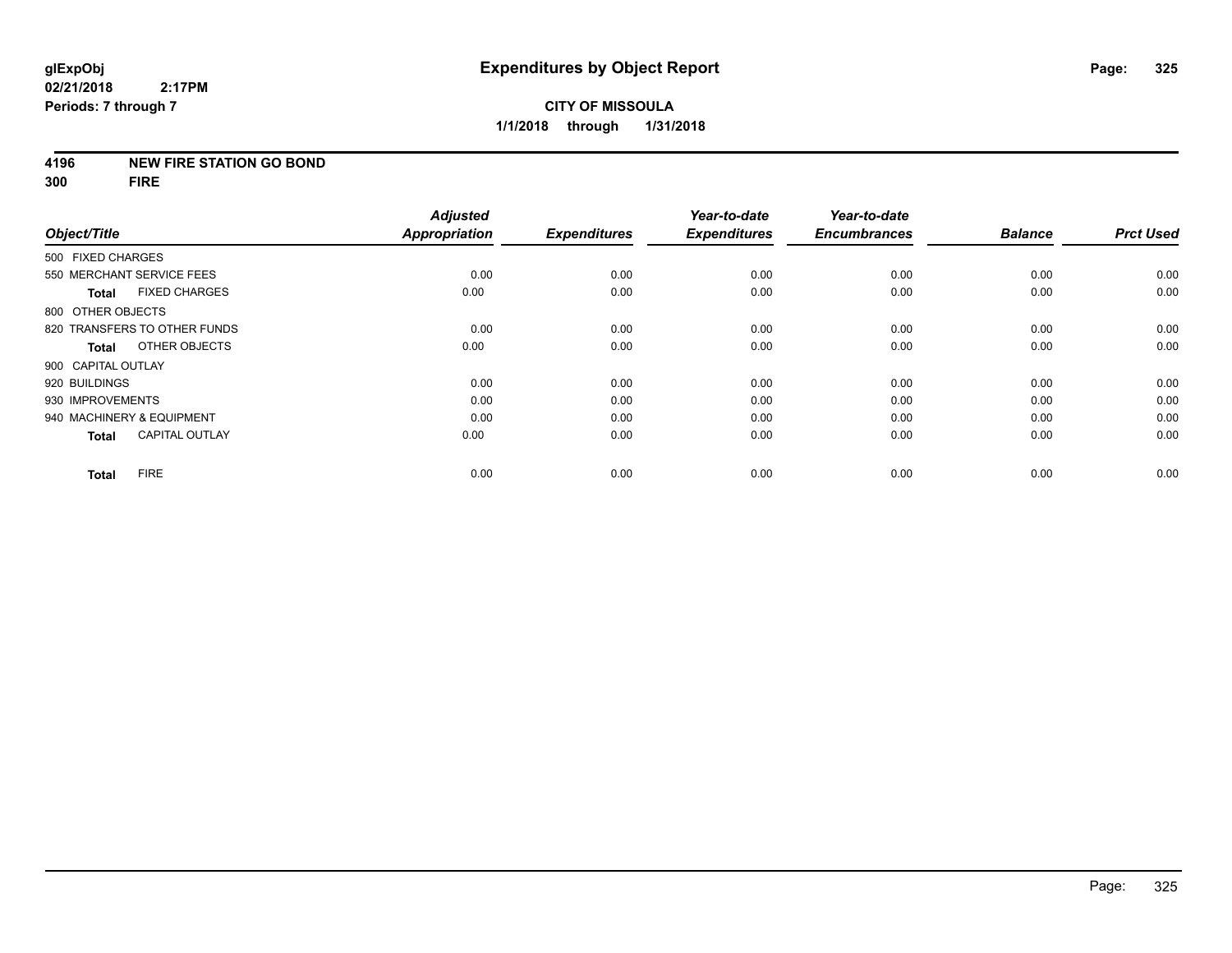## **4196 NEW FIRE STATION GO BOND**

| Object/Title              |                              | <b>Adjusted</b><br><b>Appropriation</b> | <b>Expenditures</b> | Year-to-date<br><b>Expenditures</b> | Year-to-date<br><b>Encumbrances</b> | <b>Balance</b> | <b>Prct Used</b> |
|---------------------------|------------------------------|-----------------------------------------|---------------------|-------------------------------------|-------------------------------------|----------------|------------------|
|                           |                              |                                         |                     |                                     |                                     |                |                  |
| 500 FIXED CHARGES         |                              |                                         |                     |                                     |                                     |                |                  |
| 550 MERCHANT SERVICE FEES |                              | 0.00                                    | 0.00                | 0.00                                | 0.00                                | 0.00           | 0.00             |
| Total                     | <b>FIXED CHARGES</b>         | 0.00                                    | 0.00                | 0.00                                | 0.00                                | 0.00           | 0.00             |
| 800 OTHER OBJECTS         |                              |                                         |                     |                                     |                                     |                |                  |
|                           | 820 TRANSFERS TO OTHER FUNDS | 0.00                                    | 0.00                | 0.00                                | 0.00                                | 0.00           | 0.00             |
| Total                     | OTHER OBJECTS                | 0.00                                    | 0.00                | 0.00                                | 0.00                                | 0.00           | 0.00             |
| 900 CAPITAL OUTLAY        |                              |                                         |                     |                                     |                                     |                |                  |
| 920 BUILDINGS             |                              | 0.00                                    | 0.00                | 0.00                                | 0.00                                | 0.00           | 0.00             |
| 930 IMPROVEMENTS          |                              | 0.00                                    | 0.00                | 0.00                                | 0.00                                | 0.00           | 0.00             |
| 940 MACHINERY & EQUIPMENT |                              | 0.00                                    | 0.00                | 0.00                                | 0.00                                | 0.00           | 0.00             |
| <b>Total</b>              | <b>CAPITAL OUTLAY</b>        | 0.00                                    | 0.00                | 0.00                                | 0.00                                | 0.00           | 0.00             |
| <b>Total</b>              | NEW FIRE STATION GO BOND     | 0.00                                    | 0.00                | 0.00                                | 0.00                                | 0.00           | 0.00             |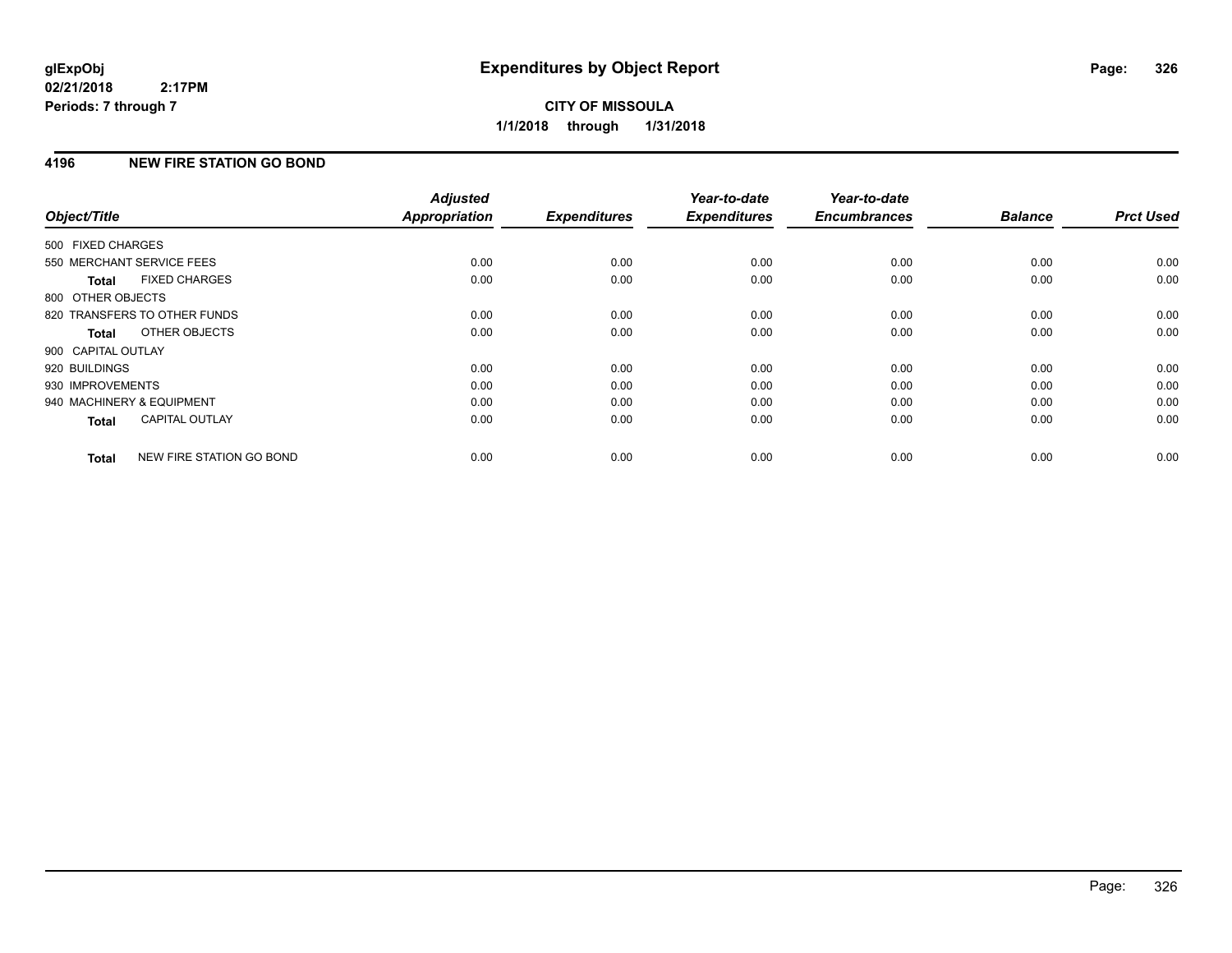### **4450 S/C CONSTRUCTION FUND FOR FY06**

| Object/Title                            | <b>Adjusted</b><br><b>Appropriation</b> | <b>Expenditures</b> | Year-to-date<br><b>Expenditures</b> | Year-to-date<br><b>Encumbrances</b> | <b>Balance</b> | <b>Prct Used</b> |
|-----------------------------------------|-----------------------------------------|---------------------|-------------------------------------|-------------------------------------|----------------|------------------|
| 500 FIXED CHARGES                       |                                         |                     |                                     |                                     |                |                  |
| 550 MERCHANT SERVICE FEES               | 0.00                                    | 0.00                | 0.00                                | 0.00                                | 0.00           | 0.00             |
| <b>FIXED CHARGES</b><br><b>Total</b>    | 0.00                                    | 0.00                | 0.00                                | 0.00                                | 0.00           | 0.00             |
| 800 OTHER OBJECTS                       |                                         |                     |                                     |                                     |                |                  |
| 820 TRANSFERS TO OTHER FUNDS            | 0.00                                    | 0.00                | 0.00                                | 0.00                                | 0.00           | 0.00             |
| OTHER OBJECTS<br><b>Total</b>           | 0.00                                    | 0.00                | 0.00                                | 0.00                                | 0.00           | 0.00             |
| PUBLIC WORKS OPERATIONS<br><b>Total</b> | 0.00                                    | 0.00                | 0.00                                | 0.00                                | 0.00           | 0.00             |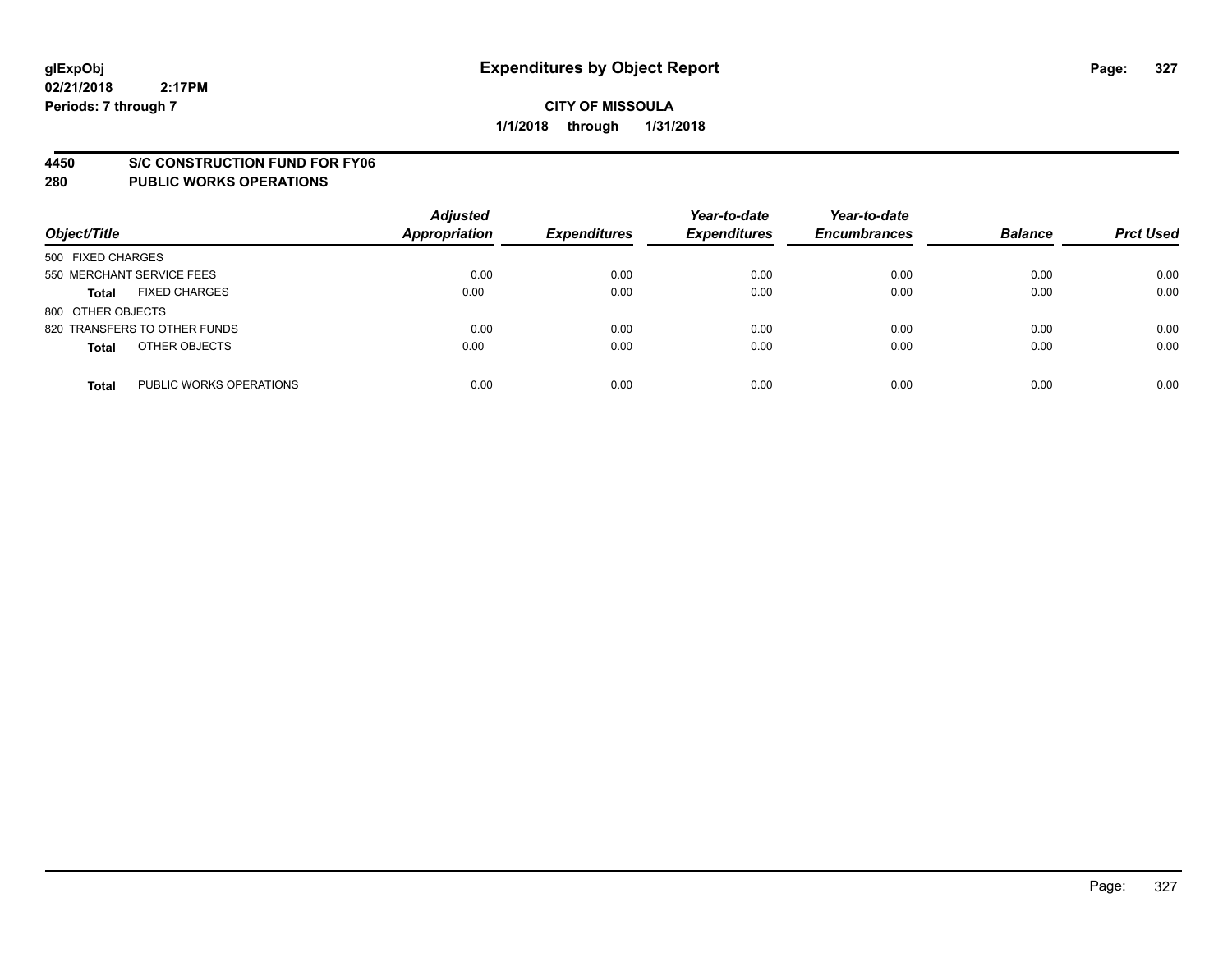**CITY OF MISSOULA 1/1/2018 through 1/31/2018**

## **4450 S/C CONSTRUCTION FUND FOR FY06**

| Object/Title                         |                                | <b>Adjusted</b><br><b>Appropriation</b> | <b>Expenditures</b> | Year-to-date<br><b>Expenditures</b> | Year-to-date<br><b>Encumbrances</b> | <b>Balance</b> | <b>Prct Used</b> |
|--------------------------------------|--------------------------------|-----------------------------------------|---------------------|-------------------------------------|-------------------------------------|----------------|------------------|
| 500 FIXED CHARGES                    |                                |                                         |                     |                                     |                                     |                |                  |
| 550 MERCHANT SERVICE FEES            |                                | 0.00                                    | 0.00                | 0.00                                | 0.00                                | 0.00           | 0.00             |
| <b>FIXED CHARGES</b><br><b>Total</b> |                                | 0.00                                    | 0.00                | 0.00                                | 0.00                                | 0.00           | 0.00             |
| 800 OTHER OBJECTS                    |                                |                                         |                     |                                     |                                     |                |                  |
| 820 TRANSFERS TO OTHER FUNDS         |                                | 0.00                                    | 0.00                | 0.00                                | 0.00                                | 0.00           | 0.00             |
| OTHER OBJECTS<br><b>Total</b>        |                                | 0.00                                    | 0.00                | 0.00                                | 0.00                                | 0.00           | 0.00             |
| <b>Total</b>                         | S/C CONSTRUCTION FUND FOR FY06 | 0.00                                    | 0.00                | 0.00                                | 0.00                                | 0.00           | 0.00             |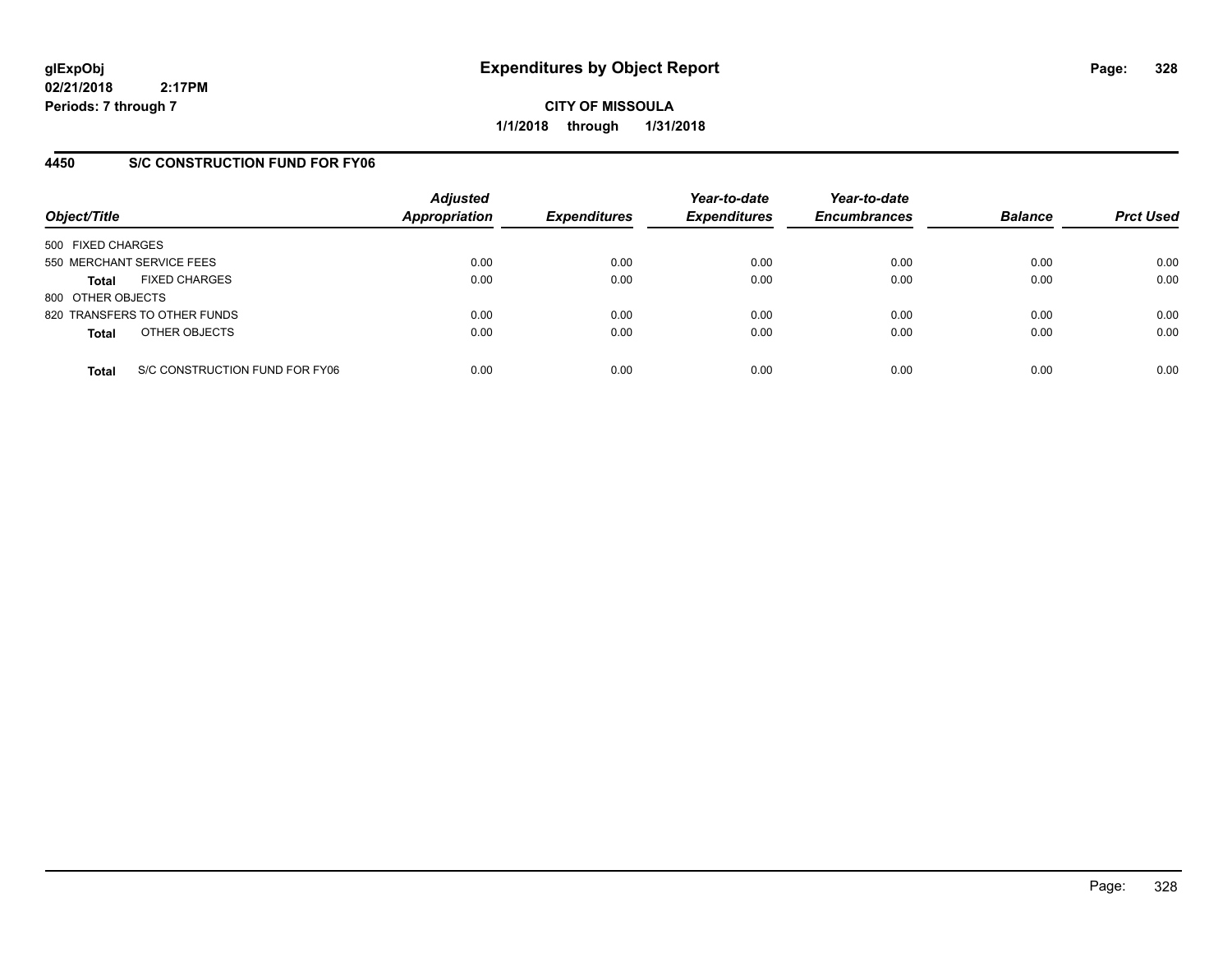### **4451 FY07 S/C BOND FUND**

| Object/Title                            | <b>Adjusted</b><br><b>Appropriation</b> | <b>Expenditures</b> | Year-to-date<br><b>Expenditures</b> | Year-to-date<br><b>Encumbrances</b> | <b>Balance</b> | <b>Prct Used</b> |
|-----------------------------------------|-----------------------------------------|---------------------|-------------------------------------|-------------------------------------|----------------|------------------|
| 500 FIXED CHARGES                       |                                         |                     |                                     |                                     |                |                  |
| 550 MERCHANT SERVICE FEES               | 0.00                                    | 0.00                | 0.00                                | 0.00                                | 0.00           | 0.00             |
| <b>FIXED CHARGES</b><br><b>Total</b>    | 0.00                                    | 0.00                | 0.00                                | 0.00                                | 0.00           | 0.00             |
| 800 OTHER OBJECTS                       |                                         |                     |                                     |                                     |                |                  |
| 820 TRANSFERS TO OTHER FUNDS            | 0.00                                    | 0.00                | 0.00                                | 0.00                                | 0.00           | 0.00             |
| OTHER OBJECTS<br><b>Total</b>           | 0.00                                    | 0.00                | 0.00                                | 0.00                                | 0.00           | 0.00             |
| PUBLIC WORKS OPERATIONS<br><b>Total</b> | 0.00                                    | 0.00                | 0.00                                | 0.00                                | 0.00           | 0.00             |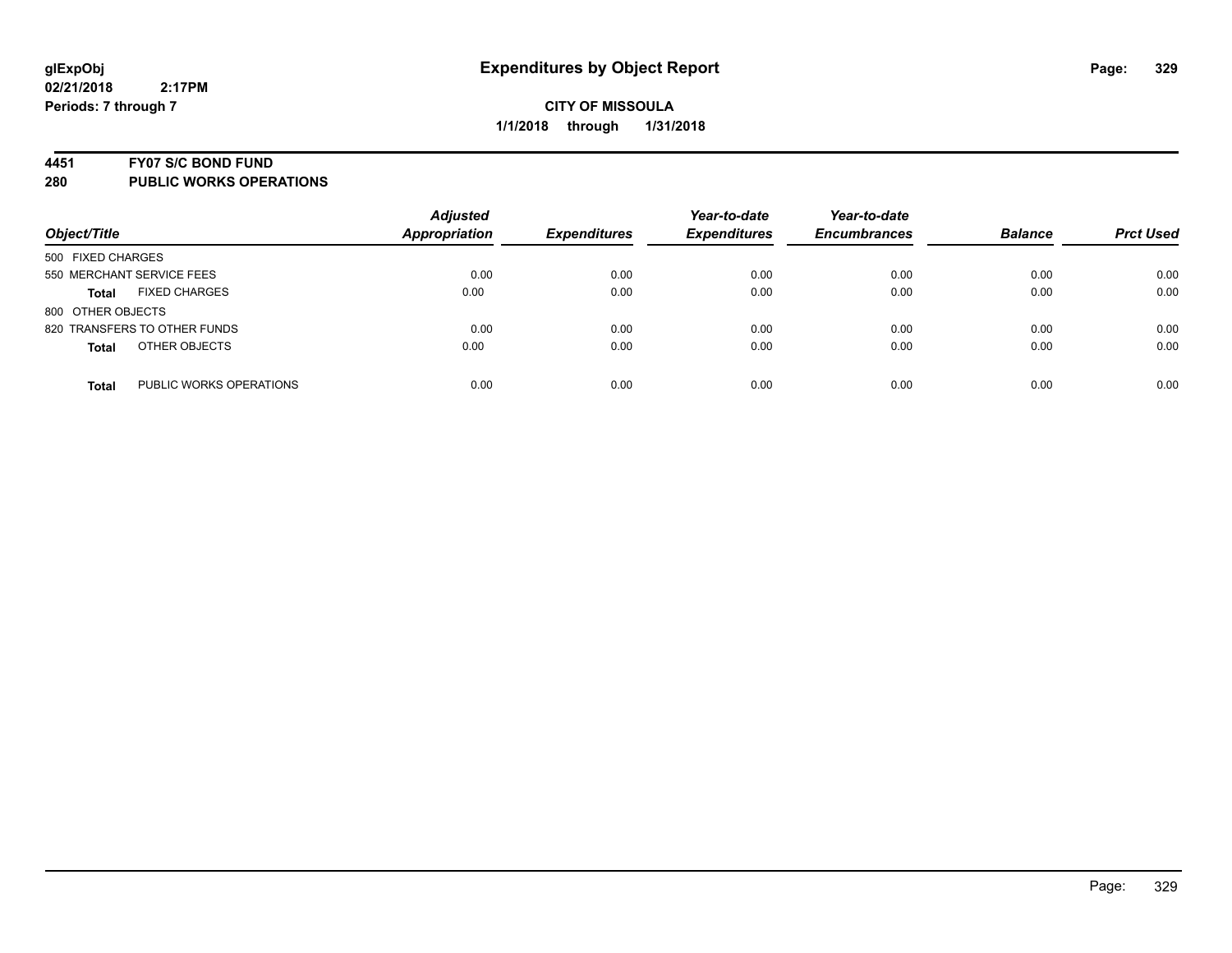**CITY OF MISSOULA 1/1/2018 through 1/31/2018**

## **4451 FY07 S/C BOND FUND**

| Object/Title                         | <b>Adjusted</b><br><b>Appropriation</b> | <b>Expenditures</b> | Year-to-date<br><b>Expenditures</b> | Year-to-date<br><b>Encumbrances</b> | <b>Balance</b> | <b>Prct Used</b> |
|--------------------------------------|-----------------------------------------|---------------------|-------------------------------------|-------------------------------------|----------------|------------------|
| 500 FIXED CHARGES                    |                                         |                     |                                     |                                     |                |                  |
| 550 MERCHANT SERVICE FEES            | 0.00                                    | 0.00                | 0.00                                | 0.00                                | 0.00           | 0.00             |
| <b>FIXED CHARGES</b><br><b>Total</b> | 0.00                                    | 0.00                | 0.00                                | 0.00                                | 0.00           | 0.00             |
| 800 OTHER OBJECTS                    |                                         |                     |                                     |                                     |                |                  |
| 820 TRANSFERS TO OTHER FUNDS         | 0.00                                    | 0.00                | 0.00                                | 0.00                                | 0.00           | 0.00             |
| OTHER OBJECTS<br><b>Total</b>        | 0.00                                    | 0.00                | 0.00                                | 0.00                                | 0.00           | 0.00             |
|                                      |                                         |                     |                                     |                                     |                |                  |
| FY07 S/C BOND FUND<br><b>Total</b>   | 0.00                                    | 0.00                | 0.00                                | 0.00                                | 0.00           | 0.00             |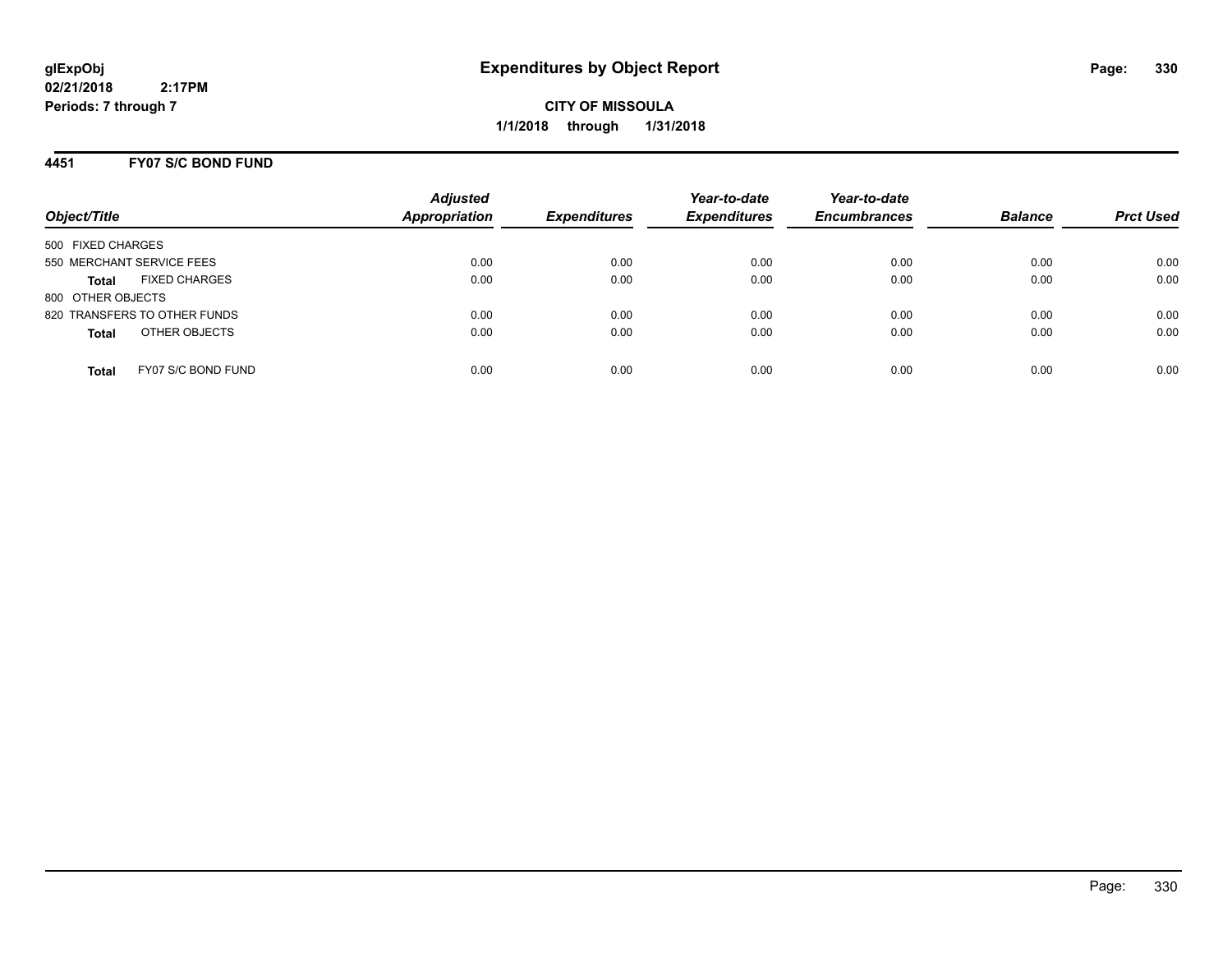## **4452 S/C CONSTRUCTION FUND FOR FY 08 BOND SAL**

| Object/Title       |                           | <b>Adjusted</b><br><b>Appropriation</b> | <b>Expenditures</b> | Year-to-date<br><b>Expenditures</b> | Year-to-date<br><b>Encumbrances</b> | <b>Balance</b> | <b>Prct Used</b> |
|--------------------|---------------------------|-----------------------------------------|---------------------|-------------------------------------|-------------------------------------|----------------|------------------|
| 500 FIXED CHARGES  |                           |                                         |                     |                                     |                                     |                |                  |
|                    | 550 MERCHANT SERVICE FEES | 0.00                                    | 0.00                | 0.00                                | 0.00                                | 0.00           | 0.00             |
| <b>Total</b>       | <b>FIXED CHARGES</b>      | 0.00                                    | 0.00                | 0.00                                | 0.00                                | 0.00           | 0.00             |
| 900 CAPITAL OUTLAY |                           |                                         |                     |                                     |                                     |                |                  |
| 930 IMPROVEMENTS   |                           | 0.00                                    | 0.00                | 0.00                                | 0.00                                | 0.00           | 0.00             |
| <b>Total</b>       | <b>CAPITAL OUTLAY</b>     | 0.00                                    | 0.00                | 0.00                                | 0.00                                | 0.00           | 0.00             |
| <b>Total</b>       | PUBLIC WORKS OPERATIONS   | 0.00                                    | 0.00                | 0.00                                | 0.00                                | 0.00           | 0.00             |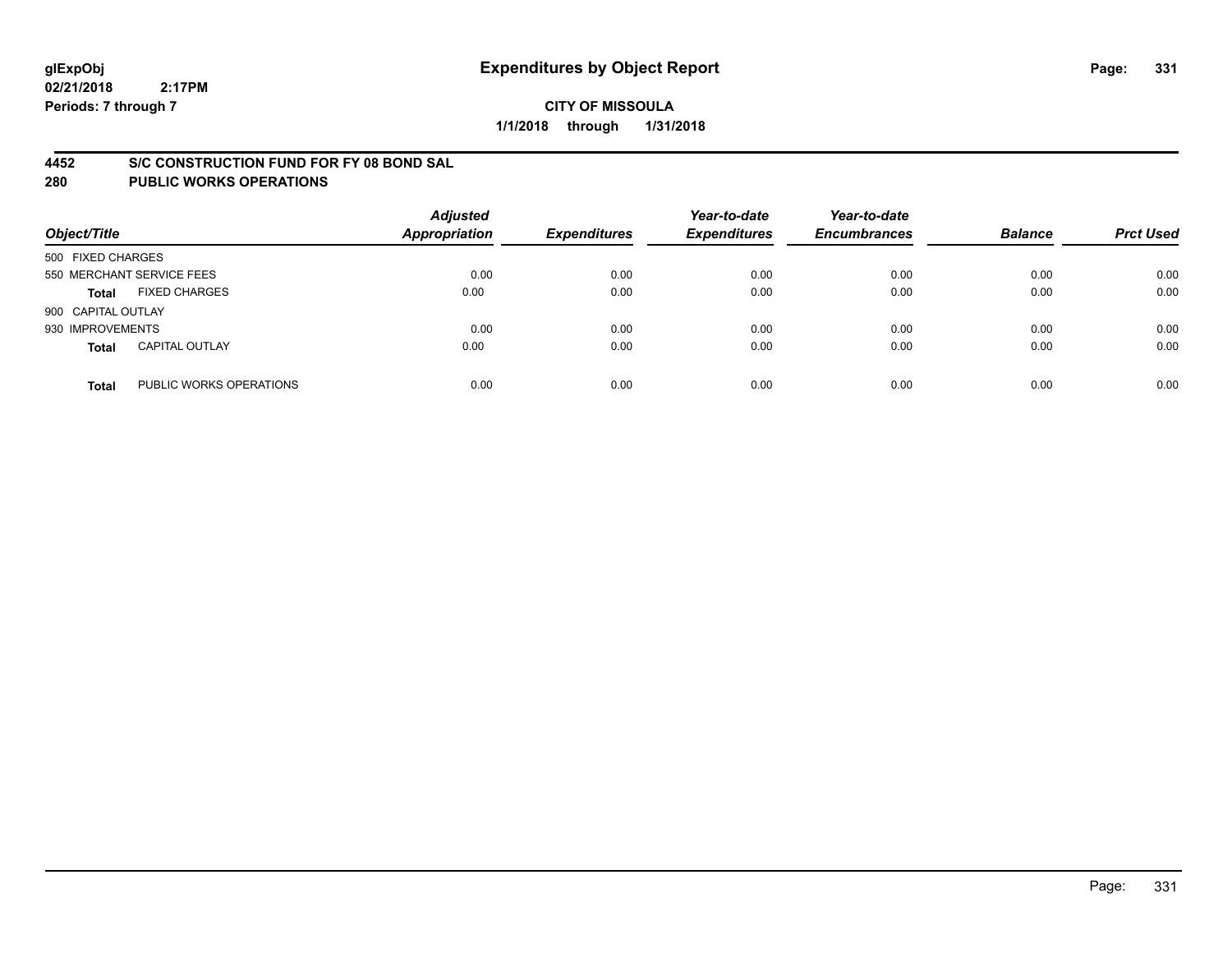**CITY OF MISSOULA 1/1/2018 through 1/31/2018**

## **4452 S/C CONSTRUCTION FUND FOR FY 08 BOND SAL**

| Object/Title       |                                    | <b>Adjusted</b><br><b>Appropriation</b> | <b>Expenditures</b> | Year-to-date<br><b>Expenditures</b> | Year-to-date<br><b>Encumbrances</b> | <b>Balance</b> | <b>Prct Used</b> |
|--------------------|------------------------------------|-----------------------------------------|---------------------|-------------------------------------|-------------------------------------|----------------|------------------|
| 500 FIXED CHARGES  |                                    |                                         |                     |                                     |                                     |                |                  |
|                    | 550 MERCHANT SERVICE FEES          | 0.00                                    | 0.00                | 0.00                                | 0.00                                | 0.00           | 0.00             |
| Total              | <b>FIXED CHARGES</b>               | 0.00                                    | 0.00                | 0.00                                | 0.00                                | 0.00           | 0.00             |
| 900 CAPITAL OUTLAY |                                    |                                         |                     |                                     |                                     |                |                  |
| 930 IMPROVEMENTS   |                                    | 0.00                                    | 0.00                | 0.00                                | 0.00                                | 0.00           | 0.00             |
| <b>Total</b>       | <b>CAPITAL OUTLAY</b>              | 0.00                                    | 0.00                | 0.00                                | 0.00                                | 0.00           | 0.00             |
| <b>Total</b>       | S/C CONSTRUCTION FUND FOR FY 08 BO | 0.00                                    | 0.00                | 0.00                                | 0.00                                | 0.00           | 0.00             |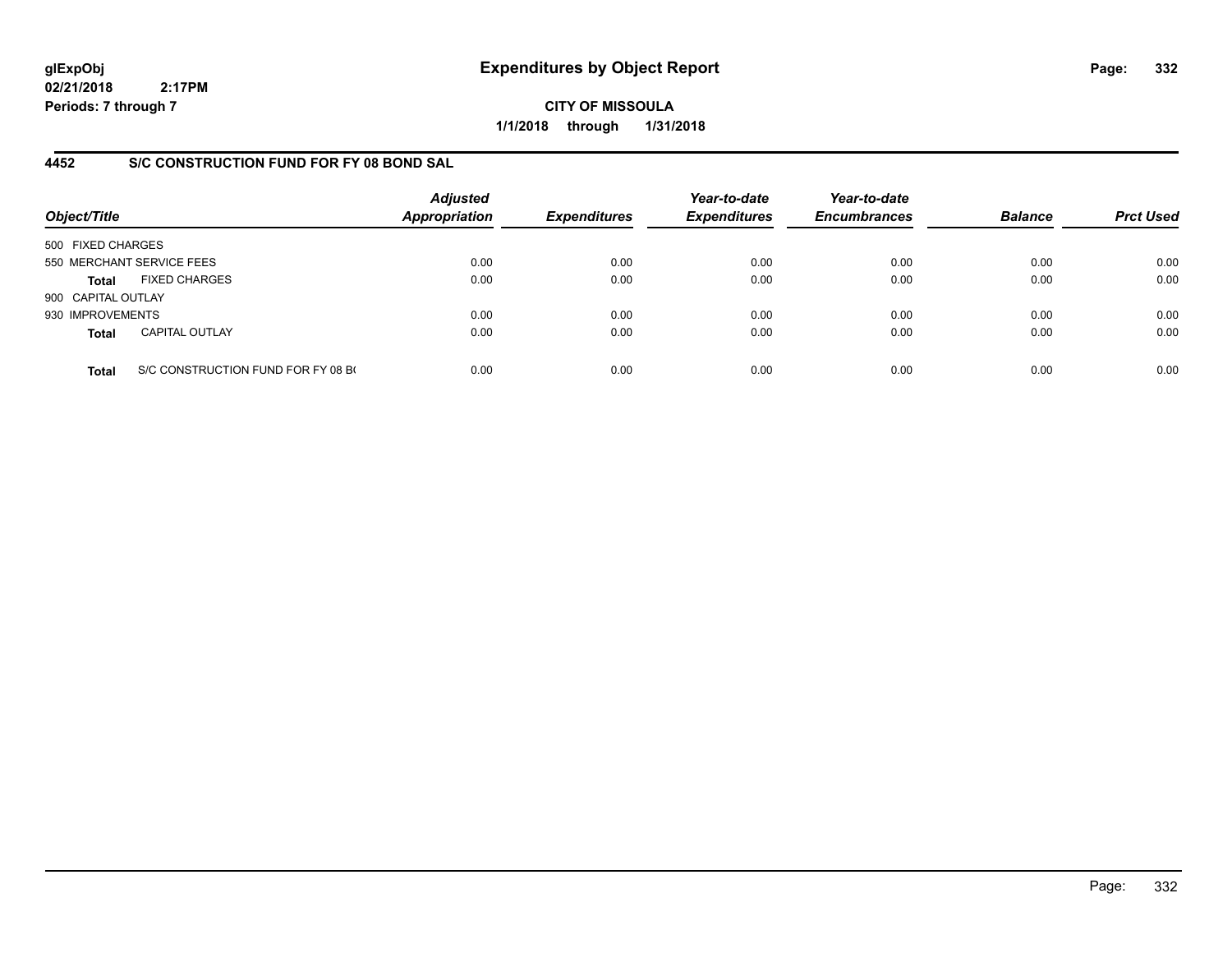### **4453 S/C CONSTRUCTION FUND FY09 BOND**

| Object/Title       |                              | <b>Adjusted</b><br>Appropriation | <b>Expenditures</b> | Year-to-date<br><b>Expenditures</b> | Year-to-date<br><b>Encumbrances</b> | <b>Balance</b> | <b>Prct Used</b> |
|--------------------|------------------------------|----------------------------------|---------------------|-------------------------------------|-------------------------------------|----------------|------------------|
| 500 FIXED CHARGES  |                              |                                  |                     |                                     |                                     |                |                  |
|                    | 550 MERCHANT SERVICE FEES    | 0.00                             | 0.00                | 0.00                                | 0.00                                | 0.00           | 0.00             |
| <b>Total</b>       | <b>FIXED CHARGES</b>         | 0.00                             | 0.00                | 0.00                                | 0.00                                | 0.00           | 0.00             |
| 800 OTHER OBJECTS  |                              |                                  |                     |                                     |                                     |                |                  |
|                    | 820 TRANSFERS TO OTHER FUNDS | 0.00                             | 0.00                | 0.00                                | 0.00                                | 0.00           | 0.00             |
| Total              | OTHER OBJECTS                | 0.00                             | 0.00                | 0.00                                | 0.00                                | 0.00           | 0.00             |
| 900 CAPITAL OUTLAY |                              |                                  |                     |                                     |                                     |                |                  |
| 930 IMPROVEMENTS   |                              | 0.00                             | 0.00                | 0.00                                | 0.00                                | 0.00           | 0.00             |
| Total              | <b>CAPITAL OUTLAY</b>        | 0.00                             | 0.00                | 0.00                                | 0.00                                | 0.00           | 0.00             |
|                    |                              |                                  |                     |                                     |                                     |                |                  |
| <b>Total</b>       | PUBLIC WORKS OPERATIONS      | 0.00                             | 0.00                | 0.00                                | 0.00                                | 0.00           | 0.00             |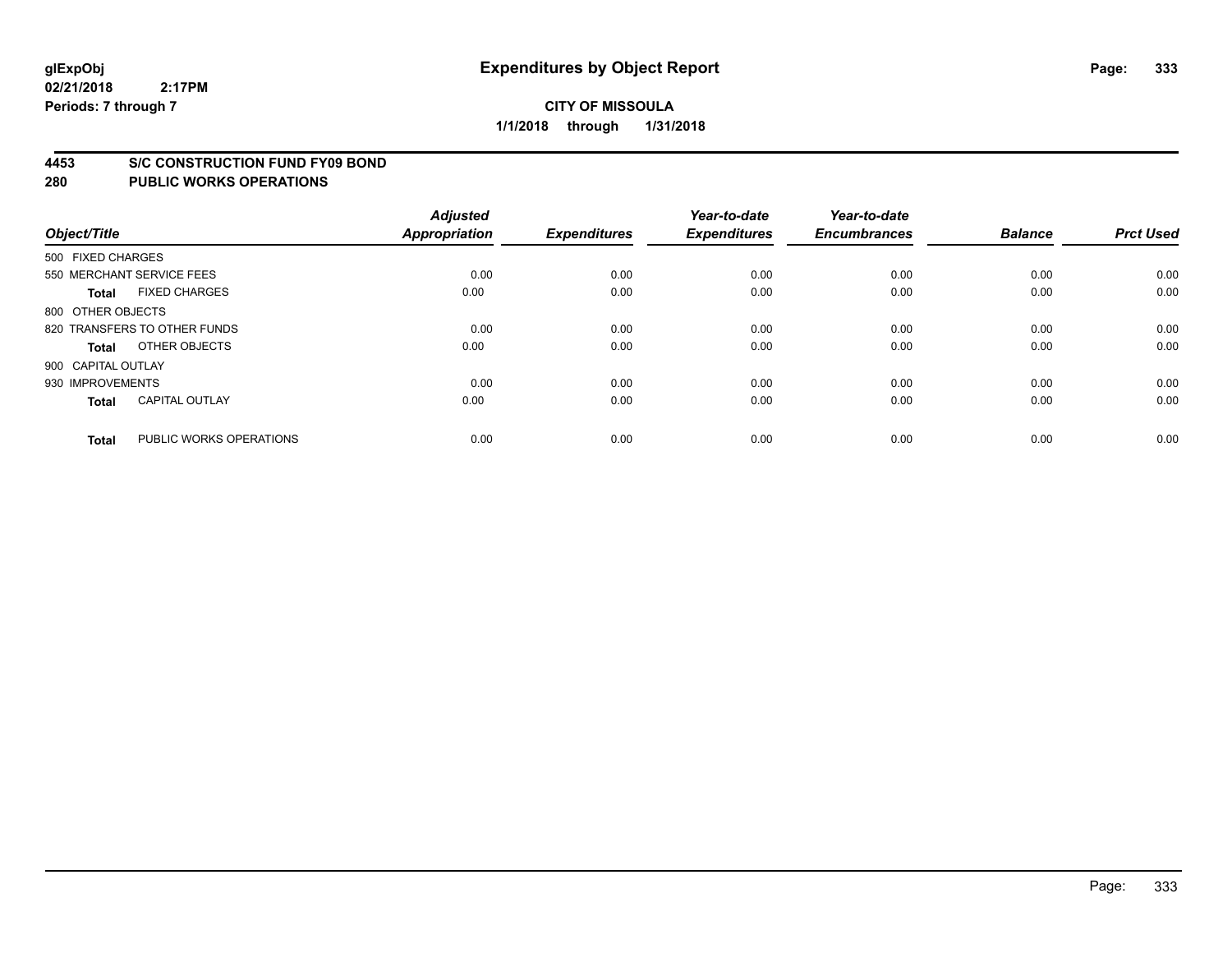### **4453 S/C CONSTRUCTION FUND FY09 BOND**

**390 NON-DEPARTMENTAL**

| Object/Title                  | <b>Adjusted</b><br>Appropriation | <b>Expenditures</b> | Year-to-date<br><b>Expenditures</b> | Year-to-date<br><b>Encumbrances</b> | <b>Balance</b> | <b>Prct Used</b> |
|-------------------------------|----------------------------------|---------------------|-------------------------------------|-------------------------------------|----------------|------------------|
| 500 FIXED CHARGES             |                                  |                     |                                     |                                     |                |                  |
| 500 FIXED CHARGES             | 0.00                             | 0.00                | 0.00                                | 0.00                                | 0.00           | 0.00             |
| 550 MERCHANT SERVICE FEES     | 0.00                             | 0.00                | 0.00                                | 0.00                                | 0.00           | 0.00             |
| <b>FIXED CHARGES</b><br>Total | 0.00                             | 0.00                | 0.00                                | 0.00                                | 0.00           | 0.00             |
| NON-DEPARTMENTAL<br>Total     | 0.00                             | 0.00                | 0.00                                | 0.00                                | 0.00           | 0.00             |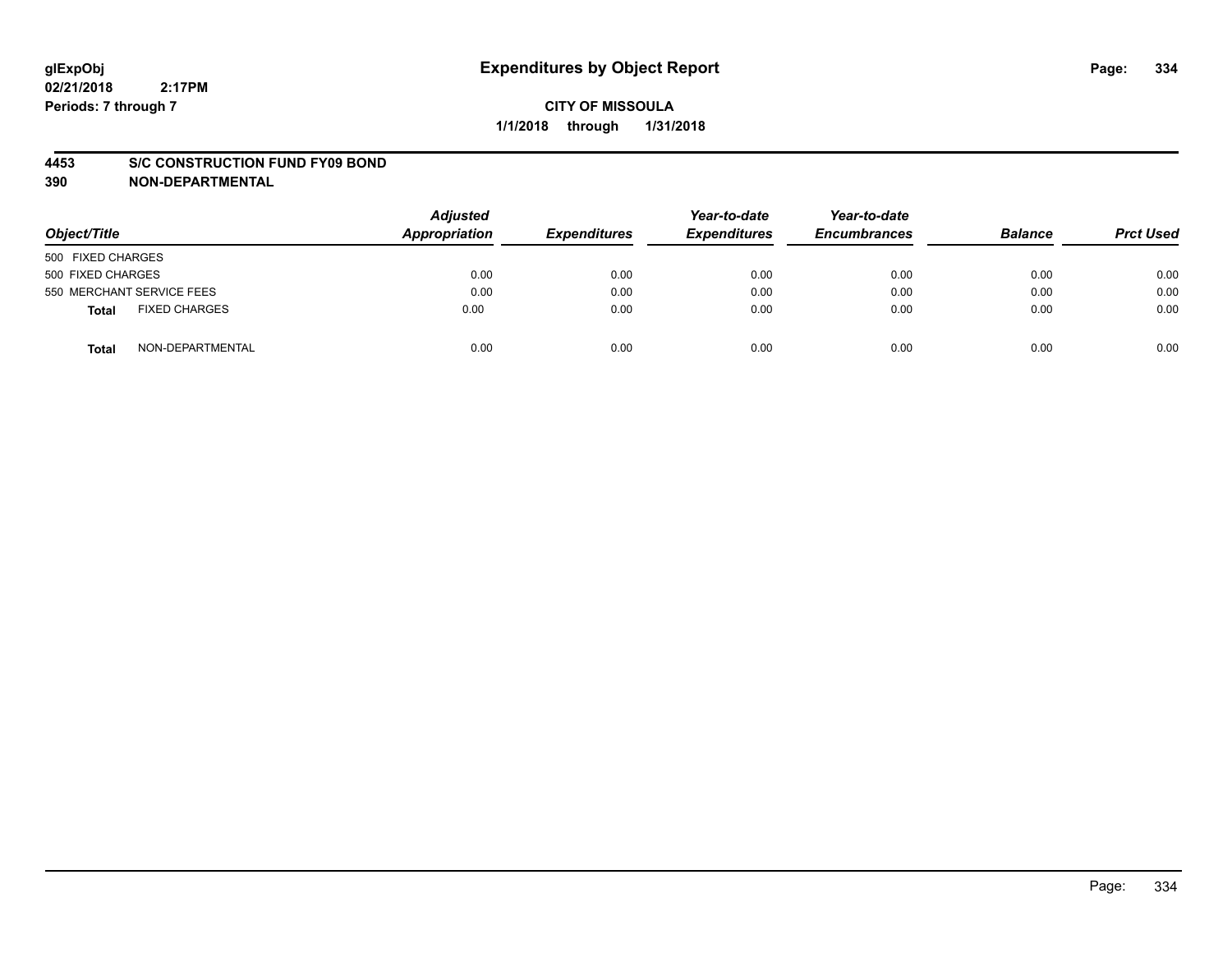**CITY OF MISSOULA 1/1/2018 through 1/31/2018**

## **4453 S/C CONSTRUCTION FUND FY09 BOND**

| Object/Title       |                                 | <b>Adjusted</b><br><b>Appropriation</b> | <b>Expenditures</b> | Year-to-date<br><b>Expenditures</b> | Year-to-date<br><b>Encumbrances</b> | <b>Balance</b> | <b>Prct Used</b> |
|--------------------|---------------------------------|-----------------------------------------|---------------------|-------------------------------------|-------------------------------------|----------------|------------------|
| 500 FIXED CHARGES  |                                 |                                         |                     |                                     |                                     |                |                  |
| 500 FIXED CHARGES  |                                 | 0.00                                    | 0.00                | 0.00                                | 0.00                                | 0.00           | 0.00             |
|                    | 550 MERCHANT SERVICE FEES       | 0.00                                    | 0.00                | 0.00                                | 0.00                                | 0.00           | 0.00             |
| <b>Total</b>       | <b>FIXED CHARGES</b>            | 0.00                                    | 0.00                | 0.00                                | 0.00                                | 0.00           | 0.00             |
| 800 OTHER OBJECTS  |                                 |                                         |                     |                                     |                                     |                |                  |
|                    | 820 TRANSFERS TO OTHER FUNDS    | 0.00                                    | 0.00                | 0.00                                | 0.00                                | 0.00           | 0.00             |
| Total              | OTHER OBJECTS                   | 0.00                                    | 0.00                | 0.00                                | 0.00                                | 0.00           | 0.00             |
| 900 CAPITAL OUTLAY |                                 |                                         |                     |                                     |                                     |                |                  |
| 930 IMPROVEMENTS   |                                 | 0.00                                    | 0.00                | 0.00                                | 0.00                                | 0.00           | 0.00             |
| <b>Total</b>       | <b>CAPITAL OUTLAY</b>           | 0.00                                    | 0.00                | 0.00                                | 0.00                                | 0.00           | 0.00             |
| <b>Total</b>       | S/C CONSTRUCTION FUND FY09 BOND | 0.00                                    | 0.00                | 0.00                                | 0.00                                | 0.00           | 0.00             |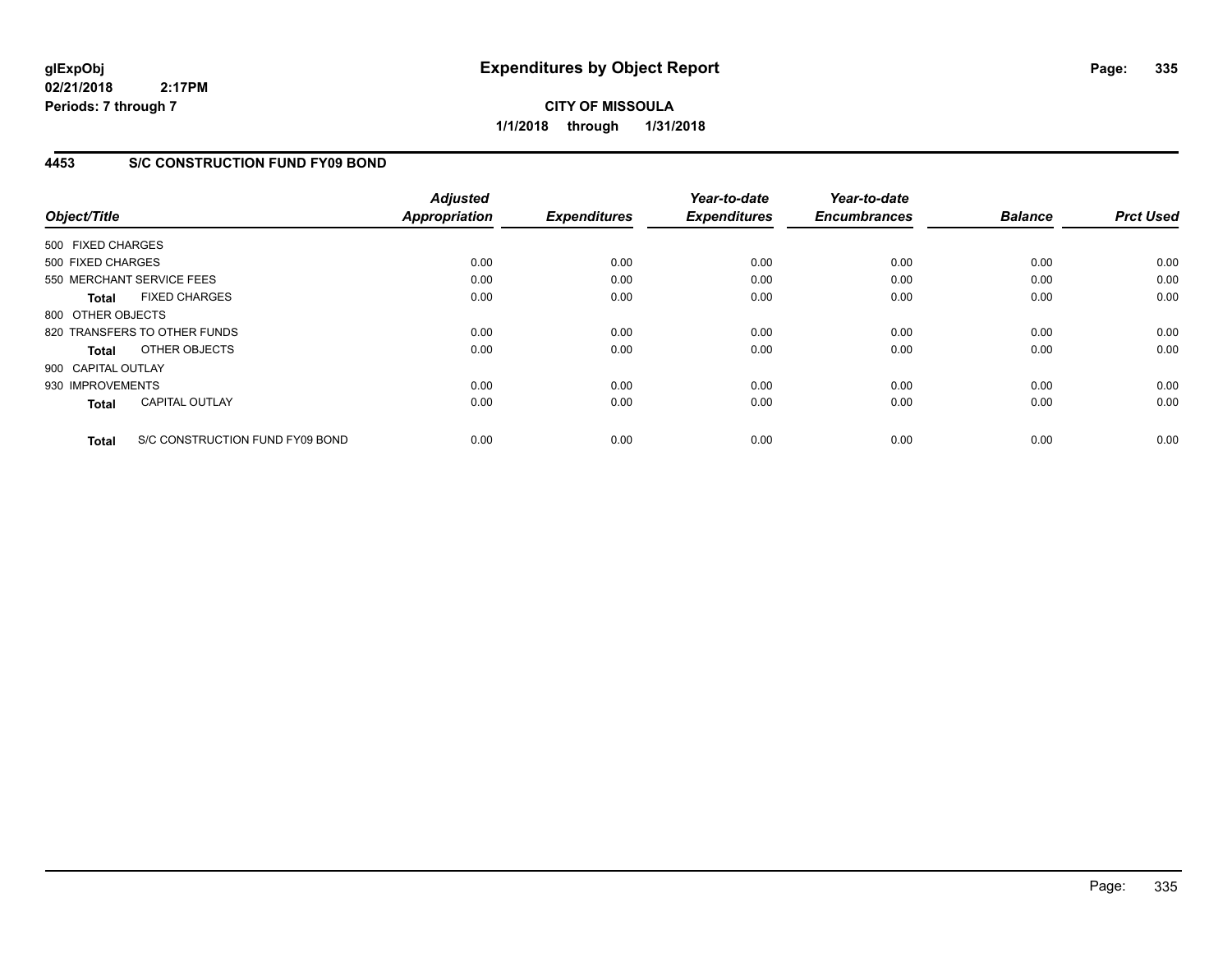### **4454 S/C CONSTRUCTION FUND FOR FY10**

| Object/Title       |                           | <b>Adjusted</b><br><b>Appropriation</b> | <b>Expenditures</b> | Year-to-date<br><b>Expenditures</b> | Year-to-date<br><b>Encumbrances</b> | <b>Balance</b> | <b>Prct Used</b> |
|--------------------|---------------------------|-----------------------------------------|---------------------|-------------------------------------|-------------------------------------|----------------|------------------|
| 500 FIXED CHARGES  |                           |                                         |                     |                                     |                                     |                |                  |
|                    | 550 MERCHANT SERVICE FEES | 0.00                                    | 0.00                | 0.00                                | 0.00                                | 0.00           | 0.00             |
| <b>Total</b>       | <b>FIXED CHARGES</b>      | 0.00                                    | 0.00                | 0.00                                | 0.00                                | 0.00           | 0.00             |
| 900 CAPITAL OUTLAY |                           |                                         |                     |                                     |                                     |                |                  |
| 930 IMPROVEMENTS   |                           | 0.00                                    | 0.00                | 0.00                                | 0.00                                | 0.00           | 0.00             |
| <b>Total</b>       | <b>CAPITAL OUTLAY</b>     | 0.00                                    | 0.00                | 0.00                                | 0.00                                | 0.00           | 0.00             |
| <b>Total</b>       | PUBLIC WORKS OPERATIONS   | 0.00                                    | 0.00                | 0.00                                | 0.00                                | 0.00           | 0.00             |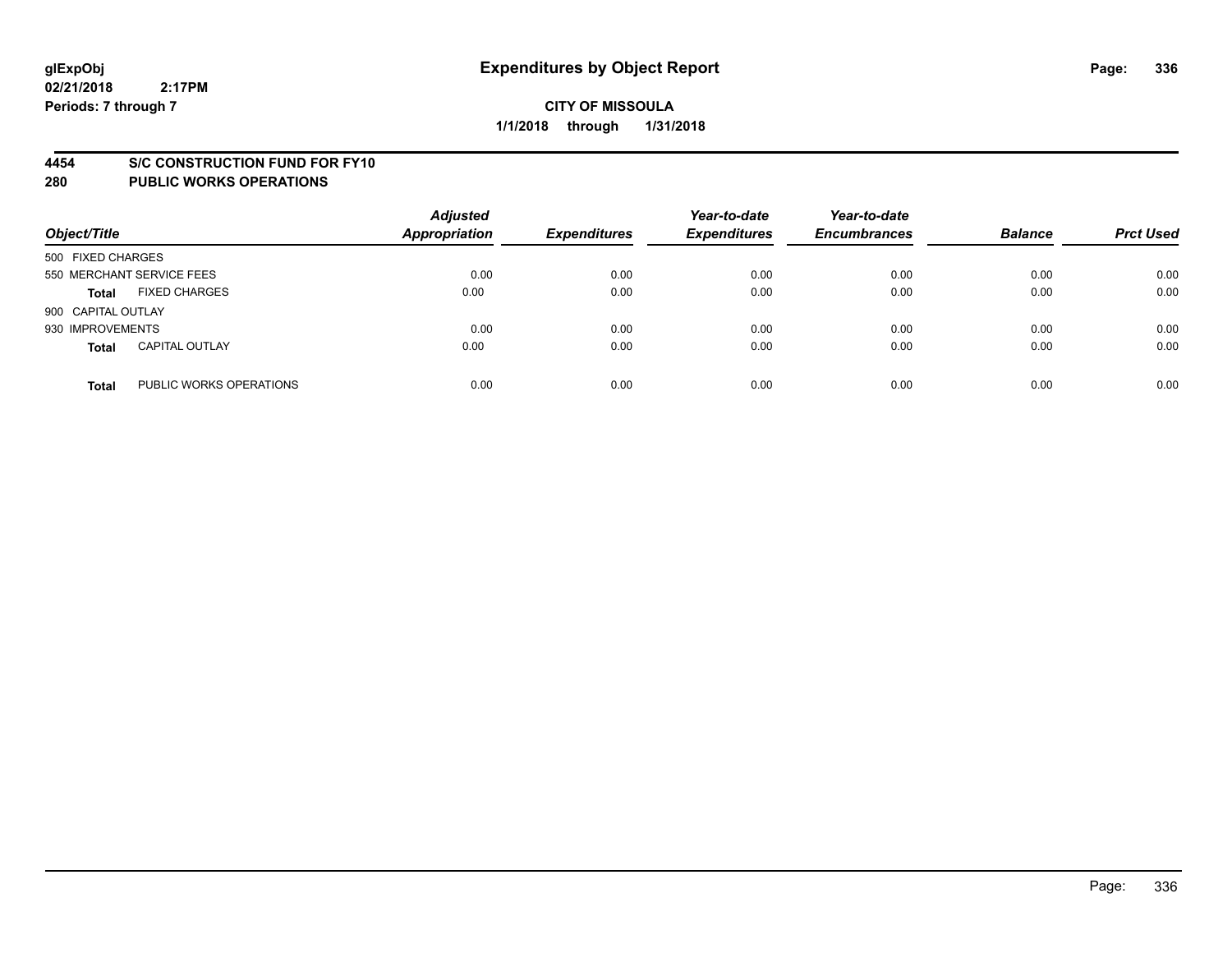**CITY OF MISSOULA 1/1/2018 through 1/31/2018**

## **4454 S/C CONSTRUCTION FUND FOR FY10**

| Object/Title       |                                | <b>Adjusted</b><br>Appropriation | <b>Expenditures</b> | Year-to-date<br><b>Expenditures</b> | Year-to-date<br><b>Encumbrances</b> | <b>Balance</b> | <b>Prct Used</b> |
|--------------------|--------------------------------|----------------------------------|---------------------|-------------------------------------|-------------------------------------|----------------|------------------|
| 500 FIXED CHARGES  |                                |                                  |                     |                                     |                                     |                |                  |
|                    | 550 MERCHANT SERVICE FEES      | 0.00                             | 0.00                | 0.00                                | 0.00                                | 0.00           | 0.00             |
| <b>Total</b>       | <b>FIXED CHARGES</b>           | 0.00                             | 0.00                | 0.00                                | 0.00                                | 0.00           | 0.00             |
| 900 CAPITAL OUTLAY |                                |                                  |                     |                                     |                                     |                |                  |
| 930 IMPROVEMENTS   |                                | 0.00                             | 0.00                | 0.00                                | 0.00                                | 0.00           | 0.00             |
| <b>Total</b>       | <b>CAPITAL OUTLAY</b>          | 0.00                             | 0.00                | 0.00                                | 0.00                                | 0.00           | 0.00             |
| <b>Total</b>       | S/C CONSTRUCTION FUND FOR FY10 | 0.00                             | 0.00                | 0.00                                | 0.00                                | 0.00           | 0.00             |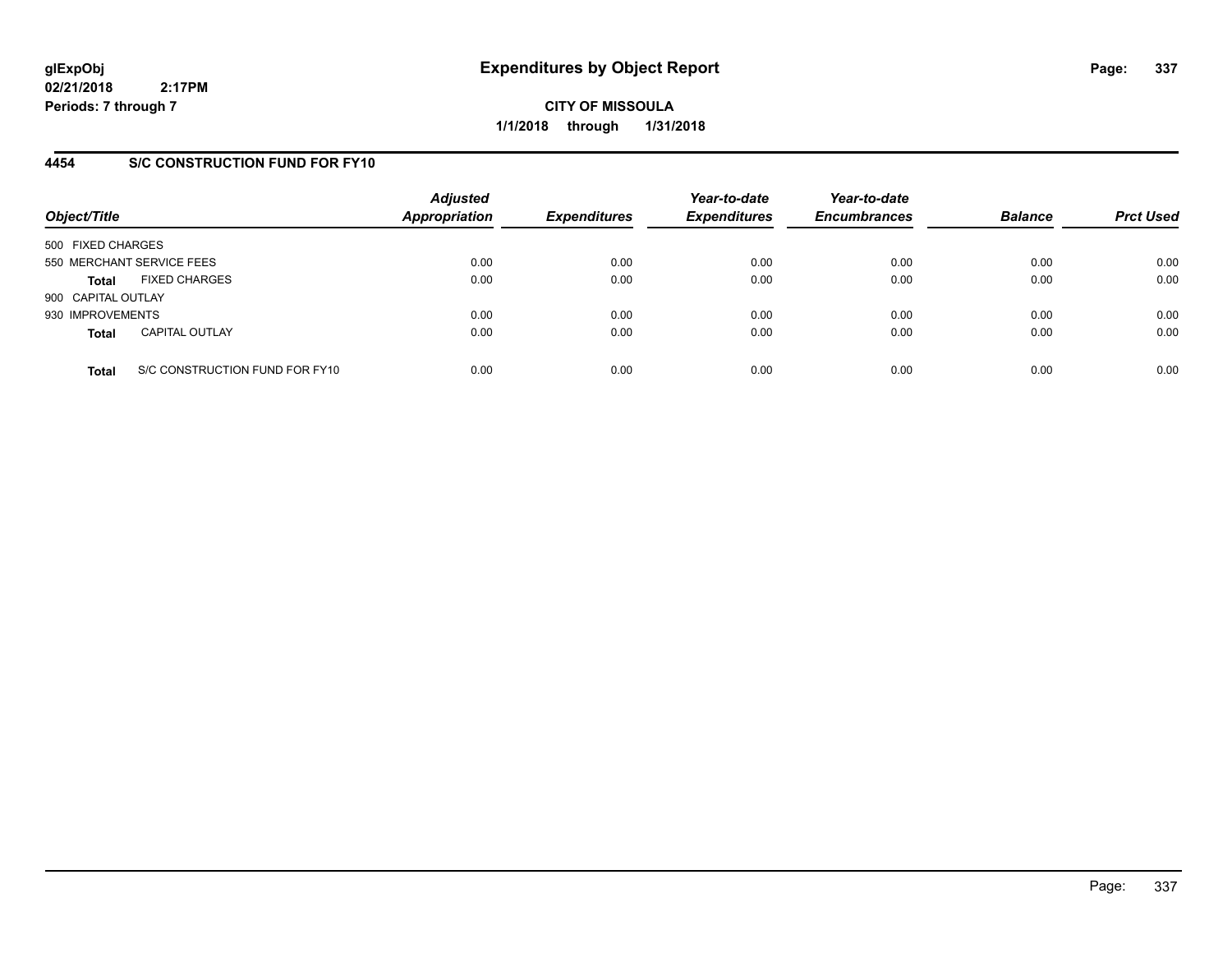**4455 FY11 S/C CONSTRUCTION FUND**

| Object/Title                            | <b>Adjusted</b><br><b>Appropriation</b> | <b>Expenditures</b> | Year-to-date<br><b>Expenditures</b> | Year-to-date<br><b>Encumbrances</b> | <b>Balance</b> | <b>Prct Used</b> |
|-----------------------------------------|-----------------------------------------|---------------------|-------------------------------------|-------------------------------------|----------------|------------------|
| 500 FIXED CHARGES                       |                                         |                     |                                     |                                     |                |                  |
| 550 MERCHANT SERVICE FEES               | 0.00                                    | 0.00                | 0.00                                | 0.00                                | 0.00           | 0.00             |
| <b>FIXED CHARGES</b><br><b>Total</b>    | 0.00                                    | 0.00                | 0.00                                | 0.00                                | 0.00           | 0.00             |
| 900 CAPITAL OUTLAY                      |                                         |                     |                                     |                                     |                |                  |
| 930 IMPROVEMENTS                        | 0.00                                    | 0.00                | 0.00                                | 0.00                                | 0.00           | 0.00             |
| <b>CAPITAL OUTLAY</b><br><b>Total</b>   | 0.00                                    | 0.00                | 0.00                                | 0.00                                | 0.00           | 0.00             |
| PUBLIC WORKS OPERATIONS<br><b>Total</b> | 0.00                                    | 0.00                | 0.00                                | 0.00                                | 0.00           | 0.00             |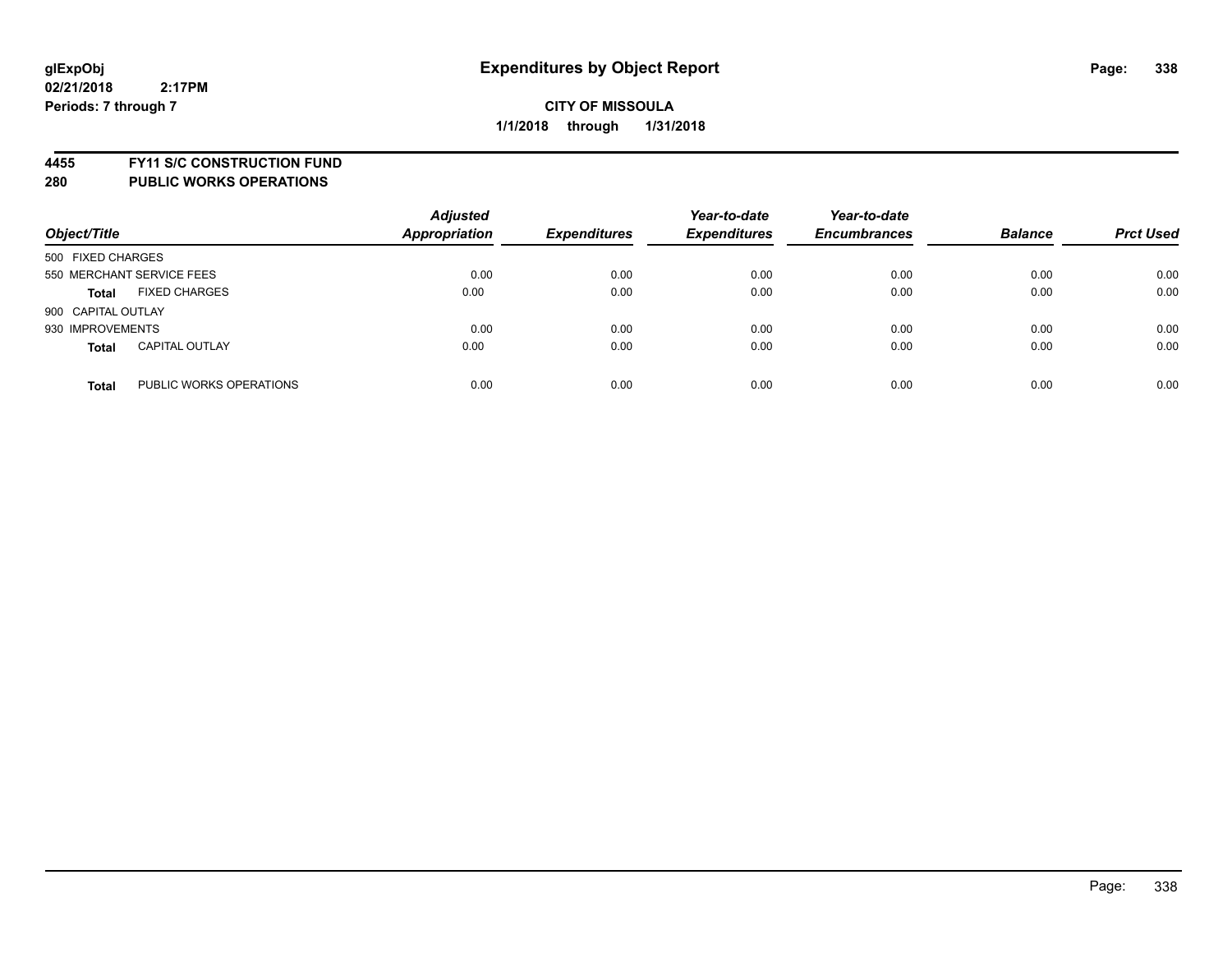**CITY OF MISSOULA 1/1/2018 through 1/31/2018**

## **4455 FY11 S/C CONSTRUCTION FUND**

| Object/Title       |                                   | <b>Adjusted</b><br><b>Appropriation</b> | <b>Expenditures</b> | Year-to-date<br><b>Expenditures</b> | Year-to-date<br><b>Encumbrances</b> | <b>Balance</b> | <b>Prct Used</b> |
|--------------------|-----------------------------------|-----------------------------------------|---------------------|-------------------------------------|-------------------------------------|----------------|------------------|
| 500 FIXED CHARGES  |                                   |                                         |                     |                                     |                                     |                |                  |
|                    | 550 MERCHANT SERVICE FEES         | 0.00                                    | 0.00                | 0.00                                | 0.00                                | 0.00           | 0.00             |
| <b>Total</b>       | <b>FIXED CHARGES</b>              | 0.00                                    | 0.00                | 0.00                                | 0.00                                | 0.00           | 0.00             |
| 900 CAPITAL OUTLAY |                                   |                                         |                     |                                     |                                     |                |                  |
| 930 IMPROVEMENTS   |                                   | 0.00                                    | 0.00                | 0.00                                | 0.00                                | 0.00           | 0.00             |
| <b>Total</b>       | <b>CAPITAL OUTLAY</b>             | 0.00                                    | 0.00                | 0.00                                | 0.00                                | 0.00           | 0.00             |
| <b>Total</b>       | <b>FY11 S/C CONSTRUCTION FUND</b> | 0.00                                    | 0.00                | 0.00                                | 0.00                                | 0.00           | 0.00             |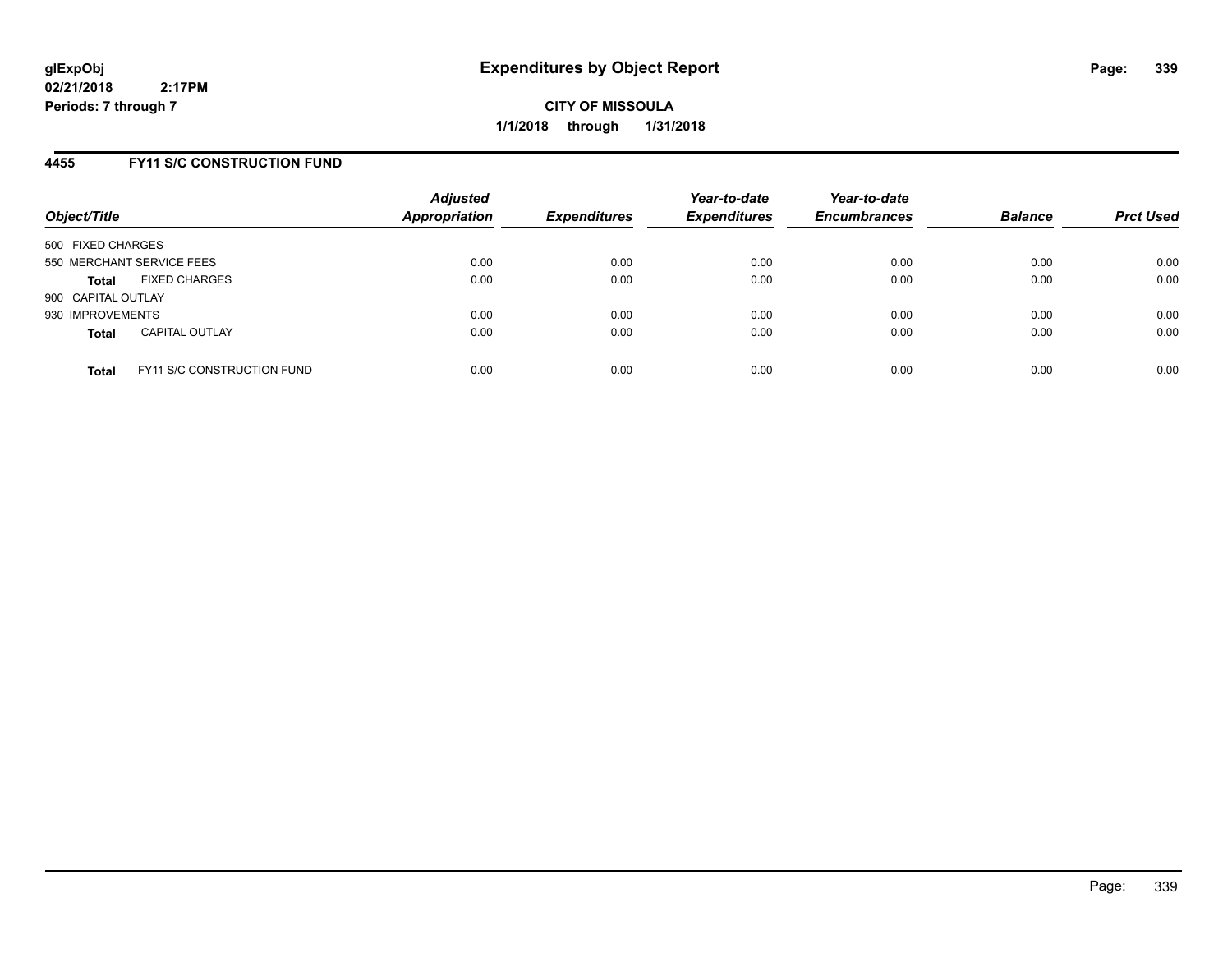**4456 FY12 S/C CONSTRUCTION FUND**

|                    |                              | <b>Adjusted</b>      |                     | Year-to-date        | Year-to-date        |                |                  |
|--------------------|------------------------------|----------------------|---------------------|---------------------|---------------------|----------------|------------------|
| Object/Title       |                              | <b>Appropriation</b> | <b>Expenditures</b> | <b>Expenditures</b> | <b>Encumbrances</b> | <b>Balance</b> | <b>Prct Used</b> |
| 500 FIXED CHARGES  |                              |                      |                     |                     |                     |                |                  |
|                    | 550 MERCHANT SERVICE FEES    | 0.00                 | 0.00                | 0.00                | 0.00                | 0.00           | 0.00             |
| <b>Total</b>       | <b>FIXED CHARGES</b>         | 0.00                 | 0.00                | 0.00                | 0.00                | 0.00           | 0.00             |
| 800 OTHER OBJECTS  |                              |                      |                     |                     |                     |                |                  |
|                    | 820 TRANSFERS TO OTHER FUNDS | 0.00                 | 0.00                | 0.00                | 0.00                | 0.00           | 0.00             |
| Total              | OTHER OBJECTS                | 0.00                 | 0.00                | 0.00                | 0.00                | 0.00           | 0.00             |
| 900 CAPITAL OUTLAY |                              |                      |                     |                     |                     |                |                  |
| 930 IMPROVEMENTS   |                              | 0.00                 | 0.00                | 0.00                | 0.00                | 0.00           | 0.00             |
| Total              | <b>CAPITAL OUTLAY</b>        | 0.00                 | 0.00                | 0.00                | 0.00                | 0.00           | 0.00             |
| <b>Total</b>       | PUBLIC WORKS OPERATIONS      | 0.00                 | 0.00                | 0.00                | 0.00                | 0.00           | 0.00             |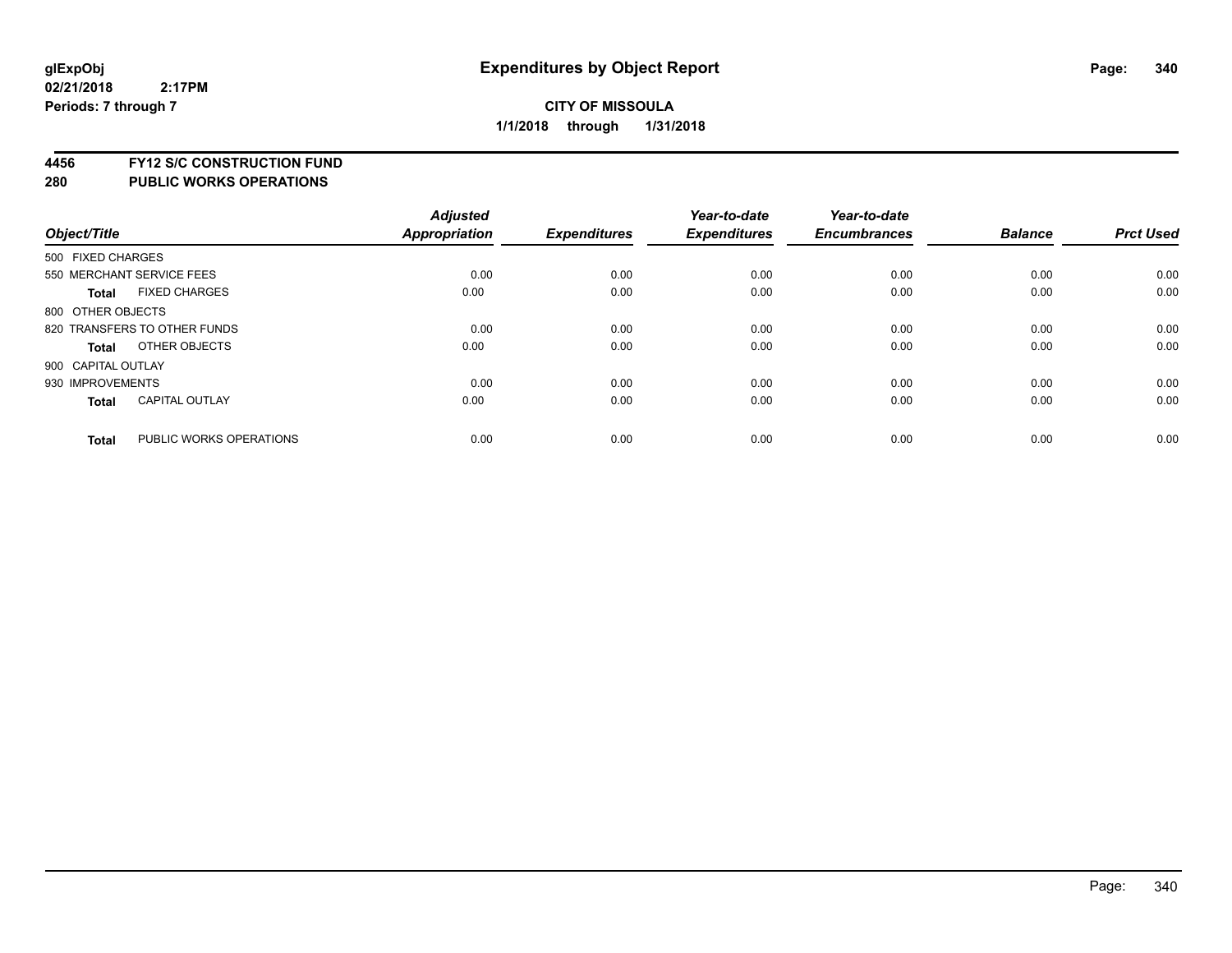## **4456 FY12 S/C CONSTRUCTION FUND**

| Object/Title       |                                   | <b>Adjusted</b><br><b>Appropriation</b> | <b>Expenditures</b> | Year-to-date<br><b>Expenditures</b> | Year-to-date<br><b>Encumbrances</b> | <b>Balance</b> | <b>Prct Used</b> |
|--------------------|-----------------------------------|-----------------------------------------|---------------------|-------------------------------------|-------------------------------------|----------------|------------------|
| 500 FIXED CHARGES  |                                   |                                         |                     |                                     |                                     |                |                  |
|                    | 550 MERCHANT SERVICE FEES         | 0.00                                    | 0.00                | 0.00                                | 0.00                                | 0.00           | 0.00             |
| <b>Total</b>       | <b>FIXED CHARGES</b>              | 0.00                                    | 0.00                | 0.00                                | 0.00                                | 0.00           | 0.00             |
| 800 OTHER OBJECTS  |                                   |                                         |                     |                                     |                                     |                |                  |
|                    | 820 TRANSFERS TO OTHER FUNDS      | 0.00                                    | 0.00                | 0.00                                | 0.00                                | 0.00           | 0.00             |
| <b>Total</b>       | OTHER OBJECTS                     | 0.00                                    | 0.00                | 0.00                                | 0.00                                | 0.00           | 0.00             |
| 900 CAPITAL OUTLAY |                                   |                                         |                     |                                     |                                     |                |                  |
| 930 IMPROVEMENTS   |                                   | 0.00                                    | 0.00                | 0.00                                | 0.00                                | 0.00           | 0.00             |
| Total              | <b>CAPITAL OUTLAY</b>             | 0.00                                    | 0.00                | 0.00                                | 0.00                                | 0.00           | 0.00             |
| <b>Total</b>       | <b>FY12 S/C CONSTRUCTION FUND</b> | 0.00                                    | 0.00                | 0.00                                | 0.00                                | 0.00           | 0.00             |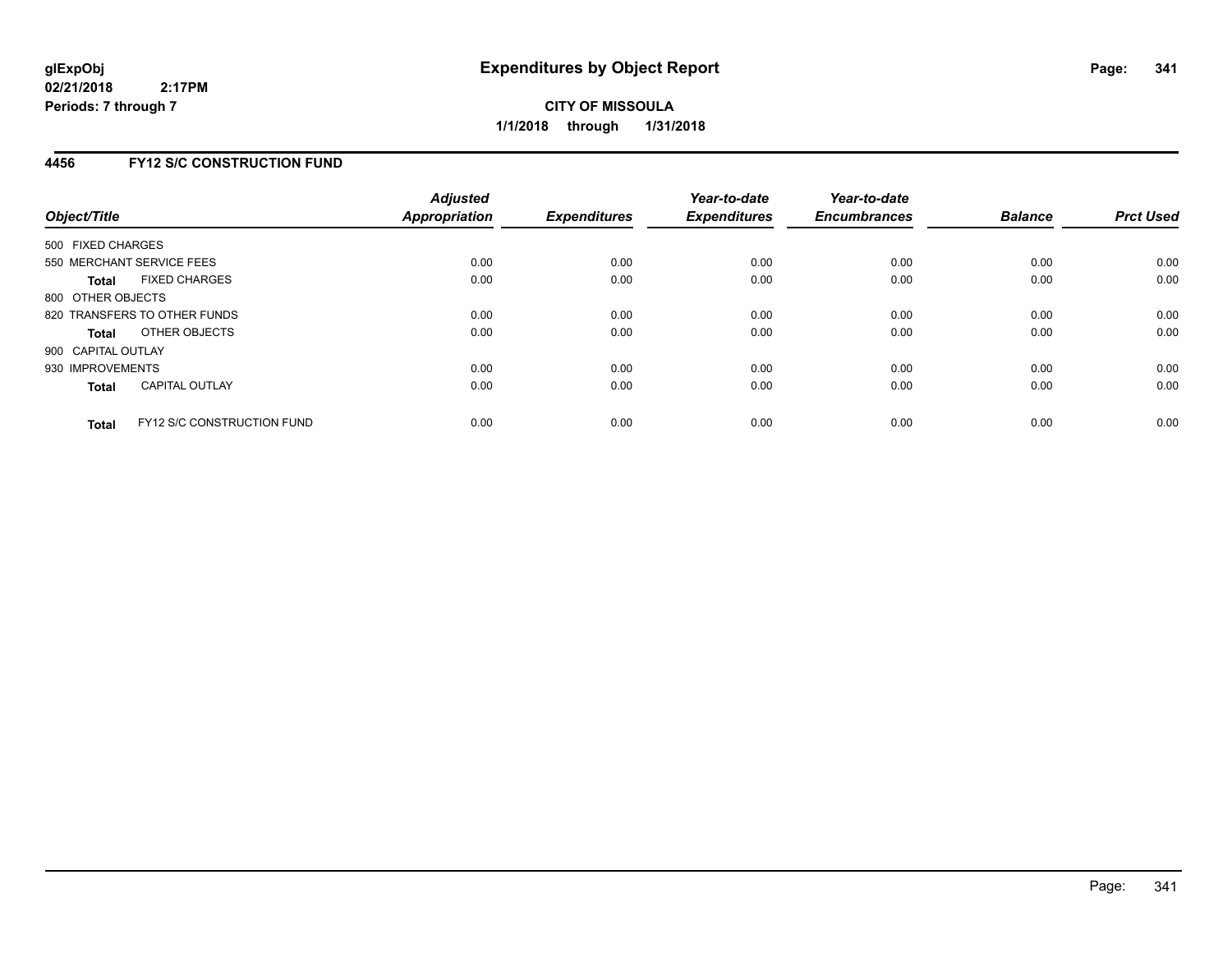### **4457 FY13 SIDEWALK/CURB CONSTRUCTION**

| Object/Title       |                              | <b>Adjusted</b><br>Appropriation | <b>Expenditures</b> | Year-to-date<br><b>Expenditures</b> | Year-to-date<br><b>Encumbrances</b> | <b>Balance</b> | <b>Prct Used</b> |
|--------------------|------------------------------|----------------------------------|---------------------|-------------------------------------|-------------------------------------|----------------|------------------|
|                    | 300 PURCHASED SERVICES       |                                  |                     |                                     |                                     |                |                  |
|                    | 350 PROFESSIONAL SERVICES    | 0.00                             | 0.00                | 0.00                                |                                     | 0.00           | 0.00             |
|                    |                              |                                  |                     |                                     | 0.00                                |                |                  |
| <b>Total</b>       | <b>PURCHASED SERVICES</b>    | 0.00                             | 0.00                | 0.00                                | 0.00                                | 0.00           | 0.00             |
| 500 FIXED CHARGES  |                              |                                  |                     |                                     |                                     |                |                  |
|                    | 550 MERCHANT SERVICE FEES    | 0.00                             | 0.00                | 0.00                                | 0.00                                | 0.00           | 0.00             |
| Total              | <b>FIXED CHARGES</b>         | 0.00                             | 0.00                | 0.00                                | 0.00                                | 0.00           | 0.00             |
| 800 OTHER OBJECTS  |                              |                                  |                     |                                     |                                     |                |                  |
|                    | 820 TRANSFERS TO OTHER FUNDS | 0.00                             | 0.00                | 0.00                                | 0.00                                | 0.00           | 0.00             |
| Total              | OTHER OBJECTS                | 0.00                             | 0.00                | 0.00                                | 0.00                                | 0.00           | 0.00             |
| 900 CAPITAL OUTLAY |                              |                                  |                     |                                     |                                     |                |                  |
| 930 IMPROVEMENTS   |                              | 0.00                             | 0.00                | 0.00                                | 0.00                                | 0.00           | 0.00             |
| <b>Total</b>       | <b>CAPITAL OUTLAY</b>        | 0.00                             | 0.00                | 0.00                                | 0.00                                | 0.00           | 0.00             |
| <b>Total</b>       | PUBLIC WORKS OPERATIONS      | 0.00                             | 0.00                | 0.00                                | 0.00                                | 0.00           | 0.00             |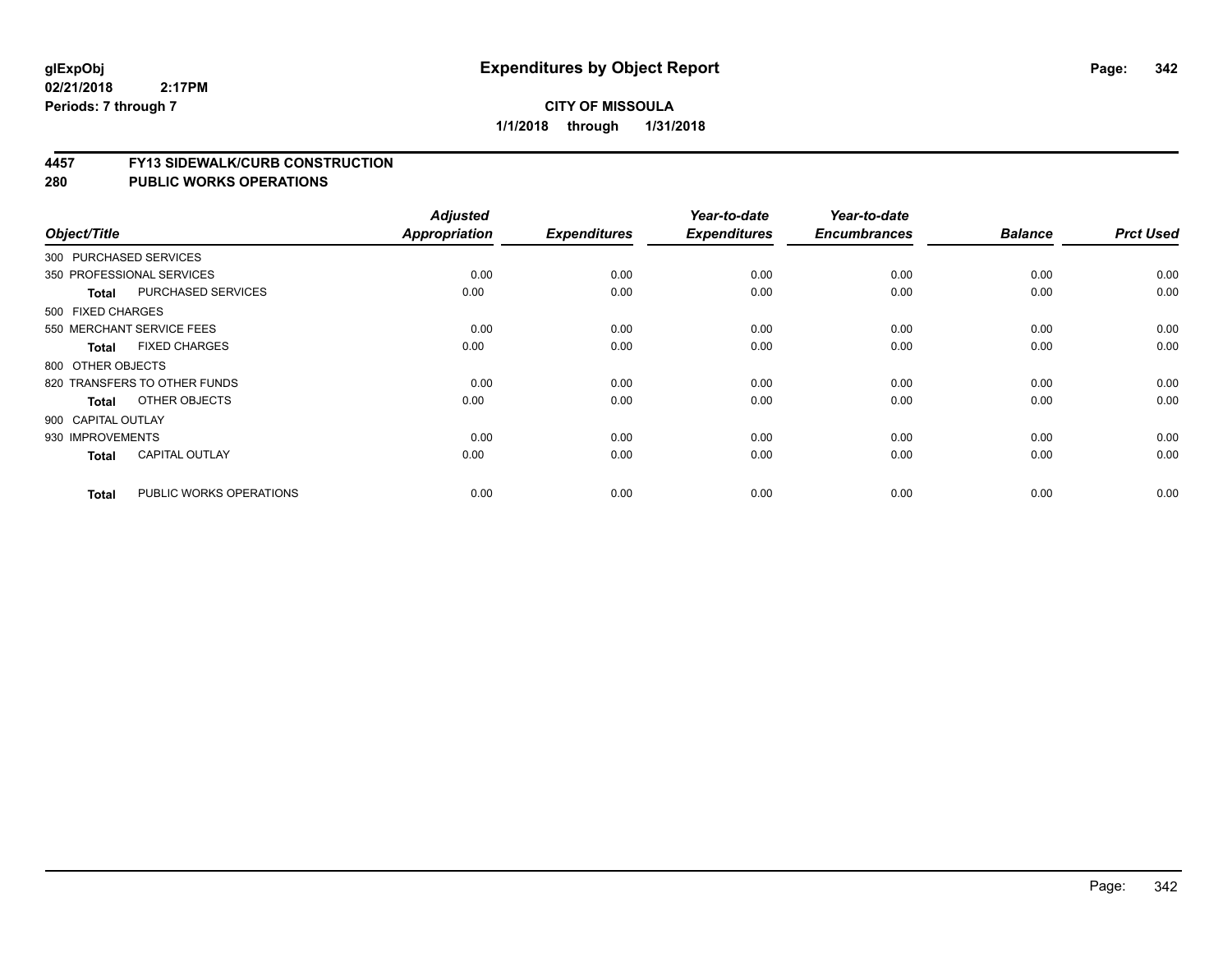# **CITY OF MISSOULA 1/1/2018 through 1/31/2018**

# **4457 FY13 SIDEWALK/CURB CONSTRUCTION**

| Object/Title              |                                 | <b>Adjusted</b><br><b>Appropriation</b> | <b>Expenditures</b> | Year-to-date<br><b>Expenditures</b> | Year-to-date<br><b>Encumbrances</b> | <b>Balance</b> | <b>Prct Used</b> |
|---------------------------|---------------------------------|-----------------------------------------|---------------------|-------------------------------------|-------------------------------------|----------------|------------------|
| 300 PURCHASED SERVICES    |                                 |                                         |                     |                                     |                                     |                |                  |
| 350 PROFESSIONAL SERVICES |                                 | 0.00                                    | 0.00                | 0.00                                | 0.00                                | 0.00           | 0.00             |
| <b>Total</b>              | PURCHASED SERVICES              | 0.00                                    | 0.00                | 0.00                                | 0.00                                | 0.00           | 0.00             |
| 500 FIXED CHARGES         |                                 |                                         |                     |                                     |                                     |                |                  |
| 550 MERCHANT SERVICE FEES |                                 | 0.00                                    | 0.00                | 0.00                                | 0.00                                | 0.00           | 0.00             |
| <b>Total</b>              | <b>FIXED CHARGES</b>            | 0.00                                    | 0.00                | 0.00                                | 0.00                                | 0.00           | 0.00             |
| 800 OTHER OBJECTS         |                                 |                                         |                     |                                     |                                     |                |                  |
|                           | 820 TRANSFERS TO OTHER FUNDS    | 0.00                                    | 0.00                | 0.00                                | 0.00                                | 0.00           | 0.00             |
| Total                     | OTHER OBJECTS                   | 0.00                                    | 0.00                | 0.00                                | 0.00                                | 0.00           | 0.00             |
| 900 CAPITAL OUTLAY        |                                 |                                         |                     |                                     |                                     |                |                  |
| 930 IMPROVEMENTS          |                                 | 0.00                                    | 0.00                | 0.00                                | 0.00                                | 0.00           | 0.00             |
| <b>Total</b>              | <b>CAPITAL OUTLAY</b>           | 0.00                                    | 0.00                | 0.00                                | 0.00                                | 0.00           | 0.00             |
| <b>Total</b>              | FY13 SIDEWALK/CURB CONSTRUCTION | 0.00                                    | 0.00                | 0.00                                | 0.00                                | 0.00           | 0.00             |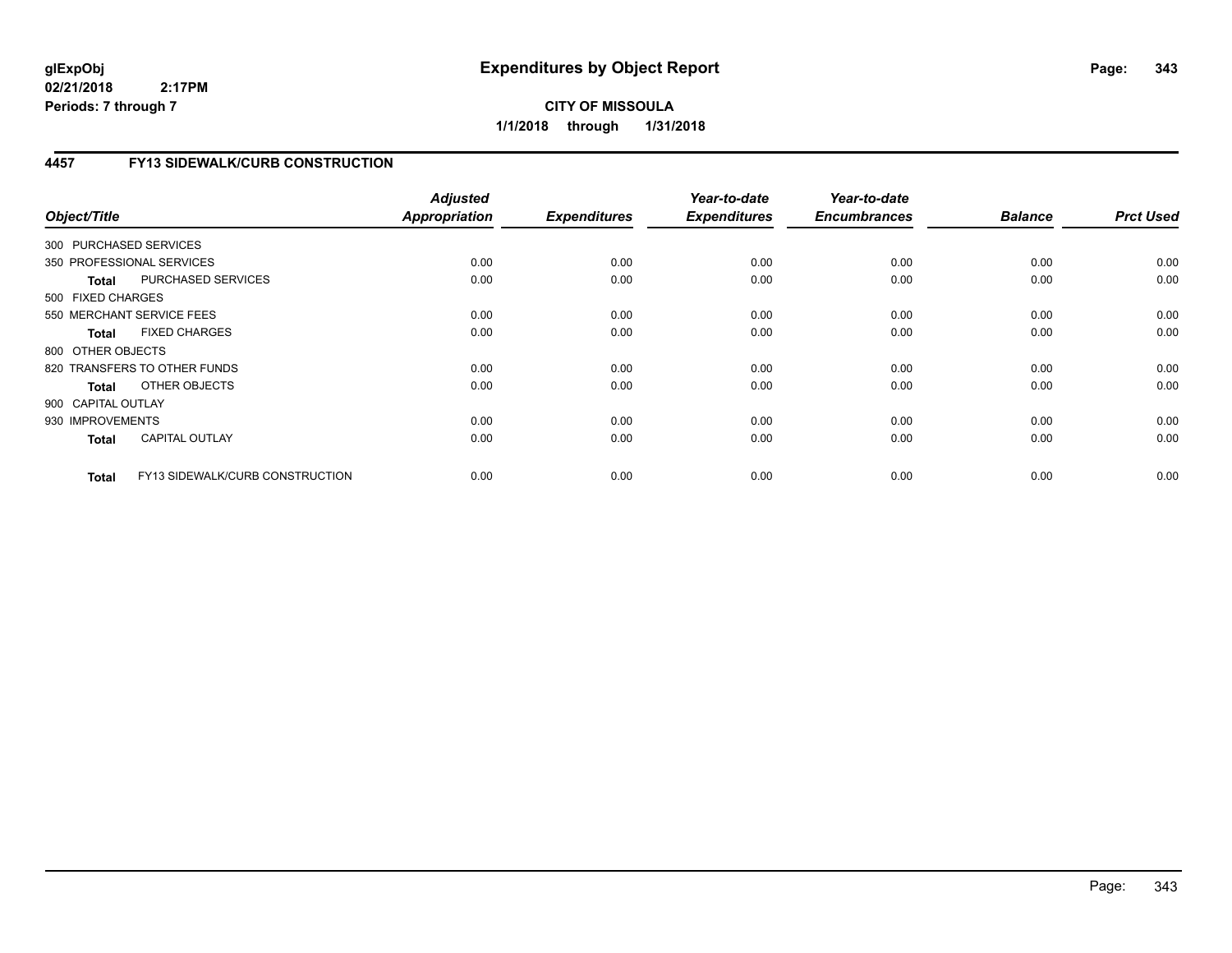### **4458 FY14 SIDEWALK & CURB CONSTRUCTION**

| Object/Title       |                              | <b>Adjusted</b><br><b>Appropriation</b> | <b>Expenditures</b> | Year-to-date<br><b>Expenditures</b> | Year-to-date<br><b>Encumbrances</b> | <b>Balance</b> | <b>Prct Used</b> |
|--------------------|------------------------------|-----------------------------------------|---------------------|-------------------------------------|-------------------------------------|----------------|------------------|
| 500 FIXED CHARGES  |                              |                                         |                     |                                     |                                     |                |                  |
|                    | 550 MERCHANT SERVICE FEES    | 0.00                                    | 0.00                | 0.00                                | 0.00                                | 0.00           | 0.00             |
| <b>Total</b>       | <b>FIXED CHARGES</b>         | 0.00                                    | 0.00                | 0.00                                | 0.00                                | 0.00           | 0.00             |
| 800 OTHER OBJECTS  |                              |                                         |                     |                                     |                                     |                |                  |
|                    | 820 TRANSFERS TO OTHER FUNDS | 0.00                                    | 0.00                | 0.00                                | 0.00                                | 0.00           | 0.00             |
| Total              | OTHER OBJECTS                | 0.00                                    | 0.00                | 0.00                                | 0.00                                | 0.00           | 0.00             |
| 900 CAPITAL OUTLAY |                              |                                         |                     |                                     |                                     |                |                  |
| 930 IMPROVEMENTS   |                              | 0.00                                    | 0.00                | 0.00                                | 0.00                                | 0.00           | 0.00             |
| <b>Total</b>       | <b>CAPITAL OUTLAY</b>        | 0.00                                    | 0.00                | 0.00                                | 0.00                                | 0.00           | 0.00             |
| <b>Total</b>       | PUBLIC WORKS OPERATIONS      | 0.00                                    | 0.00                | 0.00                                | 0.00                                | 0.00           | 0.00             |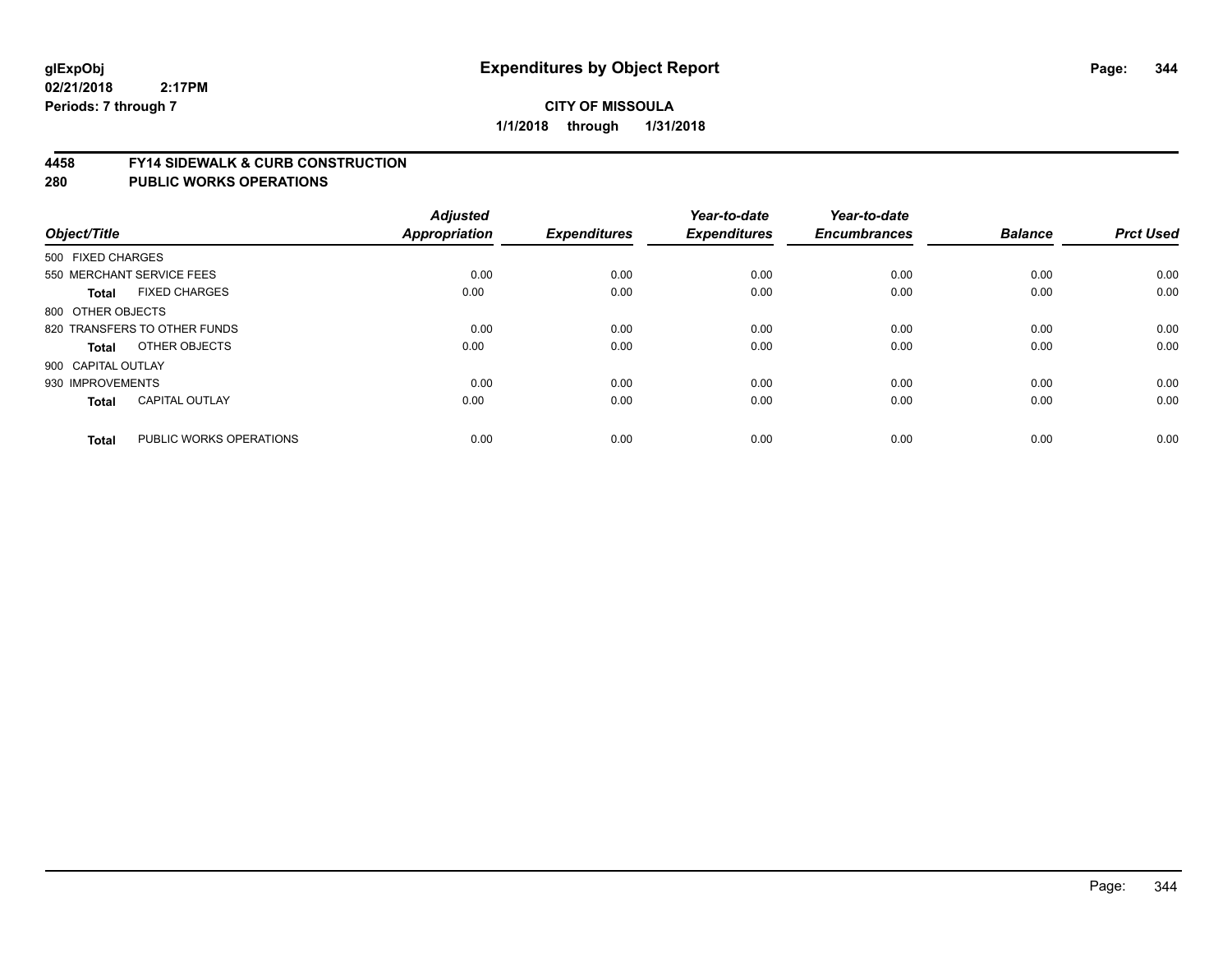**CITY OF MISSOULA 1/1/2018 through 1/31/2018**

# **4458 FY14 SIDEWALK & CURB CONSTRUCTION**

| Object/Title       |                                              | <b>Adjusted</b><br><b>Appropriation</b> | <b>Expenditures</b> | Year-to-date<br><b>Expenditures</b> | Year-to-date<br><b>Encumbrances</b> | <b>Balance</b> | <b>Prct Used</b> |
|--------------------|----------------------------------------------|-----------------------------------------|---------------------|-------------------------------------|-------------------------------------|----------------|------------------|
| 500 FIXED CHARGES  |                                              |                                         |                     |                                     |                                     |                |                  |
|                    | 550 MERCHANT SERVICE FEES                    | 0.00                                    | 0.00                | 0.00                                | 0.00                                | 0.00           | 0.00             |
| <b>Total</b>       | <b>FIXED CHARGES</b>                         | 0.00                                    | 0.00                | 0.00                                | 0.00                                | 0.00           | 0.00             |
| 800 OTHER OBJECTS  |                                              |                                         |                     |                                     |                                     |                |                  |
|                    | 820 TRANSFERS TO OTHER FUNDS                 | 0.00                                    | 0.00                | 0.00                                | 0.00                                | 0.00           | 0.00             |
| <b>Total</b>       | OTHER OBJECTS                                | 0.00                                    | 0.00                | 0.00                                | 0.00                                | 0.00           | 0.00             |
| 900 CAPITAL OUTLAY |                                              |                                         |                     |                                     |                                     |                |                  |
| 930 IMPROVEMENTS   |                                              | 0.00                                    | 0.00                | 0.00                                | 0.00                                | 0.00           | 0.00             |
| <b>Total</b>       | <b>CAPITAL OUTLAY</b>                        | 0.00                                    | 0.00                | 0.00                                | 0.00                                | 0.00           | 0.00             |
| <b>Total</b>       | <b>FY14 SIDEWALK &amp; CURB CONSTRUCTIOL</b> | 0.00                                    | 0.00                | 0.00                                | 0.00                                | 0.00           | 0.00             |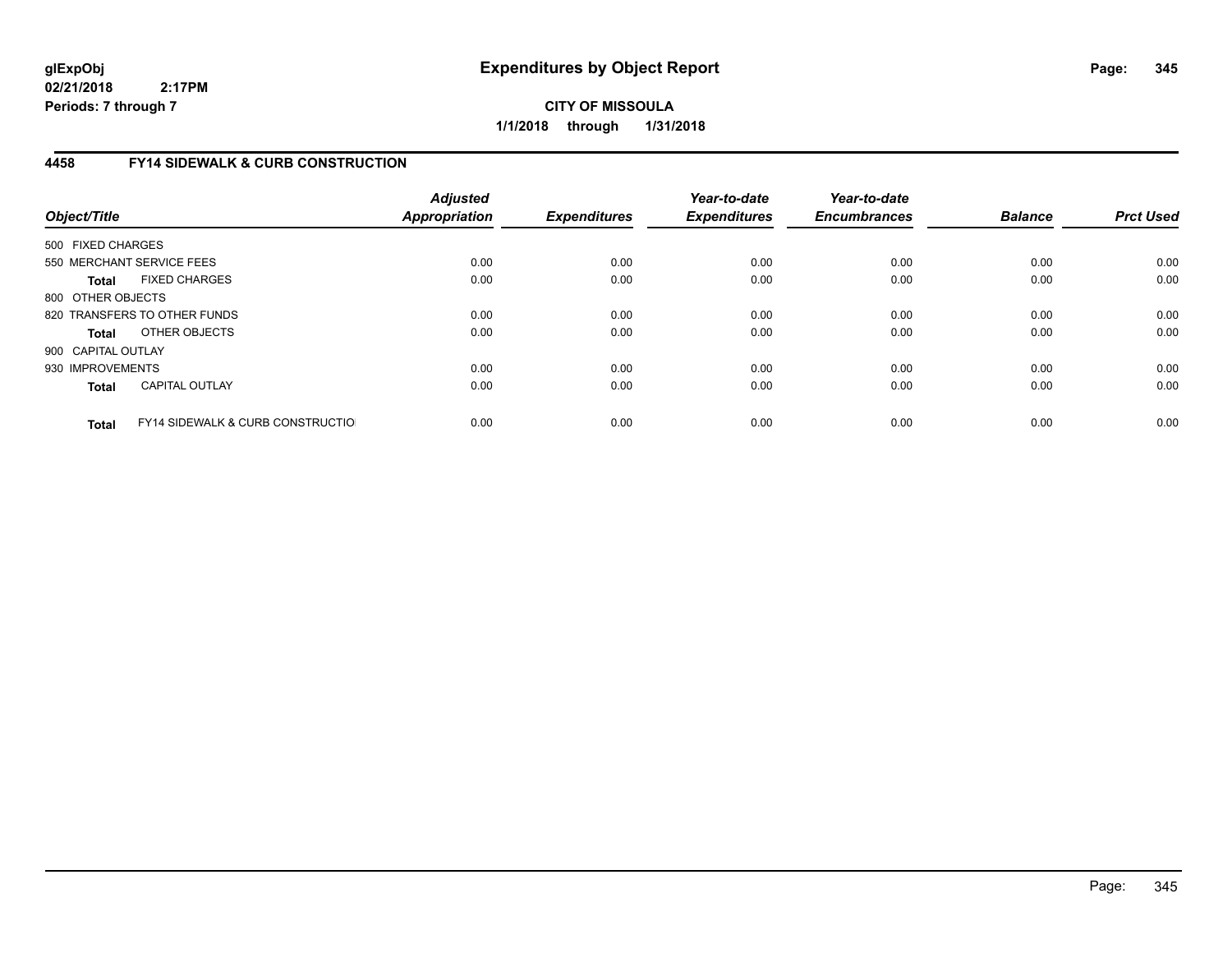### **4459 FY15 SIDEWALK/CURB CONSTRUCTION**

| Object/Title       |                              | <b>Adjusted</b><br><b>Appropriation</b> | <b>Expenditures</b> | Year-to-date<br><b>Expenditures</b> | Year-to-date<br><b>Encumbrances</b> | <b>Balance</b> | <b>Prct Used</b> |
|--------------------|------------------------------|-----------------------------------------|---------------------|-------------------------------------|-------------------------------------|----------------|------------------|
| 500 FIXED CHARGES  |                              |                                         |                     |                                     |                                     |                |                  |
|                    | 550 MERCHANT SERVICE FEES    | 0.00                                    | 0.00                | 0.00                                | 0.00                                | 0.00           | 0.00             |
| <b>Total</b>       | <b>FIXED CHARGES</b>         | 0.00                                    | 0.00                | 0.00                                | 0.00                                | 0.00           | 0.00             |
| 800 OTHER OBJECTS  |                              |                                         |                     |                                     |                                     |                |                  |
|                    | 820 TRANSFERS TO OTHER FUNDS | 0.00                                    | 0.00                | 0.00                                | 0.00                                | 0.00           | 0.00             |
| Total              | OTHER OBJECTS                | 0.00                                    | 0.00                | 0.00                                | 0.00                                | 0.00           | 0.00             |
| 900 CAPITAL OUTLAY |                              |                                         |                     |                                     |                                     |                |                  |
| 930 IMPROVEMENTS   |                              | 0.00                                    | 0.00                | 0.00                                | 0.00                                | 0.00           | 0.00             |
| <b>Total</b>       | <b>CAPITAL OUTLAY</b>        | 0.00                                    | 0.00                | 0.00                                | 0.00                                | 0.00           | 0.00             |
| <b>Total</b>       | PUBLIC WORKS OPERATIONS      | 0.00                                    | 0.00                | 0.00                                | 0.00                                | 0.00           | 0.00             |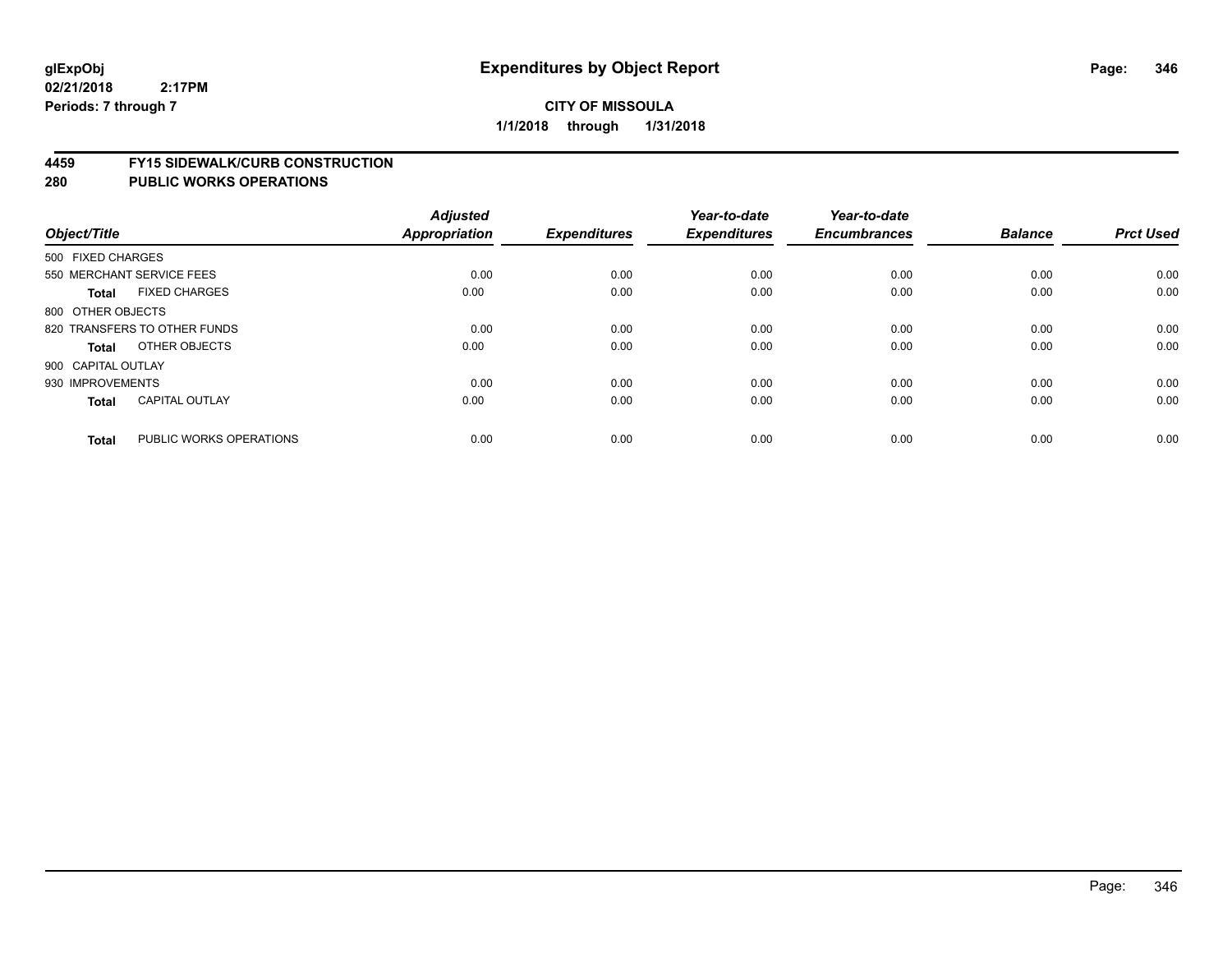**CITY OF MISSOULA 1/1/2018 through 1/31/2018**

# **4459 FY15 SIDEWALK/CURB CONSTRUCTION**

| Object/Title       |                                        | <b>Adjusted</b><br><b>Appropriation</b> | <b>Expenditures</b> | Year-to-date<br><b>Expenditures</b> | Year-to-date<br><b>Encumbrances</b> | <b>Balance</b> | <b>Prct Used</b> |
|--------------------|----------------------------------------|-----------------------------------------|---------------------|-------------------------------------|-------------------------------------|----------------|------------------|
| 500 FIXED CHARGES  |                                        |                                         |                     |                                     |                                     |                |                  |
|                    | 550 MERCHANT SERVICE FEES              | 0.00                                    | 0.00                | 0.00                                | 0.00                                | 0.00           | 0.00             |
| <b>Total</b>       | <b>FIXED CHARGES</b>                   | 0.00                                    | 0.00                | 0.00                                | 0.00                                | 0.00           | 0.00             |
| 800 OTHER OBJECTS  |                                        |                                         |                     |                                     |                                     |                |                  |
|                    | 820 TRANSFERS TO OTHER FUNDS           | 0.00                                    | 0.00                | 0.00                                | 0.00                                | 0.00           | 0.00             |
| <b>Total</b>       | OTHER OBJECTS                          | 0.00                                    | 0.00                | 0.00                                | 0.00                                | 0.00           | 0.00             |
| 900 CAPITAL OUTLAY |                                        |                                         |                     |                                     |                                     |                |                  |
| 930 IMPROVEMENTS   |                                        | 0.00                                    | 0.00                | 0.00                                | 0.00                                | 0.00           | 0.00             |
| Total              | <b>CAPITAL OUTLAY</b>                  | 0.00                                    | 0.00                | 0.00                                | 0.00                                | 0.00           | 0.00             |
| <b>Total</b>       | <b>FY15 SIDEWALK/CURB CONSTRUCTION</b> | 0.00                                    | 0.00                | 0.00                                | 0.00                                | 0.00           | 0.00             |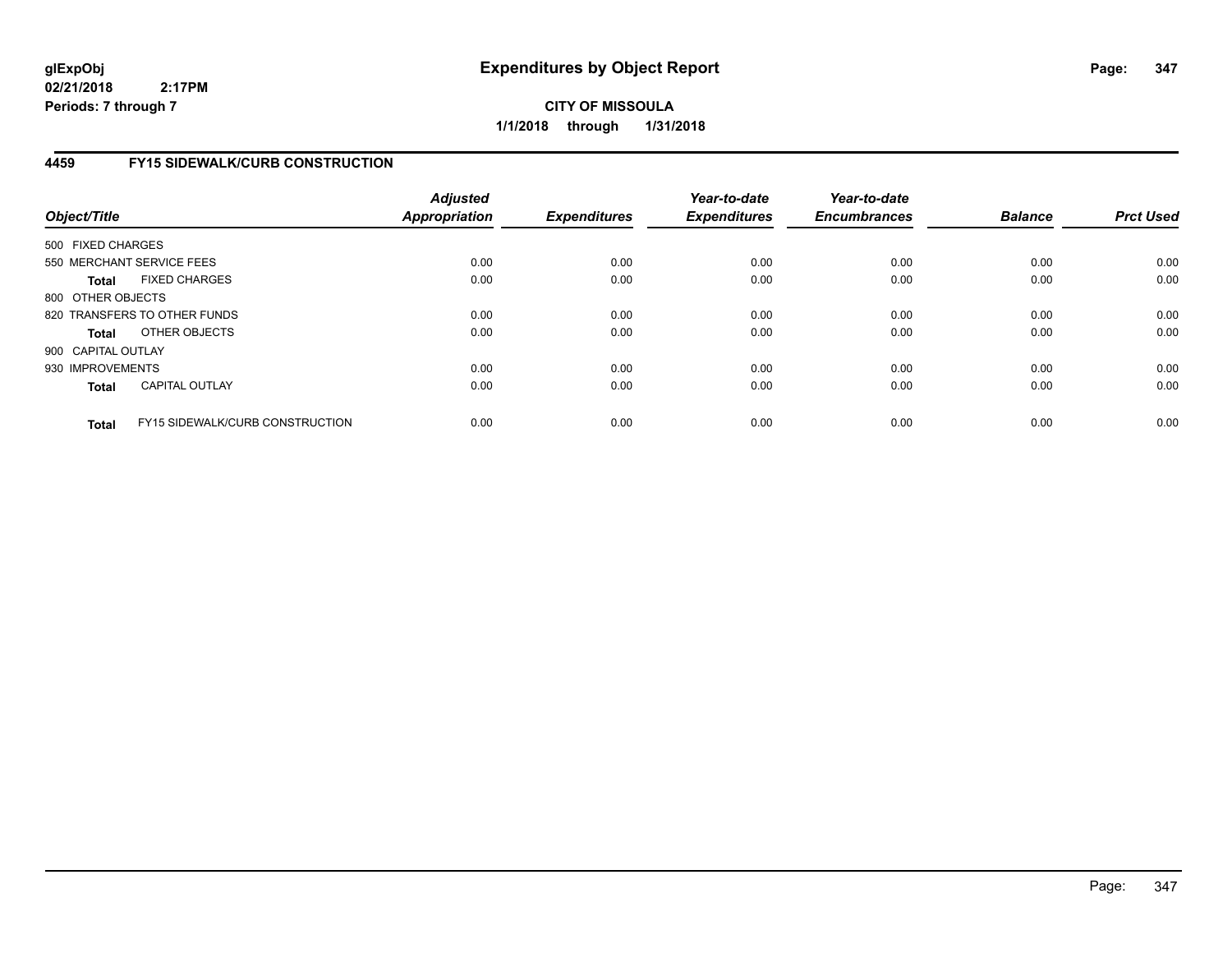### **4460 FY16 SIDEWALK/CURB CONSTRUCTION**

| Object/Title              |                              | <b>Adjusted</b><br>Appropriation | <b>Expenditures</b> | Year-to-date<br><b>Expenditures</b> | Year-to-date<br><b>Encumbrances</b> | <b>Balance</b> | <b>Prct Used</b> |
|---------------------------|------------------------------|----------------------------------|---------------------|-------------------------------------|-------------------------------------|----------------|------------------|
| 500 FIXED CHARGES         |                              |                                  |                     |                                     |                                     |                |                  |
| 550 MERCHANT SERVICE FEES |                              | 0.00                             | 0.00                | 0.00                                | 0.00                                | 0.00           | 0.00             |
| <b>Total</b>              | <b>FIXED CHARGES</b>         | 0.00                             | 0.00                | 0.00                                | 0.00                                | 0.00           | 0.00             |
| 800 OTHER OBJECTS         |                              |                                  |                     |                                     |                                     |                |                  |
|                           | 820 TRANSFERS TO OTHER FUNDS | 0.00                             | 0.00                | 0.00                                | 0.00                                | 0.00           | 0.00             |
| Total                     | OTHER OBJECTS                | 0.00                             | 0.00                | 0.00                                | 0.00                                | 0.00           | 0.00             |
| 900 CAPITAL OUTLAY        |                              |                                  |                     |                                     |                                     |                |                  |
| 930 IMPROVEMENTS          |                              | 0.00                             | 0.00                | 0.00                                | 0.00                                | 0.00           | 0.00             |
| Total                     | <b>CAPITAL OUTLAY</b>        | 0.00                             | 0.00                | 0.00                                | 0.00                                | 0.00           | 0.00             |
|                           |                              |                                  |                     |                                     |                                     |                |                  |
| <b>Total</b>              | PUBLIC WORKS OPERATIONS      | 0.00                             | 0.00                | 0.00                                | 0.00                                | 0.00           | 0.00             |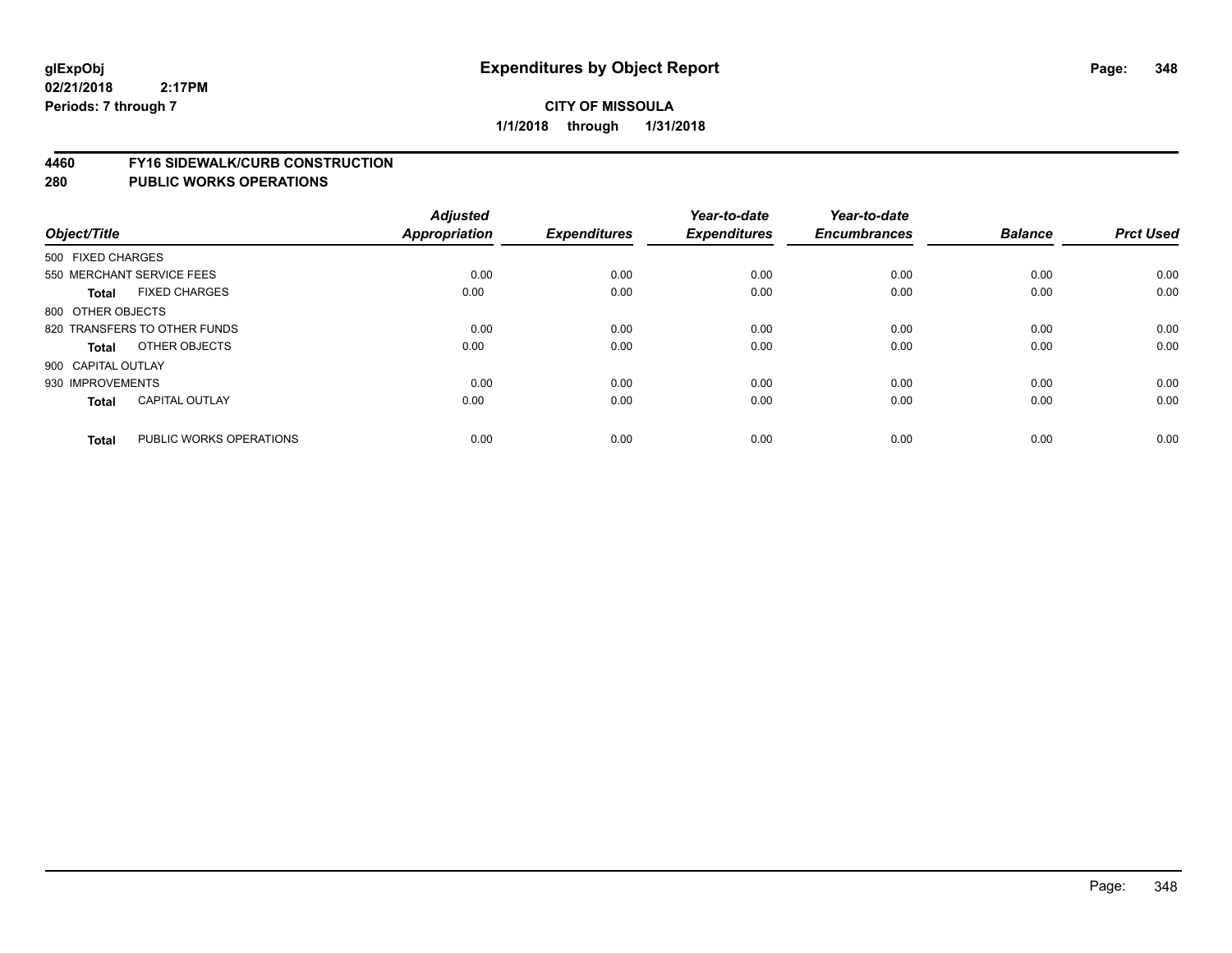**CITY OF MISSOULA 1/1/2018 through 1/31/2018**

# **4460 FY16 SIDEWALK/CURB CONSTRUCTION**

| Object/Title       |                                 | <b>Adjusted</b><br><b>Appropriation</b> | <b>Expenditures</b> | Year-to-date<br><b>Expenditures</b> | Year-to-date<br><b>Encumbrances</b> | <b>Balance</b> | <b>Prct Used</b> |
|--------------------|---------------------------------|-----------------------------------------|---------------------|-------------------------------------|-------------------------------------|----------------|------------------|
| 500 FIXED CHARGES  |                                 |                                         |                     |                                     |                                     |                |                  |
|                    | 550 MERCHANT SERVICE FEES       | 0.00                                    | 0.00                | 0.00                                | 0.00                                | 0.00           | 0.00             |
| <b>Total</b>       | <b>FIXED CHARGES</b>            | 0.00                                    | 0.00                | 0.00                                | 0.00                                | 0.00           | 0.00             |
| 800 OTHER OBJECTS  |                                 |                                         |                     |                                     |                                     |                |                  |
|                    | 820 TRANSFERS TO OTHER FUNDS    | 0.00                                    | 0.00                | 0.00                                | 0.00                                | 0.00           | 0.00             |
| Total              | OTHER OBJECTS                   | 0.00                                    | 0.00                | 0.00                                | 0.00                                | 0.00           | 0.00             |
| 900 CAPITAL OUTLAY |                                 |                                         |                     |                                     |                                     |                |                  |
| 930 IMPROVEMENTS   |                                 | 0.00                                    | 0.00                | 0.00                                | 0.00                                | 0.00           | 0.00             |
| <b>Total</b>       | <b>CAPITAL OUTLAY</b>           | 0.00                                    | 0.00                | 0.00                                | 0.00                                | 0.00           | 0.00             |
| <b>Total</b>       | FY16 SIDEWALK/CURB CONSTRUCTION | 0.00                                    | 0.00                | 0.00                                | 0.00                                | 0.00           | 0.00             |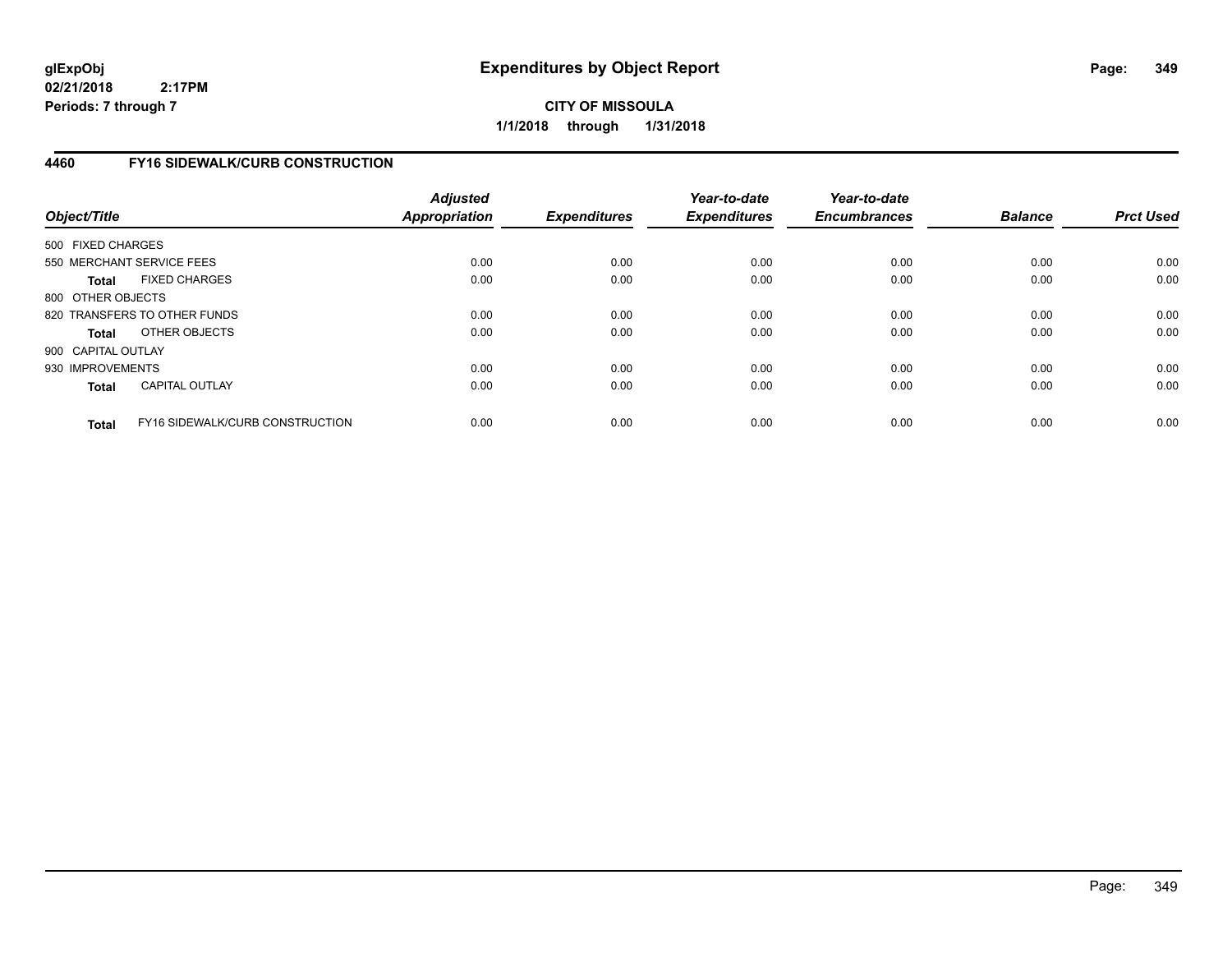### **4461 FY17 SIDEWALK/CURB CONSTRUCTION**

| Object/Title       |                           | <b>Adjusted</b><br><b>Appropriation</b> | <b>Expenditures</b> | Year-to-date<br><b>Expenditures</b> | Year-to-date<br><b>Encumbrances</b> | <b>Balance</b> | <b>Prct Used</b> |
|--------------------|---------------------------|-----------------------------------------|---------------------|-------------------------------------|-------------------------------------|----------------|------------------|
| 500 FIXED CHARGES  |                           |                                         |                     |                                     |                                     |                |                  |
|                    | 550 MERCHANT SERVICE FEES | 0.00                                    | 0.00                | 0.00                                | 0.00                                | 0.00           | 0.00             |
| <b>Total</b>       | <b>FIXED CHARGES</b>      | 0.00                                    | 0.00                | 0.00                                | 0.00                                | 0.00           | 0.00             |
| 900 CAPITAL OUTLAY |                           |                                         |                     |                                     |                                     |                |                  |
| 930 IMPROVEMENTS   |                           | 0.00                                    | 0.00                | 7.500.00                            | 0.00                                | $-7.500.00$    | 0.00             |
| <b>Total</b>       | <b>CAPITAL OUTLAY</b>     | 0.00                                    | 0.00                | 7.500.00                            | 0.00                                | $-7,500.00$    | 0.00             |
| <b>Total</b>       | PUBLIC WORKS OPERATIONS   | 0.00                                    | 0.00                | 7.500.00                            | 0.00                                | $-7.500.00$    | 0.00             |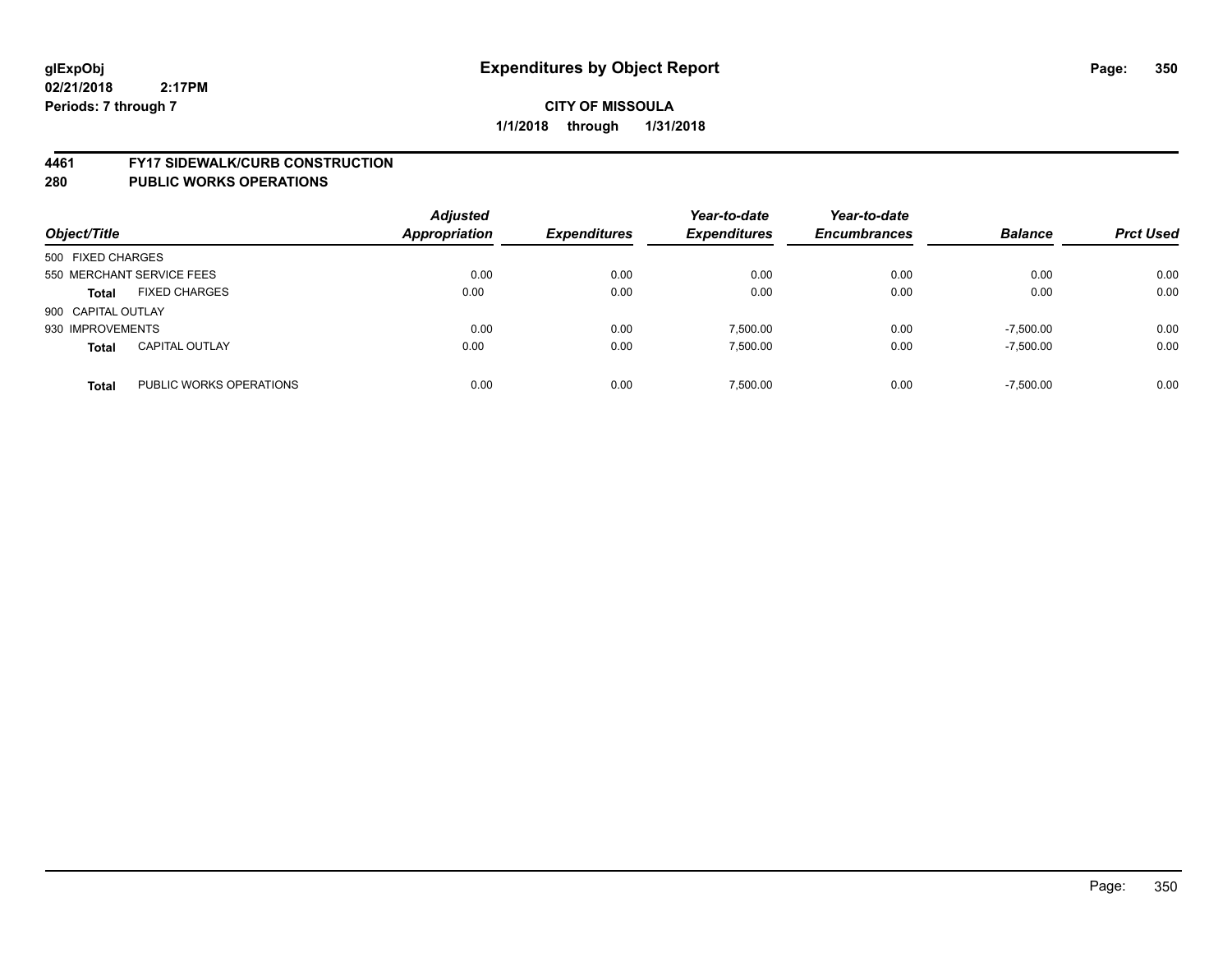**CITY OF MISSOULA 1/1/2018 through 1/31/2018**

# **4461 FY17 SIDEWALK/CURB CONSTRUCTION**

| Object/Title       |                                        | <b>Adjusted</b><br>Appropriation | <b>Expenditures</b> | Year-to-date<br><b>Expenditures</b> | Year-to-date<br><b>Encumbrances</b> | <b>Balance</b> | <b>Prct Used</b> |
|--------------------|----------------------------------------|----------------------------------|---------------------|-------------------------------------|-------------------------------------|----------------|------------------|
| 500 FIXED CHARGES  |                                        |                                  |                     |                                     |                                     |                |                  |
|                    | 550 MERCHANT SERVICE FEES              | 0.00                             | 0.00                | 0.00                                | 0.00                                | 0.00           | 0.00             |
| <b>Total</b>       | <b>FIXED CHARGES</b>                   | 0.00                             | 0.00                | 0.00                                | 0.00                                | 0.00           | 0.00             |
| 900 CAPITAL OUTLAY |                                        |                                  |                     |                                     |                                     |                |                  |
| 930 IMPROVEMENTS   |                                        | 0.00                             | 0.00                | 7.500.00                            | 0.00                                | $-7,500.00$    | 0.00             |
| <b>Total</b>       | <b>CAPITAL OUTLAY</b>                  | 0.00                             | 0.00                | 7.500.00                            | 0.00                                | $-7,500.00$    | 0.00             |
| <b>Total</b>       | <b>FY17 SIDEWALK/CURB CONSTRUCTION</b> | 0.00                             | 0.00                | 7.500.00                            | 0.00                                | $-7,500.00$    | 0.00             |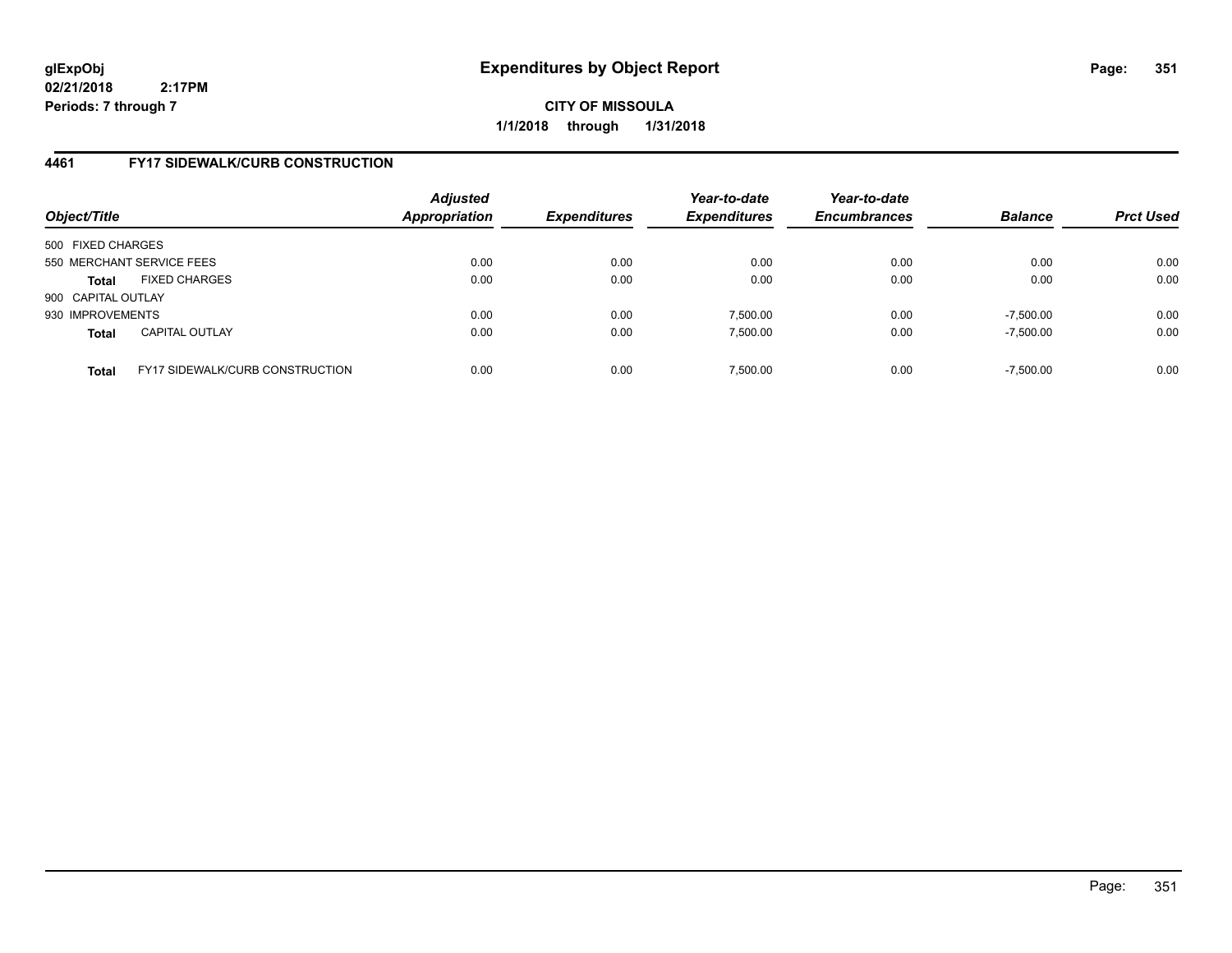### **4462 FY18 SIDEWALK/CURB CONSTRUCTION**

| Object/Title              |                         | <b>Adjusted</b><br><b>Appropriation</b> | <b>Expenditures</b> | Year-to-date<br><b>Expenditures</b> | Year-to-date<br><b>Encumbrances</b> | <b>Balance</b> | <b>Prct Used</b> |
|---------------------------|-------------------------|-----------------------------------------|---------------------|-------------------------------------|-------------------------------------|----------------|------------------|
| 500 FIXED CHARGES         |                         |                                         |                     |                                     |                                     |                |                  |
| 550 MERCHANT SERVICE FEES |                         | 0.00                                    | 0.00                | 0.00                                | 0.00                                | 0.00           | 0.00             |
| <b>Total</b>              | <b>FIXED CHARGES</b>    | 0.00                                    | 0.00                | 0.00                                | 0.00                                | 0.00           | 0.00             |
| 900 CAPITAL OUTLAY        |                         |                                         |                     |                                     |                                     |                |                  |
| 930 IMPROVEMENTS          |                         | 0.00                                    | 0.00                | 926,300.22                          | 0.00                                | -926.300.22    | 0.00             |
| <b>Total</b>              | <b>CAPITAL OUTLAY</b>   | 0.00                                    | 0.00                | 926,300.22                          | 0.00                                | -926,300.22    | 0.00             |
| <b>Total</b>              | PUBLIC WORKS OPERATIONS | 0.00                                    | 0.00                | 926.300.22                          | 0.00                                | $-926.300.22$  | 0.00             |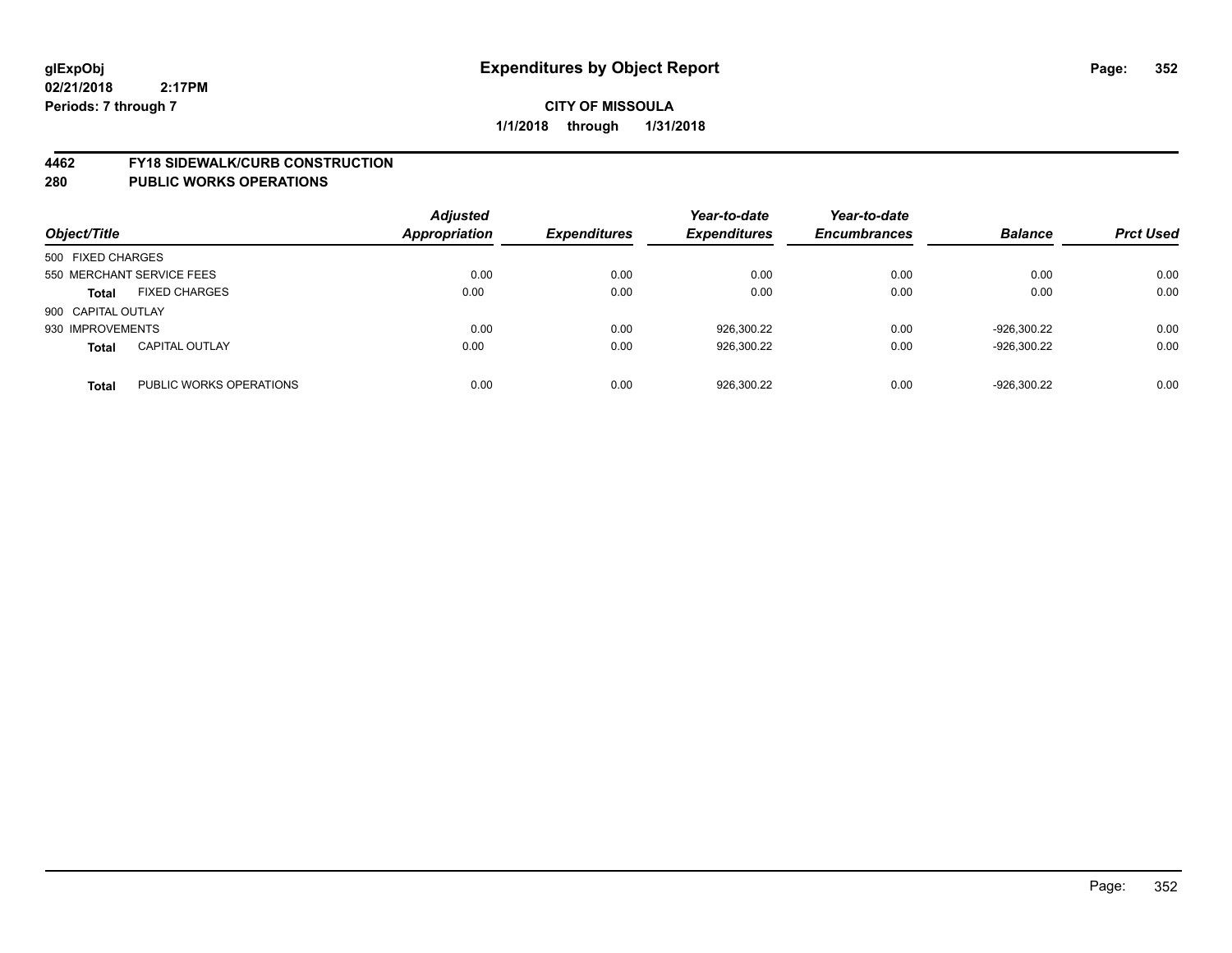**CITY OF MISSOULA 1/1/2018 through 1/31/2018**

# **4462 FY18 SIDEWALK/CURB CONSTRUCTION**

| Object/Title       |                                 | <b>Adjusted</b><br><b>Appropriation</b> | <b>Expenditures</b> | Year-to-date<br><b>Expenditures</b> | Year-to-date<br><b>Encumbrances</b> | <b>Balance</b> | <b>Prct Used</b> |
|--------------------|---------------------------------|-----------------------------------------|---------------------|-------------------------------------|-------------------------------------|----------------|------------------|
| 500 FIXED CHARGES  |                                 |                                         |                     |                                     |                                     |                |                  |
|                    | 550 MERCHANT SERVICE FEES       | 0.00                                    | 0.00                | 0.00                                | 0.00                                | 0.00           | 0.00             |
| <b>Total</b>       | <b>FIXED CHARGES</b>            | 0.00                                    | 0.00                | 0.00                                | 0.00                                | 0.00           | 0.00             |
| 900 CAPITAL OUTLAY |                                 |                                         |                     |                                     |                                     |                |                  |
| 930 IMPROVEMENTS   |                                 | 0.00                                    | 0.00                | 926,300.22                          | 0.00                                | -926.300.22    | 0.00             |
| <b>Total</b>       | <b>CAPITAL OUTLAY</b>           | 0.00                                    | 0.00                | 926,300.22                          | 0.00                                | -926,300.22    | 0.00             |
| <b>Total</b>       | FY18 SIDEWALK/CURB CONSTRUCTION | 0.00                                    | 0.00                | 926,300.22                          | 0.00                                | -926,300.22    | 0.00             |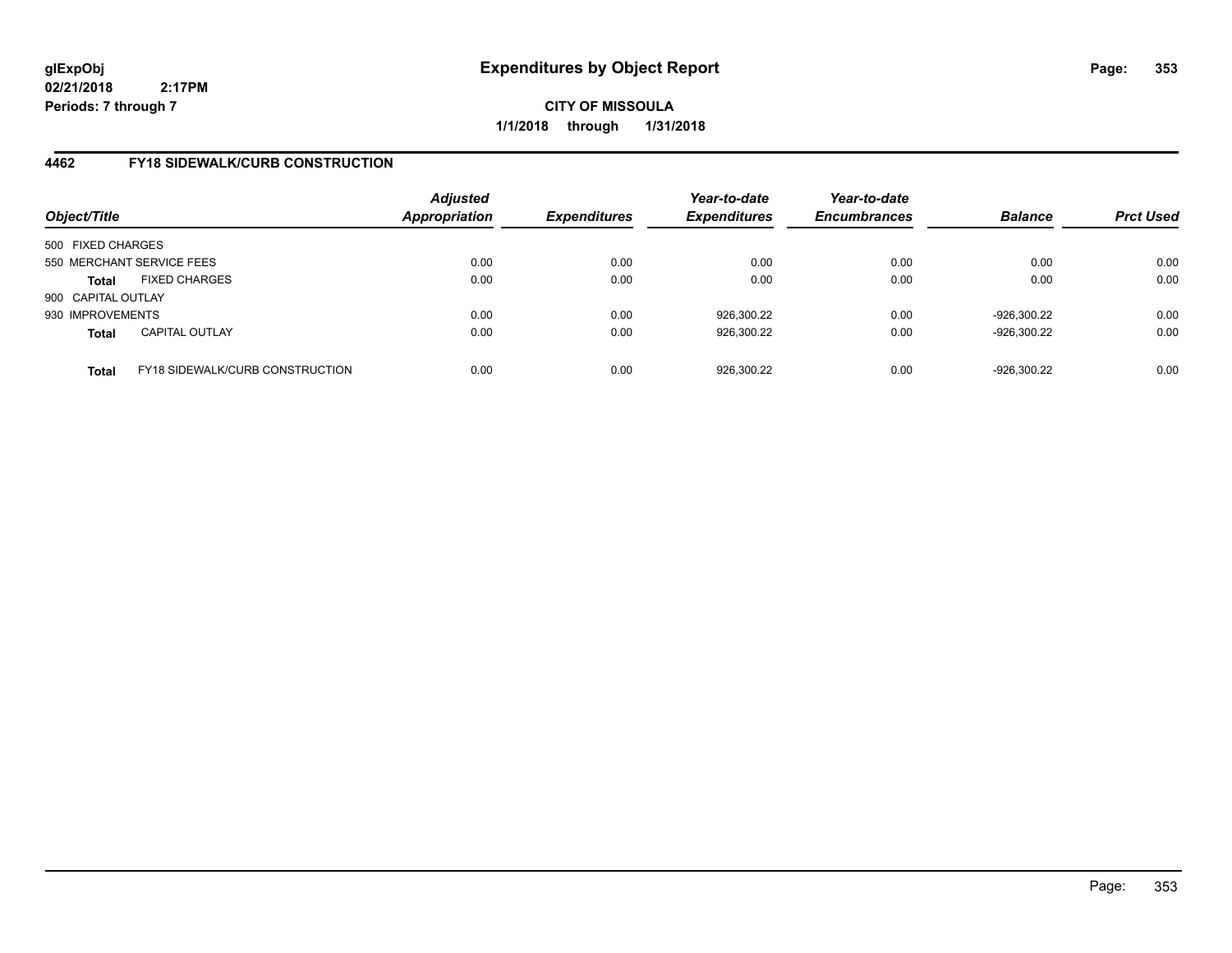# **4531 SID 531 TRAFFIC CALMING**

**390 NON-DEPARTMENTAL**

| Object/Title       |                           | <b>Adjusted</b><br><b>Appropriation</b> | <b>Expenditures</b> | Year-to-date<br><b>Expenditures</b> | Year-to-date<br><b>Encumbrances</b> | <b>Balance</b> | <b>Prct Used</b> |
|--------------------|---------------------------|-----------------------------------------|---------------------|-------------------------------------|-------------------------------------|----------------|------------------|
| 500 FIXED CHARGES  |                           |                                         |                     |                                     |                                     |                |                  |
|                    | 550 MERCHANT SERVICE FEES | 0.00                                    | 0.00                | 0.00                                | 0.00                                | 0.00           | 0.00             |
| <b>Total</b>       | <b>FIXED CHARGES</b>      | 0.00                                    | 0.00                | 0.00                                | 0.00                                | 0.00           | 0.00             |
| 900 CAPITAL OUTLAY |                           |                                         |                     |                                     |                                     |                |                  |
| 930 IMPROVEMENTS   |                           | 0.00                                    | 0.00                | 0.00                                | 0.00                                | 0.00           | 0.00             |
| <b>Total</b>       | <b>CAPITAL OUTLAY</b>     | 0.00                                    | 0.00                | 0.00                                | 0.00                                | 0.00           | 0.00             |
| <b>Total</b>       | NON-DEPARTMENTAL          | 0.00                                    | 0.00                | 0.00                                | 0.00                                | 0.00           | 0.00             |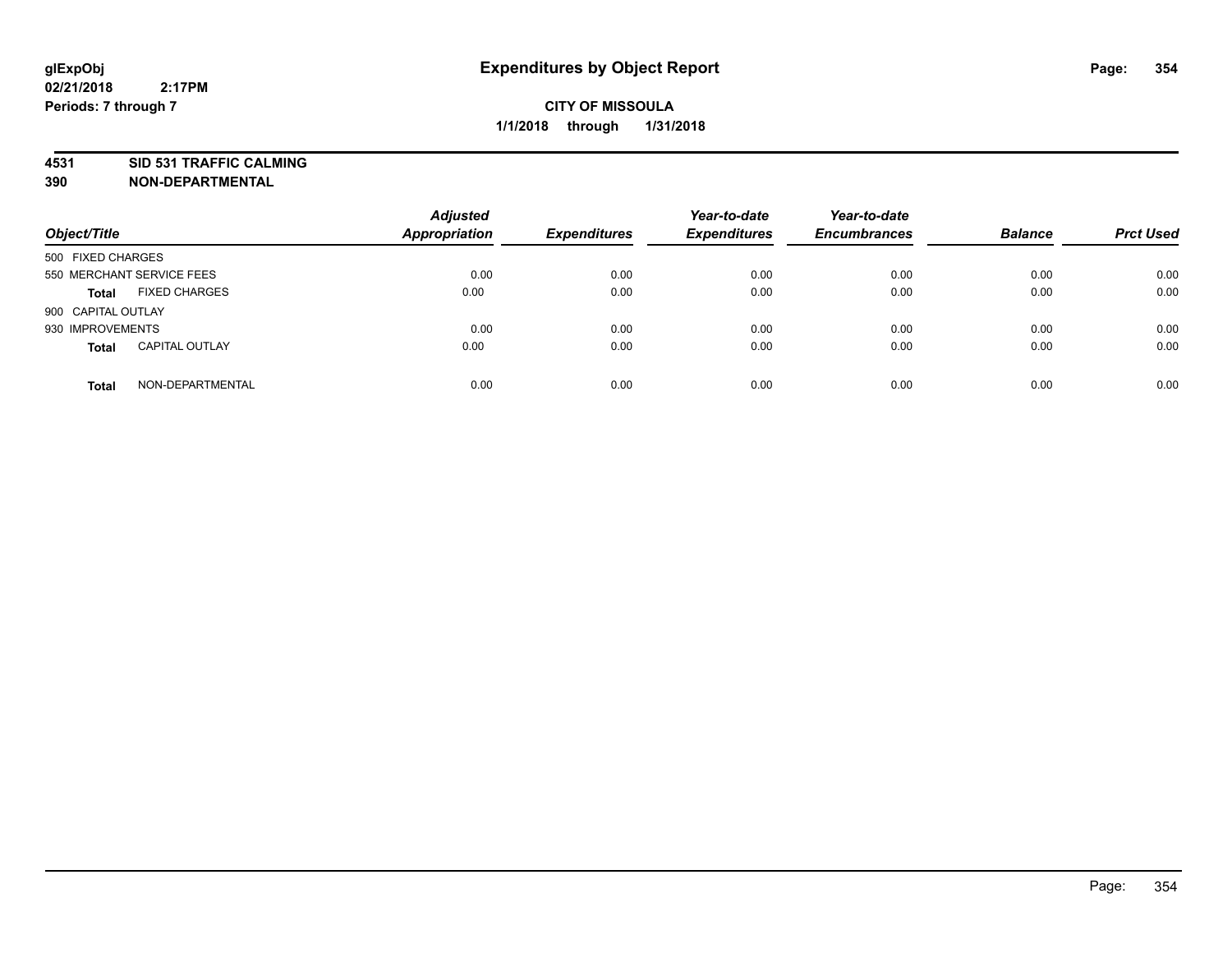## **4531 SID 531 TRAFFIC CALMING**

| Object/Title              |                         | <b>Adjusted</b><br><b>Appropriation</b> | <b>Expenditures</b> | Year-to-date<br><b>Expenditures</b> | Year-to-date<br><b>Encumbrances</b> | <b>Balance</b> | <b>Prct Used</b> |
|---------------------------|-------------------------|-----------------------------------------|---------------------|-------------------------------------|-------------------------------------|----------------|------------------|
| 500 FIXED CHARGES         |                         |                                         |                     |                                     |                                     |                |                  |
| 550 MERCHANT SERVICE FEES |                         | 0.00                                    | 0.00                | 0.00                                | 0.00                                | 0.00           | 0.00             |
| <b>Total</b>              | <b>FIXED CHARGES</b>    | 0.00                                    | 0.00                | 0.00                                | 0.00                                | 0.00           | 0.00             |
| 900 CAPITAL OUTLAY        |                         |                                         |                     |                                     |                                     |                |                  |
| 930 IMPROVEMENTS          |                         | 0.00                                    | 0.00                | 0.00                                | 0.00                                | 0.00           | 0.00             |
| <b>Total</b>              | <b>CAPITAL OUTLAY</b>   | 0.00                                    | 0.00                | 0.00                                | 0.00                                | 0.00           | 0.00             |
| <b>Total</b>              | SID 531 TRAFFIC CALMING | 0.00                                    | 0.00                | 0.00                                | 0.00                                | 0.00           | 0.00             |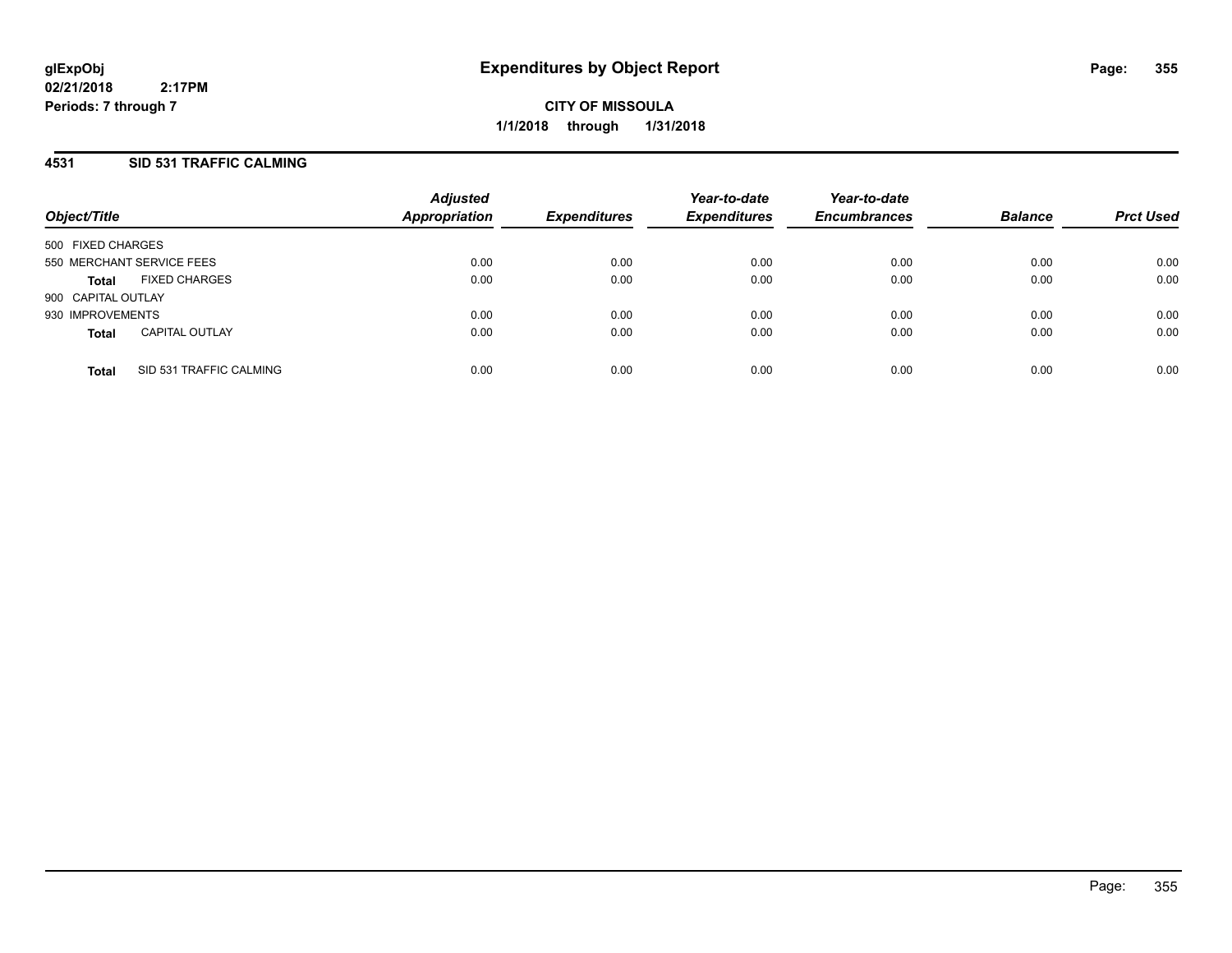### **4532 MALONEY RANCH SID**

**390 NON-DEPARTMENTAL**

| Object/Title                          | <b>Adjusted</b><br><b>Appropriation</b> | <b>Expenditures</b> | Year-to-date<br><b>Expenditures</b> | Year-to-date<br><b>Encumbrances</b> | <b>Balance</b> | <b>Prct Used</b> |
|---------------------------------------|-----------------------------------------|---------------------|-------------------------------------|-------------------------------------|----------------|------------------|
| 500 FIXED CHARGES                     |                                         |                     |                                     |                                     |                |                  |
| 550 MERCHANT SERVICE FEES             | 0.00                                    | 0.00                | 0.00                                | 0.00                                | 0.00           | 0.00             |
| <b>FIXED CHARGES</b><br><b>Total</b>  | 0.00                                    | 0.00                | 0.00                                | 0.00                                | 0.00           | 0.00             |
| 900 CAPITAL OUTLAY                    |                                         |                     |                                     |                                     |                |                  |
| 930 IMPROVEMENTS                      | 0.00                                    | 0.00                | 0.00                                | 0.00                                | 0.00           | 0.00             |
| <b>CAPITAL OUTLAY</b><br><b>Total</b> | 0.00                                    | 0.00                | 0.00                                | 0.00                                | 0.00           | 0.00             |
| NON-DEPARTMENTAL<br><b>Total</b>      | 0.00                                    | 0.00                | 0.00                                | 0.00                                | 0.00           | 0.00             |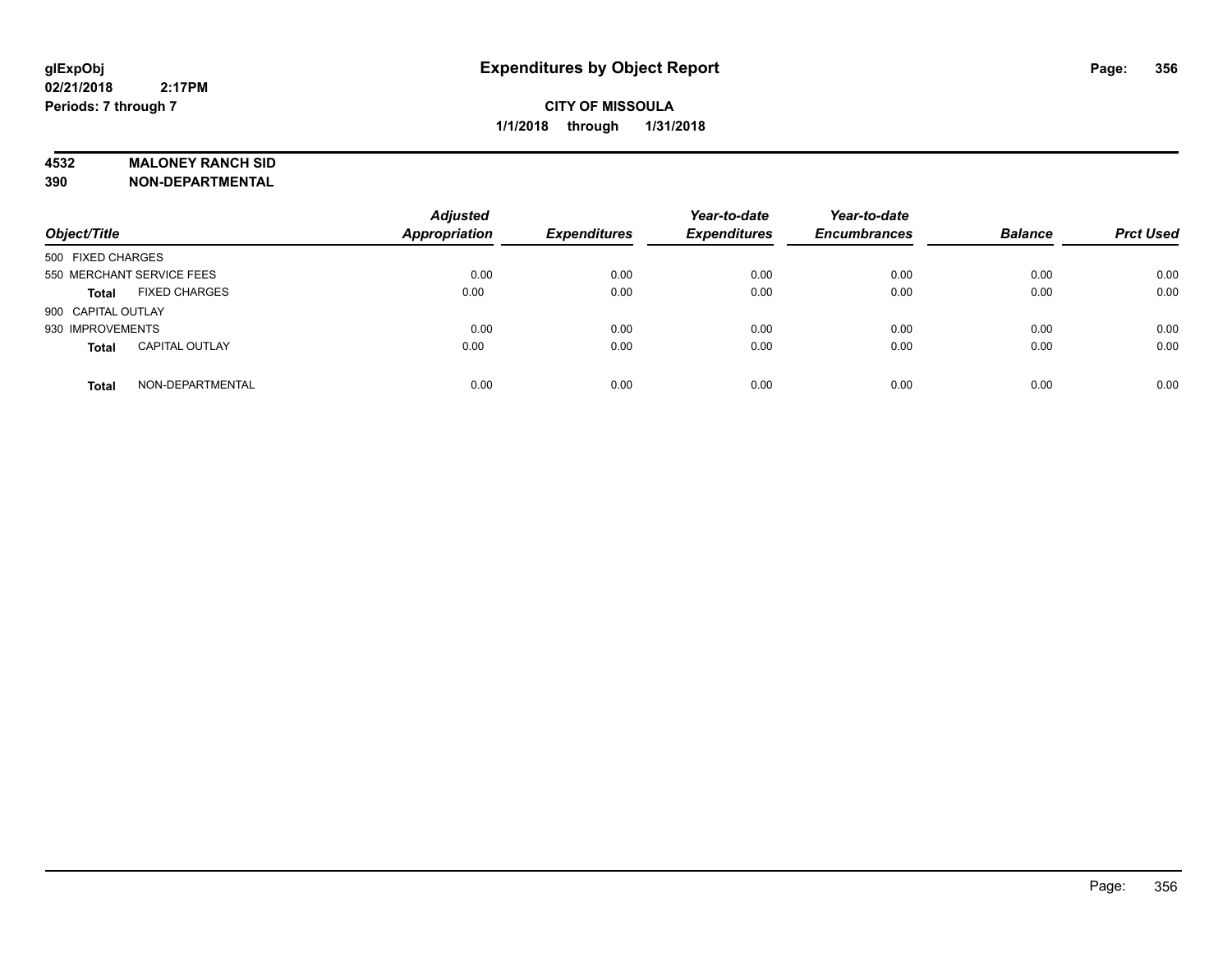**CITY OF MISSOULA 1/1/2018 through 1/31/2018**

### **4532 MALONEY RANCH SID**

| Object/Title                             | <b>Adjusted</b><br>Appropriation | <b>Expenditures</b> | Year-to-date<br><b>Expenditures</b> | Year-to-date<br><b>Encumbrances</b> | <b>Balance</b> | <b>Prct Used</b> |
|------------------------------------------|----------------------------------|---------------------|-------------------------------------|-------------------------------------|----------------|------------------|
| 500 FIXED CHARGES                        |                                  |                     |                                     |                                     |                |                  |
| 550 MERCHANT SERVICE FEES                | 0.00                             | 0.00                | 0.00                                | 0.00                                | 0.00           | 0.00             |
| <b>FIXED CHARGES</b><br>Total            | 0.00                             | 0.00                | 0.00                                | 0.00                                | 0.00           | 0.00             |
| 900 CAPITAL OUTLAY                       |                                  |                     |                                     |                                     |                |                  |
| 930 IMPROVEMENTS                         | 0.00                             | 0.00                | 0.00                                | 0.00                                | 0.00           | 0.00             |
| <b>CAPITAL OUTLAY</b><br><b>Total</b>    | 0.00                             | 0.00                | 0.00                                | 0.00                                | 0.00           | 0.00             |
| <b>MALONEY RANCH SID</b><br><b>Total</b> | 0.00                             | 0.00                | 0.00                                | 0.00                                | 0.00           | 0.00             |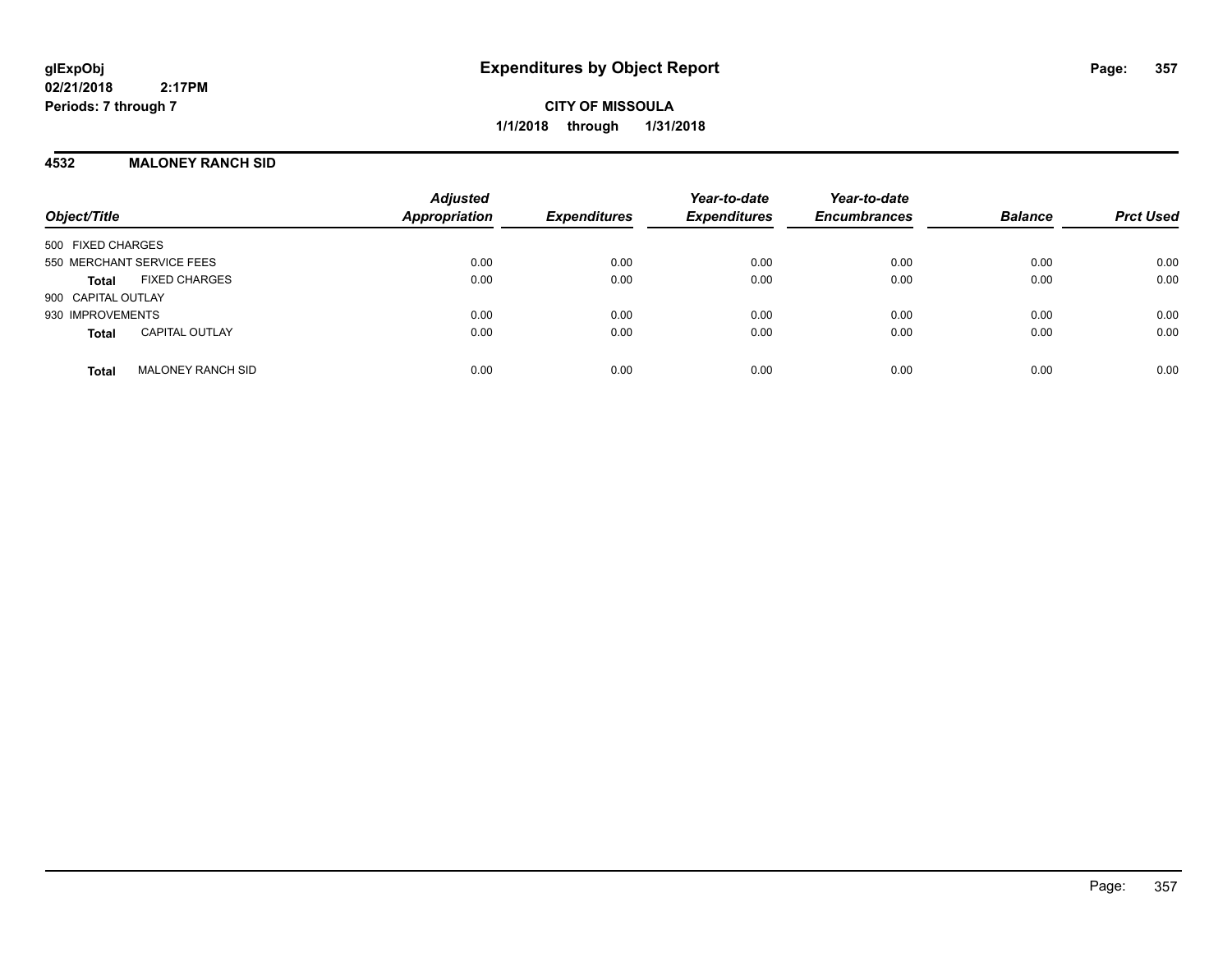**4533 RATTLESNAKE SEWER SID 390 NON-DEPARTMENTAL**

| Object/Title                         | <b>Adjusted</b><br>Appropriation | <b>Expenditures</b> | Year-to-date<br><b>Expenditures</b> | Year-to-date<br><b>Encumbrances</b> | <b>Balance</b> | <b>Prct Used</b> |
|--------------------------------------|----------------------------------|---------------------|-------------------------------------|-------------------------------------|----------------|------------------|
| 500 FIXED CHARGES                    |                                  |                     |                                     |                                     |                |                  |
| 550 MERCHANT SERVICE FEES            | 0.00                             | 0.00                | 0.00                                | 0.00                                | 0.00           | 0.00             |
| <b>FIXED CHARGES</b><br><b>Total</b> | 0.00                             | 0.00                | 0.00                                | 0.00                                | 0.00           | 0.00             |
| NON-DEPARTMENTAL<br>Tota             | 0.00                             | 0.00                | 0.00                                | 0.00                                | 0.00           | 0.00             |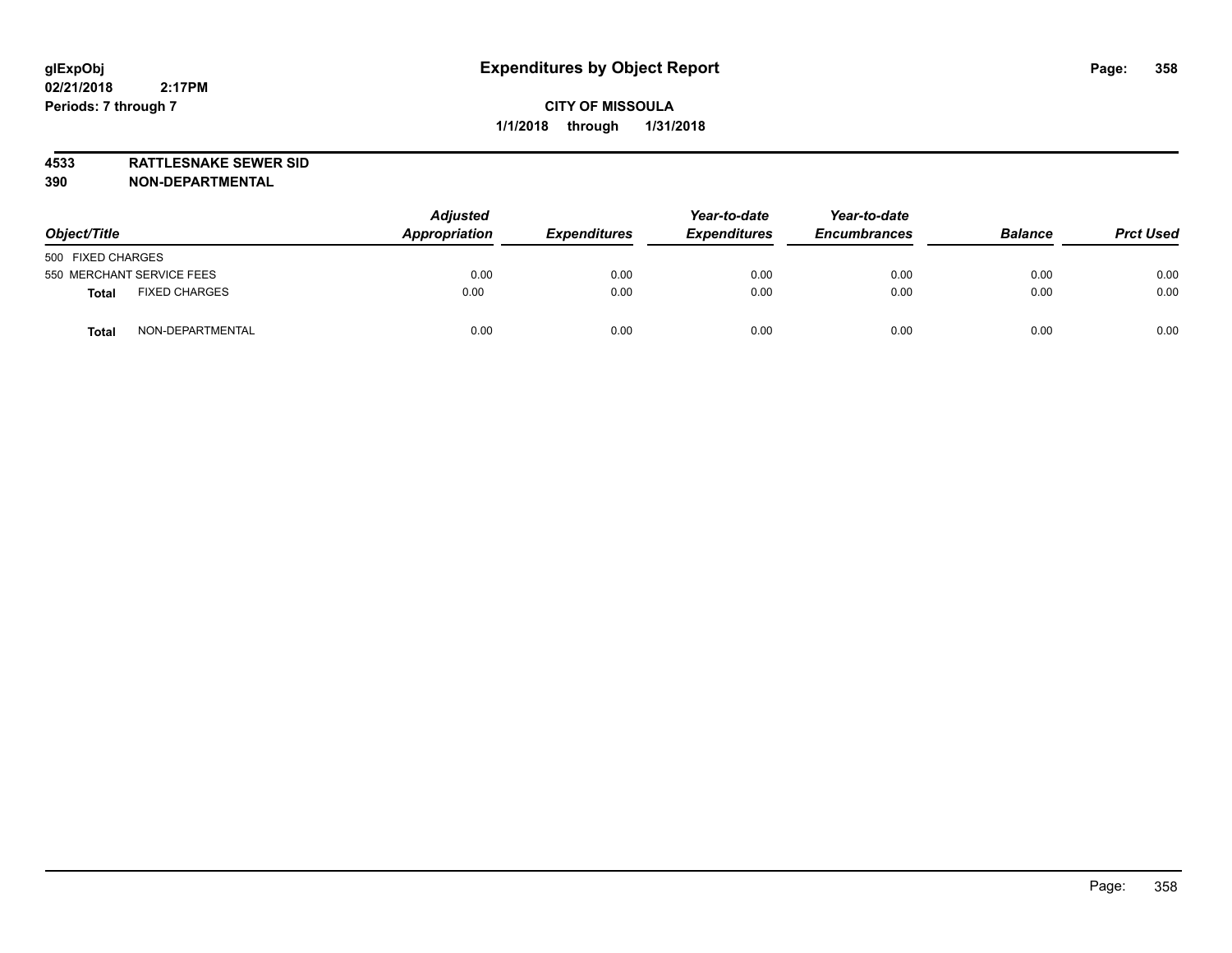**CITY OF MISSOULA 1/1/2018 through 1/31/2018**

## **4533 RATTLESNAKE SEWER SID**

| Object/Title                   | <b>Adjusted</b><br>Appropriation | <b>Expenditures</b> | Year-to-date<br><b>Expenditures</b> | Year-to-date<br><b>Encumbrances</b> | <b>Balance</b> | <b>Prct Used</b> |
|--------------------------------|----------------------------------|---------------------|-------------------------------------|-------------------------------------|----------------|------------------|
| 500 FIXED CHARGES              |                                  |                     |                                     |                                     |                |                  |
| 550 MERCHANT SERVICE FEES      | 0.00                             | 0.00                | 0.00                                | 0.00                                | 0.00           | 0.00             |
| <b>FIXED CHARGES</b><br>Total  | 0.00                             | 0.00                | 0.00                                | 0.00                                | 0.00           | 0.00             |
| RATTLESNAKE SEWER SID<br>Total | 0.00                             | 0.00                | 0.00                                | 0.00                                | 0.00           | 0.00             |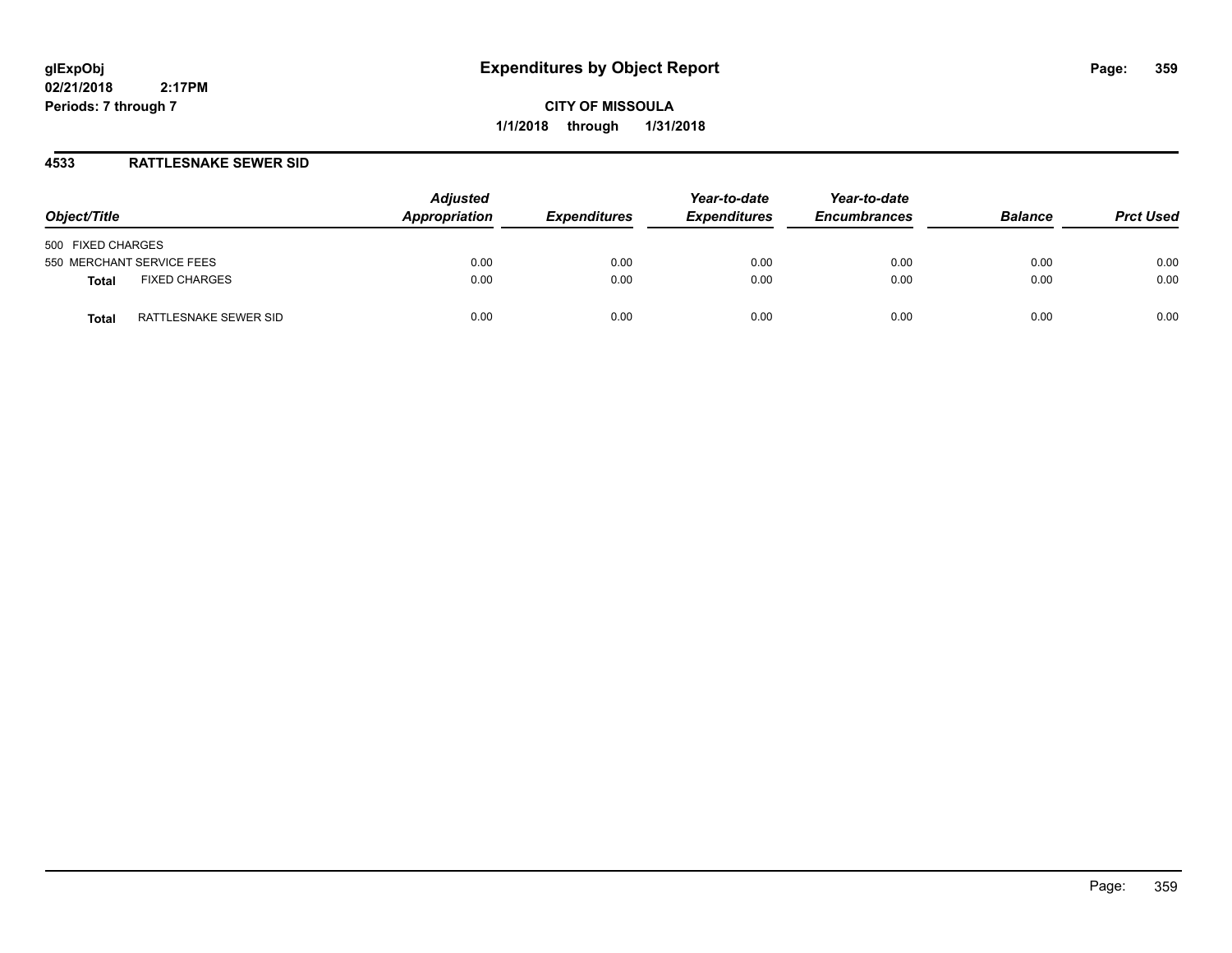## **4534 SID 534 LINCOLNWOOD**

**390 NON-DEPARTMENTAL**

| Object/Title                         | <b>Adjusted</b><br>Appropriation | <b>Expenditures</b> | Year-to-date<br><b>Expenditures</b> | Year-to-date<br><b>Encumbrances</b> | <b>Balance</b> | <b>Prct Used</b> |
|--------------------------------------|----------------------------------|---------------------|-------------------------------------|-------------------------------------|----------------|------------------|
| 500 FIXED CHARGES                    |                                  |                     |                                     |                                     |                |                  |
| 550 MERCHANT SERVICE FEES            | 0.00                             | 0.00                | 0.00                                | 0.00                                | 0.00           | 0.00             |
| <b>FIXED CHARGES</b><br><b>Total</b> | 0.00                             | 0.00                | 0.00                                | 0.00                                | 0.00           | 0.00             |
| 800 OTHER OBJECTS                    |                                  |                     |                                     |                                     |                |                  |
| 820 TRANSFERS TO OTHER FUNDS         | 0.00                             | 0.00                | 0.00                                | 0.00                                | 0.00           | 0.00             |
| OTHER OBJECTS<br><b>Total</b>        | 0.00                             | 0.00                | 0.00                                | 0.00                                | 0.00           | 0.00             |
| NON-DEPARTMENTAL<br><b>Total</b>     | 0.00                             | 0.00                | 0.00                                | 0.00                                | 0.00           | 0.00             |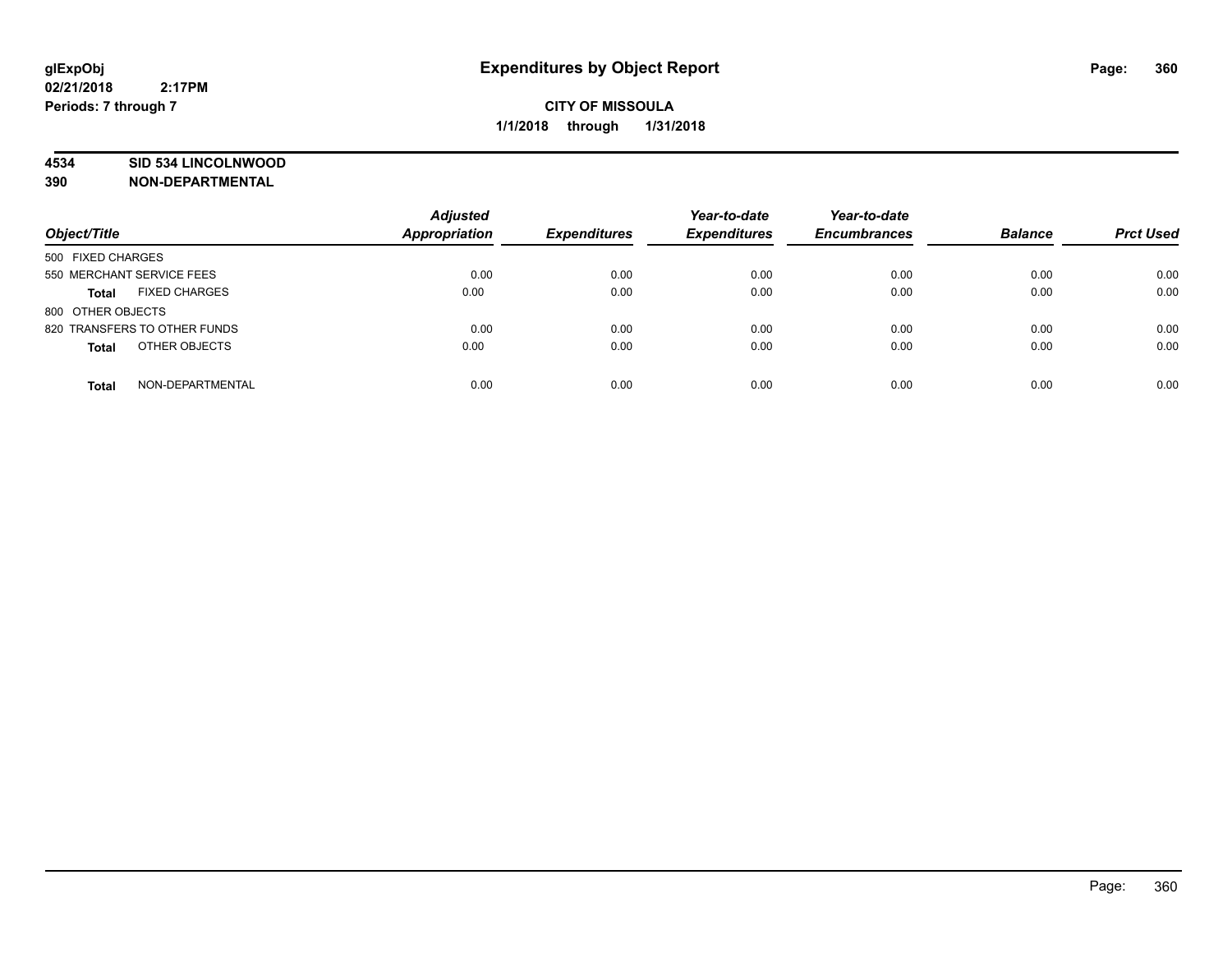**CITY OF MISSOULA 1/1/2018 through 1/31/2018**

#### **4534 SID 534 LINCOLNWOOD**

| Object/Title                         | <b>Adjusted</b><br><b>Appropriation</b> | <b>Expenditures</b> | Year-to-date<br><b>Expenditures</b> | Year-to-date<br><b>Encumbrances</b> | <b>Balance</b> | <b>Prct Used</b> |
|--------------------------------------|-----------------------------------------|---------------------|-------------------------------------|-------------------------------------|----------------|------------------|
| 500 FIXED CHARGES                    |                                         |                     |                                     |                                     |                |                  |
| 550 MERCHANT SERVICE FEES            | 0.00                                    | 0.00                | 0.00                                | 0.00                                | 0.00           | 0.00             |
| <b>FIXED CHARGES</b><br><b>Total</b> | 0.00                                    | 0.00                | 0.00                                | 0.00                                | 0.00           | 0.00             |
| 800 OTHER OBJECTS                    |                                         |                     |                                     |                                     |                |                  |
| 820 TRANSFERS TO OTHER FUNDS         | 0.00                                    | 0.00                | 0.00                                | 0.00                                | 0.00           | 0.00             |
| OTHER OBJECTS<br><b>Total</b>        | 0.00                                    | 0.00                | 0.00                                | 0.00                                | 0.00           | 0.00             |
|                                      |                                         |                     |                                     |                                     |                |                  |
| SID 534 LINCOLNWOOD<br><b>Total</b>  | 0.00                                    | 0.00                | 0.00                                | 0.00                                | 0.00           | 0.00             |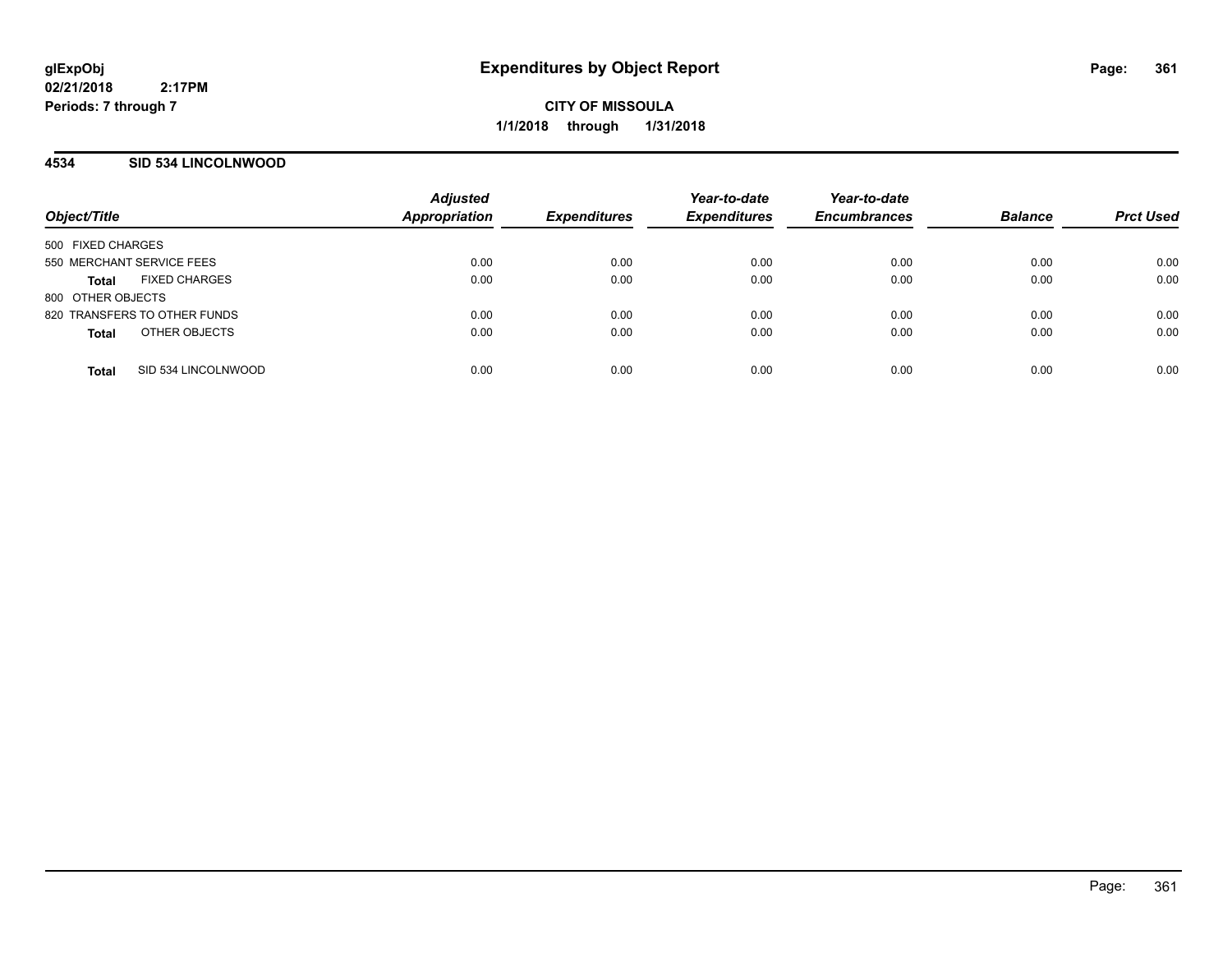#### **4536 SID536 LINCOLNWOOD SWR PH2**

| Object/Title                         |                  | <b>Adjusted</b><br>Appropriation | <b>Expenditures</b> | Year-to-date<br><b>Expenditures</b> | Year-to-date<br><b>Encumbrances</b> | <b>Balance</b> | <b>Prct Used</b> |
|--------------------------------------|------------------|----------------------------------|---------------------|-------------------------------------|-------------------------------------|----------------|------------------|
| 500 FIXED CHARGES                    |                  |                                  |                     |                                     |                                     |                |                  |
| 550 MERCHANT SERVICE FEES            |                  | 0.00                             | 0.00                | 0.00                                | 0.00                                | 0.00           | 0.00             |
| <b>FIXED CHARGES</b><br><b>Total</b> |                  | 0.00                             | 0.00                | 0.00                                | 0.00                                | 0.00           | 0.00             |
| Total                                | NON-DEPARTMENTAL | 0.00                             | 0.00                | 0.00                                | 0.00                                | 0.00           | 0.00             |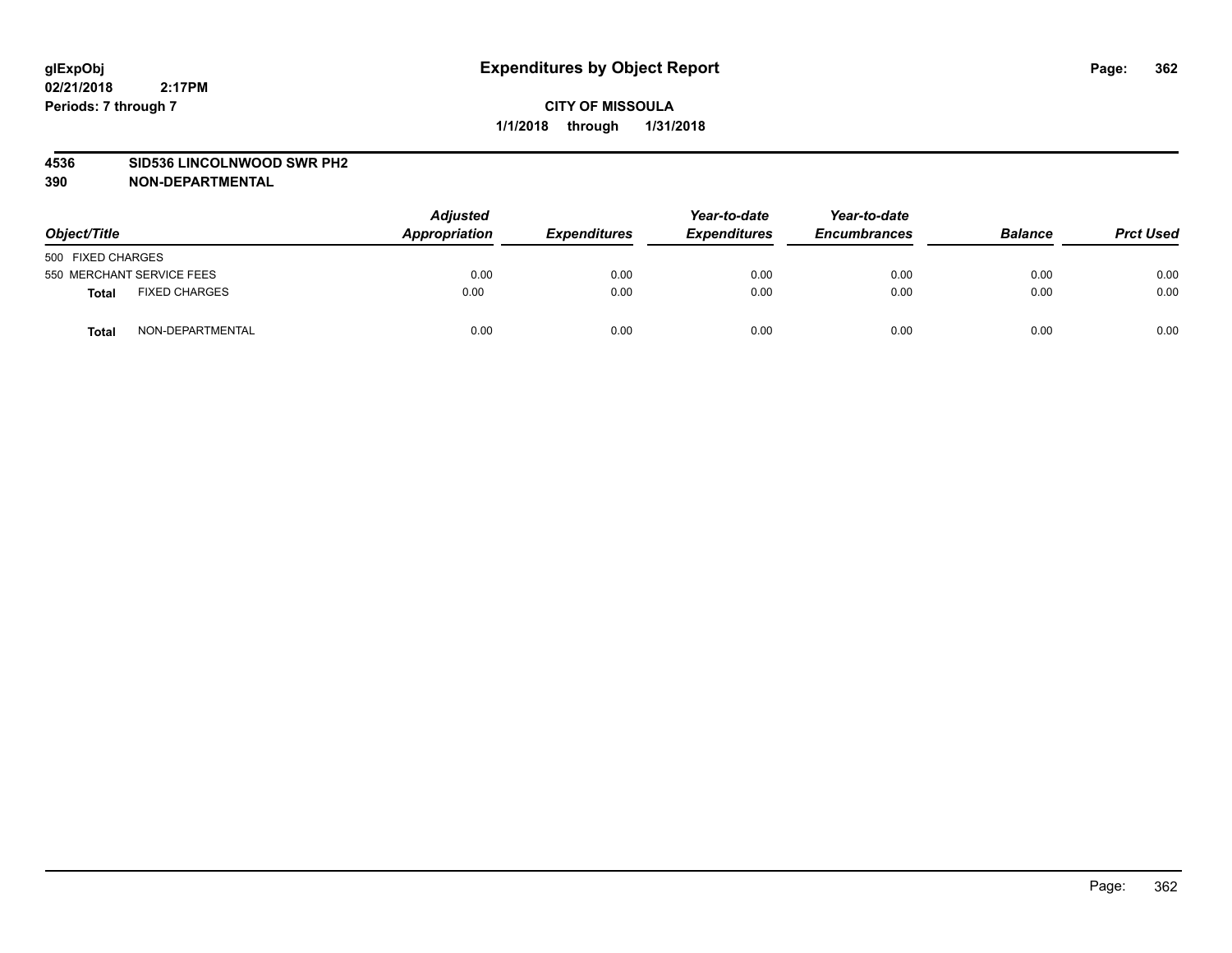**CITY OF MISSOULA 1/1/2018 through 1/31/2018**

#### **4536 SID536 LINCOLNWOOD SWR PH2**

| Object/Title                         | <b>Adjusted</b><br>Appropriation | <b>Expenditures</b> | Year-to-date<br><b>Expenditures</b> | Year-to-date<br><b>Encumbrances</b> | <b>Balance</b> | <b>Prct Used</b> |
|--------------------------------------|----------------------------------|---------------------|-------------------------------------|-------------------------------------|----------------|------------------|
| 500 FIXED CHARGES                    |                                  |                     |                                     |                                     |                |                  |
| 550 MERCHANT SERVICE FEES            | 0.00                             | 0.00                | 0.00                                | 0.00                                | 0.00           | 0.00             |
| <b>FIXED CHARGES</b><br><b>Total</b> | 0.00                             | 0.00                | 0.00                                | 0.00                                | 0.00           | 0.00             |
| SID536 LINCOLNWOOD SWR PH2<br>Total  | 0.00                             | 0.00                | 0.00                                | 0.00                                | 0.00           | 0.00             |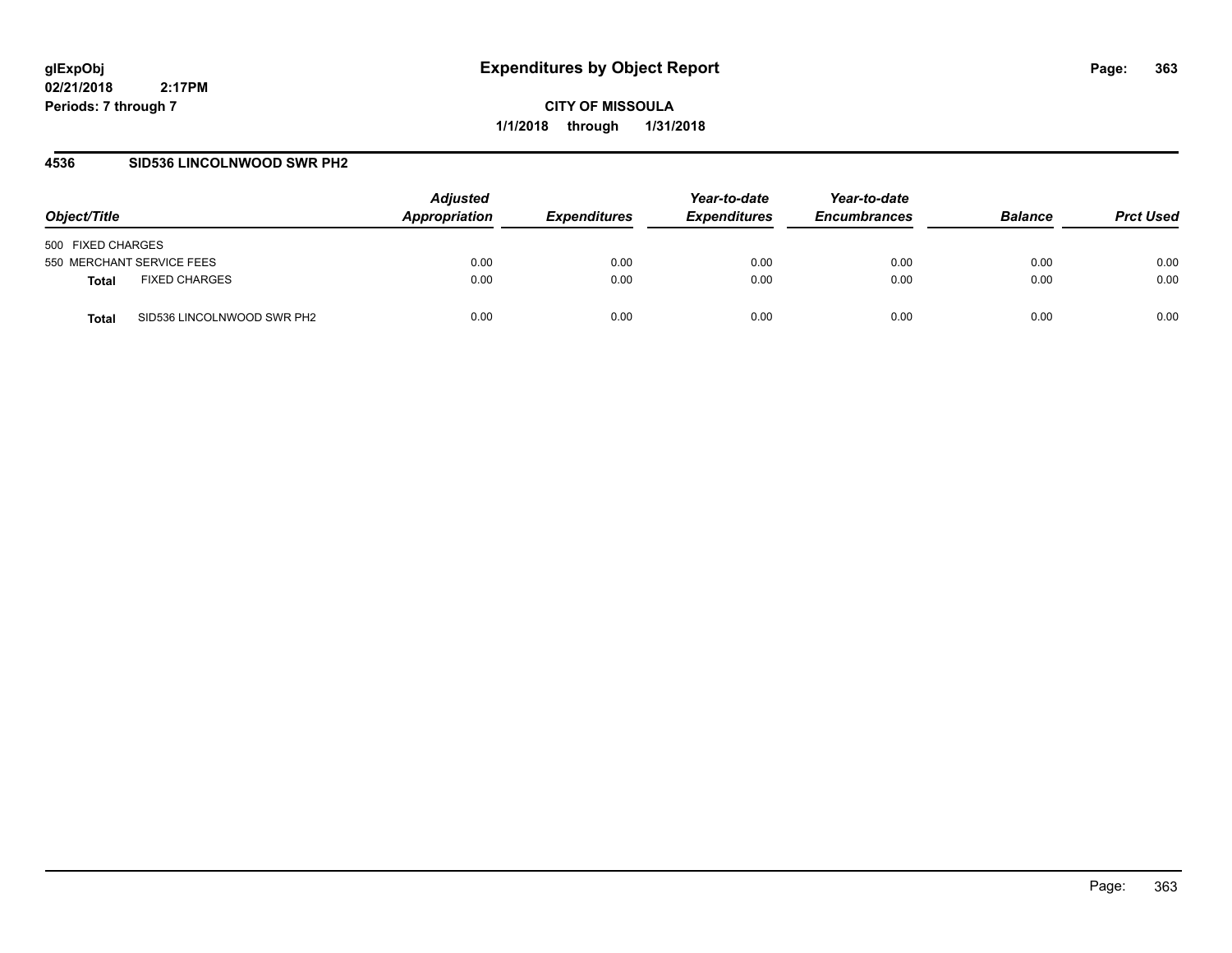#### **4540 SID 540 ENGLAND BLVD**

| Object/Title           |                              | <b>Adjusted</b><br><b>Appropriation</b> | <b>Expenditures</b> | Year-to-date<br><b>Expenditures</b> | Year-to-date<br><b>Encumbrances</b> | <b>Balance</b> | <b>Prct Used</b> |
|------------------------|------------------------------|-----------------------------------------|---------------------|-------------------------------------|-------------------------------------|----------------|------------------|
| 300 PURCHASED SERVICES |                              |                                         |                     |                                     |                                     |                |                  |
|                        | 350 PROFESSIONAL SERVICES    | 0.00                                    | 0.00                | 2,819.00                            | 0.00                                | $-2,819.00$    | 0.00             |
| <b>Total</b>           | PURCHASED SERVICES           | 0.00                                    | 0.00                | 2,819.00                            | 0.00                                | $-2,819.00$    | 0.00             |
| 500 FIXED CHARGES      |                              |                                         |                     |                                     |                                     |                |                  |
|                        | 550 MERCHANT SERVICE FEES    | 0.00                                    | 0.00                | 0.00                                | 0.00                                | 0.00           | 0.00             |
| <b>Total</b>           | <b>FIXED CHARGES</b>         | 0.00                                    | 0.00                | 0.00                                | 0.00                                | 0.00           | 0.00             |
| 800 OTHER OBJECTS      |                              |                                         |                     |                                     |                                     |                |                  |
|                        | 820 TRANSFERS TO OTHER FUNDS | 0.00                                    | 0.00                | 0.00                                | 0.00                                | 0.00           | 0.00             |
| <b>Total</b>           | OTHER OBJECTS                | 0.00                                    | 0.00                | 0.00                                | 0.00                                | 0.00           | 0.00             |
| 900 CAPITAL OUTLAY     |                              |                                         |                     |                                     |                                     |                |                  |
| 930 IMPROVEMENTS       |                              | 0.00                                    | 0.00                | 0.00                                | 0.00                                | 0.00           | 0.00             |
| <b>Total</b>           | <b>CAPITAL OUTLAY</b>        | 0.00                                    | 0.00                | 0.00                                | 0.00                                | 0.00           | 0.00             |
| <b>Total</b>           | NON-DEPARTMENTAL             | 0.00                                    | 0.00                | 2,819.00                            | 0.00                                | $-2,819.00$    | 0.00             |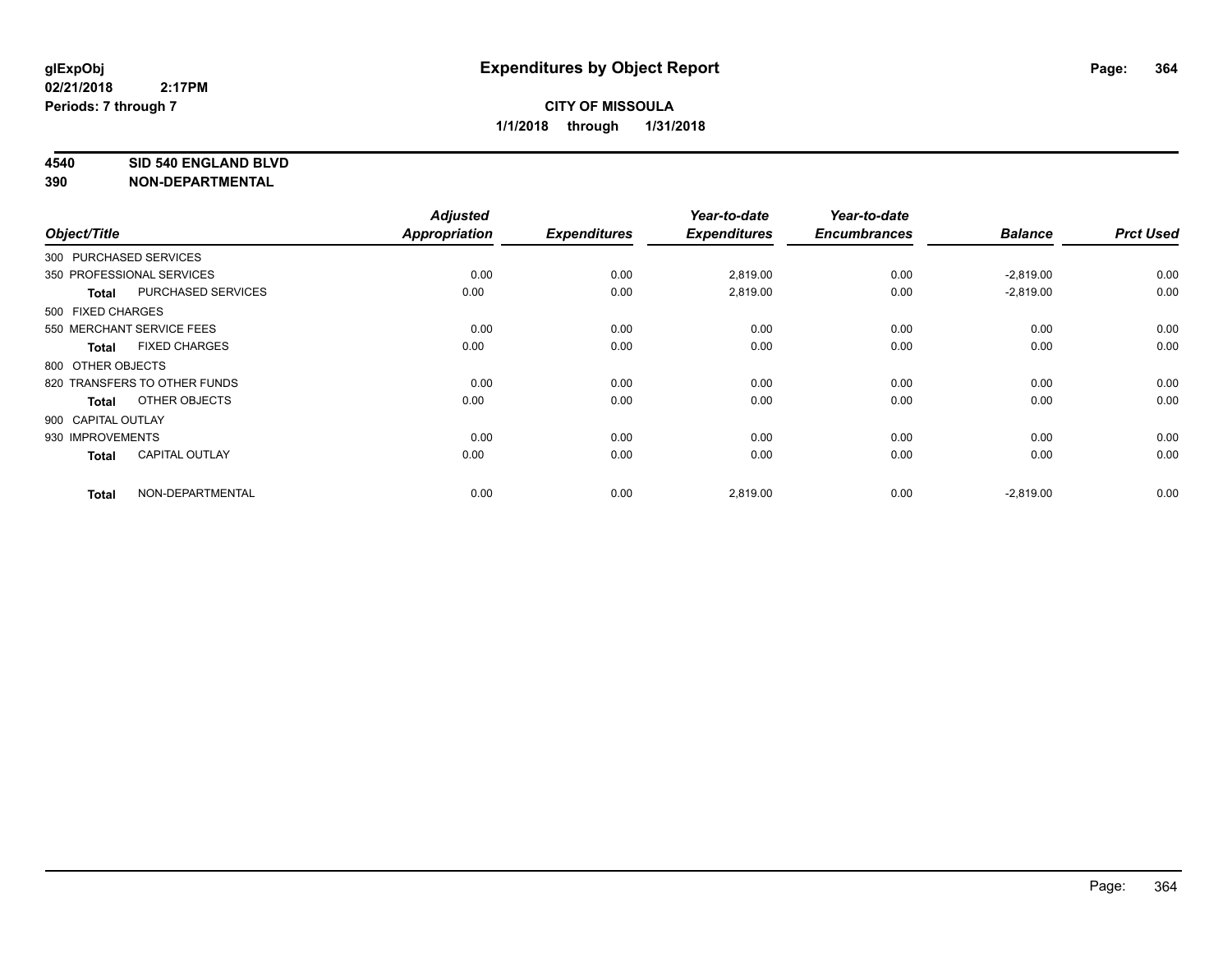## **4540 SID 540 ENGLAND BLVD**

| Object/Title           |                              | <b>Adjusted</b><br>Appropriation | <b>Expenditures</b> | Year-to-date<br><b>Expenditures</b> | Year-to-date<br><b>Encumbrances</b> | <b>Balance</b> | <b>Prct Used</b> |
|------------------------|------------------------------|----------------------------------|---------------------|-------------------------------------|-------------------------------------|----------------|------------------|
| 300 PURCHASED SERVICES |                              |                                  |                     |                                     |                                     |                |                  |
|                        | 350 PROFESSIONAL SERVICES    | 0.00                             | 0.00                | 2,819.00                            | 0.00                                | $-2,819.00$    | 0.00             |
| <b>Total</b>           | <b>PURCHASED SERVICES</b>    | 0.00                             | 0.00                | 2,819.00                            | 0.00                                | $-2,819.00$    | 0.00             |
| 500 FIXED CHARGES      |                              |                                  |                     |                                     |                                     |                |                  |
|                        | 550 MERCHANT SERVICE FEES    | 0.00                             | 0.00                | 0.00                                | 0.00                                | 0.00           | 0.00             |
| <b>Total</b>           | <b>FIXED CHARGES</b>         | 0.00                             | 0.00                | 0.00                                | 0.00                                | 0.00           | 0.00             |
| 800 OTHER OBJECTS      |                              |                                  |                     |                                     |                                     |                |                  |
|                        | 820 TRANSFERS TO OTHER FUNDS | 0.00                             | 0.00                | 0.00                                | 0.00                                | 0.00           | 0.00             |
| Total                  | OTHER OBJECTS                | 0.00                             | 0.00                | 0.00                                | 0.00                                | 0.00           | 0.00             |
| 900 CAPITAL OUTLAY     |                              |                                  |                     |                                     |                                     |                |                  |
| 930 IMPROVEMENTS       |                              | 0.00                             | 0.00                | 0.00                                | 0.00                                | 0.00           | 0.00             |
| <b>Total</b>           | <b>CAPITAL OUTLAY</b>        | 0.00                             | 0.00                | 0.00                                | 0.00                                | 0.00           | 0.00             |
| <b>Total</b>           | SID 540 ENGLAND BLVD         | 0.00                             | 0.00                | 2,819.00                            | 0.00                                | $-2,819.00$    | 0.00             |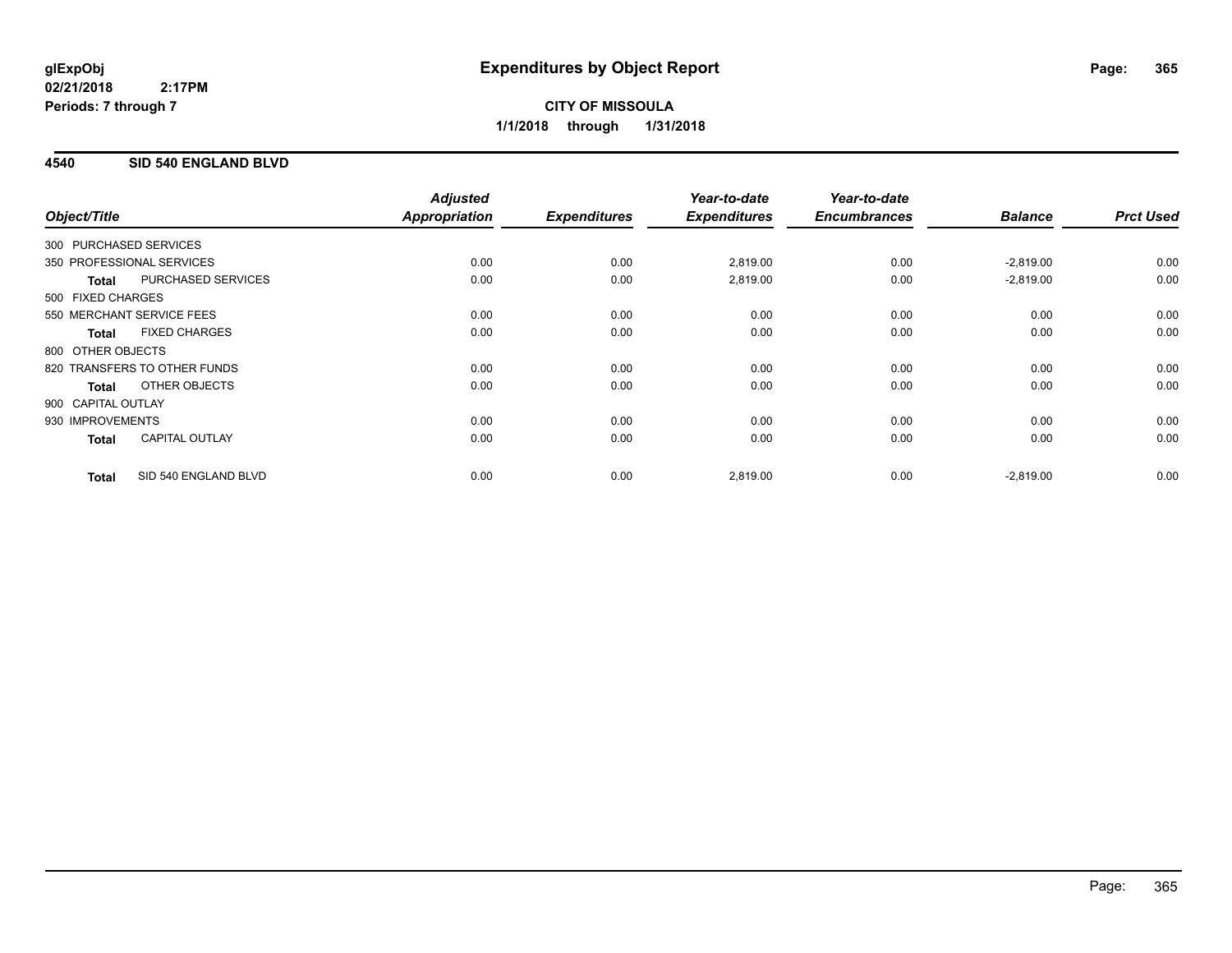#### **4541 SID 541 PINEVIEW PARK**

| Object/Title                          | <b>Adjusted</b><br>Appropriation | <b>Expenditures</b> | Year-to-date<br><b>Expenditures</b> | Year-to-date<br><b>Encumbrances</b> | <b>Balance</b> | <b>Prct Used</b> |
|---------------------------------------|----------------------------------|---------------------|-------------------------------------|-------------------------------------|----------------|------------------|
| 500 FIXED CHARGES                     |                                  |                     |                                     |                                     |                |                  |
| 500 FIXED CHARGES                     | 0.00                             | 0.00                | 0.00                                | 0.00                                | 0.00           | 0.00             |
| 550 MERCHANT SERVICE FEES             | 0.00                             | 0.00                | 0.00                                | 0.00                                | 0.00           | 0.00             |
| <b>FIXED CHARGES</b><br>Total         | 0.00                             | 0.00                | 0.00                                | 0.00                                | 0.00           | 0.00             |
| 900 CAPITAL OUTLAY                    |                                  |                     |                                     |                                     |                |                  |
| 930 IMPROVEMENTS                      | 0.00                             | 0.00                | 0.00                                | 0.00                                | 0.00           | 0.00             |
| <b>CAPITAL OUTLAY</b><br><b>Total</b> | 0.00                             | 0.00                | 0.00                                | 0.00                                | 0.00           | 0.00             |
| NON-DEPARTMENTAL<br><b>Total</b>      | 0.00                             | 0.00                | 0.00                                | 0.00                                | 0.00           | 0.00             |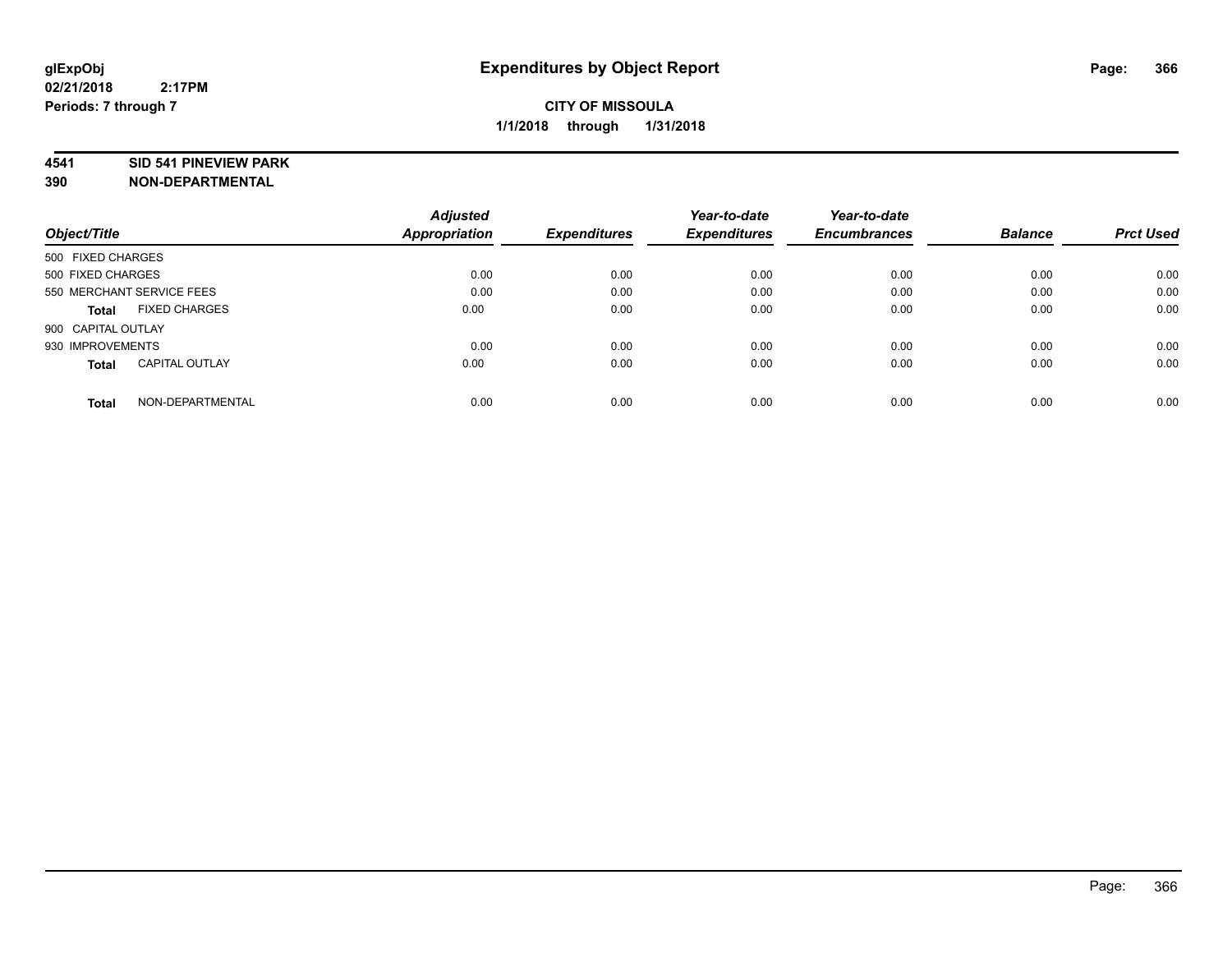**CITY OF MISSOULA 1/1/2018 through 1/31/2018**

### **4541 SID 541 PINEVIEW PARK**

| Object/Title       |                           | <b>Adjusted</b><br><b>Appropriation</b> | <b>Expenditures</b> | Year-to-date<br><b>Expenditures</b> | Year-to-date<br><b>Encumbrances</b> | <b>Balance</b> | <b>Prct Used</b> |
|--------------------|---------------------------|-----------------------------------------|---------------------|-------------------------------------|-------------------------------------|----------------|------------------|
| 500 FIXED CHARGES  |                           |                                         |                     |                                     |                                     |                |                  |
| 500 FIXED CHARGES  |                           | 0.00                                    | 0.00                | 0.00                                | 0.00                                | 0.00           | 0.00             |
|                    | 550 MERCHANT SERVICE FEES | 0.00                                    | 0.00                | 0.00                                | 0.00                                | 0.00           | 0.00             |
| Total              | <b>FIXED CHARGES</b>      | 0.00                                    | 0.00                | 0.00                                | 0.00                                | 0.00           | 0.00             |
| 900 CAPITAL OUTLAY |                           |                                         |                     |                                     |                                     |                |                  |
| 930 IMPROVEMENTS   |                           | 0.00                                    | 0.00                | 0.00                                | 0.00                                | 0.00           | 0.00             |
| <b>Total</b>       | <b>CAPITAL OUTLAY</b>     | 0.00                                    | 0.00                | 0.00                                | 0.00                                | 0.00           | 0.00             |
| <b>Total</b>       | SID 541 PINEVIEW PARK     | 0.00                                    | 0.00                | 0.00                                | 0.00                                | 0.00           | 0.00             |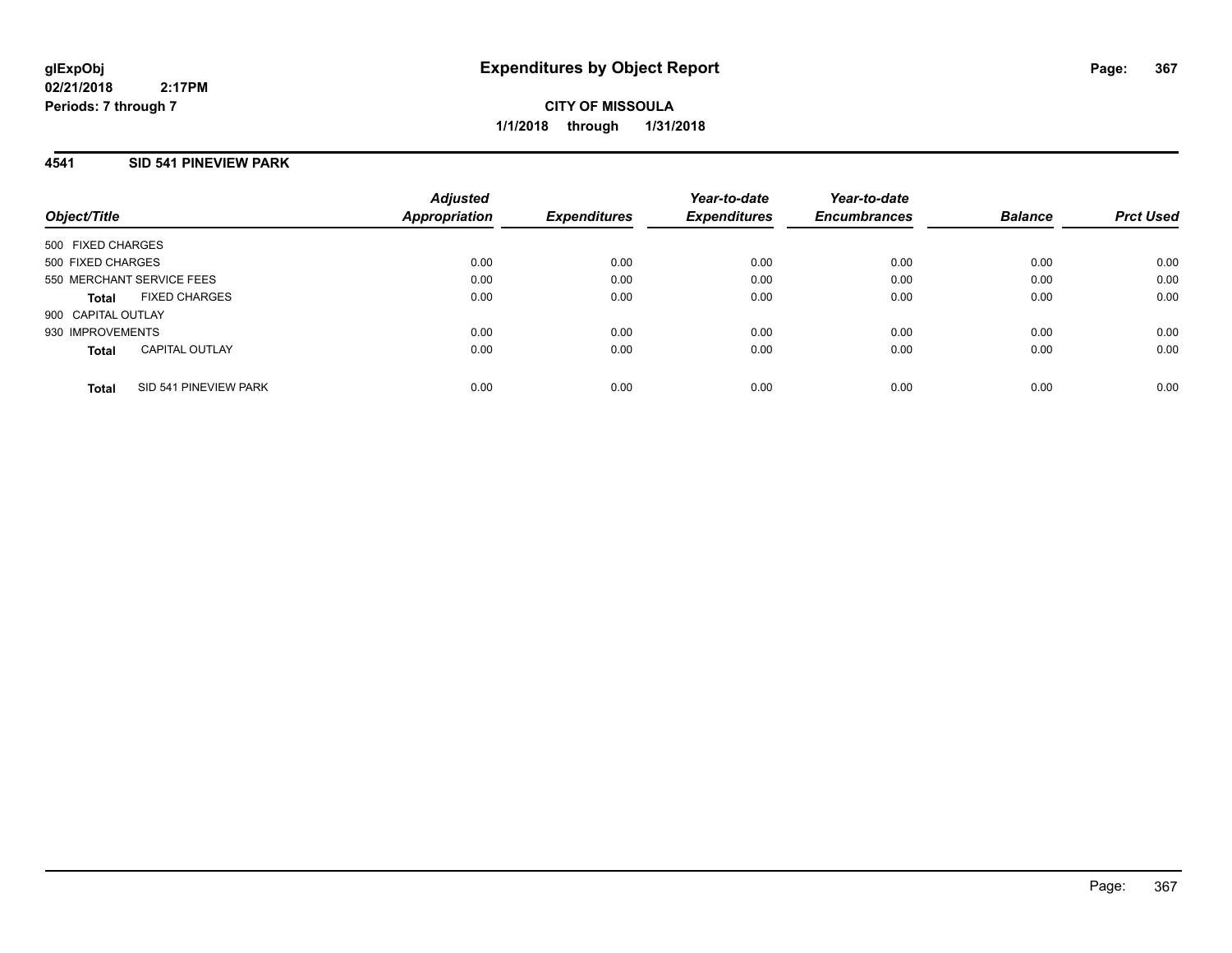## **4542 SID 542 HILLVIEW WAY**

| Object/Title                         | <b>Adjusted</b><br>Appropriation | <b>Expenditures</b> | Year-to-date<br><b>Expenditures</b> | Year-to-date<br><b>Encumbrances</b> | <b>Balance</b> | <b>Prct Used</b> |
|--------------------------------------|----------------------------------|---------------------|-------------------------------------|-------------------------------------|----------------|------------------|
| 300 PURCHASED SERVICES               |                                  |                     |                                     |                                     |                |                  |
| 350 PROFESSIONAL SERVICES            | 0.00                             | 0.00                | 0.00                                | 0.00                                | 0.00           | 0.00             |
| PURCHASED SERVICES<br><b>Total</b>   | 0.00                             | 0.00                | 0.00                                | 0.00                                | 0.00           | 0.00             |
| 500 FIXED CHARGES                    |                                  |                     |                                     |                                     |                |                  |
| 550 MERCHANT SERVICE FEES            | 0.00                             | 0.00                | 0.00                                | 0.00                                | 0.00           | 0.00             |
| <b>FIXED CHARGES</b><br><b>Total</b> | 0.00                             | 0.00                | 0.00                                | 0.00                                | 0.00           | 0.00             |
|                                      |                                  |                     |                                     |                                     |                |                  |
| NON-DEPARTMENTAL<br><b>Total</b>     | 0.00                             | 0.00                | 0.00                                | 0.00                                | 0.00           | 0.00             |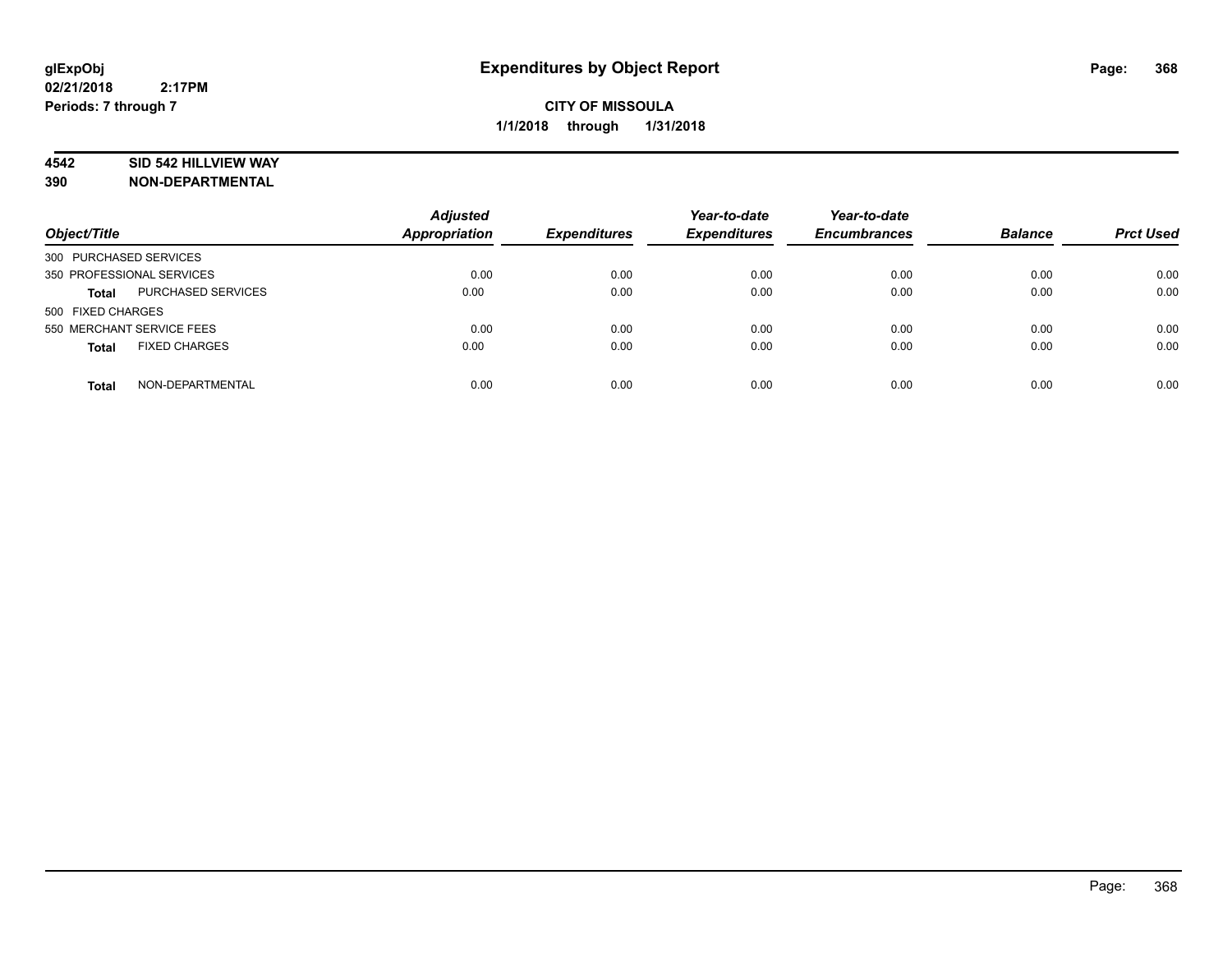**CITY OF MISSOULA 1/1/2018 through 1/31/2018**

#### **4542 SID 542 HILLVIEW WAY**

| Object/Title                         | <b>Adjusted</b><br><b>Appropriation</b> | <b>Expenditures</b> | Year-to-date<br><b>Expenditures</b> | Year-to-date<br><b>Encumbrances</b> | <b>Balance</b> | <b>Prct Used</b> |
|--------------------------------------|-----------------------------------------|---------------------|-------------------------------------|-------------------------------------|----------------|------------------|
| 300 PURCHASED SERVICES               |                                         |                     |                                     |                                     |                |                  |
| 350 PROFESSIONAL SERVICES            | 0.00                                    | 0.00                | 0.00                                | 0.00                                | 0.00           | 0.00             |
| PURCHASED SERVICES<br><b>Total</b>   | 0.00                                    | 0.00                | 0.00                                | 0.00                                | 0.00           | 0.00             |
| 500 FIXED CHARGES                    |                                         |                     |                                     |                                     |                |                  |
| 550 MERCHANT SERVICE FEES            | 0.00                                    | 0.00                | 0.00                                | 0.00                                | 0.00           | 0.00             |
| <b>FIXED CHARGES</b><br><b>Total</b> | 0.00                                    | 0.00                | 0.00                                | 0.00                                | 0.00           | 0.00             |
|                                      |                                         |                     |                                     |                                     |                |                  |
| SID 542 HILLVIEW WAY<br><b>Total</b> | 0.00                                    | 0.00                | 0.00                                | 0.00                                | 0.00           | 0.00             |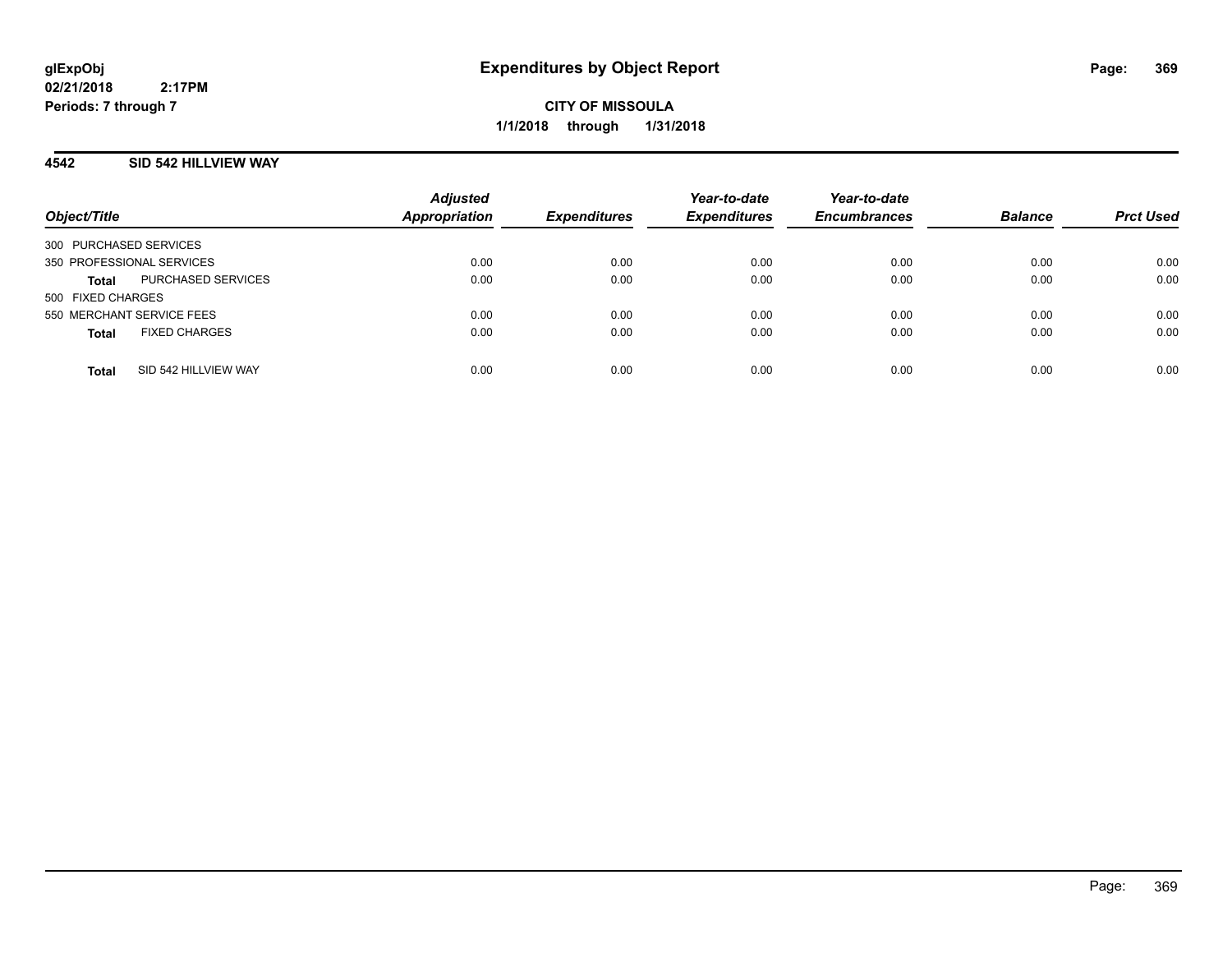**4543 SID 543 TRAFFIC CALMING**

| Object/Title       |                           | <b>Adjusted</b><br><b>Appropriation</b> | <b>Expenditures</b> | Year-to-date<br><b>Expenditures</b> | Year-to-date<br><b>Encumbrances</b> | <b>Balance</b> | <b>Prct Used</b> |
|--------------------|---------------------------|-----------------------------------------|---------------------|-------------------------------------|-------------------------------------|----------------|------------------|
|                    | 300 PURCHASED SERVICES    |                                         |                     |                                     |                                     |                |                  |
|                    | 350 PROFESSIONAL SERVICES | 0.00                                    | 0.00                | 0.00                                | 0.00                                | 0.00           | 0.00             |
| <b>Total</b>       | <b>PURCHASED SERVICES</b> | 0.00                                    | 0.00                | 0.00                                | 0.00                                | 0.00           | 0.00             |
| 500 FIXED CHARGES  |                           |                                         |                     |                                     |                                     |                |                  |
|                    | 550 MERCHANT SERVICE FEES | 0.00                                    | 0.00                | 0.00                                | 0.00                                | 0.00           | 0.00             |
| Total              | <b>FIXED CHARGES</b>      | 0.00                                    | 0.00                | 0.00                                | 0.00                                | 0.00           | 0.00             |
| 900 CAPITAL OUTLAY |                           |                                         |                     |                                     |                                     |                |                  |
| 930 IMPROVEMENTS   |                           | 0.00                                    | 0.00                | 0.00                                | 0.00                                | 0.00           | 0.00             |
| Total              | <b>CAPITAL OUTLAY</b>     | 0.00                                    | 0.00                | 0.00                                | 0.00                                | 0.00           | 0.00             |
| <b>Total</b>       | NON-DEPARTMENTAL          | 0.00                                    | 0.00                | 0.00                                | 0.00                                | 0.00           | 0.00             |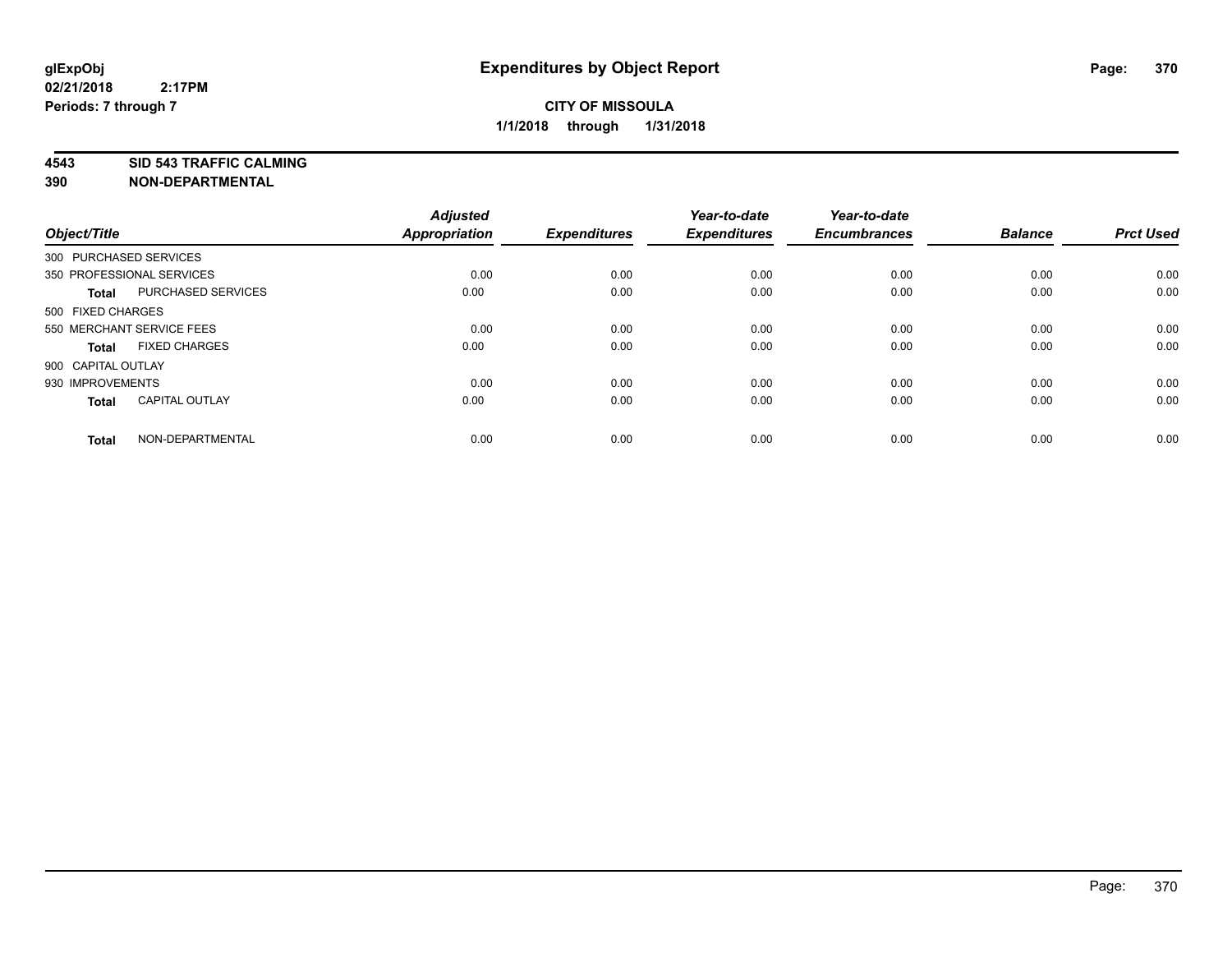**CITY OF MISSOULA 1/1/2018 through 1/31/2018**

## **4543 SID 543 TRAFFIC CALMING**

| Object/Title                            | <b>Adjusted</b><br>Appropriation | <b>Expenditures</b> | Year-to-date<br><b>Expenditures</b> | Year-to-date<br><b>Encumbrances</b> | <b>Balance</b> | <b>Prct Used</b> |
|-----------------------------------------|----------------------------------|---------------------|-------------------------------------|-------------------------------------|----------------|------------------|
|                                         |                                  |                     |                                     |                                     |                |                  |
| 300 PURCHASED SERVICES                  |                                  |                     |                                     |                                     |                |                  |
| 350 PROFESSIONAL SERVICES               | 0.00                             | 0.00                | 0.00                                | 0.00                                | 0.00           | 0.00             |
| PURCHASED SERVICES<br><b>Total</b>      | 0.00                             | 0.00                | 0.00                                | 0.00                                | 0.00           | 0.00             |
| 500 FIXED CHARGES                       |                                  |                     |                                     |                                     |                |                  |
| 550 MERCHANT SERVICE FEES               | 0.00                             | 0.00                | 0.00                                | 0.00                                | 0.00           | 0.00             |
| <b>FIXED CHARGES</b><br><b>Total</b>    | 0.00                             | 0.00                | 0.00                                | 0.00                                | 0.00           | 0.00             |
| 900 CAPITAL OUTLAY                      |                                  |                     |                                     |                                     |                |                  |
| 930 IMPROVEMENTS                        | 0.00                             | 0.00                | 0.00                                | 0.00                                | 0.00           | 0.00             |
| <b>CAPITAL OUTLAY</b><br><b>Total</b>   | 0.00                             | 0.00                | 0.00                                | 0.00                                | 0.00           | 0.00             |
| SID 543 TRAFFIC CALMING<br><b>Total</b> | 0.00                             | 0.00                | 0.00                                | 0.00                                | 0.00           | 0.00             |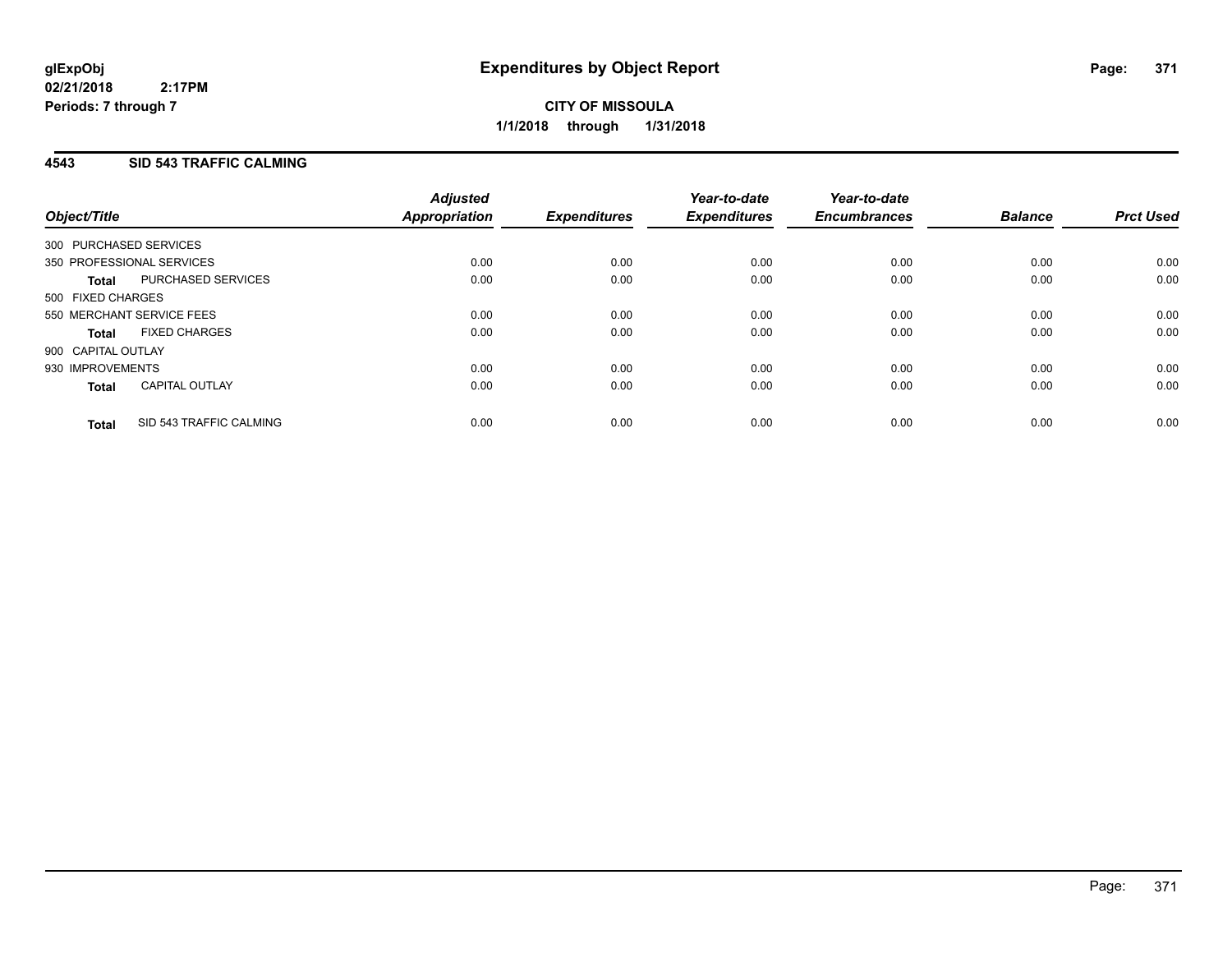#### **4544 MILLER CREEK MITIGATION FUND**

| Object/Title              |                       | <b>Adjusted</b><br>Appropriation | <b>Expenditures</b> | Year-to-date<br><b>Expenditures</b> | Year-to-date<br><b>Encumbrances</b> | <b>Balance</b> | <b>Prct Used</b> |
|---------------------------|-----------------------|----------------------------------|---------------------|-------------------------------------|-------------------------------------|----------------|------------------|
| 500 FIXED CHARGES         |                       |                                  |                     |                                     |                                     |                |                  |
| 550 MERCHANT SERVICE FEES |                       | 0.00                             | 0.00                | 0.00                                | 0.00                                | 0.00           | 0.00             |
| <b>Total</b>              | <b>FIXED CHARGES</b>  | 0.00                             | 0.00                | 0.00                                | 0.00                                | 0.00           | 0.00             |
| 900 CAPITAL OUTLAY        |                       |                                  |                     |                                     |                                     |                |                  |
| 930 IMPROVEMENTS          |                       | 0.00                             | 0.00                | 0.00                                | 0.00                                | 0.00           | 0.00             |
| <b>Total</b>              | <b>CAPITAL OUTLAY</b> | 0.00                             | 0.00                | 0.00                                | 0.00                                | 0.00           | 0.00             |
| <b>Total</b>              | NON-DEPARTMENTAL      | 0.00                             | 0.00                | 0.00                                | 0.00                                | 0.00           | 0.00             |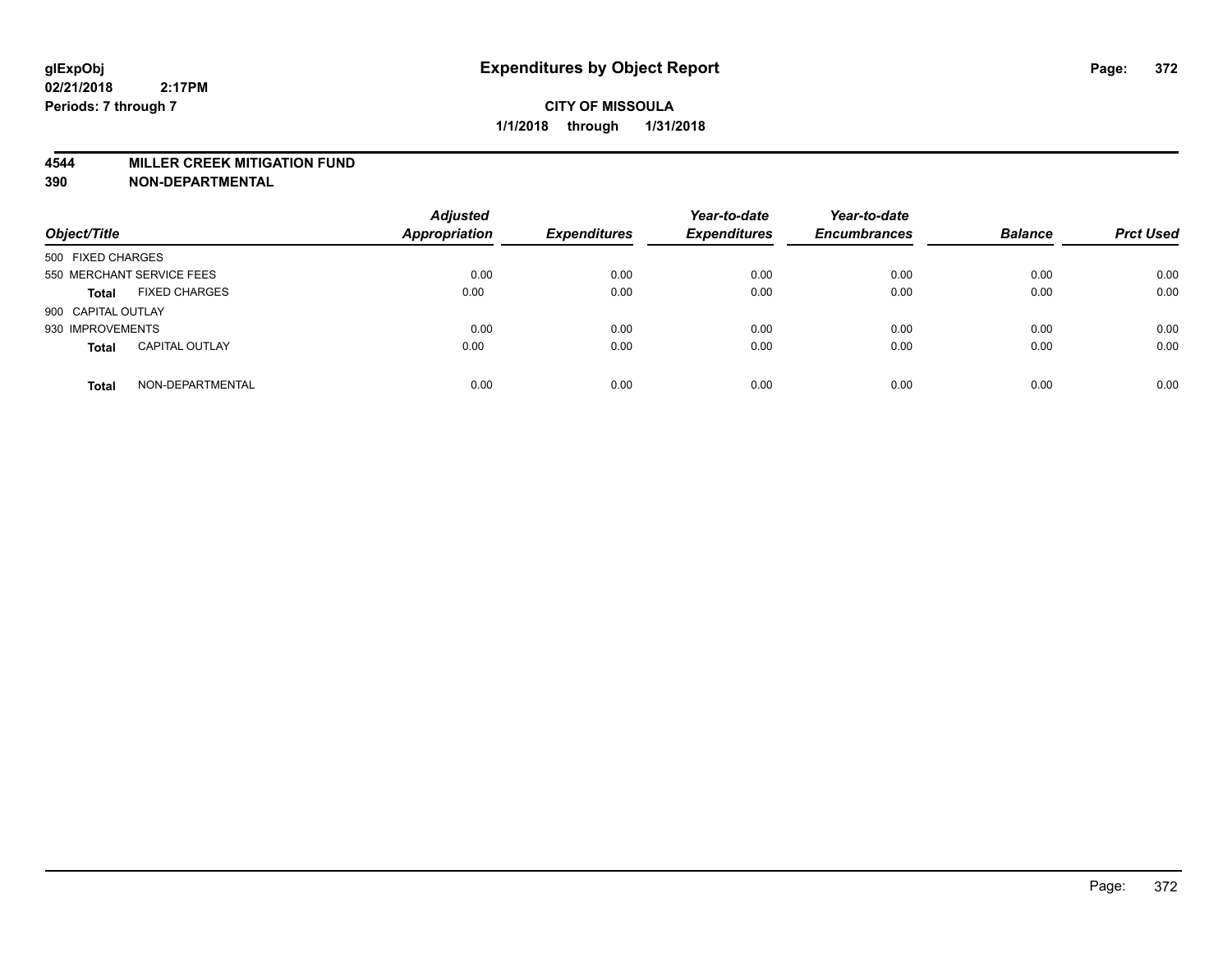**CITY OF MISSOULA 1/1/2018 through 1/31/2018**

#### **4544 MILLER CREEK MITIGATION FUND**

| Object/Title                                 | <b>Adjusted</b><br><b>Appropriation</b> | <b>Expenditures</b> | Year-to-date<br><b>Expenditures</b> | Year-to-date<br><b>Encumbrances</b> | <b>Balance</b> | <b>Prct Used</b> |
|----------------------------------------------|-----------------------------------------|---------------------|-------------------------------------|-------------------------------------|----------------|------------------|
| 500 FIXED CHARGES                            |                                         |                     |                                     |                                     |                |                  |
| 550 MERCHANT SERVICE FEES                    | 0.00                                    | 0.00                | 0.00                                | 0.00                                | 0.00           | 0.00             |
| <b>FIXED CHARGES</b><br><b>Total</b>         | 0.00                                    | 0.00                | 0.00                                | 0.00                                | 0.00           | 0.00             |
| 900 CAPITAL OUTLAY                           |                                         |                     |                                     |                                     |                |                  |
| 930 IMPROVEMENTS                             | 0.00                                    | 0.00                | 0.00                                | 0.00                                | 0.00           | 0.00             |
| <b>CAPITAL OUTLAY</b><br><b>Total</b>        | 0.00                                    | 0.00                | 0.00                                | 0.00                                | 0.00           | 0.00             |
| MILLER CREEK MITIGATION FUND<br><b>Total</b> | 0.00                                    | 0.00                | 0.00                                | 0.00                                | 0.00           | 0.00             |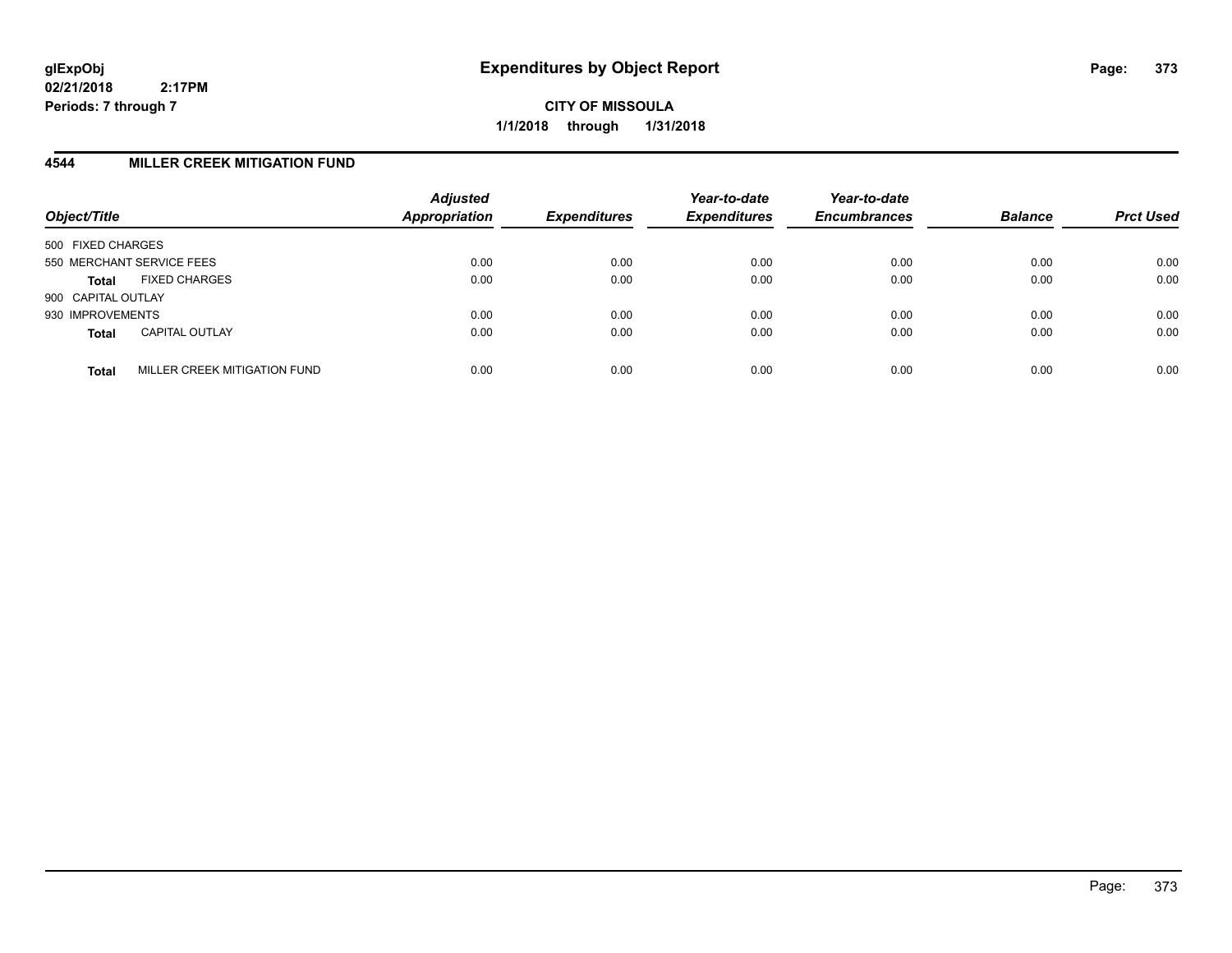#### **4545 MILLER CREEK TWITE CONSTRUCTION**

| Object/Title       |                           | <b>Adjusted</b><br><b>Appropriation</b> | <b>Expenditures</b> | Year-to-date<br><b>Expenditures</b> | Year-to-date<br><b>Encumbrances</b> | <b>Balance</b> | <b>Prct Used</b> |
|--------------------|---------------------------|-----------------------------------------|---------------------|-------------------------------------|-------------------------------------|----------------|------------------|
|                    | 300 PURCHASED SERVICES    |                                         |                     |                                     |                                     |                |                  |
|                    | 350 PROFESSIONAL SERVICES | 0.00                                    | 0.00                | 0.00                                | 0.00                                | 0.00           | 0.00             |
| <b>Total</b>       | <b>PURCHASED SERVICES</b> | 0.00                                    | 0.00                | 0.00                                | 0.00                                | 0.00           | 0.00             |
| 500 FIXED CHARGES  |                           |                                         |                     |                                     |                                     |                |                  |
|                    | 550 MERCHANT SERVICE FEES | 0.00                                    | 0.00                | 0.00                                | 0.00                                | 0.00           | 0.00             |
| Total              | <b>FIXED CHARGES</b>      | 0.00                                    | 0.00                | 0.00                                | 0.00                                | 0.00           | 0.00             |
| 900 CAPITAL OUTLAY |                           |                                         |                     |                                     |                                     |                |                  |
| 930 IMPROVEMENTS   |                           | 0.00                                    | 0.00                | 0.00                                | 0.00                                | 0.00           | 0.00             |
| Total              | <b>CAPITAL OUTLAY</b>     | 0.00                                    | 0.00                | 0.00                                | 0.00                                | 0.00           | 0.00             |
| <b>Total</b>       | NON-DEPARTMENTAL          | 0.00                                    | 0.00                | 0.00                                | 0.00                                | 0.00           | 0.00             |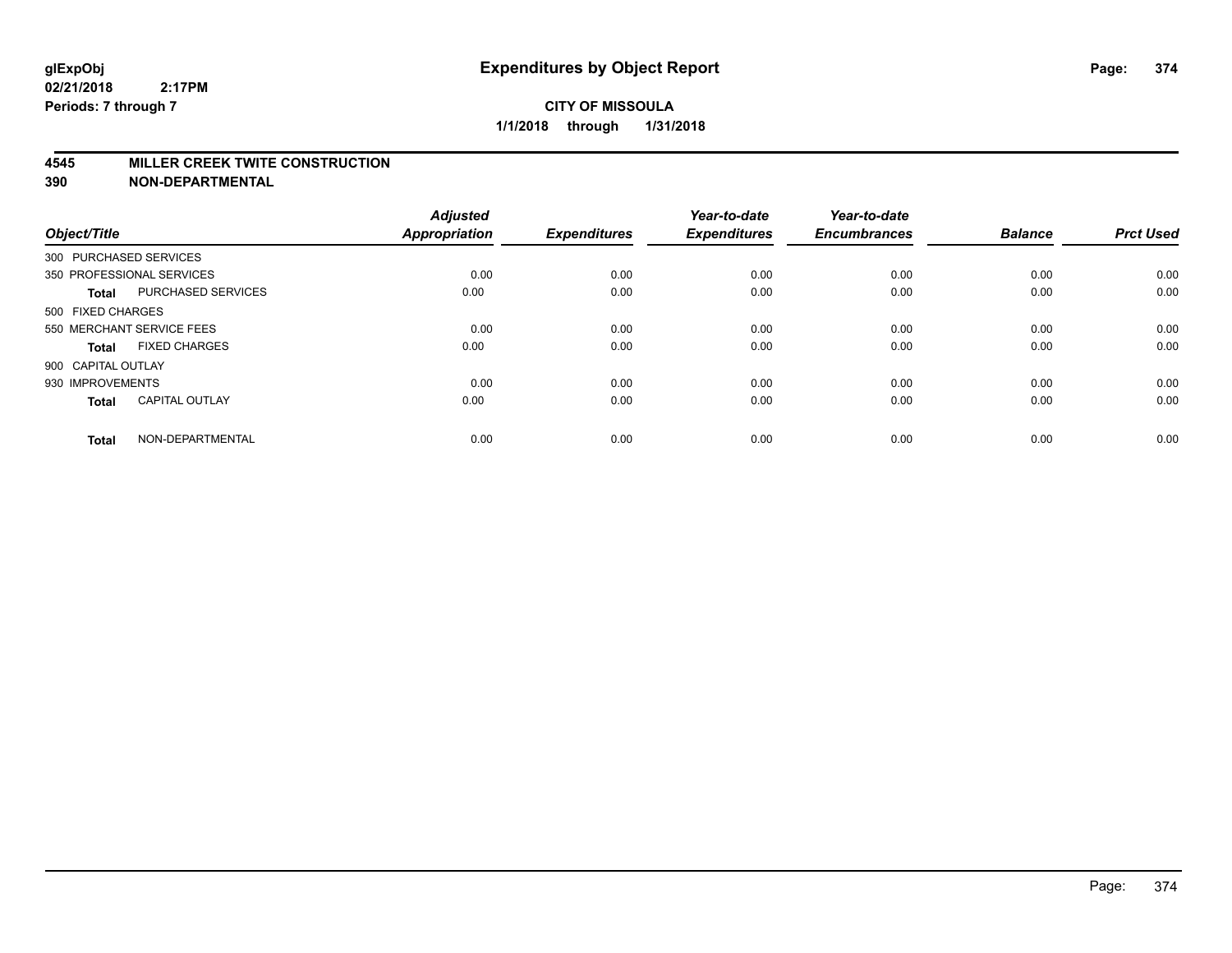**CITY OF MISSOULA 1/1/2018 through 1/31/2018**

# **4545 MILLER CREEK TWITE CONSTRUCTION**

| Object/Title       |                                 | <b>Adjusted</b><br><b>Appropriation</b> | <b>Expenditures</b> | Year-to-date<br><b>Expenditures</b> | Year-to-date<br><b>Encumbrances</b> | <b>Balance</b> | <b>Prct Used</b> |
|--------------------|---------------------------------|-----------------------------------------|---------------------|-------------------------------------|-------------------------------------|----------------|------------------|
|                    | 300 PURCHASED SERVICES          |                                         |                     |                                     |                                     |                |                  |
|                    | 350 PROFESSIONAL SERVICES       | 0.00                                    | 0.00                | 0.00                                | 0.00                                | 0.00           | 0.00             |
| <b>Total</b>       | PURCHASED SERVICES              | 0.00                                    | 0.00                | 0.00                                | 0.00                                | 0.00           | 0.00             |
| 500 FIXED CHARGES  |                                 |                                         |                     |                                     |                                     |                |                  |
|                    | 550 MERCHANT SERVICE FEES       | 0.00                                    | 0.00                | 0.00                                | 0.00                                | 0.00           | 0.00             |
| <b>Total</b>       | <b>FIXED CHARGES</b>            | 0.00                                    | 0.00                | 0.00                                | 0.00                                | 0.00           | 0.00             |
| 900 CAPITAL OUTLAY |                                 |                                         |                     |                                     |                                     |                |                  |
| 930 IMPROVEMENTS   |                                 | 0.00                                    | 0.00                | 0.00                                | 0.00                                | 0.00           | 0.00             |
| <b>Total</b>       | <b>CAPITAL OUTLAY</b>           | 0.00                                    | 0.00                | 0.00                                | 0.00                                | 0.00           | 0.00             |
| <b>Total</b>       | MILLER CREEK TWITE CONSTRUCTION | 0.00                                    | 0.00                | 0.00                                | 0.00                                | 0.00           | 0.00             |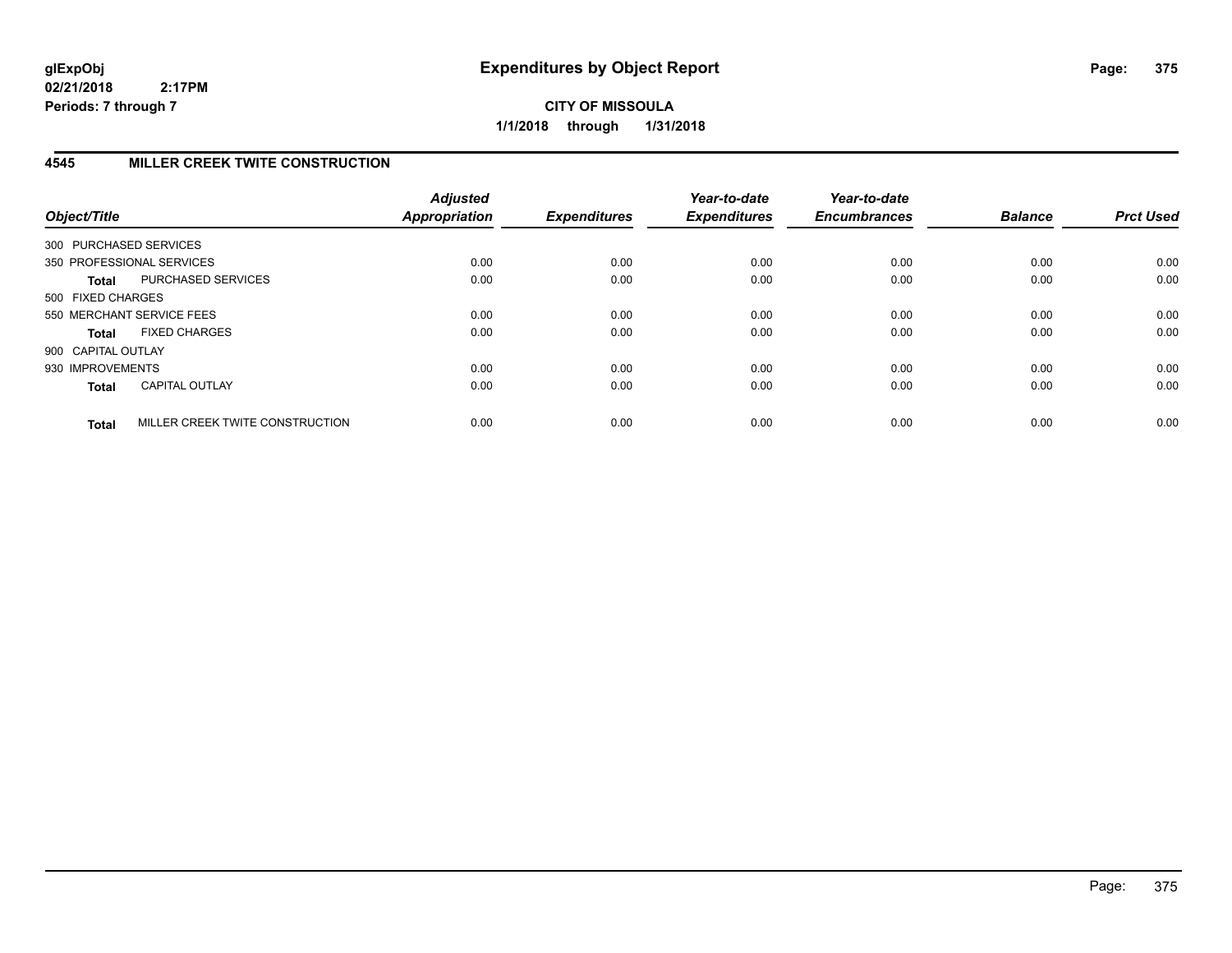#### **4546 MILLER CREEK MALOHNEY CONSTRUCTION**

| Object/Title       |                           | <b>Adjusted</b><br><b>Appropriation</b> | <b>Expenditures</b> | Year-to-date<br><b>Expenditures</b> | Year-to-date<br><b>Encumbrances</b> | <b>Balance</b> | <b>Prct Used</b> |
|--------------------|---------------------------|-----------------------------------------|---------------------|-------------------------------------|-------------------------------------|----------------|------------------|
|                    | 300 PURCHASED SERVICES    |                                         |                     |                                     |                                     |                |                  |
|                    | 350 PROFESSIONAL SERVICES | 0.00                                    | 0.00                | 0.00                                | 0.00                                | 0.00           | 0.00             |
| <b>Total</b>       | <b>PURCHASED SERVICES</b> | 0.00                                    | 0.00                | 0.00                                | 0.00                                | 0.00           | 0.00             |
| 500 FIXED CHARGES  |                           |                                         |                     |                                     |                                     |                |                  |
|                    | 550 MERCHANT SERVICE FEES | 0.00                                    | 0.00                | 0.00                                | 0.00                                | 0.00           | 0.00             |
| Total              | <b>FIXED CHARGES</b>      | 0.00                                    | 0.00                | 0.00                                | 0.00                                | 0.00           | 0.00             |
| 900 CAPITAL OUTLAY |                           |                                         |                     |                                     |                                     |                |                  |
| 930 IMPROVEMENTS   |                           | 0.00                                    | 0.00                | 0.00                                | 0.00                                | 0.00           | 0.00             |
| Total              | <b>CAPITAL OUTLAY</b>     | 0.00                                    | 0.00                | 0.00                                | 0.00                                | 0.00           | 0.00             |
| <b>Total</b>       | NON-DEPARTMENTAL          | 0.00                                    | 0.00                | 0.00                                | 0.00                                | 0.00           | 0.00             |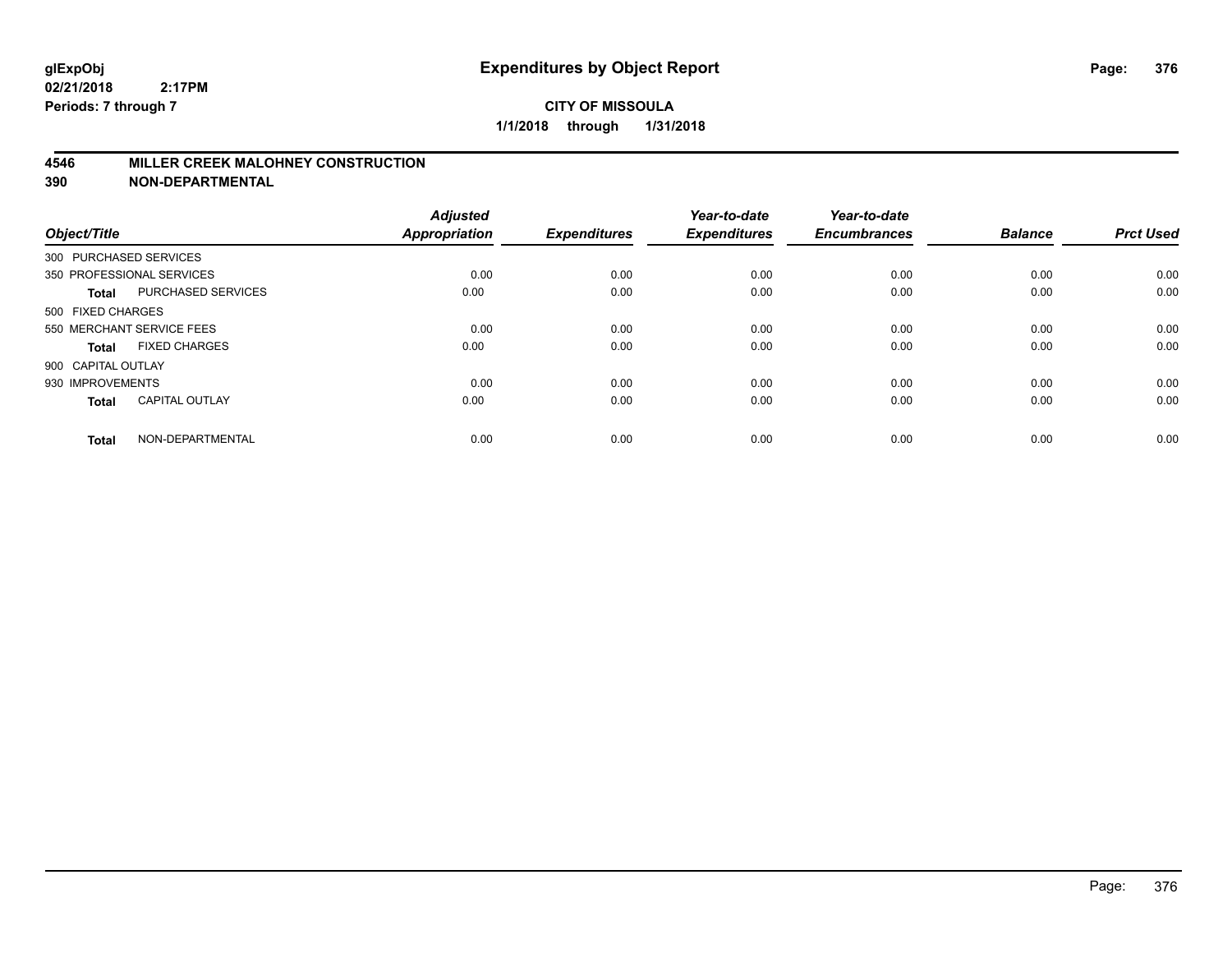**CITY OF MISSOULA 1/1/2018 through 1/31/2018**

# **4546 MILLER CREEK MALOHNEY CONSTRUCTION**

| Object/Title           |                                 | <b>Adjusted</b><br><b>Appropriation</b> | <b>Expenditures</b> | Year-to-date<br><b>Expenditures</b> | Year-to-date<br><b>Encumbrances</b> | <b>Balance</b> | <b>Prct Used</b> |
|------------------------|---------------------------------|-----------------------------------------|---------------------|-------------------------------------|-------------------------------------|----------------|------------------|
| 300 PURCHASED SERVICES |                                 |                                         |                     |                                     |                                     |                |                  |
|                        | 350 PROFESSIONAL SERVICES       | 0.00                                    | 0.00                | 0.00                                | 0.00                                | 0.00           | 0.00             |
| Total                  | PURCHASED SERVICES              | 0.00                                    | 0.00                | 0.00                                | 0.00                                | 0.00           | 0.00             |
| 500 FIXED CHARGES      |                                 |                                         |                     |                                     |                                     |                |                  |
|                        | 550 MERCHANT SERVICE FEES       | 0.00                                    | 0.00                | 0.00                                | 0.00                                | 0.00           | 0.00             |
| Total                  | <b>FIXED CHARGES</b>            | 0.00                                    | 0.00                | 0.00                                | 0.00                                | 0.00           | 0.00             |
| 900 CAPITAL OUTLAY     |                                 |                                         |                     |                                     |                                     |                |                  |
| 930 IMPROVEMENTS       |                                 | 0.00                                    | 0.00                | 0.00                                | 0.00                                | 0.00           | 0.00             |
| <b>Total</b>           | <b>CAPITAL OUTLAY</b>           | 0.00                                    | 0.00                | 0.00                                | 0.00                                | 0.00           | 0.00             |
| <b>Total</b>           | MILLER CREEK MALOHNEY CONSTRUCT | 0.00                                    | 0.00                | 0.00                                | 0.00                                | 0.00           | 0.00             |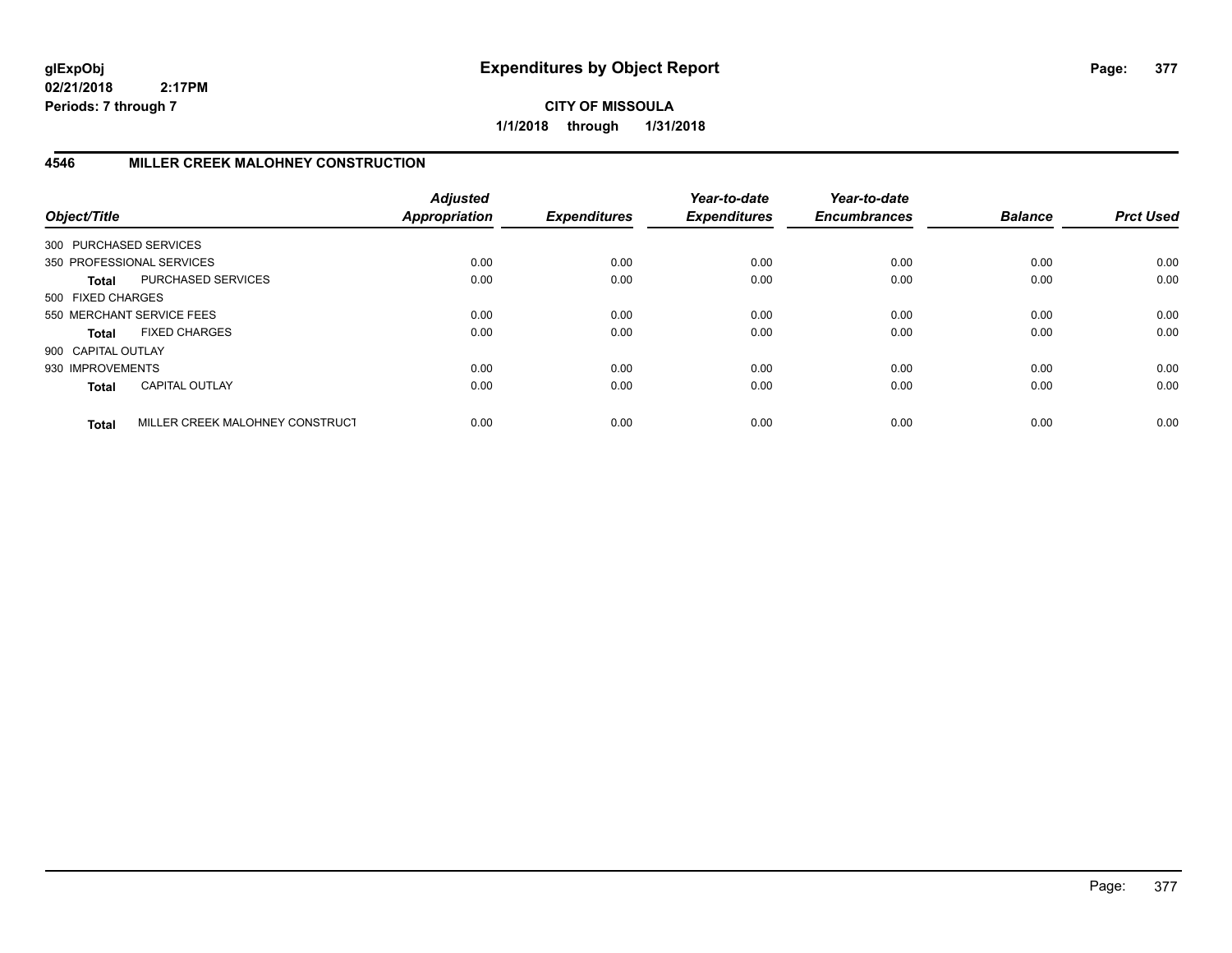#### **4547 MILLER CREEK MCCARTHY CONSTRUCTION**

| Object/Title       |                           | <b>Adjusted</b><br><b>Appropriation</b> | <b>Expenditures</b> | Year-to-date<br><b>Expenditures</b> | Year-to-date<br><b>Encumbrances</b> | <b>Balance</b> | <b>Prct Used</b> |
|--------------------|---------------------------|-----------------------------------------|---------------------|-------------------------------------|-------------------------------------|----------------|------------------|
|                    | 300 PURCHASED SERVICES    |                                         |                     |                                     |                                     |                |                  |
|                    | 350 PROFESSIONAL SERVICES | 0.00                                    | 0.00                | 0.00                                | 0.00                                | 0.00           | 0.00             |
| <b>Total</b>       | <b>PURCHASED SERVICES</b> | 0.00                                    | 0.00                | 0.00                                | 0.00                                | 0.00           | 0.00             |
| 500 FIXED CHARGES  |                           |                                         |                     |                                     |                                     |                |                  |
|                    | 550 MERCHANT SERVICE FEES | 0.00                                    | 0.00                | 0.00                                | 0.00                                | 0.00           | 0.00             |
| Total              | <b>FIXED CHARGES</b>      | 0.00                                    | 0.00                | 0.00                                | 0.00                                | 0.00           | 0.00             |
| 900 CAPITAL OUTLAY |                           |                                         |                     |                                     |                                     |                |                  |
| 930 IMPROVEMENTS   |                           | 0.00                                    | 0.00                | 0.00                                | 0.00                                | 0.00           | 0.00             |
| Total              | <b>CAPITAL OUTLAY</b>     | 0.00                                    | 0.00                | 0.00                                | 0.00                                | 0.00           | 0.00             |
| <b>Total</b>       | NON-DEPARTMENTAL          | 0.00                                    | 0.00                | 0.00                                | 0.00                                | 0.00           | 0.00             |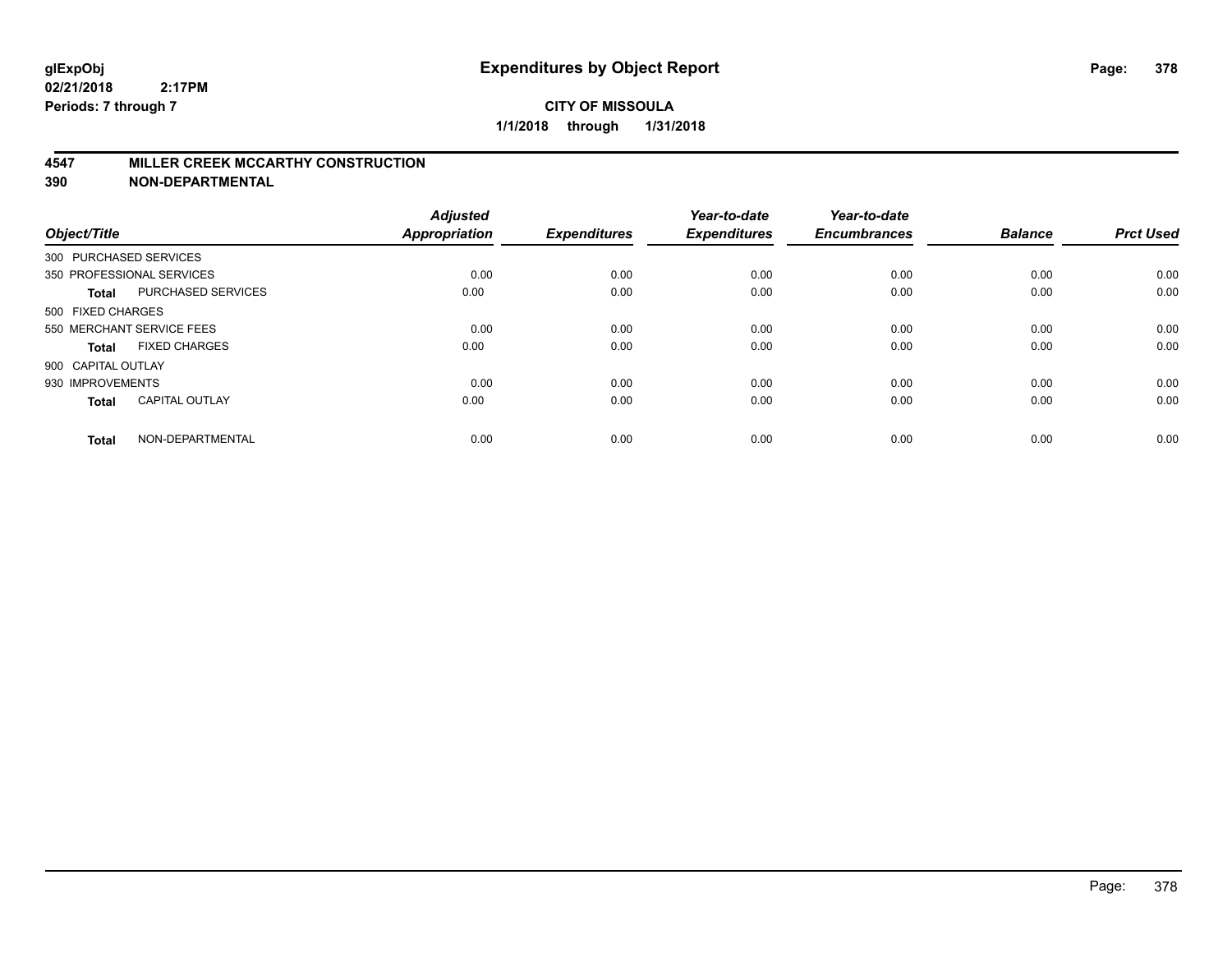**CITY OF MISSOULA 1/1/2018 through 1/31/2018**

# **4547 MILLER CREEK MCCARTHY CONSTRUCTION**

| Object/Title           |                                 | <b>Adjusted</b><br><b>Appropriation</b> | <b>Expenditures</b> | Year-to-date<br><b>Expenditures</b> | Year-to-date<br><b>Encumbrances</b> | <b>Balance</b> | <b>Prct Used</b> |
|------------------------|---------------------------------|-----------------------------------------|---------------------|-------------------------------------|-------------------------------------|----------------|------------------|
| 300 PURCHASED SERVICES |                                 |                                         |                     |                                     |                                     |                |                  |
|                        | 350 PROFESSIONAL SERVICES       | 0.00                                    | 0.00                | 0.00                                | 0.00                                | 0.00           | 0.00             |
| Total                  | PURCHASED SERVICES              | 0.00                                    | 0.00                | 0.00                                | 0.00                                | 0.00           | 0.00             |
| 500 FIXED CHARGES      |                                 |                                         |                     |                                     |                                     |                |                  |
|                        | 550 MERCHANT SERVICE FEES       | 0.00                                    | 0.00                | 0.00                                | 0.00                                | 0.00           | 0.00             |
| Total                  | <b>FIXED CHARGES</b>            | 0.00                                    | 0.00                | 0.00                                | 0.00                                | 0.00           | 0.00             |
| 900 CAPITAL OUTLAY     |                                 |                                         |                     |                                     |                                     |                |                  |
| 930 IMPROVEMENTS       |                                 | 0.00                                    | 0.00                | 0.00                                | 0.00                                | 0.00           | 0.00             |
| <b>Total</b>           | <b>CAPITAL OUTLAY</b>           | 0.00                                    | 0.00                | 0.00                                | 0.00                                | 0.00           | 0.00             |
| <b>Total</b>           | MILLER CREEK MCCARTHY CONSTRUCT | 0.00                                    | 0.00                | 0.00                                | 0.00                                | 0.00           | 0.00             |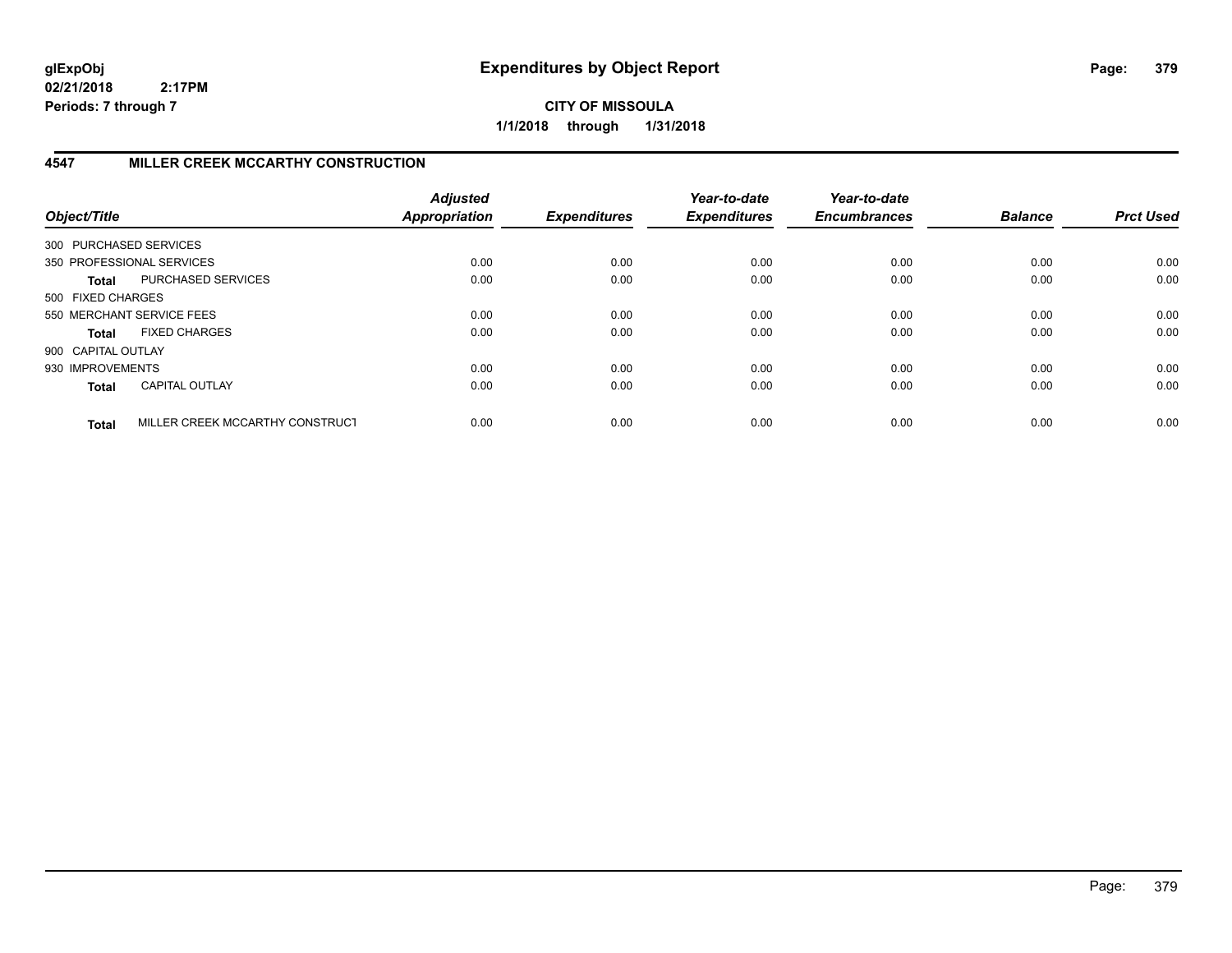#### **4548 5TH,6TH & ARTHUR ROAD IMPROVEMENTS**

| Object/Title           |                              | <b>Adjusted</b><br>Appropriation | <b>Expenditures</b> | Year-to-date<br><b>Expenditures</b> | Year-to-date<br><b>Encumbrances</b> | <b>Balance</b> | <b>Prct Used</b> |
|------------------------|------------------------------|----------------------------------|---------------------|-------------------------------------|-------------------------------------|----------------|------------------|
| 300 PURCHASED SERVICES |                              |                                  |                     |                                     |                                     |                |                  |
|                        | 350 PROFESSIONAL SERVICES    | 0.00                             | 0.00                | 0.00                                | 0.00                                | 0.00           | 0.00             |
| Total                  | PURCHASED SERVICES           | 0.00                             | 0.00                | 0.00                                | 0.00                                | 0.00           | 0.00             |
| 500 FIXED CHARGES      |                              |                                  |                     |                                     |                                     |                |                  |
|                        | 550 MERCHANT SERVICE FEES    | 0.00                             | 0.00                | 0.00                                | 0.00                                | 0.00           | 0.00             |
| Total                  | <b>FIXED CHARGES</b>         | 0.00                             | 0.00                | 0.00                                | 0.00                                | 0.00           | 0.00             |
| 800 OTHER OBJECTS      |                              |                                  |                     |                                     |                                     |                |                  |
|                        | 820 TRANSFERS TO OTHER FUNDS | 0.00                             | 0.00                | 0.00                                | 0.00                                | 0.00           | 0.00             |
| Total                  | OTHER OBJECTS                | 0.00                             | 0.00                | 0.00                                | 0.00                                | 0.00           | 0.00             |
| 900 CAPITAL OUTLAY     |                              |                                  |                     |                                     |                                     |                |                  |
| 930 IMPROVEMENTS       |                              | 0.00                             | 0.00                | 0.00                                | 0.00                                | 0.00           | 0.00             |
| <b>Total</b>           | <b>CAPITAL OUTLAY</b>        | 0.00                             | 0.00                | 0.00                                | 0.00                                | 0.00           | 0.00             |
| <b>Total</b>           | NON-DEPARTMENTAL             | 0.00                             | 0.00                | 0.00                                | 0.00                                | 0.00           | 0.00             |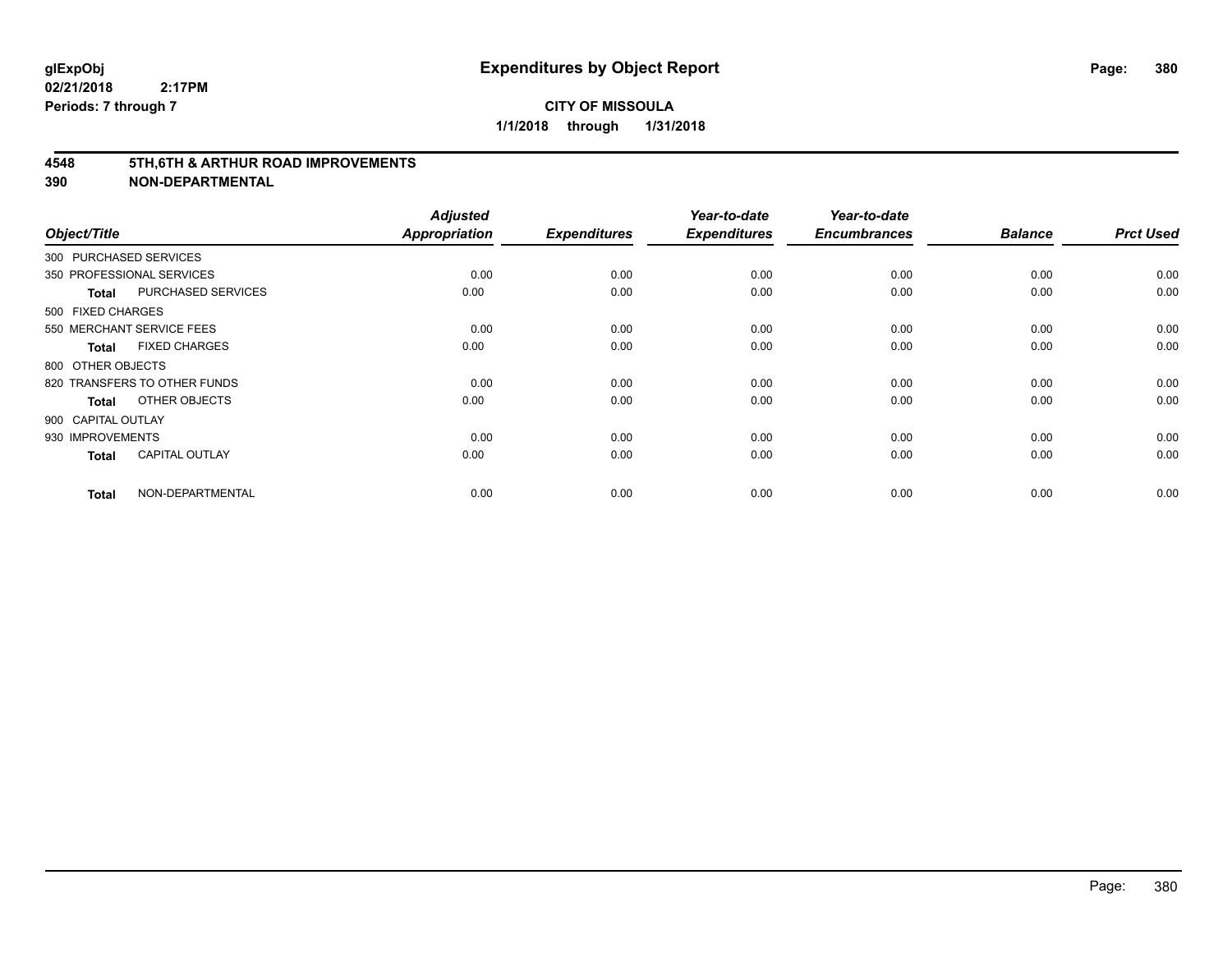**CITY OF MISSOULA 1/1/2018 through 1/31/2018**

## **4548 5TH,6TH & ARTHUR ROAD IMPROVEMENTS**

| Object/Title           |                                  | <b>Adjusted</b><br><b>Appropriation</b> | <b>Expenditures</b> | Year-to-date<br><b>Expenditures</b> | Year-to-date<br><b>Encumbrances</b> | <b>Balance</b> | <b>Prct Used</b> |
|------------------------|----------------------------------|-----------------------------------------|---------------------|-------------------------------------|-------------------------------------|----------------|------------------|
| 300 PURCHASED SERVICES |                                  |                                         |                     |                                     |                                     |                |                  |
|                        | 350 PROFESSIONAL SERVICES        | 0.00                                    | 0.00                | 0.00                                | 0.00                                | 0.00           | 0.00             |
| <b>Total</b>           | PURCHASED SERVICES               | 0.00                                    | 0.00                | 0.00                                | 0.00                                | 0.00           | 0.00             |
| 500 FIXED CHARGES      |                                  |                                         |                     |                                     |                                     |                |                  |
|                        | 550 MERCHANT SERVICE FEES        | 0.00                                    | 0.00                | 0.00                                | 0.00                                | 0.00           | 0.00             |
| <b>Total</b>           | <b>FIXED CHARGES</b>             | 0.00                                    | 0.00                | 0.00                                | 0.00                                | 0.00           | 0.00             |
| 800 OTHER OBJECTS      |                                  |                                         |                     |                                     |                                     |                |                  |
|                        | 820 TRANSFERS TO OTHER FUNDS     | 0.00                                    | 0.00                | 0.00                                | 0.00                                | 0.00           | 0.00             |
| <b>Total</b>           | OTHER OBJECTS                    | 0.00                                    | 0.00                | 0.00                                | 0.00                                | 0.00           | 0.00             |
| 900 CAPITAL OUTLAY     |                                  |                                         |                     |                                     |                                     |                |                  |
| 930 IMPROVEMENTS       |                                  | 0.00                                    | 0.00                | 0.00                                | 0.00                                | 0.00           | 0.00             |
| <b>Total</b>           | <b>CAPITAL OUTLAY</b>            | 0.00                                    | 0.00                | 0.00                                | 0.00                                | 0.00           | 0.00             |
| <b>Total</b>           | 5TH.6TH & ARTHUR ROAD IMPROVEMEN | 0.00                                    | 0.00                | 0.00                                | 0.00                                | 0.00           | 0.00             |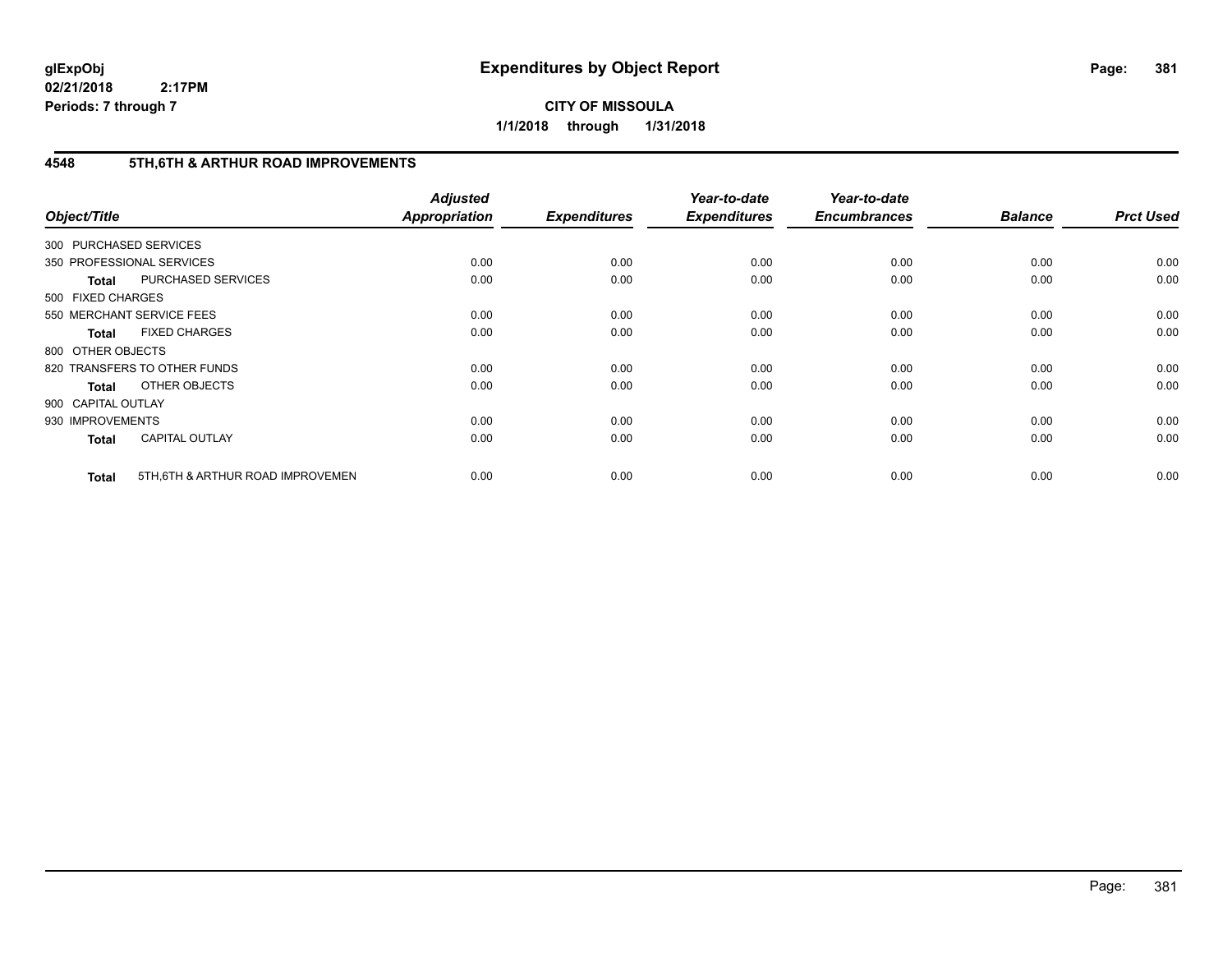#### **4549 SID 549 HILLVIEW WAY**

|                    |                              | <b>Adjusted</b> |                     | Year-to-date        | Year-to-date<br><b>Encumbrances</b> |                | <b>Prct Used</b> |
|--------------------|------------------------------|-----------------|---------------------|---------------------|-------------------------------------|----------------|------------------|
| Object/Title       |                              | Appropriation   | <b>Expenditures</b> | <b>Expenditures</b> |                                     | <b>Balance</b> |                  |
|                    | 300 PURCHASED SERVICES       |                 |                     |                     |                                     |                |                  |
|                    | 350 PROFESSIONAL SERVICES    | 0.00            | 0.00                | 0.00                | 0.00                                | 0.00           | 0.00             |
| <b>Total</b>       | PURCHASED SERVICES           | 0.00            | 0.00                | 0.00                | 0.00                                | 0.00           | 0.00             |
| 500 FIXED CHARGES  |                              |                 |                     |                     |                                     |                |                  |
|                    | 550 MERCHANT SERVICE FEES    | 0.00            | 0.00                | 0.00                | 0.00                                | 0.00           | 0.00             |
| <b>Total</b>       | <b>FIXED CHARGES</b>         | 0.00            | 0.00                | 0.00                | 0.00                                | 0.00           | 0.00             |
| 600 DEBT SERVICE   |                              |                 |                     |                     |                                     |                |                  |
| 610 PRINCIPAL      |                              | 0.00            | 0.00                | 0.00                | 0.00                                | 0.00           | 0.00             |
|                    | 620 INTEREST / SERVICE FEES  | 0.00            | 0.00                | 0.00                | 0.00                                | 0.00           | 0.00             |
| Total              | <b>DEBT SERVICE</b>          | 0.00            | 0.00                | 0.00                | 0.00                                | 0.00           | 0.00             |
| 800 OTHER OBJECTS  |                              |                 |                     |                     |                                     |                |                  |
|                    | 820 TRANSFERS TO OTHER FUNDS | 0.00            | 0.00                | 0.00                | 0.00                                | 0.00           | 0.00             |
| Total              | OTHER OBJECTS                | 0.00            | 0.00                | 0.00                | 0.00                                | 0.00           | 0.00             |
| 900 CAPITAL OUTLAY |                              |                 |                     |                     |                                     |                |                  |
| 930 IMPROVEMENTS   |                              | 0.00            | 0.00                | 0.00                | 0.00                                | 0.00           | 0.00             |
| Total              | CAPITAL OUTLAY               | 0.00            | 0.00                | 0.00                | 0.00                                | 0.00           | 0.00             |
| <b>Total</b>       | NON-DEPARTMENTAL             | 0.00            | 0.00                | 0.00                | 0.00                                | 0.00           | 0.00             |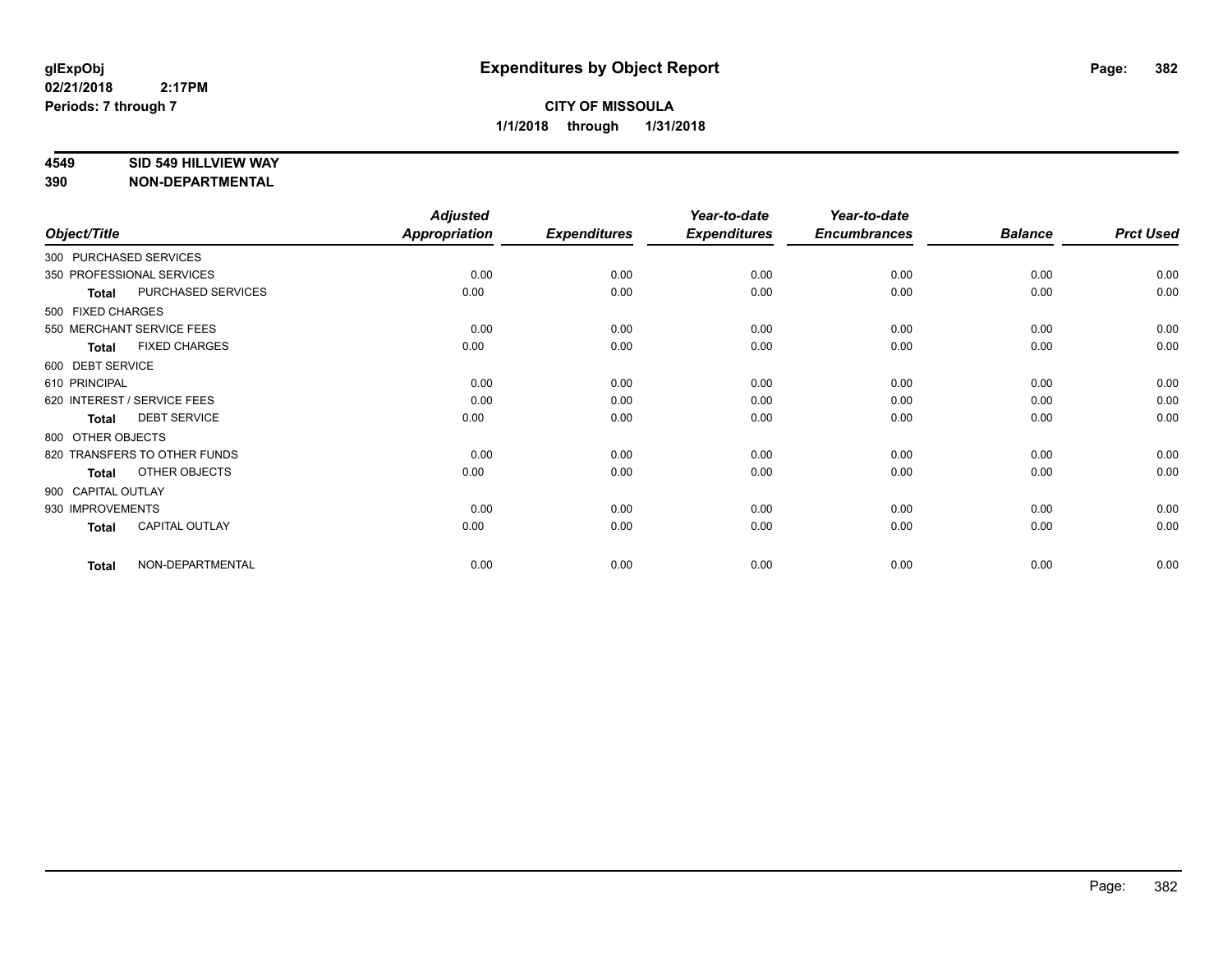# **CITY OF MISSOULA 1/1/2018 through 1/31/2018**

## **4549 SID 549 HILLVIEW WAY**

|                    |                              | <b>Adjusted</b>      |                     | Year-to-date        | Year-to-date        |                |                  |
|--------------------|------------------------------|----------------------|---------------------|---------------------|---------------------|----------------|------------------|
| Object/Title       |                              | <b>Appropriation</b> | <b>Expenditures</b> | <b>Expenditures</b> | <b>Encumbrances</b> | <b>Balance</b> | <b>Prct Used</b> |
|                    | 300 PURCHASED SERVICES       |                      |                     |                     |                     |                |                  |
|                    | 350 PROFESSIONAL SERVICES    | 0.00                 | 0.00                | 0.00                | 0.00                | 0.00           | 0.00             |
| <b>Total</b>       | PURCHASED SERVICES           | 0.00                 | 0.00                | 0.00                | 0.00                | 0.00           | 0.00             |
| 500 FIXED CHARGES  |                              |                      |                     |                     |                     |                |                  |
|                    | 550 MERCHANT SERVICE FEES    | 0.00                 | 0.00                | 0.00                | 0.00                | 0.00           | 0.00             |
| <b>Total</b>       | <b>FIXED CHARGES</b>         | 0.00                 | 0.00                | 0.00                | 0.00                | 0.00           | 0.00             |
| 600 DEBT SERVICE   |                              |                      |                     |                     |                     |                |                  |
| 610 PRINCIPAL      |                              | 0.00                 | 0.00                | 0.00                | 0.00                | 0.00           | 0.00             |
|                    | 620 INTEREST / SERVICE FEES  | 0.00                 | 0.00                | 0.00                | 0.00                | 0.00           | 0.00             |
| <b>Total</b>       | <b>DEBT SERVICE</b>          | 0.00                 | 0.00                | 0.00                | 0.00                | 0.00           | 0.00             |
| 800 OTHER OBJECTS  |                              |                      |                     |                     |                     |                |                  |
|                    | 820 TRANSFERS TO OTHER FUNDS | 0.00                 | 0.00                | 0.00                | 0.00                | 0.00           | 0.00             |
| <b>Total</b>       | OTHER OBJECTS                | 0.00                 | 0.00                | 0.00                | 0.00                | 0.00           | 0.00             |
| 900 CAPITAL OUTLAY |                              |                      |                     |                     |                     |                |                  |
| 930 IMPROVEMENTS   |                              | 0.00                 | 0.00                | 0.00                | 0.00                | 0.00           | 0.00             |
| <b>Total</b>       | <b>CAPITAL OUTLAY</b>        | 0.00                 | 0.00                | 0.00                | 0.00                | 0.00           | 0.00             |
| Total              | SID 549 HILLVIEW WAY         | 0.00                 | 0.00                | 0.00                | 0.00                | 0.00           | 0.00             |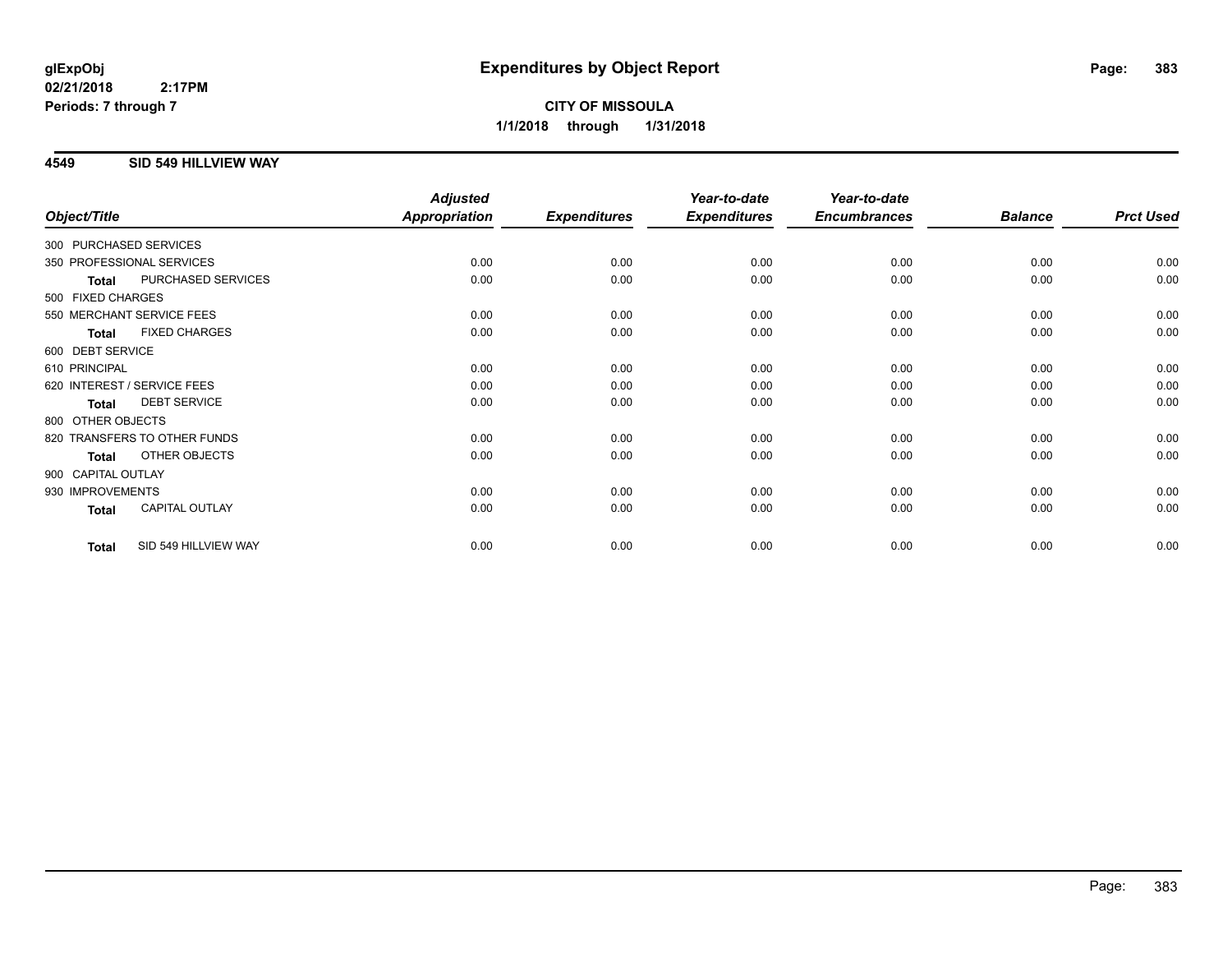#### **4745 MALONEY/TWITE MILLER CR \$1.2M CONTRIB**

| Object/Title       |                              | <b>Adjusted</b><br><b>Appropriation</b> | <b>Expenditures</b> | Year-to-date<br><b>Expenditures</b> | Year-to-date<br><b>Encumbrances</b> | <b>Balance</b> | <b>Prct Used</b> |
|--------------------|------------------------------|-----------------------------------------|---------------------|-------------------------------------|-------------------------------------|----------------|------------------|
|                    | 300 PURCHASED SERVICES       |                                         |                     |                                     |                                     |                |                  |
|                    | 350 PROFESSIONAL SERVICES    | 0.00                                    | 0.00                | 0.00                                | 0.00                                | 0.00           | 0.00             |
| <b>Total</b>       | PURCHASED SERVICES           | 0.00                                    | 0.00                | 0.00                                | 0.00                                | 0.00           | 0.00             |
| 500 FIXED CHARGES  |                              |                                         |                     |                                     |                                     |                |                  |
|                    | 550 MERCHANT SERVICE FEES    | 0.00                                    | 0.00                | 0.00                                | 0.00                                | 0.00           | 0.00             |
| <b>Total</b>       | <b>FIXED CHARGES</b>         | 0.00                                    | 0.00                | 0.00                                | 0.00                                | 0.00           | 0.00             |
| 800 OTHER OBJECTS  |                              |                                         |                     |                                     |                                     |                |                  |
|                    | 820 TRANSFERS TO OTHER FUNDS | 0.00                                    | 0.00                | 0.00                                | 0.00                                | 0.00           | 0.00             |
| <b>Total</b>       | OTHER OBJECTS                | 0.00                                    | 0.00                | 0.00                                | 0.00                                | 0.00           | 0.00             |
| 900 CAPITAL OUTLAY |                              |                                         |                     |                                     |                                     |                |                  |
| 930 IMPROVEMENTS   |                              | 0.00                                    | 0.00                | 0.00                                | 0.00                                | 0.00           | 0.00             |
| <b>Total</b>       | <b>CAPITAL OUTLAY</b>        | 0.00                                    | 0.00                | 0.00                                | 0.00                                | 0.00           | 0.00             |
| <b>Total</b>       | NON-DEPARTMENTAL             | 0.00                                    | 0.00                | 0.00                                | 0.00                                | 0.00           | 0.00             |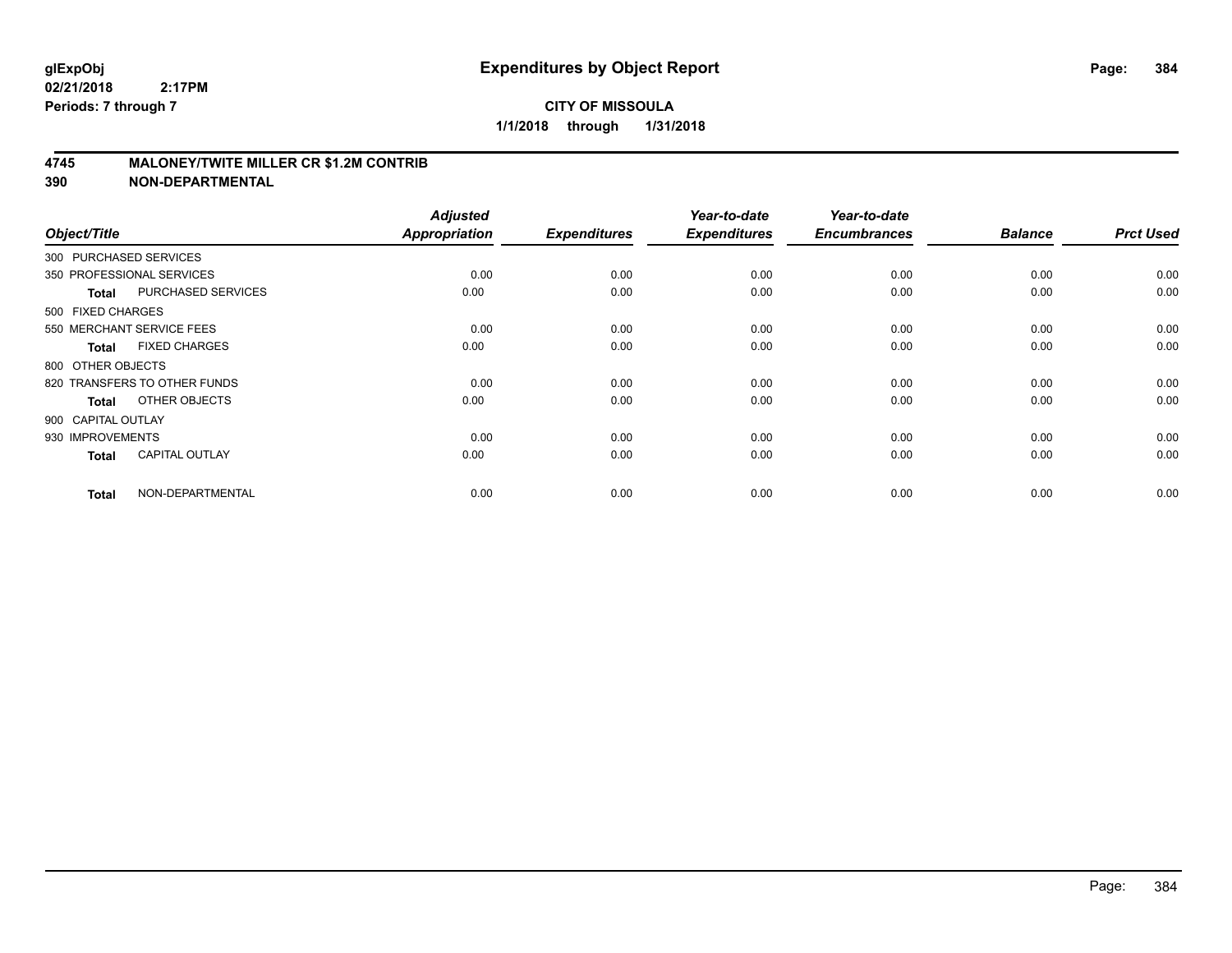**CITY OF MISSOULA 1/1/2018 through 1/31/2018**

# **4745 MALONEY/TWITE MILLER CR \$1.2M CONTRIB**

| Object/Title           |                                     | <b>Adjusted</b><br>Appropriation | <b>Expenditures</b> | Year-to-date<br><b>Expenditures</b> | Year-to-date<br><b>Encumbrances</b> | <b>Balance</b> | <b>Prct Used</b> |
|------------------------|-------------------------------------|----------------------------------|---------------------|-------------------------------------|-------------------------------------|----------------|------------------|
| 300 PURCHASED SERVICES |                                     |                                  |                     |                                     |                                     |                |                  |
|                        | 350 PROFESSIONAL SERVICES           | 0.00                             | 0.00                | 0.00                                | 0.00                                | 0.00           | 0.00             |
| <b>Total</b>           | PURCHASED SERVICES                  | 0.00                             | 0.00                | 0.00                                | 0.00                                | 0.00           | 0.00             |
| 500 FIXED CHARGES      |                                     |                                  |                     |                                     |                                     |                |                  |
|                        | 550 MERCHANT SERVICE FEES           | 0.00                             | 0.00                | 0.00                                | 0.00                                | 0.00           | 0.00             |
| <b>Total</b>           | <b>FIXED CHARGES</b>                | 0.00                             | 0.00                | 0.00                                | 0.00                                | 0.00           | 0.00             |
| 800 OTHER OBJECTS      |                                     |                                  |                     |                                     |                                     |                |                  |
|                        | 820 TRANSFERS TO OTHER FUNDS        | 0.00                             | 0.00                | 0.00                                | 0.00                                | 0.00           | 0.00             |
| Total                  | OTHER OBJECTS                       | 0.00                             | 0.00                | 0.00                                | 0.00                                | 0.00           | 0.00             |
| 900 CAPITAL OUTLAY     |                                     |                                  |                     |                                     |                                     |                |                  |
| 930 IMPROVEMENTS       |                                     | 0.00                             | 0.00                | 0.00                                | 0.00                                | 0.00           | 0.00             |
| <b>Total</b>           | <b>CAPITAL OUTLAY</b>               | 0.00                             | 0.00                | 0.00                                | 0.00                                | 0.00           | 0.00             |
| <b>Total</b>           | MALONEY/TWITE MILLER CR \$1.2M CON' | 0.00                             | 0.00                | 0.00                                | 0.00                                | 0.00           | 0.00             |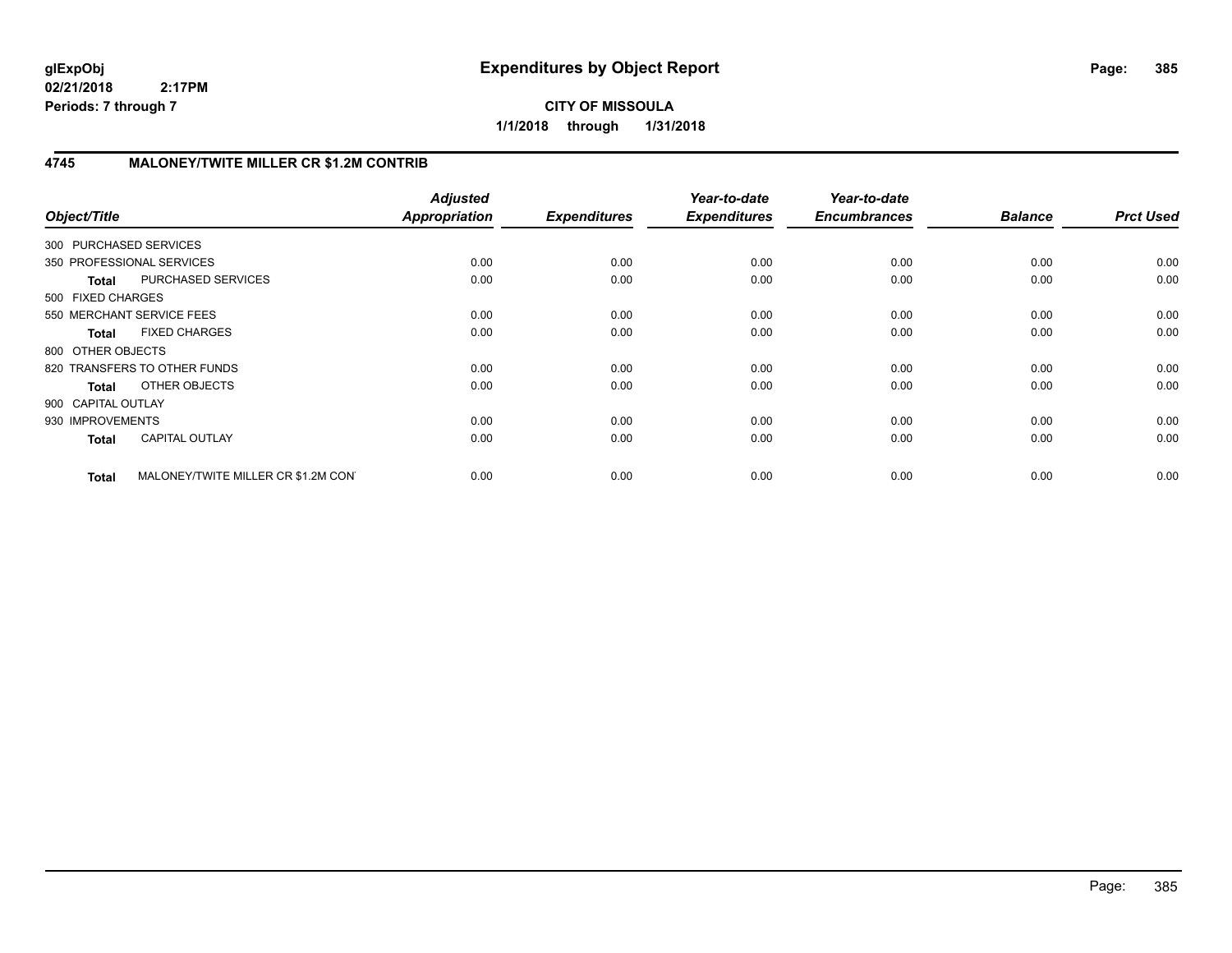# **4941 HILLVIEW WAY CONSTRUCTION**

## **280 PUBLIC WORKS OPERATIONS**

|                     |                              | <b>Adjusted</b>      |                     | Year-to-date        | Year-to-date        |                |                  |
|---------------------|------------------------------|----------------------|---------------------|---------------------|---------------------|----------------|------------------|
| Object/Title        |                              | <b>Appropriation</b> | <b>Expenditures</b> | <b>Expenditures</b> | <b>Encumbrances</b> | <b>Balance</b> | <b>Prct Used</b> |
| 200 SUPPLIES        |                              |                      |                     |                     |                     |                |                  |
| 210 OFFICE SUPPLIES |                              | 0.00                 | 0.00                | 0.00                | 0.00                | 0.00           | 0.00             |
| Total               | <b>SUPPLIES</b>              | 0.00                 | 0.00                | 0.00                | 0.00                | 0.00           | 0.00             |
|                     | 300 PURCHASED SERVICES       |                      |                     |                     |                     |                |                  |
| 310 COMMUNICATIONS  |                              | 0.00                 | 0.00                | 0.00                | 0.00                | 0.00           | 0.00             |
|                     | 320 PRINTING & DUPLICATING   | 0.00                 | 0.00                | 0.00                | 0.00                | 0.00           | 0.00             |
|                     | 350 PROFESSIONAL SERVICES    | 0.00                 | 0.00                | 26,380.47           | 0.00                | $-26,380.47$   | 0.00             |
| <b>Total</b>        | PURCHASED SERVICES           | 0.00                 | 0.00                | 26,380.47           | 0.00                | $-26,380.47$   | 0.00             |
| 500 FIXED CHARGES   |                              |                      |                     |                     |                     |                |                  |
|                     | 550 MERCHANT SERVICE FEES    | 0.00                 | 0.00                | 0.00                | 0.00                | 0.00           | 0.00             |
| Total               | <b>FIXED CHARGES</b>         | 0.00                 | 0.00                | 0.00                | 0.00                | 0.00           | 0.00             |
| 800 OTHER OBJECTS   |                              |                      |                     |                     |                     |                |                  |
|                     | 820 TRANSFERS TO OTHER FUNDS | 0.00                 | 0.00                | 73,764.73           | 0.00                | $-73,764.73$   | 0.00             |
| <b>Total</b>        | OTHER OBJECTS                | 0.00                 | 0.00                | 73,764.73           | 0.00                | $-73,764.73$   | 0.00             |
| 900 CAPITAL OUTLAY  |                              |                      |                     |                     |                     |                |                  |
| 930 IMPROVEMENTS    |                              | 0.00                 | 0.00                | 50,254.14           | 0.00                | $-50,254.14$   | 0.00             |
| <b>Total</b>        | <b>CAPITAL OUTLAY</b>        | 0.00                 | 0.00                | 50,254.14           | 0.00                | $-50,254.14$   | 0.00             |
| <b>Total</b>        | PUBLIC WORKS OPERATIONS      | 0.00                 | 0.00                | 150,399.34          | 0.00                | $-150,399.34$  | 0.00             |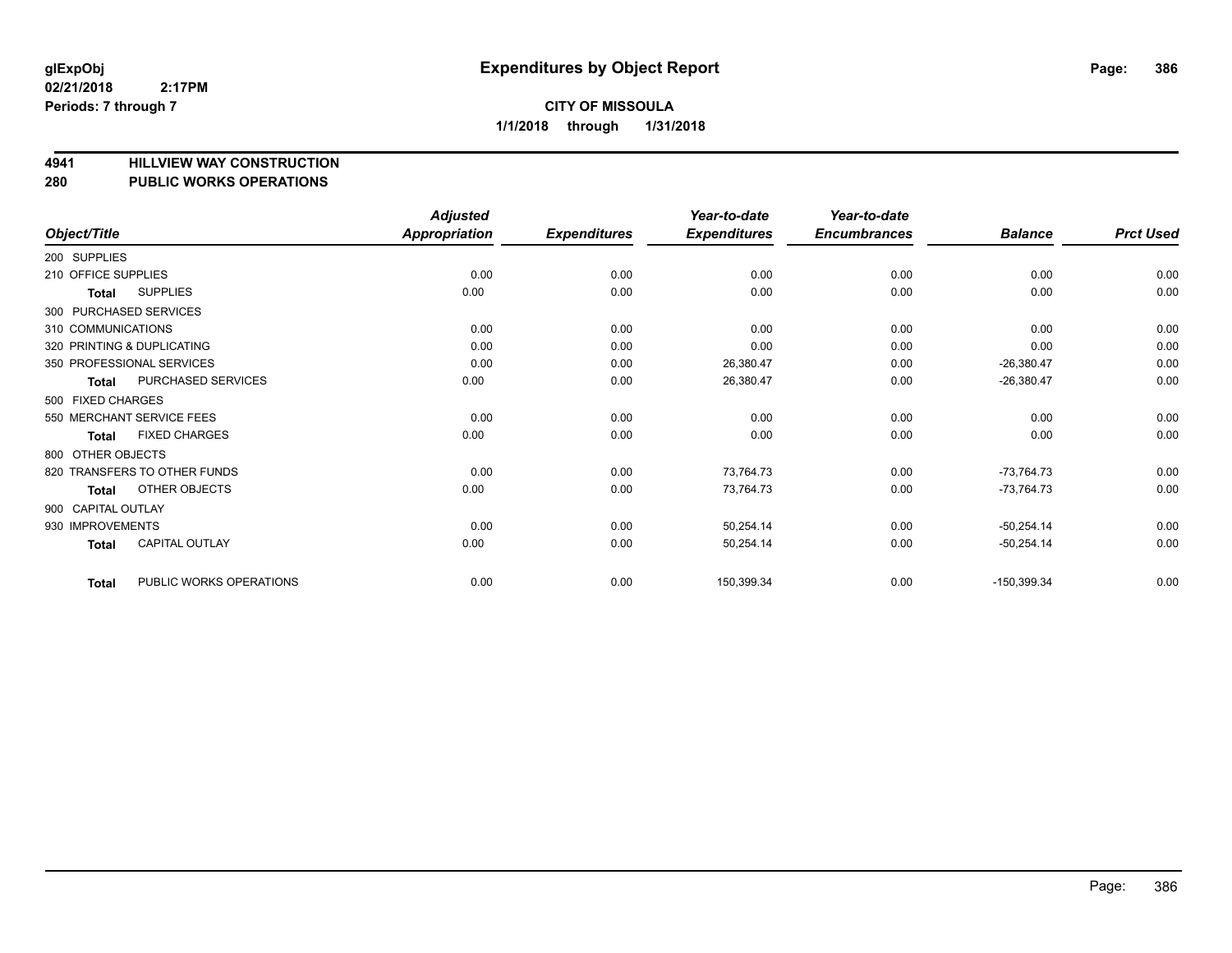**CITY OF MISSOULA 1/1/2018 through 1/31/2018**

#### **4941 HILLVIEW WAY CONSTRUCTION**

|                            |                              | <b>Adjusted</b>      |                     | Year-to-date        | Year-to-date        |                |                  |
|----------------------------|------------------------------|----------------------|---------------------|---------------------|---------------------|----------------|------------------|
| Object/Title               |                              | <b>Appropriation</b> | <b>Expenditures</b> | <b>Expenditures</b> | <b>Encumbrances</b> | <b>Balance</b> | <b>Prct Used</b> |
| 200 SUPPLIES               |                              |                      |                     |                     |                     |                |                  |
| 210 OFFICE SUPPLIES        |                              | 0.00                 | 0.00                | 0.00                | 0.00                | 0.00           | 0.00             |
| Total                      | <b>SUPPLIES</b>              | 0.00                 | 0.00                | 0.00                | 0.00                | 0.00           | 0.00             |
| 300 PURCHASED SERVICES     |                              |                      |                     |                     |                     |                |                  |
| 310 COMMUNICATIONS         |                              | 0.00                 | 0.00                | 0.00                | 0.00                | 0.00           | 0.00             |
| 320 PRINTING & DUPLICATING |                              | 0.00                 | 0.00                | 0.00                | 0.00                | 0.00           | 0.00             |
|                            | 350 PROFESSIONAL SERVICES    | 0.00                 | 0.00                | 26,380.47           | 0.00                | $-26,380.47$   | 0.00             |
| Total                      | PURCHASED SERVICES           | 0.00                 | 0.00                | 26,380.47           | 0.00                | $-26,380.47$   | 0.00             |
| 500 FIXED CHARGES          |                              |                      |                     |                     |                     |                |                  |
|                            | 550 MERCHANT SERVICE FEES    | 0.00                 | 0.00                | 0.00                | 0.00                | 0.00           | 0.00             |
| Total                      | <b>FIXED CHARGES</b>         | 0.00                 | 0.00                | 0.00                | 0.00                | 0.00           | 0.00             |
| 800 OTHER OBJECTS          |                              |                      |                     |                     |                     |                |                  |
|                            | 820 TRANSFERS TO OTHER FUNDS | 0.00                 | 0.00                | 73,764.73           | 0.00                | $-73,764.73$   | 0.00             |
| Total                      | OTHER OBJECTS                | 0.00                 | 0.00                | 73,764.73           | 0.00                | $-73,764.73$   | 0.00             |
| 900 CAPITAL OUTLAY         |                              |                      |                     |                     |                     |                |                  |
| 930 IMPROVEMENTS           |                              | 0.00                 | 0.00                | 50,254.14           | 0.00                | $-50,254.14$   | 0.00             |
| <b>Total</b>               | <b>CAPITAL OUTLAY</b>        | 0.00                 | 0.00                | 50,254.14           | 0.00                | $-50,254.14$   | 0.00             |
| <b>Total</b>               | HILLVIEW WAY CONSTRUCTION    | 0.00                 | 0.00                | 150,399.34          | 0.00                | $-150,399.34$  | 0.00             |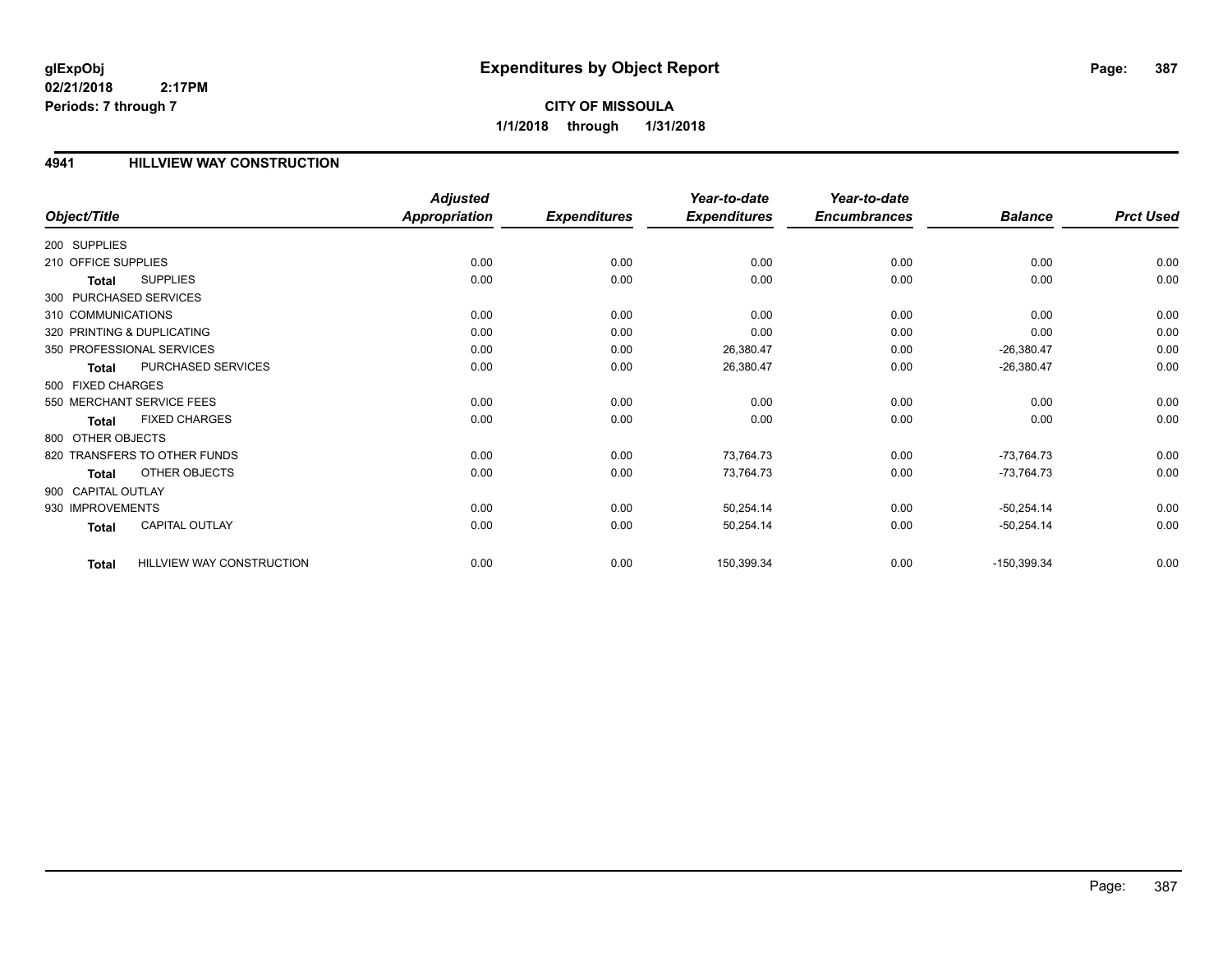# **glExpObj Expenditures by Object Report Page: 388**

**02/21/2018 2:17PM Periods: 7 through 7**

### **CITY OF MISSOULA 1/1/2018 through 1/31/2018**

#### **4944 RATTLESNAKE SEWER COLLECTION (544)**

**000 \*\*\* Title Not Found \*\*\***

| Object/Title                            | <b>Adjusted</b><br>Appropriation | <b>Expenditures</b> | Year-to-date<br><b>Expenditures</b> | Year-to-date<br><b>Encumbrances</b> | <b>Balance</b> | <b>Prct Used</b> |
|-----------------------------------------|----------------------------------|---------------------|-------------------------------------|-------------------------------------|----------------|------------------|
| 500 FIXED CHARGES                       |                                  |                     |                                     |                                     |                |                  |
| 550 MERCHANT SERVICE FEES               | 0.00                             | 0.00                | 0.00                                | 0.00                                | 0.00           | 0.00             |
| <b>FIXED CHARGES</b><br>Total           | 0.00                             | 0.00                | 0.00                                | 0.00                                | 0.00           | 0.00             |
| *** Title Not Found ***<br><b>Total</b> | 0.00                             | 0.00                | 0.00                                | 0.00                                | 0.00           | 0.00             |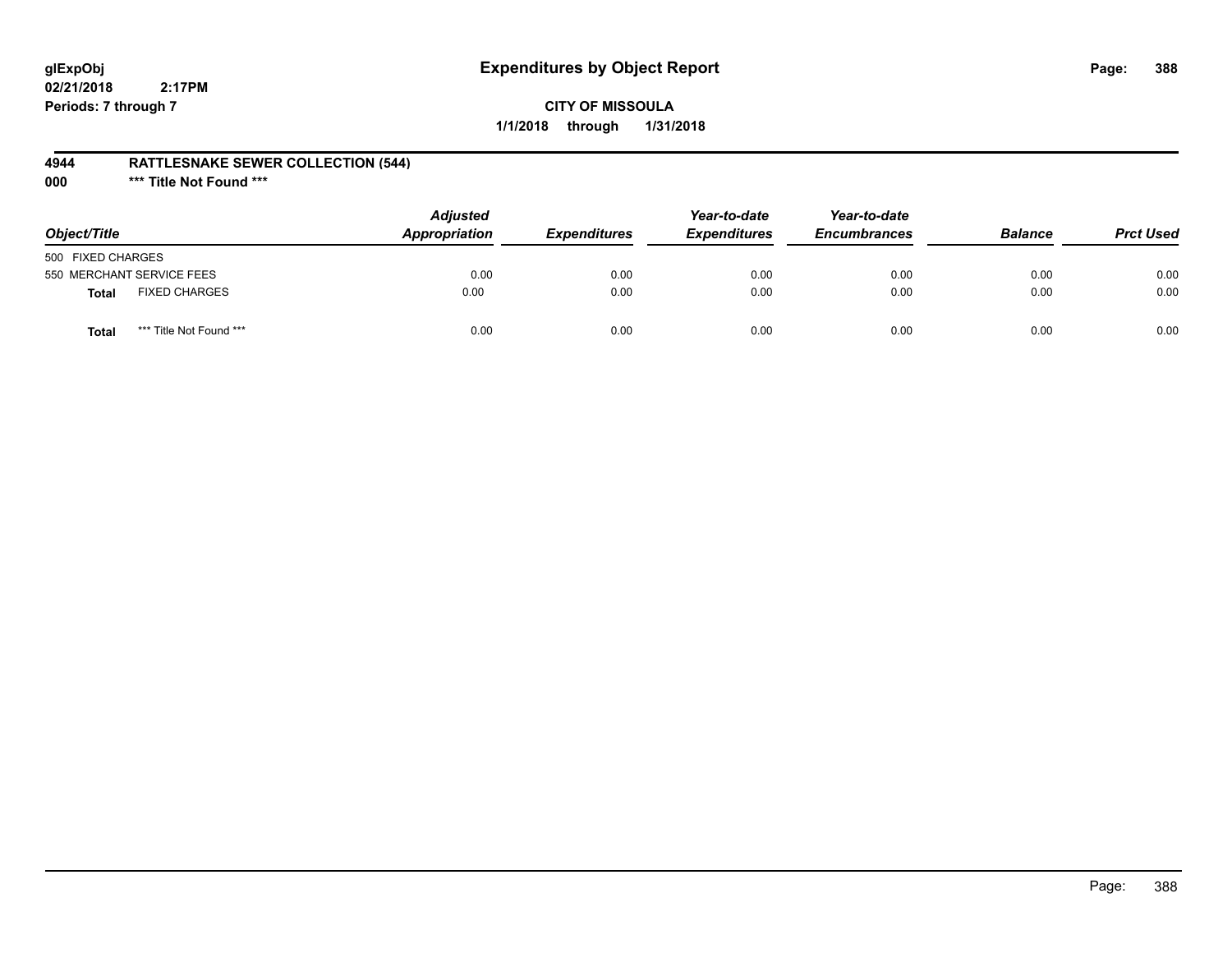#### **4944 RATTLESNAKE SEWER COLLECTION (544)**

| Object/Title           |                           | <b>Adjusted</b><br>Appropriation | <b>Expenditures</b> | Year-to-date<br><b>Expenditures</b> | Year-to-date<br><b>Encumbrances</b> | <b>Balance</b> | <b>Prct Used</b> |
|------------------------|---------------------------|----------------------------------|---------------------|-------------------------------------|-------------------------------------|----------------|------------------|
| 300 PURCHASED SERVICES |                           |                                  |                     |                                     |                                     |                |                  |
|                        | 350 PROFESSIONAL SERVICES | 0.00                             | 0.00                | 0.00                                | 0.00                                | 0.00           | 0.00             |
| Total                  | PURCHASED SERVICES        | 0.00                             | 0.00                | 0.00                                | 0.00                                | 0.00           | 0.00             |
| 500 FIXED CHARGES      |                           |                                  |                     |                                     |                                     |                |                  |
|                        | 550 MERCHANT SERVICE FEES | 0.00                             | 0.00                | 0.00                                | 0.00                                | 0.00           | 0.00             |
| <b>Total</b>           | <b>FIXED CHARGES</b>      | 0.00                             | 0.00                | 0.00                                | 0.00                                | 0.00           | 0.00             |
| 600 DEBT SERVICE       |                           |                                  |                     |                                     |                                     |                |                  |
| 610 PRINCIPAL          |                           | 0.00                             | 0.00                | 0.00                                | 0.00                                | 0.00           | 0.00             |
| <b>Total</b>           | <b>DEBT SERVICE</b>       | 0.00                             | 0.00                | 0.00                                | 0.00                                | 0.00           | 0.00             |
| 900 CAPITAL OUTLAY     |                           |                                  |                     |                                     |                                     |                |                  |
| 930 IMPROVEMENTS       |                           | 0.00                             | 0.00                | 0.00                                | 0.00                                | 0.00           | 0.00             |
| <b>Total</b>           | <b>CAPITAL OUTLAY</b>     | 0.00                             | 0.00                | 0.00                                | 0.00                                | 0.00           | 0.00             |
| <b>Total</b>           | NON-DEPARTMENTAL          | 0.00                             | 0.00                | 0.00                                | 0.00                                | 0.00           | 0.00             |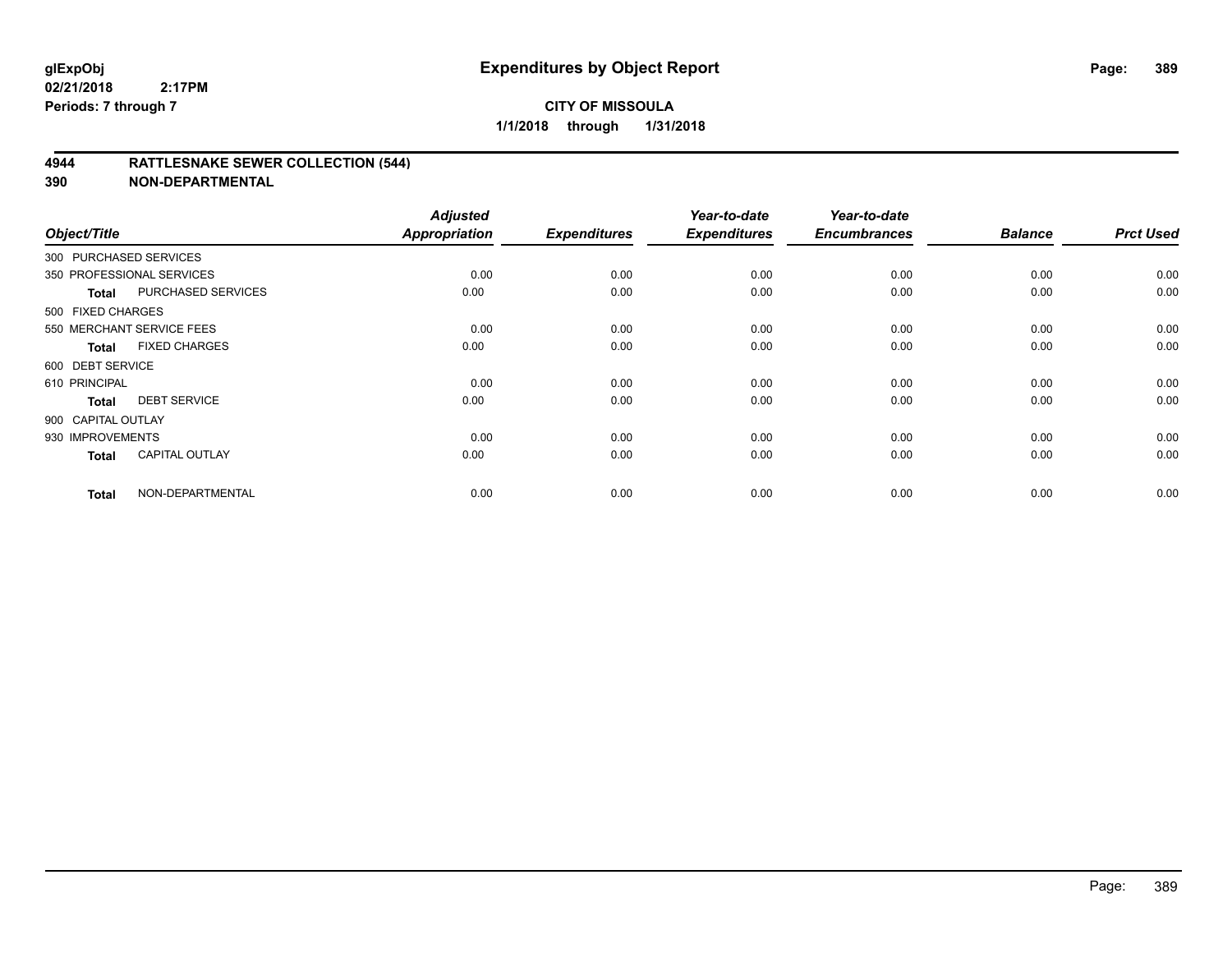#### **4944 RATTLESNAKE SEWER COLLECTION (544)**

**550 SID 544 PROJECT**

| Object/Title            |                           | <b>Adjusted</b><br><b>Appropriation</b> | <b>Expenditures</b> | Year-to-date<br><b>Expenditures</b> | Year-to-date<br><b>Encumbrances</b> | <b>Balance</b> | <b>Prct Used</b> |
|-------------------------|---------------------------|-----------------------------------------|---------------------|-------------------------------------|-------------------------------------|----------------|------------------|
| 300 PURCHASED SERVICES  |                           |                                         |                     |                                     |                                     |                |                  |
|                         | 350 PROFESSIONAL SERVICES | 0.00                                    | 0.00                | 0.00                                | 0.00                                | 0.00           | 0.00             |
| Total                   | <b>PURCHASED SERVICES</b> | 0.00                                    | 0.00                | 0.00                                | 0.00                                | 0.00           | 0.00             |
| 500 FIXED CHARGES       |                           |                                         |                     |                                     |                                     |                |                  |
|                         | 550 MERCHANT SERVICE FEES | 0.00                                    | 0.00                | 0.00                                | 0.00                                | 0.00           | 0.00             |
| <b>Total</b>            | <b>FIXED CHARGES</b>      | 0.00                                    | 0.00                | 0.00                                | 0.00                                | 0.00           | 0.00             |
| 900 CAPITAL OUTLAY      |                           |                                         |                     |                                     |                                     |                |                  |
| 915 EASEMENTS           |                           | 0.00                                    | 0.00                | 0.00                                | 0.00                                | 0.00           | 0.00             |
| 930 IMPROVEMENTS        |                           | 0.00                                    | 0.00                | 0.00                                | 0.00                                | 0.00           | 0.00             |
| 960 CAPITAL CONTINGENCY |                           | 0.00                                    | 0.00                | 0.00                                | 0.00                                | 0.00           | 0.00             |
| <b>Total</b>            | <b>CAPITAL OUTLAY</b>     | 0.00                                    | 0.00                | 0.00                                | 0.00                                | 0.00           | 0.00             |
| <b>Total</b>            | SID 544 PROJECT           | 0.00                                    | 0.00                | 0.00                                | 0.00                                | 0.00           | 0.00             |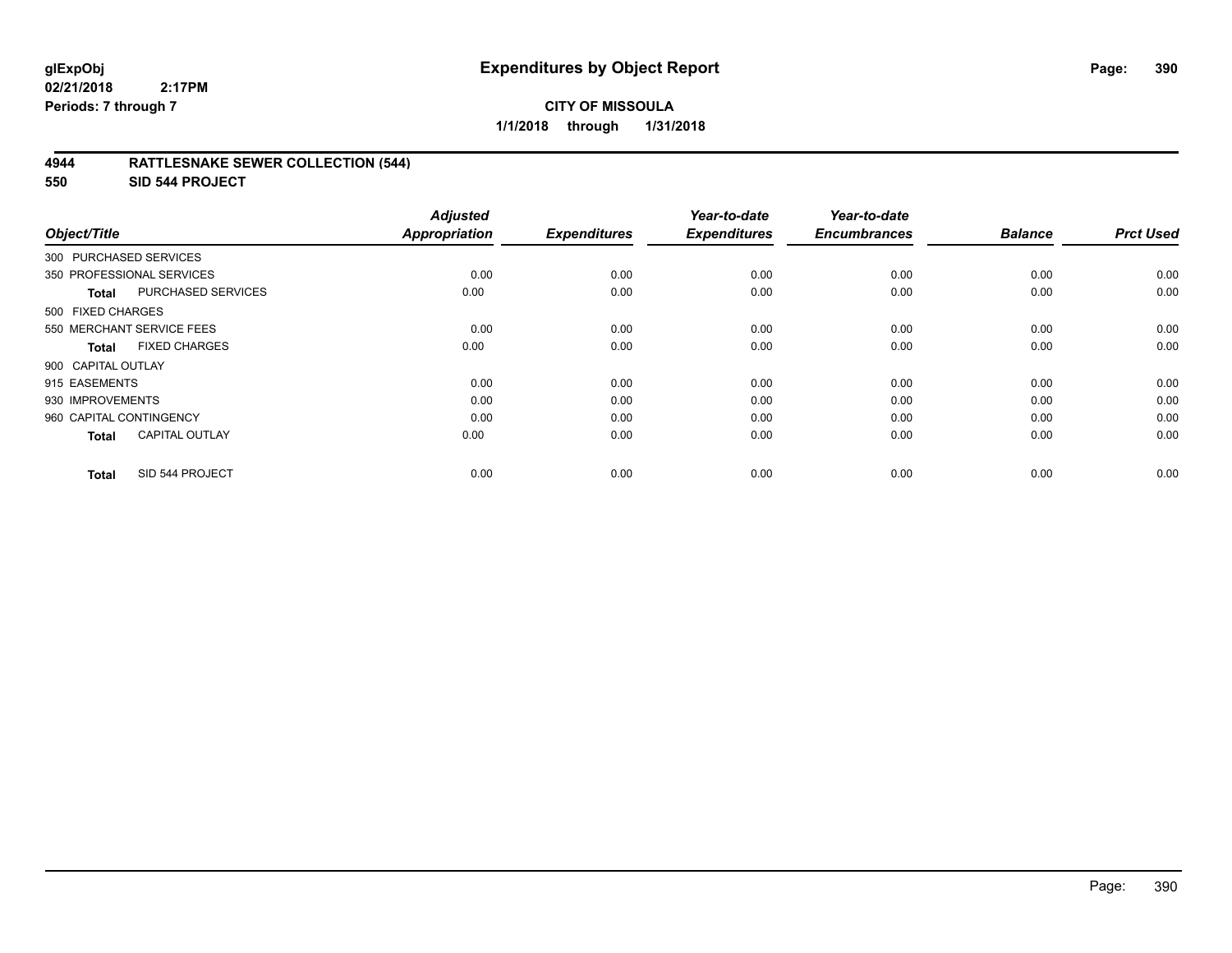#### **4944 RATTLESNAKE SEWER COLLECTION (544)**

**555 LOLO STREET PROJECT**

|                                            | <b>Adjusted</b>      |                     | Year-to-date        | Year-to-date        |                |                  |
|--------------------------------------------|----------------------|---------------------|---------------------|---------------------|----------------|------------------|
| Object/Title                               | <b>Appropriation</b> | <b>Expenditures</b> | <b>Expenditures</b> | <b>Encumbrances</b> | <b>Balance</b> | <b>Prct Used</b> |
| 500 FIXED CHARGES                          |                      |                     |                     |                     |                |                  |
| 550 MERCHANT SERVICE FEES                  | 0.00                 | 0.00                | 0.00                | 0.00                | 0.00           | 0.00             |
| <b>FIXED CHARGES</b><br><b>Total</b>       | 0.00                 | 0.00                | 0.00                | 0.00                | 0.00           | 0.00             |
| 900 CAPITAL OUTLAY                         |                      |                     |                     |                     |                |                  |
| 930 IMPROVEMENTS                           | 0.00                 | 0.00                | 0.00                | 0.00                | 0.00           | 0.00             |
| 960 CAPITAL CONTINGENCY                    | 0.00                 | 0.00                | 0.00                | 0.00                | 0.00           | 0.00             |
| <b>CAPITAL OUTLAY</b><br><b>Total</b>      | 0.00                 | 0.00                | 0.00                | 0.00                | 0.00           | 0.00             |
| <b>LOLO STREET PROJECT</b><br><b>Total</b> | 0.00                 | 0.00                | 0.00                | 0.00                | 0.00           | 0.00             |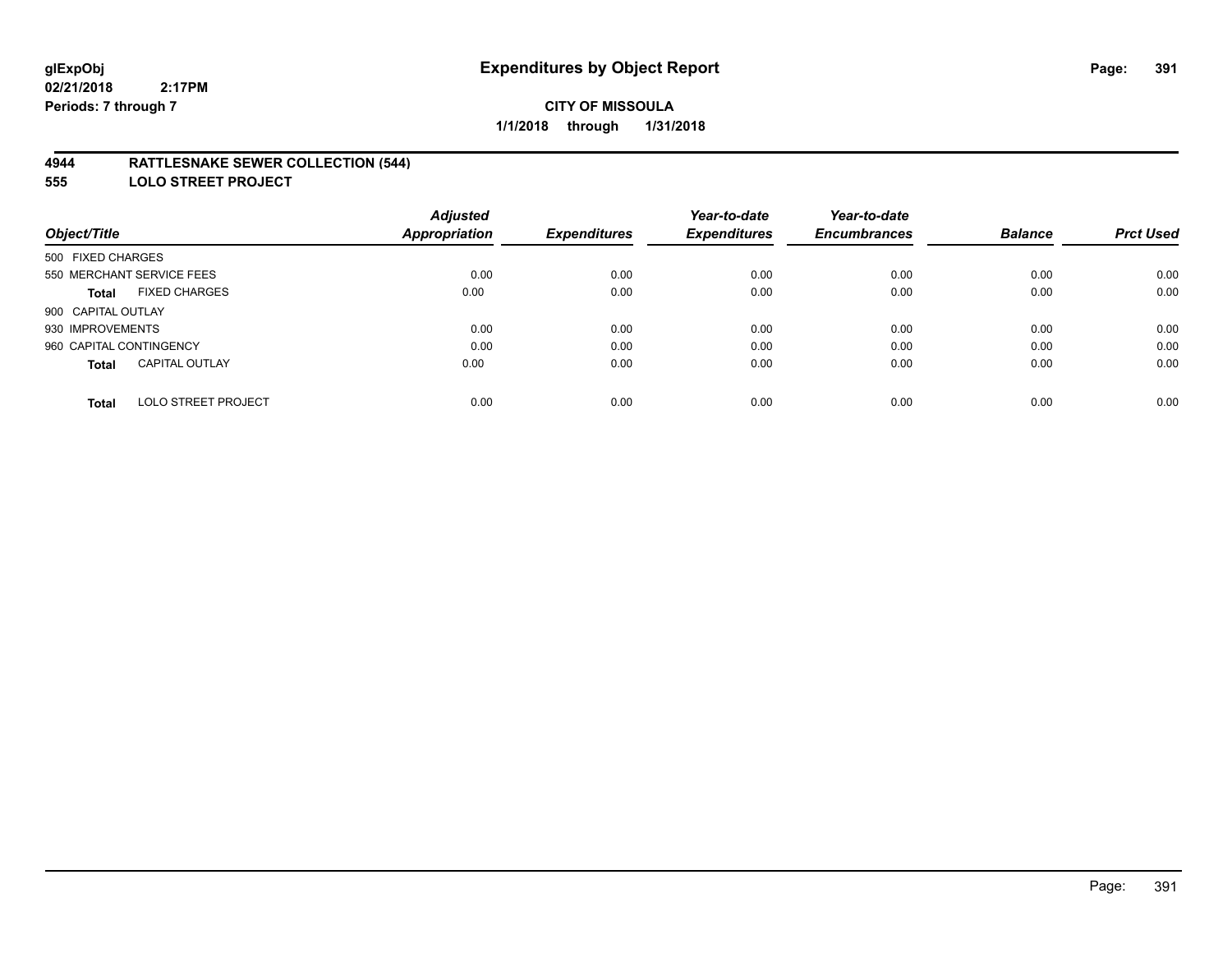## **CITY OF MISSOULA 1/1/2018 through 1/31/2018**

# **4944 RATTLESNAKE SEWER COLLECTION (544)**

| Object/Title            |                                  | <b>Adjusted</b><br><b>Appropriation</b> | <b>Expenditures</b> | Year-to-date<br><b>Expenditures</b> | Year-to-date<br><b>Encumbrances</b> | <b>Balance</b> | <b>Prct Used</b> |
|-------------------------|----------------------------------|-----------------------------------------|---------------------|-------------------------------------|-------------------------------------|----------------|------------------|
| 300 PURCHASED SERVICES  |                                  |                                         |                     |                                     |                                     |                |                  |
|                         | 350 PROFESSIONAL SERVICES        | 0.00                                    | 0.00                | 0.00                                | 0.00                                | 0.00           | 0.00             |
| <b>Total</b>            | PURCHASED SERVICES               | 0.00                                    | 0.00                | 0.00                                | 0.00                                | 0.00           | 0.00             |
| 500 FIXED CHARGES       |                                  |                                         |                     |                                     |                                     |                |                  |
|                         | 550 MERCHANT SERVICE FEES        | 0.00                                    | 0.00                | 0.00                                | 0.00                                | 0.00           | 0.00             |
| <b>Total</b>            | <b>FIXED CHARGES</b>             | 0.00                                    | 0.00                | 0.00                                | 0.00                                | 0.00           | 0.00             |
| 600 DEBT SERVICE        |                                  |                                         |                     |                                     |                                     |                |                  |
| 610 PRINCIPAL           |                                  | 0.00                                    | 0.00                | 0.00                                | 0.00                                | 0.00           | 0.00             |
| <b>Total</b>            | <b>DEBT SERVICE</b>              | 0.00                                    | 0.00                | 0.00                                | 0.00                                | 0.00           | 0.00             |
| 900 CAPITAL OUTLAY      |                                  |                                         |                     |                                     |                                     |                |                  |
| 915 EASEMENTS           |                                  | 0.00                                    | 0.00                | 0.00                                | 0.00                                | 0.00           | 0.00             |
| 930 IMPROVEMENTS        |                                  | 0.00                                    | 0.00                | 0.00                                | 0.00                                | 0.00           | 0.00             |
| 960 CAPITAL CONTINGENCY |                                  | 0.00                                    | 0.00                | 0.00                                | 0.00                                | 0.00           | 0.00             |
| <b>Total</b>            | <b>CAPITAL OUTLAY</b>            | 0.00                                    | 0.00                | 0.00                                | 0.00                                | 0.00           | 0.00             |
| <b>Total</b>            | RATTLESNAKE SEWER COLLECTION (54 | 0.00                                    | 0.00                | 0.00                                | 0.00                                | 0.00           | 0.00             |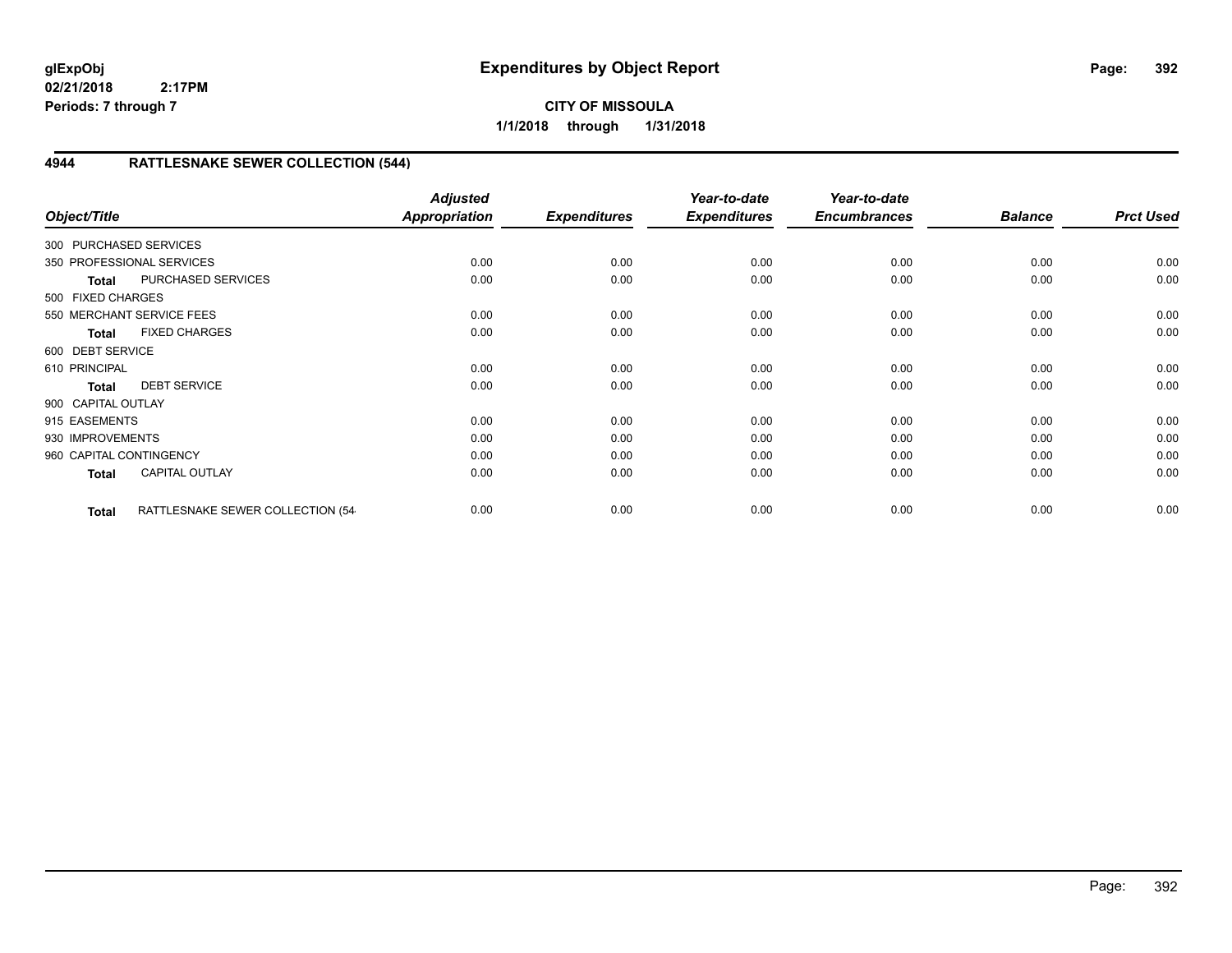## **CITY OF MISSOULA 1/1/2018 through 1/31/2018**

#### **4945 PHILLIPS ST TRAFFIC CALMING**

**000 \*\*\* Title Not Found \*\*\***

| Object/Title                            | <b>Adjusted</b><br><b>Appropriation</b> | <b>Expenditures</b> | Year-to-date<br><b>Expenditures</b> | Year-to-date<br><b>Encumbrances</b> | <b>Balance</b> | <b>Prct Used</b> |
|-----------------------------------------|-----------------------------------------|---------------------|-------------------------------------|-------------------------------------|----------------|------------------|
| 500 FIXED CHARGES                       |                                         |                     |                                     |                                     |                |                  |
| 550 MERCHANT SERVICE FEES               | 0.00                                    | 0.00                | 0.00                                | 0.00                                | 0.00           | 0.00             |
| <b>FIXED CHARGES</b><br><b>Total</b>    | 0.00                                    | 0.00                | 0.00                                | 0.00                                | 0.00           | 0.00             |
| 600 DEBT SERVICE                        |                                         |                     |                                     |                                     |                |                  |
| 620 INTEREST / SERVICE FEES             | 0.00                                    | 0.00                | 0.00                                | 0.00                                | 0.00           | 0.00             |
| <b>DEBT SERVICE</b><br><b>Total</b>     | 0.00                                    | 0.00                | 0.00                                | 0.00                                | 0.00           | 0.00             |
| *** Title Not Found ***<br><b>Total</b> | 0.00                                    | 0.00                | 0.00                                | 0.00                                | 0.00           | 0.00             |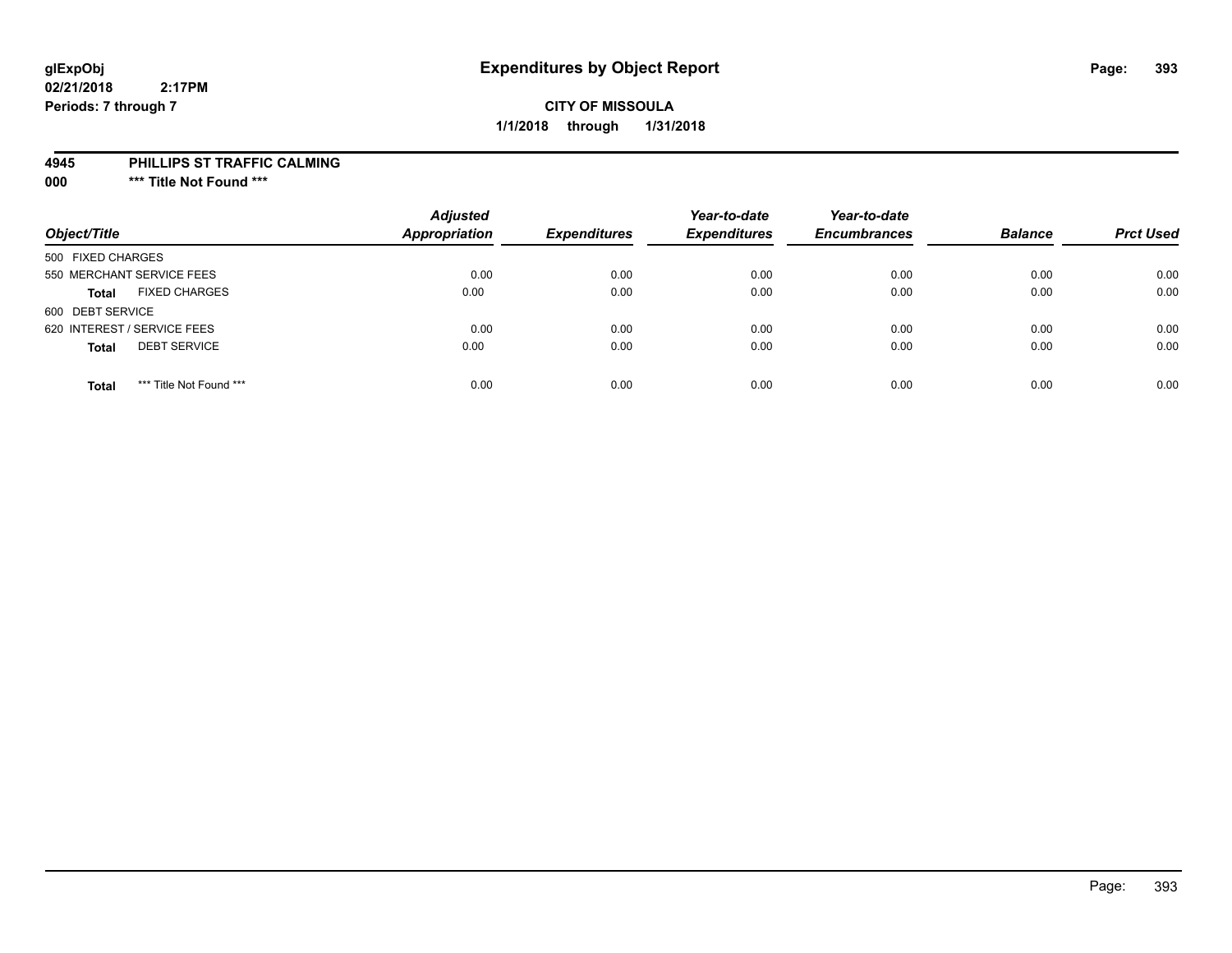## **4945 PHILLIPS ST TRAFFIC CALMING**

| Object/Title                                | <b>Adjusted</b><br><b>Appropriation</b> | <b>Expenditures</b> | Year-to-date<br><b>Expenditures</b> | Year-to-date<br><b>Encumbrances</b> | <b>Balance</b> | <b>Prct Used</b> |
|---------------------------------------------|-----------------------------------------|---------------------|-------------------------------------|-------------------------------------|----------------|------------------|
| 500 FIXED CHARGES                           |                                         |                     |                                     |                                     |                |                  |
| 550 MERCHANT SERVICE FEES                   | 0.00                                    | 0.00                | 0.00                                | 0.00                                | 0.00           | 0.00             |
| <b>FIXED CHARGES</b><br><b>Total</b>        | 0.00                                    | 0.00                | 0.00                                | 0.00                                | 0.00           | 0.00             |
| 600 DEBT SERVICE                            |                                         |                     |                                     |                                     |                |                  |
| 620 INTEREST / SERVICE FEES                 | 0.00                                    | 0.00                | 0.00                                | 0.00                                | 0.00           | 0.00             |
| <b>DEBT SERVICE</b><br><b>Total</b>         | 0.00                                    | 0.00                | 0.00                                | 0.00                                | 0.00           | 0.00             |
| PHILLIPS ST TRAFFIC CALMING<br><b>Total</b> | 0.00                                    | 0.00                | 0.00                                | 0.00                                | 0.00           | 0.00             |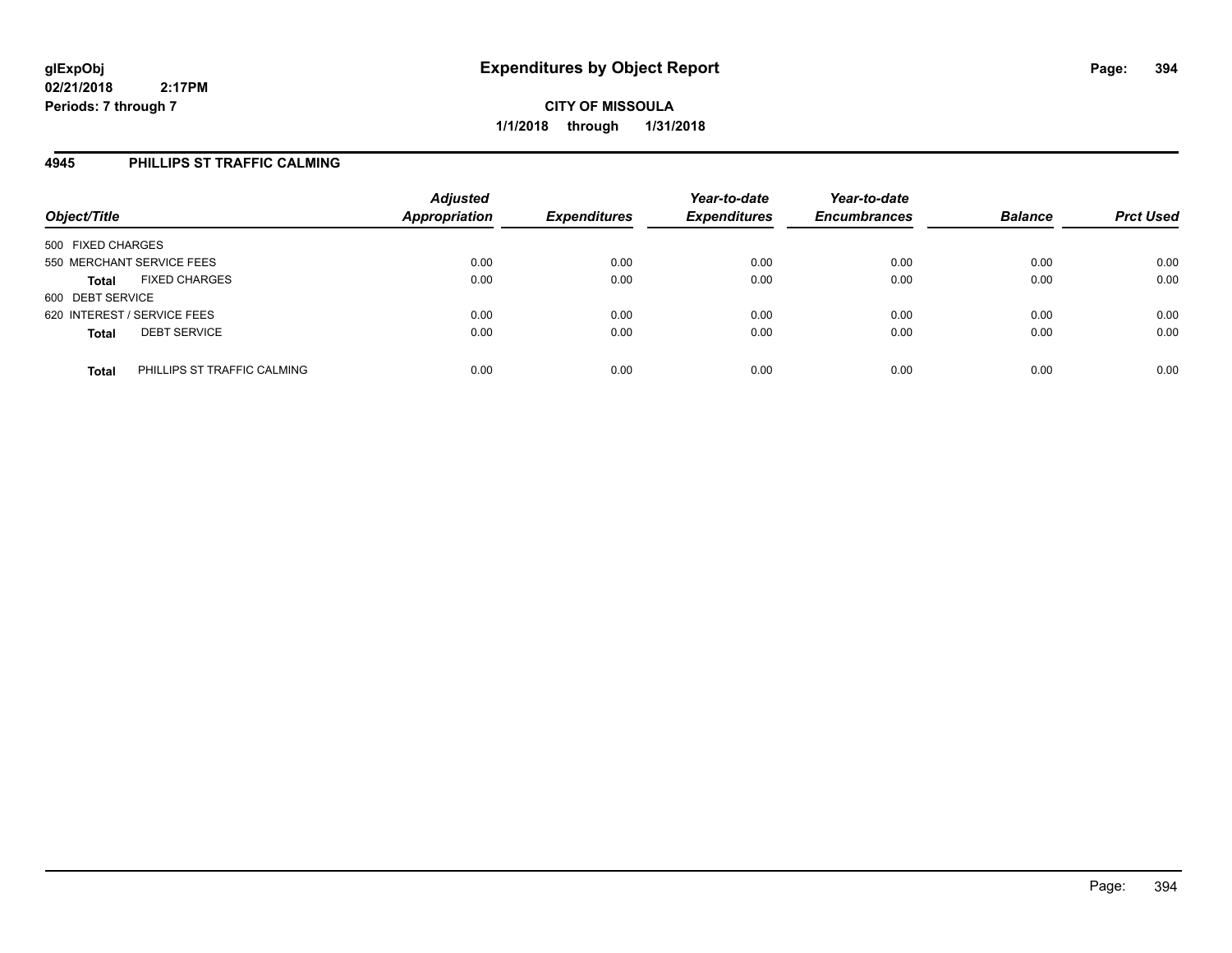# **glExpObj Expenditures by Object Report Page: 395**

**02/21/2018 2:17PM Periods: 7 through 7**

## **CITY OF MISSOULA 1/1/2018 through 1/31/2018**

#### **4946 PATTEE CREEK DR. TRAFFIC CALMING**

**000 \*\*\* Title Not Found \*\*\***

| Object/Title                            | <b>Adjusted</b><br><b>Appropriation</b> | <b>Expenditures</b> | Year-to-date<br><b>Expenditures</b> | Year-to-date<br><b>Encumbrances</b> | <b>Balance</b> | <b>Prct Used</b> |
|-----------------------------------------|-----------------------------------------|---------------------|-------------------------------------|-------------------------------------|----------------|------------------|
| 500 FIXED CHARGES                       |                                         |                     |                                     |                                     |                |                  |
| 550 MERCHANT SERVICE FEES               | 0.00                                    | 0.00                | 0.00                                | 0.00                                | 0.00           | 0.00             |
| <b>FIXED CHARGES</b><br><b>Total</b>    | 0.00                                    | 0.00                | 0.00                                | 0.00                                | 0.00           | 0.00             |
| 600 DEBT SERVICE                        |                                         |                     |                                     |                                     |                |                  |
| 620 INTEREST / SERVICE FEES             | 0.00                                    | 0.00                | 0.00                                | 0.00                                | 0.00           | 0.00             |
| <b>DEBT SERVICE</b><br><b>Total</b>     | 0.00                                    | 0.00                | 0.00                                | 0.00                                | 0.00           | 0.00             |
| *** Title Not Found ***<br><b>Total</b> | 0.00                                    | 0.00                | 0.00                                | 0.00                                | 0.00           | 0.00             |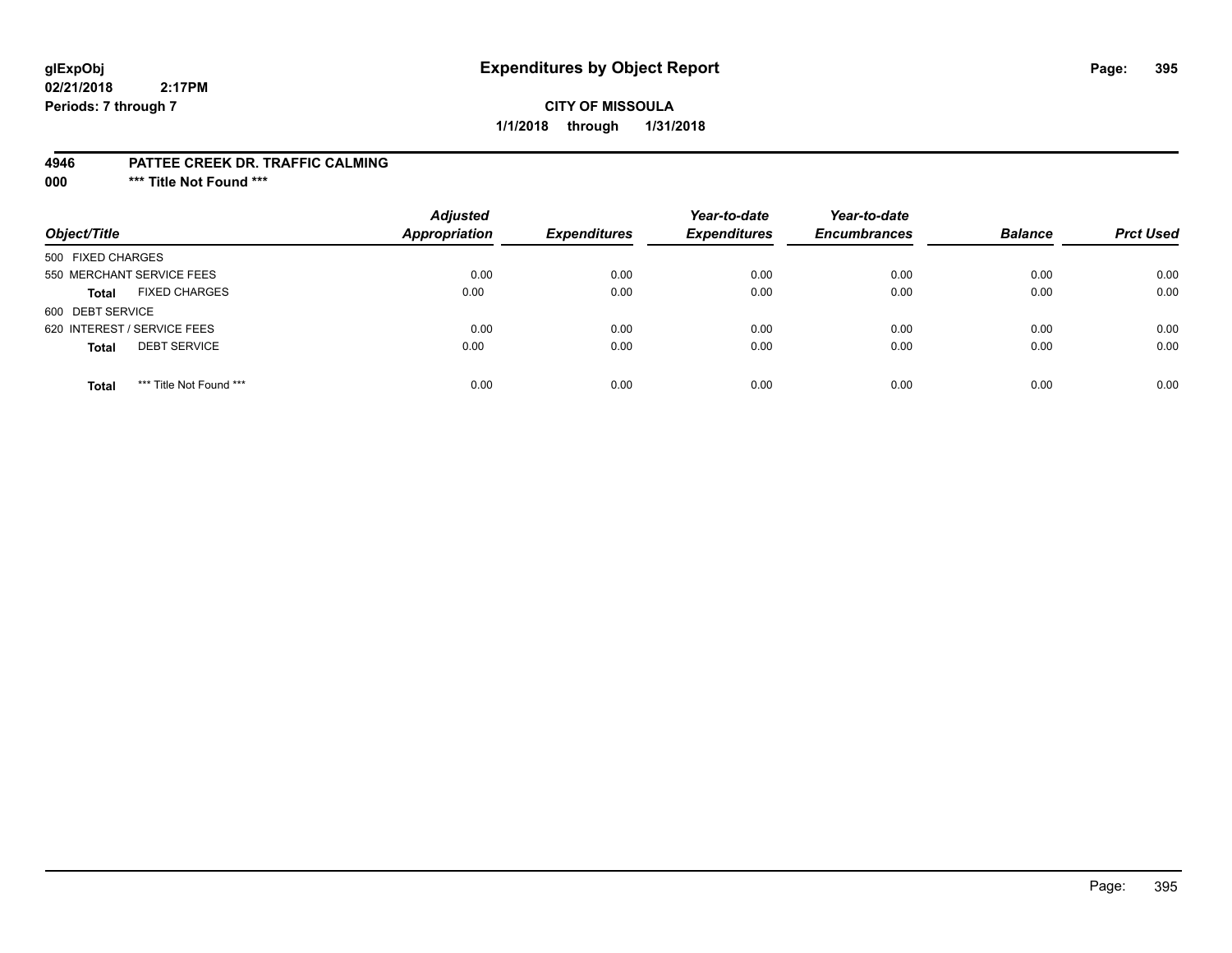#### **4946 PATTEE CREEK DR. TRAFFIC CALMING**

| Object/Title           |                           | <b>Adjusted</b><br><b>Appropriation</b> | <b>Expenditures</b> | Year-to-date<br><b>Expenditures</b> | Year-to-date<br><b>Encumbrances</b> | <b>Balance</b> | <b>Prct Used</b> |
|------------------------|---------------------------|-----------------------------------------|---------------------|-------------------------------------|-------------------------------------|----------------|------------------|
| 300 PURCHASED SERVICES |                           |                                         |                     |                                     |                                     |                |                  |
|                        | 350 PROFESSIONAL SERVICES | 0.00                                    | 0.00                | 0.00                                | 0.00                                | 0.00           | 0.00             |
| <b>Total</b>           | <b>PURCHASED SERVICES</b> | 0.00                                    | 0.00                | 0.00                                | 0.00                                | 0.00           | 0.00             |
| 500 FIXED CHARGES      |                           |                                         |                     |                                     |                                     |                |                  |
|                        | 550 MERCHANT SERVICE FEES | 0.00                                    | 0.00                | 0.00                                | 0.00                                | 0.00           | 0.00             |
| Total                  | <b>FIXED CHARGES</b>      | 0.00                                    | 0.00                | 0.00                                | 0.00                                | 0.00           | 0.00             |
| 900 CAPITAL OUTLAY     |                           |                                         |                     |                                     |                                     |                |                  |
| 930 IMPROVEMENTS       |                           | 0.00                                    | 0.00                | 0.00                                | 0.00                                | 0.00           | 0.00             |
| Total                  | <b>CAPITAL OUTLAY</b>     | 0.00                                    | 0.00                | 0.00                                | 0.00                                | 0.00           | 0.00             |
| <b>Total</b>           | NON-DEPARTMENTAL          | 0.00                                    | 0.00                | 0.00                                | 0.00                                | 0.00           | 0.00             |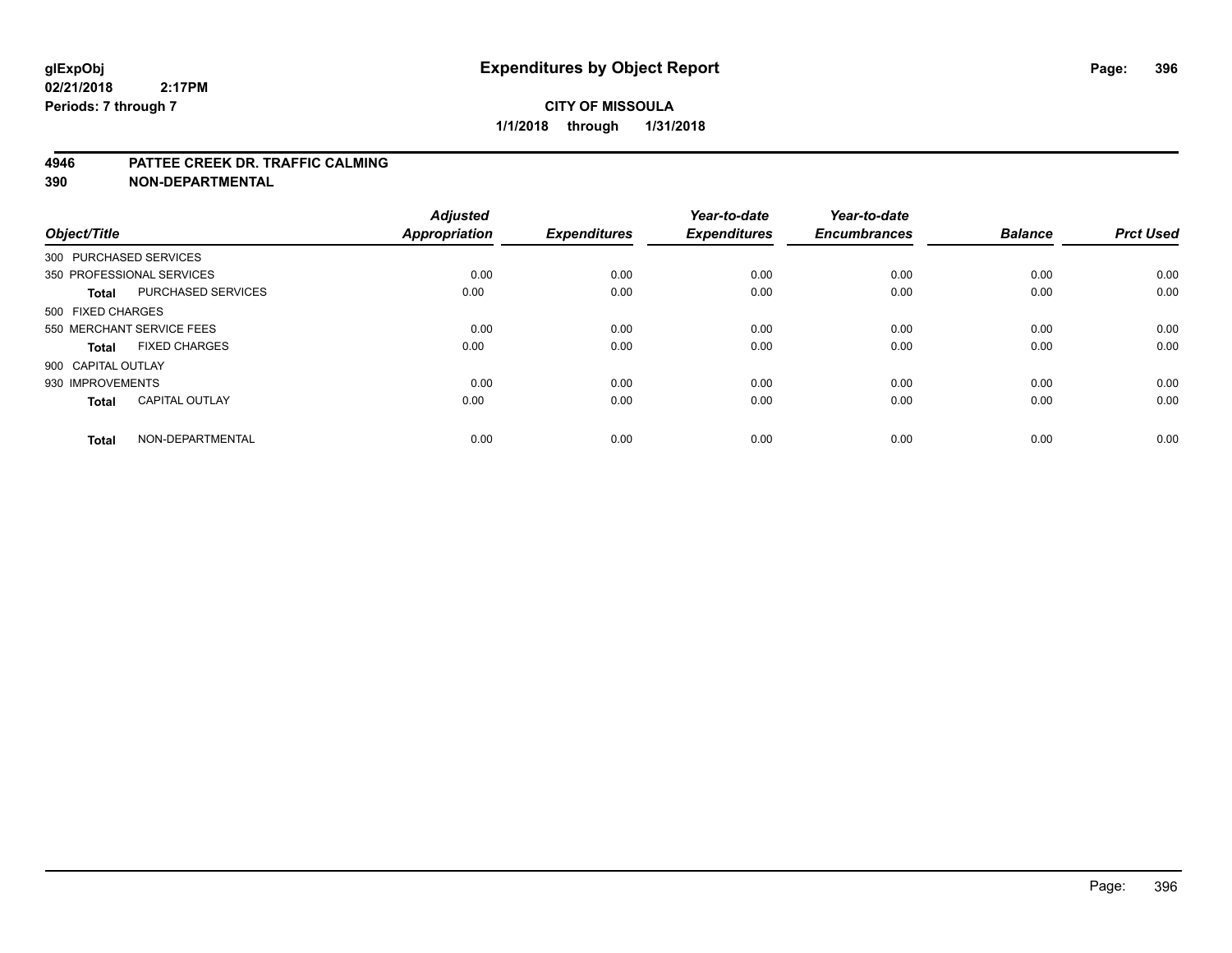## **CITY OF MISSOULA 1/1/2018 through 1/31/2018**

## **4946 PATTEE CREEK DR. TRAFFIC CALMING**

| Object/Title           |                                  | <b>Adjusted</b><br>Appropriation | <b>Expenditures</b> | Year-to-date<br><b>Expenditures</b> | Year-to-date<br><b>Encumbrances</b> | <b>Balance</b> | <b>Prct Used</b> |
|------------------------|----------------------------------|----------------------------------|---------------------|-------------------------------------|-------------------------------------|----------------|------------------|
| 300 PURCHASED SERVICES |                                  |                                  |                     |                                     |                                     |                |                  |
|                        | 350 PROFESSIONAL SERVICES        | 0.00                             | 0.00                | 0.00                                | 0.00                                | 0.00           | 0.00             |
| <b>Total</b>           | PURCHASED SERVICES               | 0.00                             | 0.00                | 0.00                                | 0.00                                | 0.00           | 0.00             |
| 500 FIXED CHARGES      |                                  |                                  |                     |                                     |                                     |                |                  |
|                        | 550 MERCHANT SERVICE FEES        | 0.00                             | 0.00                | 0.00                                | 0.00                                | 0.00           | 0.00             |
| <b>Total</b>           | <b>FIXED CHARGES</b>             | 0.00                             | 0.00                | 0.00                                | 0.00                                | 0.00           | 0.00             |
| 600 DEBT SERVICE       |                                  |                                  |                     |                                     |                                     |                |                  |
|                        | 620 INTEREST / SERVICE FEES      | 0.00                             | 0.00                | 0.00                                | 0.00                                | 0.00           | 0.00             |
| <b>Total</b>           | <b>DEBT SERVICE</b>              | 0.00                             | 0.00                | 0.00                                | 0.00                                | 0.00           | 0.00             |
| 900 CAPITAL OUTLAY     |                                  |                                  |                     |                                     |                                     |                |                  |
| 930 IMPROVEMENTS       |                                  | 0.00                             | 0.00                | 0.00                                | 0.00                                | 0.00           | 0.00             |
| <b>Total</b>           | <b>CAPITAL OUTLAY</b>            | 0.00                             | 0.00                | 0.00                                | 0.00                                | 0.00           | 0.00             |
| <b>Total</b>           | PATTEE CREEK DR. TRAFFIC CALMING | 0.00                             | 0.00                | 0.00                                | 0.00                                | 0.00           | 0.00             |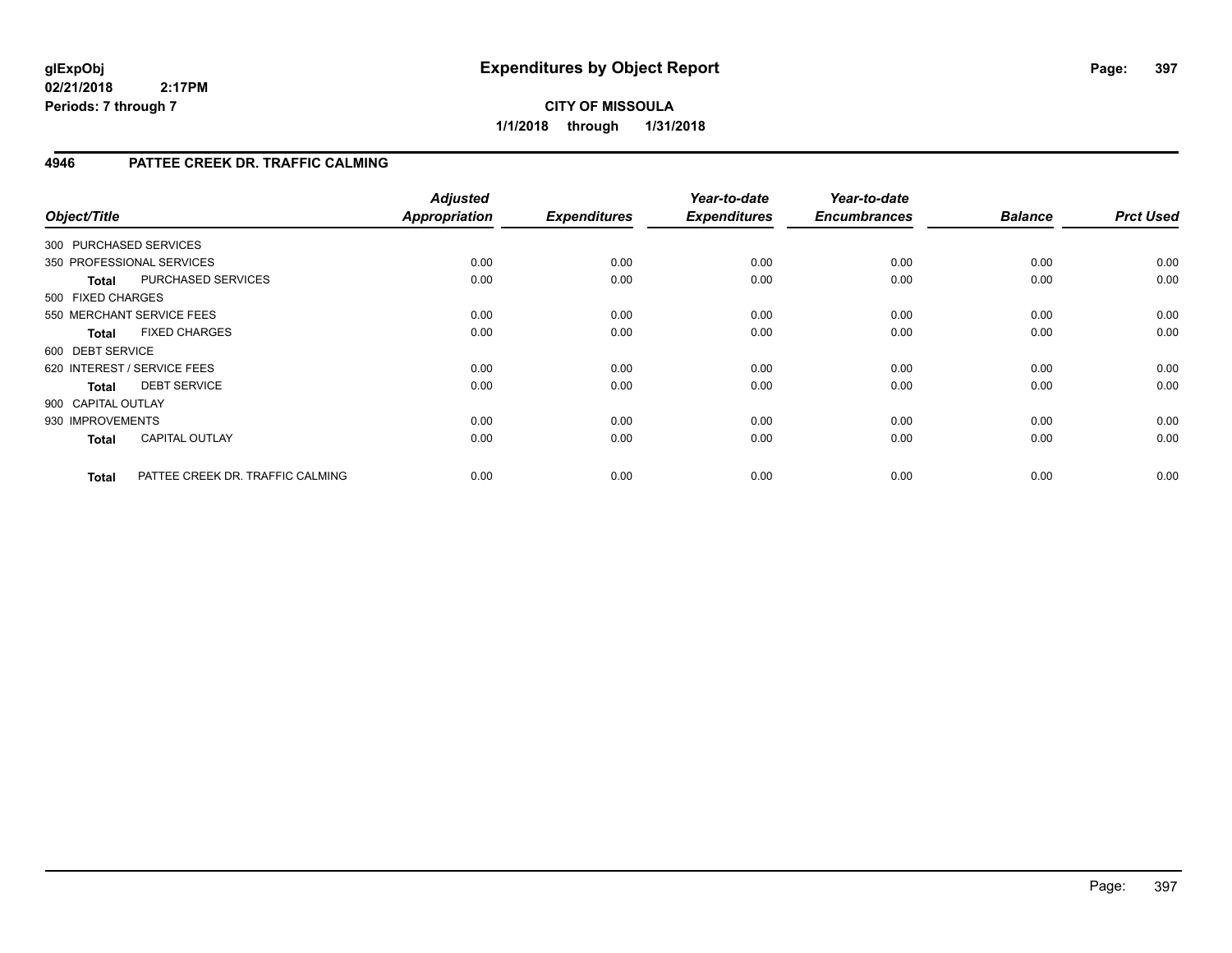#### **4948 STORMWATER OUTFALL RETROFITS**

**390 NON-DEPARTMENTAL**

| Object/Title       |                           | <b>Adjusted</b><br><b>Appropriation</b> | <b>Expenditures</b> | Year-to-date<br><b>Expenditures</b> | Year-to-date<br><b>Encumbrances</b> | <b>Balance</b> | <b>Prct Used</b> |
|--------------------|---------------------------|-----------------------------------------|---------------------|-------------------------------------|-------------------------------------|----------------|------------------|
|                    | 300 PURCHASED SERVICES    |                                         |                     |                                     |                                     |                |                  |
|                    | 350 PROFESSIONAL SERVICES | 0.00                                    | 0.00                | 1,136.49                            | 0.00                                | $-1.136.49$    | 0.00             |
| <b>Total</b>       | <b>PURCHASED SERVICES</b> | 0.00                                    | 0.00                | 1,136.49                            | 0.00                                | $-1,136.49$    | 0.00             |
| 500 FIXED CHARGES  |                           |                                         |                     |                                     |                                     |                |                  |
|                    | 550 MERCHANT SERVICE FEES | 0.00                                    | 0.00                | 0.00                                | 0.00                                | 0.00           | 0.00             |
| <b>Total</b>       | <b>FIXED CHARGES</b>      | 0.00                                    | 0.00                | 0.00                                | 0.00                                | 0.00           | 0.00             |
| 900 CAPITAL OUTLAY |                           |                                         |                     |                                     |                                     |                |                  |
| 930 IMPROVEMENTS   |                           | 0.00                                    | 0.00                | 48.912.21                           | 0.00                                | $-48.912.21$   | 0.00             |
| <b>Total</b>       | <b>CAPITAL OUTLAY</b>     | 0.00                                    | 0.00                | 48,912.21                           | 0.00                                | $-48,912.21$   | 0.00             |
| <b>Total</b>       | NON-DEPARTMENTAL          | 0.00                                    | 0.00                | 50.048.70                           | 0.00                                | $-50.048.70$   | 0.00             |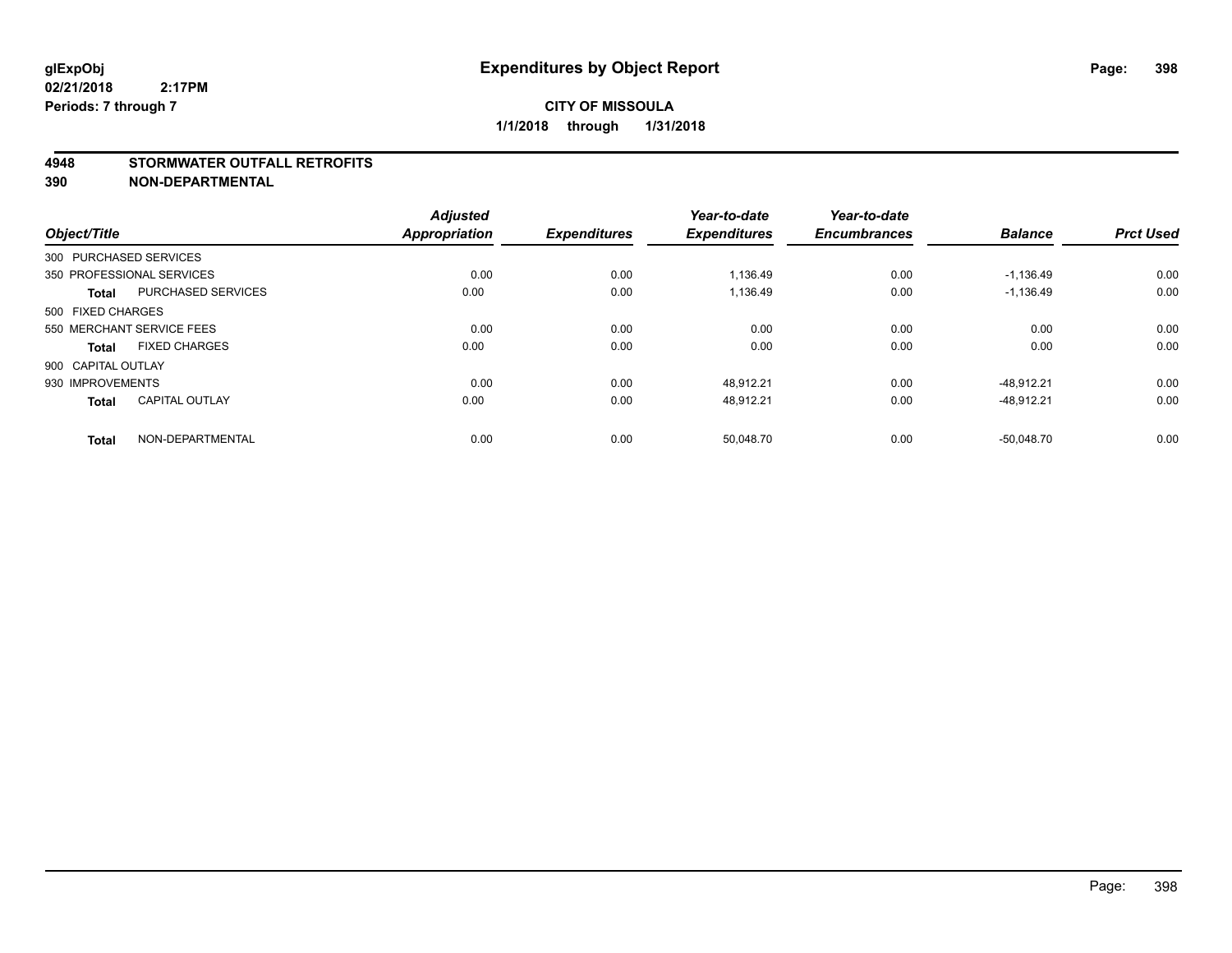**CITY OF MISSOULA 1/1/2018 through 1/31/2018**

## **4948 STORMWATER OUTFALL RETROFITS**

| Object/Title           |                              | <b>Adjusted</b><br><b>Appropriation</b> | <b>Expenditures</b> | Year-to-date<br><b>Expenditures</b> | Year-to-date<br><b>Encumbrances</b> | <b>Balance</b> | <b>Prct Used</b> |
|------------------------|------------------------------|-----------------------------------------|---------------------|-------------------------------------|-------------------------------------|----------------|------------------|
| 300 PURCHASED SERVICES |                              |                                         |                     |                                     |                                     |                |                  |
|                        | 350 PROFESSIONAL SERVICES    | 0.00                                    | 0.00                | 1.136.49                            | 0.00                                | $-1.136.49$    | 0.00             |
| <b>Total</b>           | PURCHASED SERVICES           | 0.00                                    | 0.00                | 1.136.49                            | 0.00                                | $-1.136.49$    | 0.00             |
| 500 FIXED CHARGES      |                              |                                         |                     |                                     |                                     |                |                  |
|                        | 550 MERCHANT SERVICE FEES    | 0.00                                    | 0.00                | 0.00                                | 0.00                                | 0.00           | 0.00             |
| <b>Total</b>           | <b>FIXED CHARGES</b>         | 0.00                                    | 0.00                | 0.00                                | 0.00                                | 0.00           | 0.00             |
| 900 CAPITAL OUTLAY     |                              |                                         |                     |                                     |                                     |                |                  |
| 930 IMPROVEMENTS       |                              | 0.00                                    | 0.00                | 48.912.21                           | 0.00                                | $-48.912.21$   | 0.00             |
| <b>Total</b>           | <b>CAPITAL OUTLAY</b>        | 0.00                                    | 0.00                | 48.912.21                           | 0.00                                | $-48.912.21$   | 0.00             |
| <b>Total</b>           | STORMWATER OUTFALL RETROFITS | 0.00                                    | 0.00                | 50.048.70                           | 0.00                                | $-50.048.70$   | 0.00             |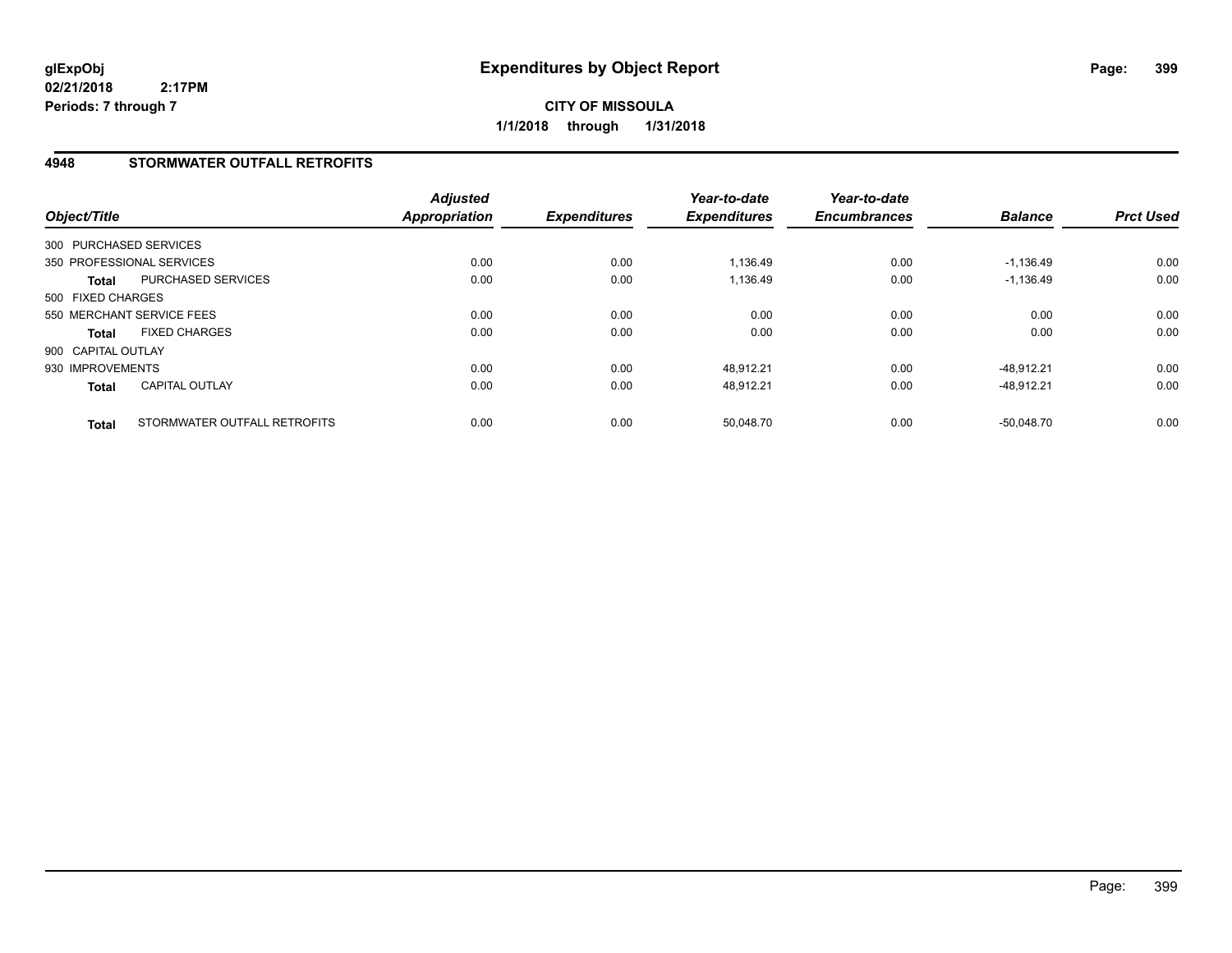#### **4949 WAYFINDING PROJECT**

**390 NON-DEPARTMENTAL**

|                          |                              | <b>Adjusted</b>      |                     | Year-to-date        | Year-to-date        |                |                  |
|--------------------------|------------------------------|----------------------|---------------------|---------------------|---------------------|----------------|------------------|
| Object/Title             |                              | <b>Appropriation</b> | <b>Expenditures</b> | <b>Expenditures</b> | <b>Encumbrances</b> | <b>Balance</b> | <b>Prct Used</b> |
| 100 PERSONAL SERVICES    |                              |                      |                     |                     |                     |                |                  |
| 110 SALARIES AND WAGES   |                              | 0.00                 | 0.00                | 0.00                | 0.00                | 0.00           | 0.00             |
|                          | 140 EMPLOYER CONTRIBUTIONS   | 0.00                 | 0.00                | 0.00                | 0.00                | 0.00           | 0.00             |
| <b>Total</b>             | PERSONAL SERVICES            | 0.00                 | 0.00                | 0.00                | 0.00                | 0.00           | 0.00             |
| 200 SUPPLIES             |                              |                      |                     |                     |                     |                |                  |
| 210 OFFICE SUPPLIES      |                              | 0.00                 | 0.00                | 0.00                | 0.00                | 0.00           | 0.00             |
| Total                    | <b>SUPPLIES</b>              | 0.00                 | 0.00                | 0.00                | 0.00                | 0.00           | 0.00             |
| 300 PURCHASED SERVICES   |                              |                      |                     |                     |                     |                |                  |
|                          | 350 PROFESSIONAL SERVICES    | 0.00                 | 5,275.24            | 11,470.30           | 0.00                | $-11,470.30$   | 0.00             |
| 360 REPAIR & MAINTENANCE |                              | 0.00                 | 0.00                | 0.00                | 0.00                | 0.00           | 0.00             |
|                          | 390 OTHER PURCHASED SERVICES | 0.00                 | 0.00                | 1,315.00            | 0.00                | $-1,315.00$    | 0.00             |
| <b>Total</b>             | <b>PURCHASED SERVICES</b>    | 0.00                 | 5,275.24            | 12,785.30           | 0.00                | $-12,785.30$   | 0.00             |
| 500 FIXED CHARGES        |                              |                      |                     |                     |                     |                |                  |
|                          | 550 MERCHANT SERVICE FEES    | 0.00                 | 0.00                | 0.00                | 0.00                | 0.00           | 0.00             |
| <b>Total</b>             | <b>FIXED CHARGES</b>         | 0.00                 | 0.00                | 0.00                | 0.00                | 0.00           | 0.00             |
| 900 CAPITAL OUTLAY       |                              |                      |                     |                     |                     |                |                  |
| 930 IMPROVEMENTS         |                              | 0.00                 | 0.00                | 0.00                | 0.00                | 0.00           | 0.00             |
|                          | 940 MACHINERY & EQUIPMENT    | 0.00                 | 0.00                | 0.00                | 0.00                | 0.00           | 0.00             |
| <b>Total</b>             | <b>CAPITAL OUTLAY</b>        | 0.00                 | 0.00                | 0.00                | 0.00                | 0.00           | 0.00             |
| <b>Total</b>             | NON-DEPARTMENTAL             | 0.00                 | 5,275.24            | 12,785.30           | 0.00                | $-12,785.30$   | 0.00             |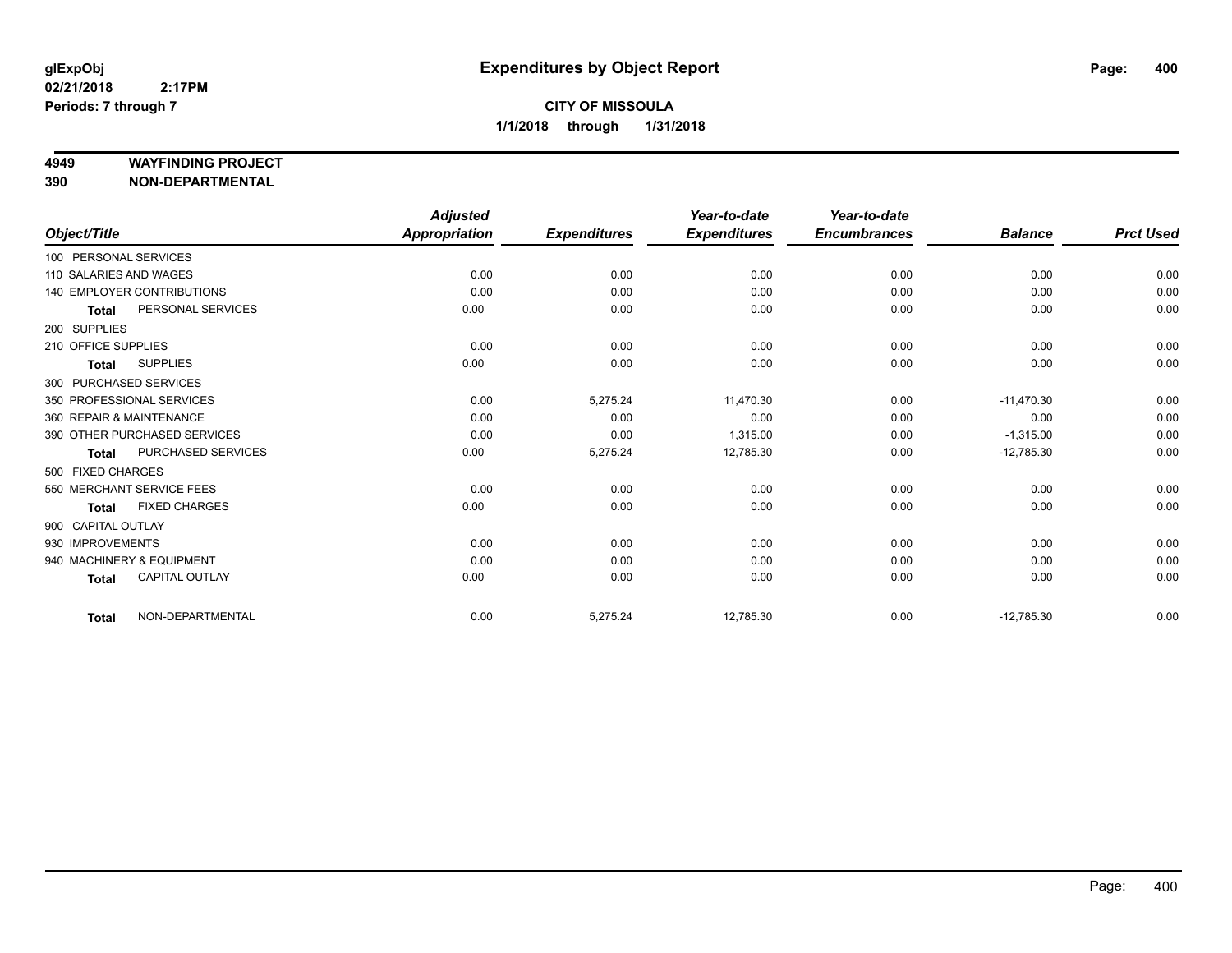## **4949 WAYFINDING PROJECT**

|                           |                                   | <b>Adjusted</b>      |                     | Year-to-date        | Year-to-date        |                |                  |
|---------------------------|-----------------------------------|----------------------|---------------------|---------------------|---------------------|----------------|------------------|
| Object/Title              |                                   | <b>Appropriation</b> | <b>Expenditures</b> | <b>Expenditures</b> | <b>Encumbrances</b> | <b>Balance</b> | <b>Prct Used</b> |
| 100 PERSONAL SERVICES     |                                   |                      |                     |                     |                     |                |                  |
| 110 SALARIES AND WAGES    |                                   | 0.00                 | 0.00                | 0.00                | 0.00                | 0.00           | 0.00             |
|                           | <b>140 EMPLOYER CONTRIBUTIONS</b> | 0.00                 | 0.00                | 0.00                | 0.00                | 0.00           | 0.00             |
| <b>Total</b>              | PERSONAL SERVICES                 | 0.00                 | 0.00                | 0.00                | 0.00                | 0.00           | 0.00             |
| 200 SUPPLIES              |                                   |                      |                     |                     |                     |                |                  |
| 210 OFFICE SUPPLIES       |                                   | 0.00                 | 0.00                | 0.00                | 0.00                | 0.00           | 0.00             |
| <b>Total</b>              | <b>SUPPLIES</b>                   | 0.00                 | 0.00                | 0.00                | 0.00                | 0.00           | 0.00             |
| 300 PURCHASED SERVICES    |                                   |                      |                     |                     |                     |                |                  |
| 350 PROFESSIONAL SERVICES |                                   | 0.00                 | 5,275.24            | 11.470.30           | 0.00                | $-11.470.30$   | 0.00             |
| 360 REPAIR & MAINTENANCE  |                                   | 0.00                 | 0.00                | 0.00                | 0.00                | 0.00           | 0.00             |
|                           | 390 OTHER PURCHASED SERVICES      | 0.00                 | 0.00                | 1,315.00            | 0.00                | $-1,315.00$    | 0.00             |
| Total                     | <b>PURCHASED SERVICES</b>         | 0.00                 | 5,275.24            | 12,785.30           | 0.00                | $-12,785.30$   | 0.00             |
| 500 FIXED CHARGES         |                                   |                      |                     |                     |                     |                |                  |
| 550 MERCHANT SERVICE FEES |                                   | 0.00                 | 0.00                | 0.00                | 0.00                | 0.00           | 0.00             |
| <b>Total</b>              | <b>FIXED CHARGES</b>              | 0.00                 | 0.00                | 0.00                | 0.00                | 0.00           | 0.00             |
| 900 CAPITAL OUTLAY        |                                   |                      |                     |                     |                     |                |                  |
| 930 IMPROVEMENTS          |                                   | 0.00                 | 0.00                | 0.00                | 0.00                | 0.00           | 0.00             |
| 940 MACHINERY & EQUIPMENT |                                   | 0.00                 | 0.00                | 0.00                | 0.00                | 0.00           | 0.00             |
| <b>Total</b>              | CAPITAL OUTLAY                    | 0.00                 | 0.00                | 0.00                | 0.00                | 0.00           | 0.00             |
| Total                     | <b>WAYFINDING PROJECT</b>         | 0.00                 | 5,275.24            | 12,785.30           | 0.00                | $-12,785.30$   | 0.00             |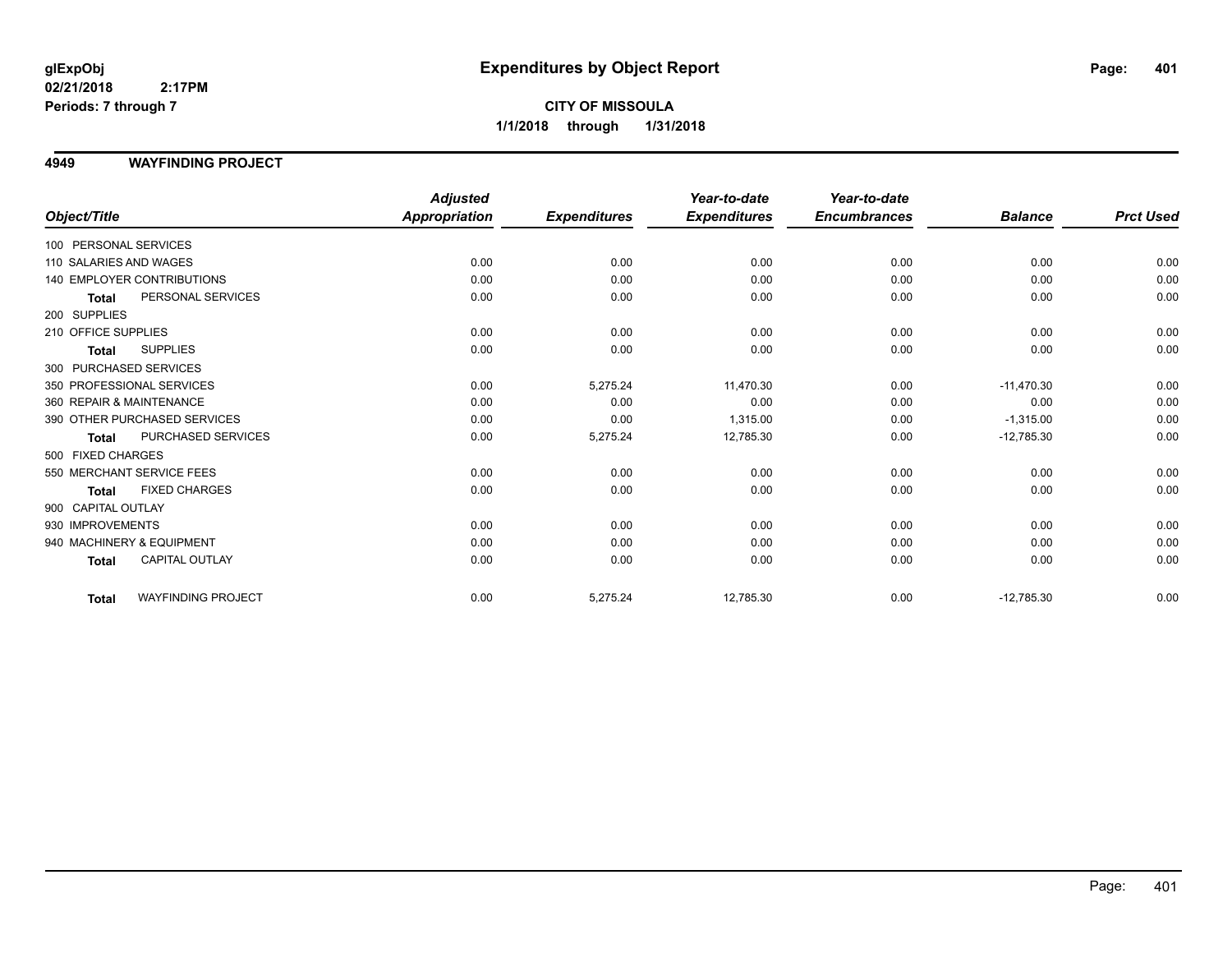#### **4990 ARRA ENHANCEMENTS**

**500 N HIGGINS STREETSCAPE**

| Object/Title                          | <b>Adjusted</b><br><b>Appropriation</b> | <b>Expenditures</b> | Year-to-date<br><b>Expenditures</b> | Year-to-date<br><b>Encumbrances</b> | <b>Balance</b> | <b>Prct Used</b> |
|---------------------------------------|-----------------------------------------|---------------------|-------------------------------------|-------------------------------------|----------------|------------------|
| 500 FIXED CHARGES                     |                                         |                     |                                     |                                     |                |                  |
| 550 MERCHANT SERVICE FEES             | 0.00                                    | 0.00                | 0.00                                | 0.00                                | 0.00           | 0.00             |
| <b>FIXED CHARGES</b><br><b>Total</b>  | 0.00                                    | 0.00                | 0.00                                | 0.00                                | 0.00           | 0.00             |
| 900 CAPITAL OUTLAY                    |                                         |                     |                                     |                                     |                |                  |
| 930 IMPROVEMENTS                      | 0.00                                    | 0.00                | 0.00                                | 0.00                                | 0.00           | 0.00             |
| <b>CAPITAL OUTLAY</b><br><b>Total</b> | 0.00                                    | 0.00                | 0.00                                | 0.00                                | 0.00           | 0.00             |
| N HIGGINS STREETSCAPE<br><b>Total</b> | 0.00                                    | 0.00                | 0.00                                | 0.00                                | 0.00           | 0.00             |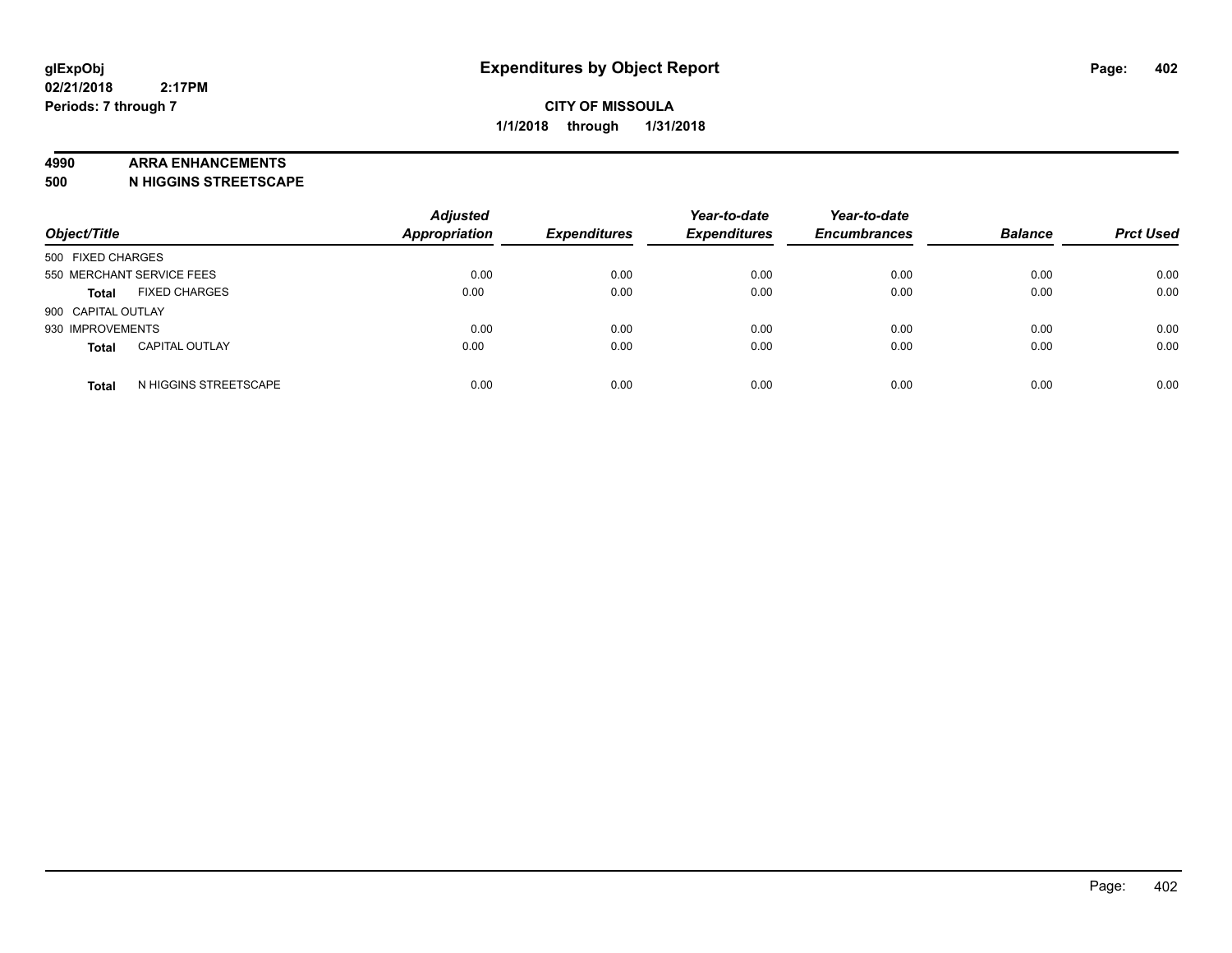## **CITY OF MISSOULA 1/1/2018 through 1/31/2018**

**4990 ARRA ENHANCEMENTS**

**510 CURB RAMPS**

| Object/Title       |                           | <b>Adjusted</b><br><b>Appropriation</b> | <b>Expenditures</b> | Year-to-date<br><b>Expenditures</b> | Year-to-date<br><b>Encumbrances</b> | <b>Balance</b> | <b>Prct Used</b> |
|--------------------|---------------------------|-----------------------------------------|---------------------|-------------------------------------|-------------------------------------|----------------|------------------|
| 500 FIXED CHARGES  |                           |                                         |                     |                                     |                                     |                |                  |
|                    | 550 MERCHANT SERVICE FEES | 0.00                                    | 0.00                | 0.00                                | 0.00                                | 0.00           | 0.00             |
| <b>Total</b>       | <b>FIXED CHARGES</b>      | 0.00                                    | 0.00                | 0.00                                | 0.00                                | 0.00           | 0.00             |
| 900 CAPITAL OUTLAY |                           |                                         |                     |                                     |                                     |                |                  |
| 930 IMPROVEMENTS   |                           | 0.00                                    | 0.00                | 0.00                                | 0.00                                | 0.00           | 0.00             |
| <b>Total</b>       | <b>CAPITAL OUTLAY</b>     | 0.00                                    | 0.00                | 0.00                                | 0.00                                | 0.00           | 0.00             |
| <b>Total</b>       | <b>CURB RAMPS</b>         | 0.00                                    | 0.00                | 0.00                                | 0.00                                | 0.00           | 0.00             |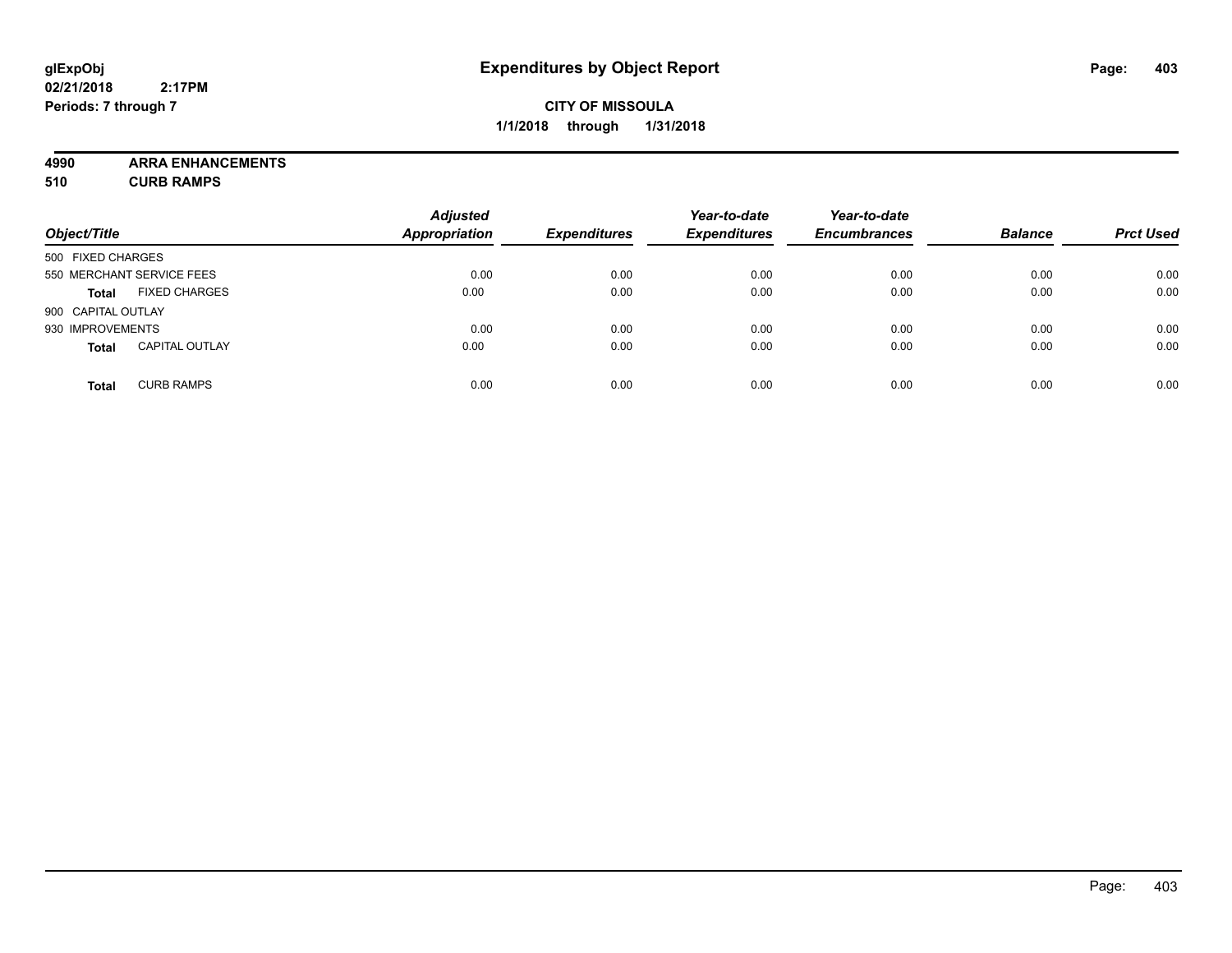## **CITY OF MISSOULA 1/1/2018 through 1/31/2018**

#### **4990 ARRA ENHANCEMENTS**

**515 RSNAKE GATEWAY GREENOUGH DRIVE**

| Object/Title       |                                | <b>Adjusted</b><br><b>Appropriation</b> | <b>Expenditures</b> | Year-to-date<br><b>Expenditures</b> | Year-to-date<br><b>Encumbrances</b> | <b>Balance</b> | <b>Prct Used</b> |
|--------------------|--------------------------------|-----------------------------------------|---------------------|-------------------------------------|-------------------------------------|----------------|------------------|
| 500 FIXED CHARGES  |                                |                                         |                     |                                     |                                     |                |                  |
|                    | 550 MERCHANT SERVICE FEES      | 0.00                                    | 0.00                | 0.00                                | 0.00                                | 0.00           | 0.00             |
| <b>Total</b>       | <b>FIXED CHARGES</b>           | 0.00                                    | 0.00                | 0.00                                | 0.00                                | 0.00           | 0.00             |
| 900 CAPITAL OUTLAY |                                |                                         |                     |                                     |                                     |                |                  |
| 930 IMPROVEMENTS   |                                | 0.00                                    | 0.00                | 0.00                                | 0.00                                | 0.00           | 0.00             |
| <b>Total</b>       | <b>CAPITAL OUTLAY</b>          | 0.00                                    | 0.00                | 0.00                                | 0.00                                | 0.00           | 0.00             |
| <b>Total</b>       | RSNAKE GATEWAY GREENOUGH DRIVE | 0.00                                    | 0.00                | 0.00                                | 0.00                                | 0.00           | 0.00             |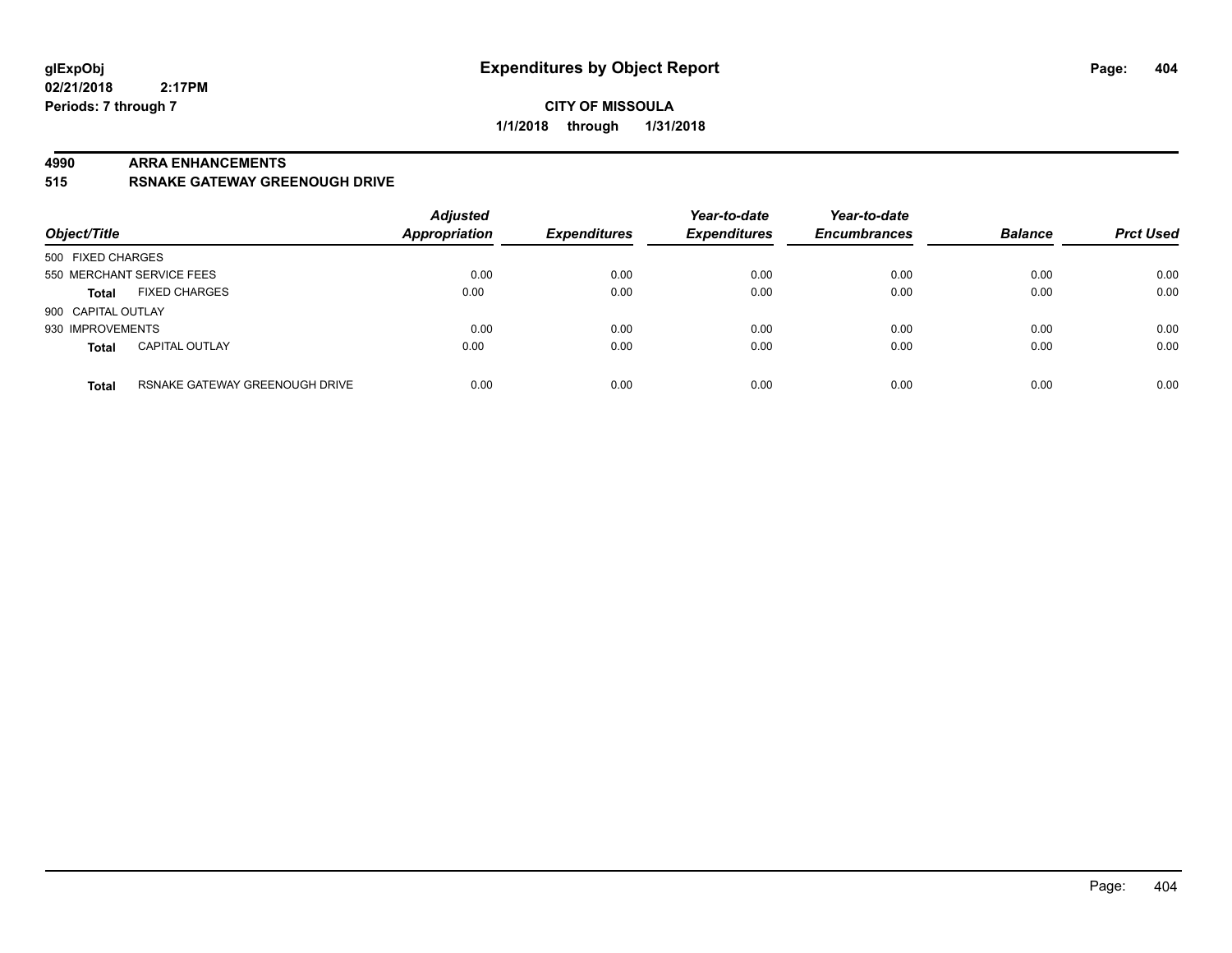**CITY OF MISSOULA 1/1/2018 through 1/31/2018**

## **4990 ARRA ENHANCEMENTS**

| Object/Title                             | <b>Adjusted</b><br><b>Appropriation</b> | <b>Expenditures</b> | Year-to-date<br><b>Expenditures</b> | Year-to-date<br><b>Encumbrances</b> | <b>Balance</b> | <b>Prct Used</b> |
|------------------------------------------|-----------------------------------------|---------------------|-------------------------------------|-------------------------------------|----------------|------------------|
| 500 FIXED CHARGES                        |                                         |                     |                                     |                                     |                |                  |
| 550 MERCHANT SERVICE FEES                | 0.00                                    | 0.00                | 0.00                                | 0.00                                | 0.00           | 0.00             |
| <b>FIXED CHARGES</b><br><b>Total</b>     | 0.00                                    | 0.00                | 0.00                                | 0.00                                | 0.00           | 0.00             |
| 900 CAPITAL OUTLAY                       |                                         |                     |                                     |                                     |                |                  |
| 930 IMPROVEMENTS                         | 0.00                                    | 0.00                | 0.00                                | 0.00                                | 0.00           | 0.00             |
| <b>CAPITAL OUTLAY</b><br><b>Total</b>    | 0.00                                    | 0.00                | 0.00                                | 0.00                                | 0.00           | 0.00             |
| <b>ARRA ENHANCEMENTS</b><br><b>Total</b> | 0.00                                    | 0.00                | 0.00                                | 0.00                                | 0.00           | 0.00             |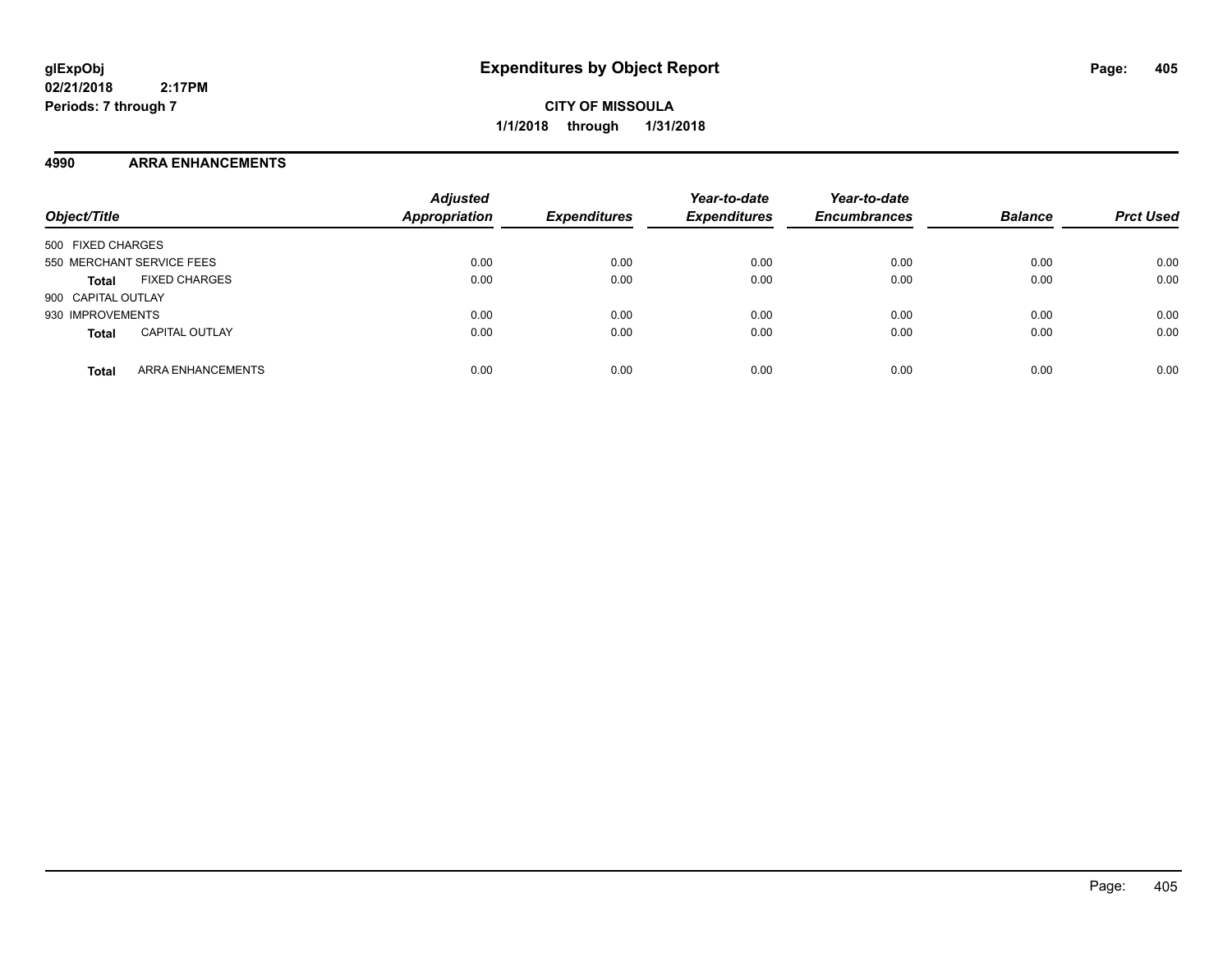#### **4991 ARRA HB645**

**500 N HIGGINS STREETSCAPE**

| Object/Title       |                           | <b>Adjusted</b><br><b>Appropriation</b> | <b>Expenditures</b> | Year-to-date<br><b>Expenditures</b> | Year-to-date<br><b>Encumbrances</b> | <b>Balance</b> | <b>Prct Used</b> |
|--------------------|---------------------------|-----------------------------------------|---------------------|-------------------------------------|-------------------------------------|----------------|------------------|
| 500 FIXED CHARGES  |                           |                                         |                     |                                     |                                     |                |                  |
|                    | 550 MERCHANT SERVICE FEES | 0.00                                    | 0.00                | 0.00                                | 0.00                                | 0.00           | 0.00             |
| <b>Total</b>       | <b>FIXED CHARGES</b>      | 0.00                                    | 0.00                | 0.00                                | 0.00                                | 0.00           | 0.00             |
| 900 CAPITAL OUTLAY |                           |                                         |                     |                                     |                                     |                |                  |
| 930 IMPROVEMENTS   |                           | 0.00                                    | 0.00                | 0.00                                | 0.00                                | 0.00           | 0.00             |
| <b>Total</b>       | <b>CAPITAL OUTLAY</b>     | 0.00                                    | 0.00                | 0.00                                | 0.00                                | 0.00           | 0.00             |
| <b>Total</b>       | N HIGGINS STREETSCAPE     | 0.00                                    | 0.00                | 0.00                                | 0.00                                | 0.00           | 0.00             |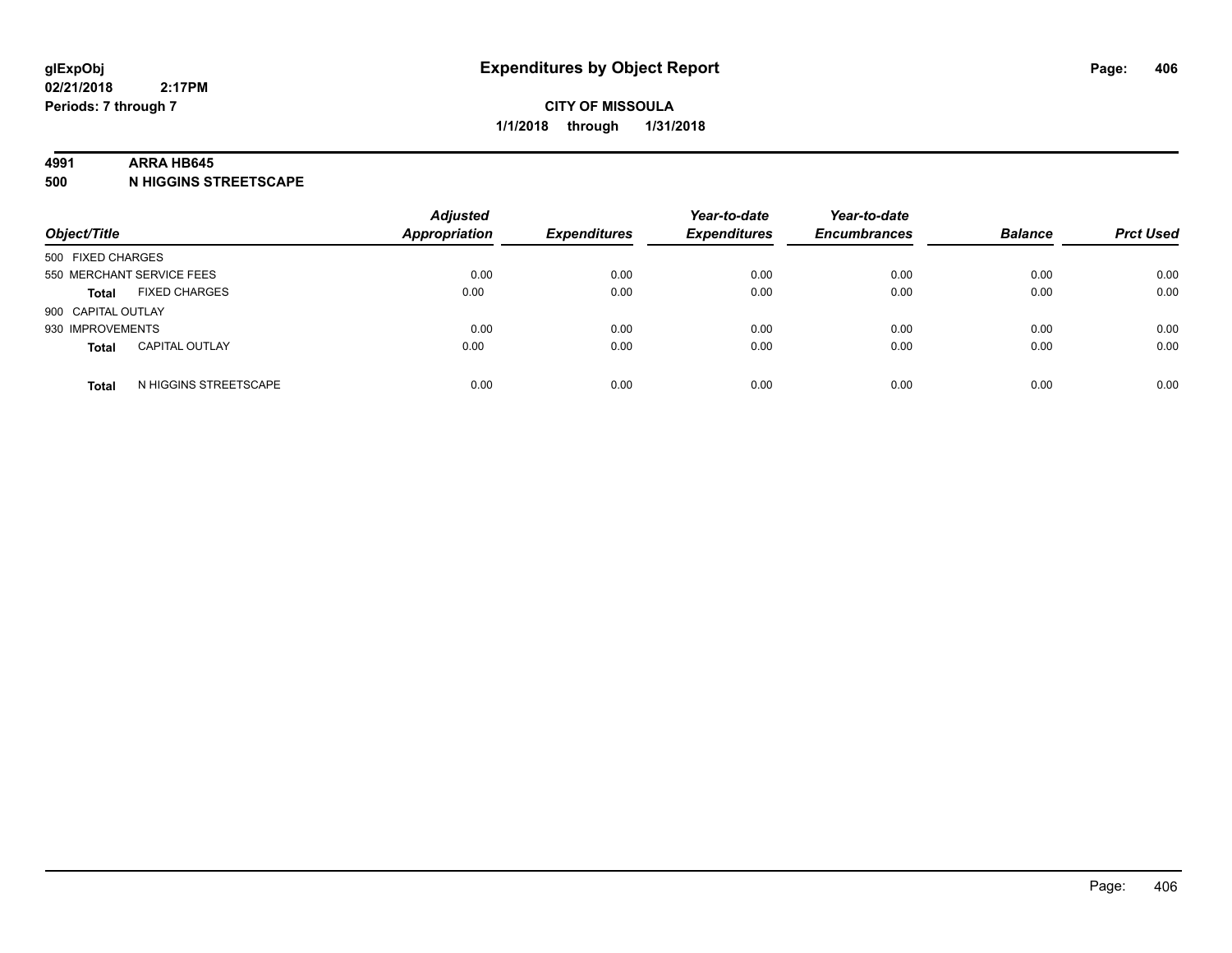## **4991 ARRA HB645**

**520 N HIGGINS PAVING**

| Object/Title       |                           | <b>Adjusted</b><br><b>Appropriation</b> | <b>Expenditures</b> | Year-to-date<br><b>Expenditures</b> | Year-to-date<br><b>Encumbrances</b> | <b>Balance</b> | <b>Prct Used</b> |
|--------------------|---------------------------|-----------------------------------------|---------------------|-------------------------------------|-------------------------------------|----------------|------------------|
| 500 FIXED CHARGES  |                           |                                         |                     |                                     |                                     |                |                  |
|                    | 550 MERCHANT SERVICE FEES | 0.00                                    | 0.00                | 0.00                                | 0.00                                | 0.00           | 0.00             |
| <b>Total</b>       | <b>FIXED CHARGES</b>      | 0.00                                    | 0.00                | 0.00                                | 0.00                                | 0.00           | 0.00             |
| 900 CAPITAL OUTLAY |                           |                                         |                     |                                     |                                     |                |                  |
| 930 IMPROVEMENTS   |                           | 0.00                                    | 0.00                | 0.00                                | 0.00                                | 0.00           | 0.00             |
| <b>Total</b>       | <b>CAPITAL OUTLAY</b>     | 0.00                                    | 0.00                | 0.00                                | 0.00                                | 0.00           | 0.00             |
| <b>Total</b>       | N HIGGINS PAVING          | 0.00                                    | 0.00                | 0.00                                | 0.00                                | 0.00           | 0.00             |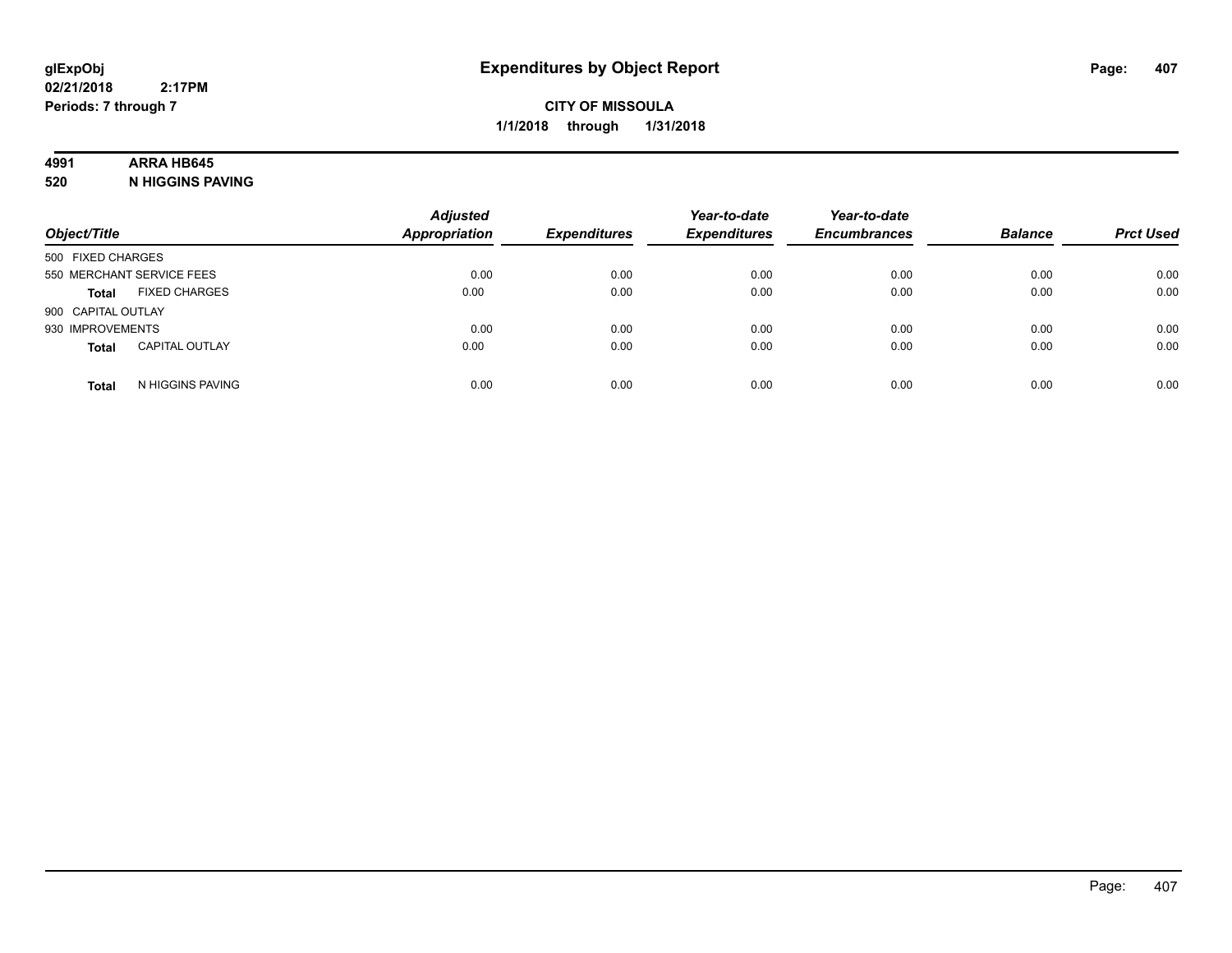## **CITY OF MISSOULA 1/1/2018 through 1/31/2018**

#### **4991 ARRA HB645**

**525 BROOKS ST CURB & SW IMPROVEMENTS**

| Object/Title       |                                 | <b>Adjusted</b><br><b>Appropriation</b> | <b>Expenditures</b> | Year-to-date<br><b>Expenditures</b> | Year-to-date<br><b>Encumbrances</b> | <b>Balance</b> | <b>Prct Used</b> |
|--------------------|---------------------------------|-----------------------------------------|---------------------|-------------------------------------|-------------------------------------|----------------|------------------|
| 500 FIXED CHARGES  |                                 |                                         |                     |                                     |                                     |                |                  |
|                    | 550 MERCHANT SERVICE FEES       | 0.00                                    | 0.00                | 0.00                                | 0.00                                | 0.00           | 0.00             |
| <b>Total</b>       | <b>FIXED CHARGES</b>            | 0.00                                    | 0.00                | 0.00                                | 0.00                                | 0.00           | 0.00             |
| 900 CAPITAL OUTLAY |                                 |                                         |                     |                                     |                                     |                |                  |
| 930 IMPROVEMENTS   |                                 | 0.00                                    | 0.00                | 0.00                                | 0.00                                | 0.00           | 0.00             |
| <b>Total</b>       | <b>CAPITAL OUTLAY</b>           | 0.00                                    | 0.00                | 0.00                                | 0.00                                | 0.00           | 0.00             |
| <b>Total</b>       | BROOKS ST CURB & SW IMPROVEMENT | 0.00                                    | 0.00                | 0.00                                | 0.00                                | 0.00           | 0.00             |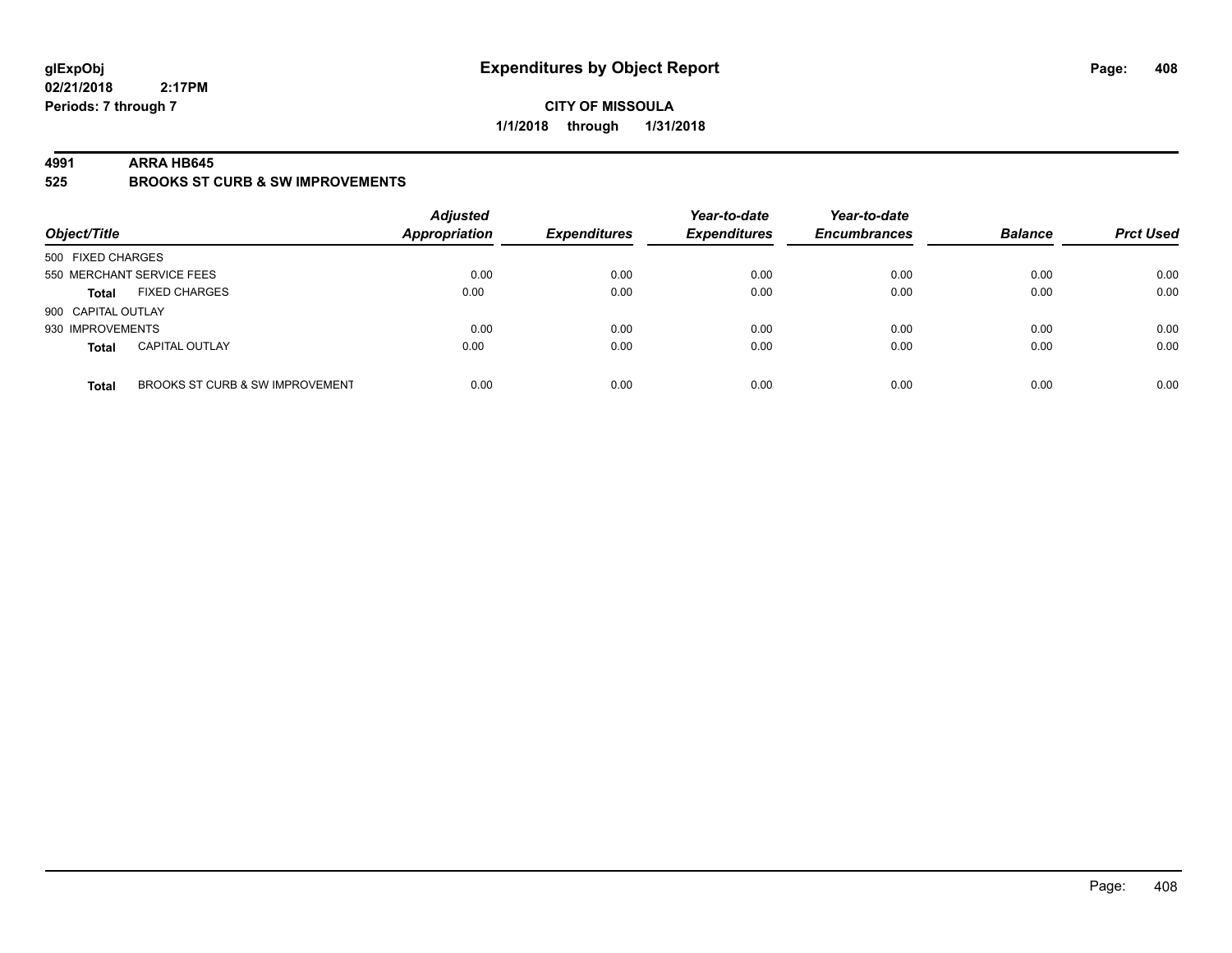# **4991 ARRA HB645**

**530 CURB RAMPS**

|                       |                            | <b>Adjusted</b>      |                     | Year-to-date        | Year-to-date        |                |                  |
|-----------------------|----------------------------|----------------------|---------------------|---------------------|---------------------|----------------|------------------|
| Object/Title          |                            | <b>Appropriation</b> | <b>Expenditures</b> | <b>Expenditures</b> | <b>Encumbrances</b> | <b>Balance</b> | <b>Prct Used</b> |
| 100 PERSONAL SERVICES |                            |                      |                     |                     |                     |                |                  |
|                       | 140 EMPLOYER CONTRIBUTIONS | 0.00                 | 0.00                | 0.00                | 0.00                | 0.00           | 0.00             |
| <b>Total</b>          | PERSONAL SERVICES          | 0.00                 | 0.00                | 0.00                | 0.00                | 0.00           | 0.00             |
| 500 FIXED CHARGES     |                            |                      |                     |                     |                     |                |                  |
|                       | 550 MERCHANT SERVICE FEES  | 0.00                 | 0.00                | 0.00                | 0.00                | 0.00           | 0.00             |
| <b>Total</b>          | <b>FIXED CHARGES</b>       | 0.00                 | 0.00                | 0.00                | 0.00                | 0.00           | 0.00             |
| 900 CAPITAL OUTLAY    |                            |                      |                     |                     |                     |                |                  |
| 930 IMPROVEMENTS      |                            | 0.00                 | 0.00                | 0.00                | 0.00                | 0.00           | 0.00             |
| Total                 | <b>CAPITAL OUTLAY</b>      | 0.00                 | 0.00                | 0.00                | 0.00                | 0.00           | 0.00             |
| <b>Total</b>          | <b>CURB RAMPS</b>          | 0.00                 | 0.00                | 0.00                | 0.00                | 0.00           | 0.00             |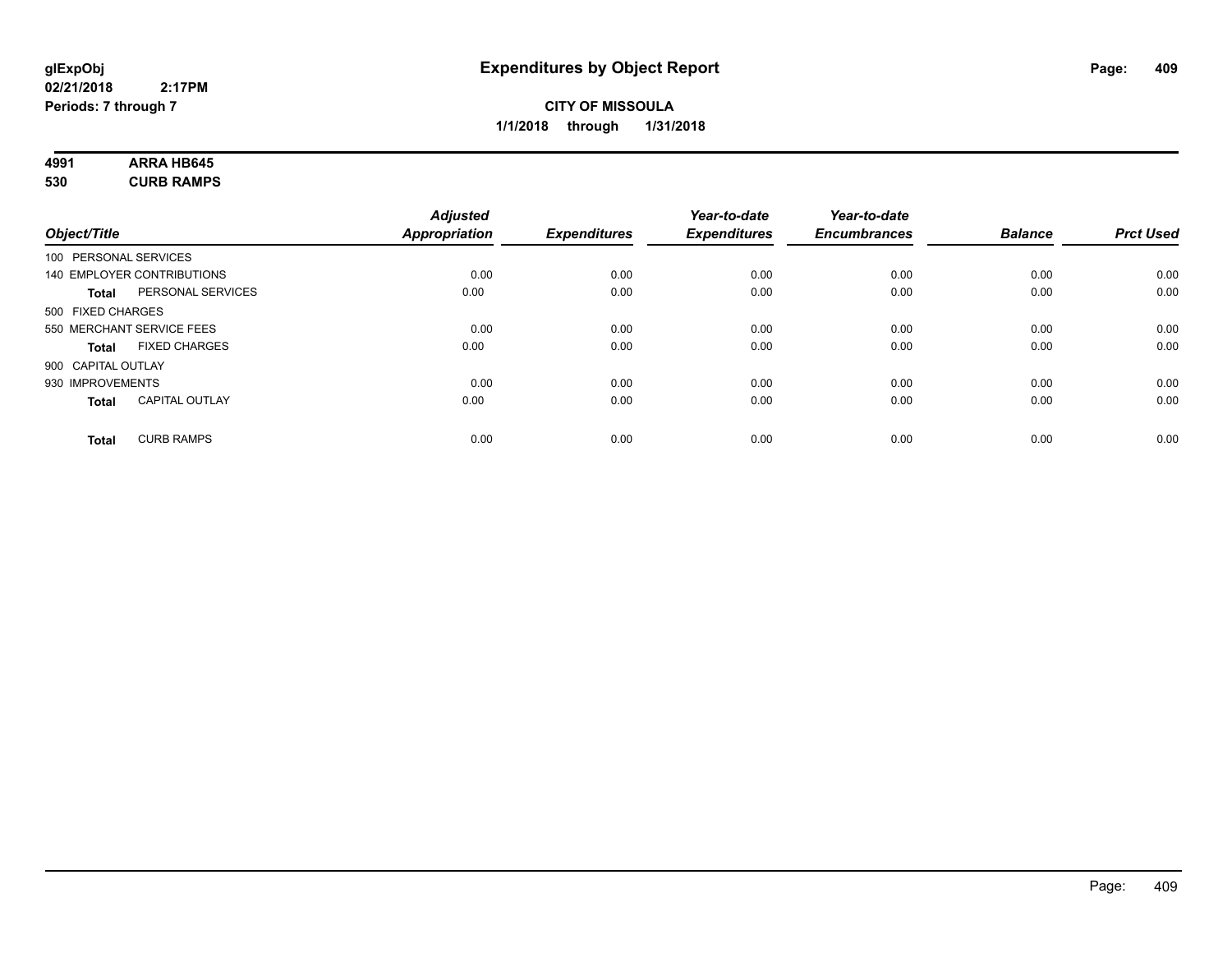## **CITY OF MISSOULA 1/1/2018 through 1/31/2018**

#### **4991 ARRA HB645**

**535 PARKS PLAYGROUND INSTALLS**

| Object/Title                              | <b>Adjusted</b><br><b>Appropriation</b> | <b>Expenditures</b> | Year-to-date<br><b>Expenditures</b> | Year-to-date<br><b>Encumbrances</b> | <b>Balance</b> | <b>Prct Used</b> |
|-------------------------------------------|-----------------------------------------|---------------------|-------------------------------------|-------------------------------------|----------------|------------------|
|                                           |                                         |                     |                                     |                                     |                |                  |
| 100 PERSONAL SERVICES                     |                                         |                     |                                     |                                     |                |                  |
| 110 SALARIES AND WAGES                    | 0.00                                    | 0.00                | 0.00                                | 0.00                                | 0.00           | 0.00             |
| 120 OVERTIME                              | 0.00                                    | 0.00                | 0.00                                | 0.00                                | 0.00           | 0.00             |
| 140 EMPLOYER CONTRIBUTIONS                | 0.00                                    | 0.00                | 0.00                                | 0.00                                | 0.00           | 0.00             |
| PERSONAL SERVICES<br><b>Total</b>         | 0.00                                    | 0.00                | 0.00                                | 0.00                                | 0.00           | 0.00             |
| 500 FIXED CHARGES                         |                                         |                     |                                     |                                     |                |                  |
| 550 MERCHANT SERVICE FEES                 | 0.00                                    | 0.00                | 0.00                                | 0.00                                | 0.00           | 0.00             |
| <b>FIXED CHARGES</b><br><b>Total</b>      | 0.00                                    | 0.00                | 0.00                                | 0.00                                | 0.00           | 0.00             |
| 900 CAPITAL OUTLAY                        |                                         |                     |                                     |                                     |                |                  |
| 930 IMPROVEMENTS                          | 0.00                                    | 0.00                | 0.00                                | 0.00                                | 0.00           | 0.00             |
| <b>CAPITAL OUTLAY</b><br><b>Total</b>     | 0.00                                    | 0.00                | 0.00                                | 0.00                                | 0.00           | 0.00             |
| PARKS PLAYGROUND INSTALLS<br><b>Total</b> | 0.00                                    | 0.00                | 0.00                                | 0.00                                | 0.00           | 0.00             |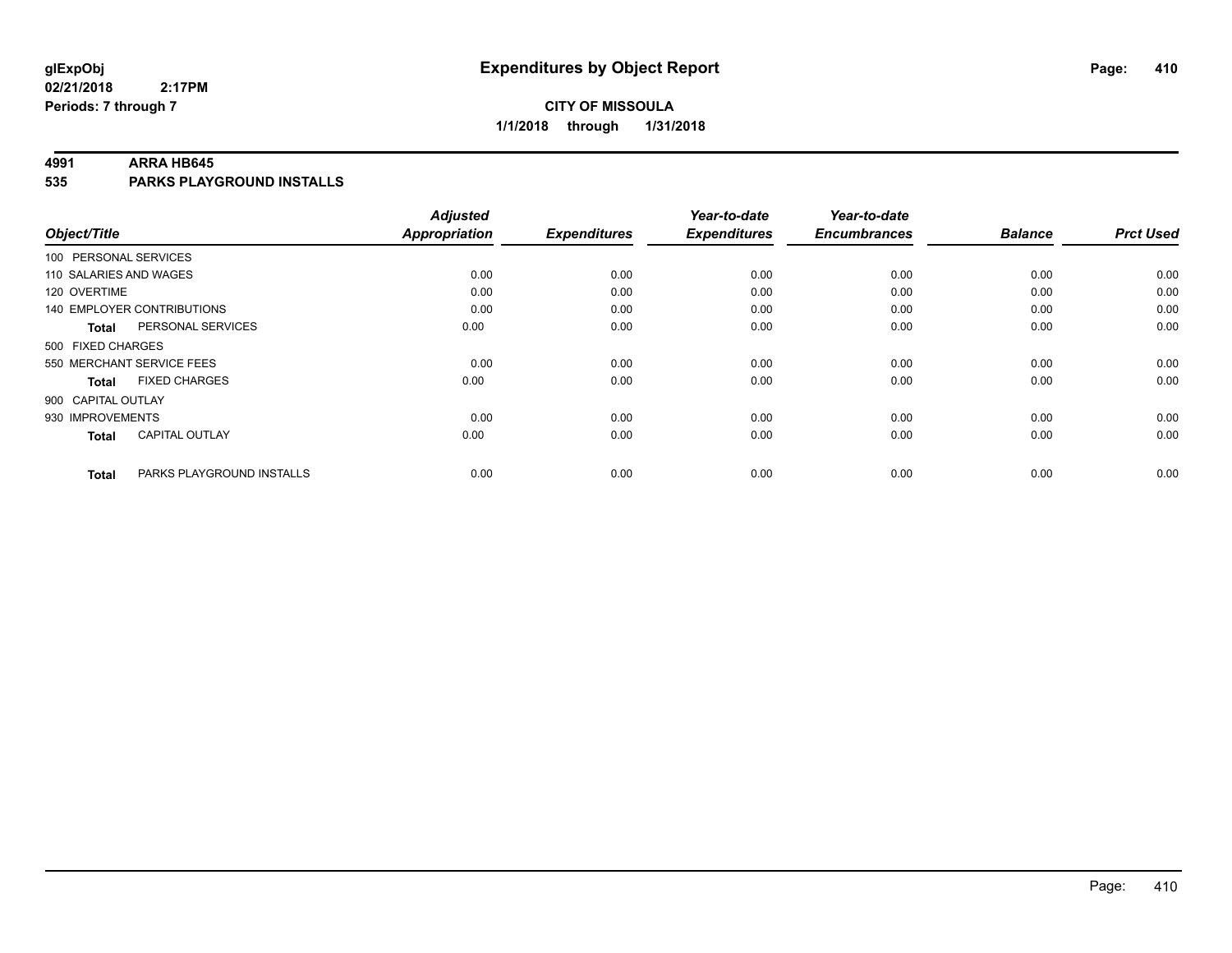#### **4991 ARRA HB645**

**540 GREENOUGH PARK BRIDGE**

| Object/Title          |                              | <b>Adjusted</b><br><b>Appropriation</b> | <b>Expenditures</b> | Year-to-date<br><b>Expenditures</b> | Year-to-date<br><b>Encumbrances</b> | <b>Balance</b> | <b>Prct Used</b> |
|-----------------------|------------------------------|-----------------------------------------|---------------------|-------------------------------------|-------------------------------------|----------------|------------------|
| 100 PERSONAL SERVICES |                              |                                         |                     |                                     |                                     |                |                  |
| 120 OVERTIME          |                              | 0.00                                    | 0.00                | 0.00                                | 0.00                                | 0.00           | 0.00             |
|                       | 140 EMPLOYER CONTRIBUTIONS   | 0.00                                    | 0.00                | 0.00                                | 0.00                                | 0.00           | 0.00             |
| Total                 | PERSONAL SERVICES            | 0.00                                    | 0.00                | 0.00                                | 0.00                                | 0.00           | 0.00             |
| 500 FIXED CHARGES     |                              |                                         |                     |                                     |                                     |                |                  |
|                       | 550 MERCHANT SERVICE FEES    | 0.00                                    | 0.00                | 0.00                                | 0.00                                | 0.00           | 0.00             |
| <b>Total</b>          | <b>FIXED CHARGES</b>         | 0.00                                    | 0.00                | 0.00                                | 0.00                                | 0.00           | 0.00             |
| 900 CAPITAL OUTLAY    |                              |                                         |                     |                                     |                                     |                |                  |
| 930 IMPROVEMENTS      |                              | 0.00                                    | 0.00                | 0.00                                | 0.00                                | 0.00           | 0.00             |
| <b>Total</b>          | <b>CAPITAL OUTLAY</b>        | 0.00                                    | 0.00                | 0.00                                | 0.00                                | 0.00           | 0.00             |
|                       |                              |                                         |                     |                                     |                                     |                |                  |
| <b>Total</b>          | <b>GREENOUGH PARK BRIDGE</b> | 0.00                                    | 0.00                | 0.00                                | 0.00                                | 0.00           | 0.00             |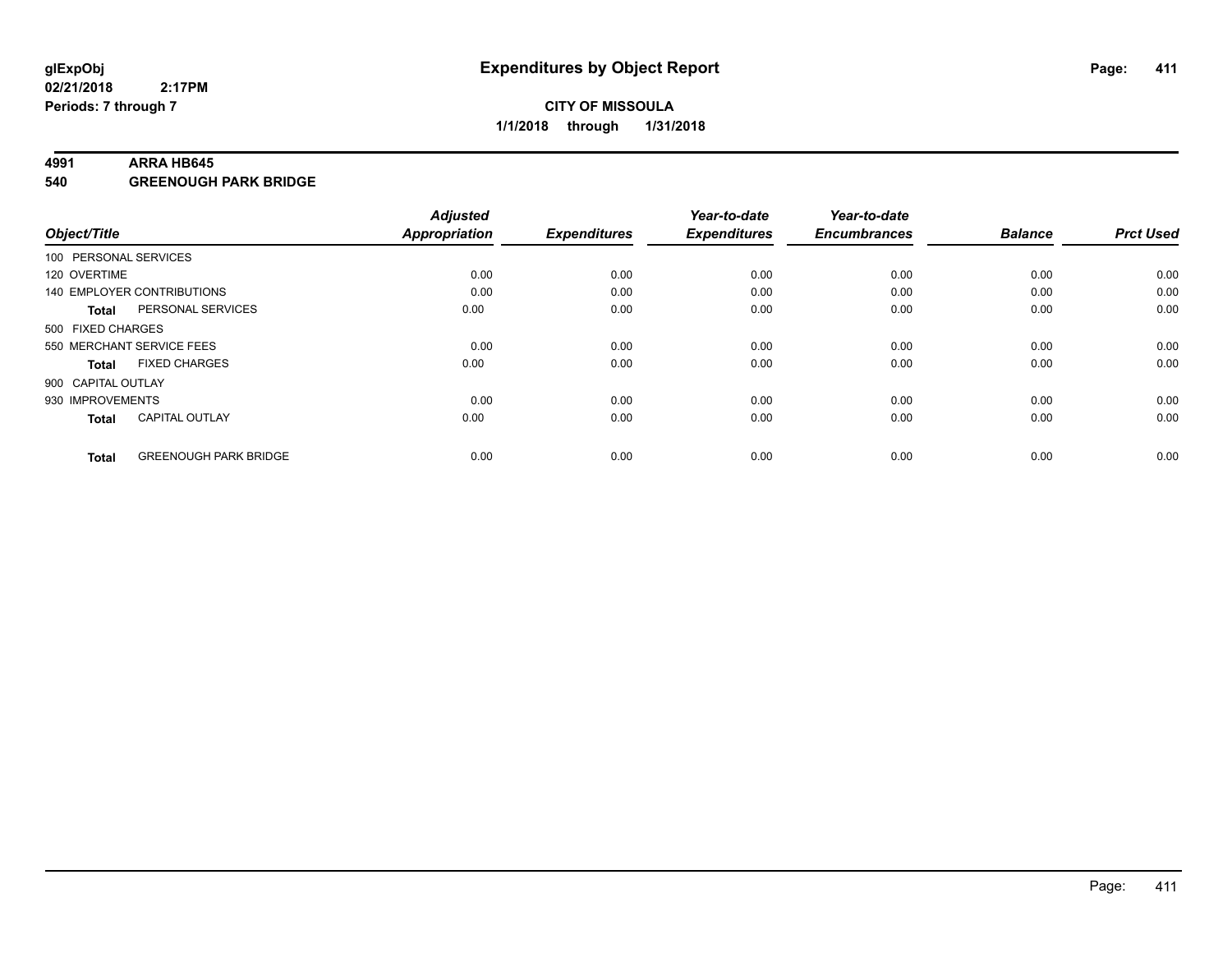**4991 ARRA HB645**

|                            |                       | <b>Adjusted</b> |                     | Year-to-date        | Year-to-date        |                |                  |
|----------------------------|-----------------------|-----------------|---------------------|---------------------|---------------------|----------------|------------------|
| Object/Title               |                       | Appropriation   | <b>Expenditures</b> | <b>Expenditures</b> | <b>Encumbrances</b> | <b>Balance</b> | <b>Prct Used</b> |
| 100 PERSONAL SERVICES      |                       |                 |                     |                     |                     |                |                  |
| 110 SALARIES AND WAGES     |                       | 0.00            | 0.00                | 0.00                | 0.00                | 0.00           | 0.00             |
| 120 OVERTIME               |                       | 0.00            | 0.00                | 0.00                | 0.00                | 0.00           | 0.00             |
| 140 EMPLOYER CONTRIBUTIONS |                       | 0.00            | 0.00                | 0.00                | 0.00                | 0.00           | 0.00             |
| Total                      | PERSONAL SERVICES     | 0.00            | 0.00                | 0.00                | 0.00                | 0.00           | 0.00             |
| 500 FIXED CHARGES          |                       |                 |                     |                     |                     |                |                  |
| 550 MERCHANT SERVICE FEES  |                       | 0.00            | 0.00                | 0.00                | 0.00                | 0.00           | 0.00             |
| Total                      | <b>FIXED CHARGES</b>  | 0.00            | 0.00                | 0.00                | 0.00                | 0.00           | 0.00             |
| 900 CAPITAL OUTLAY         |                       |                 |                     |                     |                     |                |                  |
| 930 IMPROVEMENTS           |                       | 0.00            | 0.00                | 0.00                | 0.00                | 0.00           | 0.00             |
| Total                      | <b>CAPITAL OUTLAY</b> | 0.00            | 0.00                | 0.00                | 0.00                | 0.00           | 0.00             |
| <b>Total</b>               | ARRA HB645            | 0.00            | 0.00                | 0.00                | 0.00                | 0.00           | 0.00             |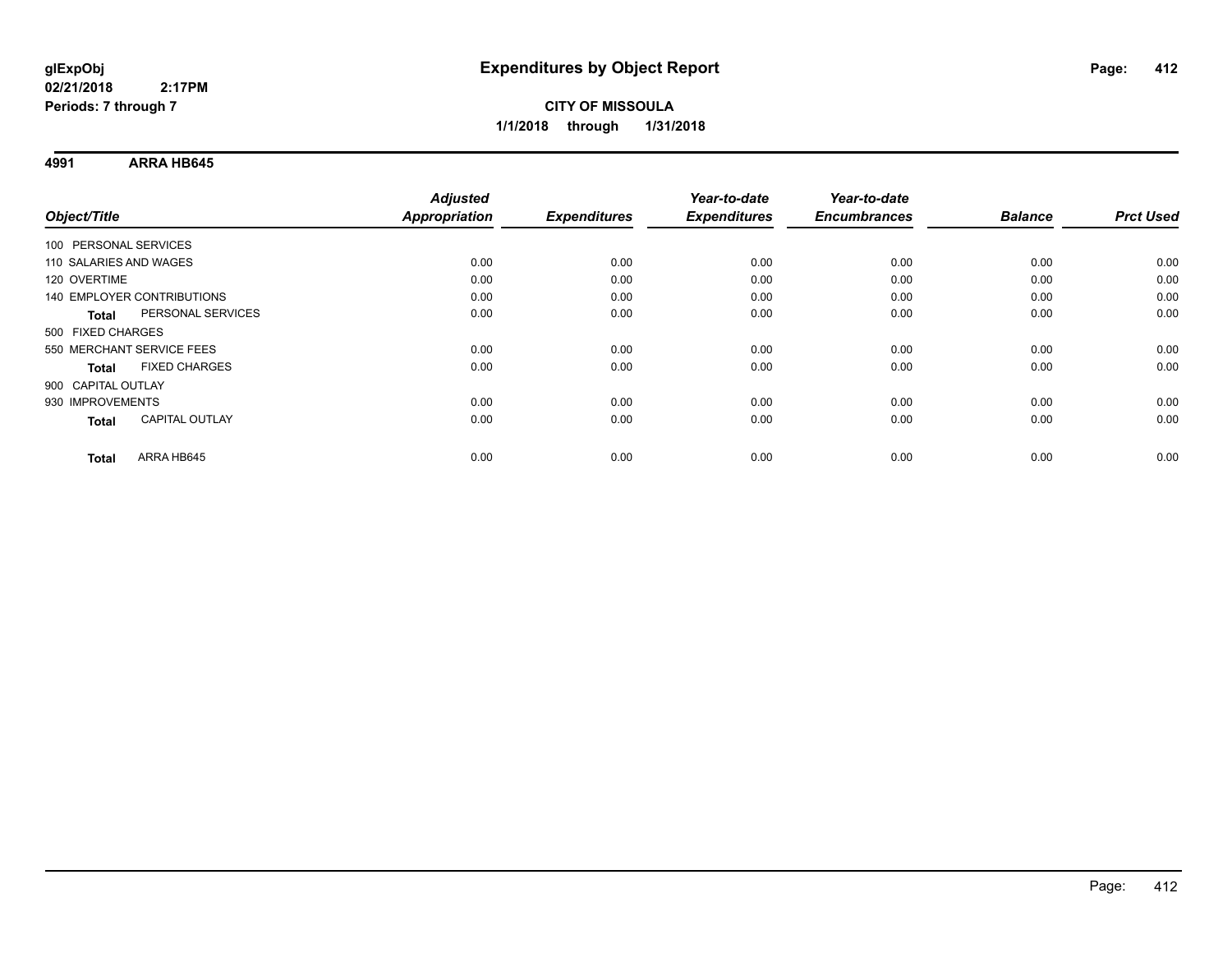**4992 WFL MILLER CREEK ROAD**

**390 NON-DEPARTMENTAL**

| Object/Title       |                           | <b>Adjusted</b><br><b>Appropriation</b> | <b>Expenditures</b> | Year-to-date<br><b>Expenditures</b> | Year-to-date<br><b>Encumbrances</b> | <b>Balance</b> | <b>Prct Used</b> |
|--------------------|---------------------------|-----------------------------------------|---------------------|-------------------------------------|-------------------------------------|----------------|------------------|
| 500 FIXED CHARGES  |                           |                                         |                     |                                     |                                     |                |                  |
|                    | 550 MERCHANT SERVICE FEES | 0.00                                    | 0.00                | 0.00                                | 0.00                                | 0.00           | 0.00             |
| <b>Total</b>       | <b>FIXED CHARGES</b>      | 0.00                                    | 0.00                | 0.00                                | 0.00                                | 0.00           | 0.00             |
| 900 CAPITAL OUTLAY |                           |                                         |                     |                                     |                                     |                |                  |
| 930 IMPROVEMENTS   |                           | 0.00                                    | 0.00                | 0.00                                | 0.00                                | 0.00           | 0.00             |
| <b>Total</b>       | <b>CAPITAL OUTLAY</b>     | 0.00                                    | 0.00                | 0.00                                | 0.00                                | 0.00           | 0.00             |
| <b>Total</b>       | NON-DEPARTMENTAL          | 0.00                                    | 0.00                | 0.00                                | 0.00                                | 0.00           | 0.00             |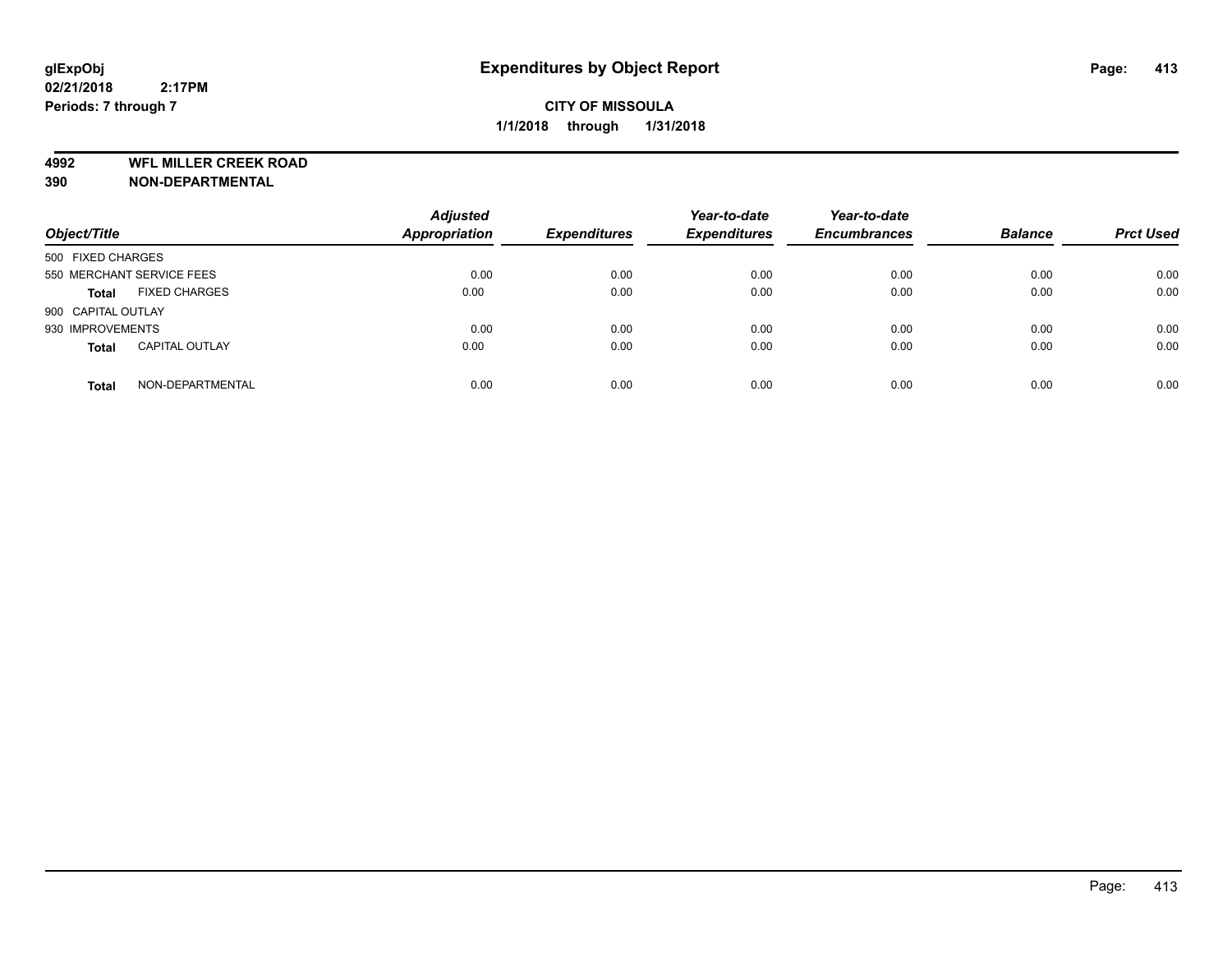**CITY OF MISSOULA 1/1/2018 through 1/31/2018**

## **4992 WFL MILLER CREEK ROAD**

| Object/Title                          | <b>Adjusted</b><br><b>Appropriation</b> | <b>Expenditures</b> | Year-to-date<br><b>Expenditures</b> | Year-to-date<br><b>Encumbrances</b> | <b>Balance</b> | <b>Prct Used</b> |
|---------------------------------------|-----------------------------------------|---------------------|-------------------------------------|-------------------------------------|----------------|------------------|
| 500 FIXED CHARGES                     |                                         |                     |                                     |                                     |                |                  |
| 550 MERCHANT SERVICE FEES             | 0.00                                    | 0.00                | 0.00                                | 0.00                                | 0.00           | 0.00             |
| <b>FIXED CHARGES</b><br><b>Total</b>  | 0.00                                    | 0.00                | 0.00                                | 0.00                                | 0.00           | 0.00             |
| 900 CAPITAL OUTLAY                    |                                         |                     |                                     |                                     |                |                  |
| 930 IMPROVEMENTS                      | 0.00                                    | 0.00                | 0.00                                | 0.00                                | 0.00           | 0.00             |
| <b>CAPITAL OUTLAY</b><br><b>Total</b> | 0.00                                    | 0.00                | 0.00                                | 0.00                                | 0.00           | 0.00             |
| WFL MILLER CREEK ROAD<br><b>Total</b> | 0.00                                    | 0.00                | 0.00                                | 0.00                                | 0.00           | 0.00             |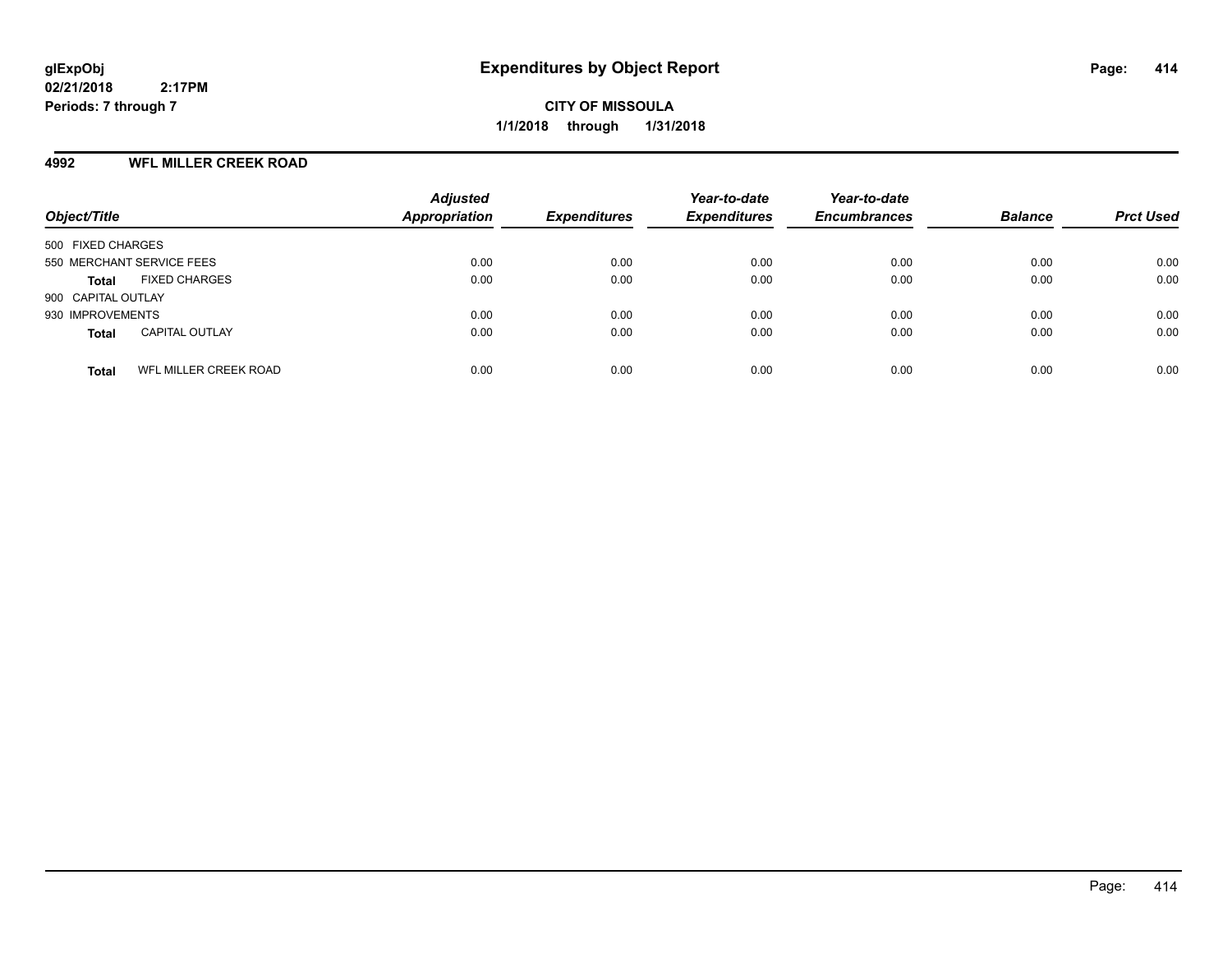#### **4993 WESTERN FEDERAL LANDS**

#### **280 PUBLIC WORKS OPERATIONS**

| Object/Title           |                                   | <b>Adjusted</b><br><b>Appropriation</b> | <b>Expenditures</b> | Year-to-date<br><b>Expenditures</b> | Year-to-date<br><b>Encumbrances</b> | <b>Balance</b> | <b>Prct Used</b> |
|------------------------|-----------------------------------|-----------------------------------------|---------------------|-------------------------------------|-------------------------------------|----------------|------------------|
| 100 PERSONAL SERVICES  |                                   |                                         |                     |                                     |                                     |                |                  |
| 110 SALARIES AND WAGES |                                   | 0.00                                    | 0.00                | 0.00                                | 0.00                                | 0.00           | 0.00             |
|                        | <b>140 EMPLOYER CONTRIBUTIONS</b> | 0.00                                    | 0.00                | 0.00                                | 0.00                                | 0.00           | 0.00             |
| <b>Total</b>           | PERSONAL SERVICES                 | 0.00                                    | 0.00                | 0.00                                | 0.00                                | 0.00           | 0.00             |
| 300 PURCHASED SERVICES |                                   |                                         |                     |                                     |                                     |                |                  |
|                        | 350 PROFESSIONAL SERVICES         | 0.00                                    | 0.00                | 0.00                                | 0.00                                | 0.00           | 0.00             |
| <b>Total</b>           | PURCHASED SERVICES                | 0.00                                    | 0.00                | 0.00                                | 0.00                                | 0.00           | 0.00             |
| 500 FIXED CHARGES      |                                   |                                         |                     |                                     |                                     |                |                  |
|                        | 550 MERCHANT SERVICE FEES         | 0.00                                    | 0.00                | 0.00                                | 0.00                                | 0.00           | 0.00             |
| <b>Total</b>           | <b>FIXED CHARGES</b>              | 0.00                                    | 0.00                | 0.00                                | 0.00                                | 0.00           | 0.00             |
| 900 CAPITAL OUTLAY     |                                   |                                         |                     |                                     |                                     |                |                  |
| 930 IMPROVEMENTS       |                                   | 0.00                                    | 0.00                | 0.00                                | 0.00                                | 0.00           | 0.00             |
| Total                  | <b>CAPITAL OUTLAY</b>             | 0.00                                    | 0.00                | 0.00                                | 0.00                                | 0.00           | 0.00             |
| <b>Total</b>           | PUBLIC WORKS OPERATIONS           | 0.00                                    | 0.00                | 0.00                                | 0.00                                | 0.00           | 0.00             |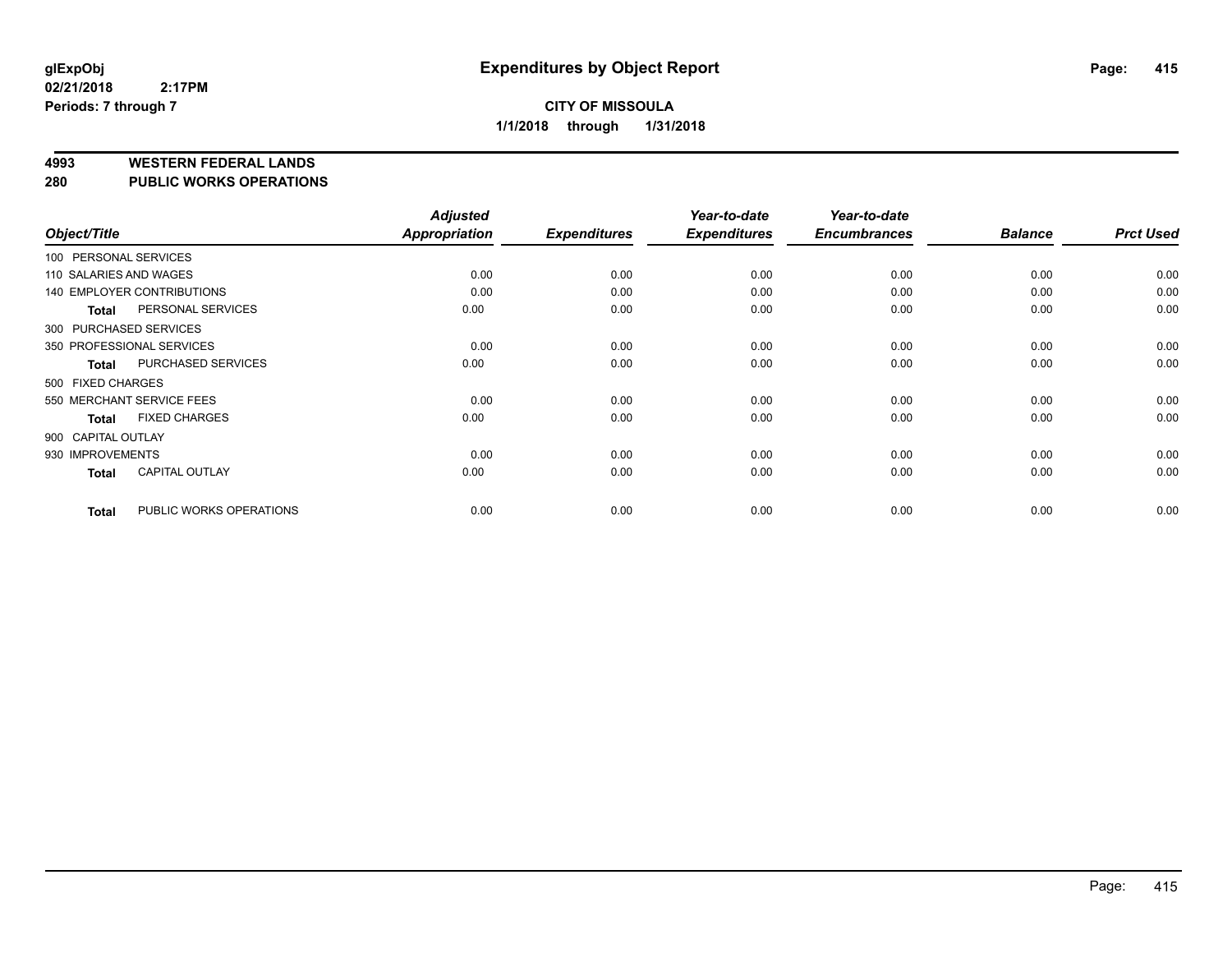**CITY OF MISSOULA 1/1/2018 through 1/31/2018**

## **4993 WESTERN FEDERAL LANDS**

|                        |                              | <b>Adjusted</b> |                     | Year-to-date        | Year-to-date        |                |                  |
|------------------------|------------------------------|-----------------|---------------------|---------------------|---------------------|----------------|------------------|
| Object/Title           |                              | Appropriation   | <b>Expenditures</b> | <b>Expenditures</b> | <b>Encumbrances</b> | <b>Balance</b> | <b>Prct Used</b> |
| 100 PERSONAL SERVICES  |                              |                 |                     |                     |                     |                |                  |
| 110 SALARIES AND WAGES |                              | 0.00            | 0.00                | 0.00                | 0.00                | 0.00           | 0.00             |
|                        | 140 EMPLOYER CONTRIBUTIONS   | 0.00            | 0.00                | 0.00                | 0.00                | 0.00           | 0.00             |
| <b>Total</b>           | PERSONAL SERVICES            | 0.00            | 0.00                | 0.00                | 0.00                | 0.00           | 0.00             |
| 300 PURCHASED SERVICES |                              |                 |                     |                     |                     |                |                  |
|                        | 350 PROFESSIONAL SERVICES    | 0.00            | 0.00                | 0.00                | 0.00                | 0.00           | 0.00             |
| <b>Total</b>           | PURCHASED SERVICES           | 0.00            | 0.00                | 0.00                | 0.00                | 0.00           | 0.00             |
| 500 FIXED CHARGES      |                              |                 |                     |                     |                     |                |                  |
|                        | 550 MERCHANT SERVICE FEES    | 0.00            | 0.00                | 0.00                | 0.00                | 0.00           | 0.00             |
| <b>Total</b>           | <b>FIXED CHARGES</b>         | 0.00            | 0.00                | 0.00                | 0.00                | 0.00           | 0.00             |
| 900 CAPITAL OUTLAY     |                              |                 |                     |                     |                     |                |                  |
| 930 IMPROVEMENTS       |                              | 0.00            | 0.00                | 0.00                | 0.00                | 0.00           | 0.00             |
| <b>Total</b>           | <b>CAPITAL OUTLAY</b>        | 0.00            | 0.00                | 0.00                | 0.00                | 0.00           | 0.00             |
| <b>Total</b>           | <b>WESTERN FEDERAL LANDS</b> | 0.00            | 0.00                | 0.00                | 0.00                | 0.00           | 0.00             |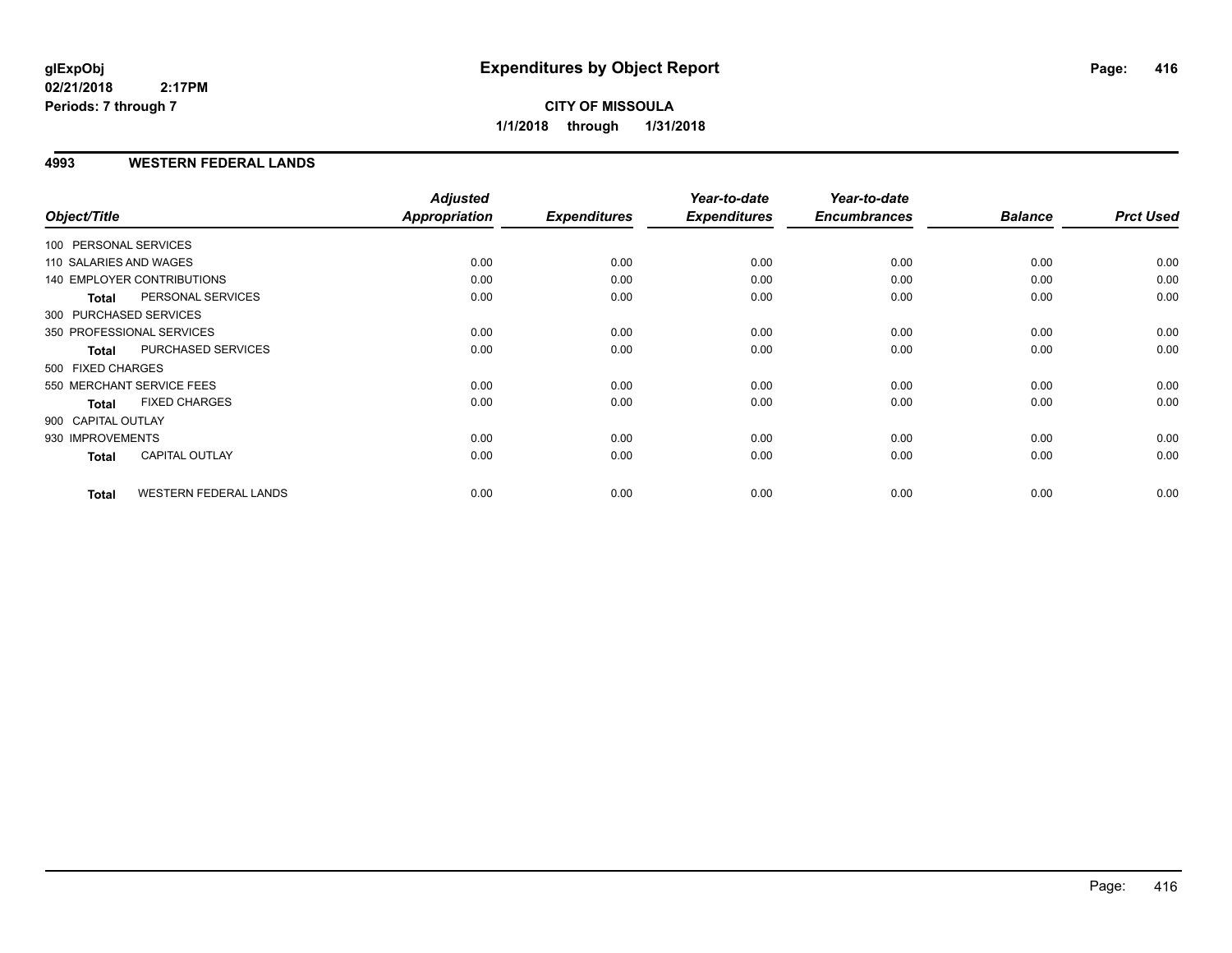#### **5020 CIVIC STADIUM**

**395 PARKING COMMISSION**

|                   |                             | <b>Adjusted</b>      |                     | Year-to-date        | Year-to-date        |                |                  |
|-------------------|-----------------------------|----------------------|---------------------|---------------------|---------------------|----------------|------------------|
| Object/Title      |                             | <b>Appropriation</b> | <b>Expenditures</b> | <b>Expenditures</b> | <b>Encumbrances</b> | <b>Balance</b> | <b>Prct Used</b> |
| 500 FIXED CHARGES |                             |                      |                     |                     |                     |                |                  |
| 500 FIXED CHARGES |                             | 0.00                 | 0.00                | 0.00                | 0.00                | 0.00           | 0.00             |
|                   | 550 MERCHANT SERVICE FEES   | 0.00                 | 0.00                | 0.00                | 0.00                | 0.00           | 0.00             |
| <b>Total</b>      | <b>FIXED CHARGES</b>        | 0.00                 | 0.00                | 0.00                | 0.00                | 0.00           | 0.00             |
| 600 DEBT SERVICE  |                             |                      |                     |                     |                     |                |                  |
| 610 PRINCIPAL     |                             | 41,510.00            | 0.00                | 0.00                | 0.00                | 41,510.00      | 0.00             |
|                   | 620 INTEREST / SERVICE FEES | 75,006.00            | 0.00                | 0.00                | 0.00                | 75,006.00      | 0.00             |
| Total             | <b>DEBT SERVICE</b>         | 116,516.00           | 0.00                | 0.00                | 0.00                | 116,516.00     | 0.00             |
| 800 OTHER OBJECTS |                             |                      |                     |                     |                     |                |                  |
| 830 DEPRECIATION  |                             | 0.00                 | 0.00                | 0.00                | 0.00                | 0.00           | 0.00             |
| 845 CONTINGENCY   |                             | 3.484.00             | 0.00                | 0.00                | 0.00                | 3,484.00       | 0.00             |
| <b>Total</b>      | OTHER OBJECTS               | 3,484.00             | 0.00                | 0.00                | 0.00                | 3,484.00       | 0.00             |
| <b>Total</b>      | PARKING COMMISSION          | 120,000.00           | 0.00                | 0.00                | 0.00                | 120,000.00     | 0.00             |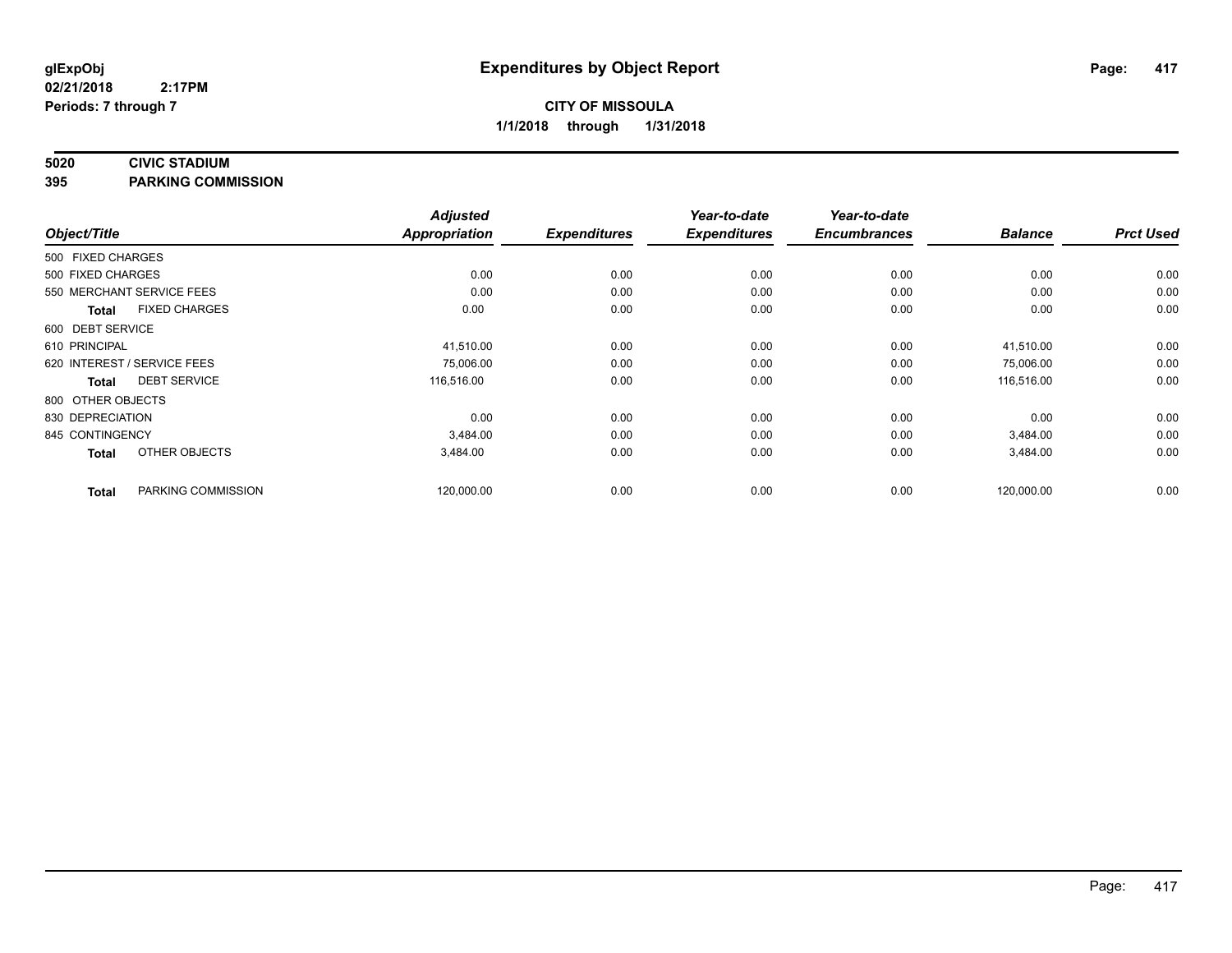**5020 CIVIC STADIUM**

|                             |                      | <b>Adjusted</b>      |                     | Year-to-date        | Year-to-date        |                |                  |
|-----------------------------|----------------------|----------------------|---------------------|---------------------|---------------------|----------------|------------------|
| Object/Title                |                      | <b>Appropriation</b> | <b>Expenditures</b> | <b>Expenditures</b> | <b>Encumbrances</b> | <b>Balance</b> | <b>Prct Used</b> |
| 500 FIXED CHARGES           |                      |                      |                     |                     |                     |                |                  |
| 500 FIXED CHARGES           |                      | 0.00                 | 0.00                | 0.00                | 0.00                | 0.00           | 0.00             |
| 550 MERCHANT SERVICE FEES   |                      | 0.00                 | 0.00                | 0.00                | 0.00                | 0.00           | 0.00             |
| <b>Total</b>                | <b>FIXED CHARGES</b> | 0.00                 | 0.00                | 0.00                | 0.00                | 0.00           | 0.00             |
| 600 DEBT SERVICE            |                      |                      |                     |                     |                     |                |                  |
| 610 PRINCIPAL               |                      | 41,510.00            | 0.00                | 0.00                | 0.00                | 41,510.00      | 0.00             |
| 620 INTEREST / SERVICE FEES |                      | 75,006.00            | 0.00                | 0.00                | 0.00                | 75,006.00      | 0.00             |
| <b>Total</b>                | <b>DEBT SERVICE</b>  | 116,516.00           | 0.00                | 0.00                | 0.00                | 116,516.00     | 0.00             |
| 800 OTHER OBJECTS           |                      |                      |                     |                     |                     |                |                  |
| 830 DEPRECIATION            |                      | 0.00                 | 0.00                | 0.00                | 0.00                | 0.00           | 0.00             |
| 845 CONTINGENCY             |                      | 3,484.00             | 0.00                | 0.00                | 0.00                | 3,484.00       | 0.00             |
| <b>Total</b>                | OTHER OBJECTS        | 3,484.00             | 0.00                | 0.00                | 0.00                | 3,484.00       | 0.00             |
| <b>Total</b>                | <b>CIVIC STADIUM</b> | 120,000.00           | 0.00                | 0.00                | 0.00                | 120,000.00     | 0.00             |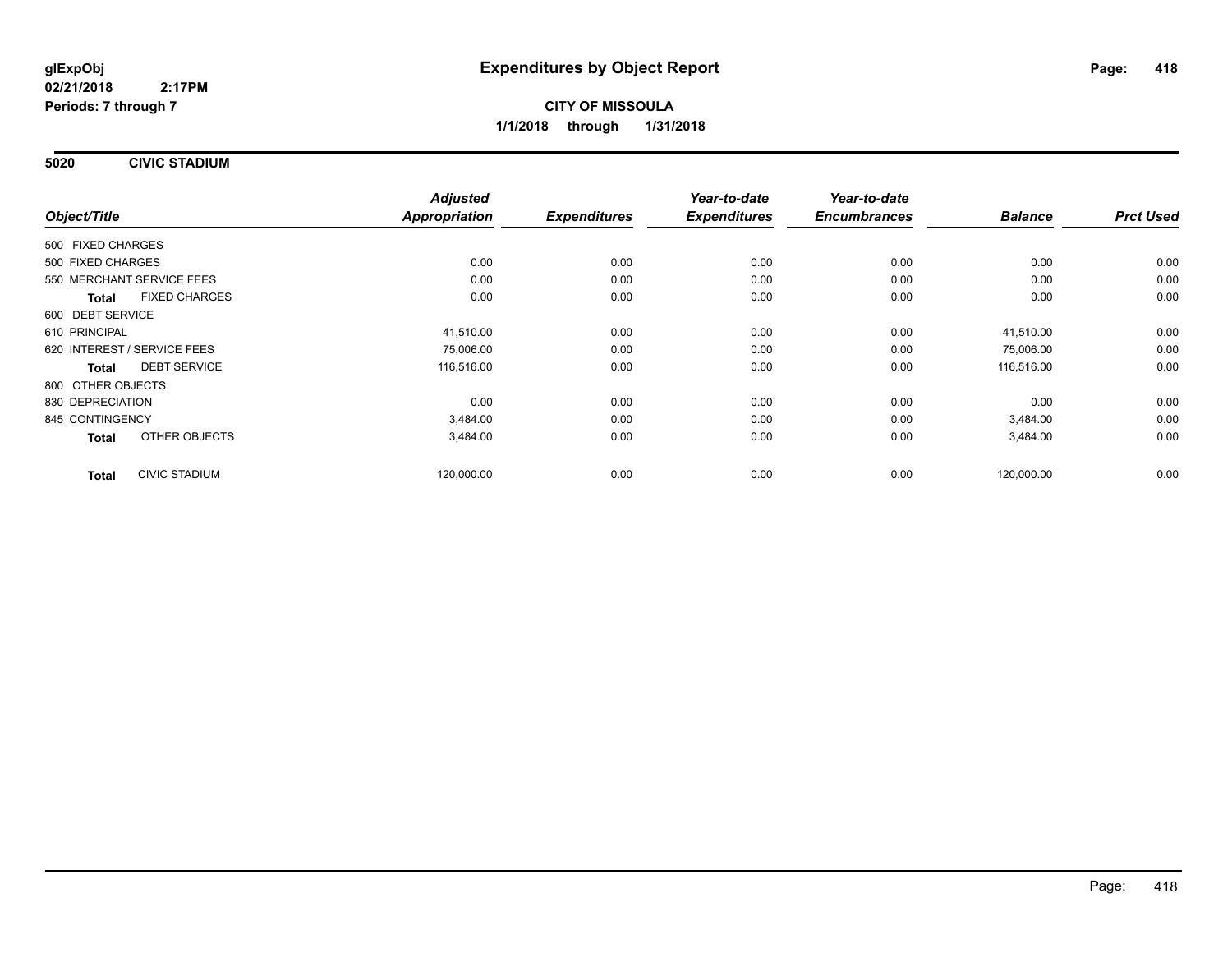## **5210 WATER**

|                                     | <b>Adjusted</b> |                     | Year-to-date        | Year-to-date        |                 |                  |
|-------------------------------------|-----------------|---------------------|---------------------|---------------------|-----------------|------------------|
| Object/Title                        | Appropriation   | <b>Expenditures</b> | <b>Expenditures</b> | <b>Encumbrances</b> | <b>Balance</b>  | <b>Prct Used</b> |
| 100 PERSONAL SERVICES               |                 |                     |                     |                     |                 |                  |
| 110 SALARIES AND WAGES              | 2,602,627.00    | 186,196.20          | 1,455,787.53        | 0.00                | 1,146,839.47    | 55.94            |
| 120 OVERTIME                        | 0.00            | 549.23              | 10,931.72           | 0.00                | $-10,931.72$    | 0.00             |
| 140 EMPLOYER CONTRIBUTIONS          | 1,485,306.00    | 71,254.61           | 685,124.99          | 0.00                | 800,181.01      | 46.13            |
| 141 STATE RETIREMENT CONTRIBUTIONS  | 2,539.00        | 186.20              | 1,631.28            | 0.00                | 907.72          | 64.25            |
| 190 PENSION EXPENSE                 | 0.00            | 0.00                | 0.00                | 0.00                | 0.00            | 0.00             |
| PERSONAL SERVICES<br><b>Total</b>   | 4,090,472.00    | 258,186.24          | 2,153,475.52        | 0.00                | 1,936,996.48    | 52.65            |
| 200 SUPPLIES                        |                 |                     |                     |                     |                 |                  |
| 210 OFFICE SUPPLIES                 | 22,000.00       | 2,488.09            | 13,251.00           | 0.00                | 8,749.00        | 60.23            |
| 220 OPERATING SUPPLIES              | 232,000.00      | 29,988.79           | 136,120.32          | 0.00                | 95,879.68       | 58.67            |
| 230 REPAIR/MAINTENANCE              | 55,000.00       | 10,327.50           | 103,459.03          | 0.00                | $-48,459.03$    | 188.11           |
| 231 GASOLINE                        | 32,760.00       | 2,766.18            | 17,898.08           | 0.00                | 14,861.92       | 54.63            |
| <b>SUPPLIES</b><br>Total            | 341,760.00      | 45,570.56           | 270,728.43          | 0.00                | 71,031.57       | 79.22            |
| 300 PURCHASED SERVICES              |                 |                     |                     |                     |                 |                  |
| 310 COMMUNICATIONS                  | 170,000.00      | 38,023.51           | 114,853.88          | 0.00                | 55,146.12       | 67.56            |
| 320 PRINTING & DUPLICATING          | 0.00            | 0.00                | 0.00                | 0.00                | 0.00            | 0.00             |
| 330 PUBLICITY, SUBSCRIPTIONS & DUES | 20,000.00       | 1,905.67            | 28,286.44           | 0.00                | $-8,286.44$     | 141.43           |
| 340 SEWER                           | 500.00          | 214.18              | 384.96              | 0.00                | 115.04          | 76.99            |
| 341 ELECTRICITY & NATURAL GAS       | 1,645,000.00    | 103,962.31          | 893,297.53          | 0.00                | 751,702.47      | 54.30            |
| 342 STORM WATER                     | 140.00          | 0.00                | 0.00                | 0.00                | 140.00          | 0.00             |
| 343 WATER CHARGES                   | 7,000.00        | 0.00                | 0.00                | 0.00                | 7,000.00        | 0.00             |
| 344 TELEPHONE SERVICE               | 55,000.00       | 1,485.24            | 10,212.70           | 0.00                | 44,787.30       | 18.57            |
| 345 GARBAGE                         | 2,500.00        | 0.00                | 913.06              | 0.00                | 1,586.94        | 36.52            |
| 350 PROFESSIONAL SERVICES           | 0.00            | 35,579.66           | 1,742,154.97        | 0.00                | $-1,742,154.97$ | 0.00             |
| 360 REPAIR & MAINTENANCE            | 433,275.00      | 43,825.76           | 250,521.30          | 0.00                | 182,753.70      | 57.82            |
| 370 TRAVEL                          | 6,000.00        | 0.00                | 9,149.15            | 0.00                | $-3,149.15$     | 152.49           |
| 380 TRAINING                        | 3,000.00        | 0.00                | 7,748.66            | 0.00                | $-4,748.66$     | 258.29           |
| 390 OTHER PURCHASED SERVICES        | 0.00            | 0.00                | 0.00                | 0.00                | 0.00            | 0.00             |
| PURCHASED SERVICES<br>Total         | 2,342,415.00    | 224,996.33          | 3,057,522.65        | 0.00                | $-715, 107.65$  | 130.53           |
| 500 FIXED CHARGES                   |                 |                     |                     |                     |                 |                  |
| 500 FIXED CHARGES                   | 0.00            | 4,284.39            | 19,881.43           | 0.00                | $-19,881.43$    | 0.00             |
| 510 INSURANCE                       | 0.00            | 0.00                | 58,257.00           | 0.00                | $-58,257.00$    | 0.00             |
| <b>530 RENT</b>                     | 0.00            | 0.00                | 2,520.05            | 0.00                | $-2,520.05$     | 0.00             |
| 550 MERCHANT SERVICE FEES           | 15,000.00       | 0.00                | 6,852.85            | 0.00                | 8,147.15        | 45.69            |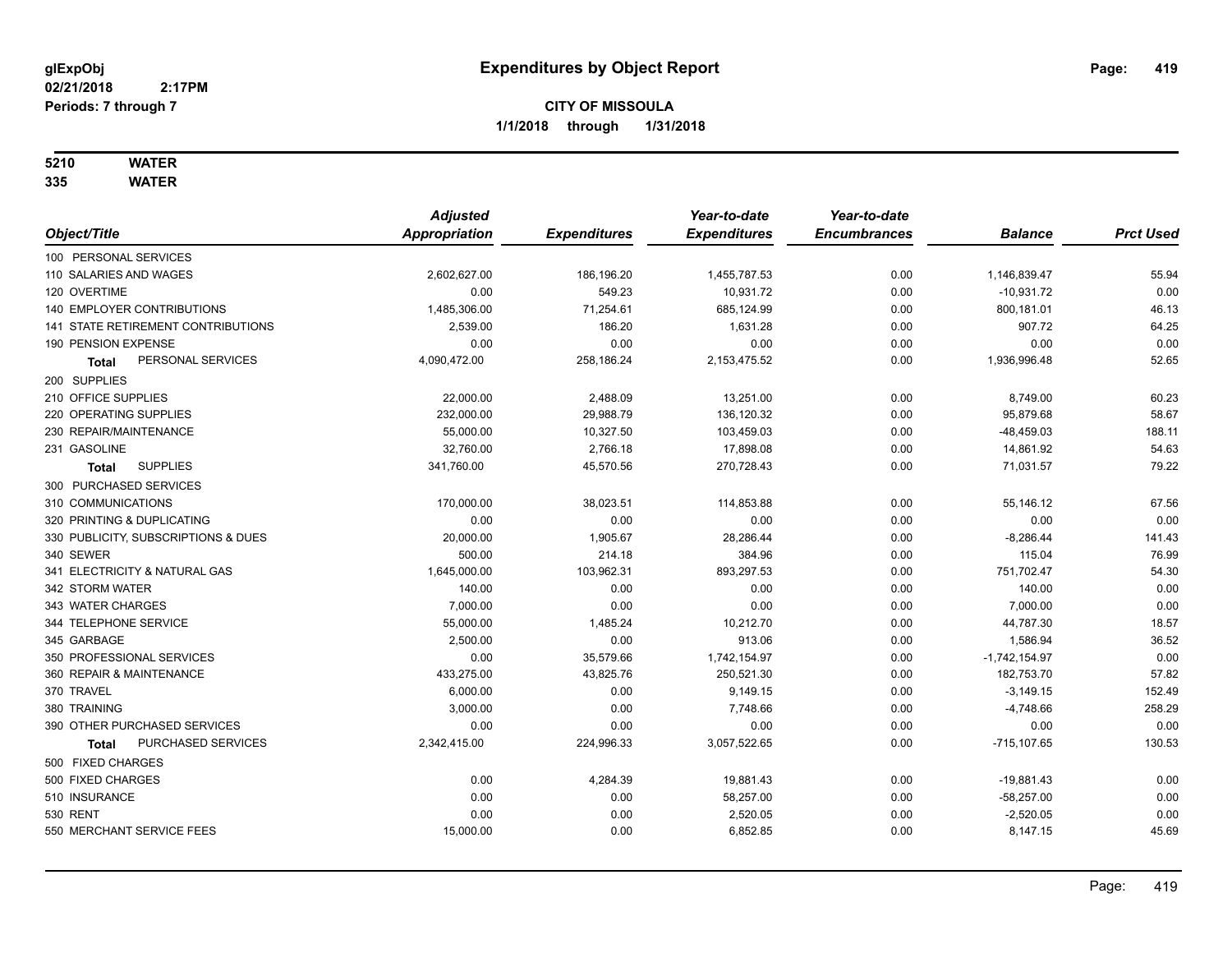## **5210 WATER**

|                                | <b>Adjusted</b> |                     | Year-to-date        | Year-to-date        |                |                  |
|--------------------------------|-----------------|---------------------|---------------------|---------------------|----------------|------------------|
| Object/Title                   | Appropriation   | <b>Expenditures</b> | <b>Expenditures</b> | <b>Encumbrances</b> | <b>Balance</b> | <b>Prct Used</b> |
| 590 *** Title Not Found ***    | 1,342,474.00    | 0.00                | 0.00                | 0.00                | 1,342,474.00   | 0.00             |
| <b>FIXED CHARGES</b><br>Total  | 1,357,474.00    | 4,284.39            | 87,511.33           | 0.00                | 1,269,962.67   | 6.45             |
| 600 DEBT SERVICE               |                 |                     |                     |                     |                |                  |
| 610 PRINCIPAL                  | 0.00            | 0.00                | 0.00                | 0.00                | 0.00           | 0.00             |
| 620 INTEREST / SERVICE FEES    | 4,481,960.00    | 375,885.18          | 2,024,050.92        | 0.00                | 2,457,909.08   | 45.16            |
| <b>DEBT SERVICE</b><br>Total   | 4,481,960.00    | 375,885.18          | 2,024,050.92        | 0.00                | 2,457,909.08   | 45.16            |
| 800 OTHER OBJECTS              |                 |                     |                     |                     |                |                  |
| 820 TRANSFERS TO OTHER FUNDS   | 28,733.00       | 0.00                | 15,318.76           | 0.00                | 13,414.24      | 53.31            |
| 830 DEPRECIATION               | 0.00            | 0.00                | 0.00                | 0.00                | 0.00           | 0.00             |
| 845 CONTINGENCY                | 400,000.00      | 0.00                | 0.00                | 0.00                | 400,000.00     | 0.00             |
| OTHER OBJECTS<br><b>Total</b>  | 428,733.00      | 0.00                | 15,318.76           | 0.00                | 413,414.24     | 3.57             |
| 900 CAPITAL OUTLAY             |                 |                     |                     |                     |                |                  |
| 910 LAND                       | 0.00            | 0.00                | 0.00                | 0.00                | 0.00           | 0.00             |
| 920 BUILDINGS                  | 0.00            | 0.00                | 0.00                | 0.00                | 0.00           | 0.00             |
| 930 IMPROVEMENTS               | 5,381,699.00    | 344,304.66          | 1,305,245.22        | 0.00                | 4,076,453.78   | 24.25            |
| 940 MACHINERY & EQUIPMENT      | 1,203,301.00    | 150,099.22          | 853,896.76          | 0.00                | 349,404.24     | 70.96            |
| <b>CAPITAL OUTLAY</b><br>Total | 6,585,000.00    | 494,403.88          | 2,159,141.98        | 0.00                | 4,425,858.02   | 32.79            |
| <b>WATER</b><br><b>Total</b>   | 19,627,814.00   | 1,403,326.58        | 9,767,749.59        | 0.00                | 9,860,064.41   | 49.76            |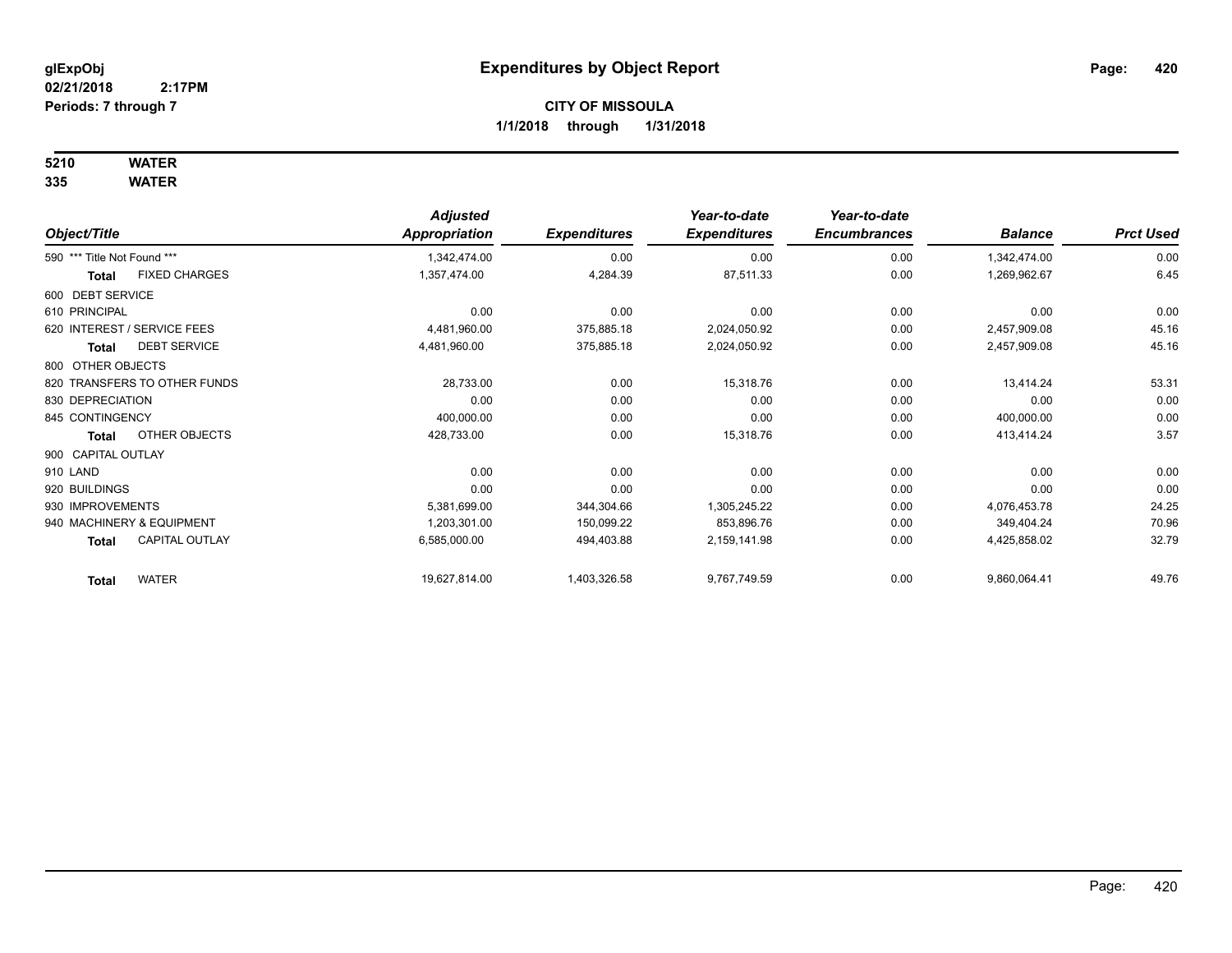|                                           | <b>Adjusted</b> |                     | Year-to-date        | Year-to-date        |                 |                  |
|-------------------------------------------|-----------------|---------------------|---------------------|---------------------|-----------------|------------------|
| Object/Title                              | Appropriation   | <b>Expenditures</b> | <b>Expenditures</b> | <b>Encumbrances</b> | <b>Balance</b>  | <b>Prct Used</b> |
| 100 PERSONAL SERVICES                     |                 |                     |                     |                     |                 |                  |
| 110 SALARIES AND WAGES                    | 2,602,627.00    | 186,196.20          | 1,455,787.53        | 0.00                | 1,146,839.47    | 55.94            |
| 120 OVERTIME                              | 0.00            | 549.23              | 10,931.72           | 0.00                | $-10,931.72$    | 0.00             |
| 140 EMPLOYER CONTRIBUTIONS                | 1,485,306.00    | 71,254.61           | 685,124.99          | 0.00                | 800,181.01      | 46.13            |
| <b>141 STATE RETIREMENT CONTRIBUTIONS</b> | 2,539.00        | 186.20              | 1,631.28            | 0.00                | 907.72          | 64.25            |
| 190 PENSION EXPENSE                       | 0.00            | 0.00                | 0.00                | 0.00                | 0.00            | 0.00             |
| PERSONAL SERVICES<br><b>Total</b>         | 4,090,472.00    | 258,186.24          | 2, 153, 475.52      | 0.00                | 1,936,996.48    | 52.65            |
| 200 SUPPLIES                              |                 |                     |                     |                     |                 |                  |
| 210 OFFICE SUPPLIES                       | 22,000.00       | 2,488.09            | 13,251.00           | 0.00                | 8,749.00        | 60.23            |
| 220 OPERATING SUPPLIES                    | 232,000.00      | 29,988.79           | 136,120.32          | 0.00                | 95,879.68       | 58.67            |
| 230 REPAIR/MAINTENANCE                    | 55,000.00       | 10,327.50           | 103,459.03          | 0.00                | -48,459.03      | 188.11           |
| 231 GASOLINE                              | 32,760.00       | 2,766.18            | 17,898.08           | 0.00                | 14,861.92       | 54.63            |
| <b>SUPPLIES</b><br><b>Total</b>           | 341,760.00      | 45,570.56           | 270,728.43          | 0.00                | 71,031.57       | 79.22            |
| 300 PURCHASED SERVICES                    |                 |                     |                     |                     |                 |                  |
| 310 COMMUNICATIONS                        | 170,000.00      | 38,023.51           | 114,853.88          | 0.00                | 55,146.12       | 67.56            |
| 320 PRINTING & DUPLICATING                | 0.00            | 0.00                | 0.00                | 0.00                | 0.00            | 0.00             |
| 330 PUBLICITY, SUBSCRIPTIONS & DUES       | 20,000.00       | 1,905.67            | 28,286.44           | 0.00                | $-8,286.44$     | 141.43           |
| 340 SEWER                                 | 500.00          | 214.18              | 384.96              | 0.00                | 115.04          | 76.99            |
| 341 ELECTRICITY & NATURAL GAS             | 1,645,000.00    | 103,962.31          | 893,297.53          | 0.00                | 751,702.47      | 54.30            |
| 342 STORM WATER                           | 140.00          | 0.00                | 0.00                | 0.00                | 140.00          | 0.00             |
| 343 WATER CHARGES                         | 7,000.00        | 0.00                | 0.00                | 0.00                | 7,000.00        | 0.00             |
| 344 TELEPHONE SERVICE                     | 55,000.00       | 1,485.24            | 10,212.70           | 0.00                | 44,787.30       | 18.57            |
| 345 GARBAGE                               | 2,500.00        | 0.00                | 913.06              | 0.00                | 1,586.94        | 36.52            |
| 350 PROFESSIONAL SERVICES                 | 0.00            | 35,579.66           | 1,742,154.97        | 0.00                | $-1,742,154.97$ | 0.00             |
| 360 REPAIR & MAINTENANCE                  | 433,275.00      | 43,825.76           | 250,521.30          | 0.00                | 182,753.70      | 57.82            |
| 370 TRAVEL                                | 6,000.00        | 0.00                | 9,149.15            | 0.00                | $-3,149.15$     | 152.49           |
| 380 TRAINING                              | 3,000.00        | 0.00                | 7,748.66            | 0.00                | $-4,748.66$     | 258.29           |
| 390 OTHER PURCHASED SERVICES              | 0.00            | 0.00                | 0.00                | 0.00                | 0.00            | 0.00             |
| PURCHASED SERVICES<br><b>Total</b>        | 2,342,415.00    | 224,996.33          | 3,057,522.65        | 0.00                | $-715, 107.65$  | 130.53           |
| 500 FIXED CHARGES                         |                 |                     |                     |                     |                 |                  |
| 500 FIXED CHARGES                         | 0.00            | 4,284.39            | 19,881.43           | 0.00                | -19,881.43      | 0.00             |
| 510 INSURANCE                             | 0.00            | 0.00                | 58,257.00           | 0.00                | $-58,257.00$    | 0.00             |
| 530 RENT                                  | 0.00            | 0.00                | 2,520.05            | 0.00                | $-2,520.05$     | 0.00             |
| 550 MERCHANT SERVICE FEES                 | 15,000.00       | 0.00                | 6,852.85            | 0.00                | 8,147.15        | 45.69            |
| 590 *** Title Not Found ***               | 1,342,474.00    | 0.00                | 0.00                | 0.00                | 1,342,474.00    | 0.00             |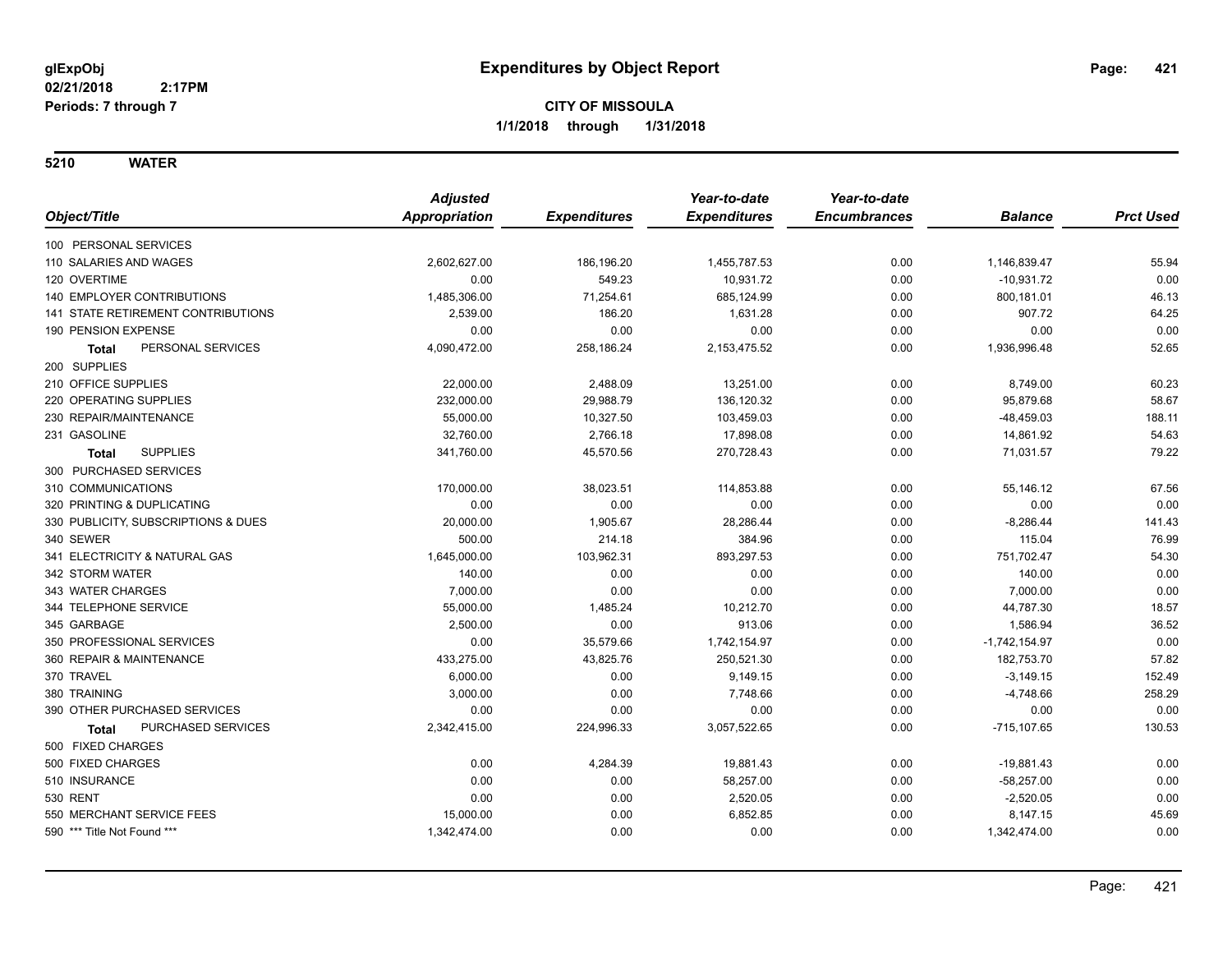|                                       | <b>Adjusted</b> |                     | Year-to-date        | Year-to-date        |                |                  |
|---------------------------------------|-----------------|---------------------|---------------------|---------------------|----------------|------------------|
| Object/Title                          | Appropriation   | <b>Expenditures</b> | <b>Expenditures</b> | <b>Encumbrances</b> | <b>Balance</b> | <b>Prct Used</b> |
| <b>FIXED CHARGES</b><br><b>Total</b>  | 1,357,474.00    | 4,284.39            | 87,511.33           | 0.00                | 1,269,962.67   | 6.45             |
| 600 DEBT SERVICE                      |                 |                     |                     |                     |                |                  |
| 610 PRINCIPAL                         | 0.00            | 0.00                | 0.00                | 0.00                | 0.00           | 0.00             |
| 620 INTEREST / SERVICE FEES           | 4,481,960.00    | 375,885.18          | 2,024,050.92        | 0.00                | 2,457,909.08   | 45.16            |
| <b>DEBT SERVICE</b><br>Total          | 4,481,960.00    | 375,885.18          | 2,024,050.92        | 0.00                | 2,457,909.08   | 45.16            |
| 800 OTHER OBJECTS                     |                 |                     |                     |                     |                |                  |
| 820 TRANSFERS TO OTHER FUNDS          | 28,733.00       | 0.00                | 15,318.76           | 0.00                | 13,414.24      | 53.31            |
| 830 DEPRECIATION                      | 0.00            | 0.00                | 0.00                | 0.00                | 0.00           | 0.00             |
| 845 CONTINGENCY                       | 400,000.00      | 0.00                | 0.00                | 0.00                | 400,000.00     | 0.00             |
| OTHER OBJECTS<br><b>Total</b>         | 428,733.00      | 0.00                | 15,318.76           | 0.00                | 413,414.24     | 3.57             |
| 900 CAPITAL OUTLAY                    |                 |                     |                     |                     |                |                  |
| 910 LAND                              | 0.00            | 0.00                | 0.00                | 0.00                | 0.00           | 0.00             |
| 920 BUILDINGS                         | 0.00            | 0.00                | 0.00                | 0.00                | 0.00           | 0.00             |
| 930 IMPROVEMENTS                      | 5,381,699.00    | 344,304.66          | 1,305,245.22        | 0.00                | 4,076,453.78   | 24.25            |
| 940 MACHINERY & EQUIPMENT             | 1,203,301.00    | 150,099.22          | 853,896.76          | 0.00                | 349,404.24     | 70.96            |
| <b>CAPITAL OUTLAY</b><br><b>Total</b> | 6,585,000.00    | 494,403.88          | 2,159,141.98        | 0.00                | 4,425,858.02   | 32.79            |
| <b>WATER</b><br><b>Total</b>          | 19,627,814.00   | 1,403,326.58        | 9,767,749.59        | 0.00                | 9,860,064.41   | 49.76            |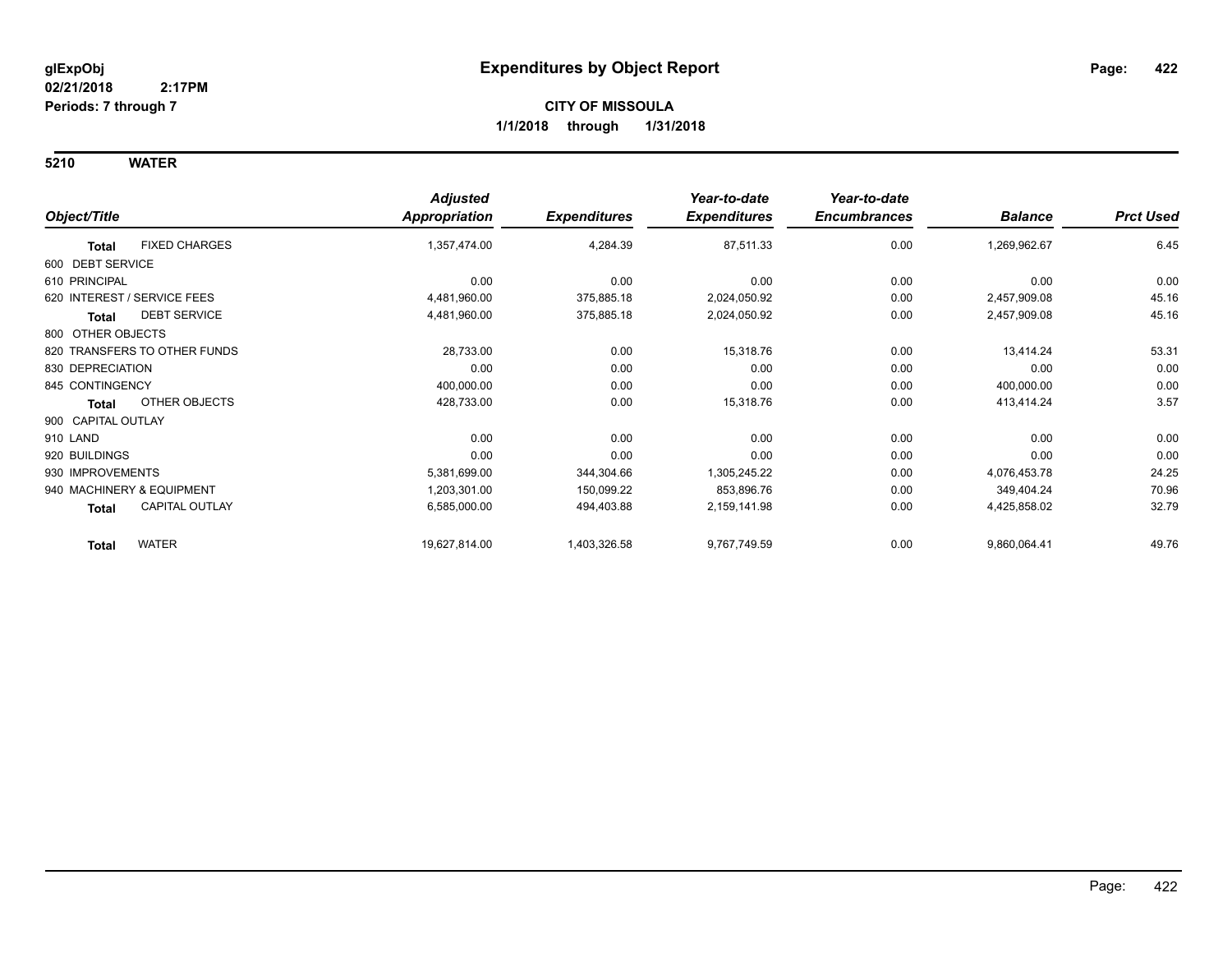# **5215 WATER LOAN FUND**

| Object/Title                         | <b>Adjusted</b><br><b>Appropriation</b> | <b>Expenditures</b> | Year-to-date<br><b>Expenditures</b> | Year-to-date<br><b>Encumbrances</b> | <b>Balance</b> | <b>Prct Used</b> |
|--------------------------------------|-----------------------------------------|---------------------|-------------------------------------|-------------------------------------|----------------|------------------|
| 500 FIXED CHARGES                    |                                         |                     |                                     |                                     |                |                  |
| 550 MERCHANT SERVICE FEES            | 0.00                                    | 0.00                | 0.00                                | 0.00                                | 0.00           | 0.00             |
| <b>FIXED CHARGES</b><br><b>Total</b> | 0.00                                    | 0.00                | 0.00                                | 0.00                                | 0.00           | 0.00             |
| 800 OTHER OBJECTS                    |                                         |                     |                                     |                                     |                |                  |
| 820 TRANSFERS TO OTHER FUNDS         | 0.00                                    | 0.00                | 0.00                                | 0.00                                | 0.00           | 0.00             |
| OTHER OBJECTS<br><b>Total</b>        | 0.00                                    | 0.00                | 0.00                                | 0.00                                | 0.00           | 0.00             |
| <b>WATER</b><br><b>Total</b>         | 0.00                                    | 0.00                | 0.00                                | 0.00                                | 0.00           | 0.00             |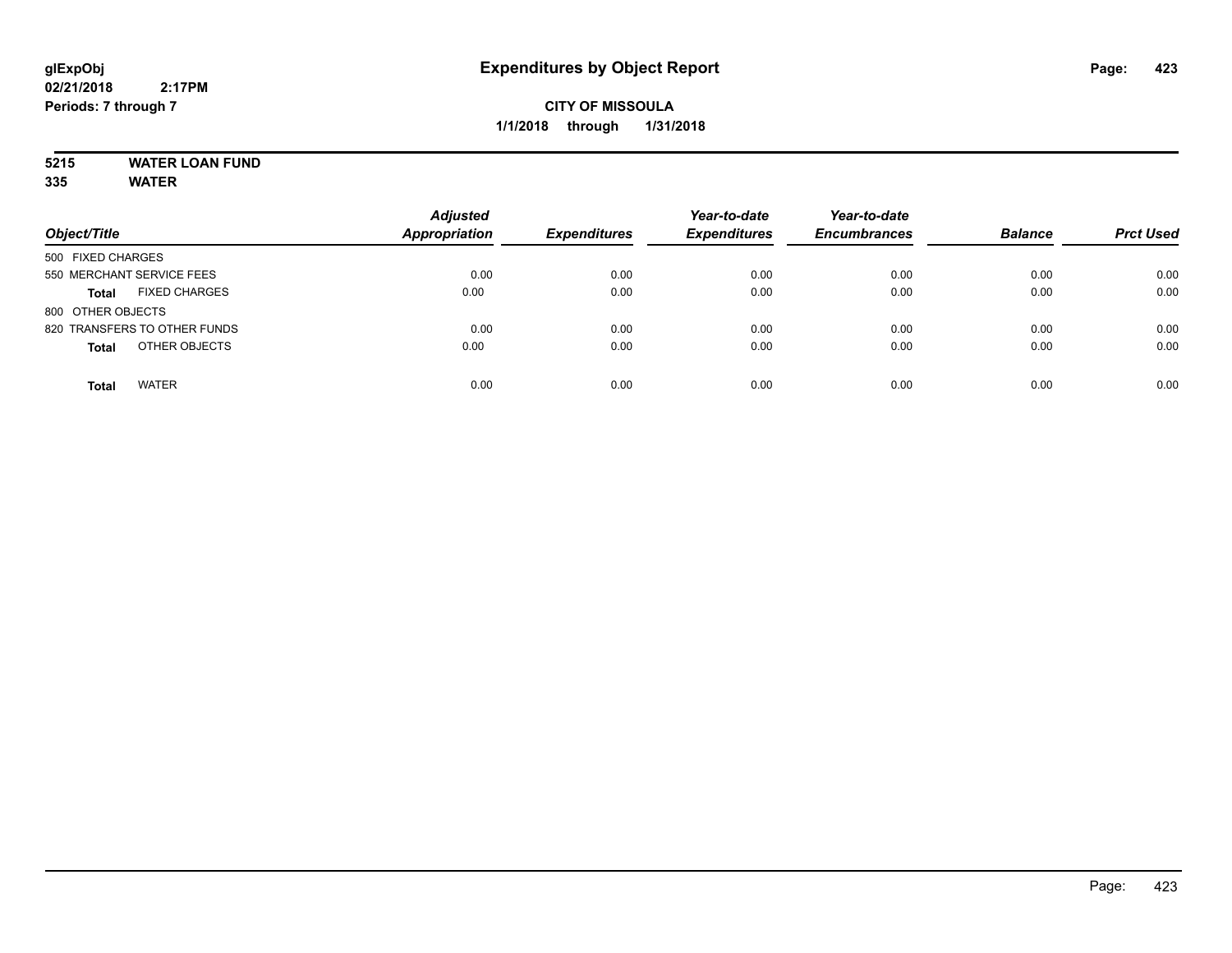**CITY OF MISSOULA 1/1/2018 through 1/31/2018**

## **5215 WATER LOAN FUND**

| Object/Title                           | <b>Adjusted</b><br><b>Appropriation</b> | <b>Expenditures</b> | Year-to-date<br><b>Expenditures</b> | Year-to-date<br><b>Encumbrances</b> | <b>Balance</b> | <b>Prct Used</b> |
|----------------------------------------|-----------------------------------------|---------------------|-------------------------------------|-------------------------------------|----------------|------------------|
| 500 FIXED CHARGES                      |                                         |                     |                                     |                                     |                |                  |
| 550 MERCHANT SERVICE FEES              | 0.00                                    | 0.00                | 0.00                                | 0.00                                | 0.00           | 0.00             |
| <b>FIXED CHARGES</b><br><b>Total</b>   | 0.00                                    | 0.00                | 0.00                                | 0.00                                | 0.00           | 0.00             |
| 800 OTHER OBJECTS                      |                                         |                     |                                     |                                     |                |                  |
| 820 TRANSFERS TO OTHER FUNDS           | 0.00                                    | 0.00                | 0.00                                | 0.00                                | 0.00           | 0.00             |
| OTHER OBJECTS<br><b>Total</b>          | 0.00                                    | 0.00                | 0.00                                | 0.00                                | 0.00           | 0.00             |
|                                        |                                         |                     |                                     |                                     |                |                  |
| <b>WATER LOAN FUND</b><br><b>Total</b> | 0.00                                    | 0.00                | 0.00                                | 0.00                                | 0.00           | 0.00             |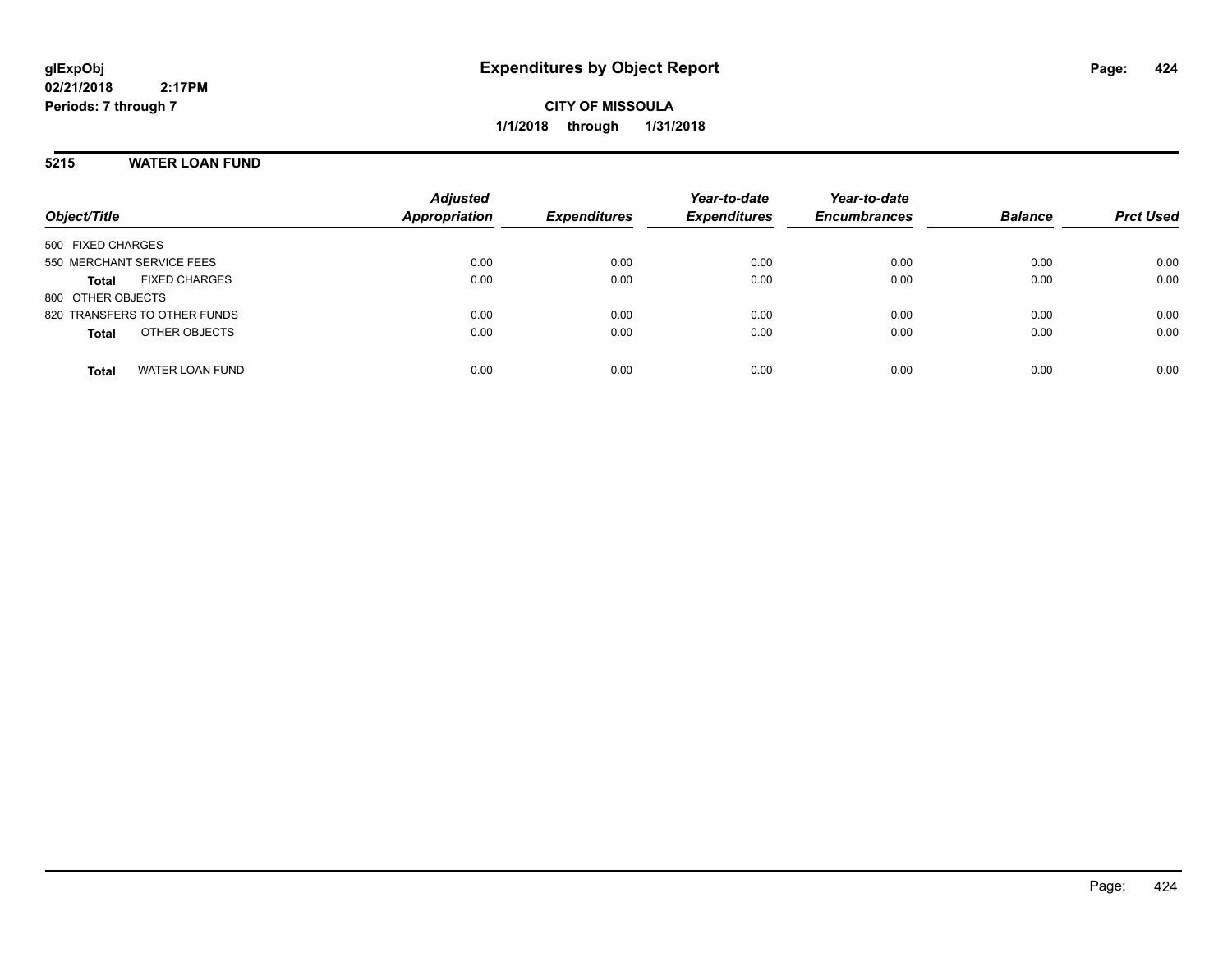## **5220 WATER R&D FUND**

|                                      | <b>Adjusted</b> |                     | Year-to-date        | Year-to-date        |                |                  |
|--------------------------------------|-----------------|---------------------|---------------------|---------------------|----------------|------------------|
| Object/Title                         | Appropriation   | <b>Expenditures</b> | <b>Expenditures</b> | <b>Encumbrances</b> | <b>Balance</b> | <b>Prct Used</b> |
| 200 SUPPLIES                         |                 |                     |                     |                     |                |                  |
| 210 OFFICE SUPPLIES                  | 0.00            | 0.00                | 0.00                | 0.00                | 0.00           | 0.00             |
| <b>SUPPLIES</b><br>Total             | 0.00            | 0.00                | 0.00                | 0.00                | 0.00           | 0.00             |
| 500 FIXED CHARGES                    |                 |                     |                     |                     |                |                  |
| 550 MERCHANT SERVICE FEES            | 0.00            | 0.00                | 0.00                | 0.00                | 0.00           | 0.00             |
| <b>FIXED CHARGES</b><br><b>Total</b> | 0.00            | 0.00                | 0.00                | 0.00                | 0.00           | 0.00             |
| 600 DEBT SERVICE                     |                 |                     |                     |                     |                |                  |
| 610 PRINCIPAL                        | 0.00            | 0.00                | 0.00                | 0.00                | 0.00           | 0.00             |
| 620 INTEREST / SERVICE FEES          | 0.00            | 0.00                | 0.00                | 0.00                | 0.00           | 0.00             |
| <b>DEBT SERVICE</b><br><b>Total</b>  | 0.00            | 0.00                | 0.00                | 0.00                | 0.00           | 0.00             |
| 800 OTHER OBJECTS                    |                 |                     |                     |                     |                |                  |
| 820 TRANSFERS TO OTHER FUNDS         | 0.00            | 0.00                | 0.00                | 0.00                | 0.00           | 0.00             |
| OTHER OBJECTS<br><b>Total</b>        | 0.00            | 0.00                | 0.00                | 0.00                | 0.00           | 0.00             |
|                                      |                 |                     |                     |                     |                |                  |
| <b>WATER</b><br><b>Total</b>         | 0.00            | 0.00                | 0.00                | 0.00                | 0.00           | 0.00             |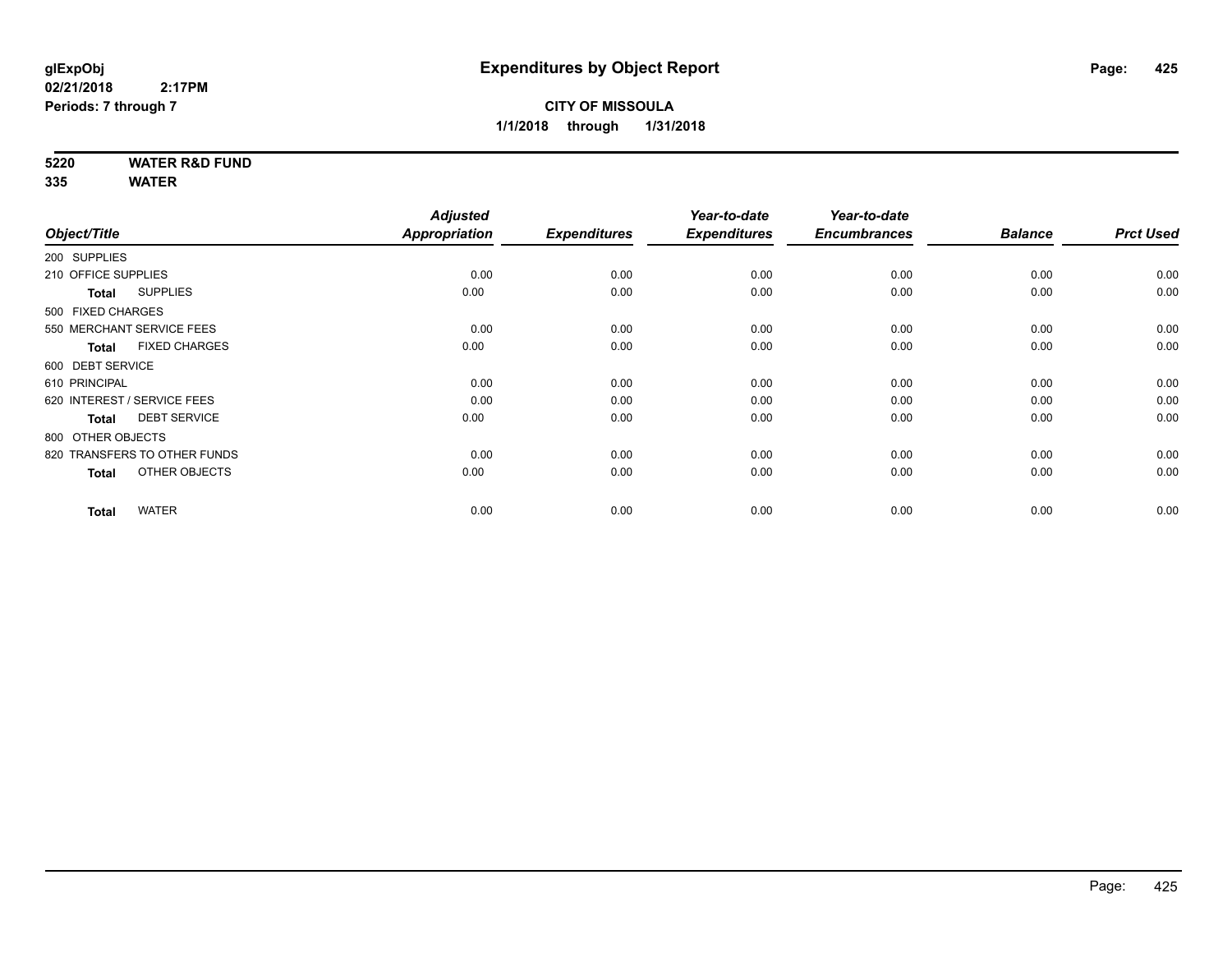## **5220 WATER R&D FUND**

|                                 |                           | <b>Adjusted</b> |                     | Year-to-date        | Year-to-date        |                |                  |
|---------------------------------|---------------------------|-----------------|---------------------|---------------------|---------------------|----------------|------------------|
| Object/Title                    |                           | Appropriation   | <b>Expenditures</b> | <b>Expenditures</b> | <b>Encumbrances</b> | <b>Balance</b> | <b>Prct Used</b> |
| 200 SUPPLIES                    |                           |                 |                     |                     |                     |                |                  |
| 210 OFFICE SUPPLIES             |                           | 0.00            | 0.00                | 0.00                | 0.00                | 0.00           | 0.00             |
| <b>SUPPLIES</b><br><b>Total</b> |                           | 0.00            | 0.00                | 0.00                | 0.00                | 0.00           | 0.00             |
| 500 FIXED CHARGES               |                           |                 |                     |                     |                     |                |                  |
| 550 MERCHANT SERVICE FEES       |                           | 0.00            | 0.00                | 0.00                | 0.00                | 0.00           | 0.00             |
| <b>Total</b>                    | <b>FIXED CHARGES</b>      | 0.00            | 0.00                | 0.00                | 0.00                | 0.00           | 0.00             |
| 600 DEBT SERVICE                |                           |                 |                     |                     |                     |                |                  |
| 610 PRINCIPAL                   |                           | 0.00            | 0.00                | 0.00                | 0.00                | 0.00           | 0.00             |
| 620 INTEREST / SERVICE FEES     |                           | 0.00            | 0.00                | 0.00                | 0.00                | 0.00           | 0.00             |
| <b>Total</b>                    | <b>DEBT SERVICE</b>       | 0.00            | 0.00                | 0.00                | 0.00                | 0.00           | 0.00             |
| 800 OTHER OBJECTS               |                           |                 |                     |                     |                     |                |                  |
| 820 TRANSFERS TO OTHER FUNDS    |                           | 0.00            | 0.00                | 0.00                | 0.00                | 0.00           | 0.00             |
| <b>Total</b>                    | OTHER OBJECTS             | 0.00            | 0.00                | 0.00                | 0.00                | 0.00           | 0.00             |
| <b>Total</b>                    | <b>WATER R&amp;D FUND</b> | 0.00            | 0.00                | 0.00                | 0.00                | 0.00           | 0.00             |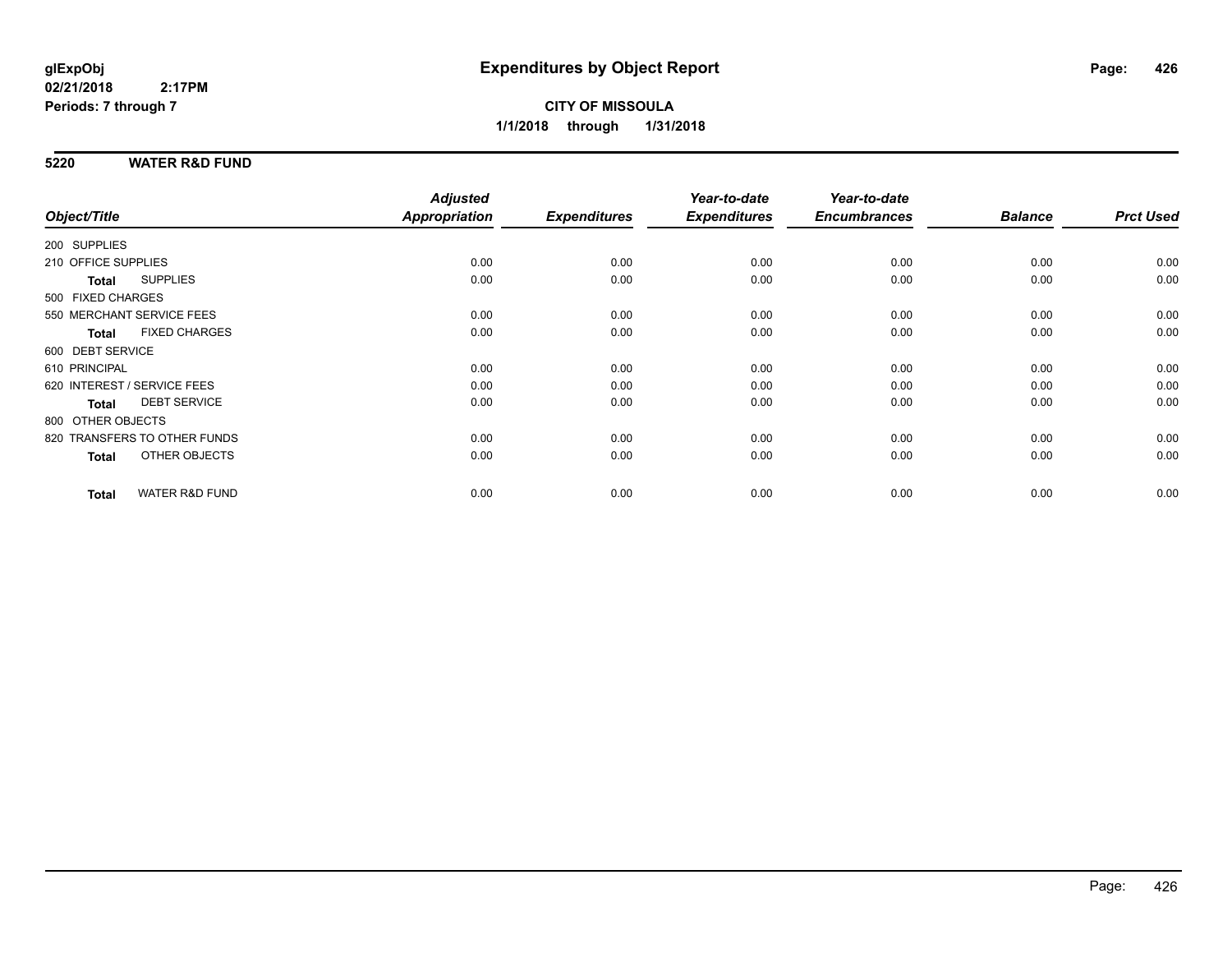## **5240 WATER CONSTRUCTION FUND**

| Object/Title                  | <b>Adjusted</b><br><b>Appropriation</b> | <b>Expenditures</b> | Year-to-date<br><b>Expenditures</b> | Year-to-date<br><b>Encumbrances</b> | <b>Balance</b> | <b>Prct Used</b> |
|-------------------------------|-----------------------------------------|---------------------|-------------------------------------|-------------------------------------|----------------|------------------|
| 500 FIXED CHARGES             |                                         |                     |                                     |                                     |                |                  |
| 550 MERCHANT SERVICE FEES     | 0.00                                    | 0.00                | 0.00                                | 0.00                                | 0.00           | 0.00             |
| <b>FIXED CHARGES</b><br>Total | 0.00                                    | 0.00                | 0.00                                | 0.00                                | 0.00           | 0.00             |
| <b>WATER</b><br>Total         | 0.00                                    | 0.00                | 0.00                                | 0.00                                | 0.00           | 0.00             |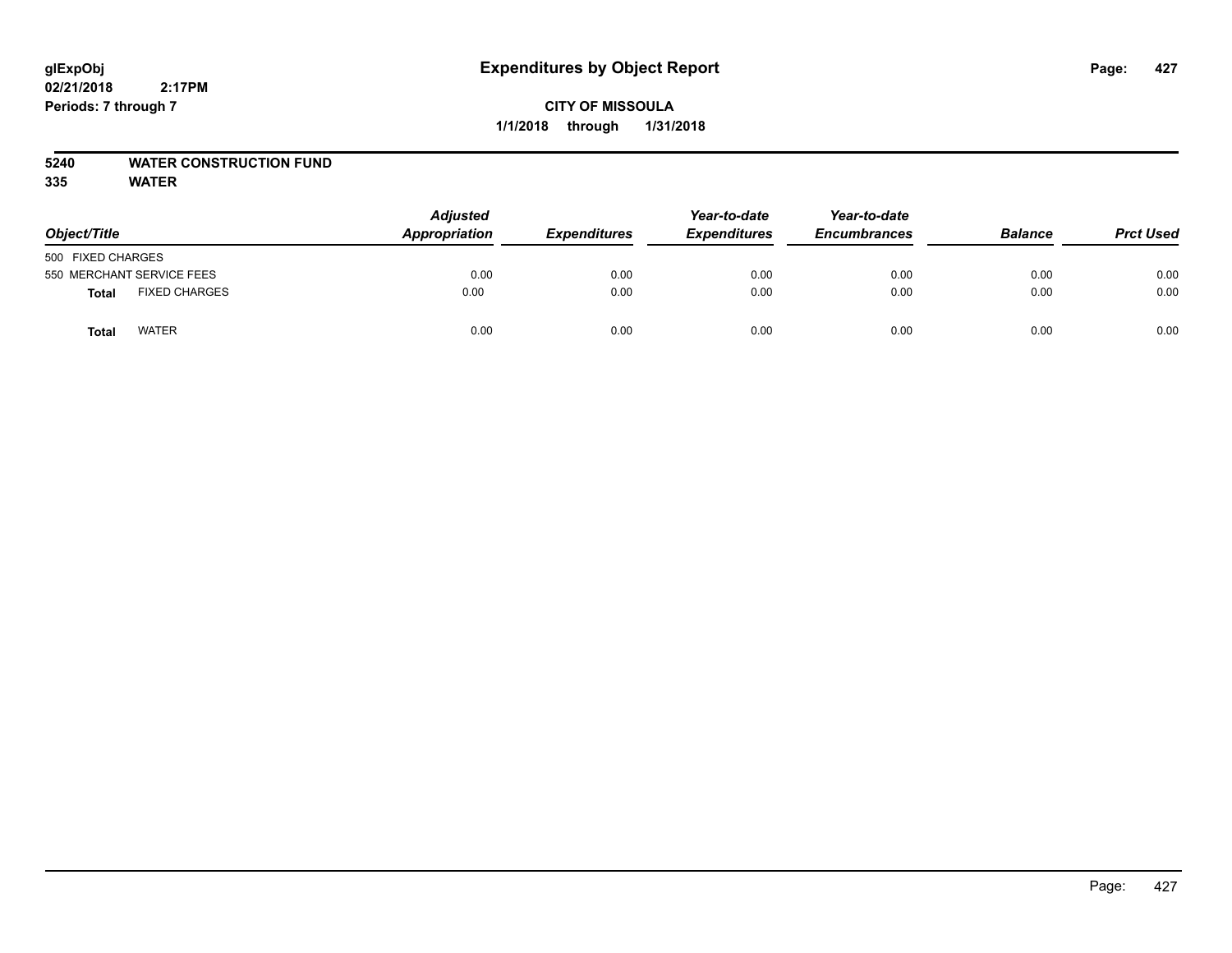**CITY OF MISSOULA 1/1/2018 through 1/31/2018**

## **5240 WATER CONSTRUCTION FUND**

| Object/Title                         | <b>Adjusted</b><br>Appropriation | <b>Expenditures</b> | Year-to-date<br><b>Expenditures</b> | Year-to-date<br><b>Encumbrances</b> | <b>Balance</b> | <b>Prct Used</b> |
|--------------------------------------|----------------------------------|---------------------|-------------------------------------|-------------------------------------|----------------|------------------|
| 500 FIXED CHARGES                    |                                  |                     |                                     |                                     |                |                  |
| 550 MERCHANT SERVICE FEES            | 0.00                             | 0.00                | 0.00                                | 0.00                                | 0.00           | 0.00             |
| <b>FIXED CHARGES</b><br><b>Total</b> | 0.00                             | 0.00                | 0.00                                | 0.00                                | 0.00           | 0.00             |
| WATER CONSTRUCTION FUND<br>Total     | 0.00                             | 0.00                | 0.00                                | 0.00                                | 0.00           | 0.00             |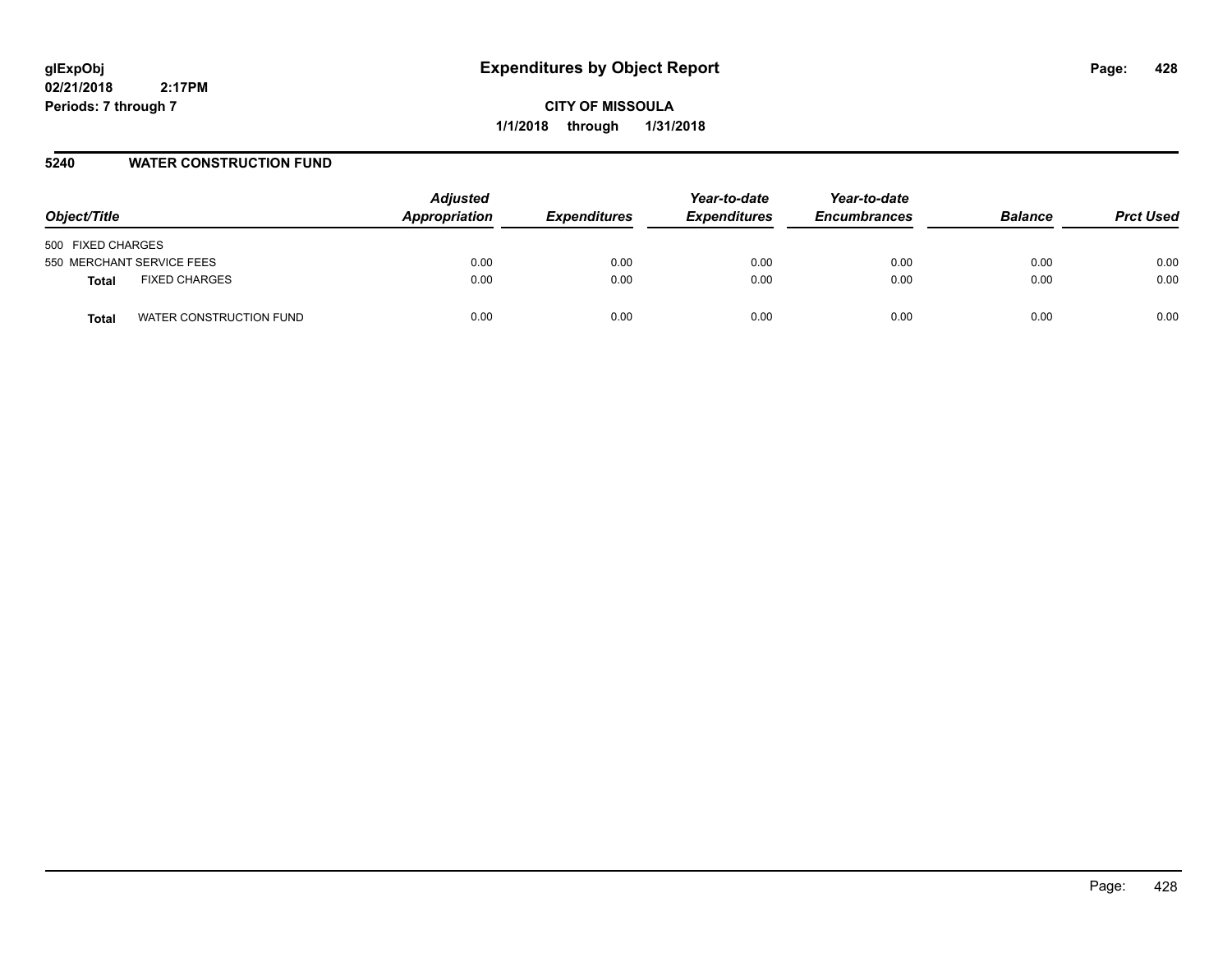## **CITY OF MISSOULA 1/1/2018 through 1/31/2018**

## **5250 WATER PURCHASE LOAN**

**330 WASTEWATER**

|                                      | <b>Adjusted</b><br>Appropriation |                     | Year-to-date<br><b>Expenditures</b> | Year-to-date        | <b>Balance</b> |                  |
|--------------------------------------|----------------------------------|---------------------|-------------------------------------|---------------------|----------------|------------------|
| Object/Title                         |                                  | <b>Expenditures</b> |                                     | <b>Encumbrances</b> |                | <b>Prct Used</b> |
| 500 FIXED CHARGES                    |                                  |                     |                                     |                     |                |                  |
| 550 MERCHANT SERVICE FEES            | 0.00                             | 0.00                | 0.00                                | 0.00                | 0.00           | 0.00             |
| <b>FIXED CHARGES</b><br><b>Total</b> | 0.00                             | 0.00                | 0.00                                | 0.00                | 0.00           | 0.00             |
| 600 DEBT SERVICE                     |                                  |                     |                                     |                     |                |                  |
| 610 PRINCIPAL                        | 0.00                             | 0.00                | 0.00                                | 0.00                | 0.00           | 0.00             |
| 620 INTEREST / SERVICE FEES          | 0.00                             | 0.00                | 0.00                                | 0.00                | 0.00           | 0.00             |
| <b>DEBT SERVICE</b><br><b>Total</b>  | 0.00                             | 0.00                | 0.00                                | 0.00                | 0.00           | 0.00             |
| <b>WASTEWATER</b><br><b>Total</b>    | 0.00                             | 0.00                | 0.00                                | 0.00                | 0.00           | 0.00             |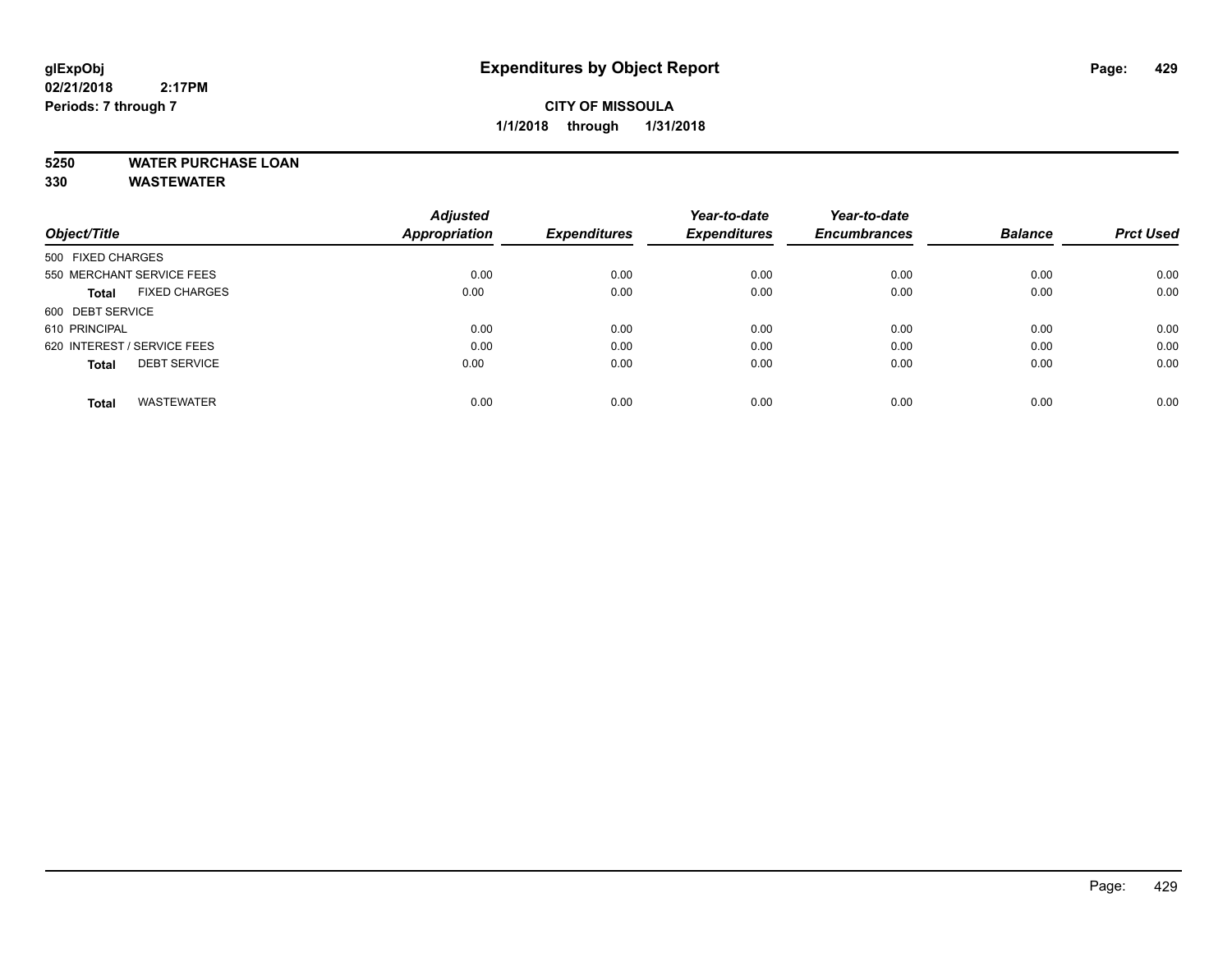## **5250 WATER PURCHASE LOAN**

| Object/Title                               | <b>Adjusted</b><br>Appropriation | <b>Expenditures</b> | Year-to-date<br><b>Expenditures</b> | Year-to-date<br><b>Encumbrances</b> | <b>Balance</b> | <b>Prct Used</b> |
|--------------------------------------------|----------------------------------|---------------------|-------------------------------------|-------------------------------------|----------------|------------------|
| 500 FIXED CHARGES                          |                                  |                     |                                     |                                     |                |                  |
| 550 MERCHANT SERVICE FEES                  | 0.00                             | 0.00                | 0.00                                | 0.00                                | 0.00           | 0.00             |
| <b>FIXED CHARGES</b><br><b>Total</b>       | 0.00                             | 0.00                | 0.00                                | 0.00                                | 0.00           | 0.00             |
| 600 DEBT SERVICE                           |                                  |                     |                                     |                                     |                |                  |
| 610 PRINCIPAL                              | 0.00                             | 0.00                | 0.00                                | 0.00                                | 0.00           | 0.00             |
| 620 INTEREST / SERVICE FEES                | 0.00                             | 0.00                | 0.00                                | 0.00                                | 0.00           | 0.00             |
| <b>DEBT SERVICE</b><br><b>Total</b>        | 0.00                             | 0.00                | 0.00                                | 0.00                                | 0.00           | 0.00             |
|                                            |                                  |                     |                                     |                                     |                |                  |
| <b>WATER PURCHASE LOAN</b><br><b>Total</b> | 0.00                             | 0.00                | 0.00                                | 0.00                                | 0.00           | 0.00             |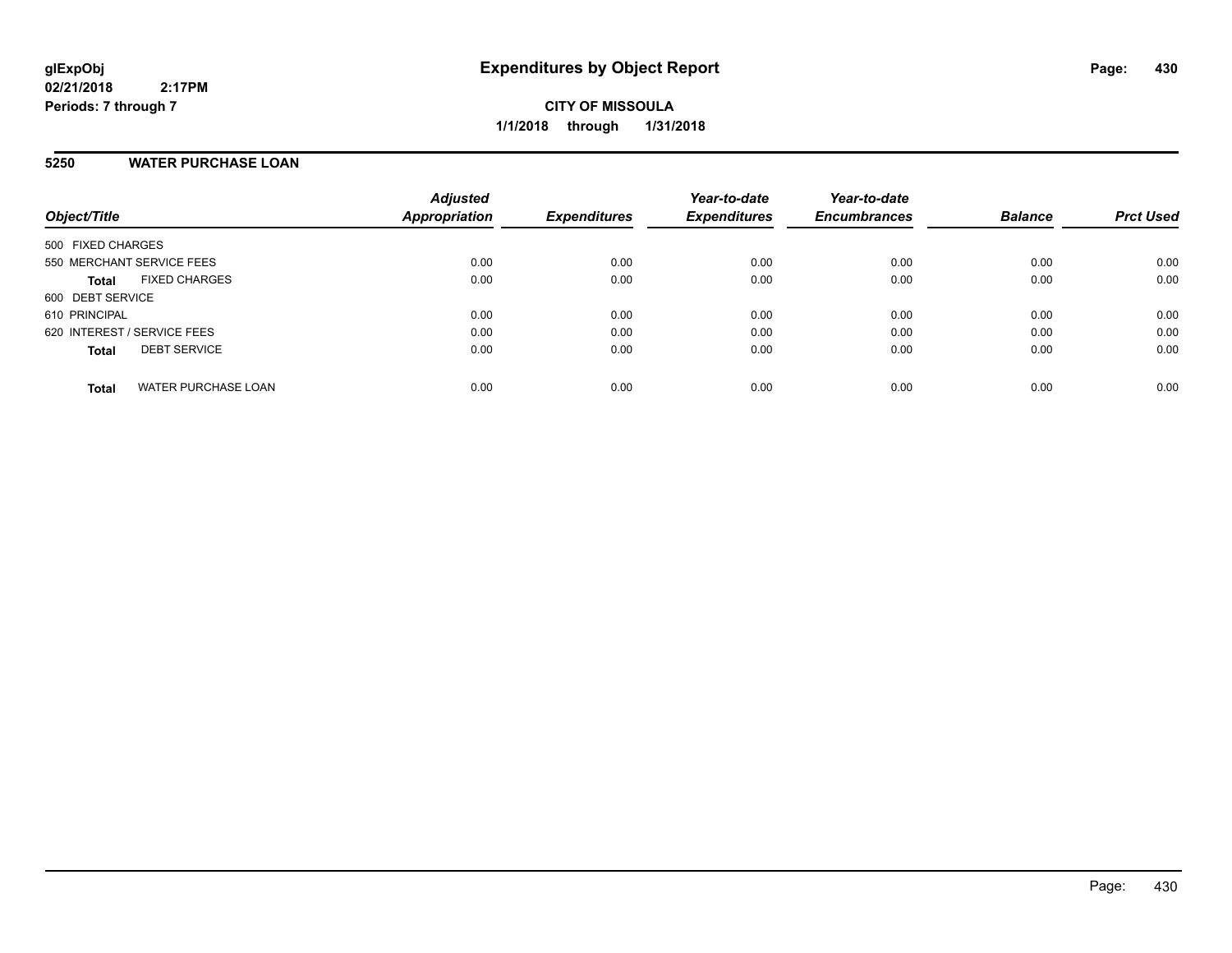## **CITY OF MISSOULA 1/1/2018 through 1/31/2018**

#### **5310 SEWER OPERATING BUDGET FUND**

**330 WASTEWATER**

|                                       | <b>Adjusted</b>      |                     | Year-to-date        | Year-to-date        |                |                  |
|---------------------------------------|----------------------|---------------------|---------------------|---------------------|----------------|------------------|
| Object/Title                          | <b>Appropriation</b> | <b>Expenditures</b> | <b>Expenditures</b> | <b>Encumbrances</b> | <b>Balance</b> | <b>Prct Used</b> |
| 100 PERSONAL SERVICES                 |                      |                     |                     |                     |                |                  |
| 110 SALARIES AND WAGES                | 0.00                 | 0.00                | 0.00                | 0.00                | 0.00           | 0.00             |
| 115 SALARIES/HEALTH INSURANCE BENEFIT | 0.00                 | 0.00                | 0.00                | 0.00                | 0.00           | 0.00             |
| 120 OVERTIME                          | 0.00                 | 0.00                | 0.00                | 0.00                | 0.00           | 0.00             |
| 130 OTHER                             | 0.00                 | 0.00                | 0.00                | 0.00                | 0.00           | 0.00             |
| 135 OPEB EXPENSE                      | 0.00                 | 0.00                | 0.00                | 0.00                | 0.00           | 0.00             |
| 140 EMPLOYER CONTRIBUTIONS            | 0.00                 | 0.00                | 0.00                | 0.00                | 0.00           | 0.00             |
| 141 STATE RETIREMENT CONTRIBUTIONS    | 0.00                 | 0.00                | $-1.51$             | 0.00                | 1.51           | 0.00             |
| 145 OPEB CONTRIBUTION                 | 0.00                 | 0.00                | 0.00                | 0.00                | 0.00           | 0.00             |
| 190 PENSION EXPENSE                   | 0.00                 | 0.00                | 0.00                | 0.00                | 0.00           | 0.00             |
| PERSONAL SERVICES<br>Total            | 0.00                 | 0.00                | $-1.51$             | 0.00                | 1.51           | 0.00             |
| 200 SUPPLIES                          |                      |                     |                     |                     |                |                  |
| 210 OFFICE SUPPLIES                   | 0.00                 | 0.00                | 0.00                | 0.00                | 0.00           | 0.00             |
| 220 OPERATING SUPPLIES                | 0.00                 | 0.00                | 0.00                | 0.00                | 0.00           | 0.00             |
| 230 REPAIR/MAINTENANCE                | 0.00                 | 0.00                | 0.00                | 0.00                | 0.00           | 0.00             |
| 231 GASOLINE                          | 0.00                 | 0.00                | 0.00                | 0.00                | 0.00           | 0.00             |
| 240 OTHER SUPPLIES                    | 0.00                 | 0.00                | 0.00                | 0.00                | 0.00           | 0.00             |
| 250 SUPPLIES FOR RESALE               | 0.00                 | 0.00                | 0.00                | 0.00                | 0.00           | 0.00             |
| <b>SUPPLIES</b><br><b>Total</b>       | 0.00                 | 0.00                | 0.00                | 0.00                | 0.00           | 0.00             |
| 300 PURCHASED SERVICES                |                      |                     |                     |                     |                |                  |
| 310 COMMUNICATIONS                    | 0.00                 | 0.00                | 0.00                | 0.00                | 0.00           | 0.00             |
| 320 PRINTING & DUPLICATING            | 0.00                 | 0.00                | 0.00                | 0.00                | 0.00           | 0.00             |
| 330 PUBLICITY, SUBSCRIPTIONS & DUES   | 0.00                 | 0.00                | 0.00                | 0.00                | 0.00           | 0.00             |
| 341 ELECTRICITY & NATURAL GAS         | 0.00                 | 0.00                | 0.00                | 0.00                | 0.00           | 0.00             |
| 343 WATER CHARGES                     | 0.00                 | 0.00                | 0.00                | 0.00                | 0.00           | 0.00             |
| 344 TELEPHONE SERVICE                 | 0.00                 | 363.03              | $-1,804.57$         | 0.00                | 1,804.57       | 0.00             |
| 345 GARBAGE                           | 0.00                 | 0.00                | 0.00                | 0.00                | 0.00           | 0.00             |
| 350 PROFESSIONAL SERVICES             | 0.00                 | 0.00                | 0.00                | 0.00                | 0.00           | 0.00             |
| 360 REPAIR & MAINTENANCE              | 0.00                 | 0.00                | 0.00                | 0.00                | 0.00           | 0.00             |
| 370 TRAVEL                            | 0.00                 | 0.00                | 0.00                | 0.00                | 0.00           | 0.00             |
| 380 TRAINING                          | 0.00                 | 0.00                | 0.00                | 0.00                | 0.00           | 0.00             |
| 390 OTHER PURCHASED SERVICES          | 0.00                 | 0.00                | 0.00                | 0.00                | 0.00           | 0.00             |
| PURCHASED SERVICES<br>Total           | 0.00                 | 363.03              | $-1,804.57$         | 0.00                | 1,804.57       | 0.00             |
| 500 FIXED CHARGES                     |                      |                     |                     |                     |                |                  |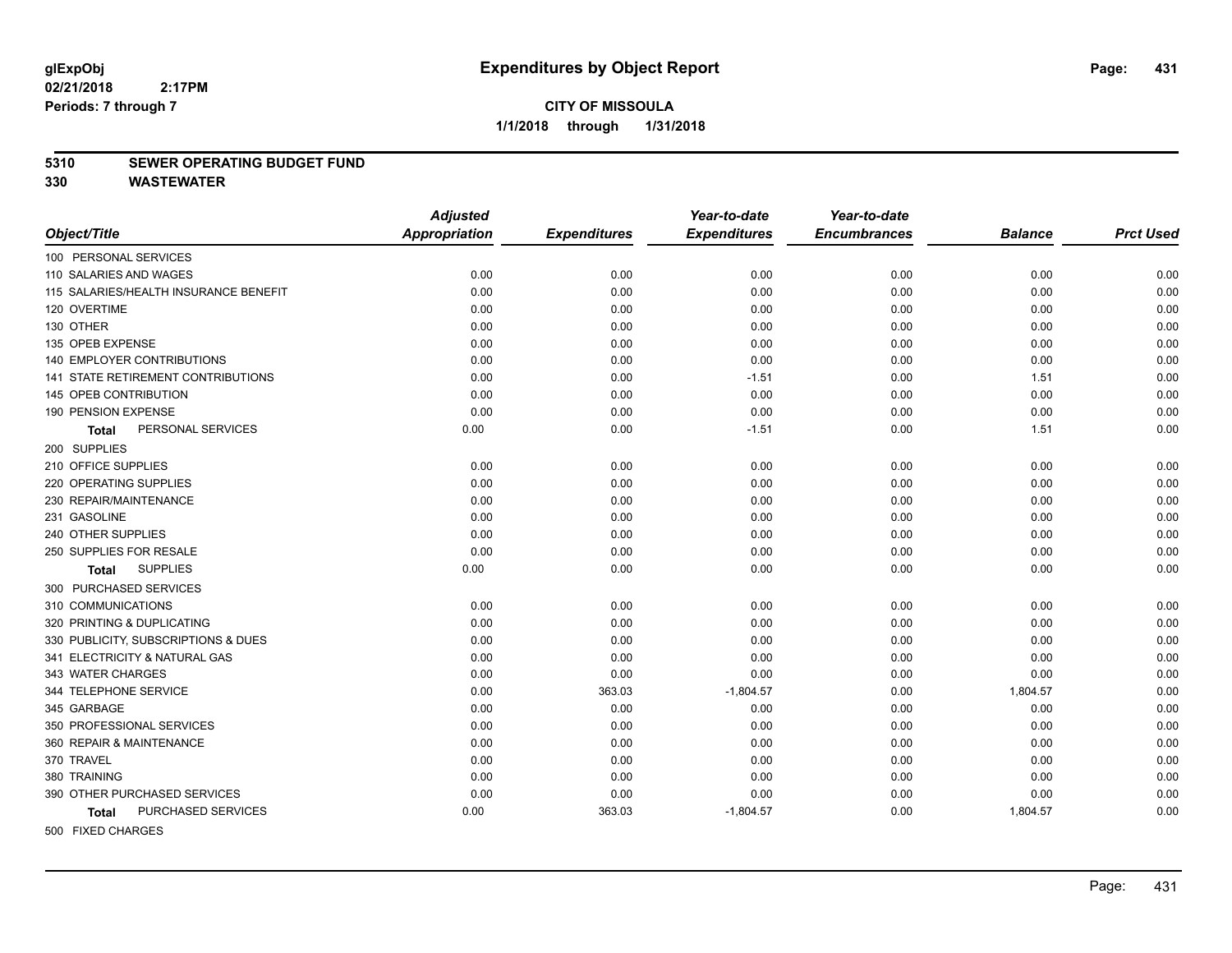## **CITY OF MISSOULA 1/1/2018 through 1/31/2018**

## **5310 SEWER OPERATING BUDGET FUND**

**330 WASTEWATER**

|                                                   | <b>Adjusted</b>   |                              | Year-to-date                  | Year-to-date                       |                             |                            |
|---------------------------------------------------|-------------------|------------------------------|-------------------------------|------------------------------------|-----------------------------|----------------------------|
| Object/Title                                      |                   |                              |                               |                                    |                             | <b>Prct Used</b>           |
| 500 FIXED CHARGES                                 | 0.00              | 0.00                         | 0.00                          | 0.00                               | 0.00                        | 0.00                       |
| <b>FIXED CHARGES</b>                              | 0.00              | 0.00                         | 0.00                          | 0.00                               | 0.00                        | 0.00                       |
| 600 DEBT SERVICE                                  |                   |                              |                               |                                    |                             |                            |
| 610 PRINCIPAL                                     | 0.00              | 0.00                         | 0.00                          | 0.00                               | 0.00                        | 0.00                       |
| 620 INTEREST / SERVICE FEES                       | 0.00              | 0.00                         | 0.00                          | 0.00                               | 0.00                        | 0.00                       |
| <b>DEBT SERVICE</b><br><b>Total</b>               | 0.00              | 0.00                         | 0.00                          | 0.00                               | 0.00                        | 0.00                       |
| 700 GRANTS & CONTRIBUTIONS                        |                   |                              |                               |                                    |                             |                            |
| 700 GRANTS & CONTRIBUTIONS                        | 0.00              | 0.00                         | 0.00                          | 0.00                               | 0.00                        | 0.00                       |
| <b>GRANTS &amp; CONTRIBUTIONS</b><br><b>Total</b> | 0.00              | 0.00                         | 0.00                          | 0.00                               | 0.00                        | 0.00                       |
| 800 OTHER OBJECTS                                 |                   |                              |                               |                                    |                             |                            |
| 820 TRANSFERS TO OTHER FUNDS                      | 0.00              | 0.00                         | 0.00                          | 0.00                               | 0.00                        | 0.00                       |
| 830 DEPRECIATION                                  | 0.00              | 0.00                         | 0.00                          | 0.00                               | 0.00                        | 0.00                       |
| OTHER OBJECTS<br><b>Total</b>                     | 0.00              | 0.00                         | 0.00                          | 0.00                               | 0.00                        | 0.00                       |
| 900 CAPITAL OUTLAY                                |                   |                              |                               |                                    |                             |                            |
|                                                   | 0.00              | 0.00                         | 0.00                          | 0.00                               | 0.00                        | 0.00                       |
| 920 BUILDINGS                                     | 0.00              | 0.00                         | 0.00                          | 0.00                               | 0.00                        | 0.00                       |
| 930 IMPROVEMENTS                                  | 0.00              | 0.00                         | 0.00                          | 0.00                               | 0.00                        | 0.00                       |
| 940 MACHINERY & EQUIPMENT                         | 0.00              | 0.00                         | 0.00                          | 0.00                               | 0.00                        | 0.00                       |
| <b>CAPITAL OUTLAY</b>                             | 0.00              | 0.00                         | 0.00                          | 0.00                               | 0.00                        | 0.00                       |
|                                                   |                   |                              |                               |                                    |                             | 0.00                       |
| <b>Total</b>                                      | <b>WASTEWATER</b> | <b>Appropriation</b><br>0.00 | <b>Expenditures</b><br>363.03 | <b>Expenditures</b><br>$-1,806.08$ | <b>Encumbrances</b><br>0.00 | <b>Balance</b><br>1,806.08 |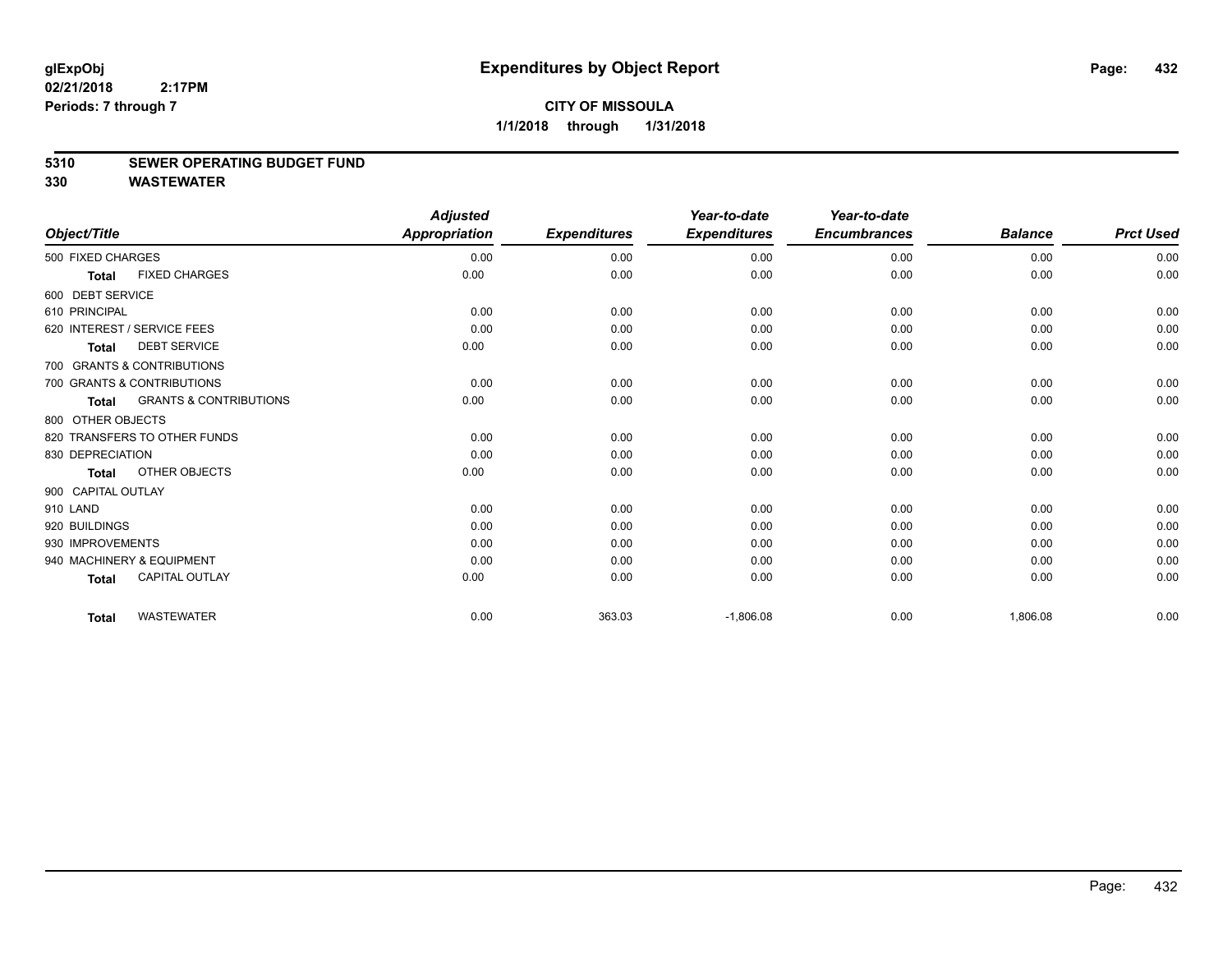## **CITY OF MISSOULA 1/1/2018 through 1/31/2018**

#### **5310 SEWER OPERATING BUDGET FUND**

**335 WATER**

| Object/Title                        | <b>Adjusted</b><br><b>Appropriation</b> | <b>Expenditures</b> | Year-to-date<br><b>Expenditures</b> | Year-to-date<br><b>Encumbrances</b> | <b>Balance</b> | <b>Prct Used</b> |
|-------------------------------------|-----------------------------------------|---------------------|-------------------------------------|-------------------------------------|----------------|------------------|
| 300 PURCHASED SERVICES              |                                         |                     |                                     |                                     |                |                  |
| 310 COMMUNICATIONS                  | 0.00                                    | 0.00                | 0.00                                | 0.00                                | 0.00           | 0.00             |
| 330 PUBLICITY, SUBSCRIPTIONS & DUES | 0.00                                    | 0.00                | 0.00                                | 0.00                                | 0.00           | 0.00             |
| PURCHASED SERVICES<br><b>Total</b>  | 0.00                                    | 0.00                | 0.00                                | 0.00                                | 0.00           | 0.00             |
| <b>WATER</b><br>Tota                | 0.00                                    | 0.00                | 0.00                                | 0.00                                | 0.00           | 0.00             |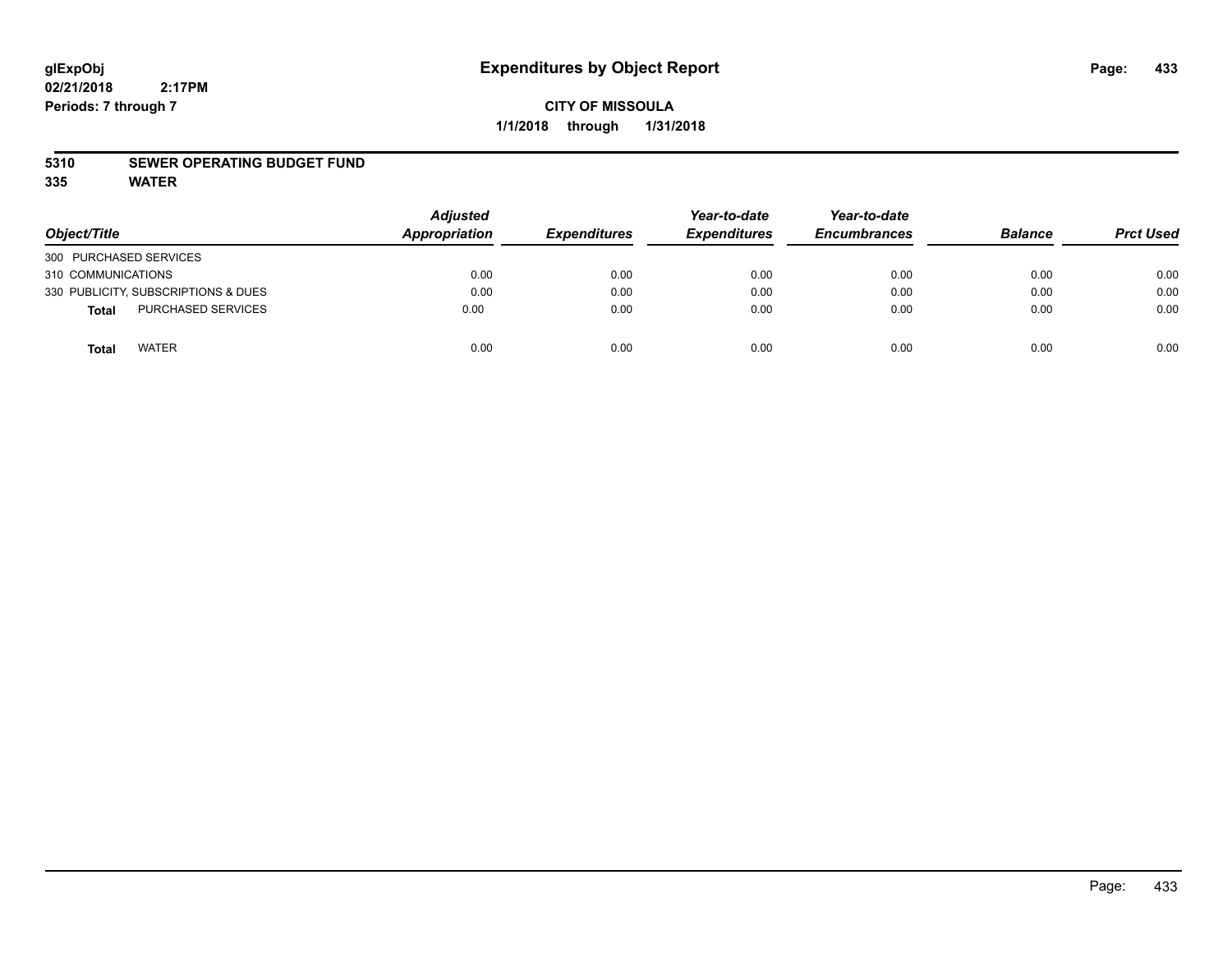#### **5310 SEWER OPERATING BUDGET FUND**

|                                       | <b>Adjusted</b>      |                     | Year-to-date        | Year-to-date        |                |                  |
|---------------------------------------|----------------------|---------------------|---------------------|---------------------|----------------|------------------|
| Object/Title                          | <b>Appropriation</b> | <b>Expenditures</b> | <b>Expenditures</b> | <b>Encumbrances</b> | <b>Balance</b> | <b>Prct Used</b> |
| 100 PERSONAL SERVICES                 |                      |                     |                     |                     |                |                  |
| 110 SALARIES AND WAGES                | 0.00                 | 0.00                | 0.00                | 0.00                | 0.00           | 0.00             |
| 115 SALARIES/HEALTH INSURANCE BENEFIT | 0.00                 | 0.00                | 0.00                | 0.00                | 0.00           | 0.00             |
| 120 OVERTIME                          | 0.00                 | 0.00                | 0.00                | 0.00                | 0.00           | 0.00             |
| 130 OTHER                             | 0.00                 | 0.00                | 0.00                | 0.00                | 0.00           | 0.00             |
| 135 OPEB EXPENSE                      | 0.00                 | 0.00                | 0.00                | 0.00                | 0.00           | 0.00             |
| 140 EMPLOYER CONTRIBUTIONS            | 0.00                 | 0.00                | 0.00                | 0.00                | 0.00           | 0.00             |
| 141 STATE RETIREMENT CONTRIBUTIONS    | 0.00                 | 0.00                | $-1.51$             | 0.00                | 1.51           | 0.00             |
| 145 OPEB CONTRIBUTION                 | 0.00                 | 0.00                | 0.00                | 0.00                | 0.00           | 0.00             |
| 190 PENSION EXPENSE                   | 0.00                 | 0.00                | 0.00                | 0.00                | 0.00           | 0.00             |
| PERSONAL SERVICES<br>Total            | 0.00                 | 0.00                | $-1.51$             | 0.00                | 1.51           | 0.00             |
| 200 SUPPLIES                          |                      |                     |                     |                     |                |                  |
| 210 OFFICE SUPPLIES                   | 0.00                 | 0.00                | 0.00                | 0.00                | 0.00           | 0.00             |
| 220 OPERATING SUPPLIES                | 0.00                 | 0.00                | 0.00                | 0.00                | 0.00           | 0.00             |
| 230 REPAIR/MAINTENANCE                | 0.00                 | 0.00                | 0.00                | 0.00                | 0.00           | 0.00             |
| 231 GASOLINE                          | 0.00                 | 0.00                | 0.00                | 0.00                | 0.00           | 0.00             |
| 240 OTHER SUPPLIES                    | 0.00                 | 0.00                | 0.00                | 0.00                | 0.00           | 0.00             |
| 250 SUPPLIES FOR RESALE               | 0.00                 | 0.00                | 0.00                | 0.00                | 0.00           | 0.00             |
| <b>SUPPLIES</b><br>Total              | 0.00                 | 0.00                | 0.00                | 0.00                | 0.00           | 0.00             |
| 300 PURCHASED SERVICES                |                      |                     |                     |                     |                |                  |
| 310 COMMUNICATIONS                    | 0.00                 | 0.00                | 0.00                | 0.00                | 0.00           | 0.00             |
| 320 PRINTING & DUPLICATING            | 0.00                 | 0.00                | 0.00                | 0.00                | 0.00           | 0.00             |
| 330 PUBLICITY, SUBSCRIPTIONS & DUES   | 0.00                 | 0.00                | 0.00                | 0.00                | 0.00           | 0.00             |
| 341 ELECTRICITY & NATURAL GAS         | 0.00                 | 0.00                | 0.00                | 0.00                | 0.00           | 0.00             |
| 343 WATER CHARGES                     | 0.00                 | 0.00                | 0.00                | 0.00                | 0.00           | 0.00             |
| 344 TELEPHONE SERVICE                 | 0.00                 | 363.03              | $-1,804.57$         | 0.00                | 1,804.57       | 0.00             |
| 345 GARBAGE                           | 0.00                 | 0.00                | 0.00                | 0.00                | 0.00           | 0.00             |
| 350 PROFESSIONAL SERVICES             | 0.00                 | 0.00                | 0.00                | 0.00                | 0.00           | 0.00             |
| 360 REPAIR & MAINTENANCE              | 0.00                 | 0.00                | 0.00                | 0.00                | 0.00           | 0.00             |
| 370 TRAVEL                            | 0.00                 | 0.00                | 0.00                | 0.00                | 0.00           | 0.00             |
| 380 TRAINING                          | 0.00                 | 0.00                | 0.00                | 0.00                | 0.00           | 0.00             |
| 390 OTHER PURCHASED SERVICES          | 0.00                 | 0.00                | 0.00                | 0.00                | 0.00           | 0.00             |
| PURCHASED SERVICES<br>Total           | 0.00                 | 363.03              | $-1,804.57$         | 0.00                | 1,804.57       | 0.00             |
| 500 FIXED CHARGES                     |                      |                     |                     |                     |                |                  |
| 500 FIXED CHARGES                     | 0.00                 | 0.00                | 0.00                | 0.00                | 0.00           | 0.00             |
|                                       |                      |                     |                     |                     |                |                  |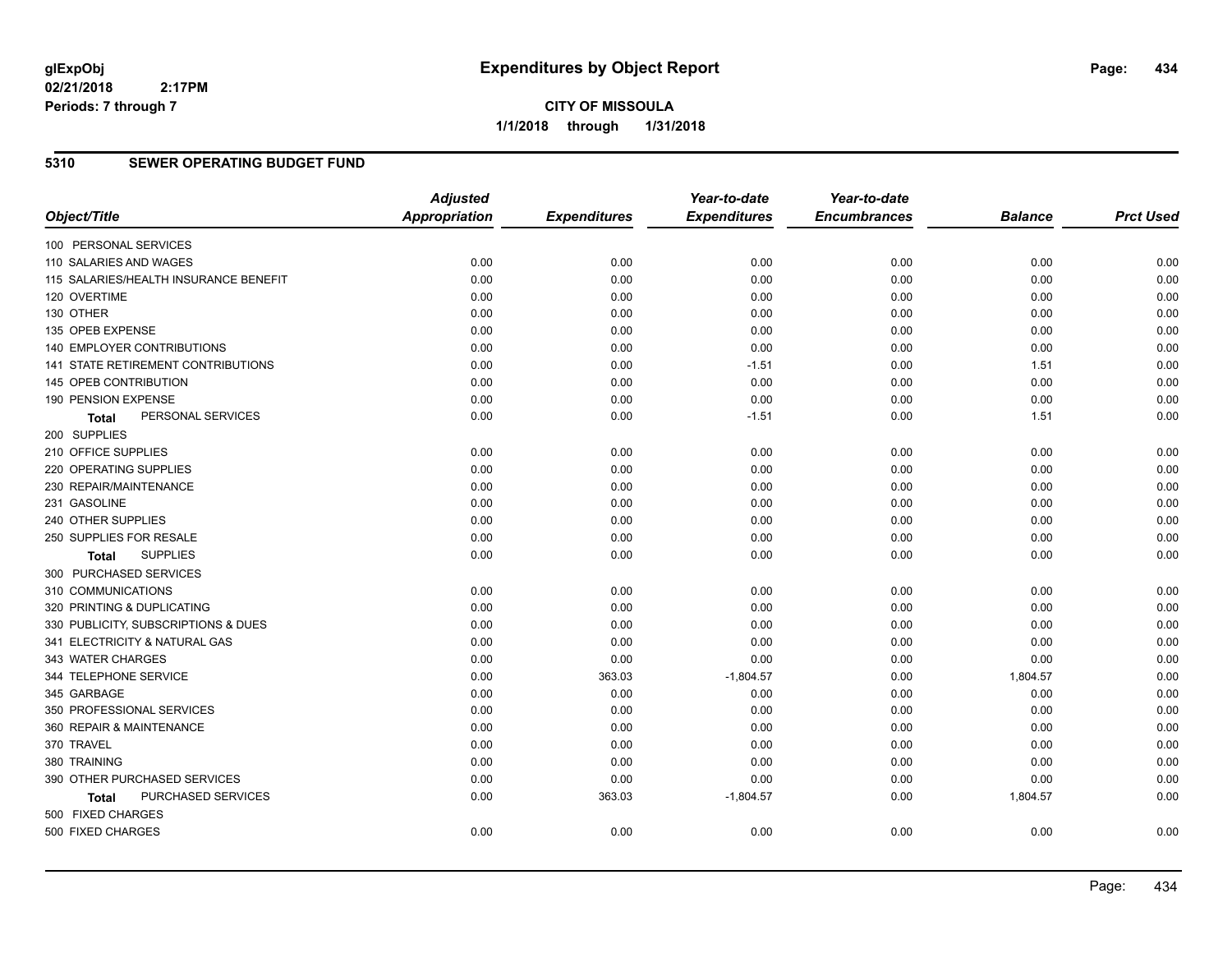**CITY OF MISSOULA 1/1/2018 through 1/31/2018**

#### **5310 SEWER OPERATING BUDGET FUND**

|                    |                                   | <b>Adjusted</b>      |                     | Year-to-date        | Year-to-date        |                |                  |
|--------------------|-----------------------------------|----------------------|---------------------|---------------------|---------------------|----------------|------------------|
| Object/Title       |                                   | <b>Appropriation</b> | <b>Expenditures</b> | <b>Expenditures</b> | <b>Encumbrances</b> | <b>Balance</b> | <b>Prct Used</b> |
| Total              | <b>FIXED CHARGES</b>              | 0.00                 | 0.00                | 0.00                | 0.00                | 0.00           | 0.00             |
| 600 DEBT SERVICE   |                                   |                      |                     |                     |                     |                |                  |
| 610 PRINCIPAL      |                                   | 0.00                 | 0.00                | 0.00                | 0.00                | 0.00           | 0.00             |
|                    | 620 INTEREST / SERVICE FEES       | 0.00                 | 0.00                | 0.00                | 0.00                | 0.00           | 0.00             |
| <b>Total</b>       | <b>DEBT SERVICE</b>               | 0.00                 | 0.00                | 0.00                | 0.00                | 0.00           | 0.00             |
|                    | 700 GRANTS & CONTRIBUTIONS        |                      |                     |                     |                     |                |                  |
|                    | 700 GRANTS & CONTRIBUTIONS        | 0.00                 | 0.00                | 0.00                | 0.00                | 0.00           | 0.00             |
| <b>Total</b>       | <b>GRANTS &amp; CONTRIBUTIONS</b> | 0.00                 | 0.00                | 0.00                | 0.00                | 0.00           | 0.00             |
| 800 OTHER OBJECTS  |                                   |                      |                     |                     |                     |                |                  |
|                    | 820 TRANSFERS TO OTHER FUNDS      | 0.00                 | 0.00                | 0.00                | 0.00                | 0.00           | 0.00             |
| 830 DEPRECIATION   |                                   | 0.00                 | 0.00                | 0.00                | 0.00                | 0.00           | 0.00             |
| Total              | OTHER OBJECTS                     | 0.00                 | 0.00                | 0.00                | 0.00                | 0.00           | 0.00             |
| 900 CAPITAL OUTLAY |                                   |                      |                     |                     |                     |                |                  |
| 910 LAND           |                                   | 0.00                 | 0.00                | 0.00                | 0.00                | 0.00           | 0.00             |
| 920 BUILDINGS      |                                   | 0.00                 | 0.00                | 0.00                | 0.00                | 0.00           | 0.00             |
| 930 IMPROVEMENTS   |                                   | 0.00                 | 0.00                | 0.00                | 0.00                | 0.00           | 0.00             |
|                    | 940 MACHINERY & EQUIPMENT         | 0.00                 | 0.00                | 0.00                | 0.00                | 0.00           | 0.00             |
| <b>Total</b>       | <b>CAPITAL OUTLAY</b>             | 0.00                 | 0.00                | 0.00                | 0.00                | 0.00           | 0.00             |
| <b>Total</b>       | SEWER OPERATING BUDGET FUND       | 0.00                 | 363.03              | $-1,806.08$         | 0.00                | 1,806.08       | 0.00             |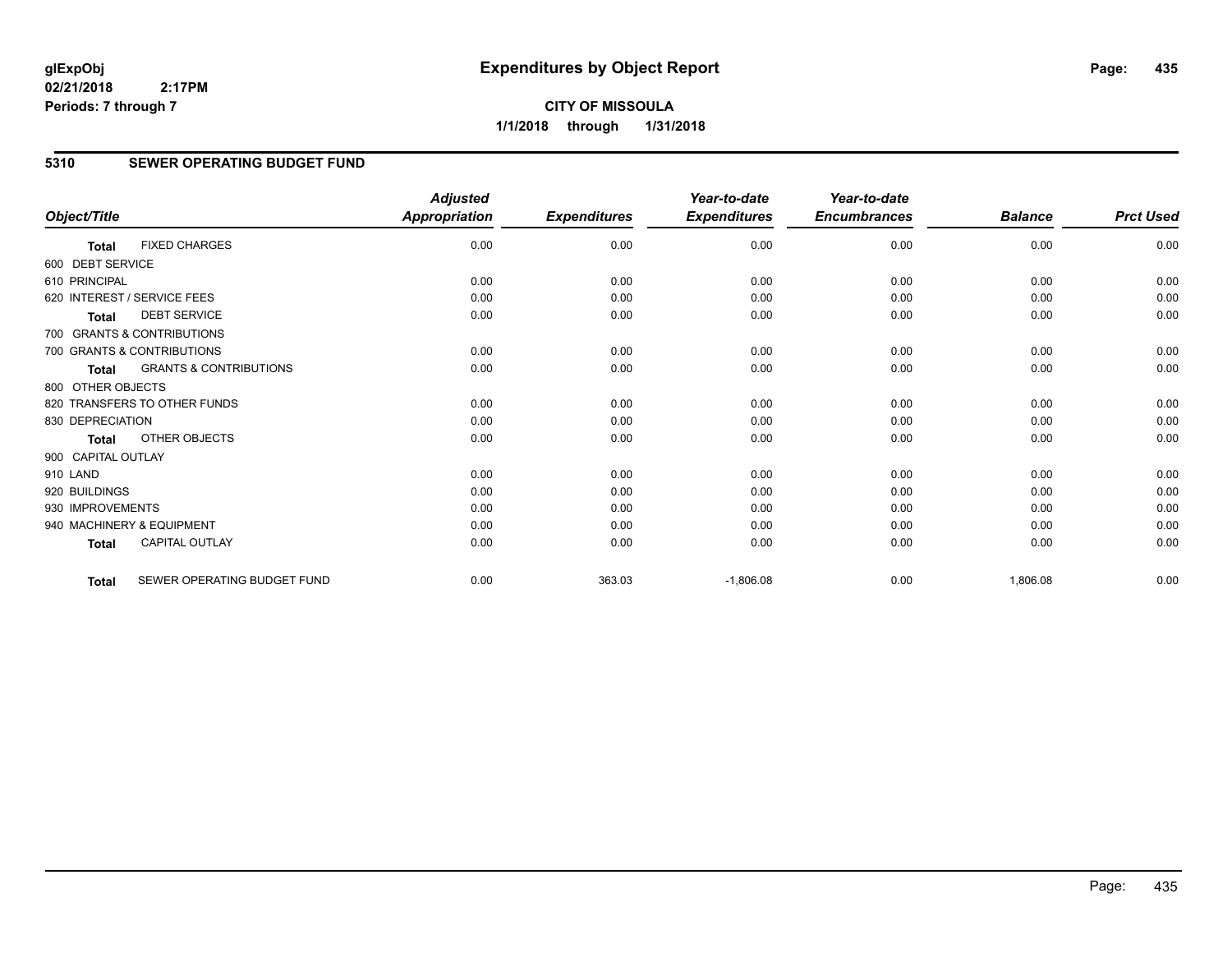#### **5311 WASTEWATER UTILITY FUND**

|                                     | <b>Adjusted</b> |                     | Year-to-date        | Year-to-date        |                |                  |
|-------------------------------------|-----------------|---------------------|---------------------|---------------------|----------------|------------------|
| Object/Title                        | Appropriation   | <b>Expenditures</b> | <b>Expenditures</b> | <b>Encumbrances</b> | <b>Balance</b> | <b>Prct Used</b> |
| 100 PERSONAL SERVICES               |                 |                     |                     |                     |                |                  |
| 110 SALARIES AND WAGES              | 1,505,620.00    | 119,017.68          | 894,729.61          | 0.00                | 610,890.39     | 59.43            |
| 120 OVERTIME                        | 19,000.00       | 3,458.34            | 20,881.13           | 0.00                | $-1,881.13$    | 109.90           |
| 130 OTHER                           | 51,957.00       | 0.00                | 0.00                | 0.00                | 51,957.00      | 0.00             |
| <b>140 EMPLOYER CONTRIBUTIONS</b>   | 716,874.00      | 51,609.97           | 406,983.98          | 0.00                | 309,890.02     | 56.77            |
| 141 STATE RETIREMENT CONTRIBUTIONS  | 1,558.00        | 119.02              | 1,105.80            | 0.00                | 452.20         | 70.98            |
| 190 PENSION EXPENSE                 | 0.00            | 0.00                | 0.00                | 0.00                | 0.00           | 0.00             |
| PERSONAL SERVICES<br>Total          | 2,295,009.00    | 174,205.01          | 1,323,700.52        | 0.00                | 971,308.48     | 57.68            |
| 200 SUPPLIES                        |                 |                     |                     |                     |                |                  |
| 210 OFFICE SUPPLIES                 | 3,400.00        | 11.99               | 1,245.93            | 0.00                | 2,154.07       | 36.65            |
| 220 OPERATING SUPPLIES              | 343,220.00      | 31,325.62           | 167,247.48          | 0.00                | 175,972.52     | 48.73            |
| 230 REPAIR/MAINTENANCE              | 422,000.00      | 38,437.55           | 206,406.40          | 0.00                | 215,593.60     | 48.91            |
| 231 GASOLINE                        | 130,000.00      | 3,796.47            | 20,755.08           | 0.00                | 109,244.92     | 15.97            |
| 240 OTHER SUPPLIES                  | 4,000.00        | 761.37              | 3,356.46            | 0.00                | 643.54         | 83.91            |
| <b>SUPPLIES</b><br>Total            | 902,620.00      | 74,333.00           | 399,011.35          | 0.00                | 503,608.65     | 44.21            |
| 300 PURCHASED SERVICES              |                 |                     |                     |                     |                |                  |
| 310 COMMUNICATIONS                  | 3,684.00        | 62.90               | 494.48              | 0.00                | 3,189.52       | 13.42            |
| 320 PRINTING & DUPLICATING          | 8,000.00        | 0.00                | 777.65              | 0.00                | 7,222.35       | 9.72             |
| 330 PUBLICITY, SUBSCRIPTIONS & DUES | 3,000.00        | 644.14              | 16,579.75           | 0.00                | $-13,579.75$   | 552.66           |
| 341 ELECTRICITY & NATURAL GAS       | 658,036.00      | 52,319.62           | 311,104.58          | 0.00                | 346,931.42     | 47.28            |
| 343 WATER CHARGES                   | 10,248.00       | 516.19              | 3,794.37            | 0.00                | 6,453.63       | 37.03            |
| 344 TELEPHONE SERVICE               | 19,604.00       | 1,869.34            | 15,565.55           | 0.00                | 4,038.45       | 79.40            |
| 345 GARBAGE                         | 22,285.00       | 2,296.53            | 17,825.74           | 0.00                | 4,459.26       | 79.99            |
| 350 PROFESSIONAL SERVICES           | 358,700.00      | 5,155.84            | 37,829.09           | 0.00                | 320,870.91     | 10.55            |
| 360 REPAIR & MAINTENANCE            | 827,212.00      | 36,945.61           | 310,727.48          | 0.00                | 516,484.52     | 37.56            |
| 370 TRAVEL                          | 14,500.00       | 0.00                | 4,381.12            | 0.00                | 10,118.88      | 30.21            |
| 380 TRAINING                        | 10,600.00       | 0.00                | 3,062.16            | 0.00                | 7,537.84       | 28.89            |
| 390 OTHER PURCHASED SERVICES        | 445,887.00      | 0.00                | 222,943.50          | 0.00                | 222,943.50     | 50.00            |
| PURCHASED SERVICES<br><b>Total</b>  | 2,381,756.00    | 99,810.17           | 945,085.47          | 0.00                | 1,436,670.53   | 39.68            |
| 500 FIXED CHARGES                   |                 |                     |                     |                     |                |                  |
| 500 FIXED CHARGES                   | 1,460,940.00    | 262.00              | 681,146.01          | 0.00                | 779,793.99     | 46.62            |
| 530 RENT                            | 0.00            | 0.00                | 0.00                | 0.00                | 0.00           | 0.00             |
| 550 MERCHANT SERVICE FEES           | 0.00            | 0.00                | 0.00                | 0.00                | 0.00           | 0.00             |
| <b>FIXED CHARGES</b><br>Total       | 1,460,940.00    | 262.00              | 681,146.01          | 0.00                | 779,793.99     | 46.62            |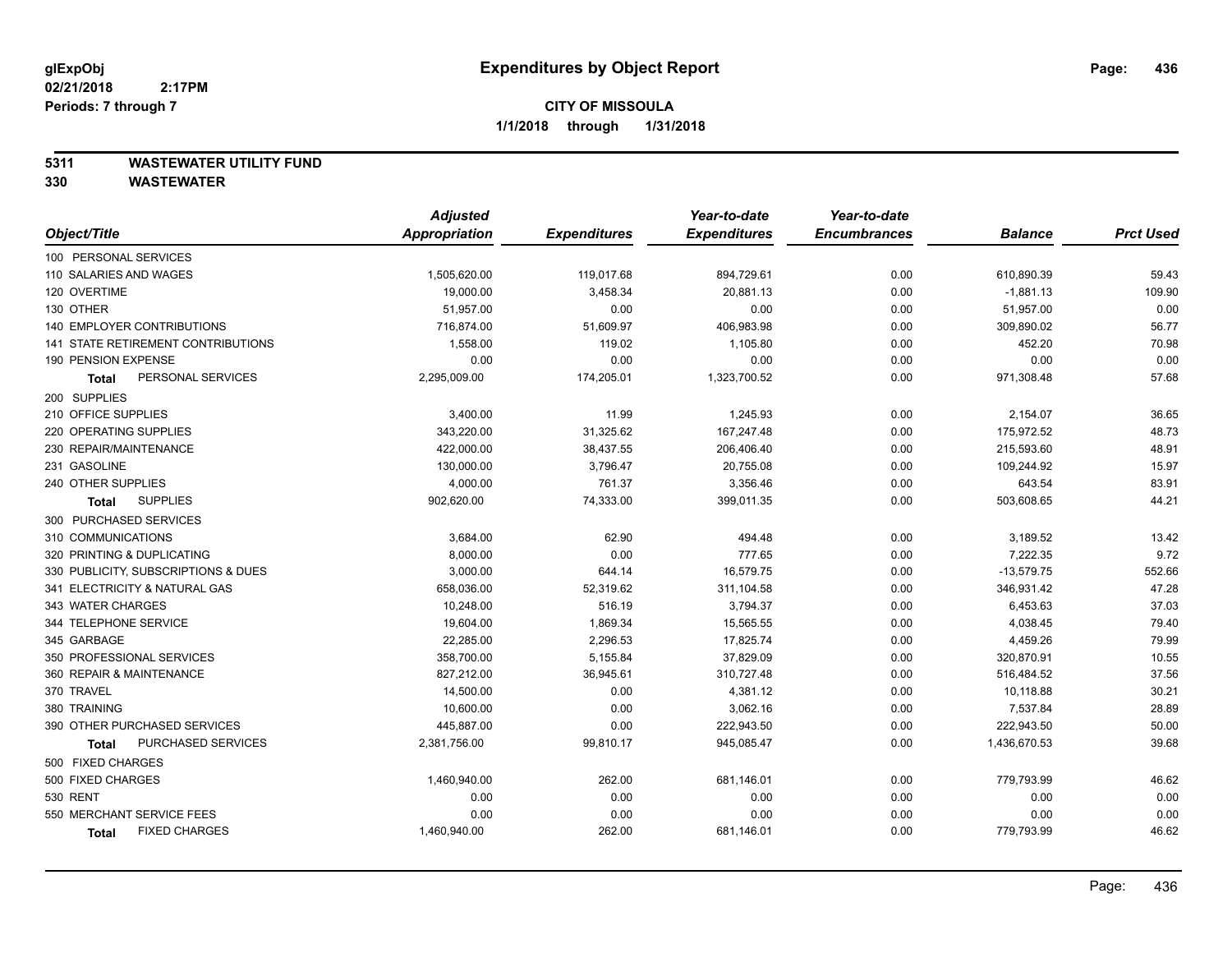#### **5311 WASTEWATER UTILITY FUND**

|                    |                                   | <b>Adjusted</b> |                     | Year-to-date        | Year-to-date        |                |                  |
|--------------------|-----------------------------------|-----------------|---------------------|---------------------|---------------------|----------------|------------------|
| Object/Title       |                                   | Appropriation   | <b>Expenditures</b> | <b>Expenditures</b> | <b>Encumbrances</b> | <b>Balance</b> | <b>Prct Used</b> |
| 600 DEBT SERVICE   |                                   |                 |                     |                     |                     |                |                  |
| 610 PRINCIPAL      |                                   | 1,868,107.00    | 0.00                | 663,983.88          | 0.00                | 1,204,123.12   | 35.54            |
|                    | 620 INTEREST / SERVICE FEES       | 876,202.00      | $-11.97$            | 414,103.20          | 0.00                | 462,098.80     | 47.26            |
| <b>Total</b>       | <b>DEBT SERVICE</b>               | 2,744,309.00    | $-11.97$            | 1,078,087.08        | 0.00                | 1,666,221.92   | 39.28            |
|                    | 700 GRANTS & CONTRIBUTIONS        |                 |                     |                     |                     |                |                  |
|                    | 700 GRANTS & CONTRIBUTIONS        | 1,500.00        | 0.00                | 0.00                | 0.00                | 1,500.00       | 0.00             |
| <b>Total</b>       | <b>GRANTS &amp; CONTRIBUTIONS</b> | 1,500.00        | 0.00                | 0.00                | 0.00                | 1,500.00       | 0.00             |
| 800 OTHER OBJECTS  |                                   |                 |                     |                     |                     |                |                  |
| 800 OTHER OBJECTS  |                                   | 0.00            | 0.00                | 0.00                | 0.00                | 0.00           | 0.00             |
|                    | 820 TRANSFERS TO OTHER FUNDS      | 0.00            | 0.00                | 0.00                | 0.00                | 0.00           | 0.00             |
| <b>Total</b>       | OTHER OBJECTS                     | 0.00            | 0.00                | 0.00                | 0.00                | 0.00           | 0.00             |
| 900 CAPITAL OUTLAY |                                   |                 |                     |                     |                     |                |                  |
| 910 LAND           |                                   | 0.00            | 0.00                | 999.60              | 0.00                | $-999.60$      | 0.00             |
| 920 BUILDINGS      |                                   | 0.00            | 0.00                | 24,899.58           | 0.00                | $-24,899.58$   | 0.00             |
| 930 IMPROVEMENTS   |                                   | 1,694,223.00    | 36,408.23           | 810,180.52          | 0.00                | 884,042.48     | 47.82            |
|                    | 940 MACHINERY & EQUIPMENT         | 0.00            | 0.00                | 52,947.83           | 0.00                | $-52,947.83$   | 0.00             |
| Total              | <b>CAPITAL OUTLAY</b>             | 1,694,223.00    | 36,408.23           | 889,027.53          | 0.00                | 805,195.47     | 52.47            |
| <b>Total</b>       | <b>WASTEWATER</b>                 | 11,480,357.00   | 385,006.44          | 5,316,057.96        | 0.00                | 6,164,299.04   | 46.31            |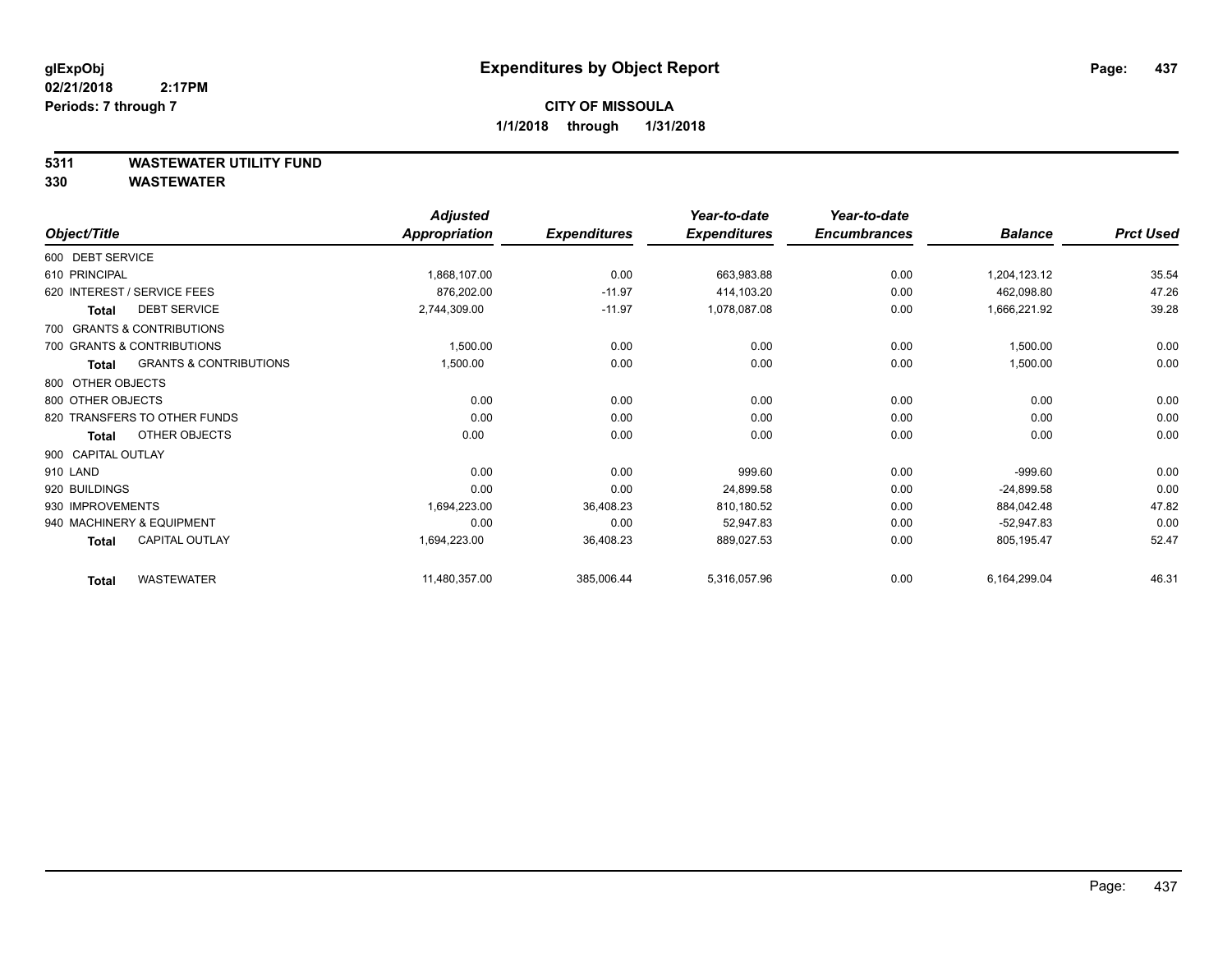#### **5311 WASTEWATER UTILITY FUND**

|                                           | <b>Adjusted</b> |                     | Year-to-date        | Year-to-date        |                |                  |
|-------------------------------------------|-----------------|---------------------|---------------------|---------------------|----------------|------------------|
| Object/Title                              | Appropriation   | <b>Expenditures</b> | <b>Expenditures</b> | <b>Encumbrances</b> | <b>Balance</b> | <b>Prct Used</b> |
| 100 PERSONAL SERVICES                     |                 |                     |                     |                     |                |                  |
| 110 SALARIES AND WAGES                    | 1,505,620.00    | 119,017.68          | 894,729.61          | 0.00                | 610,890.39     | 59.43            |
| 120 OVERTIME                              | 19,000.00       | 3,458.34            | 20,881.13           | 0.00                | $-1,881.13$    | 109.90           |
| 130 OTHER                                 | 51,957.00       | 0.00                | 0.00                | 0.00                | 51,957.00      | 0.00             |
| <b>140 EMPLOYER CONTRIBUTIONS</b>         | 716,874.00      | 51,609.97           | 406,983.98          | 0.00                | 309,890.02     | 56.77            |
| <b>141 STATE RETIREMENT CONTRIBUTIONS</b> | 1,558.00        | 119.02              | 1,105.80            | 0.00                | 452.20         | 70.98            |
| 190 PENSION EXPENSE                       | 0.00            | 0.00                | 0.00                | 0.00                | 0.00           | 0.00             |
| PERSONAL SERVICES<br><b>Total</b>         | 2,295,009.00    | 174,205.01          | 1,323,700.52        | 0.00                | 971,308.48     | 57.68            |
| 200 SUPPLIES                              |                 |                     |                     |                     |                |                  |
| 210 OFFICE SUPPLIES                       | 3,400.00        | 11.99               | 1,245.93            | 0.00                | 2,154.07       | 36.65            |
| 220 OPERATING SUPPLIES                    | 343,220.00      | 31,325.62           | 167,247.48          | 0.00                | 175,972.52     | 48.73            |
| 230 REPAIR/MAINTENANCE                    | 422,000.00      | 38,437.55           | 206,406.40          | 0.00                | 215,593.60     | 48.91            |
| 231 GASOLINE                              | 130,000.00      | 3,796.47            | 20,755.08           | 0.00                | 109,244.92     | 15.97            |
| 240 OTHER SUPPLIES                        | 4,000.00        | 761.37              | 3,356.46            | 0.00                | 643.54         | 83.91            |
| <b>SUPPLIES</b><br>Total                  | 902,620.00      | 74,333.00           | 399,011.35          | 0.00                | 503,608.65     | 44.21            |
| 300 PURCHASED SERVICES                    |                 |                     |                     |                     |                |                  |
| 310 COMMUNICATIONS                        | 3,684.00        | 62.90               | 494.48              | 0.00                | 3,189.52       | 13.42            |
| 320 PRINTING & DUPLICATING                | 8,000.00        | 0.00                | 777.65              | 0.00                | 7,222.35       | 9.72             |
| 330 PUBLICITY, SUBSCRIPTIONS & DUES       | 3,000.00        | 644.14              | 16,579.75           | 0.00                | $-13,579.75$   | 552.66           |
| 341 ELECTRICITY & NATURAL GAS             | 658,036.00      | 52,319.62           | 311,104.58          | 0.00                | 346,931.42     | 47.28            |
| 343 WATER CHARGES                         | 10,248.00       | 516.19              | 3,794.37            | 0.00                | 6,453.63       | 37.03            |
| 344 TELEPHONE SERVICE                     | 19,604.00       | 1,869.34            | 15,565.55           | 0.00                | 4,038.45       | 79.40            |
| 345 GARBAGE                               | 22,285.00       | 2,296.53            | 17,825.74           | 0.00                | 4,459.26       | 79.99            |
| 350 PROFESSIONAL SERVICES                 | 358,700.00      | 5,155.84            | 37,829.09           | 0.00                | 320,870.91     | 10.55            |
| 360 REPAIR & MAINTENANCE                  | 827,212.00      | 36,945.61           | 310,727.48          | 0.00                | 516,484.52     | 37.56            |
| 370 TRAVEL                                | 14,500.00       | 0.00                | 4,381.12            | 0.00                | 10,118.88      | 30.21            |
| 380 TRAINING                              | 10,600.00       | 0.00                | 3,062.16            | 0.00                | 7,537.84       | 28.89            |
| 390 OTHER PURCHASED SERVICES              | 445,887.00      | 0.00                | 222,943.50          | 0.00                | 222,943.50     | 50.00            |
| PURCHASED SERVICES<br><b>Total</b>        | 2,381,756.00    | 99,810.17           | 945,085.47          | 0.00                | 1,436,670.53   | 39.68            |
| 500 FIXED CHARGES                         |                 |                     |                     |                     |                |                  |
| 500 FIXED CHARGES                         | 1,460,940.00    | 262.00              | 681,146.01          | 0.00                | 779,793.99     | 46.62            |
| <b>530 RENT</b>                           | 0.00            | 0.00                | 0.00                | 0.00                | 0.00           | 0.00             |
| 550 MERCHANT SERVICE FEES                 | 0.00            | 0.00                | 0.00                | 0.00                | 0.00           | 0.00             |
| <b>FIXED CHARGES</b><br>Total             | 1,460,940.00    | 262.00              | 681,146.01          | 0.00                | 779,793.99     | 46.62            |
| 600 DEBT SERVICE                          |                 |                     |                     |                     |                |                  |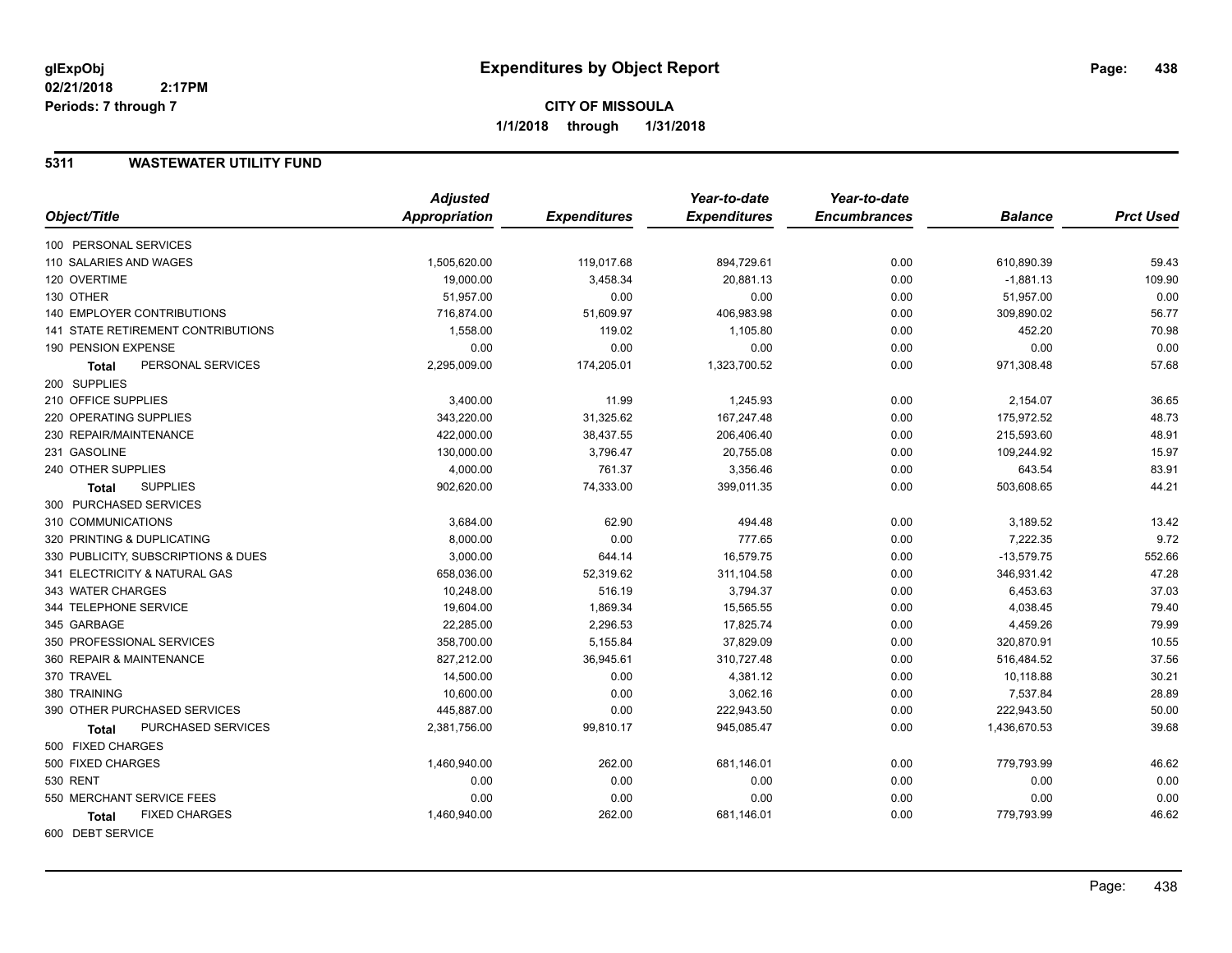#### **5311 WASTEWATER UTILITY FUND**

|                    |                                   | <b>Adjusted</b> |                     | Year-to-date        | Year-to-date        |                |                  |
|--------------------|-----------------------------------|-----------------|---------------------|---------------------|---------------------|----------------|------------------|
| Object/Title       |                                   | Appropriation   | <b>Expenditures</b> | <b>Expenditures</b> | <b>Encumbrances</b> | <b>Balance</b> | <b>Prct Used</b> |
| 610 PRINCIPAL      |                                   | 1,868,107.00    | 0.00                | 663,983.88          | 0.00                | 1,204,123.12   | 35.54            |
|                    | 620 INTEREST / SERVICE FEES       | 876,202.00      | $-11.97$            | 414,103.20          | 0.00                | 462,098.80     | 47.26            |
| <b>Total</b>       | <b>DEBT SERVICE</b>               | 2,744,309.00    | $-11.97$            | 1,078,087.08        | 0.00                | 1,666,221.92   | 39.28            |
|                    | 700 GRANTS & CONTRIBUTIONS        |                 |                     |                     |                     |                |                  |
|                    | 700 GRANTS & CONTRIBUTIONS        | 1,500.00        | 0.00                | 0.00                | 0.00                | 1,500.00       | 0.00             |
| Total              | <b>GRANTS &amp; CONTRIBUTIONS</b> | 1,500.00        | 0.00                | 0.00                | 0.00                | 1,500.00       | 0.00             |
| 800 OTHER OBJECTS  |                                   |                 |                     |                     |                     |                |                  |
| 800 OTHER OBJECTS  |                                   | 0.00            | 0.00                | 0.00                | 0.00                | 0.00           | 0.00             |
|                    | 820 TRANSFERS TO OTHER FUNDS      | 0.00            | 0.00                | 0.00                | 0.00                | 0.00           | 0.00             |
| <b>Total</b>       | OTHER OBJECTS                     | 0.00            | 0.00                | 0.00                | 0.00                | 0.00           | 0.00             |
| 900 CAPITAL OUTLAY |                                   |                 |                     |                     |                     |                |                  |
| 910 LAND           |                                   | 0.00            | 0.00                | 999.60              | 0.00                | $-999.60$      | 0.00             |
| 920 BUILDINGS      |                                   | 0.00            | 0.00                | 24,899.58           | 0.00                | $-24,899.58$   | 0.00             |
| 930 IMPROVEMENTS   |                                   | 1,694,223.00    | 36,408.23           | 810,180.52          | 0.00                | 884,042.48     | 47.82            |
|                    | 940 MACHINERY & EQUIPMENT         | 0.00            | 0.00                | 52,947.83           | 0.00                | $-52,947.83$   | 0.00             |
| <b>Total</b>       | <b>CAPITAL OUTLAY</b>             | 1,694,223.00    | 36,408.23           | 889,027.53          | 0.00                | 805,195.47     | 52.47            |
| <b>Total</b>       | WASTEWATER UTILITY FUND           | 11,480,357.00   | 385,006.44          | 5,316,057.96        | 0.00                | 6,164,299.04   | 46.31            |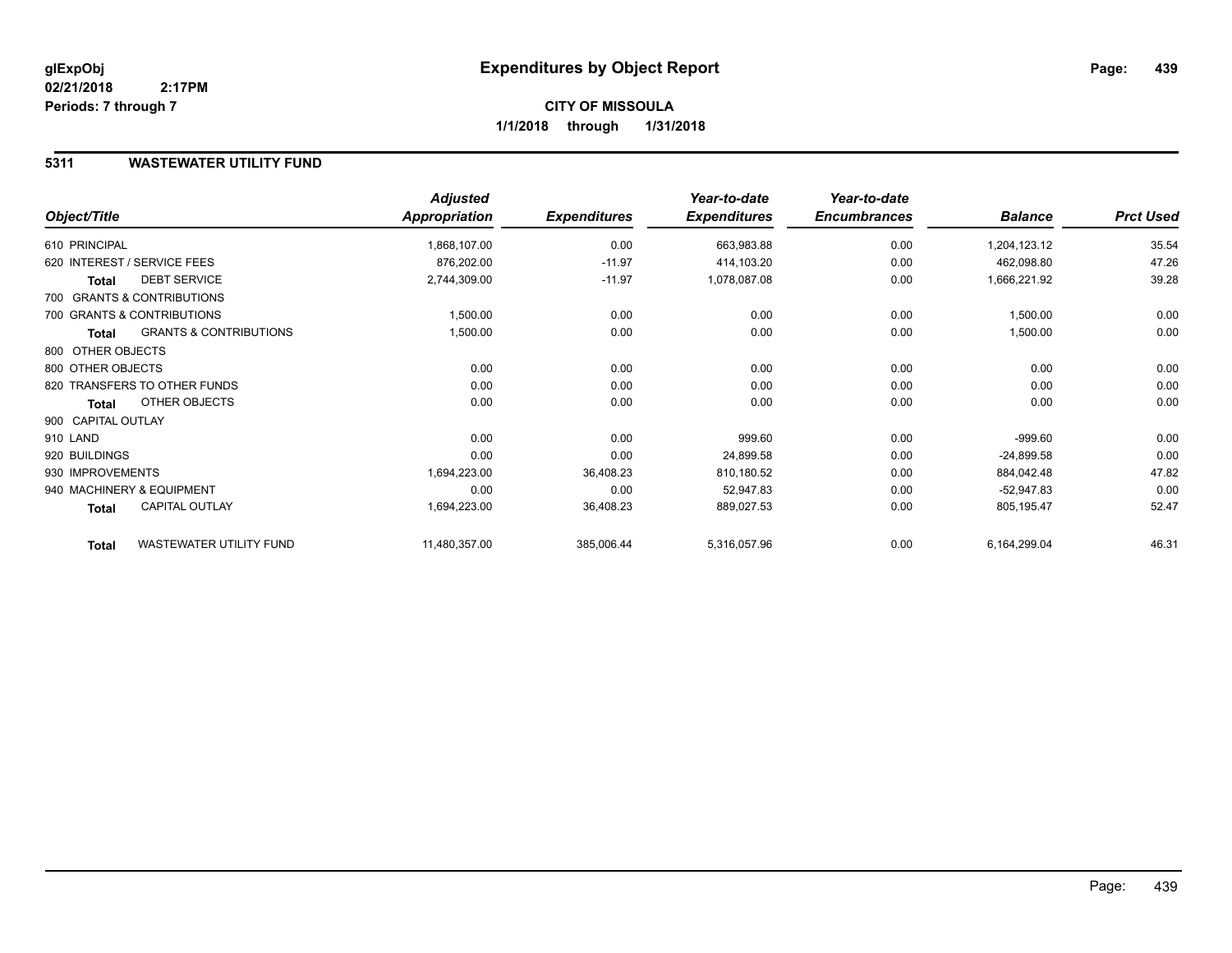# **5315 SEWER LOAN FUND**

|                        |                              | <b>Adjusted</b>      |                     | Year-to-date        | Year-to-date        |                |                  |
|------------------------|------------------------------|----------------------|---------------------|---------------------|---------------------|----------------|------------------|
| Object/Title           |                              | <b>Appropriation</b> | <b>Expenditures</b> | <b>Expenditures</b> | <b>Encumbrances</b> | <b>Balance</b> | <b>Prct Used</b> |
| 300 PURCHASED SERVICES |                              |                      |                     |                     |                     |                |                  |
|                        | 390 OTHER PURCHASED SERVICES | 0.00                 | 0.00                | 18,285.37           | 0.00                | $-18.285.37$   | 0.00             |
| <b>Total</b>           | <b>PURCHASED SERVICES</b>    | 0.00                 | 0.00                | 18,285.37           | 0.00                | $-18.285.37$   | 0.00             |
| 800 OTHER OBJECTS      |                              |                      |                     |                     |                     |                |                  |
|                        | 820 TRANSFERS TO OTHER FUNDS | 0.00                 | 0.00                | 0.00                | 0.00                | 0.00           | 0.00             |
| 845 CONTINGENCY        |                              | 0.00                 | 0.00                | 0.00                | 0.00                | 0.00           | 0.00             |
| <b>Total</b>           | OTHER OBJECTS                | 0.00                 | 0.00                | 0.00                | 0.00                | 0.00           | 0.00             |
| <b>Total</b>           | <b>WASTEWATER</b>            | 0.00                 | 0.00                | 18.285.37           | 0.00                | $-18.285.37$   | 0.00             |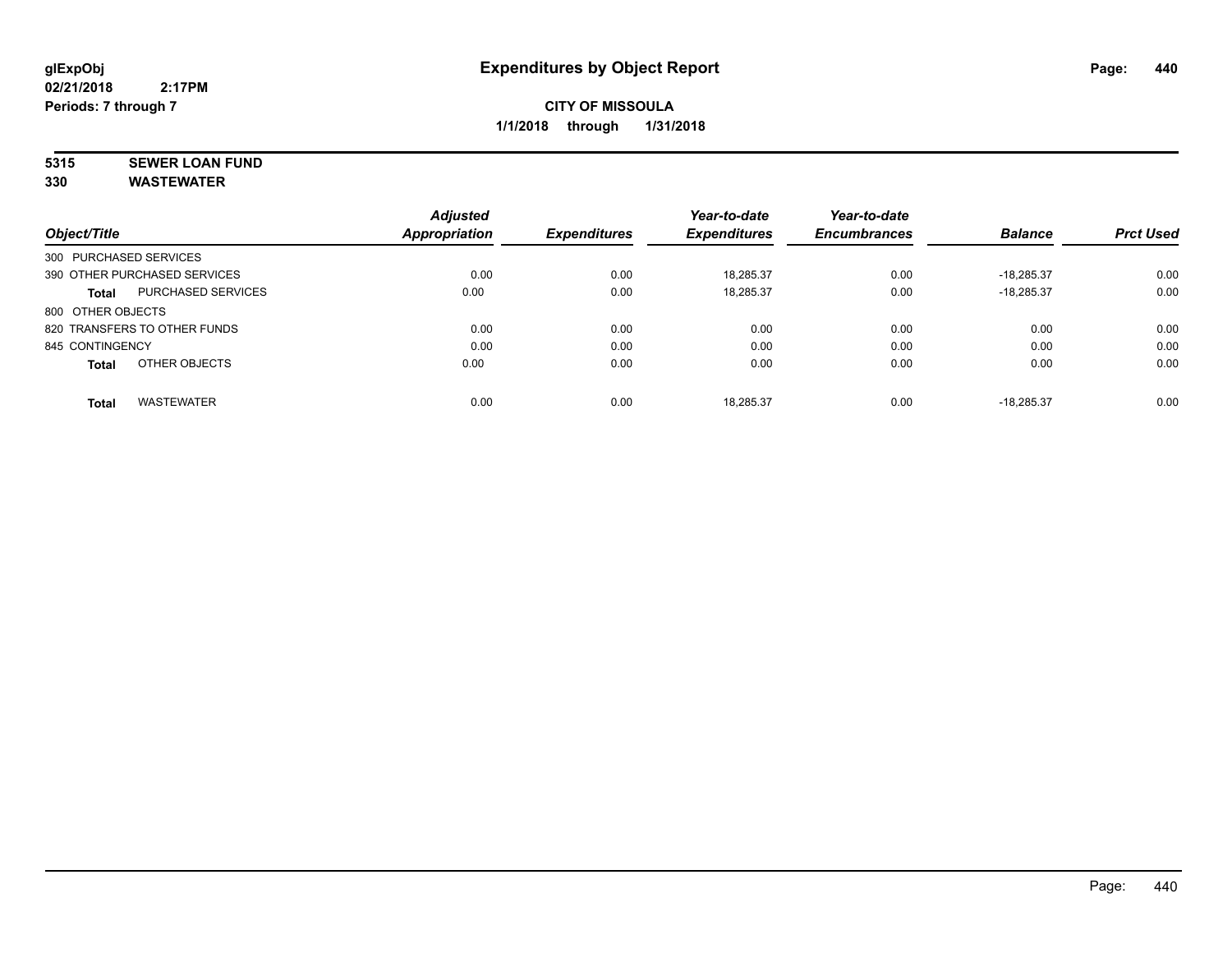**CITY OF MISSOULA 1/1/2018 through 1/31/2018**

#### **5315 SEWER LOAN FUND**

| Object/Title                           | <b>Adjusted</b><br>Appropriation | <b>Expenditures</b> | Year-to-date<br><b>Expenditures</b> | Year-to-date<br><b>Encumbrances</b> | <b>Balance</b> | <b>Prct Used</b> |
|----------------------------------------|----------------------------------|---------------------|-------------------------------------|-------------------------------------|----------------|------------------|
| 300 PURCHASED SERVICES                 |                                  |                     |                                     |                                     |                |                  |
| 390 OTHER PURCHASED SERVICES           | 0.00                             | 0.00                | 18.285.37                           | 0.00                                | $-18.285.37$   | 0.00             |
| PURCHASED SERVICES<br>Total            | 0.00                             | 0.00                | 18,285.37                           | 0.00                                | $-18.285.37$   | 0.00             |
| 800 OTHER OBJECTS                      |                                  |                     |                                     |                                     |                |                  |
| 820 TRANSFERS TO OTHER FUNDS           | 0.00                             | 0.00                | 0.00                                | 0.00                                | 0.00           | 0.00             |
| 845 CONTINGENCY                        | 0.00                             | 0.00                | 0.00                                | 0.00                                | 0.00           | 0.00             |
| OTHER OBJECTS<br><b>Total</b>          | 0.00                             | 0.00                | 0.00                                | 0.00                                | 0.00           | 0.00             |
| <b>SEWER LOAN FUND</b><br><b>Total</b> | 0.00                             | 0.00                | 18.285.37                           | 0.00                                | $-18.285.37$   | 0.00             |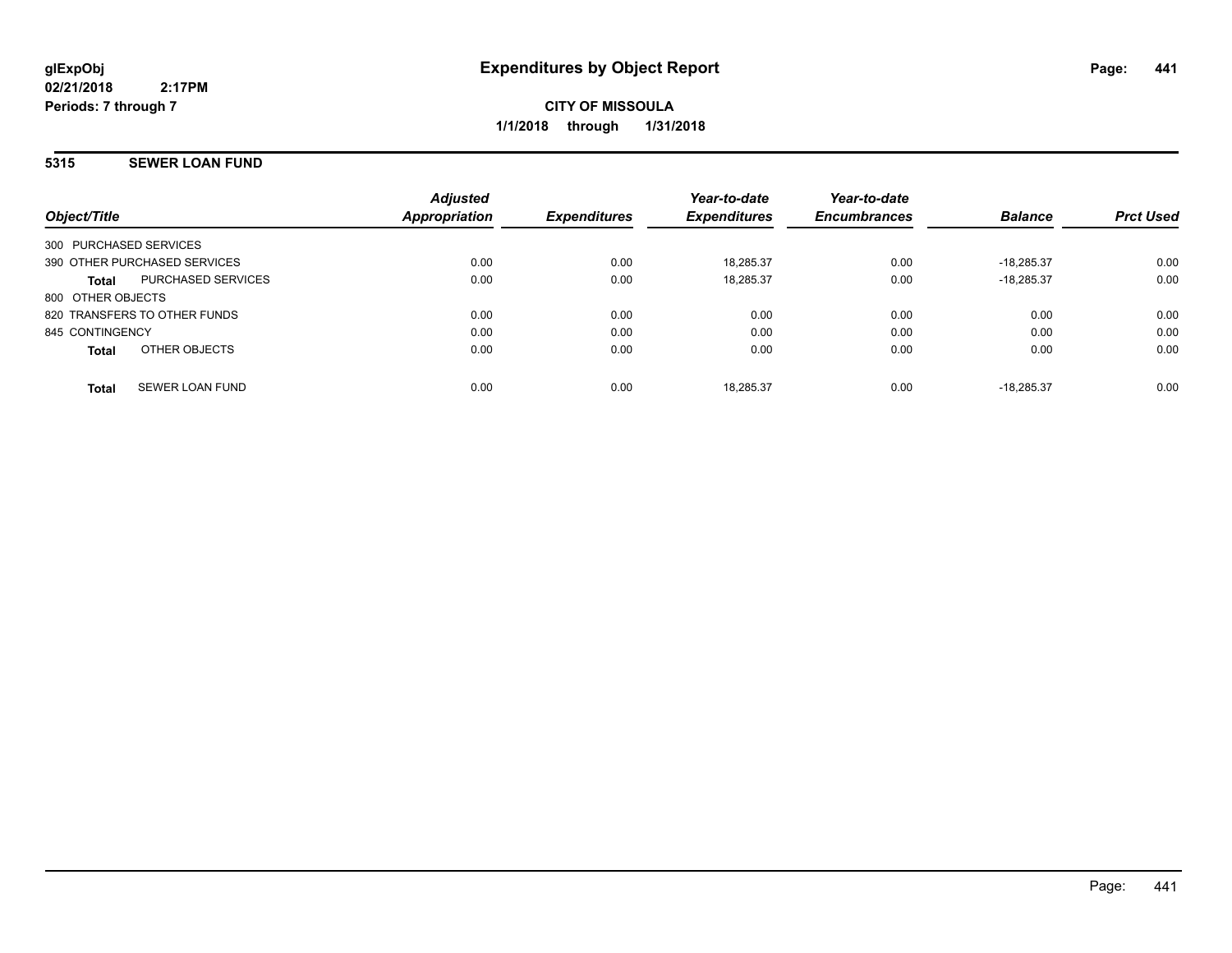## **CITY OF MISSOULA 1/1/2018 through 1/31/2018**

#### **5320 SEWER REPLACEMENT & DEPRECIATION FUND**

| Object/Title             |                              | <b>Adjusted</b><br><b>Appropriation</b> | <b>Expenditures</b> | Year-to-date<br><b>Expenditures</b> | Year-to-date<br><b>Encumbrances</b> | <b>Balance</b> | <b>Prct Used</b> |
|--------------------------|------------------------------|-----------------------------------------|---------------------|-------------------------------------|-------------------------------------|----------------|------------------|
|                          |                              |                                         |                     |                                     |                                     |                |                  |
| 300 PURCHASED SERVICES   |                              |                                         |                     |                                     |                                     |                |                  |
|                          | 350 PROFESSIONAL SERVICES    | 0.00                                    | 0.00                | 0.00                                | 0.00                                | 0.00           | 0.00             |
| 360 REPAIR & MAINTENANCE |                              | 0.00                                    | 0.00                | 0.00                                | 0.00                                | 0.00           | 0.00             |
| <b>Total</b>             | PURCHASED SERVICES           | 0.00                                    | 0.00                | 0.00                                | 0.00                                | 0.00           | 0.00             |
| 600 DEBT SERVICE         |                              |                                         |                     |                                     |                                     |                |                  |
| 610 PRINCIPAL            |                              | 0.00                                    | 0.00                | 0.00                                | 0.00                                | 0.00           | 0.00             |
|                          | 620 INTEREST / SERVICE FEES  | 0.00                                    | 0.00                | 0.00                                | 0.00                                | 0.00           | 0.00             |
| <b>Total</b>             | <b>DEBT SERVICE</b>          | 0.00                                    | 0.00                | 0.00                                | 0.00                                | 0.00           | 0.00             |
| 800 OTHER OBJECTS        |                              |                                         |                     |                                     |                                     |                |                  |
|                          | 820 TRANSFERS TO OTHER FUNDS | 0.00                                    | 0.00                | 0.00                                | 0.00                                | 0.00           | 0.00             |
| 830 DEPRECIATION         |                              | 0.00                                    | 0.00                | 0.00                                | 0.00                                | 0.00           | 0.00             |
| <b>Total</b>             | OTHER OBJECTS                | 0.00                                    | 0.00                | 0.00                                | 0.00                                | 0.00           | 0.00             |
| 900 CAPITAL OUTLAY       |                              |                                         |                     |                                     |                                     |                |                  |
| 910 LAND                 |                              | 0.00                                    | 0.00                | 0.00                                | 0.00                                | 0.00           | 0.00             |
| 920 BUILDINGS            |                              | 0.00                                    | 0.00                | 0.00                                | 0.00                                | 0.00           | 0.00             |
| 930 IMPROVEMENTS         |                              | 0.00                                    | 0.00                | 0.00                                | 0.00                                | 0.00           | 0.00             |
|                          | 940 MACHINERY & EQUIPMENT    | 0.00                                    | 0.00                | 0.00                                | 0.00                                | 0.00           | 0.00             |
| <b>Total</b>             | <b>CAPITAL OUTLAY</b>        | 0.00                                    | 0.00                | 0.00                                | 0.00                                | 0.00           | 0.00             |
| <b>Total</b>             | <b>WASTEWATER</b>            | 0.00                                    | 0.00                | 0.00                                | 0.00                                | 0.00           | 0.00             |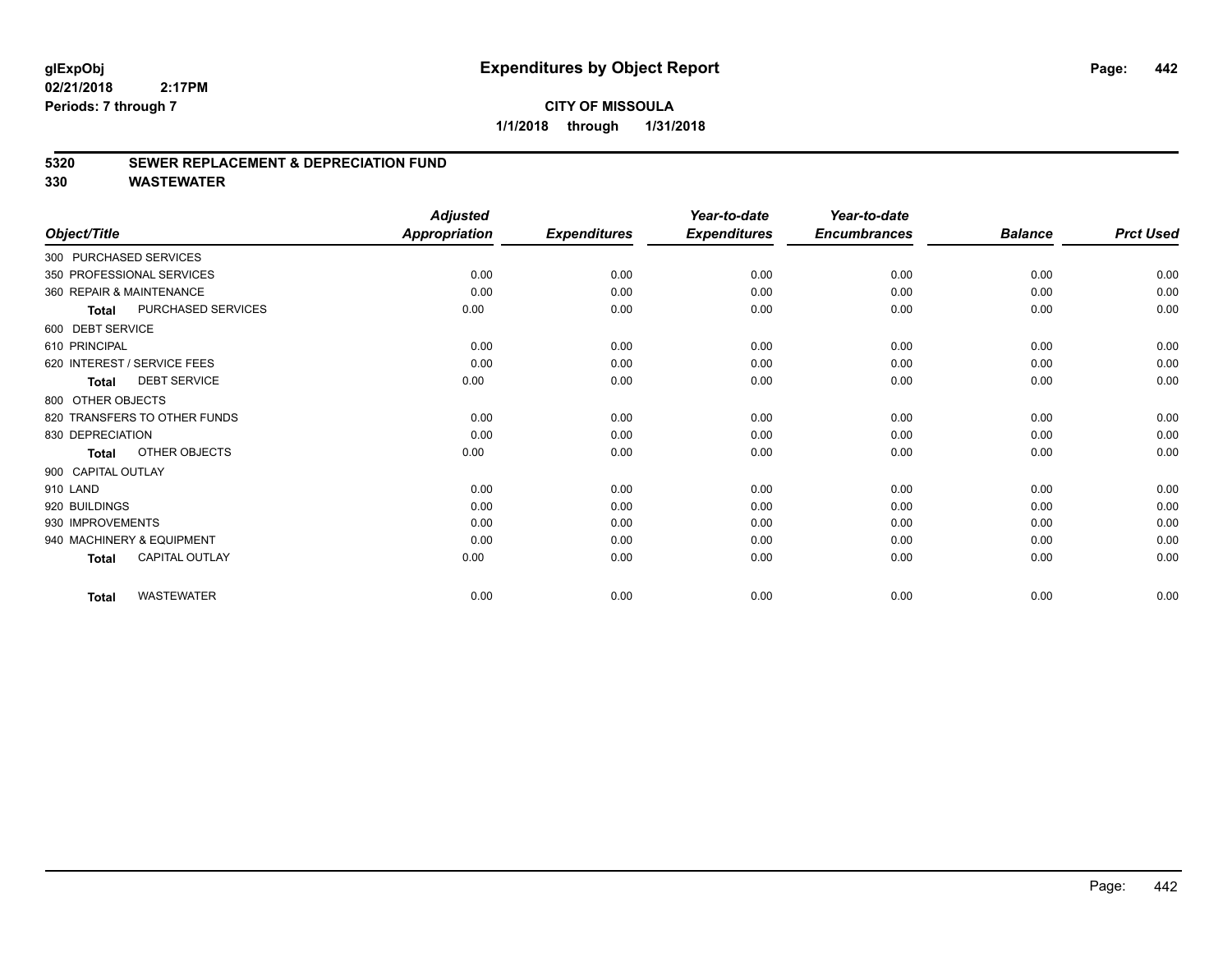**CITY OF MISSOULA 1/1/2018 through 1/31/2018**

#### **5320 SEWER REPLACEMENT & DEPRECIATION FUND**

| Object/Title           |                                  | <b>Adjusted</b><br><b>Appropriation</b> | <b>Expenditures</b> | Year-to-date<br><b>Expenditures</b> | Year-to-date<br><b>Encumbrances</b> | <b>Balance</b> | <b>Prct Used</b> |
|------------------------|----------------------------------|-----------------------------------------|---------------------|-------------------------------------|-------------------------------------|----------------|------------------|
|                        |                                  |                                         |                     |                                     |                                     |                |                  |
| 300 PURCHASED SERVICES |                                  |                                         |                     |                                     |                                     |                |                  |
|                        | 350 PROFESSIONAL SERVICES        | 0.00                                    | 0.00                | 0.00                                | 0.00                                | 0.00           | 0.00             |
|                        | 360 REPAIR & MAINTENANCE         | 0.00                                    | 0.00                | 0.00                                | 0.00                                | 0.00           | 0.00             |
| <b>Total</b>           | PURCHASED SERVICES               | 0.00                                    | 0.00                | 0.00                                | 0.00                                | 0.00           | 0.00             |
| 600 DEBT SERVICE       |                                  |                                         |                     |                                     |                                     |                |                  |
| 610 PRINCIPAL          |                                  | 0.00                                    | 0.00                | 0.00                                | 0.00                                | 0.00           | 0.00             |
|                        | 620 INTEREST / SERVICE FEES      | 0.00                                    | 0.00                | 0.00                                | 0.00                                | 0.00           | 0.00             |
| <b>Total</b>           | <b>DEBT SERVICE</b>              | 0.00                                    | 0.00                | 0.00                                | 0.00                                | 0.00           | 0.00             |
| 800 OTHER OBJECTS      |                                  |                                         |                     |                                     |                                     |                |                  |
|                        | 820 TRANSFERS TO OTHER FUNDS     | 0.00                                    | 0.00                | 0.00                                | 0.00                                | 0.00           | 0.00             |
| 830 DEPRECIATION       |                                  | 0.00                                    | 0.00                | 0.00                                | 0.00                                | 0.00           | 0.00             |
| Total                  | OTHER OBJECTS                    | 0.00                                    | 0.00                | 0.00                                | 0.00                                | 0.00           | 0.00             |
| 900 CAPITAL OUTLAY     |                                  |                                         |                     |                                     |                                     |                |                  |
| 910 LAND               |                                  | 0.00                                    | 0.00                | 0.00                                | 0.00                                | 0.00           | 0.00             |
| 920 BUILDINGS          |                                  | 0.00                                    | 0.00                | 0.00                                | 0.00                                | 0.00           | 0.00             |
| 930 IMPROVEMENTS       |                                  | 0.00                                    | 0.00                | 0.00                                | 0.00                                | 0.00           | 0.00             |
|                        | 940 MACHINERY & EQUIPMENT        | 0.00                                    | 0.00                | 0.00                                | 0.00                                | 0.00           | 0.00             |
| <b>Total</b>           | <b>CAPITAL OUTLAY</b>            | 0.00                                    | 0.00                | 0.00                                | 0.00                                | 0.00           | 0.00             |
| <b>Total</b>           | SEWER REPLACEMENT & DEPRECIATIOI | 0.00                                    | 0.00                | 0.00                                | 0.00                                | 0.00           | 0.00             |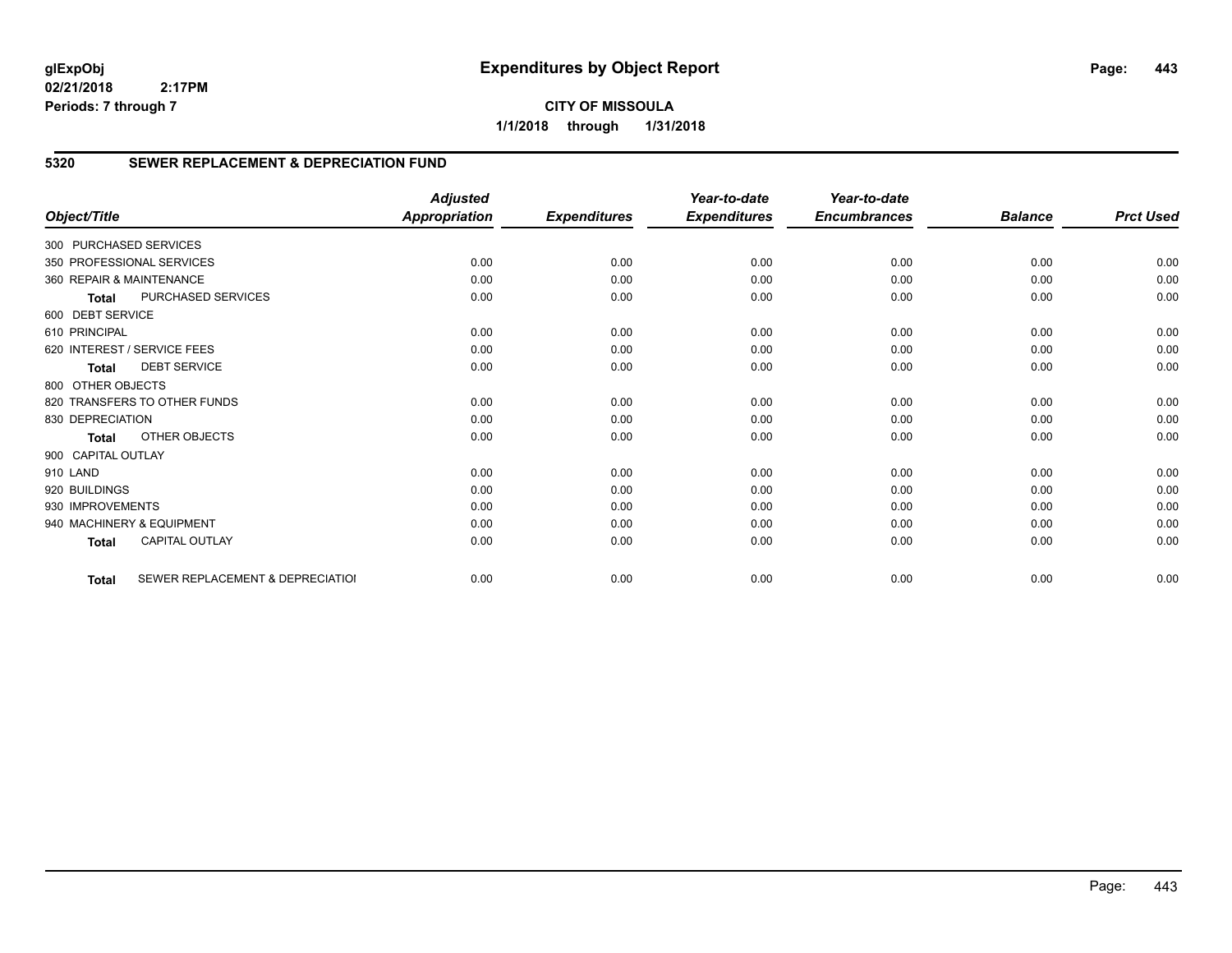#### **5325 SEWER DEVELOPMENT FEE FUND**

|                    |                              | <b>Adjusted</b>      |                     | Year-to-date        | Year-to-date        |                |                  |
|--------------------|------------------------------|----------------------|---------------------|---------------------|---------------------|----------------|------------------|
| Object/Title       |                              | <b>Appropriation</b> | <b>Expenditures</b> | <b>Expenditures</b> | <b>Encumbrances</b> | <b>Balance</b> | <b>Prct Used</b> |
|                    | 300 PURCHASED SERVICES       |                      |                     |                     |                     |                |                  |
|                    | 350 PROFESSIONAL SERVICES    | 0.00                 | 0.00                | 0.00                | 0.00                | 0.00           | 0.00             |
|                    | 360 REPAIR & MAINTENANCE     | 0.00                 | 0.00                | 0.00                | 0.00                | 0.00           | 0.00             |
| <b>Total</b>       | PURCHASED SERVICES           | 0.00                 | 0.00                | 0.00                | 0.00                | 0.00           | 0.00             |
| 500 FIXED CHARGES  |                              |                      |                     |                     |                     |                |                  |
|                    | 550 MERCHANT SERVICE FEES    | 0.00                 | 0.00                | 0.00                | 0.00                | 0.00           | 0.00             |
| <b>Total</b>       | <b>FIXED CHARGES</b>         | 0.00                 | 0.00                | 0.00                | 0.00                | 0.00           | 0.00             |
| 600 DEBT SERVICE   |                              |                      |                     |                     |                     |                |                  |
| 610 PRINCIPAL      |                              | 0.00                 | 0.00                | 0.00                | 0.00                | 0.00           | 0.00             |
|                    | 620 INTEREST / SERVICE FEES  | 0.00                 | 0.00                | 0.00                | 0.00                | 0.00           | 0.00             |
| <b>Total</b>       | <b>DEBT SERVICE</b>          | 0.00                 | 0.00                | 0.00                | 0.00                | 0.00           | 0.00             |
| 800 OTHER OBJECTS  |                              |                      |                     |                     |                     |                |                  |
|                    | 820 TRANSFERS TO OTHER FUNDS | 0.00                 | 0.00                | 0.00                | 0.00                | 0.00           | 0.00             |
| Total              | OTHER OBJECTS                | 0.00                 | 0.00                | 0.00                | 0.00                | 0.00           | 0.00             |
| 900 CAPITAL OUTLAY |                              |                      |                     |                     |                     |                |                  |
| 900 CAPITAL OUTLAY |                              | 0.00                 | 0.00                | 0.00                | 0.00                | 0.00           | 0.00             |
| 910 LAND           |                              | 0.00                 | 0.00                | 0.00                | 0.00                | 0.00           | 0.00             |
| 920 BUILDINGS      |                              | 0.00                 | 0.00                | 0.00                | 0.00                | 0.00           | 0.00             |
| 930 IMPROVEMENTS   |                              | 0.00                 | 21,858.00           | 78,707.03           | 0.00                | $-78,707.03$   | 0.00             |
| <b>Total</b>       | <b>CAPITAL OUTLAY</b>        | 0.00                 | 21,858.00           | 78,707.03           | 0.00                | $-78,707.03$   | 0.00             |
| <b>Total</b>       | <b>WASTEWATER</b>            | 0.00                 | 21,858.00           | 78,707.03           | 0.00                | $-78,707.03$   | 0.00             |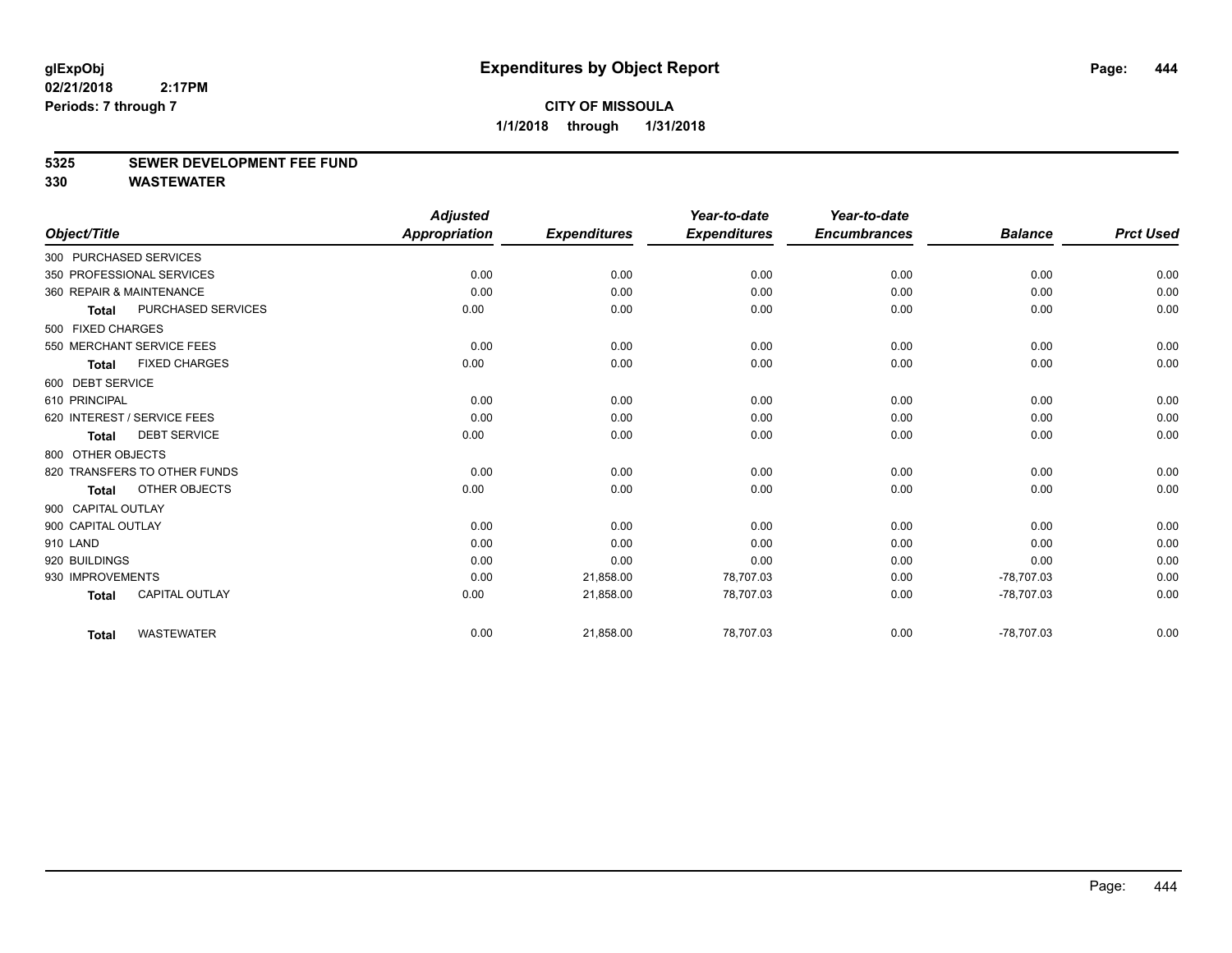## **5325 SEWER DEVELOPMENT FEE FUND**

|                        |                              | <b>Adjusted</b>      |                     | Year-to-date        | Year-to-date        |                |                  |
|------------------------|------------------------------|----------------------|---------------------|---------------------|---------------------|----------------|------------------|
| Object/Title           |                              | <b>Appropriation</b> | <b>Expenditures</b> | <b>Expenditures</b> | <b>Encumbrances</b> | <b>Balance</b> | <b>Prct Used</b> |
| 300 PURCHASED SERVICES |                              |                      |                     |                     |                     |                |                  |
|                        | 350 PROFESSIONAL SERVICES    | 0.00                 | 0.00                | 0.00                | 0.00                | 0.00           | 0.00             |
|                        | 360 REPAIR & MAINTENANCE     | 0.00                 | 0.00                | 0.00                | 0.00                | 0.00           | 0.00             |
| <b>Total</b>           | <b>PURCHASED SERVICES</b>    | 0.00                 | 0.00                | 0.00                | 0.00                | 0.00           | 0.00             |
| 500 FIXED CHARGES      |                              |                      |                     |                     |                     |                |                  |
|                        | 550 MERCHANT SERVICE FEES    | 0.00                 | 0.00                | 0.00                | 0.00                | 0.00           | 0.00             |
| <b>Total</b>           | <b>FIXED CHARGES</b>         | 0.00                 | 0.00                | 0.00                | 0.00                | 0.00           | 0.00             |
| 600 DEBT SERVICE       |                              |                      |                     |                     |                     |                |                  |
| 610 PRINCIPAL          |                              | 0.00                 | 0.00                | 0.00                | 0.00                | 0.00           | 0.00             |
|                        | 620 INTEREST / SERVICE FEES  | 0.00                 | 0.00                | 0.00                | 0.00                | 0.00           | 0.00             |
| <b>Total</b>           | <b>DEBT SERVICE</b>          | 0.00                 | 0.00                | 0.00                | 0.00                | 0.00           | 0.00             |
| 800 OTHER OBJECTS      |                              |                      |                     |                     |                     |                |                  |
|                        | 820 TRANSFERS TO OTHER FUNDS | 0.00                 | 0.00                | 0.00                | 0.00                | 0.00           | 0.00             |
| Total                  | OTHER OBJECTS                | 0.00                 | 0.00                | 0.00                | 0.00                | 0.00           | 0.00             |
| 900 CAPITAL OUTLAY     |                              |                      |                     |                     |                     |                |                  |
| 900 CAPITAL OUTLAY     |                              | 0.00                 | 0.00                | 0.00                | 0.00                | 0.00           | 0.00             |
| 910 LAND               |                              | 0.00                 | 0.00                | 0.00                | 0.00                | 0.00           | 0.00             |
| 920 BUILDINGS          |                              | 0.00                 | 0.00                | 0.00                | 0.00                | 0.00           | 0.00             |
| 930 IMPROVEMENTS       |                              | 0.00                 | 21,858.00           | 78,707.03           | 0.00                | $-78,707.03$   | 0.00             |
| <b>Total</b>           | <b>CAPITAL OUTLAY</b>        | 0.00                 | 21,858.00           | 78,707.03           | 0.00                | $-78,707.03$   | 0.00             |
| Total                  | SEWER DEVELOPMENT FEE FUND   | 0.00                 | 21,858.00           | 78,707.03           | 0.00                | $-78,707.03$   | 0.00             |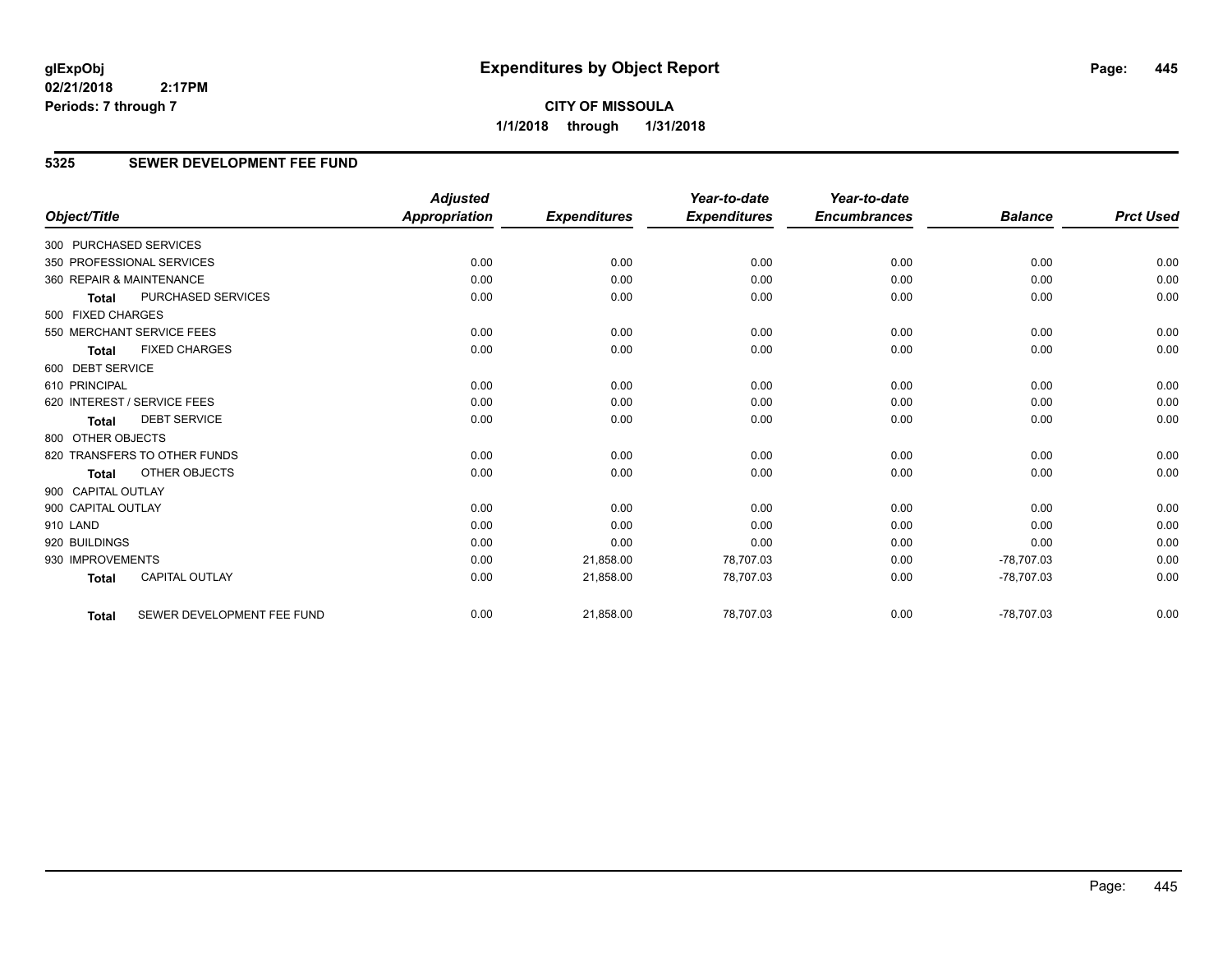#### **5340 SEWER CONSTRUCTION FUND**

|                          |                              | <b>Adjusted</b>      |                     | Year-to-date        | Year-to-date        |                |                  |
|--------------------------|------------------------------|----------------------|---------------------|---------------------|---------------------|----------------|------------------|
| Object/Title             |                              | <b>Appropriation</b> | <b>Expenditures</b> | <b>Expenditures</b> | <b>Encumbrances</b> | <b>Balance</b> | <b>Prct Used</b> |
| 300 PURCHASED SERVICES   |                              |                      |                     |                     |                     |                |                  |
|                          | 350 PROFESSIONAL SERVICES    | 0.00                 | 0.00                | 0.00                | 0.00                | 0.00           | 0.00             |
| 360 REPAIR & MAINTENANCE |                              | 0.00                 | 0.00                | 0.00                | 0.00                | 0.00           | 0.00             |
| <b>Total</b>             | <b>PURCHASED SERVICES</b>    | 0.00                 | 0.00                | 0.00                | 0.00                | 0.00           | 0.00             |
| 500 FIXED CHARGES        |                              |                      |                     |                     |                     |                |                  |
|                          | 550 MERCHANT SERVICE FEES    | 0.00                 | 0.00                | 0.00                | 0.00                | 0.00           | 0.00             |
| <b>Total</b>             | <b>FIXED CHARGES</b>         | 0.00                 | 0.00                | 0.00                | 0.00                | 0.00           | 0.00             |
| 800 OTHER OBJECTS        |                              |                      |                     |                     |                     |                |                  |
|                          | 820 TRANSFERS TO OTHER FUNDS | 0.00                 | 0.00                | 0.00                | 0.00                | 0.00           | 0.00             |
| Total                    | OTHER OBJECTS                | 0.00                 | 0.00                | 0.00                | 0.00                | 0.00           | 0.00             |
| 900 CAPITAL OUTLAY       |                              |                      |                     |                     |                     |                |                  |
| 930 IMPROVEMENTS         |                              | 0.00                 | 0.00                | 0.00                | 0.00                | 0.00           | 0.00             |
|                          | 940 MACHINERY & EQUIPMENT    | 0.00                 | 0.00                | 0.00                | 0.00                | 0.00           | 0.00             |
| <b>Total</b>             | <b>CAPITAL OUTLAY</b>        | 0.00                 | 0.00                | 0.00                | 0.00                | 0.00           | 0.00             |
| <b>Total</b>             | <b>WASTEWATER</b>            | 0.00                 | 0.00                | 0.00                | 0.00                | 0.00           | 0.00             |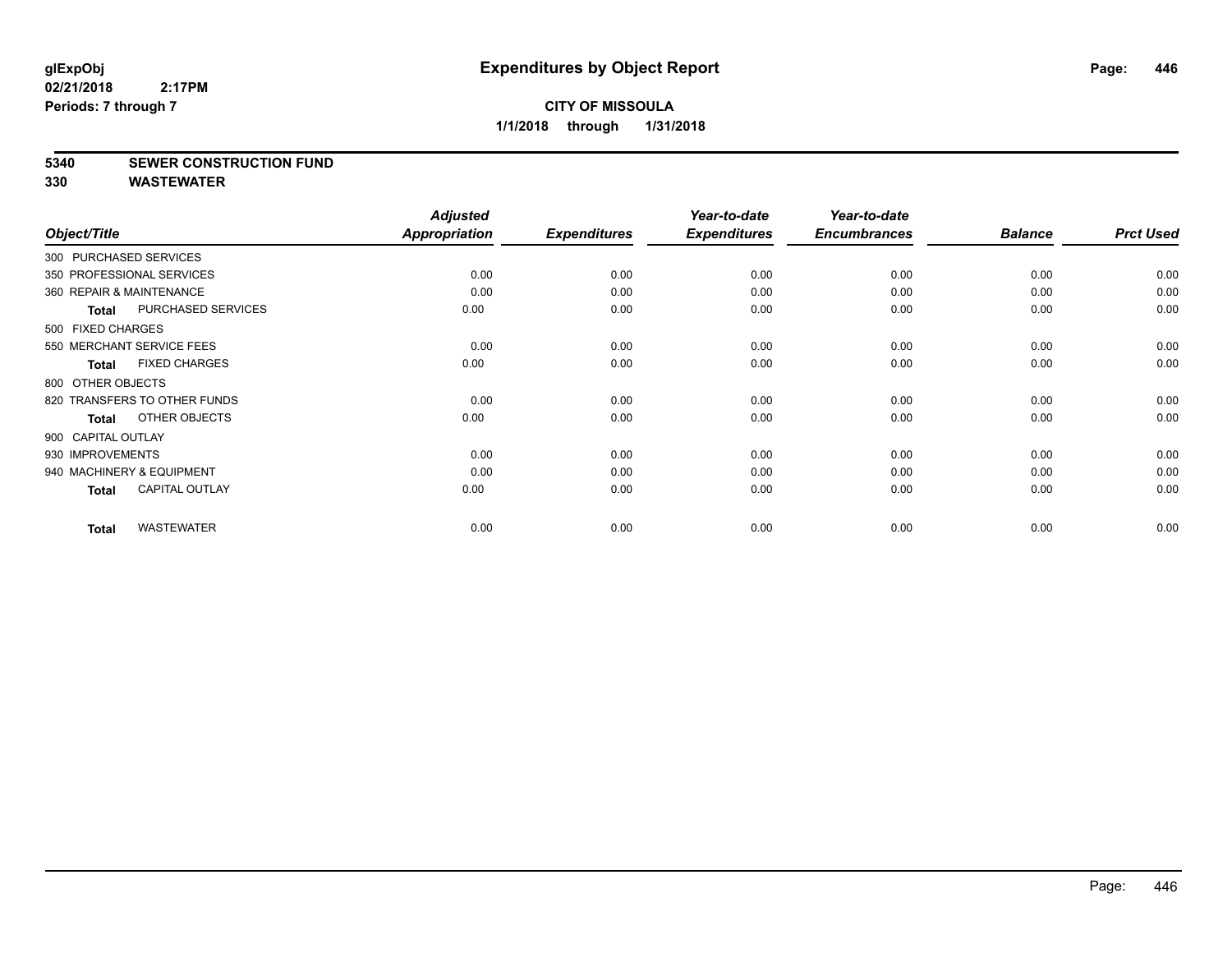#### **5340 SEWER CONSTRUCTION FUND**

**390 NON-DEPARTMENTAL**

| Object/Title       |                       | <b>Adjusted</b><br>Appropriation | <b>Expenditures</b> | Year-to-date<br><b>Expenditures</b> | Year-to-date<br><b>Encumbrances</b> | <b>Balance</b> | <b>Prct Used</b> |
|--------------------|-----------------------|----------------------------------|---------------------|-------------------------------------|-------------------------------------|----------------|------------------|
| 900 CAPITAL OUTLAY |                       |                                  |                     |                                     |                                     |                |                  |
| 930 IMPROVEMENTS   |                       | 0.00                             | 0.00                | 0.00                                | 0.00                                | 0.00           | 0.00             |
| <b>Total</b>       | <b>CAPITAL OUTLAY</b> | 0.00                             | 0.00                | 0.00                                | 0.00                                | 0.00           | 0.00             |
| <b>Total</b>       | NON-DEPARTMENTAL      | 0.00                             | 0.00                | 0.00                                | 0.00                                | 0.00           | 0.00             |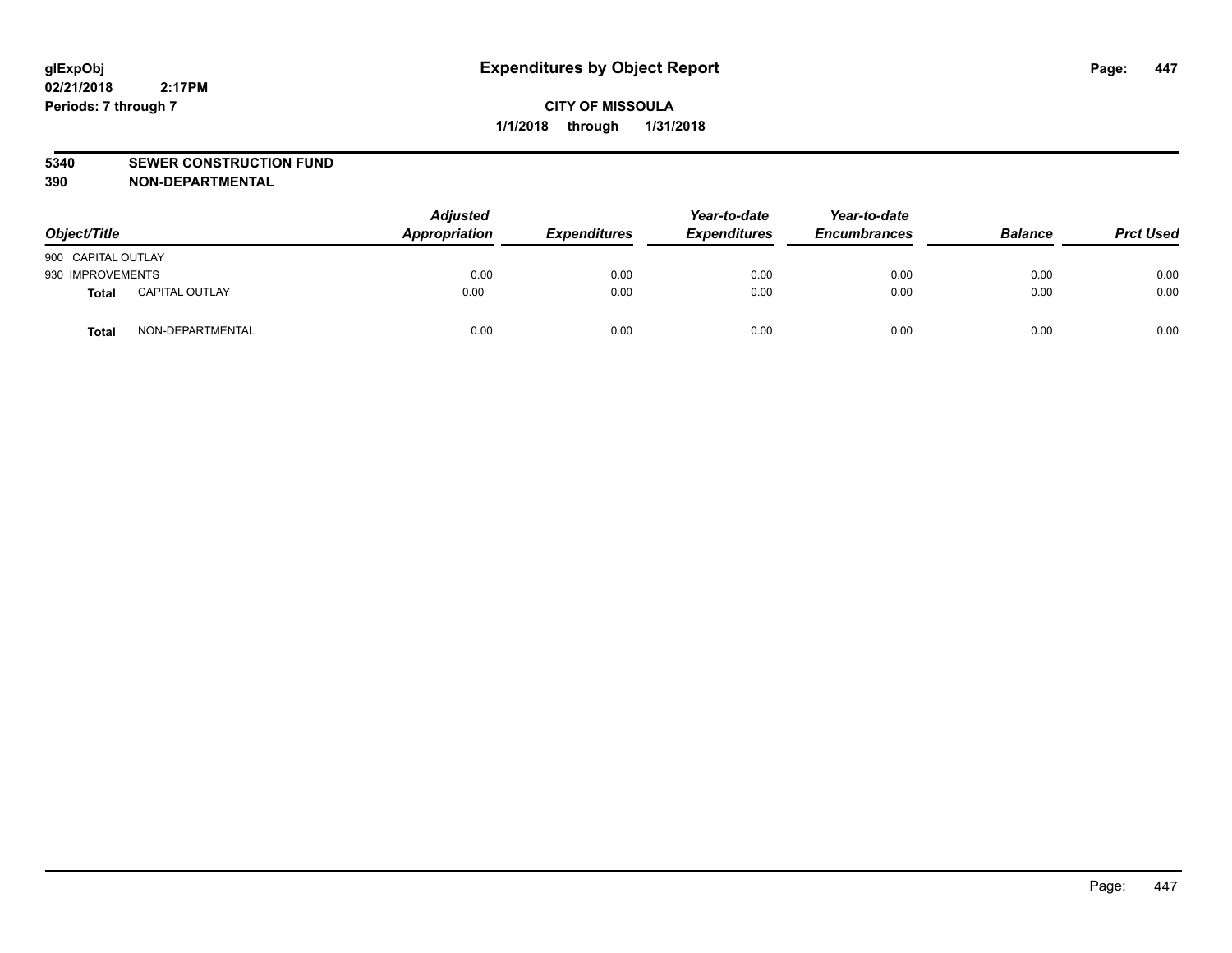## **CITY OF MISSOULA 1/1/2018 through 1/31/2018**

#### **5340 SEWER CONSTRUCTION FUND**

| Object/Title             |                              | <b>Adjusted</b><br><b>Appropriation</b> | <b>Expenditures</b> | Year-to-date<br><b>Expenditures</b> | Year-to-date<br><b>Encumbrances</b> | <b>Balance</b> | <b>Prct Used</b> |
|--------------------------|------------------------------|-----------------------------------------|---------------------|-------------------------------------|-------------------------------------|----------------|------------------|
| 300 PURCHASED SERVICES   |                              |                                         |                     |                                     |                                     |                |                  |
|                          | 350 PROFESSIONAL SERVICES    | 0.00                                    | 0.00                | 0.00                                | 0.00                                | 0.00           | 0.00             |
| 360 REPAIR & MAINTENANCE |                              | 0.00                                    | 0.00                | 0.00                                | 0.00                                | 0.00           | 0.00             |
| Total                    | PURCHASED SERVICES           | 0.00                                    | 0.00                | 0.00                                | 0.00                                | 0.00           | 0.00             |
| 500 FIXED CHARGES        |                              |                                         |                     |                                     |                                     |                |                  |
|                          | 550 MERCHANT SERVICE FEES    | 0.00                                    | 0.00                | 0.00                                | 0.00                                | 0.00           | 0.00             |
| <b>Total</b>             | <b>FIXED CHARGES</b>         | 0.00                                    | 0.00                | 0.00                                | 0.00                                | 0.00           | 0.00             |
| 800 OTHER OBJECTS        |                              |                                         |                     |                                     |                                     |                |                  |
|                          | 820 TRANSFERS TO OTHER FUNDS | 0.00                                    | 0.00                | 0.00                                | 0.00                                | 0.00           | 0.00             |
| <b>Total</b>             | OTHER OBJECTS                | 0.00                                    | 0.00                | 0.00                                | 0.00                                | 0.00           | 0.00             |
| 900 CAPITAL OUTLAY       |                              |                                         |                     |                                     |                                     |                |                  |
| 930 IMPROVEMENTS         |                              | 0.00                                    | 0.00                | 0.00                                | 0.00                                | 0.00           | 0.00             |
|                          | 940 MACHINERY & EQUIPMENT    | 0.00                                    | 0.00                | 0.00                                | 0.00                                | 0.00           | 0.00             |
| <b>Total</b>             | <b>CAPITAL OUTLAY</b>        | 0.00                                    | 0.00                | 0.00                                | 0.00                                | 0.00           | 0.00             |
| <b>Total</b>             | SEWER CONSTRUCTION FUND      | 0.00                                    | 0.00                | 0.00                                | 0.00                                | 0.00           | 0.00             |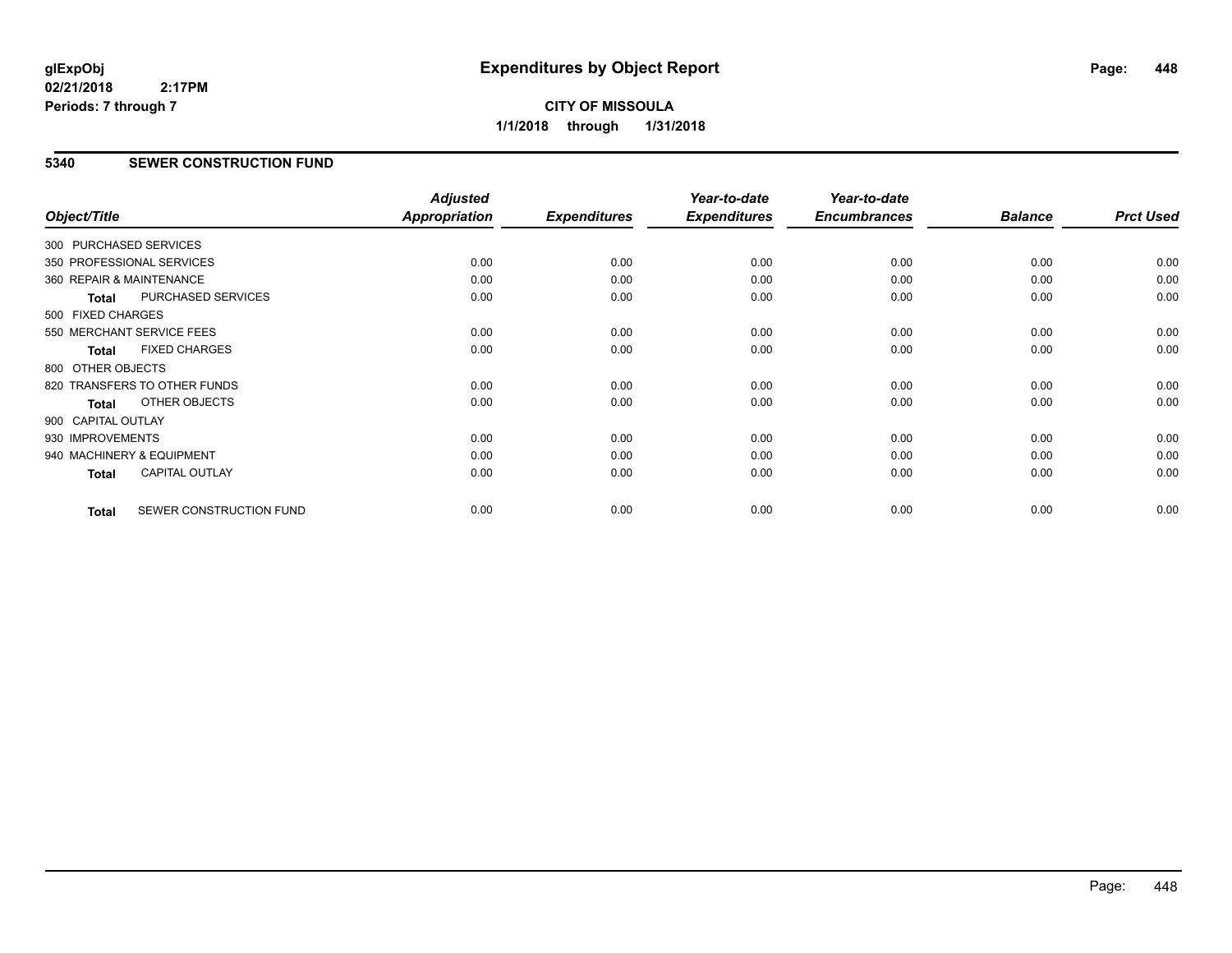## **CITY OF MISSOULA 1/1/2018 through 1/31/2018**

#### **5360 UNASSIGNED WASTEWATER DEBT SERVICE**

| Object/Title                        | <b>Adjusted</b><br><b>Appropriation</b> | <b>Expenditures</b> | Year-to-date<br><b>Expenditures</b> | Year-to-date<br><b>Encumbrances</b> | <b>Balance</b> | <b>Prct Used</b> |
|-------------------------------------|-----------------------------------------|---------------------|-------------------------------------|-------------------------------------|----------------|------------------|
| 600 DEBT SERVICE                    |                                         |                     |                                     |                                     |                |                  |
| 610 PRINCIPAL                       | 0.00                                    | 0.00                | 0.00                                | 0.00                                | 0.00           | 0.00             |
| 620 INTEREST / SERVICE FEES         | 0.00                                    | 0.00                | 0.00                                | 0.00                                | 0.00           | 0.00             |
| <b>DEBT SERVICE</b><br><b>Total</b> | 0.00                                    | 0.00                | 0.00                                | 0.00                                | 0.00           | 0.00             |
| <b>WASTEWATER</b><br><b>Total</b>   | 0.00                                    | 0.00                | 0.00                                | 0.00                                | 0.00           | 0.00             |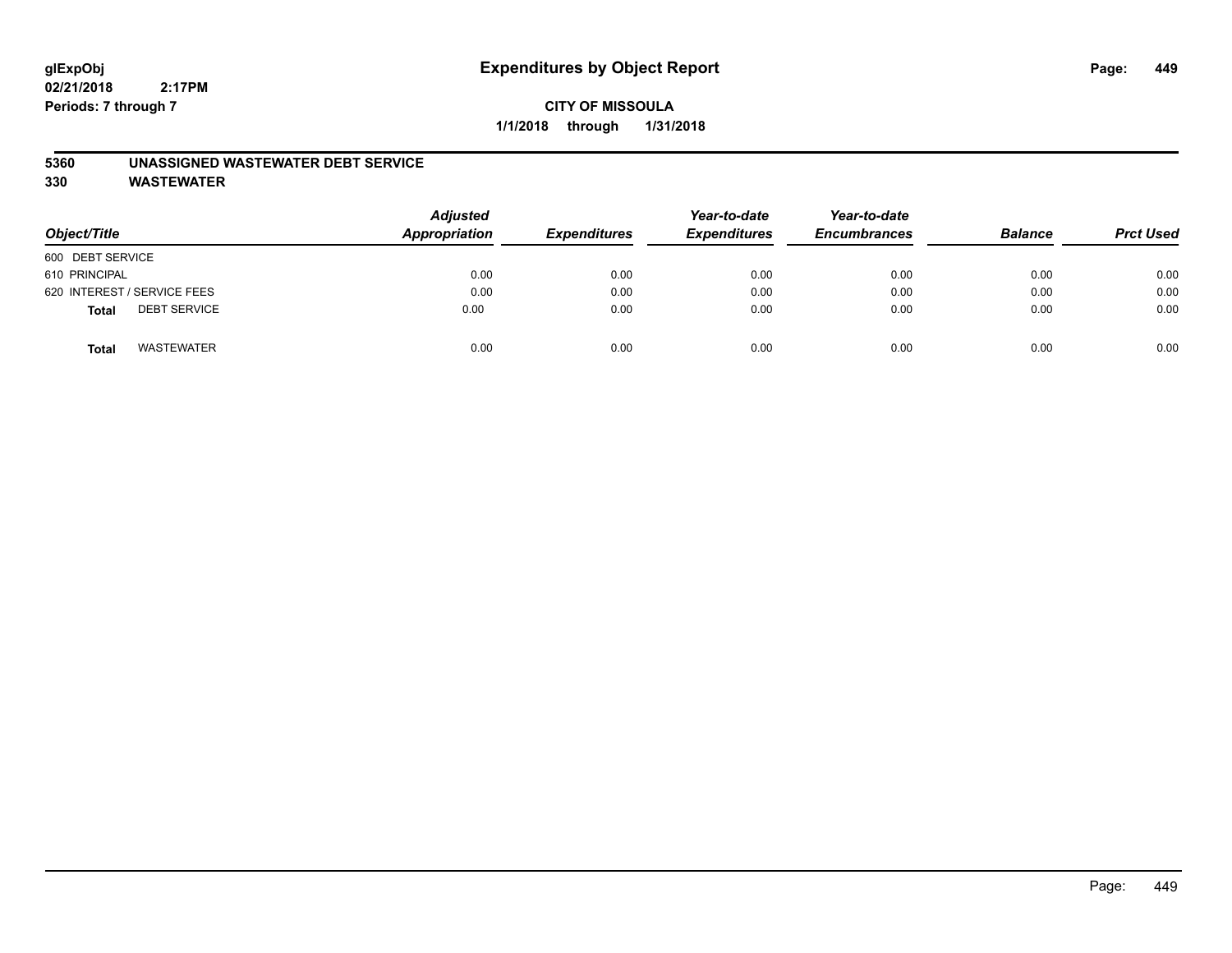## **glExpObj Expenditures by Object Report Page: 450**

**02/21/2018 2:17PM Periods: 7 through 7**

**CITY OF MISSOULA 1/1/2018 through 1/31/2018**

## **5360 UNASSIGNED WASTEWATER DEBT SERVICE**

| Object/Title     |                                 | <b>Adjusted</b><br>Appropriation | <b>Expenditures</b> | Year-to-date<br><b>Expenditures</b> | Year-to-date<br><b>Encumbrances</b> | <b>Balance</b> | <b>Prct Used</b> |
|------------------|---------------------------------|----------------------------------|---------------------|-------------------------------------|-------------------------------------|----------------|------------------|
| 600 DEBT SERVICE |                                 |                                  |                     |                                     |                                     |                |                  |
| 610 PRINCIPAL    |                                 | 0.00                             | 0.00                | 0.00                                | 0.00                                | 0.00           | 0.00             |
|                  | 620 INTEREST / SERVICE FEES     | 0.00                             | 0.00                | 0.00                                | 0.00                                | 0.00           | 0.00             |
| <b>Total</b>     | <b>DEBT SERVICE</b>             | 0.00                             | 0.00                | 0.00                                | 0.00                                | 0.00           | 0.00             |
| <b>Total</b>     | UNASSIGNED WASTEWATER DEBT SERV | 0.00                             | 0.00                | 0.00                                | 0.00                                | 0.00           | 0.00             |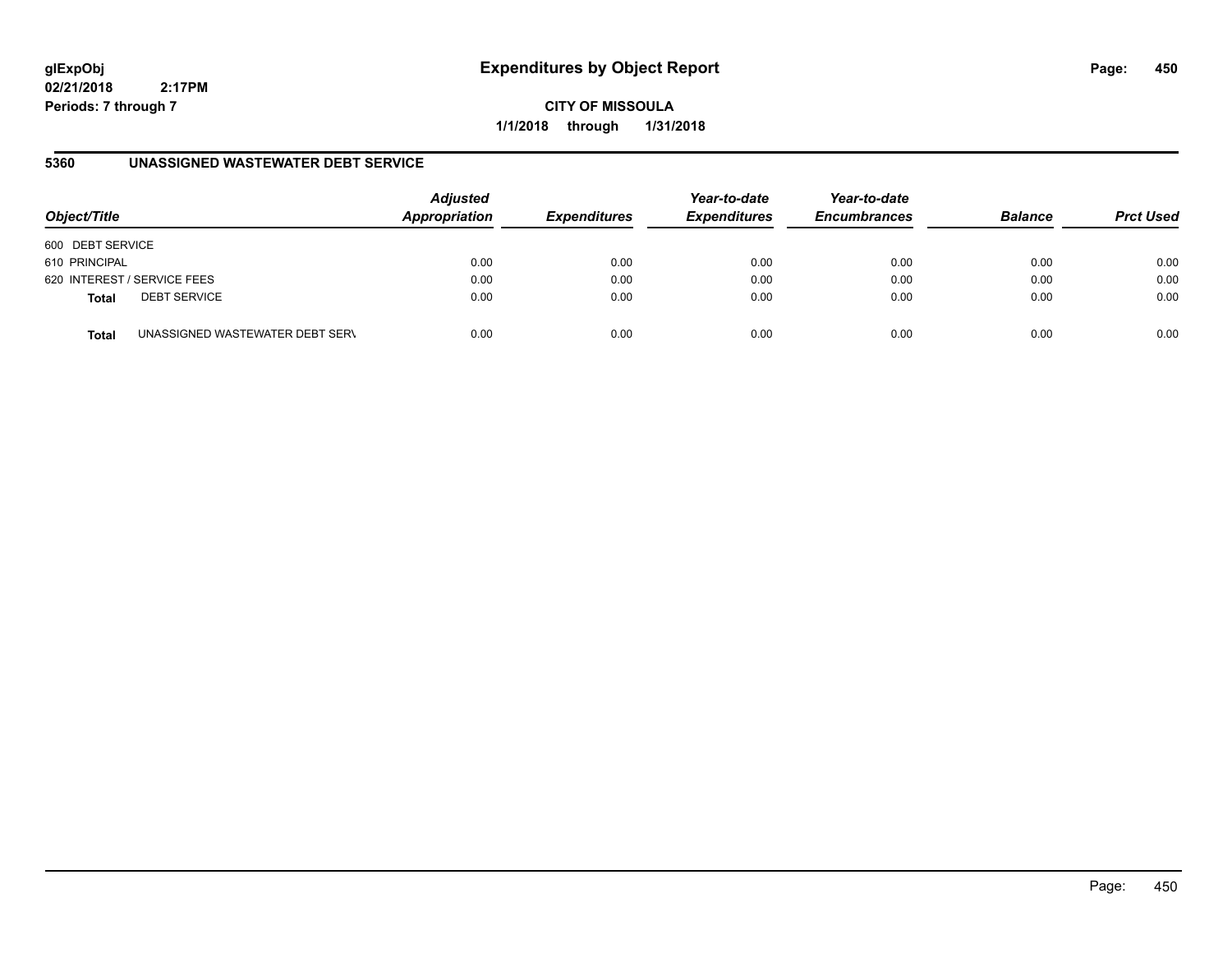**5361 2001 SEWER REVENUE BONDS-DEBT SERVICE**

|                                      | <b>Adjusted</b> |                     | Year-to-date        | Year-to-date        |                |                  |
|--------------------------------------|-----------------|---------------------|---------------------|---------------------|----------------|------------------|
| Object/Title                         | Appropriation   | <b>Expenditures</b> | <b>Expenditures</b> | <b>Encumbrances</b> | <b>Balance</b> | <b>Prct Used</b> |
| 500 FIXED CHARGES                    |                 |                     |                     |                     |                |                  |
| 550 MERCHANT SERVICE FEES            | 0.00            | 0.00                | 0.00                | 0.00                | 0.00           | 0.00             |
| <b>FIXED CHARGES</b><br><b>Total</b> | 0.00            | 0.00                | 0.00                | 0.00                | 0.00           | 0.00             |
| 600 DEBT SERVICE                     |                 |                     |                     |                     |                |                  |
| 610 PRINCIPAL                        | 0.00            | 0.00                | 0.00                | 0.00                | 0.00           | 0.00             |
| 620 INTEREST / SERVICE FEES          | 0.00            | 0.00                | 0.00                | 0.00                | 0.00           | 0.00             |
| <b>DEBT SERVICE</b><br><b>Total</b>  | 0.00            | 0.00                | 0.00                | 0.00                | 0.00           | 0.00             |
| WASTEWATER<br><b>Total</b>           | 0.00            | 0.00                | 0.00                | 0.00                | 0.00           | 0.00             |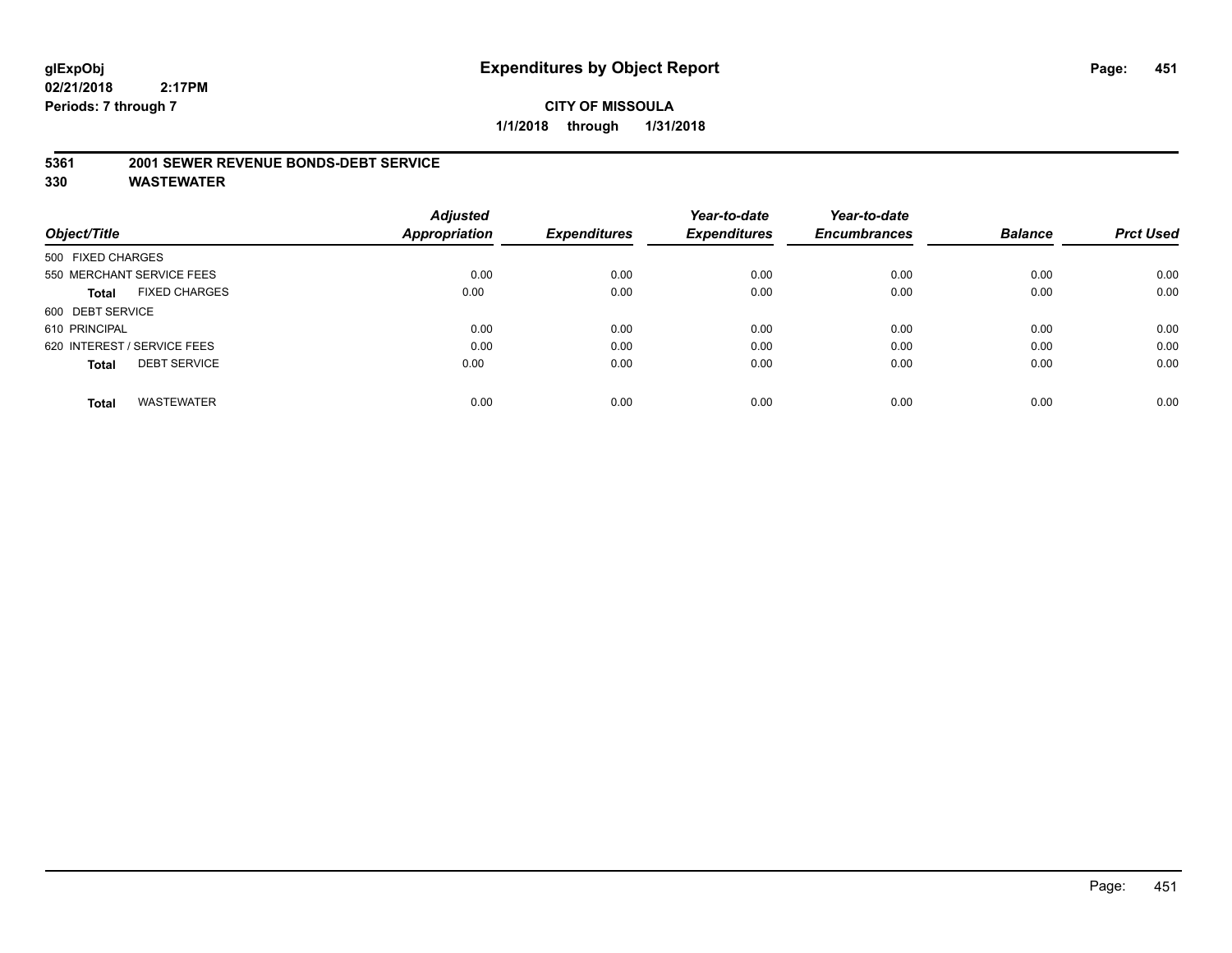**CITY OF MISSOULA 1/1/2018 through 1/31/2018**

#### **5361 2001 SEWER REVENUE BONDS-DEBT SERVICE**

| Object/Title      |                                  | <b>Adjusted</b><br><b>Appropriation</b> | <b>Expenditures</b> | Year-to-date<br><b>Expenditures</b> | Year-to-date<br><b>Encumbrances</b> | <b>Balance</b> | <b>Prct Used</b> |
|-------------------|----------------------------------|-----------------------------------------|---------------------|-------------------------------------|-------------------------------------|----------------|------------------|
| 500 FIXED CHARGES |                                  |                                         |                     |                                     |                                     |                |                  |
|                   | 550 MERCHANT SERVICE FEES        | 0.00                                    | 0.00                | 0.00                                | 0.00                                | 0.00           | 0.00             |
| <b>Total</b>      | <b>FIXED CHARGES</b>             | 0.00                                    | 0.00                | 0.00                                | 0.00                                | 0.00           | 0.00             |
| 600 DEBT SERVICE  |                                  |                                         |                     |                                     |                                     |                |                  |
| 610 PRINCIPAL     |                                  | 0.00                                    | 0.00                | 0.00                                | 0.00                                | 0.00           | 0.00             |
|                   | 620 INTEREST / SERVICE FEES      | 0.00                                    | 0.00                | 0.00                                | 0.00                                | 0.00           | 0.00             |
| <b>Total</b>      | <b>DEBT SERVICE</b>              | 0.00                                    | 0.00                | 0.00                                | 0.00                                | 0.00           | 0.00             |
| <b>Total</b>      | 2001 SEWER REVENUE BONDS-DEBT SE | 0.00                                    | 0.00                | 0.00                                | 0.00                                | 0.00           | 0.00             |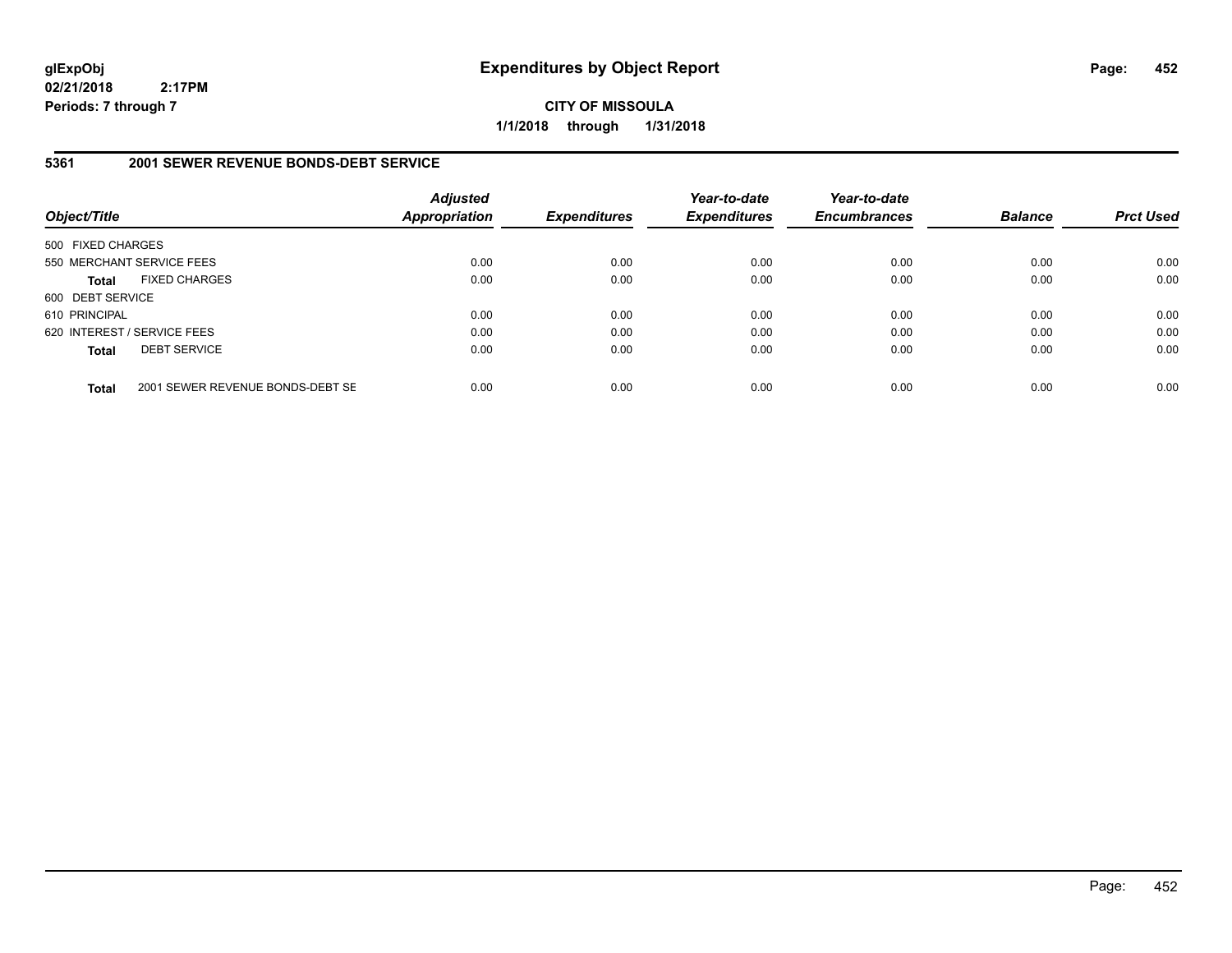#### **5362 00 SEWER REVENUE BOND - SERIES B DEBT SE**

| Object/Title                         | <b>Adjusted</b><br><b>Appropriation</b> | <b>Expenditures</b> | Year-to-date<br><b>Expenditures</b> | Year-to-date<br><b>Encumbrances</b> | <b>Balance</b> | <b>Prct Used</b> |
|--------------------------------------|-----------------------------------------|---------------------|-------------------------------------|-------------------------------------|----------------|------------------|
| 500 FIXED CHARGES                    |                                         |                     |                                     |                                     |                |                  |
| 550 MERCHANT SERVICE FEES            | 0.00                                    | 0.00                | 0.00                                | 0.00                                | 0.00           | 0.00             |
| <b>FIXED CHARGES</b><br><b>Total</b> | 0.00                                    | 0.00                | 0.00                                | 0.00                                | 0.00           | 0.00             |
| 600 DEBT SERVICE                     |                                         |                     |                                     |                                     |                |                  |
| 610 PRINCIPAL                        | 0.00                                    | 0.00                | 0.00                                | 0.00                                | 0.00           | 0.00             |
| 620 INTEREST / SERVICE FEES          | 0.00                                    | 0.00                | 0.00                                | 0.00                                | 0.00           | 0.00             |
| <b>DEBT SERVICE</b><br><b>Total</b>  | 0.00                                    | 0.00                | 0.00                                | 0.00                                | 0.00           | 0.00             |
| 800 OTHER OBJECTS                    |                                         |                     |                                     |                                     |                |                  |
| 820 TRANSFERS TO OTHER FUNDS         | 0.00                                    | 0.00                | 0.00                                | 0.00                                | 0.00           | 0.00             |
| OTHER OBJECTS<br><b>Total</b>        | 0.00                                    | 0.00                | 0.00                                | 0.00                                | 0.00           | 0.00             |
|                                      |                                         |                     |                                     |                                     |                |                  |
| <b>WASTEWATER</b><br><b>Total</b>    | 0.00                                    | 0.00                | 0.00                                | 0.00                                | 0.00           | 0.00             |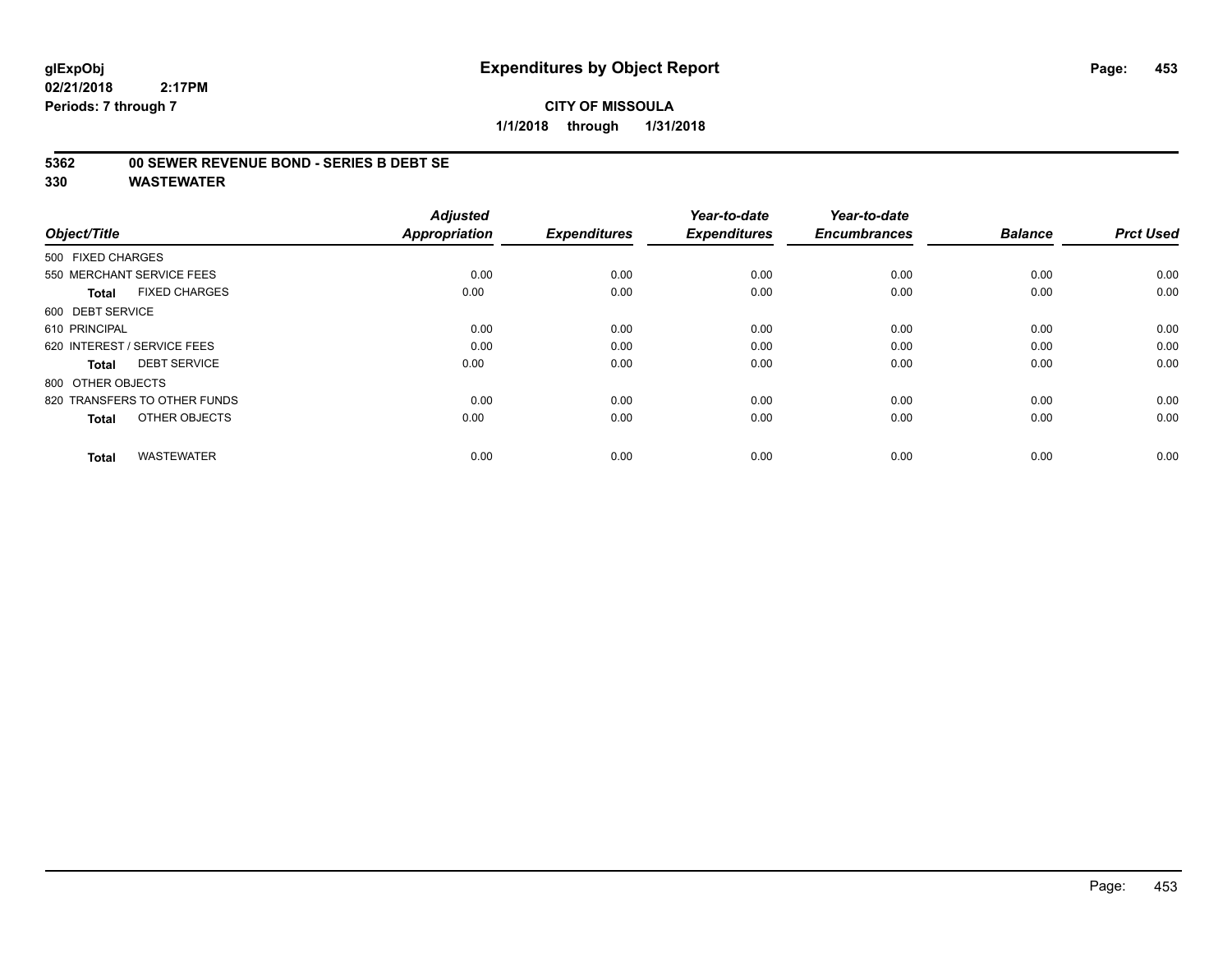**CITY OF MISSOULA 1/1/2018 through 1/31/2018**

#### **5362 00 SEWER REVENUE BOND - SERIES B DEBT SE**

| Object/Title      |                                    | <b>Adjusted</b><br><b>Appropriation</b> | <b>Expenditures</b> | Year-to-date<br><b>Expenditures</b> | Year-to-date<br><b>Encumbrances</b> | <b>Balance</b> | <b>Prct Used</b> |
|-------------------|------------------------------------|-----------------------------------------|---------------------|-------------------------------------|-------------------------------------|----------------|------------------|
|                   |                                    |                                         |                     |                                     |                                     |                |                  |
| 500 FIXED CHARGES |                                    |                                         |                     |                                     |                                     |                |                  |
|                   | 550 MERCHANT SERVICE FEES          | 0.00                                    | 0.00                | 0.00                                | 0.00                                | 0.00           | 0.00             |
| <b>Total</b>      | <b>FIXED CHARGES</b>               | 0.00                                    | 0.00                | 0.00                                | 0.00                                | 0.00           | 0.00             |
| 600 DEBT SERVICE  |                                    |                                         |                     |                                     |                                     |                |                  |
| 610 PRINCIPAL     |                                    | 0.00                                    | 0.00                | 0.00                                | 0.00                                | 0.00           | 0.00             |
|                   | 620 INTEREST / SERVICE FEES        | 0.00                                    | 0.00                | 0.00                                | 0.00                                | 0.00           | 0.00             |
| Total             | <b>DEBT SERVICE</b>                | 0.00                                    | 0.00                | 0.00                                | 0.00                                | 0.00           | 0.00             |
| 800 OTHER OBJECTS |                                    |                                         |                     |                                     |                                     |                |                  |
|                   | 820 TRANSFERS TO OTHER FUNDS       | 0.00                                    | 0.00                | 0.00                                | 0.00                                | 0.00           | 0.00             |
| <b>Total</b>      | OTHER OBJECTS                      | 0.00                                    | 0.00                | 0.00                                | 0.00                                | 0.00           | 0.00             |
| <b>Total</b>      | 00 SEWER REVENUE BOND - SERIES B D | 0.00                                    | 0.00                | 0.00                                | 0.00                                | 0.00           | 0.00             |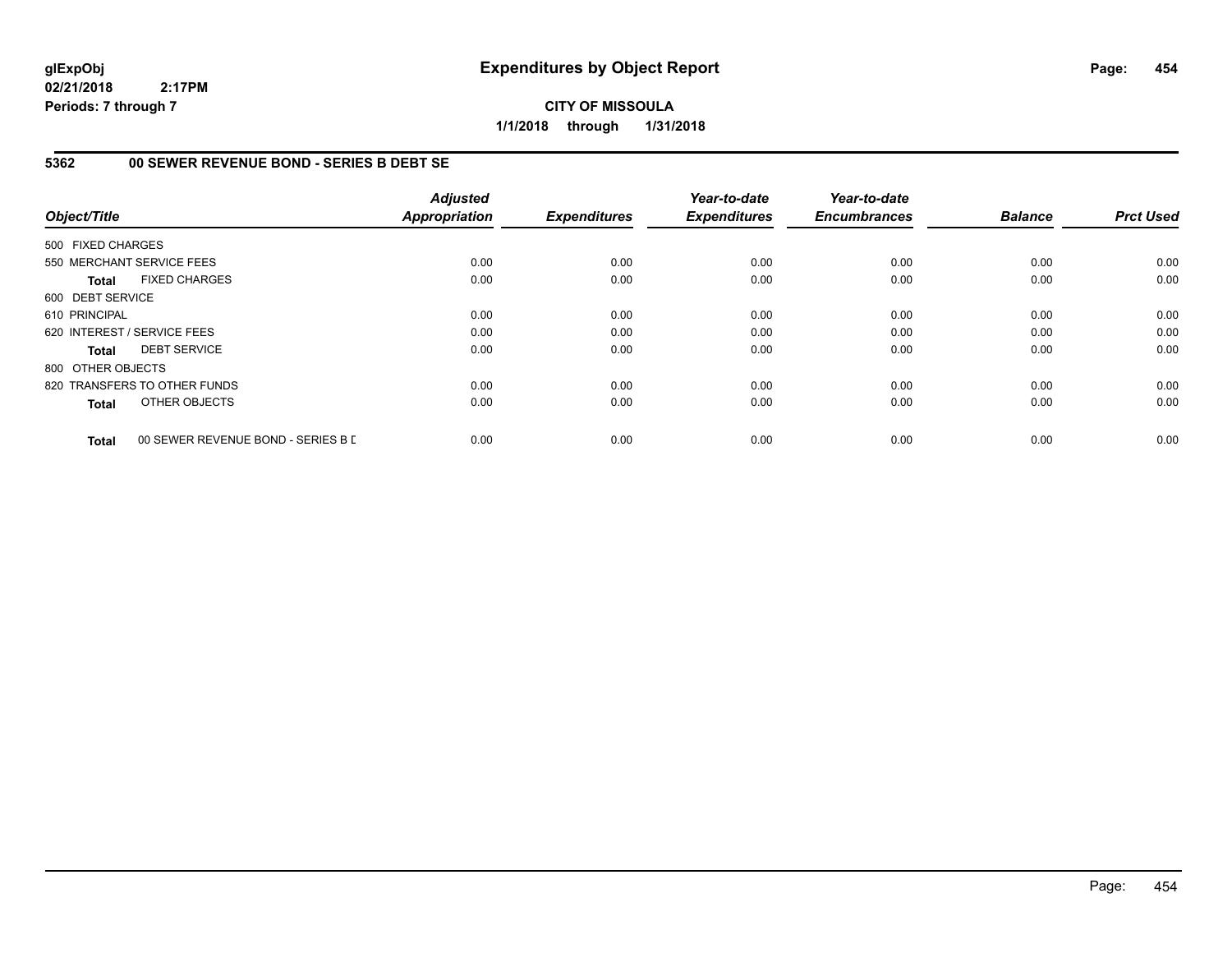#### **CITY OF MISSOULA 1/1/2018 through 1/31/2018**

#### **5363 92 SEWER REVENUE BOND SERIES A DEBT SERV**

| Object/Title                         | <b>Adjusted</b><br><b>Appropriation</b> | <b>Expenditures</b> | Year-to-date<br><b>Expenditures</b> | Year-to-date<br><b>Encumbrances</b> | <b>Balance</b> | <b>Prct Used</b> |
|--------------------------------------|-----------------------------------------|---------------------|-------------------------------------|-------------------------------------|----------------|------------------|
| 500 FIXED CHARGES                    |                                         |                     |                                     |                                     |                |                  |
| 550 MERCHANT SERVICE FEES            | 0.00                                    | 0.00                | 0.00                                | 0.00                                | 0.00           | 0.00             |
| <b>FIXED CHARGES</b><br><b>Total</b> | 0.00                                    | 0.00                | 0.00                                | 0.00                                | 0.00           | 0.00             |
| 600 DEBT SERVICE                     |                                         |                     |                                     |                                     |                |                  |
| 610 PRINCIPAL                        | 0.00                                    | 0.00                | 0.00                                | 0.00                                | 0.00           | 0.00             |
| 620 INTEREST / SERVICE FEES          | 0.00                                    | 0.00                | 0.00                                | 0.00                                | 0.00           | 0.00             |
| <b>DEBT SERVICE</b><br><b>Total</b>  | 0.00                                    | 0.00                | 0.00                                | 0.00                                | 0.00           | 0.00             |
| <b>WASTEWATER</b><br><b>Total</b>    | 0.00                                    | 0.00                | 0.00                                | 0.00                                | 0.00           | 0.00             |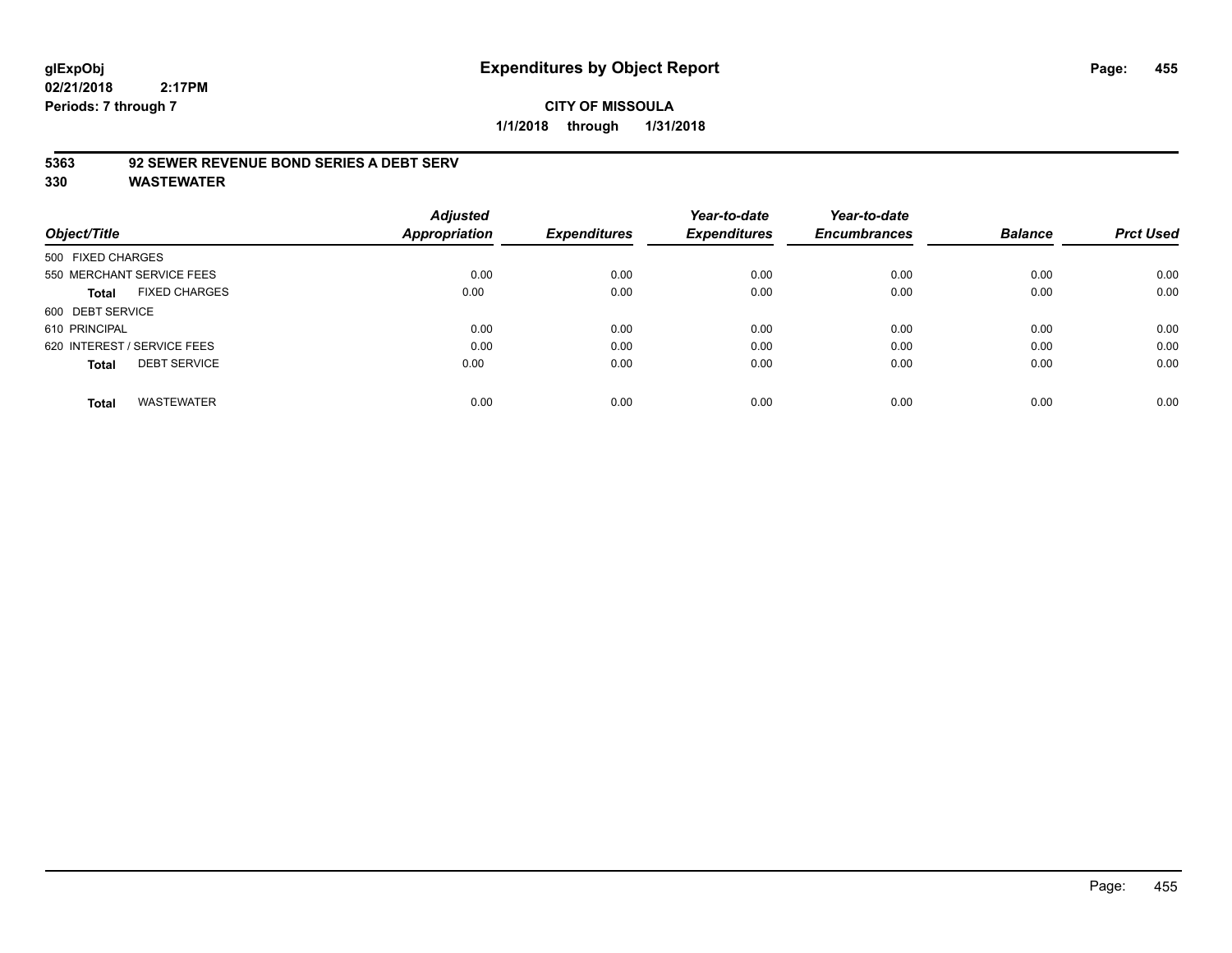**CITY OF MISSOULA 1/1/2018 through 1/31/2018**

#### **5363 92 SEWER REVENUE BOND SERIES A DEBT SERV**

| Object/Title                |                                   | <b>Adjusted</b><br><b>Appropriation</b> | <b>Expenditures</b> | Year-to-date<br><b>Expenditures</b> | Year-to-date<br><b>Encumbrances</b> | <b>Balance</b> | <b>Prct Used</b> |
|-----------------------------|-----------------------------------|-----------------------------------------|---------------------|-------------------------------------|-------------------------------------|----------------|------------------|
| 500 FIXED CHARGES           |                                   |                                         |                     |                                     |                                     |                |                  |
| 550 MERCHANT SERVICE FEES   |                                   | 0.00                                    | 0.00                | 0.00                                | 0.00                                | 0.00           | 0.00             |
| <b>Total</b>                | <b>FIXED CHARGES</b>              | 0.00                                    | 0.00                | 0.00                                | 0.00                                | 0.00           | 0.00             |
| 600 DEBT SERVICE            |                                   |                                         |                     |                                     |                                     |                |                  |
| 610 PRINCIPAL               |                                   | 0.00                                    | 0.00                | 0.00                                | 0.00                                | 0.00           | 0.00             |
| 620 INTEREST / SERVICE FEES |                                   | 0.00                                    | 0.00                | 0.00                                | 0.00                                | 0.00           | 0.00             |
| <b>Total</b>                | <b>DEBT SERVICE</b>               | 0.00                                    | 0.00                | 0.00                                | 0.00                                | 0.00           | 0.00             |
| <b>Total</b>                | 92 SEWER REVENUE BOND SERIES A DE | 0.00                                    | 0.00                | 0.00                                | 0.00                                | 0.00           | 0.00             |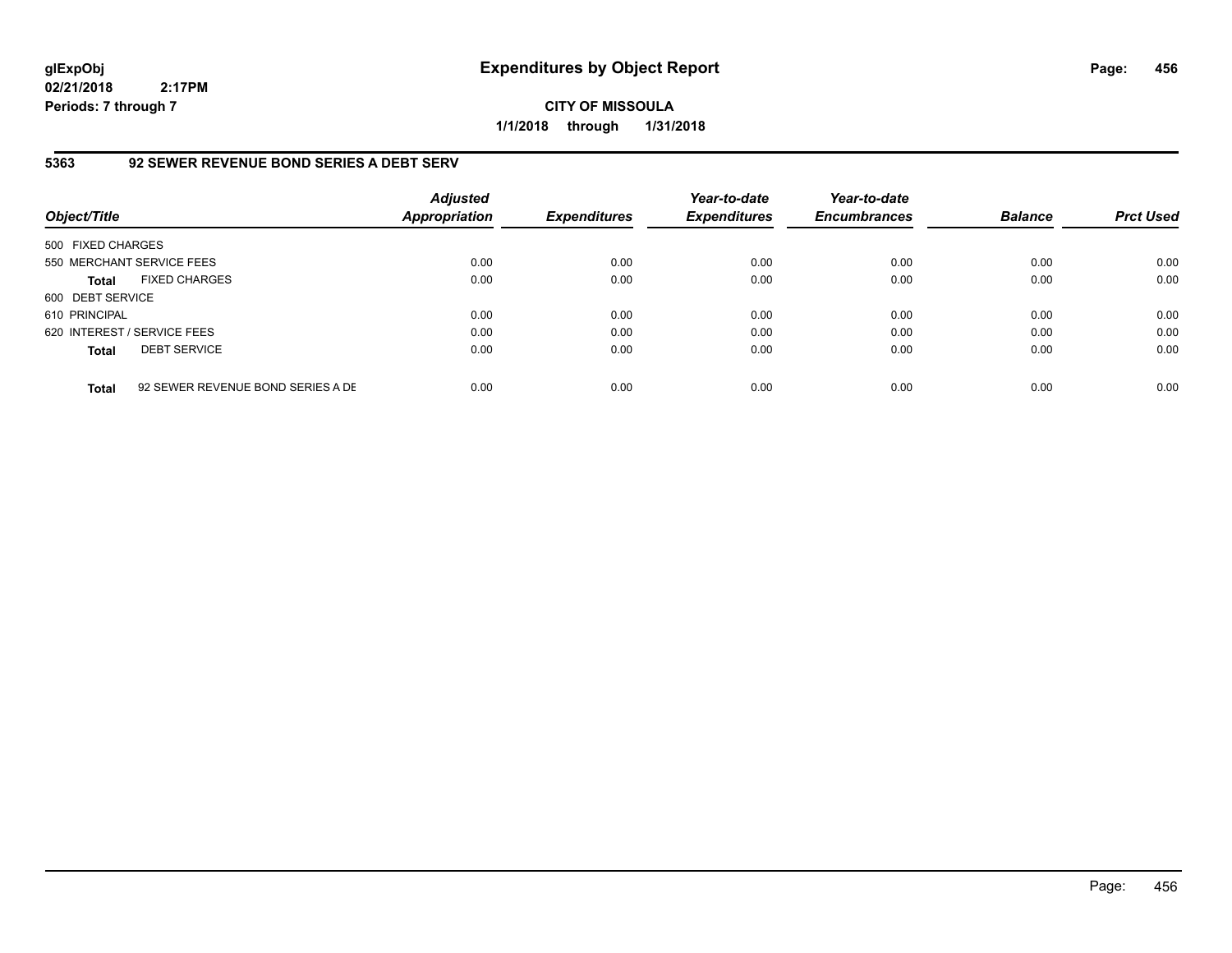# **glExpObj Expenditures by Object Report Page: 457**

**02/21/2018 2:17PM Periods: 7 through 7**

## **CITY OF MISSOULA 1/1/2018 through 1/31/2018**

#### **5364 92 SEWER REVENUE BOND - SERIES B DEBT S**

|                                      | <b>Adjusted</b>      |                     | Year-to-date        | Year-to-date        |                |                  |
|--------------------------------------|----------------------|---------------------|---------------------|---------------------|----------------|------------------|
| Object/Title                         | <b>Appropriation</b> | <b>Expenditures</b> | <b>Expenditures</b> | <b>Encumbrances</b> | <b>Balance</b> | <b>Prct Used</b> |
| 500 FIXED CHARGES                    |                      |                     |                     |                     |                |                  |
| 550 MERCHANT SERVICE FEES            | 0.00                 | 0.00                | 0.00                | 0.00                | 0.00           | 0.00             |
| <b>FIXED CHARGES</b><br><b>Total</b> | 0.00                 | 0.00                | 0.00                | 0.00                | 0.00           | 0.00             |
| 600 DEBT SERVICE                     |                      |                     |                     |                     |                |                  |
| 610 PRINCIPAL                        | 0.00                 | 0.00                | 0.00                | 0.00                | 0.00           | 0.00             |
| 620 INTEREST / SERVICE FEES          | 0.00                 | 0.00                | 0.00                | 0.00                | 0.00           | 0.00             |
| <b>DEBT SERVICE</b><br><b>Total</b>  | 0.00                 | 0.00                | 0.00                | 0.00                | 0.00           | 0.00             |
| <b>WASTEWATER</b><br><b>Total</b>    | 0.00                 | 0.00                | 0.00                | 0.00                | 0.00           | 0.00             |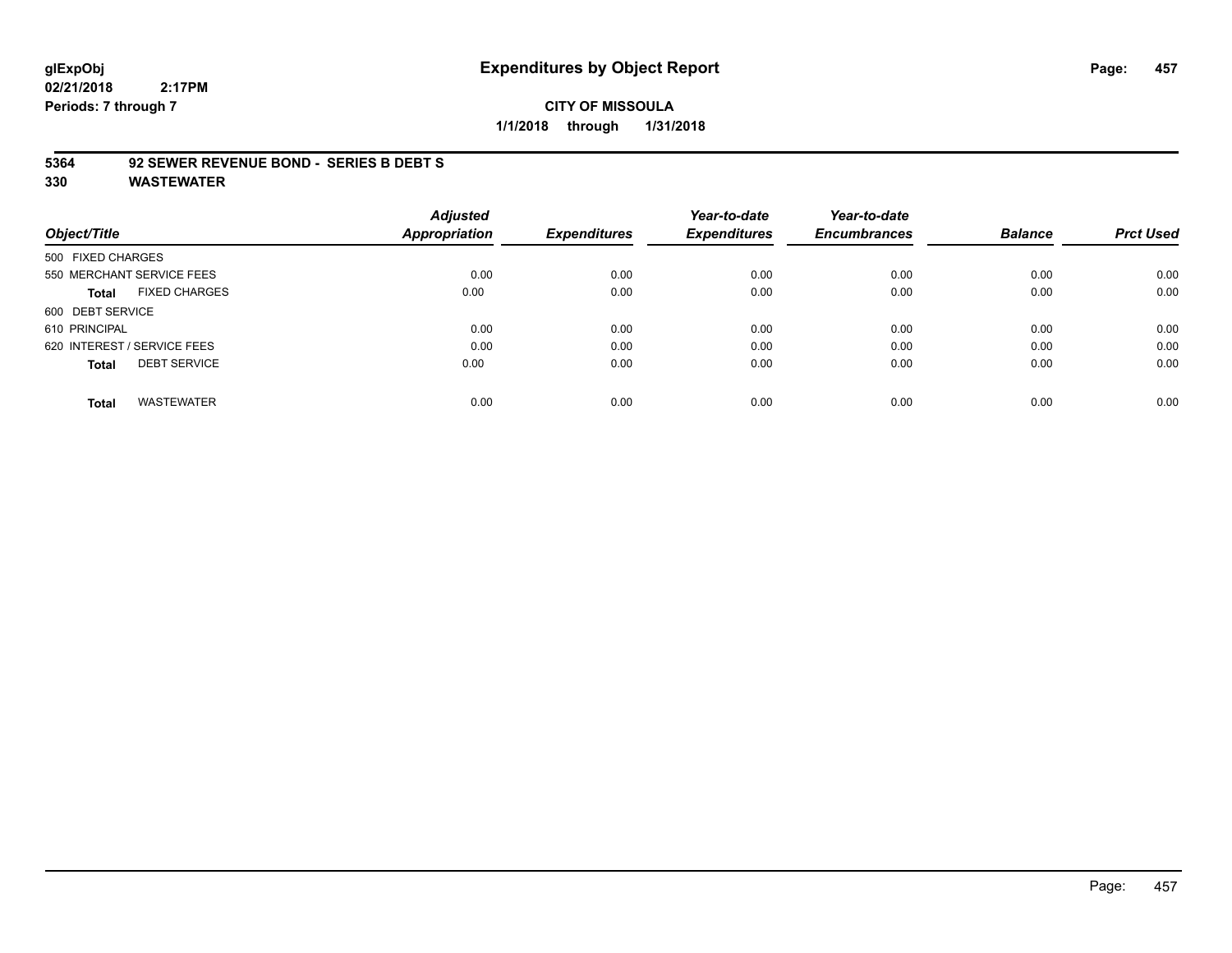**CITY OF MISSOULA 1/1/2018 through 1/31/2018**

#### **5364 92 SEWER REVENUE BOND - SERIES B DEBT S**

| Object/Title                |                                    | <b>Adjusted</b><br>Appropriation | <b>Expenditures</b> | Year-to-date<br><b>Expenditures</b> | Year-to-date<br><b>Encumbrances</b> | <b>Balance</b> | <b>Prct Used</b> |
|-----------------------------|------------------------------------|----------------------------------|---------------------|-------------------------------------|-------------------------------------|----------------|------------------|
| 500 FIXED CHARGES           |                                    |                                  |                     |                                     |                                     |                |                  |
| 550 MERCHANT SERVICE FEES   |                                    | 0.00                             | 0.00                | 0.00                                | 0.00                                | 0.00           | 0.00             |
| <b>Total</b>                | <b>FIXED CHARGES</b>               | 0.00                             | 0.00                | 0.00                                | 0.00                                | 0.00           | 0.00             |
| 600 DEBT SERVICE            |                                    |                                  |                     |                                     |                                     |                |                  |
| 610 PRINCIPAL               |                                    | 0.00                             | 0.00                | 0.00                                | 0.00                                | 0.00           | 0.00             |
| 620 INTEREST / SERVICE FEES |                                    | 0.00                             | 0.00                | 0.00                                | 0.00                                | 0.00           | 0.00             |
| <b>Total</b>                | <b>DEBT SERVICE</b>                | 0.00                             | 0.00                | 0.00                                | 0.00                                | 0.00           | 0.00             |
| <b>Total</b>                | 92 SEWER REVENUE BOND - SERIES B I | 0.00                             | 0.00                | 0.00                                | 0.00                                | 0.00           | 0.00             |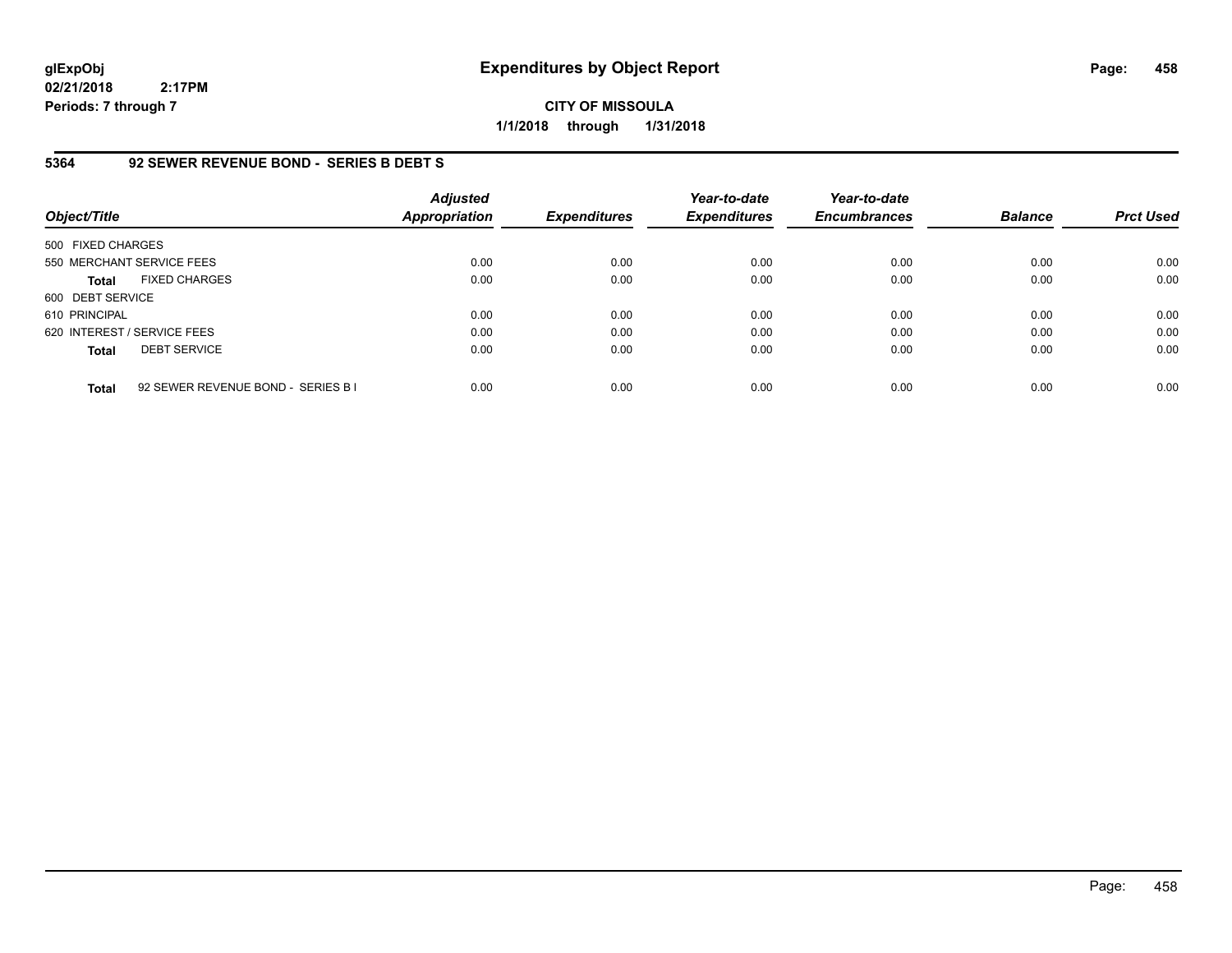## **CITY OF MISSOULA 1/1/2018 through 1/31/2018**

#### **5365 99 SEWER REVENUE BONDS DEBT SERVICE FUND**

| Object/Title                         | <b>Adjusted</b><br>Appropriation | <b>Expenditures</b> | Year-to-date<br><b>Expenditures</b> | Year-to-date<br><b>Encumbrances</b> | <b>Balance</b> | <b>Prct Used</b> |
|--------------------------------------|----------------------------------|---------------------|-------------------------------------|-------------------------------------|----------------|------------------|
| 500 FIXED CHARGES                    |                                  |                     |                                     |                                     |                |                  |
| 550 MERCHANT SERVICE FEES            | 0.00                             | 0.00                | 0.00                                | 0.00                                | 0.00           | 0.00             |
| <b>FIXED CHARGES</b><br><b>Total</b> | 0.00                             | 0.00                | 0.00                                | 0.00                                | 0.00           | 0.00             |
| 600 DEBT SERVICE                     |                                  |                     |                                     |                                     |                |                  |
| 610 PRINCIPAL                        | 0.00                             | 0.00                | 0.00                                | 0.00                                | 0.00           | 0.00             |
| 620 INTEREST / SERVICE FEES          | 0.00                             | 0.00                | 0.00                                | 0.00                                | 0.00           | 0.00             |
| <b>DEBT SERVICE</b><br><b>Total</b>  | 0.00                             | 0.00                | 0.00                                | 0.00                                | 0.00           | 0.00             |
| <b>WASTEWATER</b><br><b>Total</b>    | 0.00                             | 0.00                | 0.00                                | 0.00                                | 0.00           | 0.00             |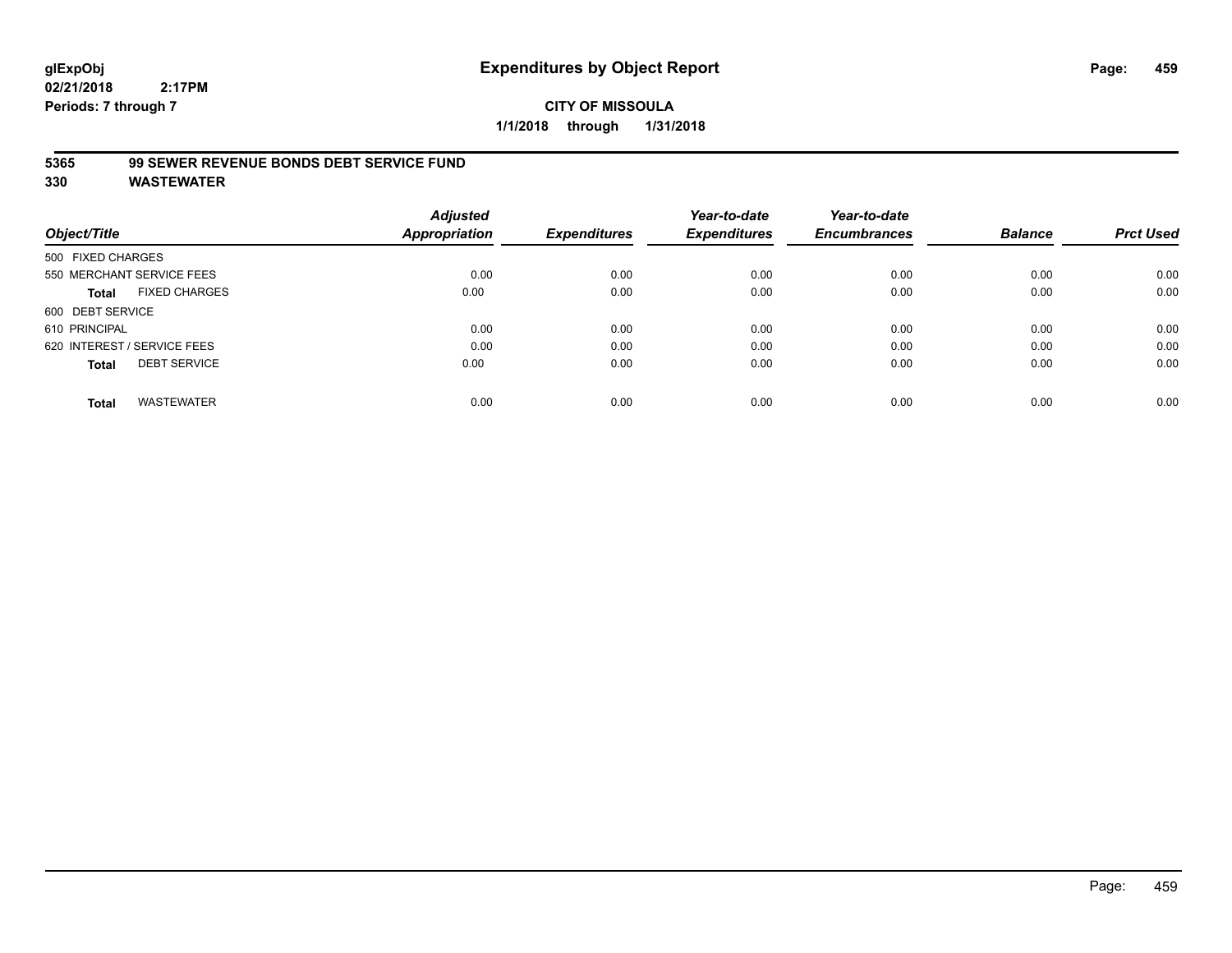**CITY OF MISSOULA 1/1/2018 through 1/31/2018**

#### **5365 99 SEWER REVENUE BONDS DEBT SERVICE FUND**

| Object/Title                |                                  | <b>Adjusted</b><br><b>Appropriation</b> | <b>Expenditures</b> | Year-to-date<br><b>Expenditures</b> | Year-to-date<br><b>Encumbrances</b> | <b>Balance</b> | <b>Prct Used</b> |
|-----------------------------|----------------------------------|-----------------------------------------|---------------------|-------------------------------------|-------------------------------------|----------------|------------------|
| 500 FIXED CHARGES           |                                  |                                         |                     |                                     |                                     |                |                  |
|                             | 550 MERCHANT SERVICE FEES        | 0.00                                    | 0.00                | 0.00                                | 0.00                                | 0.00           | 0.00             |
| <b>Total</b>                | <b>FIXED CHARGES</b>             | 0.00                                    | 0.00                | 0.00                                | 0.00                                | 0.00           | 0.00             |
| 600 DEBT SERVICE            |                                  |                                         |                     |                                     |                                     |                |                  |
| 610 PRINCIPAL               |                                  | 0.00                                    | 0.00                | 0.00                                | 0.00                                | 0.00           | 0.00             |
| 620 INTEREST / SERVICE FEES |                                  | 0.00                                    | 0.00                | 0.00                                | 0.00                                | 0.00           | 0.00             |
| <b>Total</b>                | <b>DEBT SERVICE</b>              | 0.00                                    | 0.00                | 0.00                                | 0.00                                | 0.00           | 0.00             |
| <b>Total</b>                | 99 SEWER REVENUE BONDS DEBT SERV | 0.00                                    | 0.00                | 0.00                                | 0.00                                | 0.00           | 0.00             |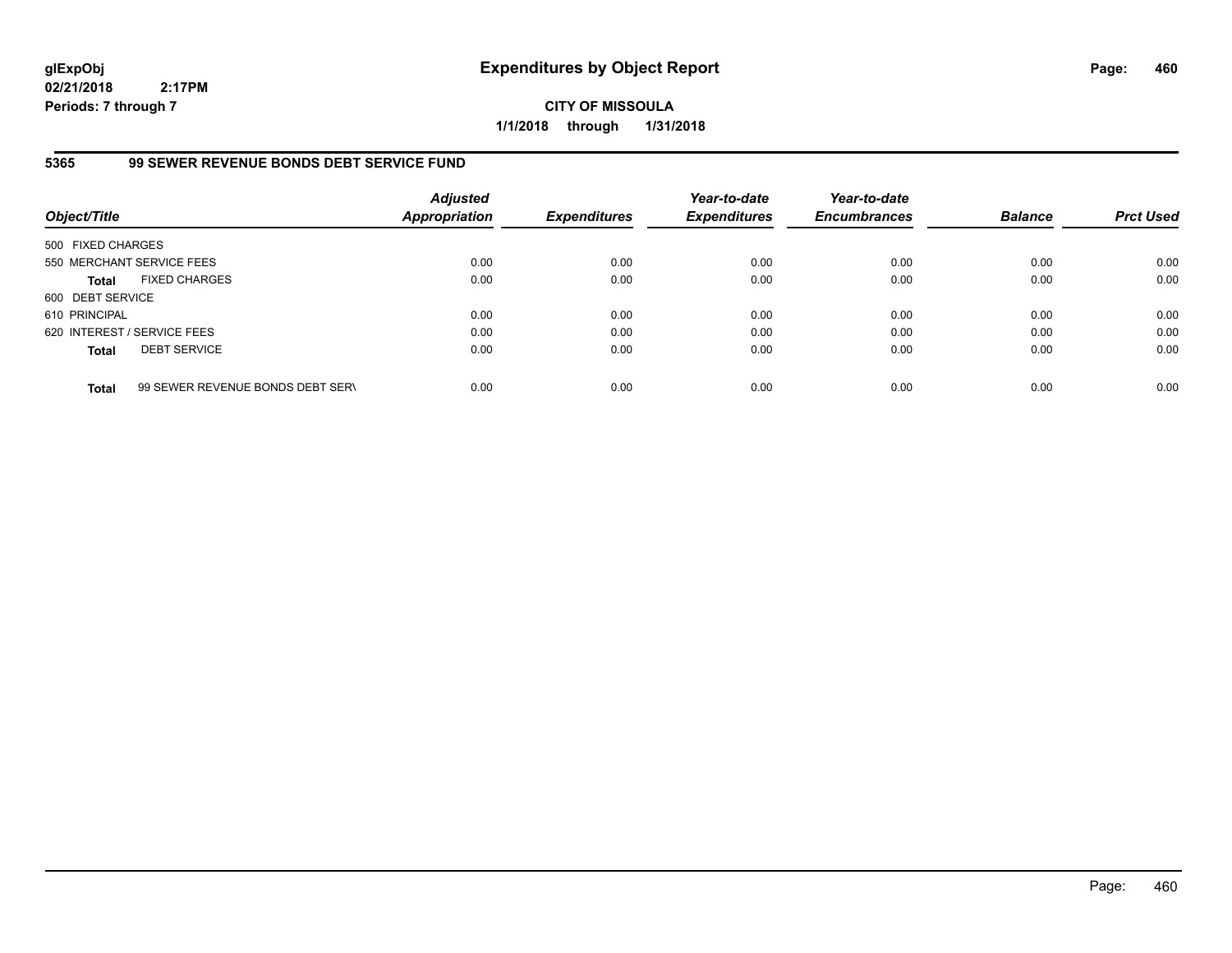#### **CITY OF MISSOULA 1/1/2018 through 1/31/2018**

#### **5366 92 SEWER REVENUE BOND - SERIES A BOND RE**

| Object/Title                         | <b>Adjusted</b><br><b>Appropriation</b> | <b>Expenditures</b> | Year-to-date<br><b>Expenditures</b> | Year-to-date<br><b>Encumbrances</b> | <b>Balance</b> | <b>Prct Used</b> |
|--------------------------------------|-----------------------------------------|---------------------|-------------------------------------|-------------------------------------|----------------|------------------|
| 500 FIXED CHARGES                    |                                         |                     |                                     |                                     |                |                  |
| 550 MERCHANT SERVICE FEES            | 0.00                                    | 0.00                | 0.00                                | 0.00                                | 0.00           | 0.00             |
| <b>FIXED CHARGES</b><br><b>Total</b> | 0.00                                    | 0.00                | 0.00                                | 0.00                                | 0.00           | 0.00             |
| 800 OTHER OBJECTS                    |                                         |                     |                                     |                                     |                |                  |
| 820 TRANSFERS TO OTHER FUNDS         | 0.00                                    | 0.00                | 0.00                                | 0.00                                | 0.00           | 0.00             |
| OTHER OBJECTS<br><b>Total</b>        | 0.00                                    | 0.00                | 0.00                                | 0.00                                | 0.00           | 0.00             |
| <b>WASTEWATER</b><br>Total           | 0.00                                    | 0.00                | 0.00                                | 0.00                                | 0.00           | 0.00             |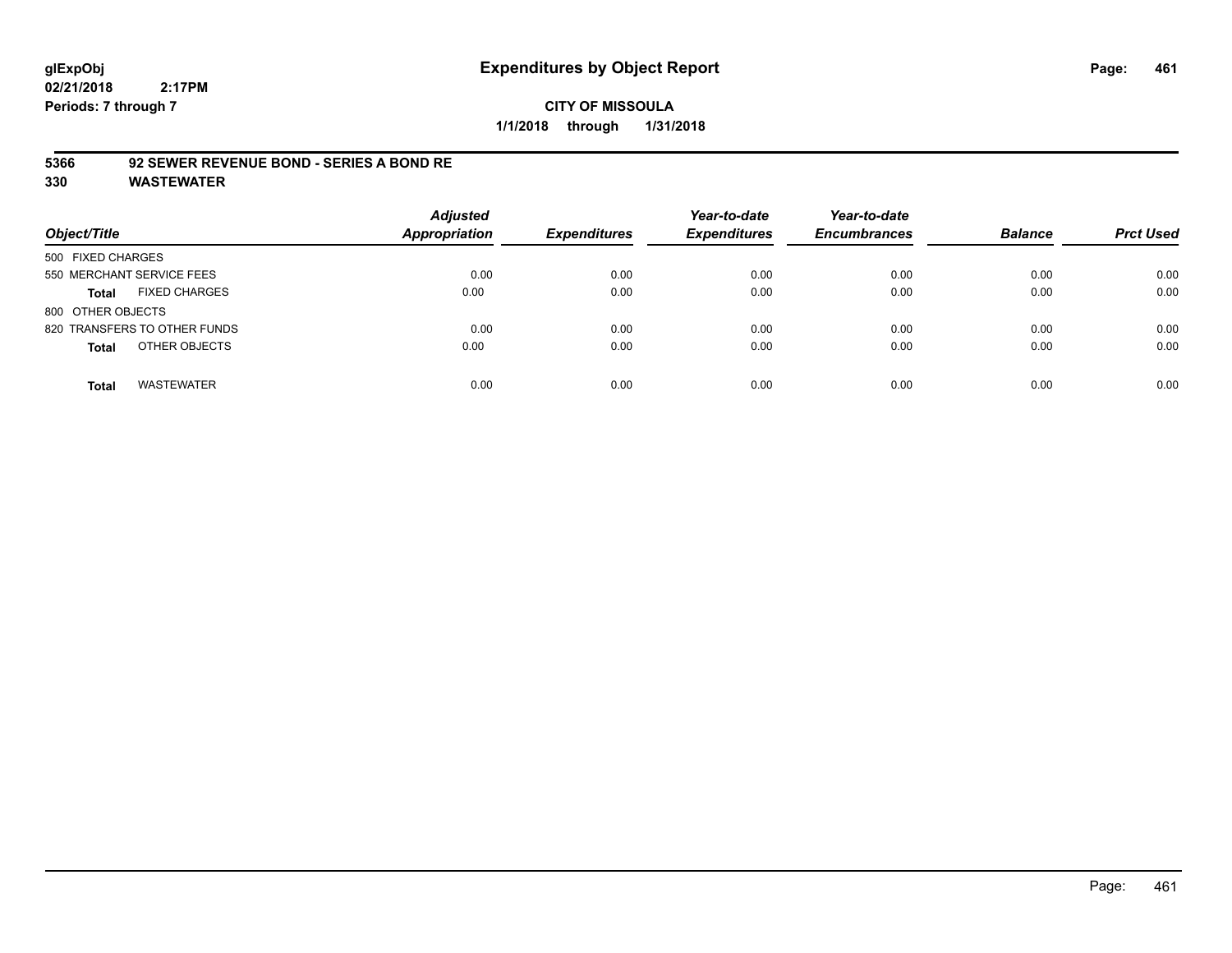**CITY OF MISSOULA 1/1/2018 through 1/31/2018**

#### **5366 92 SEWER REVENUE BOND - SERIES A BOND RE**

| Object/Title              |                                    | <b>Adjusted</b><br><b>Appropriation</b> | <b>Expenditures</b> | Year-to-date<br><b>Expenditures</b> | Year-to-date<br><b>Encumbrances</b> | <b>Balance</b> | <b>Prct Used</b> |
|---------------------------|------------------------------------|-----------------------------------------|---------------------|-------------------------------------|-------------------------------------|----------------|------------------|
| 500 FIXED CHARGES         |                                    |                                         |                     |                                     |                                     |                |                  |
| 550 MERCHANT SERVICE FEES |                                    | 0.00                                    | 0.00                | 0.00                                | 0.00                                | 0.00           | 0.00             |
| <b>Total</b>              | <b>FIXED CHARGES</b>               | 0.00                                    | 0.00                | 0.00                                | 0.00                                | 0.00           | 0.00             |
| 800 OTHER OBJECTS         |                                    |                                         |                     |                                     |                                     |                |                  |
|                           | 820 TRANSFERS TO OTHER FUNDS       | 0.00                                    | 0.00                | 0.00                                | 0.00                                | 0.00           | 0.00             |
| <b>Total</b>              | OTHER OBJECTS                      | 0.00                                    | 0.00                | 0.00                                | 0.00                                | 0.00           | 0.00             |
| <b>Total</b>              | 92 SEWER REVENUE BOND - SERIES A B | 0.00                                    | 0.00                | 0.00                                | 0.00                                | 0.00           | 0.00             |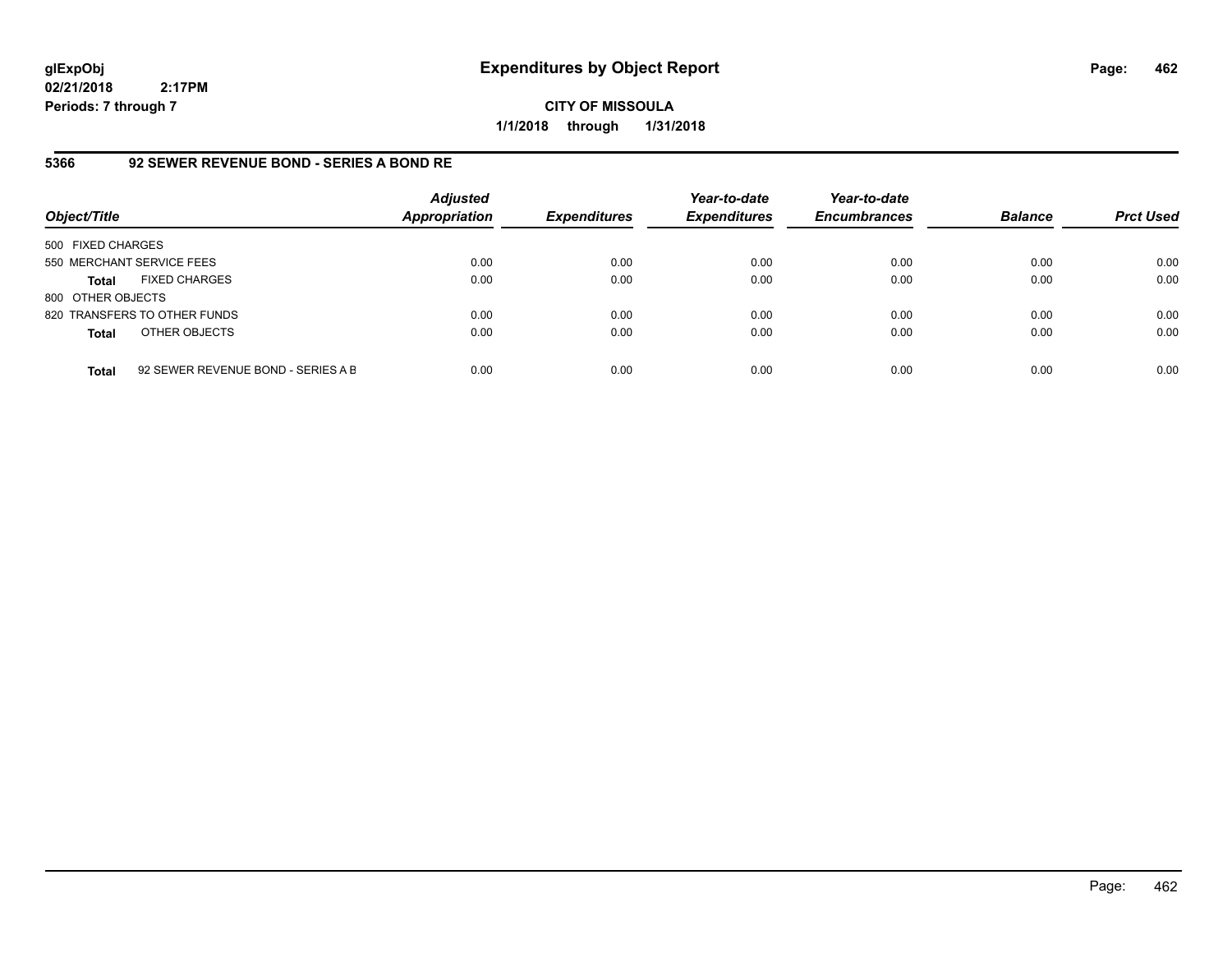#### **CITY OF MISSOULA 1/1/2018 through 1/31/2018**

#### **5367 92 SEWER REVENUE BOND - SERIES B BOND RE**

| Object/Title                         | <b>Adjusted</b><br><b>Appropriation</b> | <b>Expenditures</b> | Year-to-date<br><b>Expenditures</b> | Year-to-date<br><b>Encumbrances</b> | <b>Balance</b> | <b>Prct Used</b> |
|--------------------------------------|-----------------------------------------|---------------------|-------------------------------------|-------------------------------------|----------------|------------------|
| 500 FIXED CHARGES                    |                                         |                     |                                     |                                     |                |                  |
| 550 MERCHANT SERVICE FEES            | 0.00                                    | 0.00                | 0.00                                | 0.00                                | 0.00           | 0.00             |
| <b>FIXED CHARGES</b><br><b>Total</b> | 0.00                                    | 0.00                | 0.00                                | 0.00                                | 0.00           | 0.00             |
| 800 OTHER OBJECTS                    |                                         |                     |                                     |                                     |                |                  |
| 820 TRANSFERS TO OTHER FUNDS         | 0.00                                    | 0.00                | 0.00                                | 0.00                                | 0.00           | 0.00             |
| OTHER OBJECTS<br><b>Total</b>        | 0.00                                    | 0.00                | 0.00                                | 0.00                                | 0.00           | 0.00             |
| <b>WASTEWATER</b><br>Total           | 0.00                                    | 0.00                | 0.00                                | 0.00                                | 0.00           | 0.00             |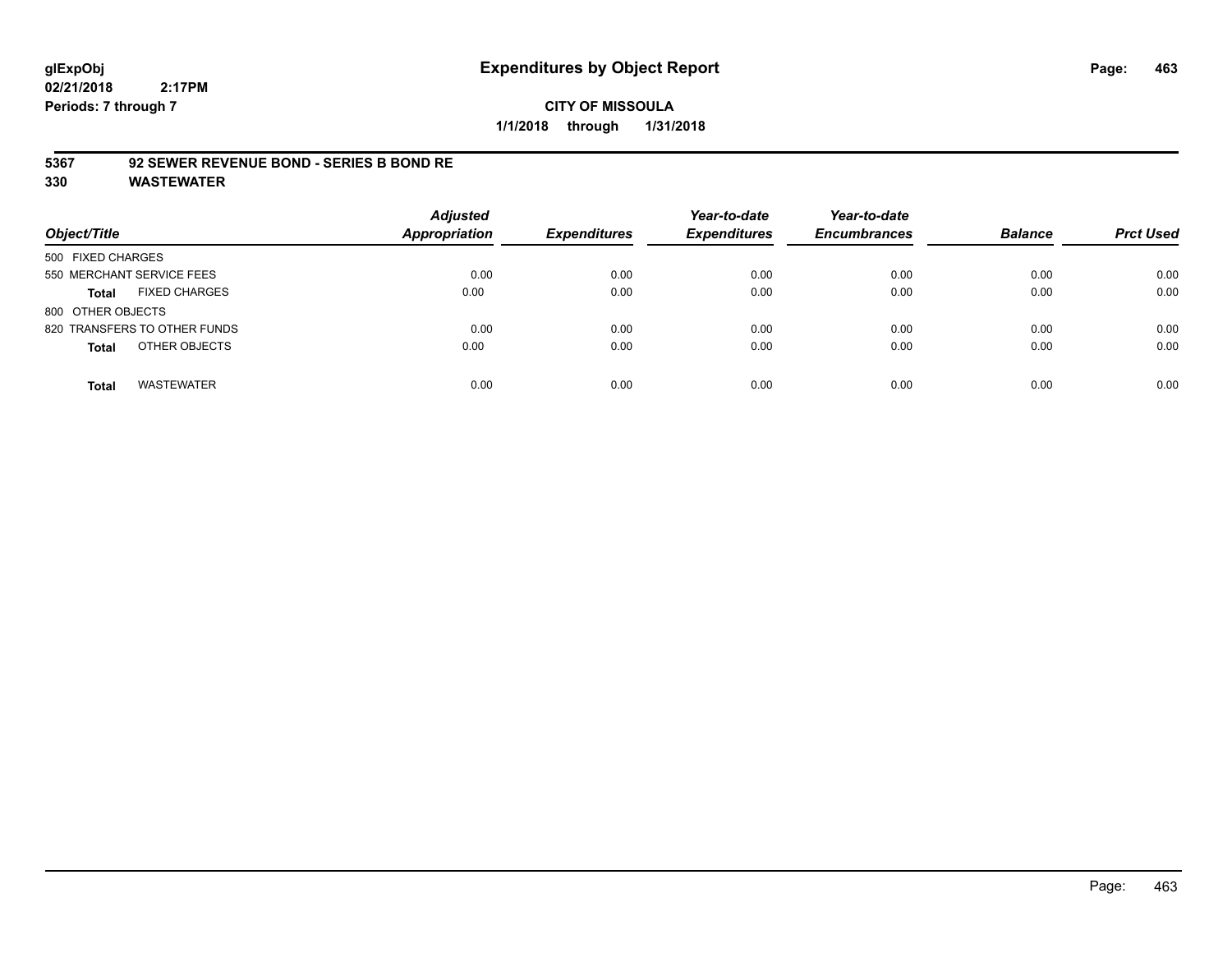**CITY OF MISSOULA 1/1/2018 through 1/31/2018**

## **5367 92 SEWER REVENUE BOND - SERIES B BOND RE**

| Object/Title              |                                    | <b>Adjusted</b><br><b>Appropriation</b> | <b>Expenditures</b> | Year-to-date<br><b>Expenditures</b> | Year-to-date<br><b>Encumbrances</b> | <b>Balance</b> | <b>Prct Used</b> |
|---------------------------|------------------------------------|-----------------------------------------|---------------------|-------------------------------------|-------------------------------------|----------------|------------------|
| 500 FIXED CHARGES         |                                    |                                         |                     |                                     |                                     |                |                  |
| 550 MERCHANT SERVICE FEES |                                    | 0.00                                    | 0.00                | 0.00                                | 0.00                                | 0.00           | 0.00             |
| Total                     | <b>FIXED CHARGES</b>               | 0.00                                    | 0.00                | 0.00                                | 0.00                                | 0.00           | 0.00             |
| 800 OTHER OBJECTS         |                                    |                                         |                     |                                     |                                     |                |                  |
|                           | 820 TRANSFERS TO OTHER FUNDS       | 0.00                                    | 0.00                | 0.00                                | 0.00                                | 0.00           | 0.00             |
| <b>Total</b>              | OTHER OBJECTS                      | 0.00                                    | 0.00                | 0.00                                | 0.00                                | 0.00           | 0.00             |
| <b>Total</b>              | 92 SEWER REVENUE BOND - SERIES B E | 0.00                                    | 0.00                | 0.00                                | 0.00                                | 0.00           | 0.00             |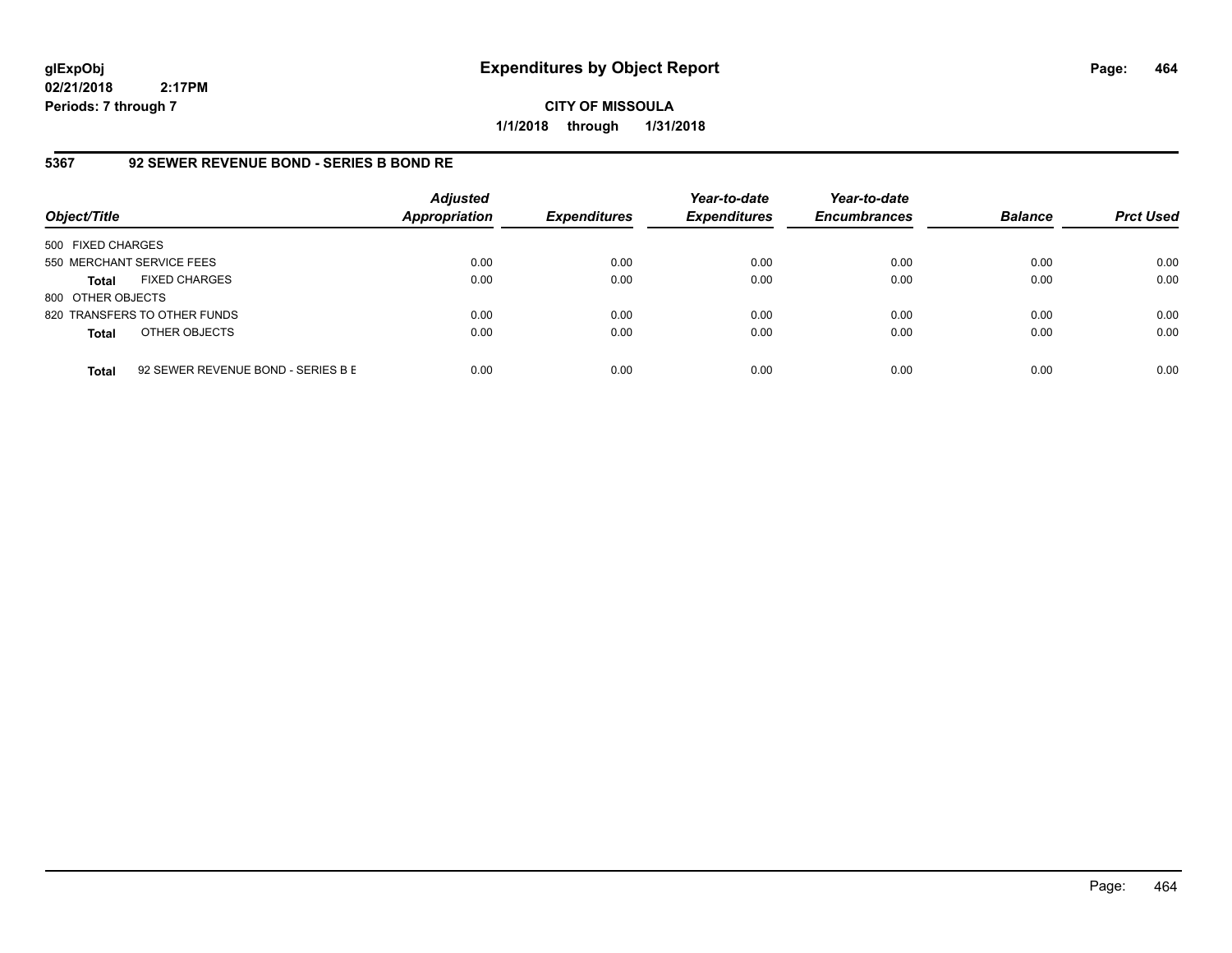#### **5368 00 SEWER REVENUE BOND RESERVE FUND**

| Object/Title                         | <b>Adjusted</b><br>Appropriation | <b>Expenditures</b> | Year-to-date<br><b>Expenditures</b> | Year-to-date<br><b>Encumbrances</b> | <b>Balance</b> | <b>Prct Used</b> |
|--------------------------------------|----------------------------------|---------------------|-------------------------------------|-------------------------------------|----------------|------------------|
| 500 FIXED CHARGES                    |                                  |                     |                                     |                                     |                |                  |
| 550 MERCHANT SERVICE FEES            | 0.00                             | 0.00                | 0.00                                | 0.00                                | 0.00           | 0.00             |
| <b>FIXED CHARGES</b><br><b>Total</b> | 0.00                             | 0.00                | 0.00                                | 0.00                                | 0.00           | 0.00             |
| 800 OTHER OBJECTS                    |                                  |                     |                                     |                                     |                |                  |
| 820 TRANSFERS TO OTHER FUNDS         | 0.00                             | 0.00                | 0.00                                | 0.00                                | 0.00           | 0.00             |
| OTHER OBJECTS<br><b>Total</b>        | 0.00                             | 0.00                | 0.00                                | 0.00                                | 0.00           | 0.00             |
| <b>WASTEWATER</b><br><b>Total</b>    | 0.00                             | 0.00                | 0.00                                | 0.00                                | 0.00           | 0.00             |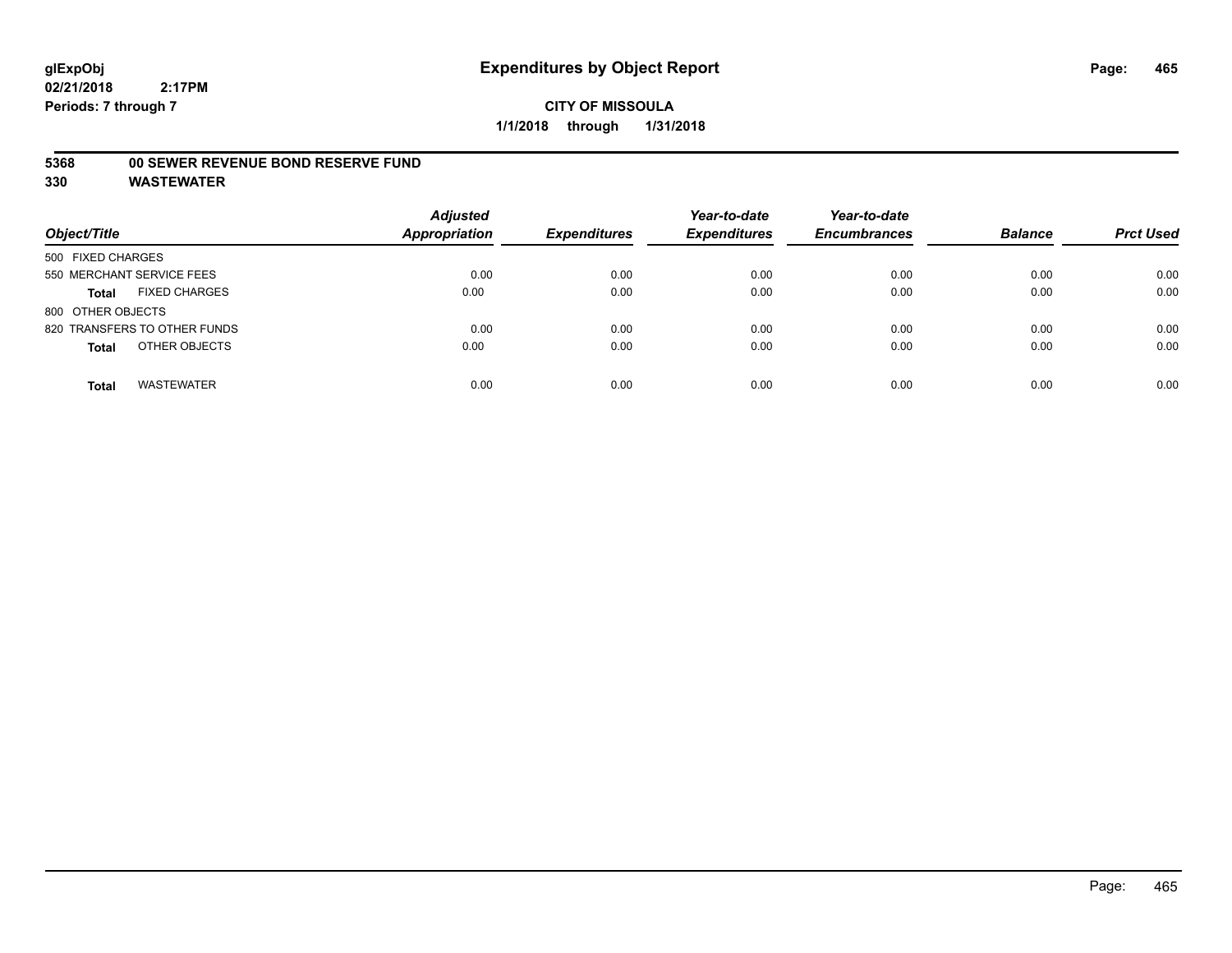**CITY OF MISSOULA 1/1/2018 through 1/31/2018**

## **5368 00 SEWER REVENUE BOND RESERVE FUND**

| Object/Title              |                                  | <b>Adjusted</b><br><b>Appropriation</b> | <b>Expenditures</b> | Year-to-date<br><b>Expenditures</b> | Year-to-date<br><b>Encumbrances</b> | <b>Balance</b> | <b>Prct Used</b> |
|---------------------------|----------------------------------|-----------------------------------------|---------------------|-------------------------------------|-------------------------------------|----------------|------------------|
| 500 FIXED CHARGES         |                                  |                                         |                     |                                     |                                     |                |                  |
| 550 MERCHANT SERVICE FEES |                                  | 0.00                                    | 0.00                | 0.00                                | 0.00                                | 0.00           | 0.00             |
| <b>Total</b>              | <b>FIXED CHARGES</b>             | 0.00                                    | 0.00                | 0.00                                | 0.00                                | 0.00           | 0.00             |
| 800 OTHER OBJECTS         |                                  |                                         |                     |                                     |                                     |                |                  |
|                           | 820 TRANSFERS TO OTHER FUNDS     | 0.00                                    | 0.00                | 0.00                                | 0.00                                | 0.00           | 0.00             |
| <b>Total</b>              | OTHER OBJECTS                    | 0.00                                    | 0.00                | 0.00                                | 0.00                                | 0.00           | 0.00             |
| <b>Total</b>              | 00 SEWER REVENUE BOND RESERVE FL | 0.00                                    | 0.00                | 0.00                                | 0.00                                | 0.00           | 0.00             |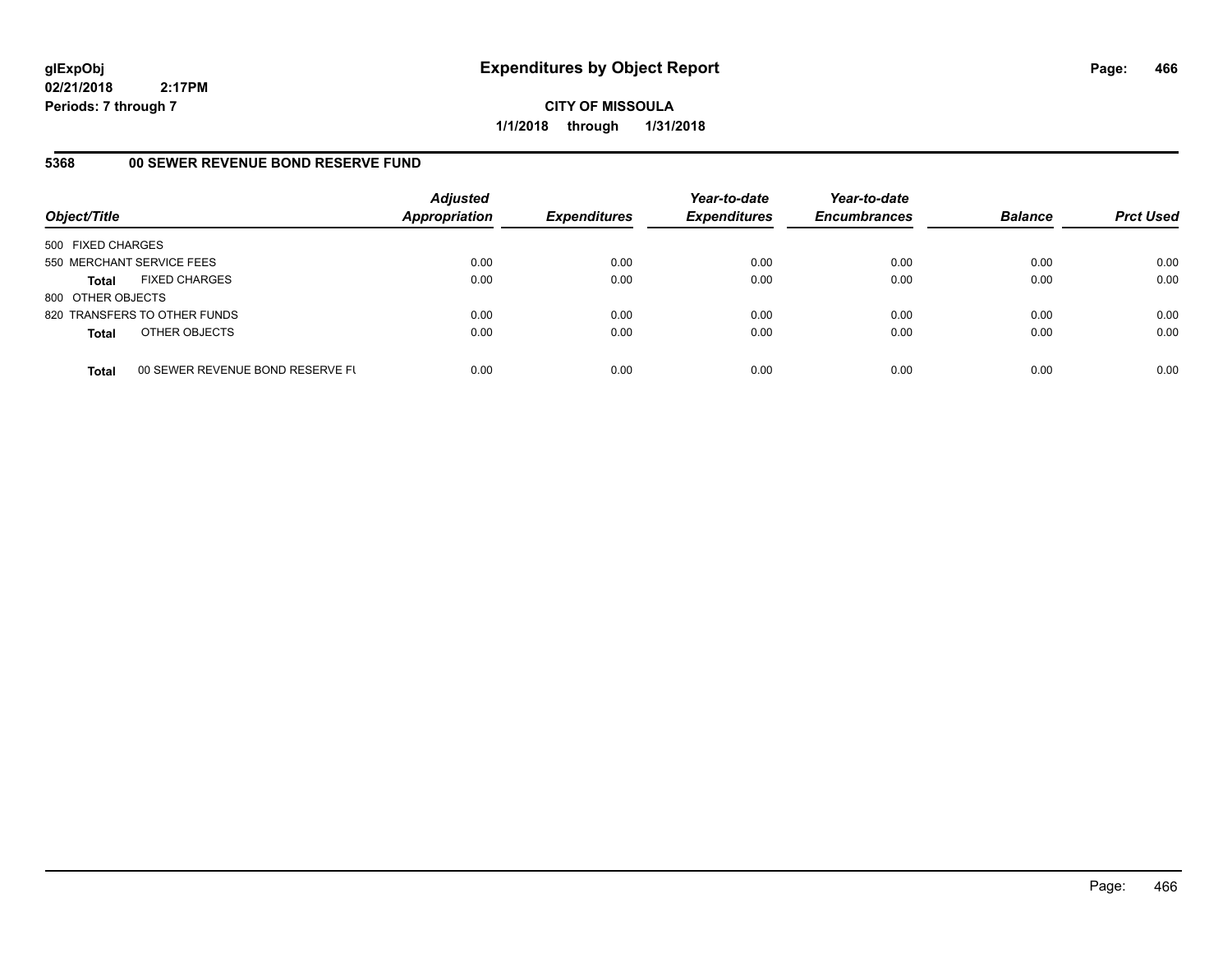#### **5369 2001 SEWER REVENUE BOND**

| Object/Title                         | <b>Adjusted</b><br><b>Appropriation</b> | <b>Expenditures</b> | Year-to-date<br><b>Expenditures</b> | Year-to-date<br><b>Encumbrances</b> | <b>Balance</b> | <b>Prct Used</b> |
|--------------------------------------|-----------------------------------------|---------------------|-------------------------------------|-------------------------------------|----------------|------------------|
| 500 FIXED CHARGES                    |                                         |                     |                                     |                                     |                |                  |
| 550 MERCHANT SERVICE FEES            | 0.00                                    | 0.00                | 0.00                                | 0.00                                | 0.00           | 0.00             |
| <b>FIXED CHARGES</b><br><b>Total</b> | 0.00                                    | 0.00                | 0.00                                | 0.00                                | 0.00           | 0.00             |
| 800 OTHER OBJECTS                    |                                         |                     |                                     |                                     |                |                  |
| 820 TRANSFERS TO OTHER FUNDS         | 0.00                                    | 0.00                | 0.00                                | 0.00                                | 0.00           | 0.00             |
| OTHER OBJECTS<br><b>Total</b>        | 0.00                                    | 0.00                | 0.00                                | 0.00                                | 0.00           | 0.00             |
| <b>WASTEWATER</b><br><b>Total</b>    | 0.00                                    | 0.00                | 0.00                                | 0.00                                | 0.00           | 0.00             |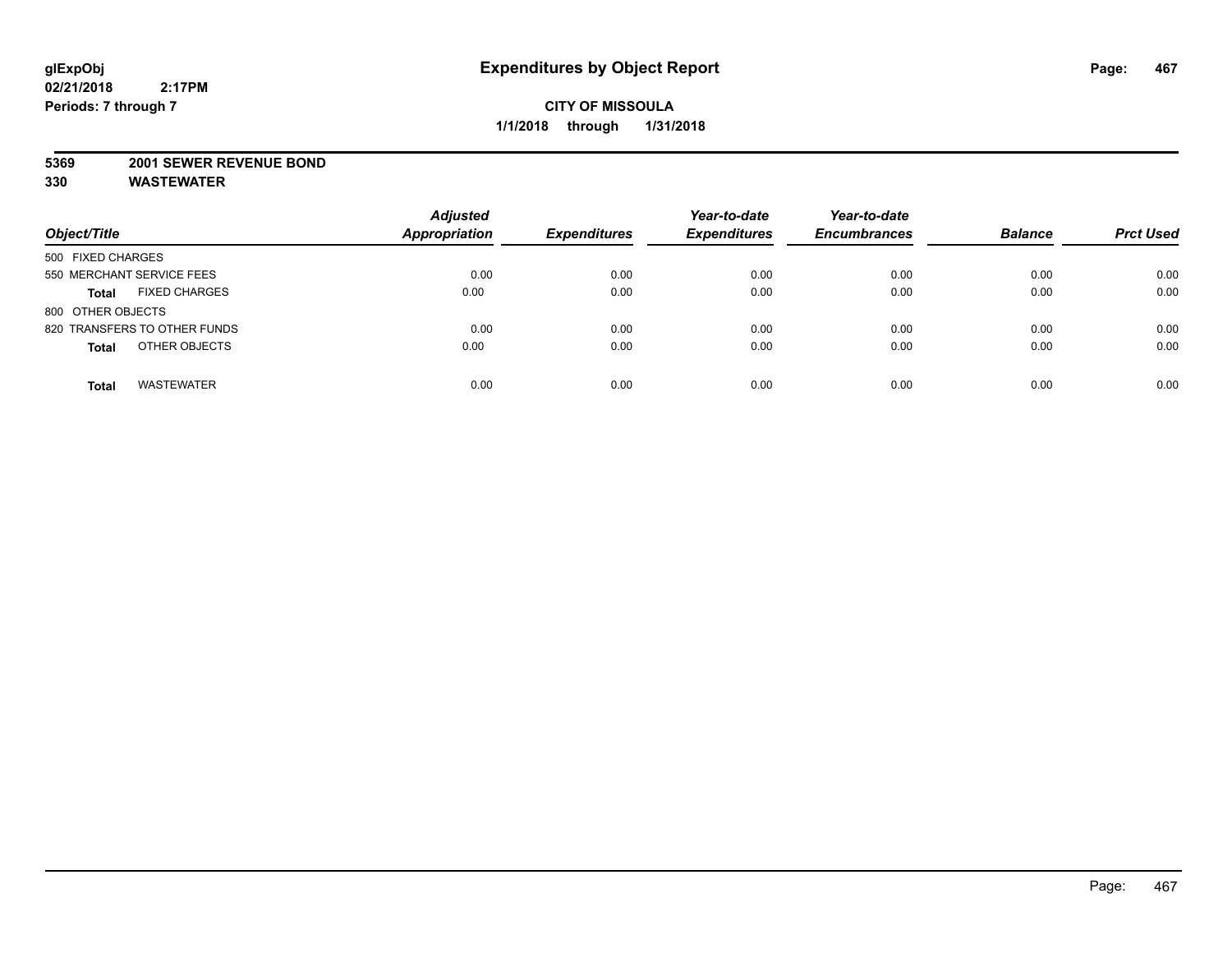## **5369 2001 SEWER REVENUE BOND**

| Object/Title                            | <b>Adjusted</b><br><b>Appropriation</b> | <b>Expenditures</b> | Year-to-date<br><b>Expenditures</b> | Year-to-date<br><b>Encumbrances</b> | <b>Balance</b> | <b>Prct Used</b> |
|-----------------------------------------|-----------------------------------------|---------------------|-------------------------------------|-------------------------------------|----------------|------------------|
| 500 FIXED CHARGES                       |                                         |                     |                                     |                                     |                |                  |
| 550 MERCHANT SERVICE FEES               | 0.00                                    | 0.00                | 0.00                                | 0.00                                | 0.00           | 0.00             |
| <b>FIXED CHARGES</b><br><b>Total</b>    | 0.00                                    | 0.00                | 0.00                                | 0.00                                | 0.00           | 0.00             |
| 800 OTHER OBJECTS                       |                                         |                     |                                     |                                     |                |                  |
| 820 TRANSFERS TO OTHER FUNDS            | 0.00                                    | 0.00                | 0.00                                | 0.00                                | 0.00           | 0.00             |
| OTHER OBJECTS<br><b>Total</b>           | 0.00                                    | 0.00                | 0.00                                | 0.00                                | 0.00           | 0.00             |
| 2001 SEWER REVENUE BOND<br><b>Total</b> | 0.00                                    | 0.00                | 0.00                                | 0.00                                | 0.00           | 0.00             |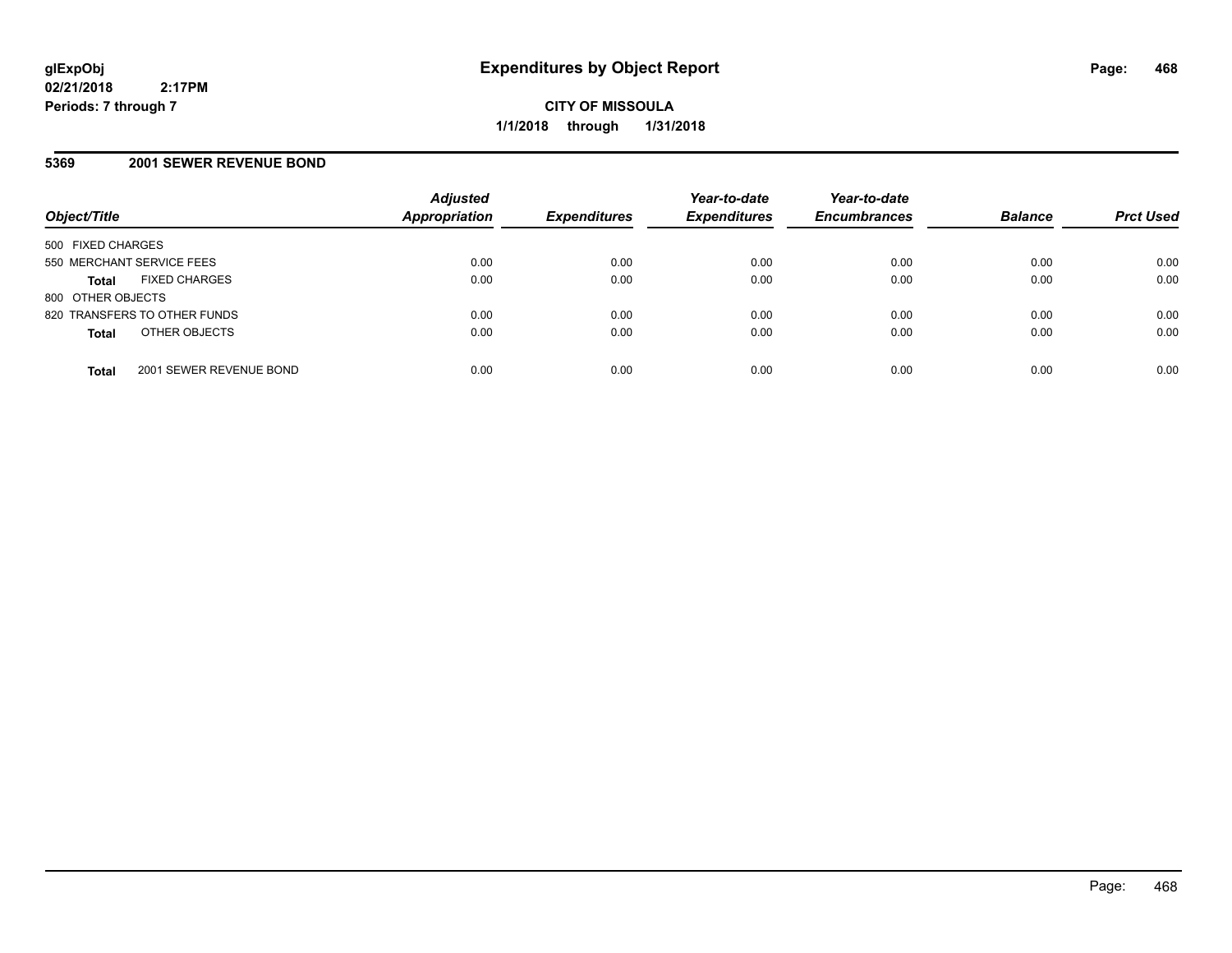#### **5370 99 SEWER REVENUE BOND RESERVE FUND**

| Object/Title                         | <b>Adjusted</b><br><b>Appropriation</b> | <b>Expenditures</b> | Year-to-date<br><b>Expenditures</b> | Year-to-date<br><b>Encumbrances</b> | <b>Balance</b> | <b>Prct Used</b> |
|--------------------------------------|-----------------------------------------|---------------------|-------------------------------------|-------------------------------------|----------------|------------------|
| 500 FIXED CHARGES                    |                                         |                     |                                     |                                     |                |                  |
| 550 MERCHANT SERVICE FEES            | 0.00                                    | 0.00                | 0.00                                | 0.00                                | 0.00           | 0.00             |
| <b>FIXED CHARGES</b><br><b>Total</b> | 0.00                                    | 0.00                | 0.00                                | 0.00                                | 0.00           | 0.00             |
| 800 OTHER OBJECTS                    |                                         |                     |                                     |                                     |                |                  |
| 820 TRANSFERS TO OTHER FUNDS         | 0.00                                    | 0.00                | 0.00                                | 0.00                                | 0.00           | 0.00             |
| OTHER OBJECTS<br><b>Total</b>        | 0.00                                    | 0.00                | 0.00                                | 0.00                                | 0.00           | 0.00             |
| <b>WASTEWATER</b><br><b>Total</b>    | 0.00                                    | 0.00                | 0.00                                | 0.00                                | 0.00           | 0.00             |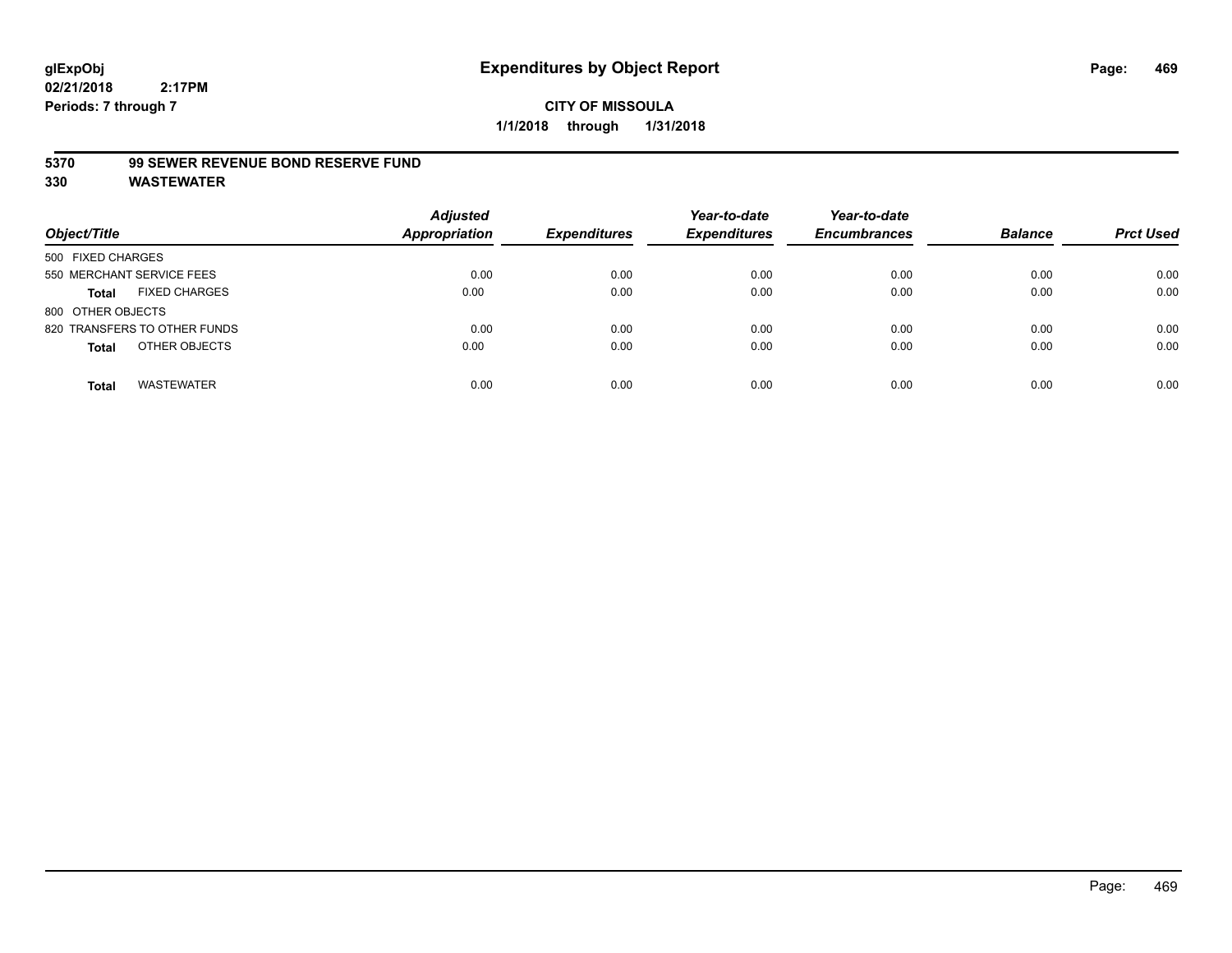**CITY OF MISSOULA 1/1/2018 through 1/31/2018**

# **5370 99 SEWER REVENUE BOND RESERVE FUND**

| Object/Title              |                                  | <b>Adjusted</b><br>Appropriation | <b>Expenditures</b> | Year-to-date<br><b>Expenditures</b> | Year-to-date<br><b>Encumbrances</b> | <b>Balance</b> | <b>Prct Used</b> |
|---------------------------|----------------------------------|----------------------------------|---------------------|-------------------------------------|-------------------------------------|----------------|------------------|
| 500 FIXED CHARGES         |                                  |                                  |                     |                                     |                                     |                |                  |
| 550 MERCHANT SERVICE FEES |                                  | 0.00                             | 0.00                | 0.00                                | 0.00                                | 0.00           | 0.00             |
| <b>Total</b>              | <b>FIXED CHARGES</b>             | 0.00                             | 0.00                | 0.00                                | 0.00                                | 0.00           | 0.00             |
| 800 OTHER OBJECTS         |                                  |                                  |                     |                                     |                                     |                |                  |
|                           | 820 TRANSFERS TO OTHER FUNDS     | 0.00                             | 0.00                | 0.00                                | 0.00                                | 0.00           | 0.00             |
| <b>Total</b>              | OTHER OBJECTS                    | 0.00                             | 0.00                | 0.00                                | 0.00                                | 0.00           | 0.00             |
| <b>Total</b>              | 99 SEWER REVENUE BOND RESERVE FL | 0.00                             | 0.00                | 0.00                                | 0.00                                | 0.00           | 0.00             |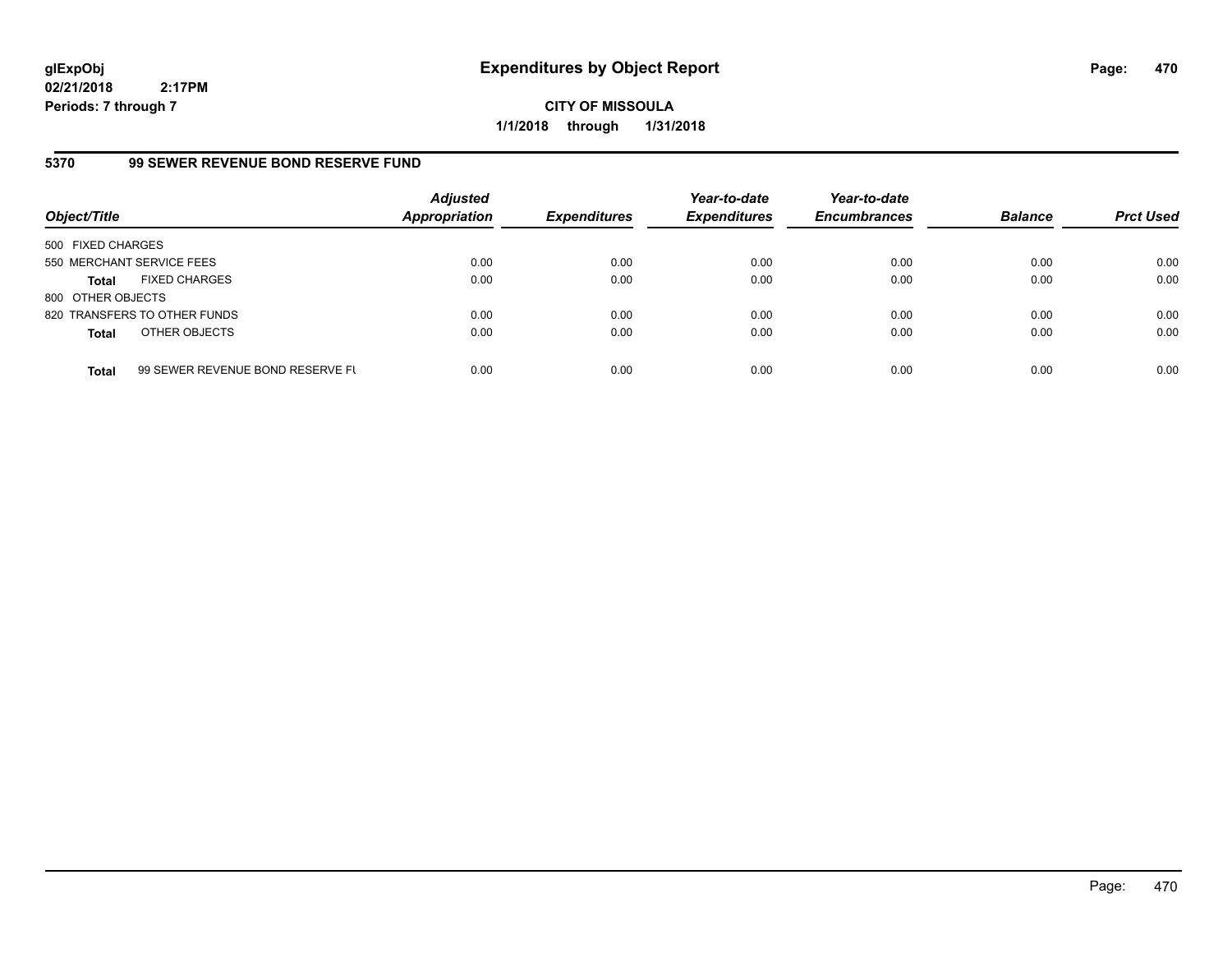# **5371 2002 SEWER BONDS**

|                                      | <b>Adjusted</b>      |                     | Year-to-date        | Year-to-date        |                |                  |
|--------------------------------------|----------------------|---------------------|---------------------|---------------------|----------------|------------------|
| Object/Title                         | <b>Appropriation</b> | <b>Expenditures</b> | <b>Expenditures</b> | <b>Encumbrances</b> | <b>Balance</b> | <b>Prct Used</b> |
| 500 FIXED CHARGES                    |                      |                     |                     |                     |                |                  |
| 550 MERCHANT SERVICE FEES            | 0.00                 | 0.00                | 0.00                | 0.00                | 0.00           | 0.00             |
| <b>FIXED CHARGES</b><br><b>Total</b> | 0.00                 | 0.00                | 0.00                | 0.00                | 0.00           | 0.00             |
| 600 DEBT SERVICE                     |                      |                     |                     |                     |                |                  |
| 610 PRINCIPAL                        | 0.00                 | 0.00                | 0.00                | 0.00                | 0.00           | 0.00             |
| 620 INTEREST / SERVICE FEES          | 0.00                 | 0.00                | 0.00                | 0.00                | 0.00           | 0.00             |
| <b>DEBT SERVICE</b><br><b>Total</b>  | 0.00                 | 0.00                | 0.00                | 0.00                | 0.00           | 0.00             |
| <b>WASTEWATER</b><br><b>Total</b>    | 0.00                 | 0.00                | 0.00                | 0.00                | 0.00           | 0.00             |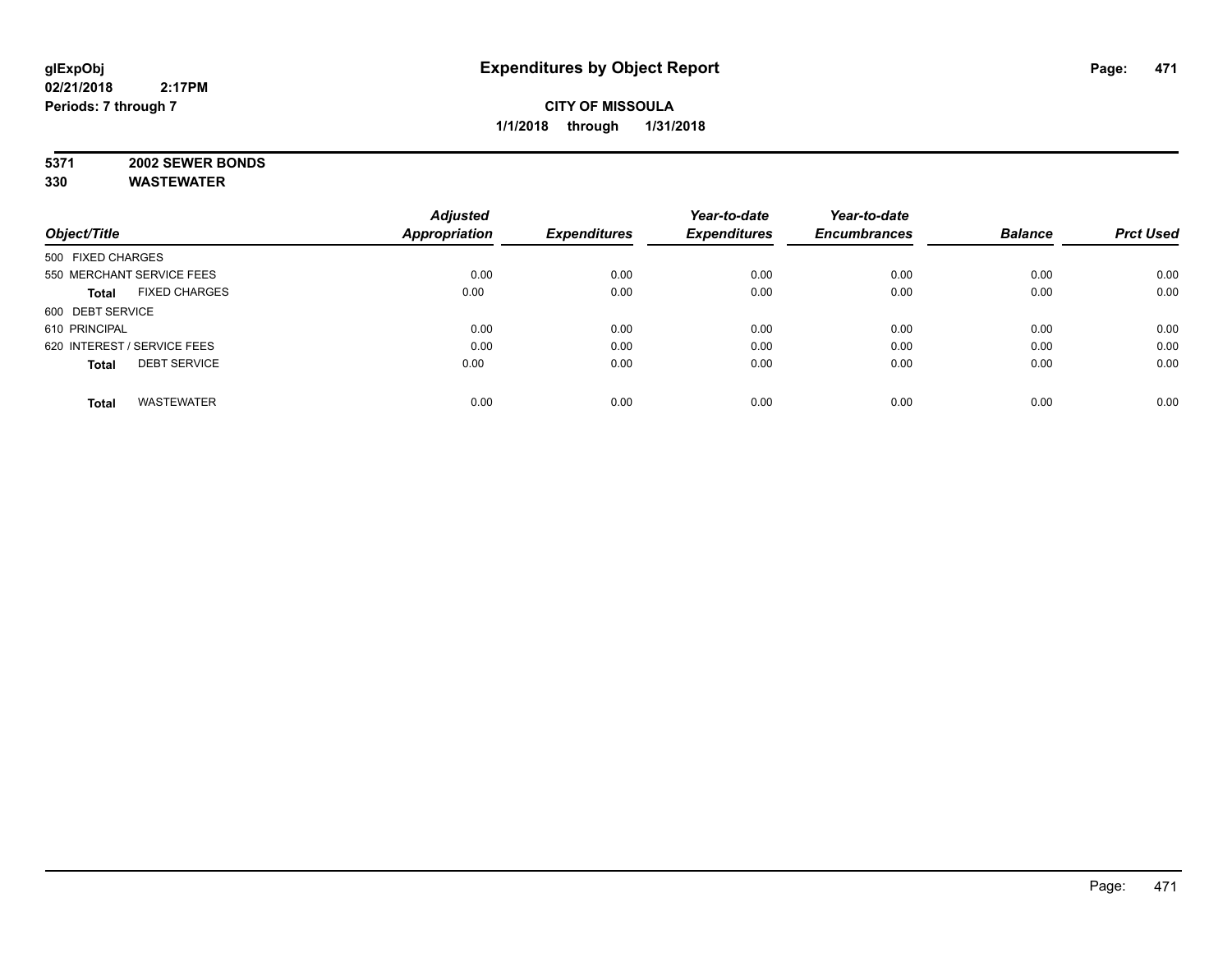**CITY OF MISSOULA 1/1/2018 through 1/31/2018**

## **5371 2002 SEWER BONDS**

| Object/Title                         | <b>Adjusted</b><br><b>Appropriation</b> | <b>Expenditures</b> | Year-to-date<br><b>Expenditures</b> | Year-to-date<br><b>Encumbrances</b> | <b>Balance</b> | <b>Prct Used</b> |
|--------------------------------------|-----------------------------------------|---------------------|-------------------------------------|-------------------------------------|----------------|------------------|
| 500 FIXED CHARGES                    |                                         |                     |                                     |                                     |                |                  |
| 550 MERCHANT SERVICE FEES            | 0.00                                    | 0.00                | 0.00                                | 0.00                                | 0.00           | 0.00             |
| <b>FIXED CHARGES</b><br><b>Total</b> | 0.00                                    | 0.00                | 0.00                                | 0.00                                | 0.00           | 0.00             |
| 600 DEBT SERVICE                     |                                         |                     |                                     |                                     |                |                  |
| 610 PRINCIPAL                        | 0.00                                    | 0.00                | 0.00                                | 0.00                                | 0.00           | 0.00             |
| 620 INTEREST / SERVICE FEES          | 0.00                                    | 0.00                | 0.00                                | 0.00                                | 0.00           | 0.00             |
| <b>DEBT SERVICE</b><br><b>Total</b>  | 0.00                                    | 0.00                | 0.00                                | 0.00                                | 0.00           | 0.00             |
| 2002 SEWER BONDS<br><b>Total</b>     | 0.00                                    | 0.00                | 0.00                                | 0.00                                | 0.00           | 0.00             |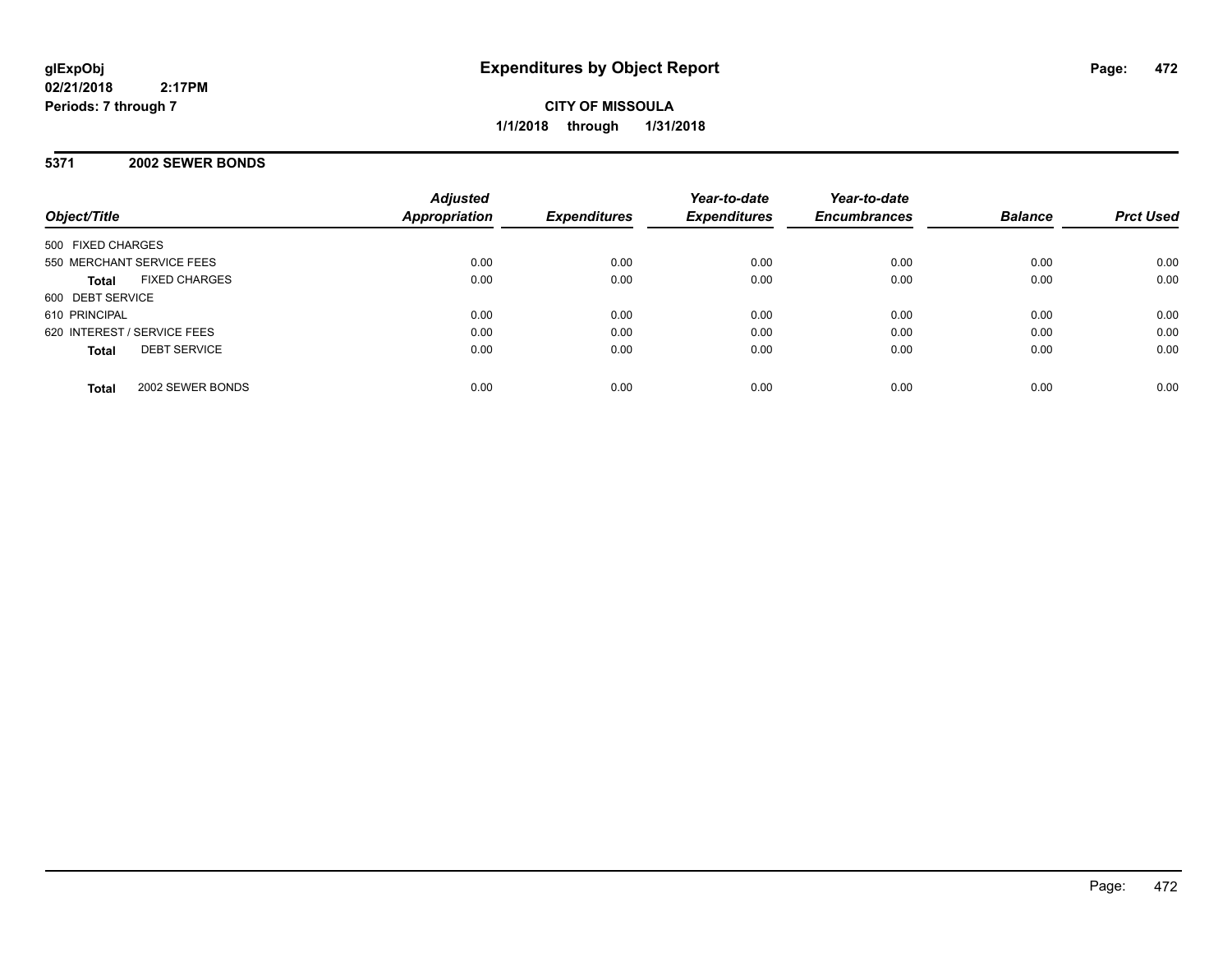#### **5372 2002 SEWER REVENUE BOND**

| Object/Title                         | <b>Adjusted</b><br>Appropriation | <b>Expenditures</b> | Year-to-date<br><b>Expenditures</b> | Year-to-date<br><b>Encumbrances</b> | <b>Balance</b> | <b>Prct Used</b> |
|--------------------------------------|----------------------------------|---------------------|-------------------------------------|-------------------------------------|----------------|------------------|
| 500 FIXED CHARGES                    |                                  |                     |                                     |                                     |                |                  |
| 550 MERCHANT SERVICE FEES            | 0.00                             | 0.00                | 0.00                                | 0.00                                | 0.00           | 0.00             |
| <b>FIXED CHARGES</b><br><b>Total</b> | 0.00                             | 0.00                | 0.00                                | 0.00                                | 0.00           | 0.00             |
| 800 OTHER OBJECTS                    |                                  |                     |                                     |                                     |                |                  |
| 820 TRANSFERS TO OTHER FUNDS         | 0.00                             | 0.00                | 0.00                                | 0.00                                | 0.00           | 0.00             |
| OTHER OBJECTS<br><b>Total</b>        | 0.00                             | 0.00                | 0.00                                | 0.00                                | 0.00           | 0.00             |
| <b>WASTEWATER</b><br><b>Total</b>    | 0.00                             | 0.00                | 0.00                                | 0.00                                | 0.00           | 0.00             |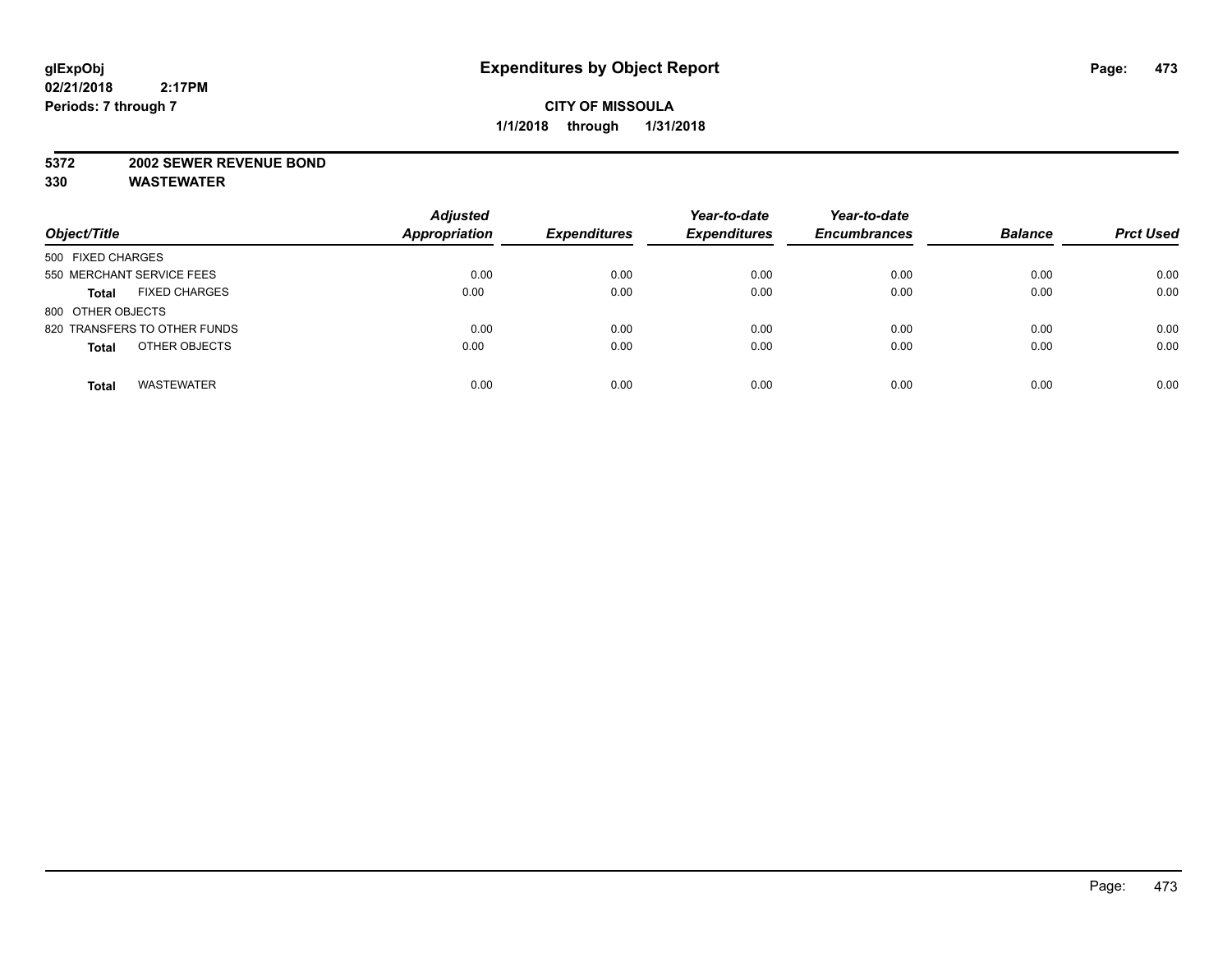## **5372 2002 SEWER REVENUE BOND**

| Object/Title              |                              | <b>Adjusted</b><br><b>Appropriation</b> | <b>Expenditures</b> | Year-to-date<br><b>Expenditures</b> | Year-to-date<br><b>Encumbrances</b> | <b>Balance</b> | <b>Prct Used</b> |
|---------------------------|------------------------------|-----------------------------------------|---------------------|-------------------------------------|-------------------------------------|----------------|------------------|
| 500 FIXED CHARGES         |                              |                                         |                     |                                     |                                     |                |                  |
| 550 MERCHANT SERVICE FEES |                              | 0.00                                    | 0.00                | 0.00                                | 0.00                                | 0.00           | 0.00             |
| <b>Total</b>              | <b>FIXED CHARGES</b>         | 0.00                                    | 0.00                | 0.00                                | 0.00                                | 0.00           | 0.00             |
| 800 OTHER OBJECTS         |                              |                                         |                     |                                     |                                     |                |                  |
|                           | 820 TRANSFERS TO OTHER FUNDS | 0.00                                    | 0.00                | 0.00                                | 0.00                                | 0.00           | 0.00             |
| <b>Total</b>              | OTHER OBJECTS                | 0.00                                    | 0.00                | 0.00                                | 0.00                                | 0.00           | 0.00             |
| <b>Total</b>              | 2002 SEWER REVENUE BOND      | 0.00                                    | 0.00                | 0.00                                | 0.00                                | 0.00           | 0.00             |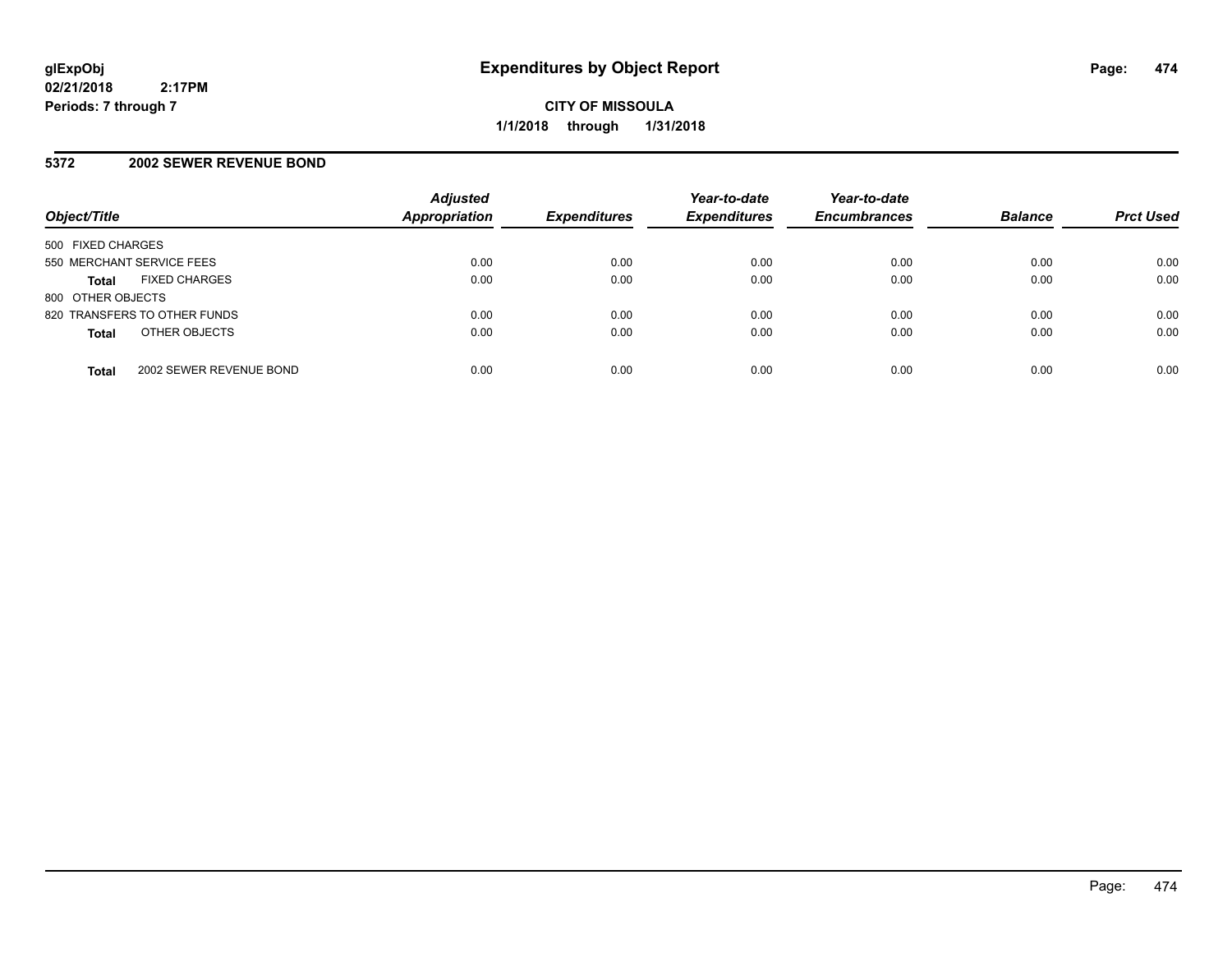#### **5373 2002 WWTP UPGRADE REVENUE BOND**

|                                      | <b>Adjusted</b>      |                     | Year-to-date        | Year-to-date        |                |                  |
|--------------------------------------|----------------------|---------------------|---------------------|---------------------|----------------|------------------|
| Object/Title                         | <b>Appropriation</b> | <b>Expenditures</b> | <b>Expenditures</b> | <b>Encumbrances</b> | <b>Balance</b> | <b>Prct Used</b> |
| 500 FIXED CHARGES                    |                      |                     |                     |                     |                |                  |
| 550 MERCHANT SERVICE FEES            | 0.00                 | 0.00                | 0.00                | 0.00                | 0.00           | 0.00             |
| <b>FIXED CHARGES</b><br><b>Total</b> | 0.00                 | 0.00                | 0.00                | 0.00                | 0.00           | 0.00             |
| 600 DEBT SERVICE                     |                      |                     |                     |                     |                |                  |
| 610 PRINCIPAL                        | 0.00                 | 0.00                | 0.00                | 0.00                | 0.00           | 0.00             |
| 620 INTEREST / SERVICE FEES          | 0.00                 | 0.00                | 0.00                | 0.00                | 0.00           | 0.00             |
| <b>DEBT SERVICE</b><br><b>Total</b>  | 0.00                 | 0.00                | 0.00                | 0.00                | 0.00           | 0.00             |
| <b>WASTEWATER</b><br><b>Total</b>    | 0.00                 | 0.00                | 0.00                | 0.00                | 0.00           | 0.00             |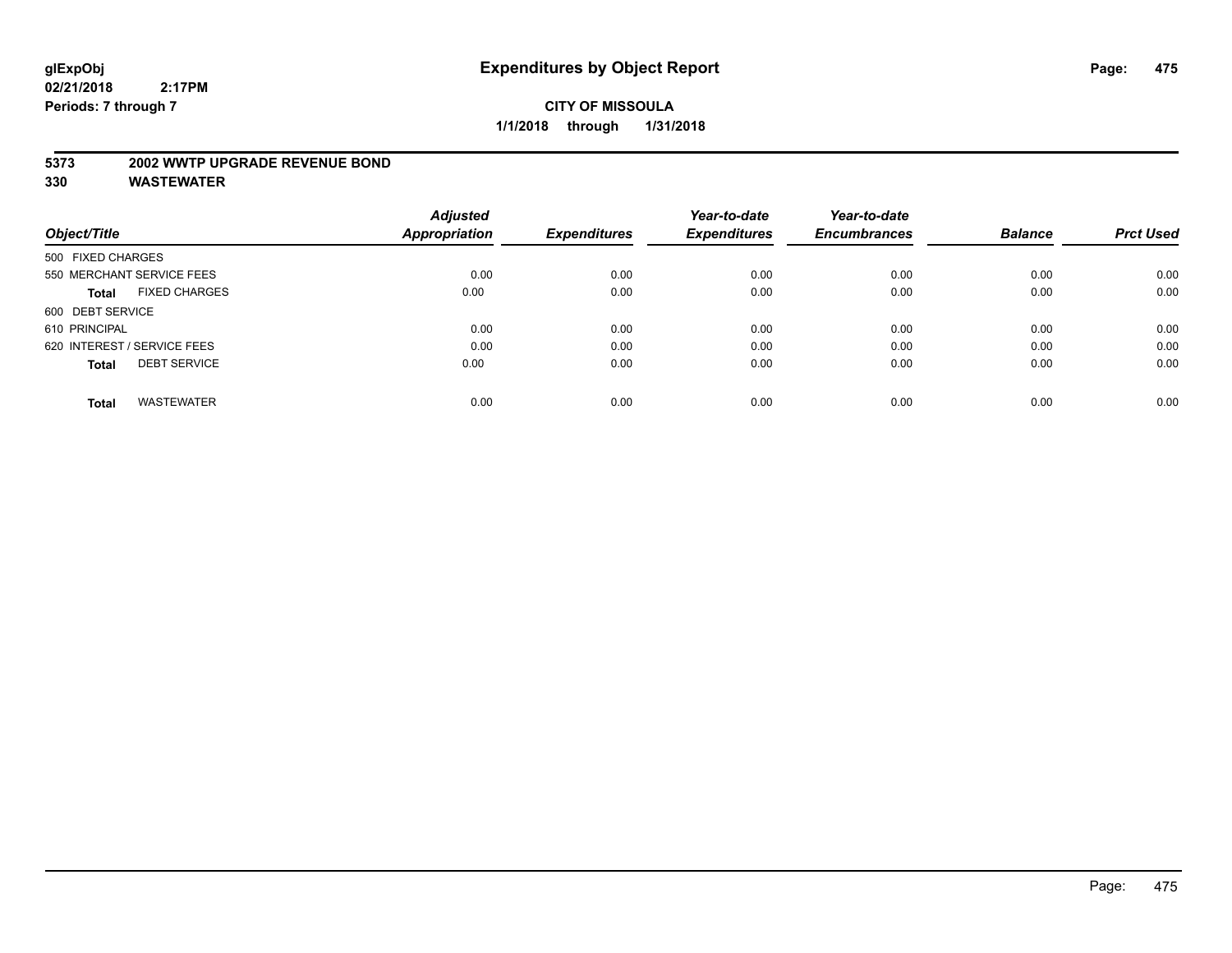**CITY OF MISSOULA 1/1/2018 through 1/31/2018**

# **5373 2002 WWTP UPGRADE REVENUE BOND**

| Object/Title                |                                | <b>Adjusted</b><br>Appropriation | <b>Expenditures</b> | Year-to-date<br><b>Expenditures</b> | Year-to-date<br><b>Encumbrances</b> | <b>Balance</b> | <b>Prct Used</b> |
|-----------------------------|--------------------------------|----------------------------------|---------------------|-------------------------------------|-------------------------------------|----------------|------------------|
| 500 FIXED CHARGES           |                                |                                  |                     |                                     |                                     |                |                  |
|                             | 550 MERCHANT SERVICE FEES      | 0.00                             | 0.00                | 0.00                                | 0.00                                | 0.00           | 0.00             |
| <b>Total</b>                | <b>FIXED CHARGES</b>           | 0.00                             | 0.00                | 0.00                                | 0.00                                | 0.00           | 0.00             |
| 600 DEBT SERVICE            |                                |                                  |                     |                                     |                                     |                |                  |
| 610 PRINCIPAL               |                                | 0.00                             | 0.00                | 0.00                                | 0.00                                | 0.00           | 0.00             |
| 620 INTEREST / SERVICE FEES |                                | 0.00                             | 0.00                | 0.00                                | 0.00                                | 0.00           | 0.00             |
| <b>Total</b>                | <b>DEBT SERVICE</b>            | 0.00                             | 0.00                | 0.00                                | 0.00                                | 0.00           | 0.00             |
| <b>Total</b>                | 2002 WWTP UPGRADE REVENUE BOND | 0.00                             | 0.00                | 0.00                                | 0.00                                | 0.00           | 0.00             |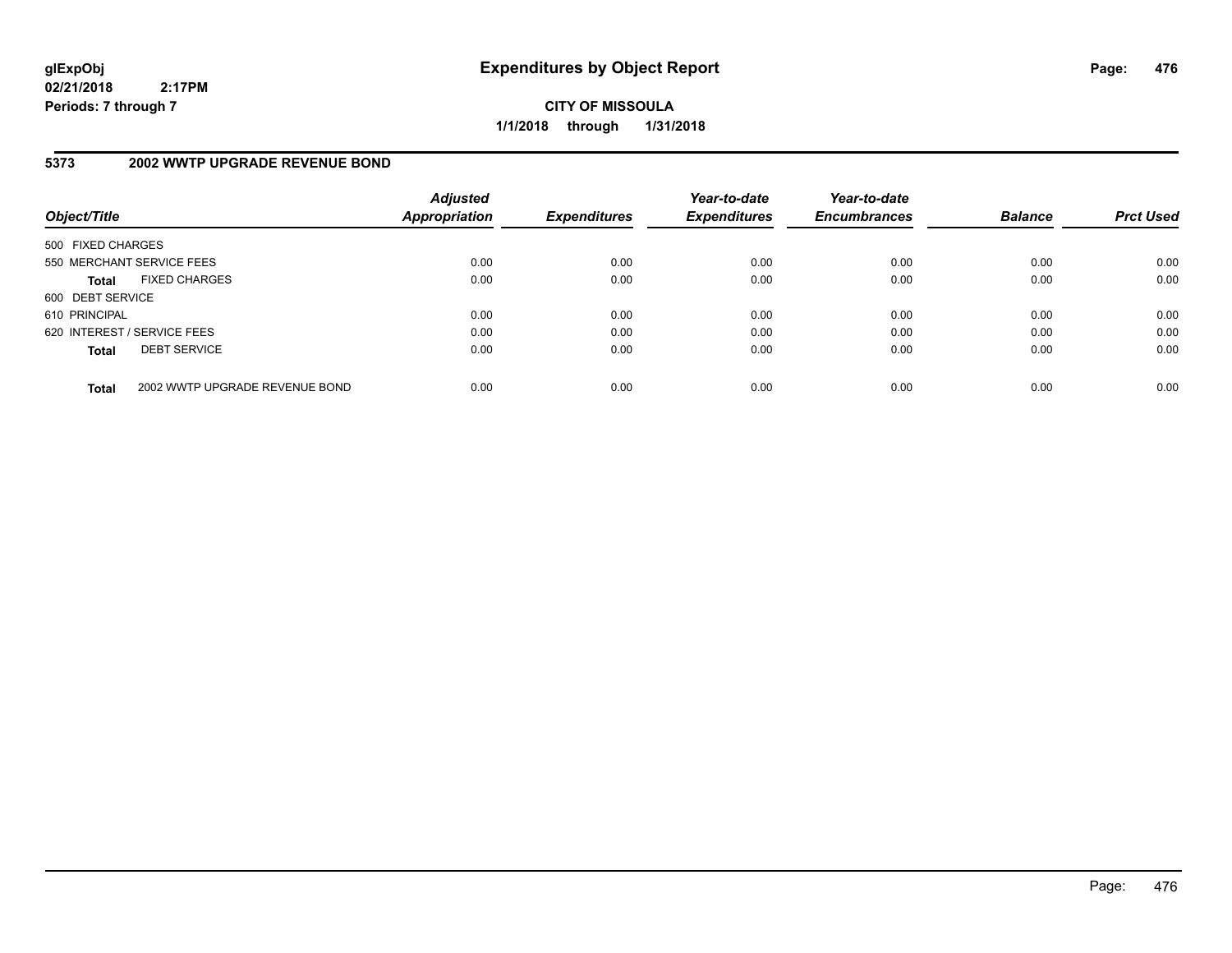#### **5374 2002 WWTP UPGRADE RESERVE**

| Object/Title                         | <b>Adjusted</b><br><b>Appropriation</b> | <b>Expenditures</b> | Year-to-date<br><b>Expenditures</b> | Year-to-date<br><b>Encumbrances</b> | <b>Balance</b> | <b>Prct Used</b> |
|--------------------------------------|-----------------------------------------|---------------------|-------------------------------------|-------------------------------------|----------------|------------------|
| 500 FIXED CHARGES                    |                                         |                     |                                     |                                     |                |                  |
| 550 MERCHANT SERVICE FEES            | 0.00                                    | 0.00                | 0.00                                | 0.00                                | 0.00           | 0.00             |
| <b>FIXED CHARGES</b><br><b>Total</b> | 0.00                                    | 0.00                | 0.00                                | 0.00                                | 0.00           | 0.00             |
| 600 DEBT SERVICE                     |                                         |                     |                                     |                                     |                |                  |
| 610 PRINCIPAL                        | 0.00                                    | 0.00                | 0.00                                | 0.00                                | 0.00           | 0.00             |
| 620 INTEREST / SERVICE FEES          | 0.00                                    | 0.00                | 0.00                                | 0.00                                | 0.00           | 0.00             |
| <b>DEBT SERVICE</b><br><b>Total</b>  | 0.00                                    | 0.00                | 0.00                                | 0.00                                | 0.00           | 0.00             |
| 800 OTHER OBJECTS                    |                                         |                     |                                     |                                     |                |                  |
| 820 TRANSFERS TO OTHER FUNDS         | 0.00                                    | 0.00                | 0.00                                | 0.00                                | 0.00           | 0.00             |
| OTHER OBJECTS<br><b>Total</b>        | 0.00                                    | 0.00                | 0.00                                | 0.00                                | 0.00           | 0.00             |
|                                      |                                         |                     |                                     |                                     |                |                  |
| <b>WASTEWATER</b><br><b>Total</b>    | 0.00                                    | 0.00                | 0.00                                | 0.00                                | 0.00           | 0.00             |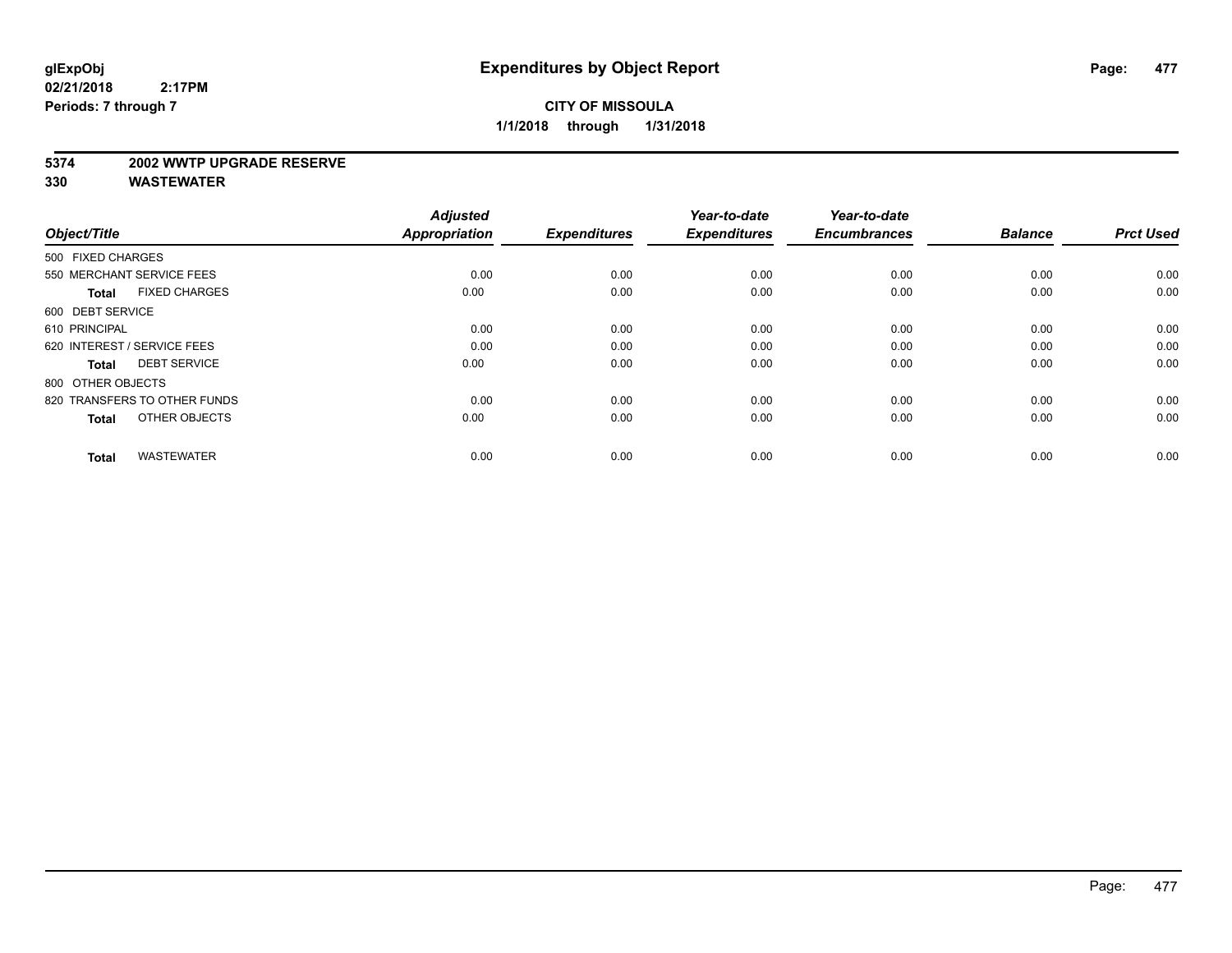**CITY OF MISSOULA 1/1/2018 through 1/31/2018**

## **5374 2002 WWTP UPGRADE RESERVE**

| Object/Title                              | <b>Adjusted</b><br><b>Appropriation</b> | <b>Expenditures</b> | Year-to-date<br><b>Expenditures</b> | Year-to-date<br><b>Encumbrances</b> | <b>Balance</b> | <b>Prct Used</b> |
|-------------------------------------------|-----------------------------------------|---------------------|-------------------------------------|-------------------------------------|----------------|------------------|
|                                           |                                         |                     |                                     |                                     |                |                  |
| 500 FIXED CHARGES                         |                                         |                     |                                     |                                     |                |                  |
| 550 MERCHANT SERVICE FEES                 | 0.00                                    | 0.00                | 0.00                                | 0.00                                | 0.00           | 0.00             |
| <b>FIXED CHARGES</b><br>Total             | 0.00                                    | 0.00                | 0.00                                | 0.00                                | 0.00           | 0.00             |
| 600 DEBT SERVICE                          |                                         |                     |                                     |                                     |                |                  |
| 610 PRINCIPAL                             | 0.00                                    | 0.00                | 0.00                                | 0.00                                | 0.00           | 0.00             |
| 620 INTEREST / SERVICE FEES               | 0.00                                    | 0.00                | 0.00                                | 0.00                                | 0.00           | 0.00             |
| <b>DEBT SERVICE</b><br><b>Total</b>       | 0.00                                    | 0.00                | 0.00                                | 0.00                                | 0.00           | 0.00             |
| 800 OTHER OBJECTS                         |                                         |                     |                                     |                                     |                |                  |
| 820 TRANSFERS TO OTHER FUNDS              | 0.00                                    | 0.00                | 0.00                                | 0.00                                | 0.00           | 0.00             |
| OTHER OBJECTS<br><b>Total</b>             | 0.00                                    | 0.00                | 0.00                                | 0.00                                | 0.00           | 0.00             |
|                                           |                                         |                     |                                     |                                     |                |                  |
| 2002 WWTP UPGRADE RESERVE<br><b>Total</b> | 0.00                                    | 0.00                | 0.00                                | 0.00                                | 0.00           | 0.00             |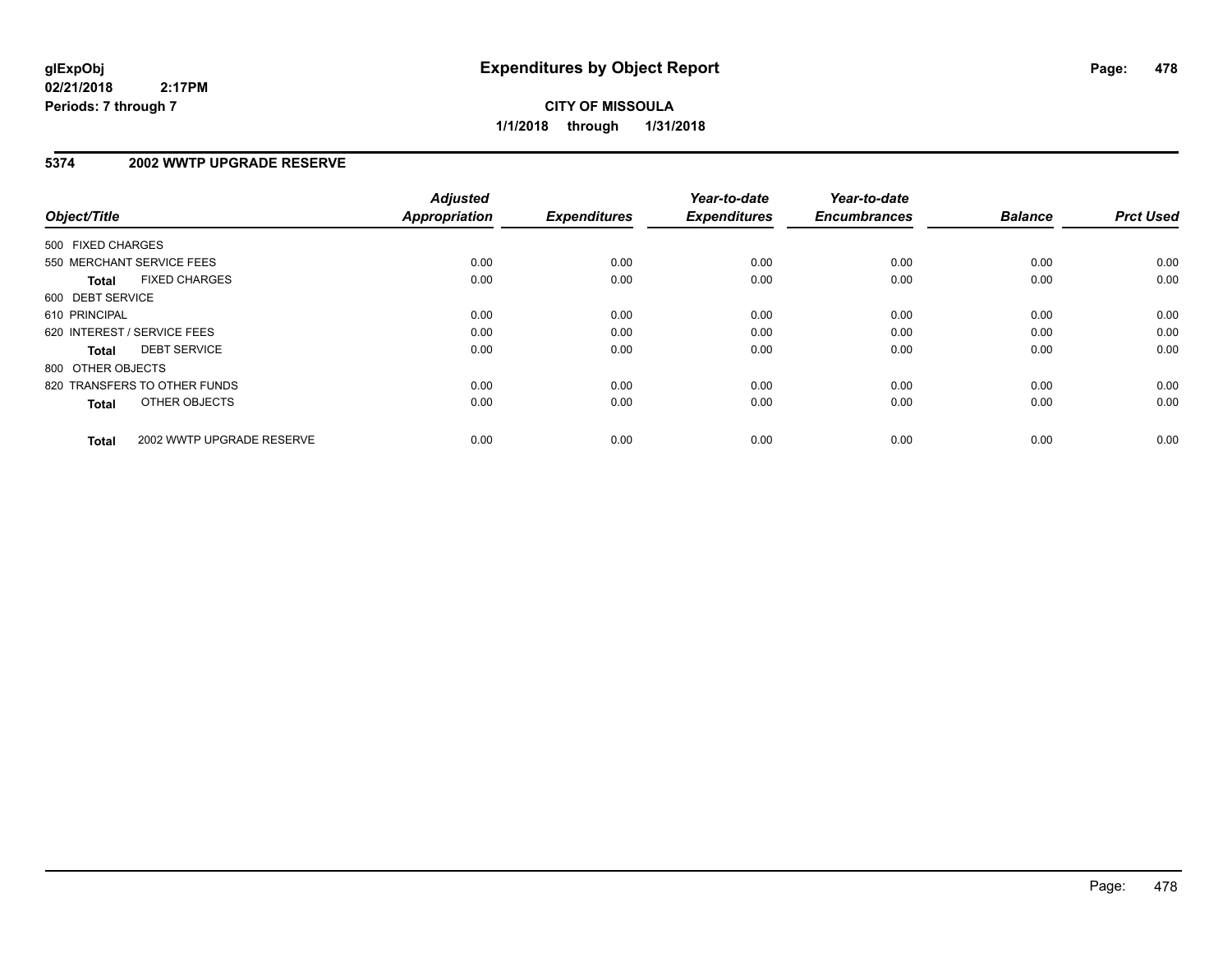## **5375 2003 WWTP SRF \$3.8M EPA DEBT**

|                                      | <b>Adjusted</b> |                     | Year-to-date        | Year-to-date        |                |                  |
|--------------------------------------|-----------------|---------------------|---------------------|---------------------|----------------|------------------|
| Object/Title                         | Appropriation   | <b>Expenditures</b> | <b>Expenditures</b> | <b>Encumbrances</b> | <b>Balance</b> | <b>Prct Used</b> |
| 500 FIXED CHARGES                    |                 |                     |                     |                     |                |                  |
| 550 MERCHANT SERVICE FEES            | 0.00            | 0.00                | 0.00                | 0.00                | 0.00           | 0.00             |
| <b>FIXED CHARGES</b><br><b>Total</b> | 0.00            | 0.00                | 0.00                | 0.00                | 0.00           | 0.00             |
| 600 DEBT SERVICE                     |                 |                     |                     |                     |                |                  |
| 610 PRINCIPAL                        | 0.00            | 0.00                | 0.00                | 0.00                | 0.00           | 0.00             |
| 620 INTEREST / SERVICE FEES          | 0.00            | 0.00                | 0.00                | 0.00                | 0.00           | 0.00             |
| <b>DEBT SERVICE</b><br><b>Total</b>  | 0.00            | 0.00                | 0.00                | 0.00                | 0.00           | 0.00             |
| <b>WASTEWATER</b><br><b>Total</b>    | 0.00            | 0.00                | 0.00                | 0.00                | 0.00           | 0.00             |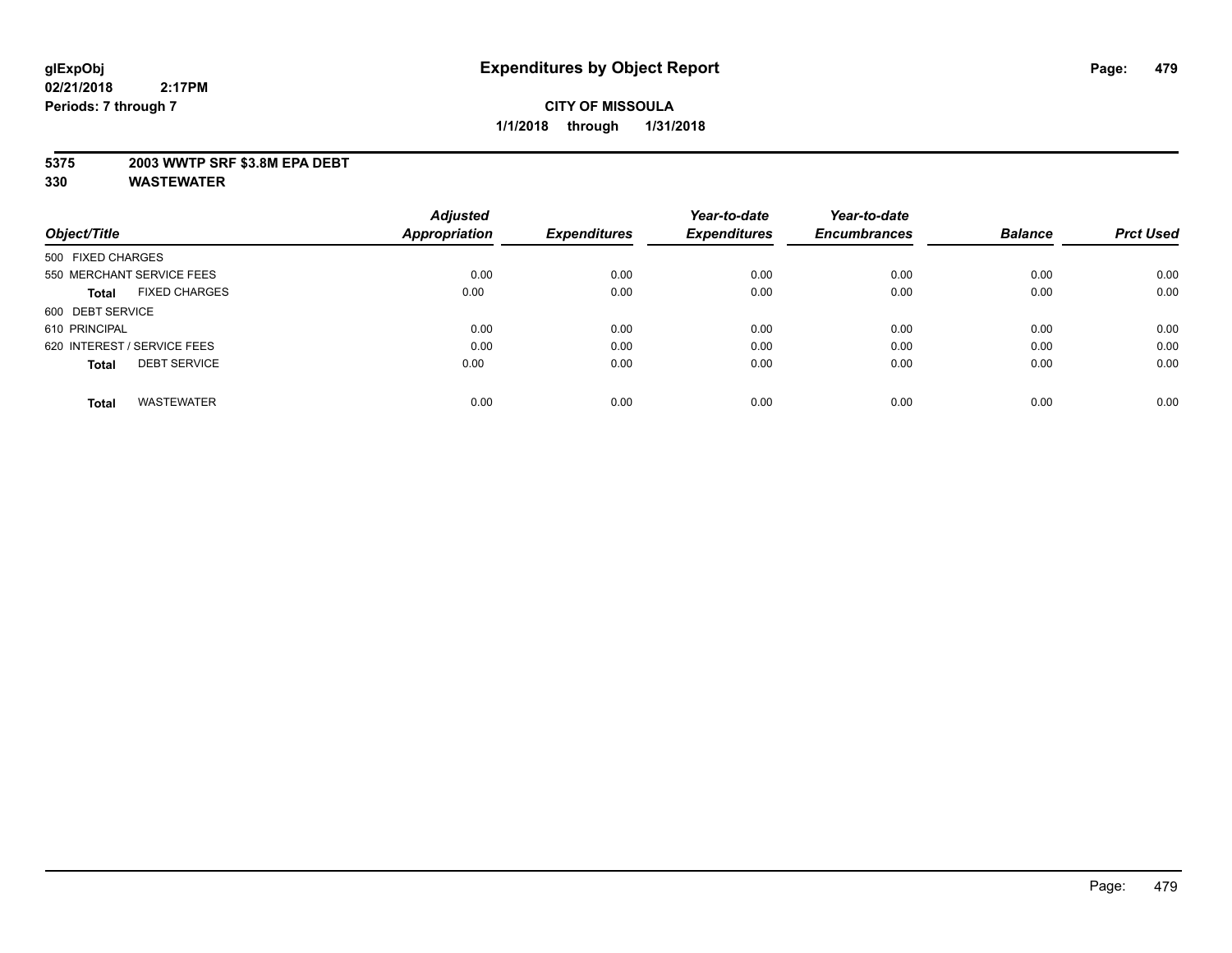**CITY OF MISSOULA 1/1/2018 through 1/31/2018**

## **5375 2003 WWTP SRF \$3.8M EPA DEBT**

| Object/Title                                  | <b>Adjusted</b><br>Appropriation | <b>Expenditures</b> | Year-to-date<br><b>Expenditures</b> | Year-to-date<br><b>Encumbrances</b> | <b>Balance</b> | <b>Prct Used</b> |
|-----------------------------------------------|----------------------------------|---------------------|-------------------------------------|-------------------------------------|----------------|------------------|
| 500 FIXED CHARGES                             |                                  |                     |                                     |                                     |                |                  |
| 550 MERCHANT SERVICE FEES                     | 0.00                             | 0.00                | 0.00                                | 0.00                                | 0.00           | 0.00             |
| <b>FIXED CHARGES</b><br><b>Total</b>          | 0.00                             | 0.00                | 0.00                                | 0.00                                | 0.00           | 0.00             |
| 600 DEBT SERVICE                              |                                  |                     |                                     |                                     |                |                  |
| 610 PRINCIPAL                                 | 0.00                             | 0.00                | 0.00                                | 0.00                                | 0.00           | 0.00             |
| 620 INTEREST / SERVICE FEES                   | 0.00                             | 0.00                | 0.00                                | 0.00                                | 0.00           | 0.00             |
| <b>DEBT SERVICE</b><br><b>Total</b>           | 0.00                             | 0.00                | 0.00                                | 0.00                                | 0.00           | 0.00             |
| 2003 WWTP SRF \$3.8M EPA DEBT<br><b>Total</b> | 0.00                             | 0.00                | 0.00                                | 0.00                                | 0.00           | 0.00             |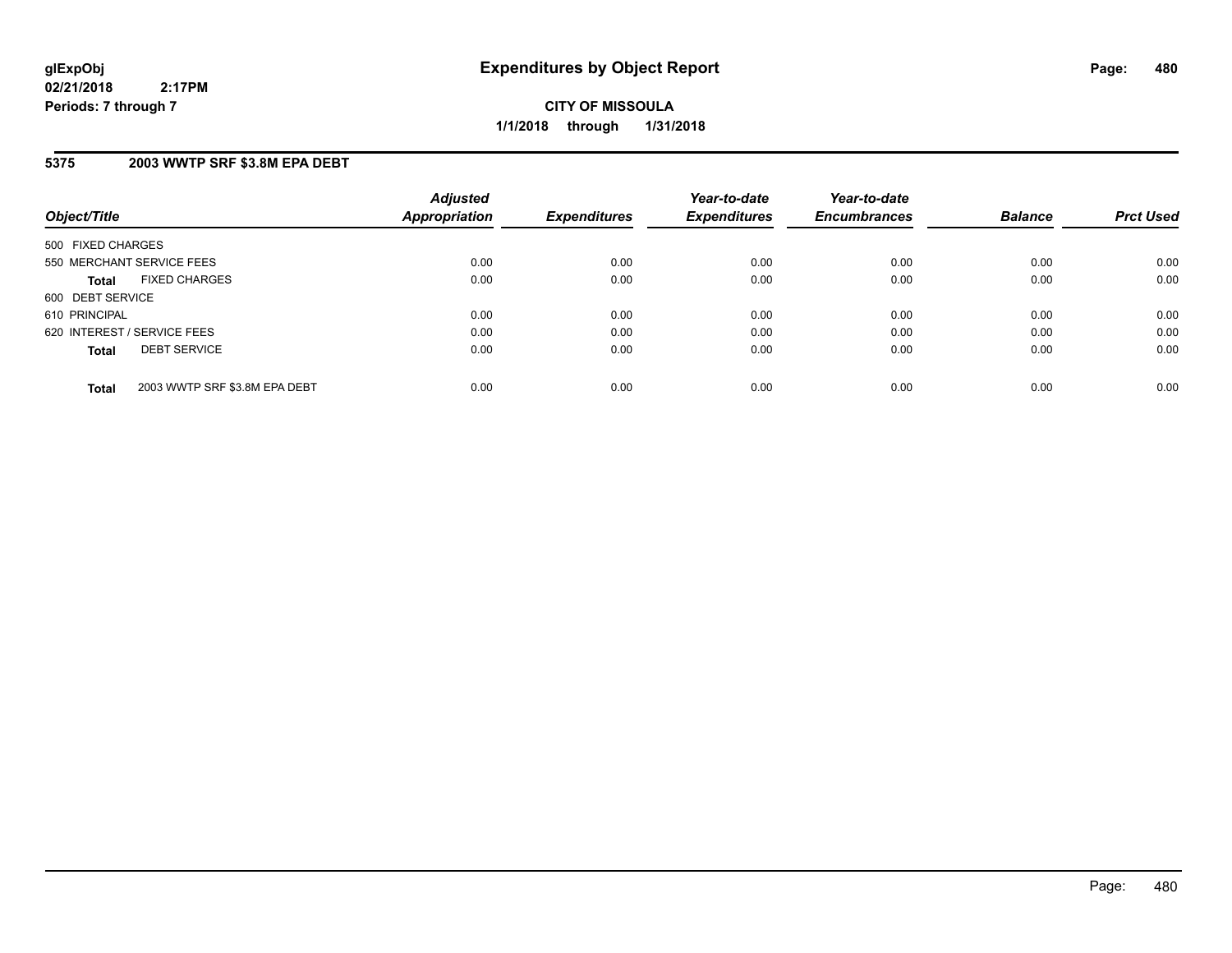## **5376 2003 WWTP SRF \$3.8M EPA RESERVE**

| Object/Title                         | <b>Adjusted</b><br><b>Appropriation</b> | <b>Expenditures</b> | Year-to-date<br><b>Expenditures</b> | Year-to-date<br><b>Encumbrances</b> | <b>Balance</b> | <b>Prct Used</b> |
|--------------------------------------|-----------------------------------------|---------------------|-------------------------------------|-------------------------------------|----------------|------------------|
| 500 FIXED CHARGES                    |                                         |                     |                                     |                                     |                |                  |
| 550 MERCHANT SERVICE FEES            | 0.00                                    | 0.00                | 0.00                                | 0.00                                | 0.00           | 0.00             |
| <b>FIXED CHARGES</b><br><b>Total</b> | 0.00                                    | 0.00                | 0.00                                | 0.00                                | 0.00           | 0.00             |
| 800 OTHER OBJECTS                    |                                         |                     |                                     |                                     |                |                  |
| 820 TRANSFERS TO OTHER FUNDS         | 0.00                                    | 0.00                | 0.00                                | 0.00                                | 0.00           | 0.00             |
| OTHER OBJECTS<br><b>Total</b>        | 0.00                                    | 0.00                | 0.00                                | 0.00                                | 0.00           | 0.00             |
| <b>WASTEWATER</b><br><b>Total</b>    | 0.00                                    | 0.00                | 0.00                                | 0.00                                | 0.00           | 0.00             |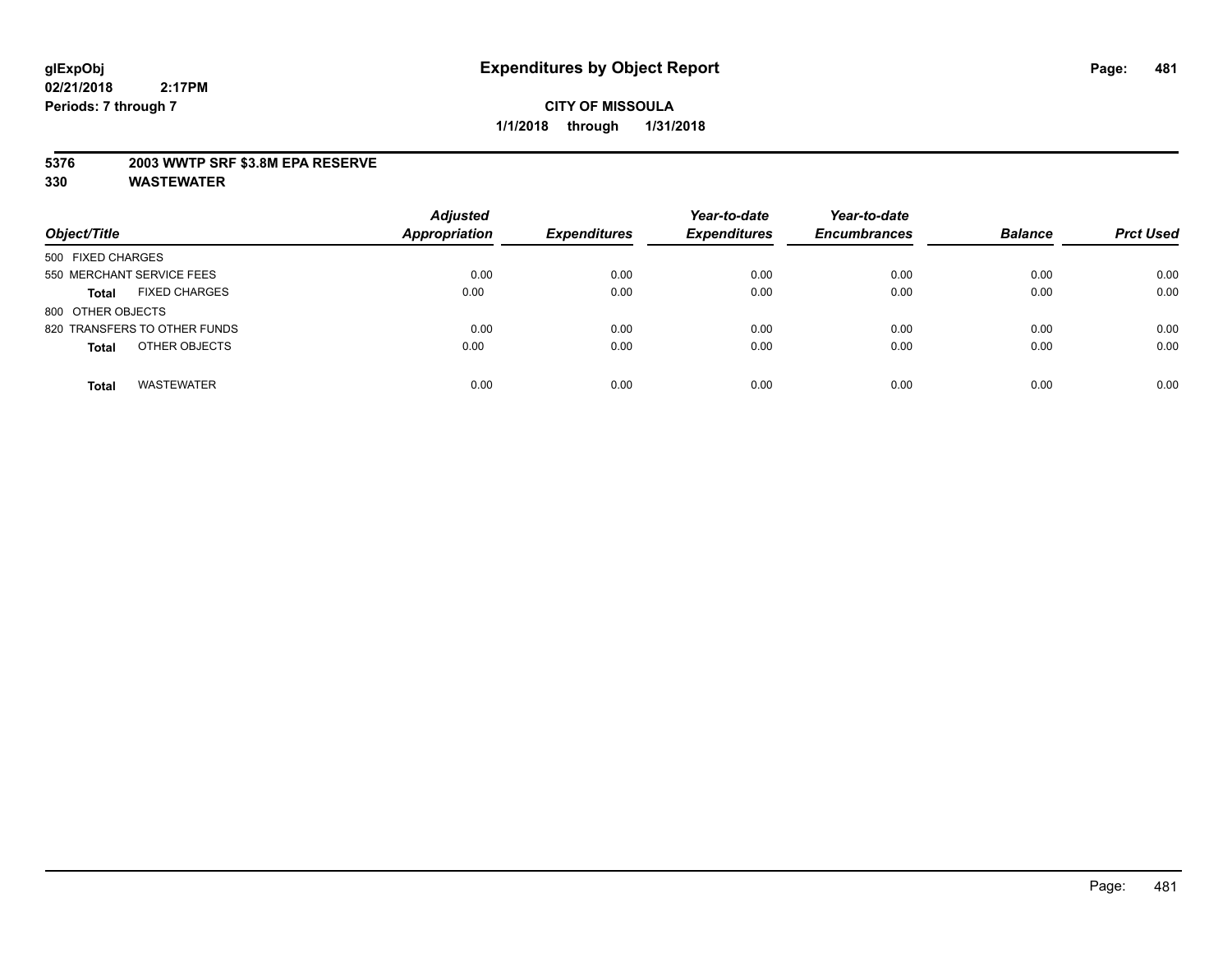**CITY OF MISSOULA 1/1/2018 through 1/31/2018**

# **5376 2003 WWTP SRF \$3.8M EPA RESERVE**

| Object/Title              |                                  | <b>Adjusted</b><br><b>Appropriation</b> | <b>Expenditures</b> | Year-to-date<br><b>Expenditures</b> | Year-to-date<br><b>Encumbrances</b> | <b>Balance</b> | <b>Prct Used</b> |
|---------------------------|----------------------------------|-----------------------------------------|---------------------|-------------------------------------|-------------------------------------|----------------|------------------|
| 500 FIXED CHARGES         |                                  |                                         |                     |                                     |                                     |                |                  |
| 550 MERCHANT SERVICE FEES |                                  | 0.00                                    | 0.00                | 0.00                                | 0.00                                | 0.00           | 0.00             |
| <b>Total</b>              | <b>FIXED CHARGES</b>             | 0.00                                    | 0.00                | 0.00                                | 0.00                                | 0.00           | 0.00             |
| 800 OTHER OBJECTS         |                                  |                                         |                     |                                     |                                     |                |                  |
|                           | 820 TRANSFERS TO OTHER FUNDS     | 0.00                                    | 0.00                | 0.00                                | 0.00                                | 0.00           | 0.00             |
| <b>Total</b>              | OTHER OBJECTS                    | 0.00                                    | 0.00                | 0.00                                | 0.00                                | 0.00           | 0.00             |
| <b>Total</b>              | 2003 WWTP SRF \$3.8M EPA RESERVE | 0.00                                    | 0.00                | 0.00                                | 0.00                                | 0.00           | 0.00             |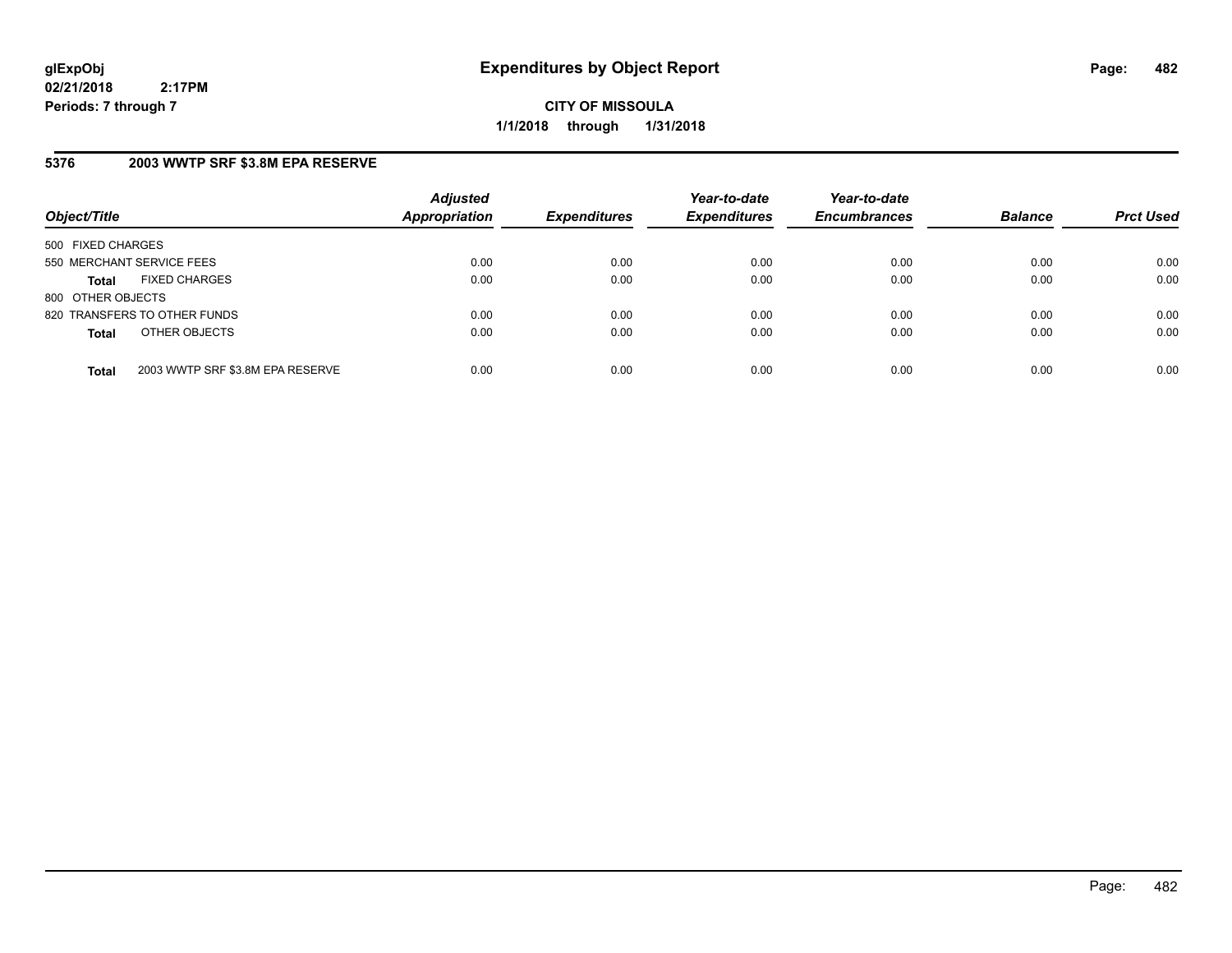## **5377 2004 WWTP \$3.023 LOAN DEBT SERVICE**

|                                      | <b>Adjusted</b> |                     | Year-to-date        | Year-to-date        |                |                  |
|--------------------------------------|-----------------|---------------------|---------------------|---------------------|----------------|------------------|
| Object/Title                         | Appropriation   | <b>Expenditures</b> | <b>Expenditures</b> | <b>Encumbrances</b> | <b>Balance</b> | <b>Prct Used</b> |
| 500 FIXED CHARGES                    |                 |                     |                     |                     |                |                  |
| 550 MERCHANT SERVICE FEES            | 0.00            | 0.00                | 0.00                | 0.00                | 0.00           | 0.00             |
| <b>FIXED CHARGES</b><br><b>Total</b> | 0.00            | 0.00                | 0.00                | 0.00                | 0.00           | 0.00             |
| 600 DEBT SERVICE                     |                 |                     |                     |                     |                |                  |
| 610 PRINCIPAL                        | 0.00            | 0.00                | 0.00                | 0.00                | 0.00           | 0.00             |
| 620 INTEREST / SERVICE FEES          | 0.00            | 0.00                | 0.00                | 0.00                | 0.00           | 0.00             |
| <b>DEBT SERVICE</b><br><b>Total</b>  | 0.00            | 0.00                | 0.00                | 0.00                | 0.00           | 0.00             |
| <b>WASTEWATER</b><br><b>Total</b>    | 0.00            | 0.00                | 0.00                | 0.00                | 0.00           | 0.00             |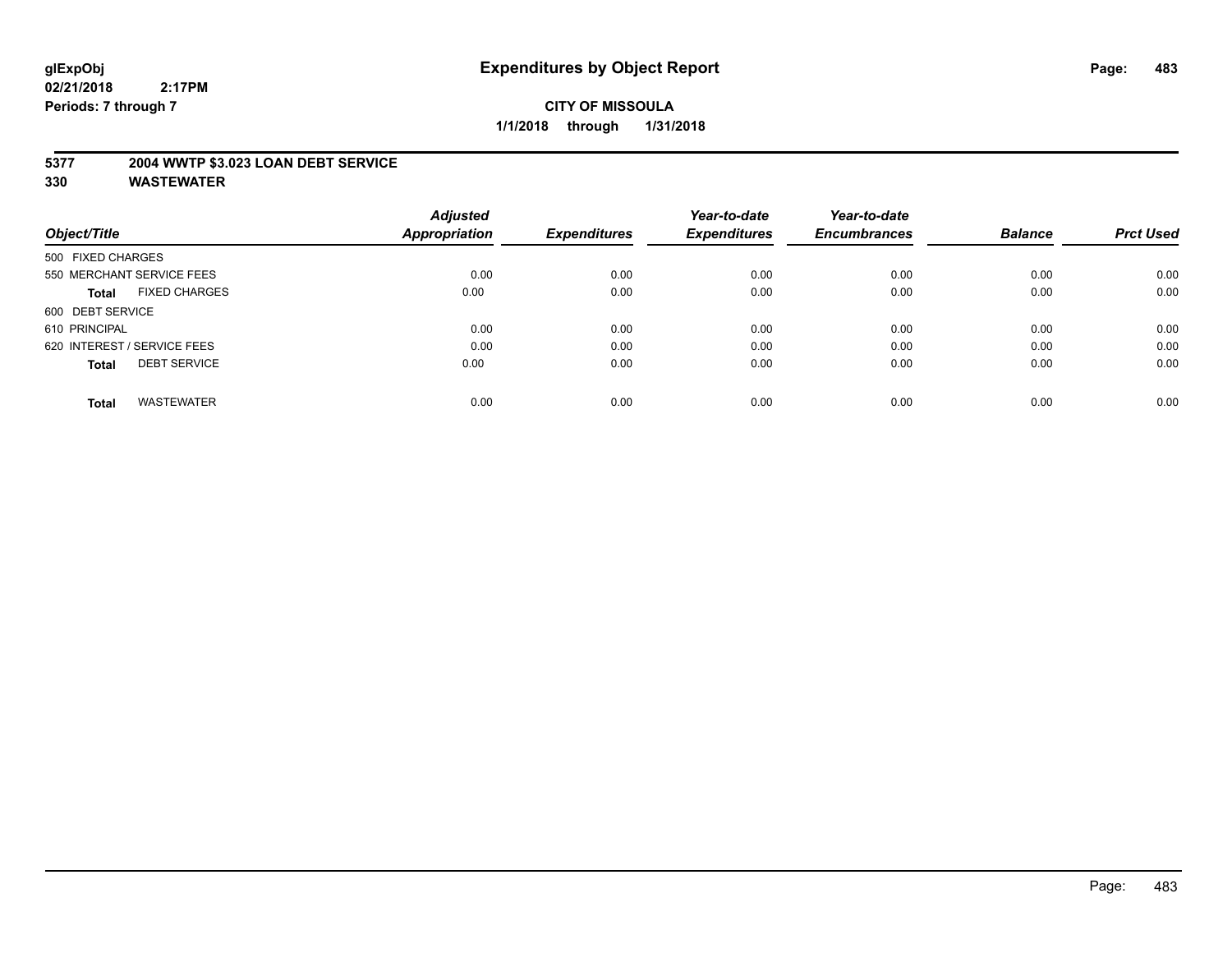**CITY OF MISSOULA 1/1/2018 through 1/31/2018**

# **5377 2004 WWTP \$3.023 LOAN DEBT SERVICE**

| Object/Title      |                                     | <b>Adjusted</b><br>Appropriation | <b>Expenditures</b> | Year-to-date<br><b>Expenditures</b> | Year-to-date<br><b>Encumbrances</b> | <b>Balance</b> | <b>Prct Used</b> |
|-------------------|-------------------------------------|----------------------------------|---------------------|-------------------------------------|-------------------------------------|----------------|------------------|
| 500 FIXED CHARGES |                                     |                                  |                     |                                     |                                     |                |                  |
|                   | 550 MERCHANT SERVICE FEES           | 0.00                             | 0.00                | 0.00                                | 0.00                                | 0.00           | 0.00             |
| <b>Total</b>      | <b>FIXED CHARGES</b>                | 0.00                             | 0.00                | 0.00                                | 0.00                                | 0.00           | 0.00             |
| 600 DEBT SERVICE  |                                     |                                  |                     |                                     |                                     |                |                  |
| 610 PRINCIPAL     |                                     | 0.00                             | 0.00                | 0.00                                | 0.00                                | 0.00           | 0.00             |
|                   | 620 INTEREST / SERVICE FEES         | 0.00                             | 0.00                | 0.00                                | 0.00                                | 0.00           | 0.00             |
| <b>Total</b>      | <b>DEBT SERVICE</b>                 | 0.00                             | 0.00                | 0.00                                | 0.00                                | 0.00           | 0.00             |
| <b>Total</b>      | 2004 WWTP \$3.023 LOAN DEBT SERVICE | 0.00                             | 0.00                | 0.00                                | 0.00                                | 0.00           | 0.00             |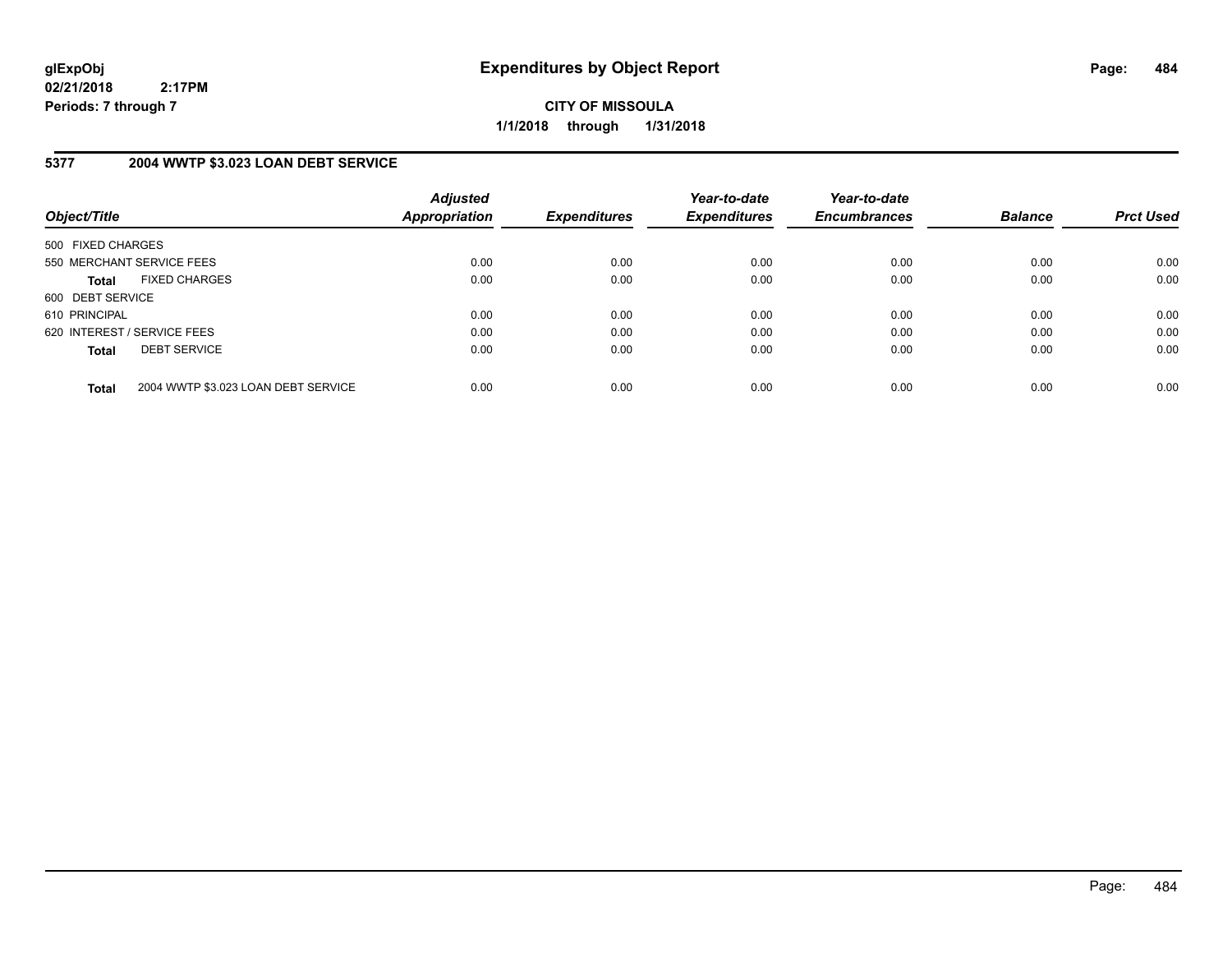## **5378 2004 WWTP \$3.023 LOAN RESERVE**

| Object/Title                         | <b>Adjusted</b><br><b>Appropriation</b> | <b>Expenditures</b> | Year-to-date<br><b>Expenditures</b> | Year-to-date<br><b>Encumbrances</b> | <b>Balance</b> | <b>Prct Used</b> |
|--------------------------------------|-----------------------------------------|---------------------|-------------------------------------|-------------------------------------|----------------|------------------|
| 500 FIXED CHARGES                    |                                         |                     |                                     |                                     |                |                  |
| 550 MERCHANT SERVICE FEES            | 0.00                                    | 0.00                | 0.00                                | 0.00                                | 0.00           | 0.00             |
| <b>FIXED CHARGES</b><br><b>Total</b> | 0.00                                    | 0.00                | 0.00                                | 0.00                                | 0.00           | 0.00             |
| 800 OTHER OBJECTS                    |                                         |                     |                                     |                                     |                |                  |
| 820 TRANSFERS TO OTHER FUNDS         | 0.00                                    | 0.00                | 0.00                                | 0.00                                | 0.00           | 0.00             |
| OTHER OBJECTS<br><b>Total</b>        | 0.00                                    | 0.00                | 0.00                                | 0.00                                | 0.00           | 0.00             |
| <b>WASTEWATER</b><br><b>Total</b>    | 0.00                                    | 0.00                | 0.00                                | 0.00                                | 0.00           | 0.00             |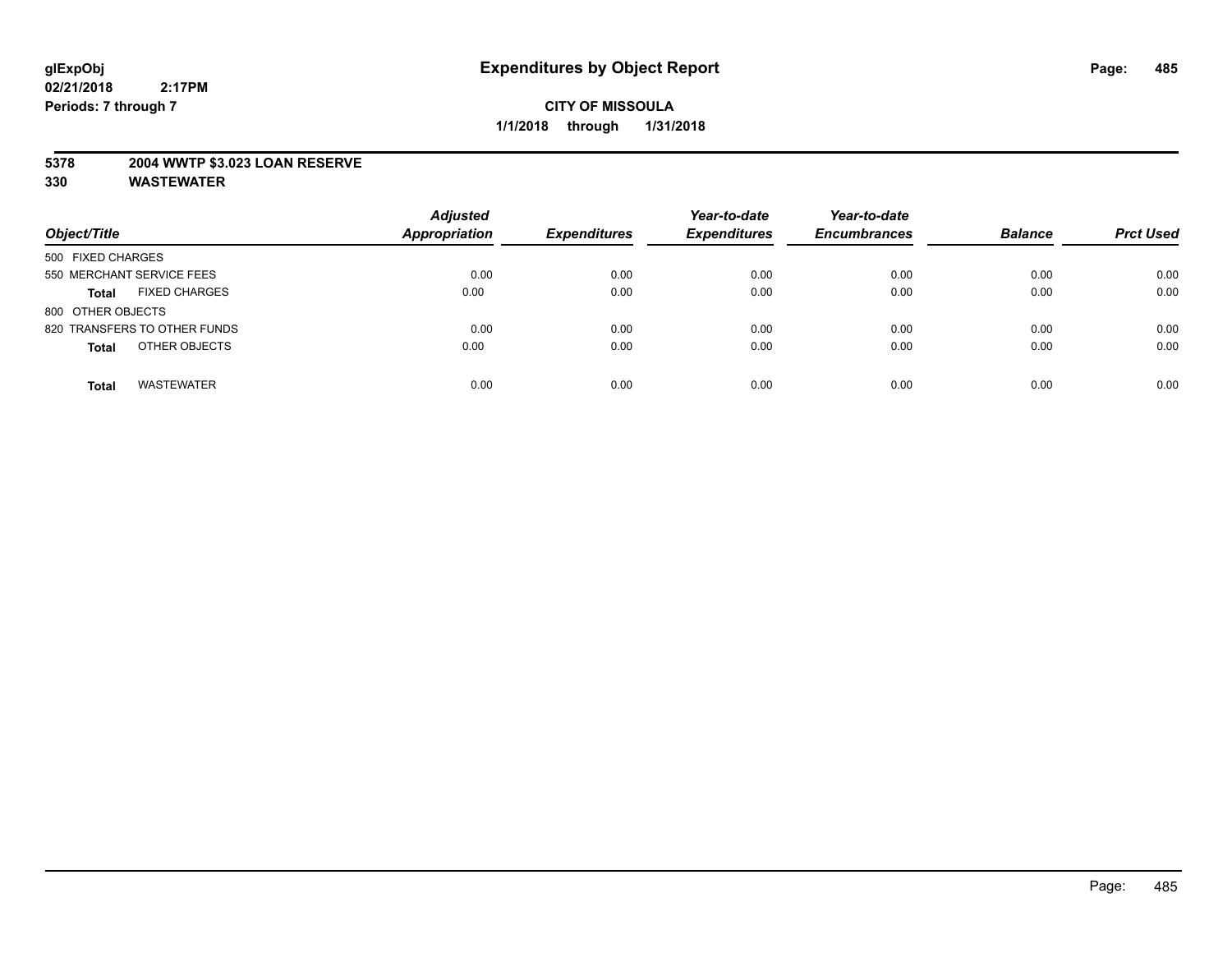## **5378 2004 WWTP \$3.023 LOAN RESERVE**

| Object/Title              |                                | <b>Adjusted</b><br>Appropriation | <b>Expenditures</b> | Year-to-date<br><b>Expenditures</b> | Year-to-date<br><b>Encumbrances</b> | <b>Balance</b> | <b>Prct Used</b> |
|---------------------------|--------------------------------|----------------------------------|---------------------|-------------------------------------|-------------------------------------|----------------|------------------|
| 500 FIXED CHARGES         |                                |                                  |                     |                                     |                                     |                |                  |
| 550 MERCHANT SERVICE FEES |                                | 0.00                             | 0.00                | 0.00                                | 0.00                                | 0.00           | 0.00             |
| <b>Total</b>              | <b>FIXED CHARGES</b>           | 0.00                             | 0.00                | 0.00                                | 0.00                                | 0.00           | 0.00             |
| 800 OTHER OBJECTS         |                                |                                  |                     |                                     |                                     |                |                  |
|                           | 820 TRANSFERS TO OTHER FUNDS   | 0.00                             | 0.00                | 0.00                                | 0.00                                | 0.00           | 0.00             |
| <b>Total</b>              | OTHER OBJECTS                  | 0.00                             | 0.00                | 0.00                                | 0.00                                | 0.00           | 0.00             |
| <b>Total</b>              | 2004 WWTP \$3.023 LOAN RESERVE | 0.00                             | 0.00                | 0.00                                | 0.00                                | 0.00           | 0.00             |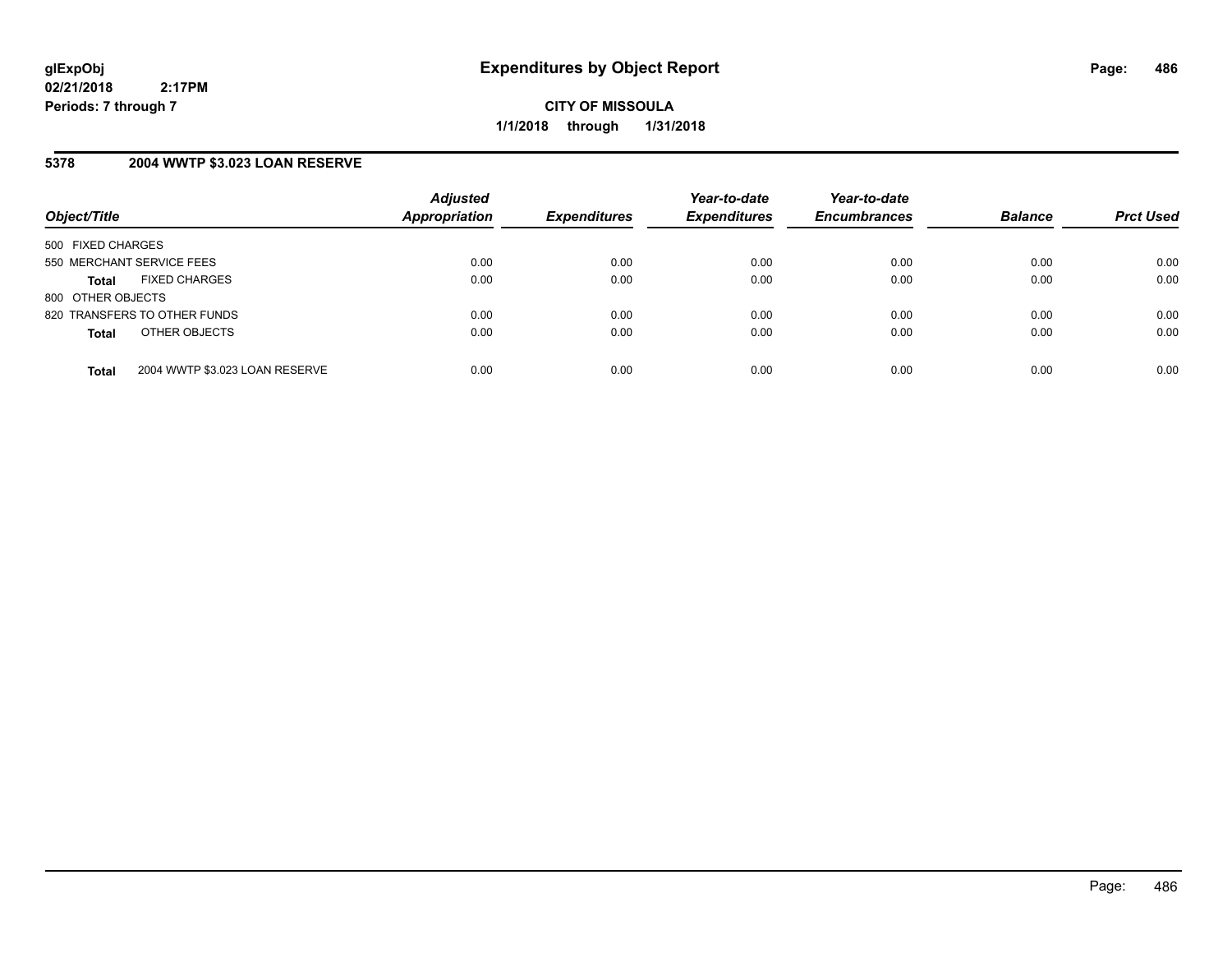# **CITY OF MISSOULA 1/1/2018 through 1/31/2018**

#### **5379 2005 BRICH/BRDY/LIN/GIL SRF DEBT**

| Object/Title                         | <b>Adjusted</b><br><b>Appropriation</b> | <b>Expenditures</b> | Year-to-date<br><b>Expenditures</b> | Year-to-date<br><b>Encumbrances</b> | <b>Balance</b> | <b>Prct Used</b> |
|--------------------------------------|-----------------------------------------|---------------------|-------------------------------------|-------------------------------------|----------------|------------------|
| 500 FIXED CHARGES                    |                                         |                     |                                     |                                     |                |                  |
| 550 MERCHANT SERVICE FEES            | 0.00                                    | 0.00                | 0.00                                | 0.00                                | 0.00           | 0.00             |
| <b>FIXED CHARGES</b><br><b>Total</b> | 0.00                                    | 0.00                | 0.00                                | 0.00                                | 0.00           | 0.00             |
| 600 DEBT SERVICE                     |                                         |                     |                                     |                                     |                |                  |
| 610 PRINCIPAL                        | 0.00                                    | 0.00                | 0.00                                | 0.00                                | 0.00           | 0.00             |
| 620 INTEREST / SERVICE FEES          | 0.00                                    | 0.00                | 0.00                                | 0.00                                | 0.00           | 0.00             |
| <b>DEBT SERVICE</b><br><b>Total</b>  | 0.00                                    | 0.00                | 0.00                                | 0.00                                | 0.00           | 0.00             |
| 800 OTHER OBJECTS                    |                                         |                     |                                     |                                     |                |                  |
| 820 TRANSFERS TO OTHER FUNDS         | 0.00                                    | 0.00                | 0.00                                | 0.00                                | 0.00           | 0.00             |
| OTHER OBJECTS<br><b>Total</b>        | 0.00                                    | 0.00                | 0.00                                | 0.00                                | 0.00           | 0.00             |
|                                      |                                         |                     |                                     |                                     |                |                  |
| <b>WASTEWATER</b><br><b>Total</b>    | 0.00                                    | 0.00                | 0.00                                | 0.00                                | 0.00           | 0.00             |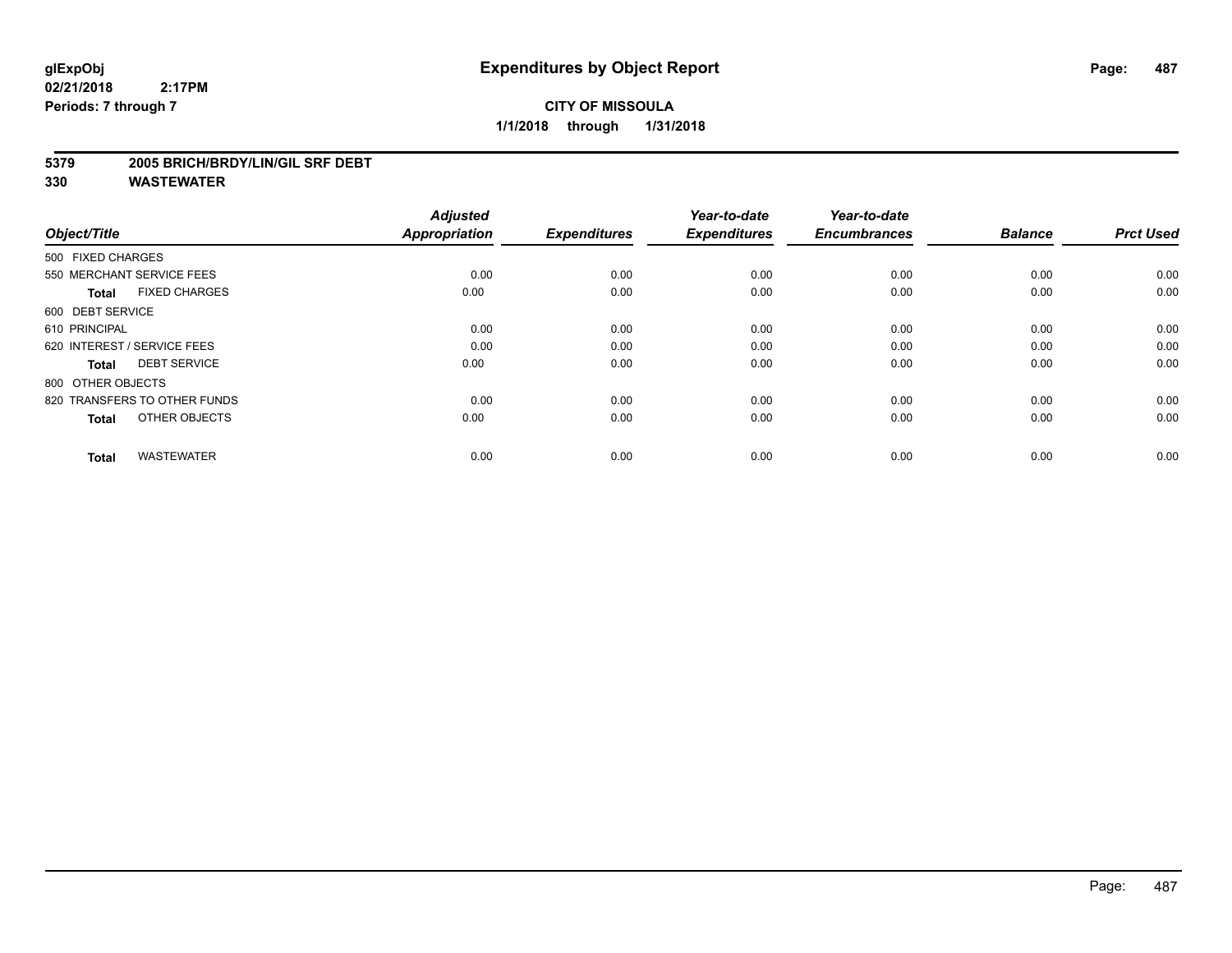**CITY OF MISSOULA 1/1/2018 through 1/31/2018**

## **5379 2005 BRICH/BRDY/LIN/GIL SRF DEBT**

| Object/Title      |                                  | <b>Adjusted</b><br><b>Appropriation</b> | <b>Expenditures</b> | Year-to-date<br><b>Expenditures</b> | Year-to-date<br><b>Encumbrances</b> | <b>Balance</b> | <b>Prct Used</b> |
|-------------------|----------------------------------|-----------------------------------------|---------------------|-------------------------------------|-------------------------------------|----------------|------------------|
| 500 FIXED CHARGES |                                  |                                         |                     |                                     |                                     |                |                  |
|                   | 550 MERCHANT SERVICE FEES        | 0.00                                    | 0.00                | 0.00                                | 0.00                                | 0.00           | 0.00             |
| <b>Total</b>      | <b>FIXED CHARGES</b>             | 0.00                                    | 0.00                | 0.00                                | 0.00                                | 0.00           | 0.00             |
| 600 DEBT SERVICE  |                                  |                                         |                     |                                     |                                     |                |                  |
| 610 PRINCIPAL     |                                  | 0.00                                    | 0.00                | 0.00                                | 0.00                                | 0.00           | 0.00             |
|                   | 620 INTEREST / SERVICE FEES      | 0.00                                    | 0.00                | 0.00                                | 0.00                                | 0.00           | 0.00             |
| <b>Total</b>      | <b>DEBT SERVICE</b>              | 0.00                                    | 0.00                | 0.00                                | 0.00                                | 0.00           | 0.00             |
| 800 OTHER OBJECTS |                                  |                                         |                     |                                     |                                     |                |                  |
|                   | 820 TRANSFERS TO OTHER FUNDS     | 0.00                                    | 0.00                | 0.00                                | 0.00                                | 0.00           | 0.00             |
| <b>Total</b>      | OTHER OBJECTS                    | 0.00                                    | 0.00                | 0.00                                | 0.00                                | 0.00           | 0.00             |
| <b>Total</b>      | 2005 BRICH/BRDY/LIN/GIL SRF DEBT | 0.00                                    | 0.00                | 0.00                                | 0.00                                | 0.00           | 0.00             |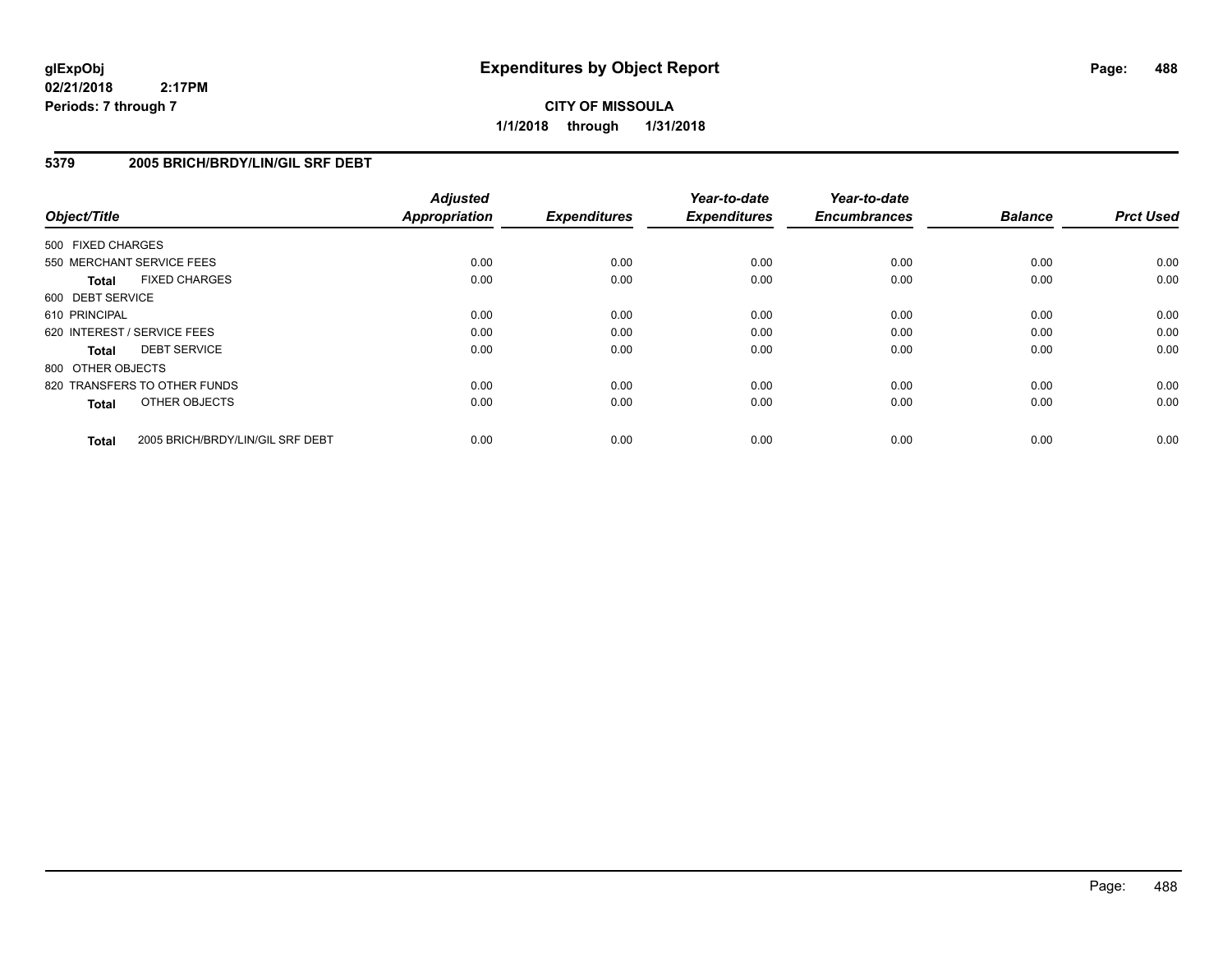# **CITY OF MISSOULA 1/1/2018 through 1/31/2018**

## **5380 BRDWY/BIRCH/GILBERT/LINCOLNWOOD**

| Object/Title                         | <b>Adjusted</b><br><b>Appropriation</b> | <b>Expenditures</b> | Year-to-date<br><b>Expenditures</b> | Year-to-date<br><b>Encumbrances</b> | <b>Balance</b> | <b>Prct Used</b> |
|--------------------------------------|-----------------------------------------|---------------------|-------------------------------------|-------------------------------------|----------------|------------------|
| 500 FIXED CHARGES                    |                                         |                     |                                     |                                     |                |                  |
|                                      |                                         |                     |                                     |                                     |                |                  |
| 550 MERCHANT SERVICE FEES            | 0.00                                    | 0.00                | 0.00                                | 0.00                                | 0.00           | 0.00             |
| <b>FIXED CHARGES</b><br><b>Total</b> | 0.00                                    | 0.00                | 0.00                                | 0.00                                | 0.00           | 0.00             |
| 600 DEBT SERVICE                     |                                         |                     |                                     |                                     |                |                  |
| 610 PRINCIPAL                        | 0.00                                    | 0.00                | 0.00                                | 0.00                                | 0.00           | 0.00             |
| 620 INTEREST / SERVICE FEES          | 0.00                                    | 0.00                | 0.00                                | 0.00                                | 0.00           | 0.00             |
| <b>DEBT SERVICE</b><br><b>Total</b>  | 0.00                                    | 0.00                | 0.00                                | 0.00                                | 0.00           | 0.00             |
| 800 OTHER OBJECTS                    |                                         |                     |                                     |                                     |                |                  |
| 820 TRANSFERS TO OTHER FUNDS         | 0.00                                    | 0.00                | 0.00                                | 0.00                                | 0.00           | 0.00             |
| OTHER OBJECTS<br><b>Total</b>        | 0.00                                    | 0.00                | 0.00                                | 0.00                                | 0.00           | 0.00             |
|                                      |                                         |                     |                                     |                                     |                |                  |
| <b>WASTEWATER</b><br><b>Total</b>    | 0.00                                    | 0.00                | 0.00                                | 0.00                                | 0.00           | 0.00             |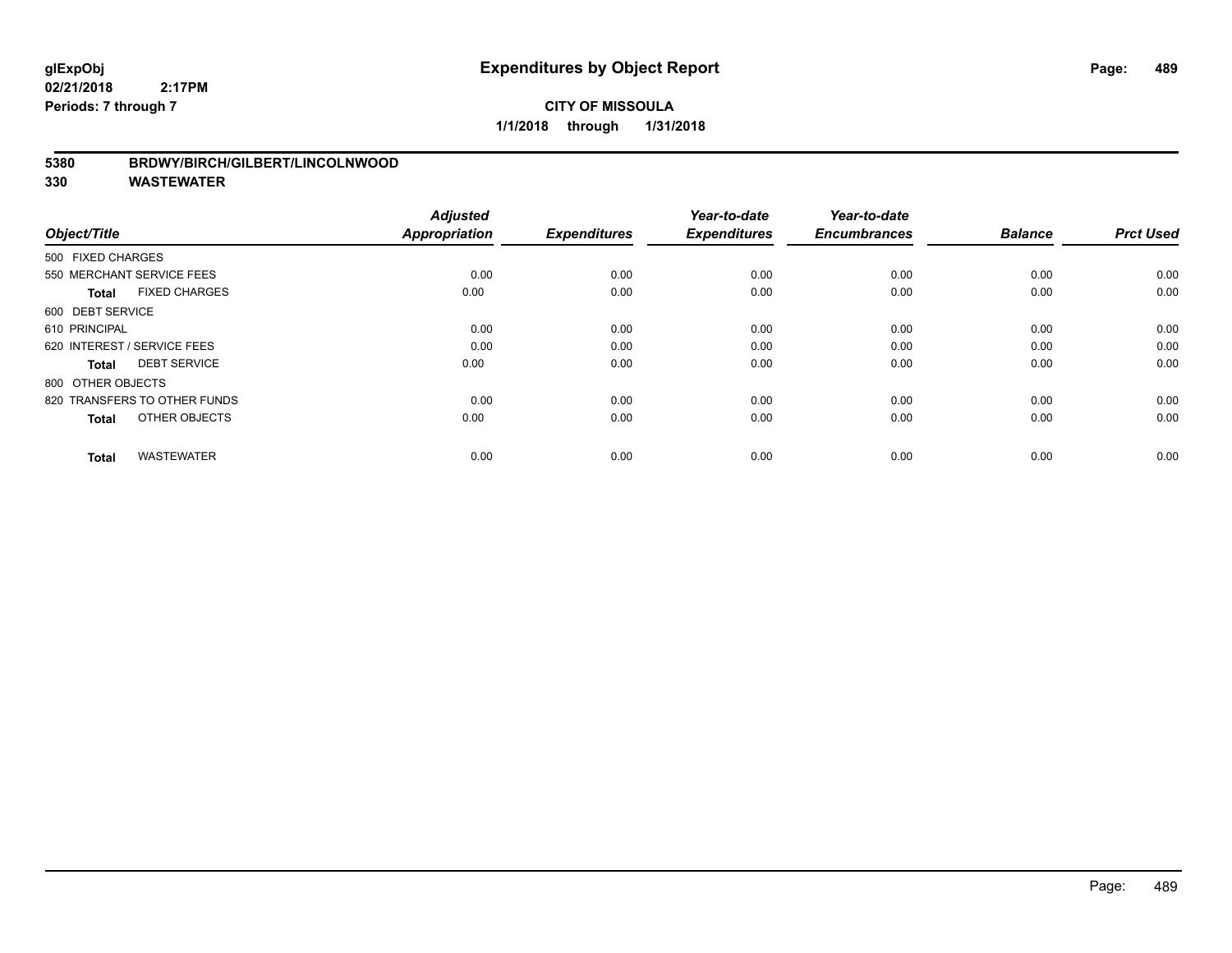# **CITY OF MISSOULA 1/1/2018 through 1/31/2018**

# **5380 BRDWY/BIRCH/GILBERT/LINCOLNWOOD**

| Object/Title      |                                 | <b>Adjusted</b><br><b>Appropriation</b> | <b>Expenditures</b> | Year-to-date<br><b>Expenditures</b> | Year-to-date<br><b>Encumbrances</b> | <b>Balance</b> | <b>Prct Used</b> |
|-------------------|---------------------------------|-----------------------------------------|---------------------|-------------------------------------|-------------------------------------|----------------|------------------|
| 500 FIXED CHARGES |                                 |                                         |                     |                                     |                                     |                |                  |
|                   | 550 MERCHANT SERVICE FEES       | 0.00                                    | 0.00                | 0.00                                | 0.00                                | 0.00           | 0.00             |
| <b>Total</b>      | <b>FIXED CHARGES</b>            | 0.00                                    | 0.00                | 0.00                                | 0.00                                | 0.00           | 0.00             |
| 600 DEBT SERVICE  |                                 |                                         |                     |                                     |                                     |                |                  |
| 610 PRINCIPAL     |                                 | 0.00                                    | 0.00                | 0.00                                | 0.00                                | 0.00           | 0.00             |
|                   | 620 INTEREST / SERVICE FEES     | 0.00                                    | 0.00                | 0.00                                | 0.00                                | 0.00           | 0.00             |
| <b>Total</b>      | <b>DEBT SERVICE</b>             | 0.00                                    | 0.00                | 0.00                                | 0.00                                | 0.00           | 0.00             |
| 800 OTHER OBJECTS |                                 |                                         |                     |                                     |                                     |                |                  |
|                   | 820 TRANSFERS TO OTHER FUNDS    | 0.00                                    | 0.00                | 0.00                                | 0.00                                | 0.00           | 0.00             |
| <b>Total</b>      | OTHER OBJECTS                   | 0.00                                    | 0.00                | 0.00                                | 0.00                                | 0.00           | 0.00             |
| <b>Total</b>      | BRDWY/BIRCH/GILBERT/LINCOLNWOOD | 0.00                                    | 0.00                | 0.00                                | 0.00                                | 0.00           | 0.00             |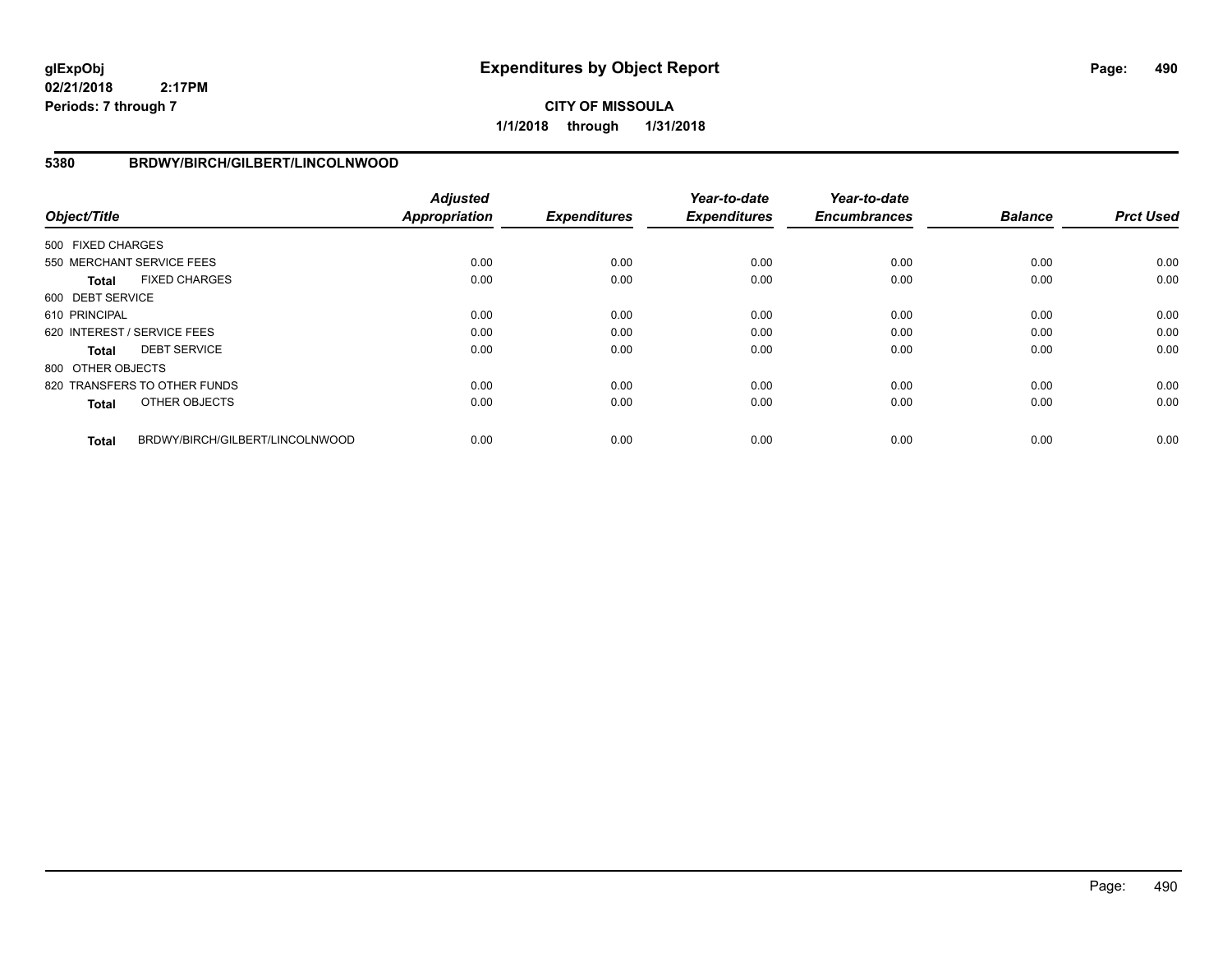#### **5381 LINCOLNWOOD PH2 DEBT SERVICE**

| Object/Title                         | <b>Adjusted</b><br><b>Appropriation</b> | <b>Expenditures</b> | Year-to-date<br><b>Expenditures</b> | Year-to-date<br><b>Encumbrances</b> | <b>Balance</b> | <b>Prct Used</b> |
|--------------------------------------|-----------------------------------------|---------------------|-------------------------------------|-------------------------------------|----------------|------------------|
| 500 FIXED CHARGES                    |                                         |                     |                                     |                                     |                |                  |
| 550 MERCHANT SERVICE FEES            | 0.00                                    | 0.00                | 0.00                                | 0.00                                | 0.00           | 0.00             |
| <b>FIXED CHARGES</b><br><b>Total</b> | 0.00                                    | 0.00                | 0.00                                | 0.00                                | 0.00           | 0.00             |
| 600 DEBT SERVICE                     |                                         |                     |                                     |                                     |                |                  |
| 610 PRINCIPAL                        | 0.00                                    | 0.00                | 0.00                                | 0.00                                | 0.00           | 0.00             |
| 620 INTEREST / SERVICE FEES          | 0.00                                    | 0.00                | 0.00                                | 0.00                                | 0.00           | 0.00             |
| <b>DEBT SERVICE</b><br><b>Total</b>  | 0.00                                    | 0.00                | 0.00                                | 0.00                                | 0.00           | 0.00             |
| 800 OTHER OBJECTS                    |                                         |                     |                                     |                                     |                |                  |
| 820 TRANSFERS TO OTHER FUNDS         | 0.00                                    | 0.00                | 0.00                                | 0.00                                | 0.00           | 0.00             |
| OTHER OBJECTS<br><b>Total</b>        | 0.00                                    | 0.00                | 0.00                                | 0.00                                | 0.00           | 0.00             |
|                                      |                                         |                     |                                     |                                     |                |                  |
| <b>WASTEWATER</b><br><b>Total</b>    | 0.00                                    | 0.00                | 0.00                                | 0.00                                | 0.00           | 0.00             |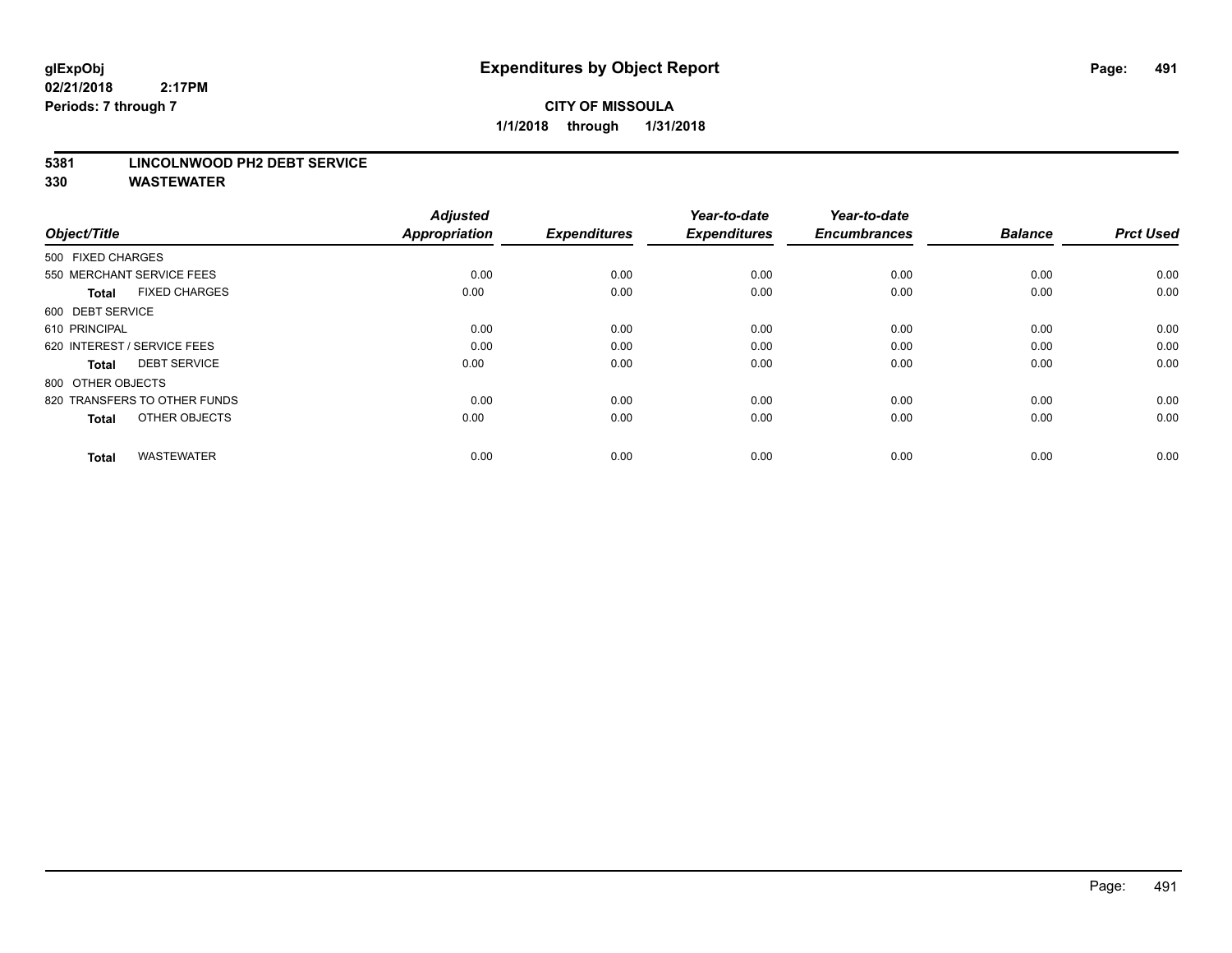# **CITY OF MISSOULA 1/1/2018 through 1/31/2018**

# **5381 LINCOLNWOOD PH2 DEBT SERVICE**

| Object/Title                 |                              | <b>Adjusted</b><br><b>Appropriation</b> | <b>Expenditures</b> | Year-to-date<br><b>Expenditures</b> | Year-to-date<br><b>Encumbrances</b> | <b>Balance</b> | <b>Prct Used</b> |
|------------------------------|------------------------------|-----------------------------------------|---------------------|-------------------------------------|-------------------------------------|----------------|------------------|
| 500 FIXED CHARGES            |                              |                                         |                     |                                     |                                     |                |                  |
| 550 MERCHANT SERVICE FEES    |                              | 0.00                                    | 0.00                | 0.00                                | 0.00                                | 0.00           | 0.00             |
| <b>Total</b>                 | <b>FIXED CHARGES</b>         | 0.00                                    | 0.00                | 0.00                                | 0.00                                | 0.00           | 0.00             |
| 600 DEBT SERVICE             |                              |                                         |                     |                                     |                                     |                |                  |
| 610 PRINCIPAL                |                              | 0.00                                    | 0.00                | 0.00                                | 0.00                                | 0.00           | 0.00             |
| 620 INTEREST / SERVICE FEES  |                              | 0.00                                    | 0.00                | 0.00                                | 0.00                                | 0.00           | 0.00             |
| Total                        | <b>DEBT SERVICE</b>          | 0.00                                    | 0.00                | 0.00                                | 0.00                                | 0.00           | 0.00             |
| 800 OTHER OBJECTS            |                              |                                         |                     |                                     |                                     |                |                  |
| 820 TRANSFERS TO OTHER FUNDS |                              | 0.00                                    | 0.00                | 0.00                                | 0.00                                | 0.00           | 0.00             |
| <b>Total</b>                 | OTHER OBJECTS                | 0.00                                    | 0.00                | 0.00                                | 0.00                                | 0.00           | 0.00             |
| <b>Total</b>                 | LINCOLNWOOD PH2 DEBT SERVICE | 0.00                                    | 0.00                | 0.00                                | 0.00                                | 0.00           | 0.00             |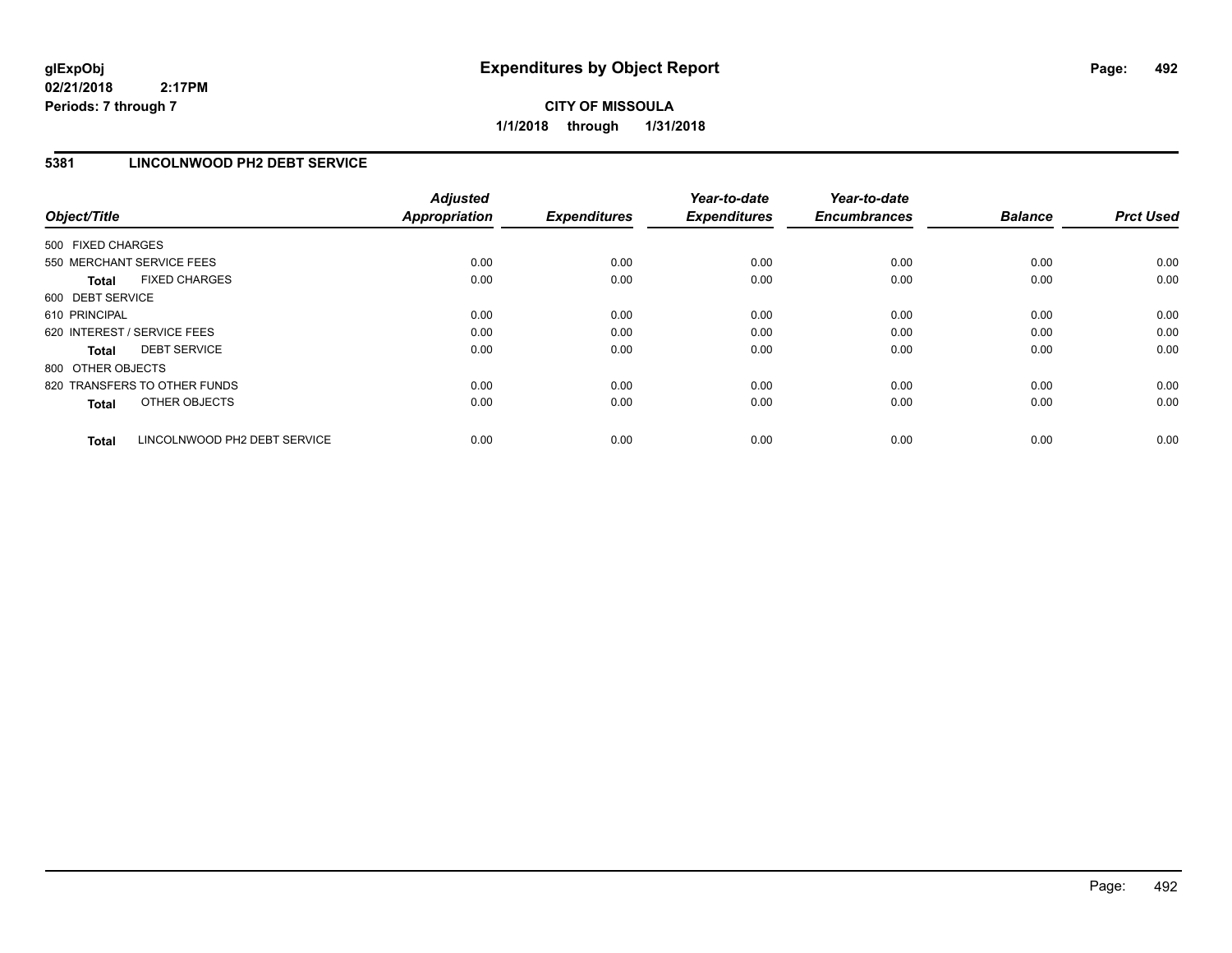#### **5382 LINCOLNWOOD PH2 RESERVE FUND**

| Object/Title                         | <b>Adjusted</b><br><b>Appropriation</b> | <b>Expenditures</b> | Year-to-date<br><b>Expenditures</b> | Year-to-date<br><b>Encumbrances</b> | <b>Balance</b> | <b>Prct Used</b> |
|--------------------------------------|-----------------------------------------|---------------------|-------------------------------------|-------------------------------------|----------------|------------------|
| 500 FIXED CHARGES                    |                                         |                     |                                     |                                     |                |                  |
| 550 MERCHANT SERVICE FEES            | 0.00                                    | 0.00                | 0.00                                | 0.00                                | 0.00           | 0.00             |
| <b>FIXED CHARGES</b><br><b>Total</b> | 0.00                                    | 0.00                | 0.00                                | 0.00                                | 0.00           | 0.00             |
| 600 DEBT SERVICE                     |                                         |                     |                                     |                                     |                |                  |
| 610 PRINCIPAL                        | 0.00                                    | 0.00                | 0.00                                | 0.00                                | 0.00           | 0.00             |
| 620 INTEREST / SERVICE FEES          | 0.00                                    | 0.00                | 0.00                                | 0.00                                | 0.00           | 0.00             |
| <b>DEBT SERVICE</b><br><b>Total</b>  | 0.00                                    | 0.00                | 0.00                                | 0.00                                | 0.00           | 0.00             |
| 800 OTHER OBJECTS                    |                                         |                     |                                     |                                     |                |                  |
| 820 TRANSFERS TO OTHER FUNDS         | 0.00                                    | 0.00                | 0.00                                | 0.00                                | 0.00           | 0.00             |
| OTHER OBJECTS<br><b>Total</b>        | 0.00                                    | 0.00                | 0.00                                | 0.00                                | 0.00           | 0.00             |
|                                      |                                         |                     |                                     |                                     |                |                  |
| <b>WASTEWATER</b><br><b>Total</b>    | 0.00                                    | 0.00                | 0.00                                | 0.00                                | 0.00           | 0.00             |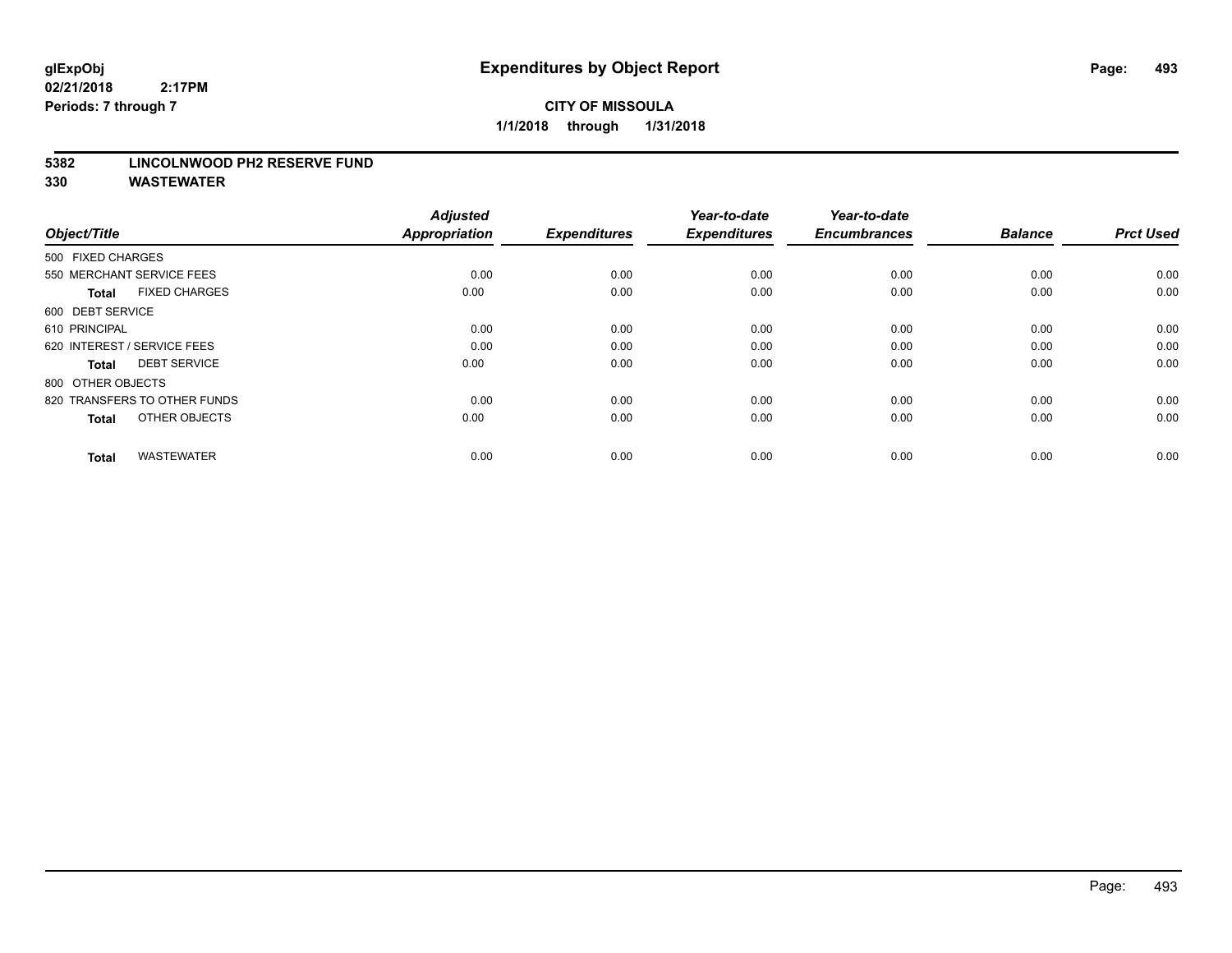# **CITY OF MISSOULA 1/1/2018 through 1/31/2018**

# **5382 LINCOLNWOOD PH2 RESERVE FUND**

| Object/Title      |                              | <b>Adjusted</b><br><b>Appropriation</b> | <b>Expenditures</b> | Year-to-date<br><b>Expenditures</b> | Year-to-date<br><b>Encumbrances</b> | <b>Balance</b> | <b>Prct Used</b> |
|-------------------|------------------------------|-----------------------------------------|---------------------|-------------------------------------|-------------------------------------|----------------|------------------|
| 500 FIXED CHARGES |                              |                                         |                     |                                     |                                     |                |                  |
|                   | 550 MERCHANT SERVICE FEES    | 0.00                                    | 0.00                | 0.00                                | 0.00                                | 0.00           | 0.00             |
| <b>Total</b>      | <b>FIXED CHARGES</b>         | 0.00                                    | 0.00                | 0.00                                | 0.00                                | 0.00           | 0.00             |
| 600 DEBT SERVICE  |                              |                                         |                     |                                     |                                     |                |                  |
| 610 PRINCIPAL     |                              | 0.00                                    | 0.00                | 0.00                                | 0.00                                | 0.00           | 0.00             |
|                   | 620 INTEREST / SERVICE FEES  | 0.00                                    | 0.00                | 0.00                                | 0.00                                | 0.00           | 0.00             |
| Total             | <b>DEBT SERVICE</b>          | 0.00                                    | 0.00                | 0.00                                | 0.00                                | 0.00           | 0.00             |
| 800 OTHER OBJECTS |                              |                                         |                     |                                     |                                     |                |                  |
|                   | 820 TRANSFERS TO OTHER FUNDS | 0.00                                    | 0.00                | 0.00                                | 0.00                                | 0.00           | 0.00             |
| <b>Total</b>      | OTHER OBJECTS                | 0.00                                    | 0.00                | 0.00                                | 0.00                                | 0.00           | 0.00             |
| <b>Total</b>      | LINCOLNWOOD PH2 RESERVE FUND | 0.00                                    | 0.00                | 0.00                                | 0.00                                | 0.00           | 0.00             |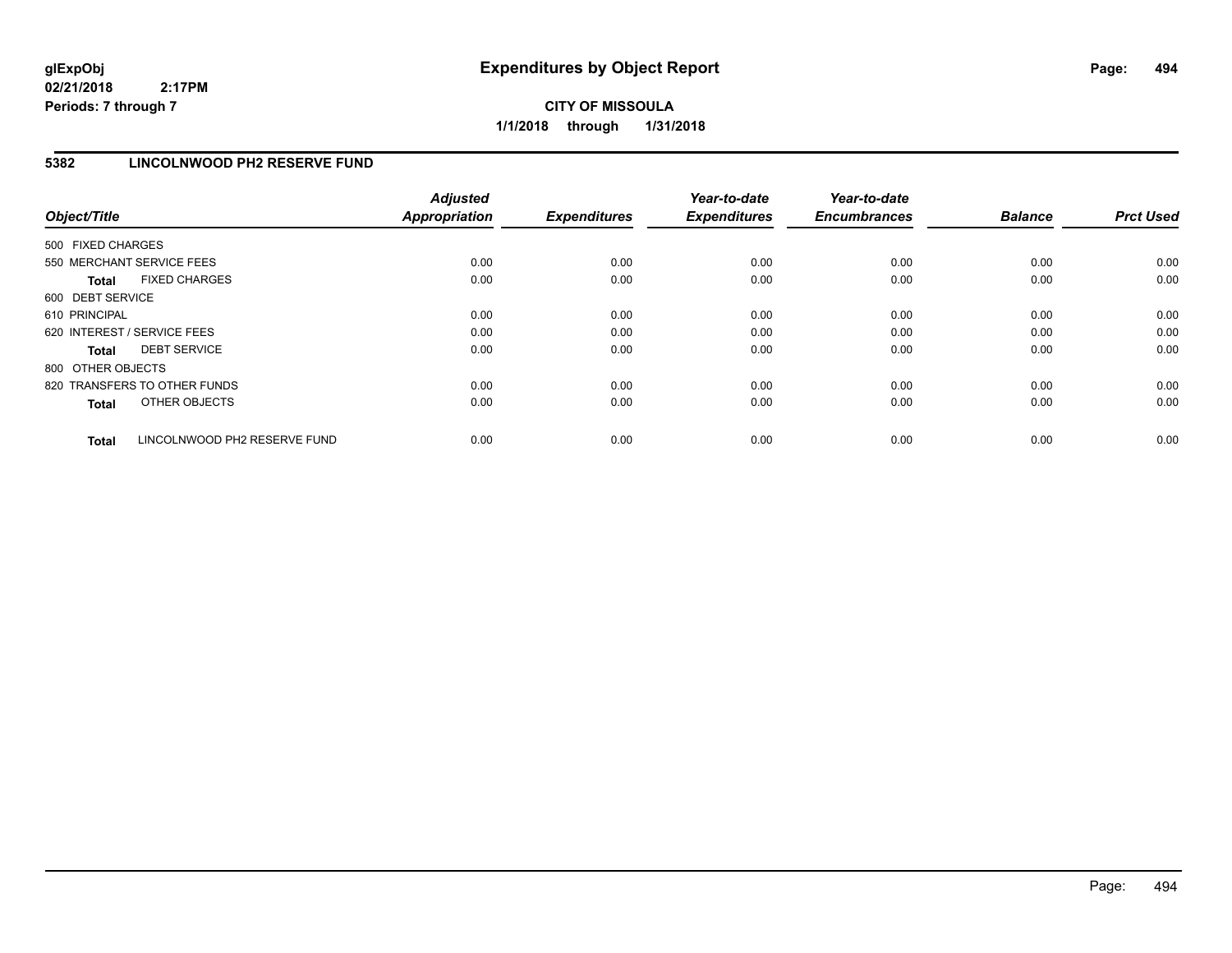#### **5383 FY09 RATTLESNAKE SEWER DEBT SVS**

**550 SID 544 PROJECT**

|                                      | <b>Adjusted</b>      |                     | Year-to-date        | Year-to-date        |                |                  |
|--------------------------------------|----------------------|---------------------|---------------------|---------------------|----------------|------------------|
| Object/Title                         | <b>Appropriation</b> | <b>Expenditures</b> | <b>Expenditures</b> | <b>Encumbrances</b> | <b>Balance</b> | <b>Prct Used</b> |
| 500 FIXED CHARGES                    |                      |                     |                     |                     |                |                  |
| 550 MERCHANT SERVICE FEES            | 0.00                 | 0.00                | 0.00                | 0.00                | 0.00           | 0.00             |
| <b>FIXED CHARGES</b><br><b>Total</b> | 0.00                 | 0.00                | 0.00                | 0.00                | 0.00           | 0.00             |
| 600 DEBT SERVICE                     |                      |                     |                     |                     |                |                  |
| 610 PRINCIPAL                        | 0.00                 | 0.00                | 0.00                | 0.00                | 0.00           | 0.00             |
| 620 INTEREST / SERVICE FEES          | 0.00                 | 0.00                | 0.00                | 0.00                | 0.00           | 0.00             |
| <b>DEBT SERVICE</b><br><b>Total</b>  | 0.00                 | 0.00                | 0.00                | 0.00                | 0.00           | 0.00             |
| SID 544 PROJECT<br><b>Total</b>      | 0.00                 | 0.00                | 0.00                | 0.00                | 0.00           | 0.00             |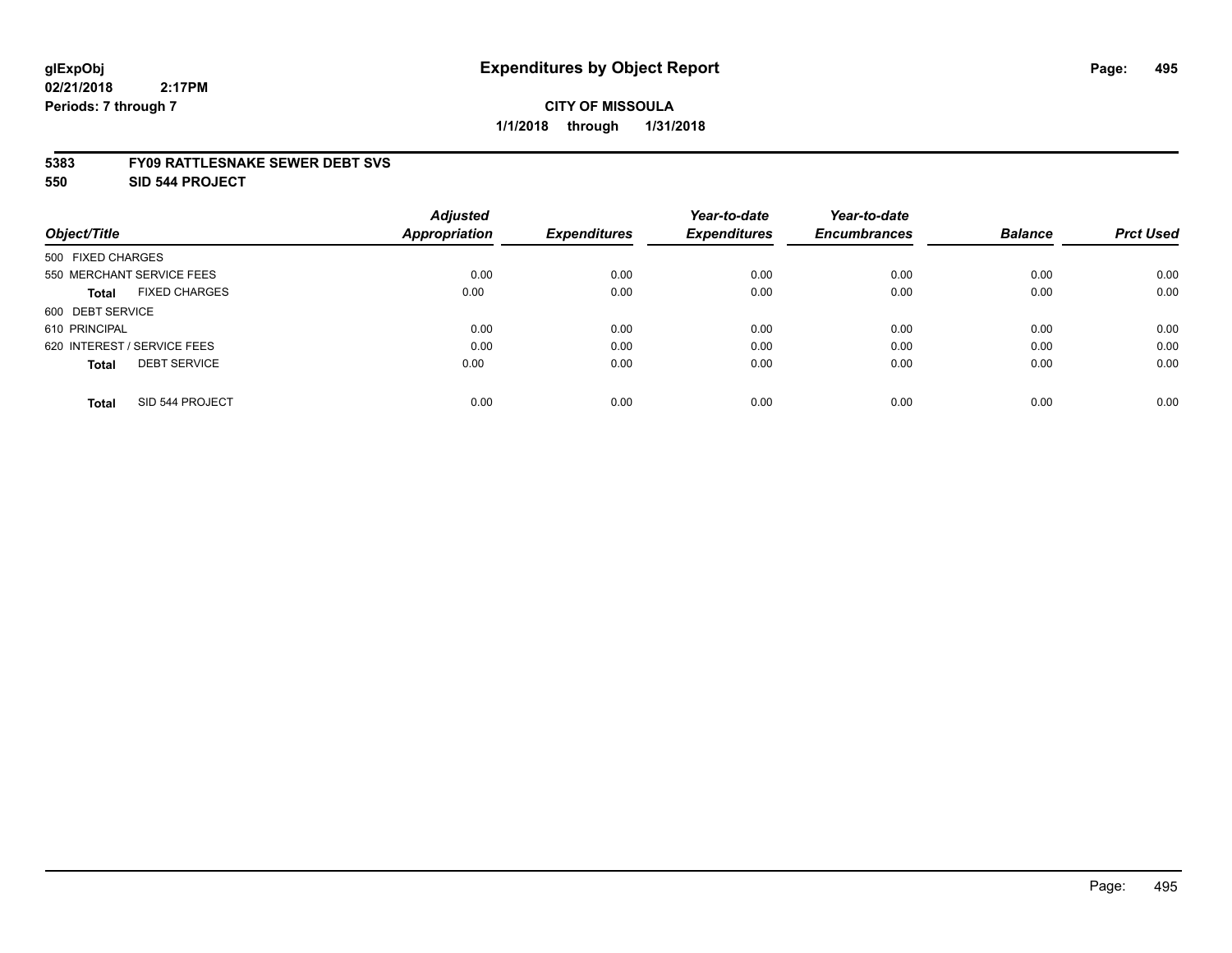**CITY OF MISSOULA 1/1/2018 through 1/31/2018**

# **5383 FY09 RATTLESNAKE SEWER DEBT SVS**

| Object/Title      |                                        | <b>Adjusted</b><br><b>Appropriation</b> | <b>Expenditures</b> | Year-to-date<br><b>Expenditures</b> | Year-to-date<br><b>Encumbrances</b> | <b>Balance</b> | <b>Prct Used</b> |
|-------------------|----------------------------------------|-----------------------------------------|---------------------|-------------------------------------|-------------------------------------|----------------|------------------|
| 500 FIXED CHARGES |                                        |                                         |                     |                                     |                                     |                |                  |
|                   | 550 MERCHANT SERVICE FEES              | 0.00                                    | 0.00                | 0.00                                | 0.00                                | 0.00           | 0.00             |
| <b>Total</b>      | <b>FIXED CHARGES</b>                   | 0.00                                    | 0.00                | 0.00                                | 0.00                                | 0.00           | 0.00             |
| 600 DEBT SERVICE  |                                        |                                         |                     |                                     |                                     |                |                  |
| 610 PRINCIPAL     |                                        | 0.00                                    | 0.00                | 0.00                                | 0.00                                | 0.00           | 0.00             |
|                   | 620 INTEREST / SERVICE FEES            | 0.00                                    | 0.00                | 0.00                                | 0.00                                | 0.00           | 0.00             |
| <b>Total</b>      | <b>DEBT SERVICE</b>                    | 0.00                                    | 0.00                | 0.00                                | 0.00                                | 0.00           | 0.00             |
| <b>Total</b>      | <b>FY09 RATTLESNAKE SEWER DEBT SVS</b> | 0.00                                    | 0.00                | 0.00                                | 0.00                                | 0.00           | 0.00             |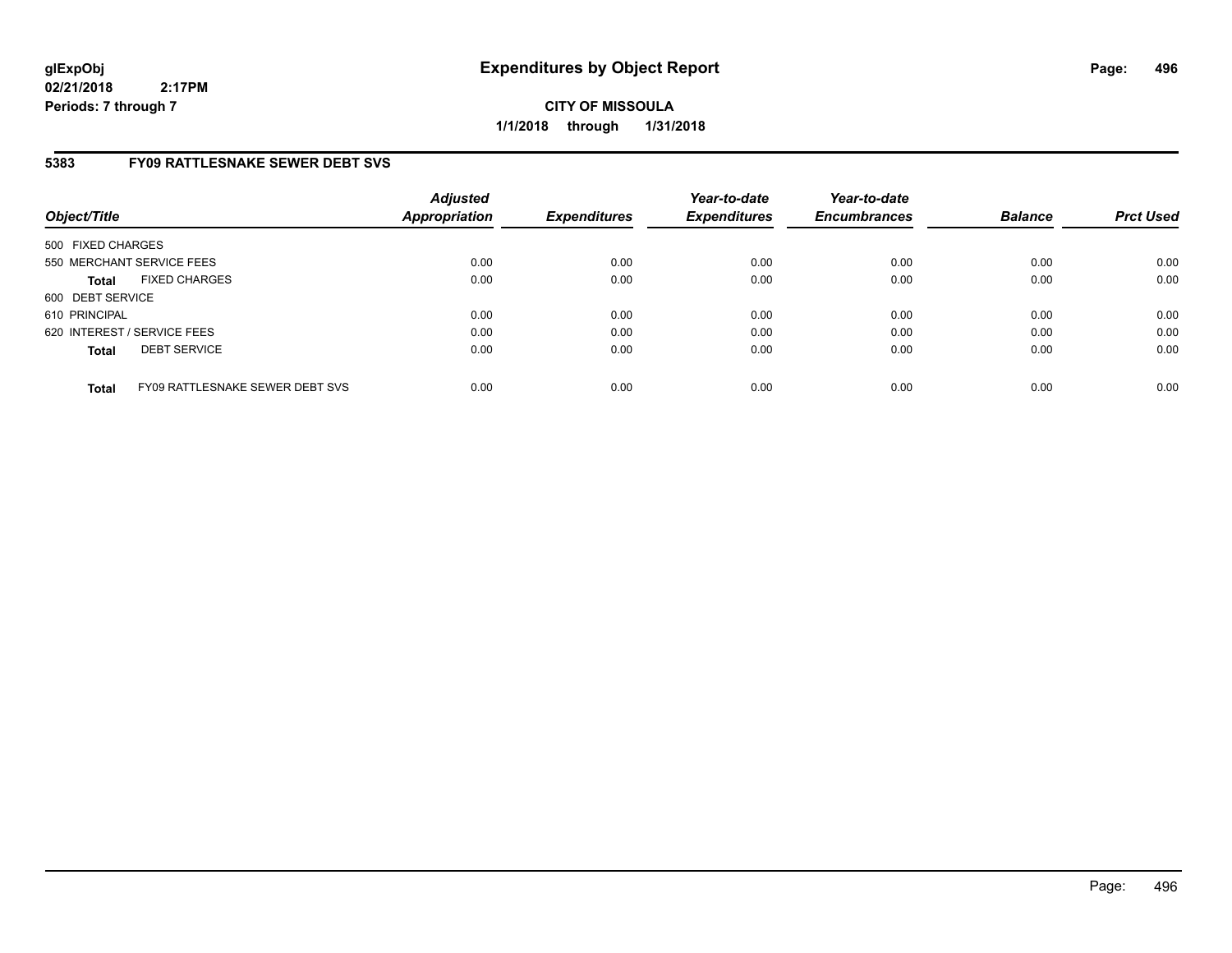# **CITY OF MISSOULA 1/1/2018 through 1/31/2018**

**5384 09 LOLO BOND RESERVE**

| Object/Title                         | <b>Adjusted</b><br><b>Appropriation</b> | <b>Expenditures</b> | Year-to-date<br><b>Expenditures</b> | Year-to-date<br><b>Encumbrances</b> | <b>Balance</b> | <b>Prct Used</b> |
|--------------------------------------|-----------------------------------------|---------------------|-------------------------------------|-------------------------------------|----------------|------------------|
| 500 FIXED CHARGES                    |                                         |                     |                                     |                                     |                |                  |
| 550 MERCHANT SERVICE FEES            | 0.00                                    | 0.00                | 0.00                                | 0.00                                | 0.00           | 0.00             |
| <b>FIXED CHARGES</b><br><b>Total</b> | 0.00                                    | 0.00                | 0.00                                | 0.00                                | 0.00           | 0.00             |
| 800 OTHER OBJECTS                    |                                         |                     |                                     |                                     |                |                  |
| 820 TRANSFERS TO OTHER FUNDS         | 0.00                                    | 0.00                | 0.00                                | 0.00                                | 0.00           | 0.00             |
| OTHER OBJECTS<br><b>Total</b>        | 0.00                                    | 0.00                | 0.00                                | 0.00                                | 0.00           | 0.00             |
| <b>WASTEWATER</b><br><b>Total</b>    | 0.00                                    | 0.00                | 0.00                                | 0.00                                | 0.00           | 0.00             |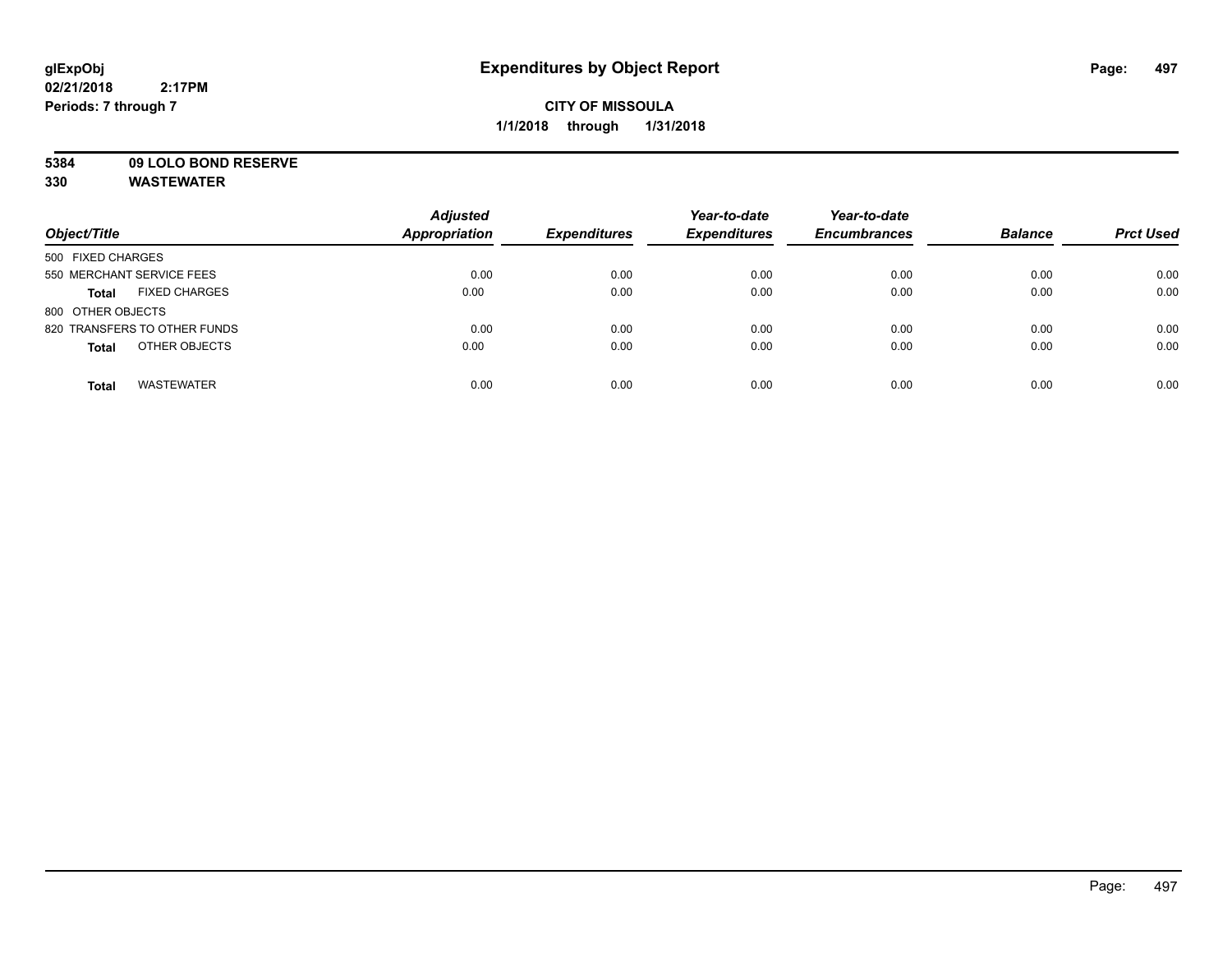## **5384 09 LOLO BOND RESERVE**

| Object/Title                         | <b>Adjusted</b><br><b>Appropriation</b> | <b>Expenditures</b> | Year-to-date<br><b>Expenditures</b> | Year-to-date<br><b>Encumbrances</b> | <b>Balance</b> | <b>Prct Used</b> |
|--------------------------------------|-----------------------------------------|---------------------|-------------------------------------|-------------------------------------|----------------|------------------|
|                                      |                                         |                     |                                     |                                     |                |                  |
| 500 FIXED CHARGES                    |                                         |                     |                                     |                                     |                |                  |
| 550 MERCHANT SERVICE FEES            | 0.00                                    | 0.00                | 0.00                                | 0.00                                | 0.00           | 0.00             |
| <b>FIXED CHARGES</b><br><b>Total</b> | 0.00                                    | 0.00                | 0.00                                | 0.00                                | 0.00           | 0.00             |
| 800 OTHER OBJECTS                    |                                         |                     |                                     |                                     |                |                  |
| 820 TRANSFERS TO OTHER FUNDS         | 0.00                                    | 0.00                | 0.00                                | 0.00                                | 0.00           | 0.00             |
| OTHER OBJECTS<br><b>Total</b>        | 0.00                                    | 0.00                | 0.00                                | 0.00                                | 0.00           | 0.00             |
|                                      |                                         |                     |                                     |                                     |                |                  |
| 09 LOLO BOND RESERVE<br><b>Total</b> | 0.00                                    | 0.00                | 0.00                                | 0.00                                | 0.00           | 0.00             |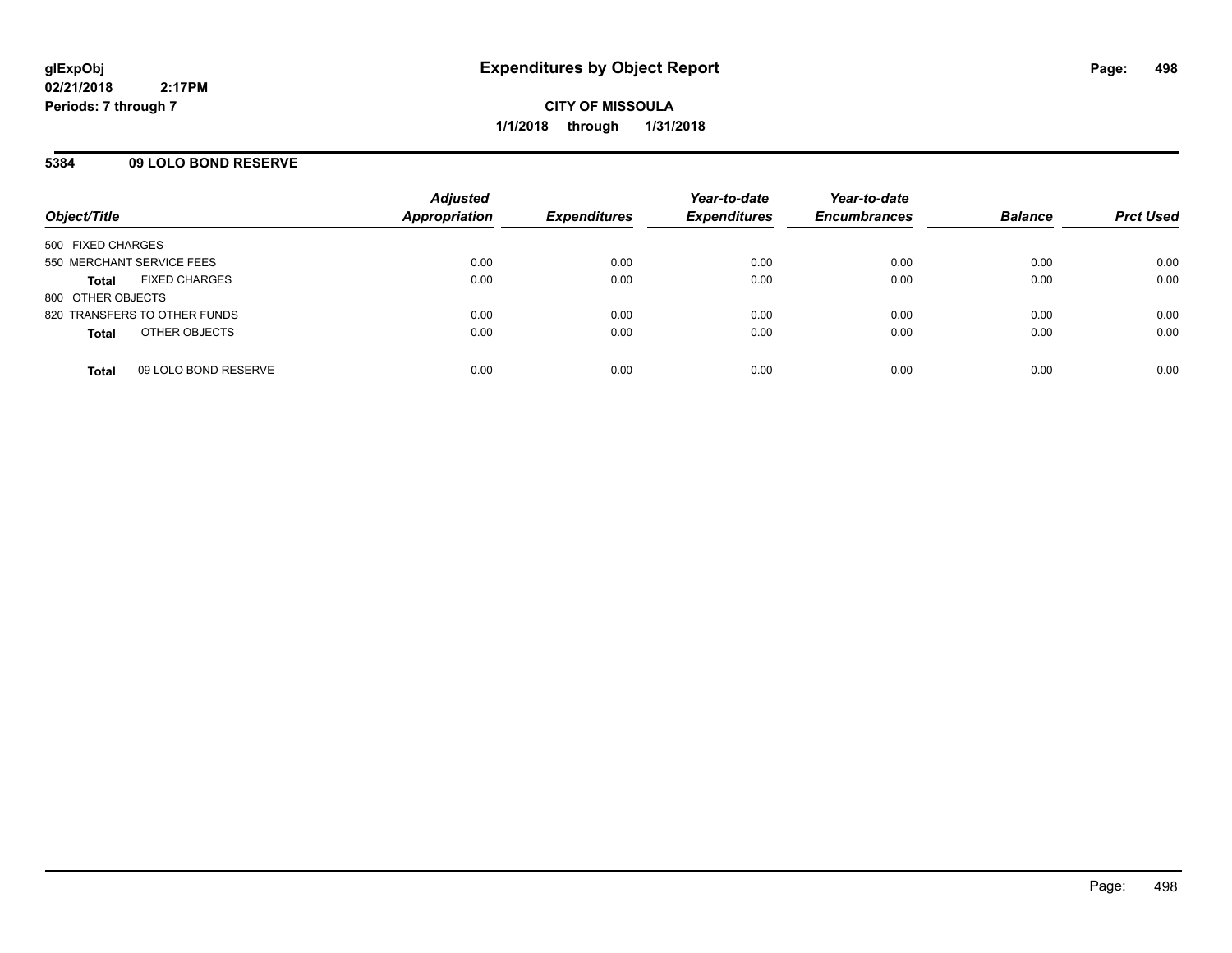# **CITY OF MISSOULA 1/1/2018 through 1/31/2018**

## **5385 HEADWORKS 2010 BOND RESERVE**

| Object/Title                  | <b>Adjusted</b><br>Appropriation | <b>Expenditures</b> | Year-to-date<br><b>Expenditures</b> | Year-to-date<br><b>Encumbrances</b> | <b>Balance</b> | <b>Prct Used</b> |
|-------------------------------|----------------------------------|---------------------|-------------------------------------|-------------------------------------|----------------|------------------|
| 800 OTHER OBJECTS             |                                  |                     |                                     |                                     |                |                  |
| 820 TRANSFERS TO OTHER FUNDS  | 0.00                             | 0.00                | 0.00                                | 0.00                                | 0.00           | 0.00             |
| OTHER OBJECTS<br><b>Total</b> | 0.00                             | 0.00                | 0.00                                | 0.00                                | 0.00           | 0.00             |
| <b>WASTEWATER</b><br>Tota     | 0.00                             | 0.00                | 0.00                                | 0.00                                | 0.00           | 0.00             |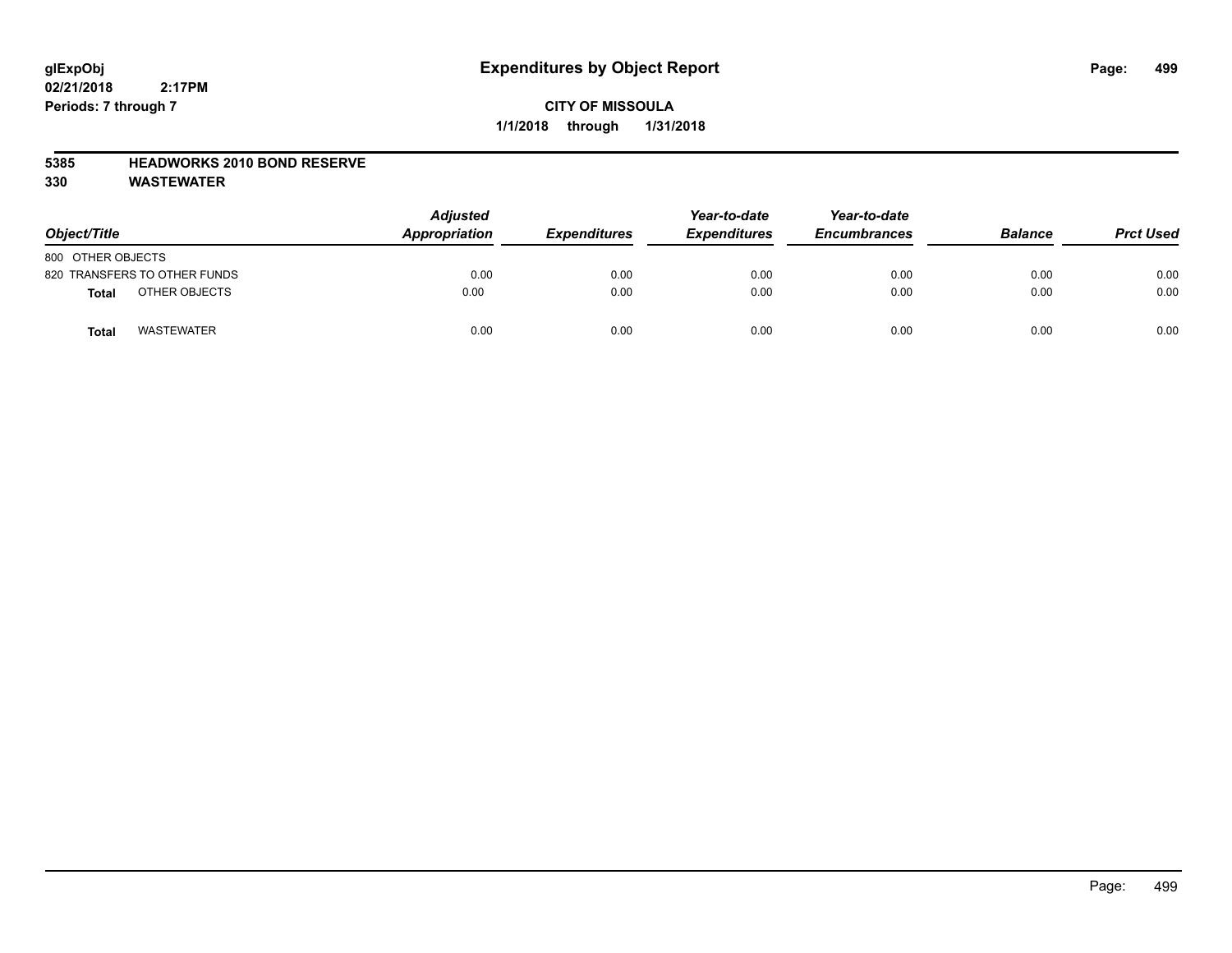**CITY OF MISSOULA 1/1/2018 through 1/31/2018**

# **5385 HEADWORKS 2010 BOND RESERVE**

| Object/Title                                | <b>Adjusted</b><br>Appropriation | <b>Expenditures</b> | Year-to-date<br><b>Expenditures</b> | Year-to-date<br><b>Encumbrances</b> | <b>Balance</b> | <b>Prct Used</b> |
|---------------------------------------------|----------------------------------|---------------------|-------------------------------------|-------------------------------------|----------------|------------------|
| 800 OTHER OBJECTS                           |                                  |                     |                                     |                                     |                |                  |
| 820 TRANSFERS TO OTHER FUNDS                | 0.00                             | 0.00                | 0.00                                | 0.00                                | 0.00           | 0.00             |
| OTHER OBJECTS<br><b>Total</b>               | 0.00                             | 0.00                | 0.00                                | 0.00                                | 0.00           | 0.00             |
| <b>HEADWORKS 2010 BOND RESERVE</b><br>Total | 0.00                             | 0.00                | 0.00                                | 0.00                                | 0.00           | 0.00             |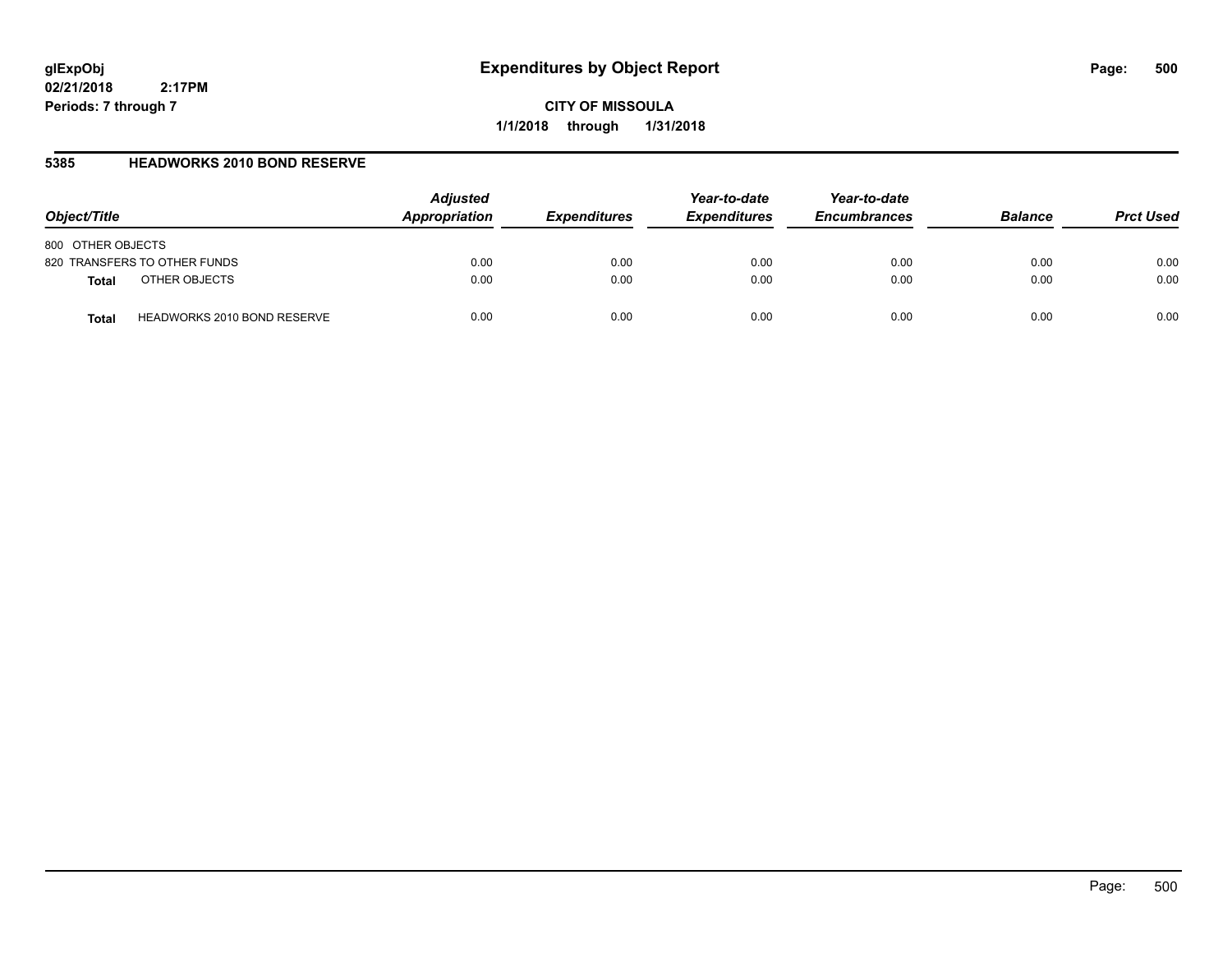# **CITY OF MISSOULA 1/1/2018 through 1/31/2018**

#### **5386 FY10 HEADWORKS DEBT SERVICE**

|                                      | <b>Adjusted</b>      |                     | Year-to-date        | Year-to-date        |                |                  |
|--------------------------------------|----------------------|---------------------|---------------------|---------------------|----------------|------------------|
| Object/Title                         | <b>Appropriation</b> | <b>Expenditures</b> | <b>Expenditures</b> | <b>Encumbrances</b> | <b>Balance</b> | <b>Prct Used</b> |
| 500 FIXED CHARGES                    |                      |                     |                     |                     |                |                  |
| 550 MERCHANT SERVICE FEES            | 0.00                 | 0.00                | 0.00                | 0.00                | 0.00           | 0.00             |
| <b>FIXED CHARGES</b><br><b>Total</b> | 0.00                 | 0.00                | 0.00                | 0.00                | 0.00           | 0.00             |
| 600 DEBT SERVICE                     |                      |                     |                     |                     |                |                  |
| 610 PRINCIPAL                        | 0.00                 | 0.00                | 0.00                | 0.00                | 0.00           | 0.00             |
| 620 INTEREST / SERVICE FEES          | 0.00                 | 0.00                | 0.00                | 0.00                | 0.00           | 0.00             |
| <b>DEBT SERVICE</b><br><b>Total</b>  | 0.00                 | 0.00                | 0.00                | 0.00                | 0.00           | 0.00             |
| <b>WASTEWATER</b><br><b>Total</b>    | 0.00                 | 0.00                | 0.00                | 0.00                | 0.00           | 0.00             |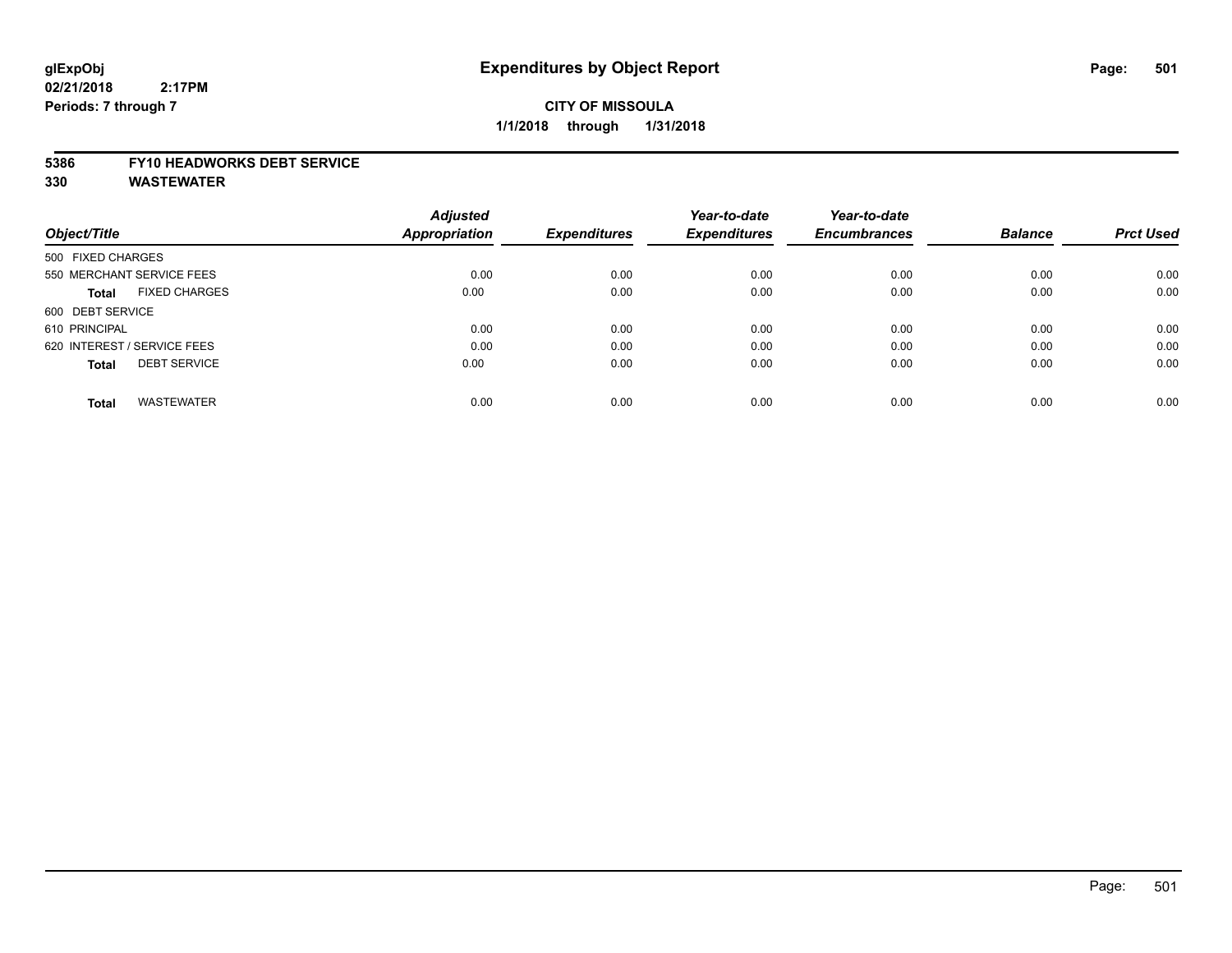**CITY OF MISSOULA 1/1/2018 through 1/31/2018**

## **5386 FY10 HEADWORKS DEBT SERVICE**

| Object/Title                                | <b>Adjusted</b><br>Appropriation | <b>Expenditures</b> | Year-to-date<br><b>Expenditures</b> | Year-to-date<br><b>Encumbrances</b> | <b>Balance</b> | <b>Prct Used</b> |
|---------------------------------------------|----------------------------------|---------------------|-------------------------------------|-------------------------------------|----------------|------------------|
| 500 FIXED CHARGES                           |                                  |                     |                                     |                                     |                |                  |
| 550 MERCHANT SERVICE FEES                   | 0.00                             | 0.00                | 0.00                                | 0.00                                | 0.00           | 0.00             |
| <b>FIXED CHARGES</b><br><b>Total</b>        | 0.00                             | 0.00                | 0.00                                | 0.00                                | 0.00           | 0.00             |
| 600 DEBT SERVICE                            |                                  |                     |                                     |                                     |                |                  |
| 610 PRINCIPAL                               | 0.00                             | 0.00                | 0.00                                | 0.00                                | 0.00           | 0.00             |
| 620 INTEREST / SERVICE FEES                 | 0.00                             | 0.00                | 0.00                                | 0.00                                | 0.00           | 0.00             |
| <b>DEBT SERVICE</b><br><b>Total</b>         | 0.00                             | 0.00                | 0.00                                | 0.00                                | 0.00           | 0.00             |
| FY10 HEADWORKS DEBT SERVICE<br><b>Total</b> | 0.00                             | 0.00                | 0.00                                | 0.00                                | 0.00           | 0.00             |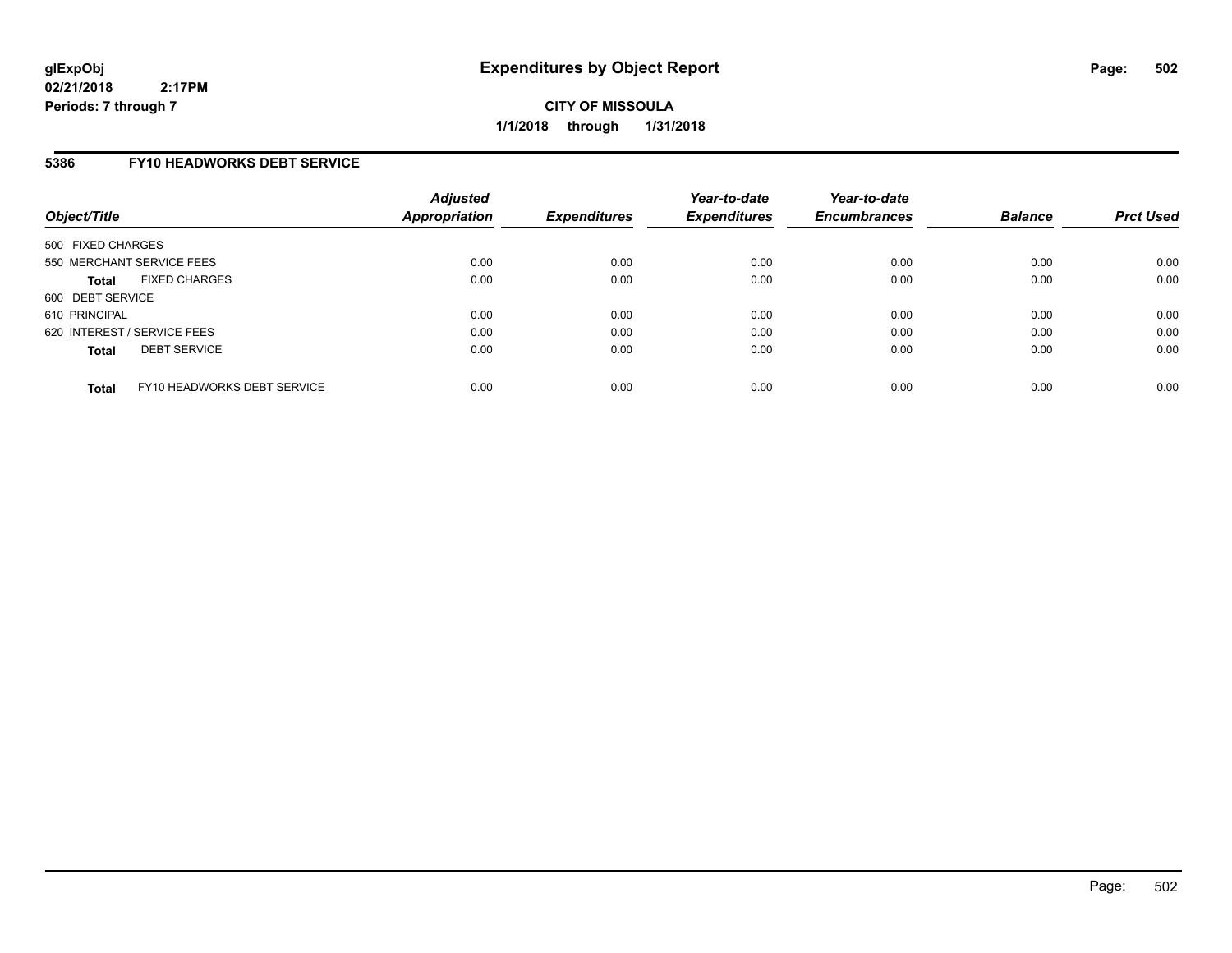#### **5387 FY11 SEWER \$1.29M BOND DEBT SERVICE**

|                                      | <b>Adjusted</b>      |                     | Year-to-date        | Year-to-date        |                |                  |
|--------------------------------------|----------------------|---------------------|---------------------|---------------------|----------------|------------------|
| Object/Title                         | <b>Appropriation</b> | <b>Expenditures</b> | <b>Expenditures</b> | <b>Encumbrances</b> | <b>Balance</b> | <b>Prct Used</b> |
| 500 FIXED CHARGES                    |                      |                     |                     |                     |                |                  |
| 550 MERCHANT SERVICE FEES            | 0.00                 | 0.00                | 0.00                | 0.00                | 0.00           | 0.00             |
| <b>FIXED CHARGES</b><br><b>Total</b> | 0.00                 | 0.00                | 0.00                | 0.00                | 0.00           | 0.00             |
| 600 DEBT SERVICE                     |                      |                     |                     |                     |                |                  |
| 610 PRINCIPAL                        | 0.00                 | 0.00                | 0.00                | 0.00                | 0.00           | 0.00             |
| 620 INTEREST / SERVICE FEES          | 0.00                 | 0.00                | 0.00                | 0.00                | 0.00           | 0.00             |
| <b>DEBT SERVICE</b><br><b>Total</b>  | 0.00                 | 0.00                | 0.00                | 0.00                | 0.00           | 0.00             |
| <b>WASTEWATER</b><br>Total           | 0.00                 | 0.00                | 0.00                | 0.00                | 0.00           | 0.00             |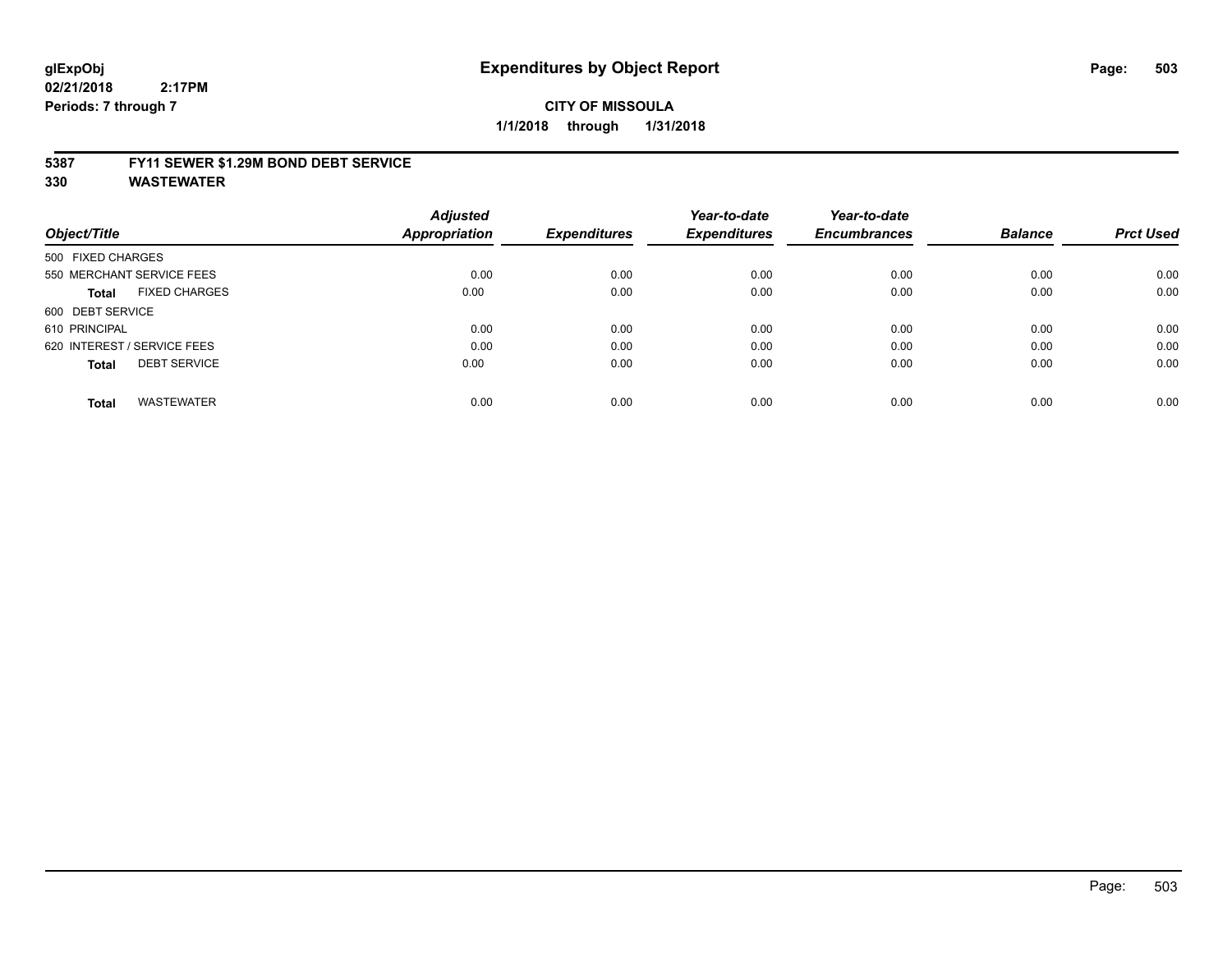**CITY OF MISSOULA 1/1/2018 through 1/31/2018**

# **5387 FY11 SEWER \$1.29M BOND DEBT SERVICE**

| Object/Title      |                                     | <b>Adjusted</b><br><b>Appropriation</b> | <b>Expenditures</b> | Year-to-date<br><b>Expenditures</b> | Year-to-date<br><b>Encumbrances</b> | <b>Balance</b> | <b>Prct Used</b> |
|-------------------|-------------------------------------|-----------------------------------------|---------------------|-------------------------------------|-------------------------------------|----------------|------------------|
| 500 FIXED CHARGES |                                     |                                         |                     |                                     |                                     |                |                  |
|                   | 550 MERCHANT SERVICE FEES           | 0.00                                    | 0.00                | 0.00                                | 0.00                                | 0.00           | 0.00             |
| <b>Total</b>      | <b>FIXED CHARGES</b>                | 0.00                                    | 0.00                | 0.00                                | 0.00                                | 0.00           | 0.00             |
| 600 DEBT SERVICE  |                                     |                                         |                     |                                     |                                     |                |                  |
| 610 PRINCIPAL     |                                     | 0.00                                    | 0.00                | 0.00                                | 0.00                                | 0.00           | 0.00             |
|                   | 620 INTEREST / SERVICE FEES         | 0.00                                    | 0.00                | 0.00                                | 0.00                                | 0.00           | 0.00             |
| <b>Total</b>      | <b>DEBT SERVICE</b>                 | 0.00                                    | 0.00                | 0.00                                | 0.00                                | 0.00           | 0.00             |
| <b>Total</b>      | FY11 SEWER \$1.29M BOND DEBT SERVIC | 0.00                                    | 0.00                | 0.00                                | 0.00                                | 0.00           | 0.00             |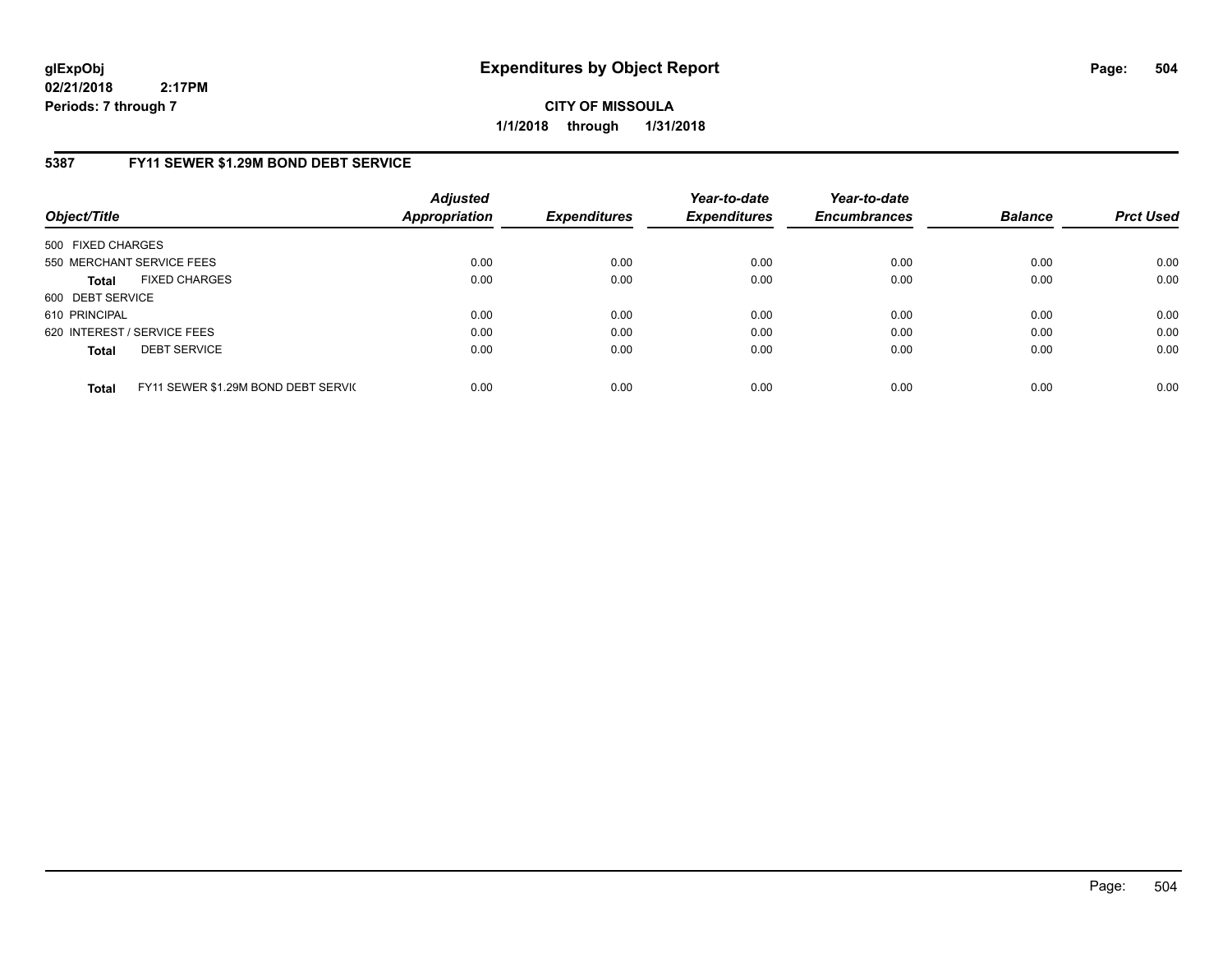### **5388 FY11 \$1.29M SEWER BOND RESERVE**

**330 WASTEWATER**

| Object/Title                         | <b>Adjusted</b><br><b>Appropriation</b> | <b>Expenditures</b> | Year-to-date<br><b>Expenditures</b> | Year-to-date<br><b>Encumbrances</b> | <b>Balance</b> | <b>Prct Used</b> |
|--------------------------------------|-----------------------------------------|---------------------|-------------------------------------|-------------------------------------|----------------|------------------|
| 500 FIXED CHARGES                    |                                         |                     |                                     |                                     |                |                  |
| 550 MERCHANT SERVICE FEES            | 0.00                                    | 0.00                | 0.00                                | 0.00                                | 0.00           | 0.00             |
| <b>FIXED CHARGES</b><br><b>Total</b> | 0.00                                    | 0.00                | 0.00                                | 0.00                                | 0.00           | 0.00             |
| 800 OTHER OBJECTS                    |                                         |                     |                                     |                                     |                |                  |
| 820 TRANSFERS TO OTHER FUNDS         | 0.00                                    | 0.00                | 0.00                                | 0.00                                | 0.00           | 0.00             |
| OTHER OBJECTS<br><b>Total</b>        | 0.00                                    | 0.00                | 0.00                                | 0.00                                | 0.00           | 0.00             |
| <b>WASTEWATER</b><br><b>Total</b>    | 0.00                                    | 0.00                | 0.00                                | 0.00                                | 0.00           | 0.00             |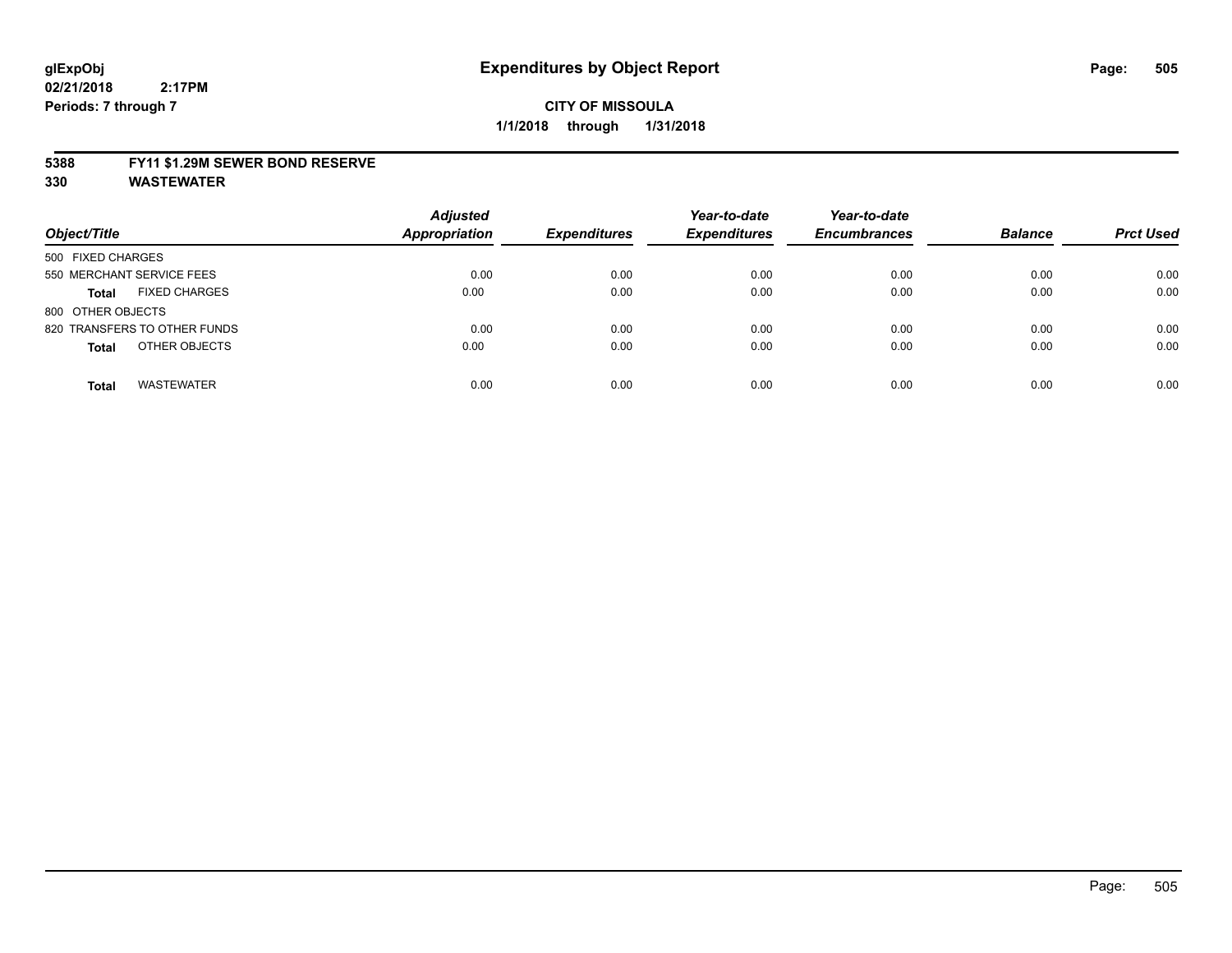**CITY OF MISSOULA 1/1/2018 through 1/31/2018**

# **5388 FY11 \$1.29M SEWER BOND RESERVE**

| Object/Title                                    | <b>Adjusted</b><br>Appropriation | <b>Expenditures</b> | Year-to-date<br><b>Expenditures</b> | Year-to-date<br><b>Encumbrances</b> | <b>Balance</b> | <b>Prct Used</b> |
|-------------------------------------------------|----------------------------------|---------------------|-------------------------------------|-------------------------------------|----------------|------------------|
| 500 FIXED CHARGES                               |                                  |                     |                                     |                                     |                |                  |
| 550 MERCHANT SERVICE FEES                       | 0.00                             | 0.00                | 0.00                                | 0.00                                | 0.00           | 0.00             |
| <b>FIXED CHARGES</b><br><b>Total</b>            | 0.00                             | 0.00                | 0.00                                | 0.00                                | 0.00           | 0.00             |
| 800 OTHER OBJECTS                               |                                  |                     |                                     |                                     |                |                  |
| 820 TRANSFERS TO OTHER FUNDS                    | 0.00                             | 0.00                | 0.00                                | 0.00                                | 0.00           | 0.00             |
| OTHER OBJECTS<br><b>Total</b>                   | 0.00                             | 0.00                | 0.00                                | 0.00                                | 0.00           | 0.00             |
| FY11 \$1.29M SEWER BOND RESERVE<br><b>Total</b> | 0.00                             | 0.00                | 0.00                                | 0.00                                | 0.00           | 0.00             |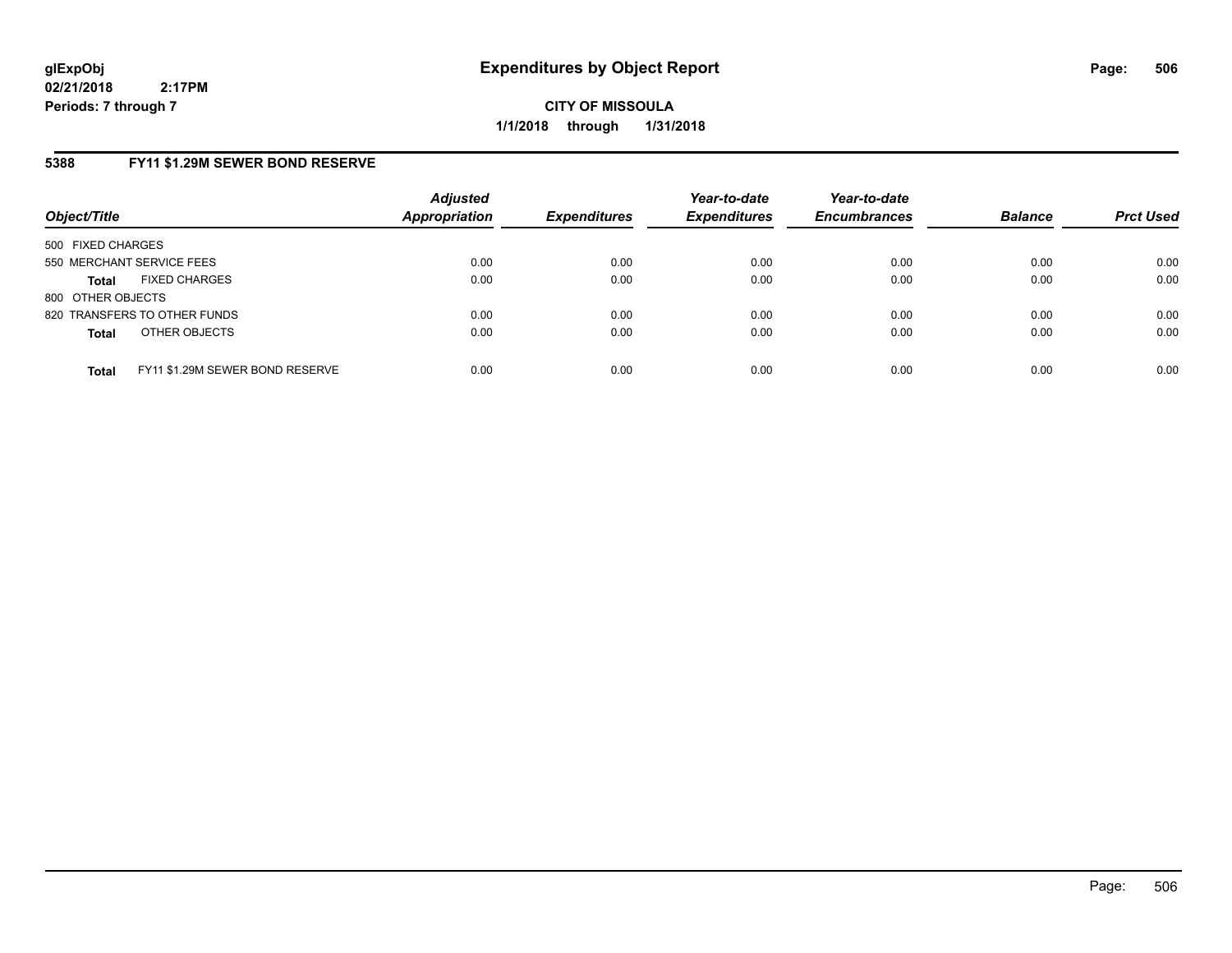### **5389 FY15 SEWER REVENUE BOND DEBT SERVICE**

**330 WASTEWATER**

| Object/Title                         | <b>Adjusted</b><br>Appropriation | <b>Expenditures</b> | Year-to-date<br><b>Expenditures</b> | Year-to-date<br><b>Encumbrances</b> | <b>Balance</b> | <b>Prct Used</b> |
|--------------------------------------|----------------------------------|---------------------|-------------------------------------|-------------------------------------|----------------|------------------|
|                                      |                                  |                     |                                     |                                     |                |                  |
| 500 FIXED CHARGES                    |                                  |                     |                                     |                                     |                |                  |
| 550 MERCHANT SERVICE FEES            | 0.00                             | 0.00                | 0.00                                | 0.00                                | 0.00           | 0.00             |
| <b>FIXED CHARGES</b><br><b>Total</b> | 0.00                             | 0.00                | 0.00                                | 0.00                                | 0.00           | 0.00             |
| 600 DEBT SERVICE                     |                                  |                     |                                     |                                     |                |                  |
| 610 PRINCIPAL                        | 0.00                             | 0.00                | 0.00                                | 0.00                                | 0.00           | 0.00             |
| 620 INTEREST / SERVICE FEES          | 0.00                             | 0.00                | 0.00                                | 0.00                                | 0.00           | 0.00             |
| <b>DEBT SERVICE</b><br><b>Total</b>  | 0.00                             | 0.00                | 0.00                                | 0.00                                | 0.00           | 0.00             |
| <b>WASTEWATER</b><br><b>Total</b>    | 0.00                             | 0.00                | 0.00                                | 0.00                                | 0.00           | 0.00             |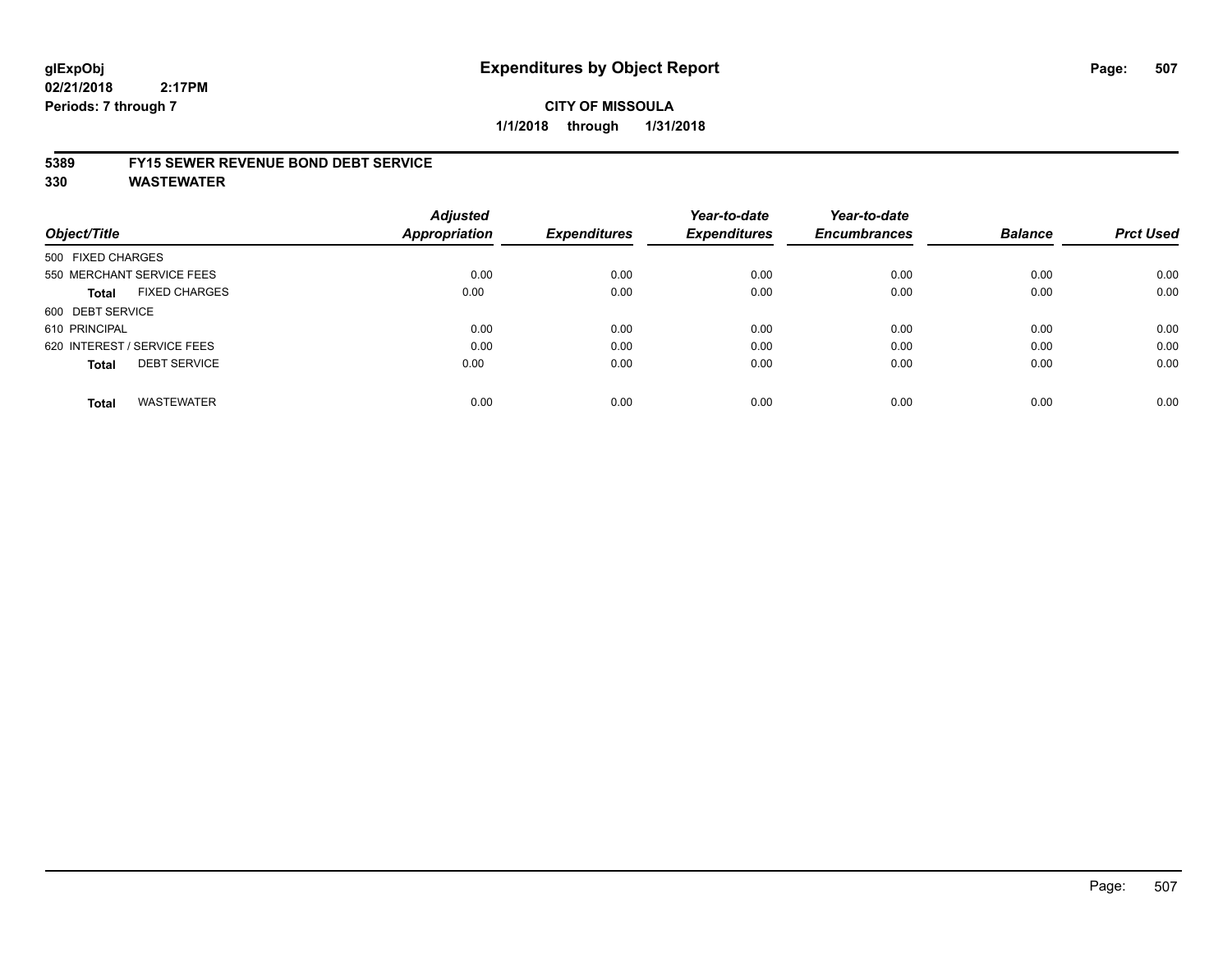**CITY OF MISSOULA 1/1/2018 through 1/31/2018**

# **5389 FY15 SEWER REVENUE BOND DEBT SERVICE**

| Object/Title      |                                  | <b>Adjusted</b><br><b>Appropriation</b> | <b>Expenditures</b> | Year-to-date<br><b>Expenditures</b> | Year-to-date<br><b>Encumbrances</b> | <b>Balance</b> | <b>Prct Used</b> |
|-------------------|----------------------------------|-----------------------------------------|---------------------|-------------------------------------|-------------------------------------|----------------|------------------|
| 500 FIXED CHARGES |                                  |                                         |                     |                                     |                                     |                |                  |
|                   | 550 MERCHANT SERVICE FEES        | 0.00                                    | 0.00                | 0.00                                | 0.00                                | 0.00           | 0.00             |
| <b>Total</b>      | <b>FIXED CHARGES</b>             | 0.00                                    | 0.00                | 0.00                                | 0.00                                | 0.00           | 0.00             |
| 600 DEBT SERVICE  |                                  |                                         |                     |                                     |                                     |                |                  |
| 610 PRINCIPAL     |                                  | 0.00                                    | 0.00                | 0.00                                | 0.00                                | 0.00           | 0.00             |
|                   | 620 INTEREST / SERVICE FEES      | 0.00                                    | 0.00                | 0.00                                | 0.00                                | 0.00           | 0.00             |
| <b>Total</b>      | <b>DEBT SERVICE</b>              | 0.00                                    | 0.00                | 0.00                                | 0.00                                | 0.00           | 0.00             |
| <b>Total</b>      | FY15 SEWER REVENUE BOND DEBT SEF | 0.00                                    | 0.00                | 0.00                                | 0.00                                | 0.00           | 0.00             |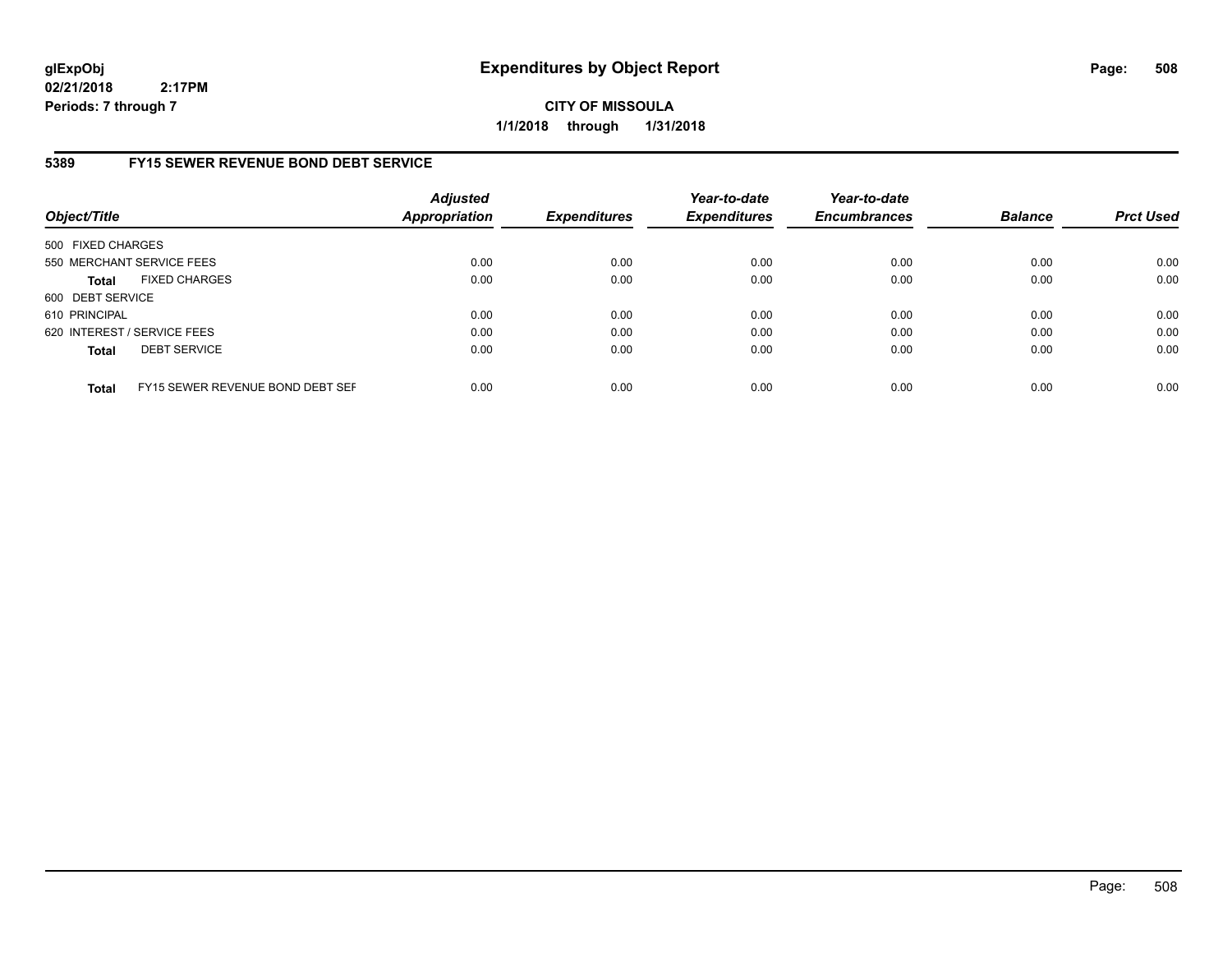# **CITY OF MISSOULA 1/1/2018 through 1/31/2018**

### **5390 FY15 SEWER BOND DEBT RESERVE**

**330 WASTEWATER**

| Object/Title                         | <b>Adjusted</b><br>Appropriation | <b>Expenditures</b> | Year-to-date<br><b>Expenditures</b> | Year-to-date<br><b>Encumbrances</b> | <b>Balance</b> | <b>Prct Used</b> |
|--------------------------------------|----------------------------------|---------------------|-------------------------------------|-------------------------------------|----------------|------------------|
| 500 FIXED CHARGES                    |                                  |                     |                                     |                                     |                |                  |
| 550 MERCHANT SERVICE FEES            | 0.00                             | 0.00                | 0.00                                | 0.00                                | 0.00           | 0.00             |
| <b>FIXED CHARGES</b><br><b>Total</b> | 0.00                             | 0.00                | 0.00                                | 0.00                                | 0.00           | 0.00             |
| 800 OTHER OBJECTS                    |                                  |                     |                                     |                                     |                |                  |
| 820 TRANSFERS TO OTHER FUNDS         | 0.00                             | 0.00                | 0.00                                | 0.00                                | 0.00           | 0.00             |
| OTHER OBJECTS<br><b>Total</b>        | 0.00                             | 0.00                | 0.00                                | 0.00                                | 0.00           | 0.00             |
| <b>WASTEWATER</b><br><b>Total</b>    | 0.00                             | 0.00                | 0.00                                | 0.00                                | 0.00           | 0.00             |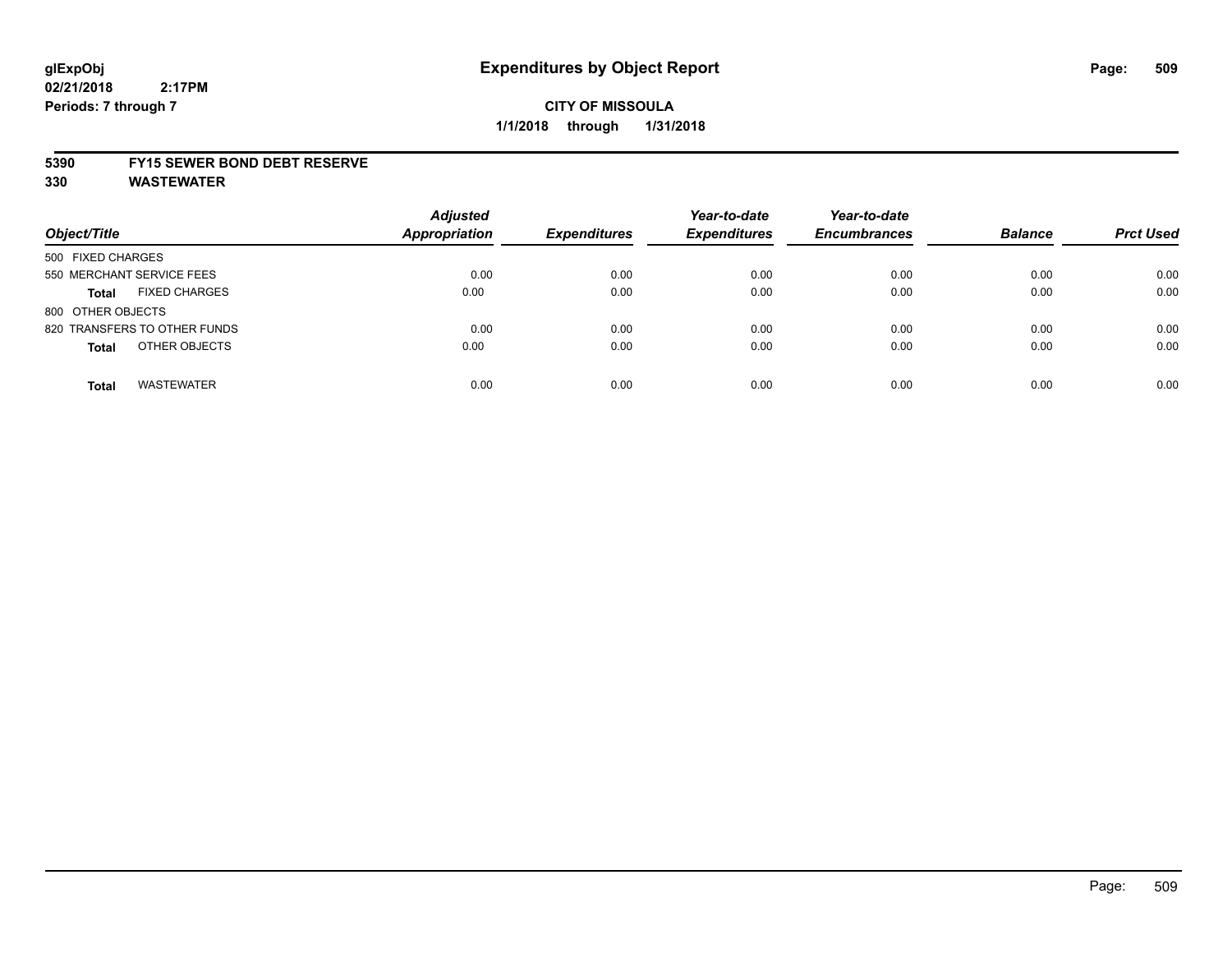**CITY OF MISSOULA 1/1/2018 through 1/31/2018**

## **5390 FY15 SEWER BOND DEBT RESERVE**

| Object/Title                                 | <b>Adjusted</b><br><b>Appropriation</b> | <b>Expenditures</b> | Year-to-date<br><b>Expenditures</b> | Year-to-date<br><b>Encumbrances</b> | <b>Balance</b> | <b>Prct Used</b> |
|----------------------------------------------|-----------------------------------------|---------------------|-------------------------------------|-------------------------------------|----------------|------------------|
| 500 FIXED CHARGES                            |                                         |                     |                                     |                                     |                |                  |
| 550 MERCHANT SERVICE FEES                    | 0.00                                    | 0.00                | 0.00                                | 0.00                                | 0.00           | 0.00             |
| <b>FIXED CHARGES</b><br><b>Total</b>         | 0.00                                    | 0.00                | 0.00                                | 0.00                                | 0.00           | 0.00             |
| 800 OTHER OBJECTS                            |                                         |                     |                                     |                                     |                |                  |
| 820 TRANSFERS TO OTHER FUNDS                 | 0.00                                    | 0.00                | 0.00                                | 0.00                                | 0.00           | 0.00             |
| OTHER OBJECTS<br><b>Total</b>                | 0.00                                    | 0.00                | 0.00                                | 0.00                                | 0.00           | 0.00             |
| FY15 SEWER BOND DEBT RESERVE<br><b>Total</b> | 0.00                                    | 0.00                | 0.00                                | 0.00                                | 0.00           | 0.00             |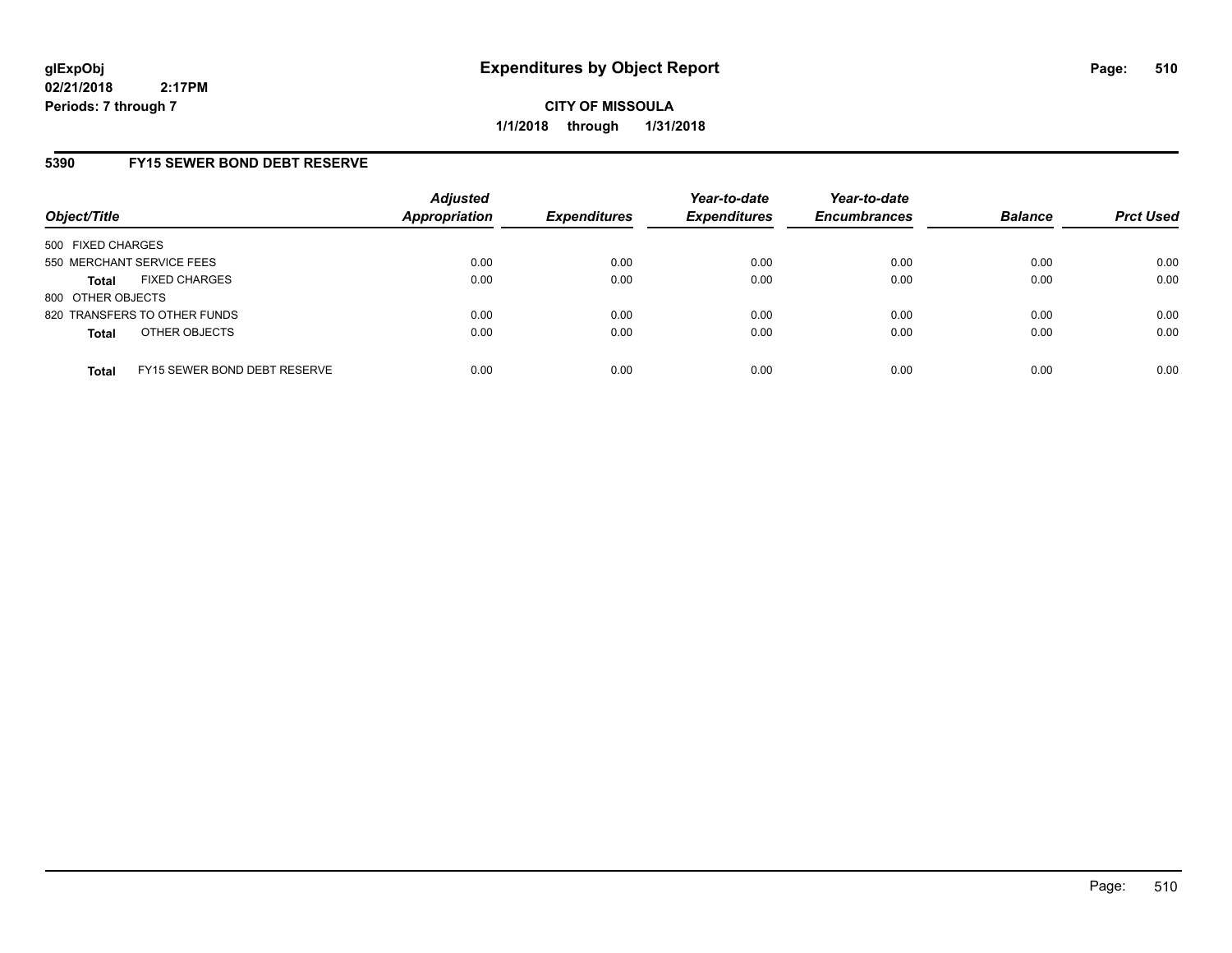**5450 STORMWATER UTILITIY**

**334 STORM WATER**

|                                     | <b>Adjusted</b>      |                     | Year-to-date        | Year-to-date        |                |                  |
|-------------------------------------|----------------------|---------------------|---------------------|---------------------|----------------|------------------|
| Object/Title                        | <b>Appropriation</b> | <b>Expenditures</b> | <b>Expenditures</b> | <b>Encumbrances</b> | <b>Balance</b> | <b>Prct Used</b> |
| 100 PERSONAL SERVICES               |                      |                     |                     |                     |                |                  |
| 110 SALARIES AND WAGES              | 155,543.00           | 7,317.11            | 49,411.33           | 0.00                | 106,131.67     | 31.77            |
| 120 OVERTIME                        | 0.00                 | 0.00                | 0.00                | 0.00                | 0.00           | 0.00             |
| 130 OTHER                           | 0.00                 | 0.00                | 0.00                | 0.00                | 0.00           | 0.00             |
| 140 EMPLOYER CONTRIBUTIONS          | 60,621.00            | 2,088.15            | 19,068.49           | 0.00                | 41,552.51      | 31.46            |
| 141 STATE RETIREMENT CONTRIBUTIONS  | 153.00               | 7.32                | 62.11               | 0.00                | 90.89          | 40.59            |
| 190 PENSION EXPENSE                 | 0.00                 | 0.00                | 0.00                | 0.00                | 0.00           | 0.00             |
| PERSONAL SERVICES<br><b>Total</b>   | 216,317.00           | 9,412.58            | 68,541.93           | 0.00                | 147,775.07     | 31.69            |
| 200 SUPPLIES                        |                      |                     |                     |                     |                |                  |
| 210 OFFICE SUPPLIES                 | 728.00               | 81.79               | 2,830.11            | 0.00                | $-2,102.11$    | 388.75           |
| 220 OPERATING SUPPLIES              | 24,970.00            | 0.00                | 572.22              | 0.00                | 24,397.78      | 2.29             |
| 230 REPAIR/MAINTENANCE              | 1,020.00             | 0.00                | 270.00              | 0.00                | 750.00         | 26.47            |
| 231 GASOLINE                        | 7,308.00             | 0.00                | 198.12              | 0.00                | 7,109.88       | 2.71             |
| 240 OTHER SUPPLIES                  | 520.00               | 0.00                | 25.98               | 0.00                | 494.02         | 5.00             |
| <b>SUPPLIES</b><br>Total            | 34,546.00            | 81.79               | 3,896.43            | 0.00                | 30,649.57      | 11.28            |
| 300 PURCHASED SERVICES              |                      |                     |                     |                     |                |                  |
| 310 COMMUNICATIONS                  | 0.00                 | 0.00                | 0.00                | 0.00                | 0.00           | 0.00             |
| 320 PRINTING & DUPLICATING          | 2,000.00             | 0.00                | 137.22              | 0.00                | 1,862.78       | 6.86             |
| 330 PUBLICITY, SUBSCRIPTIONS & DUES | 10,803.00            | 0.00                | 243.92              | 0.00                | 10,559.08      | 2.26             |
| 344 TELEPHONE SERVICE               | 1,710.00             | 44.63               | 269.81              | 0.00                | 1,440.19       | 15.78            |
| 350 PROFESSIONAL SERVICES           | 0.00                 | 0.00                | 0.00                | 0.00                | 0.00           | 0.00             |
| 360 REPAIR & MAINTENANCE            | 4,950.00             | 9.50                | 666.86              | 0.00                | 4,283.14       | 13.47            |
| 370 TRAVEL                          | 2,700.00             | 0.00                | 2,334.60            | 0.00                | 365.40         | 86.47            |
| 380 TRAINING                        | 5,400.00             | 500.00              | 2,615.00            | 0.00                | 2,785.00       | 48.43            |
| PURCHASED SERVICES<br>Total         | 27,563.00            | 554.13              | 6,267.41            | 0.00                | 21,295.59      | 22.74            |
| 500 FIXED CHARGES                   |                      |                     |                     |                     |                |                  |
| 500 FIXED CHARGES                   | 0.00                 | 0.00                | 13,494.00           | 0.00                | $-13,494.00$   | 0.00             |
| <b>FIXED CHARGES</b><br>Total       | 0.00                 | 0.00                | 13,494.00           | 0.00                | $-13,494.00$   | 0.00             |
| 600 DEBT SERVICE                    |                      |                     |                     |                     |                |                  |
| 620 INTEREST / SERVICE FEES         | 53,772.00            | 0.00                | 0.00                | 0.00                | 53,772.00      | 0.00             |
| <b>DEBT SERVICE</b><br><b>Total</b> | 53,772.00            | 0.00                | 0.00                | 0.00                | 53,772.00      | 0.00             |
| 800 OTHER OBJECTS                   |                      |                     |                     |                     |                |                  |
| 820 TRANSFERS TO OTHER FUNDS        | 26,988.00            | 0.00                | 0.00                | 0.00                | 26,988.00      | 0.00             |
|                                     |                      |                     |                     |                     |                |                  |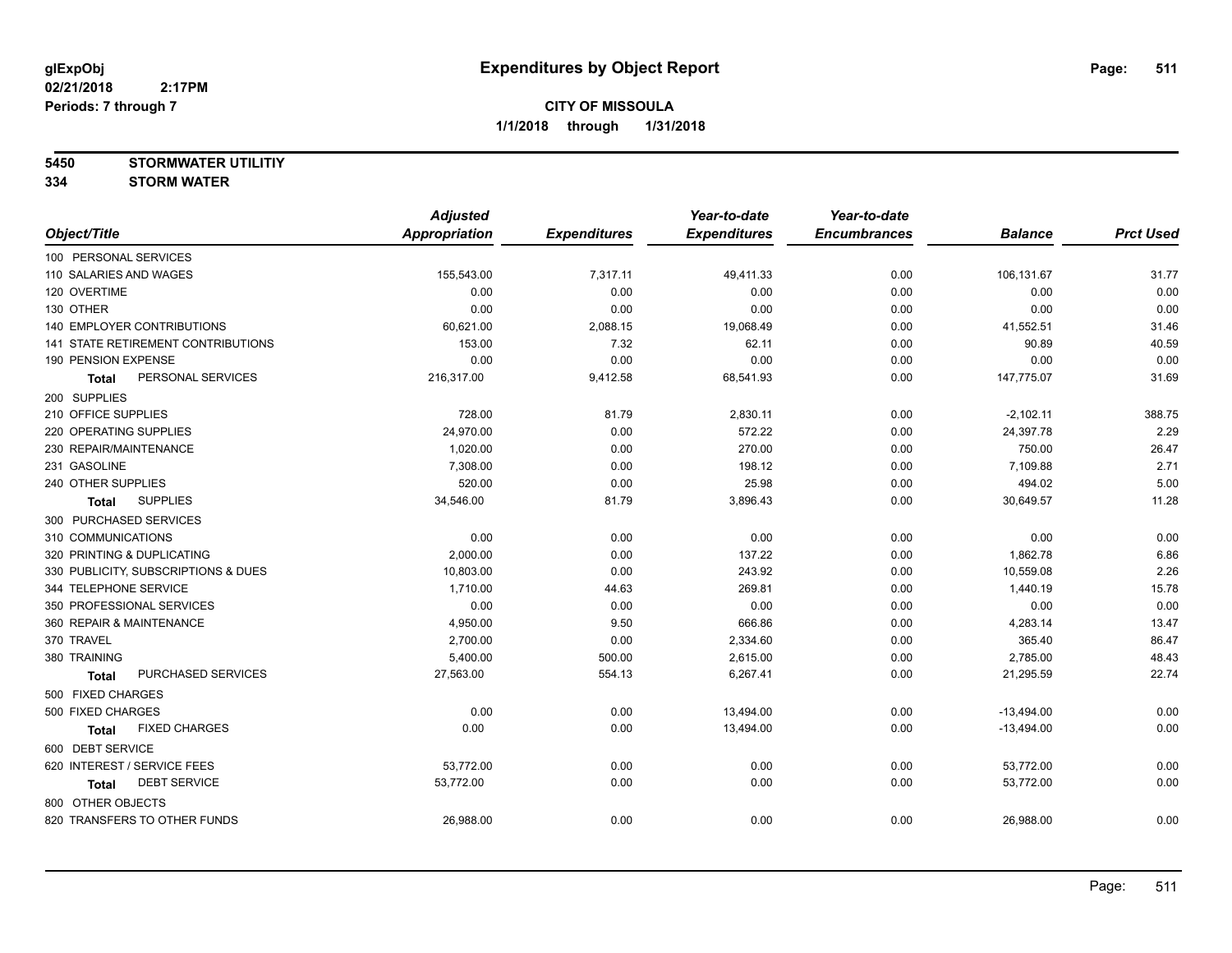# **CITY OF MISSOULA 1/1/2018 through 1/31/2018**

**5450 STORMWATER UTILITIY 334 STORM WATER**

| Object/Title                          | <b>Adjusted</b><br>Appropriation | <b>Expenditures</b> | Year-to-date<br><b>Expenditures</b> | Year-to-date<br><b>Encumbrances</b> | <b>Balance</b> | <b>Prct Used</b> |
|---------------------------------------|----------------------------------|---------------------|-------------------------------------|-------------------------------------|----------------|------------------|
| 830 DEPRECIATION                      | 0.00                             | 0.00                | 0.00                                | 0.00                                | 0.00           | 0.00             |
| 845 CONTINGENCY                       | 0.00                             | 0.00                | 0.00                                | 0.00                                | 0.00           | 0.00             |
| OTHER OBJECTS<br>Total                | 26.988.00                        | 0.00                | 0.00                                | 0.00                                | 26.988.00      | 0.00             |
| 900 CAPITAL OUTLAY                    |                                  |                     |                                     |                                     |                |                  |
| 930 IMPROVEMENTS                      | 26.498.00                        | 135.550.21          | 215.401.86                          | 0.00                                | -188.903.86    | 812.90           |
| 940 MACHINERY & EQUIPMENT             | 0.00                             | 0.00                | 0.00                                | 0.00                                | 0.00           | 0.00             |
| <b>CAPITAL OUTLAY</b><br><b>Total</b> | 26.498.00                        | 135.550.21          | 215.401.86                          | 0.00                                | -188.903.86    | 812.90           |
| <b>STORM WATER</b><br><b>Total</b>    | 385.684.00                       | 145.598.71          | 307.601.63                          | 0.00                                | 78.082.37      | 79.75            |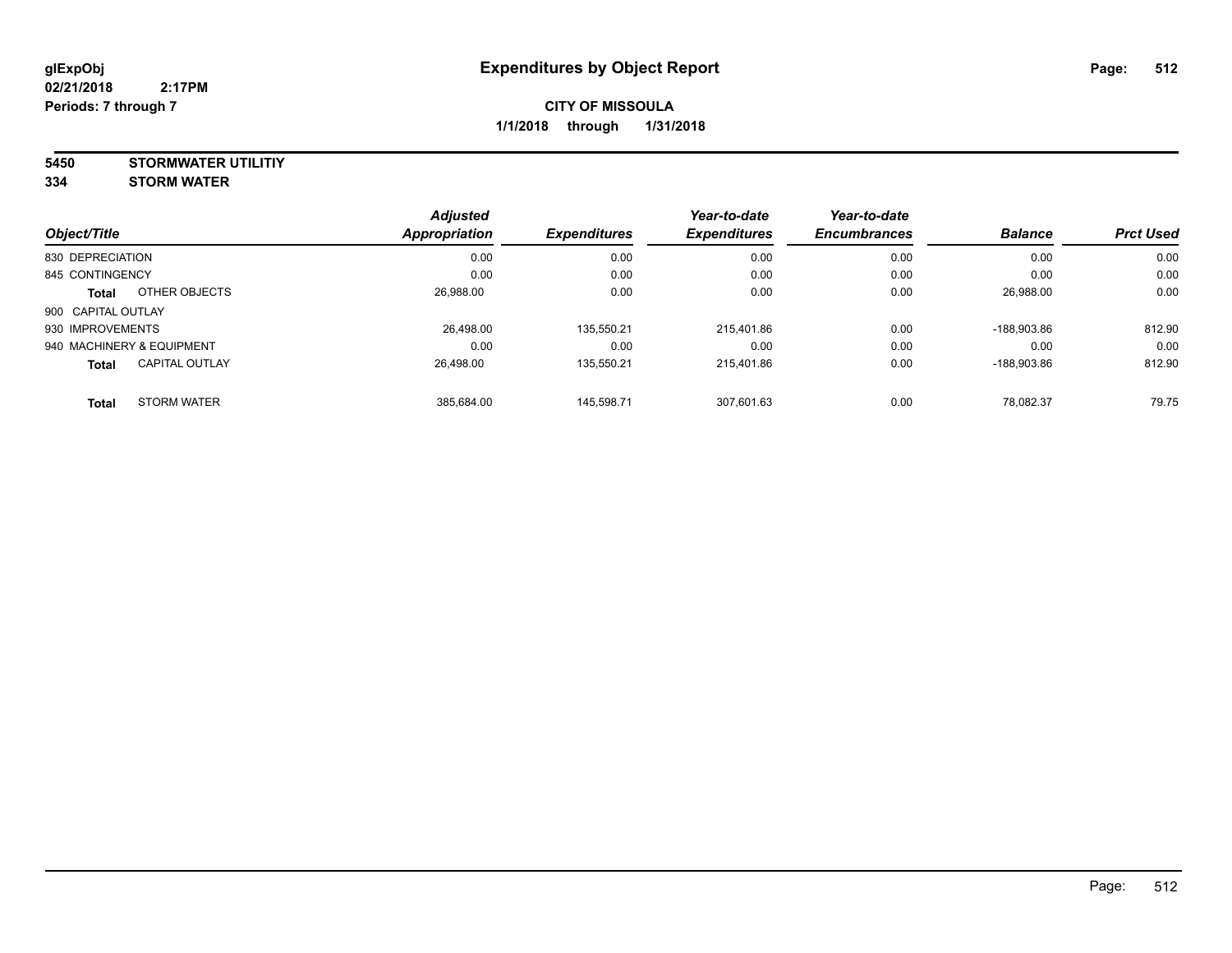# **5450 STORMWATER UTILITIY**

|                                      | <b>Adjusted</b> |                     | Year-to-date        | Year-to-date        |                |                  |
|--------------------------------------|-----------------|---------------------|---------------------|---------------------|----------------|------------------|
| Object/Title                         | Appropriation   | <b>Expenditures</b> | <b>Expenditures</b> | <b>Encumbrances</b> | <b>Balance</b> | <b>Prct Used</b> |
| 100 PERSONAL SERVICES                |                 |                     |                     |                     |                |                  |
| 110 SALARIES AND WAGES               | 155,543.00      | 7,317.11            | 49,411.33           | 0.00                | 106,131.67     | 31.77            |
| 120 OVERTIME                         | 0.00            | 0.00                | 0.00                | 0.00                | 0.00           | 0.00             |
| 130 OTHER                            | 0.00            | 0.00                | 0.00                | 0.00                | 0.00           | 0.00             |
| <b>140 EMPLOYER CONTRIBUTIONS</b>    | 60,621.00       | 2,088.15            | 19,068.49           | 0.00                | 41,552.51      | 31.46            |
| 141 STATE RETIREMENT CONTRIBUTIONS   | 153.00          | 7.32                | 62.11               | 0.00                | 90.89          | 40.59            |
| 190 PENSION EXPENSE                  | 0.00            | 0.00                | 0.00                | 0.00                | 0.00           | 0.00             |
| PERSONAL SERVICES<br><b>Total</b>    | 216,317.00      | 9,412.58            | 68,541.93           | 0.00                | 147,775.07     | 31.69            |
| 200 SUPPLIES                         |                 |                     |                     |                     |                |                  |
| 210 OFFICE SUPPLIES                  | 728.00          | 81.79               | 2,830.11            | 0.00                | $-2,102.11$    | 388.75           |
| 220 OPERATING SUPPLIES               | 24,970.00       | 0.00                | 572.22              | 0.00                | 24,397.78      | 2.29             |
| 230 REPAIR/MAINTENANCE               | 1,020.00        | 0.00                | 270.00              | 0.00                | 750.00         | 26.47            |
| 231 GASOLINE                         | 7,308.00        | 0.00                | 198.12              | 0.00                | 7,109.88       | 2.71             |
| 240 OTHER SUPPLIES                   | 520.00          | 0.00                | 25.98               | 0.00                | 494.02         | 5.00             |
| <b>SUPPLIES</b><br>Total             | 34,546.00       | 81.79               | 3,896.43            | 0.00                | 30,649.57      | 11.28            |
| 300 PURCHASED SERVICES               |                 |                     |                     |                     |                |                  |
| 310 COMMUNICATIONS                   | 0.00            | 0.00                | 0.00                | 0.00                | 0.00           | 0.00             |
| 320 PRINTING & DUPLICATING           | 2,000.00        | 0.00                | 137.22              | 0.00                | 1,862.78       | 6.86             |
| 330 PUBLICITY, SUBSCRIPTIONS & DUES  | 10,803.00       | 0.00                | 243.92              | 0.00                | 10,559.08      | 2.26             |
| 344 TELEPHONE SERVICE                | 1,710.00        | 44.63               | 269.81              | 0.00                | 1,440.19       | 15.78            |
| 350 PROFESSIONAL SERVICES            | 0.00            | 0.00                | 0.00                | 0.00                | 0.00           | 0.00             |
| 360 REPAIR & MAINTENANCE             | 4,950.00        | 9.50                | 666.86              | 0.00                | 4,283.14       | 13.47            |
| 370 TRAVEL                           | 2,700.00        | 0.00                | 2,334.60            | 0.00                | 365.40         | 86.47            |
| 380 TRAINING                         | 5,400.00        | 500.00              | 2,615.00            | 0.00                | 2,785.00       | 48.43            |
| PURCHASED SERVICES<br><b>Total</b>   | 27,563.00       | 554.13              | 6,267.41            | 0.00                | 21,295.59      | 22.74            |
| 500 FIXED CHARGES                    |                 |                     |                     |                     |                |                  |
| 500 FIXED CHARGES                    | 0.00            | 0.00                | 13,494.00           | 0.00                | $-13,494.00$   | 0.00             |
| <b>FIXED CHARGES</b><br><b>Total</b> | 0.00            | 0.00                | 13,494.00           | 0.00                | $-13,494.00$   | 0.00             |
| 600 DEBT SERVICE                     |                 |                     |                     |                     |                |                  |
| 620 INTEREST / SERVICE FEES          | 53,772.00       | 0.00                | 0.00                | 0.00                | 53,772.00      | 0.00             |
| <b>DEBT SERVICE</b><br><b>Total</b>  | 53,772.00       | 0.00                | 0.00                | 0.00                | 53,772.00      | 0.00             |
| 800 OTHER OBJECTS                    |                 |                     |                     |                     |                |                  |
| 820 TRANSFERS TO OTHER FUNDS         | 26,988.00       | 0.00                | 0.00                | 0.00                | 26,988.00      | 0.00             |
| 830 DEPRECIATION                     | 0.00            | 0.00                | 0.00                | 0.00                | 0.00           | 0.00             |
| 845 CONTINGENCY                      | 0.00            | 0.00                | 0.00                | 0.00                | 0.00           | 0.00             |
|                                      |                 |                     |                     |                     |                |                  |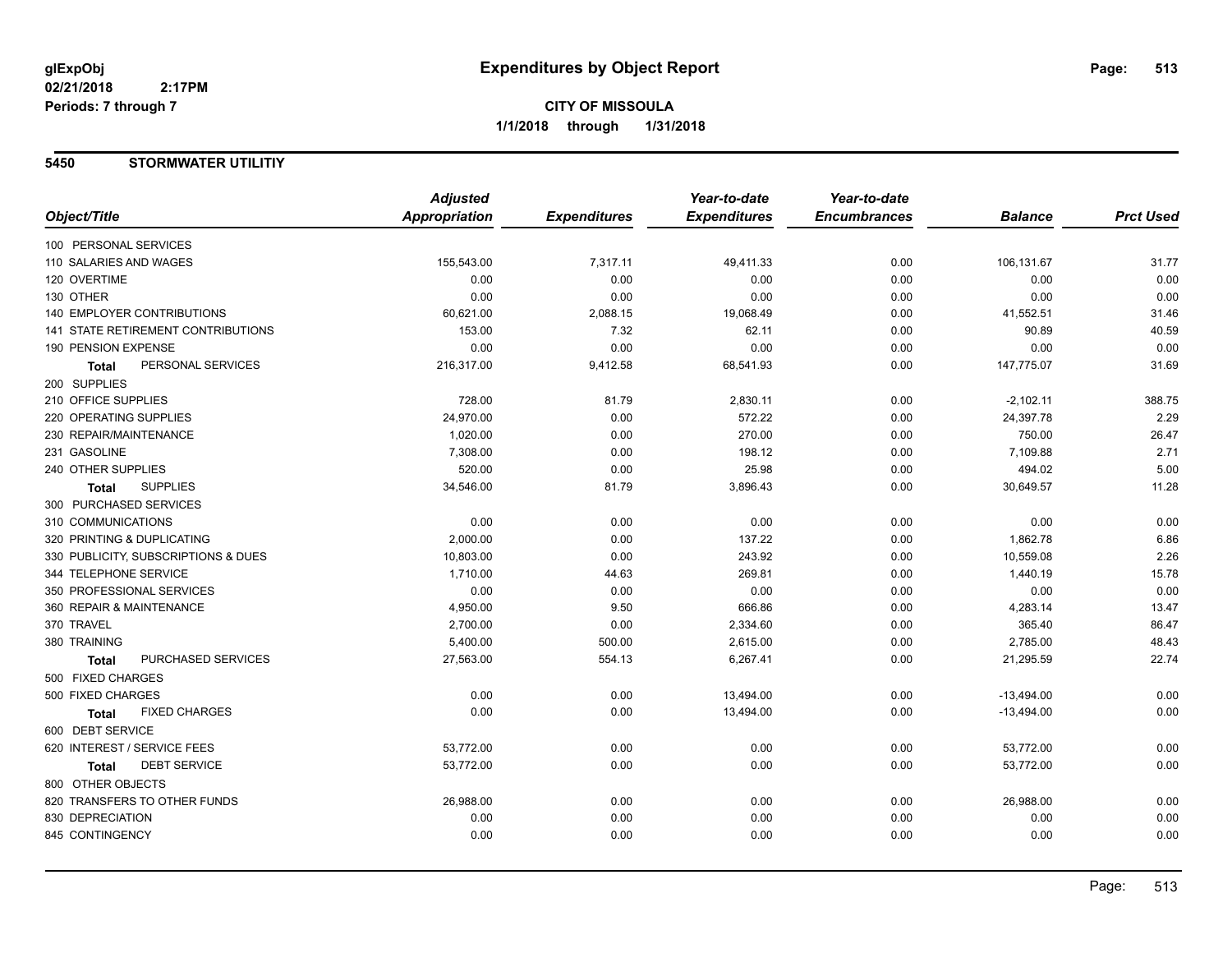**CITY OF MISSOULA 1/1/2018 through 1/31/2018**

## **5450 STORMWATER UTILITIY**

|                                       | <b>Adjusted</b> |                     | Year-to-date        | Year-to-date        |                |                  |
|---------------------------------------|-----------------|---------------------|---------------------|---------------------|----------------|------------------|
| Object/Title                          | Appropriation   | <b>Expenditures</b> | <b>Expenditures</b> | <b>Encumbrances</b> | <b>Balance</b> | <b>Prct Used</b> |
| OTHER OBJECTS<br><b>Total</b>         | 26,988.00       | 0.00                | 0.00                | 0.00                | 26,988.00      | 0.00             |
| 900 CAPITAL OUTLAY                    |                 |                     |                     |                     |                |                  |
| 930 IMPROVEMENTS                      | 26,498.00       | 135,550.21          | 215,401.86          | 0.00                | -188.903.86    | 812.90           |
| 940 MACHINERY & EQUIPMENT             | 0.00            | 0.00                | 0.00                | 0.00                | 0.00           | 0.00             |
| <b>CAPITAL OUTLAY</b><br><b>Total</b> | 26,498.00       | 135.550.21          | 215.401.86          | 0.00                | -188.903.86    | 812.90           |
| STORMWATER UTILITIY<br><b>Total</b>   | 385,684.00      | 145.598.71          | 307.601.63          | 0.00                | 78.082.37      | 79.75            |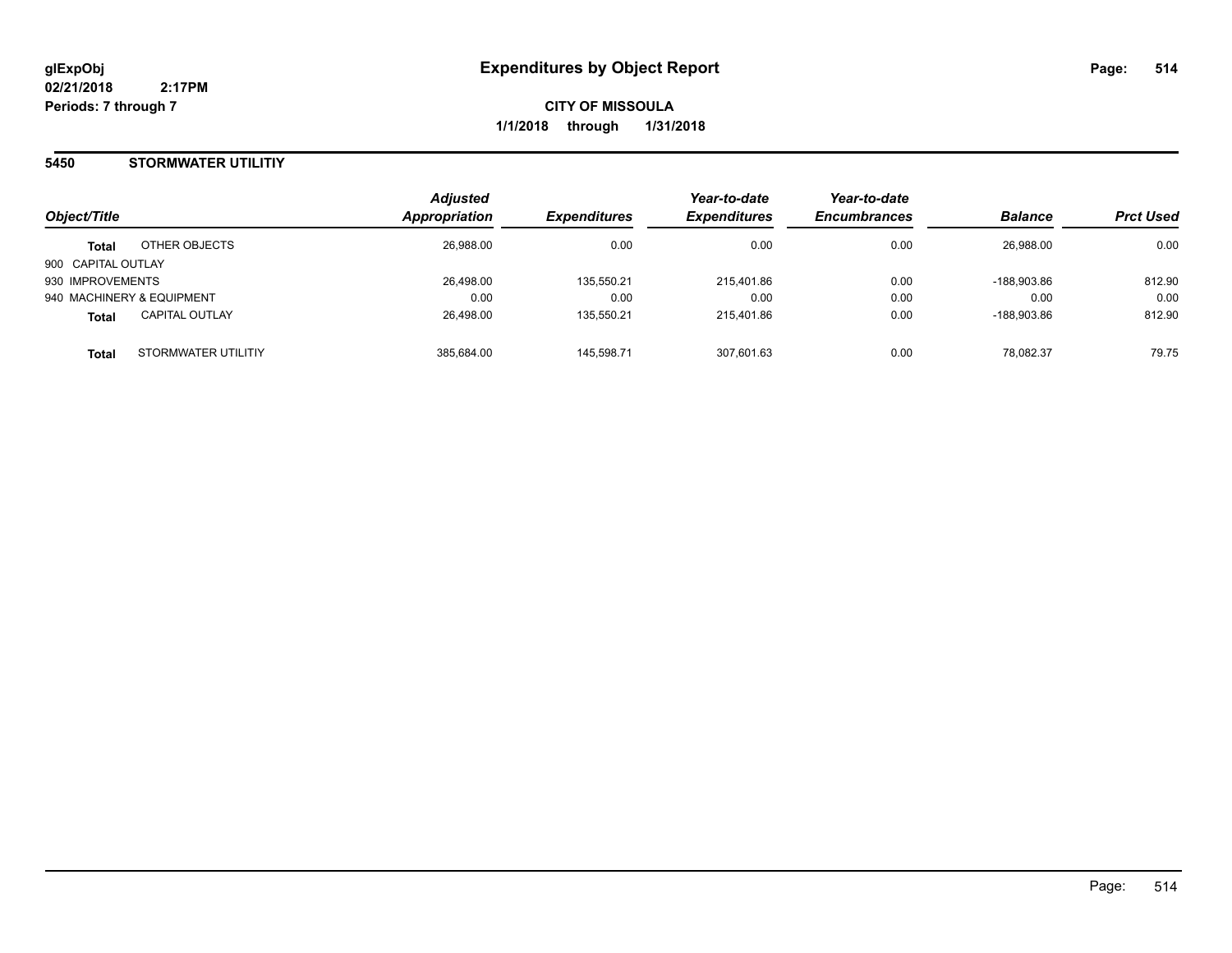## **5711 AQUATICS**

**370 PARKS & RECREATION**

|                                       | <b>Adjusted</b>      |                     | Year-to-date        | Year-to-date        |                |                  |
|---------------------------------------|----------------------|---------------------|---------------------|---------------------|----------------|------------------|
| Object/Title                          | <b>Appropriation</b> | <b>Expenditures</b> | <b>Expenditures</b> | <b>Encumbrances</b> | <b>Balance</b> | <b>Prct Used</b> |
| 100 PERSONAL SERVICES                 |                      |                     |                     |                     |                |                  |
| 110 SALARIES AND WAGES                | 616,930.00           | 37,010.72           | 422,147.41          | 0.00                | 194,782.59     | 68.43            |
| 115 SALARIES/HEALTH INSURANCE BENEFIT | 0.00                 | 0.00                | 0.00                | 0.00                | 0.00           | 0.00             |
| 120 OVERTIME                          | 1,000.00             | 0.00                | 907.08              | 0.00                | 92.92          | 90.71            |
| 135 OPEB EXPENSE                      | 0.00                 | 0.00                | 0.00                | 0.00                | 0.00           | 0.00             |
| 140 EMPLOYER CONTRIBUTIONS            | 153,663.00           | 10,742.59           | 101,366.77          | 0.00                | 52,296.23      | 65.97            |
| 141 STATE RETIREMENT CONTRIBUTIONS    | 220.00               | 37.01               | 556.26              | 0.00                | $-336.26$      | 252.85           |
| 145 OPEB CONTRIBUTION                 | 0.00                 | 0.00                | 0.00                | 0.00                | 0.00           | 0.00             |
| 190 PENSION EXPENSE                   | 0.00                 | 0.00                | 0.00                | 0.00                | 0.00           | 0.00             |
| PERSONAL SERVICES<br>Total            | 771,813.00           | 47,790.32           | 524,977.52          | 0.00                | 246,835.48     | 68.02            |
| 200 SUPPLIES                          |                      |                     |                     |                     |                |                  |
| 210 OFFICE SUPPLIES                   | 2,000.00             | 0.00                | 447.61              | 0.00                | 1,552.39       | 22.38            |
| 220 OPERATING SUPPLIES                | 10,000.00            | 631.17              | $-39,946.14$        | 0.00                | 49,946.14      | $-399.46$        |
| 230 REPAIR/MAINTENANCE                | 80,500.00            | 2,560.91            | 50,363.97           | 0.00                | 30,136.03      | 62.56            |
| 231 GASOLINE                          | 0.00                 | 0.00                | 0.00                | 0.00                | 0.00           | 0.00             |
| 240 OTHER SUPPLIES                    | 121,000.00           | 950.12              | 58,871.50           | 0.00                | 62,128.50      | 48.65            |
| 250 SUPPLIES FOR RESALE               | 0.00                 | 0.00                | 0.00                | 0.00                | 0.00           | 0.00             |
| <b>SUPPLIES</b><br>Total              | 213,500.00           | 4,142.20            | 69,736.94           | 0.00                | 143,763.06     | 32.66            |
| 300 PURCHASED SERVICES                |                      |                     |                     |                     |                |                  |
| 310 COMMUNICATIONS                    | 500.00               | 0.00                | 0.00                | 0.00                | 500.00         | 0.00             |
| 320 PRINTING & DUPLICATING            | 10,500.00            | 0.00                | 195.33              | 0.00                | 10,304.67      | 1.86             |
| 330 PUBLICITY, SUBSCRIPTIONS & DUES   | 17,200.00            | 1,350.00            | 11,593.55           | 0.00                | 5,606.45       | 67.40            |
| 340 SEWER                             | 13,711.00            | 10,956.68           | 13,423.56           | 0.00                | 287.44         | 97.90            |
| 341 ELECTRICITY & NATURAL GAS         | 202,390.00           | 10,048.34           | 64,274.15           | 0.00                | 138,115.85     | 31.76            |
| 342 STORM WATER                       | 0.00                 | 0.00                | 0.00                | 0.00                | 0.00           | 0.00             |
| 343 WATER CHARGES                     | 19,644.00            | 888.21              | 12,798.16           | 0.00                | 6,845.84       | 65.15            |
| 344 TELEPHONE SERVICE                 | 8,160.00             | 663.30              | 4,486.24            | 0.00                | 3,673.76       | 54.98            |
| 345 GARBAGE                           | 4,152.00             | 192.19              | 2,329.42            | 0.00                | 1,822.58       | 56.10            |
| 350 PROFESSIONAL SERVICES             | 35,000.00            | 1,234.70            | 12,909.70           | 0.00                | 22,090.30      | 36.88            |
| 360 REPAIR & MAINTENANCE              | 21,594.00            | 2,439.52            | 31,452.84           | 0.00                | $-9,858.84$    | 145.66           |
| 370 TRAVEL                            | 2,000.00             | 0.00                | 0.00                | 0.00                | 2,000.00       | 0.00             |
| 380 TRAINING                          | 5,000.00             | 280.00              | 350.00              | 0.00                | 4,650.00       | 7.00             |
| 390 OTHER PURCHASED SERVICES          | 3,206.00             | 0.00                | 1,868.64            | 0.00                | 1,337.36       | 58.29            |
| PURCHASED SERVICES<br>Total           | 343,057.00           | 28,052.94           | 155,681.59          | 0.00                | 187,375.41     | 45.38            |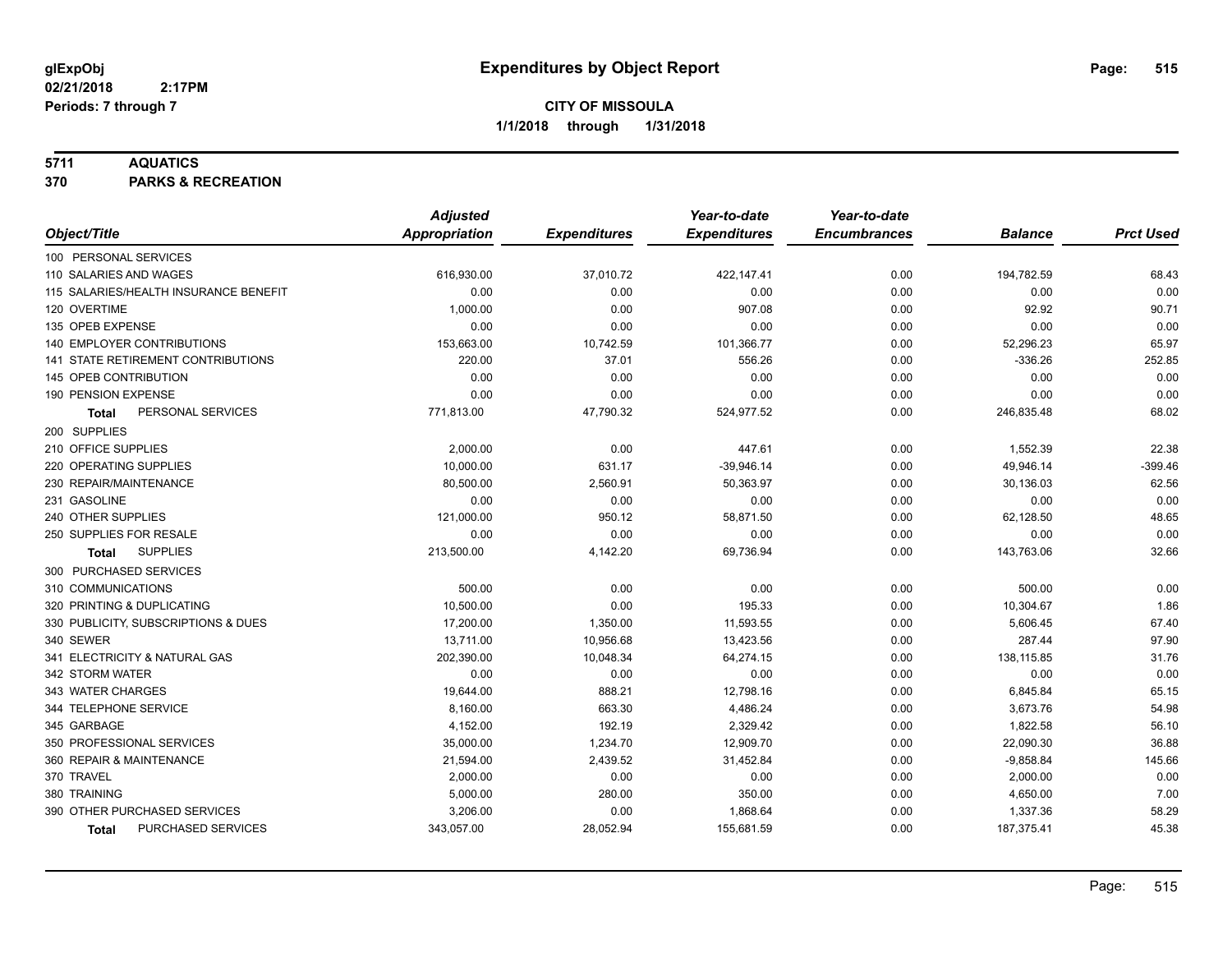## **5711 AQUATICS**

**370 PARKS & RECREATION**

|                    |                              | <b>Adjusted</b>      |                     | Year-to-date        | Year-to-date        |                |                  |
|--------------------|------------------------------|----------------------|---------------------|---------------------|---------------------|----------------|------------------|
| Object/Title       |                              | <b>Appropriation</b> | <b>Expenditures</b> | <b>Expenditures</b> | <b>Encumbrances</b> | <b>Balance</b> | <b>Prct Used</b> |
| 500 FIXED CHARGES  |                              |                      |                     |                     |                     |                |                  |
| 500 FIXED CHARGES  |                              | 4,647.00             | 0.00                | 2,323.50            | 0.00                | 2,323.50       | 50.00            |
|                    | 550 MERCHANT SERVICE FEES    | 12,000.00            | 0.00                | 0.00                | 0.00                | 12,000.00      | 0.00             |
| <b>Total</b>       | <b>FIXED CHARGES</b>         | 16,647.00            | 0.00                | 2,323.50            | 0.00                | 14,323.50      | 13.96            |
| 600 DEBT SERVICE   |                              |                      |                     |                     |                     |                |                  |
| 610 PRINCIPAL      |                              | 0.00                 | 0.00                | 0.00                | 0.00                | 0.00           | 0.00             |
| <b>Total</b>       | <b>DEBT SERVICE</b>          | 0.00                 | 0.00                | 0.00                | 0.00                | 0.00           | 0.00             |
| 800 OTHER OBJECTS  |                              |                      |                     |                     |                     |                |                  |
|                    | 820 TRANSFERS TO OTHER FUNDS | 0.00                 | 0.00                | 0.00                | 0.00                | 0.00           | 0.00             |
| <b>Total</b>       | OTHER OBJECTS                | 0.00                 | 0.00                | 0.00                | 0.00                | 0.00           | 0.00             |
| 900 CAPITAL OUTLAY |                              |                      |                     |                     |                     |                |                  |
| 920 BUILDINGS      |                              | 35,000.00            | 0.00                | 0.00                | 0.00                | 35,000.00      | 0.00             |
| 930 IMPROVEMENTS   |                              | 0.00                 | 0.00                | 0.00                | 0.00                | 0.00           | 0.00             |
|                    | 940 MACHINERY & EQUIPMENT    | 0.00                 | 0.00                | 0.00                | 0.00                | 0.00           | 0.00             |
| <b>Total</b>       | <b>CAPITAL OUTLAY</b>        | 35,000.00            | 0.00                | 0.00                | 0.00                | 35,000.00      | 0.00             |
| <b>Total</b>       | PARKS & RECREATION           | 1,380,017.00         | 79,985.46           | 752,719.55          | 0.00                | 627,297.45     | 54.54            |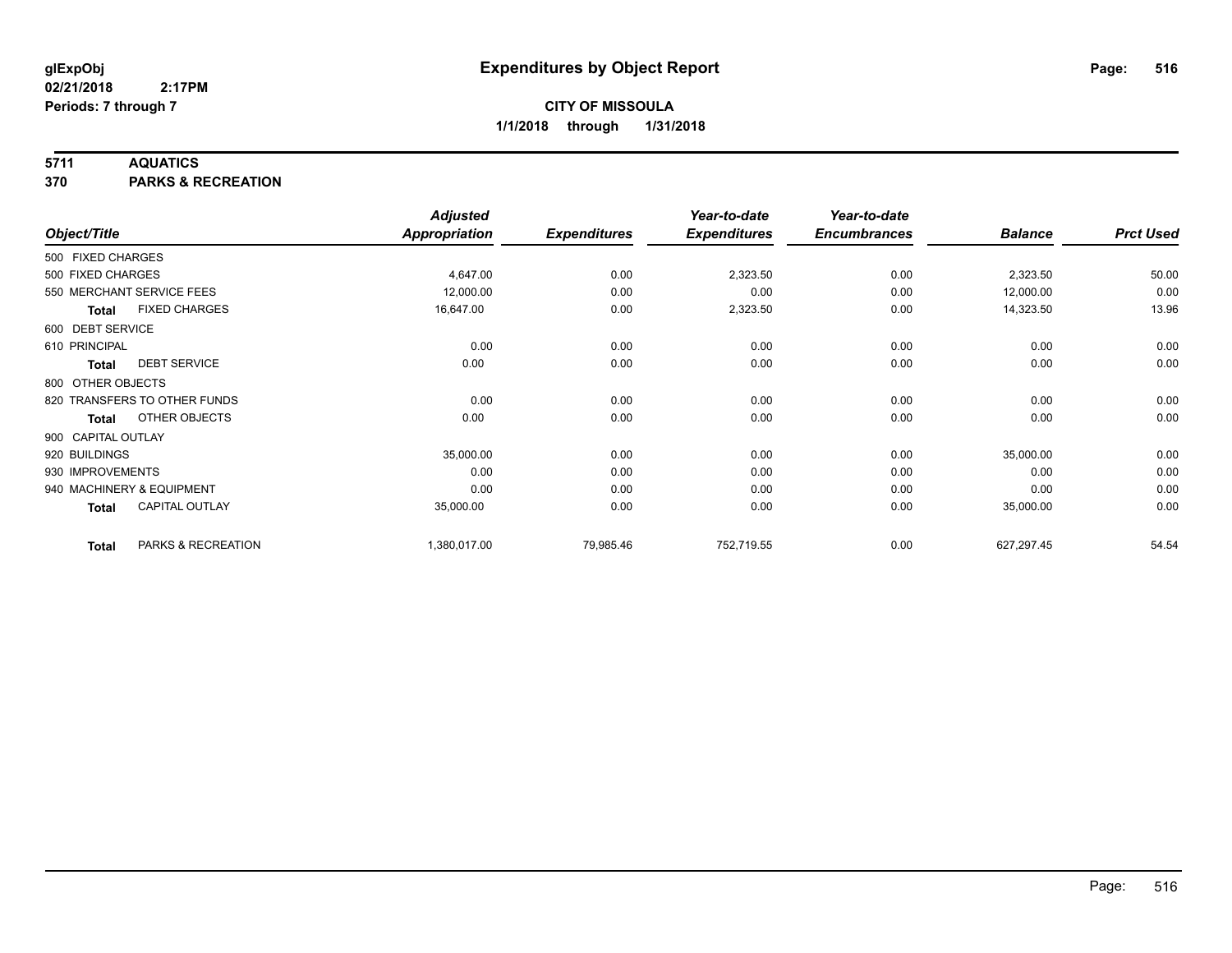## **5711 AQUATICS**

**390 NON-DEPARTMENTAL**

| Object/Title                          | <b>Adjusted</b><br><b>Appropriation</b> | <b>Expenditures</b> | Year-to-date<br><b>Expenditures</b> | Year-to-date<br><b>Encumbrances</b> | <b>Balance</b> | <b>Prct Used</b> |
|---------------------------------------|-----------------------------------------|---------------------|-------------------------------------|-------------------------------------|----------------|------------------|
| 800 OTHER OBJECTS                     |                                         |                     |                                     |                                     |                |                  |
| 830 DEPRECIATION                      | 0.00                                    | 0.00                | 0.00                                | 0.00                                | 0.00           | 0.00             |
| OTHER OBJECTS<br>Total                | 0.00                                    | 0.00                | 0.00                                | 0.00                                | 0.00           | 0.00             |
| 900 CAPITAL OUTLAY                    |                                         |                     |                                     |                                     |                |                  |
| 900 CAPITAL OUTLAY                    | 0.00                                    | 0.00                | 0.00                                | 0.00                                | 0.00           | 0.00             |
| <b>CAPITAL OUTLAY</b><br><b>Total</b> | 0.00                                    | 0.00                | 0.00                                | 0.00                                | 0.00           | 0.00             |
| NON-DEPARTMENTAL<br><b>Total</b>      | 0.00                                    | 0.00                | 0.00                                | 0.00                                | 0.00           | 0.00             |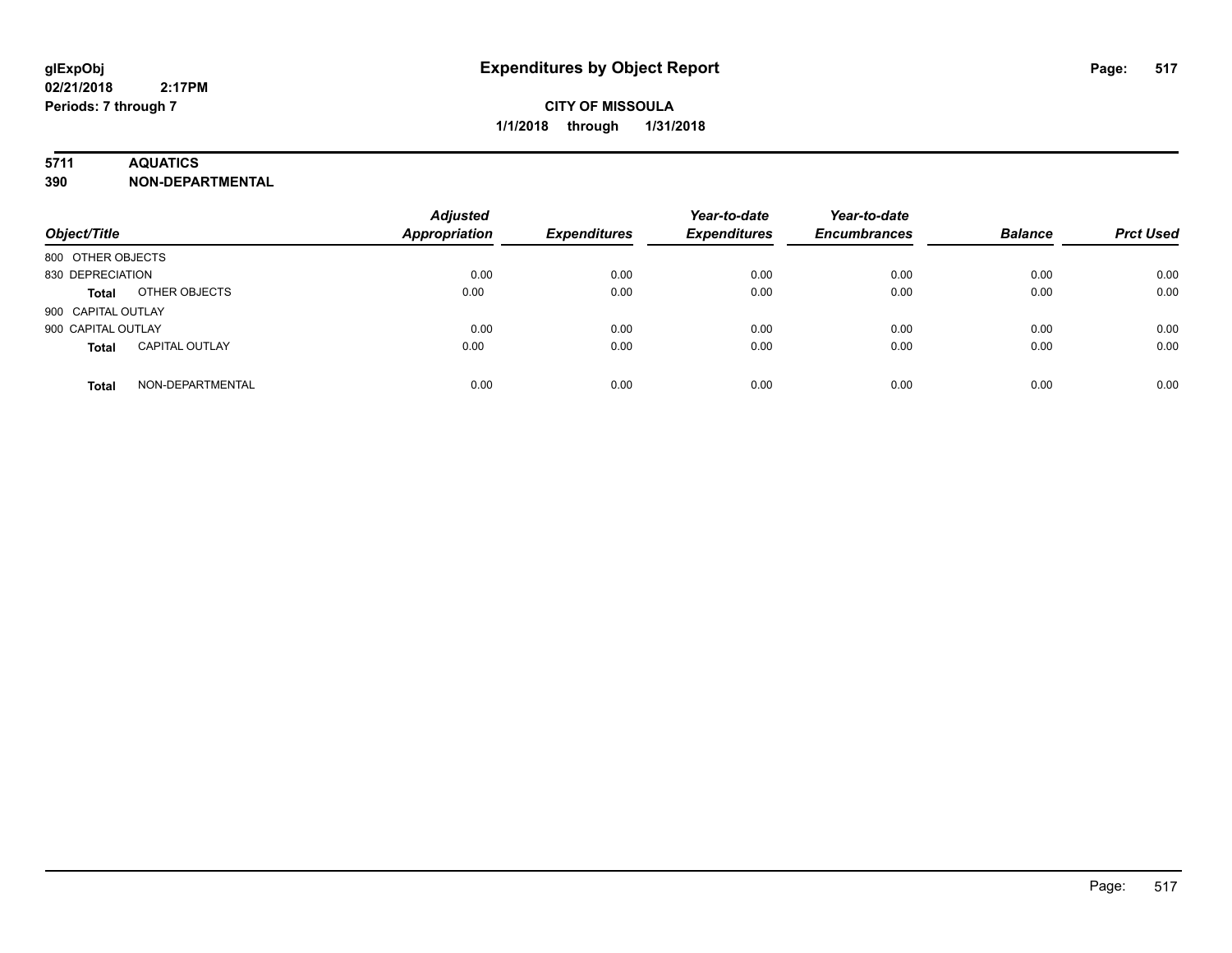**5711 AQUATICS**

|                                           | <b>Adjusted</b>      |                     | Year-to-date        | Year-to-date        |                |                  |
|-------------------------------------------|----------------------|---------------------|---------------------|---------------------|----------------|------------------|
| Object/Title                              | <b>Appropriation</b> | <b>Expenditures</b> | <b>Expenditures</b> | <b>Encumbrances</b> | <b>Balance</b> | <b>Prct Used</b> |
| 100 PERSONAL SERVICES                     |                      |                     |                     |                     |                |                  |
| 110 SALARIES AND WAGES                    | 616,930.00           | 37,010.72           | 422,147.41          | 0.00                | 194,782.59     | 68.43            |
| 115 SALARIES/HEALTH INSURANCE BENEFIT     | 0.00                 | 0.00                | 0.00                | 0.00                | 0.00           | 0.00             |
| 120 OVERTIME                              | 1,000.00             | 0.00                | 907.08              | 0.00                | 92.92          | 90.71            |
| 135 OPEB EXPENSE                          | 0.00                 | 0.00                | 0.00                | 0.00                | 0.00           | 0.00             |
| <b>140 EMPLOYER CONTRIBUTIONS</b>         | 153,663.00           | 10,742.59           | 101,366.77          | 0.00                | 52,296.23      | 65.97            |
| <b>141 STATE RETIREMENT CONTRIBUTIONS</b> | 220.00               | 37.01               | 556.26              | 0.00                | $-336.26$      | 252.85           |
| 145 OPEB CONTRIBUTION                     | 0.00                 | 0.00                | 0.00                | 0.00                | 0.00           | 0.00             |
| 190 PENSION EXPENSE                       | 0.00                 | 0.00                | 0.00                | 0.00                | 0.00           | 0.00             |
| PERSONAL SERVICES<br><b>Total</b>         | 771,813.00           | 47,790.32           | 524,977.52          | 0.00                | 246,835.48     | 68.02            |
| 200 SUPPLIES                              |                      |                     |                     |                     |                |                  |
| 210 OFFICE SUPPLIES                       | 2,000.00             | 0.00                | 447.61              | 0.00                | 1,552.39       | 22.38            |
| 220 OPERATING SUPPLIES                    | 10,000.00            | 631.17              | $-39,946.14$        | 0.00                | 49,946.14      | $-399.46$        |
| 230 REPAIR/MAINTENANCE                    | 80,500.00            | 2,560.91            | 50,363.97           | 0.00                | 30,136.03      | 62.56            |
| 231 GASOLINE                              | 0.00                 | 0.00                | 0.00                | 0.00                | 0.00           | 0.00             |
| 240 OTHER SUPPLIES                        | 121,000.00           | 950.12              | 58,871.50           | 0.00                | 62,128.50      | 48.65            |
| 250 SUPPLIES FOR RESALE                   | 0.00                 | 0.00                | 0.00                | 0.00                | 0.00           | 0.00             |
| <b>SUPPLIES</b><br><b>Total</b>           | 213,500.00           | 4,142.20            | 69,736.94           | 0.00                | 143,763.06     | 32.66            |
| 300 PURCHASED SERVICES                    |                      |                     |                     |                     |                |                  |
| 310 COMMUNICATIONS                        | 500.00               | 0.00                | 0.00                | 0.00                | 500.00         | 0.00             |
| 320 PRINTING & DUPLICATING                | 10,500.00            | 0.00                | 195.33              | 0.00                | 10,304.67      | 1.86             |
| 330 PUBLICITY, SUBSCRIPTIONS & DUES       | 17,200.00            | 1,350.00            | 11,593.55           | 0.00                | 5,606.45       | 67.40            |
| 340 SEWER                                 | 13,711.00            | 10,956.68           | 13,423.56           | 0.00                | 287.44         | 97.90            |
| 341 ELECTRICITY & NATURAL GAS             | 202,390.00           | 10,048.34           | 64,274.15           | 0.00                | 138,115.85     | 31.76            |
| 342 STORM WATER                           | 0.00                 | 0.00                | 0.00                | 0.00                | 0.00           | 0.00             |
| 343 WATER CHARGES                         | 19,644.00            | 888.21              | 12,798.16           | 0.00                | 6,845.84       | 65.15            |
| 344 TELEPHONE SERVICE                     | 8,160.00             | 663.30              | 4,486.24            | 0.00                | 3,673.76       | 54.98            |
| 345 GARBAGE                               | 4,152.00             | 192.19              | 2,329.42            | 0.00                | 1,822.58       | 56.10            |
| 350 PROFESSIONAL SERVICES                 | 35,000.00            | 1,234.70            | 12,909.70           | 0.00                | 22,090.30      | 36.88            |
| 360 REPAIR & MAINTENANCE                  | 21,594.00            | 2,439.52            | 31,452.84           | 0.00                | $-9,858.84$    | 145.66           |
| 370 TRAVEL                                | 2,000.00             | 0.00                | 0.00                | 0.00                | 2,000.00       | 0.00             |
| 380 TRAINING                              | 5,000.00             | 280.00              | 350.00              | 0.00                | 4,650.00       | 7.00             |
| 390 OTHER PURCHASED SERVICES              | 3,206.00             | 0.00                | 1,868.64            | 0.00                | 1,337.36       | 58.29            |
| <b>PURCHASED SERVICES</b><br><b>Total</b> | 343,057.00           | 28,052.94           | 155,681.59          | 0.00                | 187,375.41     | 45.38            |
|                                           |                      |                     |                     |                     |                |                  |

500 FIXED CHARGES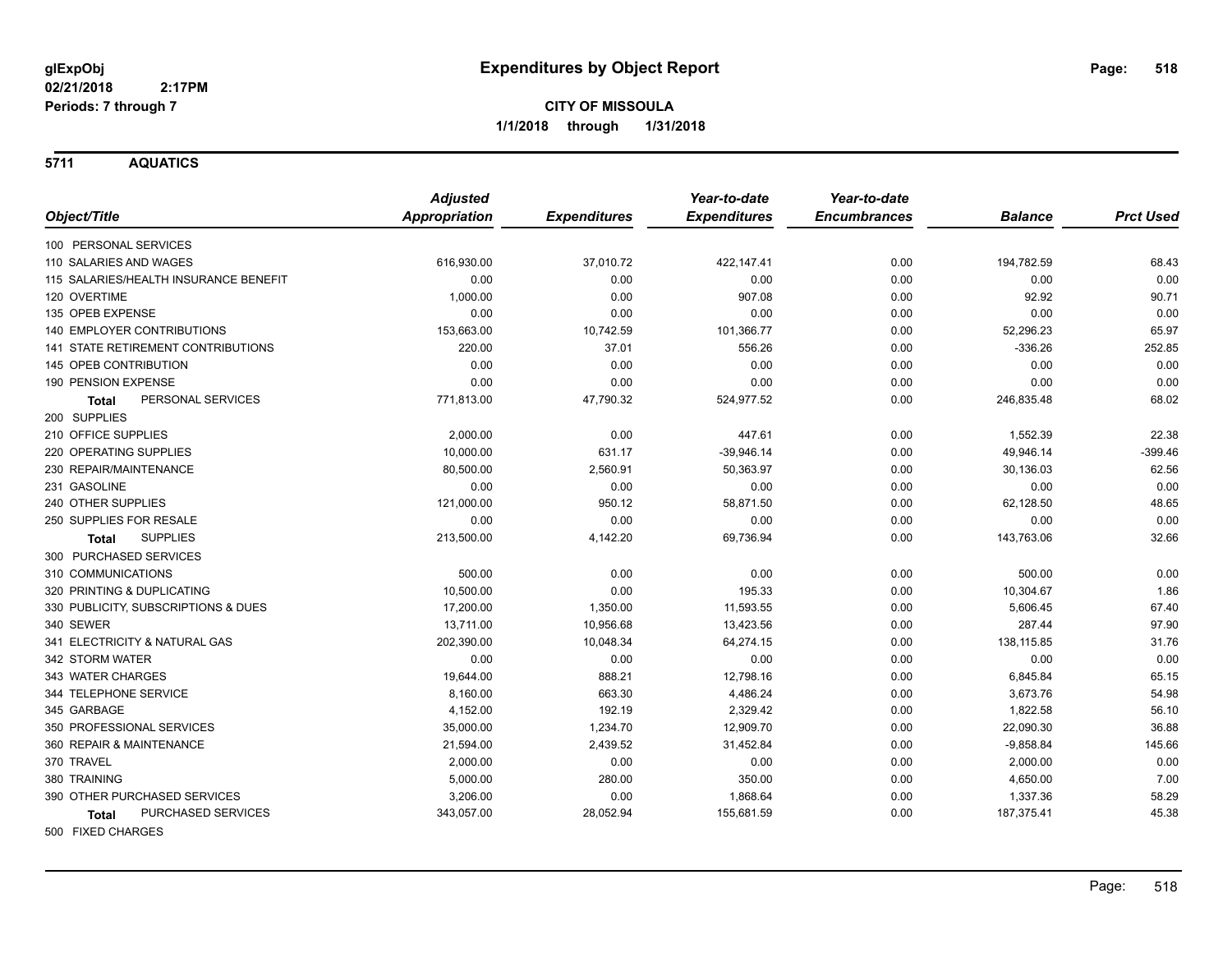**5711 AQUATICS**

|                    |                              | <b>Adjusted</b>      |                     | Year-to-date        | Year-to-date        |                |                  |
|--------------------|------------------------------|----------------------|---------------------|---------------------|---------------------|----------------|------------------|
| Object/Title       |                              | <b>Appropriation</b> | <b>Expenditures</b> | <b>Expenditures</b> | <b>Encumbrances</b> | <b>Balance</b> | <b>Prct Used</b> |
| 500 FIXED CHARGES  |                              | 4,647.00             | 0.00                | 2,323.50            | 0.00                | 2,323.50       | 50.00            |
|                    | 550 MERCHANT SERVICE FEES    | 12,000.00            | 0.00                | 0.00                | 0.00                | 12,000.00      | 0.00             |
| <b>Total</b>       | <b>FIXED CHARGES</b>         | 16,647.00            | 0.00                | 2,323.50            | 0.00                | 14,323.50      | 13.96            |
| 600 DEBT SERVICE   |                              |                      |                     |                     |                     |                |                  |
| 610 PRINCIPAL      |                              | 0.00                 | 0.00                | 0.00                | 0.00                | 0.00           | 0.00             |
| <b>Total</b>       | <b>DEBT SERVICE</b>          | 0.00                 | 0.00                | 0.00                | 0.00                | 0.00           | 0.00             |
| 800 OTHER OBJECTS  |                              |                      |                     |                     |                     |                |                  |
|                    | 820 TRANSFERS TO OTHER FUNDS | 0.00                 | 0.00                | 0.00                | 0.00                | 0.00           | 0.00             |
| 830 DEPRECIATION   |                              | 0.00                 | 0.00                | 0.00                | 0.00                | 0.00           | 0.00             |
| <b>Total</b>       | OTHER OBJECTS                | 0.00                 | 0.00                | 0.00                | 0.00                | 0.00           | 0.00             |
| 900 CAPITAL OUTLAY |                              |                      |                     |                     |                     |                |                  |
| 900 CAPITAL OUTLAY |                              | 0.00                 | 0.00                | 0.00                | 0.00                | 0.00           | 0.00             |
| 920 BUILDINGS      |                              | 35,000.00            | 0.00                | 0.00                | 0.00                | 35,000.00      | 0.00             |
| 930 IMPROVEMENTS   |                              | 0.00                 | 0.00                | 0.00                | 0.00                | 0.00           | 0.00             |
|                    | 940 MACHINERY & EQUIPMENT    | 0.00                 | 0.00                | 0.00                | 0.00                | 0.00           | 0.00             |
| <b>Total</b>       | <b>CAPITAL OUTLAY</b>        | 35,000.00            | 0.00                | 0.00                | 0.00                | 35,000.00      | 0.00             |
| <b>Total</b>       | <b>AQUATICS</b>              | 1,380,017.00         | 79,985.46           | 752,719.55          | 0.00                | 627,297.45     | 54.54            |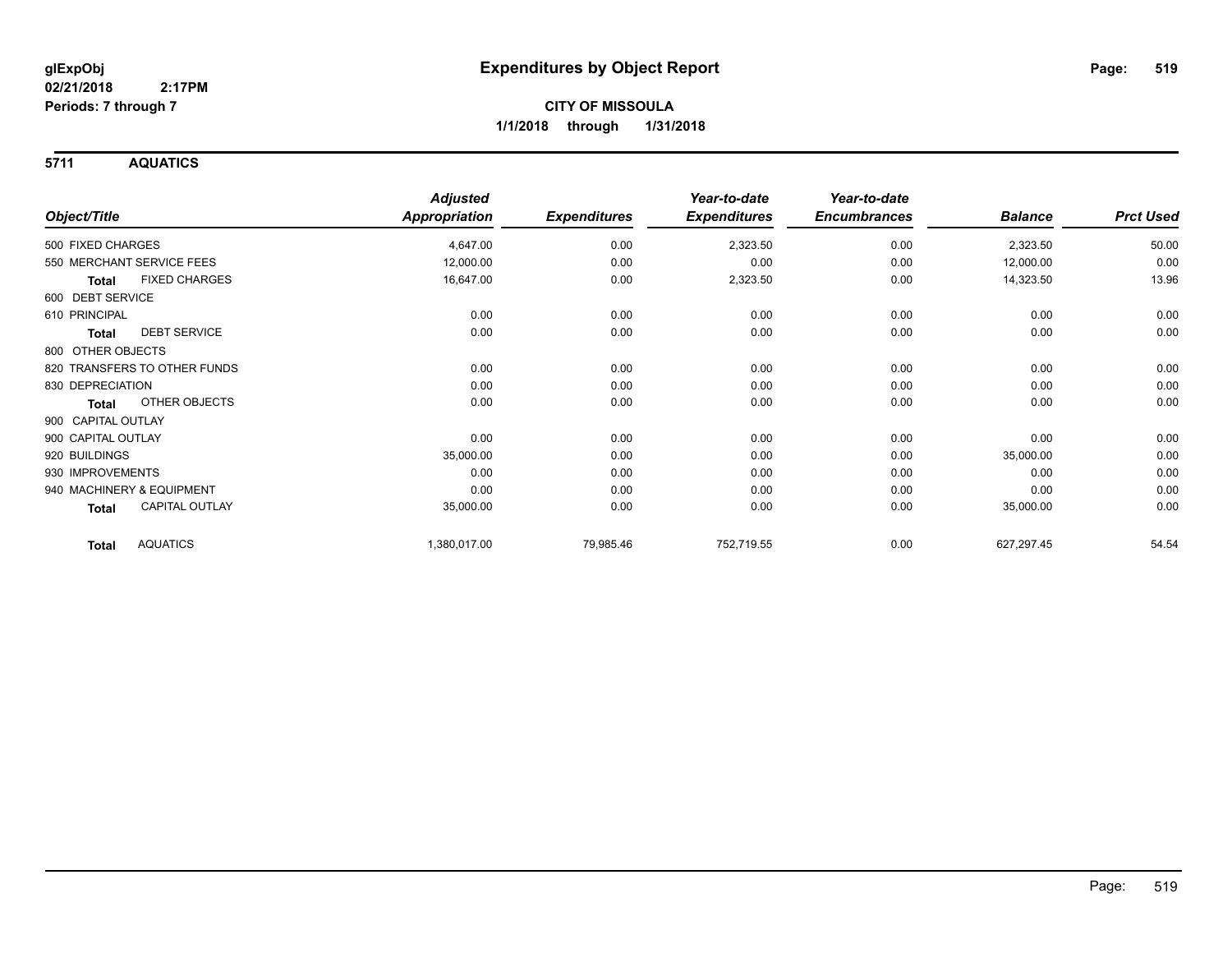### **6050 EMPLOYEE BENEFIT PLAN FUND**

**390 NON-DEPARTMENTAL**

|                      |                                      | <b>Adjusted</b>      |                     | Year-to-date        | Year-to-date        |                |                  |
|----------------------|--------------------------------------|----------------------|---------------------|---------------------|---------------------|----------------|------------------|
| Object/Title         |                                      | <b>Appropriation</b> | <b>Expenditures</b> | <b>Expenditures</b> | <b>Encumbrances</b> | <b>Balance</b> | <b>Prct Used</b> |
|                      | 300 PURCHASED SERVICES               |                      |                     |                     |                     |                |                  |
|                      | 350 PROFESSIONAL SERVICES            | 50,325.00            | 7,083.34            | 18,443.19           | 0.00                | 31,881.81      | 36.65            |
| 351 INSURANCE CLAIMS |                                      | 6,490,000.00         | 921,922.80          | 3,675,870.21        | 0.00                | 2,814,129.79   | 56.64            |
| 352 HEALTH PROGRAMS  |                                      | 100,000.00           | 1,745.16            | 28,499.34           | 0.00                | 71,500.66      | 28.50            |
|                      | 353 ADMINISTRATION EXPENDITURES      | 846,720.00           | 137,679.37          | 539,988.57          | 0.00                | 306,731.43     | 63.77            |
|                      | 354 TRANSITIONAL REINSURANCE PROGRAM | 16,432.00            | 0.00                | 2,947.88            | 0.00                | 13,484.12      | 17.94            |
| <b>Total</b>         | PURCHASED SERVICES                   | 7,503,477.00         | 1,068,430.67        | 4,265,749.19        | 0.00                | 3,237,727.81   | 56.85            |
| 500 FIXED CHARGES    |                                      |                      |                     |                     |                     |                |                  |
|                      | 550 MERCHANT SERVICE FEES            | 0.00                 | 0.00                | 0.00                | 0.00                | 0.00           | 0.00             |
| <b>Total</b>         | <b>FIXED CHARGES</b>                 | 0.00                 | 0.00                | 0.00                | 0.00                | 0.00           | 0.00             |
|                      | 700 GRANTS & CONTRIBUTIONS           |                      |                     |                     |                     |                |                  |
|                      | 700 GRANTS & CONTRIBUTIONS           | 0.00                 | 0.00                | 0.00                | 0.00                | 0.00           | 0.00             |
| <b>Total</b>         | <b>GRANTS &amp; CONTRIBUTIONS</b>    | 0.00                 | 0.00                | 0.00                | 0.00                | 0.00           | 0.00             |
| 800 OTHER OBJECTS    |                                      |                      |                     |                     |                     |                |                  |
|                      | 820 TRANSFERS TO OTHER FUNDS         | 0.00                 | 0.00                | 0.00                | 0.00                | 0.00           | 0.00             |
| <b>Total</b>         | OTHER OBJECTS                        | 0.00                 | 0.00                | 0.00                | 0.00                | 0.00           | 0.00             |
| <b>Total</b>         | NON-DEPARTMENTAL                     | 7,503,477.00         | 1,068,430.67        | 4,265,749.19        | 0.00                | 3,237,727.81   | 56.85            |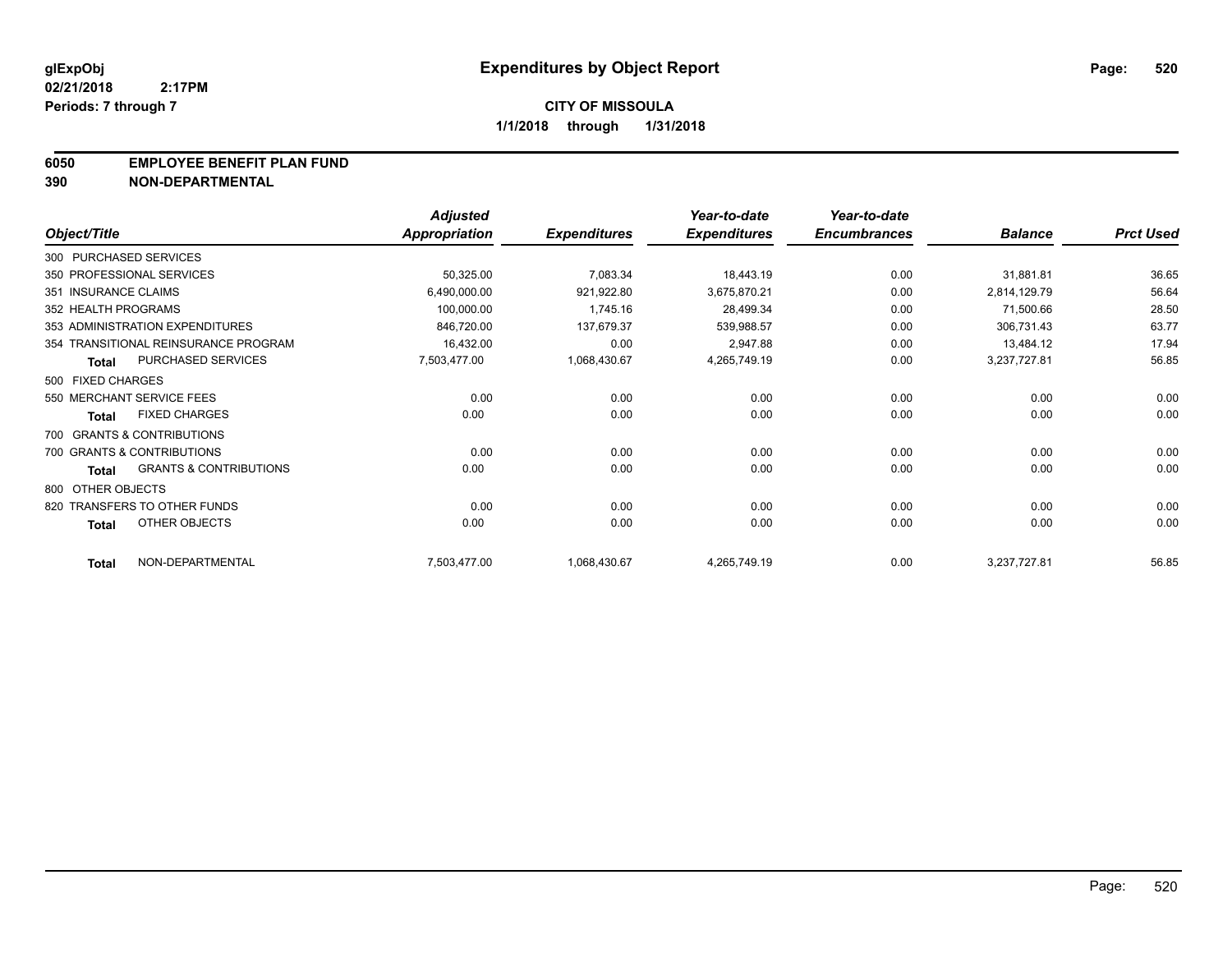## **6050 EMPLOYEE BENEFIT PLAN FUND**

|                        |                                      | <b>Adjusted</b>      |                     | Year-to-date        | Year-to-date        |                |                  |
|------------------------|--------------------------------------|----------------------|---------------------|---------------------|---------------------|----------------|------------------|
| Object/Title           |                                      | <b>Appropriation</b> | <b>Expenditures</b> | <b>Expenditures</b> | <b>Encumbrances</b> | <b>Balance</b> | <b>Prct Used</b> |
| 300 PURCHASED SERVICES |                                      |                      |                     |                     |                     |                |                  |
|                        | 350 PROFESSIONAL SERVICES            | 50,325.00            | 7,083.34            | 18,443.19           | 0.00                | 31,881.81      | 36.65            |
| 351 INSURANCE CLAIMS   |                                      | 6,490,000.00         | 921,922.80          | 3,675,870.21        | 0.00                | 2,814,129.79   | 56.64            |
| 352 HEALTH PROGRAMS    |                                      | 100,000.00           | 1,745.16            | 28,499.34           | 0.00                | 71,500.66      | 28.50            |
|                        | 353 ADMINISTRATION EXPENDITURES      | 846,720.00           | 137,679.37          | 539,988.57          | 0.00                | 306,731.43     | 63.77            |
|                        | 354 TRANSITIONAL REINSURANCE PROGRAM | 16,432.00            | 0.00                | 2,947.88            | 0.00                | 13,484.12      | 17.94            |
| <b>Total</b>           | <b>PURCHASED SERVICES</b>            | 7,503,477.00         | 1,068,430.67        | 4,265,749.19        | 0.00                | 3,237,727.81   | 56.85            |
| 500 FIXED CHARGES      |                                      |                      |                     |                     |                     |                |                  |
|                        | 550 MERCHANT SERVICE FEES            | 0.00                 | 0.00                | 0.00                | 0.00                | 0.00           | 0.00             |
| <b>Total</b>           | <b>FIXED CHARGES</b>                 | 0.00                 | 0.00                | 0.00                | 0.00                | 0.00           | 0.00             |
|                        | 700 GRANTS & CONTRIBUTIONS           |                      |                     |                     |                     |                |                  |
|                        | 700 GRANTS & CONTRIBUTIONS           | 0.00                 | 0.00                | 0.00                | 0.00                | 0.00           | 0.00             |
| Total                  | <b>GRANTS &amp; CONTRIBUTIONS</b>    | 0.00                 | 0.00                | 0.00                | 0.00                | 0.00           | 0.00             |
| 800 OTHER OBJECTS      |                                      |                      |                     |                     |                     |                |                  |
|                        | 820 TRANSFERS TO OTHER FUNDS         | 0.00                 | 0.00                | 0.00                | 0.00                | 0.00           | 0.00             |
| <b>Total</b>           | OTHER OBJECTS                        | 0.00                 | 0.00                | 0.00                | 0.00                | 0.00           | 0.00             |
| <b>Total</b>           | EMPLOYEE BENEFIT PLAN FUND           | 7,503,477.00         | 1,068,430.67        | 4,265,749.19        | 0.00                | 3,237,727.81   | 56.85            |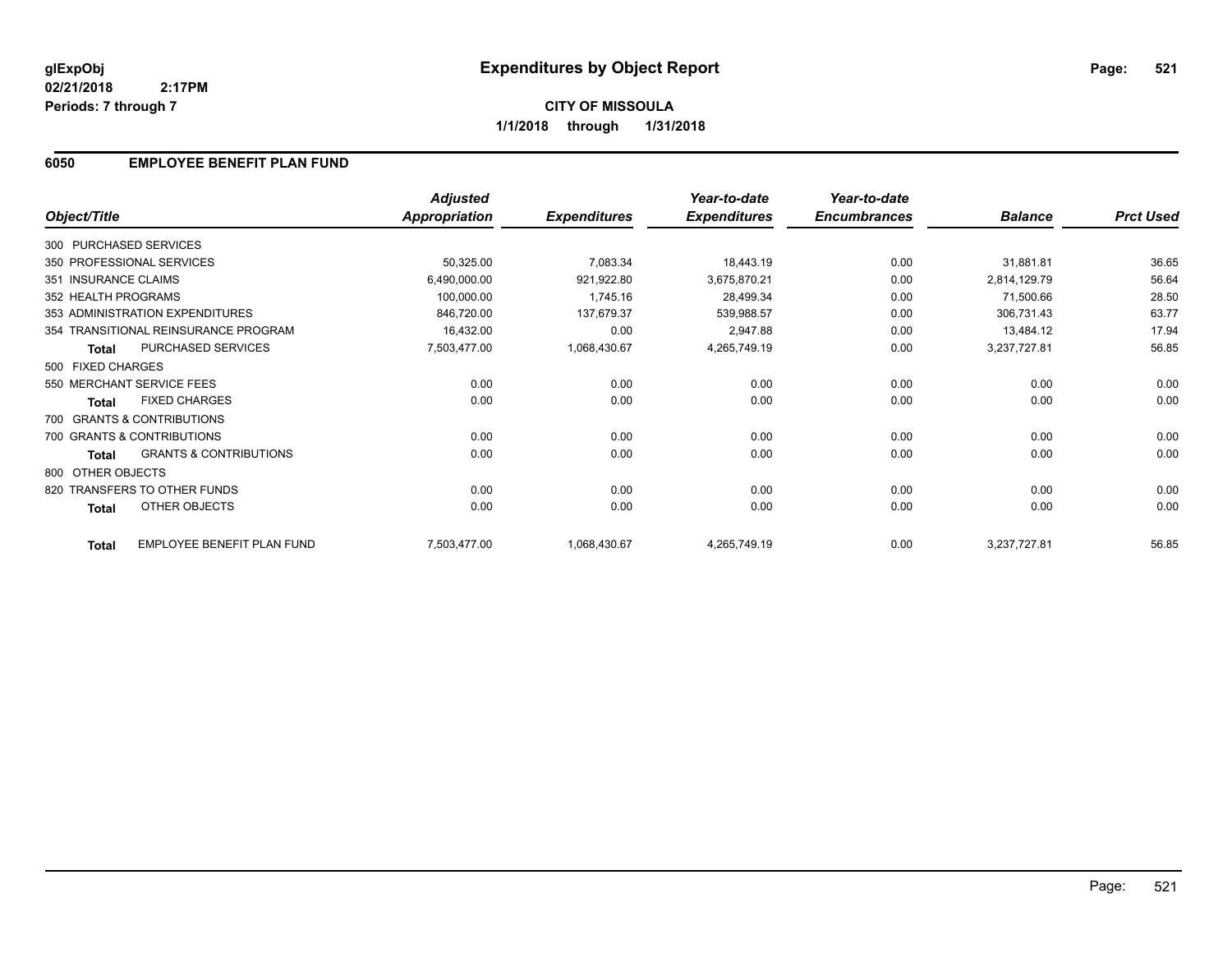**7370 PARKING COMMISSION FUND**

**395 PARKING COMMISSION**

|                                       | <b>Adjusted</b>      |                     | Year-to-date        | Year-to-date        |                |                  |
|---------------------------------------|----------------------|---------------------|---------------------|---------------------|----------------|------------------|
| Object/Title                          | <b>Appropriation</b> | <b>Expenditures</b> | <b>Expenditures</b> | <b>Encumbrances</b> | <b>Balance</b> | <b>Prct Used</b> |
| 100 PERSONAL SERVICES                 |                      |                     |                     |                     |                |                  |
| 110 SALARIES AND WAGES                | 504,505.00           | 38,981.83           | 273,843.02          | 0.00                | 230,661.98     | 54.28            |
| 115 SALARIES/HEALTH INSURANCE BENEFIT | 0.00                 | 0.00                | 0.00                | 0.00                | 0.00           | 0.00             |
| 120 OVERTIME                          | 7,234.00             | 2.32                | 220.04              | 0.00                | 7,013.96       | 3.04             |
| 130 OTHER                             | 0.00                 | 0.00                | 0.00                | 0.00                | 0.00           | 0.00             |
| 135 OPEB EXPENSE                      | 0.00                 | 0.00                | 0.00                | 0.00                | 0.00           | 0.00             |
| <b>140 EMPLOYER CONTRIBUTIONS</b>     | 230,229.00           | 18,849.24           | 137,318.88          | 0.00                | 92,910.12      | 59.64            |
| 141 STATE RETIREMENT CONTRIBUTIONS    | 510.00               | 38.98               | 334.78              | 0.00                | 175.22         | 65.64            |
| 145 OPEB CONTRIBUTION                 | 0.00                 | 0.00                | 0.00                | 0.00                | 0.00           | 0.00             |
| 190 PENSION EXPENSE                   | 0.00                 | 0.00                | 0.00                | 0.00                | 0.00           | 0.00             |
| PERSONAL SERVICES<br><b>Total</b>     | 742,478.00           | 57,872.37           | 411,716.72          | 0.00                | 330,761.28     | 55.45            |
| 200 SUPPLIES                          |                      |                     |                     |                     |                |                  |
| 210 OFFICE SUPPLIES                   | 8,700.00             | 20.35               | 1,384.47            | 0.00                | 7,315.53       | 15.91            |
| 220 OPERATING SUPPLIES                | 33,050.00            | 351.72              | 10,248.68           | 0.00                | 22,801.32      | 31.01            |
| 230 REPAIR/MAINTENANCE                | 18,000.00            | 1,617.23            | 4,610.76            | 0.00                | 13,389.24      | 25.62            |
| 231 GASOLINE                          | 7,200.00             | 607.36              | 2,808.03            | 0.00                | 4,391.97       | 39.00            |
| <b>SUPPLIES</b><br>Total              | 66,950.00            | 2,596.66            | 19,051.94           | 0.00                | 47,898.06      | 28.46            |
| 300 PURCHASED SERVICES                |                      |                     |                     |                     |                |                  |
| 310 COMMUNICATIONS                    | 18,075.00            | 323.89              | 2,820.27            | 0.00                | 15,254.73      | 15.60            |
| 320 PRINTING & DUPLICATING            | 10,000.00            | 30.90               | 7,985.74            | 0.00                | 2,014.26       | 79.86            |
| 330 PUBLICITY, SUBSCRIPTIONS & DUES   | 5,000.00             | 309.00              | 2,736.92            | 0.00                | 2,263.08       | 54.74            |
| 340 SEWER                             | 145.00               | 75.65               | 160.96              | 0.00                | $-15.96$       | 111.01           |
| 341 ELECTRICITY & NATURAL GAS         | 40,096.00            | 4,232.94            | 20,030.52           | 0.00                | 20,065.48      | 49.96            |
| 342 STORM WATER                       | 0.00                 | 11.50               | 11.50               | 0.00                | $-11.50$       | 0.00             |
| 343 WATER CHARGES                     | 4,000.00             | 377.95              | 3,427.51            | 0.00                | 572.49         | 85.69            |
| 344 TELEPHONE SERVICE                 | 6,325.00             | 550.10              | 3,414.47            | 0.00                | 2,910.53       | 53.98            |
| 345 GARBAGE                           | 3,856.00             | 547.27              | 3,997.96            | 0.00                | $-141.96$      | 103.68           |
| 350 PROFESSIONAL SERVICES             | 100,250.00           | 12,462.68           | 101,586.13          | 0.00                | $-1,336.13$    | 101.33           |
| 360 REPAIR & MAINTENANCE              | 174,800.00           | 5,929.33            | 37,073.91           | 0.00                | 137,726.09     | 21.21            |
| 370 TRAVEL                            | 12,050.00            | 0.00                | 1,523.83            | 0.00                | 10,526.17      | 12.65            |
| 380 TRAINING                          | 8,950.00             | 66.97               | 1,299.97            | 0.00                | 7,650.03       | 14.52            |
| 390 OTHER PURCHASED SERVICES          | 199,699.00           | 782.49              | 104,485.40          | 0.00                | 95,213.60      | 52.32            |
| PURCHASED SERVICES<br><b>Total</b>    | 583,246.00           | 25,700.67           | 290,555.09          | 0.00                | 292,690.91     | 49.82            |
|                                       |                      |                     |                     |                     |                |                  |

500 FIXED CHARGES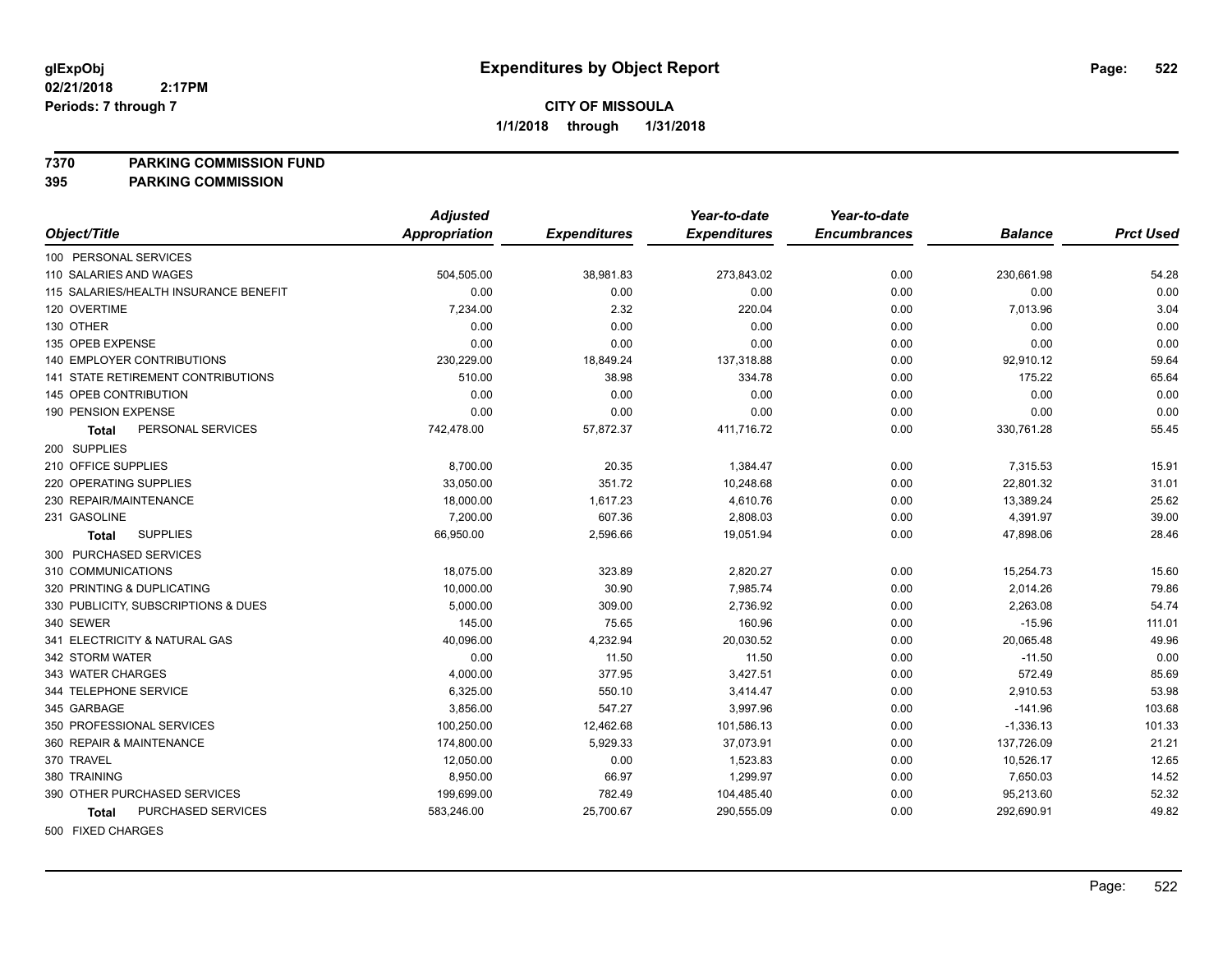**7370 PARKING COMMISSION FUND**

**395 PARKING COMMISSION**

|                    |                                   | <b>Adjusted</b> |                     | Year-to-date        | Year-to-date        |                |                  |
|--------------------|-----------------------------------|-----------------|---------------------|---------------------|---------------------|----------------|------------------|
| Object/Title       |                                   | Appropriation   | <b>Expenditures</b> | <b>Expenditures</b> | <b>Encumbrances</b> | <b>Balance</b> | <b>Prct Used</b> |
| 500 FIXED CHARGES  |                                   | 168,621.00      | 4,200.00            | 28,915.30           | 0.00                | 139,705.70     | 17.15            |
| 510 INSURANCE      |                                   | 0.00            | 0.00                | 11,999.61           | 0.00                | $-11,999.61$   | 0.00             |
|                    | 550 MERCHANT SERVICE FEES         | 21,500.00       | 0.00                | 0.00                | 0.00                | 21,500.00      | 0.00             |
| <b>Total</b>       | <b>FIXED CHARGES</b>              | 190,121.00      | 4,200.00            | 40,914.91           | 0.00                | 149,206.09     | 21.52            |
| 600 DEBT SERVICE   |                                   |                 |                     |                     |                     |                |                  |
| 610 PRINCIPAL      |                                   | 185,600.00      | 0.00                | 185,600.00          | 0.00                | 0.00           | 100.00           |
|                    | 620 INTEREST / SERVICE FEES       | 25.478.00       | 0.00                | 25.477.88           | 0.00                | 0.12           | 100.00           |
| <b>Total</b>       | <b>DEBT SERVICE</b>               | 211,078.00      | 0.00                | 211,077.88          | 0.00                | 0.12           | 100.00           |
|                    | 700 GRANTS & CONTRIBUTIONS        |                 |                     |                     |                     |                |                  |
|                    | 700 GRANTS & CONTRIBUTIONS        | 85,000.00       | 32,747.13           | 70,247.13           | 0.00                | 14,752.87      | 82.64            |
| <b>Total</b>       | <b>GRANTS &amp; CONTRIBUTIONS</b> | 85,000.00       | 32,747.13           | 70,247.13           | 0.00                | 14,752.87      | 82.64            |
| 800 OTHER OBJECTS  |                                   |                 |                     |                     |                     |                |                  |
|                    | 820 TRANSFERS TO OTHER FUNDS      | 307,290.00      | 26,416.25           | 183,061.25          | 0.00                | 124,228.75     | 59.57            |
| 845 CONTINGENCY    |                                   | 48,965.00       | 0.00                | 0.00                | 0.00                | 48,965.00      | 0.00             |
| <b>Total</b>       | OTHER OBJECTS                     | 356,255.00      | 26,416.25           | 183,061.25          | 0.00                | 173,193.75     | 51.38            |
| 900 CAPITAL OUTLAY |                                   |                 |                     |                     |                     |                |                  |
| 930 IMPROVEMENTS   |                                   | 0.00            | 0.00                | 0.00                | 0.00                | 0.00           | 0.00             |
|                    | 940 MACHINERY & EQUIPMENT         | 0.00            | 0.00                | 0.00                | 0.00                | 0.00           | 0.00             |
| <b>Total</b>       | <b>CAPITAL OUTLAY</b>             | 0.00            | 0.00                | 0.00                | 0.00                | 0.00           | 0.00             |
| <b>Total</b>       | PARKING COMMISSION                | 2,235,128.00    | 149,533.08          | 1,226,624.92        | 0.00                | 1,008,503.08   | 54.88            |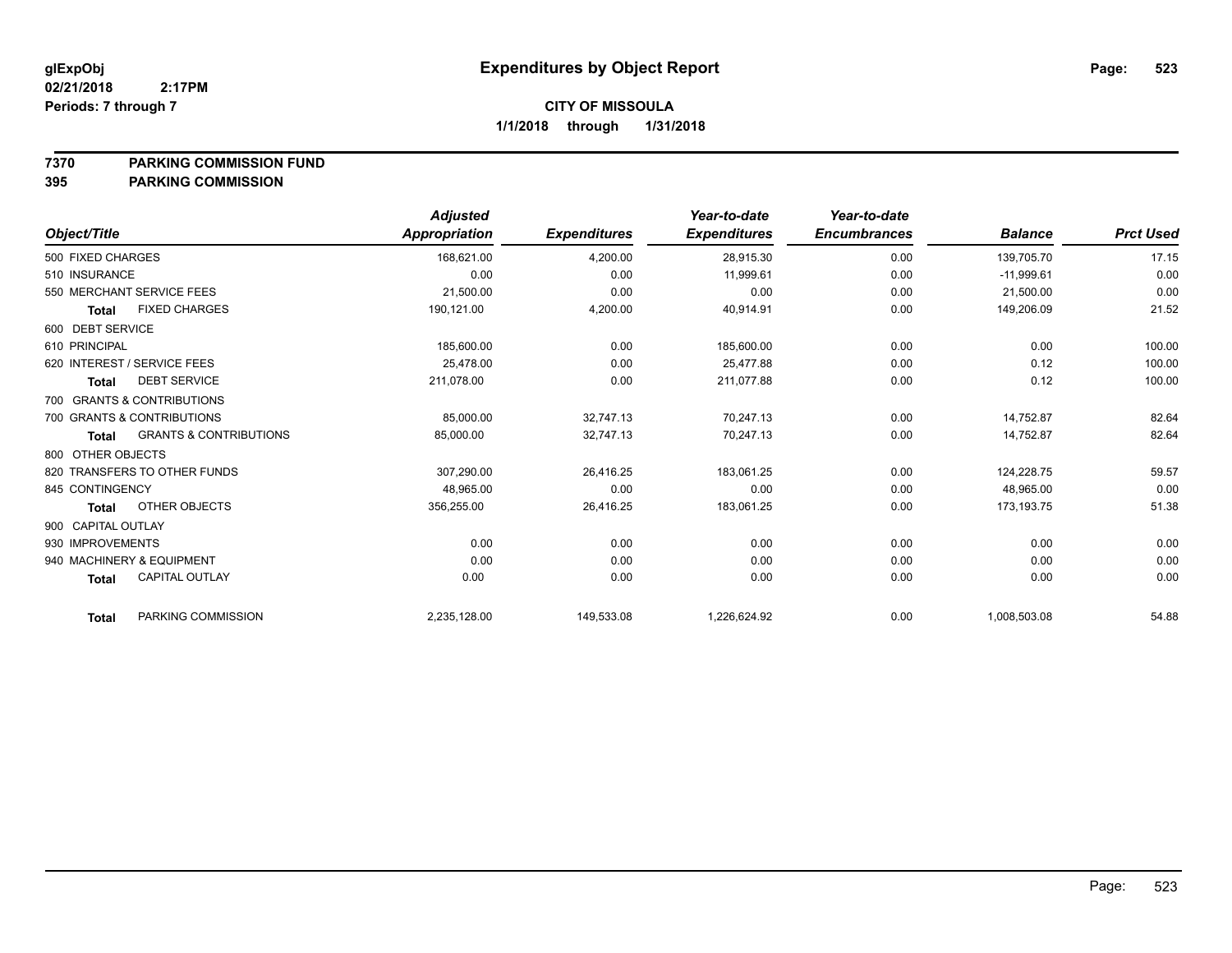### **7370 PARKING COMMISSION FUND**

**900 DEPRECIATION**

| Object/Title                          | <b>Adjusted</b><br>Appropriation | <b>Expenditures</b> | Year-to-date<br><b>Expenditures</b> | Year-to-date<br><b>Encumbrances</b> | <b>Balance</b> | <b>Prct Used</b> |
|---------------------------------------|----------------------------------|---------------------|-------------------------------------|-------------------------------------|----------------|------------------|
| 800 OTHER OBJECTS                     |                                  |                     |                                     |                                     |                |                  |
| 830 DEPRECIATION                      | 0.00                             | 0.00                | 0.00                                | 0.00                                | 0.00           | 0.00             |
| OTHER OBJECTS<br><b>Total</b>         | 0.00                             | 0.00                | 0.00                                | 0.00                                | 0.00           | 0.00             |
| 900 CAPITAL OUTLAY                    |                                  |                     |                                     |                                     |                |                  |
| 940 MACHINERY & EQUIPMENT             | 0.00                             | 0.00                | 0.00                                | 0.00                                | 0.00           | 0.00             |
| <b>CAPITAL OUTLAY</b><br><b>Total</b> | 0.00                             | 0.00                | 0.00                                | 0.00                                | 0.00           | 0.00             |
| <b>DEPRECIATION</b><br><b>Total</b>   | 0.00                             | 0.00                | 0.00                                | 0.00                                | 0.00           | 0.00             |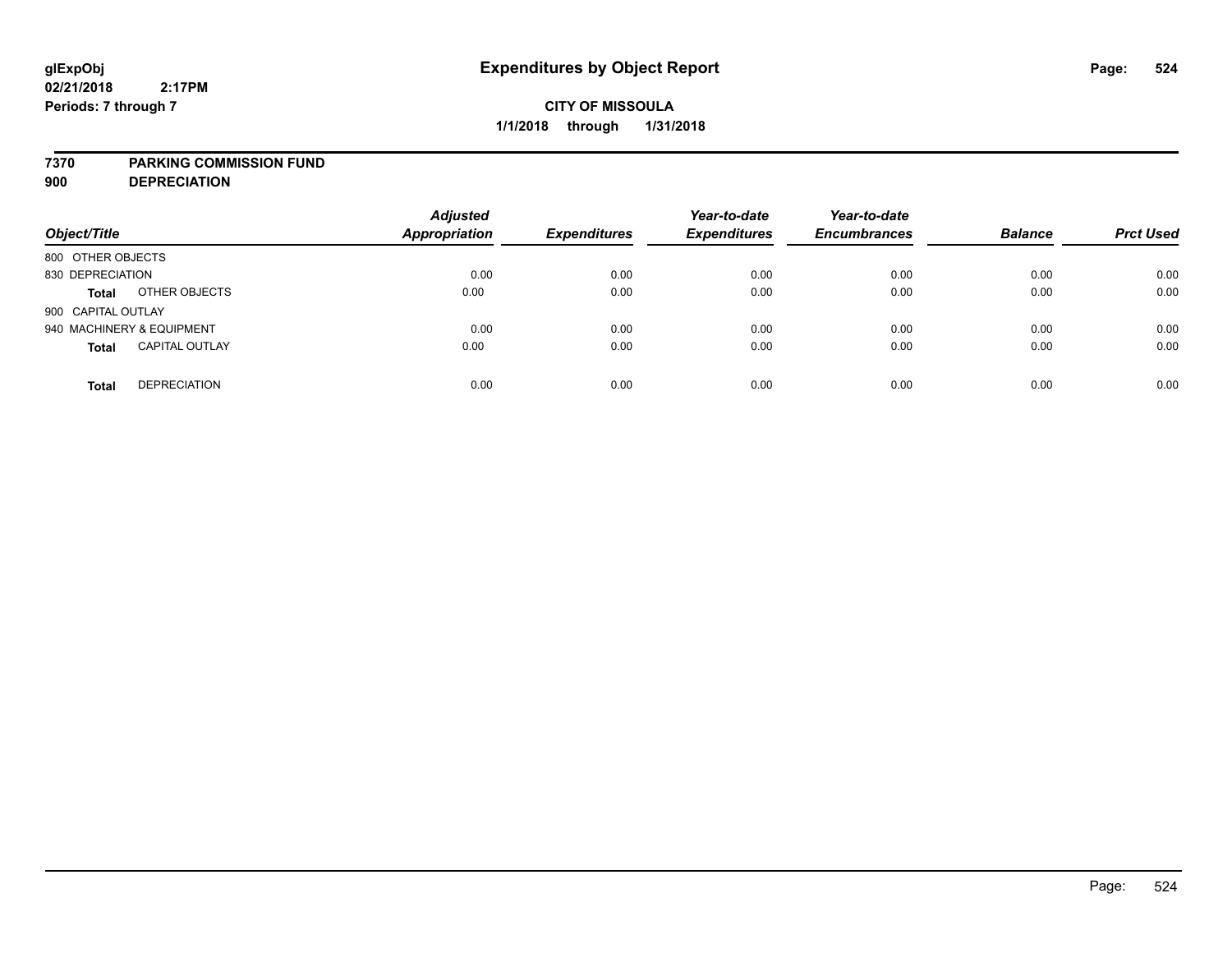# **CITY OF MISSOULA 1/1/2018 through 1/31/2018**

## **7370 PARKING COMMISSION FUND**

|                                           | <b>Adjusted</b>      |                     | Year-to-date        | Year-to-date        |                |                  |
|-------------------------------------------|----------------------|---------------------|---------------------|---------------------|----------------|------------------|
| Object/Title                              | <b>Appropriation</b> | <b>Expenditures</b> | <b>Expenditures</b> | <b>Encumbrances</b> | <b>Balance</b> | <b>Prct Used</b> |
| 100 PERSONAL SERVICES                     |                      |                     |                     |                     |                |                  |
| 110 SALARIES AND WAGES                    | 504,505.00           | 38,981.83           | 273,843.02          | 0.00                | 230,661.98     | 54.28            |
| 115 SALARIES/HEALTH INSURANCE BENEFIT     | 0.00                 | 0.00                | 0.00                | 0.00                | 0.00           | 0.00             |
| 120 OVERTIME                              | 7,234.00             | 2.32                | 220.04              | 0.00                | 7,013.96       | 3.04             |
| 130 OTHER                                 | 0.00                 | 0.00                | 0.00                | 0.00                | 0.00           | 0.00             |
| 135 OPEB EXPENSE                          | 0.00                 | 0.00                | 0.00                | 0.00                | 0.00           | 0.00             |
| 140 EMPLOYER CONTRIBUTIONS                | 230,229.00           | 18,849.24           | 137,318.88          | 0.00                | 92,910.12      | 59.64            |
| <b>141 STATE RETIREMENT CONTRIBUTIONS</b> | 510.00               | 38.98               | 334.78              | 0.00                | 175.22         | 65.64            |
| 145 OPEB CONTRIBUTION                     | 0.00                 | 0.00                | 0.00                | 0.00                | 0.00           | 0.00             |
| 190 PENSION EXPENSE                       | 0.00                 | 0.00                | 0.00                | 0.00                | 0.00           | 0.00             |
| PERSONAL SERVICES<br>Total                | 742,478.00           | 57,872.37           | 411,716.72          | 0.00                | 330,761.28     | 55.45            |
| 200 SUPPLIES                              |                      |                     |                     |                     |                |                  |
| 210 OFFICE SUPPLIES                       | 8,700.00             | 20.35               | 1,384.47            | 0.00                | 7,315.53       | 15.91            |
| 220 OPERATING SUPPLIES                    | 33,050.00            | 351.72              | 10,248.68           | 0.00                | 22,801.32      | 31.01            |
| 230 REPAIR/MAINTENANCE                    | 18,000.00            | 1,617.23            | 4,610.76            | 0.00                | 13,389.24      | 25.62            |
| 231 GASOLINE                              | 7,200.00             | 607.36              | 2,808.03            | 0.00                | 4,391.97       | 39.00            |
| <b>SUPPLIES</b><br>Total                  | 66,950.00            | 2,596.66            | 19,051.94           | 0.00                | 47,898.06      | 28.46            |
| 300 PURCHASED SERVICES                    |                      |                     |                     |                     |                |                  |
| 310 COMMUNICATIONS                        | 18,075.00            | 323.89              | 2,820.27            | 0.00                | 15,254.73      | 15.60            |
| 320 PRINTING & DUPLICATING                | 10,000.00            | 30.90               | 7,985.74            | 0.00                | 2,014.26       | 79.86            |
| 330 PUBLICITY, SUBSCRIPTIONS & DUES       | 5,000.00             | 309.00              | 2,736.92            | 0.00                | 2,263.08       | 54.74            |
| 340 SEWER                                 | 145.00               | 75.65               | 160.96              | 0.00                | $-15.96$       | 111.01           |
| 341 ELECTRICITY & NATURAL GAS             | 40,096.00            | 4,232.94            | 20,030.52           | 0.00                | 20,065.48      | 49.96            |
| 342 STORM WATER                           | 0.00                 | 11.50               | 11.50               | 0.00                | $-11.50$       | 0.00             |
| 343 WATER CHARGES                         | 4,000.00             | 377.95              | 3,427.51            | 0.00                | 572.49         | 85.69            |
| 344 TELEPHONE SERVICE                     | 6,325.00             | 550.10              | 3,414.47            | 0.00                | 2,910.53       | 53.98            |
| 345 GARBAGE                               | 3,856.00             | 547.27              | 3,997.96            | 0.00                | $-141.96$      | 103.68           |
| 350 PROFESSIONAL SERVICES                 | 100,250.00           | 12,462.68           | 101,586.13          | 0.00                | $-1,336.13$    | 101.33           |
| 360 REPAIR & MAINTENANCE                  | 174,800.00           | 5,929.33            | 37,073.91           | 0.00                | 137,726.09     | 21.21            |
| 370 TRAVEL                                | 12,050.00            | 0.00                | 1,523.83            | 0.00                | 10,526.17      | 12.65            |
| 380 TRAINING                              | 8,950.00             | 66.97               | 1,299.97            | 0.00                | 7,650.03       | 14.52            |
| 390 OTHER PURCHASED SERVICES              | 199,699.00           | 782.49              | 104,485.40          | 0.00                | 95,213.60      | 52.32            |
| PURCHASED SERVICES<br><b>Total</b>        | 583,246.00           | 25,700.67           | 290,555.09          | 0.00                | 292,690.91     | 49.82            |
| 500 FIXED CHARGES                         |                      |                     |                     |                     |                |                  |
| 500 FIXED CHARGES                         | 168,621.00           | 4,200.00            | 28,915.30           | 0.00                | 139,705.70     | 17.15            |
|                                           |                      |                     |                     |                     |                |                  |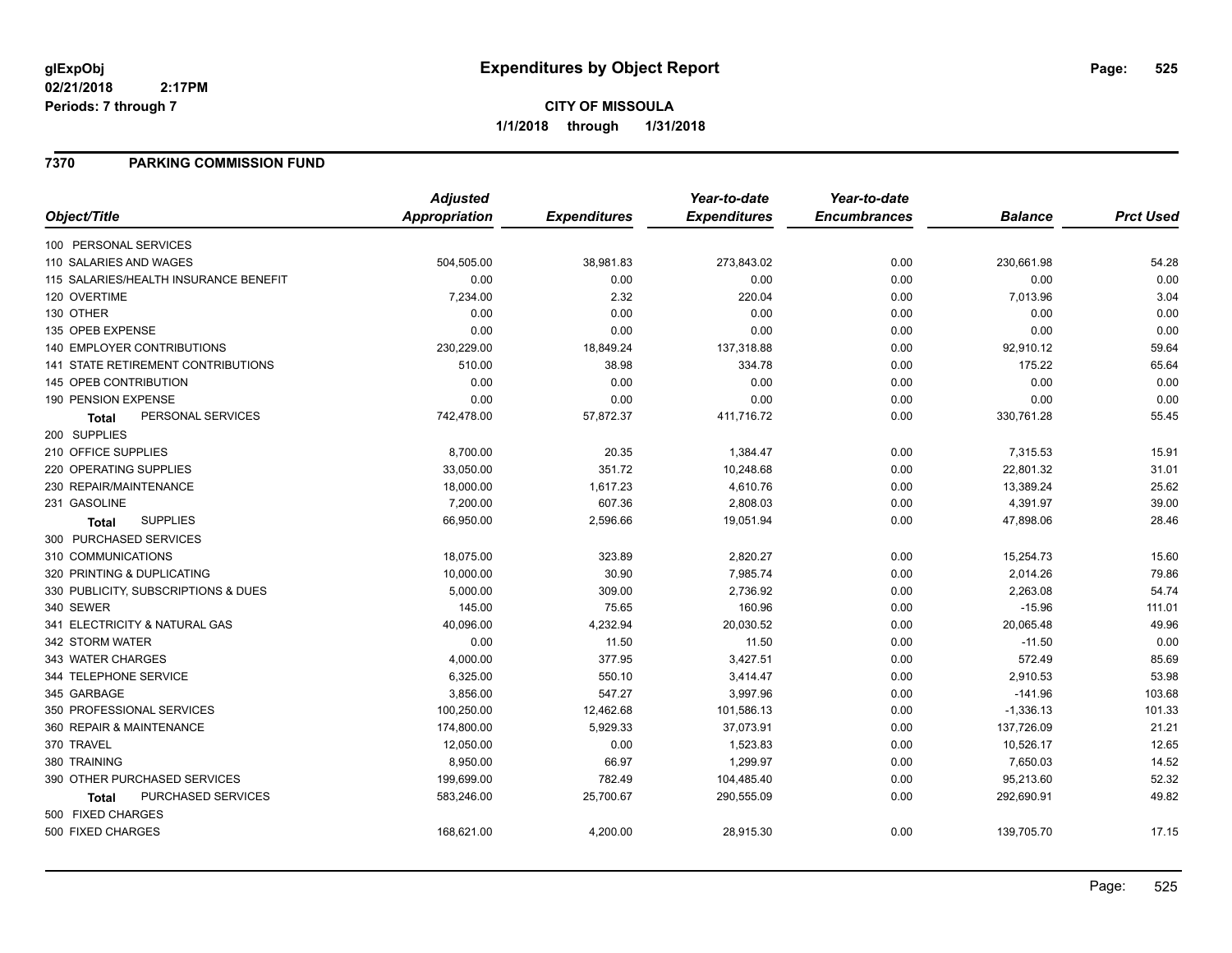# **CITY OF MISSOULA 1/1/2018 through 1/31/2018**

## **7370 PARKING COMMISSION FUND**

| Object/Title       |                                   | <b>Adjusted</b><br>Appropriation | <b>Expenditures</b> | Year-to-date<br><b>Expenditures</b> | Year-to-date<br><b>Encumbrances</b> | <b>Balance</b> | <b>Prct Used</b> |
|--------------------|-----------------------------------|----------------------------------|---------------------|-------------------------------------|-------------------------------------|----------------|------------------|
| 510 INSURANCE      |                                   | 0.00                             | 0.00                | 11,999.61                           | 0.00                                | $-11,999.61$   | 0.00             |
|                    |                                   |                                  |                     |                                     |                                     |                |                  |
|                    | 550 MERCHANT SERVICE FEES         | 21,500.00                        | 0.00                | 0.00                                | 0.00                                | 21,500.00      | 0.00             |
| <b>Total</b>       | <b>FIXED CHARGES</b>              | 190,121.00                       | 4,200.00            | 40,914.91                           | 0.00                                | 149,206.09     | 21.52            |
| 600 DEBT SERVICE   |                                   |                                  |                     |                                     |                                     |                |                  |
| 610 PRINCIPAL      |                                   | 185,600.00                       | 0.00                | 185,600.00                          | 0.00                                | 0.00           | 100.00           |
|                    | 620 INTEREST / SERVICE FEES       | 25,478.00                        | 0.00                | 25,477.88                           | 0.00                                | 0.12           | 100.00           |
| <b>Total</b>       | <b>DEBT SERVICE</b>               | 211,078.00                       | 0.00                | 211,077.88                          | 0.00                                | 0.12           | 100.00           |
|                    | 700 GRANTS & CONTRIBUTIONS        |                                  |                     |                                     |                                     |                |                  |
|                    | 700 GRANTS & CONTRIBUTIONS        | 85,000.00                        | 32,747.13           | 70,247.13                           | 0.00                                | 14,752.87      | 82.64            |
| <b>Total</b>       | <b>GRANTS &amp; CONTRIBUTIONS</b> | 85,000.00                        | 32,747.13           | 70,247.13                           | 0.00                                | 14,752.87      | 82.64            |
| 800 OTHER OBJECTS  |                                   |                                  |                     |                                     |                                     |                |                  |
|                    | 820 TRANSFERS TO OTHER FUNDS      | 307,290.00                       | 26,416.25           | 183,061.25                          | 0.00                                | 124,228.75     | 59.57            |
| 830 DEPRECIATION   |                                   | 0.00                             | 0.00                | 0.00                                | 0.00                                | 0.00           | 0.00             |
| 845 CONTINGENCY    |                                   | 48,965.00                        | 0.00                | 0.00                                | 0.00                                | 48,965.00      | 0.00             |
| <b>Total</b>       | OTHER OBJECTS                     | 356,255.00                       | 26,416.25           | 183,061.25                          | 0.00                                | 173,193.75     | 51.38            |
| 900 CAPITAL OUTLAY |                                   |                                  |                     |                                     |                                     |                |                  |
| 930 IMPROVEMENTS   |                                   | 0.00                             | 0.00                | 0.00                                | 0.00                                | 0.00           | 0.00             |
|                    | 940 MACHINERY & EQUIPMENT         | 0.00                             | 0.00                | 0.00                                | 0.00                                | 0.00           | 0.00             |
| <b>Total</b>       | <b>CAPITAL OUTLAY</b>             | 0.00                             | 0.00                | 0.00                                | 0.00                                | 0.00           | 0.00             |
| <b>Total</b>       | PARKING COMMISSION FUND           | 2,235,128.00                     | 149,533.08          | 1,226,624.92                        | 0.00                                | 1,008,503.08   | 54.88            |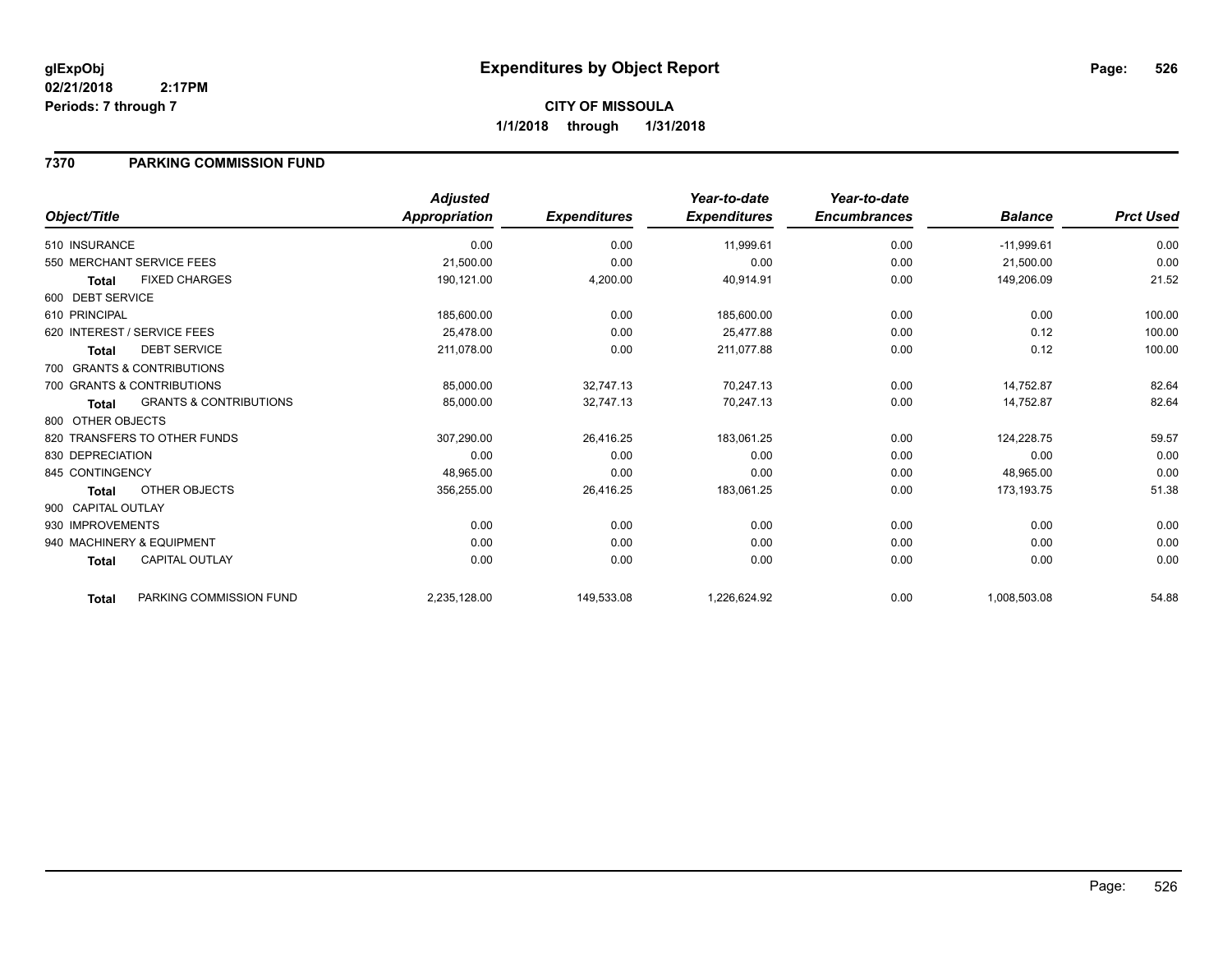### **7371 FRONT STREET PARKING BONDS**

**395 PARKING COMMISSION**

|                   |                             | <b>Adjusted</b> |                     | Year-to-date        | Year-to-date        |                |                  |
|-------------------|-----------------------------|-----------------|---------------------|---------------------|---------------------|----------------|------------------|
| Object/Title      |                             | Appropriation   | <b>Expenditures</b> | <b>Expenditures</b> | <b>Encumbrances</b> | <b>Balance</b> | <b>Prct Used</b> |
| 500 FIXED CHARGES |                             |                 |                     |                     |                     |                |                  |
|                   | 550 MERCHANT SERVICE FEES   | 350.00          | 0.00                | 0.00                | 0.00                | 350.00         | 0.00             |
| <b>Total</b>      | <b>FIXED CHARGES</b>        | 350.00          | 0.00                | 0.00                | 0.00                | 350.00         | 0.00             |
| 600 DEBT SERVICE  |                             |                 |                     |                     |                     |                |                  |
| 610 PRINCIPAL     |                             | 154.290.00      | 0.00                | 0.00                | 0.00                | 154.290.00     | 0.00             |
|                   | 620 INTEREST / SERVICE FEES | 102,860.00      | 0.00                | 65,960.72           | 0.00                | 36.899.28      | 64.13            |
| <b>Total</b>      | <b>DEBT SERVICE</b>         | 257.150.00      | 0.00                | 65,960.72           | 0.00                | 191.189.28     | 25.65            |
| <b>Total</b>      | PARKING COMMISSION          | 257.500.00      | 0.00                | 65.960.72           | 0.00                | 191.539.28     | 25.62            |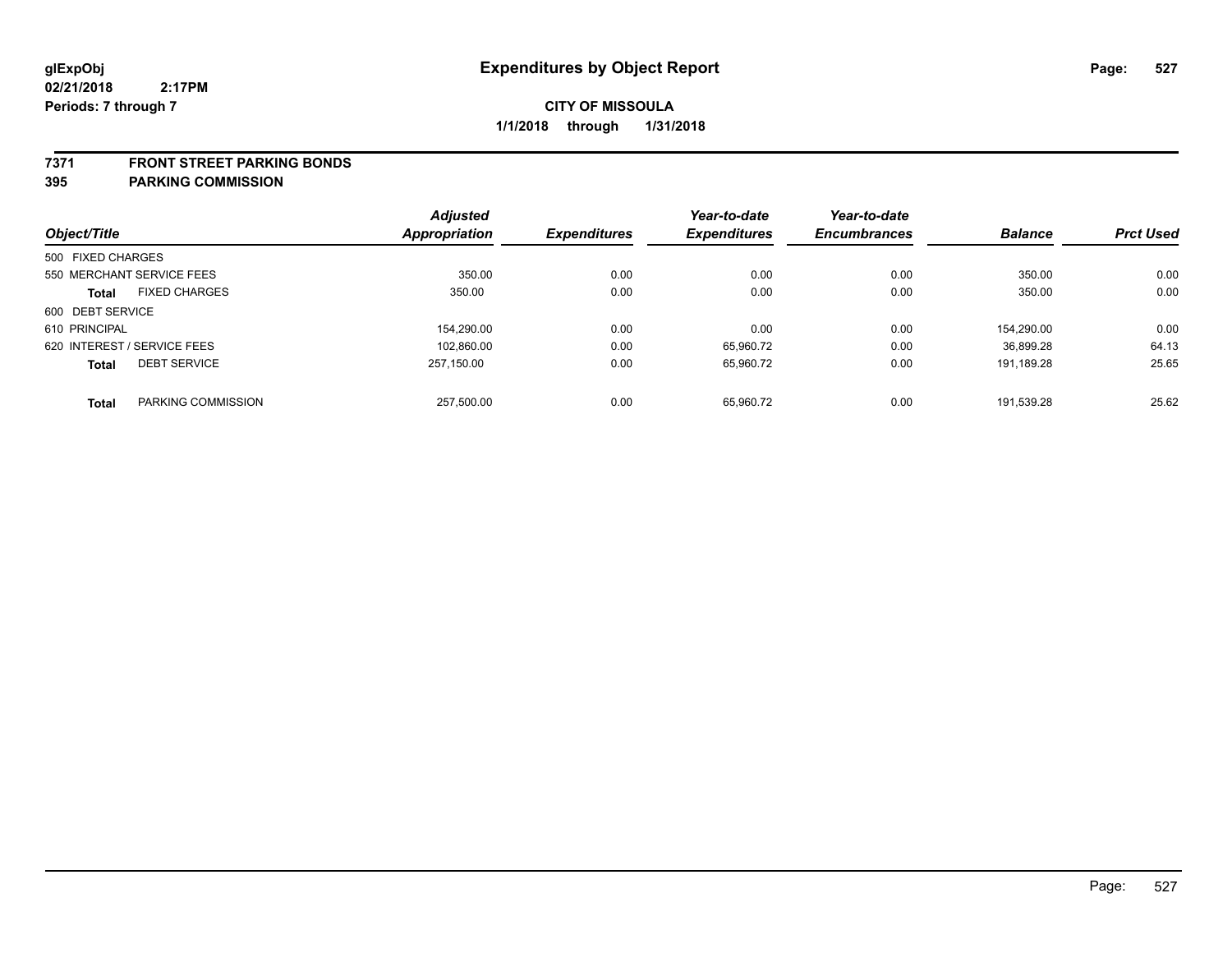**CITY OF MISSOULA 1/1/2018 through 1/31/2018**

## **7371 FRONT STREET PARKING BONDS**

| Object/Title      |                                   | <b>Adjusted</b><br>Appropriation | <b>Expenditures</b> | Year-to-date<br><b>Expenditures</b> | Year-to-date<br><b>Encumbrances</b> | <b>Balance</b> | <b>Prct Used</b> |
|-------------------|-----------------------------------|----------------------------------|---------------------|-------------------------------------|-------------------------------------|----------------|------------------|
| 500 FIXED CHARGES |                                   |                                  |                     |                                     |                                     |                |                  |
|                   | 550 MERCHANT SERVICE FEES         | 350.00                           | 0.00                | 0.00                                | 0.00                                | 350.00         | 0.00             |
| <b>Total</b>      | <b>FIXED CHARGES</b>              | 350.00                           | 0.00                | 0.00                                | 0.00                                | 350.00         | 0.00             |
| 600 DEBT SERVICE  |                                   |                                  |                     |                                     |                                     |                |                  |
| 610 PRINCIPAL     |                                   | 154.290.00                       | 0.00                | 0.00                                | 0.00                                | 154.290.00     | 0.00             |
|                   | 620 INTEREST / SERVICE FEES       | 102.860.00                       | 0.00                | 65.960.72                           | 0.00                                | 36.899.28      | 64.13            |
| <b>Total</b>      | <b>DEBT SERVICE</b>               | 257.150.00                       | 0.00                | 65,960.72                           | 0.00                                | 191.189.28     | 25.65            |
| <b>Total</b>      | <b>FRONT STREET PARKING BONDS</b> | 257.500.00                       | 0.00                | 65.960.72                           | 0.00                                | 191.539.28     | 25.62            |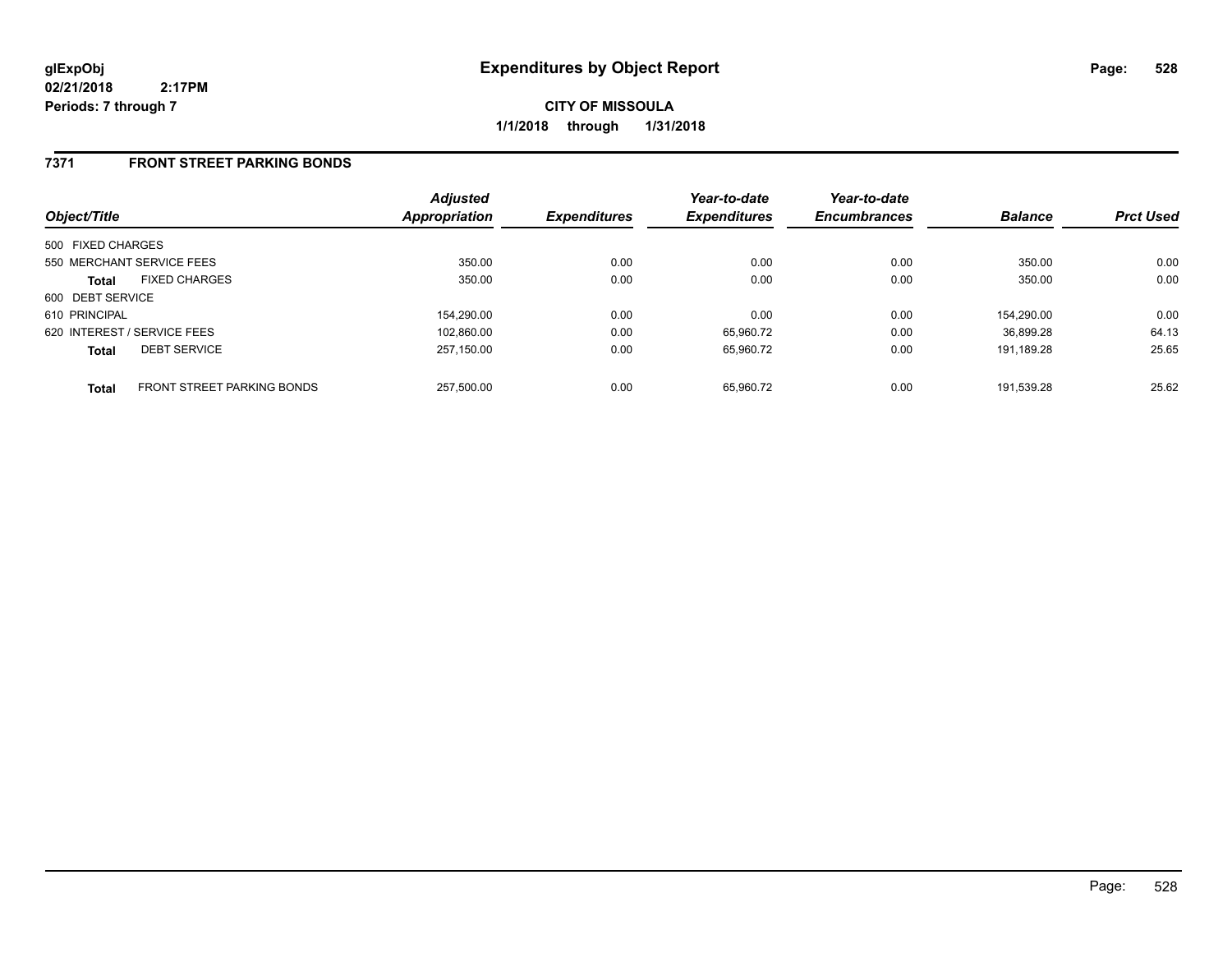### **7372 SINKING FUND/FRONT ST PARKING BONDS**

### **395 PARKING COMMISSION**

| Object/Title     |                             | <b>Adjusted</b><br><b>Appropriation</b> | <b>Expenditures</b> | Year-to-date<br><b>Expenditures</b> | Year-to-date<br><b>Encumbrances</b> | <b>Balance</b> | <b>Prct Used</b> |
|------------------|-----------------------------|-----------------------------------------|---------------------|-------------------------------------|-------------------------------------|----------------|------------------|
| 600 DEBT SERVICE |                             |                                         |                     |                                     |                                     |                |                  |
| 610 PRINCIPAL    |                             | 153.000.00                              | 0.00                | 255.000.00                          | 0.00                                | $-102.000.00$  | 166.67           |
|                  | 620 INTEREST / SERVICE FEES | 102.000.00                              | 0.00                | 0.00                                | 0.00                                | 102.000.00     | 0.00             |
| <b>Total</b>     | <b>DEBT SERVICE</b>         | 255.000.00                              | 0.00                | 255.000.00                          | 0.00                                | 0.00           | 100.00           |
| <b>Total</b>     | PARKING COMMISSION          | 255,000.00                              | 0.00                | 255,000.00                          | 0.00                                | 0.00           | 100.00           |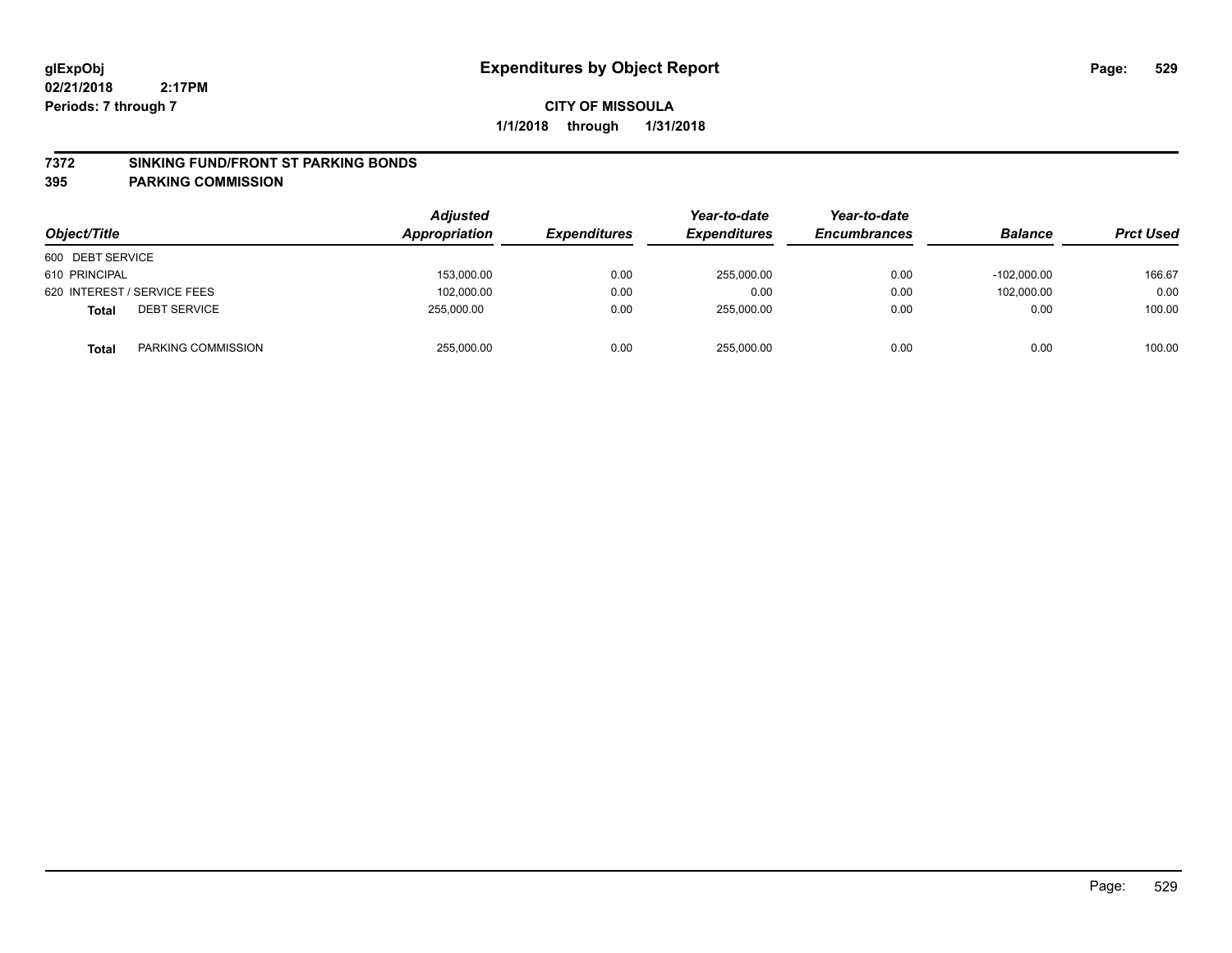**CITY OF MISSOULA 1/1/2018 through 1/31/2018**

## **7372 SINKING FUND/FRONT ST PARKING BONDS**

| Object/Title     |                                   | <b>Adjusted</b><br>Appropriation | <b>Expenditures</b> | Year-to-date<br><b>Expenditures</b> | Year-to-date<br><b>Encumbrances</b> | <b>Balance</b> | <b>Prct Used</b> |
|------------------|-----------------------------------|----------------------------------|---------------------|-------------------------------------|-------------------------------------|----------------|------------------|
| 600 DEBT SERVICE |                                   |                                  |                     |                                     |                                     |                |                  |
| 610 PRINCIPAL    |                                   | 153.000.00                       | 0.00                | 255.000.00                          | 0.00                                | $-102.000.00$  | 166.67           |
|                  | 620 INTEREST / SERVICE FEES       | 102,000.00                       | 0.00                | 0.00                                | 0.00                                | 102,000.00     | 0.00             |
| <b>Total</b>     | <b>DEBT SERVICE</b>               | 255,000.00                       | 0.00                | 255,000.00                          | 0.00                                | 0.00           | 100.00           |
| <b>Total</b>     | SINKING FUND/FRONT ST PARKING BON | 255.000.00                       | 0.00                | 255.000.00                          | 0.00                                | 0.00           | 100.00           |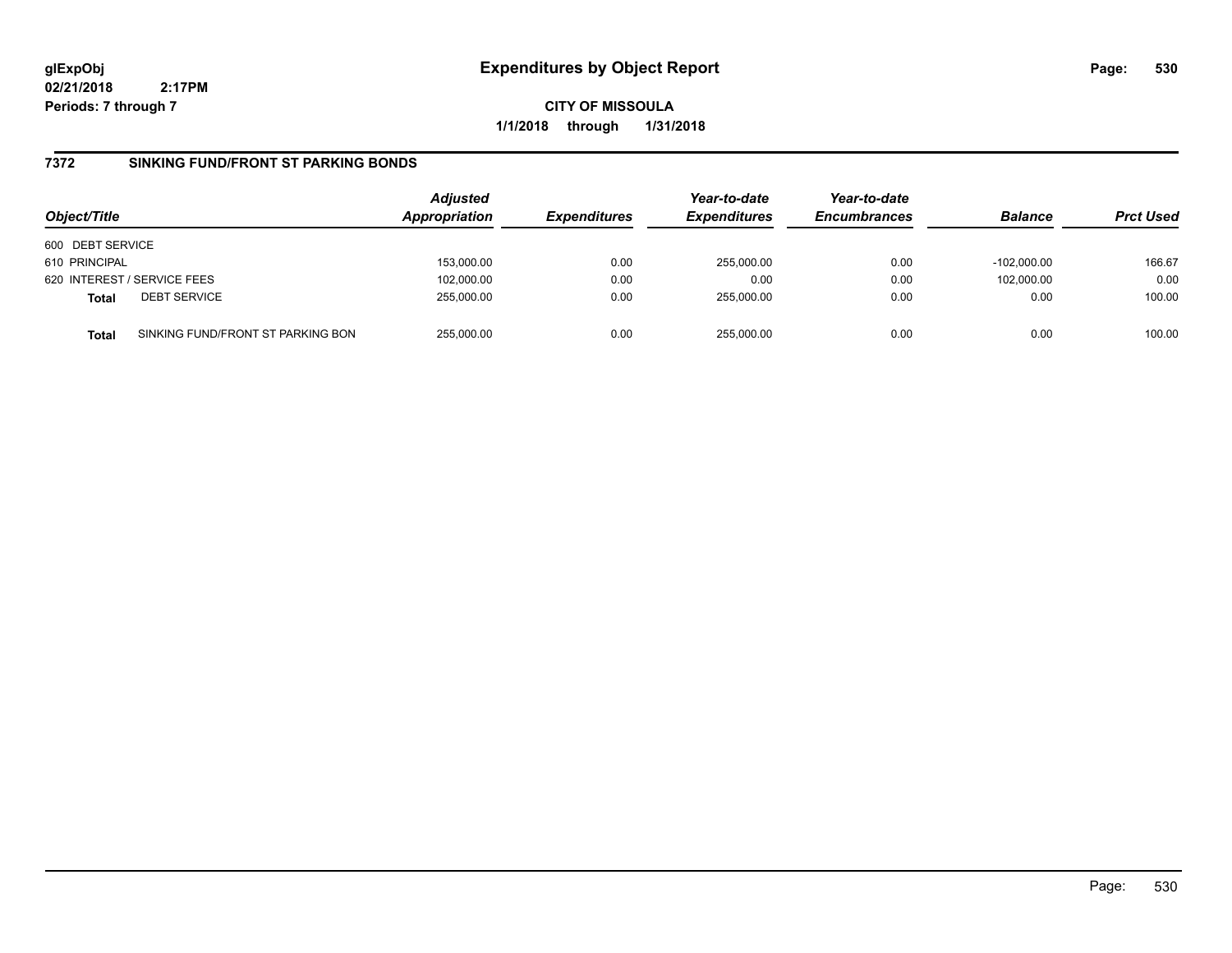### **7375 PLEDGED TAX INCREMENT-2010B BOND**

### **395 PARKING COMMISSION**

| Object/Title                  | <b>Adjusted</b><br>Appropriation | <b>Expenditures</b> | Year-to-date<br><b>Expenditures</b> | Year-to-date<br><b>Encumbrances</b> | <b>Balance</b> | <b>Prct Used</b> |
|-------------------------------|----------------------------------|---------------------|-------------------------------------|-------------------------------------|----------------|------------------|
| 800 OTHER OBJECTS             |                                  |                     |                                     |                                     |                |                  |
| 820 TRANSFERS TO OTHER FUNDS  | 204,860.00                       | 0.00                | 0.00                                | 0.00                                | 204,860.00     | 0.00             |
| OTHER OBJECTS<br><b>Total</b> | 204,860.00                       | 0.00                | 0.00                                | 0.00                                | 204,860.00     | 0.00             |
| PARKING COMMISSION<br>Total   | 204,860.00                       | 0.00                | 0.00                                | 0.00                                | 204,860.00     | 0.00             |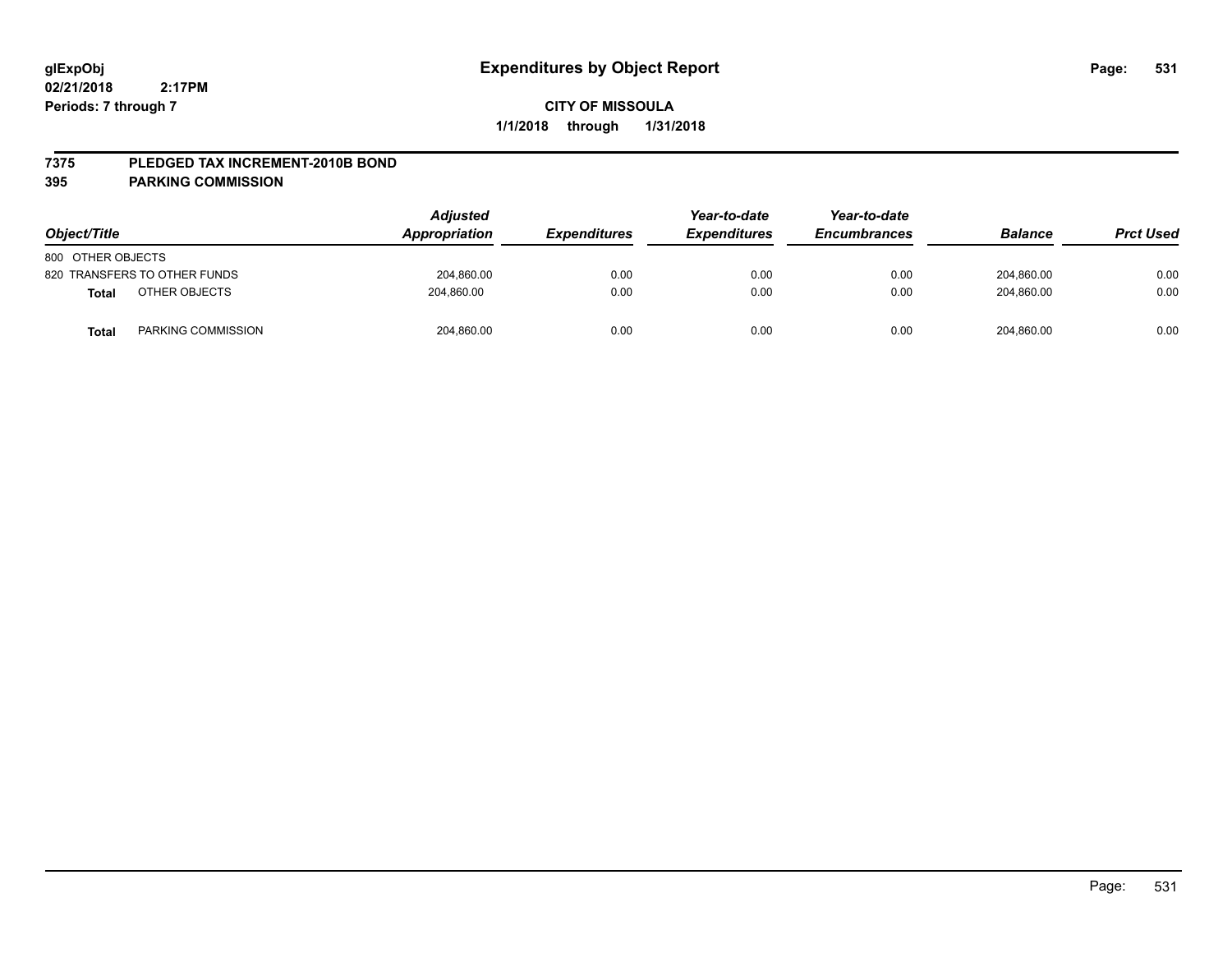**CITY OF MISSOULA 1/1/2018 through 1/31/2018**

## **7375 PLEDGED TAX INCREMENT-2010B BOND**

| Object/Title                                     | <b>Adjusted</b><br>Appropriation | <i><b>Expenditures</b></i> | Year-to-date<br><b>Expenditures</b> | Year-to-date<br><b>Encumbrances</b> | <b>Balance</b> | <b>Prct Used</b> |
|--------------------------------------------------|----------------------------------|----------------------------|-------------------------------------|-------------------------------------|----------------|------------------|
| 800 OTHER OBJECTS                                |                                  |                            |                                     |                                     |                |                  |
| 820 TRANSFERS TO OTHER FUNDS                     | 204,860.00                       | 0.00                       | 0.00                                | 0.00                                | 204,860.00     | 0.00             |
| OTHER OBJECTS<br><b>Total</b>                    | 204,860.00                       | 0.00                       | 0.00                                | 0.00                                | 204.860.00     | 0.00             |
| PLEDGED TAX INCREMENT-2010B BOND<br><b>Total</b> | 204,860.00                       | 0.00                       | 0.00                                | 0.00                                | 204.860.00     | 0.00             |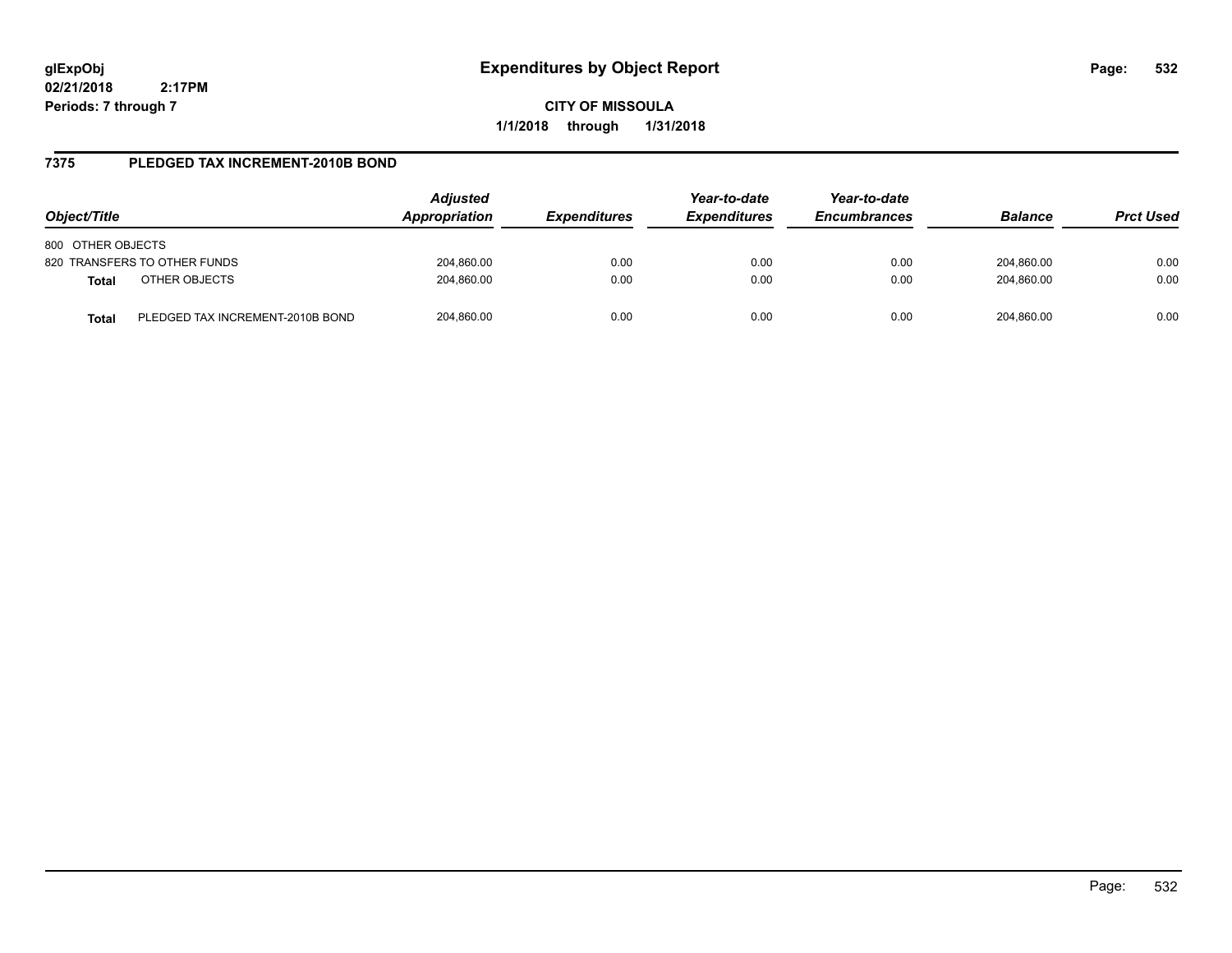### **7380 BUSINESS IMPROVEMENT DISTRICT**

#### **375 BUSINESS IMPROVEMENT DISTRICT**

| Object/Title           |                                      | <b>Adjusted</b><br>Appropriation | <b>Expenditures</b> | Year-to-date<br><b>Expenditures</b> | Year-to-date<br><b>Encumbrances</b> | <b>Balance</b> | <b>Prct Used</b> |
|------------------------|--------------------------------------|----------------------------------|---------------------|-------------------------------------|-------------------------------------|----------------|------------------|
| 300 PURCHASED SERVICES |                                      |                                  |                     |                                     |                                     |                |                  |
| 345 GARBAGE            |                                      | 0.00                             | 0.00                | 0.00                                | 0.00                                | 0.00           | 0.00             |
|                        | 350 PROFESSIONAL SERVICES            | 457.737.00                       | 40.000.00           | 205.000.00                          | 0.00                                | 252.737.00     | 44.79            |
| Total                  | <b>PURCHASED SERVICES</b>            | 457.737.00                       | 40.000.00           | 205.000.00                          | 0.00                                | 252.737.00     | 44.79            |
| Total                  | <b>BUSINESS IMPROVEMENT DISTRICT</b> | 457,737.00                       | 40,000.00           | 205,000.00                          | 0.00                                | 252.737.00     | 44.79            |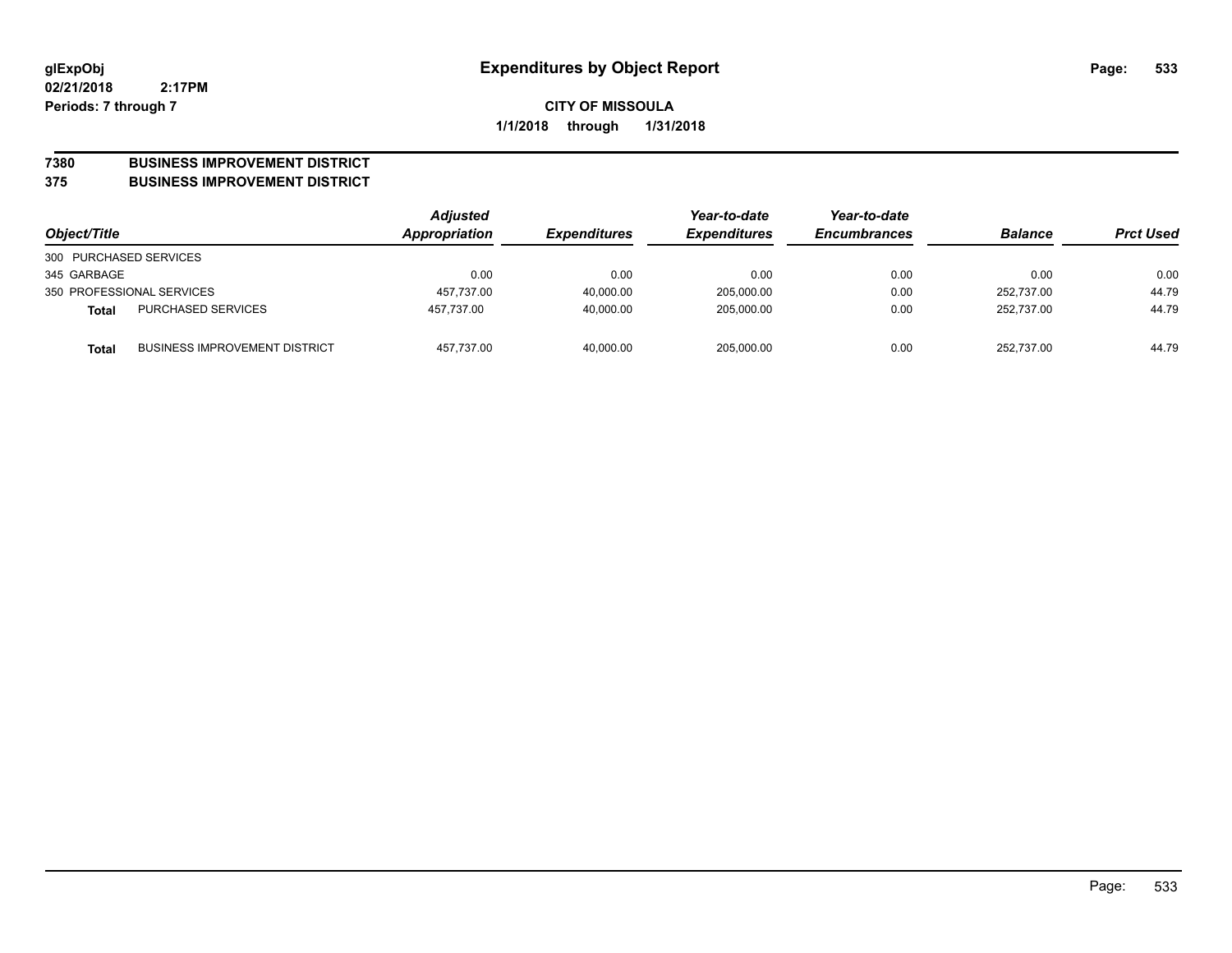**CITY OF MISSOULA 1/1/2018 through 1/31/2018**

## **7380 BUSINESS IMPROVEMENT DISTRICT**

| Object/Title           |                                      | <b>Adjusted</b><br>Appropriation | <b>Expenditures</b> | Year-to-date<br><b>Expenditures</b> | Year-to-date<br><b>Encumbrances</b> | <b>Balance</b> | <b>Prct Used</b> |
|------------------------|--------------------------------------|----------------------------------|---------------------|-------------------------------------|-------------------------------------|----------------|------------------|
| 300 PURCHASED SERVICES |                                      |                                  |                     |                                     |                                     |                |                  |
| 345 GARBAGE            |                                      | 0.00                             | 0.00                | 0.00                                | 0.00                                | 0.00           | 0.00             |
|                        | 350 PROFESSIONAL SERVICES            | 457,737.00                       | 40,000.00           | 205,000.00                          | 0.00                                | 252.737.00     | 44.79            |
| <b>Total</b>           | <b>PURCHASED SERVICES</b>            | 457,737.00                       | 40,000.00           | 205,000.00                          | 0.00                                | 252.737.00     | 44.79            |
| <b>Total</b>           | <b>BUSINESS IMPROVEMENT DISTRICT</b> | 457,737.00                       | 40,000.00           | 205,000.00                          | 0.00                                | 252.737.00     | 44.79            |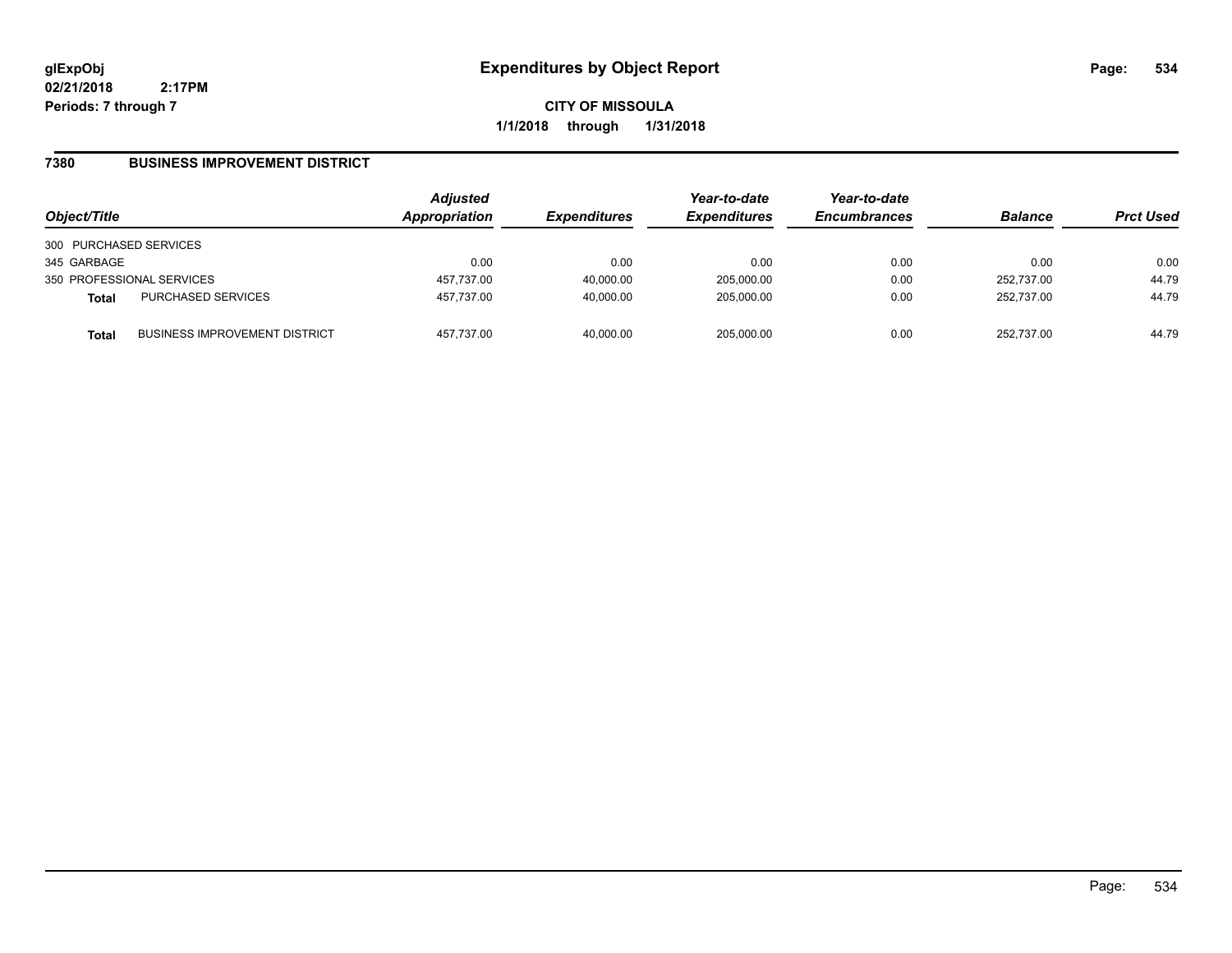### **7381 TOURISM BUSINESS IMPROVEMENT DISTRICT**

### **375 BUSINESS IMPROVEMENT DISTRICT**

| Object/Title                                         | <b>Adjusted</b><br>Appropriation | <i><b>Expenditures</b></i> | Year-to-date<br><b>Expenditures</b> | Year-to-date<br><b>Encumbrances</b> | <b>Balance</b> | <b>Prct Used</b> |
|------------------------------------------------------|----------------------------------|----------------------------|-------------------------------------|-------------------------------------|----------------|------------------|
| 300 PURCHASED SERVICES                               |                                  |                            |                                     |                                     |                |                  |
| 390 OTHER PURCHASED SERVICES                         | 837.644.00                       | 0.00                       | 0.00                                | 0.00                                | 837.644.00     | 0.00             |
| <b>PURCHASED SERVICES</b><br><b>Total</b>            | 837.644.00                       | 0.00                       | 0.00                                | 0.00                                | 837.644.00     | 0.00             |
| <b>BUSINESS IMPROVEMENT DISTRICT</b><br><b>Total</b> | 837,644.00                       | 0.00                       | 0.00                                | 0.00                                | 837,644.00     | 0.00             |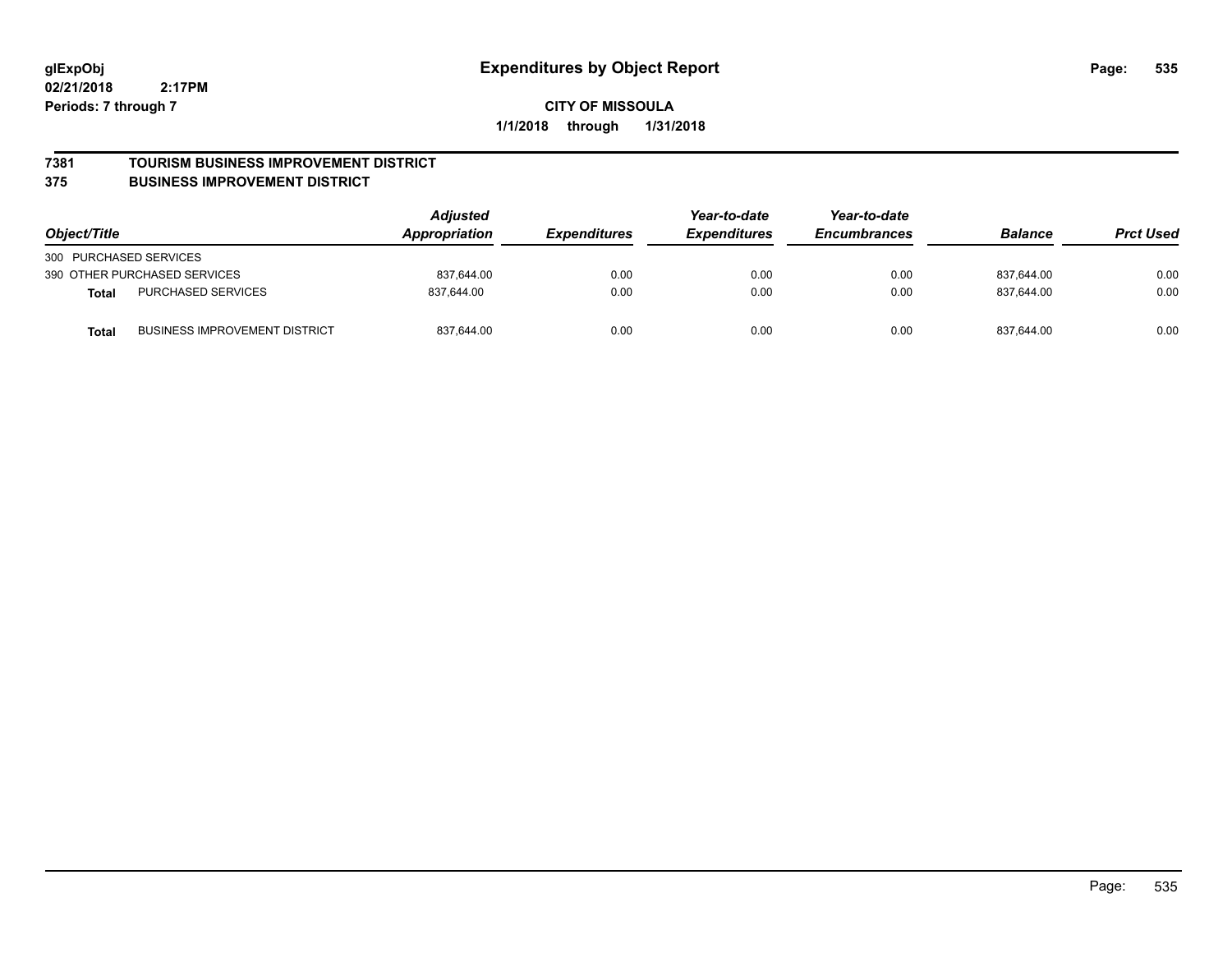**CITY OF MISSOULA 1/1/2018 through 1/31/2018**

## **7381 TOURISM BUSINESS IMPROVEMENT DISTRICT**

| Object/Title                              | <b>Adjusted</b><br>Appropriation | <i><b>Expenditures</b></i> | Year-to-date<br><b>Expenditures</b> | Year-to-date<br><b>Encumbrances</b> | <b>Balance</b> | <b>Prct Used</b> |
|-------------------------------------------|----------------------------------|----------------------------|-------------------------------------|-------------------------------------|----------------|------------------|
| 300 PURCHASED SERVICES                    |                                  |                            |                                     |                                     |                |                  |
| 390 OTHER PURCHASED SERVICES              | 837.644.00                       | 0.00                       | 0.00                                | 0.00                                | 837,644.00     | 0.00             |
| <b>PURCHASED SERVICES</b><br><b>Total</b> | 837.644.00                       | 0.00                       | 0.00                                | 0.00                                | 837.644.00     | 0.00             |
| TOURISM BUSINESS IMPROVEMENT DIS<br>Total | 837,644.00                       | 0.00                       | 0.00                                | 0.00                                | 837,644.00     | 0.00             |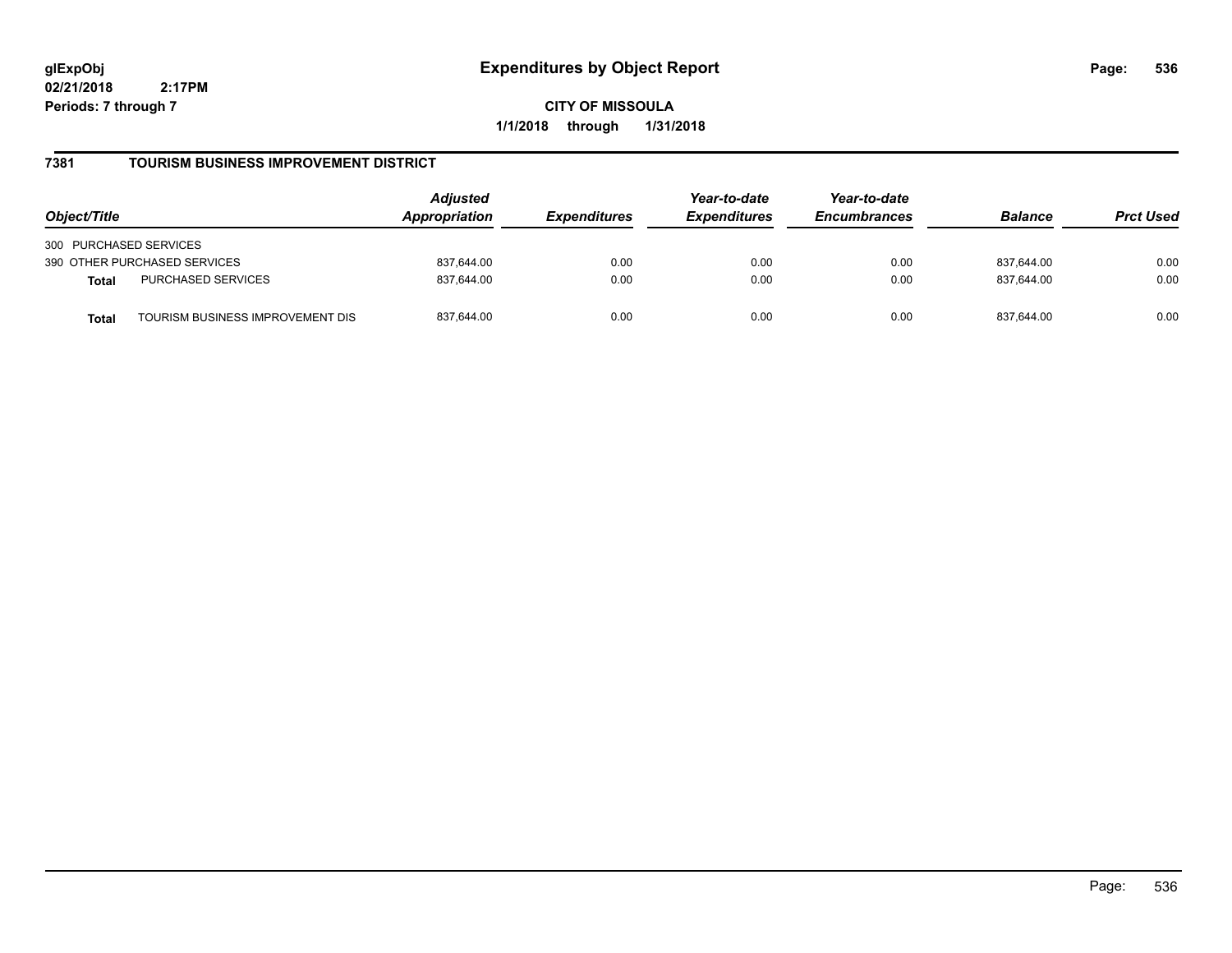## **7383 RIVERFRONT TRIANGLE URD**

**385 MRA**

| Object/Title           |                                   | <b>Adjusted</b><br>Appropriation | <b>Expenditures</b> | Year-to-date<br><b>Expenditures</b> | Year-to-date<br><b>Encumbrances</b> | <b>Balance</b> | <b>Prct Used</b> |
|------------------------|-----------------------------------|----------------------------------|---------------------|-------------------------------------|-------------------------------------|----------------|------------------|
| 300 PURCHASED SERVICES |                                   |                                  |                     |                                     |                                     |                |                  |
|                        | 350 PROFESSIONAL SERVICES         | 0.00                             | 0.00                | 500.00                              | 0.00                                | $-500.00$      | 0.00             |
| Total                  | <b>PURCHASED SERVICES</b>         | 0.00                             | 0.00                | 500.00                              | 0.00                                | $-500.00$      | 0.00             |
|                        | 700 GRANTS & CONTRIBUTIONS        |                                  |                     |                                     |                                     |                |                  |
|                        | 700 GRANTS & CONTRIBUTIONS        | 1,512,105.00                     | 0.00                | 0.00                                | 0.00                                | 1,512,105.00   | 0.00             |
| Total                  | <b>GRANTS &amp; CONTRIBUTIONS</b> | 1,512,105.00                     | 0.00                | 0.00                                | 0.00                                | 1,512,105.00   | 0.00             |
| 800 OTHER OBJECTS      |                                   |                                  |                     |                                     |                                     |                |                  |
| 845 CONTINGENCY        |                                   | 46,277.00                        | 0.00                | 0.00                                | 0.00                                | 46,277.00      | 0.00             |
| Total                  | OTHER OBJECTS                     | 46,277.00                        | 0.00                | 0.00                                | 0.00                                | 46,277.00      | 0.00             |
| 900 CAPITAL OUTLAY     |                                   |                                  |                     |                                     |                                     |                |                  |
|                        | 940 MACHINERY & EQUIPMENT         | 0.00                             | 0.00                | 15,320.50                           | 0.00                                | $-15,320.50$   | 0.00             |
| <b>Total</b>           | <b>CAPITAL OUTLAY</b>             | 0.00                             | 0.00                | 15,320.50                           | 0.00                                | $-15,320.50$   | 0.00             |
| <b>Total</b>           | <b>MRA</b>                        | 1,558,382.00                     | 0.00                | 15.820.50                           | 0.00                                | 1,542,561.50   | 1.02             |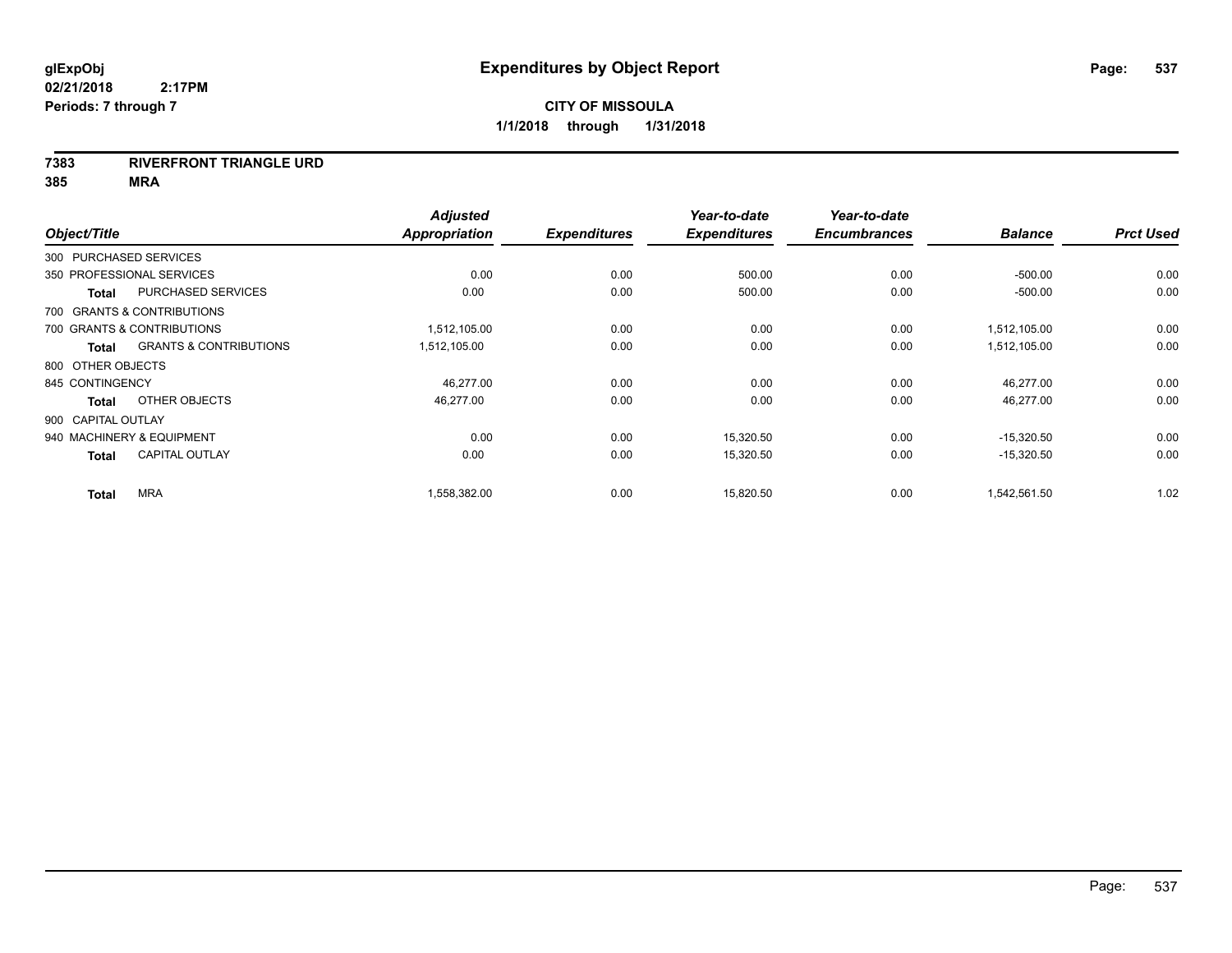## **7383 RIVERFRONT TRIANGLE URD**

|                        |                                   | <b>Adjusted</b> |                     | Year-to-date        | Year-to-date        |                |                  |
|------------------------|-----------------------------------|-----------------|---------------------|---------------------|---------------------|----------------|------------------|
| Object/Title           |                                   | Appropriation   | <b>Expenditures</b> | <b>Expenditures</b> | <b>Encumbrances</b> | <b>Balance</b> | <b>Prct Used</b> |
| 300 PURCHASED SERVICES |                                   |                 |                     |                     |                     |                |                  |
|                        | 350 PROFESSIONAL SERVICES         | 0.00            | 0.00                | 500.00              | 0.00                | $-500.00$      | 0.00             |
| Total                  | <b>PURCHASED SERVICES</b>         | 0.00            | 0.00                | 500.00              | 0.00                | $-500.00$      | 0.00             |
|                        | 700 GRANTS & CONTRIBUTIONS        |                 |                     |                     |                     |                |                  |
|                        | 700 GRANTS & CONTRIBUTIONS        | 1,512,105.00    | 0.00                | 0.00                | 0.00                | 1,512,105.00   | 0.00             |
| Total                  | <b>GRANTS &amp; CONTRIBUTIONS</b> | 1,512,105.00    | 0.00                | 0.00                | 0.00                | 1,512,105.00   | 0.00             |
| 800 OTHER OBJECTS      |                                   |                 |                     |                     |                     |                |                  |
| 845 CONTINGENCY        |                                   | 46,277.00       | 0.00                | 0.00                | 0.00                | 46,277.00      | 0.00             |
| <b>Total</b>           | OTHER OBJECTS                     | 46.277.00       | 0.00                | 0.00                | 0.00                | 46,277.00      | 0.00             |
| 900 CAPITAL OUTLAY     |                                   |                 |                     |                     |                     |                |                  |
|                        | 940 MACHINERY & EQUIPMENT         | 0.00            | 0.00                | 15,320.50           | 0.00                | $-15,320.50$   | 0.00             |
| Total                  | <b>CAPITAL OUTLAY</b>             | 0.00            | 0.00                | 15,320.50           | 0.00                | $-15,320.50$   | 0.00             |
| <b>Total</b>           | <b>RIVERFRONT TRIANGLE URD</b>    | 1,558,382.00    | 0.00                | 15,820.50           | 0.00                | 1,542,561.50   | 1.02             |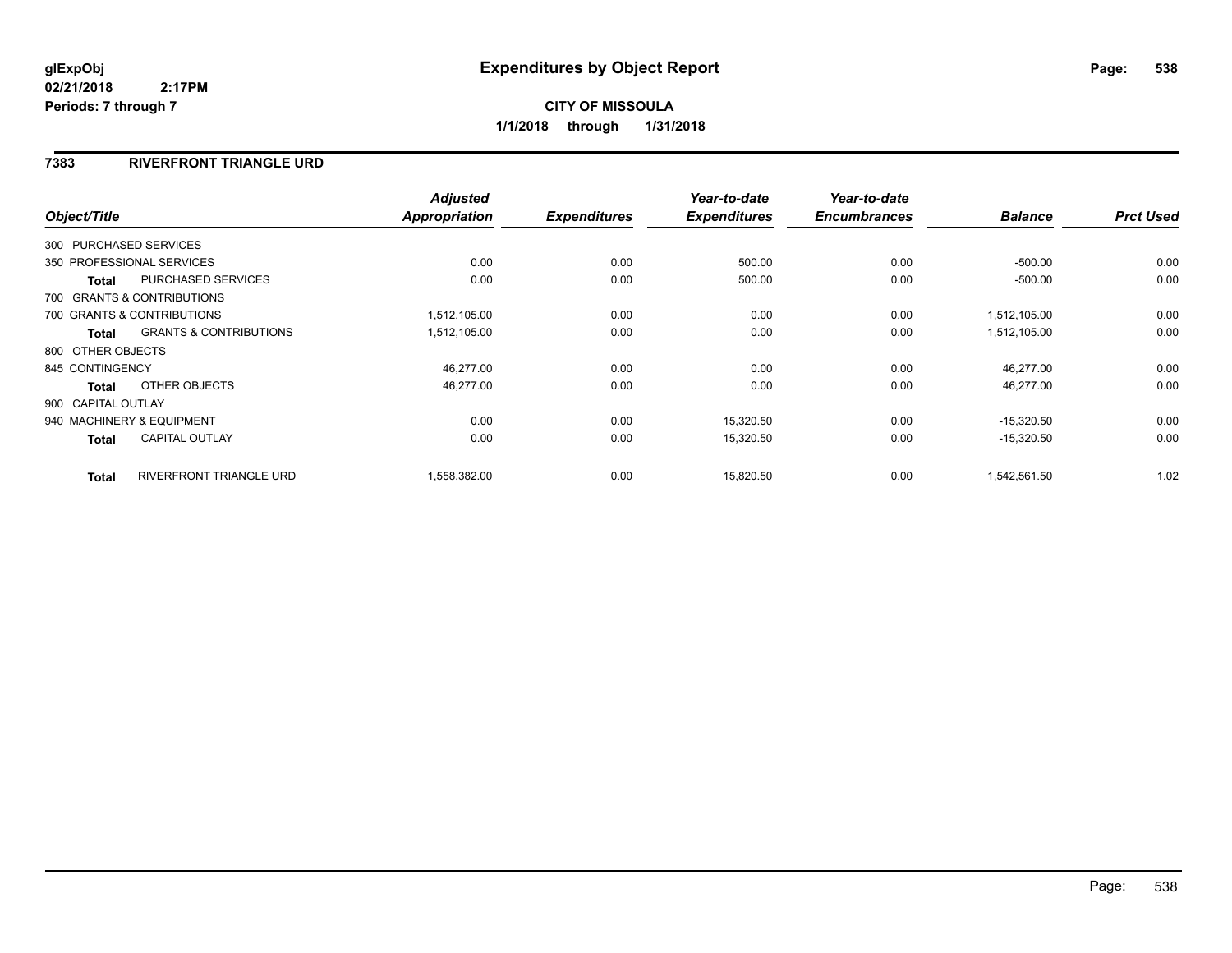## **7384 NRSS DEBT SERVICE CLEARING**

**385 MRA**

| Object/Title                  | <b>Adjusted</b><br>Appropriation | <i><b>Expenditures</b></i> | Year-to-date<br><b>Expenditures</b> | Year-to-date<br><b>Encumbrances</b> | <b>Balance</b> | <b>Prct Used</b> |
|-------------------------------|----------------------------------|----------------------------|-------------------------------------|-------------------------------------|----------------|------------------|
| 800 OTHER OBJECTS             |                                  |                            |                                     |                                     |                |                  |
| 820 TRANSFERS TO OTHER FUNDS  | 60,183.00                        | 0.00                       | $-2.487.39$                         | 0.00                                | 62,670.39      | $-4.13$          |
| OTHER OBJECTS<br><b>Total</b> | 60.183.00                        | 0.00                       | $-2.487.39$                         | 0.00                                | 62.670.39      | $-4.13$          |
| <b>MRA</b><br>Total           | 60,183.00                        | 0.00                       | $-2.487.39$                         | 0.00                                | 62,670.39      | $-4.13$          |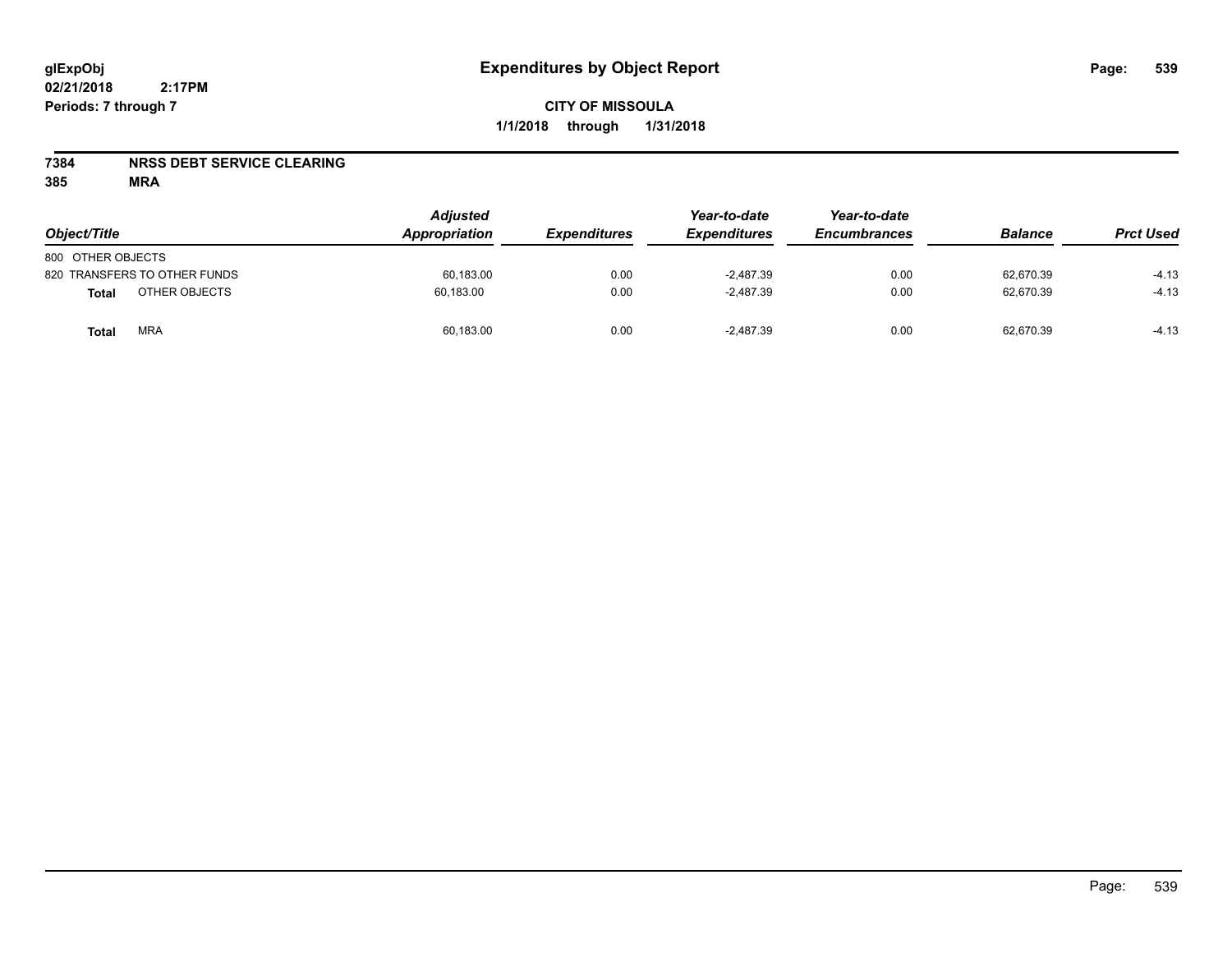**CITY OF MISSOULA 1/1/2018 through 1/31/2018**

## **7384 NRSS DEBT SERVICE CLEARING**

| Object/Title                               | <b>Adjusted</b><br>Appropriation | <i><b>Expenditures</b></i> | Year-to-date<br><b>Expenditures</b> | Year-to-date<br><b>Encumbrances</b> | <b>Balance</b> | <b>Prct Used</b> |
|--------------------------------------------|----------------------------------|----------------------------|-------------------------------------|-------------------------------------|----------------|------------------|
| 800 OTHER OBJECTS                          |                                  |                            |                                     |                                     |                |                  |
| 820 TRANSFERS TO OTHER FUNDS               | 60,183.00                        | 0.00                       | $-2,487.39$                         | 0.00                                | 62,670.39      | $-4.13$          |
| OTHER OBJECTS<br><b>Total</b>              | 60,183.00                        | 0.00                       | $-2,487.39$                         | 0.00                                | 62,670.39      | $-4.13$          |
| NRSS DEBT SERVICE CLEARING<br><b>Total</b> | 60,183.00                        | 0.00                       | $-2.487.39$                         | 0.00                                | 62.670.39      | $-4.13$          |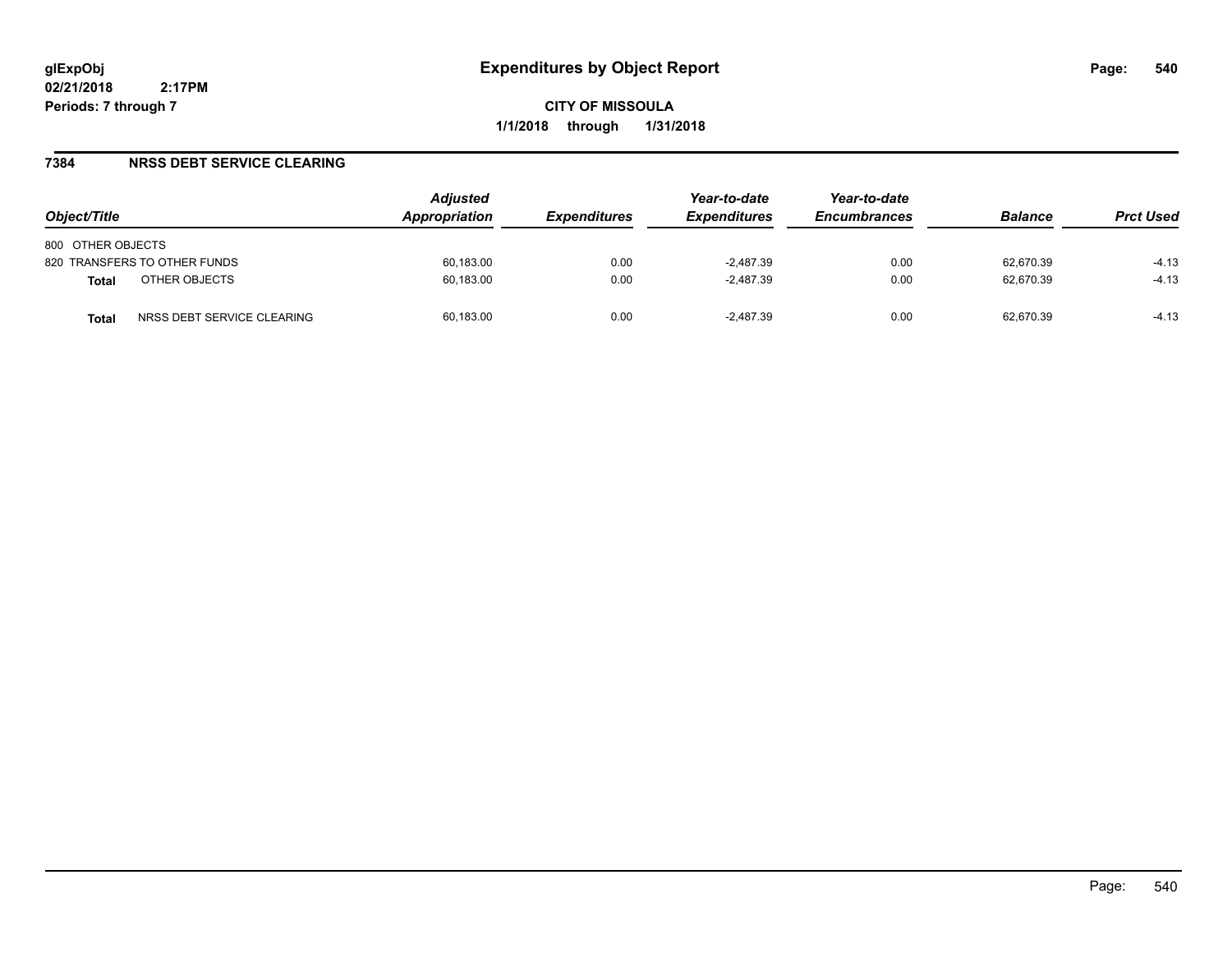## **7385 FRONT STREET URD**

|                        |                                   | <b>Adjusted</b> |                     | Year-to-date        | Year-to-date        |                |                  |
|------------------------|-----------------------------------|-----------------|---------------------|---------------------|---------------------|----------------|------------------|
| Object/Title           |                                   | Appropriation   | <b>Expenditures</b> | <b>Expenditures</b> | <b>Encumbrances</b> | <b>Balance</b> | <b>Prct Used</b> |
| 300 PURCHASED SERVICES |                                   |                 |                     |                     |                     |                |                  |
|                        | 350 PROFESSIONAL SERVICES         | 0.00            | 0.00                | 0.00                | 0.00                | 0.00           | 0.00             |
| <b>Total</b>           | PURCHASED SERVICES                | 0.00            | 0.00                | 0.00                | 0.00                | 0.00           | 0.00             |
|                        | 700 GRANTS & CONTRIBUTIONS        |                 |                     |                     |                     |                |                  |
|                        | 700 GRANTS & CONTRIBUTIONS        | 91,220.00       | 0.00                | 1,500.00            | 0.00                | 89,720.00      | 1.64             |
| Total                  | <b>GRANTS &amp; CONTRIBUTIONS</b> | 91,220.00       | 0.00                | 1,500.00            | 0.00                | 89,720.00      | 1.64             |
| 800 OTHER OBJECTS      |                                   |                 |                     |                     |                     |                |                  |
| 845 CONTINGENCY        |                                   | 717.447.00      | 0.00                | 0.00                | 0.00                | 717.447.00     | 0.00             |
| Total                  | OTHER OBJECTS                     | 717,447.00      | 0.00                | 0.00                | 0.00                | 717.447.00     | 0.00             |
| 900 CAPITAL OUTLAY     |                                   |                 |                     |                     |                     |                |                  |
| 920 BUILDINGS          |                                   | 3,200,012.00    | 0.00                | 0.00                | 0.00                | 3,200,012.00   | 0.00             |
| 930 IMPROVEMENTS       |                                   | 56,103.00       | 34,500.00           | 34,500.00           | 0.00                | 21,603.00      | 61.49            |
| Total                  | <b>CAPITAL OUTLAY</b>             | 3,256,115.00    | 34,500.00           | 34,500.00           | 0.00                | 3,221,615.00   | 1.06             |
| <b>Total</b>           | <b>MRA</b>                        | 4,064,782.00    | 34,500.00           | 36,000.00           | 0.00                | 4,028,782.00   | 0.89             |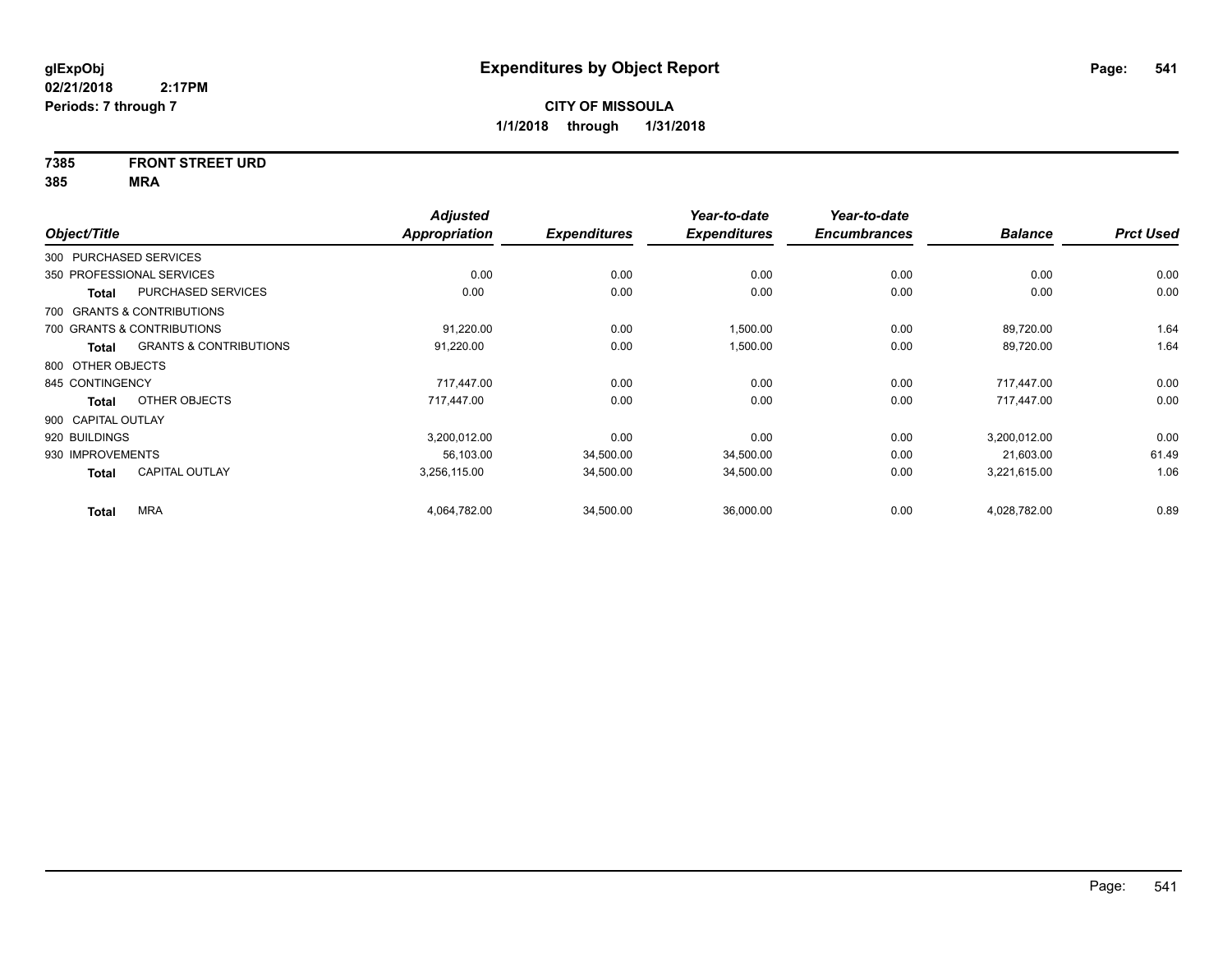#### **7385 FRONT STREET URD**

|                        |                                   | <b>Adjusted</b>      |                     | Year-to-date        | Year-to-date        |                |                  |
|------------------------|-----------------------------------|----------------------|---------------------|---------------------|---------------------|----------------|------------------|
| Object/Title           |                                   | <b>Appropriation</b> | <b>Expenditures</b> | <b>Expenditures</b> | <b>Encumbrances</b> | <b>Balance</b> | <b>Prct Used</b> |
| 300 PURCHASED SERVICES |                                   |                      |                     |                     |                     |                |                  |
|                        | 350 PROFESSIONAL SERVICES         | 0.00                 | 0.00                | 0.00                | 0.00                | 0.00           | 0.00             |
| Total                  | PURCHASED SERVICES                | 0.00                 | 0.00                | 0.00                | 0.00                | 0.00           | 0.00             |
|                        | 700 GRANTS & CONTRIBUTIONS        |                      |                     |                     |                     |                |                  |
|                        | 700 GRANTS & CONTRIBUTIONS        | 91,220.00            | 0.00                | 1,500.00            | 0.00                | 89,720.00      | 1.64             |
| Total                  | <b>GRANTS &amp; CONTRIBUTIONS</b> | 91,220.00            | 0.00                | 1,500.00            | 0.00                | 89,720.00      | 1.64             |
| 800 OTHER OBJECTS      |                                   |                      |                     |                     |                     |                |                  |
| 845 CONTINGENCY        |                                   | 717,447.00           | 0.00                | 0.00                | 0.00                | 717,447.00     | 0.00             |
| Total                  | OTHER OBJECTS                     | 717.447.00           | 0.00                | 0.00                | 0.00                | 717.447.00     | 0.00             |
| 900 CAPITAL OUTLAY     |                                   |                      |                     |                     |                     |                |                  |
| 920 BUILDINGS          |                                   | 3,200,012.00         | 0.00                | 0.00                | 0.00                | 3,200,012.00   | 0.00             |
| 930 IMPROVEMENTS       |                                   | 56,103.00            | 34,500.00           | 34,500.00           | 0.00                | 21,603.00      | 61.49            |
| Total                  | <b>CAPITAL OUTLAY</b>             | 3,256,115.00         | 34,500.00           | 34,500.00           | 0.00                | 3,221,615.00   | 1.06             |
| <b>Total</b>           | <b>FRONT STREET URD</b>           | 4,064,782.00         | 34,500.00           | 36,000.00           | 0.00                | 4,028,782.00   | 0.89             |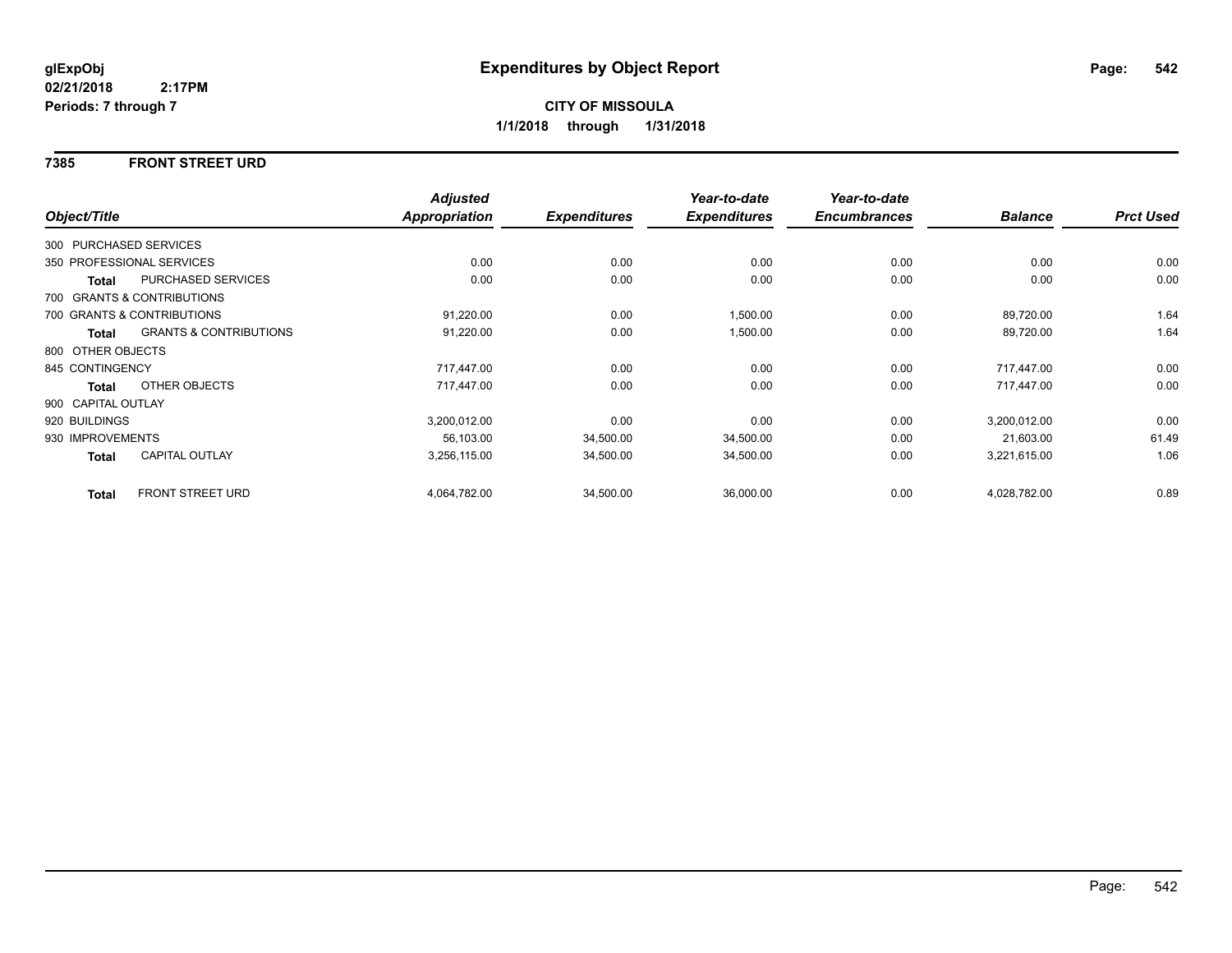#### **7386 DEBT SERVICE-SAFEWAY/ST PAT 1.5M**

**390 NON-DEPARTMENTAL**

| Object/Title                        | <b>Adjusted</b><br>Appropriation | <i><b>Expenditures</b></i> | Year-to-date<br><b>Expenditures</b> | Year-to-date<br><b>Encumbrances</b> | <b>Balance</b> | <b>Prct Used</b> |
|-------------------------------------|----------------------------------|----------------------------|-------------------------------------|-------------------------------------|----------------|------------------|
| 600 DEBT SERVICE                    |                                  |                            |                                     |                                     |                |                  |
| 610 PRINCIPAL                       | 30,279.00                        | 20,627.50                  | 34.708.25                           | 0.00                                | $-4,429.25$    | 114.63           |
| 620 INTEREST / SERVICE FEES         | 84.824.00                        | 41,352.50                  | 84.823.75                           | 0.00                                | 0.25           | 100.00           |
| <b>DEBT SERVICE</b><br><b>Total</b> | 115.103.00                       | 61,980.00                  | 119.532.00                          | 0.00                                | $-4.429.00$    | 103.85           |
| NON-DEPARTMENTAL<br><b>Total</b>    | 115,103.00                       | 61,980.00                  | 119.532.00                          | 0.00                                | $-4,429.00$    | 103.85           |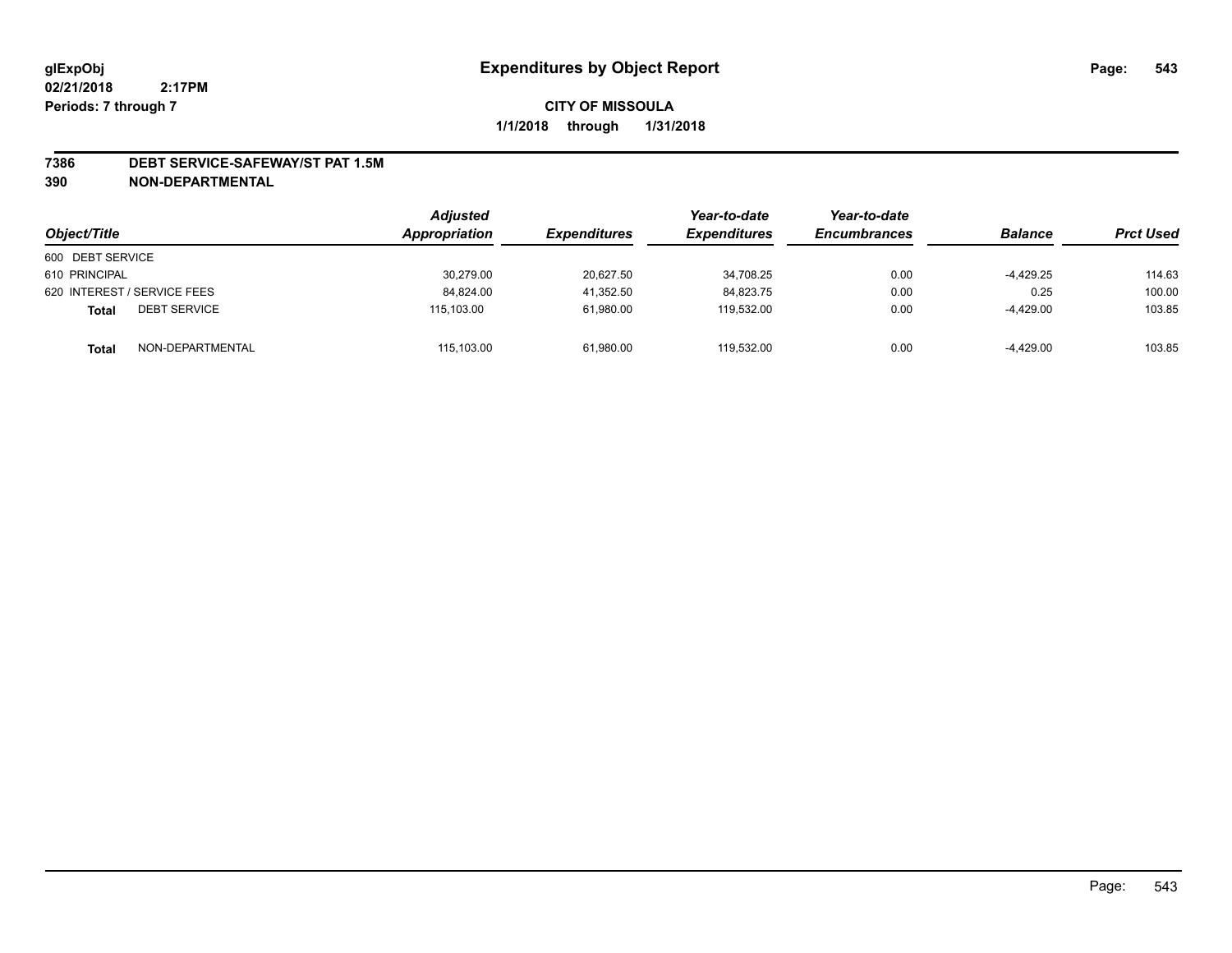**CITY OF MISSOULA 1/1/2018 through 1/31/2018**

### **7386 DEBT SERVICE-SAFEWAY/ST PAT 1.5M**

| Object/Title     |                                  | <b>Adjusted</b><br>Appropriation | <b>Expenditures</b> | Year-to-date<br><b>Expenditures</b> | Year-to-date<br><b>Encumbrances</b> | <b>Balance</b> | <b>Prct Used</b> |
|------------------|----------------------------------|----------------------------------|---------------------|-------------------------------------|-------------------------------------|----------------|------------------|
| 600 DEBT SERVICE |                                  |                                  |                     |                                     |                                     |                |                  |
| 610 PRINCIPAL    |                                  | 30.279.00                        | 20.627.50           | 34.708.25                           | 0.00                                | -4,429.25      | 114.63           |
|                  | 620 INTEREST / SERVICE FEES      | 84,824.00                        | 41,352.50           | 84,823.75                           | 0.00                                | 0.25           | 100.00           |
| <b>Total</b>     | <b>DEBT SERVICE</b>              | 115,103.00                       | 61,980.00           | 119.532.00                          | 0.00                                | -4,429.00      | 103.85           |
| <b>Total</b>     | DEBT SERVICE-SAFEWAY/ST PAT 1.5M | 115.103.00                       | 61,980.00           | 119.532.00                          | 0.00                                | -4,429.00      | 103.85           |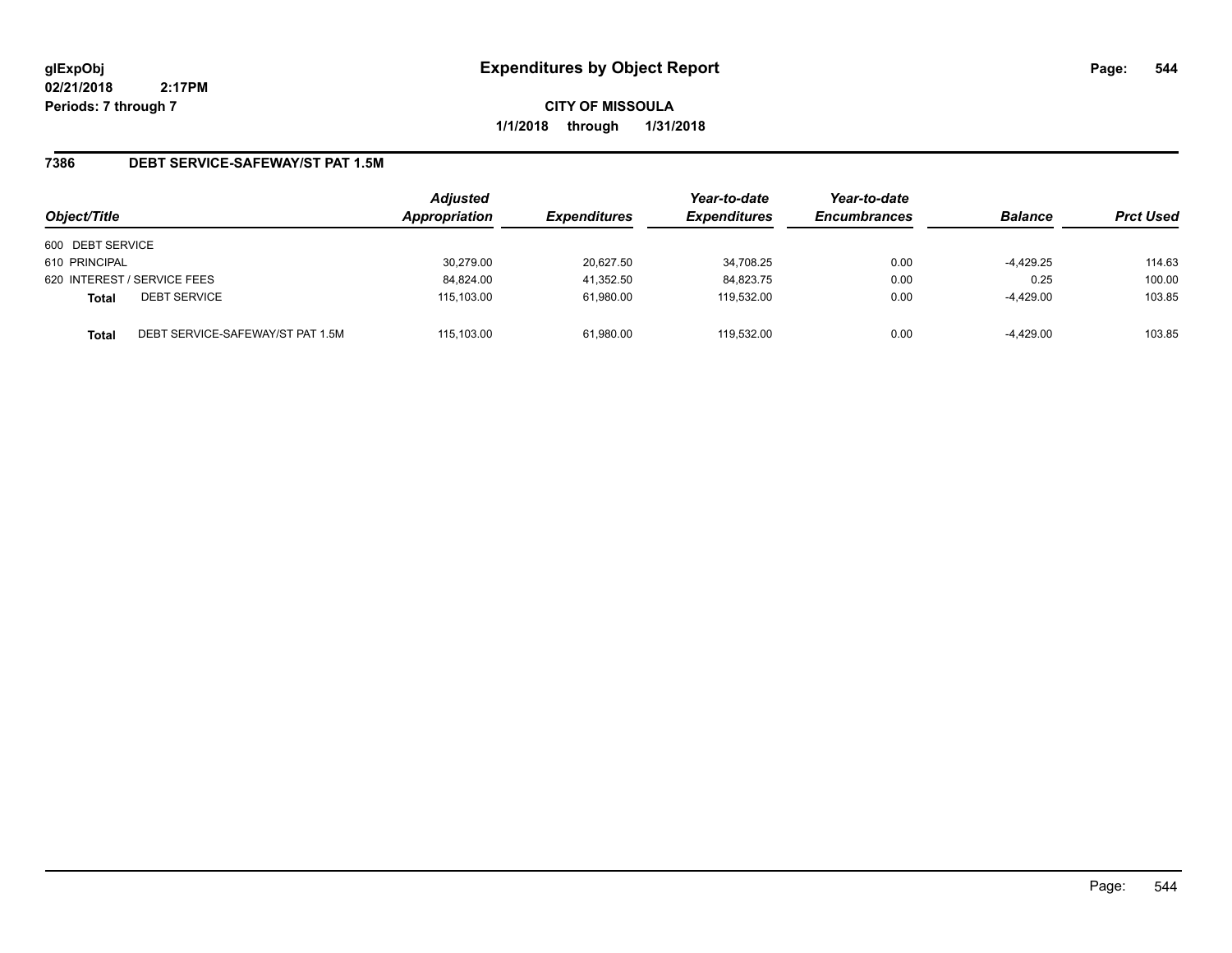#### **7387 DEBT SERVICE-BROWNFIELD RLF 1.125M**

**390 NON-DEPARTMENTAL**

| Object/Title                        | <b>Adjusted</b><br>Appropriation | <i><b>Expenditures</b></i> | Year-to-date<br><b>Expenditures</b> | Year-to-date<br><b>Encumbrances</b> | <b>Balance</b> | <b>Prct Used</b> |
|-------------------------------------|----------------------------------|----------------------------|-------------------------------------|-------------------------------------|----------------|------------------|
| 600 DEBT SERVICE                    |                                  |                            |                                     |                                     |                |                  |
| 610 PRINCIPAL                       | 33,623.00                        | 0.00                       | 0.00                                | 0.00                                | 33,623.00      | 0.00             |
| 620 INTEREST / SERVICE FEES         | 24.469.00                        | 0.00                       | 11.955.52                           | 0.00                                | 12.513.48      | 48.86            |
| <b>DEBT SERVICE</b><br><b>Total</b> | 58,092.00                        | 0.00                       | 11.955.52                           | 0.00                                | 46,136.48      | 20.58            |
| NON-DEPARTMENTAL<br><b>Total</b>    | 58,092.00                        | 0.00                       | 11,955.52                           | 0.00                                | 46,136.48      | 20.58            |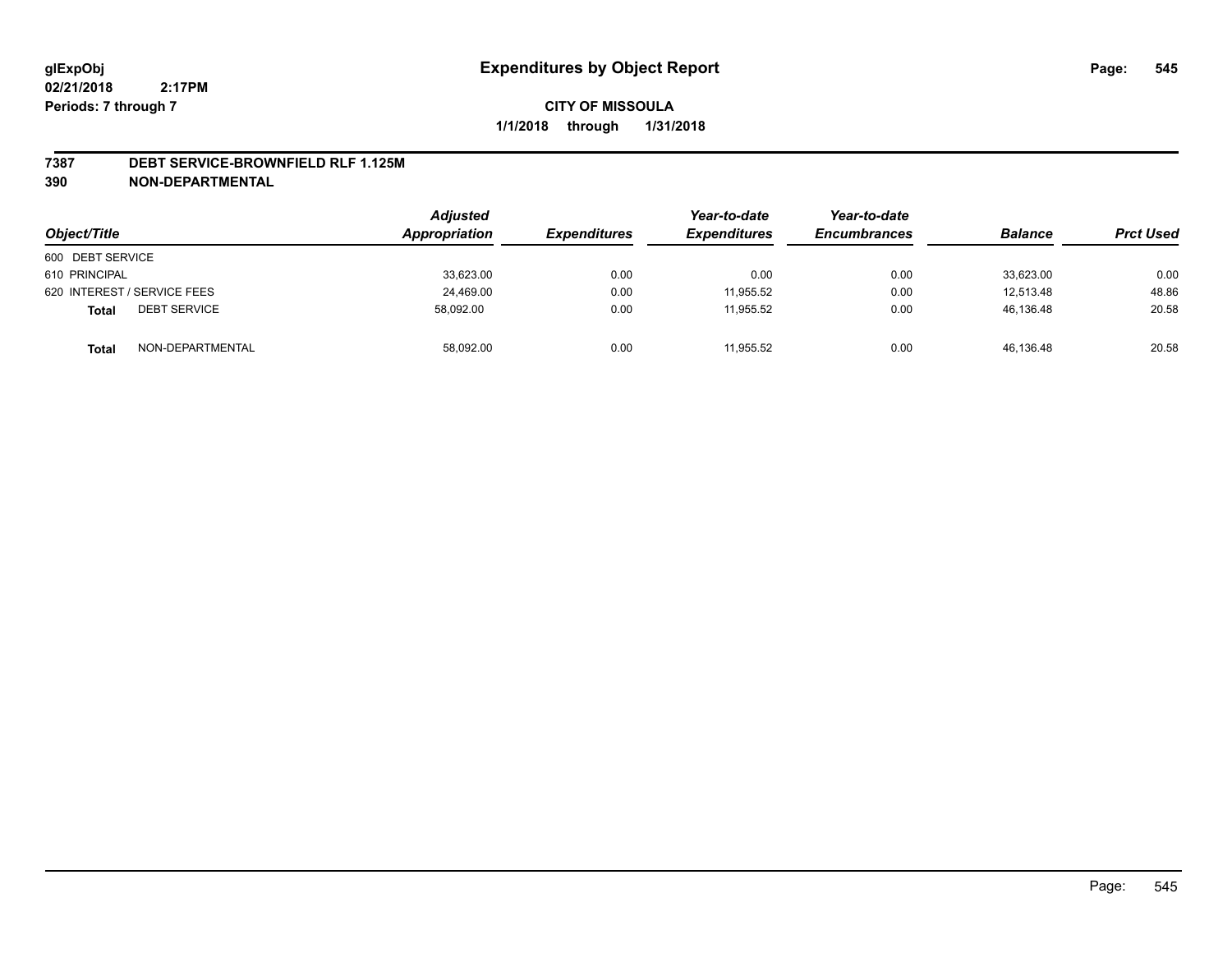**CITY OF MISSOULA 1/1/2018 through 1/31/2018**

### **7387 DEBT SERVICE-BROWNFIELD RLF 1.125M**

| Object/Title                |                                    | <b>Adjusted</b><br>Appropriation | <b>Expenditures</b> | Year-to-date<br><b>Expenditures</b> | Year-to-date<br><b>Encumbrances</b> | <b>Balance</b> | <b>Prct Used</b> |
|-----------------------------|------------------------------------|----------------------------------|---------------------|-------------------------------------|-------------------------------------|----------------|------------------|
| 600 DEBT SERVICE            |                                    |                                  |                     |                                     |                                     |                |                  |
| 610 PRINCIPAL               |                                    | 33,623.00                        | 0.00                | 0.00                                | 0.00                                | 33,623.00      | 0.00             |
| 620 INTEREST / SERVICE FEES |                                    | 24,469.00                        | 0.00                | 11,955.52                           | 0.00                                | 12.513.48      | 48.86            |
| <b>Total</b>                | <b>DEBT SERVICE</b>                | 58.092.00                        | 0.00                | 11.955.52                           | 0.00                                | 46.136.48      | 20.58            |
| <b>Total</b>                | DEBT SERVICE-BROWNFIELD RLF 1.125M | 58.092.00                        | 0.00                | 11.955.52                           | 0.00                                | 46.136.48      | 20.58            |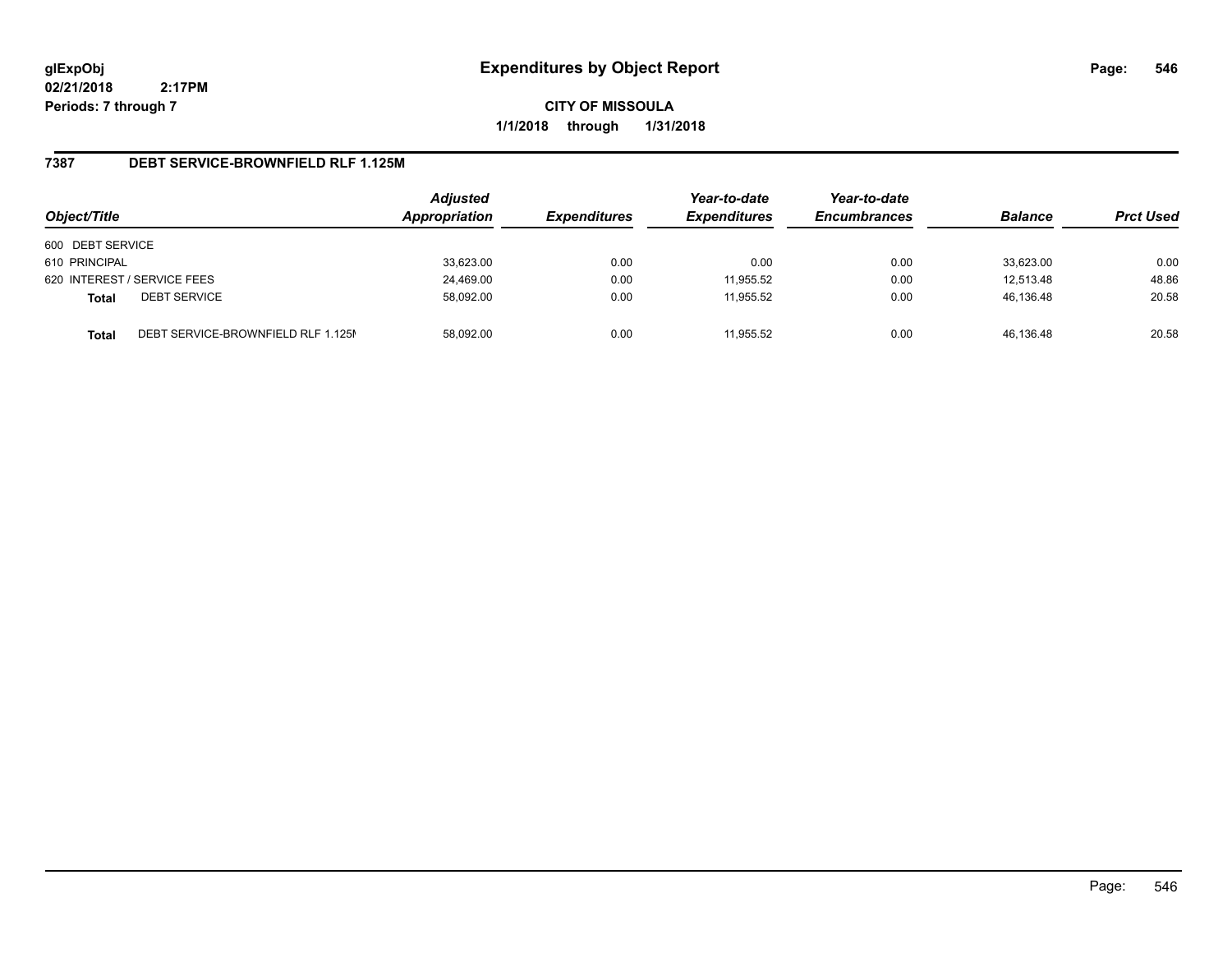**7389 DEBT SERVICE - 3.6M/5.75M 390 NON-DEPARTMENTAL**

| Object/Title                        | <b>Adjusted</b><br>Appropriation | <b>Expenditures</b> | Year-to-date<br><b>Expenditures</b> | Year-to-date<br><b>Encumbrances</b> | <b>Balance</b> | <b>Prct Used</b> |
|-------------------------------------|----------------------------------|---------------------|-------------------------------------|-------------------------------------|----------------|------------------|
| 600 DEBT SERVICE                    |                                  |                     |                                     |                                     |                |                  |
| 610 PRINCIPAL                       | 406,000.00                       | 0.00                | 137,000.00                          | 0.00                                | 269,000.00     | 33.74            |
| 620 INTEREST / SERVICE FEES         | 269,282.00                       | 0.00                | 135,369.75                          | 0.00                                | 133.912.25     | 50.27            |
| <b>DEBT SERVICE</b><br><b>Total</b> | 675.282.00                       | 0.00                | 272,369.75                          | 0.00                                | 402.912.25     | 40.33            |
| NON-DEPARTMENTAL<br><b>Total</b>    | 675,282.00                       | 0.00                | 272,369.75                          | 0.00                                | 402,912.25     | 40.33            |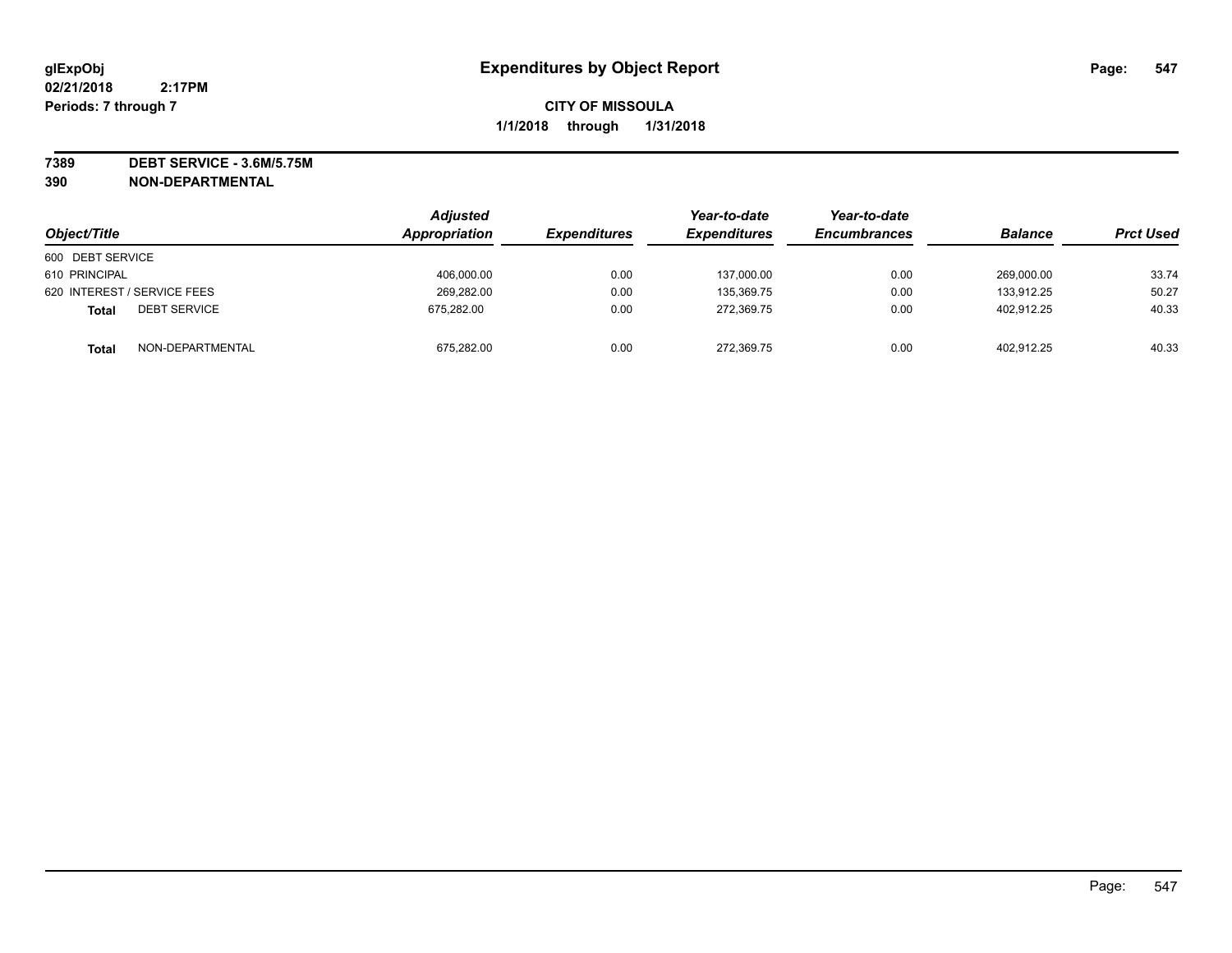**CITY OF MISSOULA 1/1/2018 through 1/31/2018**

#### **7389 DEBT SERVICE - 3.6M/5.75M**

| Object/Title                              | <b>Adjusted</b><br>Appropriation | <b>Expenditures</b> | Year-to-date<br><b>Expenditures</b> | Year-to-date<br><b>Encumbrances</b> | <b>Balance</b> | <b>Prct Used</b> |
|-------------------------------------------|----------------------------------|---------------------|-------------------------------------|-------------------------------------|----------------|------------------|
| 600 DEBT SERVICE                          |                                  |                     |                                     |                                     |                |                  |
| 610 PRINCIPAL                             | 406.000.00                       | 0.00                | 137,000.00                          | 0.00                                | 269,000.00     | 33.74            |
| 620 INTEREST / SERVICE FEES               | 269,282.00                       | 0.00                | 135,369.75                          | 0.00                                | 133.912.25     | 50.27            |
| <b>DEBT SERVICE</b><br><b>Total</b>       | 675.282.00                       | 0.00                | 272.369.75                          | 0.00                                | 402.912.25     | 40.33            |
| DEBT SERVICE - 3.6M/5.75M<br><b>Total</b> | 675.282.00                       | 0.00                | 272.369.75                          | 0.00                                | 402.912.25     | 40.33            |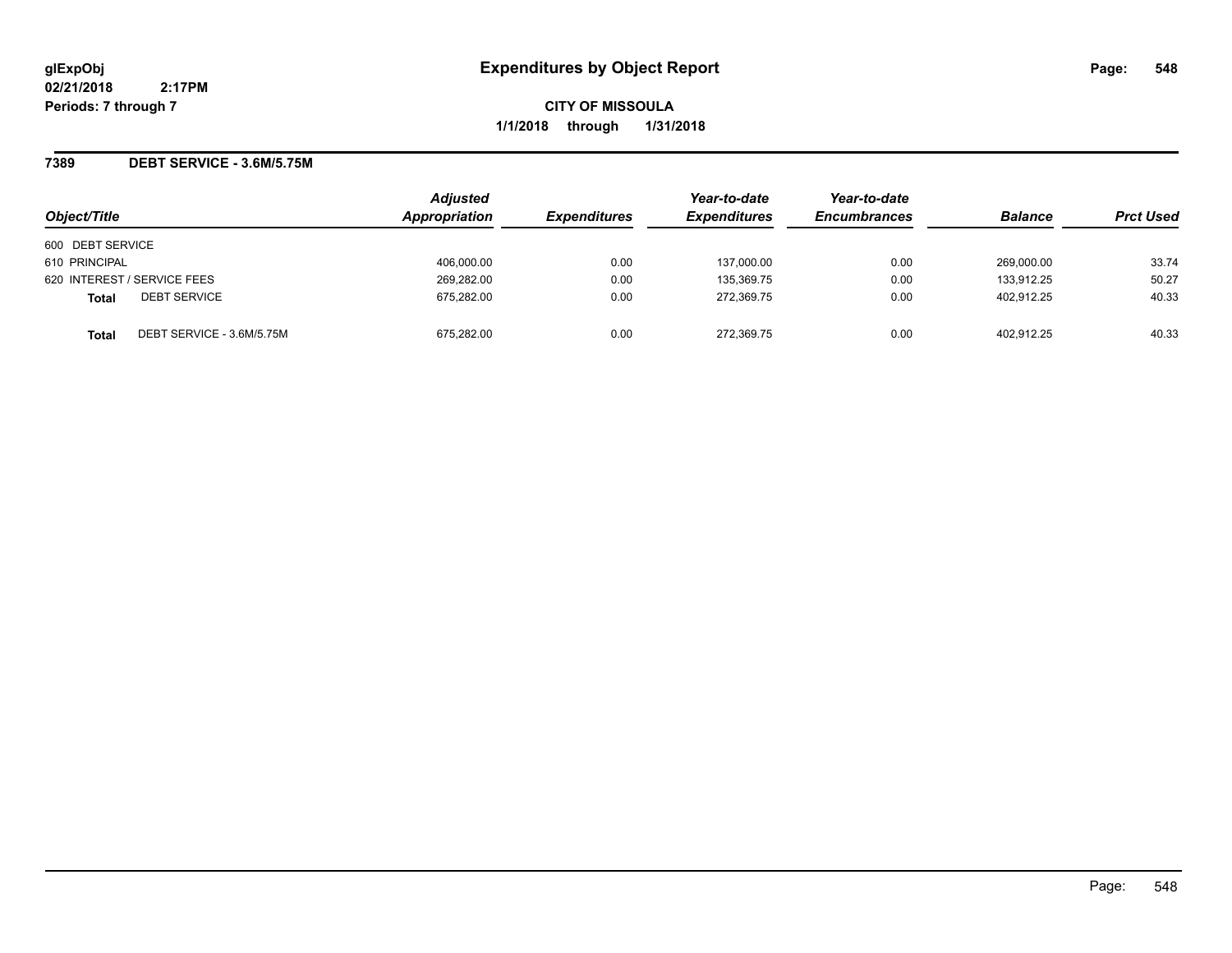## **CITY OF MISSOULA 1/1/2018 through 1/31/2018**

# **7390 URDII CLEARING - 3.6M TIF**

| Object/Title                 | <b>Adjusted</b><br>Appropriation | <b>Expenditures</b> | Year-to-date<br><b>Expenditures</b> | Year-to-date<br><b>Encumbrances</b> | <b>Balance</b> | <b>Prct Used</b> |
|------------------------------|----------------------------------|---------------------|-------------------------------------|-------------------------------------|----------------|------------------|
| 800 OTHER OBJECTS            |                                  |                     |                                     |                                     |                |                  |
| 820 TRANSFERS TO OTHER FUNDS | 0.00                             | 0.00                | 0.00                                | 0.00                                | 0.00           | 0.00             |
| OTHER OBJECTS<br>Total       | 0.00                             | 0.00                | 0.00                                | 0.00                                | 0.00           | 0.00             |
| <b>MRA</b><br><b>Total</b>   | 0.00                             | 0.00                | 0.00                                | 0.00                                | 0.00           | 0.00             |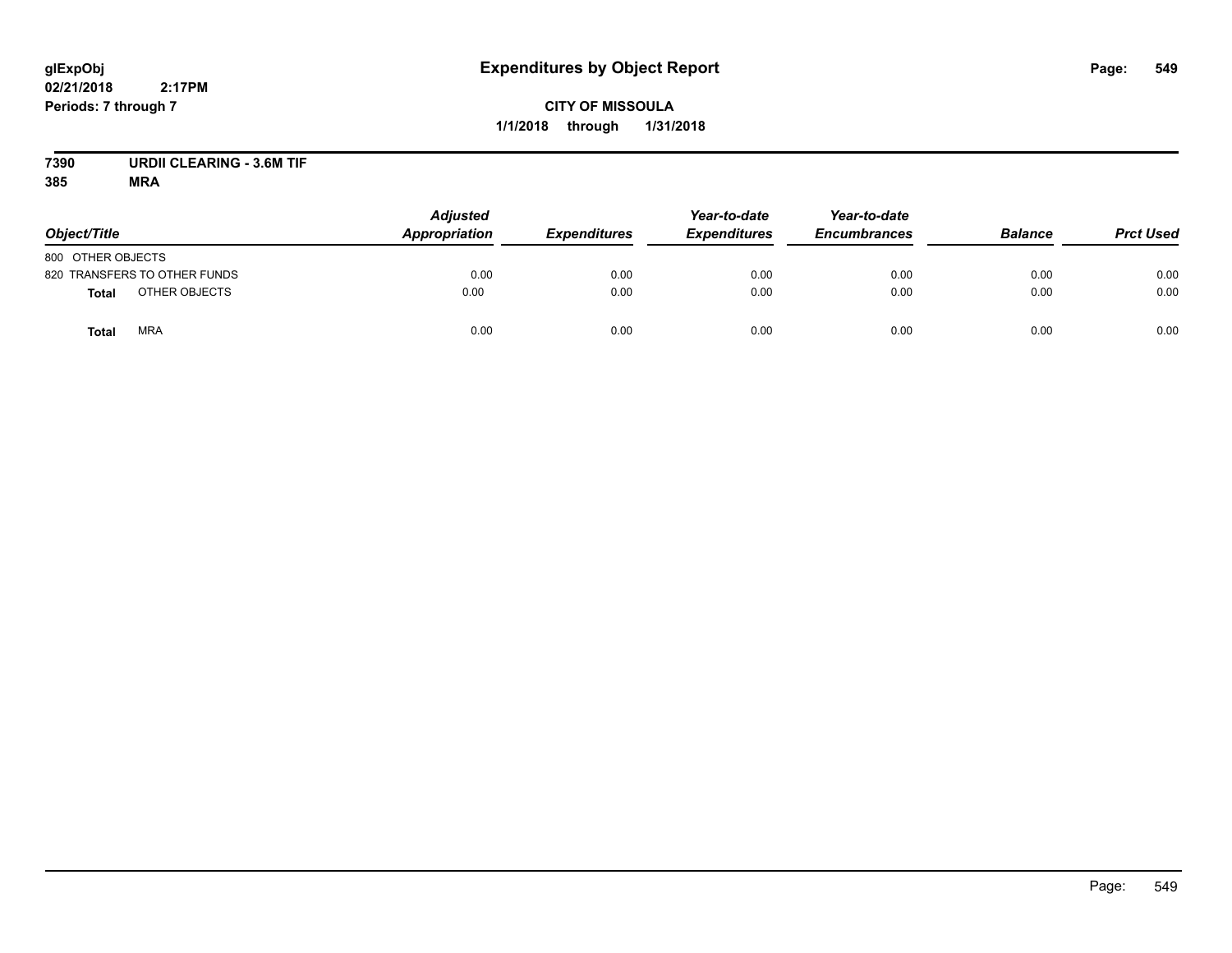**7390 URDII CLEARING - 3.6M TIF**

**390 NON-DEPARTMENTAL**

| Object/Title                     | <b>Adjusted</b><br>Appropriation | <b>Expenditures</b> | Year-to-date<br><b>Expenditures</b> | Year-to-date<br><b>Encumbrances</b> | <b>Balance</b> | <b>Prct Used</b> |
|----------------------------------|----------------------------------|---------------------|-------------------------------------|-------------------------------------|----------------|------------------|
| 800 OTHER OBJECTS                |                                  |                     |                                     |                                     |                |                  |
| 820 TRANSFERS TO OTHER FUNDS     | 2,274,167.00                     | 0.00                | $-115.308.59$                       | 0.00                                | 2,389,475.59   | $-5.07$          |
| OTHER OBJECTS<br><b>Total</b>    | 2,274,167.00                     | 0.00                | $-115.308.59$                       | 0.00                                | 2.389.475.59   | $-5.07$          |
| NON-DEPARTMENTAL<br><b>Total</b> | 2.274.167.00                     | 0.00                | $-115.308.59$                       | 0.00                                | 2.389.475.59   | $-5.07$          |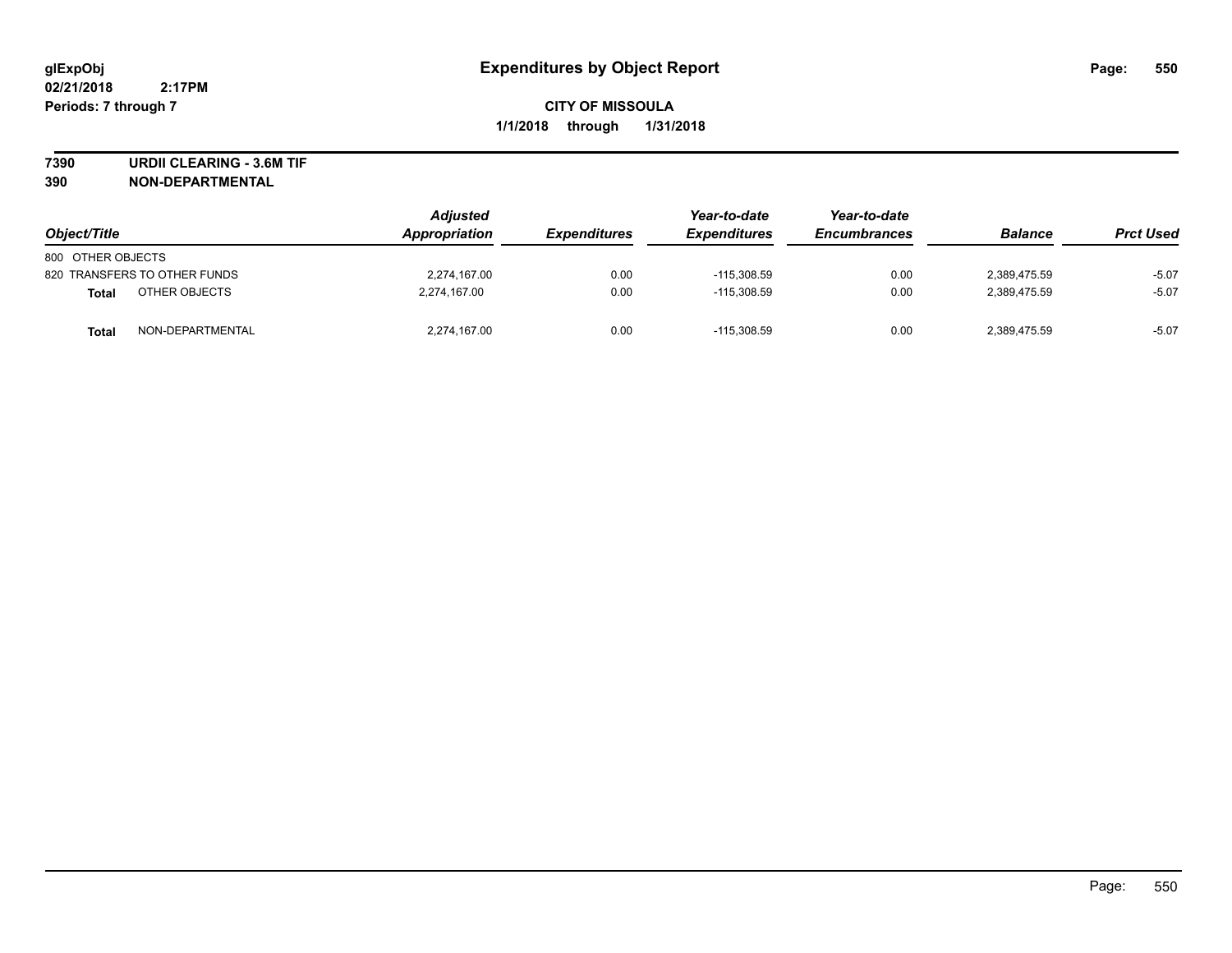**CITY OF MISSOULA 1/1/2018 through 1/31/2018**

#### **7390 URDII CLEARING - 3.6M TIF**

| Object/Title                              | <b>Adjusted</b><br>Appropriation | <i><b>Expenditures</b></i> | Year-to-date<br><b>Expenditures</b> | Year-to-date<br><b>Encumbrances</b> | <b>Balance</b> | <b>Prct Used</b> |
|-------------------------------------------|----------------------------------|----------------------------|-------------------------------------|-------------------------------------|----------------|------------------|
| 800 OTHER OBJECTS                         |                                  |                            |                                     |                                     |                |                  |
| 820 TRANSFERS TO OTHER FUNDS              | 2,274,167.00                     | 0.00                       | $-115,308.59$                       | 0.00                                | 2,389,475.59   | $-5.07$          |
| OTHER OBJECTS<br><b>Total</b>             | 2,274,167.00                     | 0.00                       | $-115.308.59$                       | 0.00                                | 2.389.475.59   | $-5.07$          |
| URDII CLEARING - 3.6M TIF<br><b>Total</b> | 2.274.167.00                     | 0.00                       | $-115.308.59$                       | 0.00                                | 2,389,475.59   | $-5.07$          |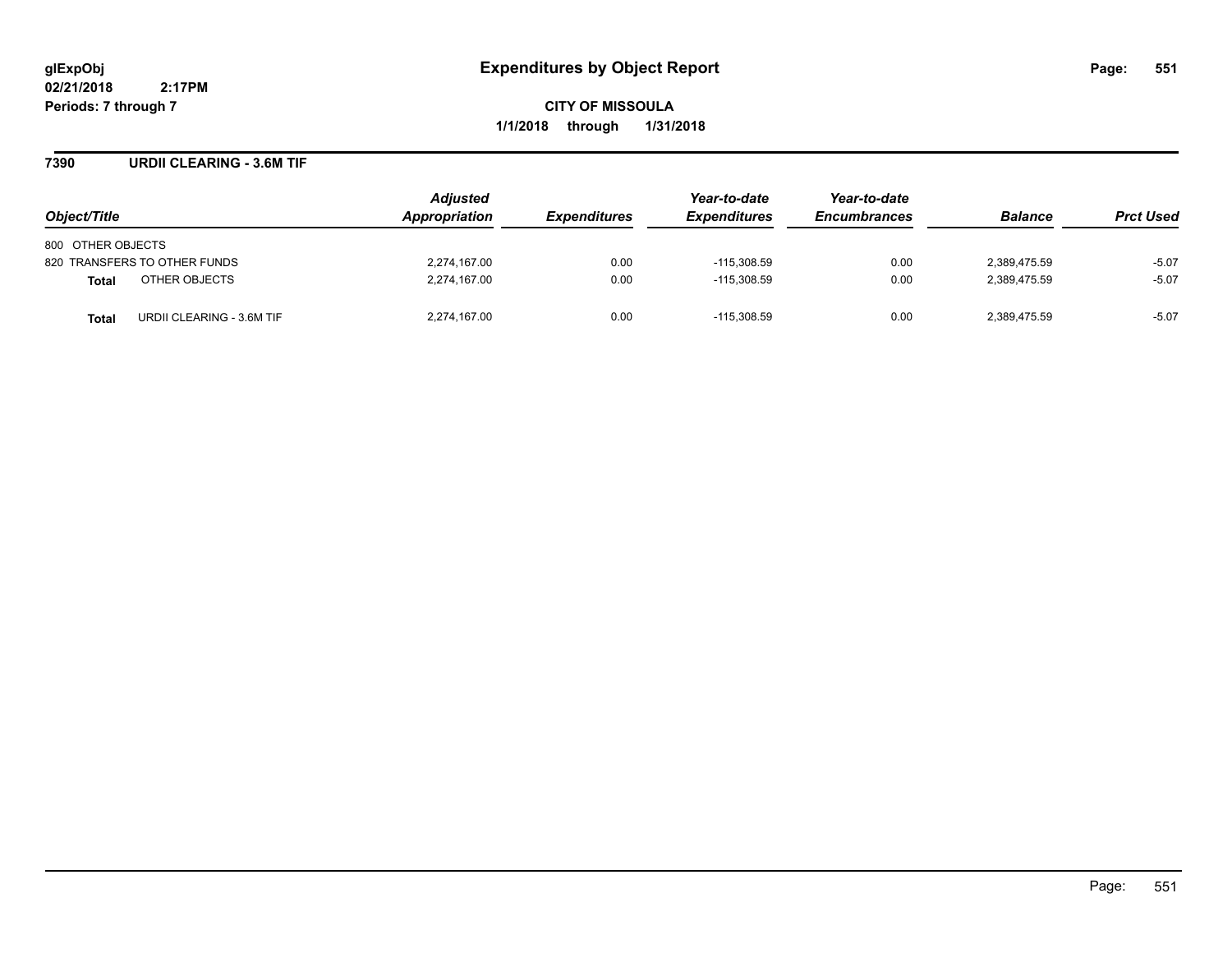## **7392 MRA - URD II FUND**

|                        |                                   | <b>Adjusted</b>      |                     | Year-to-date        | Year-to-date        |                |                  |
|------------------------|-----------------------------------|----------------------|---------------------|---------------------|---------------------|----------------|------------------|
| Object/Title           |                                   | <b>Appropriation</b> | <b>Expenditures</b> | <b>Expenditures</b> | <b>Encumbrances</b> | <b>Balance</b> | <b>Prct Used</b> |
| 300 PURCHASED SERVICES |                                   |                      |                     |                     |                     |                |                  |
|                        | 350 PROFESSIONAL SERVICES         | 32,551.00            | 3,258.86            | 47,594.53           | 0.00                | $-15,043.53$   | 146.22           |
| Total                  | PURCHASED SERVICES                | 32,551.00            | 3,258.86            | 47,594.53           | 0.00                | $-15,043.53$   | 146.22           |
|                        | 700 GRANTS & CONTRIBUTIONS        |                      |                     |                     |                     |                |                  |
|                        | 700 GRANTS & CONTRIBUTIONS        | 261,500.00           | 0.00                | 311,054.01          | 0.00                | $-49,554.01$   | 118.95           |
| Total                  | <b>GRANTS &amp; CONTRIBUTIONS</b> | 261,500.00           | 0.00                | 311,054.01          | 0.00                | $-49,554.01$   | 118.95           |
| 800 OTHER OBJECTS      |                                   |                      |                     |                     |                     |                |                  |
|                        | 820 TRANSFERS TO OTHER FUNDS      | 250,000.00           | 0.00                | 0.00                | 0.00                | 250,000.00     | 0.00             |
| 845 CONTINGENCY        |                                   | 2,432,132.00         | 0.00                | 0.00                | 0.00                | 2,432,132.00   | 0.00             |
| Total                  | OTHER OBJECTS                     | 2,682,132.00         | 0.00                | 0.00                | 0.00                | 2,682,132.00   | 0.00             |
| 900 CAPITAL OUTLAY     |                                   |                      |                     |                     |                     |                |                  |
| 930 IMPROVEMENTS       |                                   | 77.750.00            | 0.00                | 0.00                | 0.00                | 77,750.00      | 0.00             |
| <b>Total</b>           | <b>CAPITAL OUTLAY</b>             | 77,750.00            | 0.00                | 0.00                | 0.00                | 77,750.00      | 0.00             |
| <b>Total</b>           | <b>MRA</b>                        | 3,053,933.00         | 3,258.86            | 358,648.54          | 0.00                | 2,695,284.46   | 11.74            |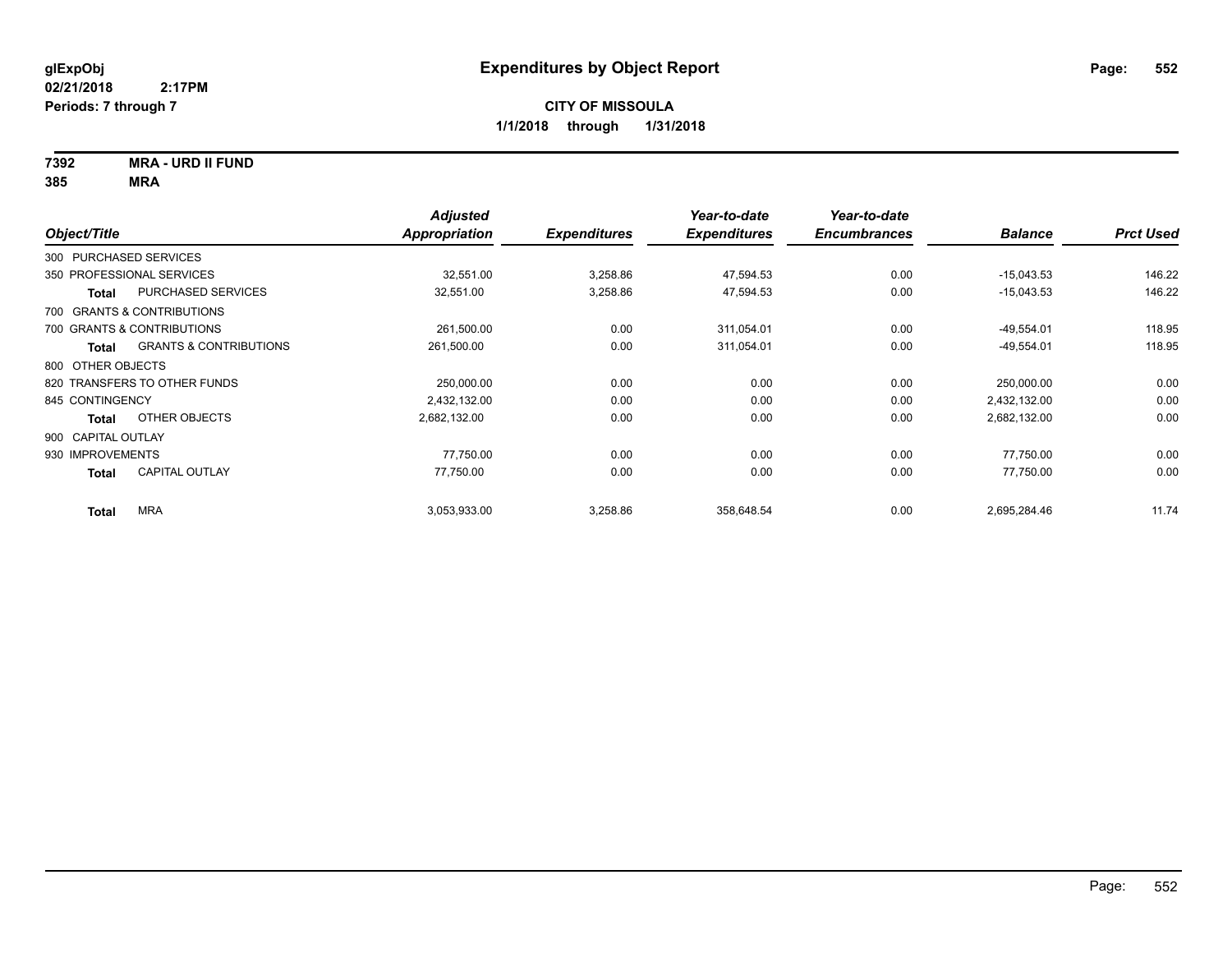#### **7392 MRA - URD II FUND**

|                    |                                   | <b>Adjusted</b> |                     | Year-to-date        | Year-to-date        |                |                  |
|--------------------|-----------------------------------|-----------------|---------------------|---------------------|---------------------|----------------|------------------|
| Object/Title       |                                   | Appropriation   | <b>Expenditures</b> | <b>Expenditures</b> | <b>Encumbrances</b> | <b>Balance</b> | <b>Prct Used</b> |
|                    | 300 PURCHASED SERVICES            |                 |                     |                     |                     |                |                  |
|                    | 350 PROFESSIONAL SERVICES         | 32,551.00       | 3,258.86            | 47,594.53           | 0.00                | $-15,043.53$   | 146.22           |
| <b>Total</b>       | <b>PURCHASED SERVICES</b>         | 32,551.00       | 3,258.86            | 47,594.53           | 0.00                | $-15,043.53$   | 146.22           |
|                    | 700 GRANTS & CONTRIBUTIONS        |                 |                     |                     |                     |                |                  |
|                    | 700 GRANTS & CONTRIBUTIONS        | 261,500.00      | 0.00                | 311,054.01          | 0.00                | $-49,554.01$   | 118.95           |
| <b>Total</b>       | <b>GRANTS &amp; CONTRIBUTIONS</b> | 261,500.00      | 0.00                | 311,054.01          | 0.00                | $-49,554.01$   | 118.95           |
| 800 OTHER OBJECTS  |                                   |                 |                     |                     |                     |                |                  |
|                    | 820 TRANSFERS TO OTHER FUNDS      | 250,000.00      | 0.00                | 0.00                | 0.00                | 250,000.00     | 0.00             |
| 845 CONTINGENCY    |                                   | 2,432,132.00    | 0.00                | 0.00                | 0.00                | 2,432,132.00   | 0.00             |
| <b>Total</b>       | OTHER OBJECTS                     | 2,682,132.00    | 0.00                | 0.00                | 0.00                | 2,682,132.00   | 0.00             |
| 900 CAPITAL OUTLAY |                                   |                 |                     |                     |                     |                |                  |
| 930 IMPROVEMENTS   |                                   | 77,750.00       | 0.00                | 0.00                | 0.00                | 77,750.00      | 0.00             |
| Total              | <b>CAPITAL OUTLAY</b>             | 77,750.00       | 0.00                | 0.00                | 0.00                | 77,750.00      | 0.00             |
| <b>Total</b>       | MRA - URD II FUND                 | 3,053,933.00    | 3,258.86            | 358,648.54          | 0.00                | 2,695,284.46   | 11.74            |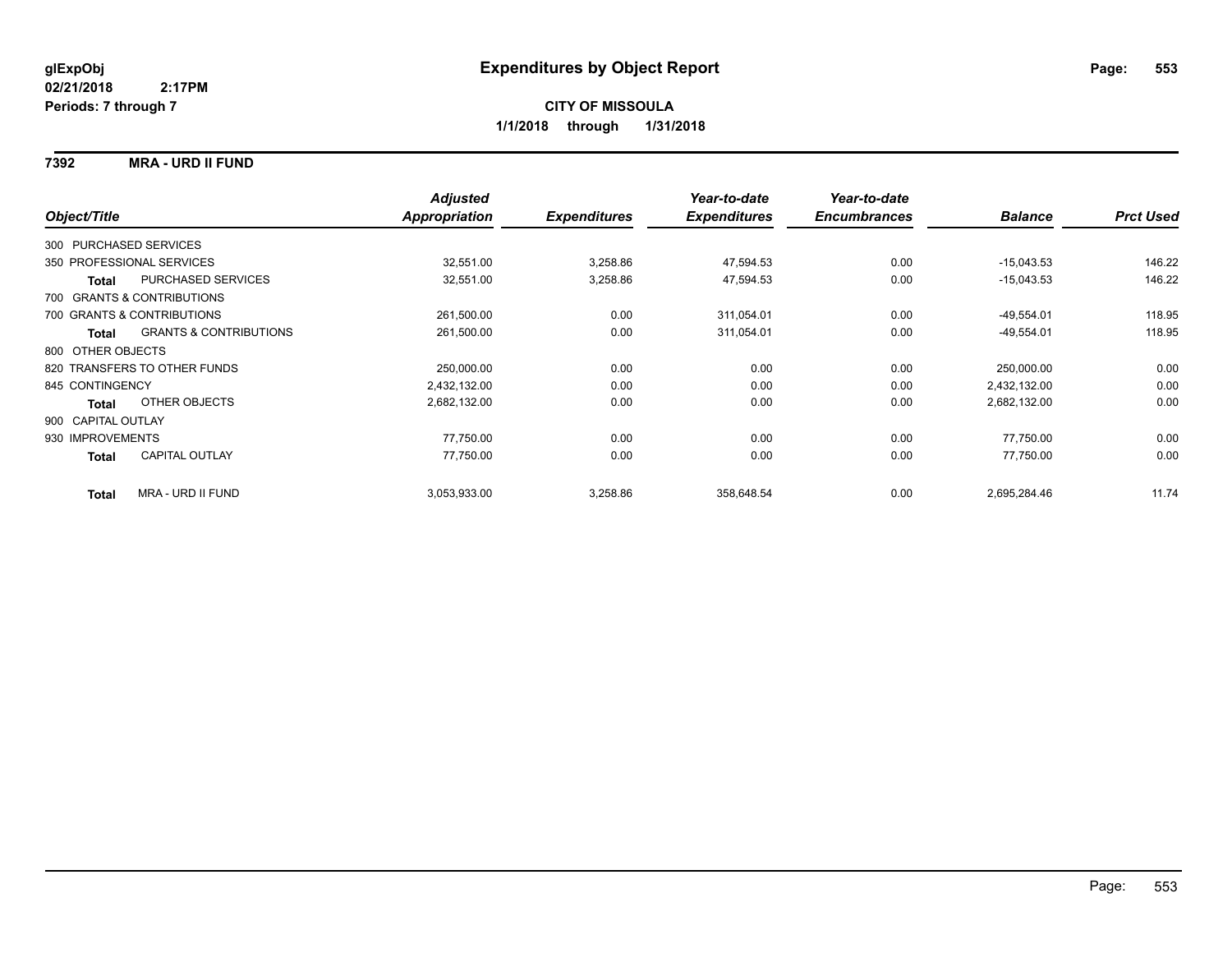**7393 MRA - URD III FUND**

|                                            | <b>Adjusted</b>      |                     | Year-to-date        | Year-to-date        |                |                  |
|--------------------------------------------|----------------------|---------------------|---------------------|---------------------|----------------|------------------|
| Object/Title                               | <b>Appropriation</b> | <b>Expenditures</b> | <b>Expenditures</b> | <b>Encumbrances</b> | <b>Balance</b> | <b>Prct Used</b> |
| 100 PERSONAL SERVICES                      |                      |                     |                     |                     |                |                  |
| 110 SALARIES AND WAGES                     | 420,876.00           | 33,219.15           | 233,136.12          | 0.00                | 187,739.88     | 55.39            |
| 120 OVERTIME                               | 5.000.00             | 0.00                | 0.00                | 0.00                | 5,000.00       | 0.00             |
| 140 EMPLOYER CONTRIBUTIONS                 | 135,737.00           | 10,894.38           | 81,501.77           | 0.00                | 54,235.23      | 60.04            |
| 141 STATE RETIREMENT CONTRIBUTIONS         | 426.00               | 33.22               | 295.95              | 0.00                | 130.05         | 69.47            |
| 190 PENSION EXPENSE                        | 0.00                 | 0.00                | 0.00                | 0.00                | 0.00           | 0.00             |
| PERSONAL SERVICES<br>Total                 | 562,039.00           | 44,146.75           | 314,933.84          | 0.00                | 247,105.16     | 56.03            |
| 200 SUPPLIES                               |                      |                     |                     |                     |                |                  |
| 210 OFFICE SUPPLIES                        | 4,000.00             | 0.00                | 861.84              | 0.00                | 3,138.16       | 21.55            |
| 220 OPERATING SUPPLIES                     | 500.00               | 0.00                | 0.00                | 0.00                | 500.00         | 0.00             |
| 230 REPAIR/MAINTENANCE                     | 828.00               | 415.96              | 415.96              | 0.00                | 412.04         | 50.24            |
| 231 GASOLINE                               | 400.00               | 0.00                | 120.37              | 0.00                | 279.63         | 30.09            |
| 240 OTHER SUPPLIES                         | 3,398.00             | 0.00                | 922.08              | 0.00                | 2,475.92       | 27.14            |
| <b>SUPPLIES</b><br>Total                   | 9,126.00             | 415.96              | 2,320.25            | 0.00                | 6,805.75       | 25.42            |
| 300 PURCHASED SERVICES                     |                      |                     |                     |                     |                |                  |
| 310 COMMUNICATIONS                         | 800.00               | 0.00                | 54.27               | 0.00                | 745.73         | 6.78             |
| 320 PRINTING & DUPLICATING                 | 3,000.00             | 581.36              | 1,068.57            | 0.00                | 1,931.43       | 35.62            |
| 330 PUBLICITY, SUBSCRIPTIONS & DUES        | 3,000.00             | 185.00              | 1,540.82            | 0.00                | 1,459.18       | 51.36            |
| 344 TELEPHONE SERVICE                      | 1,300.00             | 0.00                | 25.05               | 0.00                | 1,274.95       | 1.93             |
| 345 GARBAGE                                | 565.00               | 0.00                | 0.00                | 0.00                | 565.00         | 0.00             |
| 350 PROFESSIONAL SERVICES                  | 1,076,507.00         | 24,453.67           | 326,388.68          | 0.00                | 750,118.32     | 30.32            |
| 360 REPAIR & MAINTENANCE                   | 6,990.00             | 347.30              | 2,083.80            | 0.00                | 4,906.20       | 29.81            |
| 370 TRAVEL                                 | 3,500.00             | 0.00                | 3,200.32            | 0.00                | 299.68         | 91.44            |
| 380 TRAINING                               | 4,500.00             | 0.00                | 1,735.54            | 0.00                | 2,764.46       | 38.57            |
| 390 OTHER PURCHASED SERVICES               | 500.00               | 0.00                | 0.00                | 0.00                | 500.00         | 0.00             |
| PURCHASED SERVICES<br><b>Total</b>         | 1,100,662.00         | 25,567.33           | 336,097.05          | 0.00                | 764,564.95     | 30.54            |
| 600 DEBT SERVICE                           |                      |                     |                     |                     |                |                  |
| 610 PRINCIPAL                              | 0.00                 | 0.00                | 0.00                | 0.00                | 0.00           | 0.00             |
| <b>DEBT SERVICE</b><br>Total               | 0.00                 | 0.00                | 0.00                | 0.00                | 0.00           | 0.00             |
| 700 GRANTS & CONTRIBUTIONS                 |                      |                     |                     |                     |                |                  |
| 700 GRANTS & CONTRIBUTIONS                 | 6,514,995.00         | 233,734.00          | 1,703,510.86        | 0.00                | 4,811,484.14   | 26.15            |
| <b>GRANTS &amp; CONTRIBUTIONS</b><br>Total | 6,514,995.00         | 233,734.00          | 1,703,510.86        | 0.00                | 4,811,484.14   | 26.15            |
| 800 OTHER OBJECTS                          |                      |                     |                     |                     |                |                  |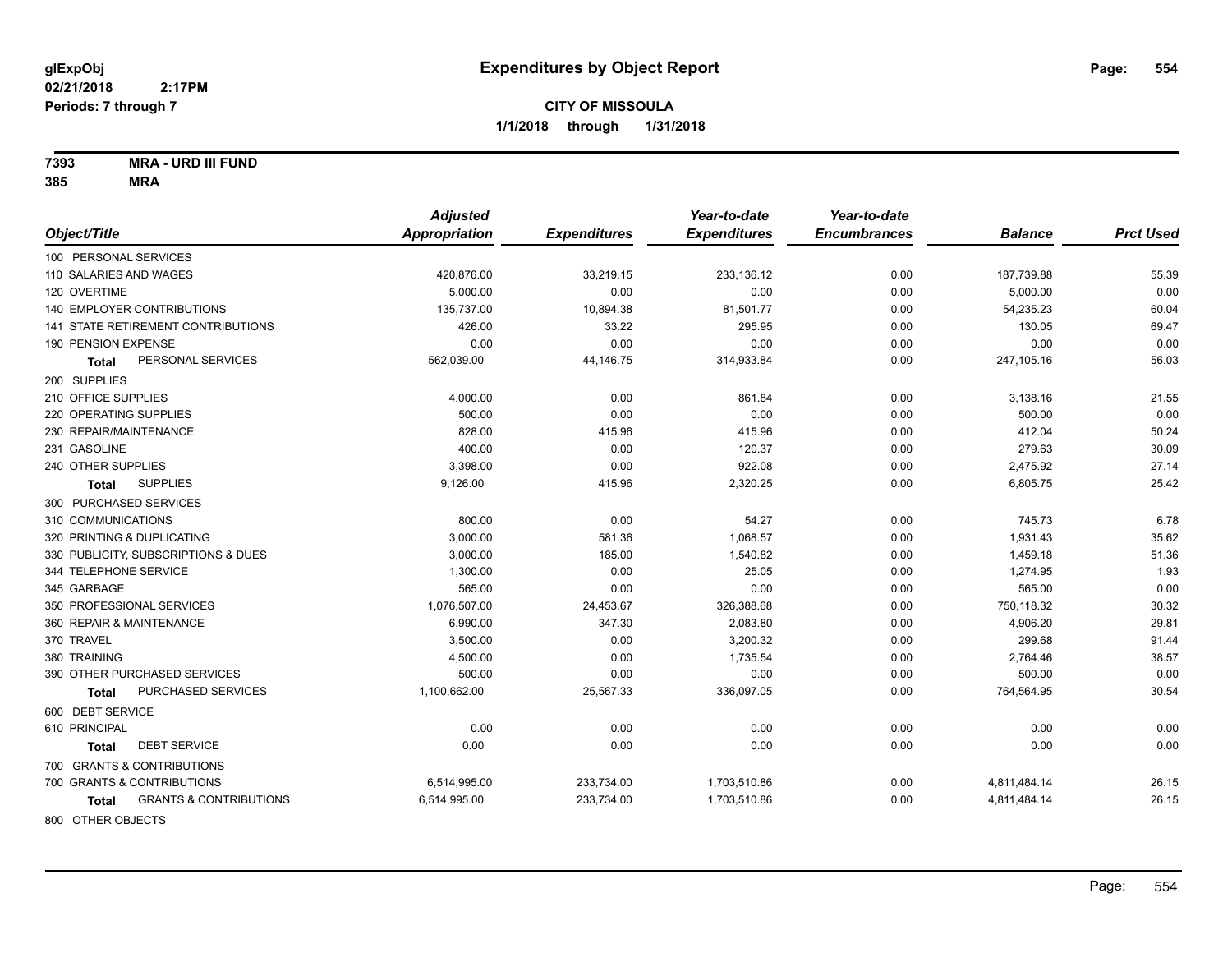| 7393                               | <b>MRA - URD III FUND</b> |
|------------------------------------|---------------------------|
| $\mathbf{A} \mathbf{A} \mathbf{F}$ |                           |

| Object/Title       |                              | <b>Adjusted</b><br><b>Appropriation</b> | <b>Expenditures</b> | Year-to-date<br><b>Expenditures</b> | Year-to-date<br><b>Encumbrances</b> | <b>Balance</b> | <b>Prct Used</b> |
|--------------------|------------------------------|-----------------------------------------|---------------------|-------------------------------------|-------------------------------------|----------------|------------------|
|                    | 820 TRANSFERS TO OTHER FUNDS | 0.00                                    | 0.00                | 0.00                                | 0.00                                | 0.00           | 0.00             |
| 845 CONTINGENCY    |                              | 166.188.00                              | 0.00                | 0.00                                | 0.00                                | 166.188.00     | 0.00             |
| Total              | OTHER OBJECTS                | 166.188.00                              | 0.00                | 0.00                                | 0.00                                | 166,188.00     | 0.00             |
| 900 CAPITAL OUTLAY |                              |                                         |                     |                                     |                                     |                |                  |
| 910 LAND           |                              | 1.611.000.00                            | 0.00                | $-6.564.55$                         | 0.00                                | 1.617.564.55   | $-0.41$          |
| 930 IMPROVEMENTS   |                              | 4.546.517.00                            | 121.757.65          | 1.424.665.92                        | 0.00                                | 3.121.851.08   | 31.34            |
| <b>Total</b>       | <b>CAPITAL OUTLAY</b>        | 6.157.517.00                            | 121.757.65          | 1.418.101.37                        | 0.00                                | 4.739.415.63   | 23.03            |
| <b>Total</b>       | <b>MRA</b>                   | 14.510.527.00                           | 425.621.69          | 3.774.963.37                        | 0.00                                | 10.735.563.63  | 26.02            |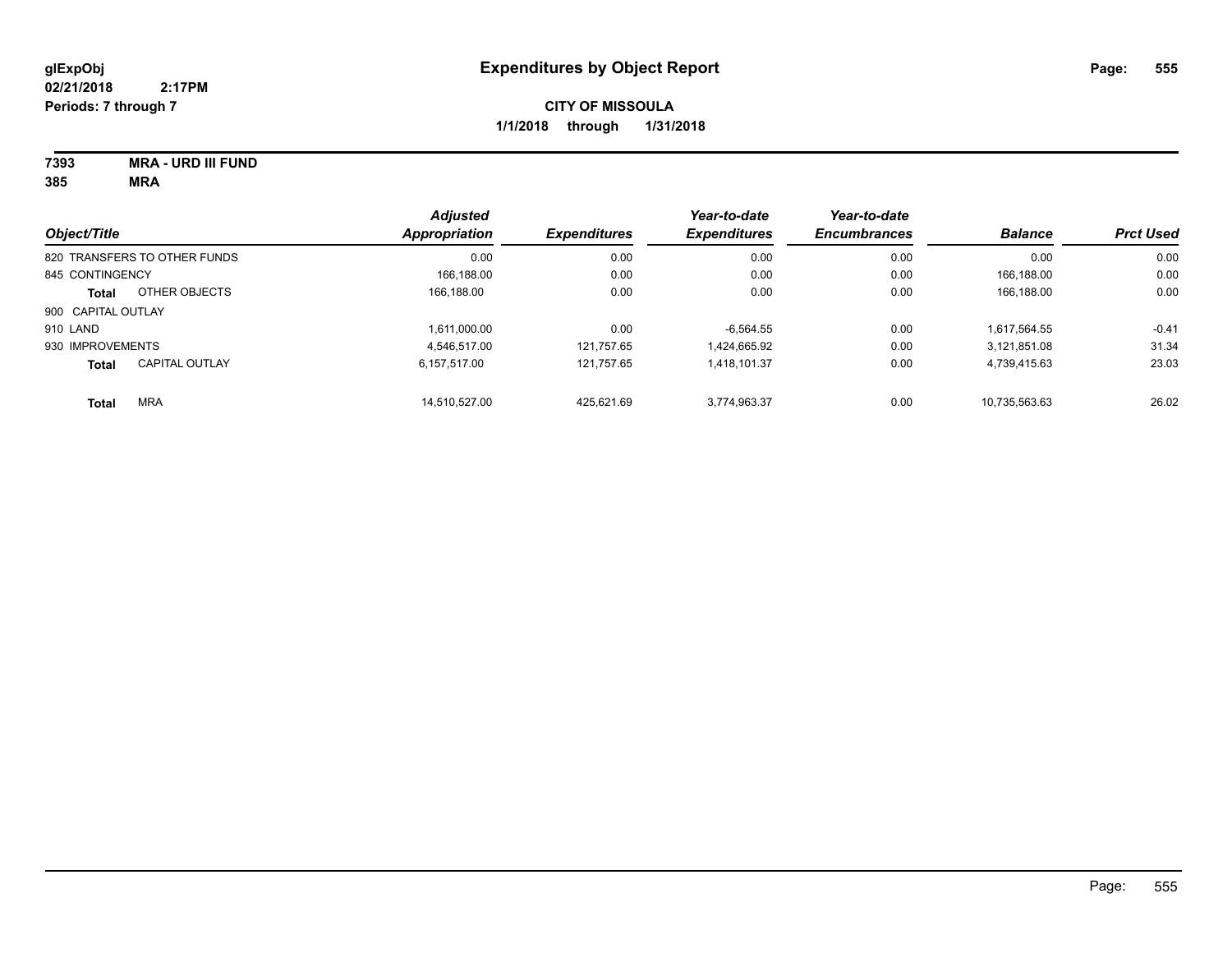#### **7393 MRA - URD III FUND**

|                                            | <b>Adjusted</b>      |                     | Year-to-date        | Year-to-date        |                |                  |
|--------------------------------------------|----------------------|---------------------|---------------------|---------------------|----------------|------------------|
| Object/Title                               | <b>Appropriation</b> | <b>Expenditures</b> | <b>Expenditures</b> | <b>Encumbrances</b> | <b>Balance</b> | <b>Prct Used</b> |
| 100 PERSONAL SERVICES                      |                      |                     |                     |                     |                |                  |
| 110 SALARIES AND WAGES                     | 420,876.00           | 33,219.15           | 233,136.12          | 0.00                | 187,739.88     | 55.39            |
| 120 OVERTIME                               | 5,000.00             | 0.00                | 0.00                | 0.00                | 5,000.00       | 0.00             |
| 140 EMPLOYER CONTRIBUTIONS                 | 135,737.00           | 10,894.38           | 81,501.77           | 0.00                | 54,235.23      | 60.04            |
| <b>141 STATE RETIREMENT CONTRIBUTIONS</b>  | 426.00               | 33.22               | 295.95              | 0.00                | 130.05         | 69.47            |
| 190 PENSION EXPENSE                        | 0.00                 | 0.00                | 0.00                | 0.00                | 0.00           | 0.00             |
| PERSONAL SERVICES<br><b>Total</b>          | 562,039.00           | 44,146.75           | 314,933.84          | 0.00                | 247,105.16     | 56.03            |
| 200 SUPPLIES                               |                      |                     |                     |                     |                |                  |
| 210 OFFICE SUPPLIES                        | 4,000.00             | 0.00                | 861.84              | 0.00                | 3,138.16       | 21.55            |
| 220 OPERATING SUPPLIES                     | 500.00               | 0.00                | 0.00                | 0.00                | 500.00         | 0.00             |
| 230 REPAIR/MAINTENANCE                     | 828.00               | 415.96              | 415.96              | 0.00                | 412.04         | 50.24            |
| 231 GASOLINE                               | 400.00               | 0.00                | 120.37              | 0.00                | 279.63         | 30.09            |
| 240 OTHER SUPPLIES                         | 3,398.00             | 0.00                | 922.08              | 0.00                | 2,475.92       | 27.14            |
| <b>SUPPLIES</b><br><b>Total</b>            | 9,126.00             | 415.96              | 2,320.25            | 0.00                | 6,805.75       | 25.42            |
| 300 PURCHASED SERVICES                     |                      |                     |                     |                     |                |                  |
| 310 COMMUNICATIONS                         | 800.00               | 0.00                | 54.27               | 0.00                | 745.73         | 6.78             |
| 320 PRINTING & DUPLICATING                 | 3,000.00             | 581.36              | 1,068.57            | 0.00                | 1,931.43       | 35.62            |
| 330 PUBLICITY, SUBSCRIPTIONS & DUES        | 3,000.00             | 185.00              | 1,540.82            | 0.00                | 1,459.18       | 51.36            |
| 344 TELEPHONE SERVICE                      | 1,300.00             | 0.00                | 25.05               | 0.00                | 1,274.95       | 1.93             |
| 345 GARBAGE                                | 565.00               | 0.00                | 0.00                | 0.00                | 565.00         | 0.00             |
| 350 PROFESSIONAL SERVICES                  | 1,076,507.00         | 24,453.67           | 326,388.68          | 0.00                | 750,118.32     | 30.32            |
| 360 REPAIR & MAINTENANCE                   | 6,990.00             | 347.30              | 2,083.80            | 0.00                | 4,906.20       | 29.81            |
| 370 TRAVEL                                 | 3,500.00             | 0.00                | 3,200.32            | 0.00                | 299.68         | 91.44            |
| 380 TRAINING                               | 4,500.00             | 0.00                | 1,735.54            | 0.00                | 2,764.46       | 38.57            |
| 390 OTHER PURCHASED SERVICES               | 500.00               | 0.00                | 0.00                | 0.00                | 500.00         | 0.00             |
| PURCHASED SERVICES<br><b>Total</b>         | 1,100,662.00         | 25,567.33           | 336,097.05          | 0.00                | 764,564.95     | 30.54            |
| 600 DEBT SERVICE                           |                      |                     |                     |                     |                |                  |
| 610 PRINCIPAL                              | 0.00                 | 0.00                | 0.00                | 0.00                | 0.00           | 0.00             |
| <b>DEBT SERVICE</b><br><b>Total</b>        | 0.00                 | 0.00                | 0.00                | 0.00                | 0.00           | 0.00             |
| 700 GRANTS & CONTRIBUTIONS                 |                      |                     |                     |                     |                |                  |
| 700 GRANTS & CONTRIBUTIONS                 | 6,514,995.00         | 233,734.00          | 1,703,510.86        | 0.00                | 4,811,484.14   | 26.15            |
| <b>GRANTS &amp; CONTRIBUTIONS</b><br>Total | 6,514,995.00         | 233,734.00          | 1,703,510.86        | 0.00                | 4,811,484.14   | 26.15            |
| 800 OTHER OBJECTS                          |                      |                     |                     |                     |                |                  |
| 820 TRANSFERS TO OTHER FUNDS               | 0.00                 | 0.00                | 0.00                | 0.00                | 0.00           | 0.00             |
| 845 CONTINGENCY                            | 166,188.00           | 0.00                | 0.00                | 0.00                | 166,188.00     | 0.00             |
|                                            |                      |                     |                     |                     |                |                  |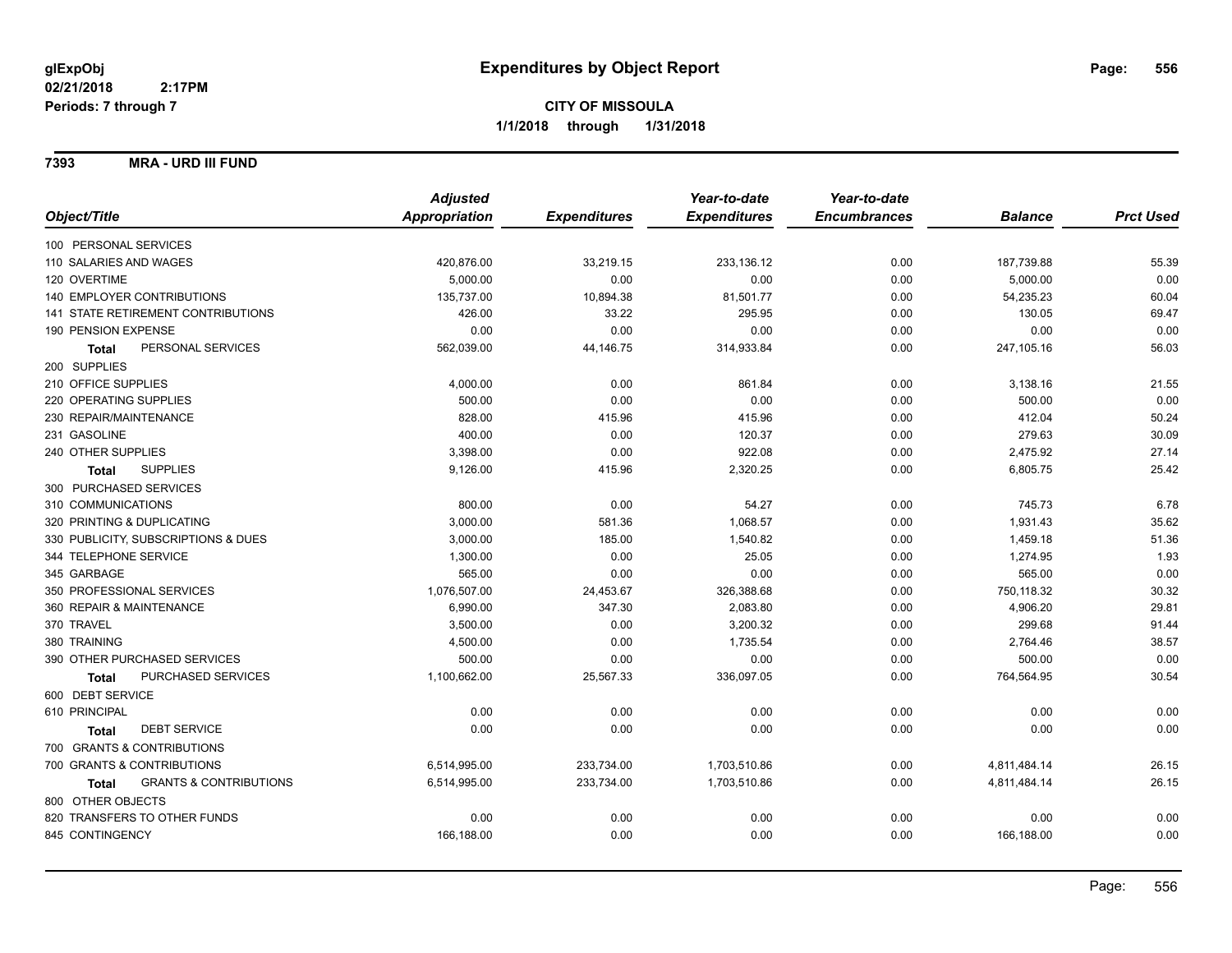**7393 MRA - URD III FUND**

| Object/Title       |                       | <b>Adjusted</b><br>Appropriation | <b>Expenditures</b> | Year-to-date<br><b>Expenditures</b> | Year-to-date<br><b>Encumbrances</b> | <b>Balance</b> | <b>Prct Used</b> |
|--------------------|-----------------------|----------------------------------|---------------------|-------------------------------------|-------------------------------------|----------------|------------------|
|                    |                       |                                  |                     |                                     |                                     |                |                  |
| <b>Total</b>       | OTHER OBJECTS         | 166,188.00                       | 0.00                | 0.00                                | 0.00                                | 166.188.00     | 0.00             |
| 900 CAPITAL OUTLAY |                       |                                  |                     |                                     |                                     |                |                  |
| 910 LAND           |                       | 1,611,000.00                     | 0.00                | $-6,564.55$                         | 0.00                                | 1,617,564.55   | $-0.41$          |
| 930 IMPROVEMENTS   |                       | 4,546,517.00                     | 121,757.65          | 1,424,665.92                        | 0.00                                | 3,121,851.08   | 31.34            |
| <b>Total</b>       | <b>CAPITAL OUTLAY</b> | 6.157.517.00                     | 121.757.65          | 1.418.101.37                        | 0.00                                | 4,739,415.63   | 23.03            |
| <b>Total</b>       | MRA - URD III FUND    | 14.510.527.00                    | 425,621.69          | 3,774,963.37                        | 0.00                                | 10,735,563.63  | 26.02            |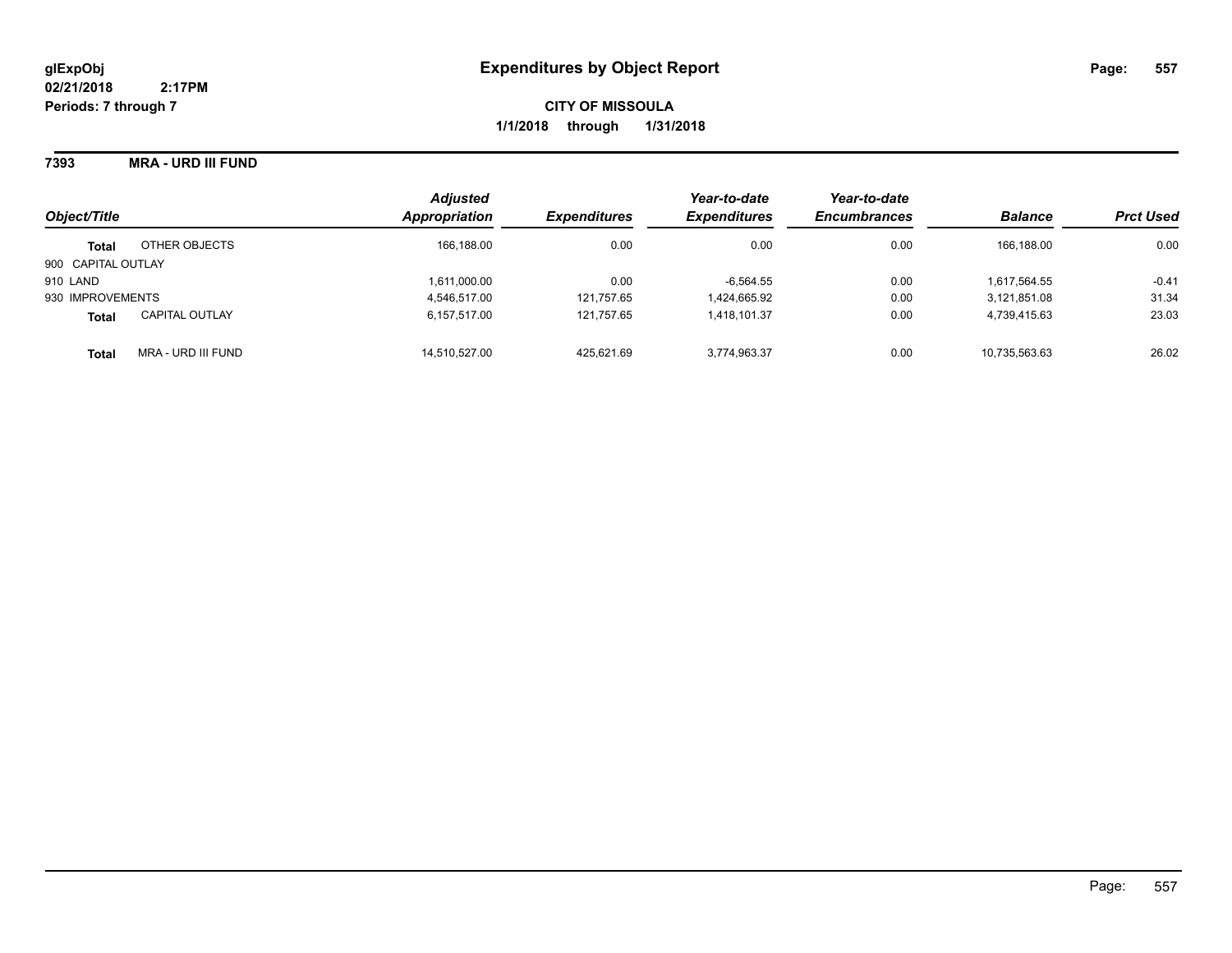### **7394 MRA URD III TI DEBT CLEARING FUND**

| Object/Title                  | <b>Adjusted</b><br>Appropriation | <b>Expenditures</b> | Year-to-date<br><b>Expenditures</b> | Year-to-date<br><b>Encumbrances</b> | <b>Balance</b> | <b>Prct Used</b> |
|-------------------------------|----------------------------------|---------------------|-------------------------------------|-------------------------------------|----------------|------------------|
| 800 OTHER OBJECTS             |                                  |                     |                                     |                                     |                |                  |
| 820 TRANSFERS TO OTHER FUNDS  | 1.975.456.00                     | 0.00                | $-79.037.12$                        | 0.00                                | 2.054.493.12   | $-4.00$          |
| OTHER OBJECTS<br><b>Total</b> | 1,975,456.00                     | 0.00                | $-79.037.12$                        | 0.00                                | 2,054,493.12   | $-4.00$          |
| <b>MRA</b><br>Total           | 1,975,456.00                     | 0.00                | $-79,037.12$                        | 0.00                                | 2,054,493.12   | $-4.00$          |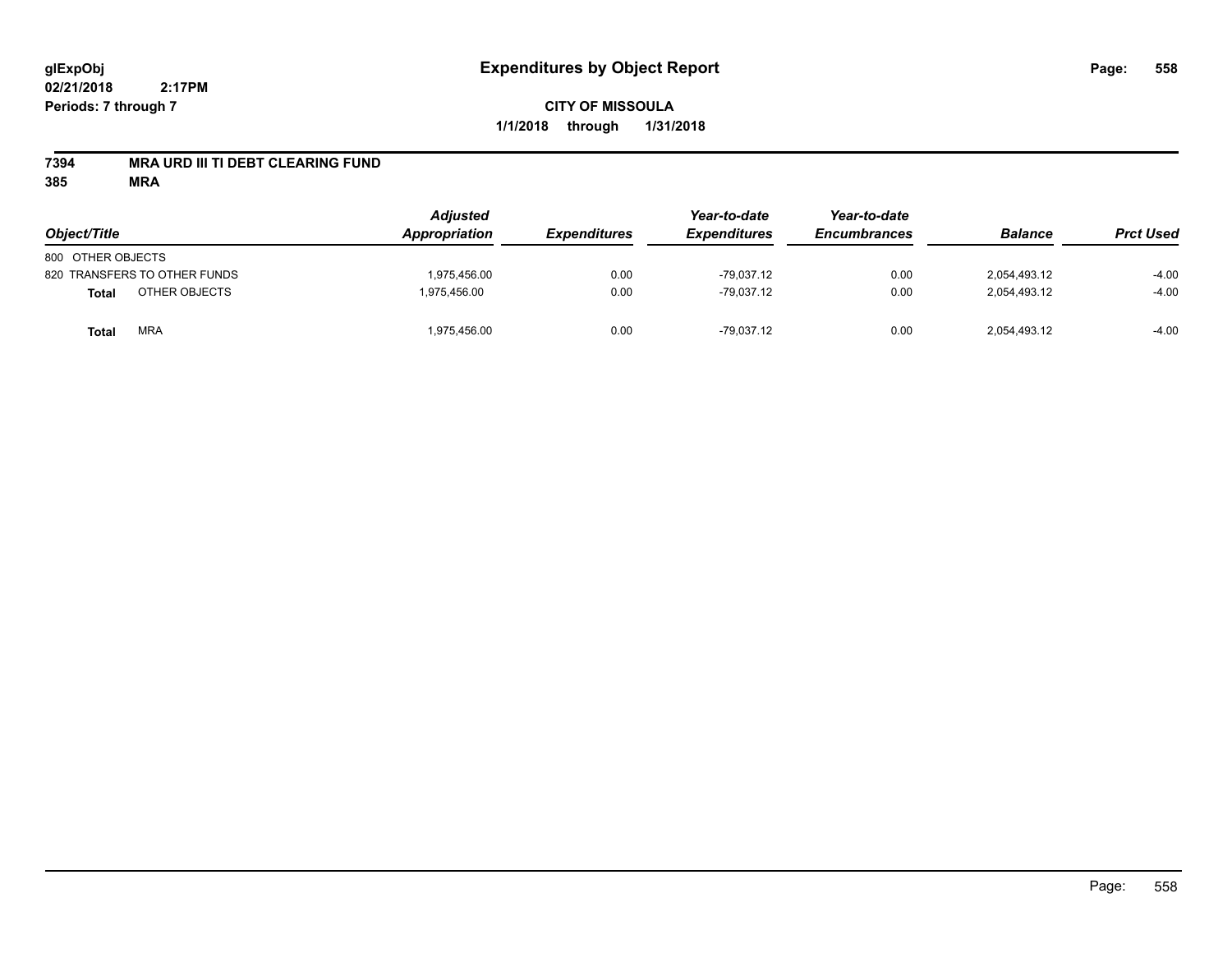**CITY OF MISSOULA 1/1/2018 through 1/31/2018**

## **7394 MRA URD III TI DEBT CLEARING FUND**

| Object/Title                                      | <b>Adjusted</b><br><b>Appropriation</b> | <b>Expenditures</b> | Year-to-date<br><b>Expenditures</b> | Year-to-date<br><b>Encumbrances</b> | <b>Balance</b> | <b>Prct Used</b> |
|---------------------------------------------------|-----------------------------------------|---------------------|-------------------------------------|-------------------------------------|----------------|------------------|
| 800 OTHER OBJECTS                                 |                                         |                     |                                     |                                     |                |                  |
| 820 TRANSFERS TO OTHER FUNDS                      | 1.975.456.00                            | 0.00                | $-79.037.12$                        | 0.00                                | 2,054,493.12   | $-4.00$          |
| OTHER OBJECTS<br><b>Total</b>                     | 1,975,456.00                            | 0.00                | $-79.037.12$                        | 0.00                                | 2,054,493.12   | $-4.00$          |
| MRA URD III TI DEBT CLEARING FUND<br><b>Total</b> | 1,975,456.00                            | 0.00                | -79.037.12                          | 0.00                                | 2,054,493.12   | $-4.00$          |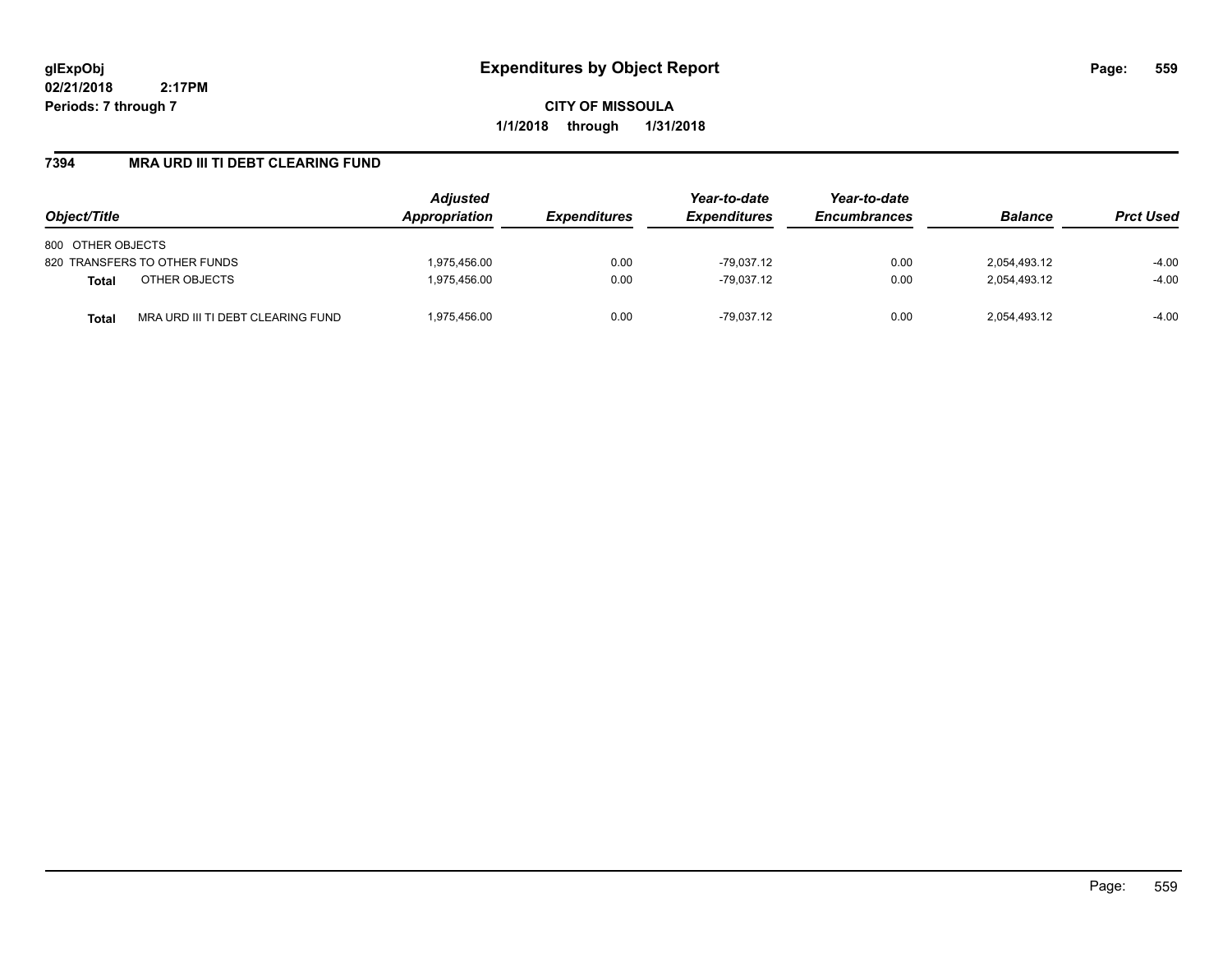#### **7395 MRA TAX INCREMENT DEBT SERVICE**

| Object/Title                        | <b>Adjusted</b><br><b>Appropriation</b> | <b>Expenditures</b> | Year-to-date<br><b>Expenditures</b> | Year-to-date<br><b>Encumbrances</b> | <b>Balance</b> | <b>Prct Used</b> |
|-------------------------------------|-----------------------------------------|---------------------|-------------------------------------|-------------------------------------|----------------|------------------|
| 600 DEBT SERVICE                    |                                         |                     |                                     |                                     |                |                  |
| 610 PRINCIPAL                       | 440,000.00                              | 0.00                | 0.00                                | 0.00                                | 440,000.00     | 0.00             |
| 620 INTEREST / SERVICE FEES         | 744,513.00                              | 350.00              | 294,398.13                          | 0.00                                | 450.114.87     | 39.54            |
| <b>DEBT SERVICE</b><br><b>Total</b> | 1,184,513.00                            | 350.00              | 294,398.13                          | 0.00                                | 890.114.87     | 24.85            |
| <b>MRA</b><br><b>Total</b>          | 1,184,513.00                            | 350.00              | 294,398.13                          | 0.00                                | 890.114.87     | 24.85            |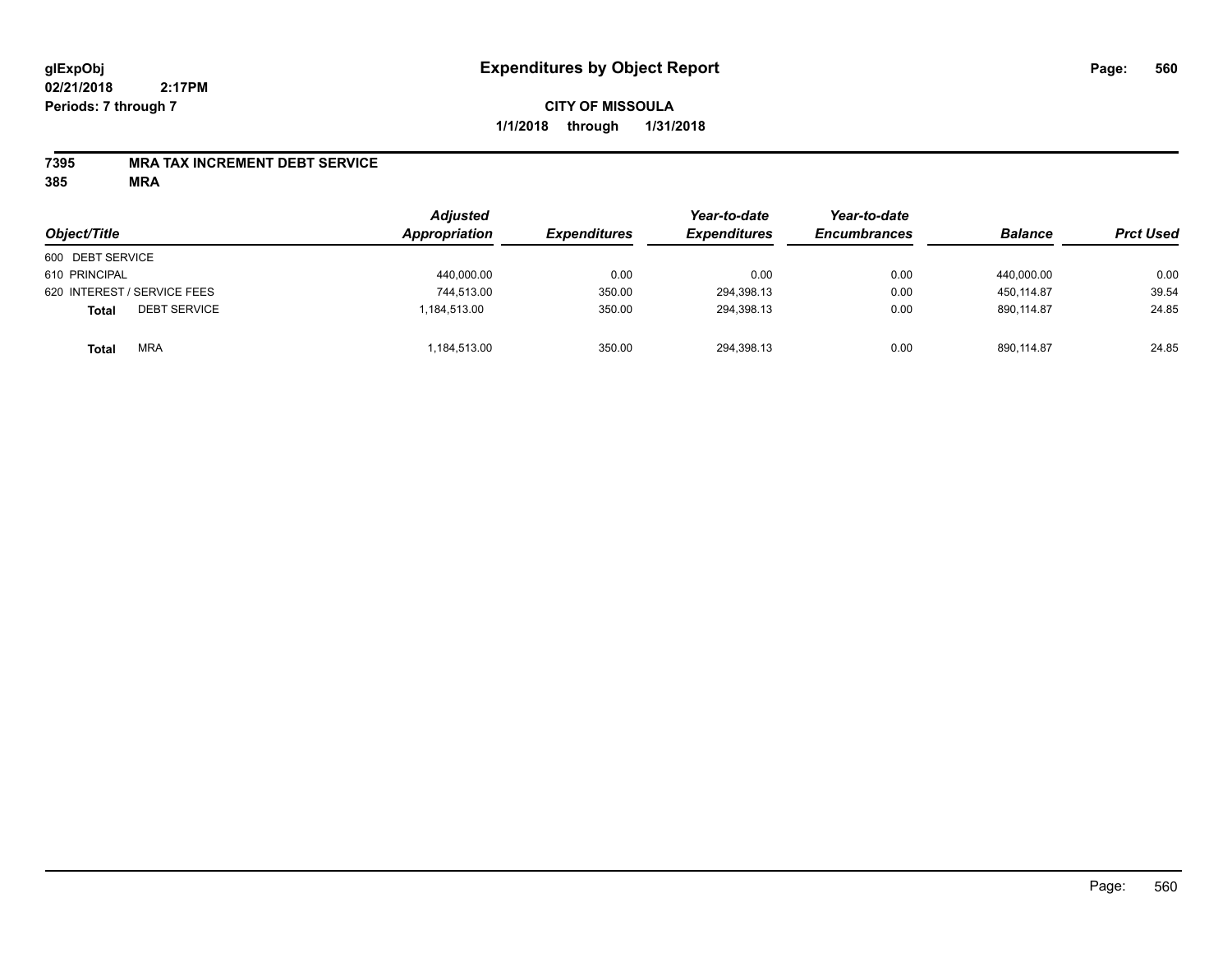**CITY OF MISSOULA 1/1/2018 through 1/31/2018**

### **7395 MRA TAX INCREMENT DEBT SERVICE**

| Object/Title     |                                | <b>Adjusted</b><br>Appropriation | <b>Expenditures</b> | Year-to-date<br><b>Expenditures</b> | Year-to-date<br><b>Encumbrances</b> | <b>Balance</b> | <b>Prct Used</b> |
|------------------|--------------------------------|----------------------------------|---------------------|-------------------------------------|-------------------------------------|----------------|------------------|
| 600 DEBT SERVICE |                                |                                  |                     |                                     |                                     |                |                  |
| 610 PRINCIPAL    |                                | 440,000.00                       | 0.00                | 0.00                                | 0.00                                | 440.000.00     | 0.00             |
|                  | 620 INTEREST / SERVICE FEES    | 744,513.00                       | 350.00              | 294,398.13                          | 0.00                                | 450.114.87     | 39.54            |
| <b>Total</b>     | <b>DEBT SERVICE</b>            | 1,184,513.00                     | 350.00              | 294,398.13                          | 0.00                                | 890.114.87     | 24.85            |
| <b>Total</b>     | MRA TAX INCREMENT DEBT SERVICE | .184,513.00                      | 350.00              | 294,398.13                          | 0.00                                | 890.114.87     | 24.85            |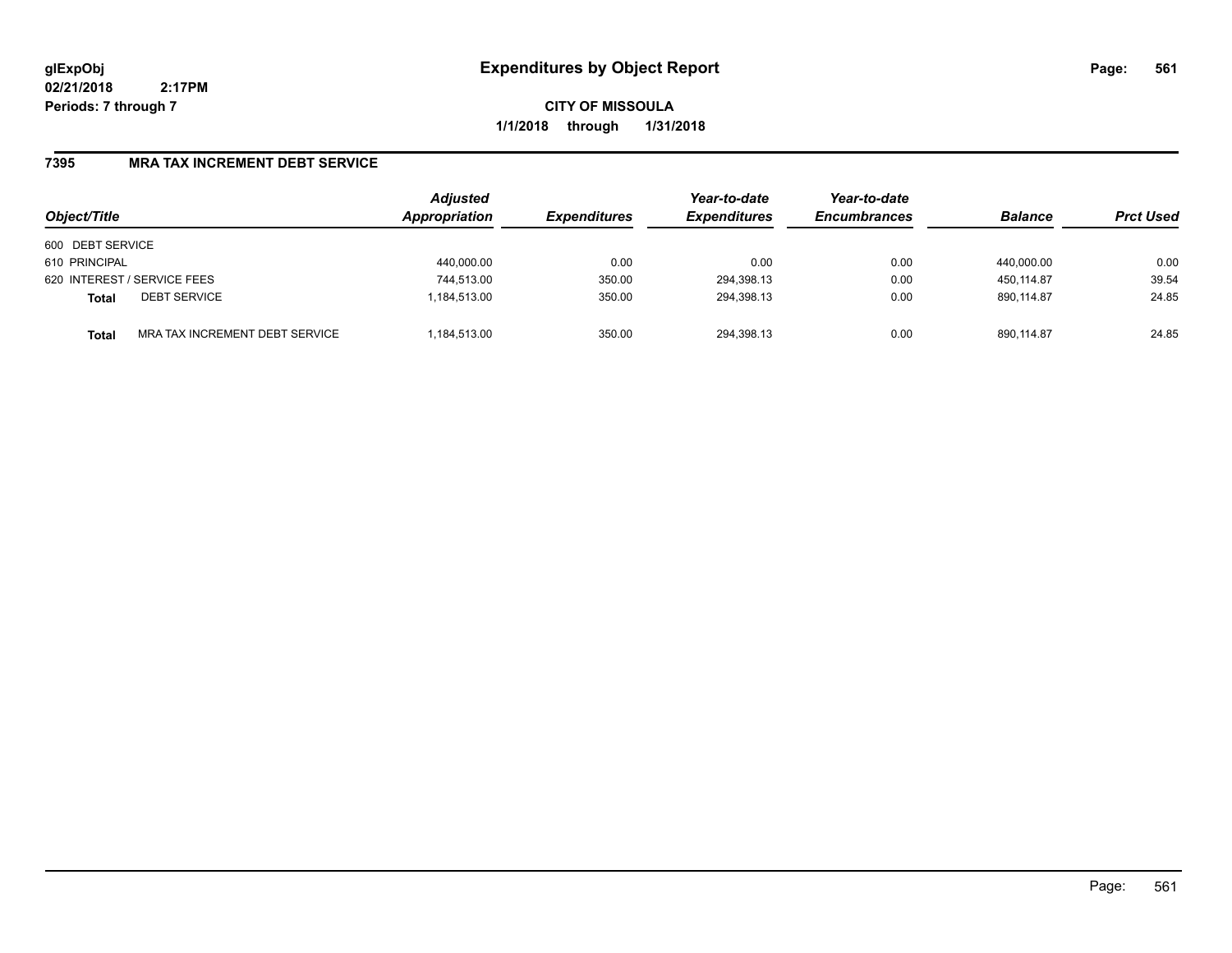#### **7396 NRSS DEBT SERVICE SINKING FUND**

|                                     | <b>Adjusted</b>      | <b>Expenditures</b> | Year-to-date<br><b>Expenditures</b> | Year-to-date<br><b>Encumbrances</b> | <b>Balance</b> | <b>Prct Used</b> |
|-------------------------------------|----------------------|---------------------|-------------------------------------|-------------------------------------|----------------|------------------|
| Object/Title                        | <b>Appropriation</b> |                     |                                     |                                     |                |                  |
| 600 DEBT SERVICE                    |                      |                     |                                     |                                     |                |                  |
| 610 PRINCIPAL                       | 30.300.00            | 0.00                | 15.000.00                           | 0.00                                | 15.300.00      | 49.50            |
| 620 INTEREST / SERVICE FEES         | 57.524.00            | 1,050.00            | 27.862.10                           | 0.00                                | 29.661.90      | 48.44            |
| <b>DEBT SERVICE</b><br><b>Total</b> | 87.824.00            | 1,050.00            | 42.862.10                           | 0.00                                | 44,961.90      | 48.80            |
| 800 OTHER OBJECTS                   |                      |                     |                                     |                                     |                |                  |
| 820 TRANSFERS TO OTHER FUNDS        | 0.00                 | 0.00                | 0.00                                | 0.00                                | 0.00           | 0.00             |
| OTHER OBJECTS<br><b>Total</b>       | 0.00                 | 0.00                | 0.00                                | 0.00                                | 0.00           | 0.00             |
| <b>MRA</b><br><b>Total</b>          | 87.824.00            | 1.050.00            | 42.862.10                           | 0.00                                | 44.961.90      | 48.80            |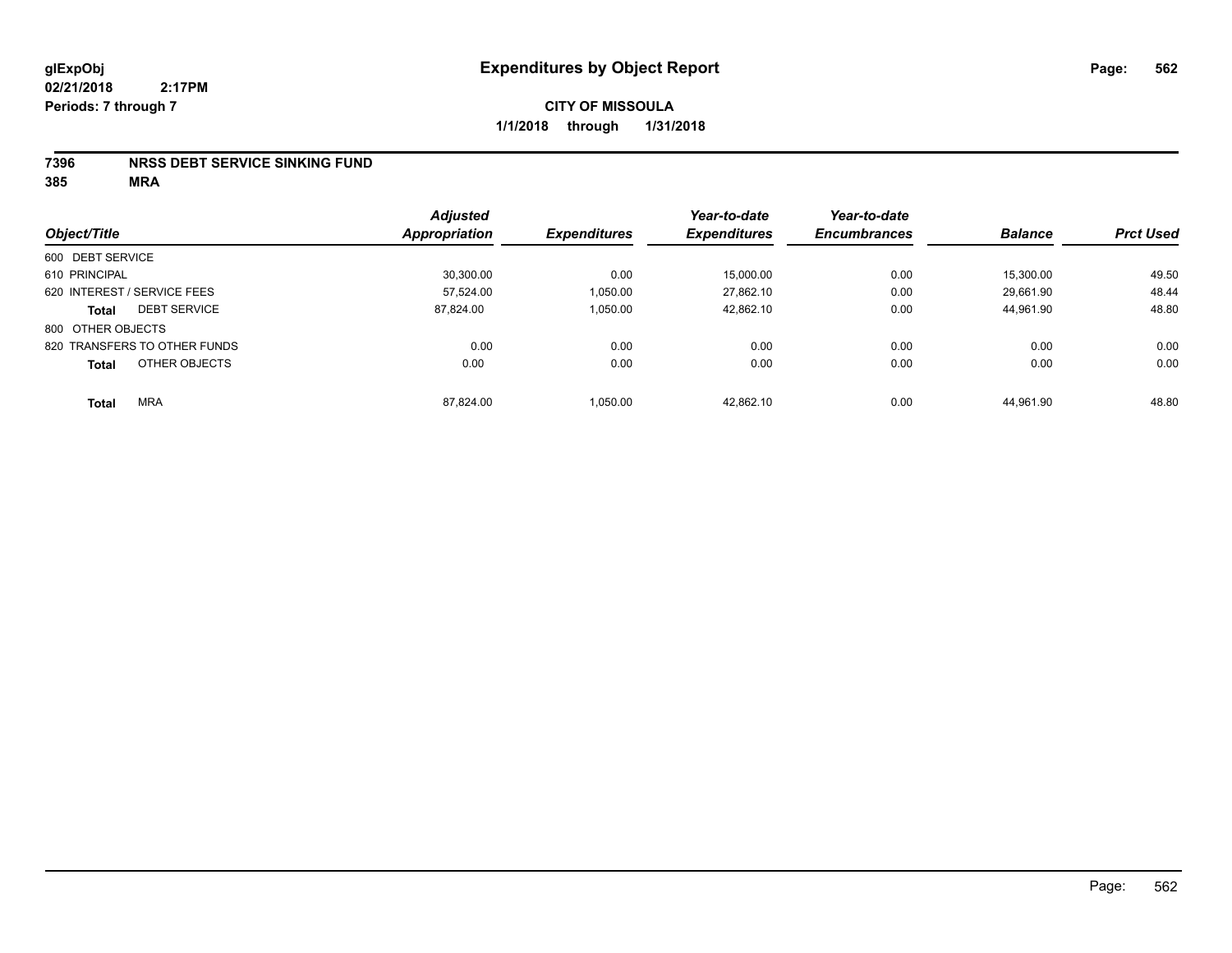**CITY OF MISSOULA 1/1/2018 through 1/31/2018**

### **7396 NRSS DEBT SERVICE SINKING FUND**

| Object/Title      |                                | <b>Adjusted</b><br><b>Appropriation</b> | <b>Expenditures</b> | Year-to-date<br><b>Expenditures</b> | Year-to-date<br><b>Encumbrances</b> | <b>Balance</b> | <b>Prct Used</b> |
|-------------------|--------------------------------|-----------------------------------------|---------------------|-------------------------------------|-------------------------------------|----------------|------------------|
| 600 DEBT SERVICE  |                                |                                         |                     |                                     |                                     |                |                  |
| 610 PRINCIPAL     |                                | 30.300.00                               | 0.00                | 15,000.00                           | 0.00                                | 15,300.00      | 49.50            |
|                   | 620 INTEREST / SERVICE FEES    | 57.524.00                               | 1,050.00            | 27.862.10                           | 0.00                                | 29.661.90      | 48.44            |
| <b>Total</b>      | <b>DEBT SERVICE</b>            | 87.824.00                               | 1.050.00            | 42.862.10                           | 0.00                                | 44.961.90      | 48.80            |
| 800 OTHER OBJECTS |                                |                                         |                     |                                     |                                     |                |                  |
|                   | 820 TRANSFERS TO OTHER FUNDS   | 0.00                                    | 0.00                | 0.00                                | 0.00                                | 0.00           | 0.00             |
| <b>Total</b>      | OTHER OBJECTS                  | 0.00                                    | 0.00                | 0.00                                | 0.00                                | 0.00           | 0.00             |
| <b>Total</b>      | NRSS DEBT SERVICE SINKING FUND | 87.824.00                               | 1.050.00            | 42.862.10                           | 0.00                                | 44.961.90      | 48.80            |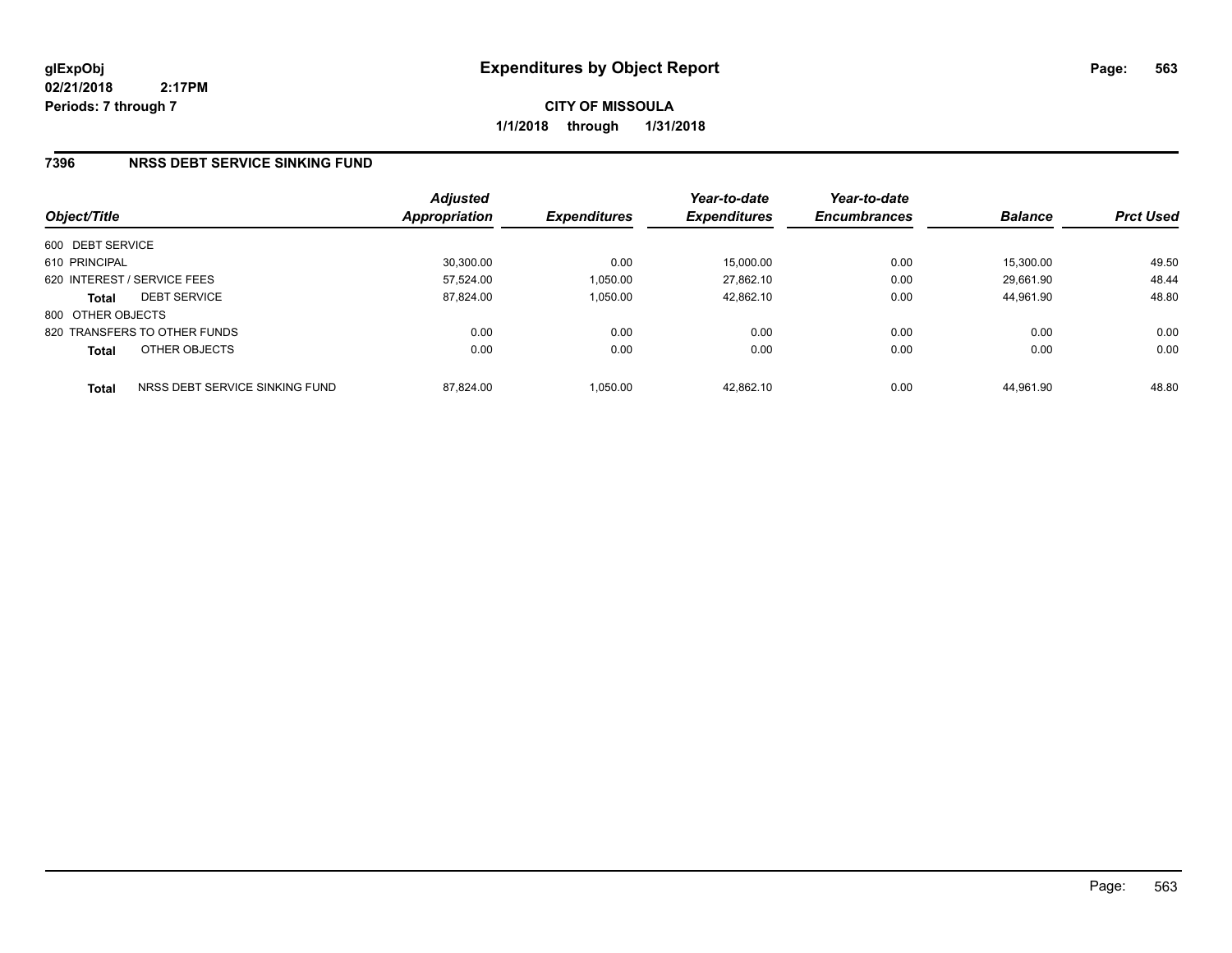#### **7397 NORTH RESERVE/SCOTT ST URD**

|                        |                                   | <b>Adjusted</b> |                     | Year-to-date        | Year-to-date        |                |                  |
|------------------------|-----------------------------------|-----------------|---------------------|---------------------|---------------------|----------------|------------------|
| Object/Title           |                                   | Appropriation   | <b>Expenditures</b> | <b>Expenditures</b> | <b>Encumbrances</b> | <b>Balance</b> | <b>Prct Used</b> |
| 300 PURCHASED SERVICES |                                   |                 |                     |                     |                     |                |                  |
|                        | 350 PROFESSIONAL SERVICES         | 47.000.00       | 29.500.00           | 35.117.57           | 0.00                | 11.882.43      | 74.72            |
| <b>Total</b>           | <b>PURCHASED SERVICES</b>         | 47.000.00       | 29,500.00           | 35.117.57           | 0.00                | 11,882.43      | 74.72            |
|                        | 700 GRANTS & CONTRIBUTIONS        |                 |                     |                     |                     |                |                  |
|                        | 700 GRANTS & CONTRIBUTIONS        | 865.730.00      | 0.00                | 518,230.00          | 0.00                | 347.500.00     | 59.86            |
| <b>Total</b>           | <b>GRANTS &amp; CONTRIBUTIONS</b> | 865,730.00      | 0.00                | 518,230.00          | 0.00                | 347,500.00     | 59.86            |
| 800 OTHER OBJECTS      |                                   |                 |                     |                     |                     |                |                  |
|                        | 820 TRANSFERS TO OTHER FUNDS      | 49.431.00       | 0.00                | 15.881.03           | 0.00                | 33.549.97      | 32.13            |
| 845 CONTINGENCY        |                                   | 99.624.00       | 0.00                | 0.00                | 0.00                | 99,624.00      | 0.00             |
| <b>Total</b>           | OTHER OBJECTS                     | 149.055.00      | 0.00                | 15.881.03           | 0.00                | 133.173.97     | 10.65            |
| <b>Total</b>           | <b>MRA</b>                        | 1,061,785.00    | 29,500.00           | 569,228.60          | 0.00                | 492,556.40     | 53.61            |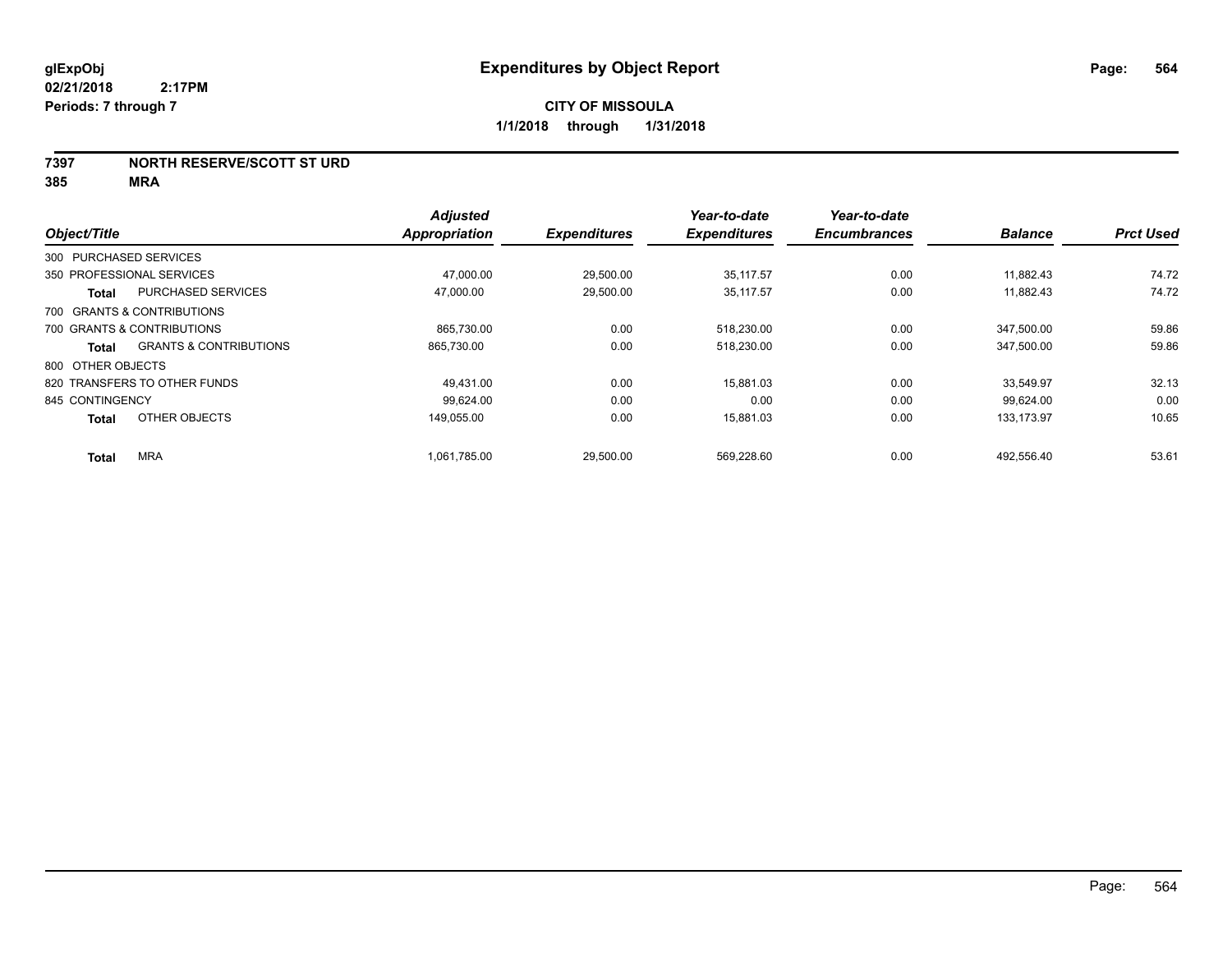### **7397 NORTH RESERVE/SCOTT ST URD**

| Object/Title           |                                   | <b>Adjusted</b><br>Appropriation | <b>Expenditures</b> | Year-to-date<br><b>Expenditures</b> | Year-to-date<br><b>Encumbrances</b> | <b>Balance</b> | <b>Prct Used</b> |
|------------------------|-----------------------------------|----------------------------------|---------------------|-------------------------------------|-------------------------------------|----------------|------------------|
|                        |                                   |                                  |                     |                                     |                                     |                |                  |
| 300 PURCHASED SERVICES |                                   |                                  |                     |                                     |                                     |                |                  |
|                        | 350 PROFESSIONAL SERVICES         | 47,000.00                        | 29,500.00           | 35.117.57                           | 0.00                                | 11.882.43      | 74.72            |
| Total                  | <b>PURCHASED SERVICES</b>         | 47,000.00                        | 29,500.00           | 35,117.57                           | 0.00                                | 11.882.43      | 74.72            |
|                        | 700 GRANTS & CONTRIBUTIONS        |                                  |                     |                                     |                                     |                |                  |
|                        | 700 GRANTS & CONTRIBUTIONS        | 865.730.00                       | 0.00                | 518,230.00                          | 0.00                                | 347.500.00     | 59.86            |
| Total                  | <b>GRANTS &amp; CONTRIBUTIONS</b> | 865,730.00                       | 0.00                | 518,230.00                          | 0.00                                | 347,500.00     | 59.86            |
| 800 OTHER OBJECTS      |                                   |                                  |                     |                                     |                                     |                |                  |
|                        | 820 TRANSFERS TO OTHER FUNDS      | 49,431.00                        | 0.00                | 15,881.03                           | 0.00                                | 33,549.97      | 32.13            |
| 845 CONTINGENCY        |                                   | 99.624.00                        | 0.00                | 0.00                                | 0.00                                | 99.624.00      | 0.00             |
| <b>Total</b>           | OTHER OBJECTS                     | 149,055.00                       | 0.00                | 15,881.03                           | 0.00                                | 133,173.97     | 10.65            |
| <b>Total</b>           | NORTH RESERVE/SCOTT ST URD        | 1.061.785.00                     | 29,500.00           | 569,228.60                          | 0.00                                | 492.556.40     | 53.61            |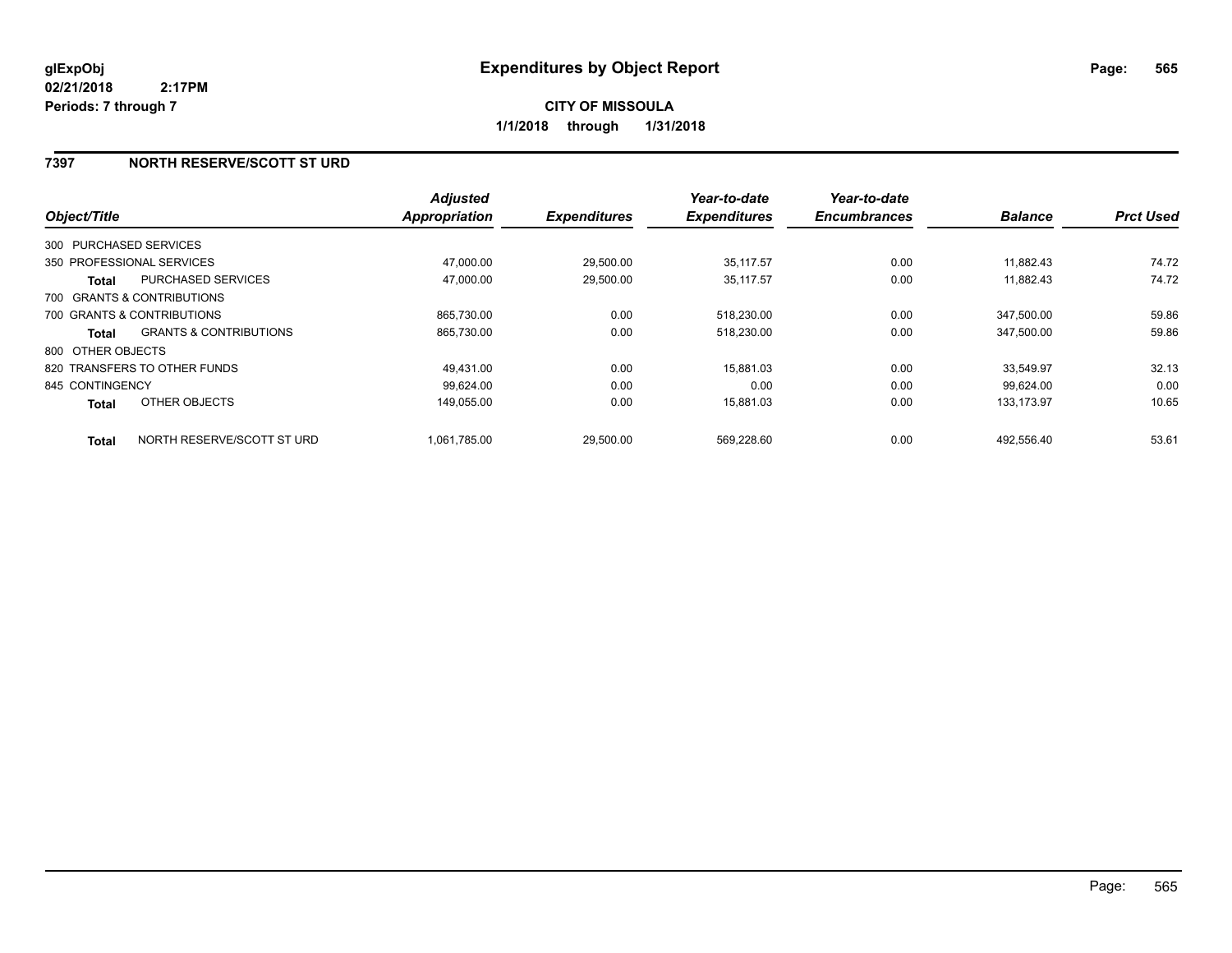#### **7399 INTERMOUNTAIN BOND DEBT SERVICE**

| Object/Title                        | <b>Adjusted</b><br>Appropriation | <b>Expenditures</b> | Year-to-date<br><b>Expenditures</b> | Year-to-date<br><b>Encumbrances</b> | <b>Balance</b> | <b>Prct Used</b> |
|-------------------------------------|----------------------------------|---------------------|-------------------------------------|-------------------------------------|----------------|------------------|
| 600 DEBT SERVICE                    |                                  |                     |                                     |                                     |                |                  |
| 610 PRINCIPAL                       | 81,500.00                        | 0.00                | 40,500.00                           | 0.00                                | 41,000.00      | 49.69            |
| 620 INTEREST / SERVICE FEES         | 64,658.00                        | 0.00                | 32.459.38                           | 0.00                                | 32,198.62      | 50.20            |
| <b>DEBT SERVICE</b><br><b>Total</b> | 146,158.00                       | 0.00                | 72,959.38                           | 0.00                                | 73,198.62      | 49.92            |
| <b>MRA</b><br><b>Total</b>          | 146,158.00                       | 0.00                | 72.959.38                           | 0.00                                | 73,198.62      | 49.92            |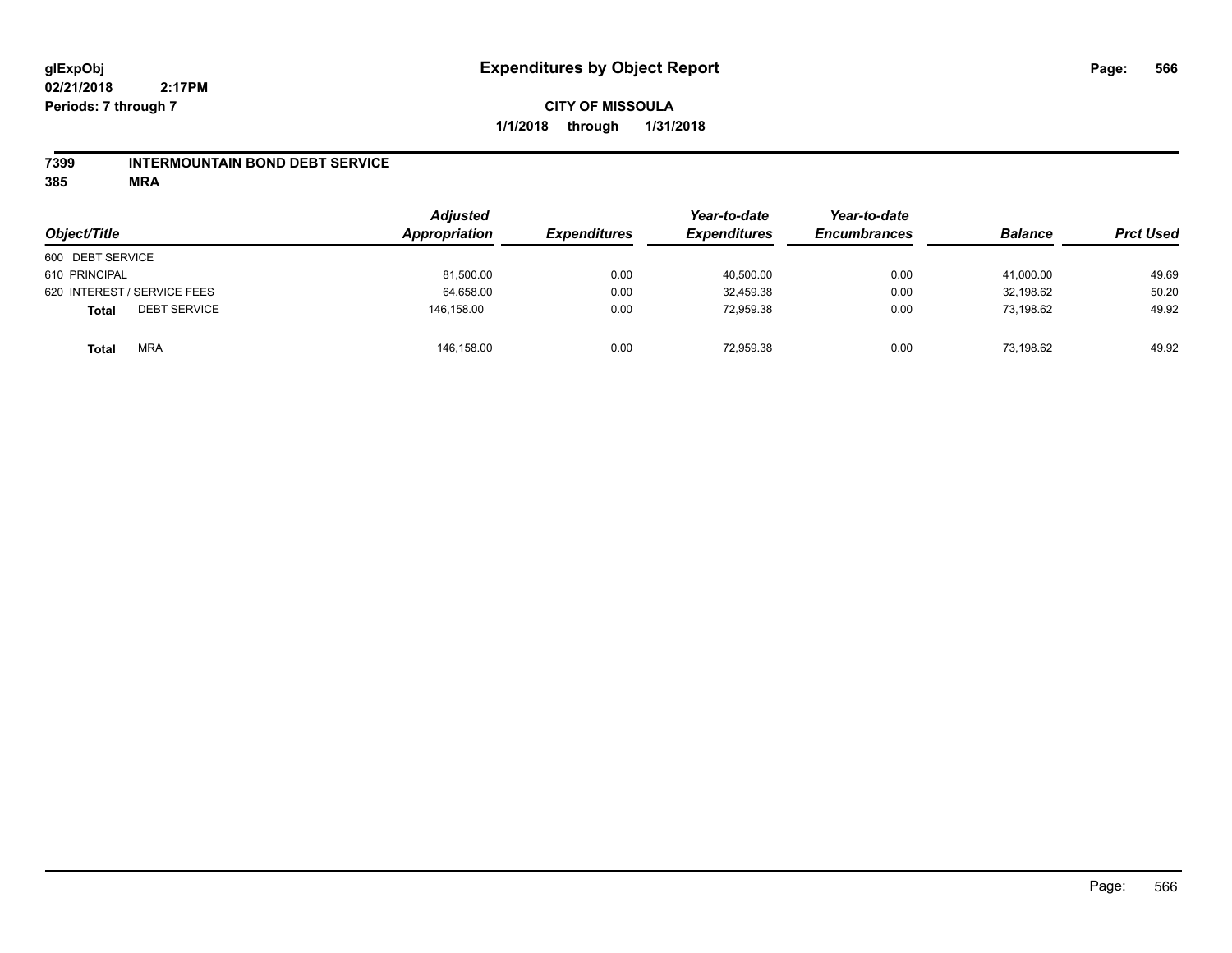**CITY OF MISSOULA 1/1/2018 through 1/31/2018**

### **7399 INTERMOUNTAIN BOND DEBT SERVICE**

| Object/Title     |                                 | <b>Adjusted</b><br>Appropriation | <b>Expenditures</b> | Year-to-date<br><b>Expenditures</b> | Year-to-date<br><b>Encumbrances</b> | <b>Balance</b> | <b>Prct Used</b> |
|------------------|---------------------------------|----------------------------------|---------------------|-------------------------------------|-------------------------------------|----------------|------------------|
| 600 DEBT SERVICE |                                 |                                  |                     |                                     |                                     |                |                  |
| 610 PRINCIPAL    |                                 | 81,500.00                        | 0.00                | 40.500.00                           | 0.00                                | 41.000.00      | 49.69            |
|                  | 620 INTEREST / SERVICE FEES     | 64,658.00                        | 0.00                | 32,459.38                           | 0.00                                | 32,198.62      | 50.20            |
| <b>Total</b>     | <b>DEBT SERVICE</b>             | 146,158.00                       | 0.00                | 72,959.38                           | 0.00                                | 73.198.62      | 49.92            |
| <b>Total</b>     | INTERMOUNTAIN BOND DEBT SERVICE | 146.158.00                       | 0.00                | 72.959.38                           | 0.00                                | 73.198.62      | 49.92            |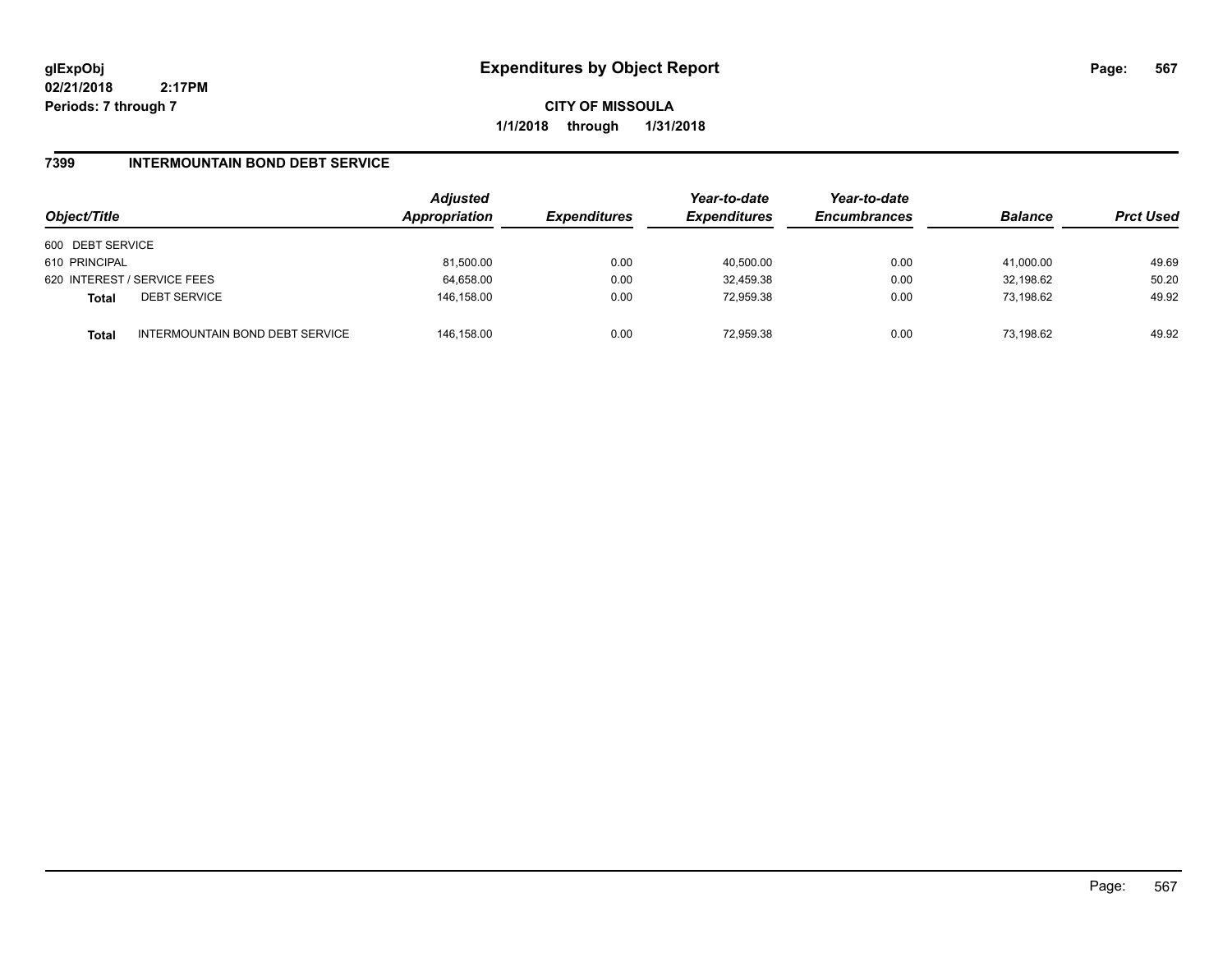## **CITY OF MISSOULA 1/1/2018 through 1/31/2018**

## **7400 FRONT ST BOND CLEARING**

| Object/Title                 | <b>Adjusted</b><br>Appropriation | <b>Expenditures</b> | Year-to-date<br><b>Expenditures</b> | Year-to-date<br><b>Encumbrances</b> | <b>Balance</b> | <b>Prct Used</b> |
|------------------------------|----------------------------------|---------------------|-------------------------------------|-------------------------------------|----------------|------------------|
| 800 OTHER OBJECTS            |                                  |                     |                                     |                                     |                |                  |
| 820 TRANSFERS TO OTHER FUNDS | 411,730.00                       | 0.00                | $-25.123.21$                        | 0.00                                | 436.853.21     | $-6.10$          |
| OTHER OBJECTS<br>Total       | 411.730.00                       | 0.00                | $-25,123.21$                        | 0.00                                | 436,853.21     | $-6.10$          |
| <b>MRA</b><br>Total          | 411,730.00                       | 0.00                | $-25.123.21$                        | 0.00                                | 436.853.21     | $-6.10$          |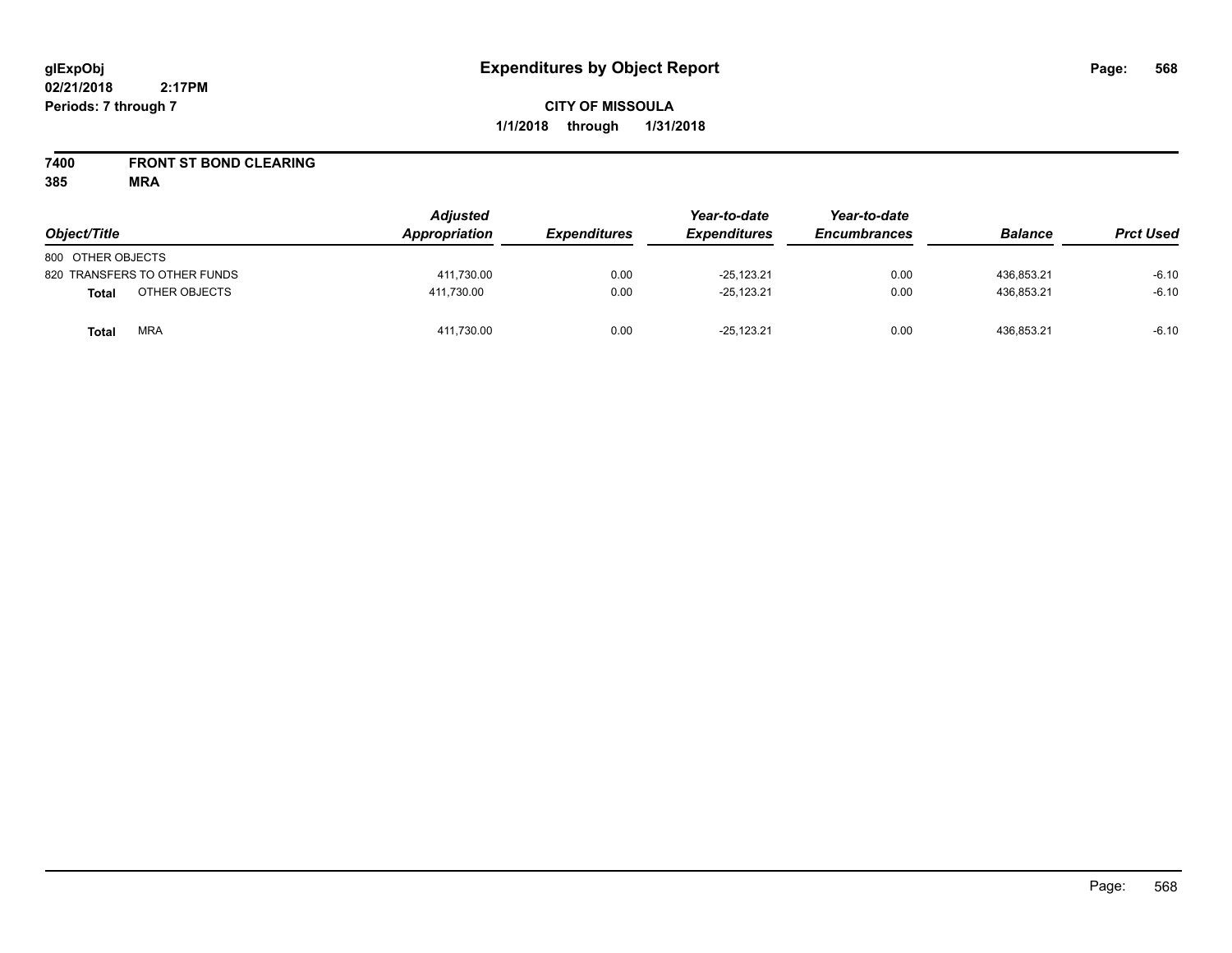**CITY OF MISSOULA 1/1/2018 through 1/31/2018**

#### **7400 FRONT ST BOND CLEARING**

| Object/Title                                  | <b>Adjusted</b><br>Appropriation | <b>Expenditures</b> | Year-to-date<br><b>Expenditures</b> | Year-to-date<br><b>Encumbrances</b> | <b>Balance</b> | <b>Prct Used</b> |
|-----------------------------------------------|----------------------------------|---------------------|-------------------------------------|-------------------------------------|----------------|------------------|
| 800 OTHER OBJECTS                             |                                  |                     |                                     |                                     |                |                  |
| 820 TRANSFERS TO OTHER FUNDS                  | 411.730.00                       | 0.00                | $-25.123.21$                        | 0.00                                | 436.853.21     | $-6.10$          |
| OTHER OBJECTS<br><b>Total</b>                 | 411,730.00                       | 0.00                | $-25,123.21$                        | 0.00                                | 436.853.21     | $-6.10$          |
| <b>FRONT ST BOND CLEARING</b><br><b>Total</b> | 411.730.00                       | 0.00                | $-25.123.21$                        | 0.00                                | 436.853.21     | $-6.10$          |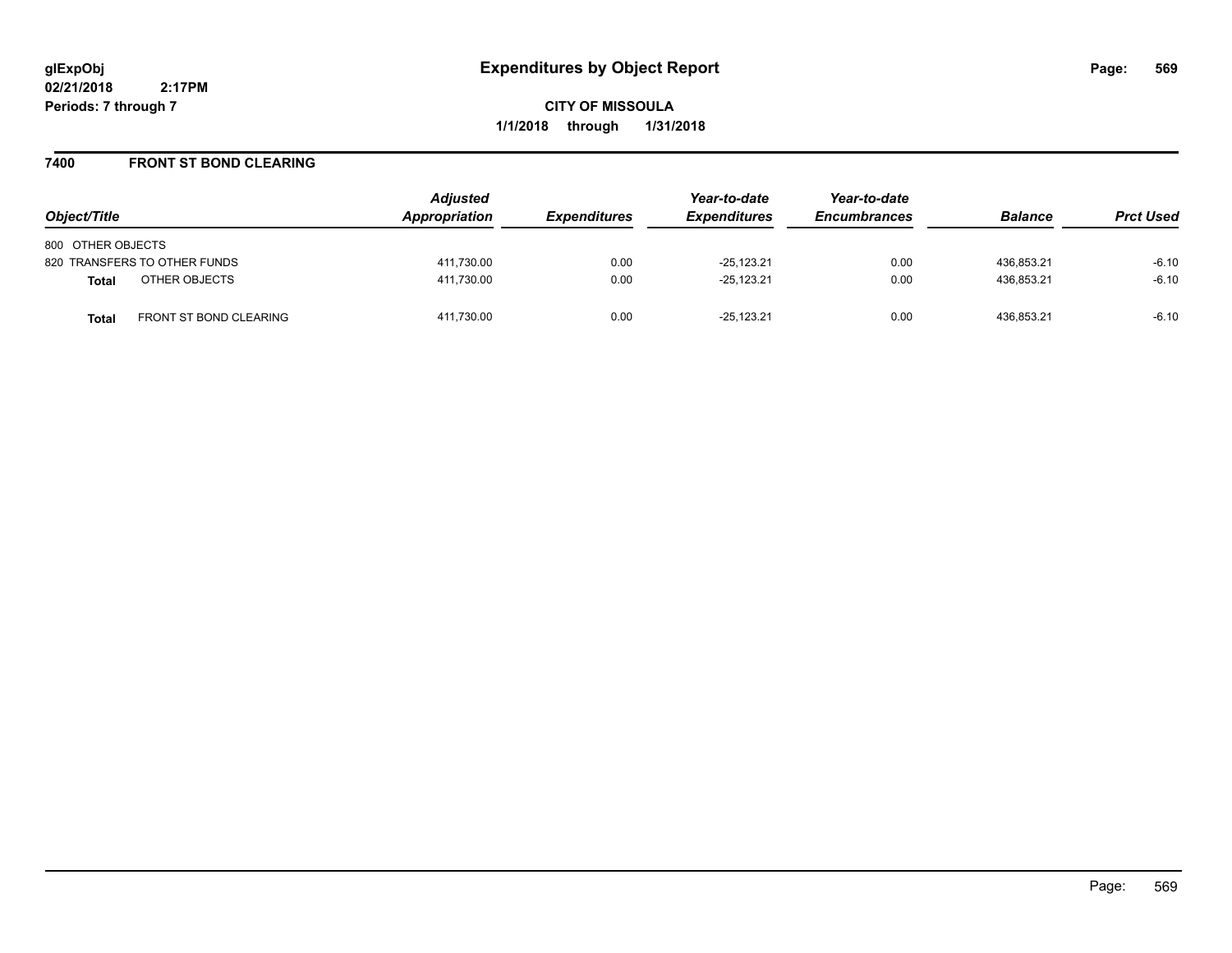#### **7401 FRONT ST PARKING STRUCTURE**

|                               | <b>Adjusted</b>      | <b>Expenditures</b> | Year-to-date<br><b>Expenditures</b> | Year-to-date<br><b>Encumbrances</b> | <b>Balance</b> | <b>Prct Used</b> |
|-------------------------------|----------------------|---------------------|-------------------------------------|-------------------------------------|----------------|------------------|
| Object/Title                  | <b>Appropriation</b> |                     |                                     |                                     |                |                  |
| 600 DEBT SERVICE              |                      |                     |                                     |                                     |                |                  |
| 610 PRINCIPAL                 | 102,000.00           | 0.00                | 102,000.00                          | 0.00                                | 0.00           | 100.00           |
| 620 INTEREST / SERVICE FEES   | 102.860.00           | 0.00                | 52.195.00                           | 0.00                                | 50.665.00      | 50.74            |
| <b>DEBT SERVICE</b><br>Total  | 204.860.00           | 0.00                | 154.195.00                          | 0.00                                | 50,665.00      | 75.27            |
| 800 OTHER OBJECTS             |                      |                     |                                     |                                     |                |                  |
| 820 TRANSFERS TO OTHER FUNDS  | 0.00                 | 0.00                | 0.00                                | 0.00                                | 0.00           | 0.00             |
| OTHER OBJECTS<br><b>Total</b> | 0.00                 | 0.00                | 0.00                                | 0.00                                | 0.00           | 0.00             |
| <b>MRA</b><br><b>Total</b>    | 204.860.00           | 0.00                | 154.195.00                          | 0.00                                | 50.665.00      | 75.27            |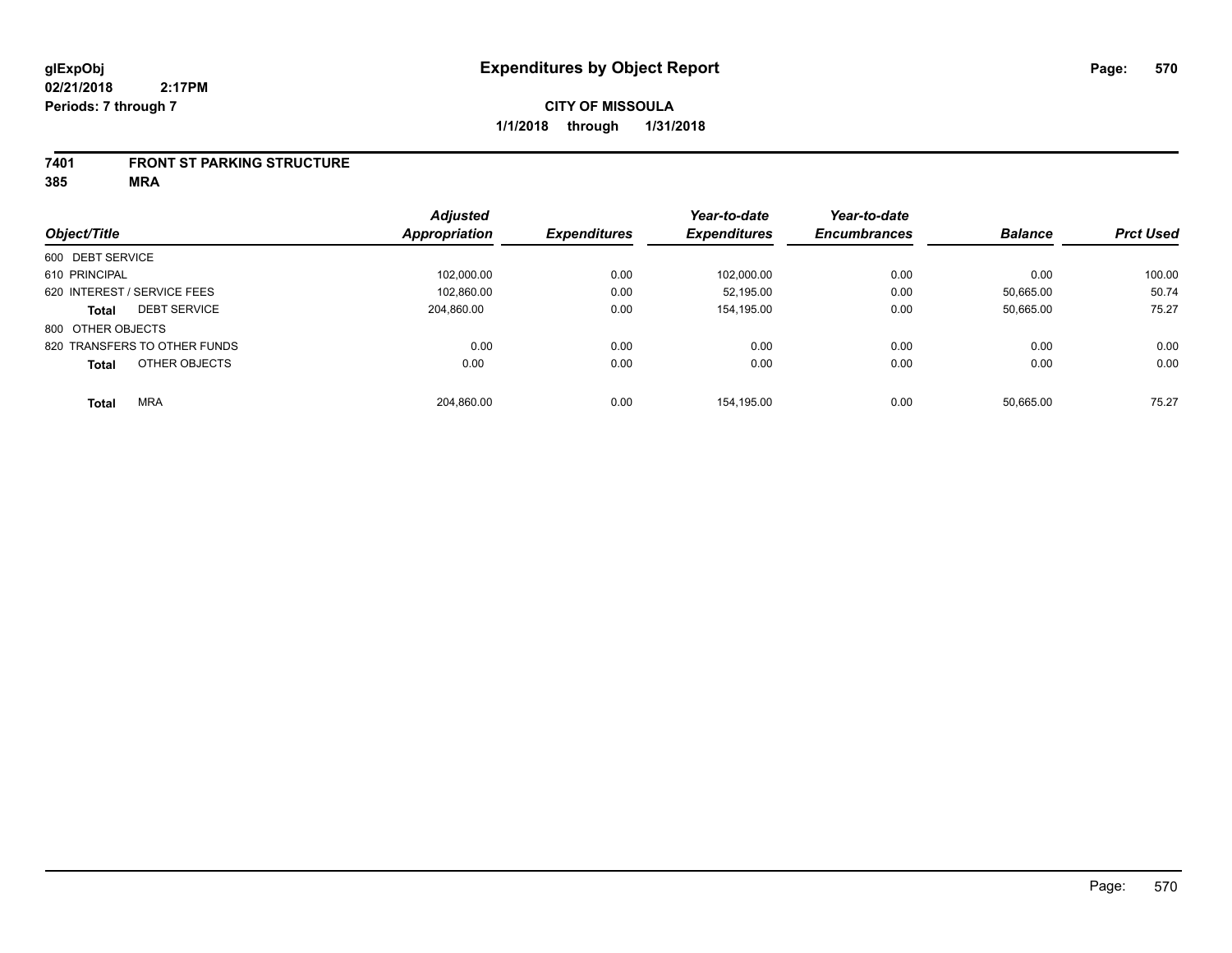**CITY OF MISSOULA 1/1/2018 through 1/31/2018**

### **7401 FRONT ST PARKING STRUCTURE**

|                   |                                   | <b>Adjusted</b>      |                     | Year-to-date        | Year-to-date        |                |                  |
|-------------------|-----------------------------------|----------------------|---------------------|---------------------|---------------------|----------------|------------------|
| Object/Title      |                                   | <b>Appropriation</b> | <b>Expenditures</b> | <b>Expenditures</b> | <b>Encumbrances</b> | <b>Balance</b> | <b>Prct Used</b> |
| 600 DEBT SERVICE  |                                   |                      |                     |                     |                     |                |                  |
| 610 PRINCIPAL     |                                   | 102.000.00           | 0.00                | 102.000.00          | 0.00                | 0.00           | 100.00           |
|                   | 620 INTEREST / SERVICE FEES       | 102.860.00           | 0.00                | 52.195.00           | 0.00                | 50.665.00      | 50.74            |
| <b>Total</b>      | <b>DEBT SERVICE</b>               | 204.860.00           | 0.00                | 154,195.00          | 0.00                | 50.665.00      | 75.27            |
| 800 OTHER OBJECTS |                                   |                      |                     |                     |                     |                |                  |
|                   | 820 TRANSFERS TO OTHER FUNDS      | 0.00                 | 0.00                | 0.00                | 0.00                | 0.00           | 0.00             |
| <b>Total</b>      | OTHER OBJECTS                     | 0.00                 | 0.00                | 0.00                | 0.00                | 0.00           | 0.00             |
| <b>Total</b>      | <b>FRONT ST PARKING STRUCTURE</b> | 204.860.00           | 0.00                | 154.195.00          | 0.00                | 50.665.00      | 75.27            |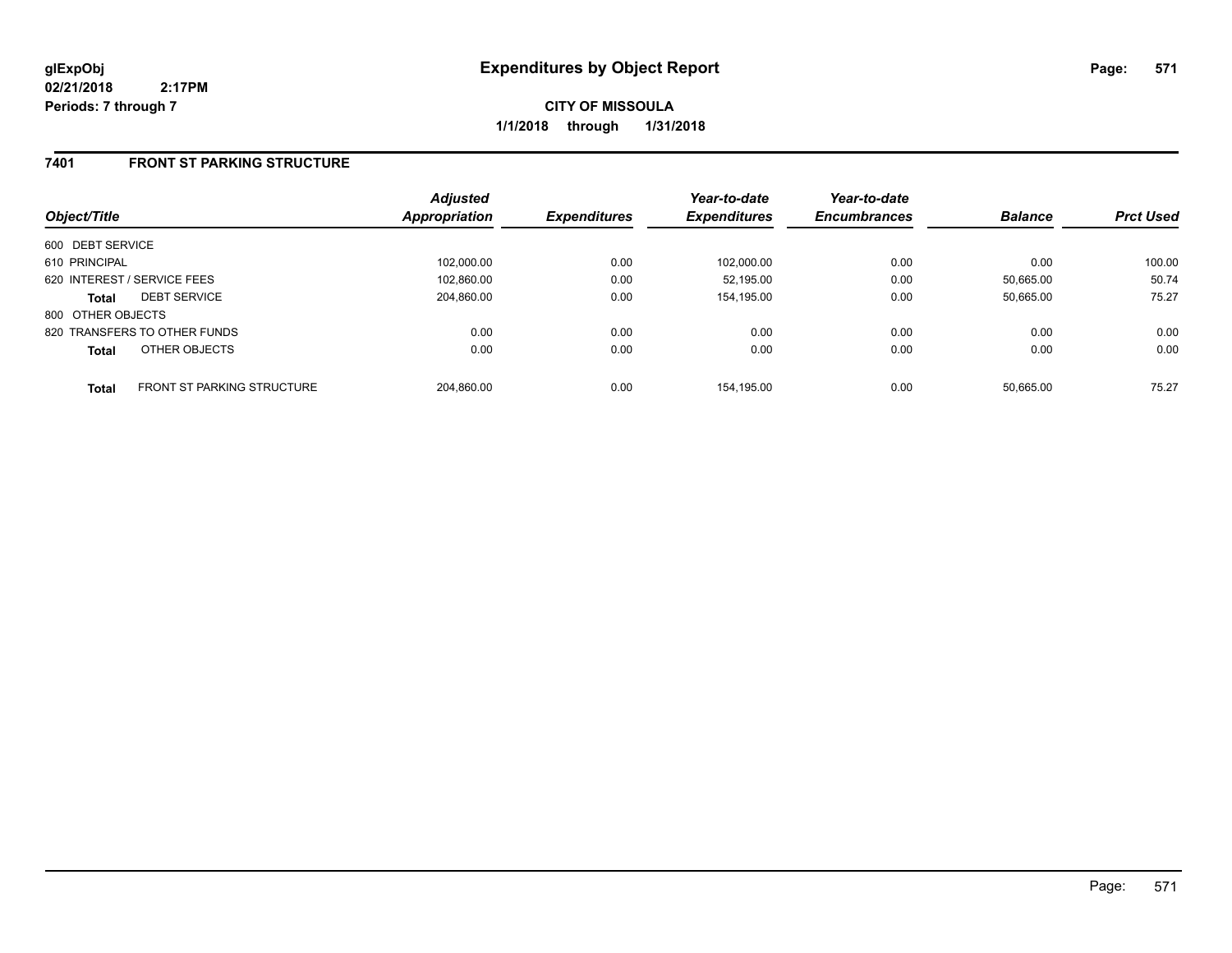#### **7402 FRONT ST SUBORDINATE LIEN NOTE**

| Object/Title      |                             | <b>Adjusted</b><br><b>Appropriation</b> | <b>Expenditures</b> | Year-to-date<br><b>Expenditures</b> | Year-to-date        | <b>Balance</b> | <b>Prct Used</b> |
|-------------------|-----------------------------|-----------------------------------------|---------------------|-------------------------------------|---------------------|----------------|------------------|
|                   |                             |                                         |                     |                                     | <b>Encumbrances</b> |                |                  |
| 500 FIXED CHARGES |                             |                                         |                     |                                     |                     |                |                  |
|                   | 550 MERCHANT SERVICE FEES   | 0.00                                    | 0.00                | 0.00                                | 0.00                | 0.00           | 0.00             |
| <b>Total</b>      | <b>FIXED CHARGES</b>        | 0.00                                    | 0.00                | 0.00                                | 0.00                | 0.00           | 0.00             |
| 600 DEBT SERVICE  |                             |                                         |                     |                                     |                     |                |                  |
| 610 PRINCIPAL     |                             | 30,000.00                               | 0.00                | 0.00                                | 0.00                | 30.000.00      | 0.00             |
|                   | 620 INTEREST / SERVICE FEES | 95.717.00                               | 0.00                | 41.026.62                           | 0.00                | 54,690.38      | 42.86            |
| <b>Total</b>      | <b>DEBT SERVICE</b>         | 125.717.00                              | 0.00                | 41.026.62                           | 0.00                | 84,690.38      | 32.63            |
| <b>Total</b>      | <b>MRA</b>                  | 125.717.00                              | 0.00                | 41.026.62                           | 0.00                | 84.690.38      | 32.63            |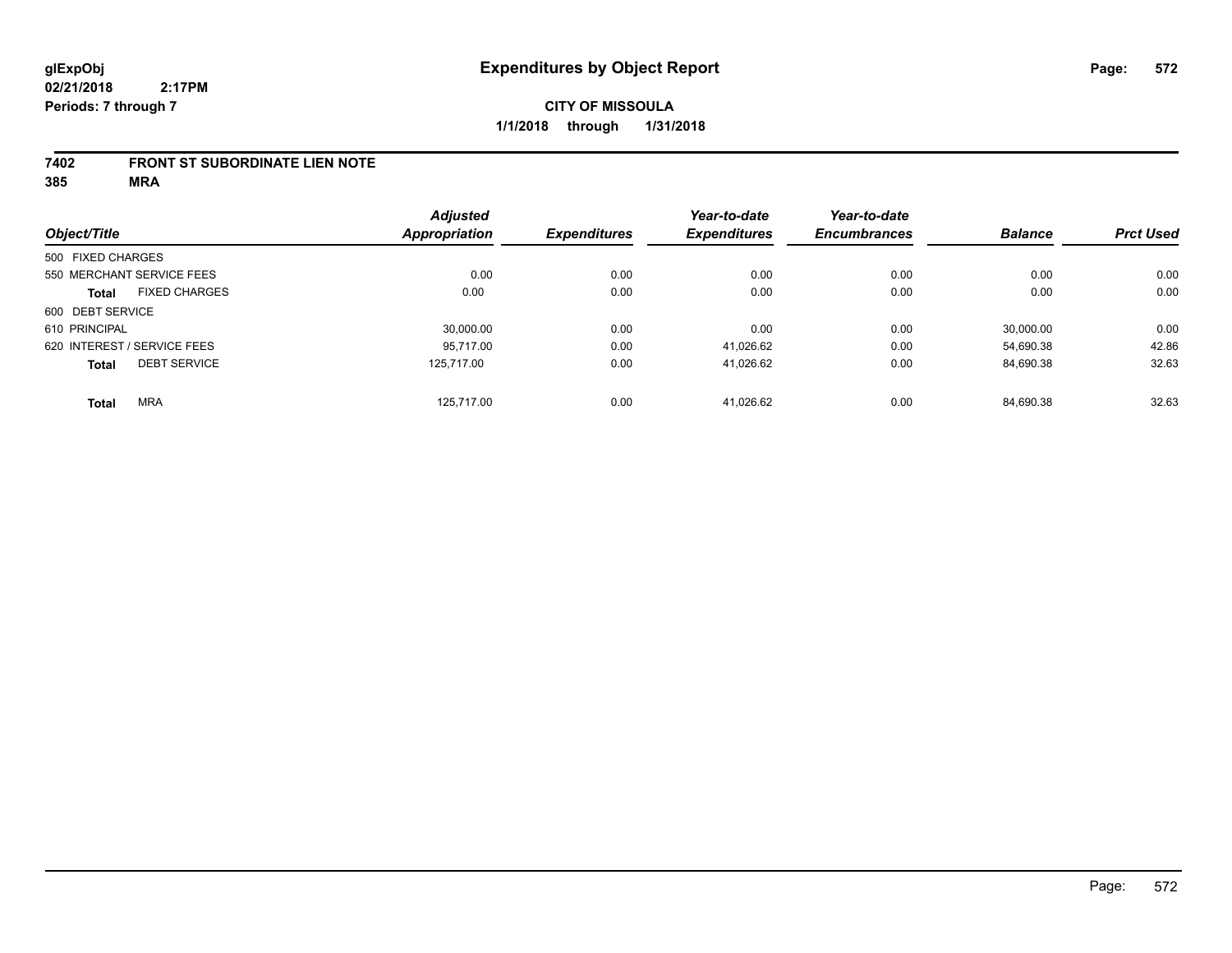**CITY OF MISSOULA 1/1/2018 through 1/31/2018**

### **7402 FRONT ST SUBORDINATE LIEN NOTE**

| Object/Title                                   | <b>Adjusted</b><br><b>Appropriation</b> | <b>Expenditures</b> | Year-to-date<br><b>Expenditures</b> | Year-to-date<br><b>Encumbrances</b> | <b>Balance</b> | <b>Prct Used</b> |
|------------------------------------------------|-----------------------------------------|---------------------|-------------------------------------|-------------------------------------|----------------|------------------|
| 500 FIXED CHARGES                              |                                         |                     |                                     |                                     |                |                  |
| 550 MERCHANT SERVICE FEES                      | 0.00                                    | 0.00                | 0.00                                | 0.00                                | 0.00           | 0.00             |
| <b>FIXED CHARGES</b><br><b>Total</b>           | 0.00                                    | 0.00                | 0.00                                | 0.00                                | 0.00           | 0.00             |
| 600 DEBT SERVICE                               |                                         |                     |                                     |                                     |                |                  |
| 610 PRINCIPAL                                  | 30,000.00                               | 0.00                | 0.00                                | 0.00                                | 30,000.00      | 0.00             |
| 620 INTEREST / SERVICE FEES                    | 95,717.00                               | 0.00                | 41,026.62                           | 0.00                                | 54.690.38      | 42.86            |
| <b>DEBT SERVICE</b><br><b>Total</b>            | 125.717.00                              | 0.00                | 41,026.62                           | 0.00                                | 84.690.38      | 32.63            |
| FRONT ST SUBORDINATE LIEN NOTE<br><b>Total</b> | 125.717.00                              | 0.00                | 41.026.62                           | 0.00                                | 84.690.38      | 32.63            |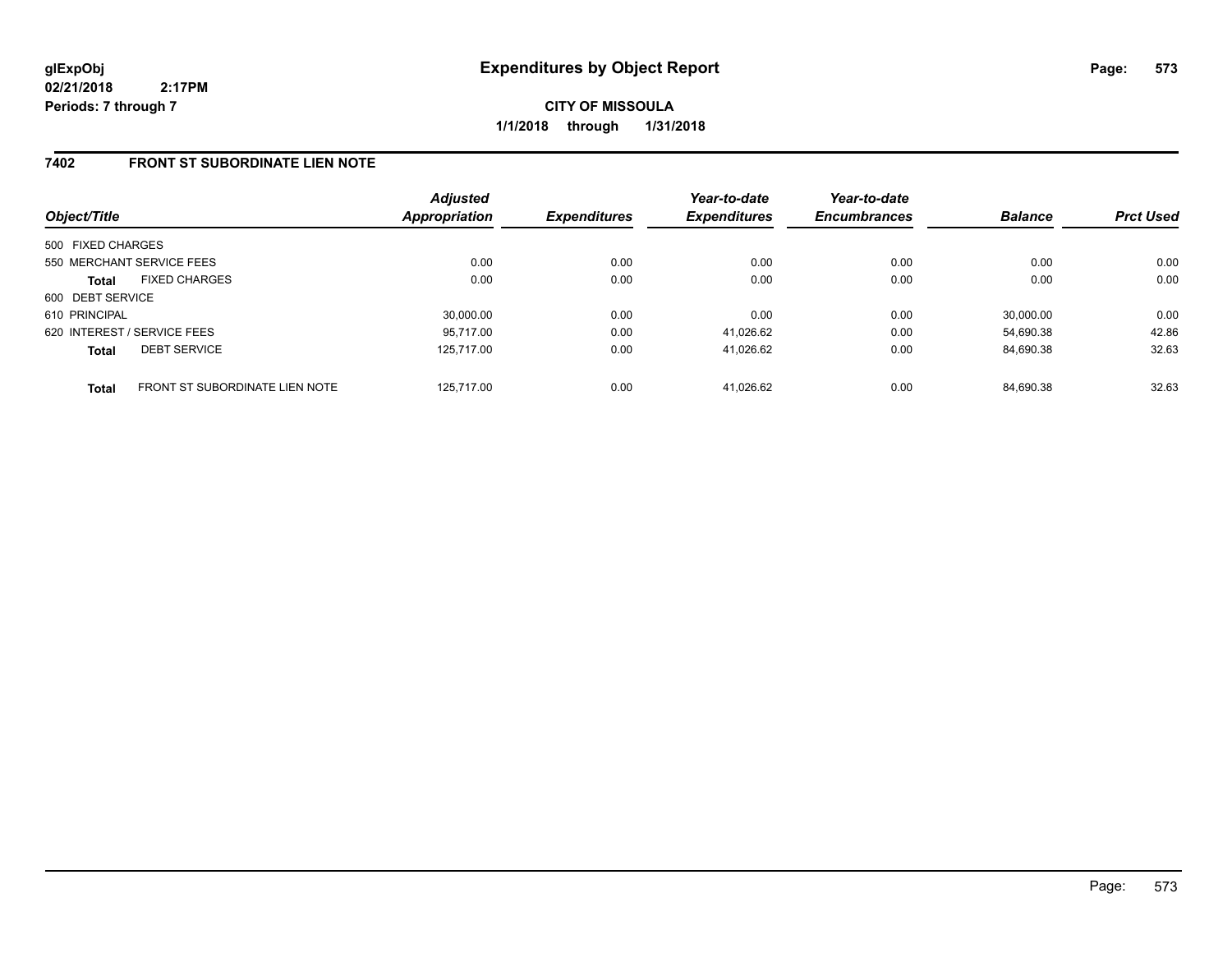#### **7447 COURT COLLECTED PARKING FINES**

**230 MUNICIPAL COURT**

| Object/Title      |                        | <b>Adjusted</b><br>Appropriation | <b>Expenditures</b> | Year-to-date<br><b>Expenditures</b> | Year-to-date<br><b>Encumbrances</b> | <b>Balance</b> | <b>Prct Used</b> |
|-------------------|------------------------|----------------------------------|---------------------|-------------------------------------|-------------------------------------|----------------|------------------|
| 500 FIXED CHARGES |                        |                                  |                     |                                     |                                     |                |                  |
| 500 FIXED CHARGES |                        | 0.00                             | 0.00                | 0.00                                | 0.00                                | 0.00           | 0.00             |
| Total             | <b>FIXED CHARGES</b>   | 0.00                             | 0.00                | 0.00                                | 0.00                                | 0.00           | 0.00             |
| <b>Total</b>      | <b>MUNICIPAL COURT</b> | 0.00                             | 0.00                | 0.00                                | 0.00                                | 0.00           | 0.00             |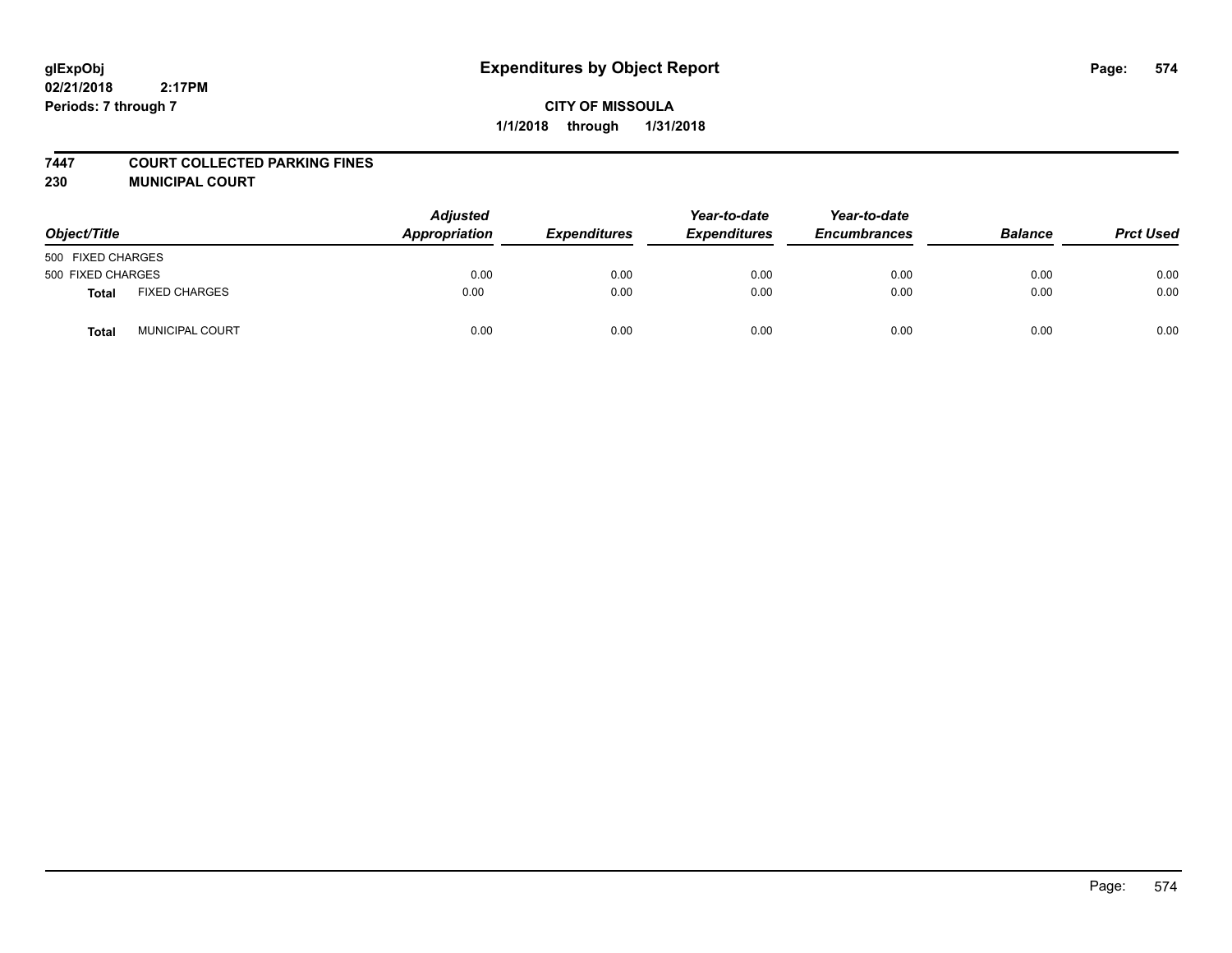# **glExpObj Expenditures by Object Report Page: 575**

**02/21/2018 2:17PM Periods: 7 through 7**

**CITY OF MISSOULA 1/1/2018 through 1/31/2018**

### **7447 COURT COLLECTED PARKING FINES**

| Object/Title                                  | <b>Adjusted</b><br><b>Appropriation</b><br><b>Expenditures</b> | Year-to-date<br><b>Expenditures</b> | Year-to-date<br><b>Encumbrances</b> | <b>Balance</b> | <b>Prct Used</b> |      |
|-----------------------------------------------|----------------------------------------------------------------|-------------------------------------|-------------------------------------|----------------|------------------|------|
| 500 FIXED CHARGES                             |                                                                |                                     |                                     |                |                  |      |
| 500 FIXED CHARGES                             | 0.00                                                           | 0.00                                | 0.00                                | 0.00           | 0.00             | 0.00 |
| <b>FIXED CHARGES</b><br><b>Total</b>          | 0.00                                                           | 0.00                                | 0.00                                | 0.00           | 0.00             | 0.00 |
| <b>COURT COLLECTED PARKING FINES</b><br>Total | 0.00                                                           | 0.00                                | 0.00                                | 0.00           | 0.00             | 0.00 |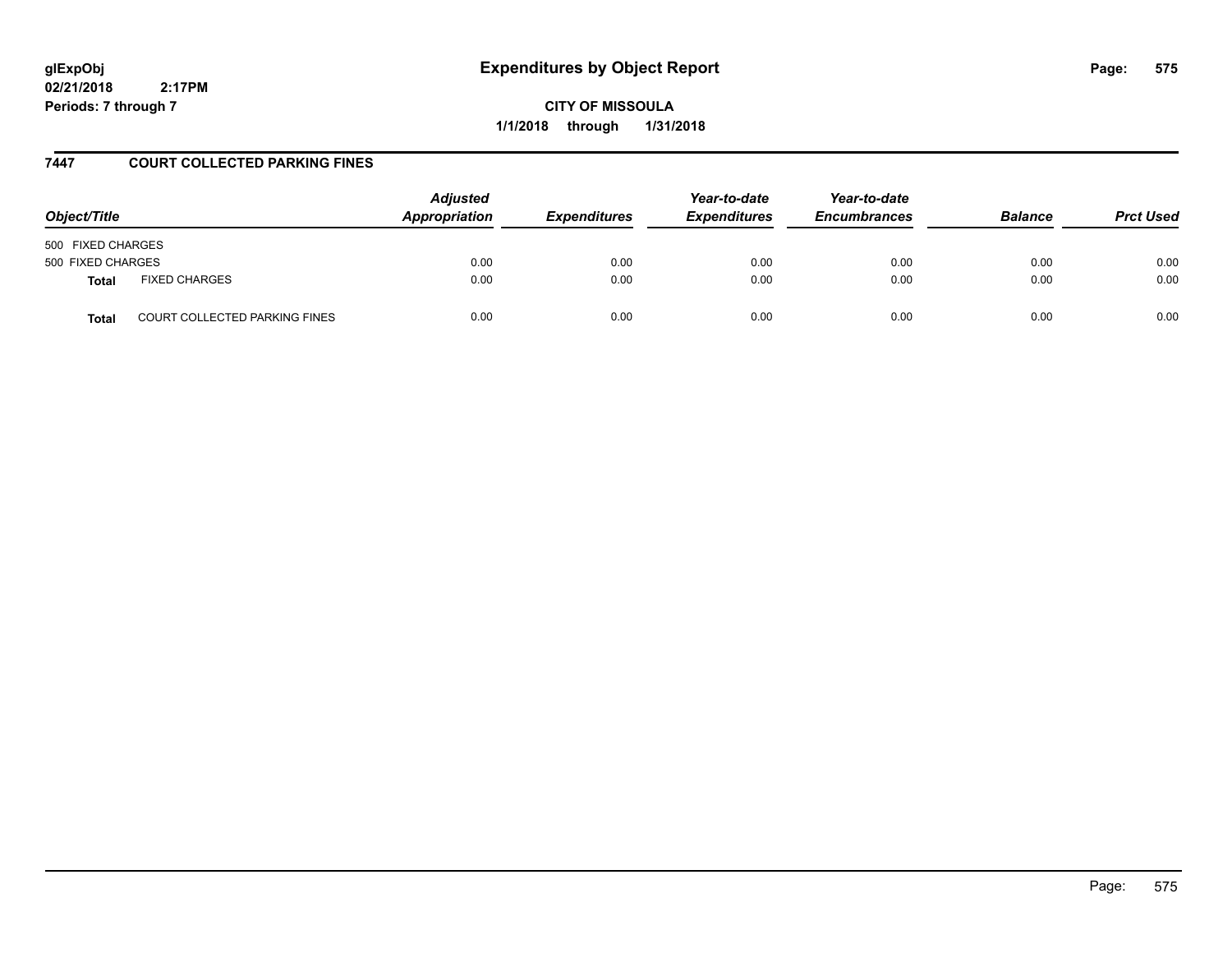### **7458 COURT SURCHARGE**

**230 MUNICIPAL COURT**

| Object/Title      |                      | Adjusted<br>Appropriation | <b>Expenditures</b> | Year-to-date<br><b>Expenditures</b> | Year-to-date<br><b>Encumbrances</b> | <b>Balance</b> | <b>Prct Used</b> |
|-------------------|----------------------|---------------------------|---------------------|-------------------------------------|-------------------------------------|----------------|------------------|
| 500 FIXED CHARGES |                      |                           |                     |                                     |                                     |                |                  |
| 500 FIXED CHARGES |                      | 0.00                      | 0.00                | 0.00                                | 0.00                                | 0.00           | 0.00             |
| <b>Total</b>      | <b>FIXED CHARGES</b> | 0.00                      | 0.00                | 0.00                                | 0.00                                | 0.00           | 0.00             |
| Total             | MUNICIPAL COURT      | 0.00                      | 0.00                | 0.00                                | 0.00                                | 0.00           | 0.00             |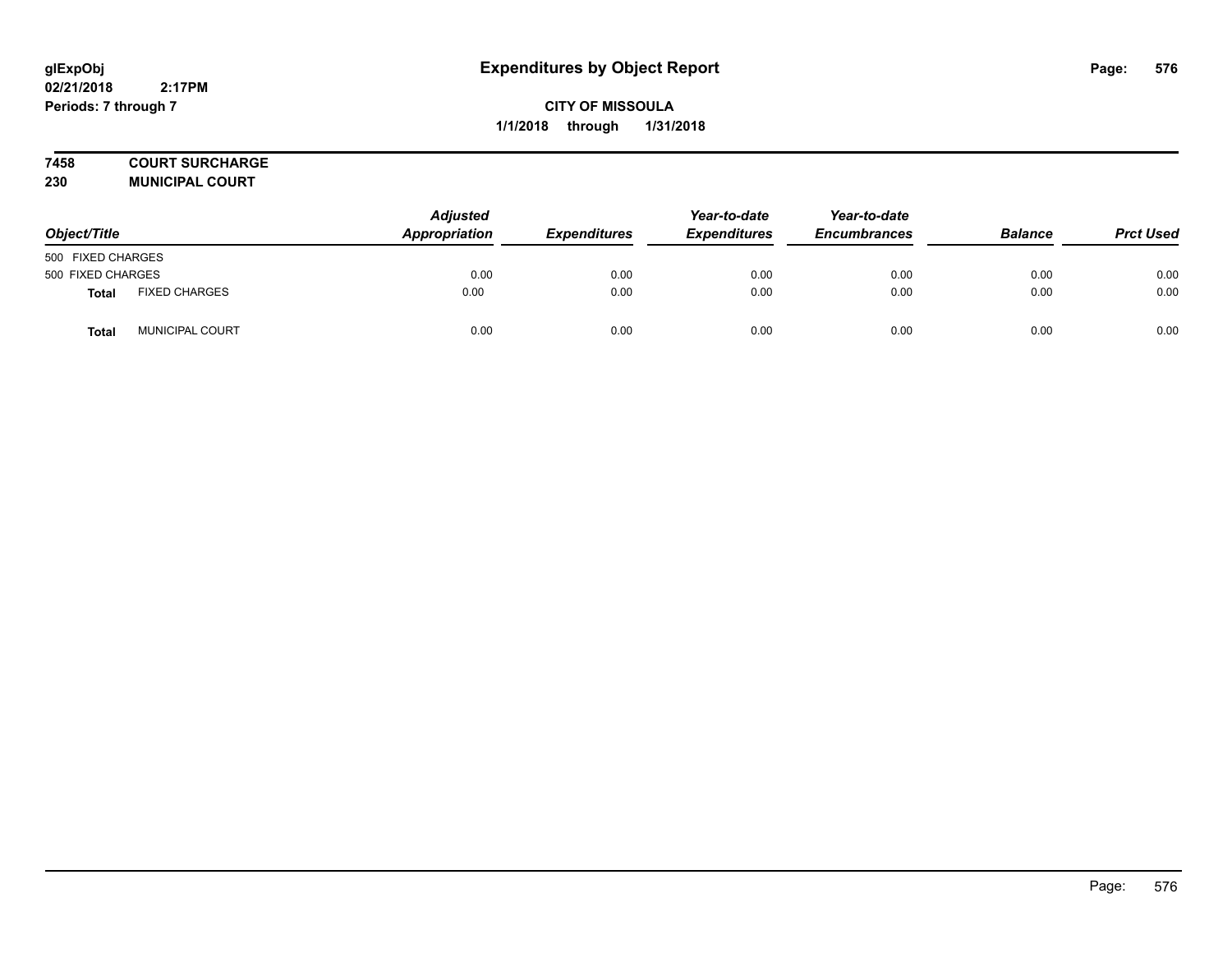**CITY OF MISSOULA 1/1/2018 through 1/31/2018**

## **7458 COURT SURCHARGE**

| Object/Title      |                        | <b>Adjusted</b><br>Appropriation | <b>Expenditures</b> | Year-to-date<br><b>Expenditures</b> | Year-to-date<br><b>Encumbrances</b> | <b>Balance</b> | <b>Prct Used</b> |
|-------------------|------------------------|----------------------------------|---------------------|-------------------------------------|-------------------------------------|----------------|------------------|
| 500 FIXED CHARGES |                        |                                  |                     |                                     |                                     |                |                  |
| 500 FIXED CHARGES |                        | 0.00                             | 0.00                | 0.00                                | 0.00                                | 0.00           | 0.00             |
| <b>Total</b>      | <b>FIXED CHARGES</b>   | 0.00                             | 0.00                | 0.00                                | 0.00                                | 0.00           | 0.00             |
| <b>Total</b>      | <b>COURT SURCHARGE</b> | 0.00                             | 0.00                | 0.00                                | 0.00                                | 0.00           | 0.00             |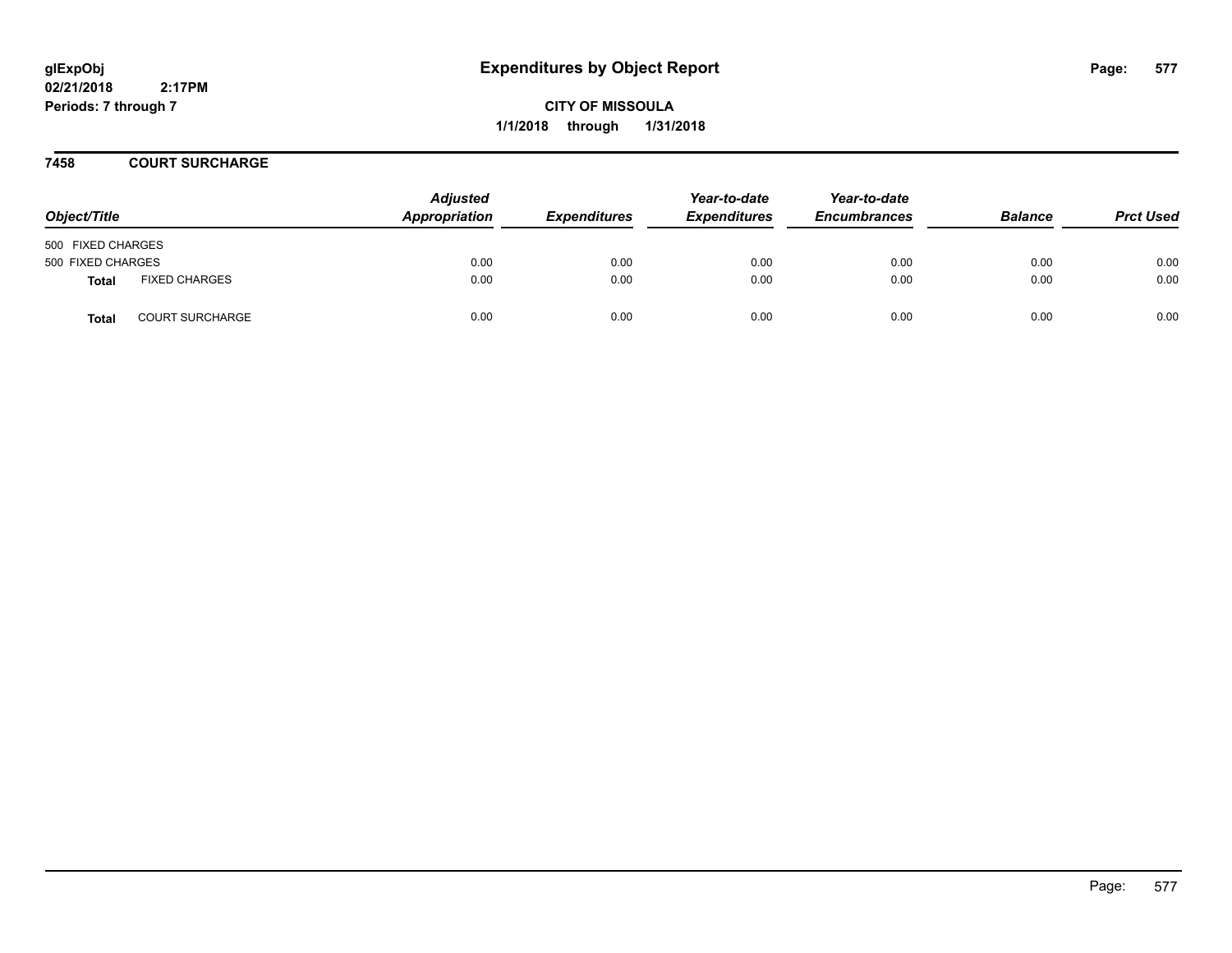## **CITY OF MISSOULA 1/1/2018 through 1/31/2018**

**7469 PUBLIC DEFENDER FEES 230 MUNICIPAL COURT**

| Object/Title      |                        | <b>Adjusted</b><br><b>Appropriation</b> |                     | Year-to-date<br><b>Expenditures</b> | Year-to-date<br><b>Encumbrances</b> | <b>Balance</b> | <b>Prct Used</b> |
|-------------------|------------------------|-----------------------------------------|---------------------|-------------------------------------|-------------------------------------|----------------|------------------|
|                   |                        |                                         | <b>Expenditures</b> |                                     |                                     |                |                  |
| 500 FIXED CHARGES |                        |                                         |                     |                                     |                                     |                |                  |
| 500 FIXED CHARGES |                        | 0.00                                    | 0.00                | 0.00                                | 0.00                                | 0.00           | 0.00             |
| <b>Total</b>      | <b>FIXED CHARGES</b>   | 0.00                                    | 0.00                | 0.00                                | 0.00                                | 0.00           | 0.00             |
| <b>Total</b>      | <b>MUNICIPAL COURT</b> | 0.00                                    | 0.00                | 0.00                                | 0.00                                | 0.00           | 0.00             |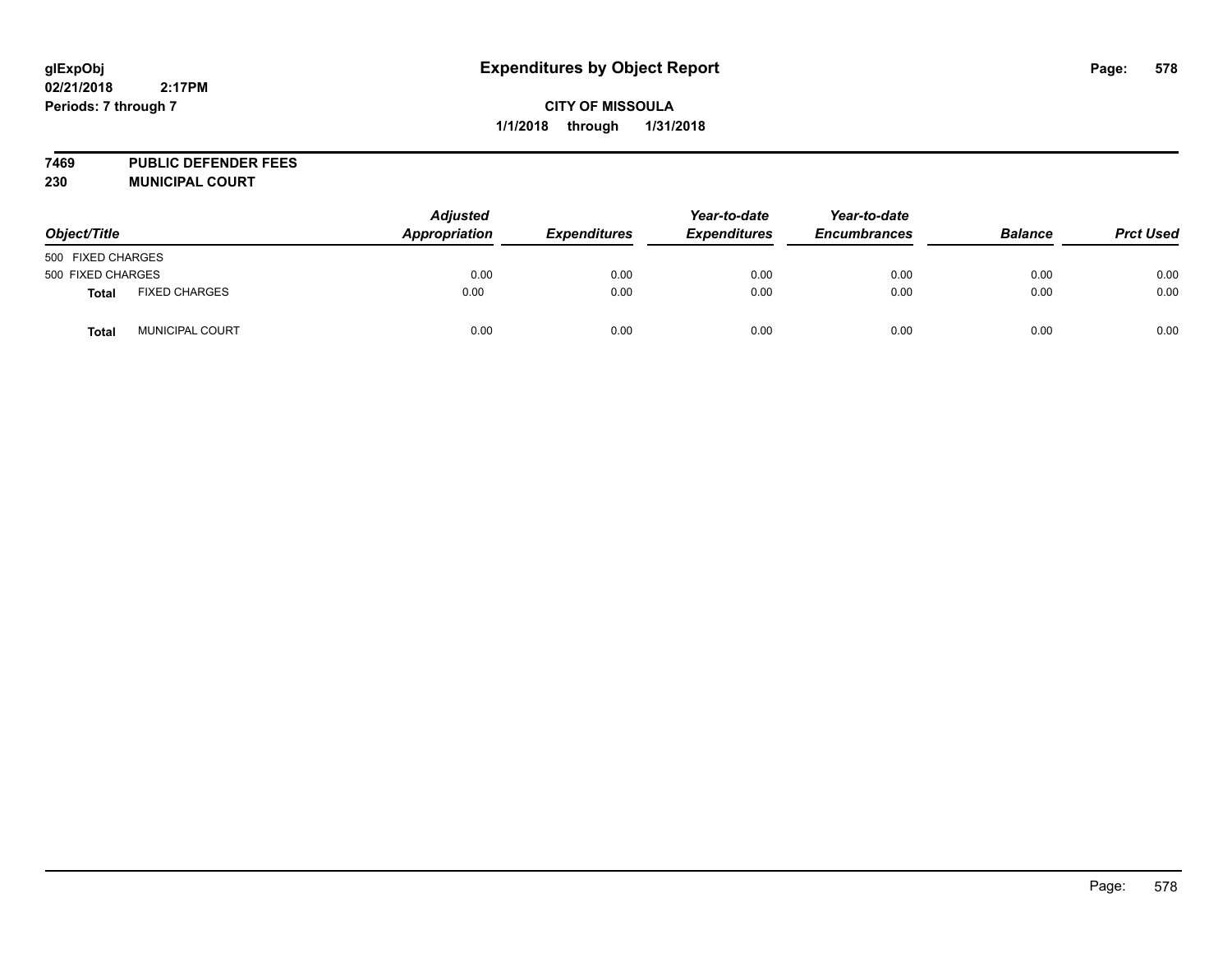**CITY OF MISSOULA 1/1/2018 through 1/31/2018**

## **7469 PUBLIC DEFENDER FEES**

| Object/Title      |                      | <b>Adjusted</b><br>Appropriation | <b>Expenditures</b> | Year-to-date<br><b>Expenditures</b> | Year-to-date<br><b>Encumbrances</b> | <b>Balance</b> | <b>Prct Used</b> |
|-------------------|----------------------|----------------------------------|---------------------|-------------------------------------|-------------------------------------|----------------|------------------|
| 500 FIXED CHARGES |                      |                                  |                     |                                     |                                     |                |                  |
| 500 FIXED CHARGES |                      | 0.00                             | 0.00                | 0.00                                | 0.00                                | 0.00           | 0.00             |
| Total             | <b>FIXED CHARGES</b> | 0.00                             | 0.00                | 0.00                                | 0.00                                | 0.00           | 0.00             |
| Total             | PUBLIC DEFENDER FEES | 0.00                             | 0.00                | 0.00                                | 0.00                                | 0.00           | 0.00             |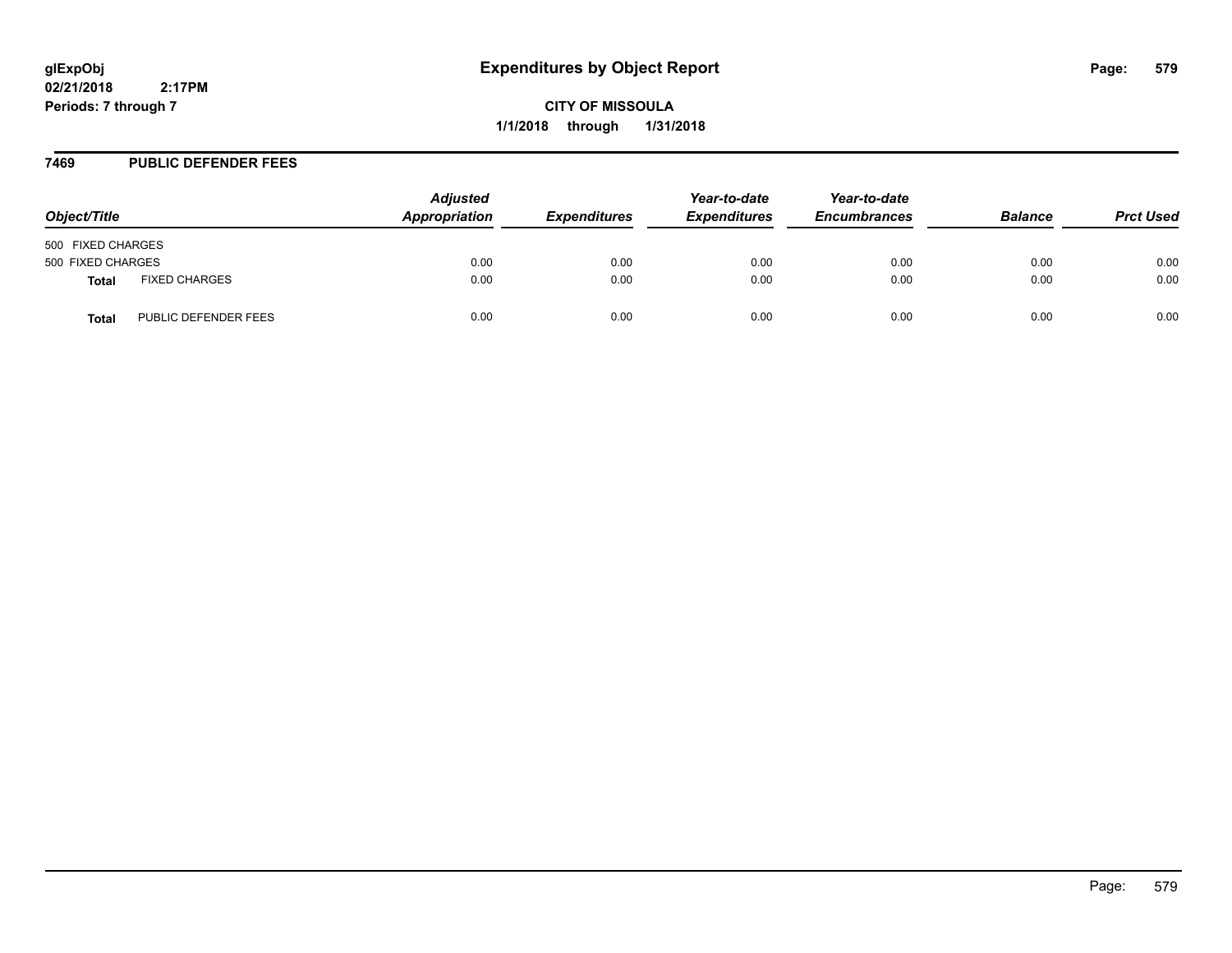# **7903 COUNTY CLEARING**

**390 NON-DEPARTMENTAL**

| Object/Title      |                  | Adjusted<br>Appropriation | <b>Expenditures</b> | Year-to-date<br><b>Expenditures</b> | Year-to-date<br><b>Encumbrances</b> | <b>Balance</b> | <b>Prct Used</b> |
|-------------------|------------------|---------------------------|---------------------|-------------------------------------|-------------------------------------|----------------|------------------|
| 800 OTHER OBJECTS |                  |                           |                     |                                     |                                     |                |                  |
| 845 CONTINGENCY   |                  | 0.00                      | 0.00                | 2,959.17                            | 0.00                                | $-2.959.17$    | 0.00             |
| <b>Total</b>      | OTHER OBJECTS    | 0.00                      | 0.00                | 2.959.17                            | 0.00                                | $-2.959.17$    | 0.00             |
| Total             | NON-DEPARTMENTAL | 0.00                      | 0.00                | 2,959.17                            | 0.00                                | $-2.959.17$    | 0.00             |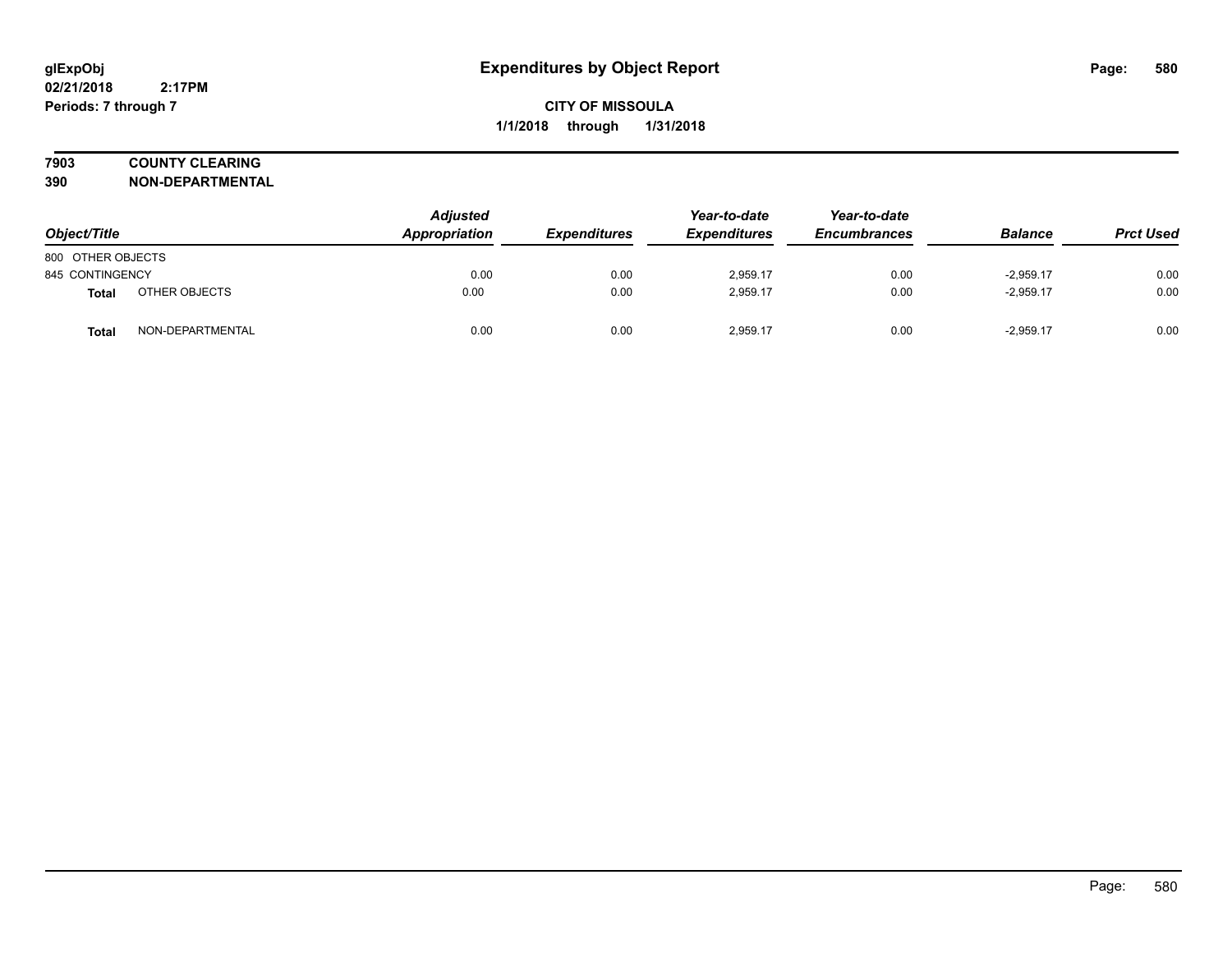**CITY OF MISSOULA 1/1/2018 through 1/31/2018**

**7903 COUNTY CLEARING**

| Object/Title      |                        | <b>Adjusted</b><br>Appropriation | <b>Expenditures</b> | Year-to-date<br><b>Expenditures</b> | Year-to-date<br><b>Encumbrances</b> | <b>Balance</b> | <b>Prct Used</b> |
|-------------------|------------------------|----------------------------------|---------------------|-------------------------------------|-------------------------------------|----------------|------------------|
| 800 OTHER OBJECTS |                        |                                  |                     |                                     |                                     |                |                  |
| 845 CONTINGENCY   |                        | 0.00                             | 0.00                | 2,959.17                            | 0.00                                | $-2,959.17$    | 0.00             |
| <b>Total</b>      | OTHER OBJECTS          | 0.00                             | 0.00                | 2.959.17                            | 0.00                                | $-2,959.17$    | 0.00             |
| <b>Total</b>      | <b>COUNTY CLEARING</b> | 0.00                             | 0.00                | 2.959.17                            | 0.00                                | $-2.959.17$    | 0.00             |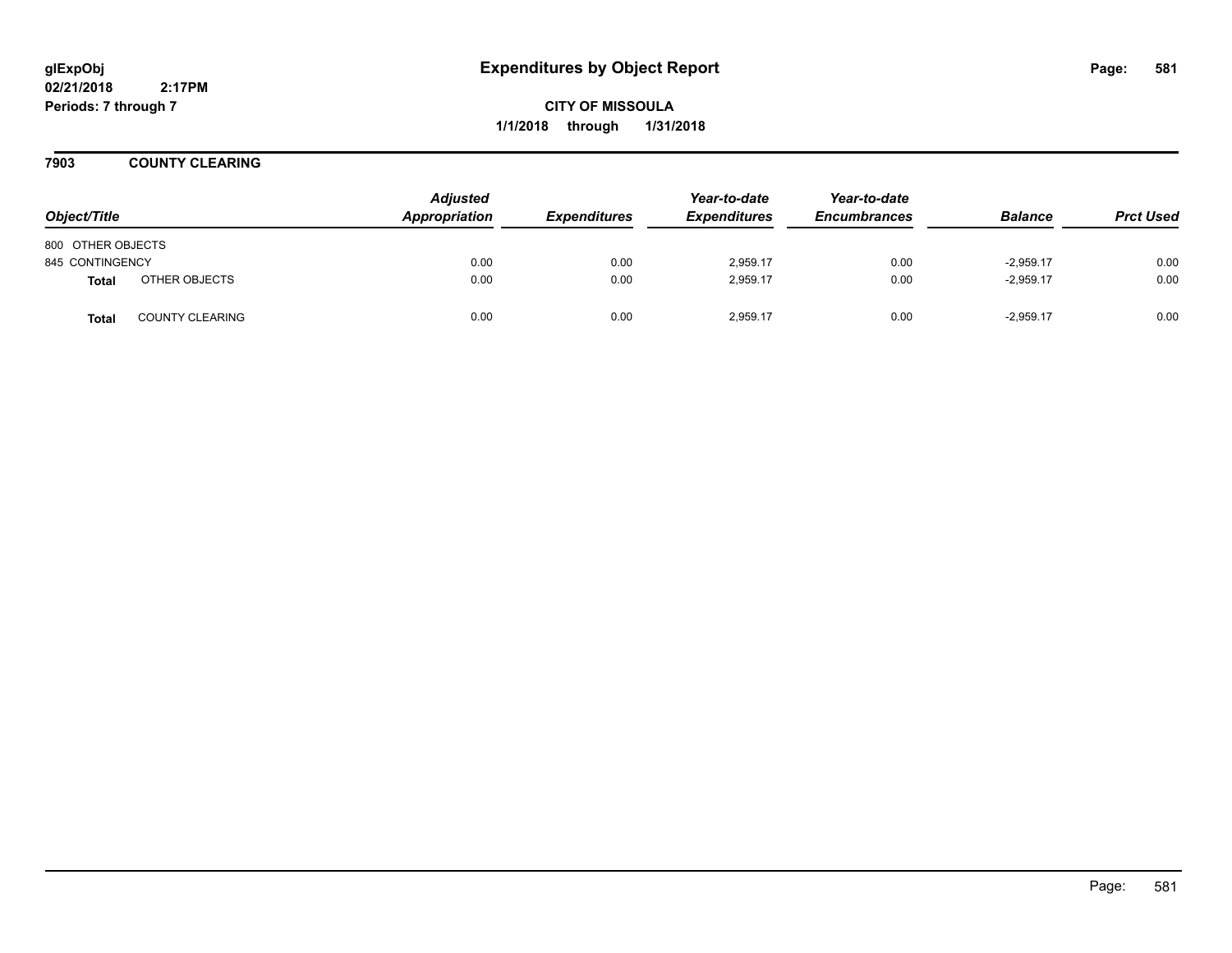#### **7904 SEWER REBATE**

**280 PUBLIC WORKS OPERATIONS**

|                                         | <b>Adjusted</b>      |                     | Year-to-date        | Year-to-date        |                |                  |
|-----------------------------------------|----------------------|---------------------|---------------------|---------------------|----------------|------------------|
| Object/Title                            | <b>Appropriation</b> | <b>Expenditures</b> | <b>Expenditures</b> | <b>Encumbrances</b> | <b>Balance</b> | <b>Prct Used</b> |
| 500 FIXED CHARGES                       |                      |                     |                     |                     |                |                  |
| 500 FIXED CHARGES                       | 0.00                 | 0.00                | 0.00                | 0.00                | 0.00           | 0.00             |
| 550 MERCHANT SERVICE FEES               | 0.00                 | 0.00                | 0.00                | 0.00                | 0.00           | 0.00             |
| <b>FIXED CHARGES</b><br><b>Total</b>    | 0.00                 | 0.00                | 0.00                | 0.00                | 0.00           | 0.00             |
| 800 OTHER OBJECTS                       |                      |                     |                     |                     |                |                  |
| 820 TRANSFERS TO OTHER FUNDS            | 0.00                 | 0.00                | 0.00                | 0.00                | 0.00           | 0.00             |
| OTHER OBJECTS<br><b>Total</b>           | 0.00                 | 0.00                | 0.00                | 0.00                | 0.00           | 0.00             |
| PUBLIC WORKS OPERATIONS<br><b>Total</b> | 0.00                 | 0.00                | 0.00                | 0.00                | 0.00           | 0.00             |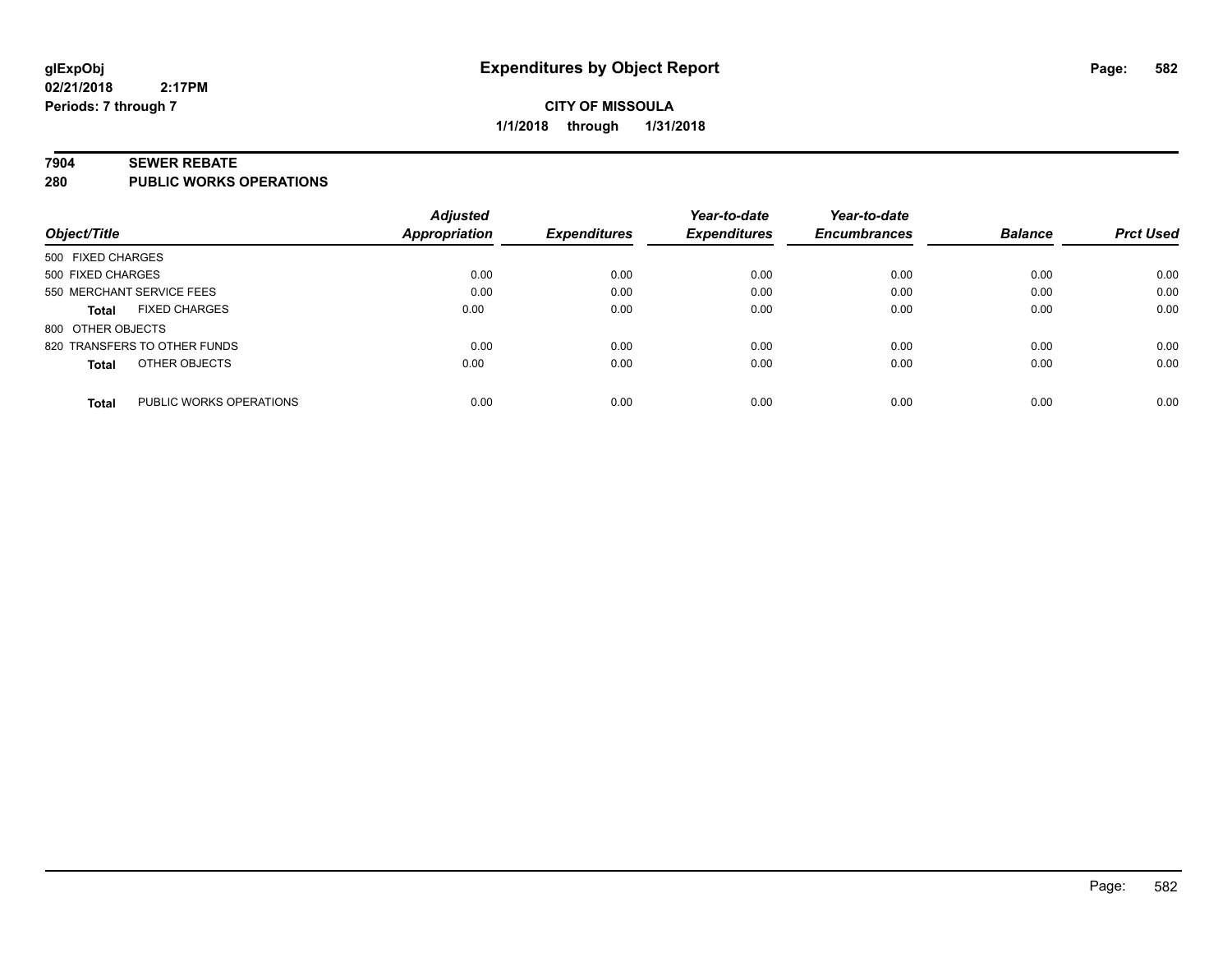## **7904 SEWER REBATE**

| Object/Title                         | <b>Adjusted</b><br>Appropriation | <b>Expenditures</b> | Year-to-date<br><b>Expenditures</b> | Year-to-date<br><b>Encumbrances</b> | <b>Balance</b> | <b>Prct Used</b> |
|--------------------------------------|----------------------------------|---------------------|-------------------------------------|-------------------------------------|----------------|------------------|
| 500 FIXED CHARGES                    |                                  |                     |                                     |                                     |                |                  |
| 500 FIXED CHARGES                    | 0.00                             | 0.00                | 0.00                                | 0.00                                | 0.00           | 0.00             |
| 550 MERCHANT SERVICE FEES            | 0.00                             | 0.00                | 0.00                                | 0.00                                | 0.00           | 0.00             |
| <b>FIXED CHARGES</b><br><b>Total</b> | 0.00                             | 0.00                | 0.00                                | 0.00                                | 0.00           | 0.00             |
| 800 OTHER OBJECTS                    |                                  |                     |                                     |                                     |                |                  |
| 820 TRANSFERS TO OTHER FUNDS         | 0.00                             | 0.00                | 0.00                                | 0.00                                | 0.00           | 0.00             |
| OTHER OBJECTS<br><b>Total</b>        | 0.00                             | 0.00                | 0.00                                | 0.00                                | 0.00           | 0.00             |
| <b>SEWER REBATE</b><br><b>Total</b>  | 0.00                             | 0.00                | 0.00                                | 0.00                                | 0.00           | 0.00             |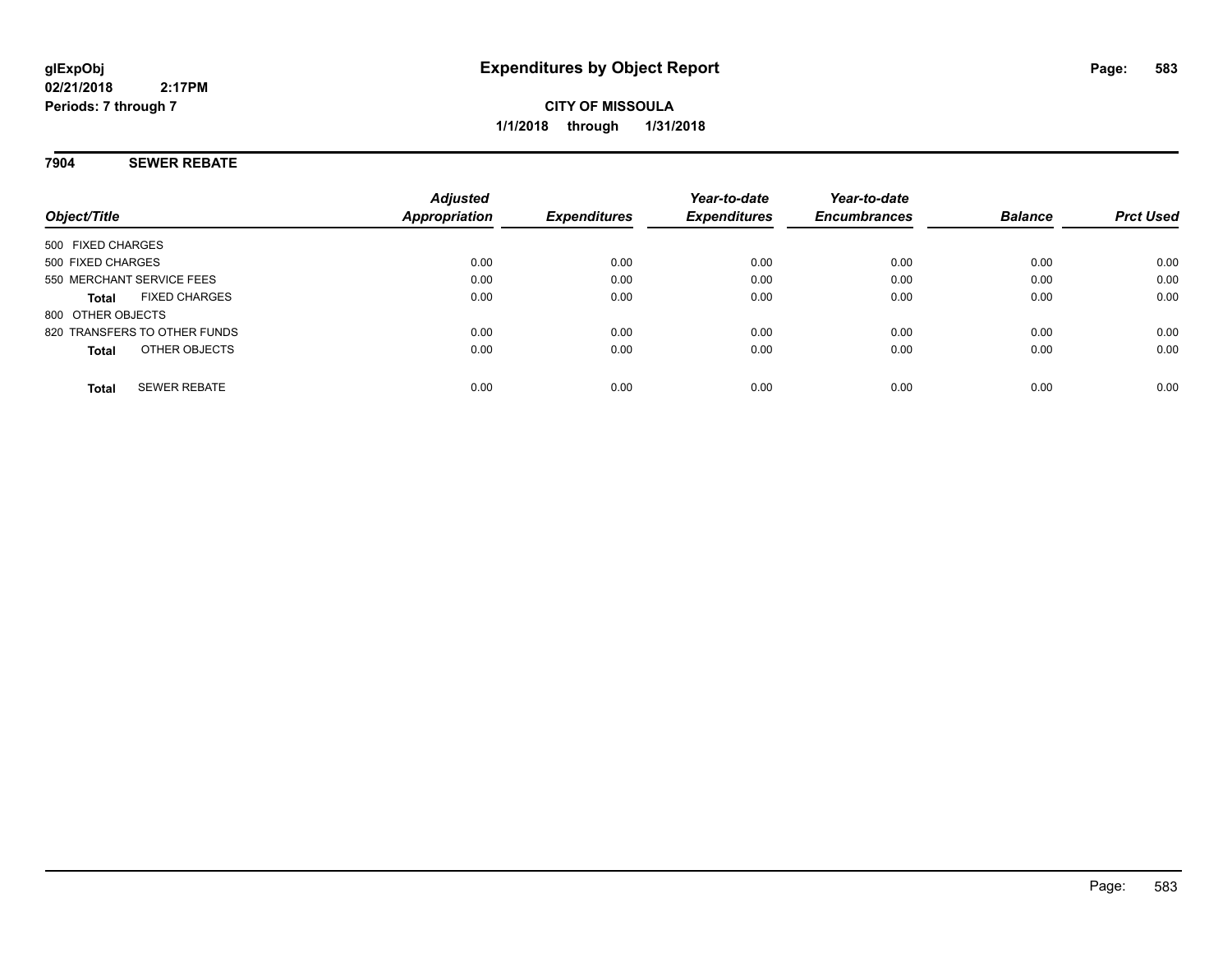#### **7905 WYE SEWER RSID 8489**

**280 PUBLIC WORKS OPERATIONS**

| Object/Title                            | <b>Adjusted</b><br>Appropriation | <b>Expenditures</b> | Year-to-date<br><b>Expenditures</b> | Year-to-date<br><b>Encumbrances</b> | <b>Balance</b> | <b>Prct Used</b> |
|-----------------------------------------|----------------------------------|---------------------|-------------------------------------|-------------------------------------|----------------|------------------|
| 500 FIXED CHARGES                       |                                  |                     |                                     |                                     |                |                  |
| 500 FIXED CHARGES                       | 0.00                             | 0.00                | 0.00                                | 0.00                                | 0.00           | 0.00             |
| 550 MERCHANT SERVICE FEES               | 0.00                             | 0.00                | 0.00                                | 0.00                                | 0.00           | 0.00             |
| <b>FIXED CHARGES</b><br><b>Total</b>    | 0.00                             | 0.00                | 0.00                                | 0.00                                | 0.00           | 0.00             |
| PUBLIC WORKS OPERATIONS<br><b>Total</b> | 0.00                             | 0.00                | 0.00                                | 0.00                                | 0.00           | 0.00             |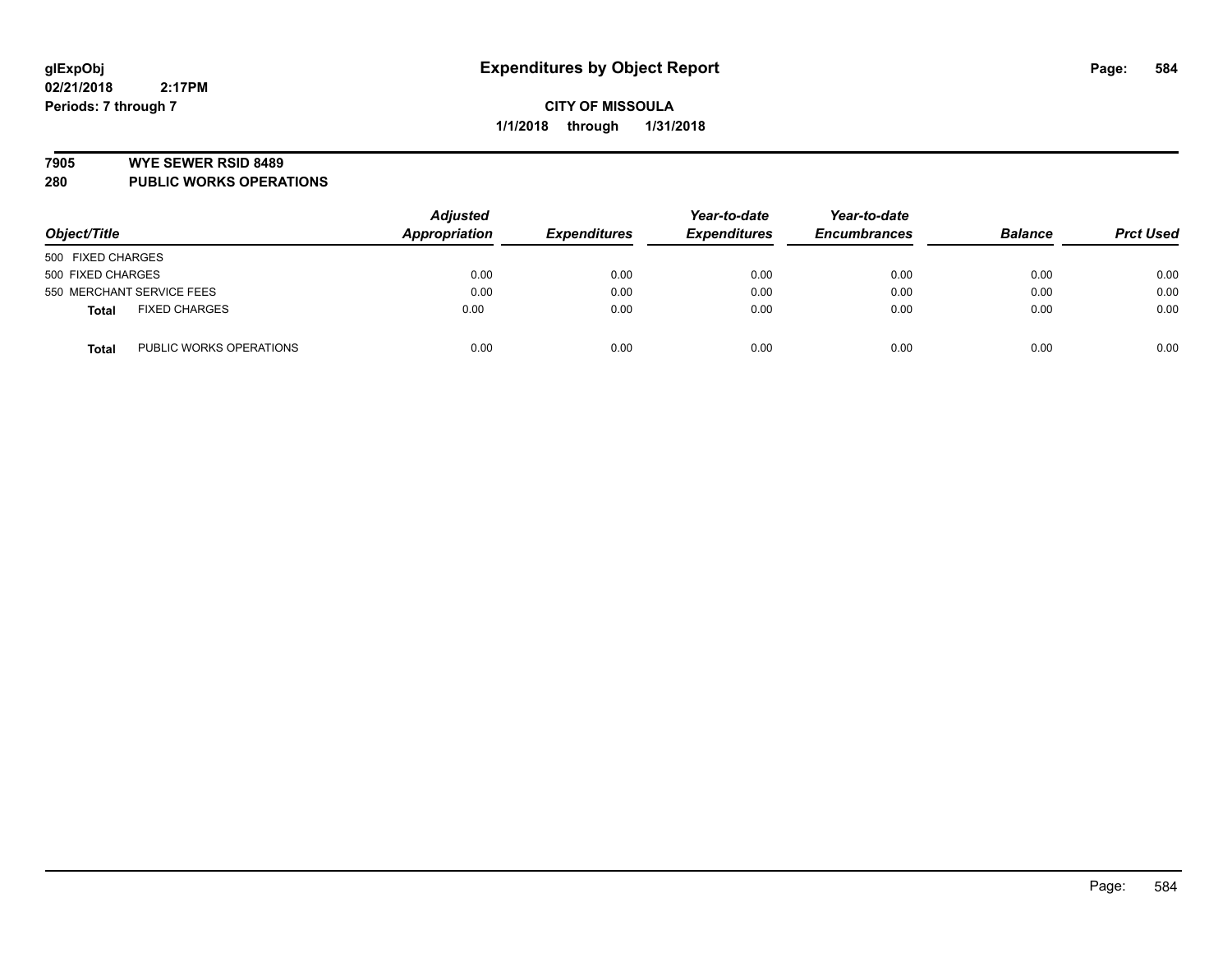**CITY OF MISSOULA 1/1/2018 through 1/31/2018**

## **7905 WYE SEWER RSID 8489**

| Object/Title                         | <b>Adjusted</b><br><b>Appropriation</b> | <b>Expenditures</b> | Year-to-date<br><b>Expenditures</b> | Year-to-date<br><b>Encumbrances</b> | <b>Balance</b> | <b>Prct Used</b> |
|--------------------------------------|-----------------------------------------|---------------------|-------------------------------------|-------------------------------------|----------------|------------------|
| 500 FIXED CHARGES                    |                                         |                     |                                     |                                     |                |                  |
| 500 FIXED CHARGES                    | 0.00                                    | 0.00                | 0.00                                | 0.00                                | 0.00           | 0.00             |
| 550 MERCHANT SERVICE FEES            | 0.00                                    | 0.00                | 0.00                                | 0.00                                | 0.00           | 0.00             |
| <b>FIXED CHARGES</b><br><b>Total</b> | 0.00                                    | 0.00                | 0.00                                | 0.00                                | 0.00           | 0.00             |
| WYE SEWER RSID 8489<br>Total         | 0.00                                    | 0.00                | 0.00                                | 0.00                                | 0.00           | 0.00             |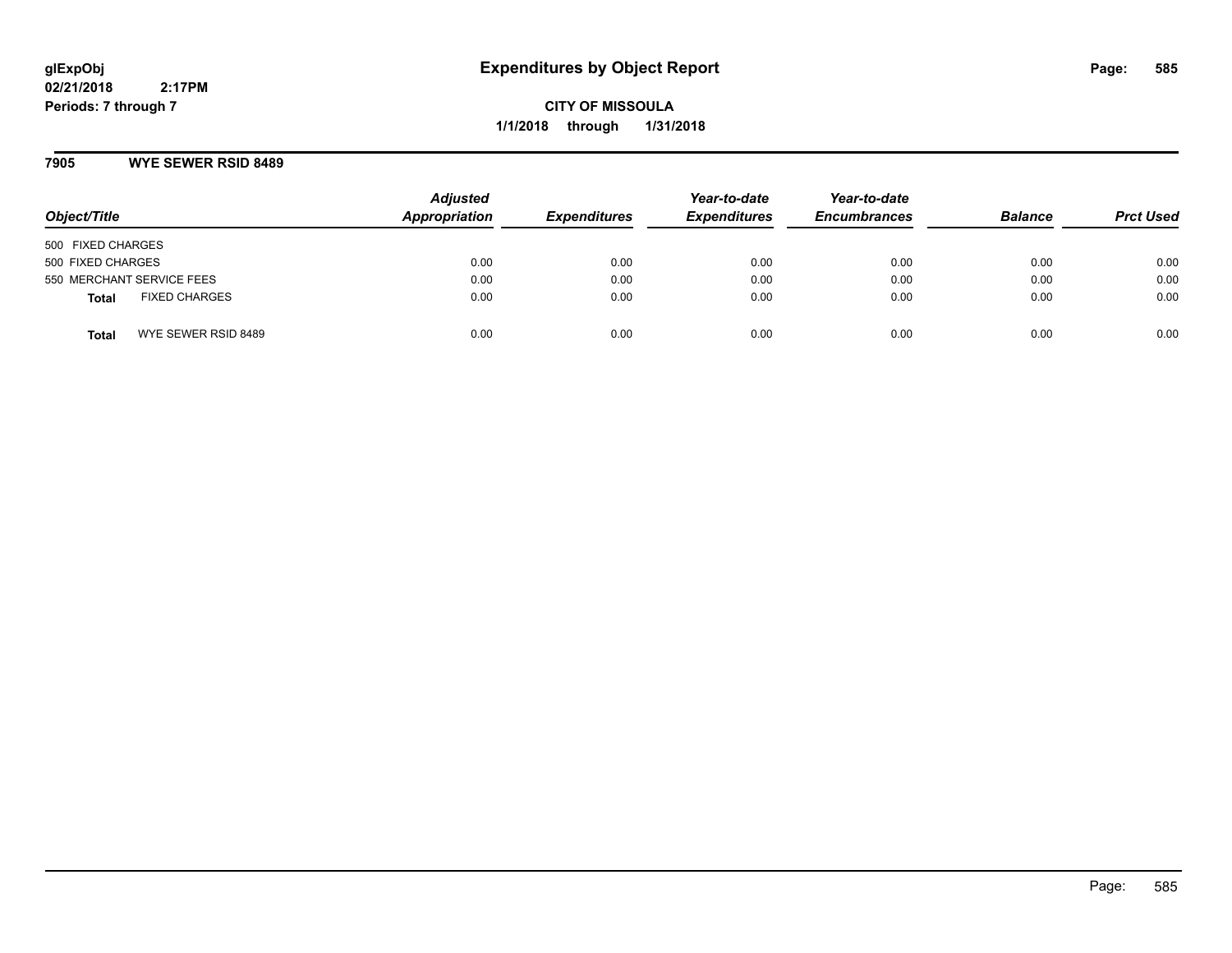#### **7911 RESIDENTIAL INSPECTION FUND**

**310 BUILDING INSPECTION**

| Object/Title                               | <b>Adjusted</b><br>Appropriation | <b>Expenditures</b> | Year-to-date<br><b>Expenditures</b> | Year-to-date<br><b>Encumbrances</b> | <b>Balance</b> | <b>Prct Used</b> |
|--------------------------------------------|----------------------------------|---------------------|-------------------------------------|-------------------------------------|----------------|------------------|
| 200 SUPPLIES                               |                                  |                     |                                     |                                     |                |                  |
| 220 OPERATING SUPPLIES                     | 0.00                             | 0.00                | 0.00                                | 0.00                                | 0.00           | 0.00             |
| 240 OTHER SUPPLIES                         | 0.00                             | 0.00                | 0.00                                | 0.00                                | 0.00           | 0.00             |
| <b>SUPPLIES</b><br>Total                   | 0.00                             | 0.00                | 0.00                                | 0.00                                | 0.00           | 0.00             |
| 300 PURCHASED SERVICES                     |                                  |                     |                                     |                                     |                |                  |
| 310 COMMUNICATIONS                         | 0.00                             | 0.00                | 0.00                                | 0.00                                | 0.00           | 0.00             |
| 320 PRINTING & DUPLICATING                 | 0.00                             | 0.00                | 0.00                                | 0.00                                | 0.00           | 0.00             |
| 330 PUBLICITY, SUBSCRIPTIONS & DUES        | 0.00                             | 0.00                | 0.00                                | 0.00                                | 0.00           | 0.00             |
| PURCHASED SERVICES<br><b>Total</b>         | 0.00                             | 0.00                | 0.00                                | 0.00                                | 0.00           | 0.00             |
| 500 FIXED CHARGES                          |                                  |                     |                                     |                                     |                |                  |
| 550 MERCHANT SERVICE FEES                  | 0.00                             | 0.00                | 0.00                                | 0.00                                | 0.00           | 0.00             |
| <b>FIXED CHARGES</b><br><b>Total</b>       | 0.00                             | 0.00                | 0.00                                | 0.00                                | 0.00           | 0.00             |
| <b>BUILDING INSPECTION</b><br><b>Total</b> | 0.00                             | 0.00                | 0.00                                | 0.00                                | 0.00           | 0.00             |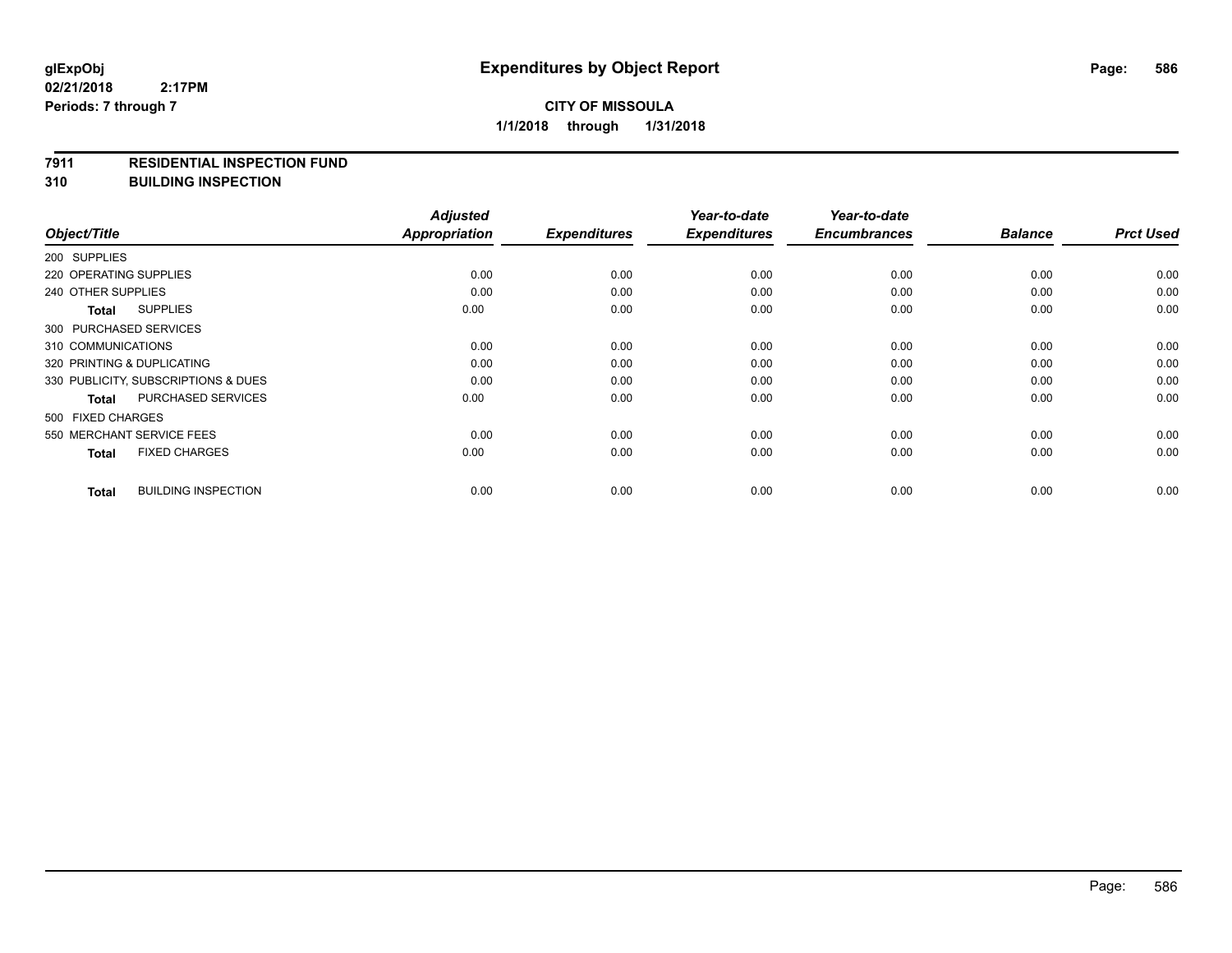# **CITY OF MISSOULA 1/1/2018 through 1/31/2018**

## **7911 RESIDENTIAL INSPECTION FUND**

| Object/Title                                       | <b>Adjusted</b><br>Appropriation | <b>Expenditures</b> | Year-to-date<br><b>Expenditures</b> | Year-to-date<br><b>Encumbrances</b> | <b>Balance</b> | <b>Prct Used</b> |
|----------------------------------------------------|----------------------------------|---------------------|-------------------------------------|-------------------------------------|----------------|------------------|
|                                                    |                                  |                     |                                     |                                     |                |                  |
| 200 SUPPLIES                                       |                                  |                     |                                     |                                     |                |                  |
| 220 OPERATING SUPPLIES                             | 0.00                             | 0.00                | 0.00                                | 0.00                                | 0.00           | 0.00             |
| 240 OTHER SUPPLIES                                 | 0.00                             | 0.00                | 0.00                                | 0.00                                | 0.00           | 0.00             |
| <b>SUPPLIES</b><br>Total                           | 0.00                             | 0.00                | 0.00                                | 0.00                                | 0.00           | 0.00             |
| 300 PURCHASED SERVICES                             |                                  |                     |                                     |                                     |                |                  |
| 310 COMMUNICATIONS                                 | 0.00                             | 0.00                | 0.00                                | 0.00                                | 0.00           | 0.00             |
| 320 PRINTING & DUPLICATING                         | 0.00                             | 0.00                | 0.00                                | 0.00                                | 0.00           | 0.00             |
| 330 PUBLICITY, SUBSCRIPTIONS & DUES                | 0.00                             | 0.00                | 0.00                                | 0.00                                | 0.00           | 0.00             |
| <b>PURCHASED SERVICES</b><br><b>Total</b>          | 0.00                             | 0.00                | 0.00                                | 0.00                                | 0.00           | 0.00             |
| 500 FIXED CHARGES                                  |                                  |                     |                                     |                                     |                |                  |
| 550 MERCHANT SERVICE FEES                          | 0.00                             | 0.00                | 0.00                                | 0.00                                | 0.00           | 0.00             |
| <b>FIXED CHARGES</b><br><b>Total</b>               | 0.00                             | 0.00                | 0.00                                | 0.00                                | 0.00           | 0.00             |
| <b>RESIDENTIAL INSPECTION FUND</b><br><b>Total</b> | 0.00                             | 0.00                | 0.00                                | 0.00                                | 0.00           | 0.00             |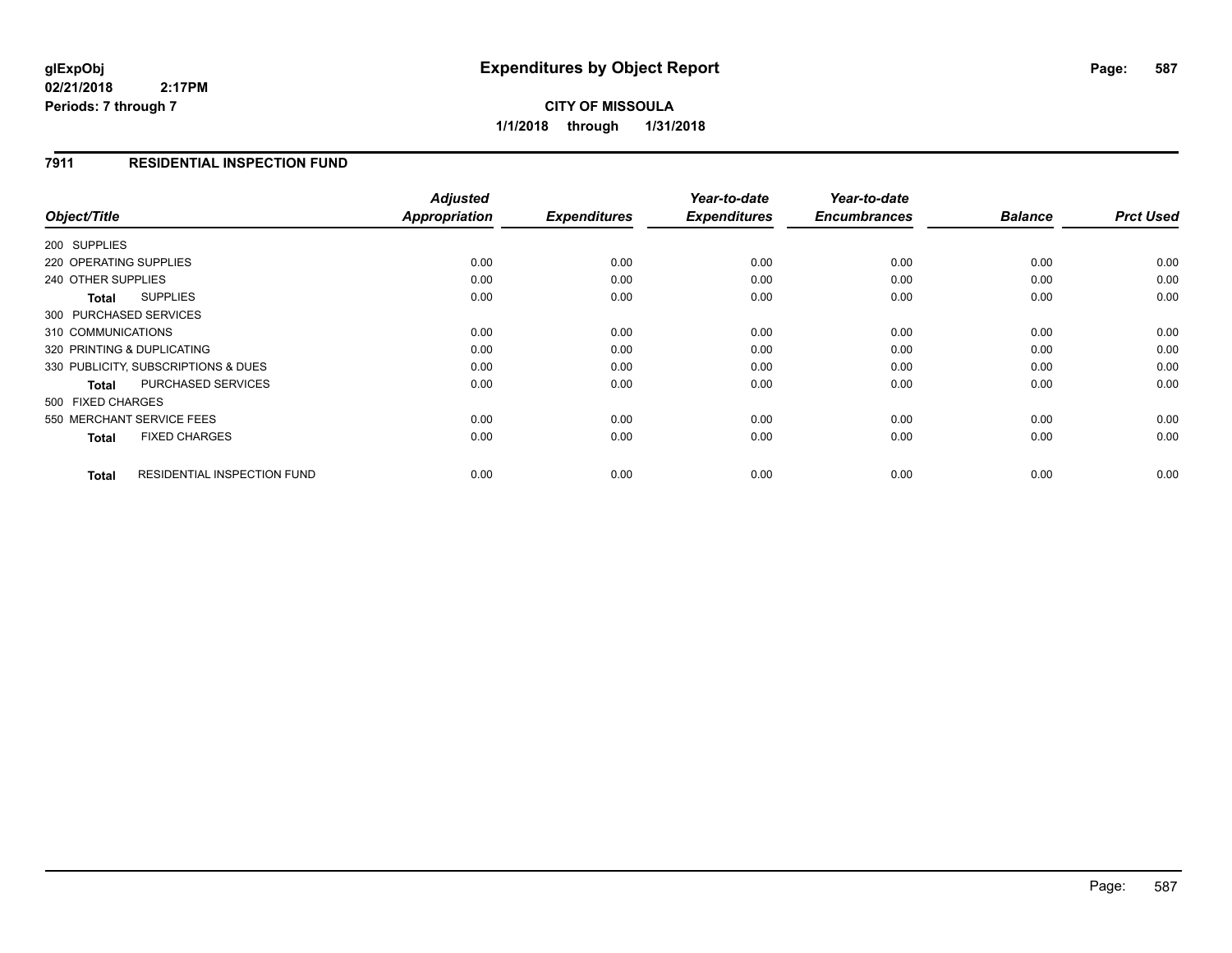# **glExpObj Expenditures by Object Report Page: 588**

**02/21/2018 2:17PM Periods: 7 through 7**

## **9000 GENERAL FIXED ASSETS ACCOUNT GROUP**

**900 DEPRECIATION**

| Object/Title       |                       | <b>Adjusted</b><br><b>Appropriation</b> | <b>Expenditures</b> | Year-to-date<br><b>Expenditures</b> | Year-to-date<br><b>Encumbrances</b> | <b>Balance</b> | <b>Prct Used</b> |
|--------------------|-----------------------|-----------------------------------------|---------------------|-------------------------------------|-------------------------------------|----------------|------------------|
| 800 OTHER OBJECTS  |                       |                                         |                     |                                     |                                     |                |                  |
| 830 DEPRECIATION   |                       | 0.00                                    | 0.00                | 0.00                                | 0.00                                | 0.00           | 0.00             |
| Total              | OTHER OBJECTS         | 0.00                                    | 0.00                | 0.00                                | 0.00                                | 0.00           | 0.00             |
| 900 CAPITAL OUTLAY |                       |                                         |                     |                                     |                                     |                |                  |
| 900 CAPITAL OUTLAY |                       | 0.00                                    | 0.00                | 0.00                                | 0.00                                | 0.00           | 0.00             |
| <b>Total</b>       | <b>CAPITAL OUTLAY</b> | 0.00                                    | 0.00                | 0.00                                | 0.00                                | 0.00           | 0.00             |
| <b>Total</b>       | <b>DEPRECIATION</b>   | 0.00                                    | 0.00                | 0.00                                | 0.00                                | 0.00           | 0.00             |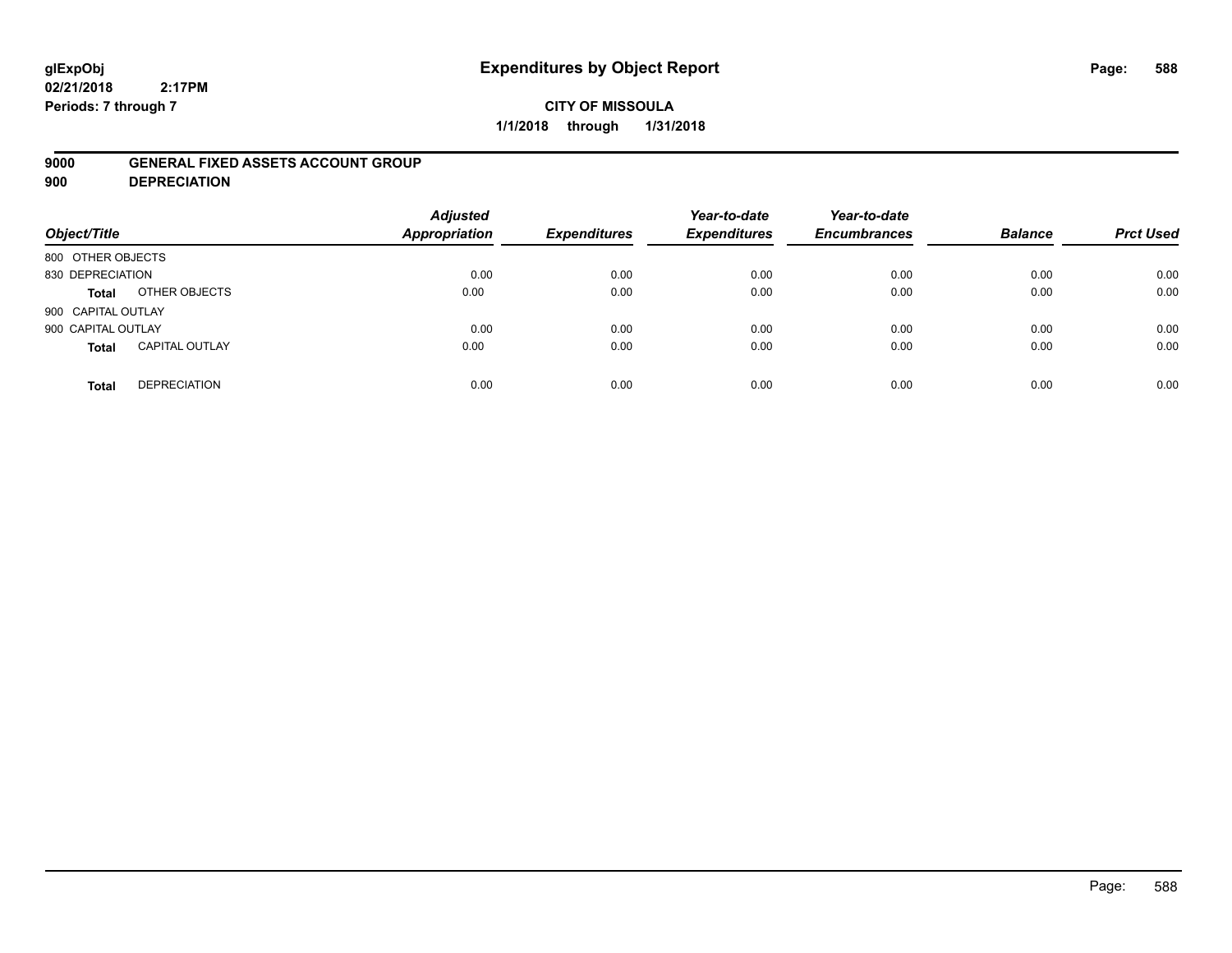**CITY OF MISSOULA 1/1/2018 through 1/31/2018**

## **9000 GENERAL FIXED ASSETS ACCOUNT GROUP**

| Object/Title       |                                         | <b>Adjusted</b><br><b>Appropriation</b> | <b>Expenditures</b> | Year-to-date<br><b>Expenditures</b> | Year-to-date<br><b>Encumbrances</b> | <b>Balance</b> | <b>Prct Used</b> |
|--------------------|-----------------------------------------|-----------------------------------------|---------------------|-------------------------------------|-------------------------------------|----------------|------------------|
| 800 OTHER OBJECTS  |                                         |                                         |                     |                                     |                                     |                |                  |
| 830 DEPRECIATION   |                                         | 0.00                                    | 0.00                | 0.00                                | 0.00                                | 0.00           | 0.00             |
| <b>Total</b>       | OTHER OBJECTS                           | 0.00                                    | 0.00                | 0.00                                | 0.00                                | 0.00           | 0.00             |
| 900 CAPITAL OUTLAY |                                         |                                         |                     |                                     |                                     |                |                  |
| 900 CAPITAL OUTLAY |                                         | 0.00                                    | 0.00                | 0.00                                | 0.00                                | 0.00           | 0.00             |
| <b>Total</b>       | <b>CAPITAL OUTLAY</b>                   | 0.00                                    | 0.00                | 0.00                                | 0.00                                | 0.00           | 0.00             |
| <b>Total</b>       | <b>GENERAL FIXED ASSETS ACCOUNT GRC</b> | 0.00                                    | 0.00                | 0.00                                | 0.00                                | 0.00           | 0.00             |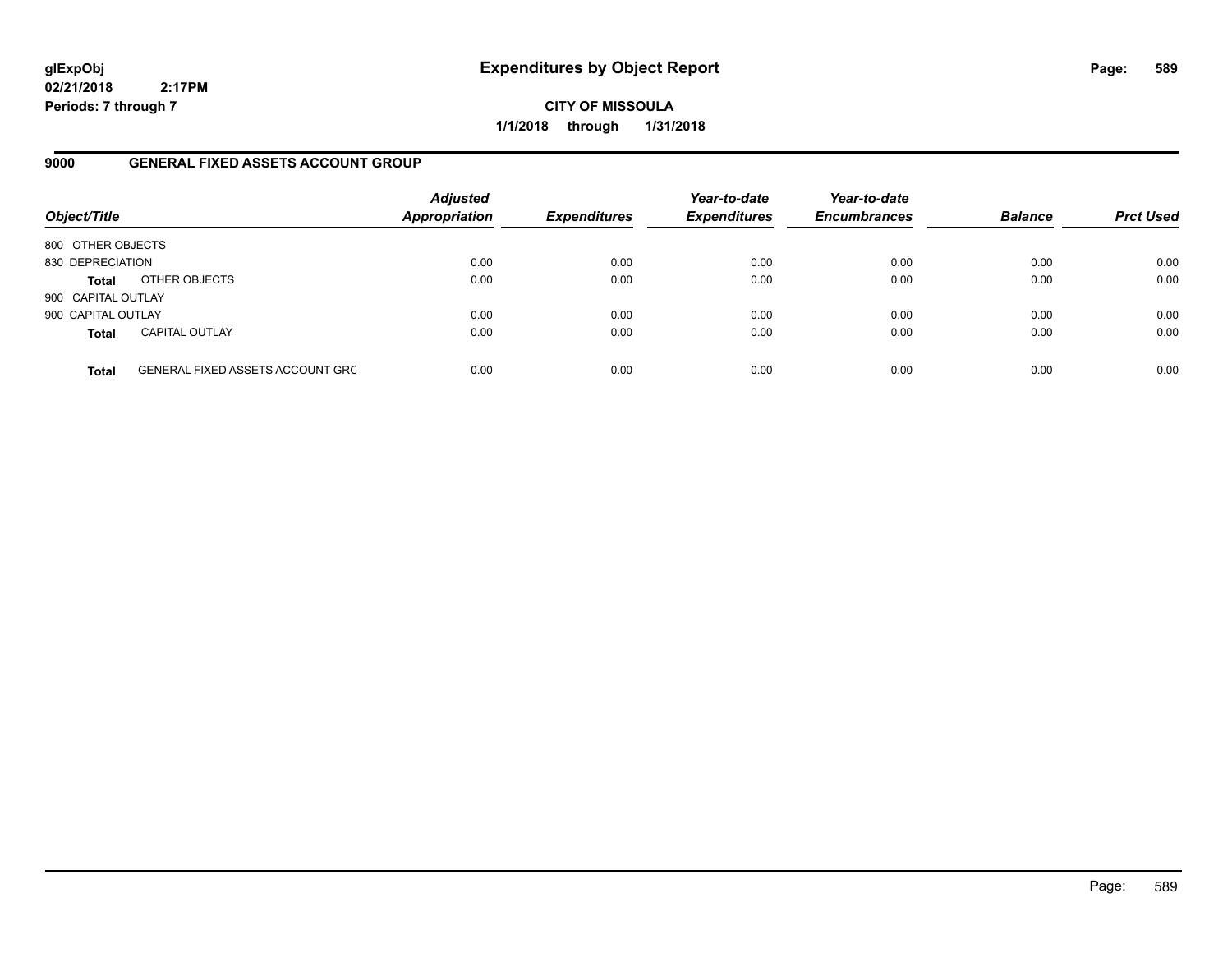#### *Grand Totals*

|                                       | <b>Adjusted</b>      |                     | Year-to-date        | Year-to-date        |                |                  |
|---------------------------------------|----------------------|---------------------|---------------------|---------------------|----------------|------------------|
| Object/Title                          | <b>Appropriation</b> | <b>Expenditures</b> | <b>Expenditures</b> | <b>Encumbrances</b> | <b>Balance</b> | <b>Prct User</b> |
| 100 PERSONAL SERVICES                 |                      |                     |                     |                     |                |                  |
| 110 SALARIES AND WAGES                | 35,574,149.00        | 2,695,416.08        | 19,541,183.10       | 0.00                | 16,032,965.90  | 54.9             |
| 115 SALARIES/HEALTH INSURANCE BENEFIT | 1,828,434.00         | 146,688.00          | 1,011,906.00        | 0.00                | 816,528.00     | 55.3             |
| 120 OVERTIME                          | 1,337,281.00         | 256,441.89          | 1,223,653.02        | 0.00                | 113,627.98     | 91.5             |
| 121 OUTSIDE HIRE OVERTIME             | 75,000.00            | 1,499.45            | 96,197.31           | 0.00                | $-21,197.31$   | 128.2            |
| 122 COURT OVERTIME                    | 23,364.00            | 2,962.54            | 28,909.49           | 0.00                | $-5,545.49$    | 123.7            |
| 123 CELL PHONE OVERTIME               | 60,690.00            | 1,904.29            | 6,446.68            | 0.00                | 54,243.32      | 10.6             |
| 130 OTHER                             | 404,947.00           | 740.00              | 135,415.24          | 0.00                | 269,531.76     | 33.4             |
| 133 EDUCATION COMPENSATION            | 0.00                 | 1,450.00            | 10,312.50           | 0.00                | $-10,312.50$   | 0.0              |
| 135 OPEB EXPENSE                      | 0.00                 | 0.00                | 0.00                | 0.00                | 0.00           | 0.0              |
| <b>140 EMPLOYER CONTRIBUTIONS</b>     | 12,421,832.00        | 900,367.65          | 6,871,832.20        | 0.00                | 5,549,999.80   | 55.3             |
| 141 STATE RETIREMENT CONTRIBUTIONS    | 5,127,474.00         | 423,993.25          | 2,930,511.57        | 0.00                | 2,196,962.43   | 57.1             |
| 145 OPEB CONTRIBUTION                 | 0.00                 | 0.00                | 0.00                | 0.00                | 0.00           | 0.0              |
| <b>150 STATE RETIREMENT</b>           | 119.00               | 0.00                | 0.00                | 0.00                | 119.00         | 0.0              |
| 190 PENSION EXPENSE                   | 0.00                 | 0.00                | 0.00                | 0.00                | 0.00           | 0.0              |
| PERSONAL SERVICES<br><b>Total</b>     | 56,853,290.00        | 4,431,463.15        | 31,856,367.11       | 0.00                | 24,996,922.89  | 56.0             |
| 200 SUPPLIES                          |                      |                     |                     |                     |                |                  |
| 210 OFFICE SUPPLIES                   | 189,906.00           | 8,123.75            | 93,590.45           | 0.00                | 96,315.55      | 49.2             |
| 220 OPERATING SUPPLIES                | 2,043,852.00         | 264,440.84          | 1,036,104.35        | 0.00                | 1,007,747.65   | 50.6             |
| 230 REPAIR/MAINTENANCE                | 1,289,814.00         | 113,609.29          | 653,671.74          | 0.00                | 636,142.26     | 50.6             |
| 231 GASOLINE                          | 804,803.00           | 55,592.17           | 316,314.18          | 0.00                | 488,488.82     | 39.3             |
| 240 OTHER SUPPLIES                    | 208,140.00           | 12,360.73           | 90,793.33           | 0.00                | 117,346.67     | 43.6             |
| 250 SUPPLIES FOR RESALE               | 1,500.00             | 0.00                | 0.00                | 0.00                | 1,500.00       | 0.0              |
| <b>SUPPLIES</b><br><b>Total</b>       | 4,538,015.00         | 454,126.78          | 2,190,474.05        | 0.00                | 2,347,540.95   | 48.2             |
| 300 PURCHASED SERVICES                |                      |                     |                     |                     |                |                  |
| 300 PURCHASED SERVICES                | 0.00                 | 0.00                | 21,460.00           | 0.00                | $-21,460.00$   | 0.0              |
| 310 COMMUNICATIONS                    | 321,424.00           | 51,335.13           | 199,615.22          | 0.00                | 121,808.78     | 62.1             |
| 320 PRINTING & DUPLICATING            | 120,401.00           | 2,318.44            | 28,647.60           | 0.00                | 91,753.40      | 23.7             |
| 330 PUBLICITY, SUBSCRIPTIONS & DUES   | 239,378.00           | 13,717.77           | 160,517.53          | 0.00                | 78,860.47      | 67.0             |
| 340 SEWER                             | 21,957.00            | 14,236.15           | 19,723.81           | 0.00                | 2,233.19       | 89.8             |
|                                       |                      |                     |                     |                     |                |                  |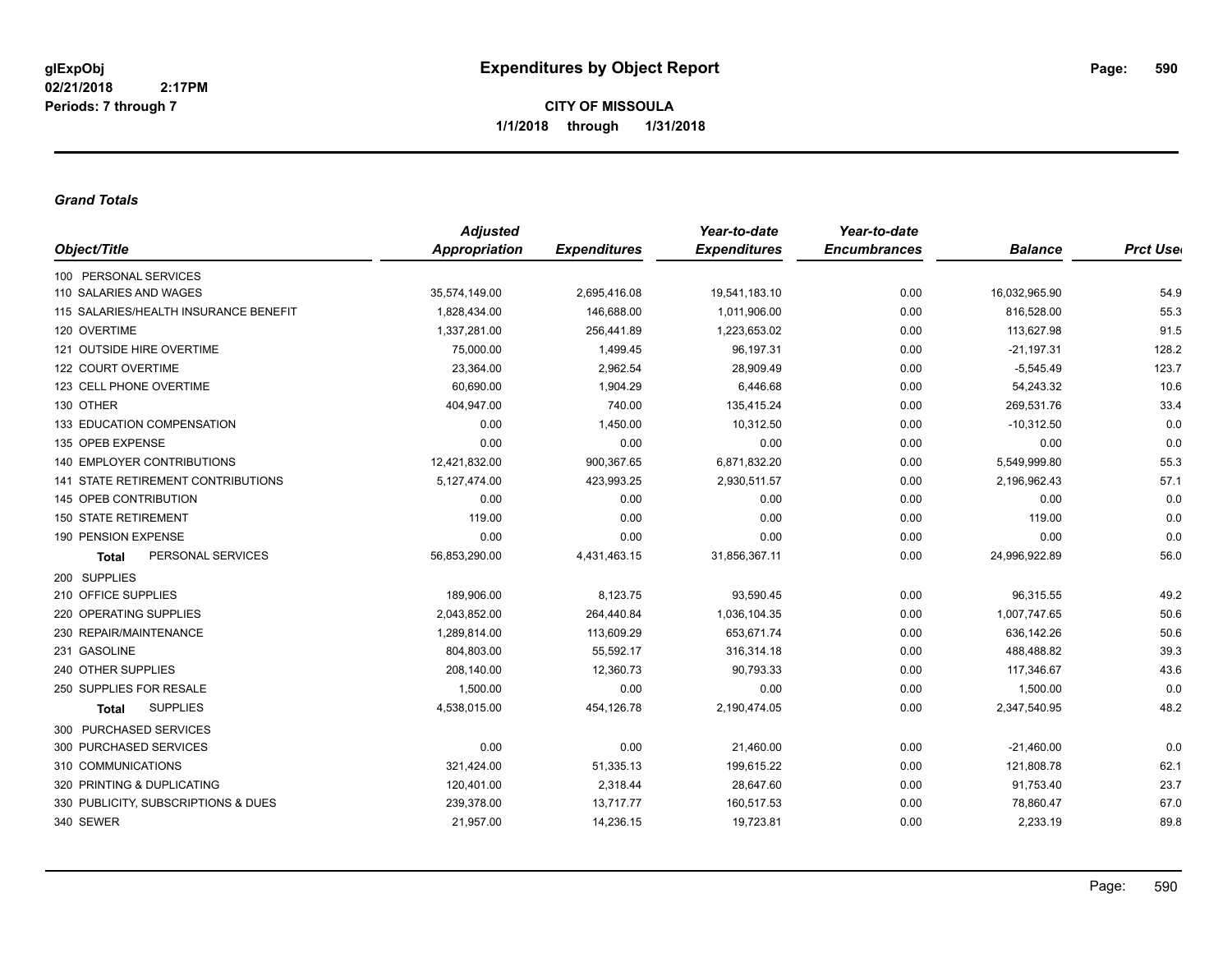*Grand Totals [Continued]*

|                                      | <b>Adjusted</b> |                     | Year-to-date        | Year-to-date        |                |                 |
|--------------------------------------|-----------------|---------------------|---------------------|---------------------|----------------|-----------------|
| Object/Title                         | Appropriation   | <b>Expenditures</b> | <b>Expenditures</b> | <b>Encumbrances</b> | <b>Balance</b> | <b>Prct Use</b> |
| 341 ELECTRICITY & NATURAL GAS        | 3,589,048.00    | 248,692.80          | 1,747,550.98        | 0.00                | 1,841,497.02   | 48.6            |
| 342 STORM WATER                      | 22,163.00       | 11.50               | 11.50               | 0.00                | 22,151.50      | 0.0             |
| 343 WATER CHARGES                    | 246,092.00      | 4,036.35            | 189,489.06          | 0.00                | 56,602.94      | 77.0            |
| 344 TELEPHONE SERVICE                | 407,778.00      | 24,285.95           | 168,597.05          | 0.00                | 239,180.95     | 41.3            |
| 345 GARBAGE                          | 166,691.00      | 13,779.08           | 102,580.72          | 0.00                | 64,110.28      | 61.5            |
| 350 PROFESSIONAL SERVICES            | 3,900,452.00    | 402,158.45          | 3,320,299.18        | 0.00                | 580,152.82     | 85.1            |
| 351 INSURANCE CLAIMS                 | 6,490,000.00    | 921,922.80          | 3,675,870.21        | 0.00                | 2,814,129.79   | 56.6            |
| 352 HEALTH PROGRAMS                  | 100,000.00      | 1,745.16            | 28,499.34           | 0.00                | 71,500.66      | 28.5            |
| 353 ADMINISTRATION EXPENDITURES      | 846,720.00      | 137,679.37          | 539,988.57          | 0.00                | 306,731.43     | 63.7            |
| 354 TRANSITIONAL REINSURANCE PROGRAM | 16,432.00       | 0.00                | 2,947.88            | 0.00                | 13,484.12      | 17.9            |
| 360 REPAIR & MAINTENANCE             | 2,758,359.00    | 171,422.86          | 1,409,051.98        | 0.00                | 1,349,307.02   | 51.0            |
| 370 TRAVEL                           | 234,683.00      | 14,491.79           | 91,329.05           | 0.00                | 143,353.95     | 38.9            |
| 380 TRAINING                         | 217,106.00      | 3,917.50            | 68,307.23           | 0.00                | 148,798.77     | 31.4            |
| 390 OTHER PURCHASED SERVICES         | 1,756,287.00    | 7,112.01            | 446,274.77          | 0.00                | 1,310,012.23   | 25.4            |
| 392 DONATIONS AND SALES              | 0.00            | 0.00                | 3,880.30            | 0.00                | $-3,880.30$    | 0.0             |
| PURCHASED SERVICES<br>Total          | 21,454,971.00   | 2,032,863.11        | 12,224,641.98       | 0.00                | 9,230,329.02   | 56.9            |
| 400 BUILDING MATERIALS               |                 |                     |                     |                     |                |                 |
| <b>400 BUILDING MATERIALS</b>        | 337,464.00      | 0.00                | 266,157.99          | 0.00                | 71,306.01      | 78.8            |
| <b>BUILDING MATERIALS</b><br>Total   | 337,464.00      | 0.00                | 266,157.99          | 0.00                | 71,306.01      | 78.8            |
| 500 FIXED CHARGES                    |                 |                     |                     |                     |                |                 |
| 500 FIXED CHARGES                    | 3,508,060.00    | 19,268.67           | 1,773,569.23        | 0.00                | 1,734,490.77   | 50.5            |
| 510 INSURANCE                        | 0.00            | 0.00                | 70,256.61           | 0.00                | $-70,256.61$   | 0.0             |
| <b>530 RENT</b>                      | 117,714.00      | 2,800.50            | 5,939.33            | 0.00                | 111,774.67     | 5.0             |
| 550 MERCHANT SERVICE FEES            | 51,300.00       | 0.00                | 6,852.85            | 0.00                | 44,447.15      | 13.3            |
| 590 *** Title Not Found ***          | 1,342,474.00    | 0.00                | 0.00                | 0.00                | 1,342,474.00   | 0.0             |
| <b>FIXED CHARGES</b><br>Total        | 5,019,548.00    | 22,069.17           | 1,856,618.02        | 0.00                | 3,162,929.98   | 36.9            |
| 600 DEBT SERVICE                     |                 |                     |                     |                     |                |                 |
| 610 PRINCIPAL                        | 8,183,365.00    | 20,627.50           | 2,836,101.22        | 0.00                | 5,347,263.78   | 34.6            |
| 615 JUDGMENT LEVY DEBT PAYMENT       | 0.00            | 0.00                | 0.00                | 0.00                | 0.00           | 0.0             |
| 620 INTEREST / SERVICE FEES          | 8,058,350.00    | 440,675.71          | 3,736,757.15        | 0.00                | 4,321,592.85   | 46.3            |
| <b>DEBT SERVICE</b><br>Total         | 16,241,715.00   | 461,303.21          | 6,572,858.37        | 0.00                | 9,668,856.63   | 40.4            |